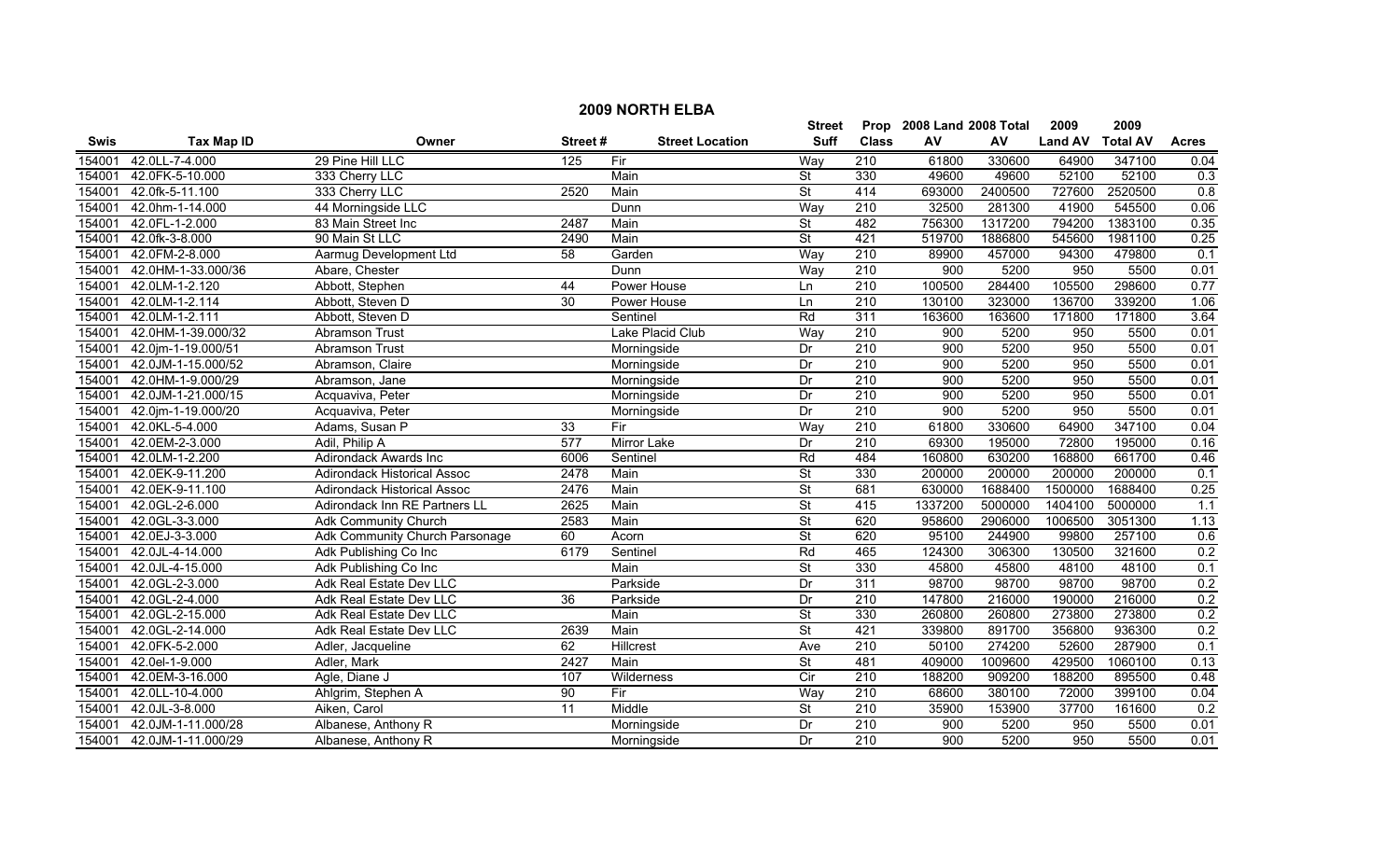|             | <b>2009 NORTH ELBA</b> |                            |                 |                        |                          |                  |                           |        |                  |         |                  |  |
|-------------|------------------------|----------------------------|-----------------|------------------------|--------------------------|------------------|---------------------------|--------|------------------|---------|------------------|--|
|             |                        |                            |                 |                        | Street                   |                  | Prop 2008 Land 2008 Total |        | 2009             | 2009    |                  |  |
| <b>Swis</b> | <b>Tax Map ID</b>      | Owner                      | Street#         | <b>Street Location</b> | <b>Suff</b>              | <b>Class</b>     | AV                        | AV     | Land AV Total AV |         | <b>Acres</b>     |  |
| 154001      | 42.0HM-1-37.000/40     | Albanese, Anthony R        |                 | Lake Placid Club       | Way                      | 210              | 900                       | 5200   | 950              | 5500    | 0.01             |  |
| 154001      | 42.0EK-6-6.000         | Albright, Andrew F         | 53              | Elm                    | St                       | $\overline{210}$ | 87100                     | 247300 | 91500            | 259700  | 0.3              |  |
| 154001      | 42.0FM-2-13.000        | Alexy, Fred A              | 68              | Garden                 | Way                      | 210              | 89900                     | 457000 | 94300            | 479800  | 0.1              |  |
| 154001      | 42.0FJ-1-9.000         | Aliferis, Peter M          | 289             | Wesvalley              | Rd                       | 210              | 57800                     | 210000 | 57800            | 210000  | 0.04             |  |
| 154001      | 42.0hl-7-4.000         | Alince, Vesna              | 22              | Searle                 | Ln                       | 210              | 32600                     | 165000 | 34200            | 173200  | $\overline{0.3}$ |  |
| 154001      | 42.0BL-2-10.000/12     | <b>Aljane Partners LLC</b> | 12              | Harbor                 | Ln                       | 210              | 64300                     | 385300 | 64300            | 385300  | 0.01             |  |
| 154001      | 42.0JM-1-15.000/18     | Allen, Lawrence M          |                 | Morningside            | Dr                       | 210              | 900                       | 5200   | 950              | 5500    | 0.01             |  |
| 154001      | 42.0JM-1-19.000/2      | Allen, Linda S             |                 | Morningside            | Dr                       | 210              | 900                       | 5200   | 950              | 5500    | 0.01             |  |
| 154001      | 42.0EJ-2-6.000         | Allen, Robert              | 29              | Nash                   | $\overline{\mathsf{St}}$ | 210              | 110400                    | 184800 | 115900           | 194000  | 0.3              |  |
| 154001      | 42.0HM-1-9.000/24      | Allen, Robin               |                 | Morningside            | Dr                       | 210              | 900                       | 5200   | 950              | 5500    | 0.01             |  |
| 154001      | 42.0em-3-15.000        | Alper, Jean                |                 | Wilderness             | $\overline{C}$ ir        | 311              | 200000                    | 200000 | 210000           | 210000  | 0.5              |  |
| 154001      | 42.0BL-2-10.000/4      | Altman, Jacqueline H       | $\overline{12}$ | Harbor                 | Ln                       | $\overline{210}$ | 58600                     | 350400 | 58600            | 350400  | 0.01             |  |
| 154001      | 42.0hl-7-21.000        | Alton, Charles R           | 141             | Parkside               | Dr                       | $\overline{210}$ | 59100                     | 198500 | 59100            | 198500  | 0.3              |  |
| 154001      | 42.0HL-7-22.000        | Alton, Terese A            | 137             | Parkside               | Dr                       | $\overline{210}$ | 44600                     | 219800 | 44600            | 219800  | 0.1              |  |
| 154001      | 42.0HL-7-9.000         | Alton, Terese A            |                 | Parkside               | Dr                       | 311              | 16400                     | 16400  | 16400            | 16400   | 0.1              |  |
| 154001      | 42.0CJ-2-19.000/7      | Ambrose, Michael J         |                 | Saranac                | Ave                      | $\overline{210}$ | 12500                     | 312500 | 12500            | 312500  | 0.01             |  |
| 154001      | 42.0em-2-2.000         | <b>Ameritas Trust</b>      | 569             | <b>Mirror Lake</b>     | Dr                       | 210              | 143300                    | 393600 | 150500           | 413300  | 0.5              |  |
| 154001      | 42.0JM-1-20.000/46     | Ames, Alfred Jr            |                 | Morningside            | Dr                       | 210              | 900                       | 5200   | 950              | 5500    | 0.01             |  |
| 154001      | 42.0JM-1-24.000/24     | Ames, Alfred Jr            |                 | Morningside            | Dr                       | 210              | 900                       | 5200   | 950              | 5500    | 0.01             |  |
| 154001      | 42.0JM-1-11.000/17     | Ames, Alfred Jr            |                 | Morningside            | Dr                       | 210              | 900                       | 5200   | 950              | 5500    | 0.01             |  |
| 154001      | 42.0hm-1-30.000/30     | Amitrani, Donald           |                 | Dunn                   | Way                      | 210              | 900                       | 5200   | 950              | 5500    | 0.01             |  |
| 154001      | 42.0jm-1-12.000/19     | Anderson, David            |                 | Morningside            | Dr                       | 210              | 900                       | 5200   | 950              | 5500    | 0.01             |  |
| 154001      | 42.0JM-1-17.000/24     | Anderson, David            |                 | Morningside            | Dr                       | 210              | $\overline{900}$          | 5200   | 950              | 5500    | 0.01             |  |
| 154001      | 42.0HM-1-26.000/23     | Anderson, Karen            |                 | Dunn                   | Way                      | $\overline{210}$ | 900                       | 5200   | 950              | 5500    | 0.01             |  |
| 154001      | 42.0HM-1-27.000/26     | Anderson, Michael D        |                 | Dunn                   | Way                      | $\overline{210}$ | 900                       | 5200   | 950              | 5500    | 0.01             |  |
| 154001      | 42.0JJ-1-9.000         | Andresen, Kimberly         |                 | Smith                  | Ln                       | 311              | 26000                     | 26000  | 27300            | 27300   | 0.2              |  |
| 154001      | 42.0jj-1-8.000         | Andresen, Kimberly         | $\overline{16}$ | Smith                  | Ln                       | 280              | 19400                     | 96200  | 20400            | 101000  | 0.2              |  |
| 154001      | 42.0JM-1-15.000/34     | Andrews William B          |                 | Morningside            | Dr                       | 210              | $\overline{900}$          | 5200   | 950              | 5500    | 0.01             |  |
| 154001      | 42.0HM-1-35.000/28     | Andrews, John C            |                 | Dunn                   | Way                      | 210              | 900                       | 5200   | 950              | 5500    | 0.01             |  |
| 154001      | 42.0jm-1-25.000/34     | Andrle, Christopher J      |                 | Morningside            | Dr                       | 210              | 900                       | 5200   | 950              | 5500    | 0.01             |  |
| 154001      | 42.0gl-3-2.200         | ANF1 LLC                   | 2577            | Main                   | <b>St</b>                | 465              | 485100                    | 912200 | 509300           | 1300000 | 0.21             |  |
| 154001      | 42.0JM-1-12.000/13     | Anguish, Andrew            |                 | Morningside            | Dr                       | 210              | 900                       | 5200   | 950              | 5500    | 0.01             |  |
| 154001      | 42.0JM-1-19.000/6      | Antalek, Francis           |                 | Morningside            | Dr                       | 210              | 900                       | 5200   | 950              | 5500    | 0.01             |  |
| 154001      | 42.0HM-1-37.000/35     | Antalek, Francis W         |                 | Lake Placid Club       | Way                      | 210              | $\overline{900}$          | 5200   | 950              | 5500    | 0.01             |  |
| 154001      | 42.0HM-1-37.000/10     | Antonelli Laura            |                 | Lake Placid Club       | Way                      | 210              | 900                       | 5200   | 950              | 5500    | 0.01             |  |
| 154001      | 42.0jm-1-22.000/41     | Antonelli Laura            |                 | Morningside            | Dr                       | $\overline{210}$ | 900                       | 5200   | 950              | 5500    | 0.01             |  |
| 154001      | 42.0HM-1-6.000/21      | Antonelli, Laura           |                 | Morningside            | Dr                       | 210              | 900                       | 5200   | 950              | 5500    | 0.01             |  |
| 154001      | 42.0hm-1-27.000/51     | Antonelli. Laura           |                 | Dunn                   | Wav                      | 210              | 900                       | 5200   | 950              | 5500    | 0.01             |  |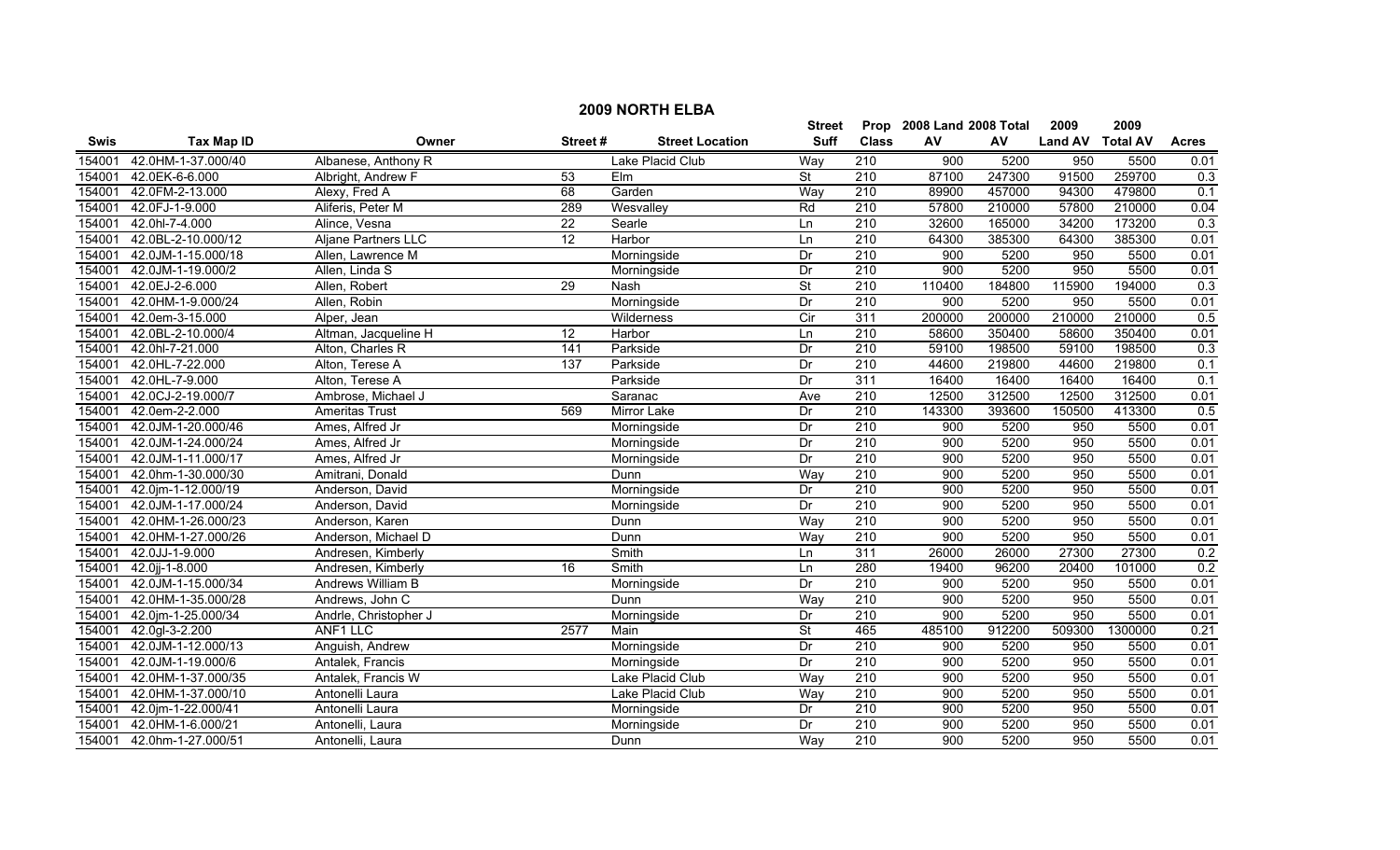|             | <b>2009 NORTH ELBA</b> |                                |                  |                        |                          |                  |                           |         |                  |         |              |  |  |
|-------------|------------------------|--------------------------------|------------------|------------------------|--------------------------|------------------|---------------------------|---------|------------------|---------|--------------|--|--|
|             |                        |                                |                  |                        | Street                   |                  | Prop 2008 Land 2008 Total |         | 2009             | 2009    |              |  |  |
| <b>Swis</b> | <b>Tax Map ID</b>      | Owner                          | Street#          | <b>Street Location</b> | <b>Suff</b>              | <b>Class</b>     | AV                        | AV      | Land AV Total AV |         | <b>Acres</b> |  |  |
| 154001      | 42.0hm-1-39.000/30     | Antonelli, Laura               |                  | Lake Placid Club       | Way                      | 210              | 900                       | 5200    | 950              | 5500    | 0.01         |  |  |
| 154001      | 42.0JM-1-11.000/38     | Antonelli, Laura               |                  | Morningside            | Dr                       | $\overline{210}$ | 900                       | 5200    | 950              | 5500    | 0.01         |  |  |
| 154001      | 42.0JM-1-13.000/37     | Antonelli, Laura               |                  | Morningside            | Dr                       | 210              | 900                       | 5200    | 950              | 5500    | 0.01         |  |  |
| 154001      | 42.0HM-1-39.000/10     | Antonelli, Laura               |                  | Lake Placid Club       | Way                      | 210              | 900                       | 5200    | 950              | 5500    | 0.01         |  |  |
| 154001      | 42.0HM-1-9.000/2       | Antonelli, Laura               |                  | Morningside            | Dr                       | 210              | 900                       | 5200    | 950              | 5500    | 0.01         |  |  |
| 154001      | 42.0HM-1-35.000/26     | Antonelli, Laura               |                  | Dunn                   | Way                      | 210              | 900                       | 5200    | 950              | 5500    | 0.01         |  |  |
| 154001      | 42.0JM-1-18.000/21     | Antonelli, Laura               |                  | Morningside            | Dr                       | 210              | 900                       | 5200    | 950              | 5500    | 0.01         |  |  |
| 154001      | 42.0JM-1-25.000/22     | Antonelli, Laura               |                  | Morningside            | Dr                       | 210              | 900                       | 5200    | 950              | 5500    | 0.01         |  |  |
| 154001      | 42.0JM-1-13.000/46     | Antos, Gerald R                |                  | Morningside            | Dr                       | 210              | 900                       | 5200    | 950              | 5500    | 0.01         |  |  |
| 154001      | 42.0JM-1-16.000/49     | Aram, James                    |                  | Morningside            | Dr                       | 210              | 900                       | 5200    | 950              | 5500    | 0.01         |  |  |
| 154001      | 42.0JM-1-23.000/50     | Aranda, Henry                  |                  | Morningside            | Dr                       | 210              | 900                       | 5200    | 950              | 5500    | 0.01         |  |  |
| 154001      | 42.0HM-1-31.000/34     | Argy, Donald F                 |                  | Dunn                   | Way                      | $\overline{210}$ | 900                       | 5200    | 950              | 5500    | 0.01         |  |  |
| 154001      | 42.0HM-1-31.000/33     | Argy, Donald F                 |                  | Dunn                   | Way                      | $\overline{210}$ | 900                       | 5200    | 950              | 5500    | 0.01         |  |  |
| 154001      | 42.0JM-1-20.000/43     | Armondi, Harry D               |                  | Morningside            | Dr                       | $\overline{210}$ | 900                       | 5200    | 950              | 5500    | 0.01         |  |  |
| 154001      | 42.0JL-3-4.000         | Arsenault, Clada               | 196              | McKinley               | $\overline{\mathsf{St}}$ | $\overline{210}$ | 38800                     | 181900  | 40700            | 191000  | 0.1          |  |  |
| 154001      | 42.0FK-1-11.000        | Arsenault, Joel T              | $\overline{30}$  | Oneida                 | Ave                      | 210              | 80300                     | 165700  | 84300            | 174000  | 0.2          |  |  |
| 154001      | 42.0FK-1-12.000        | Arsenault, Joel T              |                  | Oneida                 | Ave                      | 311              | 169400                    | 169400  | 177900           | 177900  | 0.4          |  |  |
| 154001      | 42.0FJ-2-2.000         | Arsenault, Joel T              |                  | Oneida                 | Ave                      | 311              | 80400                     | 80400   | 84400            | 84400   | 0.19         |  |  |
| 154001      | 42.0JL-3-5.000         | Arsenault, Linda A             | 31               | Middle                 | <b>St</b>                | 411              | 57900                     | 313100  | 60800            | 328800  | 0.1          |  |  |
| 154001      | 42.0HM-1-36.000/41     | Atkinson, William              |                  | Lake Placid Club       | Way                      | 210              | 900                       | 5200    | 950              | 5500    | 0.01         |  |  |
| 154001      | 42.0HM-1-28.000/30     | Atwood, Charles                |                  | Dunn                   | Way                      | $\overline{210}$ | 900                       | 5200    | 950              | 5500    | 0.01         |  |  |
| 154001      | 42.0DJ-1-10.000        | Audet, Sidnie                  | 425              | Wesvalley              | Rd                       | $\overline{210}$ | 102100                    | 189100  | 107200           | 198600  | 0.3          |  |  |
| 154001      | 42.0II-5-3.000         | Ayoub, Gilbert J               | 165              | Fir                    | Way                      | 210              | 57300                     | 297600  | 60200            | 312500  | 0.03         |  |  |
| 154001      | 42.0BL-1-1.000         | <b>B&amp;J NY Holdings LLC</b> | 153              | <b>Victor Herbert</b>  | Rd                       | $\overline{210}$ | 1737300                   | 2491200 | 1824200          | 2615800 | 1.3          |  |  |
| 154001      | 42.0JM-1-15.000/19     | Bachman, Frederick J           |                  | Morningside            | Dr                       | 210              | 900                       | 5200    | 950              | 5500    | 0.01         |  |  |
| 154001      | 42.0HM-1-27.000/49     | Bachman, Frederick J           |                  | Dunn                   | Way                      | 210              | 900                       | 5200    | 950              | 5500    | 0.01         |  |  |
| 154001      | 42.0JM-1-22.000/47     | Bachman, Frederick J           |                  | Morningside            | Dr                       | 210              | 900                       | 5200    | 950              | 5500    | 0.01         |  |  |
| 154001      | 42.0HM-1-38.000/5      | Bachorz, James                 |                  | Lake Placid Club       | Way                      | 210              | 900                       | 5200    | 950              | 5500    | 0.01         |  |  |
| 154001      | 42.0JM-1-11.000/21     | Bacon, Harold M                |                  | Morningside            | Dr                       | 210              | 900                       | 5200    | 950              | 5500    | 0.01         |  |  |
| 154001      | 42.0HM-1-27.000/34     | Bacon, Harold M                |                  | Dunn                   | Way                      | 210              | 900                       | 5200    | 950              | 5500    | 0.01         |  |  |
| 154001      | 42.0MM-3-8.000         | Baillargeon, Edgar B Jr        |                  | Cascade                | Rd                       | 311              | 2400                      | 2400    | 2400             | 2400    | 0.1          |  |  |
| 154001      | 42.0EJ-3-13.000        | Baker, Jacqueline              | $\overline{340}$ | Wesvalley              | Rd                       | 210              | 135600                    | 292800  | 142300           | 300000  | 0.33         |  |  |
| 154001      | 42.0JM-1-19.000/19     | Baker, James M                 |                  | Morningside            | Dr                       | 210              | 900                       | 5200    | 950              | 5500    | 0.01         |  |  |
| 154001      | 42.0EK-3-1.000         | Baker, Steven E                | $\overline{88}$  | Acorn                  | $\overline{\mathsf{St}}$ | 210              | 97300                     | 270400  | 102100           | 283900  | 0.2          |  |  |
| 154001      | 42.0BL-2-10.000/3      | Ballantine, Margaret           | $\overline{12}$  | Harbor                 | Ln                       | 210              | 64400                     | 385200  | 64400            | 385200  | 0.01         |  |  |
| 154001      | 42.0hl-1-6.200         | Ballard, Charles               | 88               | Parkside               | Dr                       | 411              | 77200                     | 225000  | 81000            | 236200  | 0.1          |  |  |
| 154001      | 42.0HL-6-17.000        | Ballard, Charles P             | 2751             | Main                   | <b>St</b>                | 210              | 37200                     | 206900  | 39000            | 217200  | 0.1          |  |  |
| 154001      | 42.0HL-6-14.000        | Ballard, Charles P             | 162              | Parkside               | Dr                       | 210              | 28900                     | 99600   | 30400            | 104600  | 0.1          |  |  |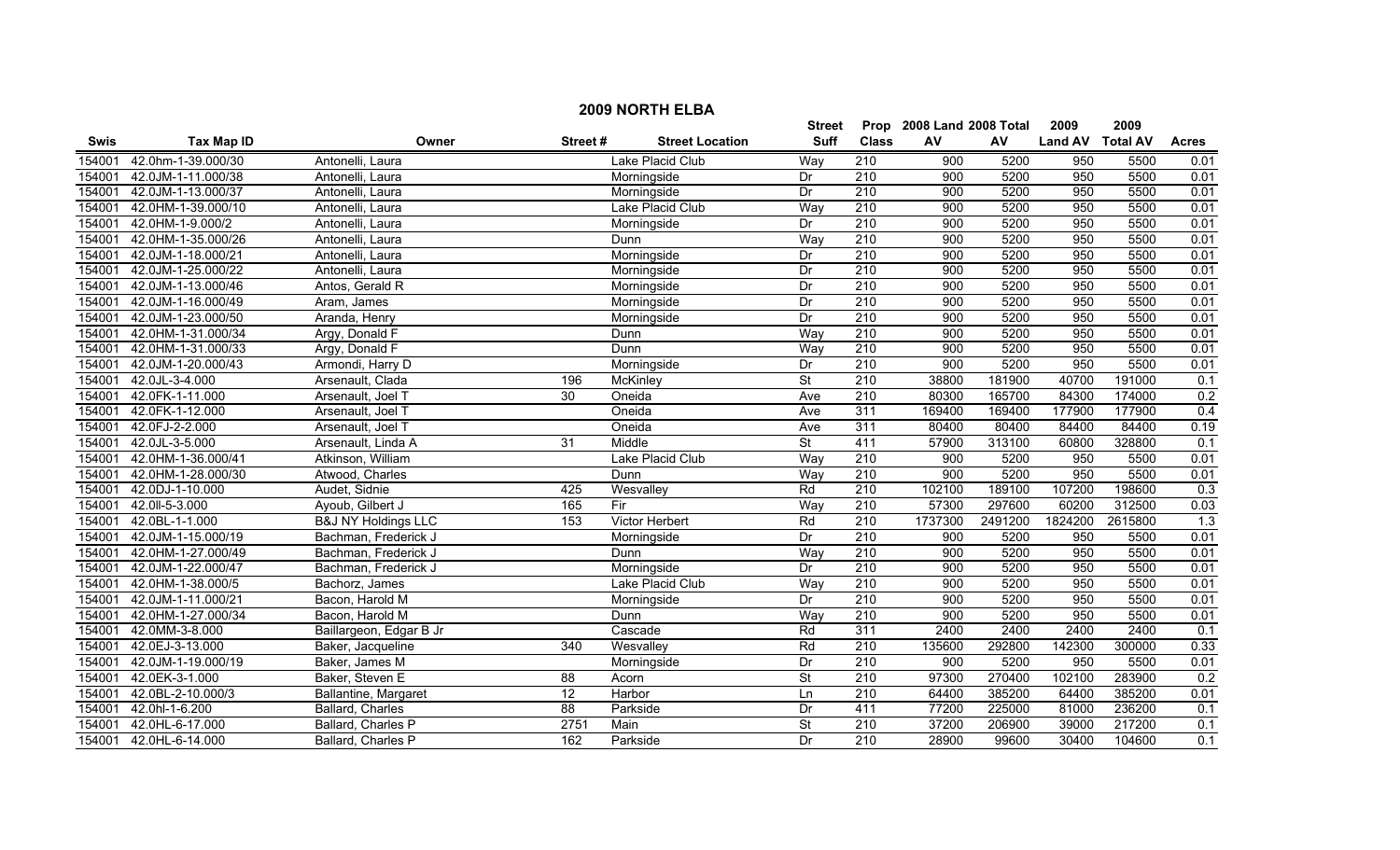|             | <b>2009 NORTH ELBA</b> |                                   |         |                        |                          |                  |                           |         |                |                 |                |  |
|-------------|------------------------|-----------------------------------|---------|------------------------|--------------------------|------------------|---------------------------|---------|----------------|-----------------|----------------|--|
|             |                        |                                   |         |                        | <b>Street</b>            |                  | Prop 2008 Land 2008 Total |         | 2009           | 2009            |                |  |
| <b>Swis</b> | <b>Tax Map ID</b>      | Owner                             | Street# | <b>Street Location</b> | <b>Suff</b>              | <b>Class</b>     | ${\sf AV}$                | AV      | <b>Land AV</b> | <b>Total AV</b> | <b>Acres</b>   |  |
| 154001      | 42.0DJ-5-1.000         | Ballen, Cornelia R                | 2250    | Saranac                | Ave                      | 483              | 177600                    | 372400  | 186500         | 391000          | 0.1            |  |
| 154001      | 42.0JM-1-23.000/33     | Banks, Earnest                    |         | Morningside            | Dr                       | $\overline{210}$ | 900                       | 5200    | 950            | 5500            | 0.01           |  |
| 154001      | 42.0CK-3-2.000         | <b>Baptist Church Lake Placid</b> | 2253    | Saranac                | Ave                      | 620              | 645800                    | 1814400 | 678100         | 1905100         | 0.82           |  |
| 154001      | 42.0JM-1-11.000/10     | Barbee, Steven                    |         | Morningside            | Dr                       | 210              | 900                       | 5200    | 950            | 5500            | 0.01           |  |
| 154001      | 42.0LK-1-27.000        | Barclay, Thomas                   | 22      | <b>Blueberry Ridge</b> | Rd                       | 210              | 91700                     | 220200  | 96300          | 231200          | 0.6            |  |
| 154001      | 42.0EK-3-8.100         | Barker, John                      | 26      | <b>Grand View</b>      | Ave                      | 210              | 92800                     | 227700  | 97500          | 239100          | 0.21           |  |
| 154001      | 42.0HM-1-40.000/22     | Barkley, Brian                    |         | Lake Placid Club       | Way                      | 210              | 900                       | 5200    | 950            | 5500            | 0.01           |  |
| 154001      | 42.0HM-1-32.000/28     | <b>Barnes Durand C</b>            |         | Dunn                   | Way                      | 210              | 900                       | 5200    | 950            | 5500            | 0.01           |  |
| 154001      | 42.0JM-1-25.000/52     | Barnes, Janice E                  |         | Morningside            | Dr                       | $\overline{210}$ | 900                       | 5200    | 950            | 5500            | 0.01           |  |
| 154001      | 42.0JM-1-20.000/7      | Barnes, Jeffrey O                 |         | Morningside            | Dr                       | 210              | 900                       | 5200    | 950            | 5500            | 0.01           |  |
| 154001      | 42.0JM-1-24.000/41     | Barnes, Jeffrey O                 |         | Morningside            | Dr                       | 210              | 900                       | 5200    | 950            | 5500            | 0.01           |  |
| 154001      | 42.0HM-1-10.000/29     | Barnes, Jeffrey O                 |         | Morningside            | Dr                       | 210              | 900                       | 5200    | 950            | 5500            | 0.01           |  |
| 154001      | 42.0JM-1-15.000/46     | Barnes, Jeffrey O                 |         | Morningside            | Dr                       | 210              | 900                       | 5200    | 950            | 5500            | 0.01           |  |
| 154001      | 42.0hm-1-38.000/50     | Barnes, Jeffrey O                 |         | Lake Placid Club       | Way                      | 210              | 900                       | 5200    | 950            | 5500            | 0.01           |  |
| 154001      | 42.0LL-14-4.000        | Barney, David A                   | 178     | Hurley                 | Ave                      | 210              | 47200                     | 156000  | 49600          | 163800          | 0.25           |  |
| 154001      | 42.0LL-3-4.000         | Barney, Jason                     | 6031    | Sentinel               | Rd                       | 210              | 39900                     | 215800  | 41900          | 226600          | 0.1            |  |
| 154001      | 42.0HL-3-11.000        | Barney, Robert J                  | 171     | <b>McKinley</b>        | $\overline{\mathsf{St}}$ | 210              | 59900                     | 206100  | 62900          | 210000          | 0.3            |  |
| 154001      | 42.0JM-1-24.000/4      | Barnhart, Harry                   |         | Morningside            | Dr                       | 210              | 900                       | 5200    | 950            | 5500            | 0.01           |  |
| 154001      | 42.0JM-1-24.000/5      | Barnhart, Harry E                 |         | Morningside            | Dr                       | 210              | 900                       | 5200    | 950            | 5500            | 0.01           |  |
| 154001      | 42.0JM-1-25.000/26     | Barnhart, Harry E                 |         | Morningside            | Dr                       | 210              | 900                       | 5200    | 950            | 5500            | 0.01           |  |
| 154001      | 42.0HM-1-32.000/6      | Barnhart, Harry E                 |         | Dunn                   | Way                      | 210              | 900                       | 5200    | 950            | 5500            | 0.01           |  |
| 154001      | 42.0LL-8-2.000         | Barnshaw MD, James A              | 107     | Fir                    | Way                      | 210              | 57300                     | 297600  | 60200          | 312500          | 0.03           |  |
| 154001      | 42.0JM-1-18.000/36     | Barody, Robert E                  |         | Morningside            | Dr                       | 210              | 900                       | 5200    | 950            | 5500            | 0.01           |  |
| 154001      | 42.0JM-1-23.000/18     | Barr, Timothy                     |         | Morningside            | Dr                       | 210              | 900                       | 5200    | 950            | 5500            | 0.01           |  |
| 154001      | 42.0JM-1-19.000/14     | Barr, Timothy G                   |         | Morningside            | Dr                       | $\overline{210}$ | 900                       | 5200    | 950            | 5500            | 0.01           |  |
| 154001      | 42.0JM-1-24.000/52     | Barr, William M                   |         | Morningside            | Dr                       | 210              | 900                       | 5200    | 950            | 5500            | 0.01           |  |
| 154001      | 42.0JM-1-24.000/40     | Barr, William M                   |         | Morningside            | Dr                       | 210              | 900                       | 5200    | 950            | 5500            | 0.01           |  |
| 154001      | 42.0bl-1-8.001         | Barrett, J Patrick                | 62      | Harbor                 | Ln                       | $\overline{210}$ | 514100                    | 1500000 | 539800         | 1575000         | 0.06           |  |
| 154001      | 42.0JM-1-14.000/13     | Barrie, Kathleen                  |         | Morningside            | Dr                       | 210              | 900                       | 5200    | 950            | 5500            | 0.01           |  |
| 154001      | 42.0HM-1-32.000/51     | Barry, Kevin D                    |         | Dunn                   | Way                      | 210              | 900                       | 5200    | 950            | 5500            | 0.01           |  |
| 154001      | 42.0HL-3-8.000         | Barry, Susan E                    | 77      | Colden                 | Ave                      | 210              | 49000                     | 209900  | 51500          | 220400          | 0.2            |  |
| 154001      | 42.0DJ-7-6.000         | Bartholomew, Elsie                | 61      | Acorn                  | <b>St</b>                | 210              | 66200                     | 278600  | 69500          | 210000          | 0.2            |  |
| 154001      | 42.0JM-1-21.000/9      | Bartholomew, John                 |         | Morningside            | Dr                       | 210              | 900                       | 5200    | 950            | 5500            | 0.01           |  |
| 154001      | 42.0HM-1-30.000/46     | Bascom, Larry                     |         | Dunn                   | Way                      | 210              | 900                       | 5200    | 950            | 5500            | 0.01           |  |
| 154001      | 42.0EJ-1-2.211         | Bashaw, Barbara                   | 367     | Wesvalley              | Rd                       | $\overline{210}$ | 153200                    | 283400  | 160900         | 297600          | $\overline{1}$ |  |
| 154001      | 42.0LK-1-7.011         | Bates, Roberta L                  | 146     | Trillium               | Dr                       | 210              | 61700                     | 229700  | 64800          | 241200          | 0.53           |  |
| 154001      | 42.0HM-1-26.000/40     | Battle, Johnny                    |         | Dunn                   | Way                      | 210              | 900                       | 5200    | 950            | 5500            | 0.01           |  |
| 154001      | 42.0JM-1-17.000/3      | Bautz, Kevin                      |         | Morningside            | Dr                       | $\overline{210}$ | 900                       | 5200    | 950            | 5500            | 0.01           |  |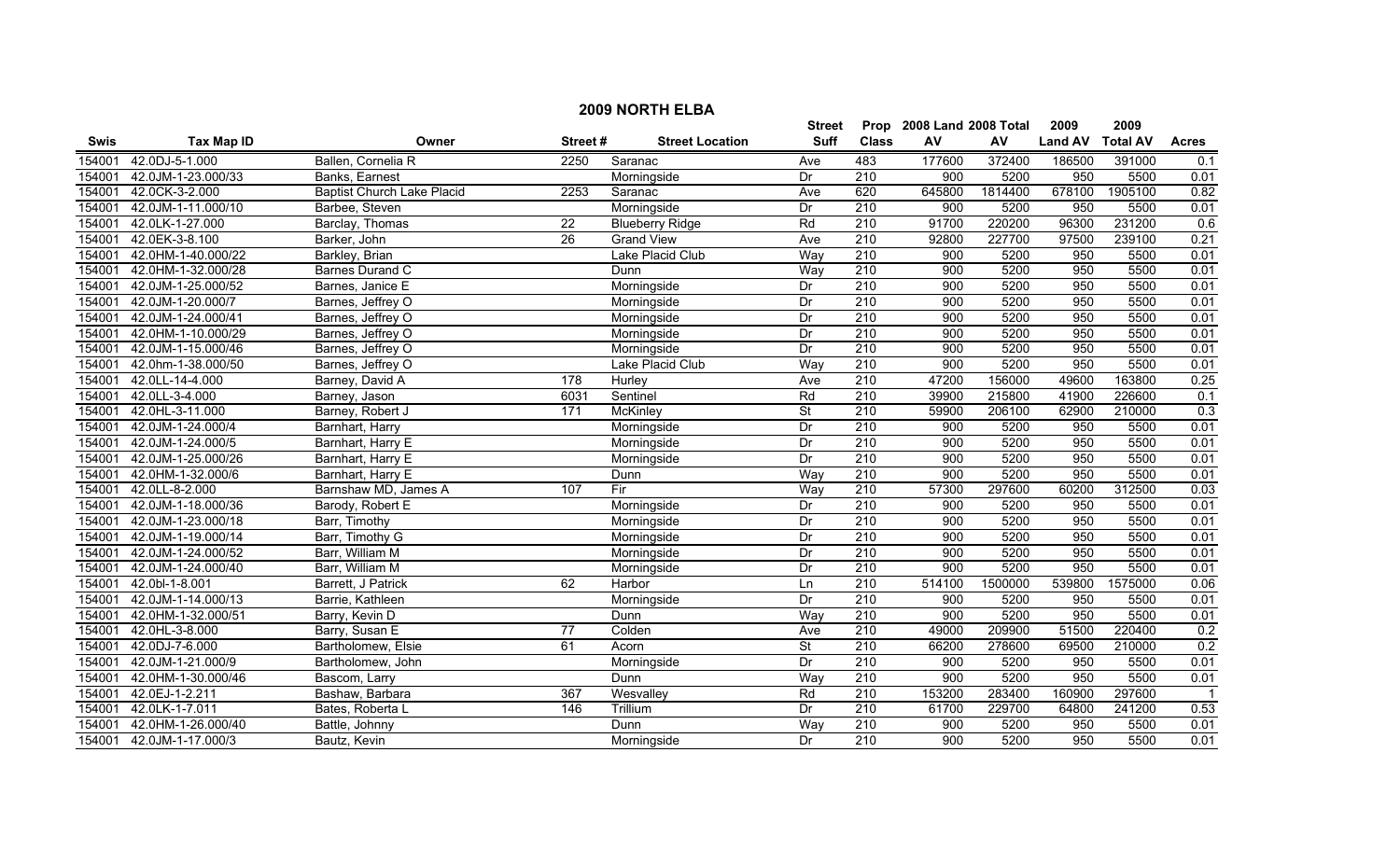|        | <b>2009 NORTH ELBA</b> |                        |                 |                        |                          |                  |                           |         |                  |         |              |  |
|--------|------------------------|------------------------|-----------------|------------------------|--------------------------|------------------|---------------------------|---------|------------------|---------|--------------|--|
|        |                        |                        |                 |                        | <b>Street</b>            |                  | Prop 2008 Land 2008 Total |         | 2009             | 2009    |              |  |
| Swis   | <b>Tax Map ID</b>      | Owner                  | Street#         | <b>Street Location</b> | <b>Suff</b>              | <b>Class</b>     | AV                        | AV      | Land AV Total AV |         | <b>Acres</b> |  |
| 154001 | 42.0HM-1-32.000/8      | Bazinet, Jeffrey W     |                 | Dunn                   | Way                      | 210              | 900                       | 5200    | 950              | 5500    | 0.01         |  |
| 154001 | 42.0JM-1-16.000/43     | Bazinet, Jeffrey W     |                 | Morningside            | Dr                       | $\overline{210}$ | $\overline{900}$          | 5200    | 950              | 5500    | 0.01         |  |
| 154001 | 42.0JM-1-11.000/14     | Bazinet, Jeffrey W     |                 | Morningside            | Dr                       | 210              | 900                       | 5200    | 950              | 5500    | 0.01         |  |
| 154001 | 42.0KL-3-51.000        | Bazzicalupo, Gina M    | 25              | Dooling                | Way                      | 210              | 59200                     | 313900  | 62200            | 329600  | 0.05         |  |
| 154001 | 42.0KL-3-53.000        | Beach, William A       | 25              | Dooling                | Way                      | 210              | 52400                     | 264300  | 55000            | 250000  | 0.03         |  |
| 154001 | 42.0JK-3-18.000        | Beaney, Donald E       | 318             | <b>Mill Pond</b>       | Dr                       | 210              | 55100                     | 70800   | 57800            | 74300   | 0.3          |  |
| 154001 | 42.0JK-3-17.000        | Beaney, James T        | 308             | <b>Mill Pond</b>       | Dr                       | 210              | 36900                     | 50000   | 38700            | 52500   | 0.2          |  |
| 154001 | 42.0KL-3-39.000        | Beaney, Philip A       | 10              | Dooling                | Way                      | 210              | 59200                     | 313900  | 62200            | 329600  | 0.05         |  |
| 154001 | 42.0FK-3-3.000         | Beattie, John C        | 15              | Marcy                  | Rd                       | 210              | 147600                    | 443400  | 155000           | 465600  | 0.5          |  |
| 154001 | 42.0dj-8-3.000         | Beattie, John C        | $\overline{22}$ | Acorn                  | $\overline{\mathsf{St}}$ | 210              | 110800                    | 325000  | 116300           | 341200  | 0.4          |  |
| 154001 | 42.0DJ-1-15.000        | Beatty, Alan L         | 50              | Chickadee              | Ln                       | $\overline{210}$ | 68400                     | 299600  | 71800            | 314600  | 0.7          |  |
| 154001 | 42.0hm-1-38.000/24     | Beaudry, Fern          |                 | Lake Placid Club       | Way                      | 210              | 900                       | 5200    | 950              | 5500    | 0.01         |  |
| 154001 | 42.0HL-7-17.000        | Beaumont, Denise M     | 157             | Parkside               | Dr                       | $\overline{210}$ | 52200                     | 277200  | 54900            | 291100  | 0.1          |  |
| 154001 | 42.0HL-7-13.000        | Beaumont, Denise M     |                 | Parkside               | Dr                       | 311              | 13600                     | 13600   | 13600            | 13600   | 0.2          |  |
| 154001 | 42.0JM-1-25.000/6      | Becker, Mary A         |                 | Morningside            | Dr                       | $\overline{210}$ | 900                       | 5200    | 950              | 5500    | 0.01         |  |
| 154001 | 42.0CK-2-9.207         | Beckmann, Laurie       | $\overline{99}$ | Stevens                | Rd                       | 210              | 111600                    | 446200  | 117200           | 468500  | 0.88         |  |
| 154001 | 42.0LL-5-2.000         | Beggs, Betsy W         | 165             | Fir                    | Way                      | 210              | 57300                     | 297600  | 60200            | 312500  | 0.03         |  |
| 154001 | 42.0HM-3-4.000         | Begier, John           | 82              | Lake Placid Club       | Way                      | 210              | 200000                    | 750000  | 279600           | 1001600 | 0.4          |  |
| 154001 | 42.0JM-1-20.000/2      | Beglin, Michael        |                 | Morningside            | Dr                       | 210              | 900                       | 5200    | 950              | 5500    | 0.01         |  |
| 154001 | 42.0LM-1-1.000         | Beglin, Michael J      | 6000            | Sentinel               | Rd                       | 220              | 77100                     | 205400  | 81000            | 215700  | 0.45         |  |
| 154001 | 42.0EK-5-20.000        | Beglin, Michael W      | 84              | Elm                    | <b>St</b>                | 220              | 44800                     | 205400  | 47100            | 215700  | 0.1          |  |
| 154001 | 42.0EK-5-19.000        | Beglin, Michael W      |                 | $E$ Im                 | <b>St</b>                | 312              | 3100                      | 5600    | 3300             | 5900    | 0.1          |  |
| 154001 | 42.0EK-5-15.000        | Beglin, Michael W      | 16              | Maple                  | $\overline{\mathsf{St}}$ | 210              | 104100                    | 444500  | 109300           | 466700  | 0.3          |  |
| 154001 | 42.0JL-7-3.000         | Begor, Dennis F        |                 | McLenathen             | Ave                      | 312              | 3000                      | 9900    | 3200             | 10400   | 0.05         |  |
| 154001 | 42.0JL-7-11.000        | Begor, Dennis F        | 15              | Dow                    | Rd                       | $\overline{210}$ | 16100                     | 136900  | 16900            | 143700  | 0.1          |  |
| 154001 | 42.0LJ-1-15.000        | Begor, William         | 81              | Station                | $\overline{\mathsf{St}}$ | 210              | 45100                     | 172100  | 47300            | 180700  | 0.33         |  |
| 154001 | 42.0HM-1-32.000/7      | Behrend, Kerrin        |                 | Dunn                   | Way                      | 210              | $\overline{900}$          | 5200    | 950              | 5500    | 0.01         |  |
| 154001 | 42.0jm-1-24.000/7      | Belknap, Christopher A |                 | Morningside            | Dr                       | $\overline{210}$ | $\overline{900}$          | 5200    | 950              | 5500    | 0.01         |  |
| 154001 | 42.0JM-1-23.000/6      | Bellamy, Bruce W       |                 | Morningside            | Dr                       | 210              | 900                       | 5200    | 950              | 5500    | 0.01         |  |
| 154001 | 42.0HM-1-10.000/42     | Bellamy, Sharon A      |                 | Morningside            | Dr                       | 210              | 900                       | 5200    | 950              | 5500    | 0.01         |  |
| 154001 | 42.0EM-1-2.100         | Belmonte, Peter Jr     | 602             | Mirror Lake            | Dr                       | 210              | 775000                    | 1300000 | 813800           | 1365000 | 0.23         |  |
| 154001 | 42.0LJ-2-11.000        | Benedict, Wendell      | 42              | Hough                  | Way                      | 210              | 46000                     | 123300  | 48300            | 129500  | 0.2          |  |
| 154001 | 42.0LJ-2-8.000         | Benedict, Wendell      |                 | Station                | <b>St</b>                | 311              | 27600                     | 27600   | 29000            | 29000   | 0.4          |  |
| 154001 | 42.0LJ-2-9.000         | Benedict, Wendell      | 66              | Station                | $\overline{\mathsf{St}}$ | 220              | 45000                     | 163200  | 47300            | 171400  | 0.4          |  |
| 154001 | 42.0JM-1-17.000/30     | Benjamin, Todd A       |                 | Morningside            | Dr                       | 210              | 900                       | 5200    | 950              | 5500    | 0.01         |  |
| 154001 | 42.0dm-1-14.200        | Benson, W Rogers       | 122             | <b>Beech Hill</b>      | $\overline{C}$           | $\overline{210}$ | 147800                    | 445600  | 155200           | 467900  | 0.34         |  |
| 154001 | 42.0JM-1-18.000/27     | Bentley, Dennis E      |                 | Morningside            | Dr                       | 210              | 900                       | 5200    | 950              | 5500    | 0.01         |  |
| 154001 | 42.0EK-9-13.000        | Benty, Scott T         | 86              | Hillcrest              | Ave                      | 220              | 46300                     | 267100  | 48700            | 280500  | 0.1          |  |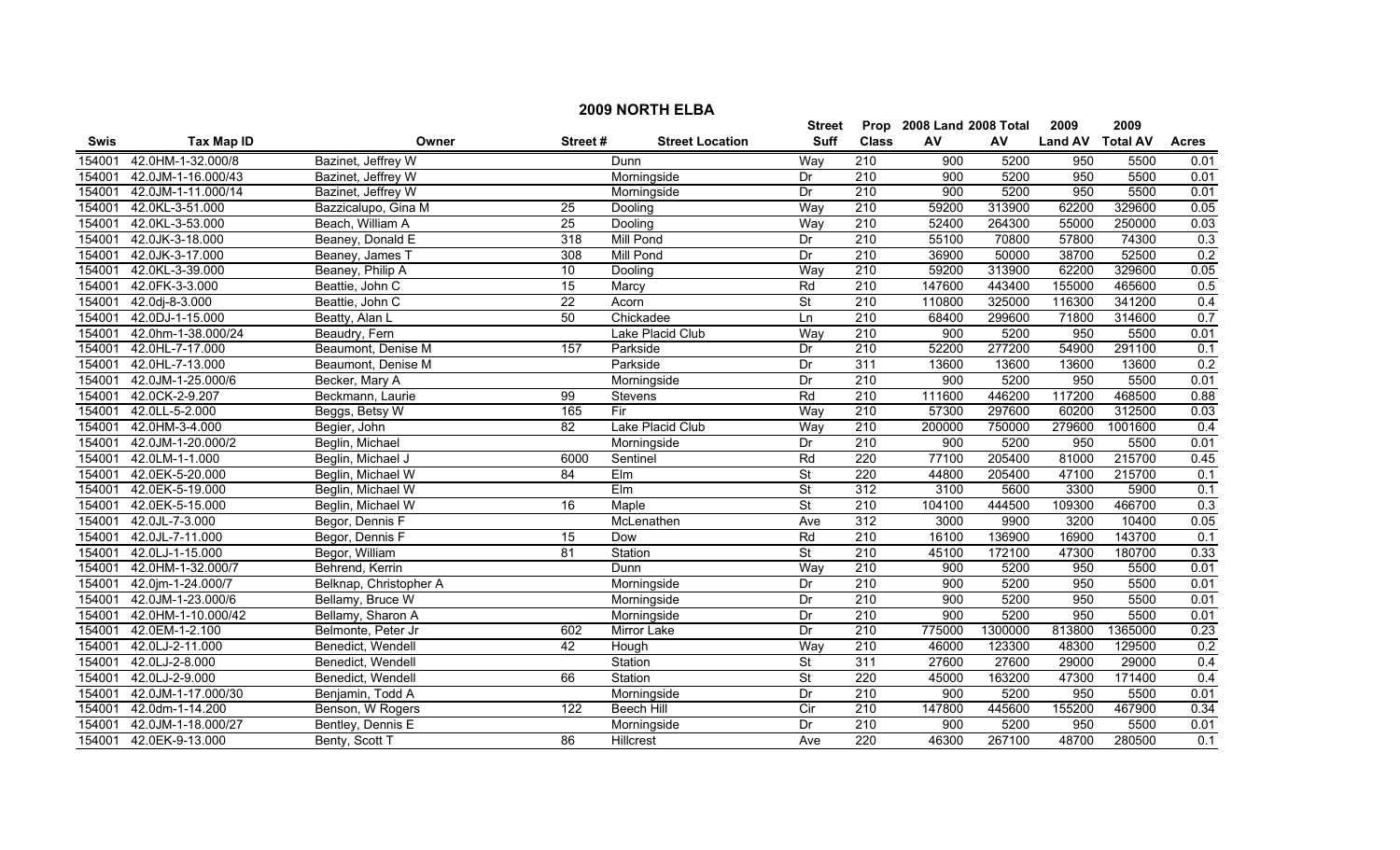|             |                    |                        |                |                        | <b>Street</b>            |                  | Prop 2008 Land 2008 Total |         | 2009           | 2009            |              |
|-------------|--------------------|------------------------|----------------|------------------------|--------------------------|------------------|---------------------------|---------|----------------|-----------------|--------------|
| <b>Swis</b> | <b>Tax Map ID</b>  | Owner                  | Street#        | <b>Street Location</b> | <b>Suff</b>              | <b>Class</b>     | AV                        | AV      | <b>Land AV</b> | <b>Total AV</b> | <b>Acres</b> |
| 154001      | 42.0HL-6-7.000     | Benware, Barbara       | 130            | Parkside               | Dr                       | 220              | 37700                     | 153900  | 39600          | 161600          | 0.2          |
| 154001      | 42.0dl-1-2.000     | Bergamini Herbert VW   | 26             | Swiss                  | Rd                       | 210              | 404000                    | 1007100 | 424200         | 1057500         | 0.72         |
| 154001      | 42.0DL-1-4.100     | Bergamini, Herbert W   |                | Norton                 | Rd                       | 311              | 170100                    | 170100  | 178600         | 178600          | 0.69         |
| 154001      | 42.0DL-1-4.200     | Bergamini, Kathleen M  | 8              | Norton                 | Rd                       | 210              | 178000                    | 540000  | 186900         | 567000          | 0.43         |
| 154001      | 42.0LJ-1-13.000    | Berger, Krista         | 63             | Station                | $\overline{\mathsf{St}}$ | 210              | 48200                     | 184700  | 50600          | 193900          | 0.4          |
| 154001      | 42.0HM-1-30.000/5  | Berner, David P        |                | Dunn                   | Way                      | 210              | 900                       | 5200    | 950            | 5500            | 0.01         |
| 154001      | 42.0HM-1-34.000/30 | Berner, Susan          |                | Dunn                   | Way                      | 210              | 900                       | 5200    | 950            | 5500            | 0.01         |
| 154001      | 42.0HM-1-7.000/34  | Bernstein, Dan         |                | Morningside            | Dr                       | 210              | 900                       | 5200    | 950            | 5500            | 0.01         |
| 154001      | 42.0HM-1-27.000/33 | Berson, James H        |                | Dunn                   | Way                      | 210              | 900                       | 5200    | 950            | 5500            | 0.01         |
| 154001      | 42.0jm-1-16.000/33 | Berson, James H        |                | Morningside            | Dr                       | 210              | 900                       | 5200    | 950            | 5500            | 0.01         |
| 154001      | 42.0HM-1-38.000/29 | <b>Bertelli Trust</b>  |                | Lake Placid Club       | Way                      | $\overline{210}$ | 900                       | 5200    | 950            | 5500            | 0.01         |
| 154001      | 42.0JM-1-19.000/46 | Bertrand, Edward       |                | Morningside            | Dr                       | $\overline{210}$ | $\overline{900}$          | 5200    | 950            | 5500            | 0.01         |
| 154001      | 42.0JM-1-24.000/2  | Bertrand, Edward P     |                | Morningside            | Dr                       | $\overline{210}$ | 900                       | 5200    | 950            | 5500            | 0.01         |
| 154001      | 42.0HM-1-10.000/7  | Bethon, Jeffrey        |                | Morningside            | Dr                       | $\overline{210}$ | 900                       | 5200    | 950            | 5500            | 0.01         |
| 154001      | 42.0CL-1-4.807     | Bette, Kevin M         | $\frac{1}{25}$ | Stevens                | Rd                       | 210              | 158000                    | 600000  | 165900         | 630000          | 0.63         |
| 154001      | 42.0KL-3-44.000    | Betters, Alice         | 10             | Dooling                | Way                      | $\overline{210}$ | 59200                     | 313900  | 62200          | 329600          | 0.05         |
| 154001      | 42.0HM-1-33.000/3  | Bianchini, John V      |                | Dunn                   | Way                      | 210              | 900                       | 5200    | 950            | 5500            | 0.01         |
| 154001      | 42.0HM-1-32.000/46 | Bianchini, John V      |                | Dunn                   | Way                      | 210              | 900                       | 5200    | 950            | 5500            | 0.01         |
| 154001      | 42.0JM-1-21.000/20 | Bianchini, John V      |                | Morningside            | Dr                       | 210              | 900                       | 5200    | 950            | 5500            | 0.01         |
| 154001      | 42.0KJ-1-1.000     | Bickford, Alice R      | 115            | Station                | $\overline{\mathsf{St}}$ | 210              | 64500                     | 150900  | 67700          | 158400          | 0.4          |
| 154001      | 42.0JK-2-21.000    | Bickford, Bebe E       | 128            | <b>McKinley</b>        | <b>St</b>                | $\overline{210}$ | 35700                     | 143900  | 37500          | 151100          | 0.2          |
| 154001      | 42.0KJ-1-5.200     | Bickford, Randy        | 127            | Station                | $\overline{\mathsf{St}}$ | $\overline{210}$ | 52600                     | 180700  | 55200          | 189700          | 0.28         |
| 154001      | 42.0HK-1-2.000     | Bickford, Steven L     | 89             | School                 | $\overline{\mathsf{St}}$ | 210              | 75000                     | 246800  | 78700          | 259100          | 0.4          |
| 154001      | 42.0JM-1-12.000/7  | Bier, Lawrence B       |                | Morningside            | Dr                       | $\overline{210}$ | 900                       | 5200    | 950            | 5500            | 0.01         |
| 154001      | 42.0CJ-2-18.000    | Bigelow, Mary D        | 2217           | Saranac                | Ave                      | $\overline{210}$ | 96600                     | 280400  | 101400         | 294400          | 0.15         |
| 154001      | 42.0KK-1-6.000     | Bigelow, Raymond C     | 245            | Station                | <b>St</b>                | $\overline{210}$ | 34200                     | 150000  | 35900          | 159900          | 0.1          |
| 154001      | 42.0JM-1-19.000/41 | Biggar, Beverly        |                | Morningside            | Dr                       | $\overline{210}$ | 900                       | 5200    | 950            | 5500            | 0.01         |
| 154001      | 42.0JM-1-17.000/43 | Biggar, Beverly        |                | Morningside            | Dr                       | $\overline{210}$ | 900                       | 5200    | 950            | 5500            | 0.01         |
| 154001      | 42.0JM-1-18.000/42 | Biggar, Beverly        |                | Morningside            | Dr                       | 210              | 900                       | 5200    | 950            | 5500            | 0.01         |
| 154001      | 42.0FM-2-12.000    | Biggs, Randall W       | 68             | Garden                 | Way                      | 210              | 89900                     | 457000  | 94300          | 479800          | 0.1          |
| 154001      | 42.0HM-1-38.000/36 | Bigsby, Donald K       |                | Lake Placid Club       | Way                      | 210              | 900                       | 5200    | 950            | 5500            | 0.01         |
| 154001      | 42.0HM-1-33.000/28 | Bigsby, Donald K       |                | Dunn                   | Way                      | 210              | 900                       | 5200    | 950            | 5500            | 0.01         |
| 154001      | 42.0JL-4-3.028     | Billerman, William P   | 20             | Colden                 | Ave                      | 210              | 44600                     | 214900  | 46800          | 225600          | 0.15         |
| 154001      | 42.0GL-2-13.000    | Bimonte, Salvatore     | 2647           | Main                   | <b>St</b>                | 481              | 177800                    | 415700  | 186700         | 415700          | 0.1          |
| 154001      | 42.0HM-1-35.000/8  | Binggeli, H            |                | Dunn                   | Way                      | $\overline{210}$ | 900                       | 5200    | 950            | 5500            | 0.01         |
| 154001      | 42.0kl-3-19.000    | Bishop Brian J         | 242            | Hurley                 | Ave                      | 210              | 86100                     | 220200  | 90400          | 225000          | 0.33         |
| 154001      | 42.0jm-1-13.000/23 | Bissonette, Dale D     |                | Morningside            | Dr                       | $\overline{210}$ | 900                       | 5200    | 950            | 5500            | 0.01         |
| 154001      | 42.0LK-1-25.000    | Bissonette, Roderick T | 117            | Trillium               | Dr                       | 210              | 95900                     | 308000  | 100700         | 323400          | 0.56         |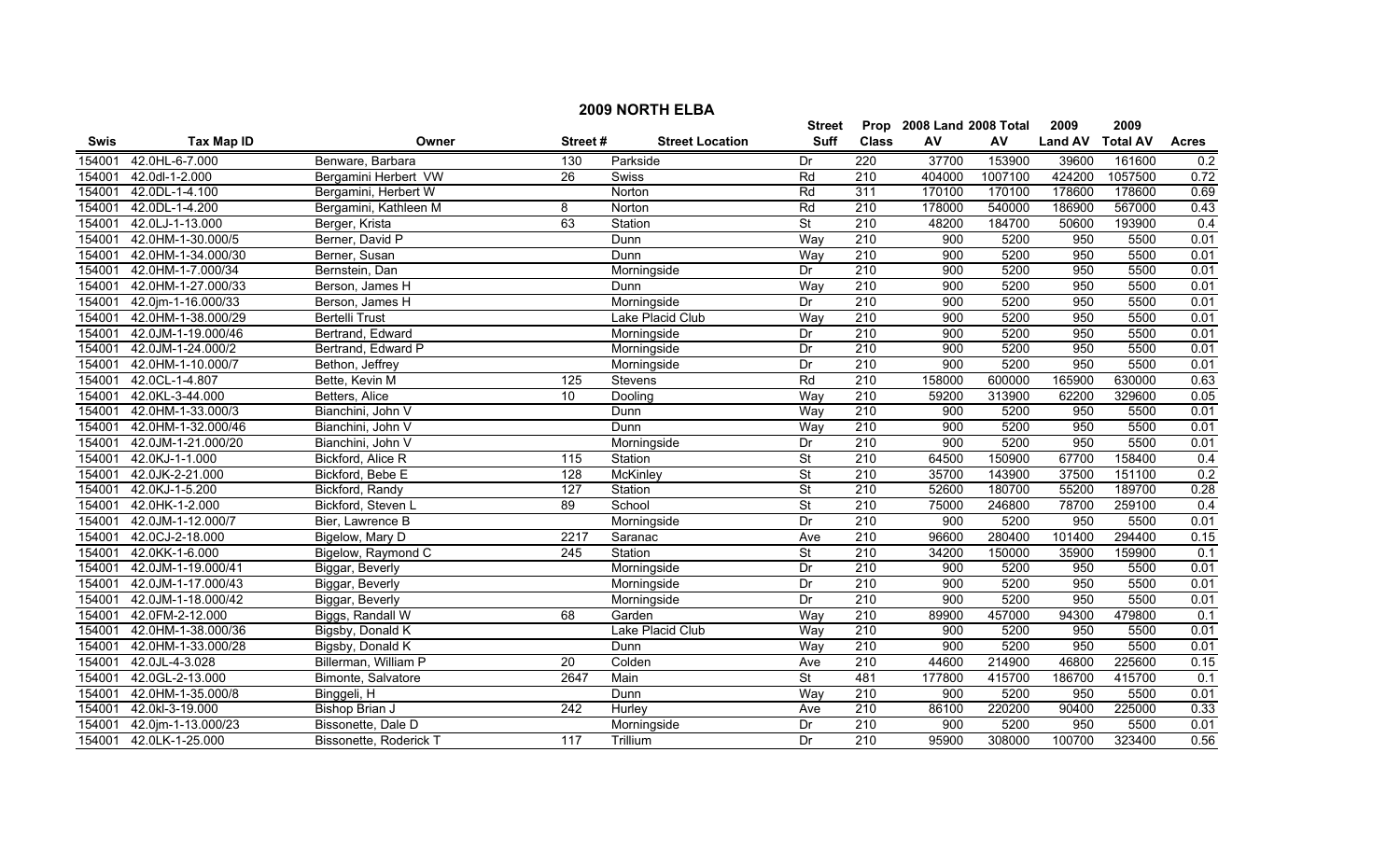|             |                    |                             |                 |                        | <b>Street</b>            |                  | Prop 2008 Land 2008 Total |         | 2009           | 2009            |              |
|-------------|--------------------|-----------------------------|-----------------|------------------------|--------------------------|------------------|---------------------------|---------|----------------|-----------------|--------------|
| <b>Swis</b> | <b>Tax Map ID</b>  | Owner                       | Street#         | <b>Street Location</b> | <b>Suff</b>              | <b>Class</b>     | AV                        | AV      | <b>Land AV</b> | <b>Total AV</b> | <b>Acres</b> |
| 154001      | 42.0HM-1-7.000/29  | Bjorck, Judith              |                 | Morningside            | Dr                       | 210              | 900                       | 5200    | 950            | 5500            | 0.01         |
| 154001      | 42.0HM-1-10.000/10 | Blair, Leslie G             |                 | Morningside            | Dr                       | $\overline{210}$ | 900                       | 5200    | 950            | 5500            | 0.01         |
| 154001      | 42.0HL-3-3.000     | Blair, Linda                | 45              | School                 | <b>St</b>                | $\overline{210}$ | 28600                     | 137400  | 30100          | 144300          | 0.1          |
| 154001      | 42.0FK-4-2.100     | Blazer, Teddy               | 38              | Highland               | $\overline{P}$           | 280              | 130800                    | 529000  | 137300         | 555400          | 0.24         |
| 154001      | 42.0HM-1-8.000/37  | <b>Blecher Family Trust</b> |                 | Morningside            | $\overline{Dr}$          | 210              | 900                       | 5200    | 950            | 5500            | 0.01         |
| 154001      | 42.0FK-1-1.000     | Bliss, Brian W              | 25              | Oneida                 | Ave                      | 411              | 158000                    | 318400  | 165900         | 334300          | 0.2          |
| 154001      | 42.0LK-1-4.000     | Bliss, Gary W               | 181             | Hurley                 | Ave                      | 210              | 46200                     | 151600  | 48500          | 159200          | 0.23         |
| 154001      | 42.0JM-1-11.000/2  | Blivens, Michele            |                 | Morningside            | Dr                       | 210              | 900                       | 5200    | 950            | 5500            | 0.01         |
| 154001      | 42.0EL-1-7.000     | Bloch, Jeffery J            | 2423            | Main                   | <b>St</b>                | 482              | 539900                    | 1170900 | 566800         | 1229400         | 0.1          |
| 154001      | 42.0JM-1-21.000/12 | Block, Michael R            |                 | Morningside            | Dr                       | $\overline{210}$ | 900                       | 5200    | 950            | 5500            | 0.01         |
| 154001      | 42.0HM-1-30.000/10 | Bloom, James P              |                 | Dunn                   | Way                      | 210              | 900                       | 5200    | 950            | 5500            | 0.01         |
| 154001      | 42.0JM-1-19.000/50 | Blum, Bernard               |                 | Morningside            | Dr                       | 210              | 900                       | 5200    | 950            | 5500            | 0.01         |
| 154001      | 42.0LL-9-2.000     | Blum, Kimberly              | 93              | Fir                    | Way                      | $\overline{210}$ | 57300                     | 297600  | 60200          | 312500          | 0.03         |
| 154001      | 42.0HM-1-10.000/49 | Bodow, Wayne                |                 | Morningside            | Dr                       | $\overline{210}$ | 900                       | 5200    | 950            | 5500            | 0.01         |
| 154001      | 42.0DL-1-3.200/7   | Boies, Wilber H             |                 | Swiss                  | Rd                       | 210              | 79700                     | 476100  | 79700          | 476100          | 0.01         |
| 154001      | 42.0hm-1-26.000/6  | Bokus, Jacqueline           |                 | Dunn                   | Way                      | $\overline{210}$ | 900                       | 5200    | 950            | 5500            | 0.01         |
| 154001      | 42.0HM-1-6.000/27  | <b>Bolden Diane M</b>       |                 | Morningside            | Dr                       | 210              | 900                       | 5200    | 950            | 5500            | 0.01         |
| 154001      | 42.0HM-1-32.000/32 | Bombard, Paul               |                 | Dunn                   | Way                      | 210              | 900                       | 5200    | 950            | 5500            | 0.01         |
| 154001      | 42.0JM-1-24.000/35 | Bomeisl-Puglia, Joann       |                 | Morningside            | Dr                       | 210              | 900                       | 5200    | 950            | 5500            | 0.01         |
| 154001      | 42.0KJ-1-5.100     | Bond, Wendy                 | 121             | Station                | <b>St</b>                | 210              | 50300                     | 164300  | 52800          | 172500          | 0.26         |
| 154001      | 42.0jj-1-4.000     | Bonikowski, Irena           | 166             | <b>Mill Pond</b>       | Dr                       | 280              | 48200                     | 226100  | 50600          | 237400          | 0.4          |
| 154001      | 42.0FK-2-15.000    | Bonsignore, Cornelia        |                 | Hillcrest              | Ave                      | 311              | 3200                      | 3200    | 3400           | 3400            | 0.1          |
| 154001      | 42.0JM-1-17.000/49 | Bonzagni, Ronald N          |                 | Morningside            | Dr                       | $\overline{210}$ | 900                       | 5200    | 950            | 5500            | 0.01         |
| 154001      | 42.0JM-1-17.000/48 | Bonzagni, Ronald N          |                 | Morningside            | Dr                       | $\overline{210}$ | 900                       | 5200    | 950            | 5500            | 0.01         |
| 154001      | 42.0FL-1-3.000     | Bookstore + Music Art I     |                 | Main                   | $\overline{\mathsf{St}}$ | 482              | 370300                    | 1142400 | 388800         | 1199500         | 0.2          |
| 154001      | 42.0JL-7-4.000     | Borden, Edward              |                 | Mill Pond              | Dr                       | 311              | 19400                     | 19400   | 20400          | 20400           | 0.1          |
| 154001      | 42.0JL-7-2.000     | Borden, Edward              | 370             | <b>Mill Pond</b>       | Dr                       | 411              | 75000                     | 160000  | 80000          | 100000          | 0.1          |
| 154001      | 42.0FK-2-2.000     | Borden, Robert M            | 72              | Oneida                 | Ave                      | $\overline{210}$ | 126100                    | 450000  | 132400         | 472500          | 0.2          |
| 154001      | 42.0JM-1-12.000/23 | Borek, Richard              |                 | Morningside            | Dr                       | 210              | 900                       | 5200    | 950            | 5500            | 0.01         |
| 154001      | 42.0dj-5-4.000     | Borland, Leslie R Jr        | 2264            | Saranac                | Ave                      | 484              | 158700                    | 433000  | 166600         | 345000          | 0.2          |
| 154001      | 42.0LL-12-3.000    | Bosch, William H            | 108             | Fir                    | Way                      | 210              | 61800                     | 330600  | 64900          | 347100          | 0.03         |
| 154001      | 42.0EL-1-10.000    | Botoulas, Peter             | 2431            | Main                   | <b>St</b>                | 481              | 607200                    | 1224800 | 637500         | 1286000         | 0.2          |
| 154001      | 42.0JM-1-18.000/35 | Bott, Charles               |                 | Morningside            | Dr                       | 210              | 900                       | 5200    | 950            | 5500            | 0.01         |
| 154001      | 42.0dj-7-1.002     | Bouchard, Serge             | 68              | Nash                   | <b>St</b>                | $\overline{210}$ | 110100                    | 500400  | 115600         | 405000          | 0.28         |
| 154001      | 42.0JM-1-23.000/9  | Boughner, Abraham           |                 | Morningside            | Dr                       | $\overline{210}$ | 900                       | 5200    | 950            | 5500            | 0.01         |
| 154001      | 42.0HL-3-14.000    | Boughton, Megan H           | 48              | McLenathen             | Ave                      | 210              | 39600                     | 225800  | 41600          | 237100          | 0.1          |
| 154001      | 42.0KM-1-2.002     | Boula, Denise M             | $\overline{26}$ | Alpine                 | Ln                       | $\overline{210}$ | 43900                     | 156000  | 46100          | 163800          | 0.54         |
| 154001      | 42.0HM-1-26.000/12 | Boule, Donald               |                 | Dunn                   | Way                      | 210              | 900                       | 5200    | 950            | 5500            | 0.01         |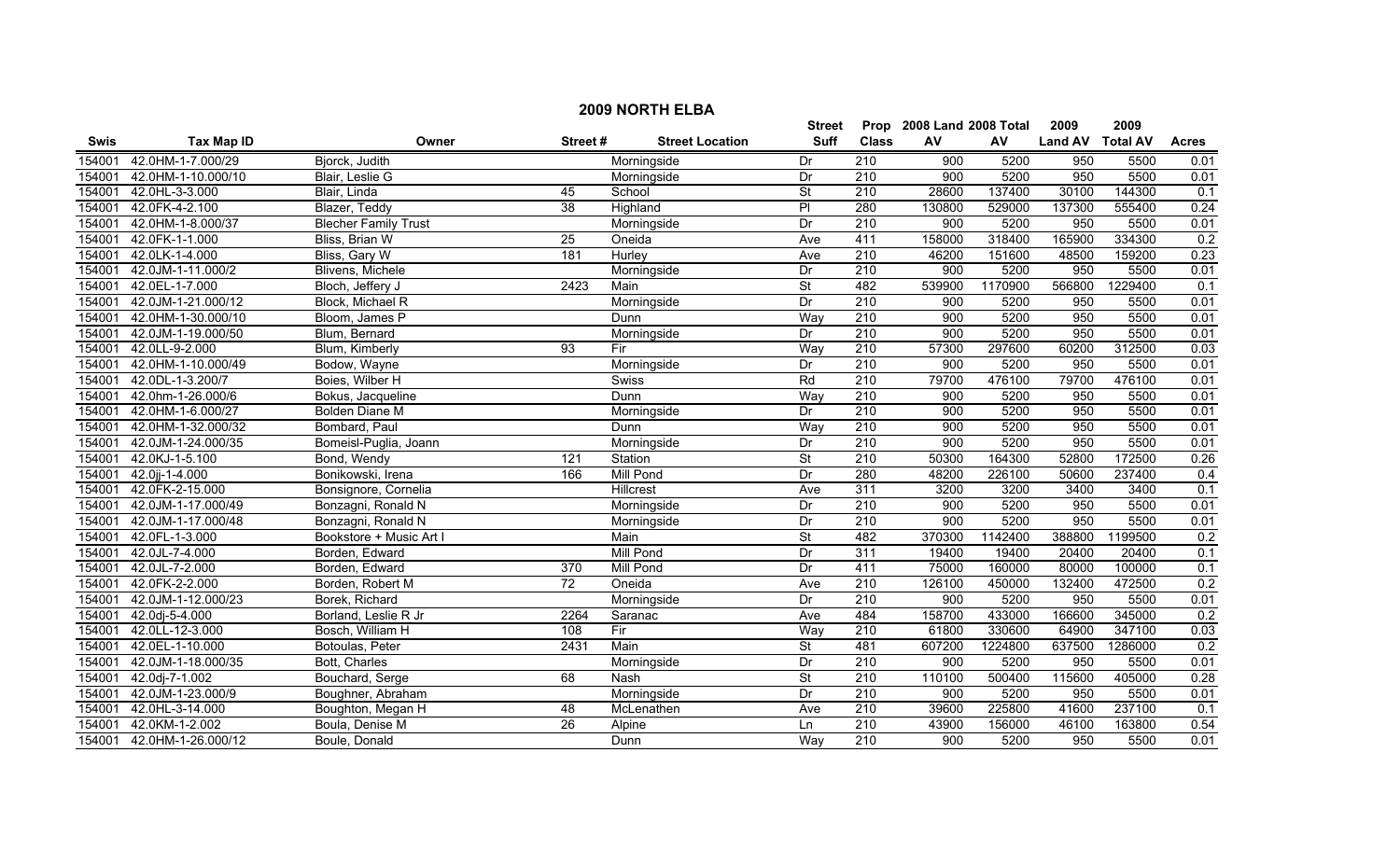|             |                    |                       |                 |                        | <b>Street</b>            |                  | Prop 2008 Land 2008 Total |         | 2009           | 2009            |              |
|-------------|--------------------|-----------------------|-----------------|------------------------|--------------------------|------------------|---------------------------|---------|----------------|-----------------|--------------|
| <b>Swis</b> | <b>Tax Map ID</b>  | Owner                 | Street#         | <b>Street Location</b> | Suff                     | <b>Class</b>     | AV                        | AV      | <b>Land AV</b> | <b>Total AV</b> | <b>Acres</b> |
| 154001      | 42.0JM-1-3.000     | Bousquet, Brett M     | 2809            | Wilmington             | Rd                       | 210              | 18100                     | 91900   | 18100          | 96500           | 0.4          |
| 154001      | 42.0FK-2-6.000     | Bovard, Peter C       | $\overline{71}$ | Hillcrest              | Ave                      | 230              | 68600                     | 287300  | 72100          | 301700          | 0.2          |
| 154001      | 42.0HM-1-26.000/34 | Bowerman, Jonathan    |                 | Dunn                   | Way                      | $\overline{210}$ | $\overline{900}$          | 5200    | 950            | 5500            | 0.01         |
| 154001      | 42.0LL-12-4.000    | Bowler, Eugene R Jr   | 108             | Fir                    | Way                      | 210              | 68600                     | 380100  | 72000          | 399100          | 0.04         |
| 154001      | 42.0JM-1-21.000/18 | Bowman, Janice        |                 | Morningside            | Dr                       | 210              | 900                       | 5200    | 950            | 5500            | 0.01         |
| 154001      | 42.0LL-5-4.000     | Bowman, John L        | 165             | Fir                    | Way                      | 210              | 61800                     | 330600  | 64900          | 347100          | 0.04         |
| 154001      | 42.0CK-2-11.000    | Boyce, Roger W        | 41              | Cayuga                 | Way                      | 210              | 148100                    | 446200  | 155500         | 468500          | 0.8          |
| 154001      | 42.0EK-4-18.000    | Boyer, Brian K        |                 | <b>Grand View</b>      | Ave                      | 311              | 11200                     | 11200   | 11800          | 11800           | 0.2          |
| 154001      | 42.0EK-4-19.000    | Boyer, Brian K        | 21              | <b>Grand View</b>      | Ave                      | 210              | 51400                     | 145500  | 54000          | 152800          | 0.2          |
| 154001      | 42.0DL-1-3.200/1   | Boyle, Edward L       |                 | <b>Swiss</b>           | Rd                       | 210              | 79800                     | 476100  | 79800          | 476100          | 0.01         |
| 154001      | 42.0hm-1-9.000/37  | Boyle, Michael P      |                 | Morningside            | Dr                       | $\overline{210}$ | 900                       | 5200    | 950            | 5500            | 0.01         |
| 154001      | 42.0jm-1-20.000/36 | Boyle, Nancy A        |                 | Morningside            | Dr                       | 210              | $\overline{900}$          | 5200    | 950            | 5500            | 0.01         |
| 154001      | 42.0JM-1-16.000/13 | Boyle, Nancy A        |                 | Morningside            | Dr                       | 210              | 900                       | 5200    | 950            | 5500            | 0.01         |
| 154001      | 42.0JM-1-17.000/52 | Boyle, Nancy A        |                 | Morningside            | Dr                       | $\overline{210}$ | 900                       | 5200    | 950            | 5500            | 0.01         |
| 154001      | 42.0HM-1-36.000/7  | Bozic, Denny          |                 | Lake Placid Club       | Way                      | $\overline{210}$ | 900                       | 5200    | 950            | 5500            | 0.01         |
| 154001      | 42.0HM-1-36.000/8  | Bozic, Denny          |                 | Lake Placid Club       | Way                      | 210              | 900                       | 5200    | 950            | 5500            | 0.01         |
| 154001      | 42.0JM-1-17.000/29 | Bradley, Stanley      |                 | Morningside            | Dr                       | 210              | 900                       | 5200    | 950            | 5500            | 0.01         |
| 154001      | 42.0JL-2-9.000     | Brady, Denice A       | 29              | Colden                 | Ave                      | 210              | 34000                     | 141500  | 35700          | 148600          | 0.1          |
| 154001      | 42.0FM-2-22.000    | Brady, Kevin M        | 635             | <b>Mirror Lake</b>     | Dr                       | 210              | 408600                    | 1100000 | 429000         | 1100000         | 0.72         |
| 154001      | 42.0EK-9-2.000     | Brais, Marthe L       |                 | Elm                    | $\overline{\mathsf{St}}$ | 311              | 15900                     | 15900   | 16700          | 16700           | 0.1          |
| 154001      | 42.0EK-9-3.000     | Brais, Marthe L       | 81              | Elm                    | $\overline{\mathsf{St}}$ | $\overline{210}$ | 94400                     | 332800  | 99100          | 349400          | 0.3          |
| 154001      | 42.0HM-1-40.000/3  | Branagh, Robert       |                 | Lake Placid Club       | Way                      | 210              | 900                       | 5200    | 950            | 5500            | 0.01         |
| 154001      | 42.0HM-1-34.000/26 | Branagh, Robert       |                 | Dunn                   | Way                      | $\overline{210}$ | 900                       | 5200    | 950            | 5500            | 0.01         |
| 154001      | 42.0KM-1-4.000     | Brandenburg, Wolfgang | 50              | Alpine                 | Ln                       | 220              | 82200                     | 321000  | 86300          | 337000          | 0.37         |
| 154001      | 42.0KM-1-3.053     | Brandenburg, Wolfgang |                 | Alpine                 | Ln                       | 311              | 32700                     | 32700   | 32700          | 32700           | 0.25         |
| 154001      | 42.0KM-1-5.130     | Brandenburg, Wolfgang |                 | Alpine                 | Ln                       | 311              | 1900                      | 1900    | 1900           | 1900            | 0.08         |
| 154001      | 42.0KM-1-5.120     | Brandenburg, Wolfgang |                 | Alpine                 | Ln                       | 311              | 1900                      | 1900    | 1900           | 1900            | 0.15         |
| 154001      | 42.0MJ-2-6.000     | Brandes, Brian L      | 340             | Old Military           | Rd                       | 210              | 58400                     | 248500  | 61300          | 260900          | 0.2          |
| 154001      | 42.0hm-1-34.000/52 | Branson, R Michael    |                 | Dunn                   | Way                      | 210              | 900                       | 5200    | 950            | 5500            | 0.01         |
| 154001      | 42.0HM-1-7.000/32  | Braun, Andrew         |                 | Morningside            | Dr                       | 210              | 900                       | 5200    | 950            | 5500            | 0.01         |
| 154001      | 42.0HL-6-15.000    | Brennan, Jean W       | 166             | Parkside               | Dr                       | 210              | 37100                     | 153900  | 39000          | 161600          | 0.3          |
| 154001      | 42.0HM-1-8.000/33  | Brennan, John E       |                 | Morningside            | Dr                       | 210              | 900                       | 5200    | 950            | 5500            | 0.01         |
| 154001      | 42.0JM-1-18.000/39 | Brennan, John E       |                 | Morningside            | Dr                       | 210              | 900                       | 5200    | 950            | 5500            | 0.01         |
| 154001      | 42.0HM-1-8.000/32  | Brennan, John Jr      |                 | Morningside            | Dr                       | $\overline{210}$ | 900                       | 5200    | 950            | 5500            | 0.01         |
| 154001      | 42.0HM-1-10.000/34 | Brennan, John Jr      |                 | Morningside            | Dr                       | $\overline{210}$ | 900                       | 5200    | 950            | 5500            | 0.01         |
| 154001      | 42.0JM-1-17.000/15 | Brennan, Lisa K       |                 | Morningside            | Dr                       | 210              | 900                       | 5200    | 950            | 5500            | 0.01         |
| 154001      | 42.0DJ-6-10.000    | Brennan, Michael D    | 33              | Acorn                  | St                       | $\overline{210}$ | 84100                     | 291800  | 88300          | 306400          | 0.2          |
| 154001      | 42.0JK-2-13.000    | Brewster, Eugene D Jr | $\overline{98}$ | McKinley               | <b>St</b>                | 210              | 57000                     | 168000  | 59800          | 176400          | 0.32         |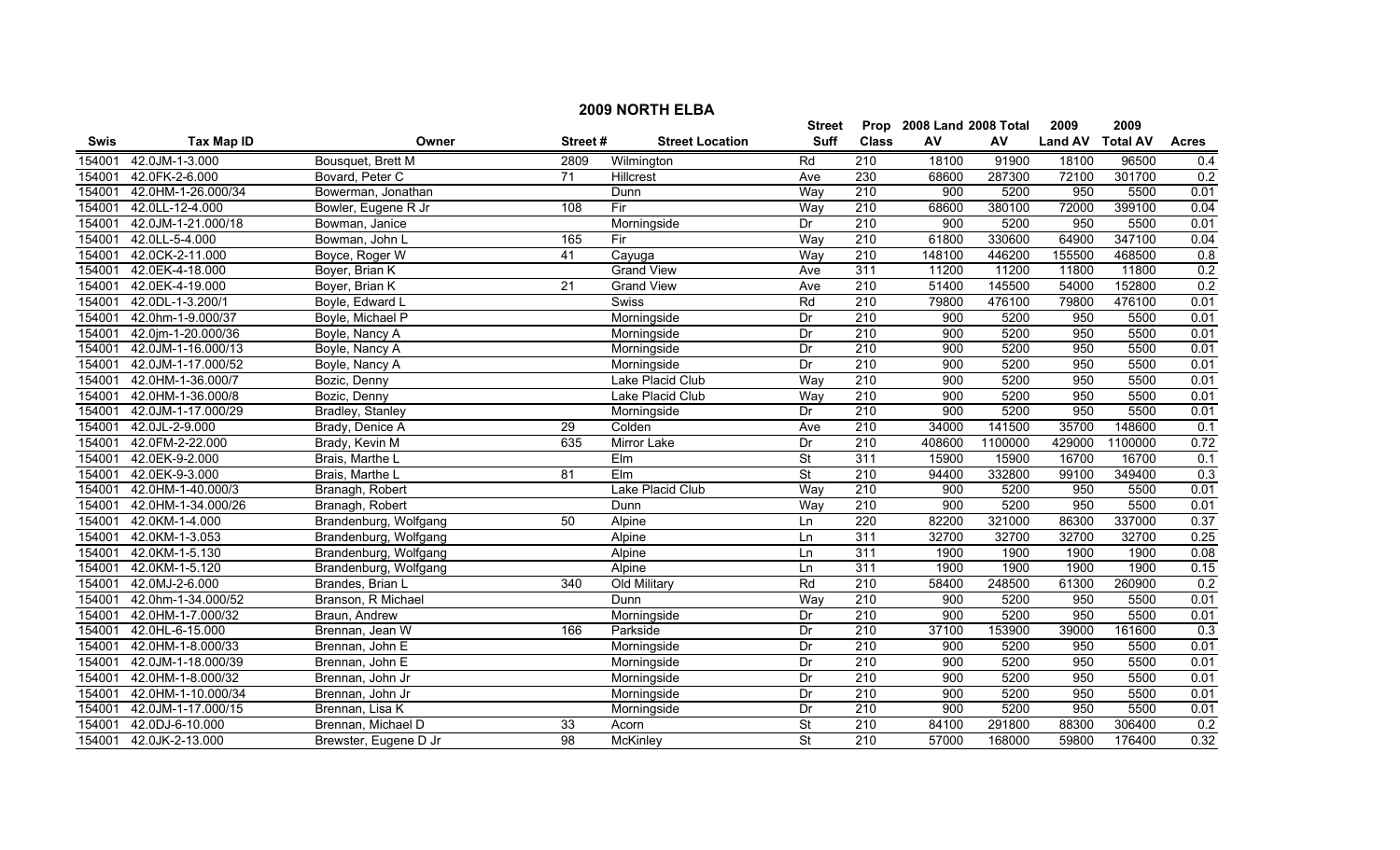|             |                    |                         |                  |                        | <b>Street</b>            |                  | Prop 2008 Land 2008 Total |         | 2009           | 2009            |                  |
|-------------|--------------------|-------------------------|------------------|------------------------|--------------------------|------------------|---------------------------|---------|----------------|-----------------|------------------|
| <b>Swis</b> | <b>Tax Map ID</b>  | Owner                   | Street#          | <b>Street Location</b> | <b>Suff</b>              | <b>Class</b>     | AV                        | AV      | <b>Land AV</b> | <b>Total AV</b> | <b>Acres</b>     |
| 54001       | 42.0JJ-1-11.100    | Brewster, Patricia M    | 198              | <b>Mill Pond</b>       | Dr                       | 210              | 38800                     | 137000  | 40700          | 143800          | 0.19             |
| 154001      | 42.0JL-2-4.000     | Brewster, Patricia M    | 172              | McKinley               | $\overline{\mathsf{St}}$ | $\overline{210}$ | 32200                     | 153900  | 33800          | 161600          | 0.1              |
| 154001      | 42.0JJ-1-11.200    | Brewster, Stephen D     | $\overline{200}$ | <b>Mill Pond</b>       | Dr                       | $\overline{210}$ | 30600                     | 168100  | 32100          | 176500          | 0.18             |
| 154001      | 42.0HL-2-1.000     | Breyette, Robert E II   | 55               | McLenathen             | Ave                      | 210              | 55200                     | 231600  | 58000          | 243200          | 0.23             |
| 154001      | 42.0dk-4-3.105     | Briggs, Ronald          | 2296             | Saranac                | Ave                      | 465              | 340400                    | 787500  | 357400         | 826900          | 0.48             |
| 154001      | 42.0HM-1-39.000/13 | Briggs, Ronald          |                  | Lake Placid Club       | Way                      | 210              | 900                       | 5200    | 950            | 5500            | 0.01             |
| 154001      | 42.0HM-1-6.000/3   | Briot, Jean-Claude      |                  | Morningside            | Dr                       | 210              | 900                       | 5200    | 950            | 5500            | 0.01             |
| 154001      | 42.0EJ-2-8.000     | Broadfoot, Robert G Jr  | 388              | Wesvalley              | Rd                       | 210              | 121200                    | 235600  | 127300         | 247400          | 0.28             |
| 154001      | 42.0LJ-2-4.000     | Brockway, Larry F       | 56               | Station                | $\overline{\mathsf{St}}$ | $\overline{210}$ | 53700                     | 130000  | 56400          | 130000          | $\overline{0.6}$ |
| 154001      | 42.0LK-1-23.000    | Brockway, Larry Jr      | 104              | Trillium               | $\overline{Dr}$          | 210              | 72000                     | 194500  | 75600          | 215200          | 0.61             |
| 154001      | 42.0JM-1-24.000/38 | Brodie, Harold D        |                  | Morningside            | Dr                       | 210              | 900                       | 5200    | 950            | 5500            | 0.01             |
| 154001      | 42.0FK-2-13.000    | Brooks, James M         | 72               | Olympic                | Dr                       | 465              | 76600                     | 277300  | 80500          | 291200          | 0.5              |
| 154001      | 42.0EK-5-11.000    | Brooks, Joseph          | 15               | Maple                  | <b>St</b>                | $\overline{210}$ | 41500                     | 315900  | 43600          | 331700          | 0.2              |
| 154001      | 42.0EK-5-10.000    | Brooks, Joseph W        | $\overline{48}$  | EIm                    | <b>St</b>                | 210              | 60400                     | 276100  | 63400          | 289900          | 0.3              |
| 154001      | 42.0LL-14-2.000    | Brown, Carol B          | 196              | Hurley                 | Ave                      | 210              | 88100                     | 218100  | 92500          | 229000          | 0.5              |
| 154001      | 42.0JM-1-20.000/1  | Brown, Edward J         |                  | Morningside            | Dr                       | 210              | 900                       | 5200    | 950            | 5500            | 0.01             |
| 154001      | 42.0CL-2-1.000     | Brown, Frederick E      | 52               | Signal Hill            | Rd                       | 210              | 148400                    | 511400  | 155800         | 537000          | 0.8              |
| 154001      | 42.0m-1-19.000/16  | Brown, Jewel            |                  | Morningside            | Dr                       | 210              | 900                       | 5200    | 950            | 5500            | 0.01             |
| 154001      | 42.0hm-1-11.000    | Brown, Mary V           | $\overline{20}$  | Dunn                   | Way                      | 210              | 32500                     | 312500  | 55900          | 561100          | 0.08             |
| 154001      | 42.0HM-1-38.000/33 | Brown, Richard E        |                  | Lake Placid Club       | Way                      | 210              | 900                       | 5200    | 950            | 5500            | 0.01             |
| 154001      | 42.0JM-1-15.000/36 | Brown, Severn P         |                  | Morningside            | Dr                       | $\overline{210}$ | 900                       | 5200    | 950            | 5500            | 0.01             |
| 154001      | 42.0JM-1-19.000/25 | Brown, Severn P         |                  | Morningside            | Dr                       | $\overline{210}$ | 900                       | 5200    | 950            | 5500            | 0.01             |
| 154001      | 42.0HM-1-28.000/50 | Brown, Vickie L         |                  | Dunn                   | Way                      | $\overline{210}$ | 900                       | 5200    | 950            | 5500            | 0.01             |
| 154001      | 42.0jk-3-13.000    | Brownell, Douglas Sr    | 280              | Mill Pond              | Dr                       | 210              | 53700                     | 200000  | 56400          | 210000          | 0.3              |
| 154001      | 42.0HL-3-16.000    | Brownell, Jeffrey D     | 52               | McLenathen             | Ave                      | 210              | 32400                     | 168100  | 34000          | 176500          | 0.1              |
| 154001      | 42.0BL-2-10.000/1  | Brox, Barry             | $\overline{12}$  | Harbor                 | Ln                       | $\overline{210}$ | 55500                     | 332600  | 55500          | 332600          | 0.01             |
| 154001      | 42.0lk-1-13.000    | Brubaker, Clayton P III |                  | <b>Blueberry Ridge</b> | Rd                       | 311              | 101200                    | 101200  | 106300         | 106300          | 0.54             |
| 154001      | 42.0LJ-2-7.000     | Bruce, Marty E          | 54               | Station                | <b>St</b>                | 220              | 48300                     | 226800  | 48300          | 226800          | 0.32             |
| 154001      | 42.0JM-1-17.000/19 | Bruizzese, Phillip      |                  | Morningside            | Dr                       | 210              | 900                       | 5200    | 950            | 5500            | 0.01             |
| 154001      | 42.0LL-10-1.000    | Bruno, Ferdinando       | 90               | Fir                    | Way                      | 210              | 68600                     | 380100  | 72000          | 399100          | 0.04             |
| 154001      | 42.0HK-1-5.000     | Bryant, Lorraine        | 62               | School                 | $\overline{\mathsf{St}}$ | 220              | 38800                     | 219800  | 40800          | 230800          | 0.1              |
| 154001      | 42.0CK-1-6.000     | Brynn III LLC           | 29               | Opeechee               | Way                      | 210              | 760700                    | 1270100 | 798700         | 1333600         | 0.1              |
| 154001      | 42.0KK-1-2.000     | Bryson, Marcia L        | 227              | Station                | $\overline{\mathsf{St}}$ | 210              | 48100                     | 201600  | 48100          | 201600          | 0.3              |
| 154001      | 42.0JM-1-23.000/5  | Buchanan, Dorothy W     |                  | Morningside            | Dr                       | $\overline{210}$ | 900                       | 5200    | 950            | 5500            | 0.01             |
| 154001      | 42.0JM-1-21.000/39 | Buchanan, Dorothy W     |                  | Morningside            | Dr                       | $\overline{210}$ | 900                       | 5200    | 950            | 5500            | 0.01             |
| 154001      | 42.0JM-1-21.000/25 | Buchanan, Dorothy W     |                  | Morningside            | Dr                       | 210              | 900                       | 5200    | 950            | 5500            | 0.01             |
| 154001      | 42.0JM-1-22.000/9  | Buckley-Crist, Gwen E   |                  | Morningside            | Dr                       | $\overline{210}$ | 900                       | 5200    | 950            | 5500            | 0.01             |
| 154001      | 42.0JM-1-20.000/9  | Buckley, Glenn H        |                  | Morningside            | Dr                       | 210              | 900                       | 5200    | 950            | 5500            | 0.01             |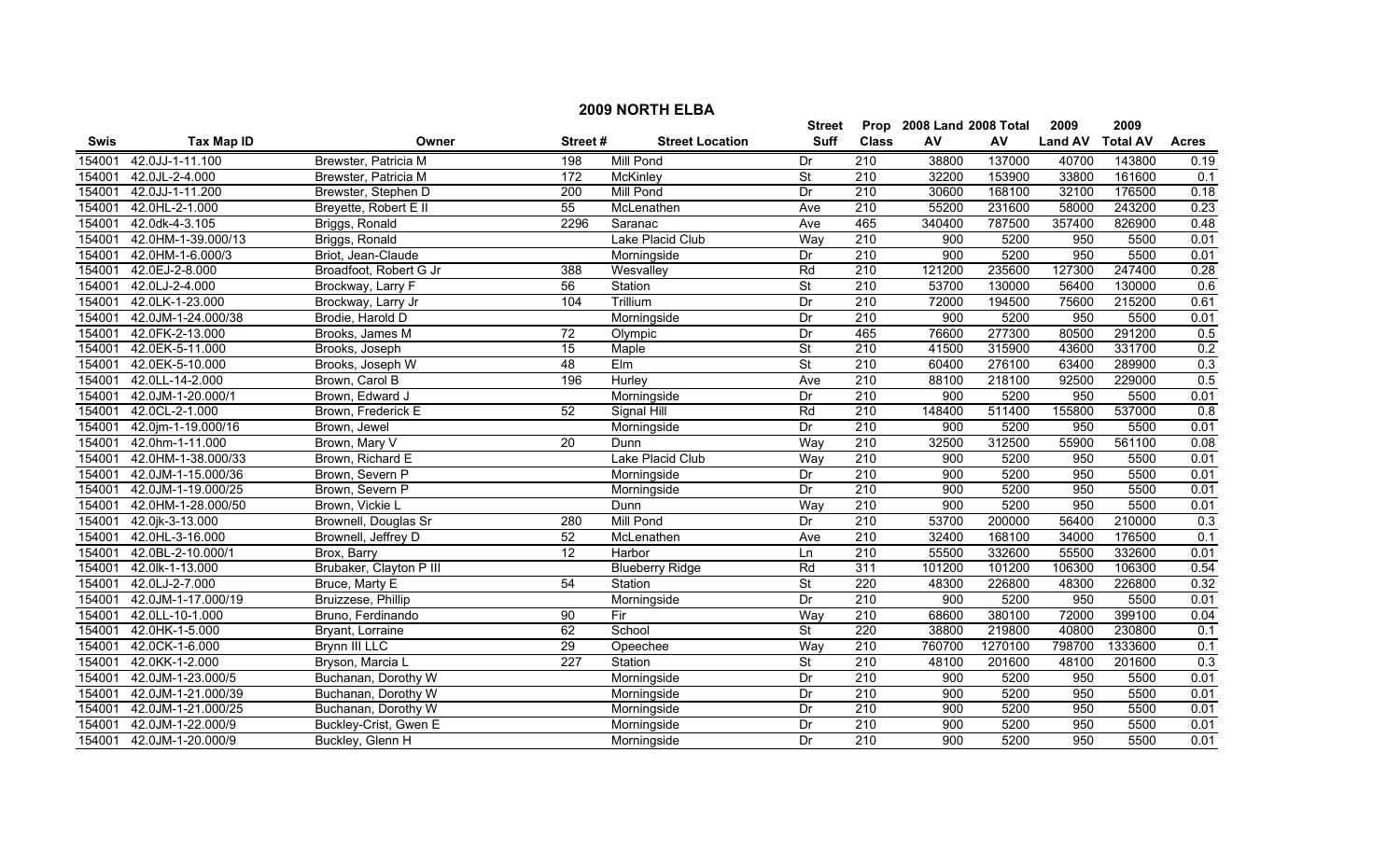|             | <b>2009 NORTH ELBA</b> |                                |                |                        |             |                  |                           |         |                  |         |              |  |  |
|-------------|------------------------|--------------------------------|----------------|------------------------|-------------|------------------|---------------------------|---------|------------------|---------|--------------|--|--|
|             |                        |                                |                |                        | Street      |                  | Prop 2008 Land 2008 Total |         | 2009             | 2009    |              |  |  |
| <b>Swis</b> | <b>Tax Map ID</b>      | Owner                          | Street#        | <b>Street Location</b> | <b>Suff</b> | <b>Class</b>     | AV                        | AV      | Land AV Total AV |         | <b>Acres</b> |  |  |
| 154001      | 42.0JM-1-14.000/8      | Buckley, Glenn H               |                | Morningside            | Dr          | 210              | 900                       | 5200    | 950              | 5500    | 0.01         |  |  |
| 154001      | 42.0JM-1-21.000/50     | Buckley, Glenn H               |                | Morningside            | Dr          | $\overline{210}$ | 900                       | 5200    | 950              | 5500    | 0.01         |  |  |
| 154001      | 42.0JM-1-18.000/11     | Buckley, Julie A               |                | Morningside            | Dr          | 210              | 900                       | 5200    | 950              | 5500    | 0.01         |  |  |
| 154001      | 42.0KL-9-2.000         | <b>Buell Street Associates</b> | 176            | Fir                    | Way         | 210              | 57300                     | 248000  | 60200            | 260400  | 0.03         |  |  |
| 154001      | 42.0JM-1-17.000/28     | Bujold, Denise A               |                | Morningside            | Dr          | 210              | 900                       | 5200    | 950              | 5500    | 0.01         |  |  |
| 154001      | 42.0JL-3-7.000         | Bukva, Adem                    | 15             | Middle                 | <b>St</b>   | 210              | 42500                     | 195000  | 44700            | 204800  | 0.18         |  |  |
| 154001      | 42.0HM-1-8.000/38      | Bunzey, Robert W               |                | Morningside            | Dr          | 210              | 900                       | 5200    | 950              | 5500    | 0.01         |  |  |
| 154001      | 42.0JM-1-12.000/18     | Burchesky, Kenneth M           |                | Morningside            | Dr          | 210              | 900                       | 5200    | 950              | 5500    | 0.01         |  |  |
| 154001      | 42.0JM-1-25.000/19     | Burgess, Michael J             |                | Morningside            | Dr          | $\overline{210}$ | 900                       | 5200    | 950              | 5500    | 0.01         |  |  |
| 154001      | 42.0JM-1-25.000/25     | Burggraf, Frank B              |                | Morningside            | Dr          | 210              | 900                       | 5200    | 950              | 5500    | 0.01         |  |  |
| 154001      | 42.0HM-1-37.000/26     | Burke, Harold C                |                | Lake Placid Club       | Way         | 210              | 900                       | 5200    | 950              | 5500    | 0.01         |  |  |
| 154001      | 42.0JM-1-20.000/19     | Burke, Jack G                  |                | Morningside            | Dr          | 210              | 900                       | 5200    | 950              | 5500    | 0.01         |  |  |
| 154001      | 42.0JM-1-22.000/50     | Burns, Lawrence A              |                | Morningside            | Dr          | 210              | 900                       | 5200    | 950              | 5500    | 0.01         |  |  |
| 154001      | 42.0HM-1-28.000/8      | Burt, Bernard E                |                | Dunn                   | Way         | 210              | 900                       | 5200    | 950              | 5500    | 0.01         |  |  |
| 154001      | 42.0HM-1-38.000/1      | Burt, Bruce                    |                | Lake Placid Club       | Way         | $\overline{210}$ | 900                       | 5200    | 950              | 5500    | 0.01         |  |  |
| 154001      | 42.0JM-1-20.000/5      | Burt, Cheryl A                 |                | Morningside            | Dr          | 210              | 900                       | 5200    | 950              | 5500    | 0.01         |  |  |
| 154001      | 42.0LL-12-1.000        | Buscemi, Melchiore L           | 108            | Fir                    | Way         | 210              | 68600                     | 380100  | 72000            | 399100  | 0.04         |  |  |
| 154001      | 42.0HM-1-36.000/6      | Bush, Michael R                |                | Lake Placid Club       | Way         | 210              | 900                       | 5200    | 950              | 5500    | 0.01         |  |  |
| 154001      | 42.0JM-1-14.000/9      | Bustamante, Leon               |                | Morningside            | Dr          | 210              | 900                       | 5200    | 950              | 5500    | 0.01         |  |  |
| 154001      | 42.0LK-1-1.000         | Butler, Michael S              | 133            | Trillium               | Dr          | 210              | 79000                     | 269000  | 82900            | 282400  | 0.9          |  |  |
| 154001      | 42.0JM-1-20.000/49     | Butler, Patricia               |                | Morningside            | Dr          | 210              | 900                       | 5200    | 950              | 5500    | 0.01         |  |  |
| 154001      | 42.0HM-1-37.000/27     | Butler, Patrick G              |                | Lake Placid Club       | Way         | 210              | 900                       | 5200    | 950              | 5500    | 0.01         |  |  |
| 154001      | 42.0JM-1-12.000/50     | Butlin, Bertram G              |                | Morningside            | Dr          | 210              | 900                       | 5200    | 950              | 5500    | 0.01         |  |  |
| 154001      | 42.0jm-1-12.000/42     | Butterfield, E Steven          |                | Morningside            | Dr          | 210              | 900                       | 5200    | 950              | 5500    | 0.01         |  |  |
| 154001      | 42.0JM-1-24.000/15     | Button, Robert                 |                | Morningside            | Dr          | $\overline{210}$ | 900                       | 5200    | 950              | 5500    | 0.01         |  |  |
| 154001      | 42.0HM-1-33.000/42     | Button, Robert                 |                | Dunn                   | Way         | 210              | 900                       | 5200    | 950              | 5500    | 0.01         |  |  |
| 154001      | 42.0jm-1-22.000/31     | Button, Robert K               |                | Morningside            | Dr          | 210              | 900                       | 5200    | 950              | 5500    | 0.01         |  |  |
| 154001      | 42.0HM-1-26.000/46     | Button, Robert K               |                | Dunn                   | Way         | $\overline{210}$ | 900                       | 5200    | 950              | 5500    | 0.01         |  |  |
| 154001      | 42.0jl-4-23.001        | Byers, Veronica R              | 16             | Colden                 | Ave         | 210              | 15500                     | 257100  | 16300            | 270000  | 0.2          |  |  |
| 154001      | 42.0JM-1-25.000/29     | Byington, Steve                |                | Morningside            | Dr          | 210              | 900                       | 5200    | 950              | 5500    | 0.01         |  |  |
| 154001      | 42.0JM-1-23.000/4      | Bylicki, Raymond               |                | Morningside            | Dr          | 210              | 900                       | 5200    | 950              | 5500    | 0.01         |  |  |
| 154001      | 42.0KL-3-3.001         | Byrne, Jeffrey B               | 35             | Dooling                | Way         | 210              | 59200                     | 313900  | 62200            | 329600  | 0.05         |  |  |
| 154001      | 42.0CJ-2-16.000        | Byrne, Sharon A                | 2207           | Saranac                | Ave         | 210              | 532000                    | 1019000 | 558600           | 1070000 | 0.5          |  |  |
| 154001      | 42.0LL-7-3.000         | Byrne, Timothy J Sr            | $\frac{1}{25}$ | Fir                    | Way         | 210              | 57300                     | 297600  | 60200            | 312500  | 0.03         |  |  |
| 154001      | 42.0JM-1-25.000/1      | Callahan, Dennis               |                | Morningside            | Dr          | 210              | 900                       | 5200    | 950              | 5500    | 0.01         |  |  |
| 154001      | 42.0JM-1-14.000/38     | Camelio, Edward L              |                | Morningside            | Dr          | 210              | 900                       | 5200    | 950              | 5500    | 0.01         |  |  |
| 154001      | 42.0mm-1-7.000         | Cameron Glen G                 | 5909           | Cascade                | Rd          | 210              | 74000                     | 238500  | 77700            | 250400  | 0.1          |  |  |
| 154001      | 42.0HM-1-34.000/10     | Cameron, James                 |                | Dunn                   | Way         | $\overline{210}$ | 900                       | 5200    | 950              | 5500    | 0.01         |  |  |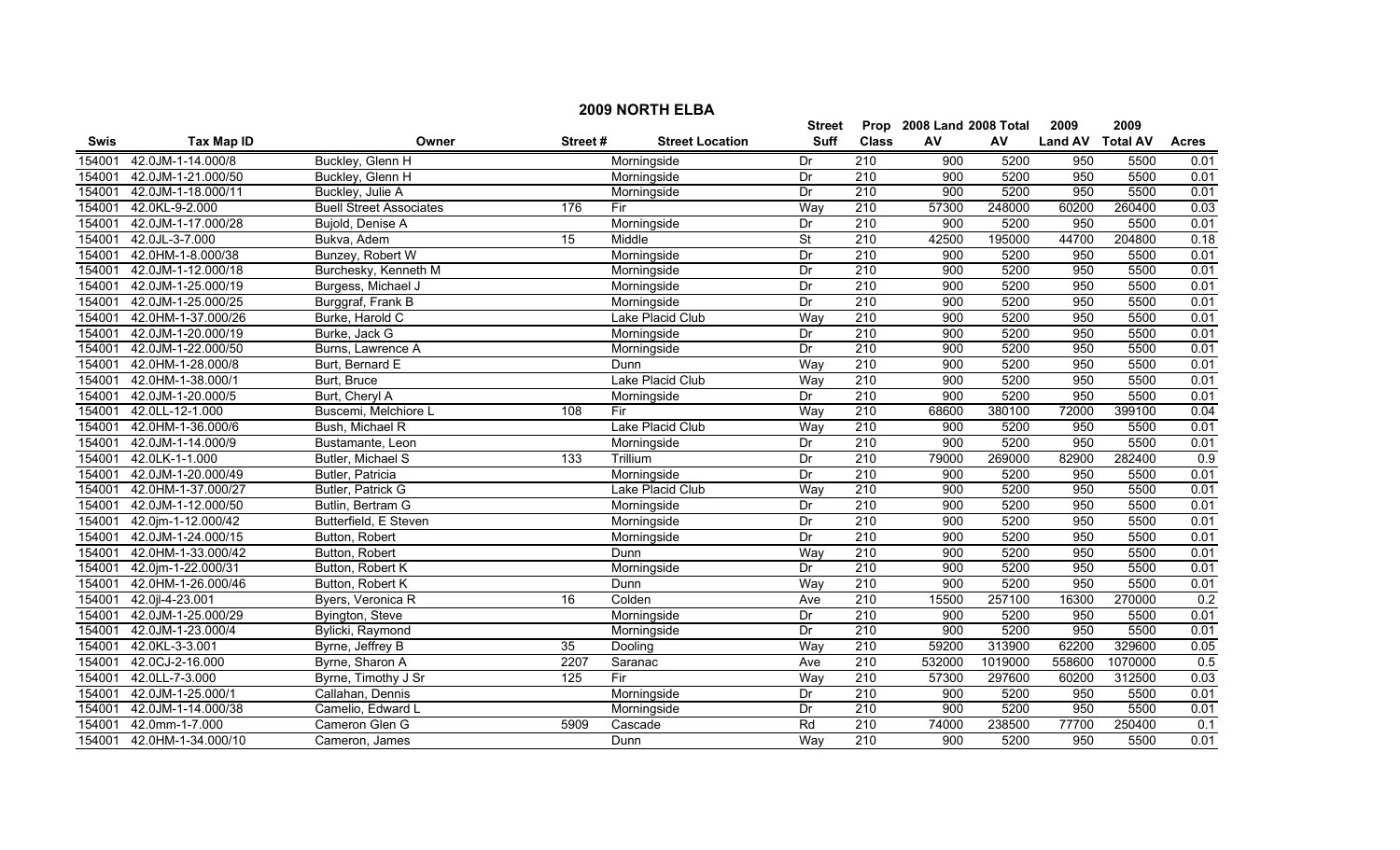|             | <b>2009 NORTH ELBA</b> |                                    |                 |                        |                          |                  |                           |         |                  |         |                  |  |
|-------------|------------------------|------------------------------------|-----------------|------------------------|--------------------------|------------------|---------------------------|---------|------------------|---------|------------------|--|
|             |                        |                                    |                 |                        | Street                   |                  | Prop 2008 Land 2008 Total |         | 2009             | 2009    |                  |  |
| <b>Swis</b> | <b>Tax Map ID</b>      | Owner                              | Street#         | <b>Street Location</b> | <b>Suff</b>              | <b>Class</b>     | AV                        | AV      | Land AV Total AV |         | <b>Acres</b>     |  |
| 154001      | 42.0HM-1-39.000/29     | Campala, John J                    |                 | Lake Placid Club       | Way                      | 210              | 900                       | 5200    | 950              | 5500    | 0.01             |  |
| 154001      | 42.0JM-1-21.000/37     | Campbell, John                     |                 | Morningside            | Dr                       | $\overline{210}$ | 900                       | 5200    | 950              | 5500    | 0.01             |  |
| 154001      | 42.0HM-1-30.000/32     | Campbell, John                     |                 | Dunn                   | Way                      | 210              | 900                       | 5200    | 950              | 5500    | 0.01             |  |
| 154001      | 42.0JM-1-15.000/13     | Campbell, Lennis                   |                 | Morningside            | Dr                       | 210              | 900                       | 5200    | 950              | 5500    | 0.01             |  |
| 154001      | 42.0FK-4-8.000         | Canny, Rickie Ann W                | 34              | Hillcrest              | Ave                      | 210              | 59800                     | 377000  | 62700            | 395800  | 0.1              |  |
| 154001      | 42.0HM-1-9.000/46      | Cantwell, Elaine L                 |                 | Morningside            | Dr                       | 210              | 900                       | 5200    | 950              | 5500    | 0.01             |  |
| 154001      | 42.0EJ-3-10.000        | <b>Capital District Realty LLC</b> | 171             | Elm                    | <b>St</b>                | 210              | 131300                    | 400300  | 137900           | 420300  | 0.25             |  |
| 154001      | 42.0HM-1-39.000/47     | Cappellano, Mary L                 |                 | Lake Placid Club       | Way                      | 210              | 900                       | 5200    | 950              | 5500    | 0.01             |  |
| 154001      | 42.0EM-3-10.000        | Capshaw, William K                 | 94              | Wilderness             | $\overline{C}$           | 210              | 161500                    | 685600  | 169600           | 719900  | 0.47             |  |
| 154001      | 42.0dk-4-6.000         | Cardinale, Joseph P                | 2302            | Saranac                | Ave                      | 414              | 138600                    | 1386000 | 145500           | 1455300 |                  |  |
| 154001      | 42.0DK-4-2.013         | Cardinale, Joseph P                |                 | Greenwood              | $\overline{\mathsf{St}}$ | 330              | 49300                     | 49300   | 51800            | 51800   | 0.4              |  |
| 154001      | 42.0HM-1-35.000/5      | Carey, Beatrice                    |                 | Dunn                   | Way                      | 210              | 900                       | 5200    | 950              | 5500    | 0.01             |  |
| 154001      | 42.0EK-2-6.100         | Carlson, Christina G               | 17              | Essex                  | St                       | $\overline{210}$ | 71900                     | 225000  | 75400            | 236200  | 0.37             |  |
| 154001      | 42.0EJ-3-11.000        | Carlson, Olaf N                    | 324             | Wesvalley              | Rd                       | $\overline{210}$ | 111200                    | 240900  | 116700           | 252900  | 0.29             |  |
| 154001      | 42.0EJ-3-8.000         | Carlson, Olaf N                    |                 | Elm                    | $\overline{\mathsf{St}}$ | 311              | 22300                     | 22300   | 23400            | 23400   | 0.22             |  |
| 154001      | 42.0JM-1-20.000/31     | Carmosino, Anthony                 |                 | Morningside            | Dr                       | 210              | 900                       | 5200    | 950              | 5500    | 0.01             |  |
| 154001      | 42.0HM-1-40.000/38     | Carpenter, Nelson                  |                 | Lake Placid Club       | Way                      | 210              | 900                       | 5200    | 950              | 5500    | 0.01             |  |
| 154001      | 42.0HM-1-40.000/39     | Carpenter, Nelson                  |                 | Lake Placid Club       | Way                      | 210              | 900                       | 5200    | 950              | 5500    | 0.01             |  |
| 154001      | 42.0JM-1-17.000/6      | Carpenter, Nelson                  |                 | Morningside            | Dr                       | 210              | 900                       | 5200    | 950              | 5500    | 0.01             |  |
| 154001      | 42.0HM-1-7.000/11      | Carpenter, Nelson                  |                 | Morningside            | Dr                       | 210              | 900                       | 5200    | 950              | 5500    | 0.01             |  |
| 154001      | 42.0HM-1-33.000/52     | Carpenter, Nelson E                |                 | Dunn                   | Way                      | $\overline{210}$ | 900                       | 5200    | 950              | 5500    | 0.01             |  |
| 154001      | 42.0jm-1-15.000/48     | Carr, Judith W                     |                 | Morningside            | Dr                       | $\overline{210}$ | 900                       | 5200    | 950              | 5500    | 0.01             |  |
| 154001      | 42.0JM-1-25.000/40     | Carr, Judith W                     |                 | Morningside            | Dr                       | 210              | 900                       | 5200    | 950              | 5500    | 0.01             |  |
| 154001      | 42.0JM-1-17.000/25     | Carroll, Barbara                   |                 | Morningside            | Dr                       | $\overline{210}$ | 900                       | 5200    | 950              | 5500    | 0.01             |  |
| 154001      | 42.0FK-4-1.009         | Carroll, Gregory T                 | 33              | Highland               | $\overline{P}$           | 411              | 69400                     | 167600  | 72900            | 176000  | 0.27             |  |
| 154001      | 42.0LL-3-12.000        | Carter, Todd                       | 5997            | Sentinel               | Rd                       | 280              | 54100                     | 158700  | 56800            | 166600  | $\overline{0.3}$ |  |
| 154001      | 42.0JM-1-16.000/21     | Cary, John                         |                 | Morningside            | Dr                       | $\overline{210}$ | 900                       | 5200    | 950              | 5500    | 0.01             |  |
| 154001      | 42.0CK-3-1.000/10      | Casabonne, Catherine W             |                 | <b>Waters Edge</b>     | Way                      | 210              | 75000                     | 382800  | 75000            | 382800  | 0.01             |  |
| 154001      | 42.0BL-2-10.000/8      | Cascio, James S                    | 12              | Harbor                 | Ln                       | 210              | 61500                     | 360600  | 61500            | 360600  | 0.01             |  |
| 154001      | 42.0ek-6-7.000         | Cascio, Sally S                    | 4               | Margaret               | PI                       | 210              | 91800                     | 302200  | 96400            | 317300  | 0.3              |  |
| 154001      | 42.0CK-2-2.000/1       | Cascio, Stacey J                   |                 | Victor Herbert         | Rd                       | 210              | 82600                     | 230100  | 82600            | 230100  | 0.01             |  |
| 154001      | 42.0HL-3-1.000         | Cassidy, Seann                     | $\overline{58}$ | McLenathen             | Ave                      | 210              | 37000                     | 205000  | 38800            | 215200  | 0.1              |  |
| 154001      | 42.0JM-1-15.000/39     | Castka, Peter A                    |                 | Morningside            | Dr                       | 210              | 900                       | 5200    | 950              | 5500    | 0.01             |  |
| 154001      | 42.0JM-1-18.000/13     | Caswell, Alson T                   |                 | Morningside            | Dr                       | 210              | 900                       | 5200    | 950              | 5500    | 0.01             |  |
| 154001      | 42.0hm-1-8.000/14      | Caswell, Alson 7                   |                 | Morningside            | Dr                       | 210              | 900                       | 5200    | 950              | 5500    | 0.01             |  |
| 154001      | 42.0JM-1-18.000/26     | Cataldo, Paul F                    |                 | Morningside            | Dr                       | $\overline{210}$ | 900                       | 5200    | 950              | 5500    | 0.01             |  |
| 154001      | 42.0mm-1-9.000         | Catania Anthony                    | 27              | Nichols                | <b>St</b>                | 220              | 36700                     | 200000  | 38500            | 210000  | 0.2              |  |
| 154001      | 42.0JM-1-15.000/7      | Catania, Joseph A                  |                 | Morningside            | Dr                       | 210              | 900                       | 5200    | 950              | 5500    | 0.01             |  |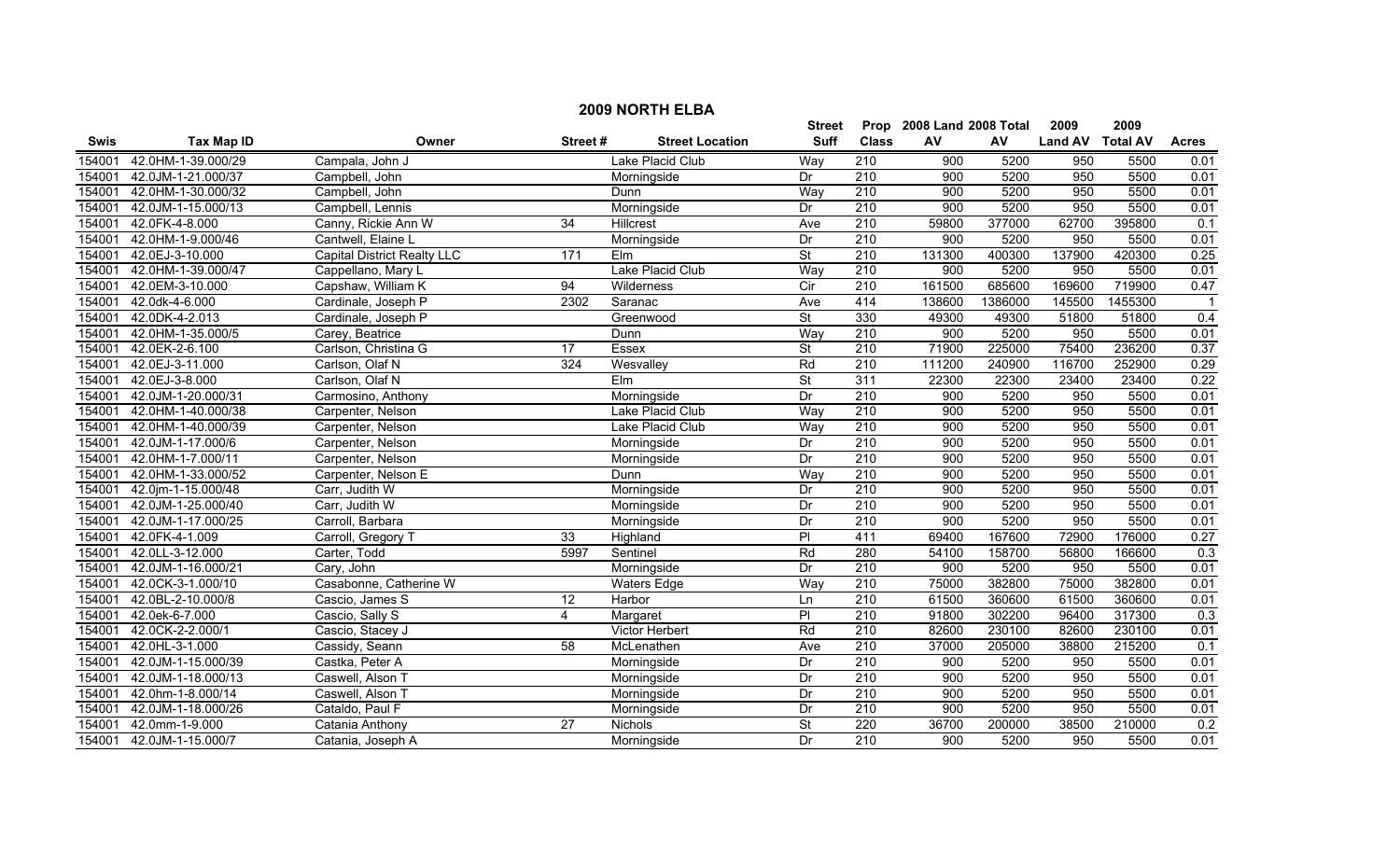|             | <b>2009 NORTH ELBA</b> |                         |                 |                        |                          |                  |                           |        |                |                 |                  |  |
|-------------|------------------------|-------------------------|-----------------|------------------------|--------------------------|------------------|---------------------------|--------|----------------|-----------------|------------------|--|
|             |                        |                         |                 |                        | Street                   |                  | Prop 2008 Land 2008 Total |        | 2009           | 2009            |                  |  |
| <b>Swis</b> | <b>Tax Map ID</b>      | Owner                   | Street#         | <b>Street Location</b> | <b>Suff</b>              | <b>Class</b>     | AV                        | AV     | <b>Land AV</b> | <b>Total AV</b> | <b>Acres</b>     |  |
| 154001      | 42.0MM-1-10.000        | Catania, Joseph A       | $\overline{22}$ | Nichols                | <b>St</b>                | 210              | 55600                     | 189800 | 58400          | 199300          | 0.7              |  |
| 154001      | 42.0hl-3-13.000        | Cecunjanin Aljo         | 159             | McKinley               | <b>St</b>                | 210              | 42200                     | 229100 | 44400          | 240600          | 0.1              |  |
| 154001      | 42.0EL-1-8.000         | Cecunjanin, Aljo        | 2425            | Main                   | $\overline{\mathsf{St}}$ | 421              | 225700                    | 738300 | 237000         | 775200          | 0.1              |  |
| 154001      | 42.0jl-2-1.000         | Cecunjanin, Aljo        | 158             | <b>McKinley</b>        | $\overline{\mathsf{St}}$ | 411              | 75200                     | 452000 | 79000          | 474600          | 0.1              |  |
| 154001      | 42.0JL-3-2.000         | Cecunjanin, Aljo        | 52              | Colden                 | Ave                      | 220              | 28200                     | 133400 | 29600          | 140100          | 0.06             |  |
| 154001      | 42.0HL-7-16.000        | Cecunjanin, Esad        | 159             | Parkside               | Dr                       | 210              | 43200                     | 205400 | 45400          | 215700          | 0.1              |  |
| 154001      | 42.0HM-1-1.000         | Cecunjanin, Esad        |                 | Morningside            | Dr                       | 311              | 6900                      | 6900   | 11300          | 11300           | 0.1              |  |
| 154001      | 42.0HL-4-1.000         | Cecunjanin, Nazlija     | 84              | Colden                 | Ave                      | 210              | 30700                     | 155100 | 32300          | 162900          | 0.1              |  |
| 154001      | 42.0HL-4-2.000         | Cecunjanin, Sanel       | 21              | School                 | $\overline{\mathsf{St}}$ | 220              | 38900                     | 219700 | 40900          | 230700          | 0.1              |  |
| 154001      | 42.0hm-1-37.000/51     | Cellier, Glenn          |                 | Lake Placid Club       | Way                      | 210              | 900                       | 5200   | 950            | 5500            | 0.01             |  |
| 154001      | 42.0KL-3-31.000        | Centra, Dino            | 30              | Dooling                | Way                      | 210              | 52400                     | 264300 | 55000          | 277500          | 0.03             |  |
| 154001      | 42.0JM-1-22.000/52     | Cerone, Philip H        |                 | Morningside            | Dr                       | 210              | 900                       | 5200   | 950            | 5500            | 0.01             |  |
| 154001      | 42.0JM-1-22.000/51     | Cerone, Philip H        |                 | Morningside            | Dr                       | $\overline{210}$ | 900                       | 5200   | 950            | 5500            | 0.01             |  |
| 154001      | 42.0MM-1-8.000         | Cerruti, Robin A        | 5905            | Cascade                | Rd                       | $\overline{210}$ | 50200                     | 194600 | 52700          | 204300          | 0.27             |  |
| 154001      | 42.0JJ-1-10.100        | Cerruti, Robin A        | 19              | Smith                  | Ln                       | $\overline{210}$ | 33300                     | 80000  | 35000          | 84000           | $\overline{0.3}$ |  |
| 154001      | 42.0HM-1-28.000/6      | Cervenka, Deborah M     |                 | Dunn                   | Way                      | 210              | 900                       | 5200   | 950            | 5500            | 0.01             |  |
| 154001      | 42.0LJ-1-10.000        | Chabbott, Grace         | 29              | Station                | $\overline{\mathsf{St}}$ | 220              | 60600                     | 208100 | 63600          | 218500          | 1.6              |  |
| 154001      | 42.0DM-1-9.000         | Chagnon, Brita          | 176             | <b>Beech Hill</b>      | Cir                      | 210              | 141400                    | 528000 | 148500         | 554400          | 0.49             |  |
| 154001      | 42.0lj-1-5.200         | Chaplin, Brian C        |                 | Old Military           | Rd                       | 312              | 47000                     | 49400  | 49400          | 51900           | 0.45             |  |
| 154001      | 42.0JK-2-20.000        | Charland, Harold D      | 327             | <b>Mill Pond</b>       | Dr                       | 210              | 15700                     | 33800  | 16500          | 35500           | 0.1              |  |
| 154001      | 42.0FM-2-11.000        | Chartrand, Bradley D    | 68              | Garden                 | Way                      | 210              | 100000                    | 571400 | 105000         | 600000          | 0.1              |  |
| 154001      | 42.0JM-1-11.000/6      | Chase, Erik J           |                 | Morningside            | Dr                       | $\overline{210}$ | 900                       | 5200   | 950            | 5500            | 0.01             |  |
| 154001      | 42.0HM-1-9.000/31      | Cheney-Jewell, Kathie L |                 | Morningside            | Dr                       | 210              | 900                       | 5200   | 950            | 5500            | 0.01             |  |
| 154001      | 42.0HM-1-7.000/41      | Cheney, Alice M         |                 | Morningside            | Dr                       | $\overline{210}$ | 900                       | 5200   | 950            | 5500            | 0.01             |  |
| 154001      | 42.0el-1-6.000         | Cheng, Tin              | 2421            | Main                   | $\overline{\mathsf{St}}$ | 482              | 233600                    | 600000 | 245300         | 630000          | 0.1              |  |
| 154001      | 42.0JM-1-18.000/7      | Christensen, Rob        |                 | Morningside            | Dr                       | 210              | 900                       | 5200   | 950            | 5500            | 0.01             |  |
| 154001      | 42.0JM-1-16.000/2      | Ciancetta, Consul       |                 | Morningside            | Dr                       | 210              | 900                       | 5200   | 950            | 5500            | 0.01             |  |
| 154001      | 42.0HM-1-36.000/37     | Cilley, Dana            |                 | Lake Placid Club       | Way                      | 210              | 900                       | 5200   | 950            | 5500            | 0.01             |  |
| 154001      | 42.0jm-1-17.000/5      | Cilley, Dana M          |                 | Morningside            | Dr                       | 210              | 900                       | 5200   | 950            | 5500            | 0.01             |  |
| 154001      | 42.0HL-4-15.000        | Cirikovic, Sadat        | 193             | McKinley               | <b>St</b>                | 411              | 65700                     | 261700 | 69000          | 274800          | 0.22             |  |
| 154001      | 42.0JM-1-12.000/44     | Clarity, George J       |                 | Morningside            | Dr                       | 210              | 900                       | 5200   | 950            | 5500            | 0.01             |  |
| 154001      | 42.0JM-1-24.000/14     | Clarity, George J       |                 | Morningside            | Dr                       | 210              | 900                       | 5200   | 950            | 5500            | 0.01             |  |
| 154001      | 42.0DK-4-7.000         | Clark MB Inc            | 2310            | Saranac                | Ave                      | 471              | 223200                    | 736500 | 234300         | 773300          | 0.9              |  |
| 154001      | 42.0LJ-2-16.017        | Clark, Bradford B       | 110             | Station                | $\overline{\mathsf{St}}$ | $\overline{210}$ | 51600                     | 206200 | 54200          | 216500          | 0.5              |  |
| 154001      | 42.0LL-14-3.000        | Clark, David W          | 188             | Hurley                 | Ave                      | 210              | 75100                     | 198200 | 78800          | 208100          | 0.42             |  |
| 154001      | 42.0JM-1-23.000/37     | Clark, Kevin M          |                 | Morningside            | Dr                       | 210              | 900                       | 5200   | 950            | 5500            | 0.01             |  |
| 154001      | 42.0JL-4-12.000        | Clark, Reginald         | 6183            | Sentinel               | Rd                       | 418              | 42700                     | 153700 | 44800          | 161400          | 0.1              |  |
| 154001      | 42.0EK-6-3.000         | Clark, Reginald F       | 2430            | Main                   | St                       | 512              | 323400                    | 840900 | 339500         | 882900          | 0.4              |  |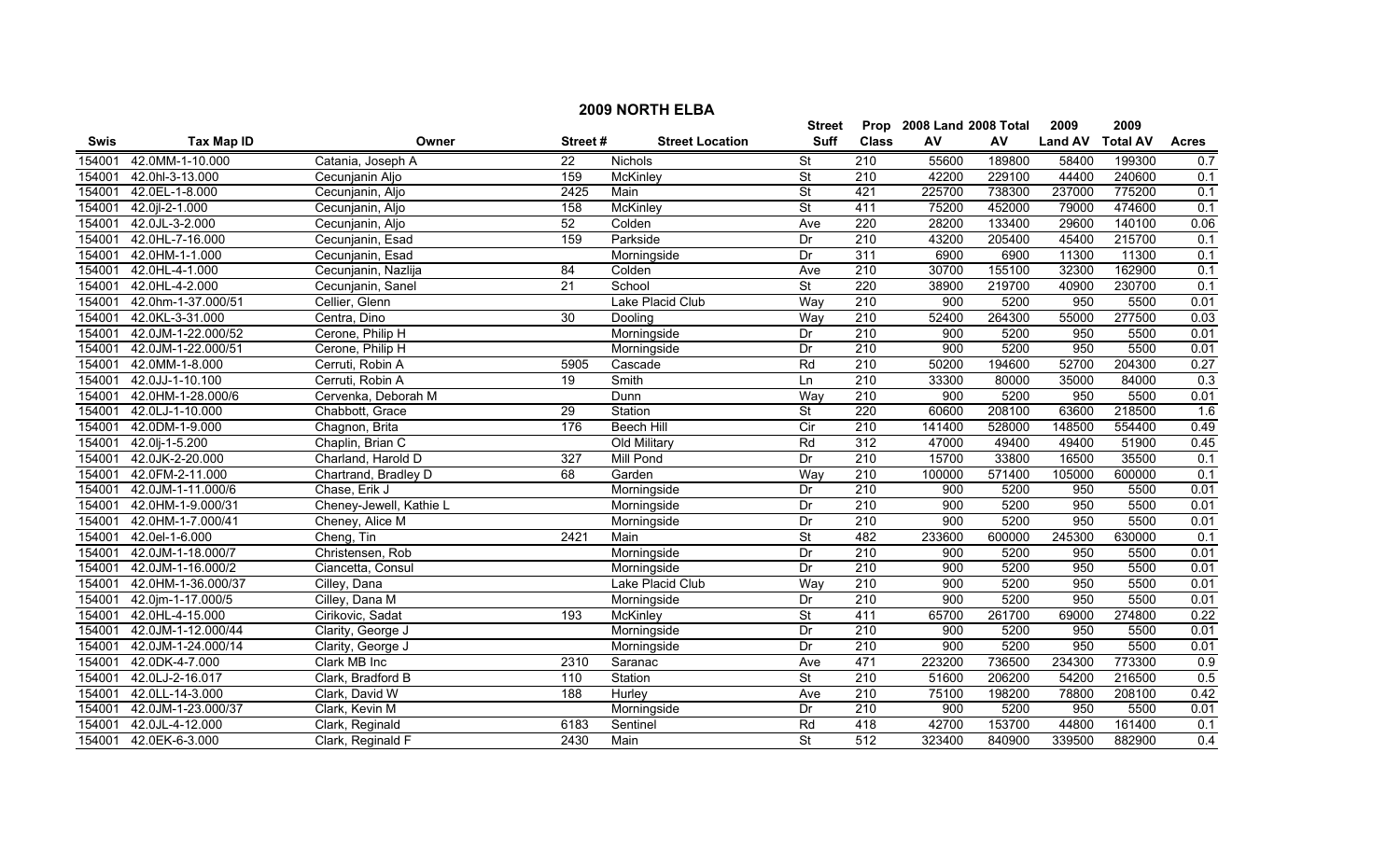|             | <b>2009 NORTH ELBA</b> |                      |         |                        |                          |                  |                           |            |                |                 |              |  |
|-------------|------------------------|----------------------|---------|------------------------|--------------------------|------------------|---------------------------|------------|----------------|-----------------|--------------|--|
|             |                        |                      |         |                        | <b>Street</b>            |                  | Prop 2008 Land 2008 Total |            | 2009           | 2009            |              |  |
| <b>Swis</b> | <b>Tax Map ID</b>      | Owner                | Street# | <b>Street Location</b> | <b>Suff</b>              | <b>Class</b>     | AV                        | ${\sf AV}$ | <b>Land AV</b> | <b>Total AV</b> | <b>Acres</b> |  |
| 154001      | 42.0DK-1-3.000         | Clark, Reginald F    |         | Saranac                | Ave                      | 330              | 159400                    | 159400     | 167400         | 167400          | 0.8          |  |
| 154001      | 42.0DK-1-4.000         | Clark, Reginald F    | 2315    | Saranac                | Ave                      | $\overline{210}$ | 206700                    | 704200     | 217000         | 739400          |              |  |
| 154001      | 42.0CK-1-8.100         | Clark, Robert        | 89      | Victor Herbert         | Rd                       | 210              | 853300                    | 2505300    | 896000         | 2630600         | 0.82         |  |
| 154001      | 42.0JM-1-20.000/32     | Clark, Walter Jr     |         | Morningside            | Dr                       | 210              | 900                       | 5200       | 950            | 5500            | 0.01         |  |
| 154001      | 42.0JM-1-14.000/19     | Clarke, Henry        |         | Morningside            | Dr                       | 210              | 900                       | 5200       | 950            | 5500            | 0.01         |  |
| 154001      | 42.0HM-1-36.000/22     | Clarke, Henry        |         | Lake Placid Club       | Way                      | 210              | 900                       | 5200       | 950            | 5500            | 0.01         |  |
| 154001      | 42.0II-2-2.000         | Clauss, Joseph J     | 6018    | Sentinel               | Rd                       | 482              | 166600                    | 557900     | 174900         | 585800          | 0.5          |  |
| 154001      | 42.0CK-3-1.000/12      | Clonch, Robert L     |         | <b>Waters Edge</b>     | Way                      | 210              | 74800                     | 380800     | 74800          | 380800          | 0.01         |  |
| 154001      | 42.0II-11-4.000        | Clopine, Russell G   | 100     | Fir                    | Way                      | 210              | 68600                     | 380100     | 72000          | 399100          | 0.04         |  |
| 154001      | 42.0JM-1-11.000/35     | Clothier, Kathleen A |         | Morningside            | Dr                       | 210              | 900                       | 5200       | 950            | 5500            | 0.01         |  |
| 154001      | 42.0KL-3-4.000         | Cloutier, Ronald     | 318     | Station                | $\overline{\mathsf{St}}$ | 220              | 86100                     | 233100     | 90400          | 244800          | 0.5          |  |
| 154001      | 42.0KL-3-6.000         | Cloutier, Ronald     | 320     | Station                | <b>St</b>                | 220              | 73100                     | 130400     | 76700          | 136900          | 0.5          |  |
| 154001      | 42.0JM-1-16.000/34     | Clover, Edith F      |         | Morningside            | Dr                       | $\overline{210}$ | 900                       | 5200       | 950            | 5500            | 0.01         |  |
| 154001      | 42.0JM-1-9.000         | Cobane, Roderick N   | 2791    | Wilmington             | Rd                       | 312              | 12500                     | 37500      | 15000          | 29300           | 0.1          |  |
| 154001      | 42.0JM-1-8.000         | Cobane, Roderick N   | 2793    | Wilmington             | Rd                       | $\overline{210}$ | 37500                     | 110300     | 15000          | 104300          | 0.1          |  |
| 154001      | 42.0JM-1-20.000/30     | Cochran, Richard A   |         | Morningside            | Dr                       | 210              | 900                       | 5200       | 950            | 5500            | 0.01         |  |
| 154001      | 42.0JM-1-23.000/42     | Coffey, John A       |         | Morningside            | Dr                       | 210              | 900                       | 5200       | 950            | 5500            | 0.01         |  |
| 154001      | 42.0cj-2-2.026         | Coffrin, Peter       | 2241    | Saranac                | Ave                      | 423              | 346500                    | 610000     | 363800         | 640500          | 0.31         |  |
| 154001      | 42.0JM-1-14.000/45     | Cogdell, Heather M   |         | Morningside            | Dr                       | 210              | 900                       | 5200       | 950            | 5500            | 0.01         |  |
| 154001      | 42.0CK-1-7.000         | Cogen, Ruth P        | 79      | Victor Herbert         | Rd                       | 210              | 790400                    | 2010900    | 829900         | 2111400         | 1.8          |  |
| 154001      | 42.0FJ-2-6.000         | Colby, Glenn M       | 8       | Oneida                 | Ave                      | $\overline{210}$ | 72500                     | 284700     | 76100          | 298900          | 0.1          |  |
| 154001      | 42.0FJ-2-4.000         | Colby, Glenn M       |         | Oneida                 | Ave                      | 311              | 10300                     | 10300      | 10800          | 10800           | 0.1          |  |
| 154001      | 42.0FJ-2-5.000         | Colby, Glenn M       |         | Wesvalley              | Rd                       | 311              | 10100                     | 10100      | 10600          | 10600           | 0.1          |  |
| 154001      | 42.0ML-1-7.000         | Colby, James M       | 163     | Newman                 | Rd                       | $\overline{210}$ | 48200                     | 142300     | 50600          | 149400          | 0.5          |  |
| 154001      | 42.0ek-4-14.000        | Colby, Mary J        | 41      | <b>Grand View</b>      | Ave                      | $\overline{210}$ | 83700                     | 275100     | 87900          | 288900          | 0.1          |  |
| 154001      | 42.0JM-1-19.000/11     | Cole, Joseph W       |         | Morningside            | Dr                       | 210              | 900                       | 5200       | 950            | 5500            | 0.01         |  |
| 154001      | 42.0HM-1-33.000/20     | Cole, Kristina S     |         | Dunn                   | Way                      | $\overline{210}$ | 900                       | 5200       | 950            | 5500            | 0.01         |  |
| 154001      | 42.0HM-1-10.000/1      | Cole, Lynn           |         | Morningside            | Dr                       | $\overline{210}$ | 900                       | 5200       | 950            | 5500            | 0.01         |  |
| 154001      | 42.0JM-1-21.000/2      | Cole, Lynn           |         | Morningside            | Dr                       | 210              | 900                       | 5200       | 950            | 5500            | 0.01         |  |
| 154001      | 42.0JM-1-20.000/16     | Cole, Ronald T       |         | Morningside            | Dr                       | 210              | 900                       | 5200       | 950            | 5500            | 0.01         |  |
| 154001      | 42.0kl-6-3.000         | Collins, C Joseph    | 39      | Fir                    | Way                      | 210              | 57300                     | 297600     | 60200          | 312500          | 0.03         |  |
| 154001      | 42.0LJ-1-8.000         | Collins, Catherine J | 13      | Station                | $\overline{\mathsf{St}}$ | 210              | 49600                     | 225100     | 52100          | 236400          | 0.44         |  |
| 154001      | 42.0kl-3-33.000        | Collins, Jamie       | 30      | Dooling                | Way                      | 210              | 59200                     | 313900     | 62200          | 300000          | 0.05         |  |
| 154001      | 42.0JM-1-19.000/15     | Collins, Julie       |         | Morningside            | Dr                       | 210              | 900                       | 5200       | 950            | 5500            | 0.01         |  |
| 154001      | 42.0JM-1-16.000/38     | Collins, Michael     |         | Morningside            | $\overline{Dr}$          | 210              | 900                       | 5200       | 950            | 5500            | 0.01         |  |
| 154001      | 42.0DJ-1-22.000        | Colon, Nancy P       | 97      | Chickadee              | Ln                       | $\overline{210}$ | 108600                    | 264400     | 114000         | 277600          | 0.5          |  |
| 154001      | 42.0JM-1-15.000/30     | Coloton, Norma J     |         | Morningside            | Dr                       | 210              | 900                       | 5200       | 950            | 5500            | 0.01         |  |
| 154001      | 42.0HM-1-7.000/2       | Coloton, Norma J     |         | Morningside            | Dr                       | 210              | 900                       | 5200       | 950            | 5500            | 0.01         |  |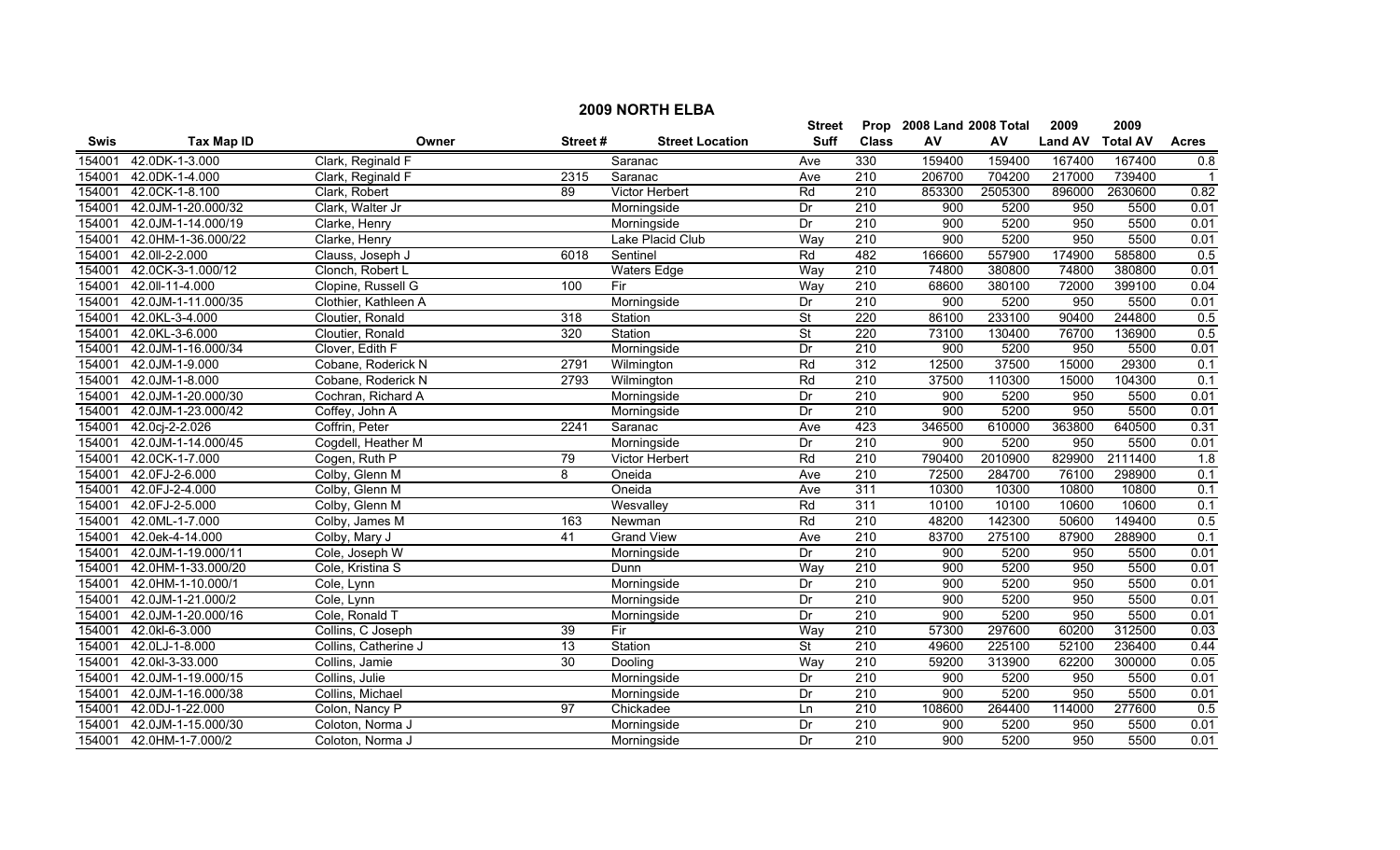|        | <b>2009 NORTH ELBA</b> |                     |                 |                        |                          |                  |                           |        |                |                 |              |  |
|--------|------------------------|---------------------|-----------------|------------------------|--------------------------|------------------|---------------------------|--------|----------------|-----------------|--------------|--|
|        |                        |                     |                 |                        | Street                   |                  | Prop 2008 Land 2008 Total |        | 2009           | 2009            |              |  |
| Swis   | <b>Tax Map ID</b>      | Owner               | Street#         | <b>Street Location</b> | <b>Suff</b>              | <b>Class</b>     | AV                        | AV     | <b>Land AV</b> | <b>Total AV</b> | <b>Acres</b> |  |
| 154001 | 42.0JJ-2-9.000         | Conklin, Randy R    | 16              | Wesvalley              | Rd                       | 210              | 43900                     | 158600 | 46100          | 166500          | 0.4          |  |
| 154001 | 42.0JJ-2-11.000        | Conklin, Richard S  | $\overline{17}$ | McKinley               | $\overline{\mathsf{St}}$ | $\overline{210}$ | 40400                     | 170400 | 42400          | 178900          | 0.2          |  |
| 154001 | 42.0JJ-2-5.000         | Conklin, Richard S  | $\overline{15}$ | Wesvalley              | Rd                       | 433              | 25200                     | 52900  | 26400          | 55500           | 0.2          |  |
| 154001 | 42.0JJ-2-10.000        | Conklin, Richard S  | $\overline{22}$ | Wesvalley              | Rd                       | 210              | 36000                     | 108300 | 37800          | 113700          | 0.3          |  |
| 154001 | 42.0EJ-2-3.000         | Conlon, Kathleen A  | 38              | Acorn                  | <b>St</b>                | 210              | 97400                     | 271900 | 102300         | 285500          | 0.2          |  |
| 154001 | 42.0HM-1-10.000/41     | Connery, Judith B   |                 | Morningside            | Dr                       | 210              | 900                       | 5200   | 950            | 5500            | 0.01         |  |
| 154001 | 42.0LK-1-26.000        | Connors, James R    | 115             | Trillium               | Dr                       | 210              | 103800                    | 315000 | 109000         | 330800          | 0.77         |  |
| 154001 | 42.0DK-1-2.220/2       | Connors, Vincent J  | 15              | Cherokee               | Way                      | 210              | 68100                     | 250000 | 68100          | 250000          | 0.01         |  |
| 154001 | 42.0HM-1-39.000/34     | Conroy, John F      |                 | Lake Placid Club       | Way                      | 210              | 900                       | 5200   | 950            | 5500            | 0.01         |  |
| 154001 | 42.0JM-1-12.000/34     | Conroy, Marcia T    |                 | Morningside            | Dr                       | 210              | 900                       | 5200   | 950            | 5500            | 0.01         |  |
| 154001 | 42.0JM-1-19.000/3      | Conti, Janet R      |                 | Morningside            | Dr                       | 210              | 900                       | 5200   | 950            | 5500            | 0.01         |  |
| 154001 | 42.0JM-1-15.000/45     | Conti, Janet R      |                 | Morningside            | Dr                       | 210              | 900                       | 5200   | 950            | 5500            | 0.01         |  |
| 154001 | 42.0JK-2-35.000        | Conway, Joy W       | 283             | Mill Pond              | Dr                       | $\overline{210}$ | 35600                     | 90000  | 37400          | 94500           | 0.2          |  |
| 154001 | 42.0JK-2-34.000        | Conway, Joy W       |                 | <b>Mill Pond</b>       | Dr                       | 311              | 6600                      | 6600   | 6900           | 6900            | 0.1          |  |
| 154001 | 42.0EK-7-2.000         | Conway, Lewis       | 31              | Oneida                 | Ave                      | $\overline{210}$ | 163900                    | 384300 | 172100         | 403500          | 0.38         |  |
| 154001 | 42.0FK-1-2.000         | Conway, Lewis A     |                 | Oneida                 | Ave                      | 311              | 64200                     | 64200  | 67400          | 67400           | 0.2          |  |
| 154001 | 42.0HL-1-3.000         | Conway, Lewis A     | 2665            | Main                   | $\overline{\mathsf{St}}$ | 482              | 134800                    | 215800 | 141600         | 215800          | 0.2          |  |
| 154001 | 42.0HL-1-4.000         | Conway, Lewis A     |                 | Parkside               | Dr                       | 311              | 10600                     | 10600  | 11100          | 11100           | 0.1          |  |
| 154001 | 42.0ek-7-3.100         | Conway, Lewis A     |                 | Elm                    | $\overline{\mathsf{St}}$ | 311              | 36200                     | 36200  | 38000          | 38000           | 0.18         |  |
| 154001 | 42.0HM-1-6.000/33      | Cook, Thorsten      |                 | Morningside            | Dr                       | 210              | 900                       | 5200   | 950            | 5500            | 0.01         |  |
| 154001 | 42.0HM-1-9.000/28      | Cook, Thorsten      |                 | Morningside            | Dr                       | $\overline{210}$ | 900                       | 5200   | 950            | 5500            | 0.01         |  |
| 154001 | 42.0KL-4-9.000         | Cookenham, Walter S | 6074            | Sentinel               | Rd                       | $\overline{210}$ | 44000                     | 169100 | 46200          | 177600          | 0.2          |  |
| 154001 | 42.0JM-1-18.000/10     | Cooney, Jeanne M    |                 | Morningside            | Dr                       | $\overline{210}$ | 900                       | 5200   | 950            | 5500            | 0.01         |  |
| 154001 | 42.0JM-1-16.000/18     | Coonradt, Harold L  |                 | Morningside            | Dr                       | $\overline{210}$ | 900                       | 5200   | 950            | 5500            | 0.01         |  |
| 154001 | 42.0JM-1-14.000/30     | Cooper, Jeanne L    |                 | Morningside            | Dr                       | $\overline{210}$ | 900                       | 5200   | 950            | 5500            | 0.01         |  |
| 154001 | 42.0JM-1-16.000/4      | Cooper, Scott       |                 | Morningside            | Dr                       | 210              | 900                       | 5200   | 950            | 5500            | 0.01         |  |
| 154001 | 42.0JM-1-15.000/10     | Cooper, Webb S      |                 | Morningside            | Dr                       | $\overline{210}$ | 900                       | 5200   | 950            | 5500            | 0.01         |  |
| 154001 | 42.0JM-1-25.000/5      | Cooper, Webb S      |                 | Morningside            | Dr                       | $\overline{210}$ | 900                       | 5200   | 950            | 5500            | 0.01         |  |
| 154001 | 42.0JM-1-15.000/11     | Cooper, Webb S      |                 | Morningside            | Dr                       | 210              | 900                       | 5200   | 950            | 5500            | 0.01         |  |
| 154001 | 42.0JM-1-21.000/13     | Cooper, Webb S      |                 | Morningside            | Dr                       | 210              | 900                       | 5200   | 950            | 5500            | 0.01         |  |
| 154001 | 42.0HM-1-38.000/32     | Cooper, Whylen G    |                 | Lake Placid Club       | Way                      | 210              | 900                       | 5200   | 950            | 5500            | 0.01         |  |
| 154001 | 42.0CK-1-12.000        | Cooperberg, Jack    | $\overline{79}$ | Seneca                 | Trl                      | 210              | 95900                     | 266700 | 100700         | 280000          | 0.22         |  |
| 154001 | 42.0JM-1-13.000/38     | Cornish, Edward D   |                 | Morningside            | Dr                       | 210              | 900                       | 5200   | 950            | 5500            | 0.01         |  |
| 154001 | 42.0JM-1-13.000/26     | Cornish, Edward D   |                 | Morningside            | Dr                       | 210              | 900                       | 5200   | 950            | 5500            | 0.01         |  |
| 154001 | 42.0JM-1-21.000/30     | Correll, Chloe A    |                 | Morningside            | Dr                       | 210              | 900                       | 5200   | 950            | 5500            | 0.01         |  |
| 154001 | 42.0JK-2-23.000        | Corrow, Gerald D    | 136             | McKinley               | <b>St</b>                | 210              | 27600                     | 129200 | 29000          | 135700          | 0.15         |  |
| 154001 | 42.0JK-2-8.000         | Corrow, John C      | $\overline{70}$ | <b>McKinley</b>        | <b>St</b>                | 210              | 27300                     | 85400  | 28700          | 89700           | 0.2          |  |
| 154001 | 42.0JK-2-9.000         | Corrow, John C      | $\overline{72}$ | McKinley               | <b>St</b>                | 210              | 27300                     | 85400  | 28700          | 89700           | 0.2          |  |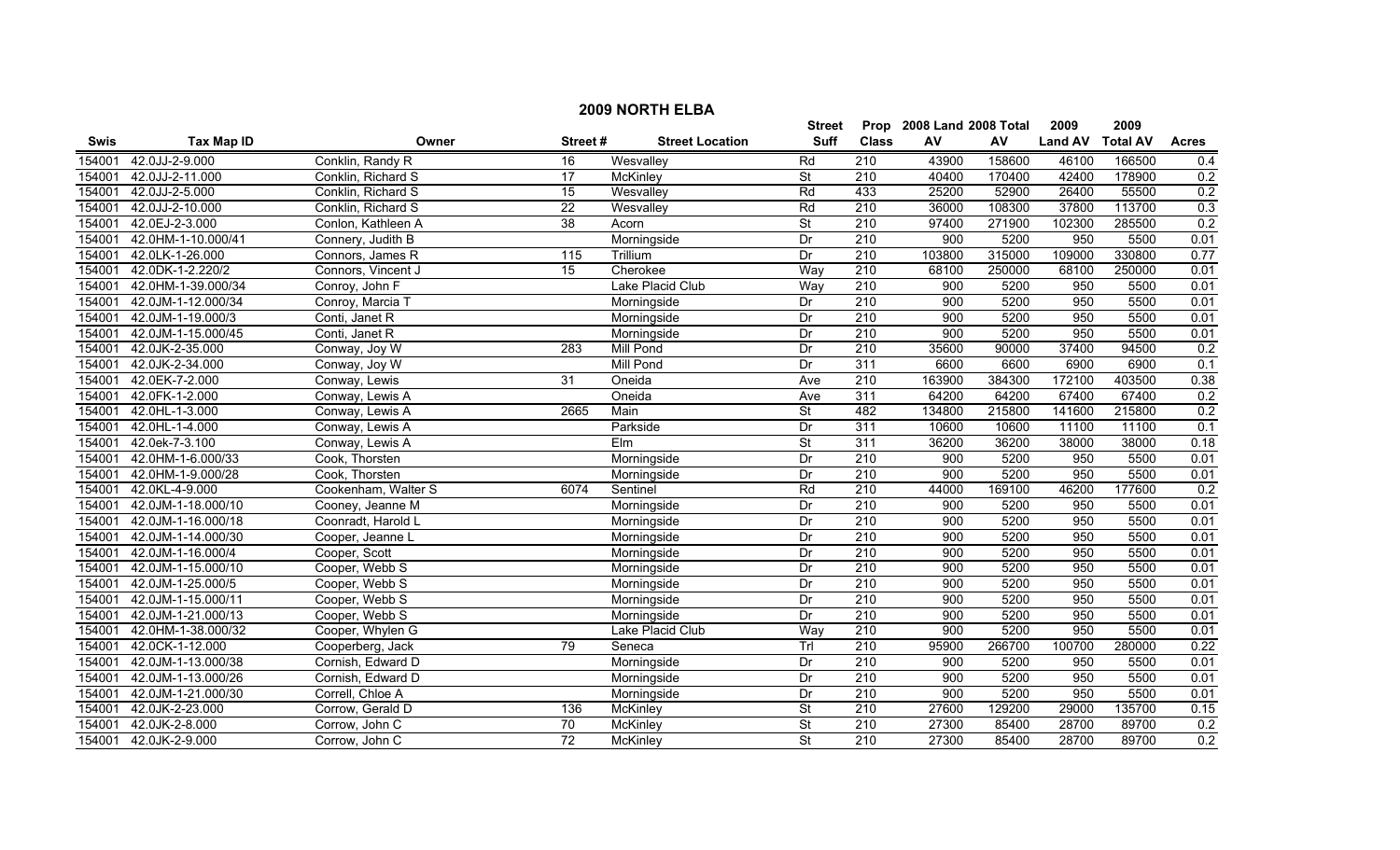|             | <b>2009 NORTH ELBA</b>    |                            |                 |                        |           |                  |                           |        |                |                 |                  |  |
|-------------|---------------------------|----------------------------|-----------------|------------------------|-----------|------------------|---------------------------|--------|----------------|-----------------|------------------|--|
|             |                           |                            |                 |                        | Street    |                  | Prop 2008 Land 2008 Total |        | 2009           | 2009            |                  |  |
| <b>Swis</b> | <b>Tax Map ID</b>         | Owner                      | Street#         | <b>Street Location</b> | Suff      | <b>Class</b>     | ${\sf AV}$                | AV     | <b>Land AV</b> | <b>Total AV</b> | <b>Acres</b>     |  |
| 154001      | 42.0DK-3-3.000            | Corso, Clifford D          | 58              | Stevens                | Rd        | 210              | 181900                    | 750000 | 191000         | 925000          | 0.9              |  |
| 154001      | 42.0BL-2-8.000/4          | Corwin, Garrison R Jr      | 40              | Harbor                 | Ln        | $\overline{210}$ | 62300                     | 302500 | 62300          | 302500          | 0.01             |  |
| 154001      | 42.0LL-13-2.000           | Coryea, Ian M              | 118             | Fir                    | Way       | 210              | 65200                     | 355300 | 68500          | 373100          | 0.03             |  |
| 154001      | 42.0JM-1-19.000/22        | Cosgrove, Colleen          |                 | Morningside            | Dr        | 210              | 900                       | 5200   | 950            | 5500            | 0.01             |  |
| 154001      | 42.0JM-1-17.000/38        | Cosgrove, Colleen          |                 | Morningside            | Dr        | 210              | 900                       | 5200   | 950            | 5500            | 0.01             |  |
| 154001      | 42.0jm-1-18.000/40        | Cosgrove, Colleen          |                 | Morningside            | Dr        | 210              | 900                       | 5200   | 950            | 5500            | 0.01             |  |
| 154001      | 42.0JM-1-17.000/44        | Costa, Jose E              |                 | Morningside            | Dr        | 210              | 900                       | 5200   | 950            | 5500            | 0.01             |  |
| 154001      | 42.0HM-1-8.000/35         | Couch, Terry E             |                 | Morningside            | Dr        | 210              | 900                       | 5200   | 950            | 5500            | 0.01             |  |
| 154001      | 42.0BL-2-8.000/3          | Coughlin, Kevin            | 40              | Harbor                 | Ln        | 210              | 57000                     | 385200 | 57000          | 385200          | 0.01             |  |
| 154001      | 42.0JM-1-20.000/41        | Covert, Frederick          |                 | Morningside            | Dr        | 210              | 900                       | 5200   | 950            | 5500            | 0.01             |  |
| 154001      | 42.0DL-1-3.200/2          | Cox, David W               |                 | Swiss                  | Rd        | 210              | 93400                     | 634700 | 93400          | 634700          | 0.01             |  |
| 154001      | 42.0ck-1-16.002           | Coyle, Mary K              | 120             | Victor Herbert         | Rd        | 210              | 202400                    | 925000 | 212500         | 971200          | 1.31             |  |
| 154001      | 42.0HM-1-40.000/41        | Coyle, Michael L           |                 | Lake Placid Club       | Way       | 210              | 900                       | 5200   | 950            | 5500            | 0.01             |  |
| 154001      | 42.0FM-2-9.000            | Coyne, W Carroll           | 58              | Garden                 | Way       | $\overline{210}$ | 89900                     | 457000 | 94300          | 479800          | $\overline{0.1}$ |  |
| 154001      | 42.0HM-1-39.000/4         | Crandall-Luby, Pamela      |                 | Lake Placid Club       | Way       | 210              | 900                       | 5200   | 950            | 5500            | 0.01             |  |
| 154001      | 42.0HM-1-8.000/29         | Crandall, Gardner          |                 | Morningside            | Dr        | 210              | 900                       | 5200   | 950            | 5500            | 0.01             |  |
| 154001      | 42.0JM-1-22.000/39        | Cranston, Andrew V Jr      |                 | Morningside            | Dr        | 210              | 900                       | 5200   | 950            | 5500            | 0.01             |  |
| 154001      | 42.0HM-1-28.000/7         | Crawford, Jo Ellen         |                 | Dunn                   | Way       | 210              | 900                       | 5200   | 950            | 5500            | 0.01             |  |
| 154001      | 42.0dk-1-6.000            | CRE JV Mixed 15 NY3 Branch | 2297            | Saranac                | Ave       | 462              | 386700                    | 665300 | 406100         | 698600          | 0.5              |  |
| 154001      | 42.0HM-1-39.000/12        | Crilly, Patricia A         |                 | Lake Placid Club       | Way       | 210              | 900                       | 5200   | 950            | 5500            | 0.01             |  |
| 154001      | 42.0JM-1-18.000/33        | Crilly, Patricia A         |                 | Morningside            | Dr        | 210              | 900                       | 5200   | 950            | 5500            | 0.01             |  |
| 154001      | 42.0JM-1-15.000/38        | Crisafulli, Frank          |                 | Morningside            | Dr        | 210              | 900                       | 5200   | 950            | 5500            | 0.01             |  |
| 154001      | 42.0HM-1-38.000/34        | Crisafulli, Mark           |                 | Lake Placid Club       | Way       | 210              | 900                       | 5200   | 950            | 5500            | 0.01             |  |
| 154001      | 42.0HM-1-33.000/27        | Crisafulli, Mark A         |                 | Dunn                   | Way       | $\overline{210}$ | 900                       | 5200   | 950            | 5500            | 0.01             |  |
| 154001      | 42.0HM-1-33.000/26        | Crisafulli, Mark A         |                 | Dunn                   | Wav       | 210              | 900                       | 5200   | 950            | 5500            | 0.01             |  |
| 154001      | 42.0HM-1-6.000/10         | Crofoot, Kenton D          |                 | Morningside            | Dr        | 210              | 900                       | 5200   | 950            | 5500            | 0.01             |  |
| 154001      | 42.0JM-1-16.000/26        | Cromie, Robert Mrs         |                 | Morningside            | Dr        | 210              | 900                       | 5200   | 950            | 5500            | 0.01             |  |
| 154001      | 42.0HL-7-6.000            | Cronk, Kenneth             | $\overline{30}$ | Searle                 | Ln        | 411              | 40900                     | 187000 | 43000          | 196400          | 0.2              |  |
| 154001      | 42.0HL-7-7.000            | Cronk, Kenneth             |                 | Parkside               | Dr        | 311              | 21700                     | 21700  | 22800          | 22800           | 0.1              |  |
| 154001      | 42.0JM-1-22.000/23        | Crounse, John A            |                 | Morningside            | Dr        | 210              | 900                       | 5200   | 950            | 5500            | 0.01             |  |
| 154001      | 42.0FL-1-9.000            | Crowley, Robert J          | 2515            | Main                   | <b>St</b> | 482              | 414500                    | 794500 | 435200         | 834200          | 0.2              |  |
| 154001      | 42.0JM-1-22.000/29        | Cruickshank, James         |                 | Morningside            | Dr        | 210              | 900                       | 5200   | 950            | 5500            | 0.01             |  |
| 154001      | 42.0CK-2-2.000/2          | Cullen, Michael            |                 | Victor Herbert         | Rd        | 210              | 83200                     | 238000 | 83200          | 238000          | 0.01             |  |
| 154001      | 42.0HM-1-20.000           | <b>Cummings Richard F</b>  |                 | Dunn                   | Way       | 210              | 32500                     | 312500 | 55900          | 561100          | 0.08             |  |
| 154001      | 42.0HM-1-31.000/8         | Cummings, Kelliann         |                 | Dunn                   | Way       | $\overline{210}$ | 900                       | 5200   | 950            | 5500            | 0.01             |  |
| 154001      | 42.0JM-1-13.000/11        | Cummings, Lee              |                 | Morningside            | Dr        | 210              | 900                       | 5200   | 950            | 5500            | 0.01             |  |
| 154001      | 42.0EK-5-21.100           | Cummings, Richard D        | 90              | Elm                    | St        | $\overline{210}$ | 59900                     | 263000 | 62900          | 276200          | 0.17             |  |
|             | 154001 42.0JM-1-18.000/16 | Cunningham, Janette        |                 | Morningside            | Dr        | $\overline{210}$ | 900                       | 5200   | 950            | 5500            | 0.01             |  |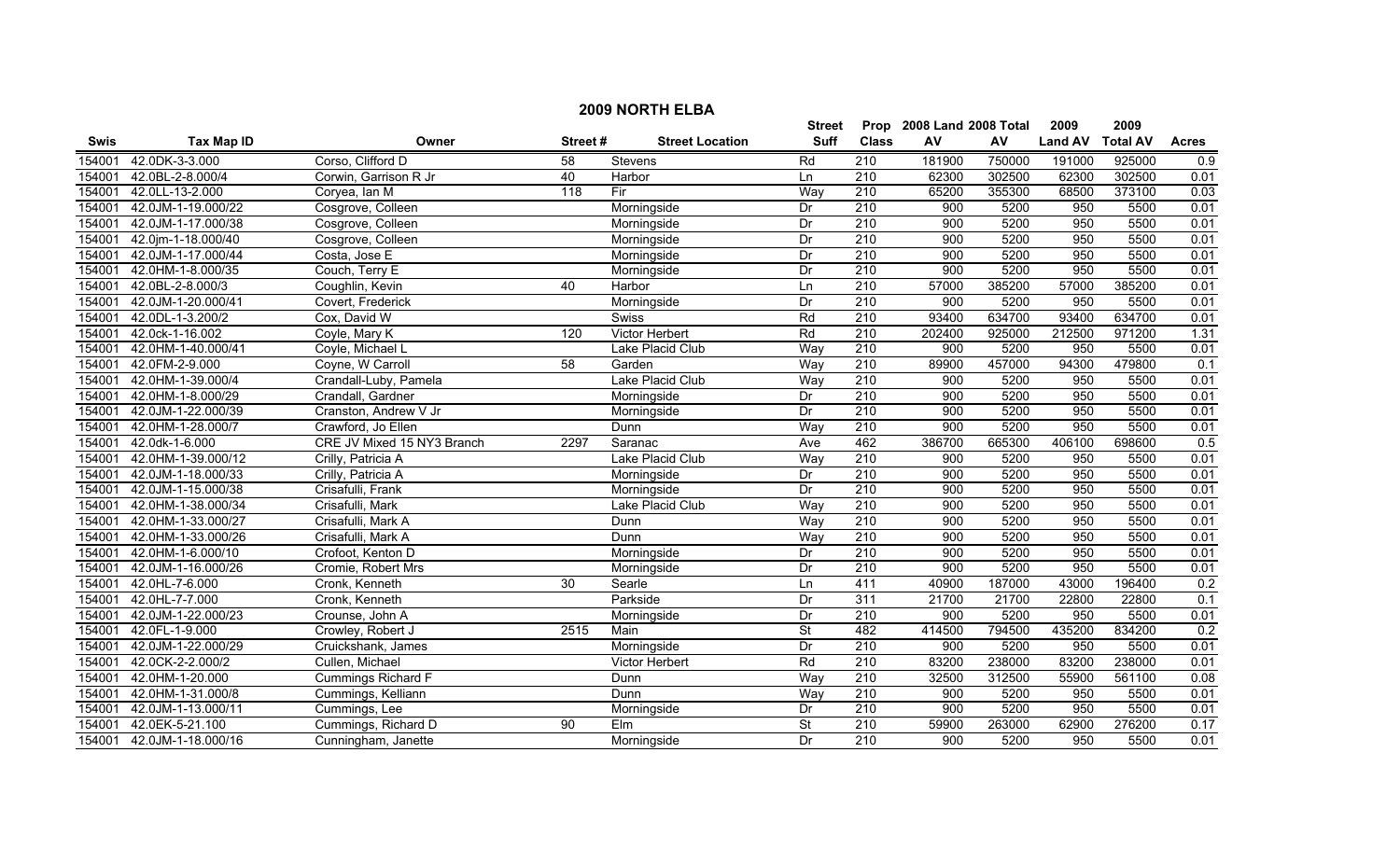|             | <b>2009 NORTH ELBA</b>                                 |                                     |                 |                        |                          |                  |        |         |                |                 |              |  |  |
|-------------|--------------------------------------------------------|-------------------------------------|-----------------|------------------------|--------------------------|------------------|--------|---------|----------------|-----------------|--------------|--|--|
|             | 2009<br>2008 Land 2008 Total<br>2009<br>Street<br>Prop |                                     |                 |                        |                          |                  |        |         |                |                 |              |  |  |
| <b>Swis</b> | <b>Tax Map ID</b>                                      | Owner                               | Street#         | <b>Street Location</b> | <b>Suff</b>              | <b>Class</b>     | AV     | AV      | <b>Land AV</b> | <b>Total AV</b> | <b>Acres</b> |  |  |
| 154001      | 42.0GL-2-21.000                                        | Cunningham, Patrick J               | 2599            | Main                   | <b>St</b>                | 482              | 210800 | 679400  | 221400         | 713400          | 0.1          |  |  |
| 154001      | 42.0GL-2-19.000                                        | Cunningham, Patrick J               | 2609            | Main                   | $\overline{\mathsf{St}}$ | 210              | 186200 | 454100  | 195500         | 476800          | 0.1          |  |  |
| 154001      | 42.0JM-1-25.000/49                                     | Cunningham, Timothy G               |                 | Morningside            | Dr                       | $\overline{210}$ | 900    | 5200    | 950            | 5500            | 0.01         |  |  |
| 154001      | 42.0LK-1-12.000                                        | Curaj, Jindrich                     |                 | <b>Blueberry Ridge</b> | Rd                       | 311              | 77600  | 77600   | 81500          | 81500           | 0.39         |  |  |
| 154001      | 42.0kl-6-2.000                                         | Curley, Todd C                      | 39              | Fir                    | Way                      | 210              | 57300  | 297600  | 60200          | 312500          | 0.03         |  |  |
| 154001      | 42.0HM-1-35.000/4                                      | Currie, Mary M                      |                 | Dunn                   | Way                      | 210              | 900    | 5200    | 950            | 5500            | 0.01         |  |  |
| 154001      | 42.0JL-1-7.000                                         | Curry, Catherine                    | 12              | McCasland              | Way                      | 210              | 24900  | 90600   | 26100          | 95100           | 0.1          |  |  |
| 154001      | 42.0fk-5-6.000                                         | Curtis, Zay B III                   | 44              | Marcy                  | Rd                       | 210              | 150400 | 473500  | 157900         | 497200          | 0.5          |  |  |
| 154001      | 42.0JM-1-14.000/11                                     | Cusato, Edward P                    |                 | Morningside            | Dr                       | $\overline{210}$ | 900    | 5200    | 950            | 5500            | 0.01         |  |  |
| 154001      | 42.0HM-1-39.000/36                                     | Cuttita Jean M                      |                 | Lake Placid Club       | Way                      | 210              | 900    | 5200    | 950            | 5500            | 0.01         |  |  |
| 154001      | 42.0JM-1-24.000/3                                      | Cuttita, Robert J                   |                 | Morningside            | Dr                       | 210              | 900    | 5200    | 950            | 5500            | 0.01         |  |  |
| 154001      | 42.0FK-2-1.000                                         | D Marie & Co LLC                    | 79              | <b>Grand View</b>      | Ave                      | $\overline{210}$ | 78400  | 269000  | 82300          | 282400          | 0.1          |  |  |
| 154001      | 42.0DK-6-5.000                                         | <b>D&amp;H Properties of NY LLC</b> |                 | Saranac                | Ave                      | 330              | 58000  | 58000   | 60900          | 60900           | 0.1          |  |  |
| 154001      | 42.0dk-6-4.000                                         | D&H Properties of NY LLC            | 2358            | Saranac                | Ave                      | 483              | 255600 | 734800  | 268300         | 771500          | 0.3          |  |  |
| 154001      | 42.0HL-7-27.100                                        | <b>D&amp;J Projects LLC</b>         | 115             | Parkside               | Dr                       | 220              | 11200  | 79400   | 11800          | 83400           | 0.1          |  |  |
| 154001      | 42.0EJ-3-6.000                                         | Daby, Cheri                         | $\overline{22}$ | Sheldrake              | Way                      | 210              | 66900  | 113300  | 70300          | 119000          | 0.41         |  |  |
| 154001      | 42.0LL-2-3.000                                         | Daby, Dale S                        | 6012            | Sentinel               | Rd                       | 210              | 37000  | 100600  | 38800          | 105600          | 0.5          |  |  |
| 154001      | 42.0KL-3-21.000                                        | Daby, Donna M                       | 254             | Hurley                 | Ave                      | 210              | 58600  | 100000  | 61500          | 105000          | 0.3          |  |  |
| 154001      | 42.0EJ-3-14.000                                        | Daby, Gary F                        | 18              | <b>Nash</b>            | $\overline{\mathsf{St}}$ | 210              | 193900 | 306000  | 203600         | 315000          | 0.6          |  |  |
| 154001      | 42.0LK-1-22.000                                        | Daby, Kimball F                     | 102             | Trillium               | Dr                       | 210              | 72000  | 210200  | 75600          | 220700          | 0.54         |  |  |
| 154001      | 42.0JK-2-32.000                                        | Daby, Margaret W                    | 293             | <b>Mill Pond</b>       | Dr                       | $\overline{210}$ | 39900  | 137200  | 41900          | 144100          | 0.2          |  |  |
| 154001      | 42.0hl-4-16.000                                        | Daby, Patricia L                    | 187             | McKinley               | <b>St</b>                | 220              | 36800  | 153800  | 38700          | 161500          | 0.2          |  |  |
| 154001      | 42.0lj-1-7.000                                         | Daby, Tracy                         | 360             | Old Military           | Rd                       | 210              | 48600  | 174600  | 51000          | 183300          | 0.63         |  |  |
| 154001      | 42.0HM-1-6.000/2                                       | Dailey, James A                     |                 | Morningside            | Dr                       | 210              | 900    | 5200    | 950            | 5500            | 0.01         |  |  |
| 154001      | 42.0HL-6-25.026                                        | Dake Bros Inc                       | 2711            | Main                   | <b>St</b>                | 486              | 324600 | 1319700 | 340800         | 1385700         | 0.25         |  |  |
| 154001      | 42.0JM-1-17.000/47                                     | Dalger, Donald                      |                 | Morningside            | Dr                       | 210              | 900    | 5200    | 950            | 5500            | 0.01         |  |  |
| 154001      | 42.0HM-1-26.000/10                                     | Dalton, Justine L                   |                 | Dunn                   | Way                      | 210              | 900    | 5200    | 950            | 5500            | 0.01         |  |  |
| 154001      | 42.0CL-3-12.000                                        | Damp, Anne W                        | 49              | Norton                 | Rd                       | 220              | 108500 | 410800  | 113900         | 431300          | 0.4          |  |  |
| 154001      | 42.0DJ-4-4.000                                         | Damp, Charles E III                 | 2208            | Saranac                | Ave                      | 464              | 203400 | 695100  | 213600         | 729900          | 0.5          |  |  |
| 154001      | 42.0EJ-3-5.000                                         | Damp, Raymond F                     | 25              | Sheldrake              | Way                      | 280              | 230400 | 646200  | 200000         | 400000          | 0.4          |  |  |
| 154001      | 42.0CK-3-1.000/8                                       | Dangelo, Dan                        |                 | <b>Waters Edge</b>     | Way                      | 210              | 75300  | 385800  | 75300          | 385800          | 0.01         |  |  |
| 154001      | 42.0JM-1-22.000/3                                      | Darby, James Schatz F               |                 | Morningside            | Dr                       | 210              | 900    | 5200    | 950            | 5500            | 0.01         |  |  |
| 154001      | 42.0JL-9-2.000                                         | Darrah & Darrah Inc                 | 6138            | Sentinel               | Rd                       | 433              | 56200  | 141500  | 59000          | 148600          | 0.15         |  |  |
| 154001      | 42.0JL-9-3.200                                         | Darrah & Darrah Inc                 |                 | Sentinel               | Rd                       | 330              | 100    | 100     | 100            | 100             | 0.02         |  |  |
| 154001      | 42.0HM-1-27.000/24                                     | Dauchy Family Trust                 |                 | Dunn                   | Way                      | 210              | 900    | 5200    | 950            | 5500            | 0.01         |  |  |
| 154001      | 42.0HM-1-27.000/23                                     | Dauchy Family Trust                 |                 | Dunn                   | Way                      | $\overline{210}$ | 900    | 5200    | 950            | 5500            | 0.01         |  |  |
| 154001      | 42.0HM-1-32.000/9                                      | Davidson-Sheldon, Susanne           |                 | Dunn                   | Way                      | 210              | 900    | 5200    | 950            | 5500            | 0.01         |  |  |
| 154001      | 42.0EJ-3-15.000                                        | Davignon, Deborah                   | 21              | Sheldrake              | Way                      | $\overline{210}$ | 75300  | 133500  | 79100          | 140200          | 0.2          |  |  |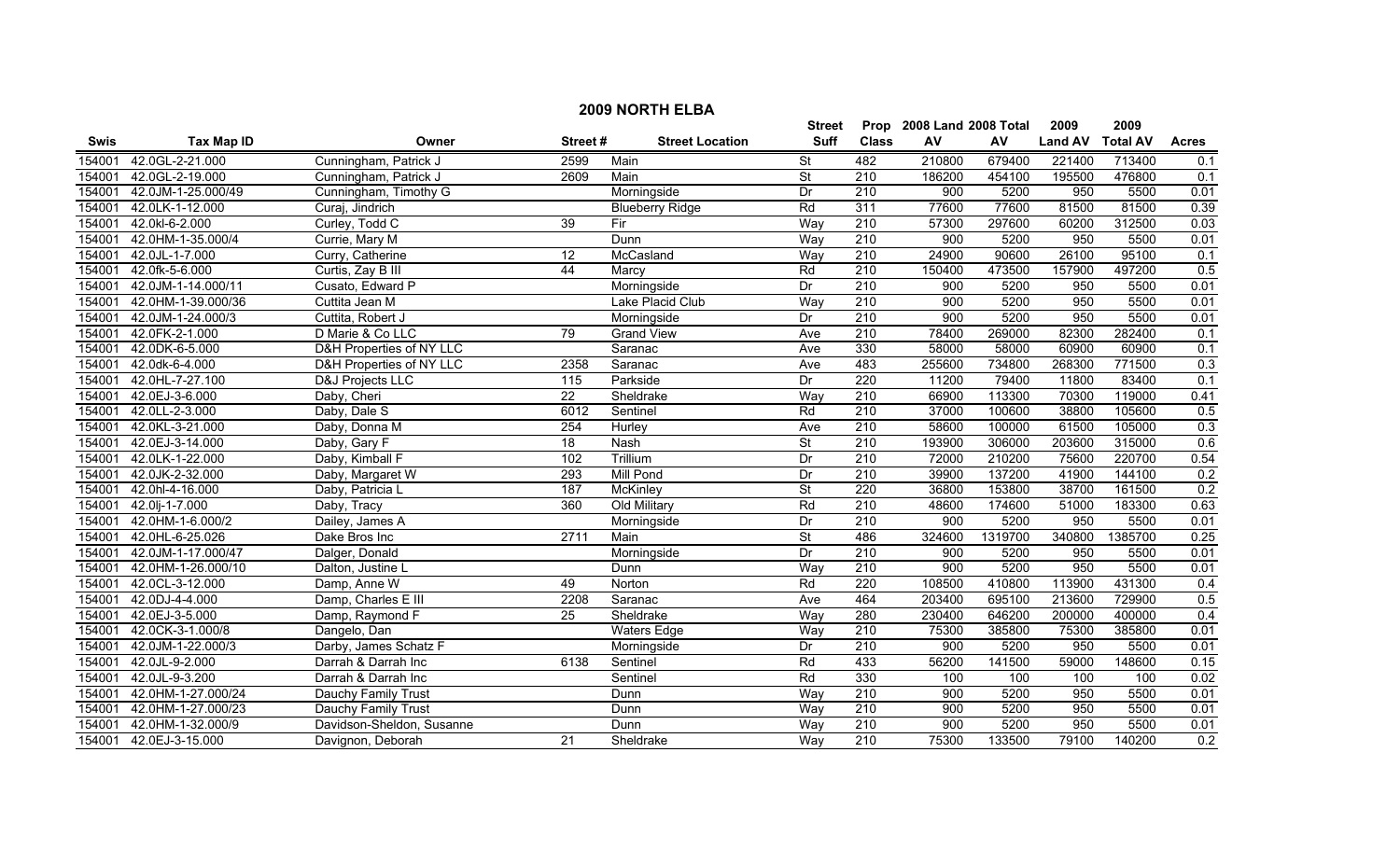|             | <b>2009 NORTH ELBA</b> |                            |         |                        |                          |                  |                           |            |                |                 |                  |  |
|-------------|------------------------|----------------------------|---------|------------------------|--------------------------|------------------|---------------------------|------------|----------------|-----------------|------------------|--|
|             |                        |                            |         |                        | Street                   |                  | Prop 2008 Land 2008 Total |            | 2009           | 2009            |                  |  |
| <b>Swis</b> | <b>Tax Map ID</b>      | Owner                      | Street# | <b>Street Location</b> | <b>Suff</b>              | <b>Class</b>     | AV                        | ${\sf AV}$ | <b>Land AV</b> | <b>Total AV</b> | <b>Acres</b>     |  |
| 154001      | 42.0EJ-3-4.000         | Davignon, Deborah          |         | Acorn                  | $\overline{\mathsf{St}}$ | 311              | 29500                     | 29500      | 31000          | 31000           | 0.34             |  |
| 154001      | 42.0DK-2-3.000         | Davila, Robert C           | 43      | Stevens                | Rd                       | $\overline{210}$ | 126400                    | 400000     | 132700         | 450000          | 0.7              |  |
| 154001      | 42.0FM-2-6.000         | Davis, Frances K           | 58      | Garden                 | Way                      | 210              | 115100                    | 571400     | 120900         | 600000          | 0.13             |  |
| 154001      | 42.0fm-2-18.000        | Davis, Jo Arleen           | 19      | Cedars                 | Way                      | 210              | 89900                     | 457000     | 94300          | 479800          | 0.1              |  |
| 154001      | 42.0HM-1-33.000/48     | Davis, Joan E              |         | Dunn                   | Way                      | 210              | 900                       | 5200       | 950            | 5500            | 0.01             |  |
| 154001      | 42.0GM-4-2.000         | Davis, Paul J              | 95      | Lake Placid Club       | Way                      | 210              | 493000                    | 1485200    | 500000         | 1000000         | 0.54             |  |
| 154001      | 42.0EL-1-2.000         | Day, Peter E               | 2409    | Main                   | <b>St</b>                | 481              | 381600                    | 850000     | 400700         | 892500          | 0.14             |  |
| 154001      | 42.0GL-2-12.000        | <b>DBC</b> Enterprises Inc | 2653    | Main                   | $\overline{\mathsf{St}}$ | 421              | 313100                    | 1033400    | 328800         | 1085100         | 0.38             |  |
| 154001      | 42.0HM-1-6.000/25      | Dean, Daniel J             |         | Morningside            | Dr                       | 210              | 900                       | 5200       | 950            | 5500            | 0.01             |  |
| 154001      | 42.0CK-1-11.000        | DeAngelis Patricia B       | 160     | Victor Herbert         | Rd                       | 210              | 372900                    | 742500     | 391500         | 779600          | 0.7              |  |
| 154001      | 42.0cl-1-1.000         | DeAngelis, Patricia B      |         | Signal Hill            | Rd                       | 311              | 200000                    | 200000     | 230000         | 230000          | 0.6              |  |
| 154001      | 42.0JM-1-24.000/31     | Decker, Edward W           |         | Morningside            | Dr                       | $\overline{210}$ | 900                       | 5200       | 950            | 5500            | 0.01             |  |
| 154001      | 42.0MJ-1-7.000         | Decker, Henry E            | 333     | Old Military           | Rd                       | 311              | 9900                      | 9900       | 10400          | 10400           | 0.13             |  |
| 154001      | 42.0MJ-1-8.100         | Decker, Margaret A         | 329     | Old Military           | Rd                       | $\overline{210}$ | 54900                     | 166100     | 57600          | 174400          | 0.28             |  |
| 154001      | 42.0HM-1-36.000/9      | Decker, Richard F          |         | Lake Placid Club       | Way                      | $\overline{210}$ | 900                       | 5200       | 950            | 5500            | 0.01             |  |
| 154001      | 42.0JJ-1-12.000        | Decker, Roberta J          | 204     | Mill Pond              | Dr                       | $\overline{210}$ | 62500                     | 109300     | 65700          | 110500          | 0.4              |  |
| 154001      | 42.0LL-7-1.000         | Decker, William            | 125     | Fir                    | Way                      | 210              | 61800                     | 330600     | 64900          | 347100          | 0.04             |  |
| 154001      | 42.0JM-1-18.000/30     | Deeb, Michael J            |         | Morningside            | Dr                       | 210              | 900                       | 5200       | 950            | 5500            | 0.01             |  |
| 154001      | 42.0KL-3-22.002        | DeForest, William          | 258     | Hurley                 | Ave                      | 220              | 66000                     | 153900     | 69300          | 161600          | 0.28             |  |
| 154001      | 42.0JM-1-13.000/52     | Degan, Edward              |         | Morningside            | Dr                       | 210              | 900                       | 5200       | 950            | 5500            | 0.01             |  |
| 154001      | 42.0HM-1-26.000/4      | Degen, Edward              |         | Dunn                   | Way                      | 210              | 900                       | 5200       | 950            | 5500            | 0.01             |  |
| 154001      | 42.0HM-1-36.000/21     | Degen, Edward              |         | Lake Placid Club       | Way                      | 210              | 900                       | 5200       | 950            | 5500            | 0.01             |  |
| 154001      | 42.0HM-1-37.000/12     | Degen, Edward E            |         | Lake Placid Club       | Way                      | 210              | 900                       | 5200       | 950            | 5500            | 0.01             |  |
| 154001      | 42.0JM-1-18.000/31     | Degen, Edward E            |         | Morningside            | Dr                       | $\overline{210}$ | 900                       | 5200       | 950            | 5500            | 0.01             |  |
| 154001      | 42.0hm-1-40.000/21     | Degen, John                |         | Lake Placid Club       | Way                      | $\overline{210}$ | 900                       | 5200       | 950            | 5500            | 0.01             |  |
| 154001      | 42.0HM-1-34.000/1      | Degen, John                |         | Dunn                   | Way                      | 210              | 900                       | 5200       | 950            | 5500            | 0.01             |  |
| 154001      | 42.0ek-9-5.000         | DeHaas, Douglas E          | 12      | Hayes                  | $\overline{\mathsf{St}}$ | 210              | 79300                     | 283800     | 83300          | 298000          | 0.5              |  |
| 154001      | 42.0CK-1-3.100         | DeHoff, Sara J             | 53      | Victor Herbert         | Rd                       | $\overline{312}$ | 572100                    | 793800     | 600700         | 833500          | 0.19             |  |
| 154001      | 42.0DK-1-2.100         | DeHoff, Sara J             |         | Cherokee               | Way                      | 311              | 183900                    | 183900     | 193100         | 193100          | 1.69             |  |
| 154001      | 42.0hl-6-20.000        | Delaney, Brian             | 2743    | Main                   | <b>St</b>                | 330              | 148000                    | 148000     | 155400         | 155400          | 0.1              |  |
| 154001      | 42.0HL-6-21.000        | Delaney, Brian P           | 2741    | Main                   | <b>St</b>                | 210              | 35200                     | 190200     | 36900          | 199700          | 0.1              |  |
| 154001      | 42.0HL-6-23.000        | Delaney, Brian P           | 2733    | Main                   | <b>St</b>                | 449              | 253300                    | 800000     | 266000         | 840000          | 0.2              |  |
| 154001      | 42.0CJ-2-17.000        | Delaney, Brian P           | 2215    | Saranac                | Ave                      | 210              | 265400                    | 556800     | 278600         | 584600          | 0.17             |  |
| 154001      | 42.0HL-6-10.000        | Delaney, Brian P           |         | Parkside               | $\overline{Dr}$          | 311              | 18800                     | 18800      | 19700          | 19700           | 0.1              |  |
| 154001      | 42.0HL-6-22.000        | Delaney, Brian P           | 2739    | Main                   | <b>St</b>                | $\overline{210}$ | 41200                     | 192800     | 43200          | 202400          | 0.1              |  |
| 154001      | 42.0HM-1-40.000/36     | DelGado, Jane E            |         | Lake Placid Club       | Way                      | 210              | 900                       | 5200       | 950            | 5500            | 0.01             |  |
| 154001      | 42.0HL-6-18.000        | Dellavalle, Patrick        | 2749    | Main                   | $\overline{\mathsf{St}}$ | 411              | 139900                    | 339300     | 146900         | 356000          | 0.1              |  |
| 154001      | 42.0EM-3-9.000         | DelNegro, Claire L         | 104     | Wilderness             | Cir                      | $\overline{210}$ | 151800                    | 571400     | 159400         | 600000          | $\overline{0.9}$ |  |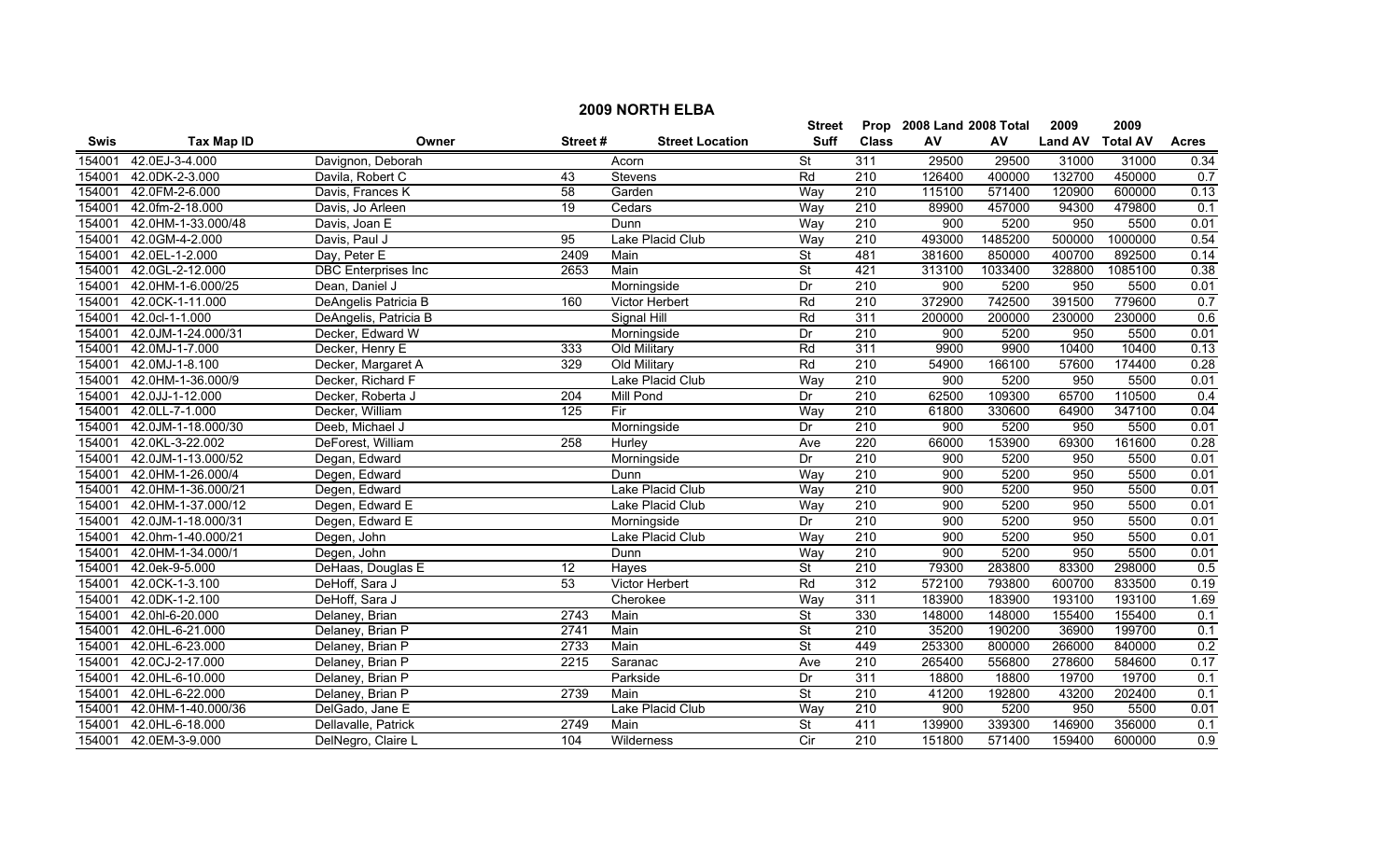|             | <b>2009 NORTH ELBA</b> |                       |                  |                        |                          |                  |                           |         |                  |         |              |  |
|-------------|------------------------|-----------------------|------------------|------------------------|--------------------------|------------------|---------------------------|---------|------------------|---------|--------------|--|
|             |                        |                       |                  |                        | <b>Street</b>            |                  | Prop 2008 Land 2008 Total |         | 2009             | 2009    |              |  |
| <b>Swis</b> | <b>Tax Map ID</b>      | Owner                 | Street#          | <b>Street Location</b> | <b>Suff</b>              | <b>Class</b>     | AV                        | AV      | Land AV Total AV |         | <b>Acres</b> |  |
| 154001      | 42.0JM-1-21.000/24     | DelVecchio, Francesco |                  | Morningside            | Dr                       | $\overline{210}$ | 900                       | 5200    | 950              | 5500    | 0.01         |  |
| 154001      | 42.0JM-1-22.000/20     | DeMarest, David       |                  | Morningside            | Dr                       | $\overline{210}$ | 900                       | 5200    | 950              | 5500    | 0.01         |  |
| 154001      | 42.0JM-1-19.000/8      | Demers, Leo J         |                  | Morningside            | Dr                       | 210              | 900                       | 5200    | 950              | 5500    | 0.01         |  |
| 154001      | 42.0JM-1-23.000/34     | Denman, Mrs Lewis     |                  | Morningside            | Dr                       | 210              | 900                       | 5200    | 950              | 5500    | 0.01         |  |
| 154001      | 42.0CL-2-2.002         | Dennin, Helen S       | 202              | <b>Victor Herbert</b>  | Rd                       | 210              | 137800                    | 412100  | 144700           | 432700  | 0.47         |  |
| 154001      | 42.0HL-6-19.000        | Dennin, Helen S       | 2745             | Main                   | $\overline{\mathsf{St}}$ | 483              | 108700                    | 217400  | 108700           | 217400  | 0.1          |  |
| 154001      | 42.0kl-3-57.000        | DErcole, Dorthy       | 35               | Dooling                | Way                      | 210              | 52400                     | 264300  | 55000            | 277500  | 0.03         |  |
| 154001      | 42.0JM-1-20.000/52     | Derocher, Anne J      |                  | Morningside            | Dr                       | 210              | 900                       | 5200    | 950              | 5500    | 0.01         |  |
| 154001      | 42.0JM-1-20.000/37     | DeRossi, Clodomiro    |                  | Morningside            | Dr                       | $\overline{210}$ | 900                       | 5200    | 950              | 5500    | 0.01         |  |
| 154001      | 42.0HM-1-36.000/25     | Derossi, Clodomiro J  |                  | Lake Placid Club       | Way                      | 210              | 900                       | 5200    | 950              | 5500    | 0.01         |  |
| 154001      | 42.0hm-1-36.000/23     | DeRossi, Daniel C     |                  | Lake Placid Club       | Way                      | 210              | 900                       | 5200    | 950              | 5500    | 0.01         |  |
| 154001      | 42.0JM-1-19.000/23     | DeRossi, Marialana    |                  | Morningside            | Dr                       | 210              | $\overline{900}$          | 5200    | 950              | 5500    | 0.01         |  |
| 154001      | 42.0FK-5-1.000         | deValinger, Joyce R   |                  | Hillcrest              | Ave                      | 311              | 8100                      | 8100    | 8500             | 8500    | 0.1          |  |
| 154001      | 42.0KL-9-3.000         | Deveer, Ilse          | 176              | Fir                    | Way                      | 210              | 57300                     | 297600  | 60200            | 312500  | 0.03         |  |
| 154001      | 42.0JL-4-6.100         | Devlin, Arthur J      | 2764             | Main                   | $\overline{\mathsf{St}}$ | 415              | 951700                    | 2259200 | 999300           | 2372200 | 2.23         |  |
| 154001      | 42.0HM-1-38.000/6      | Devoe, Roseann        |                  | Lake Placid Club       | Way                      | 210              | 900                       | 5200    | 950              | 5500    | 0.01         |  |
| 154001      | 42.0HM-1-29.000/46     | DeVogel, William Jr   |                  | Dunn                   | Way                      | 210              | 900                       | 5200    | 950              | 5500    | 0.01         |  |
| 154001      | 42.0DJ-1-3.001         | Dew, Donald L         | 35               | Chickadee              | Ln                       | 210              | 103800                    | 255000  | 109000           | 255000  | 0.5          |  |
| 154001      | 42.0JM-1-11.000/8      | Dewey, William R      |                  | Morningside            | Dr                       | 210              | 900                       | 5200    | 950              | 5500    | 0.01         |  |
| 154001      | 42.0hm-1-25.000        | Deyrup, Edward J      |                  | Dunn                   | Way                      | 210              | 32500                     | 312500  | 55900            | 561100  | 0.08         |  |
| 154001      | 42.0JM-1-20.000/27     | DiCastro, Lisa M      |                  | Morningside            | Dr                       | 210              | $\overline{900}$          | 5200    | 950              | 5500    | 0.01         |  |
| 154001      | 42.0HL-7-1.000         | Dick, Patricia M      | 109              | Parkside               | Dr                       | 220              | 43100                     | 207400  | 45300            | 217800  | 0.1          |  |
| 154001      | 42.0JM-1-13.000/39     | Diefenderfer, Norman  |                  | Morningside            | Dr                       | 210              | 900                       | 5200    | 950              | 5500    | 0.01         |  |
| 154001      | 42.0kl-7-2.000         | Digiacomo, Michele    | 187              | Fir                    | Way                      | 210              | 57300                     | 297600  | 60200            | 312500  | 0.03         |  |
| 154001      | 42.0JL-8-3.000         | DiMarco Robert D      |                  | Dow                    | Rd                       | 311              | 15000                     | 15000   | 15800            | 15800   | 0.1          |  |
| 154001      | 42.0jl-8-4.000         | DiMarco Robert D      | 4                | Dow                    | Rd                       | 210              | 33600                     | 159600  | 35300            | 167600  | 0.1          |  |
| 154001      | 42.0FK-3-2.000         | DiMartino, Robert A   | $\overline{74}$  | <b>Hillcrest</b>       | Ave                      | 210              | 125100                    | 685600  | 131400           | 585000  | 0.3          |  |
| 154001      | 42.0HM-1-9.000/3       | Dinallo, Donna G      |                  | Morningside            | Dr                       | $\overline{210}$ | 900                       | 5200    | 950              | 5500    | 0.01         |  |
| 154001      | 42.0HM-1-38.000/28     | Dingman, Scott        |                  | Lake Placid Club       | Way                      | 210              | 900                       | 5200    | 950              | 5500    | 0.01         |  |
| 154001      | 42.0HL-7-24.000        | Dipaola, FLP          | $\overline{127}$ | Parkside               | Dr                       | 210              | 32700                     | 287800  | 34300            | 302200  | 0.3          |  |
| 154001      | 42.0HM-1-9.000/4       | Disabel, Arthur       |                  | Morningside            | Dr                       | 210              | 900                       | 5200    | 950              | 5500    | 0.01         |  |
| 154001      | 42.0HM-1-7.000/46      | DiSanto, James M      |                  | Morningside            | Dr                       | 210              | 900                       | 5200    | 950              | 5500    | 0.01         |  |
| 154001      | 42.0KL-3-37.000        | Dixon, Mona S         | $\overline{20}$  | Dooling                | Way                      | 210              | 52400                     | 264300  | 55000            | 277500  | 0.03         |  |
| 154001      | 42.0KM-1-5.110         | <b>DMSC</b> Inc       |                  | Alpine                 | Ln                       | 311              | 177700                    | 177700  | 186600           | 186600  | 4.12         |  |
| 154001      | 42.0KM-1-5.140         | <b>DMSC</b> Inc       |                  | Alpine                 | Ln                       | 311              | 38500                     | 38500   | 40400            | 40400   | 0.73         |  |
| 154001      | 42.0JM-1-20.000/29     | Dodge, Howard M       |                  | Morningside            | Dr                       | 210              | 900                       | 5200    | 950              | 5500    | 0.01         |  |
| 154001      | 42.0cj-2-11.027        | Doebler, David C      | 2237             | Saranac                | Ave                      | 482              | 363900                    | 582100  | 382100           | 611200  | 0.2          |  |
| 154001      | 42.0DJ-1-17.000        | Doell, Ronald W       |                  | Wesvalley              | Rd                       | 311              | 27000                     | 27000   | 50000            | 50000   | 0.4          |  |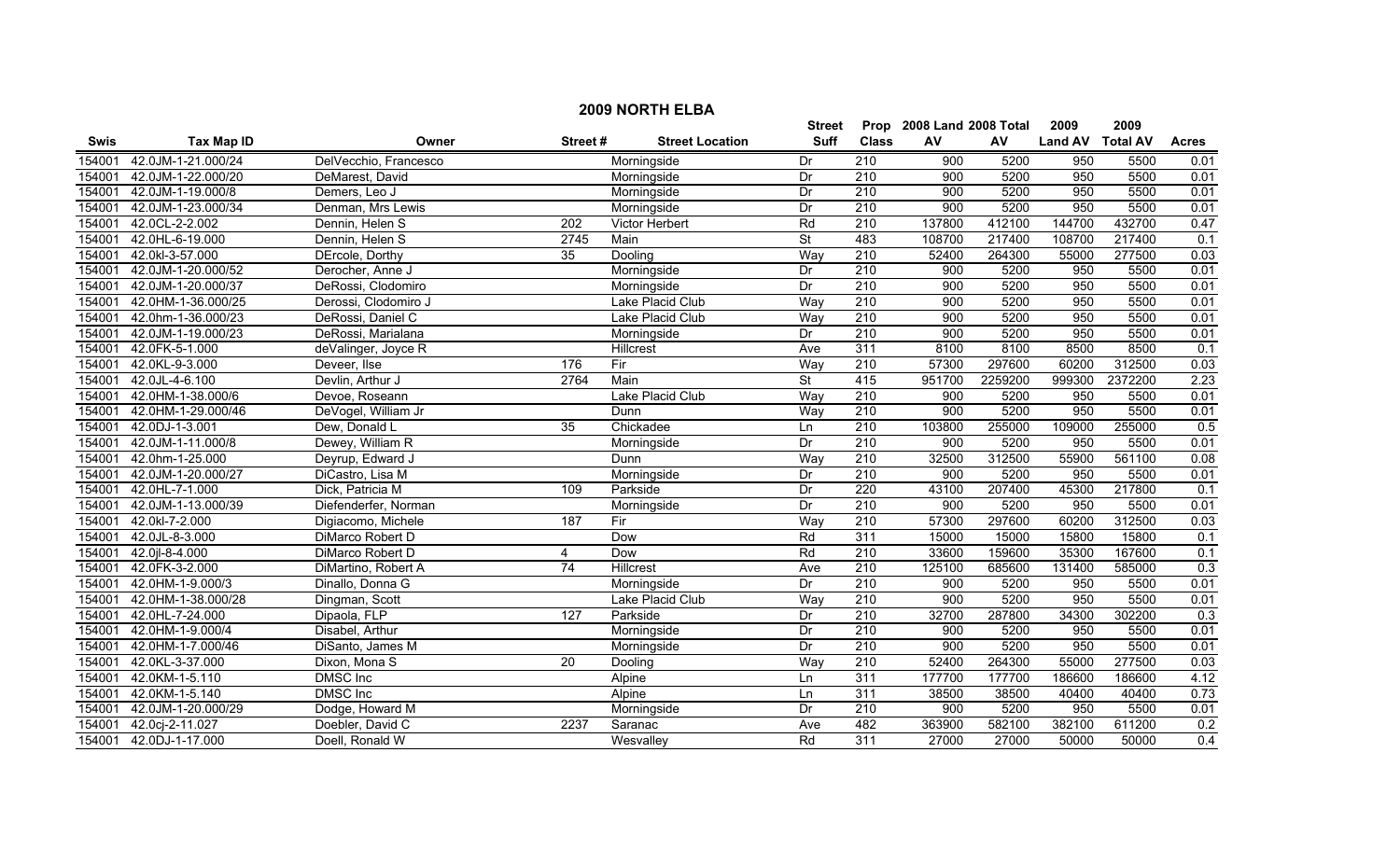|        | <b>2009 NORTH ELBA</b> |                      |                 |                        |                          |                  |                           |         |                  |                  |                  |  |  |
|--------|------------------------|----------------------|-----------------|------------------------|--------------------------|------------------|---------------------------|---------|------------------|------------------|------------------|--|--|
|        |                        |                      |                 |                        | Street                   |                  | Prop 2008 Land 2008 Total |         | 2009             | 2009             |                  |  |  |
| Swis   | <b>Tax Map ID</b>      | Owner                | Street#         | <b>Street Location</b> | <b>Suff</b>              | <b>Class</b>     | AV                        | AV      | Land AV Total AV |                  | <b>Acres</b>     |  |  |
| 154001 | 42.0DJ-1-18.000        | Doell, Ronald W      |                 | Wesvalley              | Rd                       | 311              | 9500                      | 9500    | 900              | $\overline{900}$ | 0.19             |  |  |
| 154001 | 42.0HM-1-6.000/31      | Doherty, Eileen C    |                 | Morningside            | Dr                       | 210              | 900                       | 5200    | 950              | 5500             | 0.01             |  |  |
| 154001 | 42.0JM-1-17.000/4      | Doherty, Paul        |                 | Morningside            | Dr                       | 210              | 900                       | 5200    | 950              | 5500             | 0.01             |  |  |
| 154001 | 42.0HM-1-6.000/32      | Donaho, Melvin W     |                 | Morningside            | Dr                       | 210              | 900                       | 5200    | 950              | 5500             | 0.01             |  |  |
| 154001 | 42.0JM-1-16.000/32     | Donaldson, Gary      |                 | Morningside            | Dr                       | 210              | 900                       | 5200    | 950              | 5500             | 0.01             |  |  |
| 154001 | 42.0JM-1-18.000/19     | Donato, Frank        |                 | Morningside            | Dr                       | 210              | 900                       | 5200    | 950              | 5500             | 0.01             |  |  |
| 154001 | 42.0HM-1-6.000/16      | Donato, Frank        |                 | Morningside            | Dr                       | 210              | 900                       | 5200    | 950              | 5500             | 0.01             |  |  |
| 154001 | 42.0JM-1-19.000/9      | Donohue, John H      |                 | Morningside            | Dr                       | 210              | 900                       | 5200    | 950              | 5500             | 0.01             |  |  |
| 154001 | 42.0HM-1-33.000/41     | Donovan, Marianne    |                 | Dunn                   | Way                      | 210              | 900                       | 5200    | 950              | 5500             | 0.01             |  |  |
| 154001 | 42.0JM-1-14.000/27     | Donovan, Timothy     |                 | Morningside            | Dr                       | 210              | 900                       | 5200    | 950              | 5500             | 0.01             |  |  |
| 154001 | 42.0HM-1-40.000/23     | Donovan, Timothy P   |                 | Lake Placid Club       | Way                      | 210              | 900                       | 5200    | 950              | 5500             | 0.01             |  |  |
| 154001 | 42.0HM-1-37.000/41     | Donovan, Timothy P   |                 | Lake Placid Club       | Way                      | 210              | 900                       | 5200    | 950              | 5500             | 0.01             |  |  |
| 154001 | 42.0JL-7-9.001         | Doolittle, Bella M   | $\overline{13}$ | Dow                    | Rd                       | 210              | 32300                     | 121600  | 33900            | 127700           | 0.24             |  |  |
| 154001 | 42.0HL-6-11.000        | Dorey, David B       | 148             | Parkside               | Dr                       | 230              | 41300                     | 193300  | 43400            | 203000           | 0.1              |  |  |
| 154001 | 42.0JJ-1-13.000        | Dougherty, Daniel D  | 210             | <b>Mill Pond</b>       | Dr                       | 210              | 64100                     | 149300  | 67300            | 156800           | 0.4              |  |  |
| 154001 | 42.0HM-1-38.000/2      | Dougherty, Joseph    |                 | Lake Placid Club       | Way                      | 210              | 900                       | 5200    | 950              | 5500             | 0.01             |  |  |
| 154001 | 42.0HM-1-38.000/23     | Dougherty, Joseph    |                 | Lake Placid Club       | Way                      | 210              | 900                       | 5200    | 950              | 5500             | 0.01             |  |  |
| 154001 | 42.0HM-1-8.000/40      | Dougherty, Joseph    |                 | Morningside            | Dr                       | 210              | 900                       | 5200    | 950              | 5500             | 0.01             |  |  |
| 154001 | 42.0FK-1-10.000        | Doxzon, Stephen D    | 36              | Oneida                 | Ave                      | 210              | 107500                    | 315000  | 112900           | 330800           | 0.2              |  |  |
| 154001 | 42.0JL-1-5.000         | Doyle William P      | 349             | <b>Mill Pond</b>       | Dr                       | 210              | 42500                     | 203700  | 44600            | 213900           | 0.15             |  |  |
| 154001 | 42.0CJ-2-10.011        | Dramm Family Trust   | 2187            | Saranac                | Ave                      | 415              | 727400                    | 1675200 | 727400           | 1455000          | 0.84             |  |  |
| 154001 | 42.0JK-2-36.000        | Dramm, Stephan       | 279             | <b>Mill Pond</b>       | Dr                       | $\overline{210}$ | 69800                     | 194100  | 73300            | 203800           | $\overline{0.4}$ |  |  |
| 154001 | 42.0JM-1-19.000/4      | Dreyer, Richard C    |                 | Morningside            | Dr                       | 210              | 900                       | 5200    | 950              | 5500             | 0.01             |  |  |
| 154001 | 42.0JM-1-13.000/30     | Driscall, Lawrence J |                 | Morningside            | Dr                       | $\overline{210}$ | 900                       | 5200    | 950              | 5500             | 0.01             |  |  |
| 154001 | 42.0HM-1-40.000/19     | Driscoll, Timothy    |                 | Lake Placid Club       | Way                      | 210              | 900                       | 5200    | 950              | 5500             | 0.01             |  |  |
| 154001 | 42.0JM-1-23.000/23     | Driscoll, Timothy E  |                 | Morningside            | Dr                       | 210              | 900                       | 5200    | 950              | 5500             | 0.01             |  |  |
| 154001 | 42.0HM-1-39.000/39     | Driscoll, Timothy E  |                 | Lake Placid Club       | Way                      | 210              | 900                       | 5200    | 950              | 5500             | 0.01             |  |  |
| 154001 | 42.0JM-1-23.000/24     | Driscoll, Timothy E  |                 | Morningside            | Dr                       | 210              | 900                       | 5200    | 950              | 5500             | 0.01             |  |  |
| 154001 | 42.0JL-7-5.000         | Drohan, Beth A       | 380             | Mill Pond              | Dr                       | 210              | 39000                     | 194100  | 40900            | 203800           | 0.1              |  |  |
| 154001 | 42.0JK-1-2.000         | Dubova, Natalia      | 35              | <b>McKinley</b>        | $\overline{\mathsf{St}}$ | 210              | 41300                     | 123300  | 43400            | 150000           | 0.48             |  |  |
| 154001 | 42.0JM-1-13.000/43     | Dubuque, Wayne J     |                 | Morningside            | Dr                       | 210              | 900                       | 5200    | 950              | 5500             | 0.01             |  |  |
| 154001 | 42.0HM-1-10.000/28     | Ducatte, Dorothy L   |                 | Morningside            | Dr                       | 210              | 900                       | 5200    | 950              | 5500             | 0.01             |  |  |
| 154001 | 42.0HM-1-10.000/38     | Ducatte, Dorothy L   |                 | Morningside            | Dr                       | 210              | 900                       | 5200    | 950              | 5500             | 0.01             |  |  |
| 154001 | 42.0DK-4-11.000/8      | Ducharme, Paul W     |                 | Greenwood              | $\overline{\mathsf{St}}$ | 210              | 10000                     | 100000  | 10500            | 193875           | 0.01             |  |  |
| 154001 | 42.0JL-9-3.100         | Dudley, Gregory G    | 6144            | Sentinel               | Rd                       | $\overline{210}$ | 66700                     | 152600  | 70000            | 160200           | 0.28             |  |  |
| 154001 | 42.0JK-2-6.000         | Dudley, John K       | 64              | McKinley               | <b>St</b>                | 210              | 21700                     | 56000   | 22800            | 58800            | 0.2              |  |  |
| 154001 | 42.0hk-1-12.100        | Duffy Mary L         | 101             | McKinley               | <b>St</b>                | $\overline{210}$ | 27700                     | 122300  | 29100            | 122300           | 0.28             |  |  |
|        | 154001 42.0hk-1-12.200 | Duffy Robert         | 103             | McKinley               | $\overline{\mathsf{St}}$ | 210              | 23200                     | 86200   | 24300            | 86200            | 0.12             |  |  |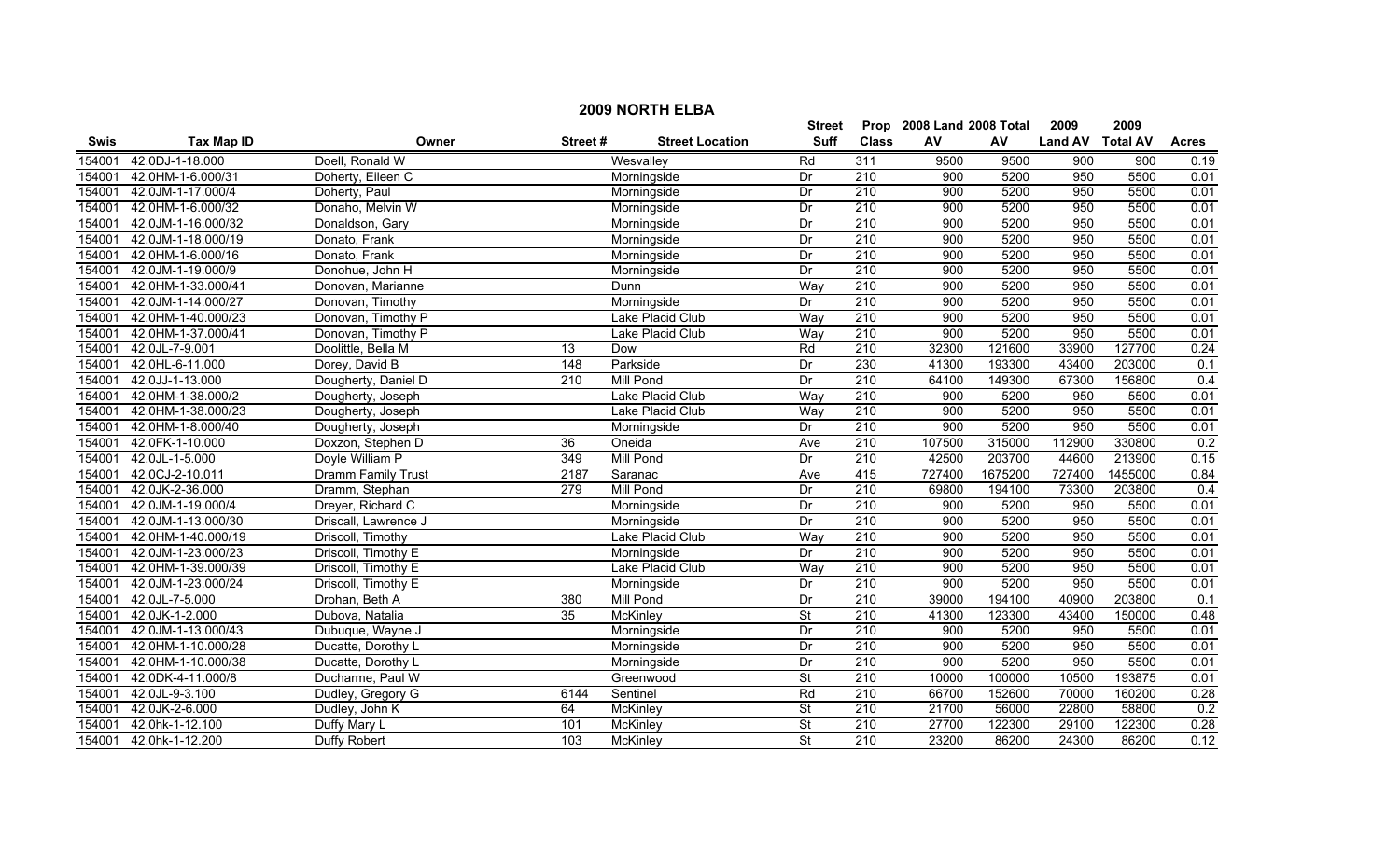|             | <b>2009 NORTH ELBA</b> |                                |                 |                        |                           |                  |              |          |                |                 |              |  |
|-------------|------------------------|--------------------------------|-----------------|------------------------|---------------------------|------------------|--------------|----------|----------------|-----------------|--------------|--|
|             |                        |                                | Street          |                        | Prop 2008 Land 2008 Total |                  | 2009         | 2009     |                |                 |              |  |
| <b>Swis</b> | <b>Tax Map ID</b>      | Owner                          | Street#         | <b>Street Location</b> | <b>Suff</b>               | <b>Class</b>     | AV           | AV       | <b>Land AV</b> | <b>Total AV</b> | <b>Acres</b> |  |
| 154001      | 42.0LK-1-35.000        | Duhaime, James A               | 69              | Trillium               | Dr                        | $\overline{210}$ | 73800        | 287000   | 77500          | 301400          | 0.31         |  |
| 154001      | 42.0HM-1-6.000/11      | Dumont, Bernice                |                 | Morningside            | Dr                        | $\overline{210}$ | 900          | 5200     | 950            | 5500            | 0.01         |  |
| 154001      | 42.0HM-1-8.000/28      | Dumont, Jeffrey P              |                 | Morningside            | Dr                        | 210              | 900          | 5200     | 950            | 5500            | 0.01         |  |
| 154001      | 42.0JM-1-24.000/10     | Duncan, Cecil K                |                 | Morningside            | Dr                        | 210              | 900          | 5200     | 950            | 5500            | 0.01         |  |
| 154001      | 42.0JM-1-16.000/46     | Dunham, Charles C III          |                 | Morningside            | Dr                        | 210              | 900          | 5200     | 950            | 5500            | 0.01         |  |
| 154001      | 42.0JM-1-17.000/46     | Dunham, Charles C III          |                 | Morningside            | Dr                        | 210              | 900          | 5200     | 950            | 5500            | 0.01         |  |
| 154001      | 42.0KL-3-29.000        | Dunleavy Realty Group Inc      | 17              | Dooling                | Way                       | 210              | 59200        | 313900   | 62200          | 329600          | 0.05         |  |
| 154001      | 42.0lk-1-31.000        | Dunn, Marcy                    | 19              | Trillium               | Dr                        | 210              | 92100        | 288000   | 96700          | 290000          | 0.5          |  |
| 154001      | 42.0KL-3-12.001        | Duntley, Robert R              | 17              | Dooling                | Way                       | 210              | 52400        | 264300   | 55000          | 277500          | 0.03         |  |
| 154001      | 42.0EK-3-12.000        | Durkin, Glenna T               | 6               | Essex                  | $\overline{\mathsf{St}}$  | 210              | 154300       | 290800   | 162000         | 305300          | 0.4          |  |
| 154001      | 42.0HM-1-10.000/50     | Dwyer, Matthew H               |                 | Morningside            | Dr                        | 210              | 900          | 5200     | 950            | 5500            | 0.01         |  |
| 154001      | 42.0hm-1-10.000/51     | Dwyer, Matthew H               |                 | Morningside            | $\overline{Dr}$           | 210              | 900          | 5200     | 950            | 5500            | 0.01         |  |
| 154001      | 42.0EJ-3-1.000         | Dyer, Priscilla T              | 46              | Nash                   | <b>St</b>                 | 220              | 97100        | 270500   | 101900         | 284000          | 0.2          |  |
| 154001      | 42.0jm-1-22.000/24     | Dykstra Maureen                |                 | Morningside            | Dr                        | $\overline{210}$ | 900          | 5200     | 950            | 5500            | 0.01         |  |
| 154001      | 42.0JM-1-13.000/32     | Dzekciorius, Joyce             |                 | Morningside            | Dr                        | $\overline{210}$ | 900          | 5200     | 950            | 5500            | 0.01         |  |
| 154001      | 42.0JM-1-21.000/33     | Dzekciorius, Joyce             |                 | Morningside            | Dr                        | 210              | 900          | 5200     | 950            | 5500            | 0.01         |  |
| 154001      | 42.0LL-11-2.000        | Eagle Nest Properties LLC      | 100             | Fir                    | Way                       | 210              | 61800        | 330600   | 64900          | 347100          | 0.03         |  |
| 154001      | 42.0EJ-2-7.000         | Eastwood, Jacqueline           | 19              | Nash                   | $\overline{\mathsf{St}}$  | 210              | 177900       | 270500   | 186800         | 284000          | 0.52         |  |
| 154001      | 42.0EM-3-17.000        | Eats, Richard A                | 37              | <b>Wilderness</b>      | Cir                       | 210              | 156000       | 563100   | 163800         | 591300          | 0.56         |  |
| 154001      | 42.0HM-1-26.000/5      | Ebisui, John M                 |                 | Dunn                   | Way                       | 210              | 900          | 5200     | 950            | 5500            | 0.01         |  |
| 154001      | 42.0LL-6-3.000         | Eckel, John M                  | 147             | Fir                    | Way                       | $\overline{210}$ | 57300        | 297600   | 60200          | 312500          | 0.03         |  |
| 154001      | 42.0CK-3-1.000/11      | Eckert, Edward J Jr            |                 | <b>Waters Edge</b>     | Way                       | $\overline{210}$ | 74800        | 380800   | 74800          | 380800          | 0.01         |  |
| 154001      | 42.0CJ-2-19.000/6      | Edge of the Lake LLC           |                 | Saranac                | Ave                       | $\overline{210}$ | 12500        | 312500   | 12500          | 312500          | 0.01         |  |
| 154001      | 42.0CJ-2-19.000/3      | Edge of the Lake LLC           |                 | Saranac                | Ave                       | $\overline{210}$ | 12500        | 312500   | 12500          | 312500          | 0.01         |  |
| 154001      | 42.0CJ-2-19.000/4      | Edge of the Lake LLC           |                 | Saranac                | Ave                       | $\overline{210}$ | 12500        | 300000   | 12500          | 300000          | 0.01         |  |
| 154001      | 42.0CJ-2-19.000/2      | Edge of the Lake LLC           |                 | Saranac                | Ave                       | 210              | 12500        | 312500   | 12500          | 312500          | 0.01         |  |
| 154001      | 42.0CJ-2-19.000/1      | Edge of the Lake LLC           |                 | Saranac                | Ave                       | $\overline{210}$ | 12500        | 312500   | 12500          | 312500          | 0.01         |  |
| 154001      | 42.0cj-2-19.000        | Edge of the Lake LLC           | 2221            | Saranac                | Ave                       | 311              | $\mathbf{0}$ | $\Omega$ | $\mathbf 0$    | $\mathbf{0}$    | 0.6          |  |
| 154001      | 42.0EL-1-16.000        | <b>Edgewater Investors Ltd</b> | 2457            | Main                   | $\overline{\mathsf{St}}$  | 482              | 671300       | 2366200  | 704900         | 2484500         | 0.1          |  |
| 154001      | 42.0DJ-1-8.000         | Edgley, David                  | 445             | Wesvalley              | Rd                        | 210              | 130700       | 256000   | 137200         | 268800          | 0.3          |  |
| 154001      | 42.0DJ-4-21.000        | Edgley, David E                | 446             | Wesvalley              | Rd                        | 210              | 74100        | 216300   | 77800          | 227100          | 0.2          |  |
| 154001      | 42.0LL-3-7.000         | Edgley, Lynn M                 | 6021            | Sentinel               | Rd                        | 210              | 42400        | 145700   | 50000          | 150000          | 0.5          |  |
| 154001      | 42.0LK-1-19.002        | Edwards, Richard M             | $\overline{70}$ | Trillium               | $\overline{Dr}$           | 210              | 103100       | 330600   | 108200         | 347100          | 0.72         |  |
| 154001      | 42.0BL-2-9.000/4       | Eichelberger, Joseph           | $\overline{32}$ | Harbor                 | Ln                        | 210              | 54700        | 350400   | 54700          | 350400          | 0.01         |  |
| 154001      | 42.0HM-1-36.000/24     | Ekblaw, Andrew                 |                 | Lake Placid Club       | Way                       | 210              | 900          | 5200     | 950            | 5500            | 0.01         |  |
| 154001      | 42.0HM-1-30.000/37     | Ekblaw, Andrew                 |                 | Dunn                   | Way                       | 210              | 900          | 5200     | 950            | 5500            | 0.01         |  |
| 154001      | 42.0kl-4-4.100         | Eldred Steven J Jr             | 6088            | Sentinel               | Rd                        | 210              | 51400        | 162400   | 53900          | 170500          | 0.21         |  |
| 154001      | 42.0kl-4-4.200         | Eldred Steven J Jr             |                 | Sentinel               | Rd                        | 312              | 35300        | 36700    | 37000          | 38500           | 0.22         |  |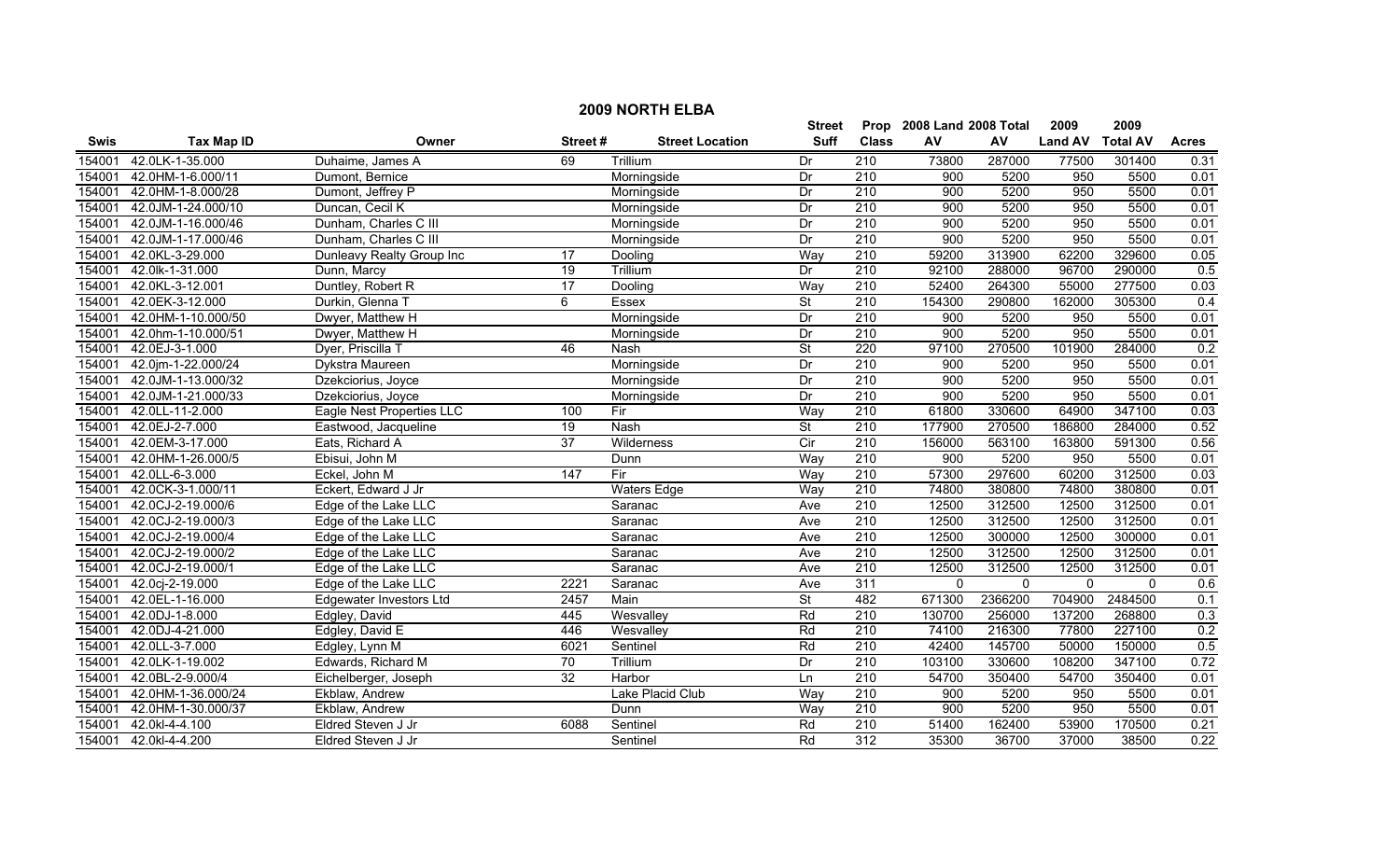|        | <b>2009 NORTH ELBA</b>    |                            |                 |                        |                          |                           |        |        |                |                 |                |  |
|--------|---------------------------|----------------------------|-----------------|------------------------|--------------------------|---------------------------|--------|--------|----------------|-----------------|----------------|--|
|        |                           |                            |                 | Street                 |                          | Prop 2008 Land 2008 Total |        | 2009   | 2009           |                 |                |  |
| Swis   | <b>Tax Map ID</b>         | Owner                      | Street#         | <b>Street Location</b> | <b>Suff</b>              | <b>Class</b>              | AV     | AV     | <b>Land AV</b> | <b>Total AV</b> | <b>Acres</b>   |  |
| 154001 | 42.0EK-9-4.000            | Elken, Ruta                | $\overline{73}$ | $E$ Im                 | $\overline{\mathsf{St}}$ | 210                       | 88800  | 267100 | 93300          | 280500          | 0.26           |  |
| 154001 | 42.0LL-3-10.000           | Ellis, Walter E            | 6007            | Sentinel               | Rd                       | 220                       | 26600  | 120100 | 27900          | 126100          | 0.1            |  |
| 154001 | 42.0LL-3-9.100            | Ellis, Walter E            | 6005            | Sentinel               | Rd                       | 220                       | 38900  | 118800 | 40800          | 124700          | 0.21           |  |
| 154001 | 42.0HM-1-7.000/39         | Ellsworth, Charles A       |                 | Morningside            | $\overline{Dr}$          | 210                       | 900    | 5200   | 950            | 5500            | 0.01           |  |
| 154001 | 42.0DK-4-11.000/3         | Emas, Marshall J           |                 | Greenwood              | <b>St</b>                | 210                       | 10000  | 288750 | 10500          | 303500          | 0.01           |  |
| 154001 | 42.0HM-1-26.000/30        | Englisbe, Wynn             |                 | Dunn                   | Way                      | 210                       | 900    | 5200   | 950            | 5500            | 0.01           |  |
| 154001 | 42.0JM-1-11.000/16        | English, Raymond T         |                 | Morningside            | Dr                       | 210                       | 900    | 5200   | 950            | 5500            | 0.01           |  |
| 154001 | 42.0DJ-5-5.001            | Erenstone, Richard L       | 96              | Nash                   | <b>St</b>                | 483                       | 63400  | 245500 | 66600          | 257800          | 0.1            |  |
| 154001 | 42.0hl-7-3.000            | Ericson Company LLC        | 813             | Mirror Lake            | Dr                       | 425                       | 129800 | 596200 | 136300         | 626000          | 0.2            |  |
| 154001 | 42.0KL-3-11.001           | Ericson, Catherine L       | 17              | Dooling                | Way                      | 210                       | 52400  | 264300 | 55000          | 290000          | 0.05           |  |
| 154001 | 42.0dk-1-2.220/4          | Ermie, Sherry B            | 15              | Cherokee               | Way                      | $\overline{210}$          | 60000  | 300200 | 60000          | 300200          | 0.01           |  |
| 154001 | 42.0JM-1-13.000/18        | Esposito, John             |                 | Morningside            | Dr                       | 210                       | 900    | 5200   | 950            | 5500            | 0.01           |  |
| 154001 | 42.0JM-1-13.000/13        | Esposito, Monica           |                 | Morningside            | Dr                       | $\overline{210}$          | 900    | 5200   | 950            | 5500            | 0.01           |  |
| 154001 | 42.0JM-1-20.000/25        | <b>Essex County</b>        |                 | Morningside            | $\overline{Dr}$          | 210                       | 900    | 5200   | 950            | 5500            | 0.01           |  |
| 154001 | 42.0MM-1-14.000           | <b>Essex County</b>        | 33              | Nichols                | $\overline{\mathsf{St}}$ | 210                       | 29200  | 106500 | 30600          | 111800          | 0.1            |  |
| 154001 | 42.0lk-1-21.000           | <b>ETC Enterprises Inc</b> | $\overline{96}$ | Trillium               | Dr                       | 210                       | 78700  | 228900 | 82600          | 240300          | 0.43           |  |
| 154001 | 42.0EK-9-1.000            | Etzol, Pascal              | 93              | Elm                    | <b>St</b>                | 220                       | 103700 | 388500 | 108900         | 407900          | 0.32           |  |
| 154001 | 42.0EM-2-6.200            | Evangel, Lori H            | 593             | Mirror Lake            | Dr                       | 210                       | 205400 | 970200 | 215700         | 1018700         | 1.83           |  |
| 154001 | 42.0MJ-1-1.000            | Evans, Joyce               |                 | Old Military           | Rd                       | 311                       | 53300  | 53300  | 53300          | 53300           | 3.2            |  |
| 154001 | 42.0DK-3-1.200            | Evans, Joyce P             | 2345            | Saranac                | Ave                      | 484                       | 368700 | 900000 | 387100         | 945000          | 0.85           |  |
| 154001 | 42.0JL-8-2.100            | Eves, Patrick J            | $\overline{2}$  | Dow                    | Rd                       | 220                       | 40000  | 178400 | 42000          | 187300          | 0.14           |  |
| 154001 | 42.0JM-1-18.000/28        | Ewert, Gregory             |                 | Morningside            | Dr                       | 210                       | 900    | 5200   | 950            | 5500            | 0.01           |  |
| 154001 | 42.0EJ-1-2.220            | Fagan, Mary A              | 381             | Wesvalley              | Rd                       | 210                       | 130600 | 255700 | 137100         | 268500          | $\overline{1}$ |  |
| 154001 | 42.0JM-1-25.000/8         | Fairbanks, Carol S         |                 | Morningside            | Dr                       | $\overline{210}$          | 900    | 5200   | 950            | 5500            | 0.01           |  |
| 154001 | 42.0JM-1-15.000/27        | Fairchild, Maybelle B      |                 | Morningside            | Dr                       | 210                       | 900    | 5200   | 950            | 5500            | 0.01           |  |
| 154001 | 42.0HM-1-8.000/26         | Falletta, Salvatore        |                 | Morningside            | Dr                       | 210                       | 900    | 5200   | 950            | 5500            | 0.01           |  |
| 154001 | 42.0HM-1-27.000/29        | Farina, Anthony            |                 | Dunn                   | Way                      | 210                       | 900    | 5200   | 950            | 5500            | 0.01           |  |
| 154001 | 42.0HM-1-7.000/3          | Farina, Matthew A          |                 | Morningside            | Dr                       | 210                       | 900    | 5200   | 950            | 5500            | 0.01           |  |
| 154001 | 42.0JM-1-12.000/29        | Farina, Matthew A          |                 | Morningside            | Dr                       | 210                       | 900    | 5200   | 950            | 5500            | 0.01           |  |
| 154001 | 42.0LM-1-12.000           | Farley, Erin               | 5990            | Sentinel               | Rd                       | 210                       | 84700  | 222100 | 88900          | 233200          | 0.5            |  |
| 154001 | 42.0BL-2-9.000/2          | Farrell, John B            | 32              | Harbor                 | Ln                       | 210                       | 52000  | 332600 | 52000          | 332600          | 0.01           |  |
| 154001 | 42.0HM-1-40.000/51        | Farrell, Joyce F           |                 | Lake Placid Club       | Way                      | 210                       | 900    | 5200   | 950            | 5500            | 0.01           |  |
| 154001 | 42.0DJ-1-9.000            | Favro, Lisa S              | 435             | Wesvalley              | Rd                       | 210                       | 110000 | 185000 | 115400         | 194200          | 0.5            |  |
| 154001 | 42.0HM-1-33.000/13        | Fawcett, Nina              |                 | Dunn                   | Way                      | 210                       | 900    | 5200   | 950            | 5500            | 0.01           |  |
| 154001 | 42.0EJ-1-2.100            | Fawn Ridge LLC             |                 | Wesvalley              | Rd                       | $\overline{311}$          | 213800 | 213800 | 224500         | 224500          | 10.6           |  |
| 154001 | 42.0EJ-1-1.000            | Fawn Ridge LLC             |                 | Wesvalley              | Rd                       | 311                       | 42400  | 42400  | 44500          | 44500           | 0.1            |  |
| 154001 | 42.0MM-3-6.000            | Fay, David L               |                 | Cascade                | Rd                       | 311                       | 1900   | 1900   | 1900           | 1900            | 0.3            |  |
|        | 154001 42.0JM-1-24.000/51 | Fay, John W                |                 | Morningside            | Dr                       | $\overline{210}$          | 900    | 5200   | 950            | 5500            | 0.01           |  |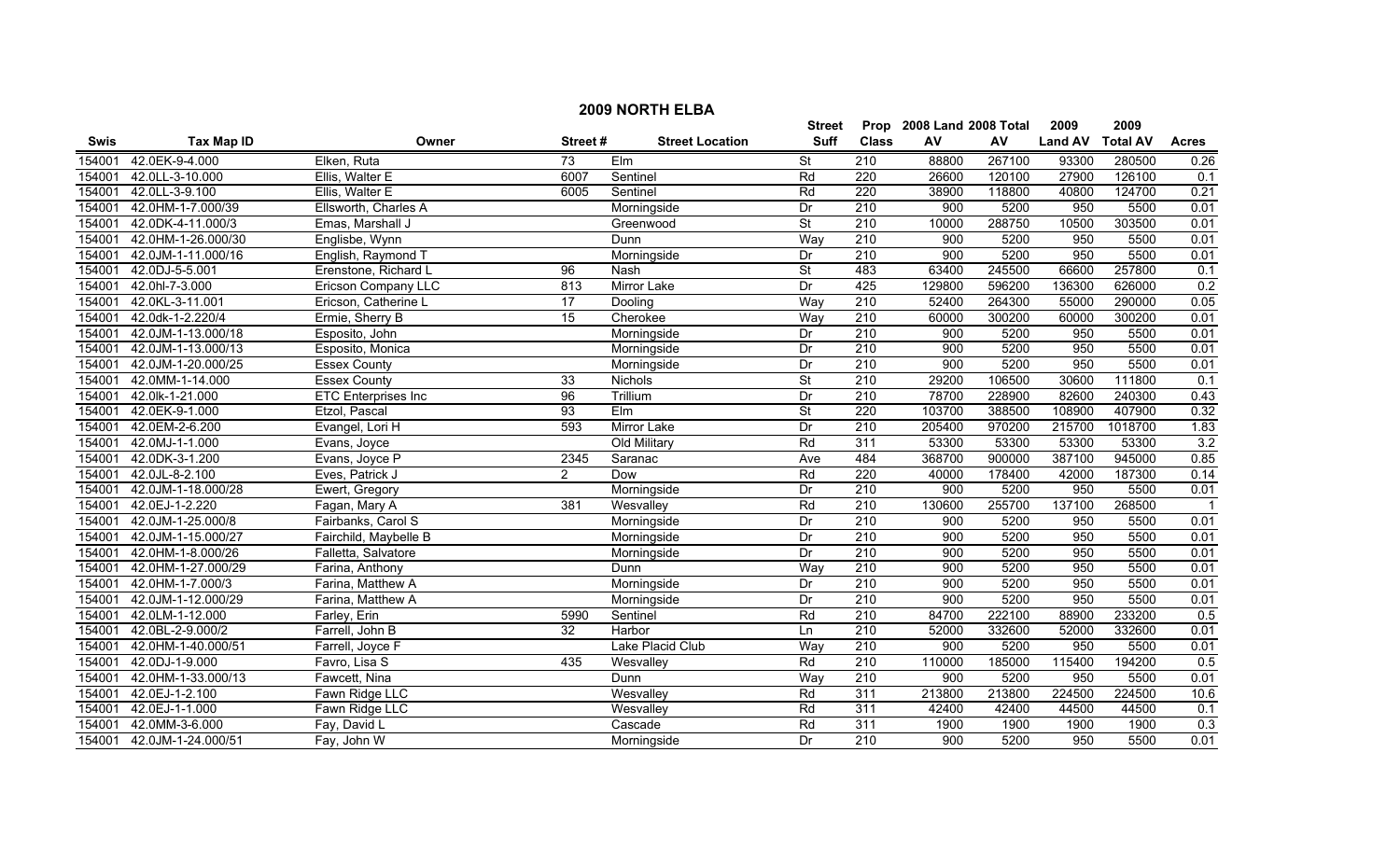|             | <b>2009 NORTH ELBA</b> |                                  |                  |                        |                          |                           |        |        |                  |             |                |  |
|-------------|------------------------|----------------------------------|------------------|------------------------|--------------------------|---------------------------|--------|--------|------------------|-------------|----------------|--|
|             |                        |                                  |                  | Street                 |                          | Prop 2008 Land 2008 Total |        | 2009   | 2009             |             |                |  |
| <b>Swis</b> | <b>Tax Map ID</b>      | Owner                            | Street#          | <b>Street Location</b> | <b>Suff</b>              | <b>Class</b>              | AV     | AV     | Land AV Total AV |             | <b>Acres</b>   |  |
| 154001      | 42.0LJ-2-13.000        | Fay, Jonathan D                  |                  | Station                | St                       | 311                       | 900    | 900    | 900              | 900         | -1             |  |
| 154001      | 42.0LJ-2-15.000        | Fay, Jonathan D                  | 106              | Station                | St                       | $\overline{210}$          | 50500  | 169900 | 53000            | 178400      | $\overline{1}$ |  |
| 154001      | 42.0HM-1-32.000/5      | Fayette, James A                 |                  | Dunn                   | Way                      | 210                       | 900    | 5200   | 950              | 5500        | 0.01           |  |
| 154001      | 42.0JM-1-16.000/30     | <b>Fazio Family Trust</b>        |                  | Morningside            | Dr                       | 210                       | 900    | 5200   | 950              | 5500        | 0.01           |  |
| 154001      | 42.0JM-1-16.000/29     | Fazio Family Trust               |                  | Morningside            | Dr                       | 210                       | 900    | 5200   | 950              | 5500        | 0.01           |  |
| 154001      | 42.0HM-1-39.000/11     | Fear, John P                     |                  | Lake Placid Club       | Way                      | 210                       | 900    | 5200   | 950              | 5500        | 0.01           |  |
| 154001      | 42.0EK-9-9.001         | Federal Home Loan Mtg Corp       | 90               | <b>Hillcrest</b>       | Ave                      | 220                       | 36300  | 150000 | 38100            | 157500      | 0.14           |  |
| 154001      | 42.0JM-1-20.000/48     | Fee, Kevin                       |                  | Morningside            | Dr                       | 210                       | 900    | 5200   | 950              | 5500        | 0.01           |  |
| 154001      | 42.0JM-1-16.000/51     | Fee, Neal R                      |                  | Morningside            | Dr                       | 210                       | 900    | 5200   | 950              | 5500        | 0.01           |  |
| 154001      | 42.0II-4-1.000         | Feldberg, Matthew                | 179              | Fir                    | Way                      | 210                       | 61800  | 330600 | 64900            | 347100      | 0.04           |  |
| 154001      | 42.0JM-1-17.000/50     | Feldman, Samuel L                |                  | Morningside            | Dr                       | 210                       | 900    | 5200   | 950              | 5500        | 0.01           |  |
| 154001      | 42.0HM-1-8.000/39      | Feldman, Samuel L                |                  | Morningside            | Dr                       | 210                       | 900    | 5200   | 950              | 5500        | 0.01           |  |
| 154001      | 42.0dm-1-4.200         | <b>Fellowship Properties LLC</b> | 541              | Mirror Lake            | Dr                       | $\overline{210}$          | 339200 | 971200 | 356200           | 1019800     | 1.29           |  |
| 154001      | 42.0JM-1-22.000/27     | Fenton, Clivefield               |                  | Morningside            | Dr                       | $\overline{210}$          | 900    | 5200   | 950              | 5500        | 0.01           |  |
| 154001      | 42.0JK-3-19.000        | Fenton, Krista M                 | 324              | Mill Pond              | Dr                       | $\overline{210}$          | 60400  | 178400 | 63400            | 187300      | 0.26           |  |
| 154001      | 42.0JL-3-3.000         | Ferraro, Aniello A               | 190              | <b>McKinley</b>        | $\overline{\mathsf{St}}$ | 230                       | 59900  | 257100 | 62900            | 270000      | 0.11           |  |
| 154001      | 42.0JM-1-12.000/22     | Ferraro, Natalie                 |                  | Morningside            | Dr                       | 210                       | 900    | 5200   | 950              | 5500        | 0.01           |  |
| 154001      | 42.0JM-1-24.000/23     | Fessel, Dorothy V                |                  | Morningside            | Dr                       | 210                       | 900    | 5200   | 950              | 5500        | 0.01           |  |
| 154001      | 42.0HM-1-38.000/26     | Fink, Kathleen G                 |                  | Lake Placid Club       | Way                      | 210                       | 900    | 5200   | 950              | 5500        | 0.01           |  |
| 154001      | 42.0JM-1-11.000/37     | Finkle, Garrison M               |                  | Morningside            | Dr                       | 210                       | 900    | 5200   | 950              | 5500        | 0.01           |  |
| 154001      | 42.0LJ-2-12.100        | Fischer, David M                 | 35               | Hough                  | Way                      | 210                       | 64900  | 206100 | 68100            | 216400      | 2.92           |  |
| 154001      | 42.0HM-1-10.000/25     | Fischer, Gary                    |                  | Morningside            | Dr                       | $\overline{210}$          | 900    | 5200   | 950              | 5500        | 0.01           |  |
| 154001      | 42.0FJ-1-8.000         | Fischetti, Vincent A             | 289              | Wesvalley              | Rd                       | 210                       | 75500  | 224700 | 75500            | 224700      | 0.06           |  |
| 154001      | 42.0JL-4-16.000        | Fisher, Barbara L                | 6169             | Sentinel               | Rd                       | 280                       | 56400  | 313100 | 59300            | 328800      | 0.1            |  |
| 154001      | 42.0JL-4-19.000        | Fisher, Leo                      | 62               | Spring                 | $\overline{\mathsf{St}}$ | $\overline{210}$          | 22800  | 103300 | 24000            | 108500      | 0.2            |  |
| 154001      | 42.0DJ-7-8.000         | Fitzgerald, Ann C                | 53               | Acorn                  | $\overline{\mathsf{St}}$ | 220                       | 63100  | 162900 | 66200            | 171000      | 0.15           |  |
| 154001      | 42.0JM-1-18.000/22     | Fitzgerald, James F              |                  | Morningside            | Dr                       | 210                       | 900    | 5200   | 950              | 5500        | 0.01           |  |
| 154001      | 42.0HM-1-35.000/9      | Fitzgerald, Shannon M            |                  | Dunn                   | Way                      | 210                       | 900    | 5200   | 950              | 5500        | 0.01           |  |
| 154001      | 42.0HL-7-19.000        | Fitzsimmons, Nicholas J          | 147              | Parkside               | Dr                       | 210                       | 54800  | 297300 | 57600            | 312200      | 0.13           |  |
| 154001      | 42.0HL-7-11.000        | Fitzsimmons, Nicholas J          |                  | Parkside               | Dr                       | 311                       | 13600  | 13600  | 13600            | 13600       | 0.14           |  |
| 154001      | 42.0JM-1-18.000/3      | Flaherty, Michael J              |                  | Morningside            | Dr                       | 210                       | 900    | 5200   | 950              | 5500        | 0.01           |  |
| 154001      | 42.0LL-6-4.000         | Flaim Kathleen                   | $\overline{147}$ | Fir                    | Way                      | 210                       | 61800  | 330600 | 64900            | 347100      | 0.04           |  |
| 154001      | 42.0HM-1-6.000/41      | Fleming, Fred W                  |                  | Morningside            | Dr                       | 210                       | 900    | 5200   | 950              | 5500        | 0.01           |  |
| 154001      | 42.0JM-1-25.000/16     | Fleury, Thomas                   |                  | Morningside            | Dr                       | 210                       | 900    | 5200   | 950              | 5500        | 0.01           |  |
| 154001      | 42.0jk-2-3.000         | Flynn Kerry S                    | 48               | McKinley               | <b>St</b>                | 411                       | 73400  | 440600 | 0                | $\mathbf 0$ | 0.56           |  |
| 154001      | 42.0JM-1-23.000/51     | Fogarty, Thomas J                |                  | Morningside            | Dr                       | 210                       | 900    | 5200   | 950              | 5500        | 0.01           |  |
| 154001      | 42.0DM-1-4.100         | Foley, David J                   |                  | Mirror Lake            | Dr                       | 311                       | 143400 | 143400 | 150600           | 150600      | 1.25           |  |
| 154001      | 42.0JM-1-22.000/16     | Folmsbee, James A                |                  | Morningside            | Dr                       | 210                       | 900    | 5200   | 950              | 5500        | 0.01           |  |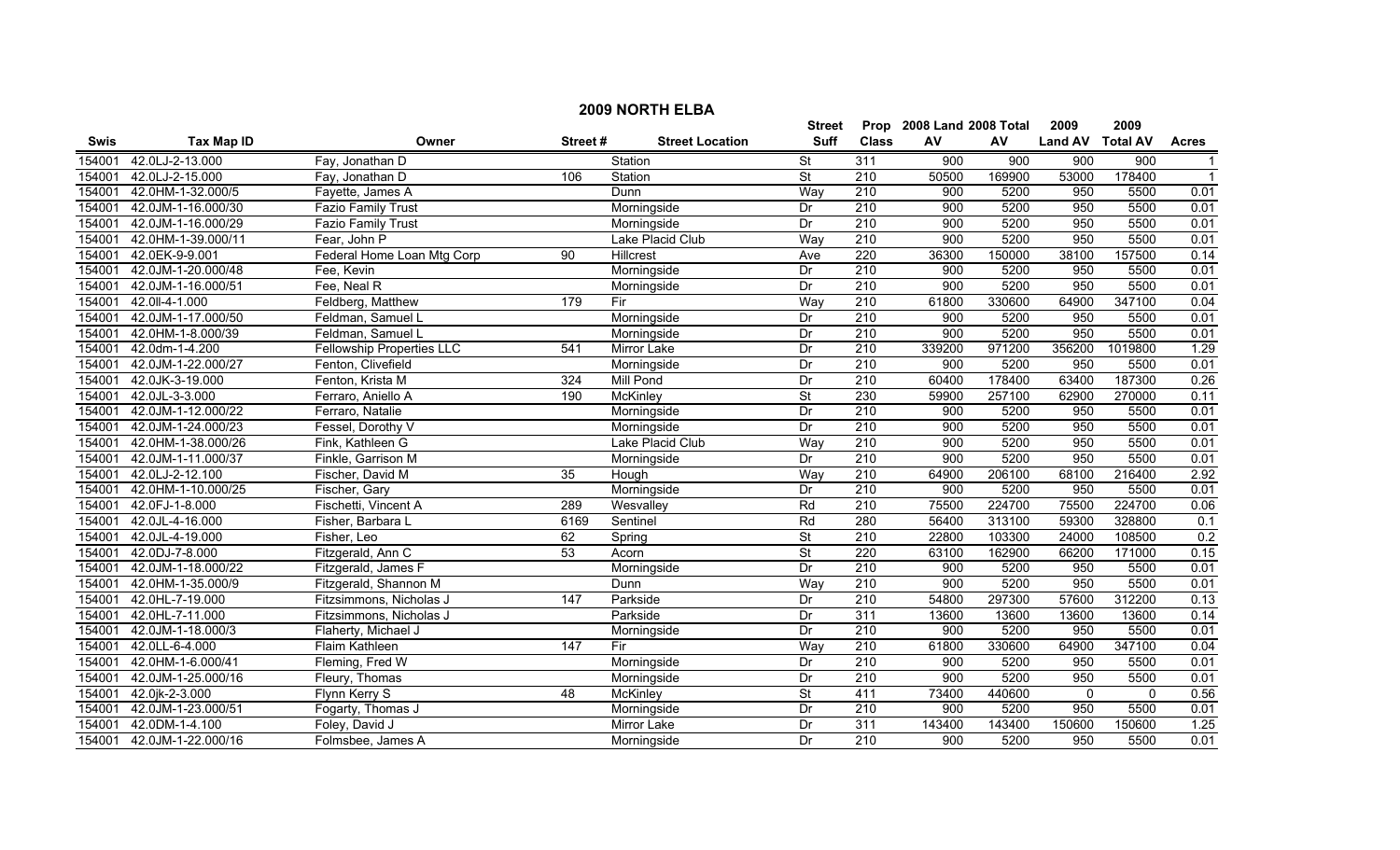|        | <b>2009 NORTH ELBA</b>   |                          |                 |                        |                          |                  |                           |         |                |                 |              |  |  |
|--------|--------------------------|--------------------------|-----------------|------------------------|--------------------------|------------------|---------------------------|---------|----------------|-----------------|--------------|--|--|
|        |                          |                          |                 |                        | Street                   |                  | Prop 2008 Land 2008 Total |         | 2009           | 2009            |              |  |  |
| Swis   | <b>Tax Map ID</b>        | Owner                    | Street#         | <b>Street Location</b> | <b>Suff</b>              | <b>Class</b>     | AV                        | AV      | <b>Land AV</b> | <b>Total AV</b> | <b>Acres</b> |  |  |
| 154001 | 42.0BL-2-8.000/8         | Ford, Allegra            | 40              | Harbor                 | Ln                       | 210              | 57000                     | 360600  | 57000          | 360600          | 0.01         |  |  |
| 154001 | 42.0JM-1-18.000/51       | Ford, Scott R            |                 | Morningside            | Dr                       | 210              | 900                       | 5200    | 950            | 5500            | 0.01         |  |  |
| 154001 | 42.0HM-1-7.000/50        | Forever Wild Development |                 | Morningside            | Dr                       | 210              | 900                       | 5200    | 950            | 5500            | 0.01         |  |  |
| 154001 | 42.0HM-1-7.000/51        | Forever Wild Development |                 | Morningside            | Dr                       | 210              | 900                       | 5200    | 950            | 5500            | 0.01         |  |  |
| 154001 | 42.0kl-3-40.000          | Forman, Timothy J        | 10              | Dooling                | Way                      | 210              | 52500                     | 231100  | 55200          | 242700          | 0.03         |  |  |
| 154001 | 42.0HM-1-33.000/51       | Forrence, Cortland       |                 | Dunn                   | Way                      | 210              | 900                       | 5200    | 950            | 5500            | 0.01         |  |  |
| 154001 | 42.0HM-1-33.000/37       | Forrence, Cortland       |                 | Dunn                   | Way                      | 210              | 900                       | 5200    | 950            | 5500            | 0.01         |  |  |
| 154001 | 42.0JM-1-19.000/35       | Forward, Frederick D     |                 | Morningside            | Dr                       | 210              | 900                       | 5200    | 950            | 5500            | 0.01         |  |  |
| 154001 | 42.0fk-4-3.000           | Foster, David G          | 30              | Highland               | $\overline{P}$           | 210              | 176800                    | 937100  | 185700         | 984000          | 0.4          |  |  |
| 154001 | 42.0ck-2-8.000           | Foster, Gretchen N       | $\overline{72}$ | Seneca                 | Trl                      | $\overline{210}$ | 126000                    | 612300  | 132300         | 642900          | 0.5          |  |  |
| 154001 | 42.0LL-3-11.000          | Foster, Robin L          | 6003            | Sentinel               | Rd                       | $\overline{210}$ | 55700                     | 171100  | 58500          | 182000          | 0.36         |  |  |
| 154001 | 42.0JK-2-39.000          | Foster, Scott            | 259             | Mill Pond              | Dr                       | 210              | 37300                     | 90600   | 39100          | 95100           | 0.59         |  |  |
| 154001 | 42.0JM-1-22.000/33       | Fountain, John H         |                 | Morningside            | Dr                       | 210              | 900                       | 5200    | 950            | 5500            | 0.01         |  |  |
| 154001 | 42.0FM-4-27.000          | Fountain, Kevin          | 163             | Lake Placid Club       | Way                      | $\overline{210}$ | 309400                    | 1113800 | 324900         | 1169500         | 0.41         |  |  |
| 154001 | 42.0KK-1-3.000           | Fountain, Linda L        | 233             | Station                | $\overline{\mathsf{St}}$ | 210              | 44900                     | 162900  | 47100          | 171000          | 0.3          |  |  |
| 154001 | 42.0HM-1-33.000/35       | Fox, Donald M            |                 | Dunn                   | Way                      | 210              | 900                       | 5200    | 950            | 5500            | 0.01         |  |  |
| 154001 | 42.0HM-1-33.000/34       | Fox, Donald M            |                 | Dunn                   | Way                      | 210              | 900                       | 5200    | 950            | 5500            | 0.01         |  |  |
| 154001 | 42.0HM-1-33.000/33       | Fox, Donald M            |                 | Dunn                   | Way                      | 210              | 900                       | 5200    | 950            | 5500            | 0.01         |  |  |
| 154001 | 42.0HM-1-33.000/9        | Fox, Donald M            |                 | Dunn                   | Way                      | 210              | 900                       | 5200    | 950            | 5500            | 0.01         |  |  |
| 154001 | 42.0EK-8-9.000           | Francis, David J         | 67              | <b>Grand View</b>      | Ave                      | 230              | 88100                     | 335600  | 92500          | 300000          | 0.1          |  |  |
| 154001 | 42.0JM-1-14.000/43       | Francis, Gary T          |                 | Morningside            | Dr                       | 210              | 900                       | 5200    | 950            | 5500            | 0.01         |  |  |
| 154001 | 42.0EK-2-2.000           | Francis, Phyllis         |                 | Essex                  | $\overline{\mathsf{St}}$ | 311              | 19900                     | 19900   | 20900          | 20900           | 0.1          |  |  |
| 154001 | 42.0EK-2-3.000           | Francis, Phyllis         | 45              | Essex                  | <b>St</b>                | $\overline{210}$ | 101700                    | 299700  | 106800         | 314700          | 0.2          |  |  |
| 154001 | 42.0JM-1-16.000/17       | Francis, Robert          |                 | Morningside            | Dr                       | $\overline{210}$ | 900                       | 5200    | 950            | 5500            | 0.01         |  |  |
| 154001 | 42.0HM-1-38.000/42       | Francis, Robert A        |                 | Lake Placid Club       | Way                      | 210              | 900                       | 5200    | 950            | 5500            | 0.01         |  |  |
| 154001 | 42.0jm-1-23.000/2        | Frank, Robert            |                 | Morningside            | Dr                       | 210              | 900                       | 5200    | 950            | 5500            | 0.01         |  |  |
| 154001 | 42.0HM-1-40.000/14       | Franz, Deette N          |                 | Lake Placid Club       | Way                      | 210              | 900                       | 5200    | 950            | 5500            | 0.01         |  |  |
| 154001 | 42.0JM-1-23.000/40       | Frazier, Katharina B     |                 | Morningside            | Dr                       | 210              | 900                       | 5200    | 950            | 5500            | 0.01         |  |  |
| 154001 | 42.0JM-1-19.000/5        | Frazier, Katharina B     |                 | Morningside            | Dr                       | 210              | 900                       | 5200    | 950            | 5500            | 0.01         |  |  |
| 154001 | 42.0JM-1-18.000/8        | Freeman, Keith A         |                 | Morningside            | Dr                       | 210              | 900                       | 5200    | 950            | 5500            | 0.01         |  |  |
| 154001 | 42.0HM-1-19.000          | Friedlander, Linda O     |                 | Dunn                   | Way                      | 210              | 32500                     | 281300  | 41900          | 295365          | 0.06         |  |  |
| 154001 | 42.0KL-5-1.000           | Friedman, Kathleen V     | $\overline{33}$ | Fir                    | Way                      | 210              | 61800                     | 330600  | 64900          | 347100          | 0.04         |  |  |
| 154001 | 42.0JM-1-20.000/39       | Friel, Joseph V          |                 | Morningside            | Dr                       | 210              | 900                       | 5200    | 950            | 5500            | 0.01         |  |  |
| 154001 | 42.0JM-1-24.000/28       | Friend, Kenneth E        |                 | Morningside            | Dr                       | 210              | 900                       | 5200    | 950            | 5500            | 0.01         |  |  |
| 154001 | 42.0EM-2-1.100           | Fritz, Clyde W Sr        | 555             | Mirror Lake            | Dr                       | $\overline{210}$ | 318300                    | 508800  | 334200         | 534200          | 0.65         |  |  |
| 154001 | 42.0EM-2-1.200           | Fritz, Clyde W Sr        |                 | Mirror Lake            | Dr                       | 311              | 159400                    | 159400  | 175000         | 175000          | 0.85         |  |  |
| 154001 | 42.0HM-1-8.000/50        | Fruiterman Roy           |                 | Morningside            | Dr                       | 210              | 900                       | 5200    | 950            | 5500            | 0.01         |  |  |
|        | 154001 42.0HM-1-8.000/51 | Fruiterman, Roy          |                 | Morningside            | Dr                       | 210              | 900                       | 5200    | 950            | 5500            | 0.01         |  |  |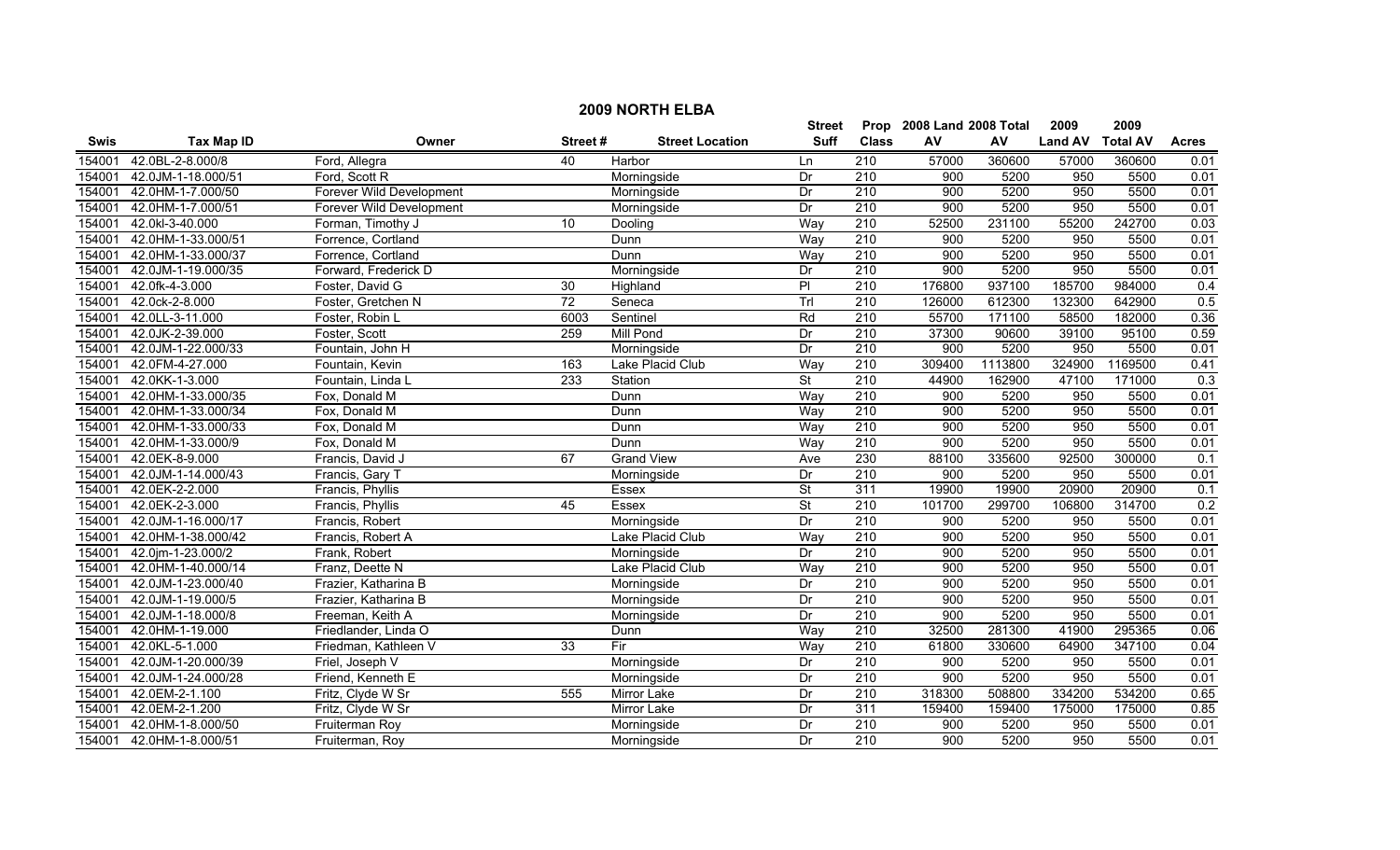|             | <b>2009 NORTH ELBA</b> |                      |                 |                        |                          |                  |                           |        |                |                 |                   |  |
|-------------|------------------------|----------------------|-----------------|------------------------|--------------------------|------------------|---------------------------|--------|----------------|-----------------|-------------------|--|
|             |                        |                      |                 |                        | Street                   |                  | Prop 2008 Land 2008 Total |        | 2009           | 2009            |                   |  |
| <b>Swis</b> | <b>Tax Map ID</b>      | Owner                | Street#         | <b>Street Location</b> | <b>Suff</b>              | <b>Class</b>     | ${\sf AV}$                | AV     | <b>Land AV</b> | <b>Total AV</b> | <b>Acres</b>      |  |
| 154001      | 42.0EK-5-21.200        | Frye, Cathy L        | 110             | Hillcrest              | Ave                      | 210              | 50100                     | 149200 | 52600          | 140000          | 0.17              |  |
| 154001      | 42.0HM-1-8.000/36      | Fuller, Ronald       |                 | Morningside            | Dr                       | $\overline{210}$ | 900                       | 5200   | 950            | 5500            | 0.01              |  |
| 154001      | 42.0JM-1-14.000/22     | Fuller, Ronald       |                 | Morningside            | Dr                       | 210              | 900                       | 5200   | 950            | 5500            | 0.01              |  |
| 154001      | 42.0JM-1-14.000/21     | Fuller, Ronald M III |                 | Morningside            | Dr                       | 210              | 900                       | 5200   | 950            | 5500            | 0.01              |  |
| 154001      | 42.0HM-1-37.000/45     | Fuller, Stephen M    |                 | Lake Placid Club       | Way                      | 210              | 900                       | 5200   | 950            | 5500            | 0.01              |  |
| 154001      | 42.0HM-1-26.000/28     | Funari, Joseph       |                 | Dunn                   | Way                      | 210              | 900                       | 5200   | 950            | 5500            | 0.01              |  |
| 154001      | 42.0HM-1-35.000/34     | Funari, Joseph       |                 | Dunn                   | Way                      | 210              | 900                       | 5200   | 950            | 5500            | 0.01              |  |
| 154001      | 42.0HM-1-33.000/38     | Funari, Michael J    |                 | Dunn                   | Way                      | 210              | 900                       | 5200   | 950            | 5500            | 0.01              |  |
| 154001      | 42.0LL-6-2.000         | Funk, Robert F       | 147             | Fir                    | Way                      | $\overline{210}$ | 57300                     | 297600 | 60200          | 312500          | 0.03              |  |
| 154001      | 42.0JM-1-22.000/21     | Fuqua, Norman B      |                 | Morningside            | Dr                       | 210              | 900                       | 5200   | 950            | 5500            | 0.01              |  |
| 154001      | 42.0HM-1-29.000/24     | Fuschillo, Paulette  |                 | Dunn                   | Way                      | 210              | 900                       | 5200   | 950            | 5500            | 0.01              |  |
| 154001      | 42.0LK-1-40.003        | Gadwaw, Larry        | 37              | Oak                    | Way                      | 210              | 95500                     | 347700 | 100300         | 365100          | 1.91              |  |
| 154001      | 42.0MM-1-1.000         | Gadwaw, Lawrence J   | 188             | Newman                 | Rd                       | 483              | 173900                    | 434700 | 182600         | 456400          | 0.2               |  |
| 154001      | 42.0MM-1-2.000         | Gadwaw, Lawrence J   |                 | Cascade                | Rd                       | 330              | 11400                     | 11400  | 12000          | 12000           | 0.1               |  |
| 154001      | 42.0JM-1-18.000/6      | Gallagher, Marcia    |                 | Morningside            | Dr                       | 210              | 900                       | 5200   | 950            | 5500            | 0.01              |  |
| 154001      | 42.0HM-1-30.000/35     | Gallagher, Marcia    |                 | Dunn                   | Way                      | 210              | 900                       | 5200   | 950            | 5500            | 0.01              |  |
| 154001      | 42.0JM-1-17.000/45     | Gallagher, Marcia H  |                 | Morningside            | Dr                       | 210              | 900                       | 5200   | 950            | 5500            | 0.01              |  |
| 154001      | 42.0HK-1-19.000        | Gallagher, Patrick   | 59              | McKinley               | $\overline{\mathsf{St}}$ | 210              | 79300                     | 178500 | 83200          | 187400          | 0.5               |  |
| 154001      | 42.0HK-1-18.000        | Gallagher, Patrick F | 65              | <b>McKinley</b>        | $\overline{\mathsf{St}}$ | 210              | 77900                     | 168100 | 81800          | 176500          | 0.5               |  |
| 154001      | 42.0JM-1-18.000/49     | Gallagher, Patrick M |                 | Morningside            | Dr                       | 210              | 900                       | 5200   | 950            | 5500            | 0.01              |  |
| 154001      | 42.0HM-1-9.000/38      | Gallagher, Patrick M |                 | Morningside            | Dr                       | 210              | 900                       | 5200   | 950            | 5500            | 0.01              |  |
| 154001      | 42.0JL-2-6.000         | Gallagher, Terrance  | 180             | McKinley               | $\overline{\mathsf{St}}$ | 230              | 39700                     | 197400 | 41700          | 207300          | 0.1               |  |
| 154001      | 42.0FM-2-15.000        | Galler, Janina R     | 68              | Garden                 | Way                      | 210              | 100000                    | 571400 | 105000         | 600000          | 0.1               |  |
| 154001      | 42.0CL-1-5.000         | Galler, Markus       | 114             | <b>Stevens</b>         | Rd                       | $\overline{210}$ | 195200                    | 821600 | 205000         | 862700          | 1.26              |  |
| 154001      | 42.0JK-3-7.000         | Gallo, Steven H Sr   | 258             | <b>Mill Pond</b>       | Dr                       | 210              | 29800                     | 62200  | 31300          | 65300           | 0.32              |  |
| 154001      | 42.0ek-1-5.000         | Gardner, Edward H    | 126             | Greenwood              | $\overline{\mathsf{St}}$ | 210              | 115700                    | 301900 | 121500         | 317000          | 0.17              |  |
| 154001      | 42.0JM-1-19.000/7      | Garrow, Robert       |                 | Morningside            | Dr                       | 210              | 900                       | 5200   | 950            | 5500            | $\overline{0.01}$ |  |
| 154001      | 42.0HM-1-7.000/38      | Garvey, Susan M      |                 | Morningside            | Dr                       | 210              | 900                       | 5200   | 950            | 5500            | 0.01              |  |
| 154001      | 42.0HM-1-33.000/6      | Garvey, Susan M      |                 | Dunn                   | Way                      | 210              | 900                       | 5200   | 950            | 5500            | 0.01              |  |
| 154001      | 42.0HM-1-36.000/50     | Gasiorowski, Henry   |                 | Lake Placid Club       | Way                      | 210              | 900                       | 5200   | 950            | 5500            | 0.01              |  |
| 154001      | 42.0HM-1-33.000/46     | Gasparovich, Michael |                 | Dunn                   | Wav                      | 210              | 900                       | 5200   | 950            | 5500            | 0.01              |  |
| 154001      | 42.0JM-1-12.000/48     | Gasparovich, Michael |                 | Morningside            | Dr                       | 210              | 900                       | 5200   | 950            | 5500            | 0.01              |  |
| 154001      | 42.0LL-6-1.000         | Gates, Kermit H      | 147             | Fir                    | Way                      | 210              | 61800                     | 330600 | 64900          | 347100          | 0.04              |  |
| 154001      | 42.0HM-1-6.000/29      | Gates, William J     |                 | Morningside            | Dr                       | 210              | 900                       | 5200   | 950            | 5500            | 0.01              |  |
| 154001      | 42.0CK-1-14.000        | Gatker, Klimenti J   |                 | Seneca                 | Trl                      | 311              | 25500                     | 25500  | 26800          | 26800           | 0.2               |  |
| 154001      | 42.0CK-1-13.000        | Gatker, Klimenti J   | $\overline{73}$ | Seneca                 | Trl                      | 210              | 132200                    | 231900 | 138800         | 243500          | 0.2               |  |
| 154001      | 42.0JM-1-17.000/31     | Gauch, Benjamin      |                 | Morningside            | Dr                       | $\overline{210}$ | 900                       | 5200   | 950            | 5500            | 0.01              |  |
| 154001      | 42.0JM-1-14.000/26     | Gaudenzi, Albert J   |                 | Morningside            | Dr                       | $\overline{210}$ | 900                       | 5200   | 950            | 5500            | 0.01              |  |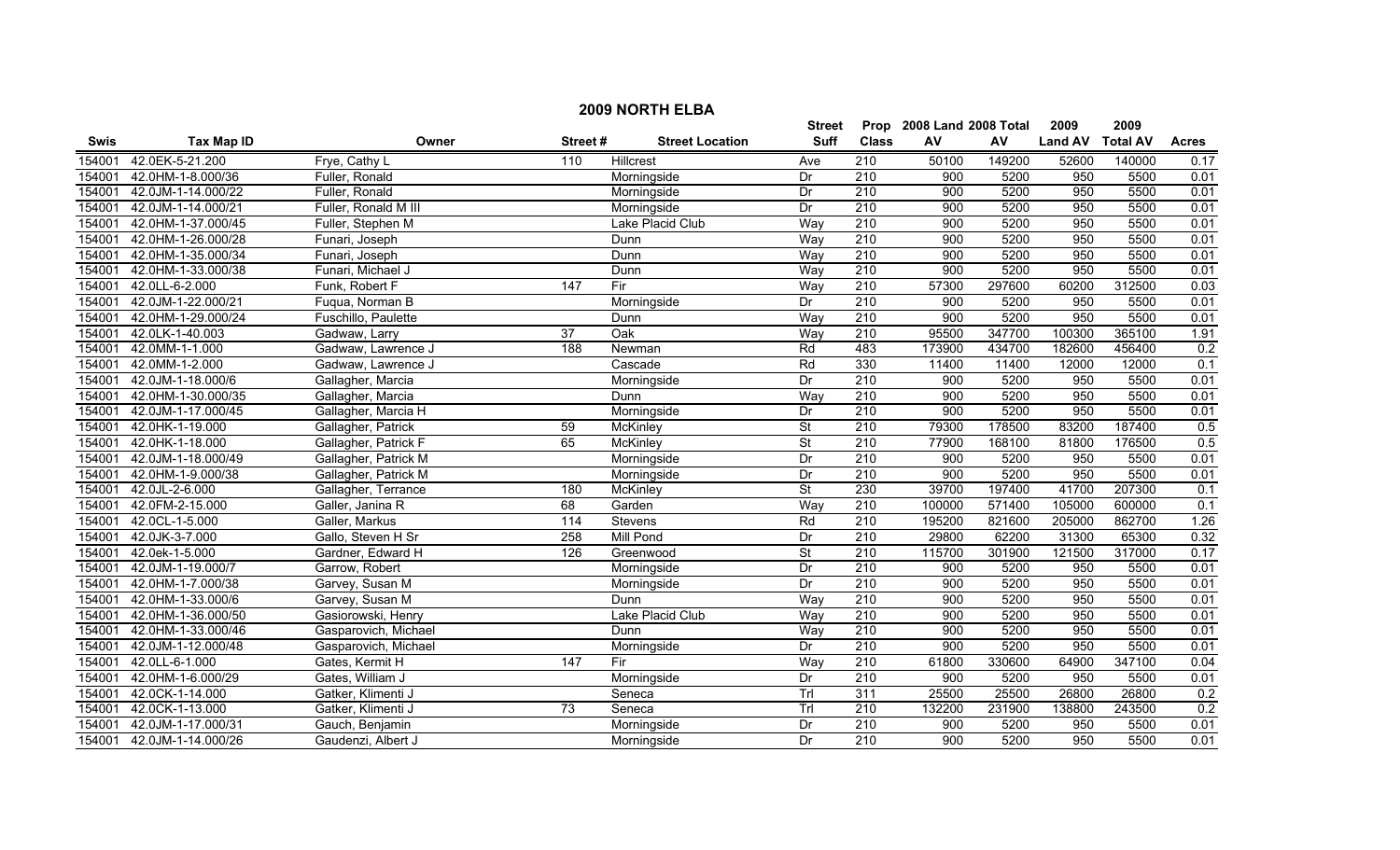|             | <b>2009 NORTH ELBA</b> |                                  |               |                        |                           |                  |                  |         |                |                 |              |  |
|-------------|------------------------|----------------------------------|---------------|------------------------|---------------------------|------------------|------------------|---------|----------------|-----------------|--------------|--|
|             |                        |                                  | <b>Street</b> |                        | Prop 2008 Land 2008 Total |                  | 2009             | 2009    |                |                 |              |  |
| <b>Swis</b> | <b>Tax Map ID</b>      | Owner                            | Street#       | <b>Street Location</b> | <b>Suff</b>               | <b>Class</b>     | AV               | AV      | <b>Land AV</b> | <b>Total AV</b> | <b>Acres</b> |  |
| 154001      | 42.0JM-1-19.000/10     | Gavin, Emmett J                  |               | Morningside            | Dr                        | $\overline{210}$ | $\overline{900}$ | 5200    | 950            | 5500            | 0.01         |  |
| 154001      | 42.0HM-1-10.000/36     | Gawlas, Raymond                  |               | Morningside            | Dr                        | $\overline{210}$ | 900              | 5200    | 950            | 5500            | 0.01         |  |
| 154001      | 42.0mm-3-3.000         | <b>GBD Lake Placid Hotel LLC</b> | 5920          | Cascade                | Rd                        | 414              | 675000           | 5512500 | 708700         | 5788100         | 2.31         |  |
| 154001      | 42.0DJ-4-8.000         | Gearsbeck, Rodney G              | 2234          | Saranac                | Ave                       | 415              | 179800           | 804400  | 188800         | 844600          | 0.8          |  |
| 154001      | 42.0JM-1-23.000/3      | Gebosky, Frank                   |               | Morningside            | Dr                        | 210              | 900              | 5200    | 950            | 5500            | 0.01         |  |
| 154001      | 42.0JM-1-22.000/49     | Gebosky, Frank J Jr              |               | Morningside            | Dr                        | 210              | 900              | 5200    | 950            | 5500            | 0.01         |  |
| 154001      | 42.0II-3-8.100         | Geesler, Violet                  | 6013          | Sentinel               | Rd                        | 210              | 31000            | 88000   | 35000          | 90000           | 0.27         |  |
| 154001      | 42.0II-3-8.200         | Geesler, Violet                  |               | Sentinel               | Rd                        | 311              | 16400            | 16400   | 16400          | 16400           | 0.2          |  |
| 154001      | 42.0CL-2-8.000         | Gelles, Henry                    |               | Stevens                | Rd                        | 311              | 95600            | 95600   | 100400         | 100400          | 0.6          |  |
| 154001      | 42.0EK-1-4.000         | Gellner, Ralph W                 | 122           | Greenwood              | <b>St</b>                 | 210              | 117000           | 394100  | 122800         | 413800          | 0.2          |  |
| 154001      | 42.0BL-2-8.000/6       | Geneslaw, Robert                 | 40            | Harbor                 | Ln                        | 210              | 68900            | 367300  | 68900          | 367300          | 0.01         |  |
| 154001      | 42.0FL-1-14.015        | Ger Am Properties Inc            | 2565          | Main                   | $\overline{\mathsf{St}}$  | 414              | 1901400          | 5120100 | 1996500        | 5376100         | 0.97         |  |
| 154001      | 42.0JM-1-23.000/25     | Gerard, Carl                     |               | Morningside            | Dr                        | $\overline{210}$ | 900              | 5200    | 950            | 5500            | 0.01         |  |
| 154001      | 42.0JM-1-12.000/24     | Gerard, Carl                     |               | Morningside            | Dr                        | 210              | 900              | 5200    | 950            | 5500            | 0.01         |  |
| 154001      | 42.0HM-1-40.000/10     | Gerov, Miguel                    |               | Lake Placid Club       | Way                       | 210              | 900              | 5200    | 950            | 5500            | 0.01         |  |
| 154001      | 42.0HM-1-40.000/9      | Gerov, Miguel                    |               | Lake Placid Club       | Way                       | $\overline{210}$ | 900              | 5200    | 950            | 5500            | 0.01         |  |
| 154001      | 42.0JM-1-13.000/48     | <b>Getman Family Trust</b>       |               | Morningside            | Dr                        | 210              | 900              | 5200    | 950            | 5500            | 0.01         |  |
| 154001      | 42.0JM-1-17.000/11     | Giacalone, Frank T               |               | Morningside            | Dr                        | 210              | 900              | 5200    | 950            | 5500            | 0.01         |  |
| 154001      | 42.0HM-1-40.000/11     | Gibbons, Charles                 |               | Lake Placid Club       | Way                       | 210              | 900              | 5200    | 950            | 5500            | 0.01         |  |
| 154001      | 42.0HM-1-27.000/7      | Gier, Dwayne                     |               | Dunn                   | Way                       | 210              | 900              | 5200    | 950            | 5500            | 0.01         |  |
| 154001      | 42.0JM-1-16.000/45     | Giffune, Katherine               |               | Morningside            | Dr                        | 210              | 900              | 5200    | 950            | 5500            | 0.01         |  |
| 154001      | 42.0HM-1-37.000/38     | Gilbert-Hyatt, Theresa A         |               | Lake Placid Club       | Way                       | 210              | 900              | 5200    | 950            | 5500            | 0.01         |  |
| 154001      | 42.0HM-1-40.000/30     | Gilday, Kathy Lacroix- J         |               | Lake Placid Club       | Way                       | 210              | 900              | 5200    | 950            | 5500            | 0.01         |  |
| 154001      | 42.0HM-1-8.000/10      | Giles, Naceo J                   |               | Morningside            | Dr                        | $\overline{210}$ | 900              | 5200    | 950            | 5500            | 0.01         |  |
| 154001      | 42.0JM-1-25.000/37     | Gilgert, Karl M                  |               | Morningside            | Dr                        | 210              | 900              | 5200    | 950            | 5500            | 0.01         |  |
| 154001      | 42.0HM-1-36.000/46     | Gilkey, Brian F                  |               | Lake Placid Club       | Way                       | $\overline{210}$ | 900              | 5200    | 950            | 5500            | 0.01         |  |
| 154001      | 42.0HM-1-7.000/1       | Gittinger, Norman                |               | Morningside            | Dr                        | 210              | 900              | 5200    | 950            | 5500            | 0.01         |  |
| 154001      | 42.0HM-1-36.000/29     | Glasgow, Thomas E                |               | Lake Placid Club       | Way                       | $\overline{210}$ | 900              | 5200    | 950            | 5500            | 0.01         |  |
| 154001      | 42.0HL-7-5.000         | Glass, Alan J                    | 26            | Searle                 | Ln                        | 220              | 42700            | 203200  | 44900          | 213400          | 0.1          |  |
| 154001      | 42.0JM-1-16.000/47     | Glock, Robert                    |               | Morningside            | Dr                        | 210              | 900              | 5200    | 950            | 5500            | 0.01         |  |
| 154001      | 42.0EM-3-7.000         | Gnall, Brendan                   | 15            | Wilderness             | Cir                       | 210              | 130900           | 466400  | 137400         | 489700          | 0.73         |  |
| 154001      | 42.0JL-4-22.100        | Golden Ring Intl Inc             | 58            | Spring                 | <b>St</b>                 | 330              | 87000            | 87000   | 91400          | 91400           | 0.26         |  |
| 154001      | 42.0JL-4-22.200        | Golden Ring Intl Inc             |               | Main                   | $\overline{\mathsf{St}}$  | 330              | 43400            | 43400   | 45600          | 45600           | 0.14         |  |
| 154001      | 42.0JL-4-24.120        | Golden Ring Intl Inc             |               | Main                   | $\overline{\mathsf{St}}$  | 330              | 260800           | 260800  | 273800         | 273800          | 0.27         |  |
| 154001      | 42.0JL-4-23.100        | Golden Ring Intl Inc             |               | Main                   | St                        | 330              | 130400           | 130400  | 136900         | 136900          | 0.18         |  |
| 154001      | 42.0JL-4-23.200        | Golden Ring Intl Inc             | 6157          | Sentinel               | Rd                        | 486              | 135400           | 475500  | 142200         | 499300          | 0.32         |  |
| 154001      | 42.0JL-4-21.000        | Golden Ring Intl Inc             | 6163          | Sentinel               | Rd                        | 426              | 299400           | 1177100 | 314400         | 1236000         | 0.5          |  |
| 154001      | 42.0JM-1-25.000/7      | Goldman, Arthur                  |               | Morningside            | Dr                        | $\overline{210}$ | 900              | 5200    | 950            | 5500            | 0.01         |  |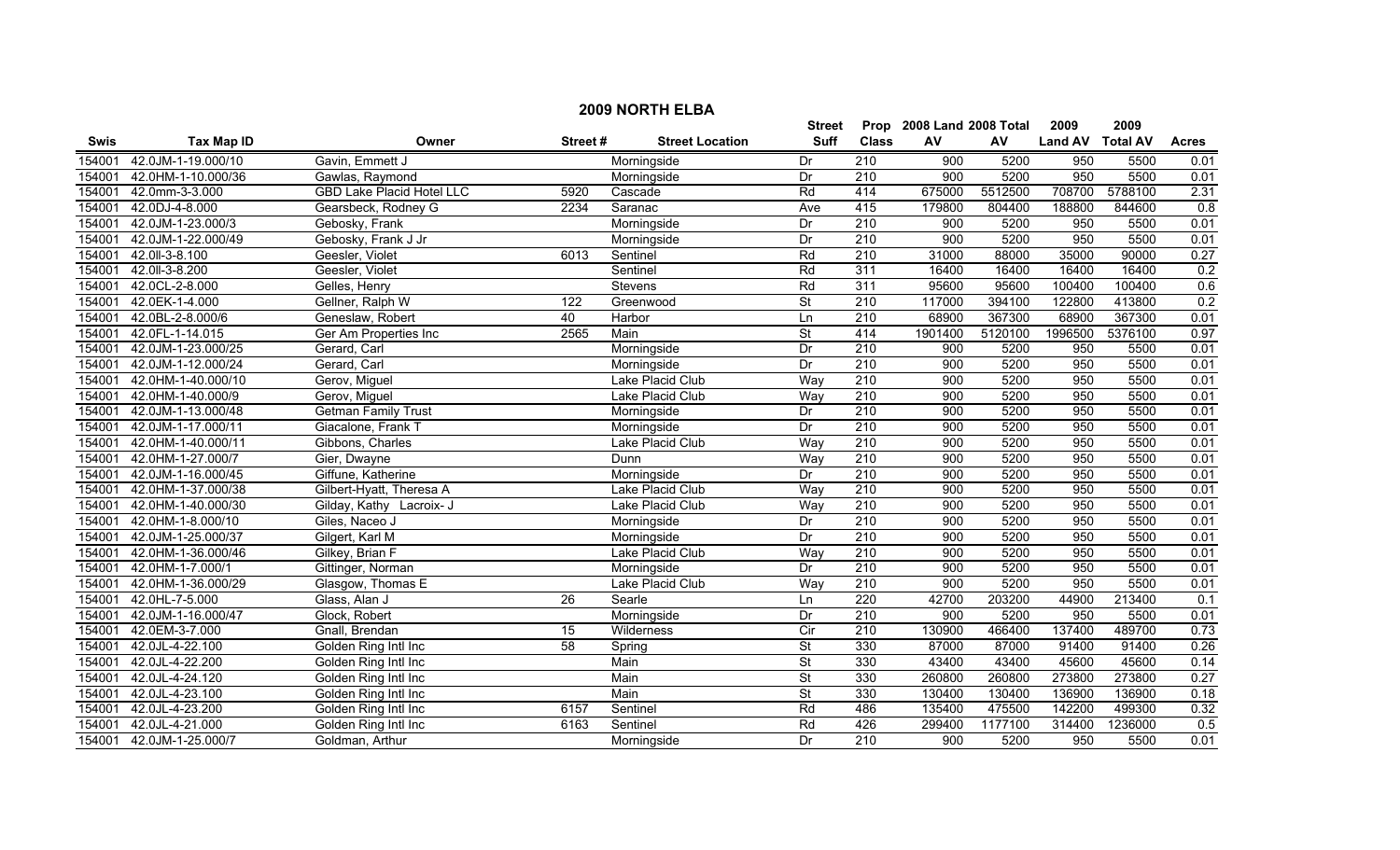|             | <b>2009 NORTH ELBA</b> |                      |                 |                        |                          |                  |                           |        |                |                 |              |  |
|-------------|------------------------|----------------------|-----------------|------------------------|--------------------------|------------------|---------------------------|--------|----------------|-----------------|--------------|--|
|             |                        |                      |                 |                        | <b>Street</b>            |                  | Prop 2008 Land 2008 Total |        | 2009           | 2009            |              |  |
| <b>Swis</b> | <b>Tax Map ID</b>      | Owner                | Street#         | <b>Street Location</b> | <b>Suff</b>              | <b>Class</b>     | ${\sf AV}$                | AV     | <b>Land AV</b> | <b>Total AV</b> | <b>Acres</b> |  |
| 154001      | 42.0LL-5-1.000         | Gole, William J      | 165             | Fir                    | Way                      | 210              | 61800                     | 330600 | 64900          | 347100          | 0.04         |  |
| 154001      | 42.0JM-1-18.000/4      | Gomez, David D Jr    |                 | Morningside            | Dr                       | $\overline{210}$ | 900                       | 5200   | 950            | 5500            | 0.01         |  |
| 154001      | 42.0jm-1-23.000/8      | Goodfellow Susan     |                 | Morningside            | Dr                       | 210              | 900                       | 5200   | 950            | 5500            | 0.01         |  |
| 154001      | 42.0hm-1-32.000/26     | Gordon, C Arthur     |                 | Dunn                   | Way                      | 210              | 900                       | 5200   | 950            | 5500            | 0.01         |  |
| 154001      | 42.0HM-1-35.000/38     | Gordon, C Arthur     |                 | Dunn                   | Way                      | 210              | 900                       | 5200   | 950            | 5500            | 0.01         |  |
| 154001      | 42.0HM-1-26.000/24     | Gordon, C Arthur     |                 | Dunn                   | Way                      | 210              | 900                       | 5200   | 950            | 5500            | 0.01         |  |
| 154001      | 42.0JM-1-16.000/25     | Gordon, Elizabeth M  |                 | Morningside            | Dr                       | 210              | 900                       | 5200   | 950            | 5500            | 0.01         |  |
| 154001      | 42.0JM-1-11.000/26     | Gordon, France       |                 | Morningside            | Dr                       | 210              | 900                       | 5200   | 950            | 5500            | 0.01         |  |
| 154001      | 42.0HM-1-35.000/30     | Gordon, Kevin A      |                 | Dunn                   | Way                      | $\overline{210}$ | 900                       | 5200   | 950            | 5500            | 0.01         |  |
| 154001      | 42.0EK-3-10.000        | Gordon, Martin E     | 44              | <b>Grand View</b>      | Ave                      | 210              | 74900                     | 325000 | 78600          | 360000          | 0.17         |  |
| 154001      | 42.0HM-1-26.000/3      | Gordon, Peter M      |                 | Dunn                   | Way                      | 210              | 900                       | 5200   | 950            | 5500            | 0.01         |  |
| 154001      | 42.0HM-1-10.000/23     | Gordon, Terry J      |                 | Morningside            | Dr                       | $\overline{210}$ | 900                       | 5200   | 950            | 5500            | 0.01         |  |
| 154001      | 42.0EK-3-3.000         | Gorman, Nancy E      | 94              | Acorn                  | St                       | 210              | 95300                     | 226800 | 100000         | 238100          | 0.2          |  |
| 154001      | 42.0HM-1-33.000/5      | Gortner, Gerald      |                 | Dunn                   | Way                      | 210              | 900                       | 5200   | 950            | 5500            | 0.01         |  |
| 154001      | 42.0JM-1-12.000/38     | Gortner, Gerald      |                 | Morningside            | Dr                       | $\overline{210}$ | 900                       | 5200   | 950            | 5500            | 0.01         |  |
| 154001      | 42.0hl-3-4.000         | Gotham, Brenden      | 41              | School                 | $\overline{\mathsf{St}}$ | 220              | 35900                     | 196800 | 37700          | 206600          | 0.1          |  |
| 154001      | 42.0HL-3-6.000         | Gotham, Brenden      | 87              | Colden                 | Ave                      | 210              | 35600                     | 194100 | 37400          | 203800          | 0.1          |  |
| 154001      | 42.0JM-1-19.000/28     | Gouldthorpe, Barbara |                 | Morningside            | Dr                       | 210              | 900                       | 5200   | 950            | 5500            | 0.01         |  |
| 154001      | 42.0JM-1-13.000/1      | Gouldthorpe, Barbara |                 | Morningside            | Dr                       | 210              | 900                       | 5200   | 950            | 5500            | 0.01         |  |
| 154001      | 42.0JL-7-7.000         | Goulette, David      | 392             | Mill Pond              | Dr                       | 210              | 35500                     | 162900 | 37200          | 171000          | 0.12         |  |
| 154001      | 42.0HL-6-27.000        | Governale, Marilyn   | 2703            | Main                   | $\overline{\mathsf{St}}$ | 210              | 52000                     | 232800 | 54600          | 244400          | 0.2          |  |
| 154001      | 42.0HM-1-28.000/28     | Gow, James E         |                 | Dunn                   | Way                      | 210              | 900                       | 5200   | 950            | 5500            | 0.01         |  |
| 154001      | 42.0JM-1-22.000/30     | Goyal, Yatish C      |                 | Morningside            | Dr                       | 210              | 900                       | 5200   | 950            | 5500            | 0.01         |  |
| 154001      | 42.0HM-1-10.000/26     | Grady, Mark          |                 | Morningside            | Dr                       | 210              | 900                       | 5200   | 950            | 5500            | 0.01         |  |
| 154001      | 42.0HM-1-7.000/22      | Grady, Mark A        |                 | Morningside            | Dr                       | $\overline{210}$ | 900                       | 5200   | 950            | 5500            | 0.01         |  |
| 154001      | 42.0ek-5-14.000        | Graebe, Robert A     | 6               | Maple                  | <b>St</b>                | 210              | 150800                    | 445600 | 158400         | 467900          | 0.2          |  |
| 154001      | 42.0hm-1-17.000        | Graf Paul J          |                 | Dunn                   | Way                      | 210              | 32500                     | 281300 | 41900          | 547100          | 0.06         |  |
| 154001      | 42.0JL-8-2.200         | Graham, Robert J     | 350             | <b>Mill Pond</b>       | Dr                       | $\overline{210}$ | 39500                     | 177900 | 41500          | 186800          | 0.13         |  |
| 154001      | 42.0JM-1-25.000/28     | Graham, Ronald J     |                 | Morningside            | Dr                       | 210              | 900                       | 5200   | 950            | 5500            | 0.01         |  |
| 154001      | 42.0EK-2-8.000         | Graham, Sheila D     | 158             | EIm                    | <b>St</b>                | 210              | 93300                     | 262000 | 98000          | 238000          | 0.19         |  |
| 154001      | 42.0HL-4-20.000        | Grant, Christopher R |                 | Colden                 | Ave                      | 312              | 16400                     | 23600  | 17200          | 24800           | 0.1          |  |
| 154001      | 42.0hl-4-8.001         | Grant, Christopher R | 78              | Colden                 | Ave                      | 210              | 37500                     | 174500 | 39400          | 183200          | 0.1          |  |
| 154001      | 42.0JL-9-10.013        | Grant, Christopher R | 2800            | Wilmington             | Rd                       | 411              | 200000                    | 425000 | 210000         | 496900          | 0.5          |  |
| 154001      | 42.0HL-4-19.000        | Grant, Christopher R |                 | Colden                 | Ave                      | 311              | 10700                     | 10700  | 11200          | 11200           | 0.1          |  |
| 154001      | 42.0EM-3-1.120         | Grant, Christopher R |                 | Norsnol                | Way                      | 311              | 22000                     | 22000  | 23100          | 23100           | 0.04         |  |
| 154001      | 42.0LL-11-3.000        | Grant, James W       | 100             | Fir                    | Way                      | 210              | 61800                     | 330600 | 64900          | 347100          | 0.03         |  |
| 154001      | 42.0DL-1-6.012         | Grant, Robert E Jr   | $\overline{37}$ | Swiss                  | Rd                       | 210              | 166100                    | 403800 | 174400         | 424000          | 0.4          |  |
| 154001      | 42.0JM-1-14.000/35     | <b>Gray Douglas</b>  |                 | Morningside            | Dr                       | $\overline{210}$ | 900                       | 5200   | 950            | 5500            | 0.01         |  |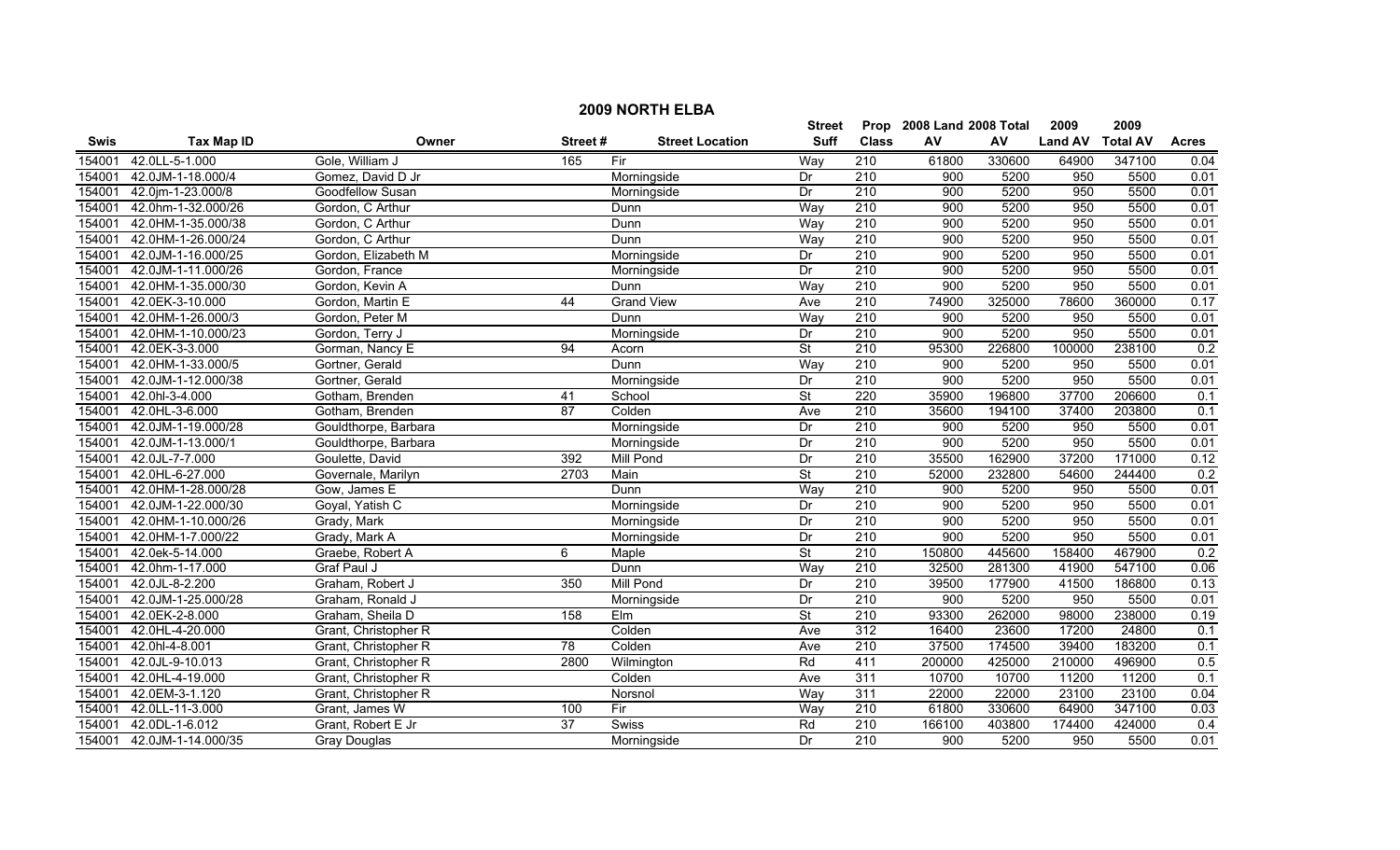|             | <b>2009 NORTH ELBA</b> |                           |                 |                        |                           |                  |            |        |                |                 |                  |  |
|-------------|------------------------|---------------------------|-----------------|------------------------|---------------------------|------------------|------------|--------|----------------|-----------------|------------------|--|
|             |                        |                           | <b>Street</b>   |                        | Prop 2008 Land 2008 Total |                  | 2009       | 2009   |                |                 |                  |  |
| <b>Swis</b> | <b>Tax Map ID</b>      | Owner                     | Street#         | <b>Street Location</b> | <b>Suff</b>               | <b>Class</b>     | ${\sf AV}$ | AV     | <b>Land AV</b> | <b>Total AV</b> | <b>Acres</b>     |  |
| 154001      | 42.0JK-2-33.000        | Gray, Donna L             | 287             | <b>Mill Pond</b>       | Dr                        | 210              | 36900      | 112700 | 38700          | 118300          | 0.2              |  |
| 154001      | 42.0JM-1-14.000/6      | Gray, Douglas C           |                 | Morningside            | Dr                        | $\overline{210}$ | 900        | 5200   | 950            | 5500            | 0.01             |  |
| 154001      | 42.0JM-1-14.000/7      | Gray, Douglas C           |                 | Morningside            | Dr                        | 210              | 900        | 5200   | 950            | 5500            | 0.01             |  |
| 154001      | 42.0hm-1-7.000/8       | Gray, Douglas C           |                 | Morningside            | Dr                        | 210              | 900        | 5200   | 950            | 5500            | 0.01             |  |
| 154001      | 42.0CK-2-5.000         | Greenberg Goodman PRP LLC | 48              | Cayuga                 | Way                       | 210              | 124300     | 425800 | 130500         | 447100          | 0.5              |  |
| 154001      | 42.0CK-2-4.000         | Greenberg Goodman PRP LLC |                 | Cayuga                 | Way                       | 210              | 153400     | 257400 | 153400         | 257400          | 0.5              |  |
| 154001      | 42.0jl-3-1.000         | Greenhouse, Clifford      | 188             | McKinley               | $\overline{\mathsf{St}}$  | 210              | 39700      | 160000 | 41700          | 168000          | 0.1              |  |
| 154001      | 42.0EJ-2-2.000         | Gregg, Chantal V          | 34              | Acorn                  | $\overline{\mathsf{St}}$  | 220              | 72800      | 246300 | 76400          | 258600          | 0.1              |  |
| 154001      | 42.0JM-1-25.000/3      | Greiner, Ronald P         |                 | Morningside            | Dr                        | $\overline{210}$ | 900        | 5200   | 950            | 5500            | 0.01             |  |
| 154001      | 42.0LM-1-5.200         | Griesen, John P           | 5956            | Sentinel               | Rd                        | 210              | 125500     | 452600 | 131700         | 475200          | 0.43             |  |
| 154001      | 42.0JM-1-16.000/20     | Griffeth, Robert M Jr     |                 | Morningside            | Dr                        | 210              | 900        | 5200   | 950            | 5500            | 0.01             |  |
| 154001      | 42.0LK-1-10.000        | Griffin, Bradney W        | 55              | <b>Blueberry Ridge</b> | Rd                        | 210              | 91800      | 428800 | 96400          | 450200          | 0.43             |  |
| 154001      | 42.0KL-1-5.000         | Grigoriadis, Lisa         | 6125            | Sentinel               | Rd                        | 425              | 185400     | 570700 | 194600         | 599200          | 0.29             |  |
| 154001      | 42.0HM-1-40.000/20     | Grimshaw, Redvers         |                 | Lake Placid Club       | Way                       | 210              | 900        | 5200   | 950            | 5500            | 0.01             |  |
| 154001      | 42.0EM-3-12.000        | Gronauer, Jeffrey A       | $\overline{78}$ | Wilderness             | $\overline{C}$            | $\overline{210}$ | 171800     | 719800 | 180400         | 755800          | 0.47             |  |
| 154001      | 42.0LK-1-36.000        | Gronlund, Dianne M        | $\overline{77}$ | Trillium               | Dr                        | $\overline{210}$ | 64700      | 284600 | 67900          | 298800          | 0.31             |  |
| 154001      | 42.0HM-1-35.000/3      | Grospitch, Harry J        |                 | Dunn                   | Way                       | 210              | 900        | 5200   | 950            | 5500            | 0.01             |  |
| 154001      | 42.0hm-1-8.000/49      | Grospitch, Robert         |                 | Morningside            | Dr                        | 210              | 900        | 5200   | 950            | 5500            | 0.01             |  |
| 154001      | 42.0CK-2-7.000         | Grotmol, Jogrim           |                 | Seneca                 | Trl                       | 311              | 65400      | 65400  | 68700          | 68700           | 0.5              |  |
| 154001      | 42.0JM-1-17.000/35     | Groundwater, James        |                 | Morningside            | Dr                        | 210              | 900        | 5200   | 950            | 5500            | 0.01             |  |
| 154001      | 42.0hm-1-28.000/31     | Guenther, Frank           |                 | Dunn                   | Way                       | 210              | 900        | 5200   | 950            | 5500            | 0.01             |  |
| 154001      | 42.0hm-1-7.000/33      | Guenther, Frank           |                 | Morningside            | Dr                        | 210              | 900        | 5200   | 950            | 5500            | 0.01             |  |
| 154001      | 42.0JM-1-13.000/40     | Gulli, Nicholas D         |                 | Morningside            | Dr                        | 210              | 900        | 5200   | 950            | 5500            | 0.01             |  |
| 154001      | 42.0JM-1-15.000/40     | Gully, John V             |                 | Morningside            | Dr                        | 210              | 900        | 5200   | 950            | 5500            | 0.01             |  |
| 154001      | 42.0HM-1-28.000/9      | Gunther, Howard           |                 | Dunn                   | Way                       | $\overline{210}$ | 900        | 5200   | 950            | 5500            | 0.01             |  |
| 154001      | 42.0JM-1-24.000/12     | Guy, Samuel               |                 | Morningside            | Dr                        | 210              | 900        | 5200   | 950            | 5500            | 0.01             |  |
| 154001      | 42.0KL-3-32.000        | Habeeb, Steven C          | 30              | Dooling                | Way                       | 210              | 52400      | 264300 | 55000          | 277500          | 0.03             |  |
| 154001      | 42.0HM-1-40.000/16     | Hadaway, Karen            |                 | Lake Placid Club       | Way                       | $\overline{210}$ | 900        | 5200   | 950            | 5500            | 0.01             |  |
| 154001      | 42.0JM-1-15.000/49     | Hadaway, Karen            |                 | Morningside            | Dr                        | 210              | 900        | 5200   | 950            | 5500            | 0.01             |  |
| 154001      | 42.0CL-1-2.000         | Hadjis, Leo               | $\overline{27}$ | Signal Hill            | Rd                        | 210              | 116000     | 330300 | 121800         | 346800          | 0.3              |  |
| 154001      | 42.0ek-1-1.000         | Hadjis, Thomas J          | 85              | Acorn                  | <b>St</b>                 | 210              | 103600     | 311700 | 108800         | 327300          | 0.2              |  |
| 154001      | 42.0DK-5-5.000         | Hadjis, Thomas J          | 96              | Greenwood              | <b>St</b>                 | 210              | 62000      | 96700  | 65100          | 101500          | 0.2              |  |
| 154001      | 42.0cl-2-9.000         | Hafner, William A         | 177             | Stevens                | Rd                        | 210              | 144300     | 404100 | 151500         | 424300          | 0.6              |  |
| 154001      | 42.0CL-2-3.200         | Hafner, William A         |                 | Stevens                | Rd                        | 311              | 12700      | 12700  | 13300          | 13300           | 0.08             |  |
| 154001      | 42.0FK-3-1.000         | Hagner, Peter R           | $\overline{82}$ | Hillcrest              | Ave                       | $\overline{210}$ | 60500      | 194300 | 63500          | 204000          | 0.2              |  |
| 154001      | 42.0HM-1-39.000/51     | Hake, Terry H             |                 | Lake Placid Club       | Way                       | 210              | 900        | 5200   | 950            | 5500            | 0.01             |  |
| 154001      | 42.0EK-3-14.000        | Hall, Cary L              | 34              | Essex                  | $\overline{\mathsf{St}}$  | 210              | 120800     | 323200 | 126900         | 339400          | $\overline{0.4}$ |  |
| 154001      | 42.0hm-1-24.000        | Hall, Donna               |                 | Dunn                   | Way                       | $\overline{210}$ | 32500      | 281300 | 41900          | 547100          | 0.06             |  |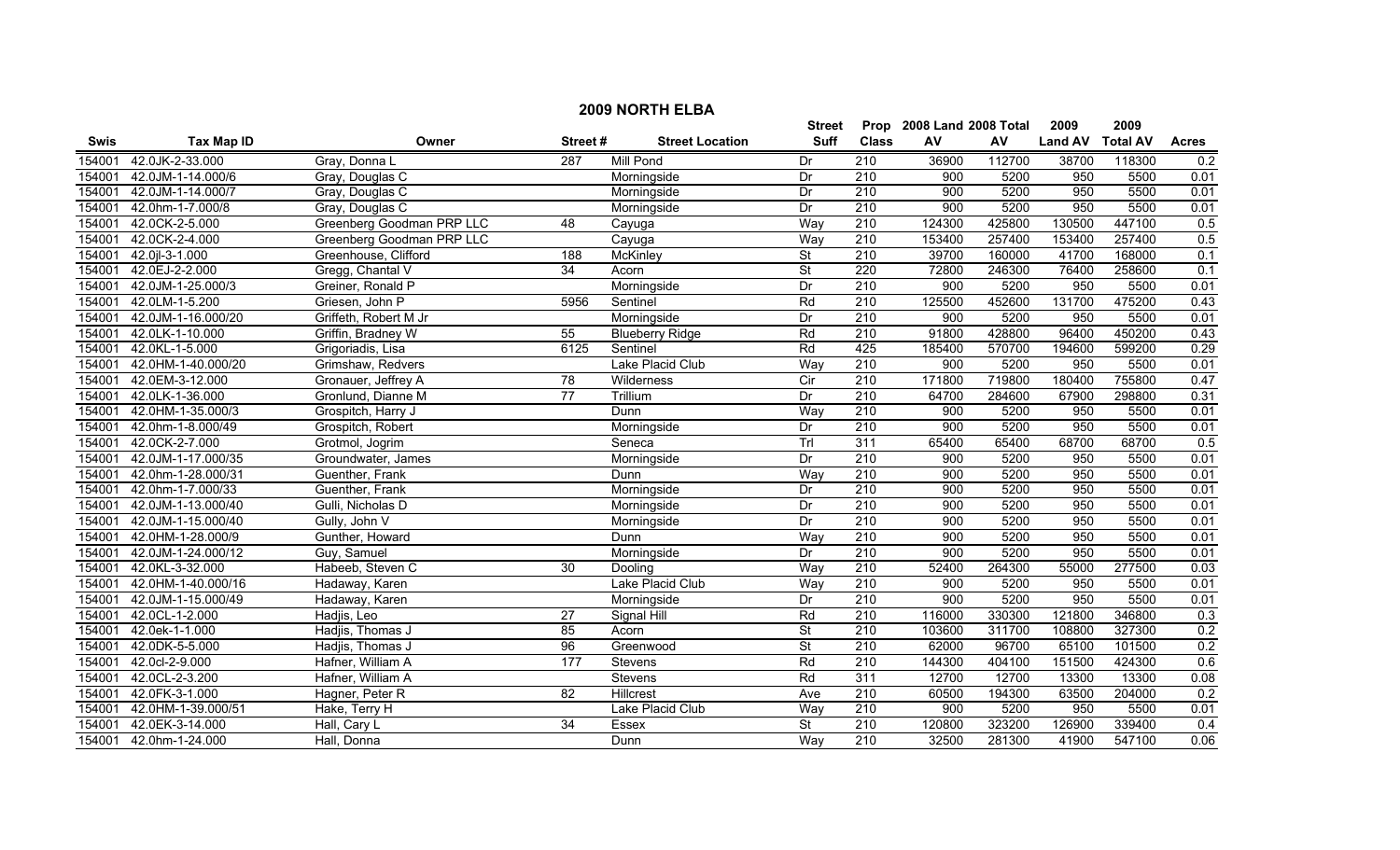|             |                    |                      |                 |                        | <b>Street</b> |                  | Prop 2008 Land 2008 Total |        | 2009             | 2009   |              |
|-------------|--------------------|----------------------|-----------------|------------------------|---------------|------------------|---------------------------|--------|------------------|--------|--------------|
| <b>Swis</b> | <b>Tax Map ID</b>  | Owner                | Street#         | <b>Street Location</b> | <b>Suff</b>   | <b>Class</b>     | AV                        | AV     | Land AV Total AV |        | <b>Acres</b> |
| 154001      | 42.0HM-1-10.000/35 | Hall, Mary C         |                 | Morningside            | Dr            | $\overline{210}$ | 900                       | 5200   | 950              | 5500   | 0.01         |
| 154001      | 42.0HM-1-39.000/31 | Halliday, Mrs Lucian |                 | Lake Placid Club       | Way           | $\overline{210}$ | 900                       | 5200   | 950              | 5500   | 0.01         |
| 154001      | 42.0JM-1-21.000/29 | Halstead, Purdy A    |                 | Morningside            | Dr            | 210              | 900                       | 5200   | 950              | 5500   | 0.01         |
| 154001      | 42.0JM-1-22.000/34 | Halstead, Purdy A    |                 | Morningside            | Dr            | 210              | 900                       | 5200   | 950              | 5500   | 0.01         |
| 154001      | 42.0JM-1-23.000/11 | Hamilton, Cynthia W  |                 | Morningside            | Dr            | 210              | 900                       | 5200   | 950              | 5500   | 0.01         |
| 154001      | 42.0HM-1-8.000/5   | Hampton, Michael     |                 | Morningside            | Dr            | 210              | 900                       | 5200   | 950              | 5500   | 0.01         |
| 154001      | 42.0JM-1-13.000/28 | Hampton, Michael W   |                 | Morningside            | Dr            | 210              | 900                       | 5200   | 950              | 5500   | 0.01         |
| 154001      | 42.0HM-1-15.000    | Hanan, Wayne         |                 | Dunn                   | Way           | 210              | 32500                     | 312500 | 55900            | 561100 | 0.08         |
| 154001      | 42.0JM-1-17.000/1  | Hanifin, Lew         |                 | Morningside            | Dr            | $\overline{210}$ | 900                       | 5200   | 950              | 5500   | 0.01         |
| 154001      | 42.0JM-1-17.000/2  | Hanifin, Lewis       |                 | Morningside            | Dr            | $\overline{210}$ | 900                       | 5200   | 950              | 5500   | 0.01         |
| 154001      | 42.0DK-1-2.220/3   | Hanlon, Carol L      | 15              | Cherokee               | Way           | 210              | 60000                     | 300200 | 60000            | 300200 | 0.01         |
| 154001      | 42.0FJ-1-6.000     | Hanlon, John M       | 289             | Wesvalley              | Rd            | 210              | 57800                     | 210000 | 57800            | 210000 | 0.04         |
| 154001      | 42.0DL-1-3.200/6   | Hanlon, Robert P     |                 | Swiss                  | Rd            | $\overline{210}$ | 78300                     | 476100 | 78300            | 476100 | 0.01         |
| 154001      | 42.0JM-1-21.000/10 | Hannon, Patrick M    |                 | Morningside            | Dr            | $\overline{210}$ | 900                       | 5200   | 950              | 5500   | 0.01         |
| 154001      | 42.0JM-1-17.000/20 | Hans, Theodore       |                 | Morningside            | Dr            | 210              | 900                       | 5200   | 950              | 5500   | 0.01         |
| 154001      | 42.0HM-1-33.000/25 | Hans, Theodore       |                 | Dunn                   | Way           | $\overline{210}$ | 900                       | 5200   | 950              | 5500   | 0.01         |
| 154001      | 42.0KL-2-3.000     | Hanson, Albert       | 241             | Hurley                 | Ave           | 210              | 61300                     | 133400 | 64400            | 140100 | 0.41         |
| 154001      | 42.0EM-3-1.200     | Happel, Dorothy      |                 | Hillcrest              | Ave           | 311              | 55200                     | 55200  | 55200            | 55200  | 0.92         |
| 154001      | 42.0EM-3-1.300     | Happel, Dorothy      | 76              | Norsnol                | Way           | 210              | 112400                    | 290200 | 112400           | 290200 | 1.01         |
| 154001      | 42.0HM-1-27.000/27 | Harbula, Stephen     |                 | Dunn                   | Way           | 210              | 900                       | 5200   | 950              | 5500   | 0.01         |
| 154001      | 42.0JM-1-15.000/37 | Harden, Marie J      |                 | Morningside            | Dr            | $\overline{210}$ | 900                       | 5200   | 950              | 5500   | 0.01         |
| 154001      | 42.0HM-1-38.000/9  | Harder, George W     |                 | Lake Placid Club       | Way           | 210              | 900                       | 5200   | 950              | 5500   | 0.01         |
| 154001      | 42.0JM-1-12.000/28 | Harder, George W     |                 | Morningside            | Dr            | 210              | 900                       | 5200   | 950              | 5500   | 0.01         |
| 154001      | 42.0HM-1-9.000/39  | Harder, George W     |                 | Morningside            | Dr            | 210              | 900                       | 5200   | 950              | 5500   | 0.01         |
| 154001      | 42.0HM-1-9.000/35  | Hardesty, Robert     |                 | Morningside            | Dr            | 210              | 900                       | 5200   | 950              | 5500   | 0.01         |
| 154001      | 42.0HM-1-39.000/24 | Hardesty, Robert     |                 | Lake Placid Club       | Way           | 210              | 900                       | 5200   | 950              | 5500   | 0.01         |
| 154001      | 42.0JM-1-17.000/27 | Hardesty, Robert     |                 | Morningside            | Dr            | $\overline{210}$ | 900                       | 5200   | 950              | 5500   | 0.01         |
| 154001      | 42.0JM-1-18.000/24 | Hardesty, Robert     |                 | Morningside            | Dr            | $\overline{210}$ | 900                       | 5200   | 950              | 5500   | 0.01         |
| 154001      | 42.0HM-1-40.000/44 | Hardin, Rosemarie    |                 | Lake Placid Club       | Way           | 210              | 900                       | 5200   | 950              | 5500   | 0.01         |
| 154001      | 42.0HM-1-40.000/15 | Hardin, Rosemarie    |                 | Lake Placid Club       | Way           | 210              | 900                       | 5200   | 950              | 5500   | 0.01         |
| 154001      | 42.0JL-7-10.000    | Hare, Brian          | $\overline{17}$ | Dow                    | Rd            | 210              | 16300                     | 111200 | 17200            | 111200 | 0.1          |
| 154001      | 42.0MM-1-5.000     | Hare, Stephen C      | 5919            | Cascade                | Rd            | 210              | 34300                     | 130000 | 36000            | 136500 | 0.1          |
| 154001      | 42.0jk-3-11.000    | Harper, Eric L       | 272             | <b>Mill Pond</b>       | Dr            | 220              | 122700                    | 293200 | 128900           | 307900 | 1.03         |
| 154001      | 42.0JM-1-13.000/31 | <b>Harris Albert</b> |                 | Morningside            | Dr            | $\overline{210}$ | 900                       | 5200   | 950              | 5500   | 0.01         |
| 154001      | 42.0JM-1-15.000/31 | Harris, Albert       |                 | Morningside            | Dr            | $\overline{210}$ | 900                       | 5200   | 950              | 5500   | 0.01         |
| 154001      | 42.0JM-1-18.000/34 | Hart, Frederick A    |                 | Morningside            | Dr            | 210              | 900                       | 5200   | 950              | 5500   | 0.01         |
| 154001      | 42.0CL-4-2.000     | Hart, Ruth P         | 58              | Interlaken             | Ave           | $\overline{210}$ | 142500                    | 761500 | 149600           | 799600 | 0.6          |
| 154001      | 42.0CL-4-1.000     | Hart, Ruth P         |                 | Interlaken             | Ave           | 311              | 39700                     | 39700  | 41700            | 41700  | 0.4          |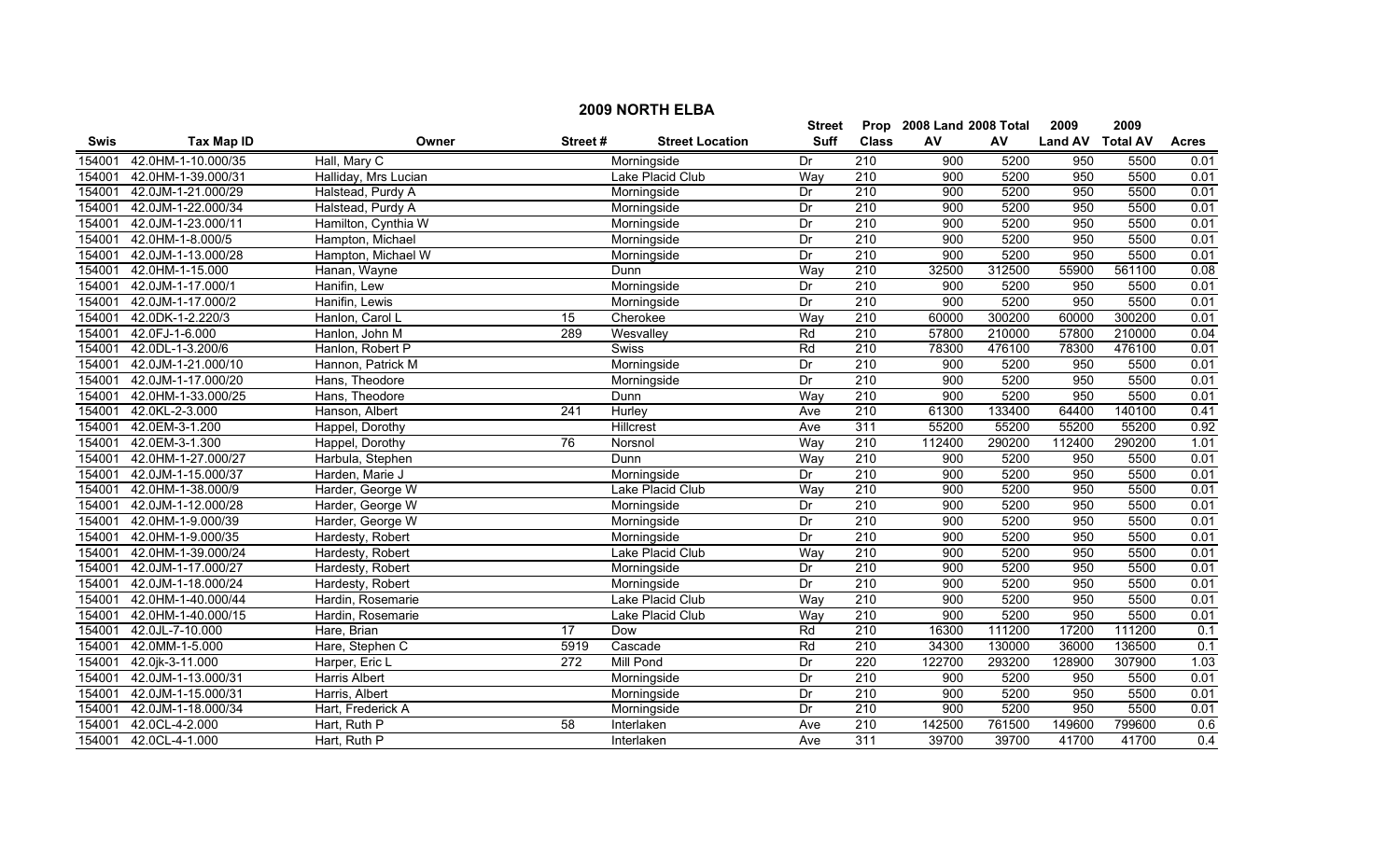|        | <b>2009 NORTH ELBA</b>   |                     |                 |                        |                          |                  |                           |         |                  |         |              |  |
|--------|--------------------------|---------------------|-----------------|------------------------|--------------------------|------------------|---------------------------|---------|------------------|---------|--------------|--|
|        |                          |                     |                 |                        | Street                   |                  | Prop 2008 Land 2008 Total |         | 2009             | 2009    |              |  |
| Swis   | <b>Tax Map ID</b>        | Owner               | Street#         | <b>Street Location</b> | Suff                     | <b>Class</b>     | AV                        | AV      | Land AV Total AV |         | <b>Acres</b> |  |
| 154001 | 42.0HM-1-9.000/10        | Hasson, Marie L     |                 | Morningside            | Dr                       | 210              | 900                       | 5200    | 950              | 5500    | 0.01         |  |
| 154001 | 42.0DJ-7-7.000           | Hathaway, Tracy A   | 55              | Acorn                  | <b>St</b>                | 210              | 68900                     | 198100  | 72300            | 208000  | 0.1          |  |
| 154001 | 42.0JM-1-25.000/36       | Haverly, Mitchell   |                 | Morningside            | Dr                       | 210              | 900                       | 5200    | 950              | 5500    | 0.01         |  |
| 154001 | 42.0jm-1-22.000/32       | Haverly, Mitchell   |                 | Morningside            | Dr                       | 210              | 900                       | 5200    | 950              | 5500    | 0.01         |  |
| 154001 | 42.0JM-1-13.000/33       | Haviland, Robert    |                 | Morningside            | Dr                       | 210              | 900                       | 5200    | 950              | 5500    | 0.01         |  |
| 154001 | 42.0JM-1-15.000/22       | Haviland, Robert L  |                 | Morningside            | Dr                       | 210              | 900                       | 5200    | 950              | 5500    | 0.01         |  |
| 154001 | 42.0HM-1-6.000/23        | Haviland, Robert L  |                 | Morningside            | Dr                       | 210              | 900                       | 5200    | 950              | 5500    | 0.01         |  |
| 154001 | 42.0CK-2-12.110          | Havlicek, Raymond   | 30              | Cayuga                 | Way                      | 210              | 155900                    | 585300  | 163700           | 614600  | 0.5          |  |
| 154001 | 42.0CK-2-9.100           | Havlicek, Raymond J |                 | Stevens                | Rd                       | 311              | 79600                     | 79600   | 83600            | 83600   | 0.53         |  |
| 154001 | 42.0FL-1-11.000          | Hawley, Gideon E    | 2519            | Main                   | <b>St</b>                | 482              | 535500                    | 1408400 | 562300           | 1478800 | 0.2          |  |
| 154001 | 42.0gl-1-3.000           | Hawley, Gideon E    | 2640            | Main                   | $\overline{\mathsf{St}}$ | 484              | 371200                    | 990000  | 389800           | 1039500 | 0.12         |  |
| 154001 | 42.0LL-9-1.000           | Hay, David E        | 93              | Fir                    | Way                      | 210              | 61800                     | 330600  | 64900            | 347100  | 0.04         |  |
| 154001 | 42.0HM-1-9.000/1         | Hayden, Harland L   |                 | Morningside            | Dr                       | 210              | 900                       | 5200    | 950              | 5500    | 0.01         |  |
| 154001 | 42.0HM-1-28.000/51       | <b>Hayes Trust</b>  |                 | Dunn                   | Way                      | $\overline{210}$ | 900                       | 5200    | 950              | 5500    | 0.01         |  |
| 154001 | 42.0HM-1-30.000/7        | <b>Hayes Trust</b>  |                 | Dunn                   | Way                      | $\overline{210}$ | 900                       | 5200    | 950              | 5500    | 0.01         |  |
| 154001 | 42.0HM-1-10.000/13       | <b>Hayes Trust</b>  |                 | Morningside            | Dr                       | 210              | 900                       | 5200    | 950              | 5500    | 0.01         |  |
| 154001 | 42.0HM-1-31.000/7        | <b>Hayes Trust</b>  |                 | Dunn                   | Way                      | 210              | 900                       | 5200    | 950              | 5500    | 0.01         |  |
| 154001 | 42.0JL-9-7.000           | Hayes, Gregory L    | 6168            | Sentinel               | Rd                       | 210              | 58800                     | 135000  | 61800            | 135000  | 0.23         |  |
| 154001 | 42.0HM-1-7.000/4         | Hayes, Robert W     |                 | Morningside            | Dr                       | 210              | 900                       | 5200    | 950              | 5500    | 0.01         |  |
| 154001 | 42.0JM-1-18.000/37       | Hayes, Walter S Jr  |                 | Morningside            | Dr                       | 210              | 900                       | 5200    | 950              | 5500    | 0.01         |  |
| 154001 | 42.0HM-1-9.000/9         | Hayes, Walter S Jr  |                 | Morningside            | Dr                       | 210              | 900                       | 5200    | 950              | 5500    | 0.01         |  |
| 154001 | 42.0JM-1-19.000/1        | Hayes, Walter S Jr  |                 | Morningside            | Dr                       | 210              | 900                       | 5200    | 950              | 5500    | 0.01         |  |
| 154001 | 42.0JM-1-14.000/39       | Hayes, Walter S Jr  |                 | Morningside            | Dr                       | 210              | 900                       | 5200    | 950              | 5500    | 0.01         |  |
| 154001 | 42.0HM-1-7.000/26        | Hayes, Walter S Jr  |                 | Morningside            | Dr                       | $\overline{210}$ | 900                       | 5200    | 950              | 5500    | 0.01         |  |
| 154001 | 42.0HM-1-38.000/35       | Head, Avery J       |                 | Lake Placid Club       | Way                      | 210              | 900                       | 5200    | 950              | 5500    | 0.01         |  |
| 154001 | 42.0KL-3-7.000           | Healey, Kenneth     | 6084            | Sentinel               | Rd                       | 210              | 88100                     | 176200  | 92500            | 185000  | 0.51         |  |
| 154001 | 42.0GM-3-6.100           | Hearn Agency Inc    | $\overline{98}$ | Lake Placid Club       | Way                      | 210              | 95600                     | 478100  | 100400           | 502000  | 0.34         |  |
| 154001 | 42.0EK-5-2.000           | Hearns, Dawn J      | 16              | $E$ Im                 | $\overline{\mathsf{St}}$ | $\overline{220}$ | 33700                     | 136400  | 35400            | 143200  | 0.1          |  |
| 154001 | 42.0CL-5-1.010           | Heckmann, Dieter    | 112             | <b>Mirror Lake</b>     | Dr                       | 210              | 352800                    | 932600  | 370400           | 979200  | 0.27         |  |
| 154001 | 42.0HM-1-37.000/25       | Heid, Larry W       |                 | Lake Placid Club       | Way                      | 210              | 900                       | 5200    | 950              | 5500    | 0.01         |  |
| 154001 | 42.0JM-1-24.000/49       | Heigel, Frederick   |                 | Morningside            | Dr                       | 210              | 900                       | 5200    | 950              | 5500    | 0.01         |  |
| 154001 | 42.0hm-1-34.000/31       | Helowicz, Martin    |                 | Dunn                   | Way                      | 210              | 900                       | 5200    | 950              | 5500    | 0.01         |  |
| 154001 | 42.0MJ-2-4.000           | Hence, Shirley A    | 334             | Old Military           | Rd                       | 210              | 29300                     | 118200  | 30800            | 124100  | 0.2          |  |
| 154001 | 42.0jk-3-8.000           | Henderson, Julie E  | 260             | <b>Mill Pond</b>       | Dr                       | 210              | 36300                     | 108600  | 38100            | 114000  | 0.2          |  |
| 154001 | 42.0HM-1-29.000/31       | Hennessey, Richard  |                 | Dunn                   | Way                      | $\overline{210}$ | 900                       | 5200    | 950              | 5500    | 0.01         |  |
| 154001 | 42.0JM-1-22.000/42       | Henningson, Janet E |                 | Morningside            | Dr                       | 210              | 900                       | 5200    | 950              | 5500    | 0.01         |  |
| 154001 | 42.0HM-1-9.000/34        | Henningson, Peter W |                 | Morningside            | Dr                       | $\overline{210}$ | 900                       | 5200    | 950              | 5500    | 0.01         |  |
|        | 154001 42.0BL-2-8.000/12 | Henry Valborg N     | 40              | Harbor                 | Ln                       | 210              | 57000                     | 385200  | 57000            | 385200  | 0.01         |  |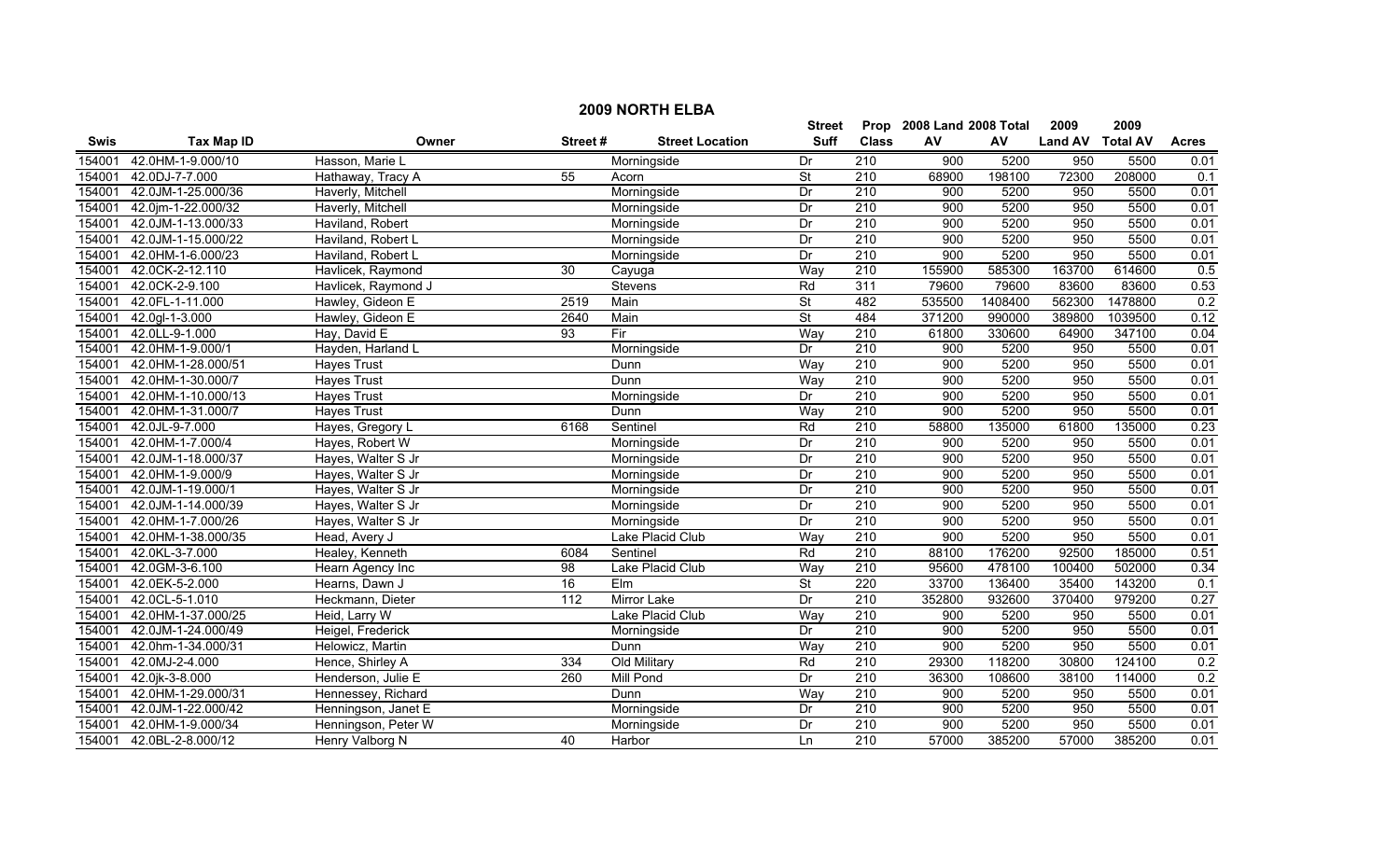|             | <b>2009 NORTH ELBA</b> |                                 |                   |                        |                          |                  |                           |         |                |                 |                         |  |
|-------------|------------------------|---------------------------------|-------------------|------------------------|--------------------------|------------------|---------------------------|---------|----------------|-----------------|-------------------------|--|
|             |                        |                                 |                   |                        | <b>Street</b>            |                  | Prop 2008 Land 2008 Total |         | 2009           | 2009            |                         |  |
| <b>Swis</b> | <b>Tax Map ID</b>      | Owner                           | Street#           | <b>Street Location</b> | <b>Suff</b>              | <b>Class</b>     | AV                        | AV      | <b>Land AV</b> | <b>Total AV</b> | <b>Acres</b>            |  |
| 154001      | 42.0JL-9-4.000         | Herdic, Clarke C                | $61\overline{52}$ | Sentinel               | Rd                       | 210              | 87600                     | 308000  | 92000          | 323400          | 0.43                    |  |
| 154001      | 42.0LK-1-33.000        | Hernes, Richard E               | 39                | Trillium               | Dr                       | $\overline{210}$ | 63600                     | 202500  | 66800          | 212600          | 0.34                    |  |
| 154001      | 42.0DJ-6-11.000        | Heroux, Angela T                | 29                | Acorn                  | $\overline{\mathsf{St}}$ | 210              | 92400                     | 235000  | 97100          | 246800          | 0.2                     |  |
| 154001      | 42.0HM-1-7.000/40      | Herr, Betty D                   |                   | Morningside            | Dr                       | 210              | 900                       | 5200    | 950            | 5500            | 0.01                    |  |
| 154001      | 42.0HM-1-26.000/7      | Hershon, Alan                   |                   | Dunn                   | Way                      | 210              | 900                       | 5200    | 950            | 5500            | 0.01                    |  |
| 154001      | 42.0JM-1-25.000/20     | Hershon, Alan                   |                   | Morningside            | Dr                       | 210              | 900                       | 5200    | 950            | 5500            | 0.01                    |  |
| 154001      | 42.0JJ-1-14.200        | Herzog, Thomas                  |                   | Mill Pond              | Dr                       | 311              |                           |         | 10000          | 10000           | 0.24                    |  |
| 154001      | 42.0JJ-1-14.300        | Herzog, Thomas                  |                   | <b>Mill Pond</b>       | Dr                       | 311              |                           |         | 10000          | 10000           | 0.24                    |  |
| 154001      | 42.0HM-1-36.000/28     | Hess, Kenneth                   |                   | Lake Placid Club       | Way                      | 210              | 900                       | 5200    | 950            | 5500            | 0.01                    |  |
| 154001      | 42.0gl-2-2.100         | Hess, Marc C                    | $\overline{26}$   | Parkside               | Dr                       | 483              | 119000                    | 277600  | 125000         | 291500          | 0.19                    |  |
| 154001      | 42.0JM-1-21.000/42     | Hess, Stephen R                 |                   | Morningside            | Dr                       | 210              | 900                       | 5200    | 950            | 5500            | 0.01                    |  |
| 154001      | 42.0FK-1-3.000         | Heyman, William J               | 41                | Oneida                 | Ave                      | 210              | 121900                    | 425800  | 128000         | 447100          | 0.2                     |  |
| 154001      | 42.0JM-1-22.000/12     | Hickey, Patrick                 |                   | Morningside            | Dr                       | 210              | 900                       | 5200    | 950            | 5500            | 0.01                    |  |
| 154001      | 42.0JM-1-12.000/43     | Hicks, Dorothy R                |                   | Morningside            | Dr                       | $\overline{210}$ | 900                       | 5200    | 950            | 5500            | 0.01                    |  |
| 154001      | 42.0 l-9-8.009         | High Peaks Sales & Svc LLC      | 6176              | Sentinel               | Rd                       | 432              | 226400                    | 496200  | 237700         | 521000          | 0.53                    |  |
| 154001      | 42.0HM-1-7.000/24      | Hildebrand, Robert D            |                   | Morningside            | Dr                       | 210              | 900                       | 5200    | 950            | 5500            | 0.01                    |  |
| 154001      | 42.0JK-3-4.000         | Hill, Donald                    | 250               | <b>Mill Pond</b>       | Dr                       | 210              | 52100                     | 211400  | 54700          | 222000          | 0.4                     |  |
| 154001      | 42.0JM-1-21.000/28     | Hill, Melvin R                  |                   | Morningside            | Dr                       | 210              | 900                       | 5200    | 950            | 5500            | 0.01                    |  |
| 154001      | 42.0JM-1-14.000/33     | Hill, William A                 |                   | Morningside            | Dr                       | 210              | 900                       | 5200    | 950            | 5500            | 0.01                    |  |
| 154001      | 42.0JM-1-17.000/7      | Hill, William A                 |                   | Morningside            | Dr                       | 210              | 900                       | 5200    | 950            | 5500            | 0.01                    |  |
| 154001      | 42.0JM-1-20.000/4      | Hilliard, John                  |                   | Morningside            | Dr                       | $\overline{210}$ | 900                       | 5200    | 950            | 5500            | 0.01                    |  |
| 154001      | 42.0JM-1-12.000/49     | Hilliard, John                  |                   | Morningside            | Dr                       | $\overline{210}$ | 900                       | 5200    | 950            | 5500            | 0.01                    |  |
| 154001      | 42.0JM-1-12.000/1      | Hilliard, Robert R              |                   | Morningside            | Dr                       | 210              | 900                       | 5200    | 950            | 5500            | 0.01                    |  |
| 154001      | 42.0HM-1-31.000/35     | Hilton, Richard                 |                   | Dunn                   | Way                      | $\overline{210}$ | 900                       | 5200    | 950            | 5500            | 0.01                    |  |
| 154001      | 42.0jk-2-22.100        | Hinckley, Clarence              | 134               | <b>McKinley</b>        | St                       | 210              | 32100                     | 133400  | 33700          | 140100          | 0.12                    |  |
| 154001      | 42.0JM-1-16.000/44     | Hlavaty, Robert A               |                   | Morningside            | Dr                       | 210              | 900                       | 5200    | 950            | 5500            | 0.01                    |  |
| 154001      | 42.0BL-2-10.000/9      | Hock, Carol M                   | $\overline{12}$   | Harbor                 | Ln                       | $\overline{210}$ | 69200                     | 413500  | 69200          | 413500          | 0.01                    |  |
| 154001      | 42.0ej-2-1.000         | Hodges, Robert E                | 30                | Acorn                  | <b>St</b>                | 210              | 91400                     | 282200  | 96000          | 296300          | 0.2                     |  |
| 154001      | 42.0HM-1-8.000/8       | Hodgetts, Dr Geoffrey           |                   | Morningside            | Dr                       | 210              | 900                       | 5200    | 950            | 5500            | 0.01                    |  |
| 154001      | 42.0cl-2-10.000        | Hoer, Peter                     | 169               | <b>Stevens</b>         | Rd                       | 210              | 130100                    | 491000  | 130000         | 495000          | 0.3                     |  |
| 154001      | 42.0EK-8-5.000         | Hofbauer, Robert D              |                   | Oneida                 | Ave                      | 311              | 13300                     | 13300   | 14000          | 14000           | 0.1                     |  |
| 154001      | 42.0EK-8-7.000         | Hofbauer, Robert D              | $\overline{79}$   | Oneida                 | Ave                      | 220              | 91300                     | 348900  | 95800          | 366300          | 0.06                    |  |
| 154001      | 42.0DM-1-8.000         | Hoffman, William Jr             |                   | <b>Beech Hill</b>      | Cir                      | 311              | 39700                     | 39700   | 41700          | 41700           | 0.13                    |  |
| 154001      | 42.0FL-1-13.000        | Holderied Partnership, Golden A | 2527              | Main                   | $\overline{\mathsf{St}}$ | 414              | 3152200                   | 7515200 | 3309800        | 7500000         | 1.8                     |  |
| 154001      | 42.0JL-4-5.003         | Holderied, Peter                | 2750              | Main                   | $\overline{\mathsf{St}}$ | 485              | 771500                    | 1545800 | 429000         | 1054700         | $\overline{\mathbf{1}}$ |  |
| 154001      | 42.0fk-4-4.000         | Holderied, Peter                | 18                | Highland               | P                        | 411              | 110800                    | 378600  | 116300         | 397500          | 0.6                     |  |
| 154001      | 42.0FK-4-7.000         | Holderied, Peter                |                   | Highland               | $\overline{P}$           | 311              | 47800                     | 47800   | 50200          | 50200           | 0.2                     |  |
| 154001      | 42.0FL-1-12.000        | Holderied, Winfried             | 2523              | Main                   | St                       | 411              | 1051800                   | 1210000 | 1104400        | 1270500         | 0.3                     |  |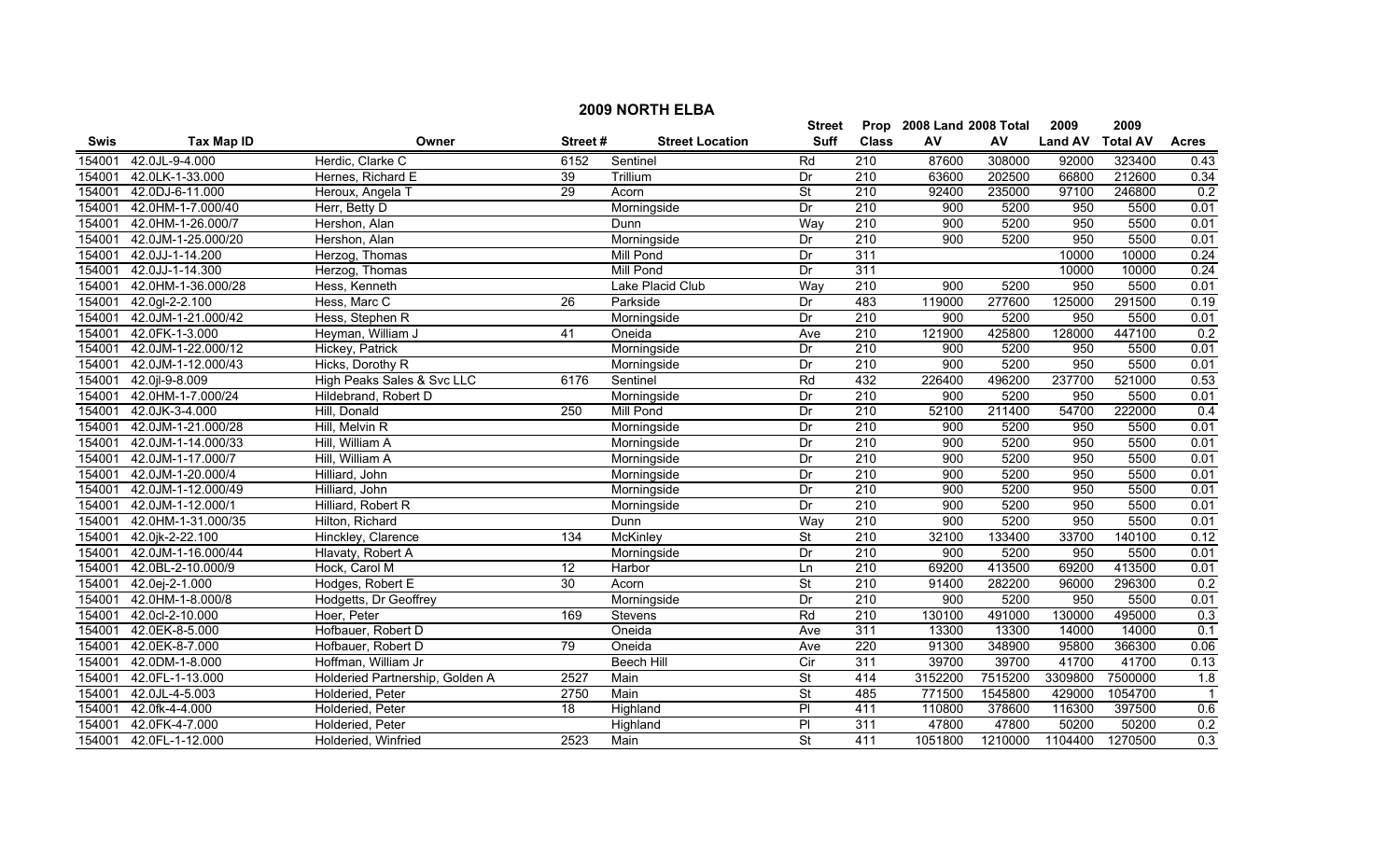|             | <b>2009 NORTH ELBA</b> |                              |                 |                        |                          |                           |                  |        |                |                 |              |  |
|-------------|------------------------|------------------------------|-----------------|------------------------|--------------------------|---------------------------|------------------|--------|----------------|-----------------|--------------|--|
|             |                        |                              |                 | <b>Street</b>          |                          | Prop 2008 Land 2008 Total |                  | 2009   | 2009           |                 |              |  |
| <b>Swis</b> | <b>Tax Map ID</b>      | Owner                        | Street#         | <b>Street Location</b> | <b>Suff</b>              | <b>Class</b>              | AV               | AV     | <b>Land AV</b> | <b>Total AV</b> | <b>Acres</b> |  |
| 154001      | 42.0jm-1-19.000/24     | Holley, Donald J             |                 | Morningside            | Dr                       | $\overline{210}$          | $\overline{900}$ | 5200   | 950            | 5500            | 0.01         |  |
| 154001      | 42.0DK-2-7.000         | Holley, Mary W               |                 | Stevens                | Rd                       | 311                       | 20500            | 20500  | 21500          | 21500           | 0.19         |  |
| 154001      | 42.0dk-2-1.000         | Holley, Mary W               | 23              | Stevens                | Rd                       | 210                       | 128200           | 387200 | 134600         | 406600          | 0.51         |  |
| 154001      | 42.0KK-1-8.000         | Hollister, William           | 31              | <b>Chubb River</b>     | Way                      | 210                       | 68100            | 299000 | 71600          | 314000          | 1.4          |  |
| 154001      | 42.0HM-1-40.000/32     | Holzgruber, Alfred H         |                 | Lake Placid Club       | Way                      | 210                       | 900              | 5200   | 950            | 5500            | 0.01         |  |
| 154001      | 42.0HM-1-40.000/33     | Holzgruber, Alfred H         |                 | Lake Placid Club       | Way                      | 210                       | 900              | 5200   | 950            | 5500            | 0.01         |  |
| 154001      | 42.0DL-1-3.200/3       | Homestead LP Partnership     |                 | Swiss                  | Rd                       | 210                       | 78300            | 476100 | 78300          | 476100          | 0.01         |  |
| 154001      | 42.0DM-1-14.100        | Hood, Andrew A               | 138             | <b>Beech Hill</b>      | Cir                      | 210                       | 168800           | 685600 | 177300         | 719900          | 0.44         |  |
| 154001      | 42.0JM-1-25.000/17     | Hood, Charles F              |                 | Morningside            | Dr                       | 210                       | 900              | 5200   | 950            | 5500            | 0.01         |  |
| 154001      | 42.0HM-1-38.000/47     | Hood, Charles F              |                 | Lake Placid Club       | Way                      | $\overline{210}$          | 900              | 5200   | 950            | 5500            | 0.01         |  |
| 154001      | 42.0JM-1-13.000/21     | Horowitz, Gladys             |                 | Morningside            | Dr                       | 210                       | 900              | 5200   | 950            | 5500            | 0.01         |  |
| 154001      | 42.0fm-2-10.000        | Horrocks, Cynthia H          | 58              | Garden                 | Way                      | 210                       | 100000           | 571400 | 105000         | 600000          | 0.1          |  |
| 154001      | 42.0EL-1-5.000         | Horrocks, Terry W            | 2419            | Main                   | $\overline{\mathsf{St}}$ | 481                       | 235000           | 467600 | 246800         | 491000          | 0.1          |  |
| 154001      | 42.0lm-1-11.000        | Horsman, John G Jr           | 5984            | Sentinel               | Rd                       | 210                       | 102200           | 362100 | 107300         | 380200          | 0.5          |  |
| 154001      | 42.0JK-2-25.100        | Horton, Allan J              | 339             | Mill Pond              | Dr                       | 210                       | 34100            | 174500 | 35800          | 183200          | 0.27         |  |
| 154001      | 42.0JJ-1-10.200        | Hough, Robin A               | 192             | <b>Mill Pond</b>       | Dr                       | $\overline{210}$          | 62800            | 284400 | 65900          | 290000          | 0.24         |  |
| 154001      | 42.0JM-1-14.000/42     | Houser, John J               |                 | Morningside            | Dr                       | 210                       | 900              | 5200   | 950            | 5500            | 0.01         |  |
| 154001      | 42.0CK-1-15.002        | Hovey, Steven                | 134             | <b>Victor Herbert</b>  | Rd                       | 210                       | 138600           | 704200 | 145500         | 739400          | 0.49         |  |
| 154001      | 42.0ej-1-2.230         | Howe, Charles L              | 337             | Wesvalley              | Rd                       | 230                       | 128400           | 242000 | 134800         | 254100          |              |  |
| 154001      | 42.0JM-1-24.000/33     | Hoying, Stephen A            |                 | Morningside            | Dr                       | 210                       | 900              | 5200   | 950            | 5500            | 0.01         |  |
| 154001      | 42.0DJ-7-4.000         | Hoyt, Michael J              | 74              | Greenwood              | $\overline{\mathsf{St}}$ | 210                       | 57000            | 142400 | 59800          | 149500          | 0.2          |  |
| 154001      | 42.0DM-1-13.000        | Hubbard, Charles P           |                 | <b>Beech Hill</b>      | Cir                      | 311                       | 18400            | 18400  | 19300          | 19300           | 0.1          |  |
| 154001      | 42.0EJ-2-4.000         | Hudak, Luke R                | 39              | Nash                   | $\overline{\mathsf{St}}$ | 220                       | 96100            | 193900 | 100900         | 203600          | 0.2          |  |
| 154001      | 42.0HK-1-17.000        | Hudson, Sandra E             | $\overline{71}$ | McKinley               | <b>St</b>                | $\overline{210}$          | 69800            | 120000 | 73300          | 120000          | 0.46         |  |
| 154001      | 42.0HM-1-8.000/12      | Hughes, Bryan J              |                 | Morningside            | Dr                       | 210                       | 900              | 5200   | 950            | 5500            | 0.01         |  |
| 154001      | 42.0DJ-8-2.000         | Hughes, Ginger L             | 16              | Acorn                  | $\overline{\mathsf{St}}$ | 210                       | 100700           | 384300 | 105700         | 403500          | 0.2          |  |
| 154001      | 42.0JL-4-24.110        | Hughes, Ginger L             | 6143            | Sentinel               | Rd                       | 482                       | 176400           | 496200 | 185200         | 521000          | 0.37         |  |
| 154001      | 42.0HM-1-36.000/32     | Hughes, Peter C              |                 | Lake Placid Club       | Way                      | $\overline{210}$          | 900              | 5200   | 950            | 5500            | 0.01         |  |
| 154001      | 42.0JM-1-14.000/18     | Hughes, Sam                  |                 | Morningside            | Dr                       | 210                       | 900              | 5200   | 950            | 5500            | 0.01         |  |
| 154001      | 42.0HM-1-6.000/37      | Hughes, Sam                  |                 | Morningside            | Dr                       | 210                       | 900              | 5200   | 950            | 5500            | 0.01         |  |
| 154001      | 42.0KL-1-3.000         | Hulberts Trilakes Supply Inc | 255             | Station                | $\overline{\mathsf{St}}$ | 449                       | 67500            | 237900 | 70900          | 249800          | 0.2          |  |
| 154001      | 42.0KL-1-1.000         | Hulberts Trilakes Supply Inc |                 | Station                | $\overline{\mathsf{St}}$ | 449                       | 51800            | 159900 | 54400          | 167900          | 0.3          |  |
| 154001      | 42.0JL-5-2.000         | Hulshoff, William            | 2763            | Main                   | $\overline{\mathsf{St}}$ | 220                       | 40700            | 136000 | 42700          | 142800          | 0.2          |  |
| 154001      | 42.0JL-5-1.000         | Hulshoff, William            | 2761            | Main                   | $\overline{\mathsf{St}}$ | 210                       | 64700            | 216600 | 67900          | 227400          | 0.2          |  |
| 154001      | 42.0HL-6-16.000        | Hulshoff, William            | 2755            | Main                   | $\overline{\mathsf{St}}$ | 411                       | 205700           | 473300 | 216000         | 497000          | 0.2          |  |
| 154001      | 42.0JM-1-15.000/28     | Humeniuk, Donald W           |                 | Morningside            | Dr                       | 210                       | 900              | 5200   | 950            | 5500            | 0.01         |  |
| 154001      | 42.0JM-1-15.000/43     | Hunter, Leonard G            |                 | Morningside            | Dr                       | $\overline{210}$          | 900              | 5200   | 950            | 5500            | 0.01         |  |
| 154001      | 42.0JM-1-15.000/44     | Hunter, Leonard G            |                 | Morningside            | Dr                       | 210                       | 900              | 5200   | 950            | 5500            | 0.01         |  |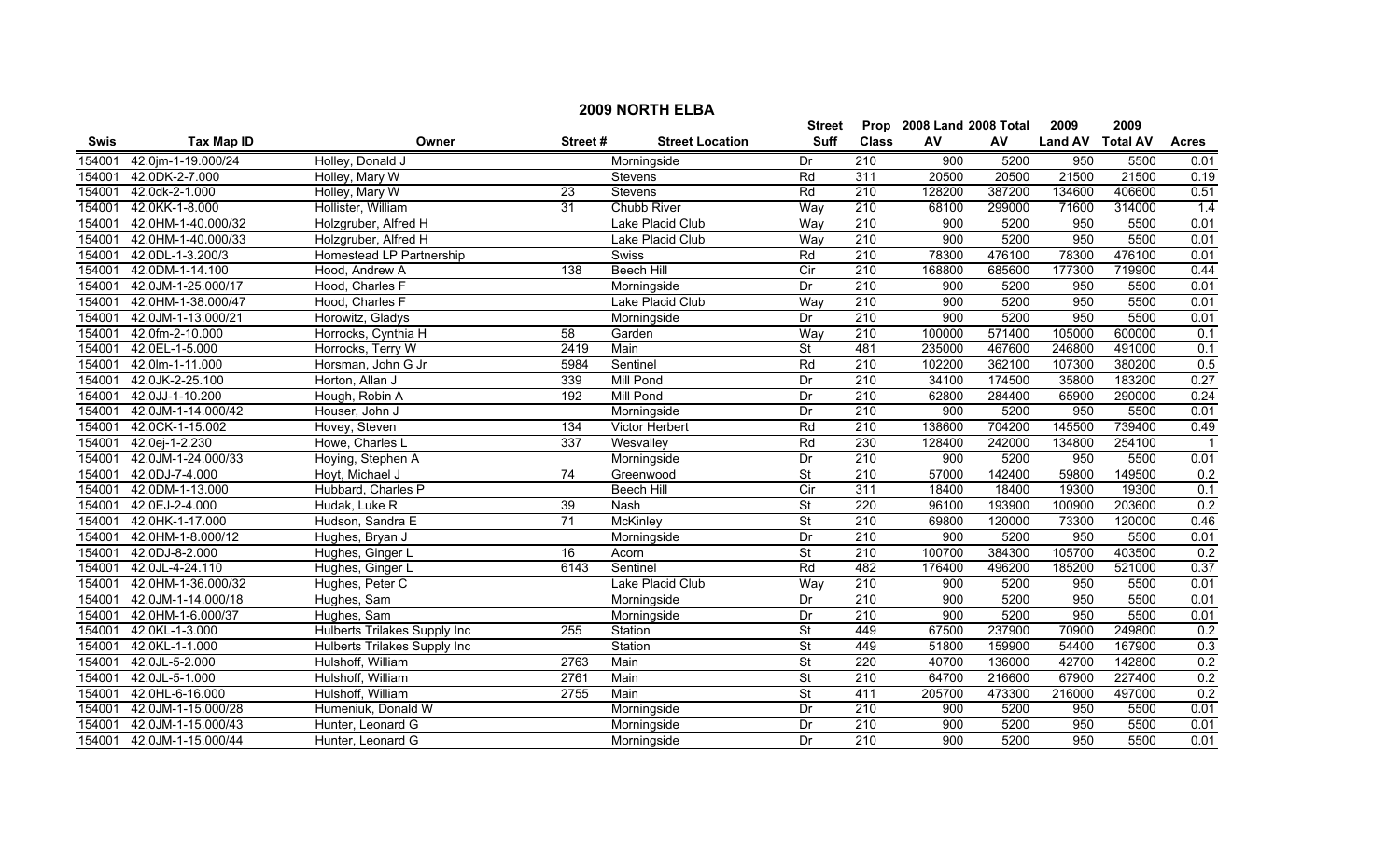|             | <b>2009 NORTH ELBA</b> |                             |                  |                        |                          |                  |                           |         |                |                 |                  |  |
|-------------|------------------------|-----------------------------|------------------|------------------------|--------------------------|------------------|---------------------------|---------|----------------|-----------------|------------------|--|
|             |                        |                             |                  |                        | Street                   |                  | Prop 2008 Land 2008 Total |         | 2009           | 2009            |                  |  |
| <b>Swis</b> | <b>Tax Map ID</b>      | Owner                       | Street#          | <b>Street Location</b> | <b>Suff</b>              | <b>Class</b>     | AV                        | AV      | <b>Land AV</b> | <b>Total AV</b> | <b>Acres</b>     |  |
| 154001      | 42.0KL-2-1.000         | Hurley Brothers Inc         | 268              | Station                | $\overline{\mathsf{St}}$ | 441              | 131700                    | 233200  | 138300         | 233200          | 0.62             |  |
| 154001      | 42.0JM-1-15.000/25     | Hurst, Jane G               |                  | Morningside            | Dr                       | $\overline{210}$ | 900                       | 5200    | 950            | 5500            | 0.01             |  |
| 154001      | 42.0HM-1-38.000/41     | Hust, Mrs Ernest R          |                  | Lake Placid Club       | Way                      | $\overline{210}$ | 900                       | 5200    | 950            | 5500            | 0.01             |  |
| 154001      | 42.0JL-3-6.000         | Hutchins, Karen E           | 23               | Middle                 | $\overline{\mathsf{St}}$ | 210              | 34700                     | 133400  | 36500          | 140100          | 0.16             |  |
| 154001      | 42.0FK-3-4.000         | Huttlinger, John B Jr       | 23               | Marcy                  | Rd                       | 210              | 126700                    | 377000  | 133000         | 395800          | 0.43             |  |
| 154001      | 42.0FK-3-5.000         | Huttlinger, John B Jr       |                  | Marcy                  | Rd                       | 330              | 37200                     | 37200   | 39100          | 39100           | 0.39             |  |
| 154001      | 42.0EK-5-3.000         | Hyrup, Thomas G             | 18               | <b>Elm</b>             | <b>St</b>                | 210              | 34300                     | 143900  | 36000          | 151100          | 0.1              |  |
| 154001      | 42.0DK-1-8.009         | lakovidis, Gabriel          | 2279             | Saranac                | Ave                      | 421              | 192000                    | 533100  | 201600         | 559800          | 0.3              |  |
| 154001      | 42.0DK-1-7.008         | lakovidis, Gabriel          | 2285             | Saranac                | Ave                      | 415              | 545600                    | 1349600 | 572900         | 1417100         | 0.8              |  |
| 154001      | 42.0HM-1-9.000/36      | Indianer, Michelle          |                  | Morningside            | Dr                       | 210              | 900                       | 5200    | 950            | 5500            | 0.01             |  |
| 154001      | 42.0CJ-2-14.000        | Inhoffer, Wendell R         | 2195             | Saranac                | Ave                      | 483              | 191100                    | 427700  | 200700         | 449100          | $\overline{0.3}$ |  |
| 154001      | 42.0CL-3-5.000         | Interlaken Realty Assoc LLC | 39               | Interlaken             | Ave                      | 418              | 250300                    | 838200  | 262800         | 880100          | 0.53             |  |
| 154001      | 42.0kl-4-10.000        | Ion Properties LLC          | 6070             | Sentinel               | Rd                       | $\overline{210}$ | 61600                     | 219800  | 64700          | 230800          | 0.3              |  |
| 154001      | 42.0CK-1-10.100        | Ireland, James W III        | 127              | Victor Herbert         | Rd                       | 210              | 1367400                   | 2338300 | 1435800        | 2455200         | 0.64             |  |
| 154001      | 42.0KL-3-17.000        | Irvin, Jack                 | 238              | Hurley                 | Ave                      | $\overline{210}$ | 83100                     | 265100  | 87300          | 278400          | 0.3              |  |
| 154001      | 42.0DJ-4-6.000         | Irvin, Jack T               | 2218             | Saranac                | Ave                      | 220              | 48200                     | 137800  | 50600          | 144700          | 0.2              |  |
| 154001      | 42.0DJ-4-5.000         | Irvin, Jack T               | 2216             | Saranac                | Ave                      | 210              | 68100                     | 197000  | 71500          | 206800          | 0.3              |  |
| 154001      | 42.0CJ-2-13.028        | Irvin, Jack T               | 2235             | Saranac                | Ave                      | 220              | 78300                     | 146800  | 82200          | 154100          | 0.2              |  |
| 154001      | 42.0CJ-2-12.024        | Irvin, Jack T               | 131              | Nash                   | $\overline{\mathsf{St}}$ | 280              | 141800                    | 340900  | 148800         | 357900          | 0.2              |  |
| 154001      | 42.0DJ-5-2.000         | Irvin, Jack T               | 2254             | Saranac                | Ave                      | 411              | 121000                    | 269300  | 127100         | 282800          | 0.2              |  |
| 154001      | 42.0FK-2-12.000        | Irvin, Jack T Jr            | $\overline{19}$  | Hillcrest              | Ave                      | 220              | 110100                    | 513900  | 115600         | 539600          | 0.3              |  |
| 154001      | 42.0JL-4-9.000         | Isachsen, Eric J            | 6193             | Sentinel               | Rd                       | 411              | 82100                     | 345700  | 86200          | 363000          | 0.1              |  |
| 154001      | 42.0HL-3-7.000         | Isachsen, Kristina L        | 81               | Colden                 | Ave                      | 210              | 36000                     | 180800  | 37800          | 189800          | 0.1              |  |
| 154001      | 42.0JM-1-15.000/24     | Israel, Marvin              |                  | Morningside            | Dr                       | 210              | 900                       | 5200    | 950            | 5500            | 0.01             |  |
| 154001      | 42.0JK-3-1.000         | Issleb, Connie J            |                  | <b>Mill Pond</b>       | Dr                       | 311              | 26400                     | 26400   | 27700          | 27700           | 0.3              |  |
| 154001      | 42.0JK-3-2.000         | Issleb, Connie J            | $\overline{242}$ | Mill Pond              | $\overline{Dr}$          | 210              | 71800                     | 209200  | 75400          | 219700          | 0.4              |  |
| 154001      | 42.0HM-1-6.000/9       | Jack, Richard M             |                  | Morningside            | Dr                       | 210              | 900                       | 5200    | 950            | 5500            | 0.01             |  |
| 154001      | 42.0EK-8-8.000         | Jackson, Elizabeth M        | $\overline{71}$  | Oneida                 | Ave                      | 220              | 97100                     | 384300  | 101900         | 403500          | 0.1              |  |
| 154001      | 42.0ML-1-6.000         | Jacques, Joyceann           | 169              | Newman                 | Rd                       | 210              | 43500                     | 156300  | 45700          | 164100          | 0.5              |  |
| 154001      | 42.0LM-1-7.000         | JAD Equities Inc            | 5976             | Sentinel               | Rd                       | 210              | 37200                     | 129100  | 39100          | 135600          | 0.4              |  |
| 154001      | 42.0LM-1-6.000         | JAD Equities Inc            | 5970             | Sentinel               | Rd                       | 411              | 299800                    | 998800  | 314700         | 1048700         | 1.15             |  |
| 154001      | 42.0JM-1-18.000/25     | Jadlos, John L              |                  | Morningside            | Dr                       | 210              | 900                       | 5200    | 950            | 5500            | 0.01             |  |
| 154001      | 42.0DK-4-11.000/1      | Jahn, Edwin O               |                  | Greenwood              | <b>St</b>                | 210              | 10000                     | 232500  | 10500          | 232500          | 0.01             |  |
| 154001      | 42.0HM-1-26.000/1      | James, Gary                 |                  | Dunn                   | Way                      | 210              | 900                       | 5200    | 950            | 5500            | 0.01             |  |
| 154001      | 42.0HM-1-26.000/2      | James, Gary                 |                  | Dunn                   | Way                      | $\overline{210}$ | 900                       | 5200    | 950            | 5500            | 0.01             |  |
| 154001      | 42.0CJ-2-9.000         | Janczewski, Daniel E        | 2181             | Saranac                | Ave                      | 210              | 228600                    | 584600  | 240000         | 613800          | 0.13             |  |
| 154001      | 42.0JM-1-19.000/21     | Janelli, Robert A           |                  | Morningside            | Dr                       | 210              | 900                       | 5200    | 950            | 5500            | 0.01             |  |
| 154001      | 42.0JM-1-11.000/11     | Janelli, Robert A           |                  | Morningside            | Dr                       | $\overline{210}$ | 900                       | 5200    | 950            | 5500            | 0.01             |  |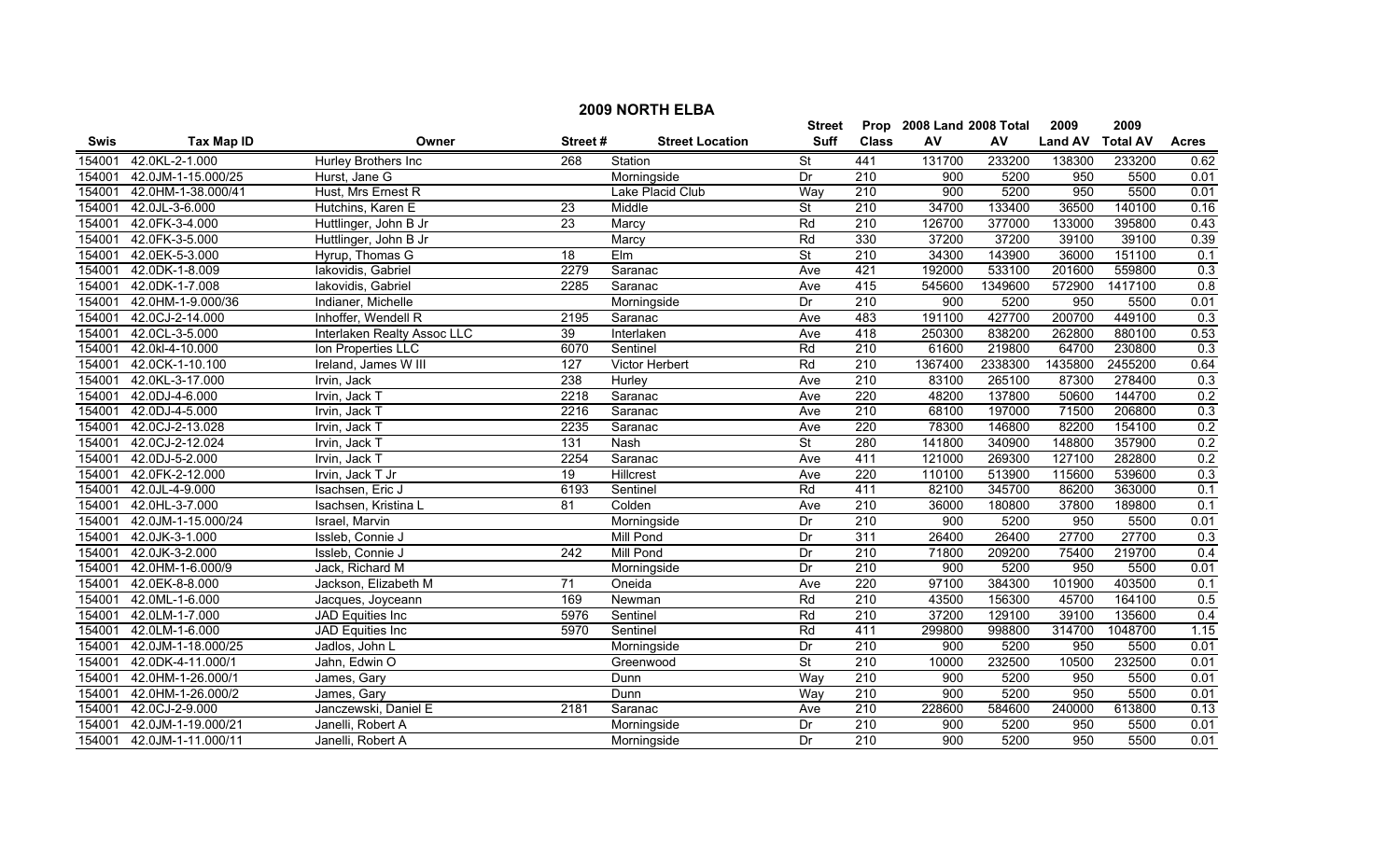|             | <b>2009 NORTH ELBA</b> |                         |                  |                        |                          |                  |                           |         |                  |         |                  |  |
|-------------|------------------------|-------------------------|------------------|------------------------|--------------------------|------------------|---------------------------|---------|------------------|---------|------------------|--|
|             |                        |                         |                  |                        | <b>Street</b>            |                  | Prop 2008 Land 2008 Total |         | 2009             | 2009    |                  |  |
| <b>Swis</b> | <b>Tax Map ID</b>      | Owner                   | Street#          | <b>Street Location</b> | <b>Suff</b>              | <b>Class</b>     | AV                        | AV      | Land AV Total AV |         | <b>Acres</b>     |  |
| 154001      | 42.0JM-1-14.000/40     | Jansen, William         |                  | Morningside            | Dr                       | 210              | 900                       | 5200    | 950              | 5500    | 0.01             |  |
| 154001      | 42.0cl-3-3.000         | JDR LP Holding Co LLC   | 47               | Interlaken             | Ave                      | $\overline{210}$ | 170900                    | 1178100 | 179400           | 1237000 | $\overline{0.8}$ |  |
| 154001      | 42.0DJ-6-1.200         | Jennewein, Laurie J     | 430              | Wesvalley              | Rd                       | 210              | 62200                     | 163400  | 65300            | 171600  | 0.16             |  |
| 154001      | 42.0CK-2-12.200        | Jensen, Carl B          | 52               | Onondaga               | Tr                       | 210              | 145000                    | 410800  | 152200           | 431300  | 0.4              |  |
| 154001      | 42.0JM-1-20.000/33     | Jermano, John R         |                  | Morningside            | Dr                       | 210              | 900                       | 5200    | 950              | 5500    | 0.01             |  |
| 154001      | 42.0JL-6-2.000         | Jesmer, Alice R         | 367              | <b>Mill Pond</b>       | Dr                       | 210              | 36300                     | 180800  | 38100            | 189800  | 0.1              |  |
| 154001      | 42.0HM-1-9.000/32      | Jewell, Daniel          |                  | Morningside            | Dr                       | 210              | 900                       | 5200    | 950              | 5500    | 0.01             |  |
| 154001      | 42.0jm-1-15.000/32     | Jewell, Kathie          |                  | Morningside            | Dr                       | 210              | 900                       | 5200    | 950              | 5500    | 0.01             |  |
| 154001      | 42.0JJ-1-14.100        | Jewtraw, Cathy          | 14               | The Commons            | Way                      | 210              |                           |         | 20000            | 150000  | 0.5              |  |
| 154001      | 42.0JL-2-14.000        | Jewtraw, James E        |                  | Spring                 | <b>St</b>                | 311              | 200                       | 200     | 200              | 200     | 0.1              |  |
| 154001      | 42.0JL-2-15.000        | Jewtraw, James E        | 15               | Spring                 | $\overline{\mathsf{St}}$ | 210              | 31200                     | 120000  | 32800            | 126000  | 0.1              |  |
| 154001      | 42.0JL-8-1.200         | Jewtraw, Julie B        | 344              | <b>Mill Pond</b>       | Dr                       | 210              | 71800                     | 124800  | 75400            | 124800  | 0.26             |  |
| 154001      | 42.0JL-8-1.100         | Jewtraw, Leo H Jr       | $\overline{342}$ | <b>Mill Pond</b>       | Dr                       | 210              | 57800                     | 102700  | 60700            | 107800  | 0.21             |  |
| 154001      | 42.0DK-6-3.000         | JJRT Holdings Inc       | 2350             | Saranac                | Ave                      | 210              | 146500                    | 396000  | 153800           | 415800  | 0.2              |  |
| 154001      | 42.0BL-2-9.000/6       | Jobson, George S        | 32               | Harbor                 | Ln                       | $\overline{210}$ | 68800                     | 417800  | 68800            | 417800  | 0.01             |  |
| 154001      | 42.0el-1-1.000         | Johnson Mildred P       | 2407             | Main                   | <b>St</b>                | 481              | 285200                    | 617700  | 299500           | 648600  | 0.1              |  |
| 154001      | 42.0JM-1-21.000/22     | Johnson-Chambers, Eva C |                  | Morningside            | Dr                       | 210              | 900                       | 5200    | 950              | 5500    | 0.01             |  |
| 154001      | 42.0JM-1-19.000/34     | Johnson, Augustus       |                  | Morningside            | Dr                       | 210              | 900                       | 5200    | 950              | 5500    | 0.01             |  |
| 154001      | 42.0JM-1-16.000/35     | Johnson, Deborah S      |                  | Morningside            | Dr                       | 210              | 900                       | 5200    | 950              | 5500    | 0.01             |  |
| 154001      | 42.0HL-6-2.000         | Johnson, Jerrilyn       | 110              | Parkside               | Dr                       | 210              | 44300                     | 215100  | 46600            | 225900  | 0.1              |  |
| 154001      | 42.0EK-2-5.000         | Johnson, Jerrilyn L     | $\overline{23}$  | Essex                  | $\overline{\mathsf{St}}$ | 210              | 96000                     | 158000  | 96000            | 158000  | 0.18             |  |
| 154001      | 42.0CL-3-9.000         | Johnson, Sally B        |                  | Stevens                | Rd                       | 311              | 162400                    | 162400  | 170500           | 170500  | 0.6              |  |
| 154001      | 42.0CL-3-10.000        | Johnson, Sally B        | 154              | Stevens                | Rd                       | $\overline{210}$ | 151400                    | 653400  | 159000           | 686100  | 0.5              |  |
| 154001      | 42.0EK-4-13.000        | Johnston Wayne A        |                  | Elm                    | St                       | 311              | 39400                     | 39400   | 41400            | 41400   | 0.2              |  |
| 154001      | 42.0EK-4-12.000        | Johnston Wayne A        | 110              | Elm                    | St                       | 220              | 83300                     | 528600  | 87400            | 555000  | 0.1              |  |
| 154001      | 42.0EL-1-4.000         | Johnston, Wayne A       | 2415             | Main                   | $\overline{\mathsf{St}}$ | 482              | 444300                    | 828900  | 466500           | 870300  | 0.1              |  |
| 154001      | 42.0HM-1-6.000/50      | Jones, Brenda           |                  | Morningside            | Dr                       | 210              | 900                       | 5200    | 950              | 5500    | 0.01             |  |
| 154001      | 42.0HM-1-26.000/51     | Jones, Brenda           |                  | Dunn                   | Way                      | $\overline{210}$ | 900                       | 5200    | 950              | 5500    | 0.01             |  |
| 154001      | 42.0JM-1-11.000/32     | Jones, Brenda           |                  | Morningside            | Dr                       | 210              | 900                       | 5200    | 950              | 5500    | 0.01             |  |
| 154001      | 42.0JM-1-24.000/25     | Jones, Brenda           |                  | Morningside            | Dr                       | 210              | 900                       | 5200    | 950              | 5500    | 0.01             |  |
| 154001      | 42.0EK-1-2.000         | Jones, David W          | 114              | Greenwood              | <b>St</b>                | 210              | 82600                     | 170000  | 86700            | 178500  | 0.2              |  |
| 154001      | 42.0EK-3-5.000         | Jones, Georgia J        |                  | <b>Grand View</b>      | Ave                      | 311              | 35200                     | 35200   | 37000            | 37000   | 0.2              |  |
| 154001      | 42.0EK-3-4.000         | Jones, Georgia J        | 8                | <b>Grand View</b>      | Ave                      | 210              | 94500                     | 253400  | 99300            | 266100  | 0.2              |  |
| 154001      | 42.0HL-3-17.000        | Jones, Paul F           | 54               | McLenathen             | Ave                      | 210              | 31500                     | 160300  | 33100            | 168300  | 0.1              |  |
| 154001      | 42.0HM-1-9.000/51      | Jorgensen, Dr Virginia  |                  | Morningside            | Dr                       | $\overline{210}$ | 900                       | 5200    | 950              | 5500    | 0.01             |  |
| 154001      | 42.0FK-2-9.000         | Jorgensen, Thomas F     | 41               | Hillcrest              | Ave                      | 210              | 74800                     | 357100  | 78600            | 375000  | 0.2              |  |
| 154001      | 42.0HL-3-10.000        | Joseph, Gail A          | 177              | McKinley               | $\overline{\mathsf{St}}$ | 210              | 48300                     | 204300  | 50700            | 214500  | 0.2              |  |
| 154001      | 42.0jm-1-21.000/46     | Jubin, Arthur W         |                  | Morningside            | Dr                       | $\overline{210}$ | 900                       | 5200    | 950              | 5500    | 0.01             |  |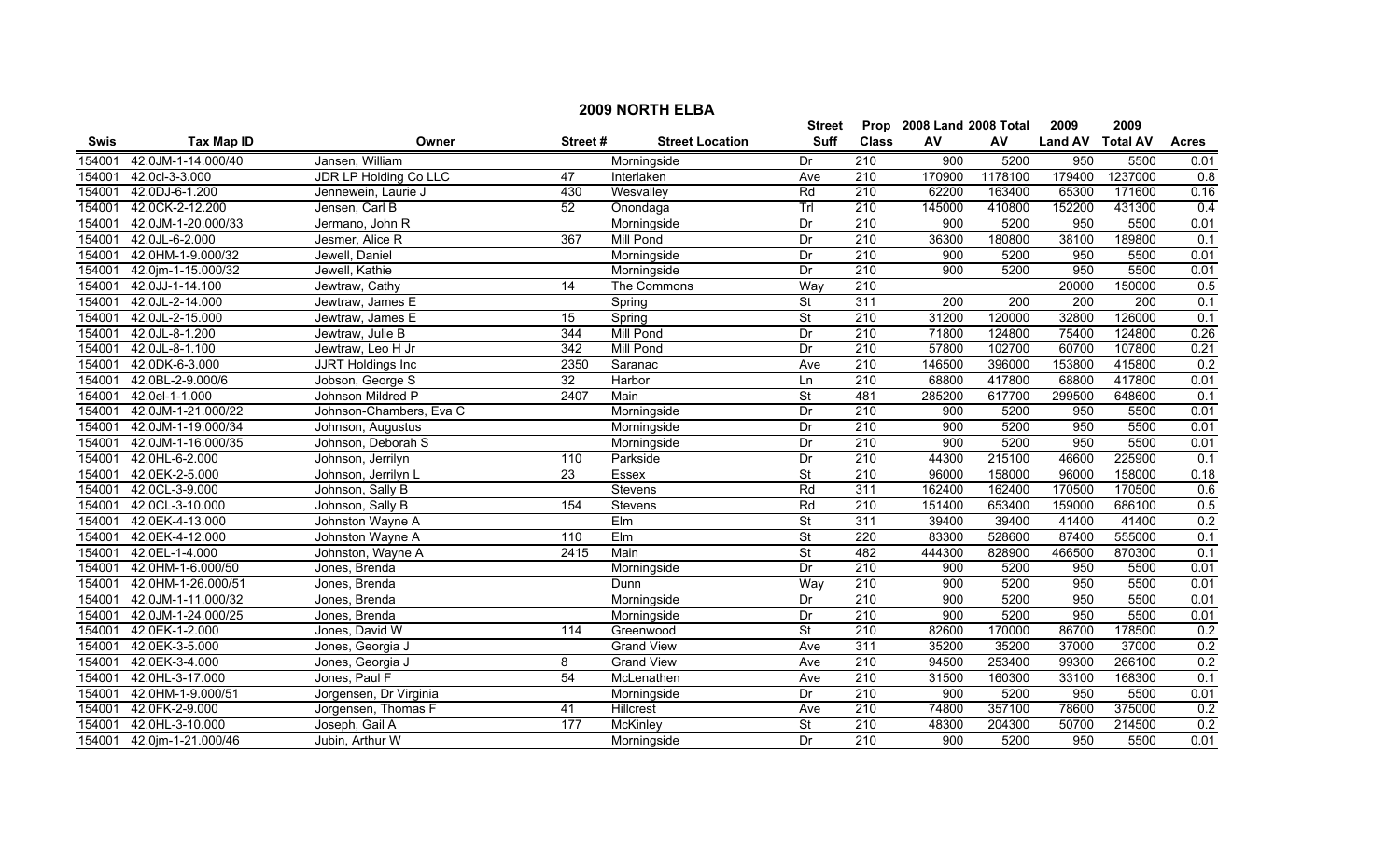|             | <b>2009 NORTH ELBA</b> |                       |                 |                        |                          |                  |                           |         |                |                 |              |  |
|-------------|------------------------|-----------------------|-----------------|------------------------|--------------------------|------------------|---------------------------|---------|----------------|-----------------|--------------|--|
|             |                        |                       |                 |                        | Street                   |                  | Prop 2008 Land 2008 Total |         | 2009           | 2009            |              |  |
| <b>Swis</b> | <b>Tax Map ID</b>      | Owner                 | Street#         | <b>Street Location</b> | <b>Suff</b>              | <b>Class</b>     | ${\sf AV}$                | AV      | <b>Land AV</b> | <b>Total AV</b> | <b>Acres</b> |  |
| 154001      | 42.0jl-4-7.100         | Jubin, Arthur W       | 2776            | Main                   | St                       | 482              | 97800                     | 214600  | 102700         | 225300          | 0.09         |  |
| 154001      | 42.0HM-1-33.000/8      | Jubin, Arthur W       |                 | Dunn                   | Way                      | $\overline{210}$ | 900                       | 5200    | 950            | 5500            | 0.01         |  |
| 154001      | 42.0HM-1-6.000/40      | Jubin, Kenneth C      |                 | Morningside            | Dr                       | 210              | 900                       | 5200    | 950            | 5500            | 0.01         |  |
| 154001      | 42.0JM-1-17.000/22     | Juzefy, Michael K     |                 | Morningside            | Dr                       | 210              | 900                       | 5200    | 950            | 5500            | 0.01         |  |
| 154001      | 42.0JM-1-16.000/23     | Juzefyk, John         |                 | Morningside            | Dr                       | 210              | 900                       | 5200    | 950            | 5500            | 0.01         |  |
| 154001      | 42.0JM-1-17.000/36     | Juzefyk, John         |                 | Morningside            | Dr                       | 210              | 900                       | 5200    | 950            | 5500            | 0.01         |  |
| 154001      | 42.0HM-1-40.000/1      | Juzefyk, Steve        |                 | Lake Placid Club       | Way                      | 210              | 900                       | 5200    | 950            | 5500            | 0.01         |  |
| 154001      | 42.0HM-1-7.000/6       | Juzefyk, Steve        |                 | Morningside            | Dr                       | 210              | 900                       | 5200    | 950            | 5500            | 0.01         |  |
| 154001      | 42.0EM-3-1.110         | Kadzius, Anthony M    |                 | Mirror Lake            | Dr                       | 311              | 44800                     | 44800   | 47000          | 47000           | 0.39         |  |
| 154001      | 42.0EM-3-6.000         | Kadzius, Anthony M    | 121             | <b>Beech Hill</b>      | Cir                      | 210              | 161400                    | 741800  | 169500         | 778900          | 0.59         |  |
| 154001      | 42.0JM-1-12.000/2      | Kalbfliesh, John      |                 | Morningside            | Dr                       | 210              | 900                       | 5200    | 950            | 5500            | 0.01         |  |
| 154001      | 42.0HM-1-33.000/11     | Kaleta, Donna         |                 | Dunn                   | Way                      | $\overline{210}$ | 900                       | 5200    | 950            | 5500            | 0.01         |  |
| 154001      | 42.0HM-1-9.000/26      | Kaleta, Lester T      |                 | Morningside            | Dr                       | 210              | 900                       | 5200    | 950            | 5500            | 0.01         |  |
| 154001      | 42.0EK-6-4.000         | Kane Realty Mgmnt LLC | 2442            | Main                   | $\overline{\mathsf{St}}$ | 421              | 452200                    | 1077900 | 474800         | 1131800         | 0.35         |  |
| 154001      | 42.0DJ-4-7.000         | Kane Realty Mgmnt Llc | 2226            | Saranac                | Ave                      | 421              | 222700                    | 612600  | 233800         | 643200          | 0.54         |  |
| 154001      | 42.0DK-1-2.220/5       | Kaplan, Andrew        | $\overline{15}$ | Cherokee               | Way                      | $\overline{210}$ | 60000                     | 300200  | 60000          | 300200          | 0.01         |  |
| 154001      | 42.0DK-1-2.220/1       | Kaplan, Jonathan P    | 15              | Cherokee               | Way                      | 210              | 43500                     | 333300  | 43500          | 333300          | 0.01         |  |
| 154001      | 42.0FM-4-16.000        | Karg, William         | 189             | Lake Placid Club       | Way                      | 210              | 190200                    | 606000  | 199700         | 636300          | 0.23         |  |
| 154001      | 42.0JL-8-8.000         | Karl, Henry           | 26              | Dow                    | Rd                       | $\overline{220}$ | 50000                     | 75000   | 52600          | 75000           | 0.22         |  |
| 154001      | 42.0JL-8-7.001         | Karl, Henry           | 6137            | Sentinel               | Rd                       | 485              | 100000                    | 170000  | 105000         | 170000          | 0.81         |  |
| 154001      | 42.0JM-1-11.000/7      | Kaska, Eileen G       |                 | Morningside            | Dr                       | 210              | 900                       | 5200    | 950            | 5500            | 0.01         |  |
| 154001      | 42.0JM-1-20.000/10     | Katz, Marvin          |                 | Morningside            | Dr                       | 210              | 900                       | 5200    | 950            | 5500            | 0.01         |  |
| 154001      | 42.0JM-1-17.000/13     | Katz, Marvin          |                 | Morningside            | Dr                       | 210              | 900                       | 5200    | 950            | 5500            | 0.01         |  |
| 154001      | 42.0HM-1-8.000/1       | Katz, Marvin          |                 | Morningside            | Dr                       | 210              | 900                       | 5200    | 950            | 5500            | 0.01         |  |
| 154001      | 42.0JM-1-18.000/18     | Keable, James H       |                 | Morningside            | Dr                       | $\overline{210}$ | 900                       | 5200    | 950            | 5500            | 0.01         |  |
| 154001      | 42.0JM-1-25.000/35     | Keating, Daniel C     |                 | Morningside            | Dr                       | 210              | 900                       | 5200    | 950            | 5500            | 0.01         |  |
| 154001      | 42.0HM-1-7.000/31      | Keenan, Elizabeth     |                 | Morningside            | Dr                       | 210              | 900                       | 5200    | 950            | 5500            | 0.01         |  |
| 154001      | 42.0JM-1-12.000/8      | Kehn, Susan M         |                 | Morningside            | Dr                       | $\overline{210}$ | 900                       | 5200    | 950            | 5500            | 0.01         |  |
| 154001      | 42.0JM-1-14.000/2      | Keller, Chris         |                 | Morningside            | Dr                       | 210              | 900                       | 5200    | 950            | 5500            | 0.01         |  |
| 154001      | 42.0HM-1-6.000/5       | Kelly, Brian J        |                 | Morningside            | Dr                       | 210              | 900                       | 5200    | 950            | 5500            | 0.01         |  |
| 154001      | 42.0DJ-6-12.000        | Kelly, Charles E      | 25              | Acorn                  | <b>St</b>                | 230              | 104900                    | 346900  | 110100         | 364200          | 0.3          |  |
| 154001      | 42.0HM-1-27.000/30     | Kelly, Francis        |                 | Dunn                   | Way                      | 210              | 900                       | 5200    | 950            | 5500            | 0.01         |  |
| 154001      | 42.0JM-1-19.000/31     | Kelly, Francis J      |                 | Morningside            | Dr                       | 210              | 900                       | 5200    | 950            | 5500            | 0.01         |  |
| 154001      | 42.0LK-1-11.000        | Kelly, Gordon J       | 75              | <b>Blueberry Ridge</b> | Rd                       | 210              | 81100                     | 334500  | 85100          | 351200          | 0.4          |  |
| 154001      | 42.0JM-1-15.000/41     | Kelly, Larry          |                 | Morningside            | Dr                       | 210              | 900                       | 5200    | 950            | 5500            | 0.01         |  |
| 154001      | 42.0HL-7-20.000        | Kelly, Patricia L     | 145             | Parkside               | Dr                       | 210              | 48200                     | 245700  | 50600          | 258000          | 0.1          |  |
| 154001      | 42.0hm-1-33.000/45     | Kelly, Thomas J IV    |                 | Dunn                   | Way                      | 210              | 900                       | 5200    | 950            | 5500            | 0.01         |  |
| 154001      | 42.0MM-3-1.000         | Kelly, William J      | 5924            | Cascade                | Rd                       | $\overline{210}$ | 39200                     | 125000  | 41100          | 131200          | 0.2          |  |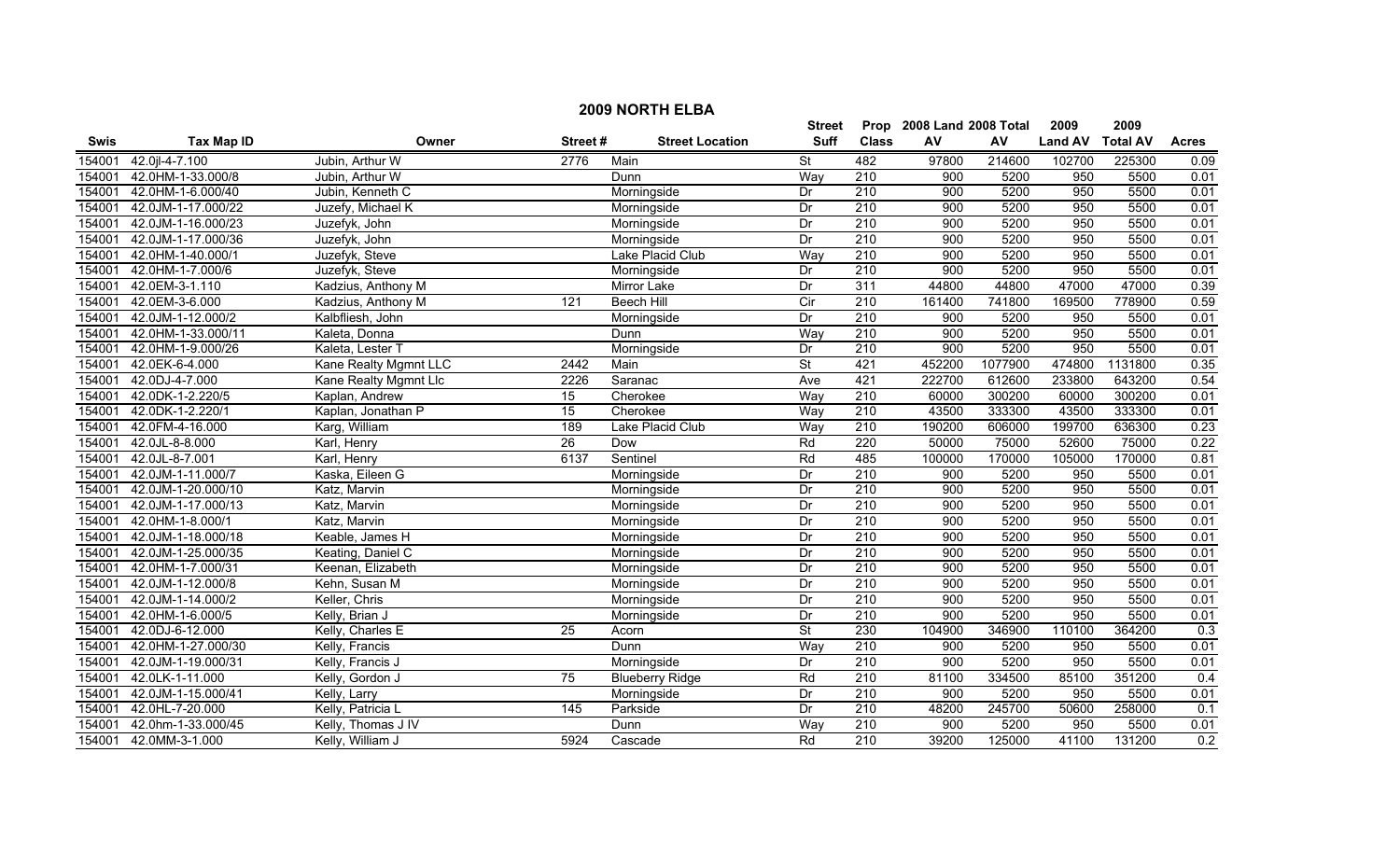|             | <b>2009 NORTH ELBA</b> |                        |                  |                        |                          |                  |                           |              |                |                 |              |  |
|-------------|------------------------|------------------------|------------------|------------------------|--------------------------|------------------|---------------------------|--------------|----------------|-----------------|--------------|--|
|             |                        |                        |                  |                        | <b>Street</b>            |                  | Prop 2008 Land 2008 Total |              | 2009           | 2009            |              |  |
| <b>Swis</b> | <b>Tax Map ID</b>      | Owner                  | Street#          | <b>Street Location</b> | Suff                     | <b>Class</b>     | ${\sf AV}$                | AV           | <b>Land AV</b> | <b>Total AV</b> | <b>Acres</b> |  |
| 154001      | 42.0HL-4-10.000        | Kelton, Jenny          | 209              | McKinley               | $\overline{\mathsf{St}}$ | $\overline{210}$ | 35200                     | 116300       | 36900          | 116300          | 0.2          |  |
| 154001      | 42.0JM-1-25.000/15     | Kelts, Matthew         |                  | Morningside            | Dr                       | 210              | 900                       | 5200         | 950            | 5500            | 0.01         |  |
| 154001      | 42.0CK-2-12.310        | Kemmerer, William J Jr | 31               | Onondaga               | Trl                      | 220              | 155200                    | 528200       | 163000         | 554600          | 0.5          |  |
| 154001      | 42.0CK-2-12.320        | Kemmerer, William J Jr |                  | Onondaga               | Trl                      | 311              | 104000                    | 104000       | 109200         | 109200          | 0.5          |  |
| 154001      | 42.0CK-2-12.330        | Kemmerer, William J Jr |                  | Onondaga               | Trl                      | 311              | 104000                    | 104000       | 109200         | 109200          | 0.4          |  |
| 154001      | 42.0CK-2-12.340        | Kemmerer, William J Jr |                  | Onondaga               | Trl                      | 311              | 104000                    | 104000       | 109200         | 109200          | 0.5          |  |
| 154001      | 42.0ek-7-6.000         | Kemp, C Todd           | 60               | <b>Grand View</b>      | Ave                      | 210              | 115600                    | 344700       | 121300         | 361900          | 0.4          |  |
| 154001      | 42.0JK-3-16.000        | Kempa, Bart J          | 302              | Mill Pond              | Dr                       | 210              | 57200                     | 130000       | 60100          | 136500          | 0.3          |  |
| 154001      | 42.0DJ-1-2.003         | Kendall Trust          | 2166             | Saranac                | Ave                      | 426              | 402400                    | 734800       | 402400         | 734800          | 0.73         |  |
| 154001      | 42.0LL-3-5.000         | Kennedy, Duncan M      |                  | Sentinel               | Rd                       | 311              | $\mathbf{0}$              | $\mathbf{0}$ | $\mathbf{0}$   | $\mathbf{0}$    | 0.14         |  |
| 154001      | 42.0LL-3-6.000         | Kennedy, Duncan M      | 6025             | Sentinel               | Rd                       | $\overline{210}$ | 51300                     | 217100       | 53900          | 228000          | 0.5          |  |
| 154001      | 42.0JK-2-1.000         | Kennedy, Ronald A      | 215              | Mill Pond              | Dr                       | 210              | 40300                     | 121100       | 42400          | 127200          | 0.43         |  |
| 154001      | 42.0JK-2-41.100        | Kennedy, Ronald A      | 235              | Mill Pond              | Dr                       | $\overline{210}$ | 47400                     | 77700        | 49800          | 81600           | 0.33         |  |
| 154001      | 42.0JK-2-41.200        | Kennedy, Ronald A      | $\overline{243}$ | Mill Pond              | Dr                       | $\overline{210}$ | 64700                     | 142300       | 67900          | 149400          | 0.6          |  |
| 154001      | 42.0JK-2-42.000        | Kennedy, Ronald A      | 223              | Mill Pond              | Dr                       | $\overline{210}$ | 67200                     | 154400       | 70500          | 162100          | 0.42         |  |
| 154001      | 42.0LK-1-34.000        | Kent, Debra H          | 49               | Trillium               | Dr                       | $\overline{210}$ | 66900                     | 199200       | 70300          | 209200          | 0.37         |  |
| 154001      | 42.0DK-2-6.000         | Kent, Olney B III      | 65               | Stevens                | Rd                       | 210              | 78800                     | 234800       | 82700          | 246500          | 0.2          |  |
| 154001      | 42.0HM-1-37.000/21     | Kerr, James H          |                  | Lake Placid Club       | Way                      | 210              | 900                       | 5200         | 950            | 5500            | 0.01         |  |
| 154001      | 42.0JK-2-38.000        | Kilburn, David A       | 265              | Mill Pond              | Dr                       | 311              | $\mathbf 0$               | $\mathbf{0}$ | $\mathbf{0}$   | $\mathbf{0}$    | 0.31         |  |
| 154001      | 42.0JK-2-37.000        | Kilburn, David A       | 269              | <b>Mill Pond</b>       | Dr                       | 210              | 76400                     | 164500       | 80200          | 172700          | 0.5          |  |
| 154001      | 42.0JK-4-1.000         | Killeen, Madeleine     | $\overline{223}$ | Station                | $\overline{\mathsf{St}}$ | 210              | 68100                     | 290300       | 71500          | 304800          |              |  |
| 154001      | 42.0JK-3-12.200        | Killeen, Madeleine     |                  | Mill Pond              | Dr                       | 311              | 80000                     | 80000        | 84000          | 84000           | 0.67         |  |
| 154001      | 42.0ek-9-8.200         | Killeen, Madeleine     | 24               | Hayes                  | $\overline{\mathsf{St}}$ | 210              | 86900                     | 256200       | 91200          | 269000          | 0.19         |  |
| 154001      | 42.0HM-1-37.000/32     | <b>Killius Trust</b>   |                  | Lake Placid Club       | Way                      | $\overline{210}$ | 900                       | 5200         | 950            | 5500            | 0.01         |  |
| 154001      | 42.0HM-1-37.000/31     | Killius, Robert        |                  | Lake Placid Club       | Way                      | 210              | 900                       | 5200         | 950            | 5500            | 0.01         |  |
| 154001      | 42.0LJ-2-2.000         | Kim Ron                | 30               | Station                | <b>St</b>                | 210              | 61400                     | 253600       | 64500          | 266300          | 0.56         |  |
| 154001      | 42.0JM-1-15.000/14     | Kim, Sookhee           |                  | Morningside            | Dr                       | $\overline{210}$ | 900                       | 5200         | 950            | 5500            | 0.01         |  |
| 154001      | 42.0LL-3-18.000        | King, Laura B          | 5973             | Sentinel               | Rd                       | 210              | 95900                     | 265700       | 100700         | 279000          | 0.6          |  |
| 154001      | 42.0jm-1-11.000/46     | King, Lewis E Jr       |                  | Morningside            | Dr                       | 210              | 900                       | 5200         | 950            | 5500            | 0.01         |  |
| 154001      | 42.0jm-1-14.000/10     | Kirchner, Teresa A     |                  | Morningside            | Dr                       | 210              | 900                       | 5200         | 950            | 5500            | 0.01         |  |
| 154001      | 42.0HM-1-38.000/12     | Kirwan, David E        |                  | Lake Placid Club       | Way                      | 210              | 900                       | 5200         | 950            | 5500            | 0.01         |  |
| 154001      | 42.0JL-6-6.007         | Kissel, Patrick RH     | 385              | <b>Mill Pond</b>       | Dr                       | 210              | 22300                     | 246800       | 23400          | 259100          | 0.12         |  |
| 154001      | 42.0EM-2-5.000         | Kissel, William        | 587              | Mirror Lake            | Dr                       | 210              | 138900                    | 311800       | 145900         | 319500          | 0.5          |  |
| 154001      | 42.0jm-1-18.000/14     | Kittelberger, Scott E  |                  | Morningside            | Dr                       | 210              | 900                       | 5200         | 950            | 5500            | 0.01         |  |
| 154001      | 42.0JM-1-23.000/21     | Klatt, Lois            |                  | Morningside            | Dr                       | $\overline{210}$ | 900                       | 5200         | 950            | 5500            | 0.01         |  |
| 154001      | 42.0HM-1-6.000/8       | Klingenberger, Kurt J  |                  | Morningside            | Dr                       | $\overline{210}$ | 900                       | 5200         | 950            | 5500            | 0.01         |  |
| 154001      | 42.0FM-2-24.000        | Klingerman, John D     | 8                | Garden                 | Way                      | 210              | 359600                    | 2784400      | 377600         | 2923600         | 0.39         |  |
|             | 154001 42.0FM-2-23.000 | Klingerman, John D     | 20               | Garden                 | Way                      | $\overline{210}$ | 276200                    | 709300       | 290000         | 744800          | 0.45         |  |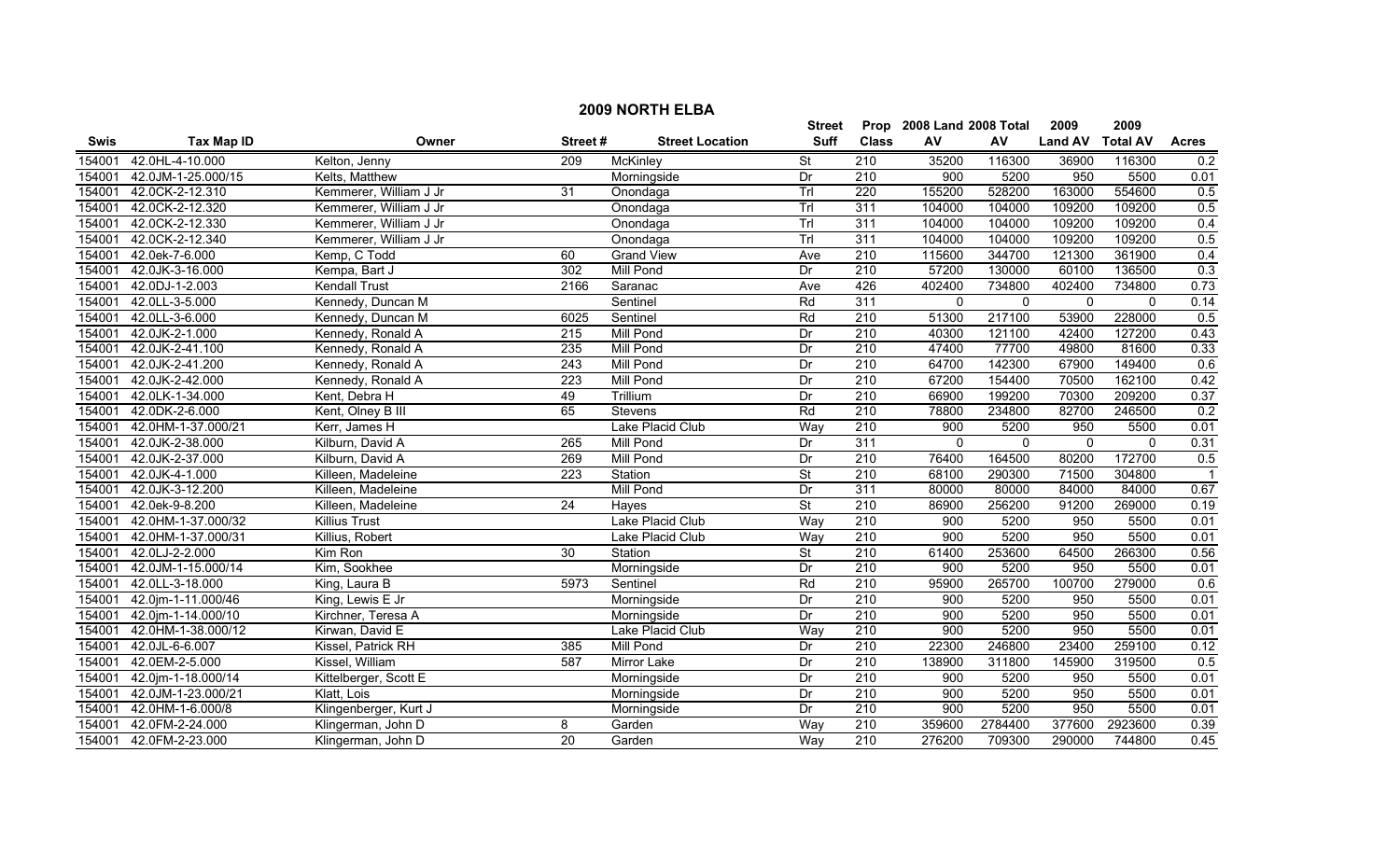|             | <b>2009 NORTH ELBA</b> |                          |                 |                        |                          |                  |                           |         |                  |         |                  |  |  |
|-------------|------------------------|--------------------------|-----------------|------------------------|--------------------------|------------------|---------------------------|---------|------------------|---------|------------------|--|--|
|             |                        |                          |                 |                        | Street                   |                  | Prop 2008 Land 2008 Total |         | 2009             | 2009    |                  |  |  |
| <b>Swis</b> | <b>Tax Map ID</b>      | Owner                    | Street#         | <b>Street Location</b> | <b>Suff</b>              | <b>Class</b>     | AV                        | AV      | Land AV Total AV |         | <b>Acres</b>     |  |  |
| 154001      | 42.0JM-1-16.000/39     | Klossner, Shirley        |                 | Morningside            | Dr                       | 210              | 900                       | 5200    | 950              | 5500    | 0.01             |  |  |
| 154001      | 42.0JM-1-16.000/31     | Knapp, Ronald G          |                 | Morningside            | Dr                       | 210              | 900                       | 5200    | 950              | 5500    | 0.01             |  |  |
| 154001      | 42.0DJ-4-1.000         | Knauer, Donald W         | 2192            | Saranac                | Ave                      | 484              | 194400                    | 554400  | 204100           | 582100  | 0.3              |  |  |
| 154001      | 42.0BL-2-8.000/10      | Knecht Living Trust      | 40              | Harbor                 | Ln                       | 210              | 47000                     | 332600  | 47000            | 332600  | 0.01             |  |  |
| 154001      | 42.0HM-1-10.000/9      | Kniskern, Paul           |                 | Morningside            | Dr                       | 210              | 900                       | 5200    | 950              | 5500    | 0.01             |  |  |
| 154001      | 42.0DJ-1-16.000        | Knox, Robert L           | 26              | Chickadee              | Ln                       | 210              | 105500                    | 201500  | 110800           | 211600  | 0.6              |  |  |
| 154001      | 42.0JM-1-22.000/4      | Kosinski, Raymond        |                 | Morningside            | Dr                       | 210              | 900                       | 5200    | 950              | 5500    | 0.01             |  |  |
| 154001      | 42.0JM-1-22.000/6      | Kosinski, Raymond        |                 | Morningside            | Dr                       | 210              | 900                       | 5200    | 950              | 5500    | 0.01             |  |  |
| 154001      | 42.0JM-1-22.000/5      | Kosinski, Raymond        |                 | Morningside            | Dr                       | 210              | 900                       | 5200    | 950              | 5500    | 0.01             |  |  |
| 154001      | 42.0JM-1-23.000/36     | Koster, Sandra           |                 | Morningside            | Dr                       | 210              | 900                       | 5200    | 950              | 5500    | 0.01             |  |  |
| 154001      | 42.0JM-1-23.000/14     | Krajewski, Carol A       |                 | Morningside            | Dr                       | 210              | 900                       | 5200    | 950              | 5500    | 0.01             |  |  |
| 154001      | 42.0JM-1-12.000/40     | Krajewski, Edward        |                 | Morningside            | Dr                       | 210              | 900                       | 5200    | 950              | 5500    | 0.01             |  |  |
| 154001      | 42.0JM-1-19.000/27     | Kreuzer, Jerry R         |                 | Morningside            | Dr                       | $\overline{210}$ | 900                       | 5200    | 950              | 5500    | 0.01             |  |  |
| 154001      | 42.0JM-1-15.000/1      | Kreuzer, Jerry R         |                 | Morningside            | Dr                       | 210              | 900                       | 5200    | 950              | 5500    | 0.01             |  |  |
| 154001      | 42.0GM-4-3.000         | Kroes, Katrina L         |                 | Lake Placid Club       | Way                      | 311              | 257700                    | 257700  | 270600           | 270600  | 0.42             |  |  |
| 154001      | 42.0EM-1-2.300         | Kroes, Katrina L         | 588             | <b>Mirror Lake</b>     | Dr                       | 210              | 380400                    | 715300  | 399500           | 751100  | 0.12             |  |  |
| 154001      | 42.0jk-3-10.000        | Kroha, Stephen C         | 270             | <b>Mill Pond</b>       | Dr                       | 210              | 60900                     | 229600  | 64000            | 241100  | 0.3              |  |  |
| 154001      | 42.0CK-3-1.000/19      | Krohel, Gregory B        |                 | <b>Waters Edge</b>     | Way                      | 210              | 75000                     | 382800  | 75000            | 382800  | 0.01             |  |  |
| 154001      | 42.0hm-1-36.000/52     | Krueger, Calvin E        |                 | Lake Placid Club       | Way                      | 210              | 900                       | 5200    | 950              | 5500    | 0.01             |  |  |
| 154001      | 42.0HL-2-2.000         | Kruger, Mildred M        |                 | McLenathen             | Ave                      | 311              | 17000                     | 17000   | 17800            | 17800   | 0.1              |  |  |
| 154001      | 42.0DK-1-1.000         | Kuffner Family Trust     | 2267            | Saranac                | Ave                      | 415              | 573000                    | 1386000 | 601700           | 1386000 | 1.6              |  |  |
| 154001      | 42.0BL-2-10.000/10     | Kuhn, Thomas C           | 12              | Harbor                 | Ln                       | 210              | 55500                     | 332600  | 55500            | 332600  | 0.01             |  |  |
| 154001      | 42.0HM-1-39.000/9      | LaBombard, Michaelene    |                 | Lake Placid Club       | Way                      | 210              | 900                       | 5200    | 950              | 5500    | 0.01             |  |  |
| 154001      | 42.0EK-3-13.200        | Lacasse, John R          | 16              | <b>Essex</b>           | <b>St</b>                | $\overline{210}$ | 106800                    | 330300  | 112100           | 346800  | $\overline{0.2}$ |  |  |
| 154001      | 42.0II-11-1.000        | LaCavalla, Anthony V     | 100             | Fir                    | Way                      | 210              | 68600                     | 380100  | 72000            | 399100  | 0.04             |  |  |
| 154001      | 42.0KL-1-2.000         | Lacey, Michele W         | 249             | Station                | $\overline{\mathsf{St}}$ | 210              | 82200                     | 256700  | 86300            | 269500  | 0.1              |  |  |
| 154001      | 42.0EK-7-4.000         | LaClair, Scott A         | $\frac{145}{ }$ | $E$ Im                 | $\overline{\mathsf{St}}$ | 210              | 108000                    | 355100  | 113400           | 372900  | 0.2              |  |  |
| 154001      | 42.0JK-2-2.000         | Lacy, John R             | 42              | <b>McKinley</b>        | $\overline{\mathsf{St}}$ | 311              | 70500                     | 70500   | 74000            | 74000   | $\overline{0.4}$ |  |  |
| 154001      | 42.0LK-1-2.120         | LaFave, James            | 30              | Cherry                 | $\overline{\ln}$         | 210              | 49200                     | 179100  | 51700            | 188100  | 0.23             |  |  |
| 154001      | 42.0CL-3-1.000         | LaFountain, James        | 190             | Stevens                | Rd                       | 210              | 163800                    | 626800  | 171900           | 658100  | 1.1              |  |  |
| 154001      | 42.0cj-2-4.000         | LaFountaine, Nanetta T   | 2163            | Saranac                | Ave                      | 210              | 133300                    | 243900  | 140000           | 256100  | 0.2              |  |  |
| 154001      | 42.0CJ-2-5.000         | LaFountaine, Nanetta T   | 2167            | Saranac                | Ave                      | 210              | 58700                     | 93800   | 61600            | 98500   | 0.04             |  |  |
| 154001      | 42.0CJ-2-7.000         | LaFountaine, Nanetta T   | 2169            | Saranac                | Ave                      | 418              | 135200                    | 325900  | 142000           | 342200  | 0.44             |  |  |
| 154001      | 42.0KL-3-41.000        | LaHart, Joan M           | 10              | Dooling                | Way                      | 210              | 52400                     | 264300  | 55000            | 277500  | 0.03             |  |  |
| 154001      | 42.0HL-1-9.000         | LaHart, Madeline R       | 2673            | Main                   | <b>St</b>                | 482              | 154400                    | 366900  | 162100           | 385200  | 0.2              |  |  |
| 154001      | 42.0LK-1-32.000        | LaHart, Peter N          | $\overline{29}$ | Trillium               | Dr                       | 210              | 88900                     | 247700  | 93400            | 280000  | 0.52             |  |  |
| 154001      | 42.0KK-2-1.100         | Lake Placid - North Elba | 242             | Station                | <b>St</b>                | 681              | 95300                     | 529200  | 100100           | 555700  | 7.37             |  |  |
|             | 154001 42.0DJ-1-20.031 | Lake Placid Assoc Music  |                 | Chickadee              | Ln                       | 330              | 37800                     | 37800   | 39700            | 39700   | 0.19             |  |  |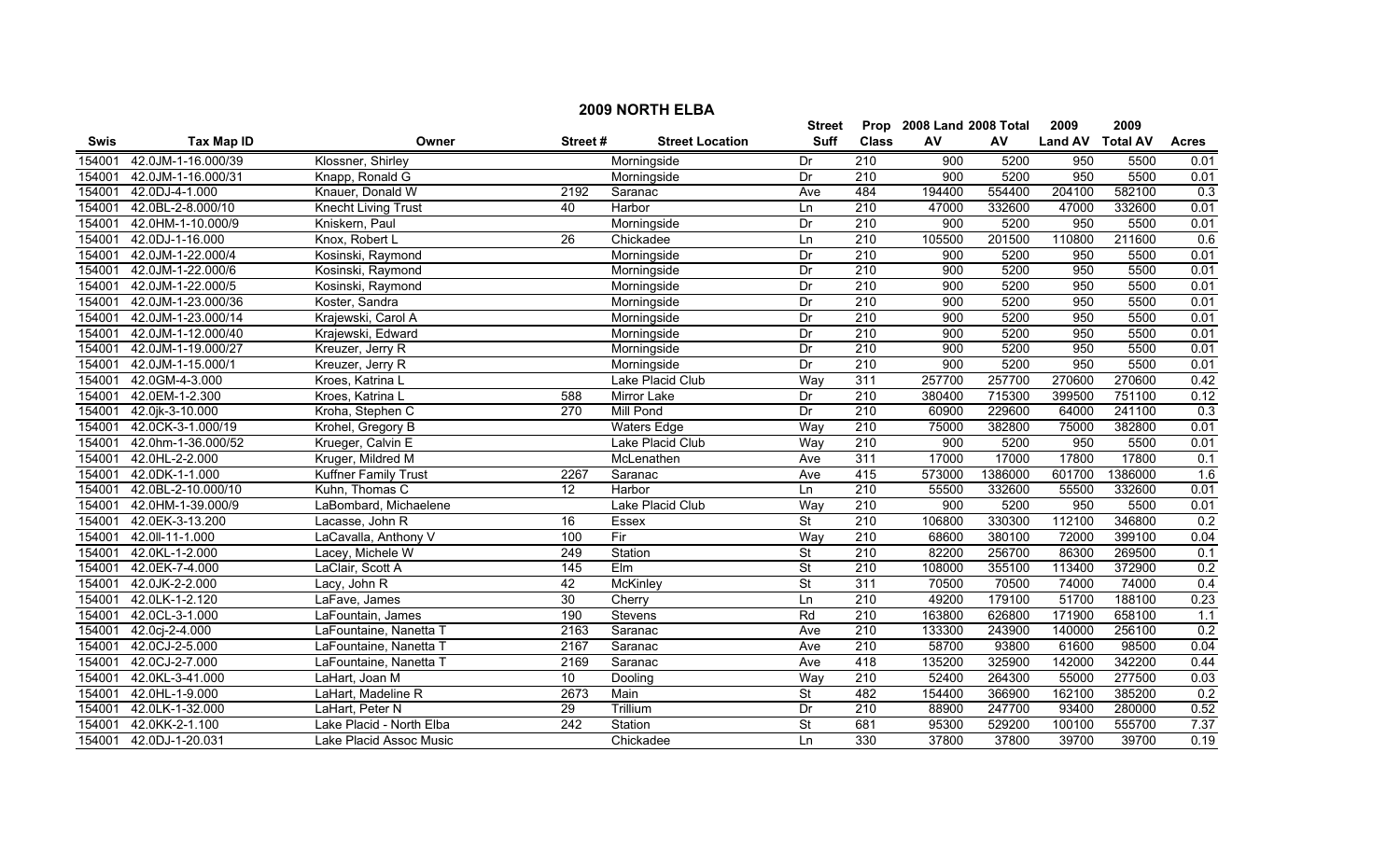|             |                   |                                |                 |          |                        | <b>Street</b>            |                  |    | Prop 2008 Land 2008 Total | 2009           | 2009            |              |
|-------------|-------------------|--------------------------------|-----------------|----------|------------------------|--------------------------|------------------|----|---------------------------|----------------|-----------------|--------------|
| <b>Swis</b> | <b>Tax Map ID</b> | Owner                          | Street#         |          | <b>Street Location</b> | Suff                     | <b>Class</b>     | AV | AV                        | <b>Land AV</b> | <b>Total AV</b> | <b>Acres</b> |
| 154001      | 42.0KJ-11-4.000   | Lake Placid Builders Group LLC |                 | Station  |                        | <b>St</b>                | 311              |    |                           | 12666          | 12666           | 0.03         |
| 154001      | 42.0KJ-11-5.000   | Lake Placid Builders Group LLC |                 | Station  |                        | St                       | 311              |    |                           | 12666          | 12666           | 0.03         |
| 154001      | 42.0KJ-11-6.000   | Lake Placid Builders Group LLC |                 | Station  |                        | <b>St</b>                | 311              |    |                           | 12666          | 12666           | 0.03         |
| 154001      | 42.0KJ-12-1.000   | Lake Placid Builders Group LLC |                 | Station  |                        | <b>St</b>                | 311              |    |                           | 12666          | 12666           | 0.03         |
| 154001      | 42.0KJ-12-2.000   | Lake Placid Builders Group LLC |                 | Station  |                        | $\overline{\mathsf{St}}$ | 311              |    |                           | 12666          | 12666           | 0.03         |
| 154001      | 42.0KJ-12-3.000   | Lake Placid Builders Group LLC |                 | Station  |                        | St                       | 311              |    |                           | 12666          | 12666           | 0.03         |
| 154001      | 42.0KJ-12-4.000   | Lake Placid Builders Group LLC |                 | Station  |                        | <b>St</b>                | 311              |    |                           | 12666          | 12666           | 0.03         |
| 154001      | 42.0KJ-12-5.000   | Lake Placid Builders Group LLC |                 | Station  |                        | $\overline{\mathsf{St}}$ | 311              |    |                           | 12666          | 12666           | 0.03         |
| 154001      | 42.0KJ-12-6.000   | Lake Placid Builders Group LLC |                 | Station  |                        | $\overline{\mathsf{St}}$ | 311              |    |                           | 12666          | 12666           | 0.03         |
| 154001      | 42.0LJ-3-1.000    | Lake Placid Builders Group LLC |                 | Station  |                        | $\overline{\mathsf{St}}$ | $\overline{311}$ |    |                           | 12666          | 12666           | 0.03         |
| 154001      | 42.0LJ-3-2.000    | Lake Placid Builders Group LLC |                 | Station  |                        | St                       | 311              |    |                           | 12666          | 12666           | 0.03         |
| 154001      | 42.0LJ-3-4.000    | Lake Placid Builders Group LLC |                 | Station  |                        | $\overline{\mathsf{St}}$ | 311              |    |                           | 12666          | 12666           | 0.03         |
| 154001      | 42.0LJ-3-5.000    | Lake Placid Builders Group LLC |                 | Station  |                        | $\overline{\mathsf{St}}$ | 311              |    |                           | 12666          | 12666           | 0.03         |
| 154001      | 42.0LJ-3-6.000    | Lake Placid Builders Group LLC |                 | Station  |                        | <b>St</b>                | 311              |    |                           | 12666          | 12666           | 0.03         |
| 154001      | 42.0KJ-4-4.000    | Lake Placid Builders Group LLC |                 | Station  |                        | St                       | 311              |    |                           | 12666          | 12666           | 0.03         |
| 154001      | 42.0LJ-4-2.000    | Lake Placid Builders Group LLC |                 | Station  |                        | $\overline{\mathsf{St}}$ | 311              |    |                           | 12666          | 12666           | 0.03         |
| 154001      | 42.0LJ-4-3.000    | Lake Placid Builders Group LLC |                 | Station  |                        | <b>St</b>                | 311              |    |                           | 12666          | 12666           | 0.03         |
| 154001      | 42.0LJ-4-4.000    | Lake Placid Builders Group LLC |                 | Station  |                        | <b>St</b>                | 311              |    |                           | 12666          | 12666           | 0.03         |
| 154001      | 42.0LJ-4-5.000    | Lake Placid Builders Group LLC |                 | Station  |                        | St                       | 311              |    |                           | 12666          | 12666           | 0.03         |
| 154001      | 42.0LJ-4-6.000    | Lake Placid Builders Group LLC |                 | Station  |                        | $\overline{\mathsf{St}}$ | 311              |    |                           | 12666          | 12666           | 0.03         |
| 154001      | 42.0KJ-4-3.000    | Lake Placid Builders Group LLC |                 | Station  |                        | St                       | 311              |    |                           | 12666          | 12666           | 0.03         |
| 154001      | 42.0LJ-5-1.000    | Lake Placid Builders Group LLC |                 | Station  |                        | St                       | 311              |    |                           | 0              | 0               | 0.03         |
| 154001      | 42.0LJ-5-2.000    | Lake Placid Builders Group LLC |                 | Station  |                        | $\overline{\mathsf{St}}$ | 311              |    |                           | $\overline{0}$ | $\mathsf 0$     | 0.03         |
| 154001      | 42.0LJ-5-3.000    | Lake Placid Builders Group LLC |                 | Station  |                        | St                       | 311              |    |                           | 0              | $\mathbf 0$     | 0.03         |
| 154001      | 42.0LJ-5-4.000    | Lake Placid Builders Group LLC |                 | Station  |                        | $\overline{\mathsf{St}}$ | 311              |    |                           | $\overline{0}$ | $\mathbf{0}$    | 0.03         |
| 154001      | 42.0LJ-5-5.000    | Lake Placid Builders Group LLC |                 | Station  |                        | $\overline{\mathsf{St}}$ | 311              |    |                           | $\mathbf 0$    | $\mathbf 0$     | 0.03         |
| 154001      | 42.0LJ-5-6.000    | Lake Placid Builders Group LLC |                 | Station  |                        | $\overline{\mathsf{St}}$ | 311              |    |                           | $\mathbf 0$    | $\mathbf{0}$    | 0.03         |
| 154001      | 42.0KJ-4-2.000    | Lake Placid Builders Group LLC |                 | Station  |                        | $\overline{\mathsf{St}}$ | 311              |    |                           | 12666          | 12666           | 0.03         |
| 154001      | 42.0KJ-4-1.000    | Lake Placid Builders Group LLC |                 | Station  |                        | <b>St</b>                | 311              |    |                           | 12666          | 12666           | 0.03         |
| 154001      | 42.0LJ-3-3.000    | Lake Placid Builders Group LLC |                 | Station  |                        | <b>St</b>                | 311              |    |                           | 12666          | 12666           | 0.03         |
| 154001      | 42.0KJ-11-3.000   | Lake Placid Builders Group LLC |                 | Station  |                        | <b>St</b>                | 311              |    |                           | 12666          | 12666           | 0.03         |
| 154001      | 42.0KJ-6-3.000    | Lake Placid Builders Group LLC | 23              | Cimarron |                        | Trl                      | 210              |    |                           | 25000          | 30000           | 0.03         |
| 154001      | 42.0KJ-11-2.000   | Lake Placid Builders Group LLC |                 | Station  |                        | St                       | 311              |    |                           | 12666          | 12666           | 0.03         |
| 154001      | 42.0KJ-6-2.000    | Lake Placid Builders Group LLC | 21              | Cimarron |                        | Trl                      | $\overline{210}$ |    |                           | 25000          | 30000           | 0.03         |
| 154001      | 42.0KJ-6-5.000    | Lake Placid Builders Group LLC | $\overline{27}$ | Cimarron |                        | Tr                       | $\overline{210}$ |    |                           | 25000          | 30000           | 0.03         |
| 154001      | 42.0KJ-6-6.000    | Lake Placid Builders Group LLC | 29              | Cimarron |                        | Trl                      | 210              |    |                           | 25000          | 30000           | 0.03         |
| 154001      | 42.0KJ-7-1.000    | Lake Placid Builders Group LLC | $\overline{32}$ | Cimarron |                        | Trl                      | $\overline{210}$ |    |                           | 25000          | 200000          | 0.03         |
| 154001      | 42.0KJ-7-2.000    | Lake Placid Builders Group LLC | 30              | Cimarron |                        | Tr                       | 210              |    |                           | 25000          | 200000          | 0.03         |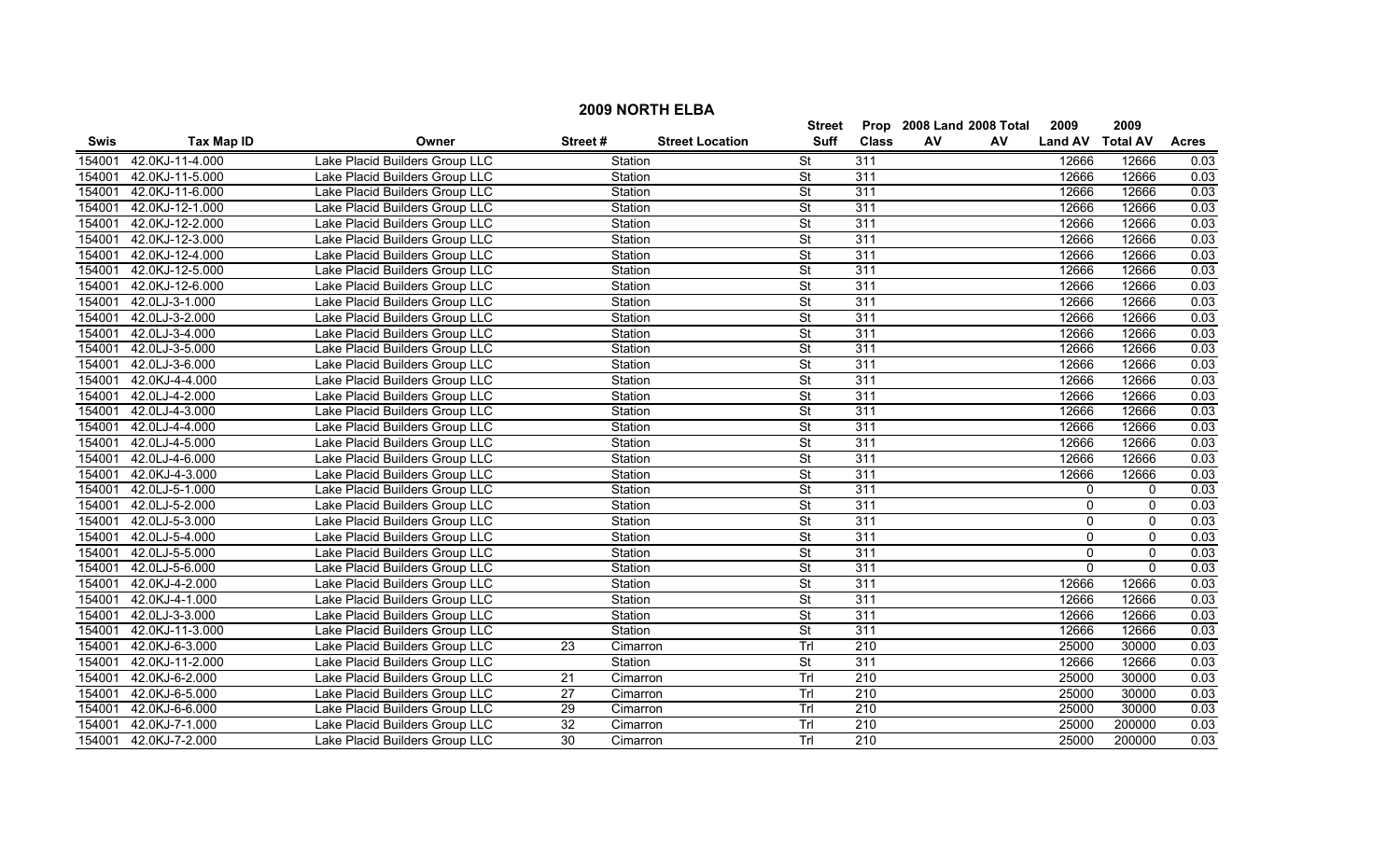|        | <b>2009 NORTH ELBA</b>                                        |                                |                 |                        |                          |                  |          |                |                 |              |  |  |
|--------|---------------------------------------------------------------|--------------------------------|-----------------|------------------------|--------------------------|------------------|----------|----------------|-----------------|--------------|--|--|
|        | 2009<br>2008 Land 2008 Total<br>2009<br><b>Street</b><br>Prop |                                |                 |                        |                          |                  |          |                |                 |              |  |  |
| Swis   | <b>Tax Map ID</b>                                             | Owner                          | Street#         | <b>Street Location</b> | Suff                     | <b>Class</b>     | AV<br>AV | <b>Land AV</b> | <b>Total AV</b> | <b>Acres</b> |  |  |
| 154001 | 42.0KJ-6-1.000                                                | Lake Placid Builders Group LLC | $\overline{19}$ | Cimarron               | Trl                      | 210              |          | 25000          | 30000           | 0.03         |  |  |
| 154001 | 42.0KJ-5-6.000                                                | Lake Placid Builders Group LLC | 17              | Cimarron               | Trl                      | 210              |          | 25000          | 200000          | 0.03         |  |  |
| 154001 | 42.0KJ-7-3.000                                                | Lake Placid Builders Group LLC | $\overline{28}$ | Cimarron               | Trl                      | $\overline{210}$ |          | 25000          | 200000          | 0.03         |  |  |
| 154001 | 42.0KJ-7-5.000                                                | Lake Placid Builders Group LLC | $\overline{24}$ | Cimarron               | TrI                      | 210              |          | 25000          | 200000          | 0.03         |  |  |
| 154001 | 42.0KJ-5-5.000                                                | Lake Placid Builders Group LLC | 15              | Cimarron               | Trl                      | 311              |          | 25000          | 200000          | 0.03         |  |  |
| 154001 | 42.0KJ-8-1.000                                                | Lake Placid Builders Group LLC |                 | Station                | $\overline{\mathsf{St}}$ | 311              |          | 12666          | 12666           | 0.03         |  |  |
| 154001 | 42.0KJ-5-4.000                                                | Lake Placid Builders Group LLC | 13              | Cimarron               | Trl                      | 311              |          | 25000          | 200000          | 0.03         |  |  |
| 154001 | 42.0KJ-5-3.000                                                | Lake Placid Builders Group LLC | 11              | Cimarron               | Trl                      | 311              |          | 25000          | 200000          | 0.03         |  |  |
| 154001 | 42.0KJ-5-2.000                                                | Lake Placid Builders Group LLC | 9               | Cimarron               | Trl                      | 311              |          | 25000          | 200000          | 0.03         |  |  |
| 154001 | 42.0KJ-5-1.000                                                | Lake Placid Builders Group LLC | $\overline{7}$  | Cimarron               | Trl                      | 311              |          | 25000          | 200000          | 0.03         |  |  |
| 154001 | 42.0KJ-8-2.000                                                | Lake Placid Builders Group LLC |                 | Station                | $\overline{\mathsf{St}}$ | 311              |          | 12666          | 12666           | 0.03         |  |  |
| 154001 | 42.0KJ-8-3.000                                                | Lake Placid Builders Group LLC |                 | Station                | $\overline{\mathsf{St}}$ | 311              |          | 12666          | 12666           | 0.03         |  |  |
| 154001 | 42.0KJ-6-4.000                                                | Lake Placid Builders Group LLC | $\overline{25}$ | Cimarron               | Trl                      | 210              |          | 25000          | 30000           | 0.03         |  |  |
| 154001 | 42.0KJ-8-4.000                                                | Lake Placid Builders Group LLC |                 | Station                | $\overline{\mathsf{St}}$ | 311              |          | 12666          | 12666           | 0.03         |  |  |
| 154001 | 42.0KJ-8-6.000                                                | Lake Placid Builders Group LLC |                 | Station                | $\overline{\mathsf{St}}$ | 311              |          | 12666          | 12666           | 0.03         |  |  |
| 154001 | 42.0KJ-9-1.000                                                | Lake Placid Builders Group LLC |                 | Station                | $\overline{\mathsf{St}}$ | 311              |          | 12666          | 12666           | 0.03         |  |  |
| 154001 | 42.0KJ-9-2.000                                                | Lake Placid Builders Group LLC |                 | Station                | <b>St</b>                | 311              |          | 12666          | 12666           | 0.03         |  |  |
| 154001 | 42.0KJ-9-3.000                                                | Lake Placid Builders Group LLC |                 | Station                | <b>St</b>                | 311              |          | 12666          | 12666           | 0.03         |  |  |
| 154001 | 42.0KJ-9-4.000                                                | Lake Placid Builders Group LLC |                 | Station                | $\overline{\mathsf{St}}$ | 311              |          | 12666          | 12666           | 0.03         |  |  |
| 154001 | 42.0KJ-9-5.000                                                | Lake Placid Builders Group LLC |                 | Station                | <b>St</b>                | 311              |          | 12666          | 12666           | 0.03         |  |  |
| 154001 | 42.0KJ-9-6.000                                                | Lake Placid Builders Group LLC |                 | Station                | St                       | 311              |          | 12666          | 12666           | 0.03         |  |  |
| 154001 | 42.0KJ-4-6.000                                                | Lake Placid Builders Group LLC |                 | Station                | $\overline{\mathsf{St}}$ | 311              |          | 12666          | 12666           | 0.03         |  |  |
| 154001 | 42.0KJ-4-5.000                                                | Lake Placid Builders Group LLC |                 | Station                | <b>St</b>                | 311              |          | 12666          | 12666           | 0.03         |  |  |
| 154001 | 42.0KJ-10-1.000                                               | Lake Placid Builders Group LLC |                 | Station                | <b>St</b>                | $\overline{311}$ |          | 12666          | 12666           | 0.03         |  |  |
| 154001 | 42.0KJ-10-2.000                                               | Lake Placid Builders Group LLC |                 | Station                | $\overline{\mathsf{St}}$ | 311              |          | 12666          | 12666           | 0.03         |  |  |
| 154001 | 42.0KJ-10-3.000                                               | Lake Placid Builders Group LLC |                 | Station                | <b>St</b>                | 311              |          | 12666          | 12666           | 0.03         |  |  |
| 154001 | 42.0KJ-10-4.000                                               | Lake Placid Builders Group LLC |                 | Station                | $\overline{\mathsf{St}}$ | 311              |          | 12666          | 12666           | 0.03         |  |  |
| 154001 | 42.0KJ-3-4.000                                                | Lake Placid Builders Group LLC |                 | Station                | $\overline{\mathsf{St}}$ | 311              |          | 11766          | 11766           | 0.03         |  |  |
| 154001 | 42.0KJ-10-5.000                                               | Lake Placid Builders Group LLC |                 | Station                | <b>St</b>                | 311              |          | 12666          | 12666           | 0.03         |  |  |
| 154001 | 42.0KJ-10-6.000                                               | Lake Placid Builders Group LLC |                 | Station                | St                       | 311              |          | 12666          | 12666           | 0.03         |  |  |
| 154001 | 42.0KJ-11-1.000                                               | Lake Placid Builders Group LLC |                 | Station                | <b>St</b>                | 311              |          | 12666          | 12666           | 0.03         |  |  |
| 154001 | 42.0KJ-8-5.000                                                | Lake Placid Builders Group LLC |                 | Station                | <b>St</b>                | 311              |          | 12666          | 12666           | 0.03         |  |  |
| 154001 | 42.0KJ-3-5.000                                                | Lake Placid Builders Group LLC |                 | Station                | <b>St</b>                | 311              |          | 11766          | 11766           | 0.03         |  |  |
| 154001 | 42.0LJ-4-1.000                                                | Lake Placid Builders Group LLC |                 | Station                | <b>St</b>                | 311              |          | 12666          | 12666           | 0.03         |  |  |
| 154001 | 42.0KJ-3-6.000                                                | Lake Placid Builders Group LLC |                 | Station                | $\overline{\mathsf{St}}$ | 311              |          | 11766          | 11766           | 0.03         |  |  |
| 154001 | 42.0KJ-3-3.000                                                | Lake Placid Builders Group LLC |                 | Station                | $\overline{\mathsf{St}}$ | 311              |          | 11766          | 11766           | 0.03         |  |  |
| 154001 | 42.0KJ-3-2.000                                                | Lake Placid Builders Group LLC |                 | Station                | St                       | 311              |          | 11766          | 11766           | 0.03         |  |  |
|        | 154001 42.0KJ-3-1.000                                         | Lake Placid Builders Group LLC |                 | Station                | St                       | 311              |          | 11701          | 11701           | 0.03         |  |  |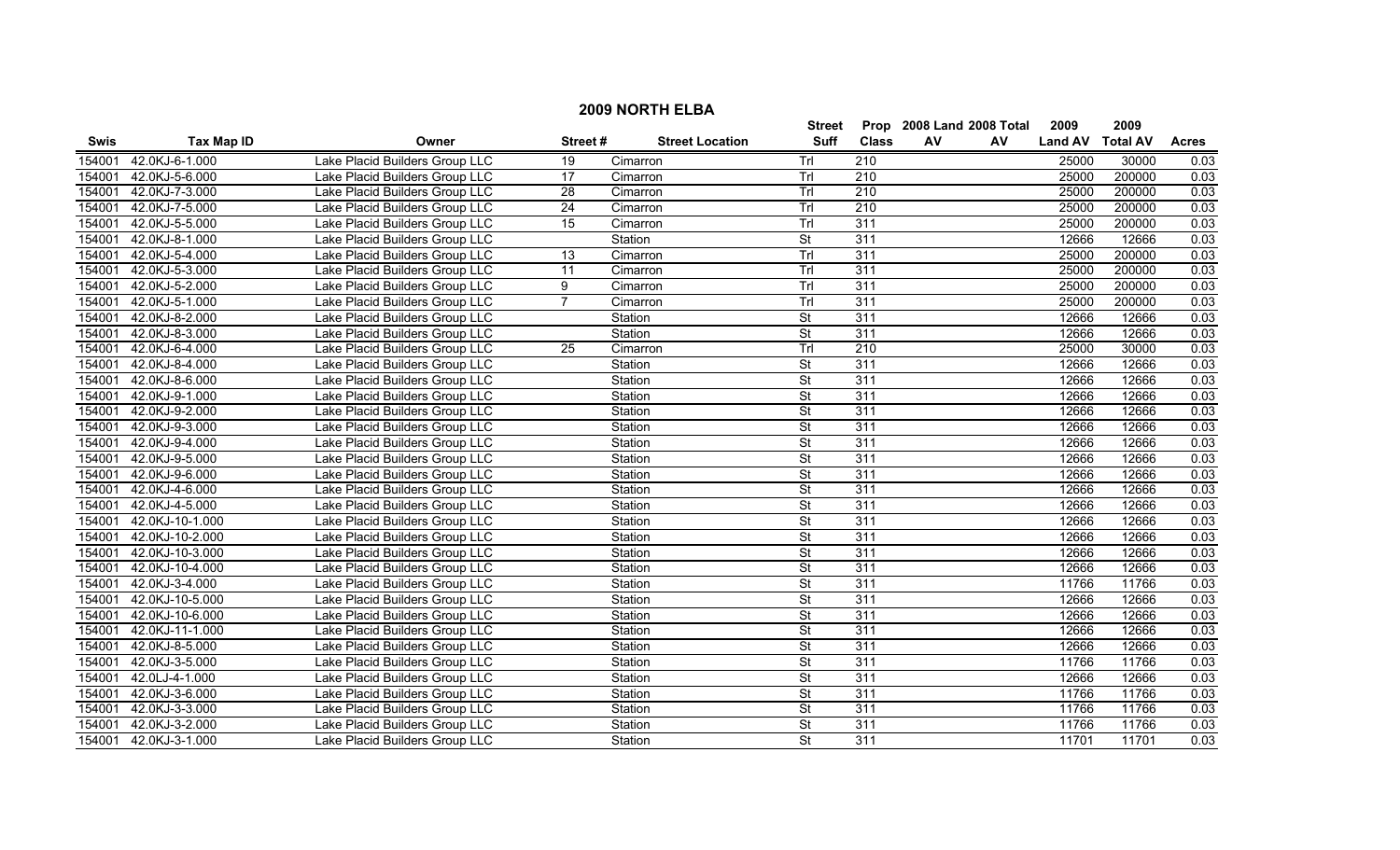|        | <b>2009 NORTH ELBA</b> |                                |                  |                        |                          |              |                           |          |                  |                  |                  |  |
|--------|------------------------|--------------------------------|------------------|------------------------|--------------------------|--------------|---------------------------|----------|------------------|------------------|------------------|--|
|        |                        |                                |                  |                        | <b>Street</b>            |              | Prop 2008 Land 2008 Total |          | 2009             | 2009             |                  |  |
| Swis   | <b>Tax Map ID</b>      | Owner                          | Street#          | <b>Street Location</b> | Suff                     | <b>Class</b> | AV                        | AV       | Land AV Total AV |                  | <b>Acres</b>     |  |
| 154001 | 42.0KJ-13-3.000        | Lake Placid Builders Group LLC |                  | Station                | <b>St</b>                | 311          |                           |          | $\mathbf 0$      | $\mathbf 0$      | 1.9              |  |
| 154001 | 42.0MJ-2-2.000         | Lake Placid Central School     | 318              | Old Military           | Rd                       | 612          | 2405100                   | 12096000 |                  | 2525400 12700800 | 12.6             |  |
| 154001 | 42.0JM-1-1.320         | Lake Placid Co                 |                  | Wilmington             | Rd                       | 311          | 600                       | 600      | 600              | 600              | 0.14             |  |
| 154001 | 42.0EL-1-11.000        | Lake Placid Drug Inc           | 2435             | Main                   | <b>St</b>                | 482          | 429200                    | 955400   | 450700           | 1003200          | 0.1              |  |
| 154001 | 42.0LM-1-3.000         | Lake Placid Electric Dept      | 77               | Power House            | Ln                       | 882          | 1478000                   | 9072000  | 1551900          | 9525600          | 14.1             |  |
| 154001 | 42.0JM-1-10.000        | Lake Placid Holdings LP        | 12               | Morningside            | Dr                       | 483          | 57500                     | 224300   | 51500            | 118400           | 0.1              |  |
| 154001 | 42.0DK-3-5.006         | Lake Placid Inka LLC           | 2375             | Saranac                | Ave                      | 414          | 1583900                   | 8246800  | 1663100          | 8659100          | 1.9              |  |
| 154001 | 42.0DL-1-8.009         | Lake Placid LLC                | 32               | <b>Mirror Lake</b>     | Dr                       | 414          | 1326300                   | 2250000  | 1392600          | 2362500          | 0.8              |  |
| 154001 | 42.0EK-6-2.100         | Lake Placid LLC                | 2402             | Main                   | $\overline{\mathsf{St}}$ | 414          | 3301200                   | 8000000  | 3466300          | 8900000          | 3.85             |  |
| 154001 | 42.0DL-1-7.011         | Lake Placid LLC                | 2391             | Saranac                | Ave                      | 414          | 1838000                   | 2750000  | 1929900          | 2887500          | $\overline{2.8}$ |  |
| 154001 | 42.0BL-2-9.000         | Lake Placid Marina Corp        |                  | Harbor                 | Ln                       | 311          | $\mathbf 0$               | $\Omega$ | $\mathbf 0$      | $\mathbf{0}$     | 0.86             |  |
| 154001 | 42.0BL-2-10.000        | Lake Placid Marina Corp        |                  | Harbor                 | Ln                       | 311          | $\Omega$                  | $\Omega$ | $\mathbf{0}$     | $\Omega$         | 0.85             |  |
| 154001 | 42.0BL-2-7.014         | Lake Placid Marina Corp        |                  | Harbor                 | Ln                       | 570          | 1667400                   | 1754200  | 1750800          | 1841900          | 1.01             |  |
| 154001 | 42.0BL-2-8.000         | Lake Placid Marina Corp        | 32               | Harbor                 | Ln                       | 311          | $\mathbf 0$               | 0        | $\mathbf 0$      | $\mathbf{0}$     | 0.52             |  |
| 154001 | 42.0KK-1-1.200         | Lake Placid Masonic Hall       | 219              | Station                | $\overline{\mathsf{St}}$ | 632          | 37100                     | 100000   | 39000            | 105000           | 1.45             |  |
| 154001 | 42.0EL-1-14.015        | Lake Placid Partners LLC       | 2453             | Main                   | $\overline{\mathsf{St}}$ | 482          | 864600                    | 2498600  | 907800           | 2623500          | 0.19             |  |
| 154001 | 42.0kl-3-14.000        | Lake Placid Properties LLC     | 6053             | Sentinel               | Rd                       | 411          | 162100                    | 453750   | 170200           | 375000           | 0.6              |  |
| 154001 | 42.0EL-1-20.002        | Lake Placid Public Library     | 2471             | Main                   | <b>St</b>                | 611          | 632200                    | 982800   | 663800           | 1031900          | 0.23             |  |
| 154001 | 42.0JL-5-3.000         | Lake Placid Store LLC          | 2767             | Main                   | <b>St</b>                | 330          | 208700                    | 208700   | 219100           | 219100           | 0.2              |  |
| 154001 | 42.0JL-5-6.000         | Lake Placid Store LLC          | 176              | Parkside               | Dr                       | 312          | 175200                    | 296100   | 184000           | 310900           | 0.5              |  |
| 154001 | 42.0JL-5-4.002         | Lake Placid Store LLC          | 2779             | Main                   | $\overline{\mathsf{St}}$ | 484          | 256200                    | 832300   | 269000           | 873900           | 0.29             |  |
| 154001 | 42.0GK-1-3.000         | Lake Placid Vacation Corp      |                  | Hillcrest              | Ave                      | 438          | 23900                     | 48200    | 25100            | 50600            | 0.4              |  |
| 154001 | 42.0GL-1-1.100         | Lake Placid Vacation Corp      |                  | Main                   | $\overline{\mathsf{St}}$ | 438          | 100                       | 13800    | 100              | 14500            | 2.18             |  |
| 154001 | 42.0GK-1-1.000         | Lake Placid Vacation Corp      |                  | Hillcrest              | Ave                      | 330          | 16300                     | 16300    | 16300            | 16300            | 0.1              |  |
| 154001 | 42.0GK-1-6.000         | Lake Placid Vacation Corp      | 200              | Olympic                | Dr                       | 210          | 56700                     | 194300   | 59500            | 204000           | 1.3              |  |
| 154001 | 42.0GK-1-4.100         | Lake Placid Vacation Corp      | 69               | Olympic                | Dr                       | 414          | 1995900                   | 16139900 | 2095700          | 16946900         | 8.44             |  |
| 154001 | 42.0GK-1-4.210         | Lake Placid Vacation Corp      |                  | Olympic                | Dr                       | 330          | 150000                    | 150000   | 157500           | 157500           | 0.46             |  |
| 154001 | 42.0GK-1-5.100         | Lake Placid Vacation Corp      | $\overline{212}$ | Olympic                | Dr                       | 415          | 150000                    | 150000   | 157500           | 157500           | 0.57             |  |
| 154001 | 42.0FK-5-13.000        | Lake Placid Vacation Corp Inc  |                  | Main                   | <b>St</b>                | 311          | 187100                    | 187100   | 196500           | 196500           | 0.2              |  |
| 154001 | 42.0FK-5-14.000        | Lake Placid Vacation Corp Inc  | 70               | Olympic                | Dr                       | 421          | 149200                    | 567400   | 156700           | 595800           | 0.4              |  |
| 154001 | 42.0JH-1-1.000         | Lake Placid Village            |                  | Old Military           | Rd                       | 662          | 304500                    | 318900   | 319700           | 334800           | 8.51             |  |
| 154001 | 42.0JH-1-1.000/1       | Lake Placid Village            | 452              | Old Military           | Rd                       | 872          | 241300                    | 1927800  | 253400           | 2024200          | 0.01             |  |
| 154001 | 42.0JH-1-1.000/2       | Lake Placid Village            | 456              | Old Military           | Rd                       | 662          | 21500                     | 170300   | 22600            | 178800           | 0.01             |  |
| 154001 | 42.0JH-1-1.000/3       | Lake Placid Village            | 448              | Old Military           | Rd                       | 662          | 160900                    | 1285200  | 169000           | 1349500          | 0.01             |  |
| 154001 | 42.0GL-1-1.000/1       | Lake Placid Village Inc        |                  | Main                   | <b>St</b>                | 653          | 916600                    | 982800   | 962400           | 1031900          | 0.01             |  |
| 154001 | 42.0FK-5-7.000         | Lake Placid Village Inc        | 2502             | Main                   | St                       | 653          | 568400                    | 568400   | 596800           | 596800           | 0.3              |  |
| 154001 | 42.0FK-3-7.000         | Lake Placid Village Inc        |                  | Marcy                  | Rd                       | 653          | 229800                    | 229800   | 241300           | 241300           | 0.14             |  |
| 154001 | 42.0FK-3-6.000         | Lake Placid Village Inc        | 2484             | Main                   | <b>St</b>                | 653          | 834400                    | 854300   | 876100           | 897000           | $\overline{0.8}$ |  |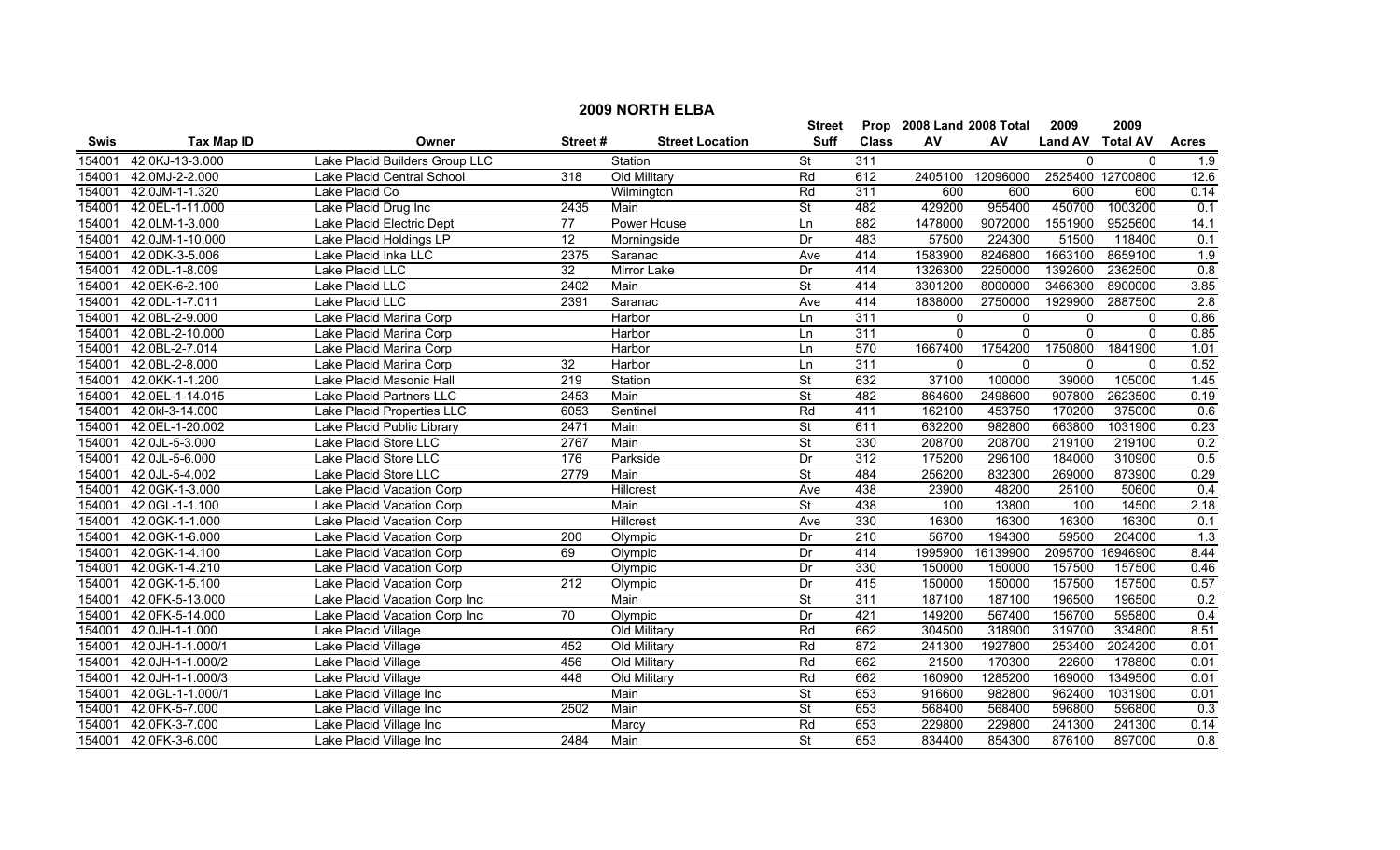|        | <b>2009 NORTH ELBA</b> |                         |                  |                        |                          |                  |                           |         |                |                 |                  |  |
|--------|------------------------|-------------------------|------------------|------------------------|--------------------------|------------------|---------------------------|---------|----------------|-----------------|------------------|--|
|        |                        |                         |                  |                        | Street                   |                  | Prop 2008 Land 2008 Total |         | 2009           | 2009            |                  |  |
| Swis   | <b>Tax Map ID</b>      | Owner                   | Street#          | <b>Street Location</b> | <b>Suff</b>              | <b>Class</b>     | AV                        | AV      | <b>Land AV</b> | <b>Total AV</b> | <b>Acres</b>     |  |
| 154001 | 42.0JJ-2-8.000         | Lake Placid Village Inc |                  | Wesvalley              | Rd                       | 593              | 39300                     | 39300   | 41300          | 41300           | 0.11             |  |
| 154001 | 42.0KH-1-1.000         | Lake Placid Village Inc |                  | Old Military           | Rd                       | 662              | 264600                    | 450200  | 277800         | 472700          | 6.68             |  |
| 154001 | 42.0fm-4-20.000        | Lake, Patricia P        | 165              | Lake Placid Club       | Way                      | 210              | 123800                    | 513600  | 130000         | 539300          | 0.26             |  |
| 154001 | 42.0JL-3-13.000        | Lakeplacidhouse LLC     | 50               | Colden                 | Ave                      | 210              | 34600                     | 215000  | 36400          | 225800          | 0.2              |  |
| 154001 | 42.0CK-1-9.002         | Lakewood New York LLC   | 119              | <b>Victor Herbert</b>  | Rd                       | 280              | 589800                    | 1799400 | 619300         | 1889400         | 0.75             |  |
| 154001 | 42.0KL-4-2.000         | Lamb Lumber Co Inc      |                  | Sentinel               | Rd                       | 330              | 34800                     | 34800   | 36500          | 36500           | $\overline{2}$   |  |
| 154001 | 42.0KL-4-3.000         | Lamb Lumber Co Inc      |                  | Sentinel               | Rd                       | 311              | 7000                      | 7000    | 7400           | 7400            | 0.26             |  |
| 154001 | 42.0KL-4-1.000         | Lamb Lumber Co Inc      | 6110             | Sentinel               | Rd                       | 444              | 173800                    | 523200  | 182500         | 549400          | 0.67             |  |
| 154001 | 42.0CK-2-12.120        | Lamb, Barbara H         | $\overline{27}$  | Cayuga                 | Way                      | 210              | 168800                    | 685600  | 177300         | 719900          | 0.4              |  |
| 154001 | 42.0DJ-7-2.009         | Lamb, Joseph V Jr       | 56               | Nash                   | <b>St</b>                | $\overline{210}$ | 96900                     | 341800  | 101800         | 358900          | 0.22             |  |
| 154001 | 42.0DJ-4-20.000        | Lamb. Norma J           | 9                | Greenwood              | $\overline{\mathsf{St}}$ | $\overline{210}$ | 74200                     | 241200  | 77900          | 253300          | 0.2              |  |
| 154001 | 42.0KK-3-1.000         | Lammann, Sebastian      | 136              | Station                | <b>St</b>                | 210              | 115500                    | 285000  | 121200         | 299200          | $\overline{2}$   |  |
| 154001 | 42.0BL-2-8.000/9       | Lamonica, Janet L       | 40               | Harbor                 | Ln                       | $\overline{210}$ | 51000                     | 367200  | 51000          | 367200          | 0.01             |  |
| 154001 | 42.0GL-3-1.100         | Landolfe, Vincentia C   | 2575             | Main                   | $\overline{\mathsf{St}}$ | 280              | 331600                    | 859400  | 348200         | 902400          | 0.16             |  |
| 154001 | 42.0FM-2-1.000         | Landon, Judith A        | 42               | Garden                 | Way                      | 210              | 115100                    | 571400  | 120900         | 600000          | 0.13             |  |
| 154001 | 42.0JM-1-24.000/21     | Langdon, Harry R        |                  | Morningside            | Dr                       | $\overline{210}$ | 900                       | 5200    | 950            | 5500            | 0.01             |  |
| 154001 | 42.0JM-2-3.000         | Langlois, Charles F     |                  | Wilmington             | Rd                       | 311              | 41300                     | 41300   | 44000          | 44000           | 0.75             |  |
| 154001 | 42.0CK-1-1.000         | Lansing, John S         | 35               | Victor Herbert         | Rd                       | 570              | 592300                    | 954100  | 621900         | 1001800         | 0.98             |  |
| 154001 | 42.0MJ-1-2.000         | Lapan, James E          |                  | Old Military           | Rd                       | 311              | 3400                      | 3400    | 3400           | 3400            | 0.04             |  |
| 154001 | 42.0JM-1-21.000/3      | LaPlante, Charles       |                  | Morningside            | Dr                       | 210              | 900                       | 5200    | 950            | 5500            | 0.01             |  |
| 154001 | 42.0LL-3-17.000        | LaPlante, Pamela J      | 5977             | Sentinel               | Rd                       | 220              | 85200                     | 224900  | 89400          | 236100          | 0.5              |  |
| 154001 | 42.0jm-1-13.000/9      | LaPorte, Samuel D       |                  | Morningside            | Dr                       | 210              | 900                       | 5200    | 950            | 5500            | 0.01             |  |
| 154001 | 42.0LM-1-8.100         | LaRose, Lesa L          | 5994             | Sentinel               | Rd                       | 210              | 53000                     | 205600  | 55700          | 215900          | 0.24             |  |
| 154001 | 42.0HL-6-5.000         | LaSelva, John           | 122              | Parkside               | Dr                       | 220              | 39600                     | 178000  | 41600          | 186900          | 0.1              |  |
| 154001 | 42.0dj-1-23.020        | Last, David A           | 92               | Chickadee              | Ln                       | 210              | 103300                    | 341600  | 108500         | 358700          | 0.39             |  |
| 154001 | 42.0LJ-1-3.000         | Latourelle, Dawn M      | $\overline{378}$ | Old Military           | Rd                       | 210              | 58900                     | 205900  | 61800          | 216200          | 1.1              |  |
| 154001 | 42.0LM-1-8.200         | Lautenschuetz, Paul K   | 5996             | Sentinel               | Rd                       | 220              | 57200                     | 257900  | 60100          | 270800          | 0.22             |  |
| 154001 | 42.0HM-1-26.000/31     | Laveglia, Demetrio A    |                  | Dunn                   | Way                      | $\overline{210}$ | 900                       | 5200    | 950            | 5500            | 0.01             |  |
| 154001 | 42.0LJ-1-16.000        | Lavery, Pamela J        | 91               | Station                | <b>St</b>                | 210              | 77600                     | 205400  | 81500          | 215700          | 1.45             |  |
| 154001 | 42.0EM-3-14.000        | Lawless, Edward         | 47               | Wilderness             | Cir                      | 210              | 159000                    | 571400  | 167000         | 600000          | 0.53             |  |
| 154001 | 42.0EK-5-4.000         | Lawless, Joseph P       | 20               | Elm                    | $\overline{\mathsf{St}}$ | 210              | 33500                     | 166700  | 35100          | 175000          | $\overline{0.1}$ |  |
| 154001 | 42.0EJ-3-7.000         | Lawlor, Andrew J        | 328              | Wesvalley              | Rd                       | 210              | 74400                     | 226800  | 78100          | 238100          | 0.24             |  |
| 154001 | 42.0ek-3-11.000        | Lawlor, Stephen         | 46               | <b>Grand View</b>      | Ave                      | 220              | 100800                    | 293600  | 105900         | 308300          | 0.2              |  |
| 154001 | 42.0DJ-1-28.000        | Lawrence Crystal A      | 39               | Chickadee              | Ln                       | 210              | 81800                     | 301900  | 85900          | 317000          | 0.4              |  |
| 154001 | 42.0HK-1-13.000        | Lawrence, Dennis F      | $\overline{99}$  | McKinley               | <b>St</b>                | $\overline{210}$ | 44700                     | 175800  | 46900          | 175800          | 0.2              |  |
| 154001 | 42.0DJ-6-6.000         | Lawrence, Donald        |                  | Greenwood              | <b>St</b>                | 311              | 17700                     | 17700   | 18600          | 18600           | 0.1              |  |
| 154001 | 42.0DJ-4-13.000        | Lawrence, Donald        | 43               | Greenwood              | <b>St</b>                | 210              | 95300                     | 278000  | 100100         | 291900          | 0.4              |  |
|        | 154001 42.0DJ-6-7.000  | Lawrence, Donald        | 44               | Greenwood              | $\overline{\mathsf{St}}$ | $\overline{210}$ | 80800                     | 242000  | 84800          | 254100          | 0.2              |  |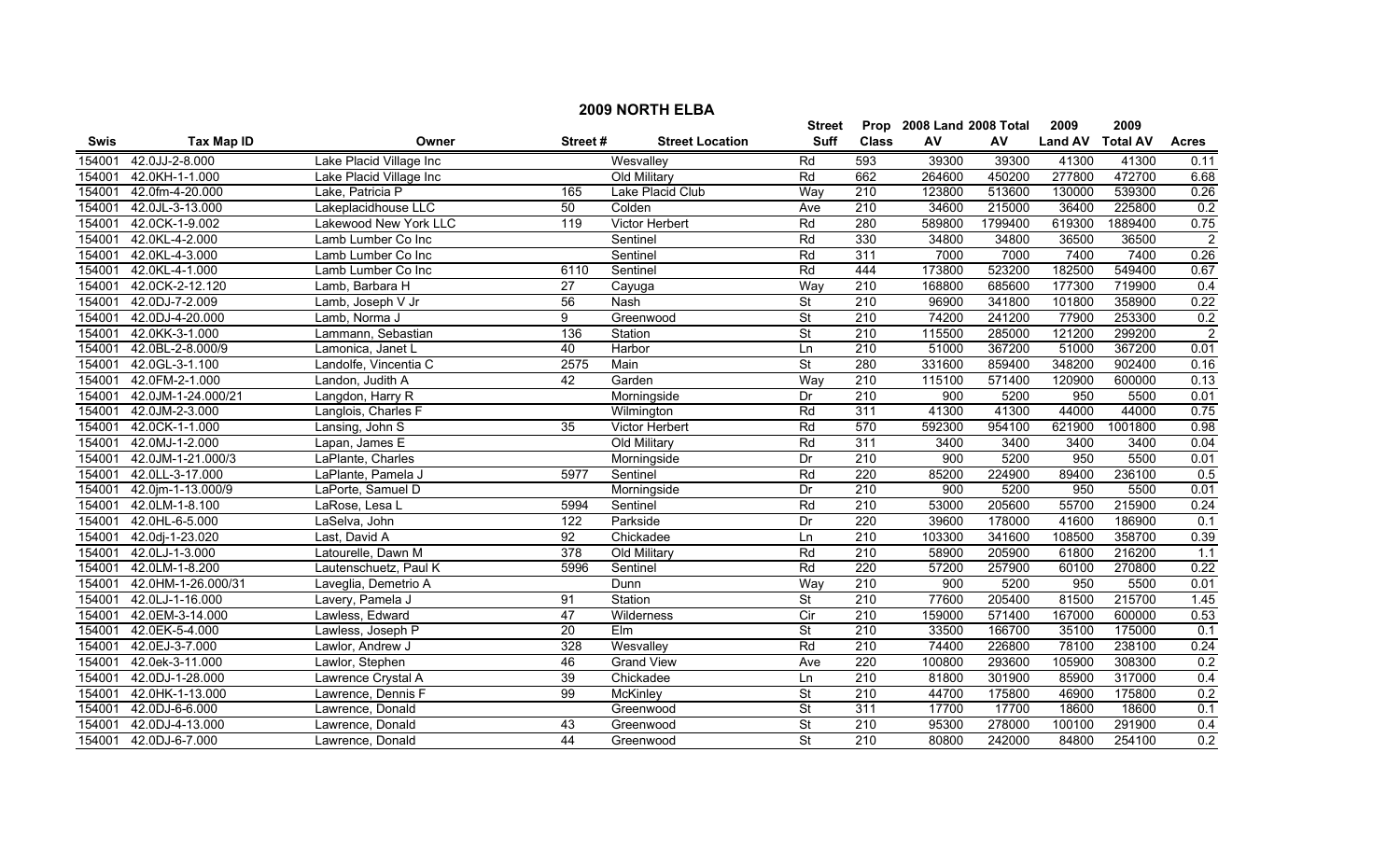|             | <b>2009 NORTH ELBA</b> |                        |                 |                        |                          |                  |                           |        |                |                 |              |  |
|-------------|------------------------|------------------------|-----------------|------------------------|--------------------------|------------------|---------------------------|--------|----------------|-----------------|--------------|--|
|             |                        |                        |                 |                        | Street                   |                  | Prop 2008 Land 2008 Total |        | 2009           | 2009            |              |  |
| <b>Swis</b> | <b>Tax Map ID</b>      | Owner                  | Street#         | <b>Street Location</b> | <b>Suff</b>              | <b>Class</b>     | AV                        | AV     | <b>Land AV</b> | <b>Total AV</b> | <b>Acres</b> |  |
| 154001      | 42.0DJ-7-5.000         | Lawrence, Gary P       | $\overline{78}$ | Greenwood              | $\overline{\mathsf{St}}$ | 280              | 59600                     | 188000 | 62600          | 197400          | 0.1          |  |
| 154001      | 42.0LJ-1-2.000         | Lawrence, Joel F       |                 | Old Military           | Rd                       | 311              | 6900                      | 6900   | 6900           | 6900            | 0.5          |  |
| 154001      | 42.0EJ-2-5.000         | Lawrence, Mark P       | 33              | Nash                   | $\overline{\mathsf{St}}$ | 210              | 121400                    | 252900 | 127400         | 265500          | 0.3          |  |
| 154001      | 42.0HM-1-35.000/27     | Lechevet, Burr H       |                 | Dunn                   | Way                      | 210              | 900                       | 5200   | 950            | 5500            | 0.01         |  |
| 154001      | 42.0HM-1-35.000/32     | Lehner, Eric A         |                 | Dunn                   | Way                      | 210              | 900                       | 5200   | 950            | 5500            | 0.01         |  |
| 154001      | 42.0KL-4-12.000        | Lejcek, Charles        | 6060            | Sentinel               | Rd                       | 210              | 40700                     | 142300 | 42700          | 149400          | 0.2          |  |
| 154001      | 42.0KL-4-15.000        | Lejcek, Charles        | 6048            | Sentinel               | Rd                       | 418              | 204900                    | 544400 | 215100         | 571600          | 0.9          |  |
| 154001      | 42.0KL-4-14.000        | Lejcek, Charles        | 6054            | Sentinel               | Rd                       | 418              | 122500                    | 225900 | 128600         | 237200          | 0.5          |  |
| 154001      | 42.0KL-4-13.000        | Lejcek, Charles        |                 | Sentinel               | Rd                       | 311              | 27600                     | 27600  | 29000          | 29000           | 0.5          |  |
| 154001      | 42.0KL-4-16.000        | Lejcek, Charles        | 6040            | Sentinel               | Rd                       | 210              | 90000                     | 217800 | 94500          | 228700          | 0.6          |  |
| 154001      | 42.0JM-1-25.000/39     | Lenihan, Timothy       |                 | Morningside            | Dr                       | 210              | 900                       | 5200   | 950            | 5500            | 0.01         |  |
| 154001      | 42.0JM-1-24.000/6      | Lenihan, Timothy       |                 | Morningside            | Dr                       | 210              | 900                       | 5200   | 950            | 5500            | 0.01         |  |
| 154001      | 42.0FJ-2-3.000         | Lennon, H Thomas       | 14              | Oneida                 | Ave                      | $\overline{210}$ | 89100                     | 220500 | 93500          | 231500          | 0.2          |  |
| 154001      | 42.0JM-1-24.000/26     | Lenseth, Richard C     |                 | Morningside            | Dr                       | 210              | 900                       | 5200   | 950            | 5500            | 0.01         |  |
| 154001      | 42.0JM-1-22.000/26     | Lenseth, Richard C     |                 | Morningside            | Dr                       | $\overline{210}$ | 900                       | 5200   | 950            | 5500            | 0.01         |  |
| 154001      | 42.0HL-4-14.000        | Leonard, Joseph J      | 199             | <b>McKinley</b>        | <b>St</b>                | $\overline{210}$ | 33000                     | 138200 | 34600          | 145100          | 0.1          |  |
| 154001      | 42.0JM-1-21.000/6      | Leopold, Richard       |                 | Morningside            | Dr                       | 210              | 900                       | 5200   | 950            | 5500            | 0.01         |  |
| 154001      | 42.0LL-4-2.000         | Lepik, Darryl J        | 179             | Fir                    | Way                      | 210              | 57300                     | 297600 | 60200          | 312500          | 0.03         |  |
| 154001      | 42.0JH-1-2.000         | Lester, Guy A          |                 | Old Military           | Rd                       | 311              | 1900                      | 1900   | 1900           | 1900            | 0.01         |  |
| 154001      | 42.0CK-3-1.000/16      | Leveille, George E III |                 | <b>Waters Edge</b>     | Way                      | 210              | 75000                     | 382800 | 75000          | 382800          | 0.01         |  |
| 154001      | 42.0EK-4-17.000        | Levine, Barry          | $\overline{27}$ | <b>Grand View</b>      | Ave                      | 210              | 96000                     | 263400 | 100800         | 276600          | 0.2          |  |
| 154001      | 42.0DJ-8-1.000         | Levine, Ralph          | 10              | Acorn                  | $\overline{\mathsf{St}}$ | 210              | 98300                     | 370200 | 103200         | 388700          | 0.2          |  |
| 154001      | 42.0DJ-4-16.000        | Levitt, Fred W         | 29              | Greenwood              | $\overline{\mathsf{St}}$ | 210              | 70700                     | 200100 | 74200          | 240000          | 0.2          |  |
| 154001      | 42.0LL-3-13.000        | Levitz, Charles D      | 5993            | Sentinel               | Rd                       | 483              | 78500                     | 226000 | 82400          | 237300          | 0.5          |  |
| 154001      | 42.0MM-3-5.000         | Lewis, Calvin C Sr     |                 | Cascade                | Rd                       | 311              | 17500                     | 17500  | 8000           | 8000            | 0.3          |  |
| 154001      | 42.0LK-1-17.001        | Lewis, Calvin Jr       | 60              | <b>Blueberry Ridge</b> | Rd                       | 210              | 100600                    | 291500 | 105700         | 306100          | 0.73         |  |
| 154001      | 42.0HM-1-38.000/3      | Lewis, Peter           |                 | Lake Placid Club       | Way                      | 210              | 900                       | 5200   | 950            | 5500            | 0.01         |  |
| 154001      | 42.0HM-1-31.000/29     | Lillquist, Patricia P  |                 | Dunn                   | Way                      | $\overline{210}$ | 900                       | 5200   | 950            | 5500            | 0.01         |  |
| 154001      | 42.0EK-6-9.000         | Lindsay, Gregory L     |                 | Margaret               | P                        | 311              | 15200                     | 15200  | 16000          | 16000           | 0.1          |  |
| 154001      | 42.0EK-6-8.000         | Lindsay, Gregory L     | 16              | Margaret               | $\overline{P}$           | 210              | 86900                     | 497000 | 91200          | 521800          | 0.2          |  |
| 154001      | 42.0BL-2-9.000/12      | Lindsay, John S Jr     | 32              | Harbor                 | Ln                       | 210              | 62800                     | 403200 | 62800          | 403200          | 0.01         |  |
| 154001      | 42.0HM-1-26.000/37     | Linnehan, Dennis W     |                 | Dunn                   | Way                      | 210              | 900                       | 5200   | 950            | 5500            | 0.01         |  |
| 154001      | 42.0JM-1-18.000/38     | Linnehan, Dennis W     |                 | Morningside            | Dr                       | 210              | 900                       | 5200   | 950            | 5500            | 0.01         |  |
| 154001      | 42.0FK-4-6.000         | Linz, Brigitte D       |                 | Highland               | $\overline{P}$           | 311              | 122700                    | 122700 | 128800         | 128800          | 0.2          |  |
| 154001      | 42.0FK-4-5.000         | Linz, Brigitte D       | $\overline{14}$ | Highland               | P                        | $\overline{210}$ | 84800                     | 222000 | 89000          | 233100          | 0.3          |  |
| 154001      | 42.0JM-1-16.000/1      | Littrell, Georgiana M  |                 | Morningside            | Dr                       | 210              | 900                       | 5200   | 950            | 5500            | 0.01         |  |
| 154001      | 42.0EM-3-8.000         | Litz, Thomas J         | 112             | Wilderness             | Cir                      | 210              | 95200                     | 363400 | 100000         | 381600          | 0.64         |  |
| 154001      | 42.0DK-2-2.000         | Litz, Thomas J         | $\overline{33}$ | Stevens                | Rd                       | $\overline{210}$ | 134900                    | 462900 | 141600         | 486000          | 0.6          |  |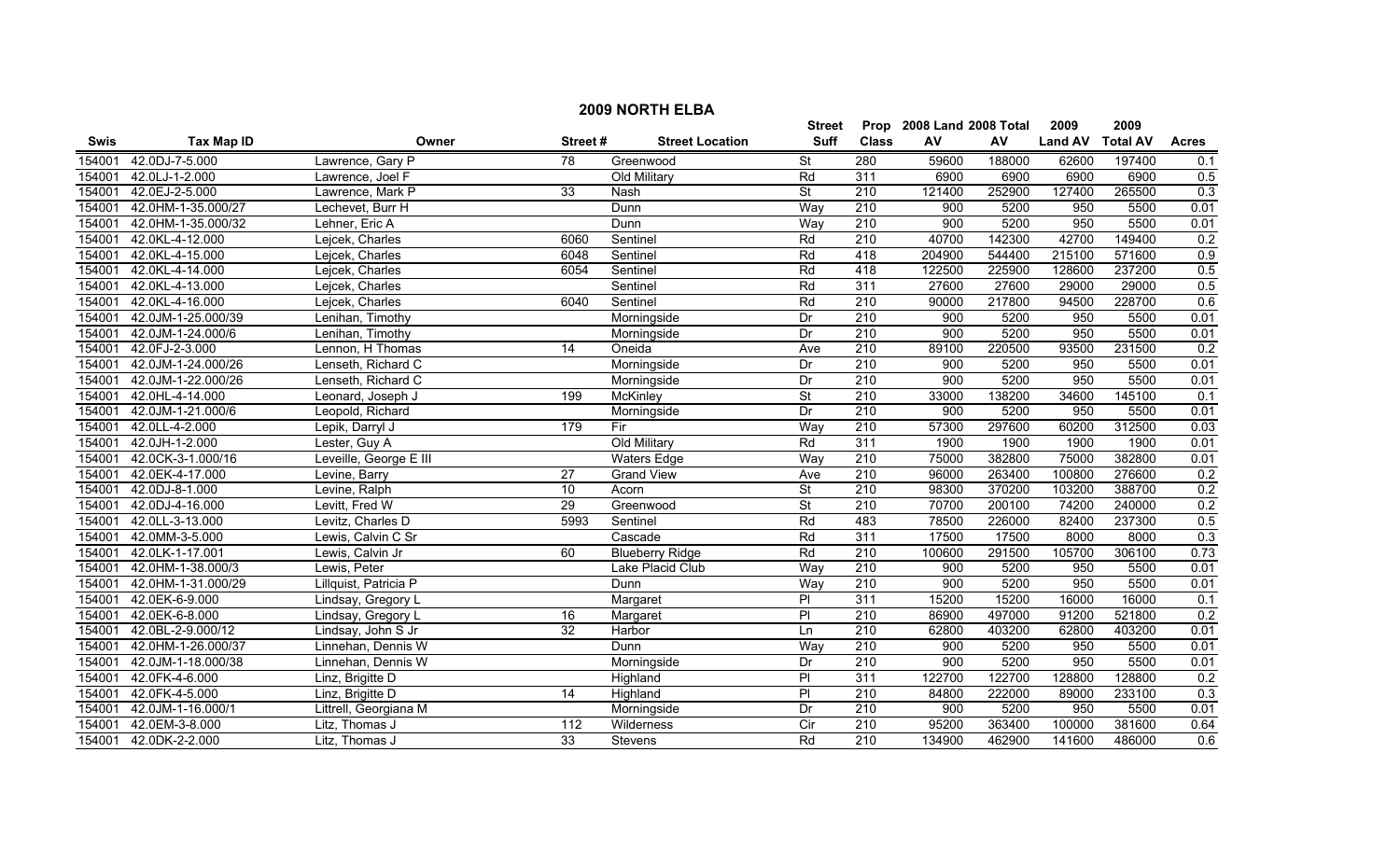|             |                    |                               |                 |                        | <b>Street</b>            |                  | Prop 2008 Land 2008 Total |                | 2009             | 2009           |              |
|-------------|--------------------|-------------------------------|-----------------|------------------------|--------------------------|------------------|---------------------------|----------------|------------------|----------------|--------------|
| <b>Swis</b> | <b>Tax Map ID</b>  | Owner                         | Street#         | <b>Street Location</b> | Suff                     | <b>Class</b>     | AV                        | AV             | Land AV Total AV |                | <b>Acres</b> |
| 154001      | 42.0JM-1-16.000/5  | Lockwood, John H              |                 | Morningside            | Dr                       | 210              | 900                       | 5200           | 950              | 5500           | 0.01         |
| 154001      | 42.0JL-2-7.000     | Locurcio, Gennaro E           | 49              | Colden                 | Ave                      | 210              | 45100                     | 205600         | 47400            | 215900         | 0.2          |
| 154001      | 42.0BL-2-10.000/2  | Loduca, Gerard C              | $\overline{12}$ | Harbor                 | Ln                       | $\overline{210}$ | 55500                     | 332600         | 55500            | 332600         | 0.01         |
| 154001      | 42.0HM-1-27.000/31 | Loenshal, Michael R           |                 | <b>Dunn</b>            | Way                      | 210              | 900                       | 5200           | 950              | 5500           | 0.01         |
| 154001      | 42.0JM-1-20.000/18 | Loetterle, William E          |                 | Morningside            | Dr                       | 210              | 900                       | 5200           | 950              | 5500           | 0.01         |
| 154001      | 42.0JM-1-17.000/34 | Loetterle, William E III      |                 | Morningside            | Dr                       | 210              | 900                       | 5200           | 950              | 5500           | 0.01         |
| 154001      | 42.0LJ-1-5.100     | Loftus, William G             | 370             | Old Military           | Rd                       | 210              | 30300                     | 103400         | 31800            | 108600         | 0.6          |
| 154001      | 42.0DJ-6-14.000    | Lohnes, James                 | 11              | Acorn                  | $\overline{\mathsf{St}}$ | 210              | 115700                    | 413600         | 121500           | 434300         | 0.3          |
| 154001      | 42.0HM-1-10.000/2  | Lohr, Donald                  |                 | Morningside            | Dr                       | 210              | 900                       | 5200           | 950              | 5500           | 0.01         |
| 154001      | 42.0HM-1-39.000/40 | Lolik, Cathy L                |                 | Lake Placid Club       | Way                      | $\overline{210}$ | 900                       | 5200           | 950              | 5500           | 0.01         |
| 154001      | 42.0JM-1-25.000/11 | Long, Stephen                 |                 | Morningside            | Dr                       | $\overline{210}$ | 900                       | 5200           | 950              | 5500           | 0.01         |
| 154001      | 42.0jk-3-23.000    | Longo, Raymond G              |                 | <b>Mill Pond</b>       | Dr                       | 323              | 32400                     | 32400          | 34000            | 34000          | 0.79         |
| 154001      | 42.0FM-4-18.000    | Lorick, William B             | 175             | Lake Placid Club       | Way                      | $\overline{210}$ | 324700                    | 750000         | 340900           | 787500         | 0.29         |
| 154001      | 42.0DL-1-3.100     | Lot 278 LLC                   | 64              | Mirror Lake            | Dr                       | 415              | 289400                    | 569900         | 303900           | 650000         | 0.08         |
| 154001      | 42.0FK-5-15.001    | Lotz, Roy J III               | 22              | Marcy                  | Rd                       | $\overline{210}$ | 104300                    | 468600         | 109500           | 492000         | 0.29         |
| 154001      | 42.0LL-4-4.000     | Loud, Roger S                 | 179             | Fir                    | Way                      | 210              | 61800                     | 330600         | 64900            | 347100         | 0.04         |
| 154001      | 42.0CK-1-16.200    | Love, Howard                  | 142             | <b>Victor Herbert</b>  | Rd                       | 311              | 183300                    | 183300         | 192500           | 192500         | 0.74         |
| 154001      | 42.0DJ-4-11.000    | Lowe, Elizabeth M             | 95              | <b>Nash</b>            | <b>St</b>                | 210              | 105400                    | 308200         | 110700           | 323600         | 0.2          |
| 154001      | 42.0LJ-1-6.000     | LP Pee Wee Athletic Assoc Inc |                 | Old Military           | Rd                       | 592              | 31500                     | 31500          | 33100            | 33100          | 0.4          |
| 154001      | 42.0HL-4-5.000     | LP Post 326 American Legion   | 2710            | Main                   | St                       | 632              | 453600                    | 982800         | 476200           | 1031900        | 0.5          |
| 154001      | 42.0JL-7-6.002     | LP Vol Ambulance Svc Inc      | 388             | <b>Mill Pond</b>       | Dr                       | 662              | 106900                    | 378000         | 112200           | 396900         | 0.37         |
| 154001      | 42.0DK-4-4.000     | <b>LPA Associates</b>         | 89              | Greenwood              | $\overline{\mathsf{St}}$ | 411              | 2249400                   | 12871200       | 2361900          | 6757400        | 2.2          |
| 154001      | 42.0JM-1-21.000/19 | <b>LPCLOA</b> Inc             |                 | Morningside            | Dr                       | 210              | 0                         | 0              | 0                | 0              | 0.01         |
| 154001      | 42.0JM-1-16.000/16 | LPCLOA Inc                    |                 | Morningside            | Dr                       | $\overline{210}$ | $\Omega$                  | 0              | $\mathbf 0$      | $\mathbf 0$    | 0.01         |
| 154001      | 42.0HM-1-36.000    | <b>LPCLOA</b> Inc             | 8               | Lake Placid Club       | Way                      | 210              | $\Omega$                  | $\overline{0}$ | 0                | $\mathbf 0$    | 0.08         |
| 154001      | 42.0JM-1-11.000    | <b>LPCLOA</b> Inc             | 20              | Morningside            | Dr                       | 210              | $\mathbf{0}$              | 0              | $\Omega$         | $\overline{0}$ | 0.08         |
| 154001      | 42.0JM-1-17.000    | LPCLOA Inc                    |                 | Morningside            | Dr                       | 210              | $\Omega$                  | 0              | $\mathbf{0}$     | $\mathbf 0$    | 0.06         |
| 154001      | 42.0JM-1-16.000    | LPCLOA Inc                    |                 | Morningside            | Dr                       | $\overline{210}$ | $\Omega$                  | $\mathbf{0}$   | $\mathbf{0}$     | $\mathbf{0}$   | 0.08         |
| 154001      | 42.0JM-1-17.000/16 | <b>LPCLOA</b> Inc             |                 | Morningside            | Dr                       | 210              | $\Omega$                  | 0              | 0                | $\mathbf 0$    | 0.01         |
| 154001      | 42.0JM-1-11.000/45 | <b>LPCLOA</b> Inc             |                 | Morningside            | Dr                       | 210              | 0                         | $\mathbf 0$    | $\mathbf 0$      | $\mathbf 0$    | 0.01         |
| 154001      | 42.0JM-1-12.000    | <b>LPCLOA</b> Inc             |                 | Morningside            | Dr                       | 210              | $\Omega$                  | 0              | $\mathbf 0$      | $\mathbf 0$    | 0.06         |
| 154001      | 42.0JM-1-18.000    | <b>LPCLOA</b> Inc             |                 | Morningside            | Dr                       | 210              | 0                         | $\overline{0}$ | $\overline{0}$   | $\overline{0}$ | 0.06         |
| 154001      | 42.0HM-1-36.000/49 | <b>LPCLOA</b> Inc             |                 | Lake Placid Club       | Way                      | 210              | $\Omega$                  | $\Omega$       | $\Omega$         | $\mathbf{0}$   | 0.01         |
| 154001      | 42.0JM-1-18.000/44 | <b>LPCLOA</b> Inc             |                 | Morningside            | Dr                       | $\overline{210}$ | $\Omega$                  | 0              | $\Omega$         | $\mathbf{0}$   | 0.01         |
| 154001      | 42.0JM-1-19.000    | <b>LPCLOA</b> Inc             |                 | Morningside            | Dr                       | $\overline{210}$ | $\Omega$                  | $\mathbf{0}$   | $\Omega$         | $\mathbf{0}$   | 0.06         |
| 154001      | 42.0JM-1-12.000/14 | <b>LPCLOA</b> Inc             |                 | Morningside            | Dr                       | 210              | 0                         | 0              | 0                | 0              | 0.01         |
| 154001      | 42.0HM-1-40.000    | LPCLOA Inc                    |                 | Lake Placid Club       | Way                      | $\overline{210}$ | $\Omega$                  | 0              | $\mathbf{0}$     | $\mathbf 0$    | 0.09         |
| 154001      | 42.0JM-1-15.000    | <b>LPCLOA</b> Inc             |                 | Morningside            | Dr                       | 210              | $\Omega$                  | $\Omega$       | $\Omega$         | $\Omega$       | 0.09         |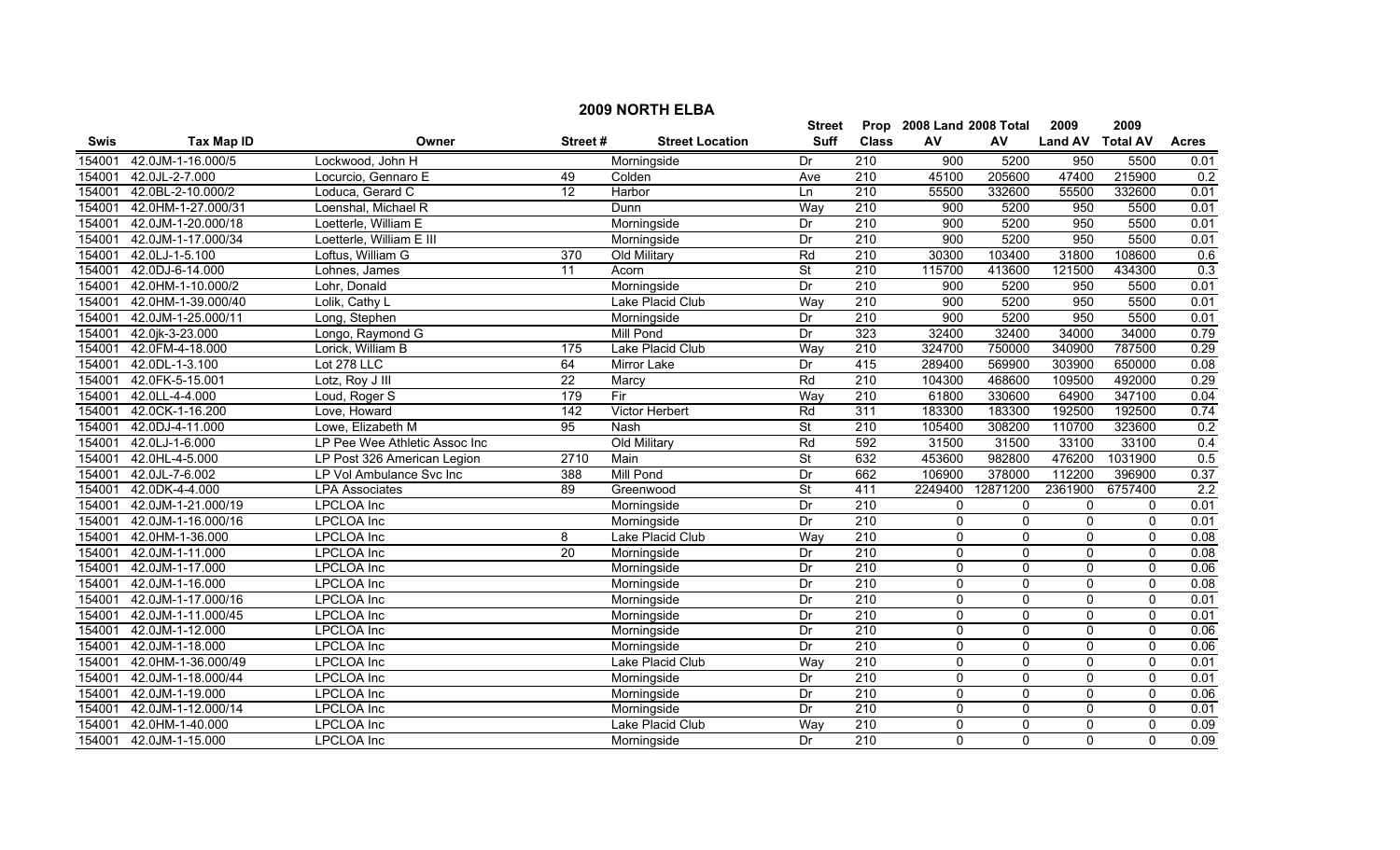|             |                           |                   |                 |                        | <b>Street</b> |                  | Prop 2008 Land 2008 Total |                | 2009             | 2009         |                  |
|-------------|---------------------------|-------------------|-----------------|------------------------|---------------|------------------|---------------------------|----------------|------------------|--------------|------------------|
| <b>Swis</b> | <b>Tax Map ID</b>         | Owner             | Street#         | <b>Street Location</b> | <b>Suff</b>   | <b>Class</b>     | AV                        | AV             | Land AV Total AV |              | <b>Acres</b>     |
| 154001      | 42.0HM-1-38.000           | <b>LPCLOA</b> Inc |                 | Lake Placid Club       | Way           | $\overline{210}$ | $\Omega$                  | 0              | 0                | 0            | 0.06             |
| 154001      | 42.0JM-1-14.000           | <b>LPCLOA</b> Inc |                 | Morningside            | Dr            | 210              | $\Omega$                  | 0              | 0                | $\mathbf 0$  | 0.06             |
| 154001      | 42.0JM-1-19.000/44        | <b>LPCLOA</b> Inc |                 | Morningside            | Dr            | 210              | $\Omega$                  | $\overline{0}$ | 0                | $\mathbf{0}$ | 0.01             |
| 154001      | 42.0JM-1-20.000           | <b>LPCLOA</b> Inc |                 | Morningside            | Dr            | 210              | $\Omega$                  | $\Omega$       | 0                | $\mathbf 0$  | 0.09             |
| 154001      | 42.0JM-1-14.000/15        | <b>LPCLOA</b> Inc |                 | Morningside            | Dr            | 210              | $\Omega$                  | $\Omega$       | $\Omega$         | $\Omega$     | 0.01             |
| 154001      | 42.0JM-1-20.000/17        | <b>LPCLOA</b> Inc |                 | Morningside            | Dr            | 210              | $\Omega$                  | $\mathbf{0}$   | $\Omega$         | $\mathbf 0$  | 0.01             |
| 154001      | 42.0JM-1-21.000           | <b>LPCLOA</b> Inc |                 | Morningside            | Dr            | 210              | 0                         | 0              | $\mathbf 0$      | $\mathbf 0$  | 0.08             |
| 154001      | 42.0HM-1-39.000           | <b>LPCLOA</b> Inc |                 | Lake Placid Club       | Way           | 210              | $\Omega$                  | 0              | $\mathbf 0$      | 0            | 0.06             |
| 154001      | 42.0JM-1-13.000           | <b>LPCLOA</b> Inc |                 | Morningside            | Dr            | 210              | $\Omega$                  | 0              | 0                | $\mathbf{0}$ | 0.06             |
| 154001      | 42.0JM-1-15.000/15        | <b>LPCLOA</b> Inc |                 | Morningside            | Dr            | 210              | $\Omega$                  | $\mathbf{0}$   | $\Omega$         | $\mathbf{0}$ | 0.01             |
| 154001      | 42.0JM-1-22.000           | <b>LPCLOA</b> Inc |                 | Morningside            | Dr            | 210              | $\Omega$                  | $\Omega$       | $\Omega$         | $\mathbf{0}$ | 0.06             |
| 154001      | 42.0JM-1-13.000/14        | <b>LPCLOA</b> Inc |                 | Morningside            | Dr            | $\overline{210}$ | $\Omega$                  | 0              | 0                | $\mathbf 0$  | 0.01             |
| 154001      | 42.0HM-1-35.000/17        | LPCLOA Inc        |                 | Dunn                   | Way           | $\overline{210}$ | $\Omega$                  | 0              | 0                | $\mathbf 0$  | 0.01             |
| 154001      | 42.0HM-1-37.000           | LPCLOA Inc        |                 | Lake Placid Club       | Way           | $\overline{210}$ | $\Omega$                  | 0              | $\mathbf 0$      | $\mathbf 0$  | 0.06             |
| 154001      | 42.0HM-1-35.000           | LPCLOA Inc        |                 | Dunn                   | Way           | 210              | $\Omega$                  | $\mathbf{0}$   | $\mathbf{0}$     | $\mathbf 0$  | $\overline{0.1}$ |
| 154001      | 42.0HM-1-29.000           | <b>LPCLOA</b> Inc |                 | Dunn                   | Way           | 210              | 0                         | 0              | 0                | $\mathbf 0$  | 0.06             |
| 154001      | 42.0HM-1-28.000           | <b>LPCLOA</b> Inc |                 | Dunn                   | Way           | 210              | $\mathbf{0}$              | $\overline{0}$ | 0                | $\mathbf 0$  | 0.06             |
| 154001      | 42.0HM-1-27.000           | <b>LPCLOA</b> Inc |                 | Dunn                   | Way           | 210              | $\Omega$                  | $\Omega$       | $\Omega$         | $\mathbf{0}$ | 0.06             |
| 154001      | 42.0HM-1-26.000           | <b>LPCLOA</b> Inc | 37              | Dunn                   | Way           | 210              | $\Omega$                  | $\Omega$       | $\Omega$         | $\mathbf 0$  | 0.08             |
| 154001      | 42.0HM-1-10.000           | <b>LPCLOA</b> Inc |                 | Morningside            | Dr            | 210              | $\Omega$                  | $\mathbf{0}$   | $\mathbf{0}$     | $\mathbf{0}$ | 0.08             |
| 154001      | 42.0HM-1-9.000/45         | LPCLOA Inc        |                 | Morningside            | Dr            | $\overline{210}$ | 0                         | 0              | 0                | 0            | 0.01             |
| 154001      | 42.0HM-1-32.000           | LPCLOA Inc        |                 | Dunn                   | Way           | $\overline{210}$ | $\Omega$                  | $\Omega$       | $\mathbf 0$      | $\mathbf{0}$ | 0.07             |
| 154001      | 42.0HM-1-9.000            | LPCLOA Inc        |                 | Morningside            | Dr            | $\overline{210}$ | $\Omega$                  | 0              | 0                | $\mathbf 0$  | 0.06             |
| 154001      | 42.0HM-1-8.000            | <b>LPCLOA</b> Inc |                 | Morningside            | Dr            | 210              | $\mathbf{0}$              | 0              | $\mathbf 0$      | $\mathbf 0$  | 0.06             |
| 154001      | 42.0HM-1-7.000            | <b>LPCLOA</b> Inc |                 | Morningside            | Dr            | 210              | $\mathbf{0}$              | $\overline{0}$ | 0                | $\mathbf 0$  | 0.06             |
| 154001      | 42.0HM-1-6.000            | <b>LPCLOA</b> Inc | 101             | Morningside            | Dr            | $\overline{210}$ | $\Omega$                  | $\Omega$       | 0                | $\mathbf 0$  | 0.08             |
| 154001      | 42.0HM-1-30.000           | LPCLOA Inc        |                 | Dunn                   | Way           | $\overline{210}$ | $\Omega$                  | $\Omega$       | $\Omega$         | $\mathbf{0}$ | 0.09             |
| 154001      | 42.0HM-1-5.100            | LPCLOA Inc        | $\overline{18}$ | Lake Placid Club       | Way           | 583              | $\Omega$                  | $\mathbf{0}$   | $\mathbf{0}$     | $\mathbf 0$  | 6.7              |
| 154001      | 42.0HM-1-34.000           | <b>LPCLOA</b> Inc |                 | Dunn                   | Way           | 210              | $\Omega$                  | $\mathbf{0}$   | $\mathbf{0}$     | $\mathbf{0}$ | 0.07             |
| 154001      | 42.0HM-1-34.000/46        | <b>LPCLOA</b> Inc |                 | Dunn                   | Way           | 210              | $\Omega$                  | $\overline{0}$ | $\mathbf 0$      | $\mathbf 0$  | 0.01             |
| 154001      | 42.0HM-1-33.000           | <b>LPCLOA</b> Inc |                 | Dunn                   | Way           | 210              | $\Omega$                  | 0              | $\mathbf 0$      | $\mathbf 0$  | 0.06             |
| 154001      | 42.0HM-1-31.000           | <b>LPCLOA</b> Inc | $\overline{45}$ | Dunn                   | Way           | 210              | $\Omega$                  | $\overline{0}$ | $\overline{0}$   | $\mathbf{0}$ | 0.1              |
| 154001      | 42.0JM-1-1.100            | <b>LPCLOA</b> Inc |                 | Morningside            | Dr            | 330              | 11500                     | 11500          | 11500            | 11500        | 3.06             |
| 154001      | 42.0JM-1-25.000           | <b>LPCLOA</b> Inc |                 | Morningside            | Dr            | $\overline{210}$ | $\mathbf{0}$              | 0              | 0                | $\mathbf 0$  | 0.09             |
| 154001      | 42.0JM-1-25.000/18        | LPCLOA Inc        |                 | Morningside            | Dr            | 210              | 0                         | 0              | 0                | $\mathbf 0$  | 0.01             |
| 154001      | 42.0JM-1-23.000           | LPCLOA Inc        |                 | Morningside            | Dr            | 210              | 0                         | 0              | 0                | $\mathbf 0$  | 0.06             |
| 154001      | 42.0JM-1-24.000           | <b>LPCLOA</b> Inc |                 | Morningside            | Dr            | 210              | $\Omega$                  | $\Omega$       | $\mathbf{0}$     | $\mathbf{0}$ | 0.06             |
|             | 154001 42.0JM-1-23.000/46 | <b>LPCLOA</b> Inc |                 | Morningside            | Dr            | 210              | $\Omega$                  | $\Omega$       | $\Omega$         | $\Omega$     | 0.01             |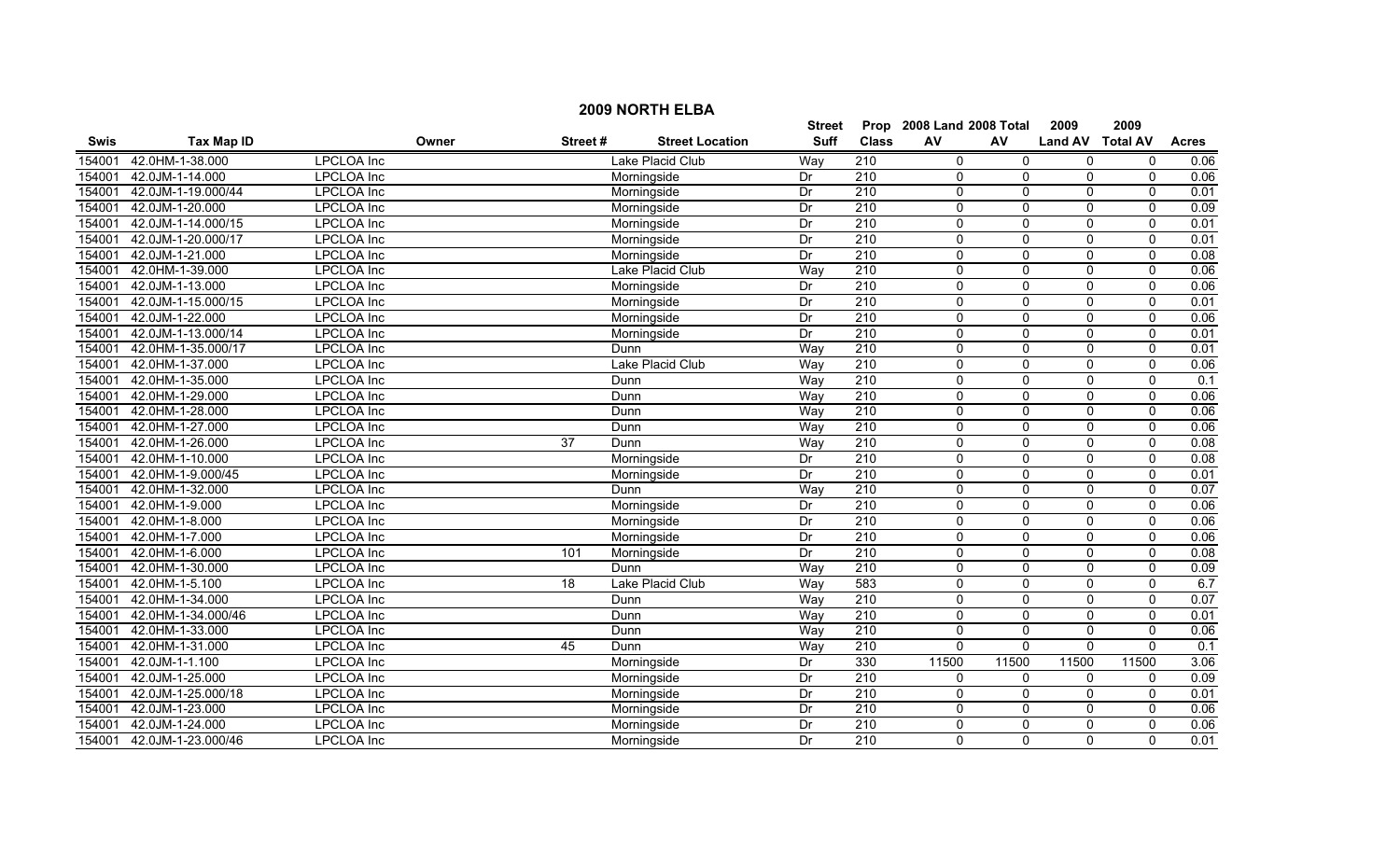|             |                    |                   |                 |                         | <b>Street</b> |                  | Prop 2008 Land 2008 Total |                | 2009             | 2009         |              |
|-------------|--------------------|-------------------|-----------------|-------------------------|---------------|------------------|---------------------------|----------------|------------------|--------------|--------------|
| <b>Swis</b> | <b>Tax Map ID</b>  | Owner             | Street#         | <b>Street Location</b>  | Suff          | <b>Class</b>     | AV                        | AV.            | Land AV Total AV |              | <b>Acres</b> |
| 154001      | 42.0JM-1-22.000/14 | <b>LPCLOA</b> Inc |                 | Morningside             | Dr            | 210              | $\mathbf{0}$              | 0              | 0                | $\mathbf 0$  | 0.01         |
| 154001      | 42.0JM-1-24.000/43 | <b>LPCLOA</b> Inc |                 | Morningside             | Dr            | $\overline{210}$ | $\Omega$                  | 0              | $\mathbf{0}$     | $\Omega$     | 0.01         |
| 154001      | 42.0HM-1-27.000/46 | <b>LPCLOA</b> Inc |                 | Dunn                    | Way           | $\overline{210}$ | 900                       | 5200           | 950              | 5500         | 0.01         |
| 154001      | 42.0HM-1-31.000/16 | <b>LPCLOA</b> Inc |                 | Dunn                    | Way           | 210              | 900                       | 5200           | 950              | 5500         | 0.01         |
| 154001      | 42.0HM-1-34.000/29 | <b>LPCLOA</b> Inc |                 | Dunn                    | Way           | 210              | 900                       | 5200           | 950              | 5500         | 0.01         |
| 154001      | 42.0HM-1-37.000/46 | <b>LPCLOA</b> Inc |                 | <b>Lake Placid Club</b> | Way           | 210              | 900                       | 5200           | 950              | 5500         | 0.01         |
| 154001      | 42.0JM-1-13.000/16 | <b>LPCLOA</b> Inc |                 | Morningside             | Dr            | 210              | 900                       | 5200           | 950              | 5500         | 0.01         |
| 154001      | 42.0JM-1-17.000/8  | <b>LPCLOA</b> Inc |                 | Morningside             | Dr            | 210              | 900                       | 5200           | 950              | 5500         | 0.01         |
| 154001      | 42.0JM-1-18.000/15 | LPCLOA Inc        |                 | Morningside             | Dr            | $\overline{210}$ | 900                       | 5200           | 950              | 5500         | 0.01         |
| 154001      | 42.0JM-1-19.000/49 | <b>LPCLOA</b> Inc |                 | Morningside             | Dr            | $\overline{210}$ | 900                       | 5200           | 950              | 5500         | 0.01         |
| 154001      | 42.0JM-1-21.000/16 | <b>LPCLOA</b> Inc |                 | Morningside             | Dr            | 210              | 900                       | 5200           | 950              | 5500         | 0.01         |
| 154001      | 42.0JM-1-23.000/29 | <b>LPCLOA</b> Inc |                 | Morningside             | Dr            | $\overline{210}$ | 900                       | 5200           | 950              | 5500         | 0.01         |
| 154001      | 42.0JM-1-13.000/17 | <b>LPCLOA Inc</b> |                 | Morningside             | Dr            | $\overline{210}$ | 900                       | 5200           | 950              | 5500         | 0.01         |
| 154001      | 42.0HM-1-28.000/69 | <b>LPCLOA</b> Inc | 37              | Dunn                    | Way           | $\overline{210}$ | $\mathbf{0}$              | 0              | $\mathbf 0$      | $\Omega$     | 0.01         |
| 154001      | 42.0HM-1-29.000/69 | LPCLOA Inc        | $\overline{37}$ | Dunn                    | Way           | $\overline{210}$ | 0                         | 0              | $\pmb{0}$        | $\pmb{0}$    | 0.01         |
| 154001      | 42.0HM-1-27.000/69 | LPCLOA Inc        | $\overline{37}$ | Dunn                    | Way           | $\overline{210}$ | 0                         | 0              | $\mathbf 0$      | $\mathbf 0$  | 0.01         |
| 154001      | 42.0HM-1-6.000/69  | <b>LPCLOA Inc</b> | 101             | Morningside             | Dr            | 210              | $\Omega$                  | $\overline{0}$ | $\overline{0}$   | $\mathbf{0}$ | 0.01         |
| 154001      | 42.0HM-1-7.000/69  | <b>LPCLOA Inc</b> | 101             | Morningside             | Dr            | 210              | $\Omega$                  | $\Omega$       | $\Omega$         | $\mathbf{0}$ | 0.01         |
| 154001      | 42.0HM-1-8.000/69  | <b>LPCLOA</b> Inc | 101             | Morningside             | Dr            | 210              | $\Omega$                  | 0              | 0                | $\mathbf 0$  | 0.01         |
| 154001      | 42.0HM-1-31.000/69 | <b>LPCLOA</b> Inc | 45              | Dunn                    | Way           | 210              | $\mathbf{0}$              | 0              | $\mathbf 0$      | $\mathbf 0$  | 0.01         |
| 154001      | 42.0HM-1-30.000/69 | <b>LPCLOA Inc</b> | $\overline{37}$ | Dunn                    | Way           | $\overline{210}$ | $\mathbf{0}$              | 0              | $\mathbf 0$      | $\mathbf 0$  | 0.01         |
| 154001      | 42.0HM-1-10.000/69 | <b>LPCLOA</b> Inc | 101             | Morningside             | Dr            | 210              | $\Omega$                  | 0              | $\mathbf 0$      | $\mathbf 0$  | 0.01         |
| 154001      | 42.0jm-1-13.000/4  | LPCLOA Inc        |                 | Morningside             | Dr            | $\overline{210}$ | 900                       | 5200           | 950              | 5500         | 0.01         |
| 154001      | 42.0HM-1-37.000/69 | <b>LPCLOA</b> Inc | 8               | Lake Placid Club        | Way           | 210              | $\Omega$                  | $\mathbf{0}$   | $\Omega$         | $\Omega$     | 0.01         |
| 154001      | 42.0HM-1-32.000/69 | <b>LPCLOA</b> Inc | 45              | Dunn                    | Way           | 210              | $\Omega$                  | $\mathbf{0}$   | $\Omega$         | $\mathbf{0}$ | 0.01         |
| 154001      | 42.0HM-1-26.000/69 | LPCLOA Inc        | 37              | Dunn                    | Way           | 210              | 0                         | 0              | 0                | 0            | 0.01         |
| 154001      | 42.0HM-1-38.000/69 | <b>LPCLOA Inc</b> | 8               | Lake Placid Club        | Way           | $\overline{210}$ | $\mathbf{0}$              | $\Omega$       | $\Omega$         | $\mathbf{0}$ | 0.01         |
| 154001      | 42.0HM-1-39.000/69 | <b>LPCLOA Inc</b> | 8               | Lake Placid Club        | Way           | $\overline{210}$ | $\mathbf{0}$              | $\mathbf{0}$   | $\mathbf{0}$     | $\mathbf{0}$ | 0.01         |
| 154001      | 42.0HM-1-40.000/69 | <b>LPCLOA</b> Inc | 8               | Lake Placid Club        | Way           | 210              | 0                         | $\mathbf 0$    | $\mathbf 0$      | $\mathbf 0$  | 0.01         |
| 154001      | 42.0HM-1-33.000/69 | <b>LPCLOA</b> Inc | 45              | Dunn                    | Way           | 210              | $\mathbf{0}$              | $\mathbf{0}$   | $\mathbf{0}$     | $\mathbf{0}$ | 0.01         |
| 154001      | 42.0EL-1-15.023    | <b>LPMSP LLC</b>  | 2479            | Main                    | <b>St</b>     | 210              | 365300                    | 812800         | 383500           | 853400       | 0.19         |
| 154001      | 42.0EL-1-22.000    | <b>LPMSP LLC</b>  | 2477            | Main                    | <b>St</b>     | 482              | 261800                    | 558100         | 274900           | 586000       | 0.1          |
| 154001      | 42.0BL-2-9.000/3   | Lubin, Diane F    | 32              | Harbor                  | Ln            | 210              | 62800                     | 403200         | 62800            | 403200       | 0.01         |
| 154001      | 42.0HM-1-28.000/46 | Luby, Michael W   |                 | Dunn                    | Way           | 210              | 900                       | 5200           | 950              | 5500         | 0.01         |
| 154001      | 42.0JM-1-14.000/47 | Luby, Michael W   |                 | Morningside             | Dr            | 210              | 900                       | 5200           | 950              | 5500         | 0.01         |
| 154001      | 42.0ck-2-3.000     | Lucier, Sheelah M | 16              | Seneca                  | Trl           | 210              | 118000                    | 352200         | 123900           | 369800       | 0.7          |
| 154001      | 42.0JL-3-9.000     | Luck, David P     | $\overline{7}$  | Middle                  | St            | 220              | 51100                     | 296100         | 53700            | 225000       | 0.1          |
| 154001      | 42.0KL-3-25.000    | Lupia, Kathleen H | 42              | Dooling                 | Way           | $\overline{210}$ | 52400                     | 264300         | 55000            | 277500       | 0.03         |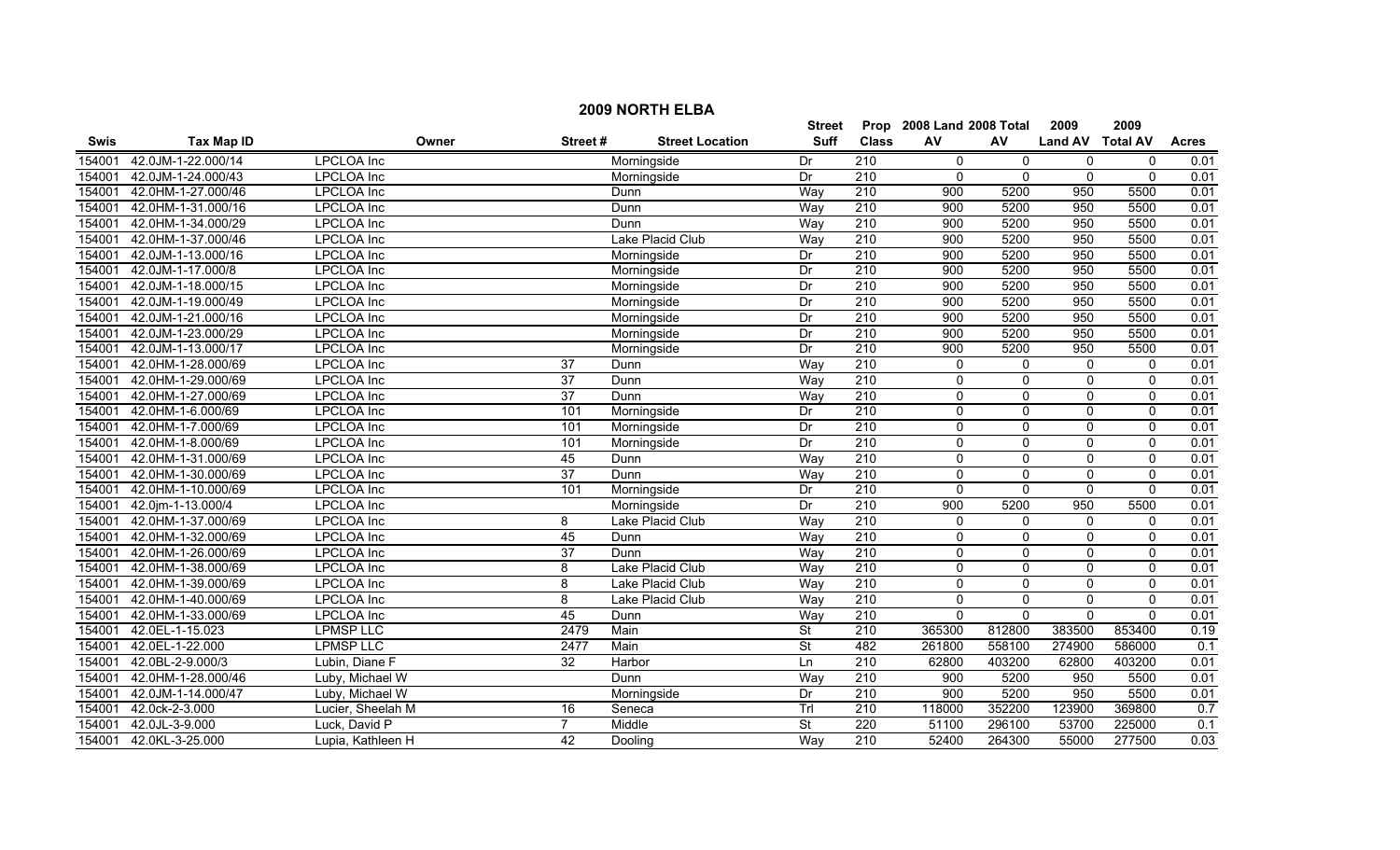|             |                    |                     |         |                        | <b>Street</b>            |                  | Prop 2008 Land 2008 Total |         | 2009             | 2009    |              |
|-------------|--------------------|---------------------|---------|------------------------|--------------------------|------------------|---------------------------|---------|------------------|---------|--------------|
| <b>Swis</b> | <b>Tax Map ID</b>  | Owner               | Street# | <b>Street Location</b> | Suff                     | <b>Class</b>     | AV                        | AV      | Land AV Total AV |         | <b>Acres</b> |
| 154001      | 42.0HM-1-8.000/27  | Lupien, Leo         |         | Morningside            | Dr                       | 210              | 900                       | 5200    | 950              | 5500    | 0.01         |
| 154001      | 42.0BL-2-6.000     | Lussi, Cristina L   | 241     | Victor Herbert         | Rd                       | $\overline{210}$ | 416000                    | 809800  | 436800           | 850300  | 0.9          |
| 154001      | 42.0BL-1-7.001     | Lussi, Serge        | 60      | Harbor                 | Ln                       | $\overline{210}$ | 749800                    | 2212900 | 787200           | 2323500 | 0.2          |
| 154001      | 42.0JM-1-11.000/51 | Lutz, William J     |         | Morningside            | Dr                       | 210              | 900                       | 5200    | 950              | 5500    | 0.01         |
| 154001      | 42.0HM-1-31.000/4  | Luzine, Edmund      |         | Dunn                   | Way                      | 210              | 900                       | 5200    | 950              | 5500    | 0.01         |
| 154001      | 42.0HM-1-40.000/35 | Luzine, Edmund      |         | Lake Placid Club       | Way                      | 210              | 900                       | 5200    | 950              | 5500    | 0.01         |
| 154001      | 42.0JM-1-24.000/11 | Lynch, Arthur T     |         | Morningside            | Dr                       | 210              | 900                       | 5200    | 950              | 5500    | 0.01         |
| 154001      | 42.0JM-1-13.000/19 | Lynch, Leo E        |         | Morningside            | Dr                       | 210              | 900                       | 5200    | 950              | 5500    | 0.01         |
| 154001      | 42.0JM-1-18.000/23 | Lynch, Raymond P    |         | Morningside            | Dr                       | $\overline{210}$ | 900                       | 5200    | 950              | 5500    | 0.01         |
| 154001      | 42.0HL-3-15.000    | Lyon, Gilbert M     | 163     | McKinley               | <b>St</b>                | $\overline{210}$ | 10800                     | 146400  | 11300            | 153700  | 0.1          |
| 154001      | 42.0HL-3-12.000    | Lyon, Gilbert M     |         | <b>McKinley</b>        | <b>St</b>                | 311              | 2200                      | 2200    | 2200             | 2200    | 0.2          |
| 154001      | 42.0DJ-6-15.000    | Lyon, Maxime J      | 424     | Wesvalley              | Rd                       | $\overline{210}$ | 85700                     | 220000  | 90000            | 231000  | 0.3          |
| 154001      | 42.0HM-1-36.000/11 | Lyons, Donald K     |         | Lake Placid Club       | Way                      | $\overline{210}$ | 900                       | 5200    | 950              | 5500    | 0.01         |
| 154001      | 42.0FK-2-16.000    | Lysek, Richard      |         | Hillcrest              | Ave                      | 311              | 8700                      | 8700    | 9100             | 9100    | 0.1          |
| 154001      | 42.0FK-2-8.000     | Lysek, Richard      | 53      | Hillcrest              | Ave                      | 418              | 125400                    | 512600  | 131600           | 650000  | 0.4          |
| 154001      | 42.0JM-1-11.000/33 | MacAffer, Duncan S  |         | Morningside            | Dr                       | $\overline{210}$ | 900                       | 5200    | 950              | 5500    | 0.01         |
| 154001      | 42.0JM-1-11.000/34 | MacAffer, Duncan S  |         | Morningside            | Dr                       | 210              | 900                       | 5200    | 950              | 5500    | 0.01         |
| 154001      | 42.0JM-1-22.000/11 | MacDonald, Neal     |         | Morningside            | Dr                       | 210              | 900                       | 5200    | 950              | 5500    | 0.01         |
| 154001      | 42.0HM-1-7.000/49  | MacDonald, Thomas   |         | Morningside            | Dr                       | 210              | 900                       | 5200    | 950              | 5500    | 0.01         |
| 154001      | 42.0JM-1-16.000/12 | MacDonald, Thomas   |         | Morningside            | Dr                       | 210              | 900                       | 5200    | 950              | 5500    | 0.01         |
| 154001      | 42.0EJ-3-9.000     | MacKellar, Margaret | 165     | Elm                    | St                       | $\overline{210}$ | 100300                    | 288800  | 105300           | 303200  | 0.37         |
| 154001      | 42.0HL-1-7.000     | MacLenathen, Ann A  | 836     | Mirror Lake            | Dr                       | 210              | 100000                    | 180000  | 105000           | 180000  | 0.2          |
| 154001      | 42.0DJ-5-7.000     | MacLeod, Ronnie C   | 61      | Greenwood              | <b>St</b>                | $\overline{210}$ | 100300                    | 261300  | 105400           | 274400  | 0.4          |
| 154001      | 42.0kl-3-43.000    | MacNab, Alice H     | 10      | Dooling                | Way                      | $\overline{210}$ | 52400                     | 264300  | 55000            | 277500  | 0.03         |
| 154001      | 42.0HM-1-22.000    | Macor Paul A        |         | Dunn                   | Way                      | 210              | 32500                     | 281300  | 41900            | 547100  | 0.06         |
| 154001      | 42.0DJ-1-5.000     | Macromedia Inc      | 2182    | Saranac                | Ave                      | 485              | 191500                    | 367500  | 191500           | 367500  | 0.3          |
| 154001      | 42.0JM-1-23.000/31 | Madden John R       |         | Morningside            | Dr                       | $\overline{210}$ | 900                       | 5200    | 950              | 5500    | 0.01         |
| 154001      | 42.0HM-1-27.000/11 | Madden, Lee         |         | Dunn                   | Way                      | $\overline{210}$ | 900                       | 5200    | 950              | 5500    | 0.01         |
| 154001      | 42.0HM-1-39.000/35 | Madden, Peter       |         | Lake Placid Club       | Way                      | 210              | 900                       | 5200    | 950              | 5500    | 0.01         |
| 154001      | 42.0CJ-2-15.000    | Mader, Jeanne R     | 2199    | Saranac                | Ave                      | 210              | 376600                    | 635100  | 395500           | 666900  | 0.3          |
| 154001      | 42.0KK-1-5.000     | Magurk, David J     | 241     | Station                | <b>St</b>                | 210              | 35800                     | 138500  | 37600            | 145400  | 0.4          |
| 154001      | 42.0EK-9-7.000     | Mahatme, Ujwala     | 14      | Hayes                  | <b>St</b>                | 210              | 127900                    | 468200  | 134300           | 491600  | 0.4          |
| 154001      | 42.0JK-3-5.000     | Makara, Paul        |         | <b>Mill Pond</b>       | Dr                       | 311              | 29300                     | 29300   | 30800            | 30800   | 0.4          |
| 154001      | 42.0JK-3-6.000     | Makara, Paul        | 252     | <b>Mill Pond</b>       | Dr                       | $\overline{210}$ | 118400                    | 195000  | 124400           | 225800  | 1.97         |
| 154001      | 42.0HM-1-40.000/6  | Male, Kenneth J     |         | Lake Placid Club       | Way                      | $\overline{210}$ | 900                       | 5200    | 950              | 5500    | 0.01         |
| 154001      | 42.0HM-1-40.000/7  | Male, Kenneth J     |         | Lake Placid Club       | Way                      | 210              | 900                       | 5200    | 950              | 5500    | 0.01         |
| 154001      | 42.0FM-4-13.000    | Maloney, Kevin P    | 197     | Lake Placid Club       | Way                      | 210              | 349400                    | 674100  | 366900           | 707800  | 0.76         |
| 154001      | 42.0ql-2-16.000    | Mani LLC            | 2617    | Main                   | $\overline{\mathsf{St}}$ | 421              | 1738800                   | 6440000 | 1825700          | 5100000 | 0.87         |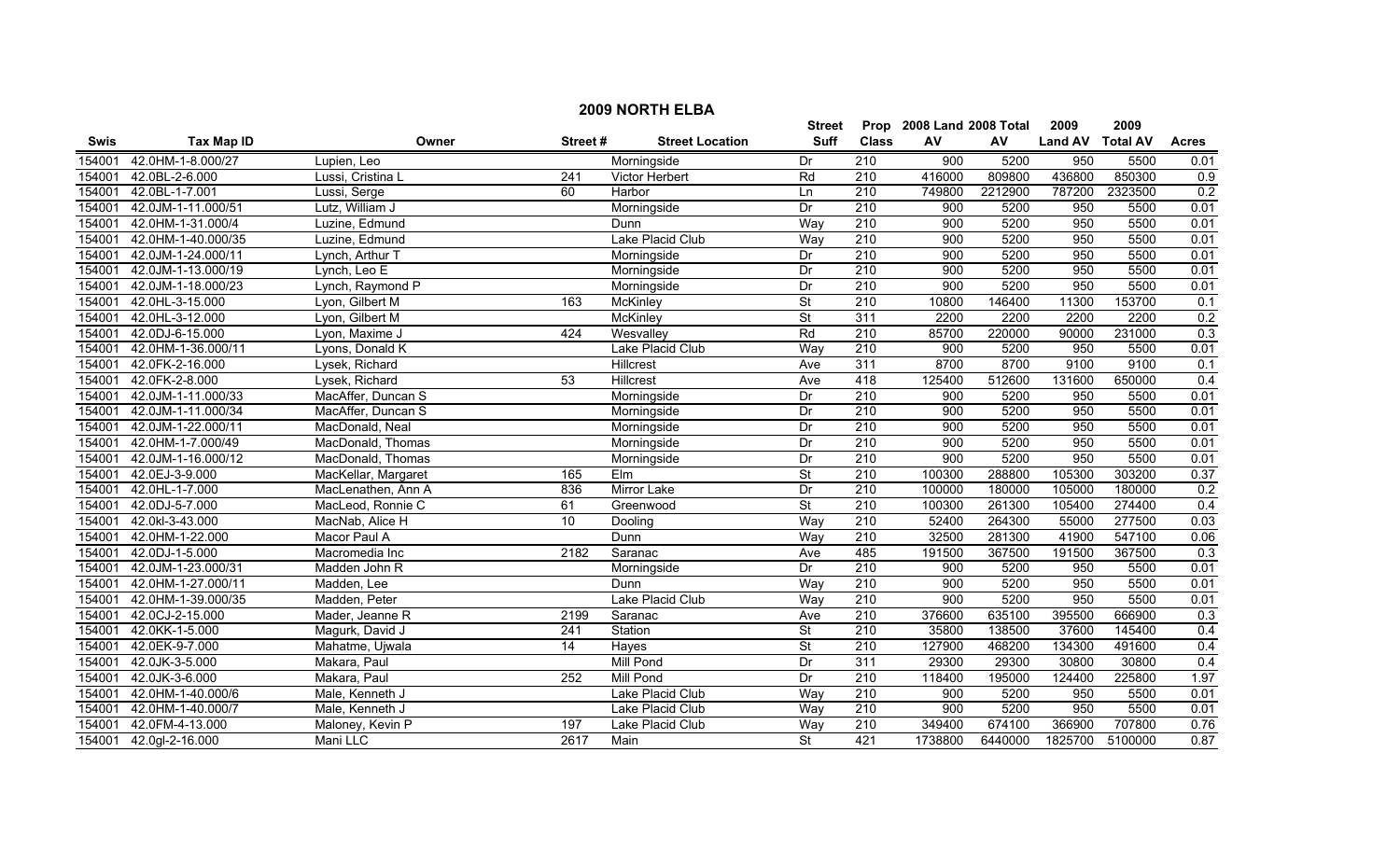|             | <b>2009 NORTH ELBA</b> |                      |         |                        |             |                  |                           |         |                |                 |                  |  |
|-------------|------------------------|----------------------|---------|------------------------|-------------|------------------|---------------------------|---------|----------------|-----------------|------------------|--|
|             |                        |                      |         |                        | Street      |                  | Prop 2008 Land 2008 Total |         | 2009           | 2009            |                  |  |
| <b>Swis</b> | <b>Tax Map ID</b>      | Owner                | Street# | <b>Street Location</b> | <b>Suff</b> | <b>Class</b>     | AV                        | AV      | <b>Land AV</b> | <b>Total AV</b> | <b>Acres</b>     |  |
| 154001      | 42.0JK-2-31.002        | Mankedick, Jay       | 297     | Mill Pond              | Dr          | 280              | 88300                     | 286200  | 92700          | 300500          | 0.46             |  |
| 154001      | 42.0JM-1-22.000/25     | Manley, Frances      |         | Morningside            | Dr          | $\overline{210}$ | 900                       | 5200    | 950            | 5500            | 0.01             |  |
| 154001      | 42.0HM-1-37.000/30     | Manly, John S        |         | Lake Placid Club       | Way         | 210              | 900                       | 5200    | 950            | 5500            | 0.01             |  |
| 154001      | 42.0HM-1-40.000/29     | Mann, Leland A       |         | Lake Placid Club       | Way         | 210              | 900                       | 5200    | 950            | 5500            | 0.01             |  |
| 154001      | 42.0HM-1-40.000/40     | Manning, Eira B      |         | Lake Placid Club       | Way         | 210              | 900                       | 5200    | 950            | 5500            | 0.01             |  |
| 154001      | 42.0JM-1-16.000/10     | Manning, John T      |         | Morningside            | Dr          | 210              | 900                       | 5200    | 950            | 5500            | 0.01             |  |
| 154001      | 42.0HM-1-7.000/10      | Manning, John T Jr   |         | Morningside            | Dr          | 210              | 900                       | 5200    | 950            | 5500            | 0.01             |  |
| 154001      | 42.0HM-1-10.000/37     | Manning, Michael E   |         | Morningside            | Dr          | 210              | 900                       | 5200    | 950            | 5500            | 0.01             |  |
| 154001      | 42.0EK-4-16.001        | Manojlovic, Neven    | 15      | <b>Grand View</b>      | Ave         | $\overline{210}$ | 31500                     | 165900  | 33100          | 174200          | 0.1              |  |
| 154001      | 42.0HM-1-9.000/41      | Manzene, Elizabeth J |         | Morningside            | Dr          | 210              | 900                       | 5200    | 950            | 5500            | 0.01             |  |
| 154001      | 42.0HM-1-33.000/21     | Marcellus, Lorne     |         | Dunn                   | Way         | 210              | 900                       | 5200    | 950            | 5500            | 0.01             |  |
| 154001      | 42.0HM-1-31.000/39     | Marcellus, Lorne J   |         | Dunn                   | Way         | $\overline{210}$ | 900                       | 5200    | 950            | 5500            | 0.01             |  |
| 154001      | 42.0em-3-11.000        | Marino, Michael A    | 86      | Wilderness             | Cir         | 210              | 262900                    | 525900  | 276000         | 950000          | 0.59             |  |
| 154001      | 42.0JM-1-15.000/12     | Markley, Robert C    |         | Morningside            | Dr          | 210              | 900                       | 5200    | 950            | 5500            | 0.01             |  |
| 154001      | 42.0BL-1-3.000         | Marks, Frederick Jr  | 163     | Victor Herbert         | Rd          | $\overline{210}$ | 1810700                   | 2505300 | 1901300        | 2630600         | $\overline{1.5}$ |  |
| 154001      | 42.0BL-1-2.000         | Marks, Frederick Jr  |         | Victor Herbert         | Rd          | 311              | 299000                    | 299000  | 314000         | 314000          | 0.6              |  |
| 154001      | 42.0JM-1-23.000/27     | Markun, Frank        |         | Morningside            | Dr          | 210              | 900                       | 5200    | 950            | 5500            | 0.01             |  |
| 154001      | 42.0JM-1-18.000/32     | Maroun, Camil G Jr   |         | Morningside            | Dr          | 210              | 900                       | 5200    | 950            | 5500            | 0.01             |  |
| 154001      | 42.0JM-1-14.000/1      | Maroun, Camil G Jr   |         | Morningside            | Dr          | 210              | 900                       | 5200    | 950            | 5500            | 0.01             |  |
| 154001      | 42.0JM-1-21.000/49     | Marrin, Brent A      |         | Morningside            | Dr          | 210              | 900                       | 5200    | 950            | 5500            | 0.01             |  |
| 154001      | 42.0HM-1-37.000/13     | Marrin, Jeffrey E    |         | Lake Placid Club       | Way         | 210              | 900                       | 5200    | 950            | 5500            | 0.01             |  |
| 154001      | 42.0HM-1-38.000/8      | Marrin, Randall      |         | Lake Placid Club       | Way         | 210              | 900                       | 5200    | 950            | 5500            | 0.01             |  |
| 154001      | 42.0JM-1-12.000/6      | Marsh, Irene J       |         | Morningside            | Dr          | 210              | 900                       | 5200    | 950            | 5500            | 0.01             |  |
| 154001      | 42.0LL-3-9.200         | Marsha, Kim A        |         | Sentinel               | Rd          | 314              | 33000                     | 33000   | 34600          | 34600           | 0.5              |  |
| 154001      | 42.0JM-1-18.000/2      | Marshall, Dennis     |         | Morningside            | Dr          | $\overline{210}$ | 900                       | 5200    | 950            | 5500            | 0.01             |  |
| 154001      | 42.0HM-1-38.000/11     | Marshall, Dennis G   |         | Lake Placid Club       | Way         | 210              | 900                       | 5200    | 950            | 5500            | 0.01             |  |
| 154001      | 42.0HM-1-8.000/2       | Marshall, Dennis G   |         | Morningside            | Dr          | 210              | 900                       | 5200    | 950            | 5500            | 0.01             |  |
| 154001      | 42.0JM-1-12.000/3      | Marshall, Dennis G   |         | Morningside            | Dr          | $\overline{210}$ | 900                       | 5200    | 950            | 5500            | 0.01             |  |
| 154001      | 42.0JJ-1-5.000         | Marshall, Scott A    | 172     | Mill Pond              | Dr          | 210              | 42400                     | 174500  | 44500          | 183200          | 0.25             |  |
| 154001      | 42.0jk-3-20.000        | Martin, Brian W      | 332     | Mill Pond              | Dr          | 210              | 71500                     | 225000  | 75000          | 250000          | 0.4              |  |
| 154001      | 42.0JL-2-8.000         | Martin, Gene         | 41      | Colden                 | Ave         | 210              | 43800                     | 121800  | 50000          | 100000          | 0.2              |  |
| 154001      | 42.0JM-1-16.000/9      | Martin, Matthew      |         | Morningside            | Dr          | 210              | 900                       | 5200    | 950            | 5500            | 0.01             |  |
| 154001      | 42.0JM-1-18.000/1      | Martin, Matthew M    |         | Morningside            | Dr          | 210              | 900                       | 5200    | 950            | 5500            | 0.01             |  |
| 154001      | 42.0HL-4-6.000         | Martin, Norman Jr    | 2720    | Main                   | St          | 482              | 130600                    | 341900  | 137100         | 359000          | 0.2              |  |
| 154001      | 42.0LJ-1-1.000         | Martin, Norman Jr    |         | Old Military           | Rd          | 311              | 6800                      | 6800    | 6800           | 6800            | 0.4              |  |
| 154001      | 42.0HM-1-27.000/28     | Martino, Carmen S    |         | Dunn                   | Way         | 210              | 900                       | 5200    | 950            | 5500            | 0.01             |  |
| 154001      | 42.0JL-6-3.000         | Marvin, Daniel E     | 373     | Mill Pond              | Dr          | 210              | 51600                     | 230200  | 54200          | 241700          | 0.2              |  |
| 154001      | 42.0JL-6-4.006         | Marvin, Robert Jr    | 21      | Colden                 | Ave         | $\overline{210}$ | 63500                     | 233900  | 66700          | 245600          | 0.33             |  |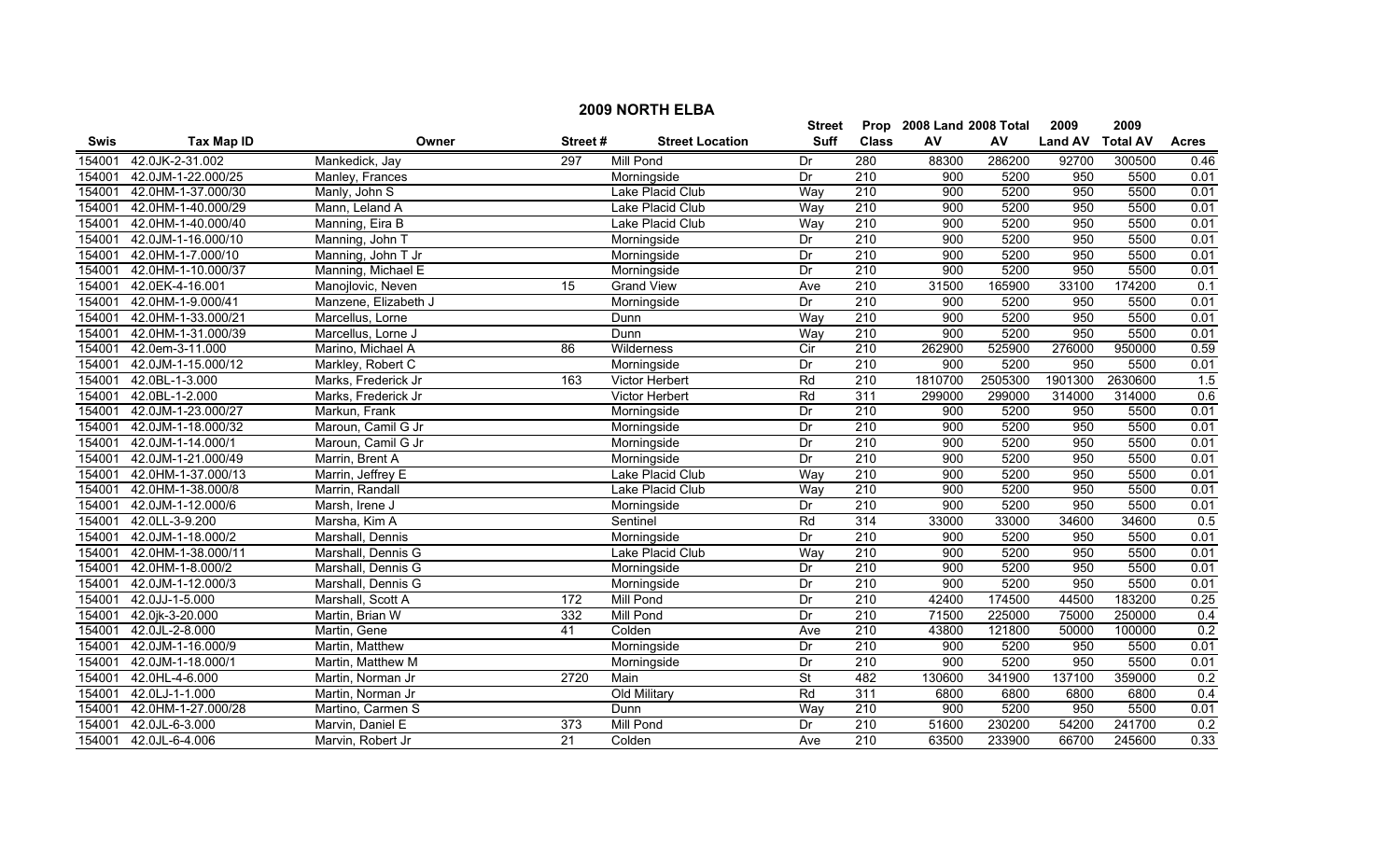|             |                    |                         |                 |                        | <b>Street</b>            |                  | Prop 2008 Land 2008 Total |         | 2009           | 2009            |              |
|-------------|--------------------|-------------------------|-----------------|------------------------|--------------------------|------------------|---------------------------|---------|----------------|-----------------|--------------|
| <b>Swis</b> | <b>Tax Map ID</b>  | Owner                   | Street#         | <b>Street Location</b> | <b>Suff</b>              | <b>Class</b>     | AV                        | AV      | <b>Land AV</b> | <b>Total AV</b> | <b>Acres</b> |
| 154001      | 42.0JL-6-5.000     | Marvin, Robert M Jr     | 379             | <b>Mill Pond</b>       | Dr                       | 210              | 34500                     | 136500  | 36200          | 143300          | 0.1          |
| 154001      | 42.0LK-1-14.000    | Marvin, Robert M Jr     |                 | <b>Blueberry Ridge</b> | Rd                       | 311              | 100200                    | 100200  | 105200         | 105200          | 0.52         |
| 154001      | 42.0JM-1-21.000/21 | Maser, Christine        |                 | Morningside            | Dr                       | $\overline{210}$ | 900                       | 5200    | 950            | 5500            | 0.01         |
| 154001      | 42.0hm-1-37.000/9  | Mason, Kathleen         |                 | Lake Placid Club       | Way                      | 210              | 900                       | 5200    | 950            | 5500            | 0.01         |
| 154001      | 42.0FK-2-14.100    | Mason, Thomas X         |                 | Hillcrest              | Ave                      | 311              | 6100                      | 6100    | 6400           | 6400            | 0.1          |
| 154001      | 42.0dm-1-1.000     | Master, Nancy S         | 516             | Mirror Lake            | Dr                       | 210              | 622400                    | 1632400 | 653500         | 1714000         | 0.48         |
| 154001      | 42.0DM-1-7.000     | Master, Nancy S         |                 | <b>Mirror Lake</b>     | Dr                       | 312              | 983300                    | 1337500 | 1032500        | 1500000         | 0.8          |
| 154001      | 42.0FK-1-6.000     | Maswick, Robert J       | 80              | <b>Grand View</b>      | Ave                      | 210              | 105800                    | 326300  | 111100         | 342600          | 0.2          |
| 154001      | 42.0CK-2-1.000     | Mathiason, John         | 56              | Victor Herbert         | Rd                       | 210              | 96300                     | 269900  | 101100         | 283400          | 0.4          |
| 154001      | 42.0JM-1-12.000/41 | Matochik, DVM John A Jr |                 | Morningside            | Dr                       | $\overline{210}$ | $\overline{900}$          | 5200    | 950            | 5500            | 0.01         |
| 154001      | 42.0jm-1-12.000/4  | Matochik, John A PhD    |                 | Morningside            | Dr                       | $\overline{210}$ | 900                       | 5200    | 950            | 5500            | 0.01         |
| 154001      | 42.0EL-1-12.000    | Matrac Group LLC        | 2439            | Main                   | <b>St</b>                | 482              | 606400                    | 1800400 | 636700         | 1890400         | 0.16         |
| 154001      | 42.0HM-1-39.000/3  | Mauro, Robert G         |                 | Lake Placid Club       | Way                      | $\overline{210}$ | 900                       | 5200    | 950            | 5500            | 0.01         |
| 154001      | 42.0FM-4-19.000    | Maxa Richard J          | 167             | Lake Placid Club       | Way                      | 210              | 350000                    | 600500  | 367500         | 630500          | 0.2          |
| 154001      | 42.0II-3-1.000     | Maxon, Mark R           | 6039            | Sentinel               | Rd                       | $\overline{210}$ | 74600                     | 233100  | 78400          | 244800          | 0.4          |
| 154001      | 42.0BL-2-3.000     | Maxon, Mark R           | 45              | Yacht Club             | Way                      | 210              | 221000                    | 610200  | 232000         | 640700          | 0.3          |
| 154001      | 42.0HM-1-9.000/12  | Maxson, Ray M           |                 | Morningside            | Dr                       | 210              | 900                       | 5200    | 950            | 5500            | 0.01         |
| 154001      | 42.0JM-1-22.000/43 | Maxwell, Wayne          |                 | Morningside            | Dr                       | 210              | 900                       | 5200    | 950            | 5500            | 0.01         |
| 154001      | 42.0DJ-6-3.000     | <b>May Family Trust</b> | $\overline{22}$ | Greenwood              | <b>St</b>                | 210              | 66800                     | 185200  | 70200          | 194500          | 0.2          |
| 154001      | 42.0EJ-3-2.000     | Mayberry, Mary K        | 54              | Acorn                  | $\overline{\mathsf{St}}$ | 280              | 106200                    | 327600  | 111500         | 344000          | 0.2          |
| 154001      | 42.0HM-1-36.000/31 | Mayer, Alfred           |                 | Lake Placid Club       | Way                      | $\overline{210}$ | 900                       | 5200    | 950            | 5500            | 0.01         |
| 154001      | 42.0HM-1-38.000/30 | Mayer, Alfred O         |                 | Lake Placid Club       | Way                      | $\overline{210}$ | 900                       | 5200    | 950            | 5500            | 0.01         |
| 154001      | 42.0LL-12-2.000    | McCann, Kevin           | 108             | Fir                    | Way                      | 210              | 61800                     | 330600  | 64900          | 347100          | 0.03         |
| 154001      | 42.0CL-5-7.000     | McCann, Susan S         |                 | Mirror Lake            | Dr                       | 311              | 275000                    | 275000  | 288800         | 288800          | 0.3          |
| 154001      | 42.0JM-1-17.000/32 | McCarthy, Elsa          |                 | Morningside            | Dr                       | $\overline{210}$ | 900                       | 5200    | 950            | 5500            | 0.01         |
| 154001      | 42.0jm-1-17.000/33 | McCarthy, Terry         |                 | Morningside            | Dr                       | 210              | 900                       | 5200    | 950            | 5500            | 0.01         |
| 154001      | 42.0jl-1-6.000     | McCasland, Edward       | 341             | Mill Pond              | Dr                       | 210              | 58200                     | 191100  | 61200          | 200700          | 0.3          |
| 154001      | 42.0LJ-2-10.000    | McCasland, James L      | 74              | Station                | St                       | $\overline{210}$ | 59300                     | 186200  | 62300          | 195500          | 1.2          |
| 154001      | 42.0FK-5-12.000    | McComber & Kraus Inc    | 2548            | Main                   | <b>St</b>                | 415              | 653500                    | 1444400 | 686200         | 1516600         | 0.53         |
| 154001      | 42.0HM-1-37.000/36 | McCormick, Patricia A   |                 | Lake Placid Club       | Way                      | 210              | 900                       | 5200    | 950            | 5500            | 0.01         |
| 154001      | 42.0JM-1-12.000/20 | McCrary, Brenda J       |                 | Morningside            | Dr                       | 210              | 900                       | 5200    | 950            | 5500            | 0.01         |
| 154001      | 42.0HM-1-40.000/27 | McDermott, Carol J      |                 | Lake Placid Club       | Way                      | 210              | 900                       | 5200    | 950            | 5500            | 0.01         |
| 154001      | 42.0JM-1-17.000/40 | McDermott, Margaret A   |                 | Morningside            | Dr                       | 210              | 900                       | 5200    | 950            | 5500            | 0.01         |
| 154001      | 42.0DJ-1-4.000     | McDonalds Corp 031/0260 | 2174            | Saranac                | Ave                      | 426              | 589400                    | 1800000 | 618900         | 1890000         | 0.9          |
| 154001      | 42.0DJ-1-6.000     | McDonalds Corp 031/0260 |                 | Wesvalley              | Rd                       | 438              | 52600                     | 79900   | 55200          | 83900           | 0.2          |
| 154001      | 42.0hl-6-6.000     | McDonough, Matthew S    | 126             | Parkside               | Dr                       | 220              | 37300                     | 178600  | 39100          | 187500          | 0.1          |
| 154001      | 42.0HM-1-26.000/36 | McGaughnea, Teresa      |                 | Dunn                   | Way                      | $\overline{210}$ | 900                       | 5200    | 950            | 5500            | 0.01         |
| 154001      | 42.0HM-1-29.000/29 | McGeoch, Barbara        |                 | Dunn                   | Way                      | 210              | 900                       | 5200    | 950            | 5500            | 0.01         |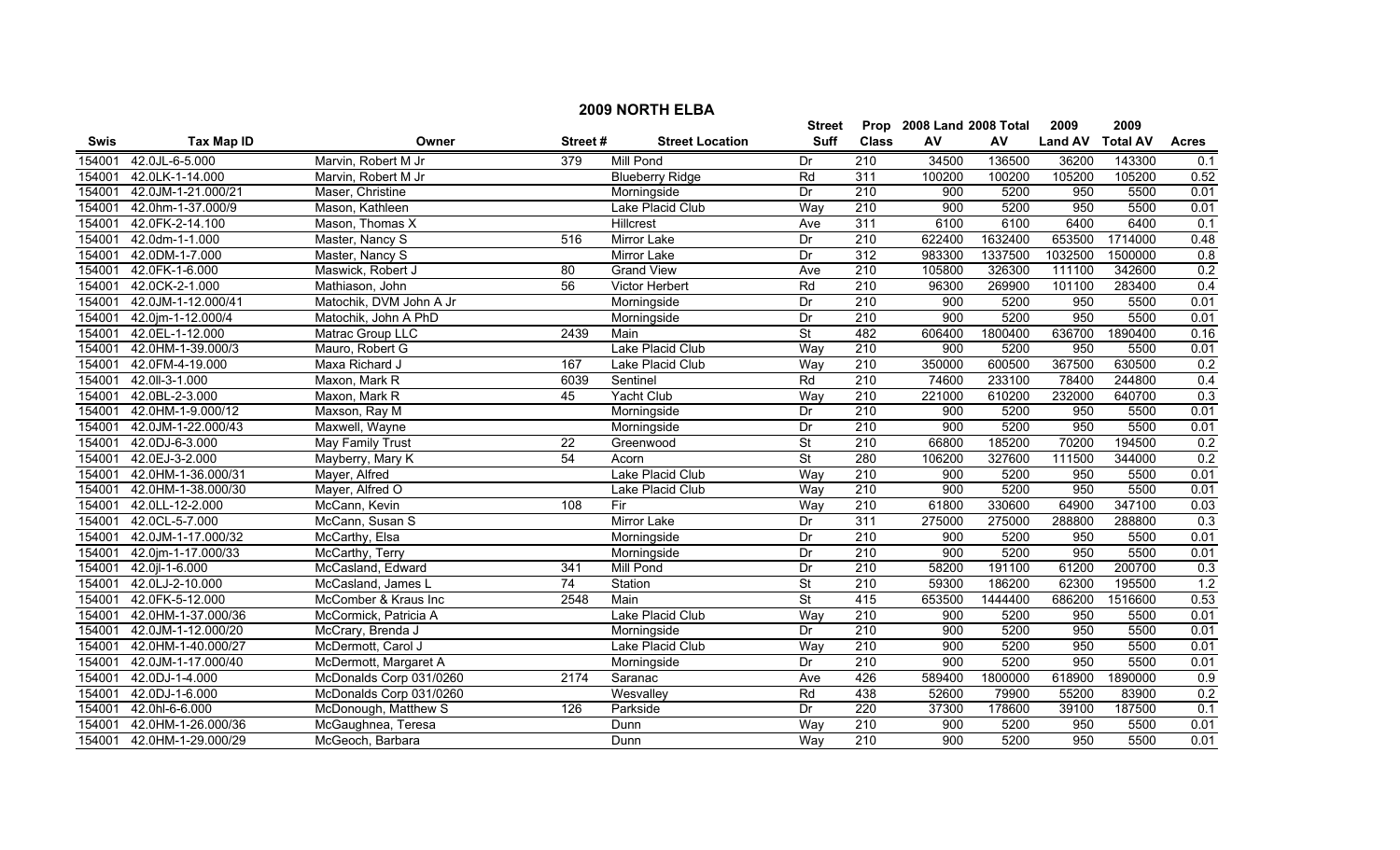|             | <b>2009 NORTH ELBA</b> |                             |                  |                        |               |                  |                           |         |                |                 |                  |
|-------------|------------------------|-----------------------------|------------------|------------------------|---------------|------------------|---------------------------|---------|----------------|-----------------|------------------|
|             |                        |                             |                  |                        | <b>Street</b> |                  | Prop 2008 Land 2008 Total |         | 2009           | 2009            |                  |
| <b>Swis</b> | <b>Tax Map ID</b>      | Owner                       | Street#          | <b>Street Location</b> | <b>Suff</b>   | <b>Class</b>     | AV                        | AV      | <b>Land AV</b> | <b>Total AV</b> | <b>Acres</b>     |
| 154001      | 42.0fm-2-19.000        | McGraw James H III          | 19               | Cedars                 | Way           | 210              | 89900                     | 457000  | 94300          | 479800          | 0.1              |
| 154001      | 42.0BL-1-4.000         | McGraw, James H IV          | 177              | <b>Victor Herbert</b>  | Rd            | 311              | 3000000                   | 3000000 | 3150000        | 3150000         | 2.33             |
| 154001      | 42.0FM-4-12.000        | McGraw, Robert L W          | 209              | Lake Placid Club       | Way           | $\overline{210}$ | 207900                    | 1000000 | 218300         | 1050000         | 0.25             |
| 154001      | 42.0JM-1-24.000/22     | McIntyre, Keith S           |                  | Morningside            | Dr            | 210              | 900                       | 5200    | 950            | 5500            | 0.01             |
| 154001      | 42.0HL-3-9.000         | McIntyre, Raymond M         | 73               | Colden                 | Ave           | 210              | 47100                     | 194100  | 49400          | 203800          | 0.2              |
| 154001      | 42.0LL-9-3.000         | <b>McKeen Trust</b>         | 93               | Fir                    | Way           | 210              | 57300                     | 297600  | 60200          | 312500          | 0.03             |
| 154001      | 42.0DM-1-10.000        | McKenna, John J Jr          |                  | <b>Beech Hill</b>      | Cir           | 311              | 1100                      | 1100    | 1200           | 1200            | 0.01             |
| 154001      | 42.0LL-3-3.000         | McKillip, Kathryn A         | 6029             | Sentinel               | Rd            | 210              | 44400                     | 190800  | 46600          | 200300          | 0.18             |
| 154001      | 42.0JM-1-17.000/37     | McKnight, Joan H            |                  | Morningside            | Dr            | $\overline{210}$ | 900                       | 5200    | 950            | 5500            | 0.01             |
| 154001      | 42.0HM-1-7.000/42      | McKnight, Joan H            |                  | Morningside            | Dr            | 210              | 900                       | 5200    | 950            | 5500            | 0.01             |
| 154001      | 42.0JM-1-15.000/42     | McKone, John M Jr           |                  | Morningside            | Dr            | 210              | 900                       | 5200    | 950            | 5500            | 0.01             |
| 154001      | 42.0EK-5-6.000         | McLaughlin, Edward G        | $\overline{22}$  | $E$ Im                 | <b>St</b>     | 210              | 31800                     | 114900  | 33300          | 120600          | 0.1              |
| 154001      | 42.0mj-2-5.000         | McManus, Brian E            | 338              | Old Military           | Rd            | $\overline{210}$ | 47400                     | 193800  | 49800          | 203500          | 0.3              |
| 154001      | 42.0HM-1-37.000/50     | McNair, Barry               |                  | Lake Placid Club       | Way           | $\overline{210}$ | 900                       | 5200    | 950            | 5500            | 0.01             |
| 154001      | 42.0JM-1-12.000/26     | McNair, Barry               |                  | Morningside            | Dr            | 210              | $\overline{900}$          | 5200    | 950            | 5500            | 0.01             |
| 154001      | 42.0JM-1-14.000/51     | McNair, Barry               |                  | Morningside            | Dr            | $\overline{210}$ | 900                       | 5200    | 950            | 5500            | 0.01             |
| 154001      | 42.0JM-1-16.000/27     | McNair, Barry               |                  | Morningside            | Dr            | 210              | 900                       | 5200    | 950            | 5500            | 0.01             |
| 154001      | 42.0HM-1-38.000/31     | McNair, Deborah C           |                  | Lake Placid Club       | Way           | 210              | 900                       | 5200    | 950            | 5500            | 0.01             |
| 154001      | 42.0HM-1-40.000/28     | McNair, Deborah C           |                  | Lake Placid Club       | Wav           | 210              | 900                       | 5200    | 950            | 5500            | 0.01             |
| 154001      | 42.0HM-1-38.000/27     | McNair, Deborah C           |                  | Lake Placid Club       | Way           | 210              | 900                       | 5200    | 950            | 5500            | 0.01             |
| 154001      | 42.0HM-1-37.000/29     | McNair, Deborah C           |                  | Lake Placid Club       | Way           | 210              | $\overline{900}$          | 5200    | 950            | 5500            | 0.01             |
| 154001      | 42.0JM-1-16.000/22     | McQuade, Stephen            |                  | Morningside            | Dr            | 210              | 900                       | 5200    | 950            | 5500            | 0.01             |
| 154001      | 42.0JM-1-12.000/15     | McWain, David               |                  | Morningside            | Dr            | 210              | 900                       | 5200    | 950            | 5500            | 0.01             |
| 154001      | 42.0HM-1-8.000/30      | Mease, Ronald W             |                  | Morningside            | Dr            | $\overline{210}$ | $\overline{900}$          | 5200    | 950            | 5500            | 0.01             |
| 154001      | 42.0JM-1-21.000/32     | Medicus, Heinrich           |                  | Morningside            | Dr            | 210              | 900                       | 5200    | 950            | 5500            | 0.01             |
| 154001      | 42.0JM-1-13.000/29     | Medicus, Heinrich           |                  | Morningside            | Dr            | 210              | 900                       | 5200    | 950            | 5500            | 0.01             |
| 154001      | 42.0JM-1-16.000/28     | Medicus, Heinrich A         |                  | Morningside            | Dr            | 210              | 900                       | 5200    | 950            | 5500            | 0.01             |
| 154001      | 42.0JM-1-25.000/41     | Medicus, Hildegard J        |                  | Morningside            | Dr            | $\overline{210}$ | 900                       | 5200    | 950            | 5500            | 0.01             |
| 154001      | 42.0HM-1-39.000/7      | Meier, Peter J              |                  | Lake Placid Club       | Way           | 210              | 900                       | 5200    | 950            | 5500            | 0.01             |
| 154001      | 42.0JK-2-18.000        | Meister, Edmund             | $\overline{122}$ | McKinley               | <b>St</b>     | 411              | 82300                     | 356700  | 86400          | 374500          | 0.2              |
| 154001      | 42.0JM-2-1.000         | Meister, Frieda M           | 2806             | Wilmington             | Rd            | 415              | 87200                     | 281700  | 451000         | 794300          | 1.2              |
| 154001      | 42.0HM-1-36.000/30     | Melanson, Armand C          |                  | Lake Placid Club       | Way           | 210              | 900                       | 5200    | 950            | 5500            | 0.01             |
| 154001      | 42.0EM-3-3.000         | Mennen, Peter A             |                  | Hillcrest              | Ave           | 311              | 1600                      | 1600    | 1700           | 1700            | 0.29             |
| 154001      | 42.0HM-1-37.000/28     | Merkle, William J           |                  | Lake Placid Club       | Way           | 210              | $\overline{900}$          | 5200    | 950            | 5500            | 0.01             |
| 154001      | 42.0FM-2-7.000         | Metzger, Joyce A            | 58               | Garden                 | Way           | 210              | 89900                     | 457000  | 94300          | 479800          | 0.1              |
| 154001      | 42.0MM-3-7.000         | MH Communities Ltd Prtnrshp |                  | Cascade                | Rd            | 330              | 17300                     | 17300   | 17300          | 17300           | 0.45             |
| 154001      | 42.0JK-2-11.000        | Mihill, David T             | 84               | McKinley               | St            | 280              | 44100                     | 156300  | 46300          | 195000          | 0.3              |
| 154001      | 42.0JL-3-12.000        | Mihill, David T II          | 40               | Colden                 | Ave           | $\overline{210}$ | 39300                     | 143800  | 41300          | 151000          | $\overline{0.3}$ |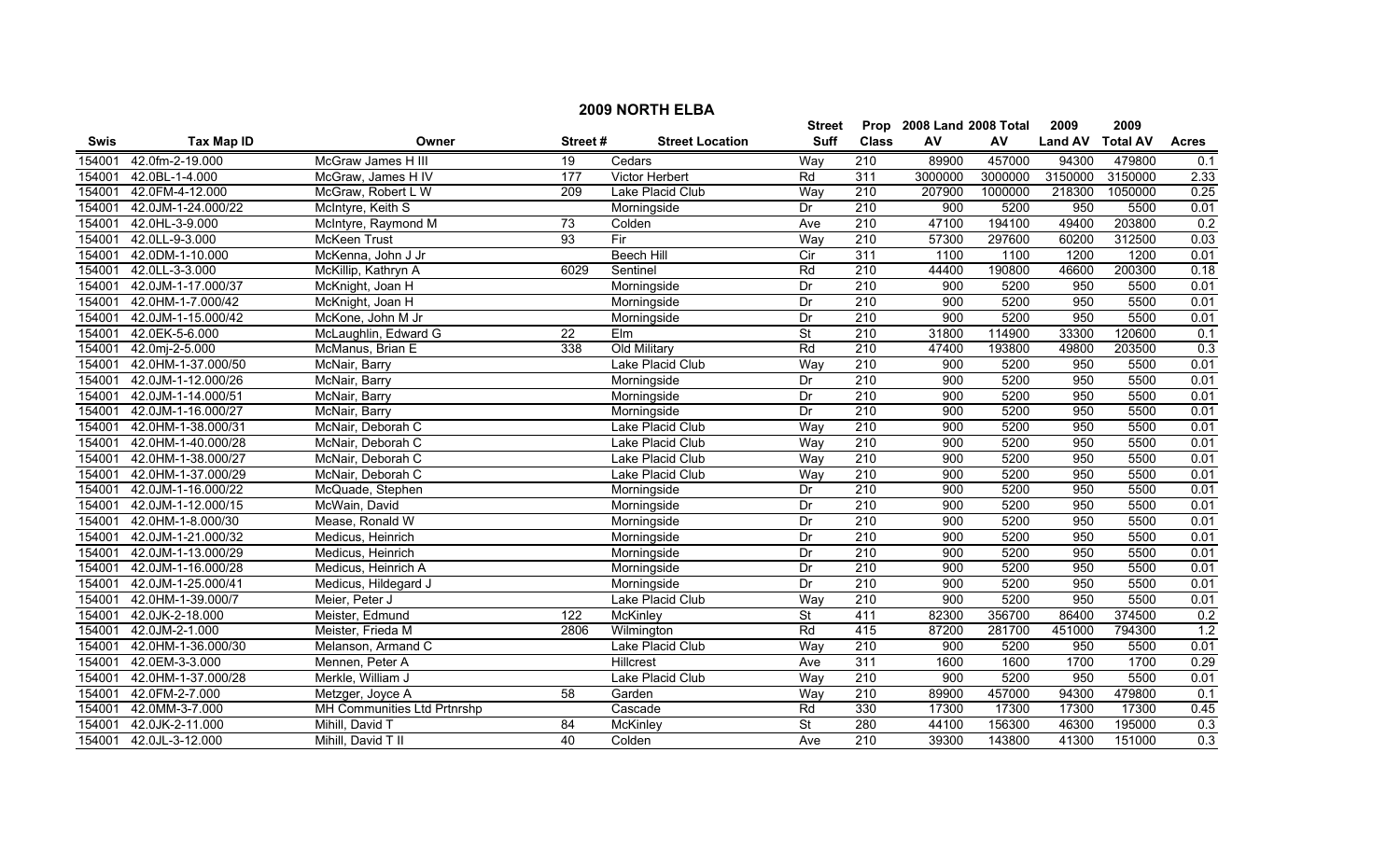|             |                    |                                 |                 |                        | <b>Street</b>            |                  | Prop 2008 Land 2008 Total |              | 2009           | 2009             |                  |
|-------------|--------------------|---------------------------------|-----------------|------------------------|--------------------------|------------------|---------------------------|--------------|----------------|------------------|------------------|
| <b>Swis</b> | <b>Tax Map ID</b>  | Owner                           | Street#         | <b>Street Location</b> | <b>Suff</b>              | <b>Class</b>     | AV                        | AV           | <b>Land AV</b> | <b>Total AV</b>  | <b>Acres</b>     |
| 154001      | 42.0LK-1-20.000    | Mihill, Jeremy J                | 84              | Trillium               | Dr                       | 210              | 70900                     | 203700       | 74500          | 213900           | 0.39             |
| 154001      | 42.0MJ-2-3.100     | Mihill, Kenneth I               |                 | Old Military           | Rd                       | 311              | 33500                     | 33500        | 35200          | 35200            | 0.23             |
| 154001      | 42.0CK-1-19.021    | Mihill, Michael                 | 84              | Victor Herbert         | Rd                       | 210              | 118000                    | 352200       | 123900         | 369800           | 0.3              |
| 154001      | 42.0MJ-2-3.210     | Mihill, Patricia L              | 330             | Old Military           | Rd                       | 270              | 23600                     | 64700        | 24700          | 67900            | 0.25             |
| 154001      | 42.0MJ-2-1.100     | Phyllis <sub>P</sub><br>Mihill. | 12              | Station                | $\overline{\mathsf{St}}$ | 210              | 55100                     | 165000       | 57800          | 173200           | 0.76             |
| 154001      | 42.0MJ-2-1.200     | Mihill, Robert J                | 348             | Old Military           | Rd                       | 210              | 47100                     | 139900       | 49500          | 146900           | 0.26             |
| 154001      | 42.0HM-1-31.000/27 | Mikalson, Leslie H              |                 | Dunn                   | Way                      | 210              | 900                       | 5200         | 950            | 5500             | 0.01             |
| 154001      | 42.0JM-1-16.000/7  | Mikus, Paul M                   |                 | Morningside            | Dr                       | 210              | 900                       | 5200         | 950            | 5500             | 0.01             |
| 154001      | 42.0JM-1-16.000/36 | Milkovich, John                 |                 | Morningside            | $\overline{Dr}$          | 210              | 900                       | 5200         | 950            | 5500             | 0.01             |
| 154001      | 42.0KL-1-4.000     | Mill Pond Partners LLC          | 263             | Station                | <b>St</b>                | 485              | 93700                     | 297300       | 98400          | 250000           | 0.3              |
| 154001      | 42.0HM-1-32.000/3  | Miller, David V                 |                 | Dunn                   | Way                      | $\overline{210}$ | 900                       | 5200         | 950            | 5500             | 0.01             |
| 154001      | 42.0JK-2-29.200    | Miller, Harriet E               |                 | <b>Mill Pond</b>       | Dr                       | 330              | 17300                     | 17300        | 18200          | 18200            | 0.33             |
| 154001      | 42.0JK-2-29.100    | Miller, Harriet E               | 311             | <b>Mill Pond</b>       | Dr                       | 230              | 68700                     | 194300       | 72100          | 204000           | 0.39             |
| 154001      | 42.0JM-1-23.000/32 | Miller, John A                  |                 | Morningside            | Dr                       | $\overline{210}$ | 900                       | 5200         | 950            | 5500             | 0.01             |
| 154001      | 42.0HM-1-26.000/9  | Miller, Kim C                   |                 | Dunn                   | Way                      | $\overline{210}$ | 900                       | 5200         | 950            | 5500             | 0.01             |
| 154001      | 42.0JM-1-21.000/26 | Miller, Leslie H                |                 | Morningside            | Dr                       | $\overline{210}$ | 900                       | 5200         | 950            | 5500             | 0.01             |
| 154001      | 42.0JJ-1-1.000     | Miller, Maureen                 |                 | <b>Mill Pond</b>       | Dr                       | 323              | 49400                     | 49400        | 51900          | 51900            | 13.8             |
| 154001      | 42.0HM-1-39.000/33 | Miller, Neal K                  |                 | Lake Placid Club       | Way                      | 210              | 900                       | 5200         | 950            | 5500             | 0.01             |
| 154001      | 42.0KL-3-56.000    | Miller, Olga                    | 35              | Dooling                | Way                      | 210              | 52400                     | 264300       | 55000          | 277500           | 0.03             |
| 154001      | 42.0CJ-1-1.025     | Mills, Frederick A              |                 | Saranac                | Ave                      | 485              | 84900                     | 111700       | 89200          | 117300           | 0.13             |
| 154001      | 42.0DJ-6-4.000     | Mills, Frederick A              | 30              | Greenwood              | <b>St</b>                | 210              | 128400                    | 441000       | 134800         | 463000           | 0.4              |
| 154001      | 42.0DJ-6-5.000     | Mills, Frederick A              |                 | Greenwood              | $\overline{\mathsf{St}}$ | 311              | 17700                     | 17700        | 18600          | 18600            | 0.11             |
| 154001      | 42.0JK-3-22.000    | Mills, Frederick K              | 43              | The Commons            | Way                      | 411              | 545300                    | 1000000      | 572600         | 1050000          | 4.75             |
| 154001      | 42.0JM-1-19.000/38 | Milne, Jared                    |                 | Morningside            | $\overline{Dr}$          | $\overline{210}$ | 900                       | 5200         | 950            | 5500             | 0.01             |
| 154001      | 42.0HK-1-1.000     | Miner, Kathleen B               | 64              | Cummings               | Rd                       | $\overline{210}$ | 71500                     | 206700       | 75000          | 206700           | 0.4              |
| 154001      | 42.0hl-3-5.000     | Miner, Laurie A                 | 37              | School                 | <b>St</b>                | 220              | 37300                     | 150000       | 39200          | 157500           | 0.1              |
| 154001      | 42.0HM-1-33.000/22 | Miner, Michael                  |                 | Dunn                   | Way                      | $\overline{210}$ | 900                       | 5200         | 950            | 5500             | 0.01             |
| 154001      | 42.0HM-1-8.000/23  | Miner, Michael                  |                 | Morningside            | Dr                       | 210              | 900                       | 5200         | 950            | 5500             | 0.01             |
| 154001      | 42.0HM-1-26.000/32 | Minich, Robert N                |                 | <b>Dunn</b>            | Way                      | 210              | 900                       | 5200         | 950            | 5500             | 0.01             |
| 154001      | 42.0HM-1-26.000/33 | Minich, Robert N                |                 | Dunn                   | Way                      | 210              | 900                       | 5200         | 950            | 5500             | 0.01             |
| 154001      | 42.0JM-1-13.000/24 | Minkalis, Kevin C               |                 | Morningside            | Dr                       | 210              | 900                       | 5200         | 950            | 5500             | 0.01             |
| 154001      | 42.0KL-3-20.000    | Minnetyan, Levon                | 248             | Hurley                 | Ave                      | 220              | 38700                     | 174500       | 40600          | 183200           | 0.1              |
| 154001      | 42.0CL-3-7.200     | Mirror Lake Inn LLC             | 28              | Norton                 | Rd                       | 230              | 140300                    | 357100       | 147400         | 375000           | 0.3              |
| 154001      | 42.0DL-1-5.677     | Mirror Lake Inn LLC             | $\overline{77}$ | Mirror Lake            | Dr                       | 583              | 5244900                   | 19885800     |                | 5507200 20880100 | 4.6              |
| 154001      | 42.0CL-3-8.000     | Mirror Lake Inn LLC             | $\overline{20}$ | Norton                 | Rd                       | 280              | 102200                    | 330400       | 107300         | 346900           | 0.5              |
| 154001      | 42.0DL-2-1.000     | Mirror Lake Inn LLC             | 80              | Mirror Lake            | Dr                       | 414              | 679200                    | 3000000      | 713200         | 3150000          | $\overline{0.5}$ |
| 154001      | 42.0FM-2-21.200    | Mirror Lk HO Assoc Inc          |                 | Mirror Lake            | Dr                       | 323              | $\mathbf{0}$              | $\mathbf{0}$ | 0              | $\mathbf{0}$     | 2.23             |
| 154001      | 42.0DJ-1-13.000    | Mishanec, David W               | 11              | Chickadee              | Ln                       | 210              | 105500                    | 323500       | 110800         | 299000           | $\overline{0.3}$ |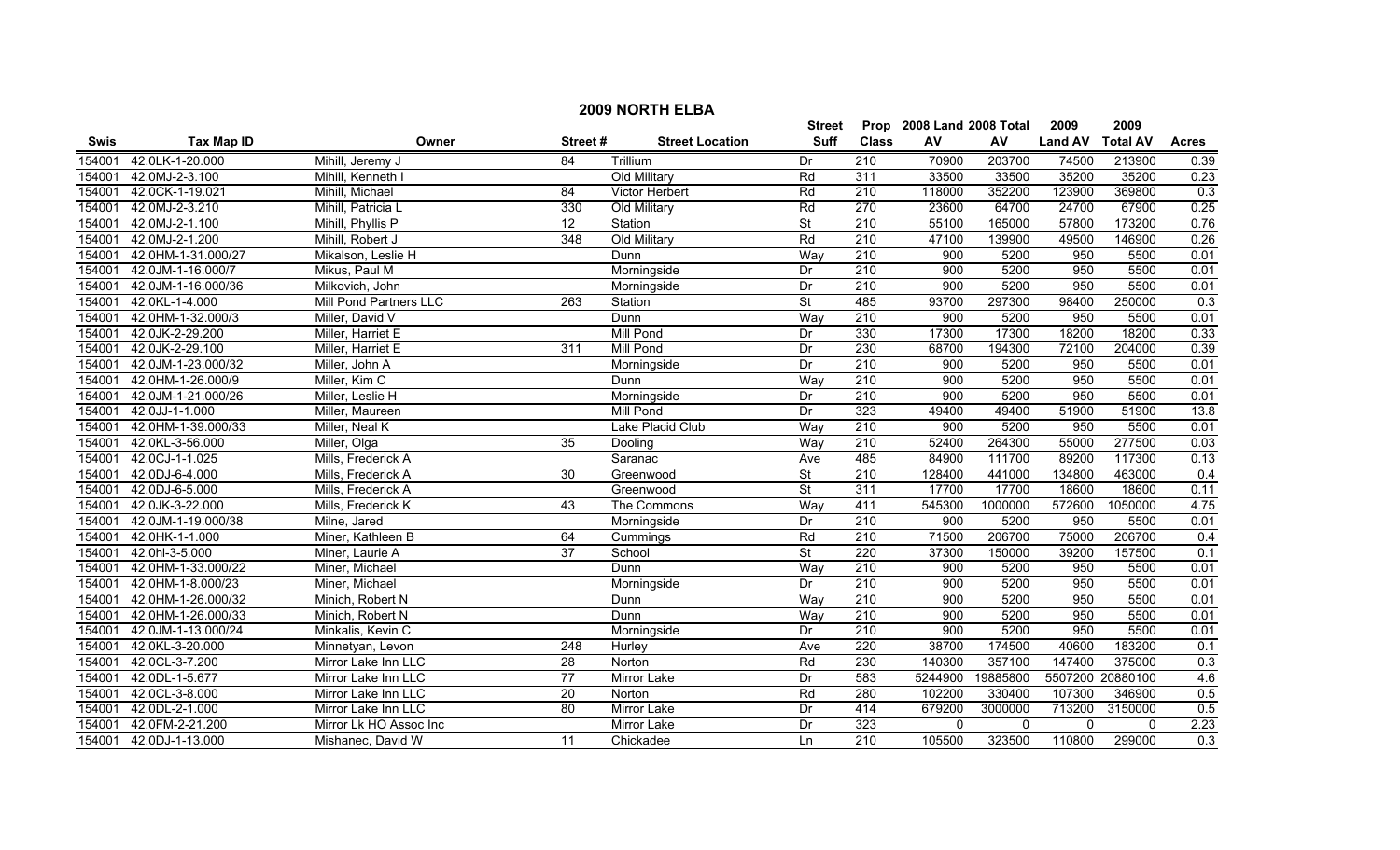|             |                    |                             |                 |                        | <b>Street</b>            |                  | Prop 2008 Land 2008 Total |        | 2009           | 2009            |              |
|-------------|--------------------|-----------------------------|-----------------|------------------------|--------------------------|------------------|---------------------------|--------|----------------|-----------------|--------------|
| <b>Swis</b> | <b>Tax Map ID</b>  | Owner                       | Street#         | <b>Street Location</b> | <b>Suff</b>              | <b>Class</b>     | AV                        | AV     | <b>Land AV</b> | <b>Total AV</b> | <b>Acres</b> |
| 154001      | 42.0BL-2-4.000     | Mitchell, Thomas S          | 213             | Victor Herbert         | Rd                       | 210              | 443800                    | 939000 | 466000         | 986000          | -1           |
| 154001      | 42.0HM-3-5.000     | Moccia, Dr Richard M        | 76              | Lake Placid Club       | Way                      | 210              | 85000                     | 819000 | 85000          | 865000          | 0.81         |
| 154001      | 42.0HM-3-1.000     | Moles, Peter                | $\overline{92}$ | Lake Placid Club       | Way                      | $\overline{210}$ | 75000                     | 359100 | 361700         | 458500          | 0.57         |
| 154001      | 42.0JL-4-8.000     | Moles, Peter H              | 6197            | Sentinel               | Rd                       | 411              | 119000                    | 383500 | 125000         | 402700          | 0.1          |
| 154001      | 42.0HM-1-10.000/4  | Moll, William               |                 | Morningside            | Dr                       | 210              | 900                       | 5200   | 950            | 5500            | 0.01         |
| 154001      | 42.0HM-1-39.000/26 | Moll, William A             |                 | Lake Placid Club       | Way                      | 210              | 900                       | 5200   | 950            | 5500            | 0.01         |
| 154001      | 42.0JM-1-21.000/7  | Monakey, John A             |                 | Morningside            | Dr                       | 210              | 900                       | 5200   | 950            | 5500            | 0.01         |
| 154001      | 42.0HM-1-32.000/31 | Monakey, Mary T             |                 | Dunn                   | Way                      | 210              | 900                       | 5200   | 950            | 5500            | 0.01         |
| 154001      | 42.0JM-1-14.000/32 | Monette, Carroll            |                 | Morningside            | Dr                       | 210              | 900                       | 5200   | 950            | 5500            | 0.01         |
| 154001      | 42.0jm-1-15.000/21 | Monroe, Cameron F           |                 | Morningside            | Dr                       | 210              | 900                       | 5200   | 950            | 5500            | 0.01         |
| 154001      | 42.0JM-1-23.000/10 | Monroe, Murray              |                 | Morningside            | Dr                       | 210              | 900                       | 5200   | 950            | 5500            | 0.01         |
| 154001      | 42.0JM-1-22.000/36 | Monroe, Murray F            |                 | Morningside            | Dr                       | 210              | 900                       | 5200   | 950            | 5500            | 0.01         |
| 154001      | 42.0jm-1-18.000/50 | Monroe, Robin L             |                 | Morningside            | Dr                       | 210              | 900                       | 5200   | 950            | 5500            | 0.01         |
| 154001      | 42.0LK-1-29.000    | Monroe, Scott J             | 8               | <b>Blueberry Ridge</b> | Rd                       | 210              | 62700                     | 195600 | 65900          | 225500          | 0.52         |
| 154001      | 42.0JM-1-11.000/48 | Monteiro, John A            |                 | Morningside            | Dr                       | $\overline{210}$ | 900                       | 5200   | 950            | 5500            | 0.01         |
| 154001      | 42.0DJ-1-24.020    | Montgomery, Julie B         | 76              | Chickadee              | Ln                       | 210              | 81800                     | 213500 | 85900          | 224200          | 0.33         |
| 154001      | 42.0HM-1-36.000/26 | Moody, Richard D            |                 | Lake Placid Club       | Way                      | 210              | 900                       | 5200   | 950            | 5500            | 0.01         |
| 154001      | 42.0DK-4-1.002     | Moongate Ltd Partnership    | 2276            | Saranac                | Ave                      | 411              | 191600                    | 558900 | 201100         | 586800          | 0.57         |
| 154001      | 42.0HL-1-2.000     | Moongate Ltd Partnership    | 2663            | Main                   | $\overline{\mathsf{St}}$ | 421              | 209100                    | 515500 | 219600         | 541300          | 0.22         |
| 154001      | 42.0KJ-2-1.110     | Moongate Ltd Partnership    |                 | The Commons            | Way                      | 311              | 105800                    | 105800 | 111100         | 111100          | 7.05         |
| 154001      | 42.0BL-2-9.000/1   | Moore, Carole               | 32              | Harbor                 | Ln                       | $\overline{210}$ | 52000                     | 332600 | 52000          | 332600          | 0.01         |
| 154001      | 42.0JM-1-19.000/37 | Moore, Jean                 |                 | Morningside            | Dr                       | 210              | 900                       | 5200   | 950            | 5500            | 0.01         |
| 154001      | 42.0HM-1-6.000/22  | Moore, Joy                  |                 | Morningside            | Dr                       | $\overline{210}$ | 900                       | 5200   | 950            | 5500            | 0.01         |
| 154001      | 42.0JM-1-5.000     | Moore, Matthew              | 2803            | Wilmington             | Rd                       | 210              | 9900                      | 62500  | 9900           | 65625           | 0.1          |
| 154001      | 42.0JM-1-4.000     | Moore, Matthew              | 2805            | Wilmington             | Rd                       | $\overline{210}$ | 9900                      | 78800  | 9900           | 82750           | 0.11         |
| 154001      | 42.0HM-1-10.000/39 | Moore, Richard C            |                 | Morningside            | Dr                       | $\overline{210}$ | 900                       | 5200   | 950            | 5500            | 0.01         |
| 154001      | 42.0EK-3-15.000    | Moore, Thomas L             | 40              | Essex                  | <b>St</b>                | $\overline{210}$ | 104400                    | 315800 | 109600         | 300000          | 0.2          |
| 154001      | 42.0HL-4-13.000    | Moorehead, Ann T            | 201             | McKinley               | <b>St</b>                | 210              | 51000                     | 226200 | 53500          | 237500          | 0.2          |
| 154001      | 42.0CL-1-6.000     | <b>Moozart Ventures LLC</b> | 92              | Stevens                | Rd                       | 210              | 160000                    | 586900 | 168000         | 616200          | 0.5          |
| 154001      | 42.0JK-3-15.000    | Morford, Rickey W           | 292             | <b>Mill Pond</b>       | Dr                       | 210              | 90500                     | 160000 | 95000          | 168000          | 0.74         |
| 154001      | 42.0JM-1-21.000/34 | Morgan Elaine               |                 | Morningside            | Dr                       | 210              | 900                       | 5200   | 950            | 5500            | 0.01         |
| 154001      | 42.0hm-1-38.000/4  | Morgan, James T             |                 | Lake Placid Club       | Way                      | 210              | 900                       | 5200   | 950            | 5500            | 0.01         |
| 154001      | 42.0LK-1-2.210     | Morgan, John F              | 101             | Trillium               | Dr                       | 210              | 110000                    | 240000 | 115500         | 240000          | 3.42         |
| 154001      | 42.0HM-1-30.000/25 | Moritzen, Paul              |                 | Dunn                   | Way                      | 210              | 900                       | 5200   | 950            | 5500            | 0.01         |
| 154001      | 42.0JM-1-25.000/9  | Moritzen, Paul A            |                 | Morningside            | Dr                       | $\overline{210}$ | 900                       | 5200   | 950            | 5500            | 0.01         |
| 154001      | 42.0HM-1-30.000/8  | Moritzen, Paul A            |                 | Dunn                   | Way                      | 210              | 900                       | 5200   | 950            | 5500            | 0.01         |
| 154001      | 42.0HM-1-39.000/5  | Moritzen, Paul A            |                 | Lake Placid Club       | Way                      | $\overline{210}$ | 900                       | 5200   | 950            | 5500            | 0.01         |
| 154001      | 42.0JM-1-15.000/9  | Mormile, Arthur             |                 | Morningside            | Dr                       | 210              | 900                       | 5200   | 950            | 5500            | 0.01         |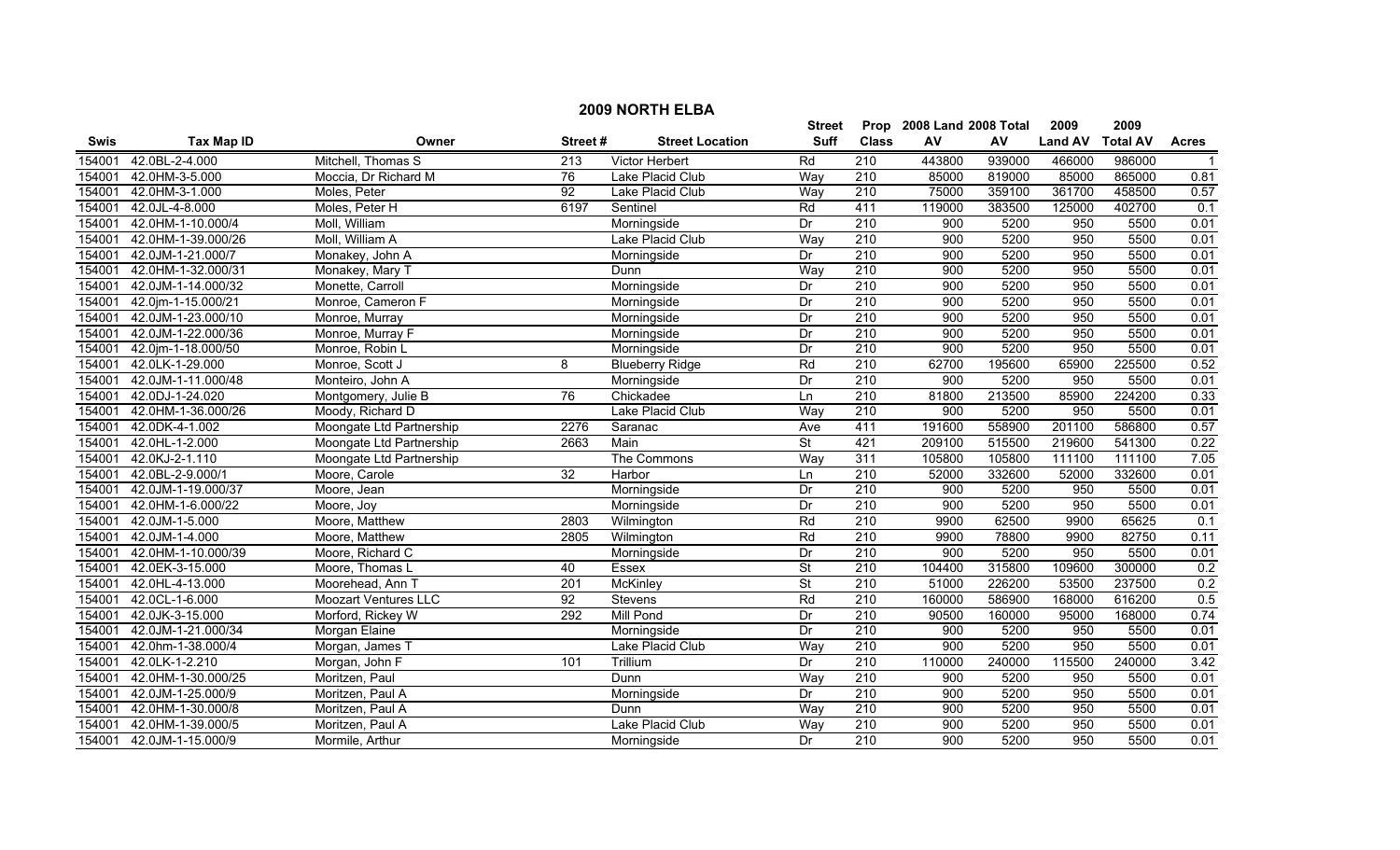|             |                           |                            |                 |                        | <b>Street</b>            |                  | Prop 2008 Land 2008 Total |         | 2009             | 2009    |                |
|-------------|---------------------------|----------------------------|-----------------|------------------------|--------------------------|------------------|---------------------------|---------|------------------|---------|----------------|
| <b>Swis</b> | <b>Tax Map ID</b>         | Owner                      | Street#         | <b>Street Location</b> | <b>Suff</b>              | <b>Class</b>     | AV                        | AV      | Land AV Total AV |         | <b>Acres</b>   |
| 154001      | 42.0JM-1-23.000/20        | Mormile, Arthur            |                 | Morningside            | Dr                       | 210              | 900                       | 5200    | 950              | 5500    | 0.01           |
| 154001      | 42.0JM-1-18.000/48        | Morris, Allen              |                 | Morningside            | Dr                       | 210              | 900                       | 5200    | 950              | 5500    | 0.01           |
| 154001      | 42.0JM-1-12.000/33        | Morris, Allen L            |                 | Morningside            | Dr                       | 210              | 900                       | 5200    | 950              | 5500    | 0.01           |
| 154001      | 42.0JM-1-12.000/51        | Morris, Barbara            |                 | Morningside            | Dr                       | 210              | 900                       | 5200    | 950              | 5500    | 0.01           |
| 154001      | 42.0HM-1-6.000/24         | Morris, Barbara G          |                 | Morningside            | Dr                       | 210              | 900                       | 5200    | 950              | 5500    | 0.01           |
| 154001      | 42.0hl-7-25.000           | Morris, Steven J           | 125             | Parkside               | Dr                       | 210              | 42600                     | 222100  | 44700            | 233200  | 0.1            |
| 154001      | 42.0LJ-2-1.000            | Morrison-Conway, Kelly J   | 20              | Station                | <b>St</b>                | 210              | 35800                     | 142300  | 37600            | 149400  | 0.21           |
| 154001      | 42.0LJ-2-6.000            | Morrison, John W           | 52              | Station                | $\overline{\mathsf{St}}$ | 210              | 19000                     | 55700   | 20000            | 58500   | 0.1            |
| 154001      | 42.0KL-3-16.001           | Mortensen-Miller, Robin L  |                 | Sentinel               | Rd                       | 311              | 4000                      | 4000    | 4200             | 4200    | 0.09           |
| 154001      | 42.0FK-2-14.200           | Morton, Mark W             |                 | Hillcrest              | Ave                      | 311              | 5400                      | 5400    | 5700             | 5700    | 0.3            |
| 154001      | 42.0DM-1-12.000           | Morton, Robert E           | 141             | <b>Beech Hill</b>      | $\overline{C}$           | 210              | 144800                    | 668200  | 152000           | 701600  | 0.8            |
| 154001      | 42.0LK-1-39.000           | Moscatello, James J        | 68              | <b>Blueberry Ridge</b> | Rd                       | $\overline{210}$ | 87000                     | 378400  | 91300            | 397300  | 0.42           |
| 154001      | 42.0JM-1-18.000/20        | Mosher, Erwin              |                 | Morningside            | Dr                       | 210              | 900                       | 5200    | 950              | 5500    | 0.01           |
| 154001      | 42.0DM-1-3.000            | Moskalyk, Thomas R         |                 | Mirror Lake            | Dr                       | 311              | 277200                    | 277200  | 291100           | 291100  | 0.61           |
| 154001      | 42.0LL-7-2.000            | Moskalyk, Thomas R         | $\frac{1}{25}$  | Fir                    | Way                      | 210              | 57300                     | 297600  | 60200            | 312500  | 0.03           |
| 154001      | 42.0JM-1-13.000/41        | Mousseau, Nicholas         |                 | Morningside            | Dr                       | $\overline{210}$ | 900                       | 5200    | 950              | 5500    | 0.01           |
| 154001      | 42.0HM-1-38.000/51        | Moyer, Robert E            |                 | Lake Placid Club       | Way                      | 210              | 900                       | 5200    | 950              | 5500    | 0.01           |
| 154001      | 42.0HM-1-33.000/43        | Mulligan, Daniel F         |                 | Dunn                   | Way                      | 210              | 900                       | 5200    | 950              | 5500    | 0.01           |
| 154001      | 42.0HM-1-31.000/24        | Mulligan, John J           |                 | Dunn                   | Way                      | 210              | 900                       | 5200    | 950              | 5500    | 0.01           |
| 154001      | 42.0kl-6-4.000            | Murch, Robert              | 39              | Fir                    | Way                      | 210              | 61800                     | 330600  | 64900            | 347100  | 0.04           |
| 154001      | 42.0FM-2-5.000            | Murch, Robert B            | 42              | Garden                 | Way                      | $\overline{210}$ | 115100                    | 571400  | 120900           | 600000  | 0.13           |
| 154001      | 42.0FM-2-2.000            | Murch, Robert B            | 42              | Garden                 | Way                      | 210              | 89900                     | 457000  | 94300            | 479800  | 0.1            |
| 154001      | 42.0HM-1-7.000/5          | Murney, Richard F          |                 | Morningside            | Dr                       | 210              | 900                       | 5200    | 950              | 5500    | 0.01           |
| 154001      | 42.0hm-1-18.000           | Murphy & Mariotti Prop LLC |                 | Dunn                   | Way                      | 210              | 32500                     | 281300  | 41900            | 547100  | 0.06           |
| 154001      | 42.0JM-1-13.000/35        | Murphy, David E            |                 | Morningside            | Dr                       | 210              | 900                       | 5200    | 950              | 5500    | 0.01           |
| 154001      | 42.0HM-1-31.000/46        | Murphy, Karen A            |                 | Dunn                   | Way                      | 210              | 900                       | 5200    | 950              | 5500    | 0.01           |
| 154001      | 42.0BL-2-9.000/7          | Murphy, Margaret A         | $\overline{32}$ | Harbor                 | Ln                       | $\overline{210}$ | 54700                     | 308000  | 54700            | 308000  | 0.01           |
| 154001      | 42.0EK-8-3.000            | Murray, Timothy M          | 97              | Hillcrest              | Ave                      | $\overline{220}$ | 66500                     | 262800  | 69800            | 275900  | 0.2            |
| 154001      | 42.0kl-2-2.000            | <b>MWH LLC</b>             | 247             | Hurley                 | Ave                      | 330              | 146900                    | 146900  | 154200           | 154200  | 0.82           |
| 154001      | 42.0JM-1-24.000/20        | Myers, Charles Sr          |                 | Morningside            | Dr                       | 210              | 900                       | 5200    | 950              | 5500    | 0.01           |
| 154001      | 42.0JM-1-20.000/28        | Myers, Ross A              |                 | Morningside            | Dr                       | 210              | 900                       | 5200    | 950              | 5500    | 0.01           |
| 154001      | 42.0MM-2-12.000           | Naple, Jonathan R          | 5950            | Sentinel               | Rd                       | 210              | 40000                     | 200000  | 40000            | 200000  | 0.03           |
| 154001      | 42.0HM-1-39.000/25        | Nardacci, Kathryn          |                 | Lake Placid Club       | Way                      | 210              | 900                       | 5200    | 950              | 5500    | 0.01           |
| 154001      | 42.0HM-1-36.000/36        | Nardacci, Kathryn          |                 | Lake Placid Club       | Way                      | $\overline{210}$ | 900                       | 5200    | 950              | 5500    | 0.01           |
| 154001      | 42.0FK-5-17.001           | Nardiello, Kathryn OK      | 8               | Marcy                  | Rd                       | $\overline{220}$ | 122700                    | 253100  | 128900           | 265800  | 0.2            |
| 154001      | 42.0JM-1-21.000/27        | Nassar, Michael            |                 | Morningside            | Dr                       | 210              | 900                       | 5200    | 950              | 5500    | 0.01           |
| 154001      | 42.0FL-1-1.000            | National Bank & Trust Co   | 2483            | Main                   | <b>St</b>                | 461              | 862600                    | 1210700 | 905700           | 1271200 | 0.3            |
| 154001      | 640.001-9999-132.350/1001 | <b>National Grid</b>       |                 | T605 Lake Colby Lp3    |                          | 882              | $\Omega$                  | 10291   | $\mathbf{0}$     | 9797    | $\overline{0}$ |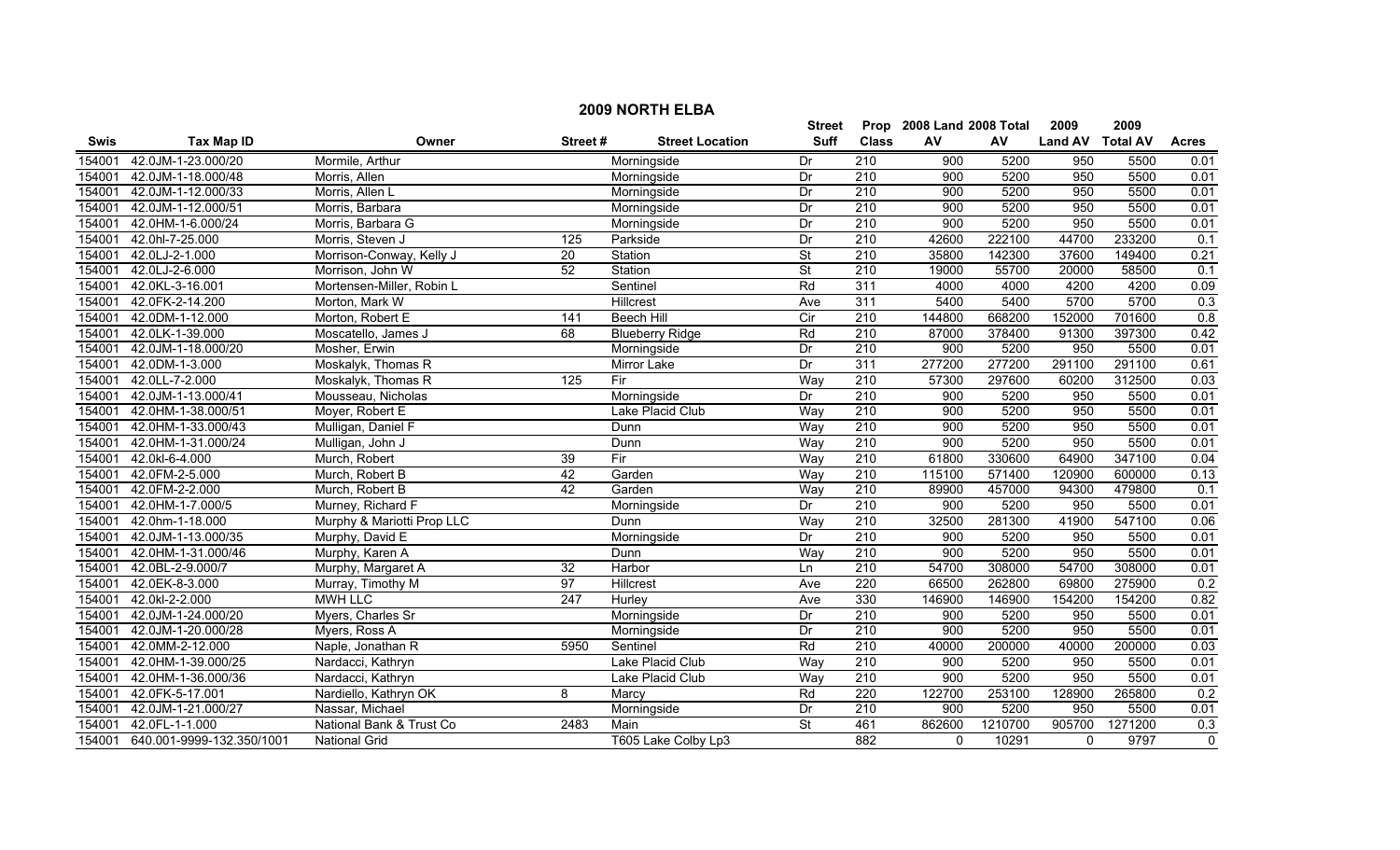|             | <b>2009 NORTH ELBA</b>    |                                |         |                            |                          |                  |                           |              |                  |              |              |  |
|-------------|---------------------------|--------------------------------|---------|----------------------------|--------------------------|------------------|---------------------------|--------------|------------------|--------------|--------------|--|
|             |                           |                                |         |                            | <b>Street</b>            |                  | Prop 2008 Land 2008 Total |              | 2009             | 2009         |              |  |
| <b>Swis</b> | <b>Tax Map ID</b>         | Owner                          | Street# | <b>Street Location</b>     | Suff                     | <b>Class</b>     | AV                        | AV           | Land AV Total AV |              | <b>Acres</b> |  |
| 154001      | 640.001-9999-132.350/1881 | <b>National Grid</b>           |         | <b>Total Electric Dist</b> |                          | 884              | $\mathbf 0$               | 1000         | $\mathbf 0$      | 951          | $\mathbf 0$  |  |
| 154001      | 42.0HL-6-3.000            | National Sports Academy LP     | 114     | Parkside                   | Dr                       | 612              | 94000                     | 275200       | 98700            | 289000       | 0.1          |  |
| 154001      | 42.0HL-7-2.000            | National Sports Academy LP     | 821     | Mirror Lake                | Dr                       | 612              | 411900                    | 1179300      | 432500           | 1238300      | 0.6          |  |
| 154001      | 42.0HM-1-33.000/7         | Natke, Marilyn G               |         | Dunn                       | Way                      | 210              | 900                       | 5200         | 950              | 5500         | 0.01         |  |
| 154001      | 42.0KL-8-1.000            | Neal, Jack C                   | 83      | Fir                        | Way                      | 210              | 61800                     | 330600       | 64900            | 347100       | 0.04         |  |
| 154001      | 42.0JM-1-11.000/50        | Nelson, Ben W                  |         | Morningside                | Dr                       | 210              | 900                       | 5200         | 950              | 5500         | 0.01         |  |
| 154001      | 42.0KL-3-9.000            | Netri, Victor F Jr             | 6089    | Sentinel                   | Rd                       | 210              | 73000                     | 219800       | 76700            | 230800       | 0.4          |  |
| 154001      | 42.0CK-2-2.000            | Nettie M Jones LP Prop LLC     | 62      | Victor Herbert             | Rd                       | 311              | $\mathbf{0}$              | $\mathbf{0}$ | $\mathbf 0$      | $\mathbf{0}$ | 0.51         |  |
| 154001      | 42.0JM-1-25.000/2         | Neville, Scott G               |         | Morningside                | Dr                       | 210              | 900                       | 5200         | 950              | 5500         | 0.01         |  |
| 154001      | 42.0KK-1-1.100            | New Hope Christian Fellowship  | 207     | Station                    | <b>St</b>                | 620              | 132100                    | 528000       | 138700           | 554400       | 1.04         |  |
| 154001      | 42.0HM-1-8.000/7          | Newell, James                  |         | Morningside                | Dr                       | 210              | 900                       | 5200         | 950              | 5500         | 0.01         |  |
| 154001      | 42.0HM-1-34.000/7         | Newshan, Kevin                 |         | Dunn                       | Way                      | 210              | 900                       | 5200         | 950              | 5500         | 0.01         |  |
| 154001      | 42.0JM-1-24.000/34        | Newshan, Kevin                 |         | Morningside                | Dr                       | 210              | 900                       | 5200         | 950              | 5500         | 0.01         |  |
| 154001      | 42.0MJ-1-9.000            | Nichols, Bruce H               | 327     | Old Military               | Rd                       | 210              | 58300                     | 193400       | 61200            | 203100       | 0.3          |  |
| 154001      | 42.0JM-1-15.000/20        | Nichols, Clifton               |         | Morningside                | Dr                       | 210              | 900                       | 5200         | 950              | 5500         | 0.01         |  |
| 154001      | 42.0HM-1-31.000/50        | Nichter, Donald                |         | Dunn                       | Way                      | 210              | 900                       | 5200         | 950              | 5500         | 0.01         |  |
| 154001      | 42.0HM-1-6.000/30         | Nichter, Ellen                 |         | Morningside                | Dr                       | 210              | 900                       | 5200         | 950              | 5500         | 0.01         |  |
| 154001      | 42.0HM-1-10.000/3         | Nichter, Ellen                 |         | Morningside                | Dr                       | 210              | 900                       | 5200         | 950              | 5500         | 0.01         |  |
| 154001      | 42.0HM-1-7.000/9          | Nichter, Ellen                 |         | Morningside                | Dr                       | 210              | 900                       | 5200         | 950              | 5500         | 0.01         |  |
| 154001      | 42.0ML-1-3.000            | Nicola, David                  | 189     | Newman                     | Rd                       | 220              | 58600                     | 195800       | 61500            | 205600       | 0.3          |  |
| 154001      | 42.0ML-1-2.000            | Nicola, David D                | 5949    | Sentinel                   | Rd                       | 230              | 105600                    | 323200       | 110900           | 339400       | 1.23         |  |
| 154001      | 42.0HL-5-3.004            | Nicola, Michael                | 2742    | Main                       | $\overline{\mathsf{St}}$ | 421              | 314400                    | 906000       | 330100           | 951300       | 0.29         |  |
| 154001      | 42.0HL-4-9.002            | Nicola, Michael A              | 2724    | Main                       | St                       | 422              | 275200                    | 680000       | 289000           | 714000       | 0.2          |  |
| 154001      | 42.0HL-5-1.000            | Nicola, Michael A              |         | McKinley                   | St                       | 311              | 69100                     | 69100        | 72600            | 72600        | 0.2          |  |
| 154001      | 42.0JL-4-4.000            | Nicola, Michael A              |         | Middle                     | St                       | 330              | 43400                     | 43400        | 45600            | 45600        | 0.1          |  |
| 154001      | 42.0HM-1-37.000/7         | Noel, Thomas F                 |         | Lake Placid Club           | Way                      | $\overline{210}$ | $\overline{900}$          | 5200         | 950              | 5500         | 0.01         |  |
| 154001      | 42.0EL-1-18.000           | Northern Insuring Inc          | 2465    | Main                       | $\overline{\mathsf{St}}$ | 482              | 220000                    | 489900       | 231000           | 514400       | 0.1          |  |
| 154001      | 42.0HM-1-8.000/34         | Novembrini, Rosemarie          |         | Morningside                | Dr                       | 210              | 900                       | 5200         | 950              | 5500         | 0.01         |  |
| 154001      | 42.0DJ-5-6.000            | Novoselsky, Pavel M            | 2268    | Saranac                    | Ave                      | 210              | 70700                     | 116500       | 74200            | 119500       | 0.16         |  |
| 154001      | 42.0LL-3-14.000           | Nugent, Sharron                | 5985    | Sentinel                   | Rd                       | 220              | 49000                     | 195200       | 51500            | 205000       | 0.5          |  |
| 154001      | 42.0KJ-1-3.000            | <b>NYS Dept Transportation</b> |         | Station                    | $\overline{\mathsf{St}}$ | 843              | 98300                     | 98300        | 103200           | 103200       | 7.7          |  |
| 154001      | 42.0HM-1-36.000/27        | OBrien, Thomas R               |         | Lake Placid Club           | Way                      | 210              | 900                       | 5200         | 950              | 5500         | 0.01         |  |
| 154001      | 42.0JM-1-12.000/11        | Ocolisan, Wayne                |         | Morningside                | Dr                       | 210              | 900                       | 5200         | 950              | 5500         | 0.01         |  |
| 154001      | 42.0HL-7-8.000            | OConnor, Richard B             |         | Parkside                   | Dr                       | 311              | 9900                      | 9900         | 9900             | 9900         | 0.1          |  |
| 154001      | 42.0HL-7-23.000           | OConnor, Richard B             | 133     | Parkside                   | Dr                       | 280              | 43300                     | 205200       | 45500            | 215500       | 0.1          |  |
| 154001      | 42.0KL-3-27.000           | OConnor, Russell G             | 42      | Dooling                    | Way                      | $\overline{210}$ | 59200                     | 313900       | 62200            | 329600       | 0.05         |  |
| 154001      | 42.0JM-1-21.000/51        | OConnor, Sharon R              |         | Morningside                | Dr                       | $\overline{210}$ | 900                       | 5200         | 950              | 5500         | 0.01         |  |
| 154001      | 42.0JM-1-12.000/37        | OConnor, Sharon R              |         | Morningside                | Dr                       | 210              | 900                       | 5200         | 950              | 5500         | 0.01         |  |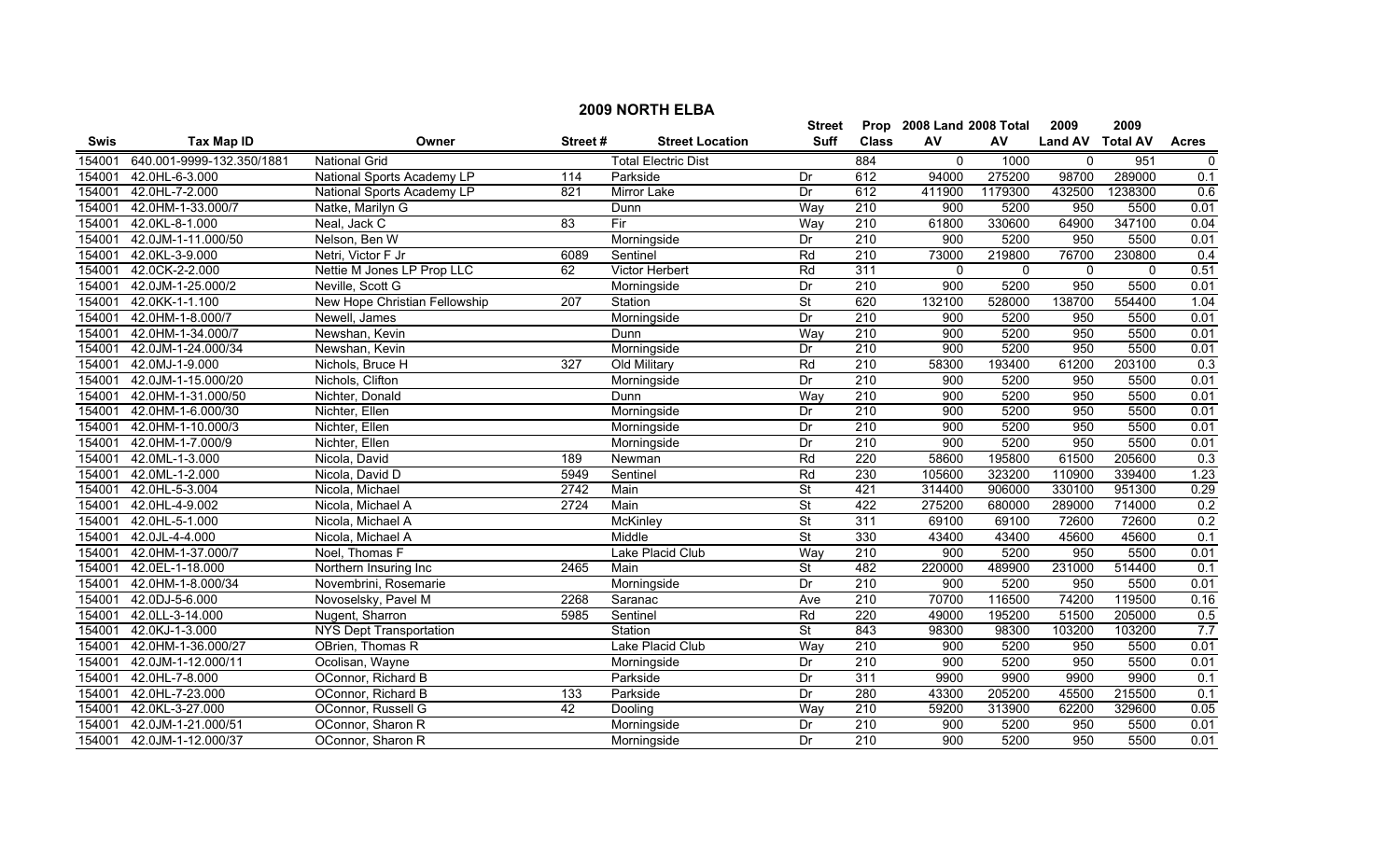|             | <b>2009 NORTH ELBA</b>    |                           |                  |                        |                          |                  |                           |         |                            |         |              |  |
|-------------|---------------------------|---------------------------|------------------|------------------------|--------------------------|------------------|---------------------------|---------|----------------------------|---------|--------------|--|
|             |                           |                           |                  |                        | Street                   |                  | Prop 2008 Land 2008 Total |         | 2009                       | 2009    |              |  |
| <b>Swis</b> | <b>Tax Map ID</b>         | Owner                     | Street#          | <b>Street Location</b> | <b>Suff</b>              | <b>Class</b>     | AV                        | AV      | Land AV Total AV           |         | <b>Acres</b> |  |
| 154001      | 42.0JM-1-16.000/6         | OGrady-Perry, Patricia    |                  | Morningside            | Dr                       | 210              | 900                       | 5200    | 950                        | 5500    | 0.01         |  |
| 154001      | 42.0JM-1-24.000/30        | OGrady-Perry, Patricia    |                  | Morningside            | Dr                       | $\overline{210}$ | 900                       | 5200    | 950                        | 5500    | 0.01         |  |
| 154001      | 42.0JM-1-19.000/39        | OGrady, William D         |                  | Morningside            | Dr                       | 210              | 900                       | 5200    | 950                        | 5500    | 0.01         |  |
| 154001      | 42.0HM-1-40.000/43        | OHagan, George            |                  | Lake Placid Club       | Way                      | 210              | 900                       | 5200    | 950                        | 5500    | 0.01         |  |
| 154001      | 42.0LL-8-4.000            | OLeary Thomas D           | 107              | Fir                    | Way                      | 210              | 61800                     | 330600  | 64900                      | 320000  | 0.04         |  |
| 154001      | 42.0EK-1-7.000            | OLeary, Richard J         | 130              | Greenwood              | <b>St</b>                | 210              | 88400                     | 344700  | 92800                      | 361900  | 0.1          |  |
| 154001      | 42.0EL-1-21.200           | OLeary, William J Jr      | 2475             | Main                   | $\overline{\mathsf{St}}$ | 484              | 230100                    | 734800  | 241600                     | 771500  | 0.04         |  |
| 154001      | 42.0KL-7-1.000            | Oliveira, Edward          | 187              | Fir                    | Way                      | 210              | 61800                     | 330600  | 64900                      | 347100  | 0.04         |  |
| 154001      | 42.0HM-1-39.000/1         | Oliver, Ronald            |                  | Lake Placid Club       | Way                      | 210              | 900                       | 5200    | 950                        | 5500    | 0.01         |  |
| 154001      | 42.0HM-1-39.000/2         | Oliver, Ronald            |                  | Lake Placid Club       | Way                      | 210              | 900                       | 5200    | 950                        | 5500    | 0.01         |  |
| 154001      | 42.0JM-1-15.000/29        | Oliver, William J         |                  | Morningside            | Dr                       | 210              | $\overline{900}$          | 5200    | 950                        | 5500    | 0.01         |  |
| 154001      | 42.0cl-1-8.704            | Oravec, Mark J            | 109              | <b>Stevens</b>         | Rd                       | 311              | 250000                    | 250000  | 262500                     | 262500  | 0.64         |  |
| 154001      | 42.0GL-1-2.110            | <b>ORDA</b> Arena Complex | 2634             | Main                   | $\overline{\mathsf{St}}$ | 682              | 47751900                  |         | 2.87E+08 50139500 3.01E+08 |         | 11.23        |  |
| 154001      | 42.0GL-1-2.200            | <b>ORDA Arena Complex</b> | 2578             | Main                   | $\overline{\mathsf{St}}$ | 438              | 1457900                   | 1608800 | 1530800                    | 1689200 | 1.26         |  |
| 154001      | 42.0LK-1-9.012            | Ordway, Craig P           | $\overline{78}$  | <b>Blueberry Ridge</b> | Rd                       | 210              | 87100                     | 257100  | 91500                      | 270000  | 0.63         |  |
| 154001      | 42.0JM-1-24.000/27        | Oritz, Roberto            |                  | Morningside            | Dr                       | $\overline{210}$ | 900                       | 5200    | 950                        | 5500    | 0.01         |  |
| 154001      | 42.0JM-1-23.000/7         | Ormerod, Robert H         |                  | Morningside            | Dr                       | 210              | 900                       | 5200    | 950                        | 5500    | 0.01         |  |
| 154001      | 42.0ck-2-6.000            | Orringer, Andrew G        |                  | Seneca                 | Trl                      | 311              | 125000                    | 125000  | 160000                     | 160000  | 0.3          |  |
| 154001      | 42.0FK-2-3.000            | Ortloff, Lillian T        | 78               | Oneida                 | Ave                      | 210              | 94200                     | 319600  | 98900                      | 335600  | 0.16         |  |
| 154001      | 42.0LL-13-1.000           | Osborn Daniel T           | 118              | Fir                    | Way                      | 210              | 69800                     | 388300  | 73300                      | 407700  | 0.04         |  |
| 154001      | 42.0HL-7-26.000           | Osgood, Randy             | $\overline{123}$ | Parkside               | Dr                       | 210              | 31000                     | 99300   | 32600                      | 99300   | 0.1          |  |
| 154001      | 42.0HM-1-32.000/50        | Ott, John R               |                  | Dunn                   | Way                      | 210              | $\overline{900}$          | 5200    | 950                        | 5500    | 0.01         |  |
| 154001      | 42.0JM-1-15.000/6         | Ottati, Michael A         |                  | Morningside            | Dr                       | 210              | 900                       | 5200    | 950                        | 5500    | 0.01         |  |
| 154001      | 42.0JM-1-20.000/42        | Ottati, Michael A         |                  | Morningside            | Dr                       | $\overline{210}$ | 900                       | 5200    | 950                        | 5500    | 0.01         |  |
| 154001      | 42.0hm-1-6.000/1          | <b>Otten Family Trust</b> |                  | Morningside            | Dr                       | 210              | 900                       | 5200    | 950                        | 5500    | 0.01         |  |
| 154001      | 42.0HL-7-10.000           | Otten, Nicholas F         |                  | Parkside               | Dr                       | 311              | 13600                     | 13600   | 13600                      | 13600   | 0.1          |  |
| 154001      | 42.0HK-1-14.000           | Owen, Sheila              | 97               | <b>McKinley</b>        | $\overline{\mathsf{St}}$ | 210              | 54700                     | 162900  | 57400                      | 162900  | 0.3          |  |
| 154001      | 42.0HL-6-26.028           | <b>P&amp;L Partners</b>   | 2699             | Main                   | $\overline{\mathsf{St}}$ | 464              | 172100                    | 332200  | 180700                     | 348800  | 0.1          |  |
| 154001      | 42.0DK-5-1.000            | Pabins, John C            | 82               | Greenwood              | $\overline{\mathsf{St}}$ | 210              | 63700                     | 155900  | 66900                      | 155900  | 0.1          |  |
| 154001      | 42.0DK-5-3.000            | Pabins, John C            | 86               | Greenwood              | $\overline{\mathsf{St}}$ | 210              | 77200                     | 180000  | 81100                      | 180000  | 0.2          |  |
| 154001      | 42.0EJ-3-18.000           | Pabins, John J            | 38               | Nash                   | St                       | 210              | 60800                     | 160900  | 63800                      | 160900  | 0.1          |  |
| 154001      | 42.0JM-1-6.000            | Pabins, John J            | 2807             | Wilmington             | Rd                       | 411              | 28500                     | 111600  | 28500                      | 117180  | 0.2          |  |
| 154001      | 42.0JM-1-23.000/28        | Padgett, Mark H           |                  | Morningside            | Dr                       | 210              | 900                       | 5200    | 950                        | 5500    | 0.01         |  |
| 154001      | 42.0JM-1-24.000/37        | Padgett, Mark H           |                  | Morningside            | Dr                       | 210              | 900                       | 5200    | 950                        | 5500    | 0.01         |  |
| 154001      | 42.0KL-8-3.000            | Pagano, Nicholas          | 83               | Fir                    | Way                      | $\overline{210}$ | 57300                     | 297600  | 60200                      | 312500  | 0.03         |  |
| 154001      | 42.0DK-4-11.000/4         | Pagles, John C            |                  | Greenwood              | St                       | 210              | 10000                     | 100000  | 10500                      | 268875  | 0.01         |  |
| 154001      | 42.0hm-1-10.000/8         | Pagnani, John             |                  | Morningside            | Dr                       | $\overline{210}$ | 900                       | 5200    | 950                        | 5500    | 0.01         |  |
|             | 154001 42.0JM-1-21.000/40 | Palmer, George W          |                  | Morningside            | Dr                       | 210              | 900                       | 5200    | 950                        | 5500    | 0.01         |  |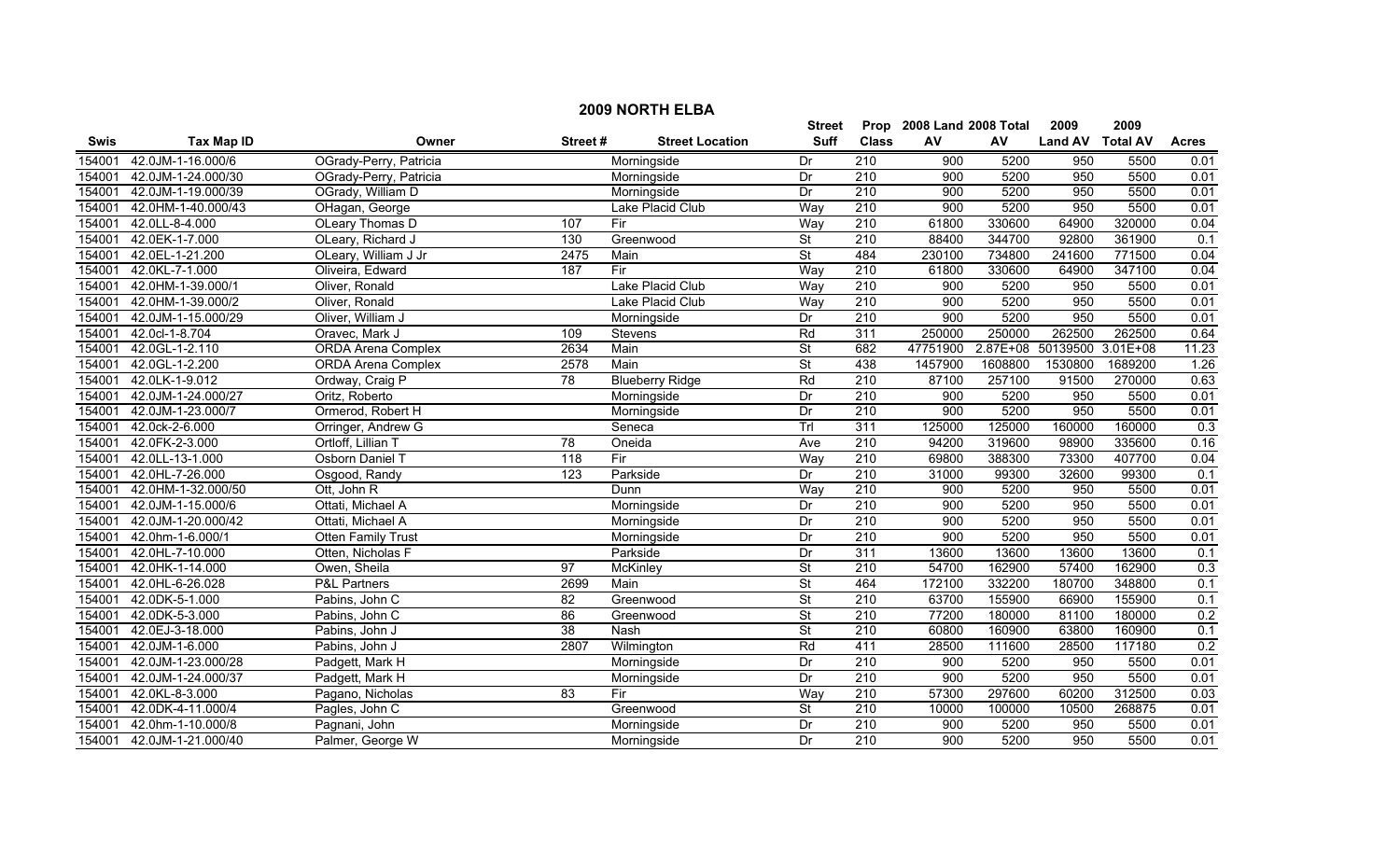|        | <b>2009 NORTH ELBA</b> |                       |                 |                        |                          |                  |                           |        |                  |        |              |  |
|--------|------------------------|-----------------------|-----------------|------------------------|--------------------------|------------------|---------------------------|--------|------------------|--------|--------------|--|
|        |                        |                       |                 |                        | <b>Street</b>            |                  | Prop 2008 Land 2008 Total |        | 2009             | 2009   |              |  |
| Swis   | <b>Tax Map ID</b>      | Owner                 | Street#         | <b>Street Location</b> | <b>Suff</b>              | <b>Class</b>     | AV                        | AV     | Land AV Total AV |        | <b>Acres</b> |  |
| 154001 | 42.0JM-1-13.000/34     | Palmer, George W      |                 | Morningside            | Dr                       | 210              | 900                       | 5200   | 950              | 5500   | 0.01         |  |
| 154001 | 42.0JK-1-1.002         | Palumbo, Mae J        | 21              | McKinley               | St                       | $\overline{210}$ | 54600                     | 205600 | 57300            | 208000 | 0.76         |  |
| 154001 | 42.0EK-8-6.000         | Pandolfi, Anne B      | $\overline{89}$ | <b>Hillcrest</b>       | Ave                      | 210              | 61200                     | 227700 | 64300            | 239100 | 0.19         |  |
| 154001 | 42.0JM-1-16.000/3      | Papierz, Andrew       |                 | Morningside            | Dr                       | 210              | 900                       | 5200   | 950              | 5500   | 0.01         |  |
| 154001 | 42.0HM-1-35.000/11     | Papierz, Andrew       |                 | Dunn                   | Way                      | 210              | 900                       | 5200   | 950              | 5500   | 0.01         |  |
| 154001 | 42.0HM-1-29.000/27     | Parish, John I        |                 | Dunn                   | Way                      | 210              | 900                       | 5200   | 950              | 5500   | 0.01         |  |
| 154001 | 42.0HM-1-38.000/37     | Parisi, Carmen        |                 | Lake Placid Club       | Wav                      | 210              | 900                       | 5200   | 950              | 5500   | 0.01         |  |
| 154001 | 42.0JM-1-12.000/52     | Parisi, Carmen P      |                 | Morningside            | Dr                       | 210              | 900                       | 5200   | 950              | 5500   | 0.01         |  |
| 154001 | 42.0JL-1-2.000         | Parmeter, Wallace     |                 | McLenathen             | Ave                      | 311              | 10100                     | 10100  | 10600            | 10600  | 0.2          |  |
| 154001 | 42.0JL-1-3.000         | Parmeter, Wallace     | $\overline{17}$ | McLenathen             | Ave                      | 220              | 40000                     | 192200 | 42000            | 201800 | 0.17         |  |
| 154001 | 42.0MJ-2-3.220         | Partridge, Virginia M | 332             | Old Military           | Rd                       | 210              | 32400                     | 110200 | 34000            | 115700 | 0.28         |  |
| 154001 | 42.0jm-1-15.000/35     | Patane, John A        |                 | Morningside            | Dr                       | $\overline{210}$ | 900                       | 5200   | 950              | 5500   | 0.01         |  |
| 154001 | 42.0JM-1-13.000/36     | Patane, John A        |                 | Morningside            | Dr                       | $\overline{210}$ | 900                       | 5200   | 950              | 5500   | 0.01         |  |
| 154001 | 42.0HM-1-33.000/19     | Pates, Glenda         |                 | Dunn                   | Way                      | $\overline{210}$ | 900                       | 5200   | 950              | 5500   | 0.01         |  |
| 154001 | 42.0JM-1-20.000/8      | Patience, Johanna M   |                 | Morningside            | Dr                       | $\overline{210}$ | 900                       | 5200   | 950              | 5500   | 0.01         |  |
| 154001 | 42.0KL-5-2.000         | Patinelli, Louise     | $\overline{33}$ | Fir                    | Way                      | 210              | 57300                     | 297600 | 60200            | 312500 | 0.03         |  |
| 154001 | 42.0mj-2-7.000         | Patnode, Alisa        | 346             | Old Military           | Rd                       | 210              | 74700                     | 151700 | 78500            | 175000 | 0.5          |  |
| 154001 | 42.0HK-1-21.000        | Patnode, Therese K    |                 | <b>McKinley</b>        | $\overline{\mathsf{St}}$ | 311              | 28800                     | 28800  | 30200            | 30200  | 0.45         |  |
| 154001 | 42.0KL-3-58.000        | Patnode, Therese K    | 35              | Dooling                | Way                      | 210              | 52400                     | 264300 | 55000            | 277500 | 0.03         |  |
| 154001 | 42.0LL-3-21.000        | Patterson, David A    | 5963            | Sentinel               | Rd                       | 210              | 48800                     | 195000 | 51300            | 204800 | 0.6          |  |
| 154001 | 42.0FJ-1-2.000         | Patterson, Margaret   | 285             | Wesvalley              | Rd                       | $\overline{210}$ | 102800                    | 161000 | 102800           | 161000 | 0.2          |  |
| 154001 | 42.0JM-1-24.000/46     | Payant, Leo E         |                 | Morningside            | Dr                       | $\overline{210}$ | 900                       | 5200   | 950              | 5500   | 0.01         |  |
| 154001 | 42.0JM-1-25.000/46     | Pazin, John           |                 | Morningside            | Dr                       | $\overline{210}$ | $\overline{900}$          | 5200   | 950              | 5500   | 0.01         |  |
| 154001 | 42.0FK-5-8.000         | Peacock, Gregory      | 2512            | Main                   | <b>St</b>                | 482              | 328800                    | 673500 | 345300           | 707200 | 0.2          |  |
| 154001 | 42.0GL-2-10.000        | Peacock, Gregory L    | $\overline{70}$ | Parkside               | Dr                       | 411              | 80200                     | 206900 | 84200            | 217200 | 0.2          |  |
| 154001 | 42.0GL-2-8.000         | Peacock, Gregory L    | 56              | Parkside               | Dr                       | 220              | 87100                     | 241000 | 91400            | 253000 | 0.5          |  |
| 154001 | 42.0FK-3-9.000         | Peacock, Gregory L    | 2488            | Main                   | St                       | 484              | 88000                     | 239000 | 92400            | 239000 | 0.1          |  |
| 154001 | 42.0FK-5-9.000         | Peacock, Gregory L    | 2514            | Main                   | St                       | $\overline{210}$ | 51200                     | 211400 | 53800            | 222000 | 0.2          |  |
| 154001 | 42.0JL-4-13.000        | Peacock, Gregory L    | 6181            | Sentinel               | Rd                       | 210              | 24900                     | 108300 | 26100            | 113700 | 0.1          |  |
| 154001 | 42.0GL-2-7.000         | Peacock, Robert T     | 50              | Parkside               | Dr                       | 449              | 257500                    | 477100 | 270400           | 501000 | 0.2          |  |
| 154001 | 42.0GL-2-9.000         | Peacock, Robert T     | 64              | Parkside               | Dr                       | 230              | 57800                     | 188900 | 60600            | 198300 | 0.3          |  |
| 154001 | 42.0GL-2-11.000        | Peacock, Robert T     | 74              | Parkside               | Dr                       | 230              | 47200                     | 195200 | 49600            | 205000 | 0.2          |  |
| 154001 | 42.0EK-4-5.000         | Peacock, Robert T     |                 | Hillcrest              | Ave                      | 311              | 30200                     | 30200  | 31700            | 31700  | 0.2          |  |
| 154001 | 42.0EK-4-20.000        | Peacock, Robert T     | 135             | Hillcrest              | Ave                      | $\overline{210}$ | 23500                     | 73800  | 24700            | 77500  | 0.1          |  |
| 154001 | 42.0EK-4-6.000         | Peacock, Robert T     | 133             | Hillcrest              | Ave                      | 312              | 14600                     | 69200  | 15400            | 72700  | 0.1          |  |
| 154001 | 42.0JJ-2-7.000         | Peacock, Robert T     | $\overline{7}$  | Wesvalley              | Rd                       | 449              | 67600                     | 271700 | 71000            | 285300 | 0.2          |  |
| 154001 | 42.0JJ-2-4.000         | Peacock, Robert T     | 13              | Wesvalley              | Rd                       | 220              | 21600                     | 115700 | 22700            | 121500 | 0.1          |  |
| 154001 | 42.0JM-1-17.000/9      | Peacock. Russell      |                 | Morningside            | Dr                       | 210              | 900                       | 5200   | 950              | 5500   | 0.01         |  |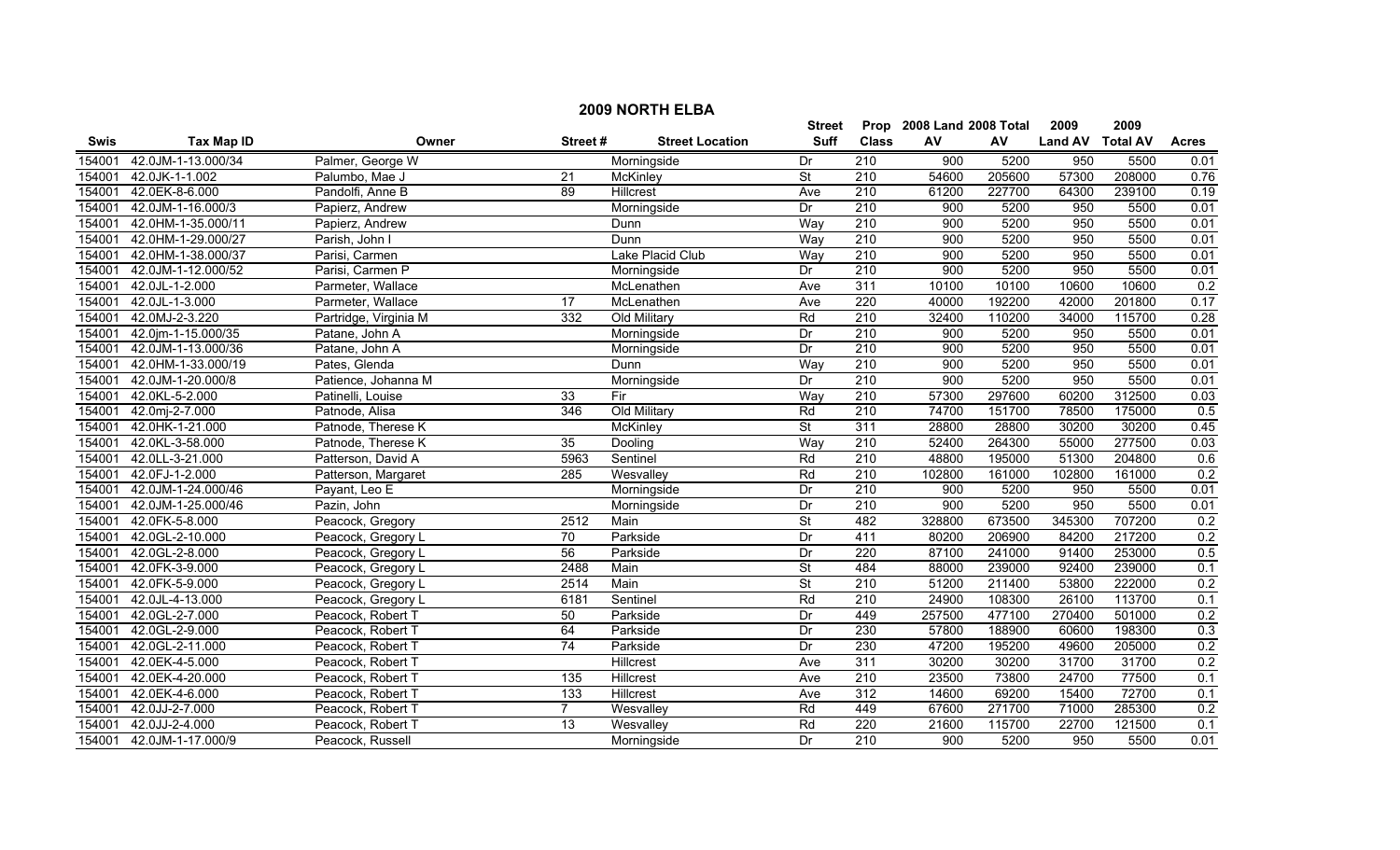|        | <b>2009 NORTH ELBA</b> |                        |                   |                        |                          |                  |                           |        |                |                 |                  |  |  |
|--------|------------------------|------------------------|-------------------|------------------------|--------------------------|------------------|---------------------------|--------|----------------|-----------------|------------------|--|--|
|        |                        |                        |                   |                        | Street                   |                  | Prop 2008 Land 2008 Total |        | 2009           | 2009            |                  |  |  |
| Swis   | <b>Tax Map ID</b>      | Owner                  | Street#           | <b>Street Location</b> | Suff                     | <b>Class</b>     | AV                        | AV     | <b>Land AV</b> | <b>Total AV</b> | <b>Acres</b>     |  |  |
| 154001 | 42.0DJ-6-13.000        | Pelkey, Deborah        | 17                | Acorn                  | $\overline{\mathsf{St}}$ | 210              | 67500                     | 155000 | 70900          | 162800          | 0.1              |  |  |
| 154001 | 42.0DJ-1-19.000        | Pelkey, Thomas J       | 98                | Chickadee              | Ln                       | $\overline{210}$ | 93700                     | 218600 | 93700          | 218600          | 0.45             |  |  |
| 154001 | 42.0hm-1-33.000/44     | Pender, Matthew C      |                   | Dunn                   | Way                      | 210              | 900                       | 5200   | 950            | 5500            | 0.01             |  |  |
| 154001 | 42.0jm-1-18.000/43     | Pennell, Paul          |                   | Morningside            | Dr                       | 210              | 900                       | 5200   | 950            | 5500            | 0.01             |  |  |
| 154001 | 42.0JM-1-16.000/40     | Pennell, Paul          |                   | Morningside            | Dr                       | 210              | 900                       | 5200   | 950            | 5500            | 0.01             |  |  |
| 154001 | 42.0HM-1-6.000/51      | Penske, Richard        |                   | Morningside            | Dr                       | 210              | 900                       | 5200   | 950            | 5500            | 0.01             |  |  |
| 154001 | 42.0JM-1-19.000/33     | Penske, Richard        |                   | Morningside            | Dr                       | 210              | 900                       | 5200   | 950            | 5500            | 0.01             |  |  |
| 154001 | 42.0HM-1-16.000        | Peper, Pamela E        | 16                | Lake Placid Club       | Way                      | 210              | 32500                     | 312500 | 55900          | 561100          | 0.08             |  |  |
| 154001 | 42.0DJ-1-1.000         | Pereske, Alan          | 2158              | Saranac                | Ave                      | 483              | 183700                    | 465500 | 183700         | 465500          | 0.23             |  |  |
| 154001 | 42.0hk-1-7.100         | Perkins, Andrew J      | 147               | McKinley               | St                       | 210              | 52900                     | 194100 | 55500          | 203800          | 0.25             |  |  |
| 154001 | 42.0HK-1-6.002         | Perkins, Carol S       |                   | School                 | $\overline{\mathsf{St}}$ | 311              | 12800                     | 12800  | 13400          | 13400           | 0.4              |  |  |
| 154001 | 42.0HK-1-9.000         | Perkins, Carol S       | 75                | School                 | <b>St</b>                | 210              | 37300                     | 206700 | 39100          | 217000          | 0.1              |  |  |
| 154001 | 42.0HK-1-20.000        | Perkins, Luke F        | 87                | School                 | $\overline{\mathsf{St}}$ | $\overline{210}$ | 87200                     | 87200  | 101600         | 219700          | 0.84             |  |  |
| 154001 | 42.0HK-1-11.000        | Perkins, Luke F        | $\frac{115}{115}$ | <b>McKinley</b>        | $\overline{\mathsf{St}}$ | 311              | 101600                    | 219700 | 87200          | 87200           | $\overline{0.8}$ |  |  |
| 154001 | 42.0jm-1-23.000/49     | Perks Steven T         |                   | Morningside            | Dr                       | $\overline{210}$ | 900                       | 5200   | 950            | 5500            | 0.01             |  |  |
| 154001 | 42.0JM-1-18.000/29     | Perlee, Lester H Jr    |                   | Morningside            | Dr                       | 210              | 900                       | 5200   | 950            | 5500            | 0.01             |  |  |
| 154001 | 42.0JM-1-14.000/23     | Perlee, Lester H Jr    |                   | Morningside            | Dr                       | 210              | 900                       | 5200   | 950            | 5500            | 0.01             |  |  |
| 154001 | 42.0JM-1-22.000/10     | Perlee, Lester H Jr    |                   | Morningside            | Dr                       | 210              | 900                       | 5200   | 950            | 5500            | 0.01             |  |  |
| 154001 | 42.0HM-1-37.000/5      | Perlee, Lester H Jr    |                   | Lake Placid Club       | Way                      | 210              | 900                       | 5200   | 950            | 5500            | 0.01             |  |  |
| 154001 | 42.0JM-1-12.000/45     | Perlee, Lester H Jr    |                   | Morningside            | Dr                       | 210              | 900                       | 5200   | 950            | 5500            | 0.01             |  |  |
| 154001 | 42.0HM-1-6.000/46      | Perlee, Lester H Jr    |                   | Morningside            | Dr                       | 210              | 900                       | 5200   | 950            | 5500            | 0.01             |  |  |
| 154001 | 42.0JM-1-23.000/39     | Perlee, Lester H Jr    |                   | Morningside            | Dr                       | 210              | 900                       | 5200   | 950            | 5500            | 0.01             |  |  |
| 154001 | 42.0HM-1-33.000/15     | Perlee, Lester Jr      |                   | Dunn                   | Way                      | 210              | 900                       | 5200   | 950            | 5500            | 0.01             |  |  |
| 154001 | 42.0HM-1-38.000/22     | Perlee, Lester Jr      |                   | Lake Placid Club       | Way                      | $\overline{210}$ | 900                       | 5200   | 950            | 5500            | 0.01             |  |  |
| 154001 | 42.0HM-1-38.000/21     | Perlee, Lester Jr      |                   | Lake Placid Club       | Way                      | 210              | 900                       | 5200   | 950            | 5500            | 0.01             |  |  |
| 154001 | 42.0HM-1-33.000/14     | Perlee, Lester Jr      |                   | Dunn                   | Way                      | 210              | 900                       | 5200   | 950            | 5500            | 0.01             |  |  |
| 154001 | 42.0HM-1-7.000/37      | Perry, William James R |                   | Morningside            | Dr                       | 210              | 900                       | 5200   | 950            | 5500            | 0.01             |  |  |
| 154001 | 42.0HL-6-9.000         | Peryea, Dana J         | 140               | Parkside               | Dr                       | 280              | 60100                     | 300000 | 63101          | 452500          | 0.1              |  |  |
| 154001 | 42.0HL-6-8.000         | Peryea, Eugene         | 136               | Parkside               | Dr                       | 230              | 55200                     | 258600 | 57900          | 271500          | 0.2              |  |  |
| 154001 | 42.0JM-1-15.000/26     | Peterson, Milo         |                   | Morningside            | Dr                       | 210              | 900                       | 5200   | 950            | 5500            | 0.01             |  |  |
| 154001 | 42.0JM-1-24.000/29     | Petkovsek, Richard     |                   | Morningside            | Dr                       | 210              | 900                       | 5200   | 950            | 5500            | 0.01             |  |  |
| 154001 | 42.0JM-1-19.000/32     | Petkovsek, Richard J   |                   | Morningside            | Dr                       | 210              | 900                       | 5200   | 950            | 5500            | 0.01             |  |  |
| 154001 | 42.0JM-1-14.000/50     | Petkovsek, Richard J   |                   | Morningside            | Dr                       | 210              | 900                       | 5200   | 950            | 5500            | 0.01             |  |  |
| 154001 | 42.0JM-1-23.000/1      | Petrie, Harold A       |                   | Morningside            | Dr                       | 210              | 900                       | 5200   | 950            | 5500            | 0.01             |  |  |
| 154001 | 42.0jl-4-2.100         | Petrocci Jeffrey L     | 10                | Middle                 | St                       | $\overline{210}$ | 26700                     | 122800 | 28000          | 128900          | 0.08             |  |  |
| 154001 | 42.0HM-1-6.000/14      | Pezzula, Anthony       |                   | Morningside            | Dr                       | 210              | 900                       | 5200   | 950            | 5500            | 0.01             |  |  |
| 154001 | 42.0JM-1-12.000/10     | Pfaff, David E         |                   | Morningside            | Dr                       | $\overline{210}$ | 900                       | 5200   | 950            | 5500            | 0.01             |  |  |
|        | 154001 42.0FJ-1-10.000 | Pfeifer, Chervl        | 289               | Wesvalley              | Rd                       | 210              | 57800                     | 210000 | 57800          | 210000          | 0.04             |  |  |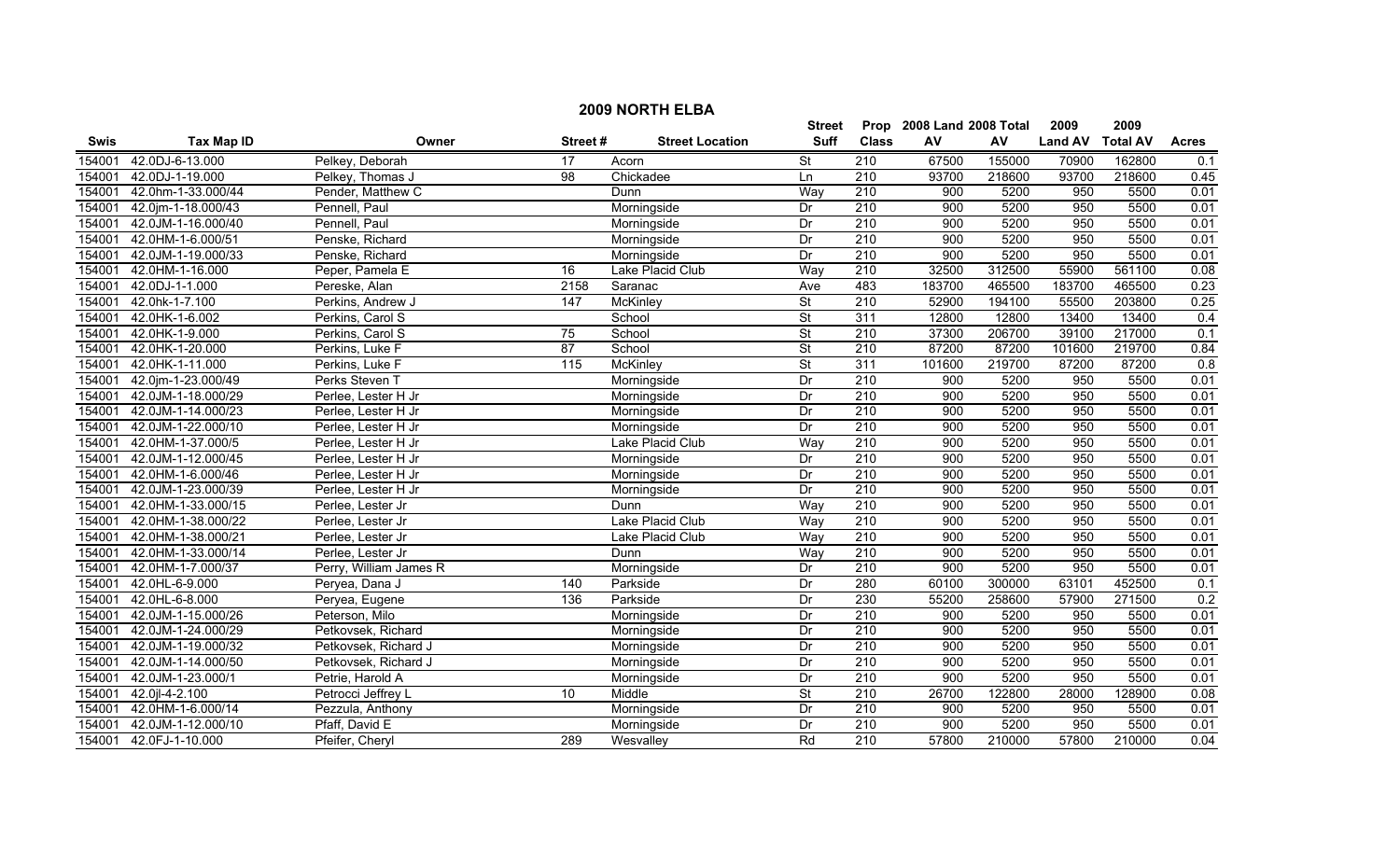|             |                    |                                |                 |                        | <b>Street</b>            |                  | Prop 2008 Land 2008 Total |                | 2009           | 2009            |                  |
|-------------|--------------------|--------------------------------|-----------------|------------------------|--------------------------|------------------|---------------------------|----------------|----------------|-----------------|------------------|
| <b>Swis</b> | <b>Tax Map ID</b>  | Owner                          | Street#         | <b>Street Location</b> | <b>Suff</b>              | <b>Class</b>     | AV                        | AV             | <b>Land AV</b> | <b>Total AV</b> | <b>Acres</b>     |
| 154001      | 42.0JM-1-13.000/45 | Philipson, Michele C           |                 | Morningside            | Dr                       | 210              | 900                       | 5200           | 950            | 5500            | 0.01             |
| 154001      | 42.0JM-1-11.000/1  | Phillips, Courtney A           |                 | Morningside            | Dr                       | $\overline{210}$ | 900                       | 5200           | 950            | 5500            | 0.01             |
| 154001      | 42.0HM-1-27.000/25 | Phillips, Terry N              |                 | Dunn                   | Way                      | $\overline{210}$ | 900                       | 5200           | 950            | 5500            | 0.01             |
| 154001      | 42.0HM-1-27.000/8  | Phillips, Terry N              |                 | Dunn                   | Way                      | 210              | 900                       | 5200           | 950            | 5500            | 0.01             |
| 154001      | 42.0HM-1-7.000/7   | Phillips, Terry N              |                 | Morningside            | Dr                       | 210              | 900                       | 5200           | 950            | 5500            | 0.01             |
| 154001      | 42.0JM-1-19.000/13 | Phillips, William              |                 | Morningside            | Dr                       | 210              | 900                       | 5200           | 950            | 5500            | 0.01             |
| 154001      | 42.0EK-4-4.000     | Philo, David L                 | 137             | Hillcrest              | Ave                      | 210              | 82200                     | 445600         | 86300          | 467900          | 0.2              |
| 154001      | 42.0dl-1-3.200/5   | Philo, David L                 |                 | <b>Swiss</b>           | Rd                       | 210              | 78300                     | 476100         | 78300          | 476100          | 0.01             |
| 154001      | 42.0cl-5-9.000     | Philo, David L                 | 120             | Mirror Lake            | Dr                       | 210              | 172700                    | 522700         | 181300         | 548800          | $\overline{0.3}$ |
| 154001      | 42.0KL-3-49.000    | Philo, Raymond L               | 23              | Dooling                | Way                      | $\overline{210}$ | 52400                     | 264300         | 55000          | 277500          | 0.03             |
| 154001      | 42.0JM-1-22.000/8  | Pickel, George P               |                 | Morningside            | Dr                       | $\overline{210}$ | 900                       | 5200           | 950            | 5500            | 0.01             |
| 154001      | 42.0JK-2-15.000    | Picker, Samuel J               |                 | McKinley               | St                       | 311              | 27700                     | 27700          | 29100          | 29100           | 0.4              |
| 154001      | 42.0JK-2-17.000    | Picker, Samuel J               | 116             | McKinley               | St                       | $\overline{210}$ | 48700                     | 223700         | 51100          | 234900          | 0.2              |
| 154001      | 42.0JK-2-16.000    | Picker, Samuel J               |                 | <b>McKinley</b>        | $\overline{\mathsf{St}}$ | 311              | 11200                     | 11200          | 11800          | 11800           | 0.2              |
| 154001      | 42.0jk-2-28.000    | Picker, Samuel J               | 319             | Mill Pond              | Dr                       | 210              | 50900                     | 219000         | 53500          | 230000          | 0.45             |
| 154001      | 42.0KL-3-13.000    | Pilgrim Holiness Church        | 6059            | Sentinel               | Rd                       | 210              | 54100                     | 221700         | 56800          | 232800          | 0.62             |
| 154001      | 42.0KL-3-10.000    | Pilgrim Holiness Church NY Inc | 6067            | Sentinel               | Rd                       | 620              | 141000                    | 355300         | 148100         | 373100          | 0.36             |
| 154001      | 42.0KL-3-2.002     | Pine Hill Homeowners Assoc Inc |                 | Dooling                | Way                      | 312              | $\mathbf{0}$              | $\mathbf 0$    | $\mathbf 0$    | $\Omega$        | 2.55             |
| 154001      | 42.0KL-10-1.000    | Pine Hill Homeowners Inc II    |                 | $\overline{F}$         | Way                      | 311              | $\Omega$                  | $\mathbf{0}$   | $\mathbf{0}$   | $\mathbf{0}$    | 7.66             |
| 154001      | 42.0DK-4-11.000    | Pine Lodge LLC                 | 119             | Greenwood              | St                       | 330              | $\mathbf{0}$              | $\overline{0}$ | $\overline{0}$ | $\mathbf{0}$    | 0.39             |
| 154001      | 42.0DK-4-11.000/6  | Pine Lodge LLC                 |                 | Greenwood              | St                       | $\overline{210}$ | 10000                     | 100000         | 10500          | 105000          | 0.01             |
| 154001      | 42.0DK-4-11.000/5  | Pine Lodge LLC                 |                 | Greenwood              | St                       | $\overline{210}$ | 10000                     | 100000         | 10500          | 105000          | 0.01             |
| 154001      | 42.0DK-4-11.000/2  | Pine Lodge LLC                 |                 | Greenwood              | $\overline{\mathsf{St}}$ | 210              | 10000                     | 100000         | 10500          | 105000          | 0.01             |
| 154001      | 42.0hm-1-9.000/50  | Pinkerton, Robert              |                 | Morningside            | Dr                       | $\overline{210}$ | 900                       | 5200           | 950            | 5500            | 0.01             |
| 154001      | 42.0CL-1-3.000     | Pinto, Adrian L                | 15              | Signal Hill            | Rd                       | 210              | 91600                     | 215600         | 96200          | 226400          | $\overline{0.3}$ |
| 154001      | 42.0HM-1-33.000/30 | Pinto, Constance               |                 | Dunn                   | Way                      | 210              | $\overline{900}$          | 5200           | 950            | 5500            | 0.01             |
| 154001      | 42.0HM-1-40.000/31 | Pinto, Constance L             |                 | Lake Placid Club       | Way                      | 210              | 900                       | 5200           | 950            | 5500            | 0.01             |
| 154001      | 42.0HM-1-7.000/30  | Pinto, Constance L             |                 | Morningside            | Dr                       | $\overline{210}$ | $\overline{900}$          | 5200           | 950            | 5500            | 0.01             |
| 154001      | 42.0CK-3-1.000/18  | Pisarello, William J           |                 | <b>Waters Edge</b>     | Way                      | 210              | 74700                     | 380800         | 74700          | 380800          | 0.01             |
| 154001      | 42.0HM-1-40.000/46 | Pissott, Marlene B             |                 | Lake Placid Club       | Way                      | 210              | 900                       | 5200           | 950            | 5500            | 0.01             |
| 154001      | 42.0hm-1-33.000/17 | Pissott, Richard J             |                 | Dunn                   | Way                      | 210              | 900                       | 5200           | 950            | 5500            | 0.01             |
| 154001      | 42.0JM-1-2.000     | Placid Gold LLC                | 2811            | Wilmington             | Rd                       | 210              | 28500                     | 143600         | 28500          | 150750          | 0.15             |
| 154001      | 42.0GM-3-4.100     | Placid Gold LLC                |                 | Lake Placid Club       | Way                      | 311              | 85000                     | 85000          | 89200          | 89200           | 0.39             |
| 154001      | 42.0FM-4-32.000    | Placid Gold LLC                | $\overline{14}$ | Cedars                 | Way                      | 311              | 113100                    | 113100         | 118800         | 118800          | 0.16             |
| 154001      | 42.0FM-4-33.000    | Placid Gold LLC                |                 | Mirror Lake            | Dr                       | 311              | $\Omega$                  | $\Omega$       | $\Omega$       | $\Omega$        | 1.8              |
| 154001      | 42.0GM-3-5.000     | Placid Gold LLC                | 106             | Lake Placid Club       | Way                      | 210              | 60700                     | 108300         | 63700          | 113700          | 0.52             |
| 154001      | 42.0FM-4-34.000    | Placid Gold LLC                |                 | Mirror Lake            | Dr                       | 311              | $\Omega$                  | $\mathbf{0}$   | $\mathbf{0}$   | $\Omega$        | $\overline{1}$   |
| 154001      | 42.0GM-4-1.000     | Placid Gold LLC                | 39              | Lake Placid Club       | Way                      | 583              | 1406200                   | 1406200        | 1476500        | 1476500         | 17.94            |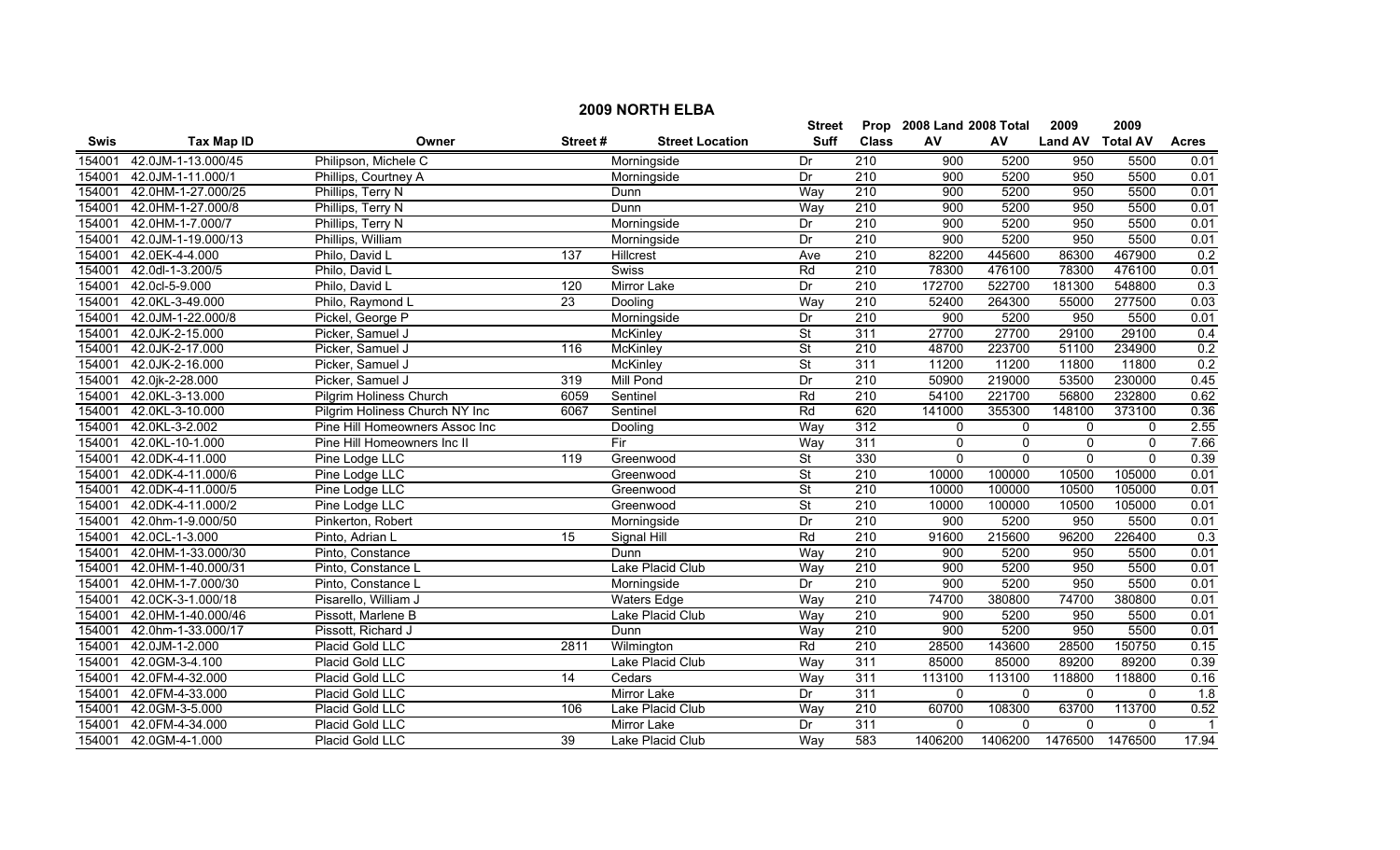|        | <b>2009 NORTH ELBA</b> |                        |         |                        |               |                  |                           |          |                  |         |                  |
|--------|------------------------|------------------------|---------|------------------------|---------------|------------------|---------------------------|----------|------------------|---------|------------------|
|        |                        |                        |         |                        | <b>Street</b> |                  | Prop 2008 Land 2008 Total |          | 2009             | 2009    |                  |
| Swis   | <b>Tax Map ID</b>      | Owner                  | Street# | <b>Street Location</b> | Suff          | <b>Class</b>     | AV                        | AV       | Land AV Total AV |         | <b>Acres</b>     |
| 154001 | 42.0GM-3-10.000        | Placid Gold LLC        |         | Lake Placid Club       | Way           | 311              | $\mathbf 0$               | $\Omega$ | $\mathbf 0$      | 0       | 0.11             |
| 154001 | 42.0FM-5-1.000         | Placid Gold LLC        |         | Mirror Lake            | Dr            | 311              | 141400                    | 141400   | 148500           | 148500  | 1.39             |
| 154001 | 42.0GM-3-9.000         | Placid Gold LLC        |         | Lake Placid Club       | Way           | 311              | 28400                     | 28400    | 29800            | 29800   | 0.37             |
| 154001 | 42.0GM-3-8.000         | Placid Gold LLC        |         | Lake Placid Club       | Way           | 311              | 28400                     | 28400    | 29800            | 29800   | 0.46             |
| 154001 | 42.0GM-3-7.000         | Placid Gold LLC        |         | Lake Placid Club       | Way           | 311              | 28400                     | 28400    | 29800            | 29800   | 0.51             |
| 154001 | 42.0JM-1-1.200         | Placid Gold LLC        |         | Morningside            | Dr            | 311              | 600                       | 600      | 630              | 630     | 0.22             |
| 154001 | 42.0JM-1-1.310         | Placid Gold LLC        |         | Wilmington             | Rd            | 311              | 600                       | 600      | 600              | 600     | 0.14             |
| 154001 | 42.0GM-3-3.000         | Placid Gold LLC        | 130     | Lake Placid Club       | Way           | 583              | 92100                     | 324300   | 96700            | 340500  | 0.86             |
| 154001 | 42.0GM-3-2.000         | Placid Gold LLC        | 140     | Lake Placid Club       | Way           | 583              | 92100                     | 324300   | 96700            | 340500  | 0.9              |
| 154001 | 42.0GM-3-1.000         | Placid Gold LLC        | 110     | Lake Placid Club       | Way           | 583              | 770300                    | 1621600  | 808800           | 1702700 | 33.33            |
| 154001 | 42.0HL-7-29.000        | Placid Gold LLC        |         | Parkside               | Dr            | 583              | 200000                    | 484300   | 210000           | 508500  | $\overline{2.6}$ |
| 154001 | 42.0FM-4-31.000        | Placid Gold LLC        |         | Mirror Lake            | Dr            | 311              | 113100                    | 113100   | 118800           | 118800  | 0.25             |
| 154001 | 42.0FM-4-2.000         | Placid Gold LLC        |         | <b>Mirror Lake</b>     | Dr            | 311              | 113100                    | 113100   | 118800           | 118800  | 0.48             |
| 154001 | 42.0FM-4-30.000        | Placid Gold LLC        |         | <b>Mirror Lake</b>     | Dr            | $\overline{210}$ | 307200                    | 565000   | 322500           | 593200  | 0.41             |
| 154001 | 42.0EM-3-5.000         | Placid Gold LLC        | 36      | Dewey Decimal          | Way           | 323              | 900                       | 900      | 900              | 900     | 0.45             |
| 154001 | 42.0HM-3-2.000         | Placid Gold LLC        |         | Lake Placid Club       | Way           | 311              | 26000                     | 26000    | 26000            | 26000   | 0.56             |
| 154001 | 42.0HM-3-3.000         | Placid Gold LLC        |         | Lake Placid Club       | Way           | 311              | 26000                     | 26000    | 26000            | 26000   | 0.35             |
| 154001 | 42.0HM-4-1.000         | Placid Gold LLC        |         | Morningside            | Dr            | 311              | 26000                     | 26000    | 27300            | 27300   | 0.41             |
| 154001 | 42.0FM-2-21.100        | Placid Gold LLC        |         | Mirror Lake            | Dr            | 323              | 43500                     | 43500    | 45700            | 45700   | 0.73             |
| 154001 | 42.0FM-2-21.300        | Placid Gold LLC        |         | <b>Mirror Lake</b>     | Dr            | 323              | 88800                     | 88800    | 93200            | 93200   | 0.28             |
| 154001 | 42.0FM-2-25.000        | Placid Gold LLC        | 654     | <b>Mirror Lake</b>     | Dr            | 583              | 675000                    | 1125000  | 708700           | 1181200 | 1.19             |
| 154001 | 42.0FM-4-1.000         | Placid Gold LLC        |         | <b>Mirror Lake</b>     | Dr            | 311              | 113100                    | 113100   | 118800           | 118800  | 0.55             |
| 154001 | 42.0FM-4-3.000         | Placid Gold LLC        |         | Mirror Lake            | Dr            | 311              | 113100                    | 113100   | 118800           | 118800  | 0.35             |
| 154001 | 42.0FM-4-4.000         | Placid Gold LLC        |         | Mirror Lake            | Dr            | 311              | 113100                    | 113100   | 118800           | 118800  | 0.49             |
| 154001 | 42.0FM-4-5.000         | Placid Gold LLC        |         | Mirror Lake            | Dr            | 311              | 113100                    | 113100   | 118800           | 118800  | 0.42             |
| 154001 | 42.0FM-4-6.000         | Placid Gold LLC        |         | Mirror Lake            | Dr            | $\overline{210}$ | 113100                    | 125000   | 118700           | 131200  | 0.34             |
| 154001 | 42.0FM-4-7.000         | Placid Gold LLC        |         | Mirror Lake            | Dr            | $\overline{210}$ | 113100                    | 125000   | 118700           | 131200  | 0.35             |
| 154001 | 42.0FM-4-9.000         | Placid Gold LLC        |         | Mirror Lake            | Dr            | 311              | 113100                    | 113100   | 118800           | 118800  | 0.93             |
| 154001 | 42.0FM-4-8.000         | Placid Gold LLC        |         | <b>Mirror Lake</b>     | Dr            | 210              | 100500                    | 165000   | 105500           | 173200  | 0.59             |
| 154001 | 42.0FM-4-10.000        | Placid Gold LLC        |         | <b>Mirror Lake</b>     | Dr            | 311              | 113100                    | 113100   | 118800           | 118800  | 0.8              |
| 154001 | 42.0FM-4-11.000        | Placid Gold LLC        | 203     | Lake Placid Club       | Way           | 210              | 113100                    | 153100   | 118800           | 160800  | 0.82             |
| 154001 | 42.0FM-4-14.000        | Placid Gold LLC        |         | <b>Mirror Lake</b>     | Dr            | 311              | 113100                    | 113100   | 118800           | 118800  | 0.75             |
| 154001 | 42.0FM-4-15.000        | Placid Gold LLC        |         | Mirror Lake            | Dr            | 311              | 113100                    | 113100   | 118800           | 118800  | 1.07             |
| 154001 | 42.0FM-4-21.000        | Placid Gold LLC        |         | Mirror Lake            | Dr            | 311              | 113100                    | 113100   | 118800           | 118800  | 0.31             |
| 154001 | 42.0FM-4-22.000        | Placid Gold LLC        |         | Mirror Lake            | Dr            | 311              | 141400                    | 141400   | 148500           | 148500  | 0.26             |
| 154001 | 42.0FM-4-23.000        | Placid Gold LLC        |         | Mirror Lake            | Dr            | 311              | 113100                    | 113100   | 118800           | 118800  | 0.3              |
| 154001 | 42.0FM-4-24.000        | Placid Gold LLC        |         | Mirror Lake            | Dr            | 311              | 113100                    | 113100   | 118800           | 118800  | 0.41             |
|        | 154001 42.0FM-4-25.000 | <b>Placid Gold LLC</b> |         | Mirror Lake            | Dr            | 311              | 113100                    | 113100   | 118800           | 118800  | 0.26             |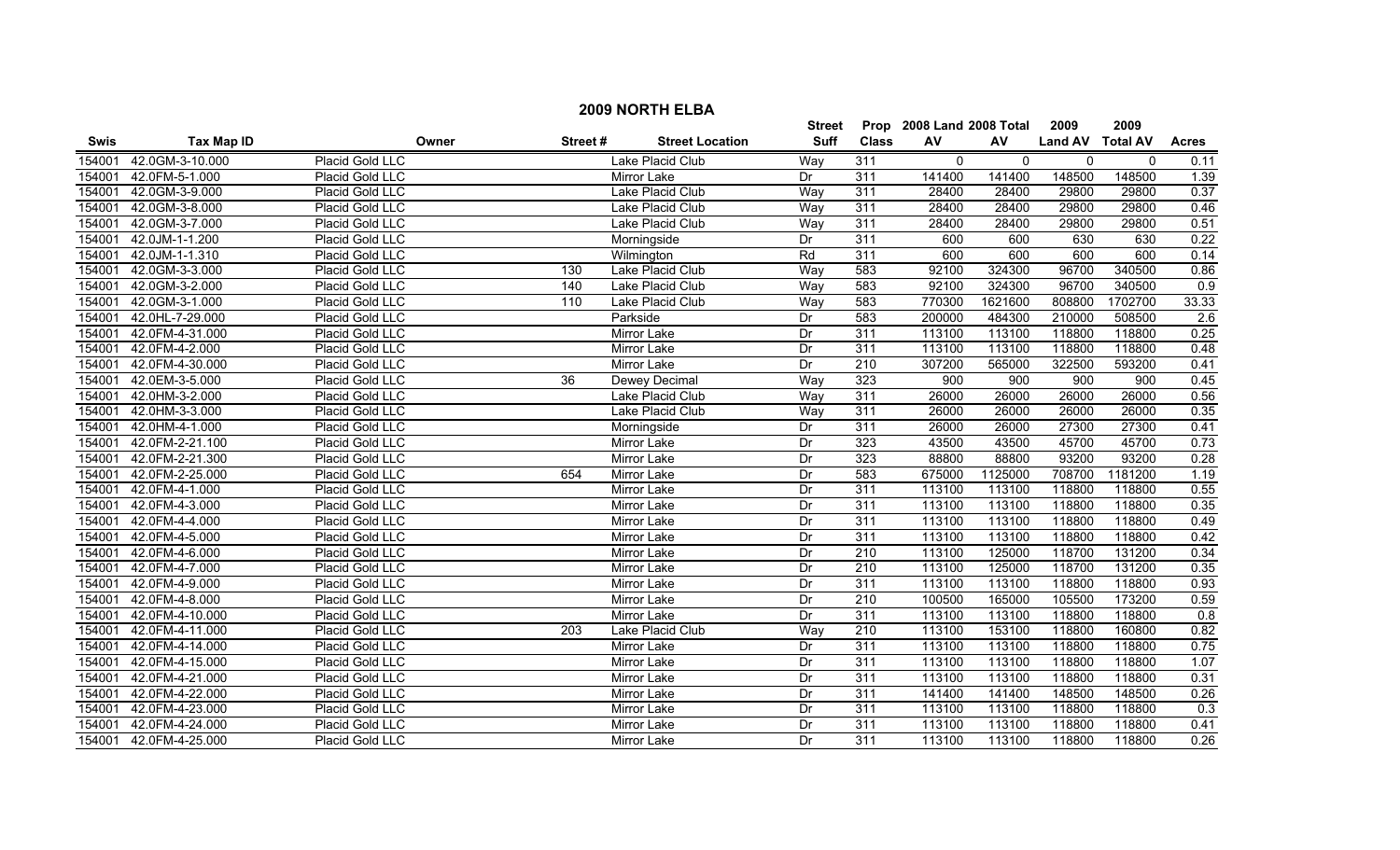|             |                    |                              |                 |                        | <b>Street</b>            |                  | Prop 2008 Land 2008 Total |          | 2009           | 2009            |                  |
|-------------|--------------------|------------------------------|-----------------|------------------------|--------------------------|------------------|---------------------------|----------|----------------|-----------------|------------------|
| <b>Swis</b> | <b>Tax Map ID</b>  | Owner                        | Street#         | <b>Street Location</b> | Suff                     | <b>Class</b>     | AV                        | AV       | <b>Land AV</b> | <b>Total AV</b> | <b>Acres</b>     |
| 154001      | 42.0FM-4-26.000    | Placid Gold LLC              |                 | Mirror Lake            | Dr                       | 220              | 115800                    | 215800   | 121600         | 226600          | 0.54             |
| 154001      | 42.0FM-4-28.000    | Placid Gold LLC              |                 | Mirror Lake            | Dr                       | $\overline{210}$ | 113100                    | 125000   | 118700         | 131200          | 0.5              |
| 154001      | 42.0FM-4-29.000    | Placid Gold LLC              |                 | Mirror Lake            | Dr                       | 311              | 115800                    | 115800   | 121600         | 121600          | 0.21             |
| 154001      | 42.0HM-1-3.000     | Placid Gold LLC              |                 | Morningside            | Dr                       | 330              | 13000                     | 13000    | 13000          | 13000           | 0.6              |
| 154001      | 42.0EM-5-1.000     | Placid Gold LLC              |                 | <b>Mirror Lake</b>     | Dr                       | 311              | $\mathbf{0}$              | 0        | $\mathbf 0$    | $\mathbf 0$     | 0.2              |
| 154001      | 42.0EM-4-1.000     | Placid Gold LLC              |                 | Mirror Lake            | Dr                       | 311              | $\mathbf{0}$              | $\Omega$ | $\mathbf{0}$   | $\mathbf{0}$    | 0.34             |
| 154001      | 42.0CK-1-3.200     | <b>Placid Landmarks Inc.</b> | 63              | <b>Victor Herbert</b>  | Rd                       | 210              | 505100                    | 733300   | 530400         | 770000          | 0.24             |
| 154001      | 42.0BK-1-1.100     | Placid Place                 | 151             | Victor Herbert         | Rd                       | 280              | 1876300                   | 2841800  | 1970100        | 2983900         | 1.3              |
| 154001      | 42.0lj-1-9.000     | Plank, Jared C               | 19              | Station                | St                       | 230              | 59200                     | 250000   | 62200          | 259500          | $\overline{0.5}$ |
| 154001      | 42.0KL-3-23.200    | Planty, Joyce A              | 264             | Hurley                 | Ave                      | $\overline{210}$ | 63200                     | 143800   | 66400          | 151000          | 0.27             |
| 154001      | 42.0MM-1-6.000     | Planty, Nicholas H           | 5917            | Cascade                | Rd                       | 210              | 36500                     | 159900   | 38300          | 167900          | 0.1              |
| 154001      | 42.0HL-4-3.000     | Planty, Nicholas H           |                 | School                 | <b>St</b>                | 330              | 120500                    | 120500   | 120500         | 120500          | 0.3              |
| 154001      | 42.0HL-4-4.000     | Planty, Nicholas H           | 11              | School                 | <b>St</b>                | 424              | 194000                    | 600000   | 203700         | 610000          | 0.1              |
| 154001      | 42.0JM-1-24.000/1  | Platt, Tan J                 |                 | Morningside            | Dr                       | $\overline{210}$ | 900                       | 5200     | 950            | 5500            | 0.01             |
| 154001      | 42.0LJ-1-14.000    | Ploof, David L               | 71              | Station                | $\overline{\mathsf{St}}$ | 210              | 60200                     | 219100   | 63300          | 230100          |                  |
| 154001      | 42.0HM-1-26.000/29 | Polisseni, Ann               |                 | Dunn                   | Way                      | $\overline{210}$ | 900                       | 5200     | 950            | 5500            | 0.01             |
| 154001      | 42.0CK-1-5.000     | Politi, Robert               | 23              | Opeechee               | Way                      | 220              | 502800                    | 1375900  | 527900         | 1444700         | 0.2              |
| 154001      | 42.0ML-1-8.200     | Politi, Robert T             | 166             | Newman                 | Rd                       | 311              | 39500                     | 39500    | 41500          | 41500           | 0.52             |
| 154001      | 42.0CK-1-4.000     | Politi, Robert T             | 15              | Opeechee               | Way                      | 210              | 304400                    | 648600   | 319600         | 681000          | 0.4              |
| 154001      | 42.0EL-1-19.000    | Politi, Robert T             | 2469            | Main                   | <b>St</b>                | 482              | 203800                    | 640665   | 214000         | 672700          | 0.1              |
| 154001      | 42.0EK-7-5.000     | Politi, Terris P             | 139             | Elm                    | $\overline{\mathsf{St}}$ | $\overline{210}$ | 143600                    | 256300   | 150800         | 269100          | 0.38             |
| 154001      | 42.0LK-1-16.002    | Politi, Thomas J             | $\overline{7}$  | <b>Blueberry Ridge</b> | Rd                       | 210              | 102600                    | 313000   | 107700         | 328600          | 0.74             |
| 154001      | 42.0DK-1-2.220/6   | Poole, Ian R                 | $\overline{15}$ | Cherokee               | Way                      | 210              | 116800                    | 410600   | 116800         | 410600          | 0.01             |
| 154001      | 42.0JK-2-12.000    | Preston, Bernard             | $\overline{92}$ | <b>McKinley</b>        | <b>St</b>                | $\overline{210}$ | 45900                     | 168000   | 48200          | 176400          | 0.38             |
| 154001      | 42.0JL-2-5.000     | Preston, Christopher J       | 174             | <b>McKinley</b>        | St                       | 230              | 43700                     | 168100   | 45900          | 176500          | 0.2              |
| 154001      | 42.0KM-1-1.000     | Preston, Kevin P             | 30              | Alpine                 | Ln                       | 210              | 75000                     | 200000   | 78800          | 210000          | 0.23             |
| 154001      | 42.0DJ-6-8.000     | Preston, Oren F              | 67              | Nash                   | <b>St</b>                | $\overline{210}$ | 84500                     | 264300   | 88700          | 277500          | 0.2              |
| 154001      | 42.0JL-9-6.000     | Preston, Paul P              | 6162            | Sentinel               | Rd                       | $\overline{210}$ | 53600                     | 225000   | 56200          | 236200          | 0.45             |
| 154001      | 42.0HL-6-4.000     | Preston, Raymond W           | 118             | Parkside               | Dr                       | 210              | 45300                     | 222100   | 47600          | 233200          | 0.1              |
| 154001      | 42.0DJ-6-9.000     | Preston, Robert C            | 55              | Nash                   | $\overline{\mathsf{St}}$ | 210              | 82500                     | 267700   | 86600          | 281100          | 0.2              |
| 154001      | 42.0JK-3-9.000     | Preston, Sheila A            | 266             | <b>Mill Pond</b>       | Dr                       | 210              | 46600                     | 187500   | 49000          | 196900          | 0.31             |
| 154001      | 42.0KJ-1-7.000     | Preston, Terry A             | 103             | Station                | <b>St</b>                | 210              | 38000                     | 105600   | 39900          | 110900          | 0.5              |
| 154001      | 42.0JM-1-22.000/1  | Price, Gary P                |                 | Morningside            | Dr                       | 210              | 900                       | 5200     | 950            | 5500            | 0.01             |
| 154001      | 42.0FM-2-3.000     | Prime, Peter M               | 42              | Garden                 | Way                      | $\overline{210}$ | 75000                     | 457000   | 78700          | 479800          | 0.07             |
| 154001      | 42.0HM-1-9.000/5   | Probst, Gustave V            |                 | Morningside            | Dr                       | 210              | 900                       | 5200     | 950            | 5500            | 0.01             |
| 154001      | 42.0EK-5-1.100     | Puckhaber, William R         | 164             | Hillcrest              | Ave                      | 411              | 160300                    | 408800   | 168300         | 429200          | 0.2              |
| 154001      | 42.0EK-4-7.000     | Puckhaber, William R         | 131             | Hillcrest              | Ave                      | $\overline{210}$ | 73400                     | 342200   | 77100          | 359300          | 0.2              |
| 154001      | 42.0EK-5-1.200     | Puckhaber, William R         | 160             | Hillcrest              | Ave                      | $\overline{210}$ | 33500                     | 133900   | 35200          | 140600          | 0.1              |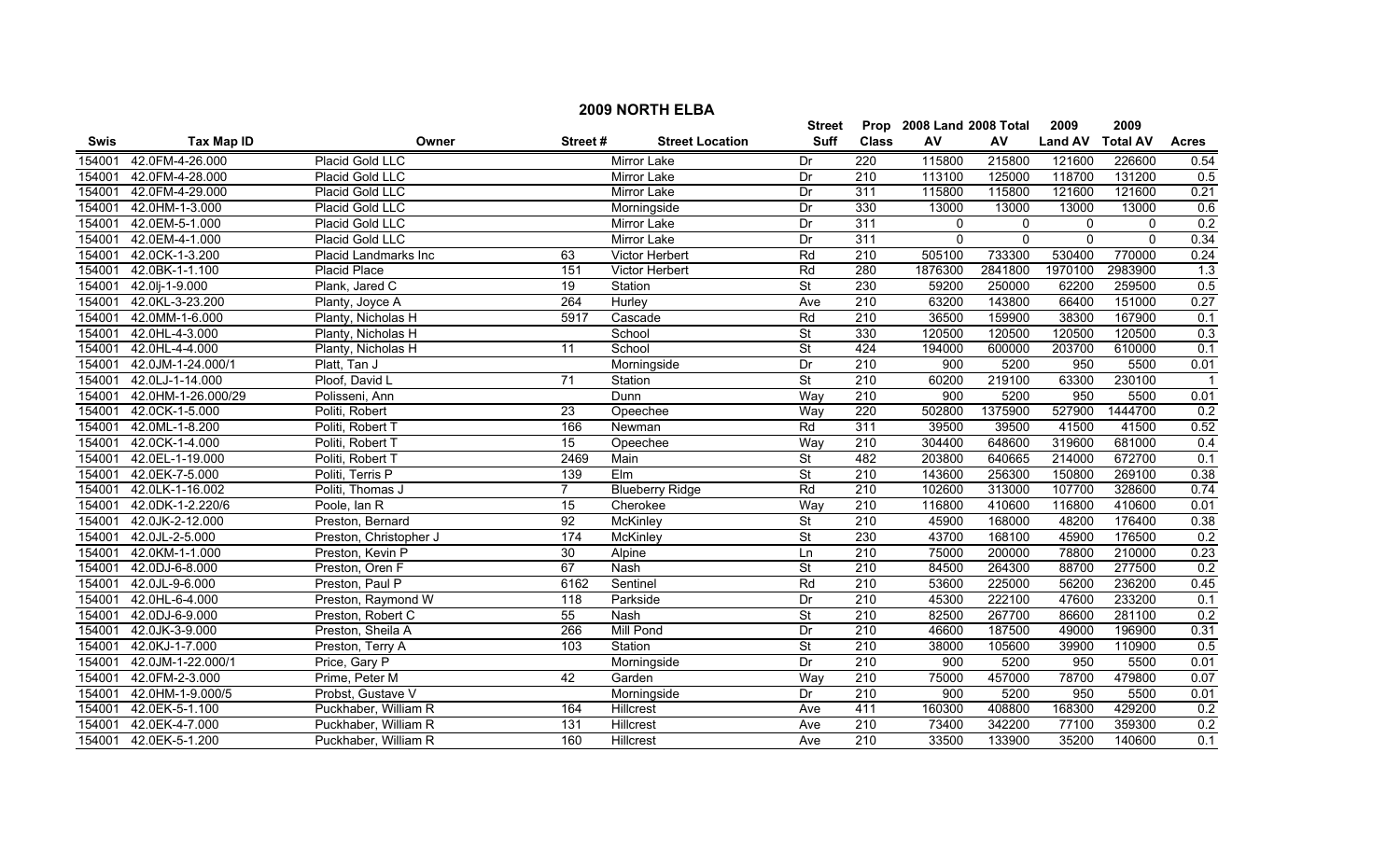|        | <b>2009 NORTH ELBA</b> |                        |         |                        |                          |                  |                              |         |                  |         |              |  |  |
|--------|------------------------|------------------------|---------|------------------------|--------------------------|------------------|------------------------------|---------|------------------|---------|--------------|--|--|
|        |                        |                        |         |                        |                          |                  | Prop<br>2008 Land 2008 Total |         | 2009             | 2009    |              |  |  |
| Swis   | <b>Tax Map ID</b>      | Owner                  | Street# | <b>Street Location</b> | <b>Suff</b>              | <b>Class</b>     | AV                           | AV      | Land AV Total AV |         | <b>Acres</b> |  |  |
| 154001 | 42.0HM-1-35.000/49     | Punzalan, Susano A     |         | Dunn                   | Way                      | 210              | 900                          | 5200    | 950              | 5500    | 0.01         |  |  |
| 154001 | 42.0hm-1-35.000/35     | Punzalan, Susano A     |         | Dunn                   | Way                      | 210              | $\overline{900}$             | 5200    | 950              | 5500    | 0.01         |  |  |
| 154001 | 42.0JM-1-15.000/4      | Puskar, Michael G      |         | Morningside            | Dr                       | $\overline{210}$ | 900                          | 5200    | 950              | 5500    | 0.01         |  |  |
| 154001 | 42.0hk-1-3.000         | Putnam Suzanne M       | 92      | School                 | $\overline{\mathsf{St}}$ | 210              | 84300                        | 491600  | 88500            | 516200  | 0.2          |  |  |
| 154001 | 42.0MM-1-15.000        | Quade, Ralph           |         | <b>Nichols</b>         | <b>St</b>                | 311              | 19500                        | 19500   | 20500            | 20500   | 0.1          |  |  |
| 154001 | 42.0BL-1-10.003        | Quaintance, C Lee      | 14      | Yacht Club             | Way                      | 210              | 1744500                      | 3618600 | 1831700          | 3799500 | 1.16         |  |  |
| 154001 | 42.0HM-1-36.000/43     | Quick, Richard L       |         | Lake Placid Club       | Way                      | 210              | 900                          | 5200    | 950              | 5500    | 0.01         |  |  |
| 154001 | 42.0LK-1-40.002        | Quinn, Andrew W        | 19      | Oak                    | Way                      | 210              | 96700                        | 366800  | 101500           | 385100  | 1.23         |  |  |
| 154001 | 42.0JM-1-25.000/10     | Race, Gregory          |         | Morningside            | Dr                       | 210              | 900                          | 5200    | 950              | 5500    | 0.01         |  |  |
| 154001 | 42.0HM-1-8.000/24      | Rachal, Daniel W Jr    |         | Morningside            | Dr                       | 210              | 900                          | 5200    | 950              | 5500    | 0.01         |  |  |
| 154001 | 42.0JM-1-19.000/30     | Radzisz, Ann M         |         | Morningside            | Dr                       | 210              | 900                          | 5200    | 950              | 5500    | 0.01         |  |  |
| 154001 | 42.0BL-2-8.000/1       | Ramsey, Gerald F       | 40      | Harbor                 | Ln                       | 210              | 47000                        | 332600  | 47000            | 332600  | 0.01         |  |  |
| 154001 | 42.0HM-1-33.000/12     | Ranalli, Michael J     |         | Dunn                   | Way                      | 210              | $\overline{900}$             | 5200    | 950              | 5500    | 0.01         |  |  |
| 154001 | 42.0EK-6-1.000         | Rand, Donald           | 3       | Margaret               | P <sub>l</sub>           | $\overline{210}$ | 39100                        | 141800  | 41100            | 148900  | 0.1          |  |  |
| 154001 | 42.0JM-1-13.000/51     | Randall, Annelie       |         | Morningside            | Dr                       | $\overline{210}$ | 900                          | 5200    | 950              | 5500    | 0.01         |  |  |
| 154001 | 42.0JM-1-15.000/50     | Randall, Annelie       |         | Morningside            | Dr                       | 210              | 900                          | 5200    | 950              | 5500    | 0.01         |  |  |
| 154001 | 42.0JM-1-7.000         | Randall, Craig H       | 2795    | Wilmington             | Rd                       | 415              | 97800                        | 486200  | 97800            | 510500  |              |  |  |
| 154001 | 42.0CL-5-2.000         | Randall, Richard D     | 180     | <b>Mirror Lake</b>     | Dr                       | 210              | 183100                       | 950000  | 183100           | 950000  | 0.38         |  |  |
| 154001 | 42.0CL-5-3.000         | Randall, Richard D     | 190     | <b>Mirror Lake</b>     | Dr                       | 210              | 704000                       | 2500000 | 704000           | 2500000 | 0.96         |  |  |
| 154001 | 42.0JM-1-18.000/9      | Ranieri, Ronald        |         | Morningside            | Dr                       | 210              | 900                          | 5200    | 950              | 5500    | 0.01         |  |  |
| 154001 | 42.0KL-3-55.000        | Rascoe, William T      | 35      | Dooling                | Way                      | $\overline{210}$ | 59200                        | 313900  | 62200            | 329600  | 0.05         |  |  |
| 154001 | 42.0HL-2-3.000         | Ratelle, Debra L       | 51      | McLenathen             | Ave                      | $\overline{210}$ | 18400                        | 90500   | 19300            | 95000   | 0.17         |  |  |
| 154001 | 42.0EK-6-10.200        | Rath, Thomas W         | 19      | Margaret               | $\overline{P}$           | 210              | 83500                        | 457000  | 87600            | 479800  | 0.14         |  |  |
| 154001 | 42.0EK-6-10.100        | Rath, Thomas W         |         | Margaret               | PI                       | 311              | 14400                        | 14400   | 15100            | 15100   | 0.05         |  |  |
| 154001 | 42.0FK-2-7.000         | Ratigan Dylan J        | 63      | Hillcrest              | Ave                      | $\overline{210}$ | 51700                        | 342600  | 54300            | 359700  | 0.1          |  |  |
| 154001 | 42.0MM-1-3.000         | Rattee, Reginald       | 5927    | Cascade                | Rd                       | 210              | 33700                        | 115900  | 35400            | 121700  | 0.1          |  |  |
| 154001 | 42.0JM-1-25.000/24     | Ravikumar, Dr Sundaram |         | Morningside            | Dr                       | 210              | 900                          | 5200    | 950              | 5500    | 0.01         |  |  |
| 154001 | 42.0JM-1-23.000/26     | Raycroft, David        |         | Morningside            | Dr                       | $\overline{210}$ | 900                          | 5200    | 950              | 5500    | 0.01         |  |  |
| 154001 | 42.0jm-1-21.000/38     | Raymond, Donald C Jr   |         | Morningside            | Dr                       | 210              | 900                          | 5200    | 950              | 5500    | 0.01         |  |  |
| 154001 | 42.0JM-1-21.000/52     | Raymond, Donald C Jr   |         | Morningside            | Dr                       | 210              | 900                          | 5200    | 950              | 5500    | 0.01         |  |  |
| 154001 | 42.0KJ-1-6.000         | Raymond, Elaine S      | 109     | Station                | $\overline{\mathsf{St}}$ | 210              | 59600                        | 202700  | 62500            | 212800  | 0.3          |  |  |
| 154001 | 42.0EK-1-9.000         | Redmond Stephen S      | 147     | Hillcrest              | Ave                      | 210              | 82200                        | 435000  | 86400            | 456800  | 0.2          |  |  |
| 154001 | 42.0JM-1-11.000/39     | Reger, Harold J        |         | Morningside            | Dr                       | 210              | 900                          | 5200    | 950              | 5500    | 0.01         |  |  |
| 154001 | 42.0JM-1-14.000/52     | Reger, Harold J        |         | Morningside            | Dr                       | 210              | 900                          | 5200    | 950              | 5500    | 0.01         |  |  |
| 154001 | 42.0JL-4-17.000        | Reid, Brent            | 6167    | Sentinel               | Rd                       | 482              | 60400                        | 154600  | 63400            | 162300  | 0.1          |  |  |
| 154001 | 42.0JM-1-12.000/39     | Reid, Stella C         |         | Morningside            | Dr                       | $\overline{210}$ | $\overline{900}$             | 5200    | 950              | 5500    | 0.01         |  |  |
| 154001 | 42.0DJ-1-25.000        | Reid, Steven G         |         | Wesvalley              | Rd                       | 311              | 58800                        | 58800   | 58800            | 58800   | 0.6          |  |  |
| 154001 | 42.0EJ-2-9.000         | Reid, Steven G         | 380     | Wesvalley              | Rd                       | $\overline{210}$ | 88100                        | 202500  | 92500            | 212600  | 0.28         |  |  |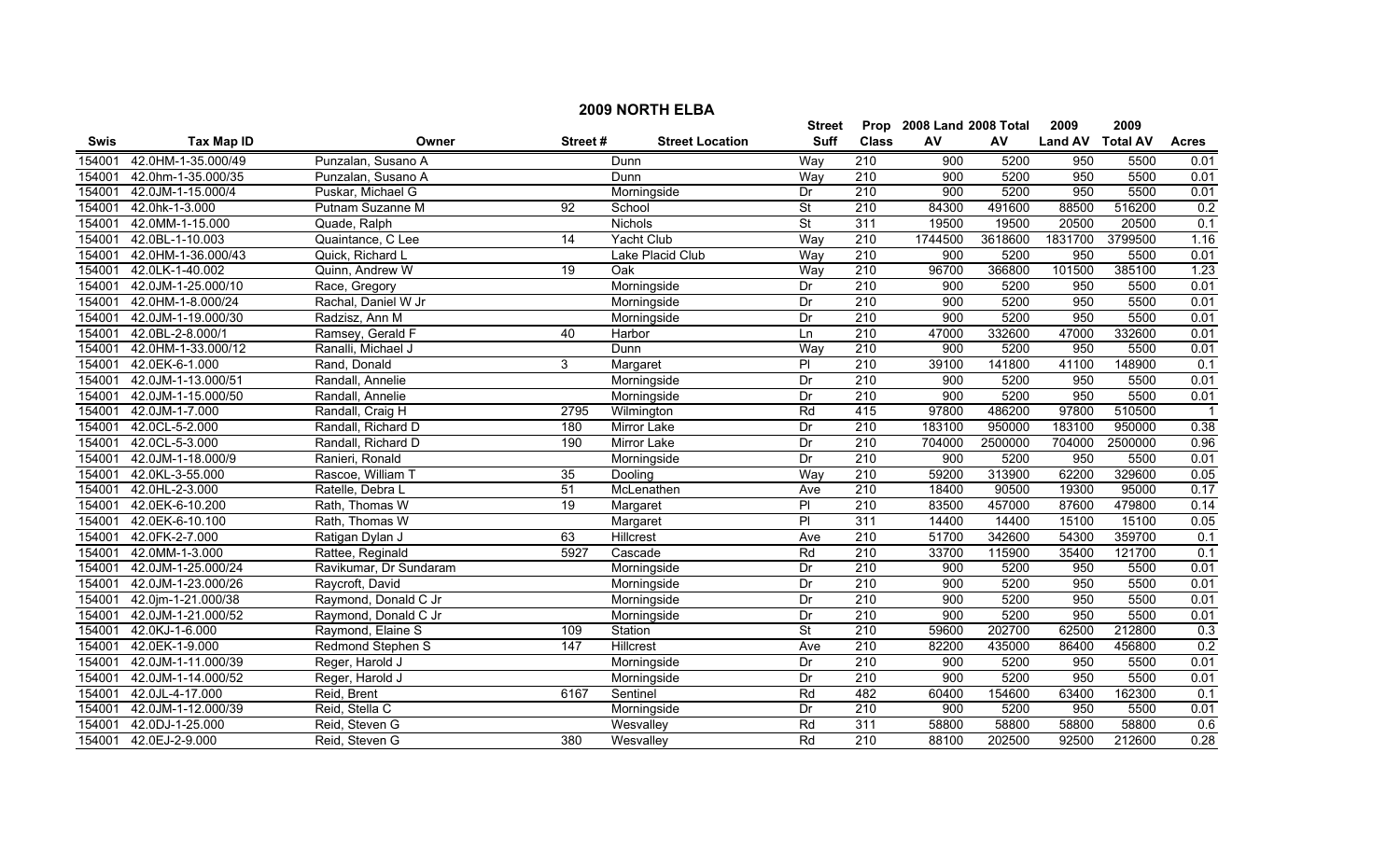| <b>2009 NORTH ELBA</b> |                       |                             |         |                        |                          |                  |                           |              |                |                 |                  |
|------------------------|-----------------------|-----------------------------|---------|------------------------|--------------------------|------------------|---------------------------|--------------|----------------|-----------------|------------------|
|                        |                       |                             |         |                        | Street                   |                  | Prop 2008 Land 2008 Total |              | 2009           | 2009            |                  |
| <b>Swis</b>            | <b>Tax Map ID</b>     | Owner                       | Street# | <b>Street Location</b> | <b>Suff</b>              | <b>Class</b>     | AV                        | ${\sf AV}$   | <b>Land AV</b> | <b>Total AV</b> | <b>Acres</b>     |
| 154001                 | 42.0DJ-1-26.003       | Reid, Steven G              | 441     | Wesvalley              | Rd                       | 210              | 141900                    | 358500       | 141900         | 358500          | 1.73             |
| 154001                 | 42.0JM-1-13.000/10    | Reid, William M             |         | Morningside            | Dr                       | 210              | 900                       | 5200         | 590            | 5500            | 0.01             |
| 154001                 | 42.0ek-2-4.000        | Reiss, Kathryn R            | 35      | Essex                  | $\overline{\mathsf{St}}$ | 210              | 171600                    | 337300       | 171600         | 337300          | 0.4              |
| 154001                 | 42.0CL-2-6.007        | Reiss, Robert R             | 36      | Signal Hill            | Rd                       | 210              | 150700                    | 645500       | 158300         | 677800          | 0.37             |
| 154001                 | 42.0HM-1-8.000/41     | Remington, Bradley H        |         | Morningside            | Dr                       | 210              | 900                       | 5200         | 950            | 5500            | 0.01             |
| 154001                 | 42.0JM-1-12.000/35    | Requadt, Dieter B           |         | Morningside            | Dr                       | 210              | 900                       | 5200         | 950            | 5500            | 0.01             |
| 154001                 | 42.0HM-1-9.000/23     | Reusswig, William           |         | Morningside            | Dr                       | 210              | 900                       | 5200         | 950            | 5500            | 0.01             |
| 154001                 | 42.0hm-1-9.000/8      | Reynolds, Jeffrey H         |         | Morningside            | Dr                       | 210              | 900                       | 5200         | 950            | 5500            | 0.01             |
| 154001                 | 42.0II-8-3.000        | Reynolds, Jeffrey H         | 107     | Fir                    | Way                      | 210              | 57300                     | 297600       | 60200          | 290000          | 0.03             |
| 154001                 | 42.0HM-1-9.000/7      | Reynolds, Jeffrey H         |         | Morningside            | Dr                       | 210              | 900                       | 5200         | 950            | 5500            | 0.01             |
| 154001                 | 42.0HM-1-33.000/32    | Reynolds, Jeffrey H         |         | <b>Dunn</b>            | Way                      | $\overline{210}$ | 900                       | 5200         | 950            | 5500            | 0.01             |
| 154001                 | 42.0CL-3-11.000       | Reynolds, John D            | 162     | Stevens                | Rd                       | 210              | 152000                    | 660800       | 159600         | 693800          | 0.5              |
| 154001                 | 42.0FL-1-6.000        | Reynolds, Robert            | 2501    | Main                   | $\overline{\mathsf{St}}$ | 482              | 348200                    | 750000       | 365600         | 787500          | 0.1              |
| 154001                 | 42.0ek-1-3.000        | Reynolds, Steven L          | 104     | Greenwood              | $\overline{\mathsf{St}}$ | 210              | 123500                    | 500000       | 129700         | 525000          | 0.2              |
| 154001                 | 42.0LL-3-19.100       | Rice, Ernest D              | 5967    | Sentinel               | Rd                       | 280              | 77900                     | 258700       | 81800          | 271600          | 0.4              |
| 154001                 | 42.0LL-3-20.000       | Rice, Ernest D              | 5971    | Sentinel               | Rd                       | 210              | 61300                     | 217500       | 81800          | 271600          | 0.27             |
| 154001                 | 42.0DK-1-2.220        | <b>Richards SH Rest Inc</b> | 15      | Cherokee               | Way                      | 311              | $\mathbf{0}$              | $\mathbf{0}$ | $\mathbf{0}$   | $\mathbf{0}$    | 0.58             |
| 154001                 | 42.0DK-1-2.210        | Richards, Frederick A       | 23      | Cherokee               | Way                      | 210              | 136100                    | 295000       | 143000         | 309800          | 0.63             |
| 154001                 | 42.0JM-1-21.000/14    | Richardson, Bruce           |         | Morningside            | Dr                       | 210              | 900                       | 5200         | 950            | 5500            | 0.01             |
| 154001                 | 42.0JM-1-17.000/14    | Richardson, Theresa M       |         | Morningside            | Dr                       | 210              | 900                       | 5200         | 950            | 5500            | 0.01             |
| 154001                 | 42.0EM-2-4.000        | Rickard, Agnes M            | 585     | Mirror Lake            | $\overline{Dr}$          | 210              | 73200                     | 148600       | 76800          | 148600          | 0.12             |
| 154001                 | 42.0HM-1-29.000/8     | Riddick, John R             |         | Dunn                   | Way                      | 210              | 900                       | 5200         | 950            | 5500            | 0.01             |
| 154001                 | 42.0jm-1-25.000/51    | Ridenour Douglas W          |         | Morningside            | Dr                       | 210              | 900                       | 5200         | 950            | 5500            | 0.01             |
| 154001                 | 42.0JM-1-25.000/50    | Ridenour, Douglas W         |         | Morningside            | Dr                       | $\overline{210}$ | 900                       | 5200         | 950            | 5500            | 0.01             |
| 154001                 | 42.0CK-3-1.000/21     | Ridenour, Irvin D           |         | <b>Waters Edge</b>     | Way                      | 210              | 177700                    | 658500       | 177700         | 658500          | 0.01             |
| 154001                 | 42.0HM-1-40.000/8     | Riehl, Charles              |         | Lake Placid Club       | Way                      | $\overline{210}$ | 900                       | 5200         | 950            | 5500            | 0.01             |
| 154001                 | 42.0HM-1-10.000/5     | Riley, Daniel P             |         | Morningside            | Dr                       | 210              | 900                       | 5200         | 950            | 5500            | 0.01             |
| 154001                 | 42.0HM-1-10.000/6     | Riley, Daniel P             |         | Morningside            | Dr                       | $\overline{210}$ | 900                       | 5200         | 950            | 5500            | 0.01             |
| 154001                 | 42.0JM-1-17.000/10    | Rindos, Thomas E            |         | Morningside            | Dr                       | 210              | 900                       | 5200         | 950            | 5500            | 0.01             |
| 154001                 | 42.0KJ-13-2.000       | River Bend Townhomes HOA    |         | Station                | $\overline{\mathsf{St}}$ | 311              |                           |              | 0              | $\mathbf 0$     | 14.95            |
| 154001                 | 42.0KJ-13-1.000       | River Bend Townhomes HOA    |         | Station                | $\overline{\mathsf{St}}$ | 311              |                           |              | $\mathbf{0}$   | $\mathbf{0}$    | 8                |
| 154001                 | 42.0HM-1-10.000/40    | Robbins, Ann B              |         | Morningside            | Dr                       | 210              | 900                       | 5200         | 950            | 5500            | 0.01             |
| 154001                 | 42.0HM-1-33.000/50    | Robin, Benjamin             |         | Dunn                   | Way                      | 210              | 900                       | 5200         | 950            | 5500            | 0.01             |
| 154001                 | 42.0HM-1-9.000/33     | Robinson, Margaret A        |         | Morningside            | Dr                       | 210              | 900                       | 5200         | 950            | 5500            | 0.01             |
| 154001                 | 42.0JM-1-13.000/49    | Robinson, Richard           |         | Morningside            | Dr                       | $\overline{210}$ | 900                       | 5200         | 950            | 5500            | 0.01             |
| 154001                 | 42.0JM-1-20.000/20    | Rock, Barbara               |         | Morningside            | Dr                       | 210              | 900                       | 5200         | 950            | 5500            | 0.01             |
| 154001                 | 42.0JM-1-12.000/36    | Rodino, Michael             |         | Morningside            | Dr                       | $\overline{210}$ | 900                       | 5200         | 950            | 5500            | 0.01             |
|                        | 154001 42.0JH-1-3.000 | Rodzinski, Richard          |         | Mill Pond              | Dr                       | 311              |                           |              | $\mathbf{0}$   | $\Omega$        | $\overline{0.4}$ |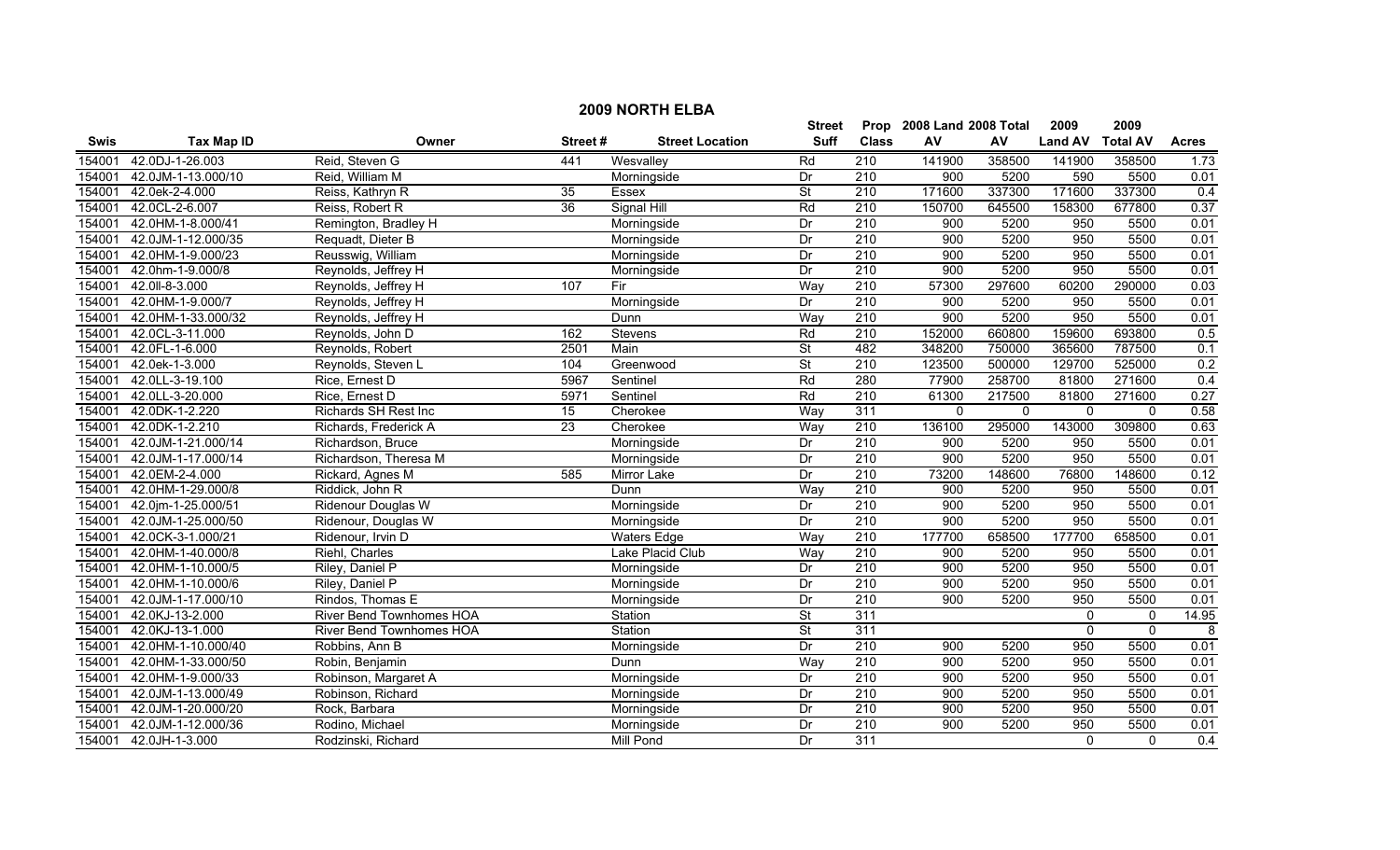|             | <b>2009 NORTH ELBA</b> |                              |                 |                        |                          |                  |                           |              |                |                 |                  |  |
|-------------|------------------------|------------------------------|-----------------|------------------------|--------------------------|------------------|---------------------------|--------------|----------------|-----------------|------------------|--|
|             |                        |                              |                 |                        | Street                   |                  | Prop 2008 Land 2008 Total |              | 2009           | 2009            |                  |  |
| <b>Swis</b> | <b>Tax Map ID</b>      | Owner                        | Street#         | <b>Street Location</b> | <b>Suff</b>              | <b>Class</b>     | AV                        | AV           | <b>Land AV</b> | <b>Total AV</b> | <b>Acres</b>     |  |
| 154001      | 42.0EK-2-1.000         | Rogers, James                | 53              | Essex                  | $\overline{\mathsf{St}}$ | 210              | 97100                     | 235000       | 102000         | 246800          | 0.3              |  |
| 154001      | 42.0EK-1-8.000         | Rogers, James III            | 151             | Hillcrest              | Ave                      | $\overline{210}$ | 62400                     | 216000       | 65500          | 226800          | 0.2              |  |
| 154001      | 42.0JM-1-14.000/25     | Rogers, John J               |                 | Morningside            | Dr                       | 210              | 900                       | 5200         | 950            | 5500            | 0.01             |  |
| 154001      | 42.0KL-5-3.000         | Rogers, Mark J               | 33              | Fir                    | Way                      | 210              | 57300                     | 297600       | 60200          | 312500          | 0.03             |  |
| 154001      | 42.0KL-3-36.000        | Rogers, Truman               | 20              | Dooling                | Way                      | 210              | 52400                     | 264300       | 55000          | 277500          | 0.03             |  |
| 154001      | 42.0BL-2-10.000/6      | Rohan, John A                | $\overline{12}$ | Harbor                 | Ln                       | 210              | 51500                     | 307800       | 51500          | 307800          | 0.01             |  |
| 154001      | 42.0EK-4-9.000         | <b>Roland Family Trust</b>   | 123             | Hillcrest              | Ave                      | 220              | 45800                     | 275000       | 48100          | 288800          | $\overline{0.1}$ |  |
| 154001      | 42.0DL-1-3.200         | <b>Roland Properties Inc</b> | $\overline{22}$ | Swiss                  | Rd                       | 311              | $\mathbf{0}$              | $\mathbf{0}$ | $\mathbf{0}$   | $\Omega$        | 0.79             |  |
| 154001      | 42.0EK-4-8.000         | Roland, Peter F Jr           | 127             | Hillcrest              | Ave                      | 220              | 69000                     | 290600       | 72400          | 305100          | 0.15             |  |
| 154001      | 42.0EK-5-7.000         | Rollier, James E             | 158             | Hillcrest              | Ave                      | 210              | 42000                     | 200100       | 44100          | 210100          | 0.1              |  |
| 154001      | 42.0HM-1-38.000/40     | Romaine, Charles             |                 | Lake Placid Club       | Way                      | 210              | 900                       | 5200         | 950            | 5500            | 0.01             |  |
| 154001      | 42.0kl-6-1.000         | Roode, Douglas B             | 39              | Fir                    | Way                      | 210              | 61800                     | 330600       | 64900          | 347100          | 0.04             |  |
| 154001      | 42.0CK-3-1.000/15      | Root, Clinton D              |                 | <b>Waters Edge</b>     | Way                      | 210              | 74700                     | 381600       | 74700          | 381600          | 0.01             |  |
| 154001      | 42.0JM-1-15.000/2      | Root, David                  |                 | Morningside            | Dr                       | 210              | 900                       | 5200         | 950            | 5500            | 0.01             |  |
| 154001      | 42.0DM-1-11.000        | Root, Gregory A              | 497             | Mirror Lake            | Dr                       | $\overline{210}$ | 153200                    | 672000       | 160900         | 705600          | $\overline{0.5}$ |  |
| 154001      | 42.0HM-1-36.000/42     | Rosati, Barbara A            |                 | Lake Placid Club       | Way                      | 210              | 900                       | 5200         | 950            | 5500            | 0.01             |  |
| 154001      | 42.0HM-1-36.000/39     | Roscoe, Joseph A             |                 | Lake Placid Club       | Way                      | 210              | 900                       | 5200         | 950            | 5500            | 0.01             |  |
| 154001      | 42.0HM-1-36.000/40     | Roscoe, Joseph A             |                 | Lake Placid Club       | Way                      | 210              | 900                       | 5200         | 950            | 5500            | 0.01             |  |
| 154001      | 42.0JM-1-20.000/6      | Rosenberg, Steven            |                 | Morningside            | Dr                       | 210              | 900                       | 5200         | 590            | 5500            | 0.01             |  |
| 154001      | 42.0HM-1-7.000/23      | Ross, Dennis                 |                 | Morningside            | Dr                       | 210              | 900                       | 5200         | 950            | 5500            | 0.01             |  |
| 154001      | 42.0HM-1-33.000/4      | Ross, Dennis A               |                 | Dunn                   | Way                      | 210              | 900                       | 5200         | 950            | 5500            | 0.01             |  |
| 154001      | 42.0JM-1-22.000/19     | Ross, Dennis A               |                 | Morningside            | Dr                       | 210              | 900                       | 5200         | 950            | 5500            | 0.01             |  |
| 154001      | 42.0HM-1-29.000/7      | Ross, Donna R                |                 | Dunn                   | Way                      | 210              | 900                       | 5200         | 950            | 5500            | 0.01             |  |
| 154001      | 42.0JM-1-20.000/24     | Ross, Steven A               |                 | Morningside            | Dr                       | 210              | 900                       | 5200         | 950            | 5500            | 0.01             |  |
| 154001      | 42.0HM-1-31.000/51     | Rothenhaus, Dr Barry         |                 | Dunn                   | Way                      | $\overline{210}$ | 900                       | 5200         | 950            | 5500            | 0.01             |  |
| 154001      | 42.0HM-1-31.000/31     | Rougier, Robert A            |                 | Dunn                   | Way                      | 210              | 900                       | 5200         | 950            | 5500            | 0.01             |  |
| 154001      | 42.0HM-1-38.000/38     | Rousseau, Claude             |                 | Lake Placid Club       | Way                      | 210              | 900                       | 5200         | 950            | 5500            | 0.01             |  |
| 154001      | 42.0JM-1-19.000/36     | Rousseau, Claude             |                 | Morningside            | Dr                       | $\overline{210}$ | 900                       | 5200         | 950            | 5500            | 0.01             |  |
| 154001      | 42.0HM-1-38.000/39     | Rousseau, Claude A           |                 | Lake Placid Club       | Way                      | 210              | 900                       | 5200         | 950            | 5500            | 0.01             |  |
| 154001      | 42.0hm-1-40.000/2      | Roy Gary C                   |                 | Lake Placid Club       | Way                      | 210              | 900                       | 5200         | 950            | 5500            | 0.01             |  |
| 154001      | 42.0II-3-16.000        | <b>Roy Peter</b>             | 5979            | Sentinel               | Rd                       | 220              | 54200                     | 158900       | 56900          | 166800          | 0.3              |  |
| 154001      | 42.0II-3-15.000        | <b>Roy Peter</b>             | 5983            | Sentinel               | Rd                       | 411              | 49900                     | 202500       | 52400          | 212600          | 0.3              |  |
| 154001      | 42.0HM-1-33.000/40     | Roy, Gary                    |                 | Dunn                   | Way                      | 210              | 900                       | 5200         | 950            | 5500            | 0.01             |  |
| 154001      | 42.0JM-1-14.000/24     | Roy, Gary C                  |                 | Morningside            | Dr                       | $\overline{210}$ | 900                       | 5200         | 950            | 5500            | 0.01             |  |
| 154001      | 42.0jk-2-26.210        | Roy, Peter                   |                 | Mill Pond              | Dr                       | 311              | 100                       | 100          | 100            | 100             | 0.03             |  |
| 154001      | 42.0JL-2-12.000        | Roy, Peter                   | $\overline{7}$  | Spring                 | <b>St</b>                | 220              | 68900                     | 277300       | 72400          | 291200          | 0.3              |  |
| 154001      | 42.0JK-2-26.100        | Roy, Peter                   | 329             | <b>Mill Pond</b>       | Dr                       | 210              | 29400                     | 116100       | 30900          | 121900          | 0.15             |  |
| 154001      | 42.0JL-4-11.000        | Roy, Peter A                 | 6187            | Sentinel               | Rd                       | 411              | 112200                    | 272500       | 117800         | 286100          | 0.2              |  |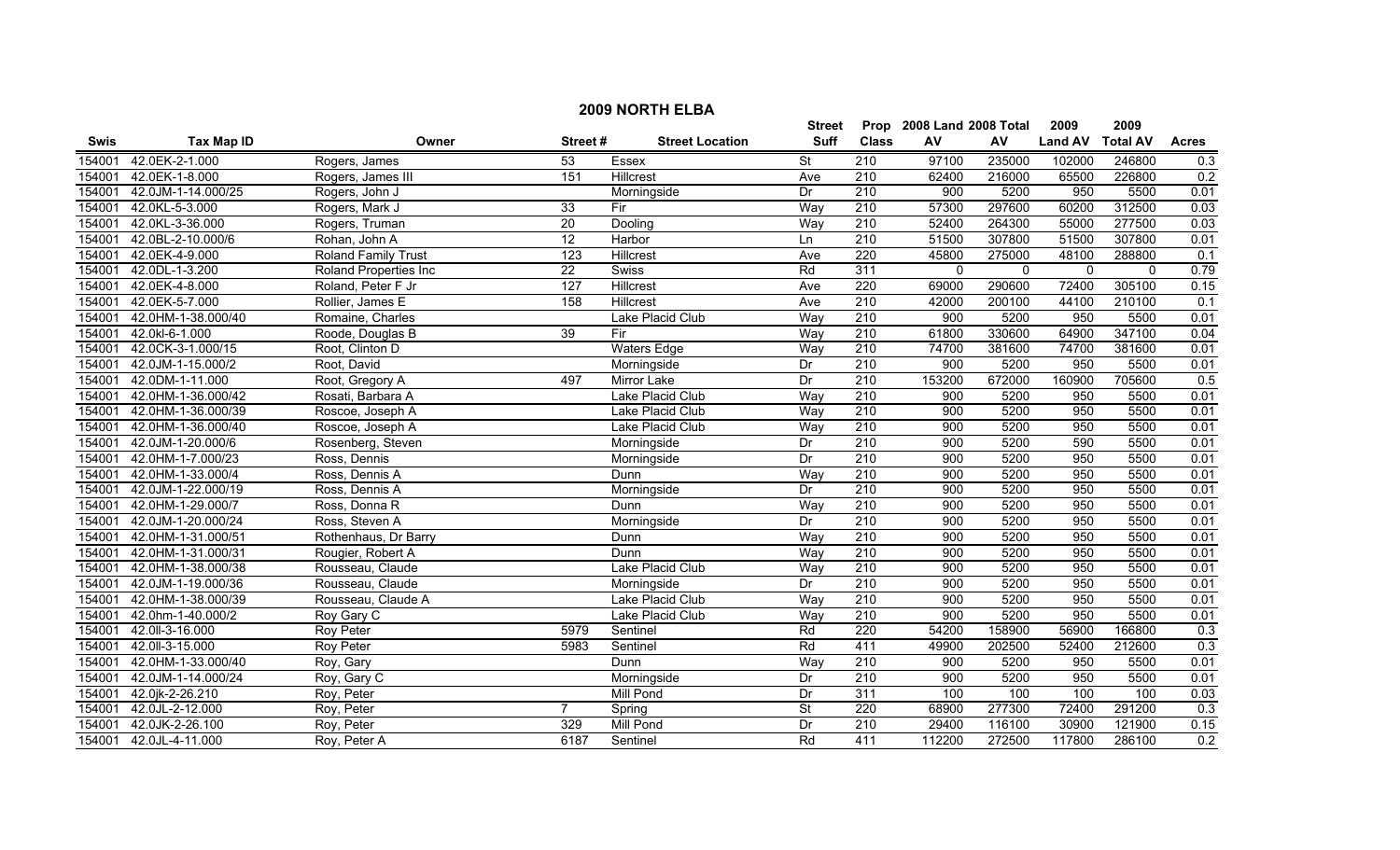|        | <b>2009 NORTH ELBA</b> |                      |                 |                        |                          |                  |                           |         |                |                 |              |  |
|--------|------------------------|----------------------|-----------------|------------------------|--------------------------|------------------|---------------------------|---------|----------------|-----------------|--------------|--|
|        |                        |                      |                 |                        | <b>Street</b>            |                  | Prop 2008 Land 2008 Total |         | 2009           | 2009            |              |  |
| Swis   | <b>Tax Map ID</b>      | Owner                | Street#         | <b>Street Location</b> | <b>Suff</b>              | <b>Class</b>     | AV                        | AV      | <b>Land AV</b> | <b>Total AV</b> | <b>Acres</b> |  |
| 154001 | 42.0JL-2-11.000        | Roy, Tracy           | 3               | Spring                 | $\overline{\mathsf{St}}$ | $\overline{210}$ | 36600                     | 109300  | 38500          | 114800          | 0.2          |  |
| 154001 | 42.0JL-2-10.000        | Roy, Tracy           | $\overline{19}$ | Spring                 | St                       | 210              | 35900                     | 156300  | 37700          | 164100          | 0.2          |  |
| 154001 | 42.0jk-2-26.220        | Roy, Tracy L         | 331             | <b>Mill Pond</b>       | Dr                       | 210              | 27000                     | 109500  | 28400          | 115000          | 0.17         |  |
| 154001 | 42.0jk-2-25.200        | Roy, Tracy L         | 335             | <b>Mill Pond</b>       | Dr                       | 210              | 27900                     | 113700  | 29300          | 119400          | 0.21         |  |
| 154001 | 42.0HM-1-33.000/49     | Rubenstein, Jay D    |                 | Dunn                   | Way                      | 210              | 900                       | 5200    | 950            | 5500            | 0.01         |  |
| 154001 | 42.0BL-2-10.000/11     | Ruff, Harold C Jr    | 12              | Harbor                 | Ln                       | 210              | 55500                     | 332600  | 55500          | 332600          | 0.01         |  |
| 154001 | 42.0JM-1-22.000/37     | Rupert, Wayne        |                 | Morningside            | Dr                       | 210              | 900                       | 5200    | 950            | 5500            | 0.01         |  |
| 154001 | 42.0JM-1-22.000/38     | Rupert, Wayne        |                 | Morningside            | Dr                       | 210              | 900                       | 5200    | 950            | 5500            | 0.01         |  |
| 154001 | 42.0FK-5-11.200        | Ruppert Holding Inc  | 2538            | Main                   | $\overline{\mathsf{St}}$ | 414              | 297200                    | 979600  | 312100         | 1028600         | 0.92         |  |
| 154001 | 42.0FK-5-3.000         | Ruppert, Gail S      | 56              | Hillcrest              | Ave                      | $\overline{210}$ | 49400                     | 241000  | 51800          | 200000          | 0.13         |  |
| 154001 | 42.0HM-1-39.000/37     | Rusinko, Edward J    |                 | Lake Placid Club       | Way                      | $\overline{210}$ | 900                       | 5200    | 950            | 5500            | 0.01         |  |
| 154001 | 42.0JM-1-23.000/35     | Russell, Sanford     |                 | Morningside            | Dr                       | 210              | 900                       | 5200    | 950            | 5500            | 0.01         |  |
| 154001 | 42.0JM-1-14.000/5      | Ryan, Aysegul B      |                 | Morningside            | Dr                       | 210              | 900                       | 5200    | 950            | 5500            | 0.01         |  |
| 154001 | 42.0JM-1-22.000/7      | Ryan, Aysegul B      |                 | Morningside            | Dr                       | 210              | 900                       | 5200    | 950            | 5500            | 0.01         |  |
| 154001 | 42.0FK-1-7.000         | Ryan, Justin M Jr    | 54              | Oneida                 | Ave                      | 210              | 95900                     | 262000  | 100700         | 275100          | 0.2          |  |
| 154001 | 42.0FK-1-8.000         | Ryan, Justin M Jr    |                 | Oneida                 | Ave                      | 311              | 25600                     | 25600   | 26900          | 26900           | 0.2          |  |
| 154001 | 42.0HK-1-8.000         | Ryan, Melissa M      | 141             | <b>McKinley</b>        | $\overline{\mathsf{St}}$ | 210              | 32700                     | 145400  | 34400          | 152700          | 0.1          |  |
| 154001 | 42.0EK-8-2.000         | Ryan, Paul D         |                 | Elm                    | $\overline{\mathsf{St}}$ | 311              | 16800                     | 16800   | 17600          | 17600           | 0.1          |  |
| 154001 | 42.0EK-8-1.000         | Ryan, Paul D         | 55              | <b>Grand View</b>      | Ave                      | 210              | 90500                     | 227600  | 95000          | 239000          | 0.2          |  |
| 154001 | 42.0JM-1-14.000/20     | Ryan, Quinn          |                 | Morningside            | Dr                       | 210              | 900                       | 5200    | 950            | 5500            | 0.01         |  |
| 154001 | 42.0JM-1-14.000/44     | Ryan, Quinn          |                 | Morningside            | Dr                       | 210              | 900                       | 5200    | 950            | 5500            | 0.01         |  |
| 154001 | 42.0JM-1-19.000/42     | Ryan, Quinn          |                 | Morningside            | Dr                       | 210              | 900                       | 5200    | 950            | 5500            | 0.01         |  |
| 154001 | 42.0HM-1-10.000/22     | Ryan, Quinn E        |                 | Morningside            | Dr                       | 210              | 900                       | 5200    | 950            | 5500            | 0.01         |  |
| 154001 | 42.0HM-1-35.000/6      | Ryan, Robert         |                 | Dunn                   | Way                      | $\overline{210}$ | 900                       | 5200    | 950            | 5500            | 0.01         |  |
| 154001 | 42.0HM-1-31.000/25     | Rye, David J         |                 | Dunn                   | Wav                      | 210              | 900                       | 5200    | 950            | 5500            | 0.01         |  |
| 154001 | 42.0CK-2-2.000/4       | Rynearson, Richard C |                 | Victor Herbert         | Rd                       | 210              | 83200                     | 238000  | 83200          | 238000          | 0.01         |  |
| 154001 | 42.0LL-4-3.000         | Rynearson, Tamara K  | 179             | Fir                    | Way                      | $\overline{210}$ | 57300                     | 297600  | 60200          | 312500          | 0.03         |  |
| 154001 | 42.0JM-1-18.000/46     | Sabin, Deborah A     |                 | Morningside            | Dr                       | 210              | 900                       | 5200    | 950            | 5500            | 0.01         |  |
| 154001 | 42.0CJ-1-2.003         | Sabs LLC             | 2140            | Saranac                | Ave                      | 453              | 888300                    | 2449600 | 888300         | 2449600         | 1.91         |  |
| 154001 | 42.0HM-1-40.000/49     | Sadowski, Vincent    |                 | Lake Placid Club       | Way                      | 210              | 900                       | 5200    | 950            | 5500            | 0.01         |  |
| 154001 | 42.0hm-1-28.000/32     | Sahin, Giellana      |                 | Dunn                   | Way                      | 210              | 900                       | 5200    | 950            | 5500            | 0.01         |  |
| 154001 | 42.0BL-2-8.000/5       | Sahin, Huseyin       | $\overline{40}$ | Harbor                 | Ln                       | 210              | 57000                     | 360600  | 57000          | 360600          | 0.01         |  |
| 154001 | 42.0HM-1-34.000/51     | Salomone, Walter     |                 | Dunn                   | Way                      | 210              | 900                       | 5200    | 950            | 5500            | 0.01         |  |
| 154001 | 42.0JM-1-15.000/5      | Salvaterra, Kathleen |                 | Morningside            | Dr                       | 210              | 900                       | 5200    | 950            | 5500            | 0.01         |  |
| 154001 | 42.0FK-5-5.200         | Sanderson, Peter B   | $\overline{28}$ | Marcy                  | Rd                       | 210              | 93500                     | 323200  | 98200          | 339400          | 0.3          |  |
| 154001 | 42.0kl-3-35.000        | Santos, Donna        | $\overline{20}$ | Dooling                | Way                      | $\overline{210}$ | 52400                     | 264300  | 55000          | 277500          | 0.03         |  |
| 154001 | 42.0EK-9-6.000         | Sato, Miyo F         | 8               | Hayes                  | St                       | 210              | 98900                     | 386100  | 103800         | 405400          | 0.3          |  |
| 154001 | 42.0JM-1-16.000/14     | Saunders, Donald     |                 | Morningside            | Dr                       | $\overline{210}$ | 900                       | 5200    | 950            | 5500            | 0.01         |  |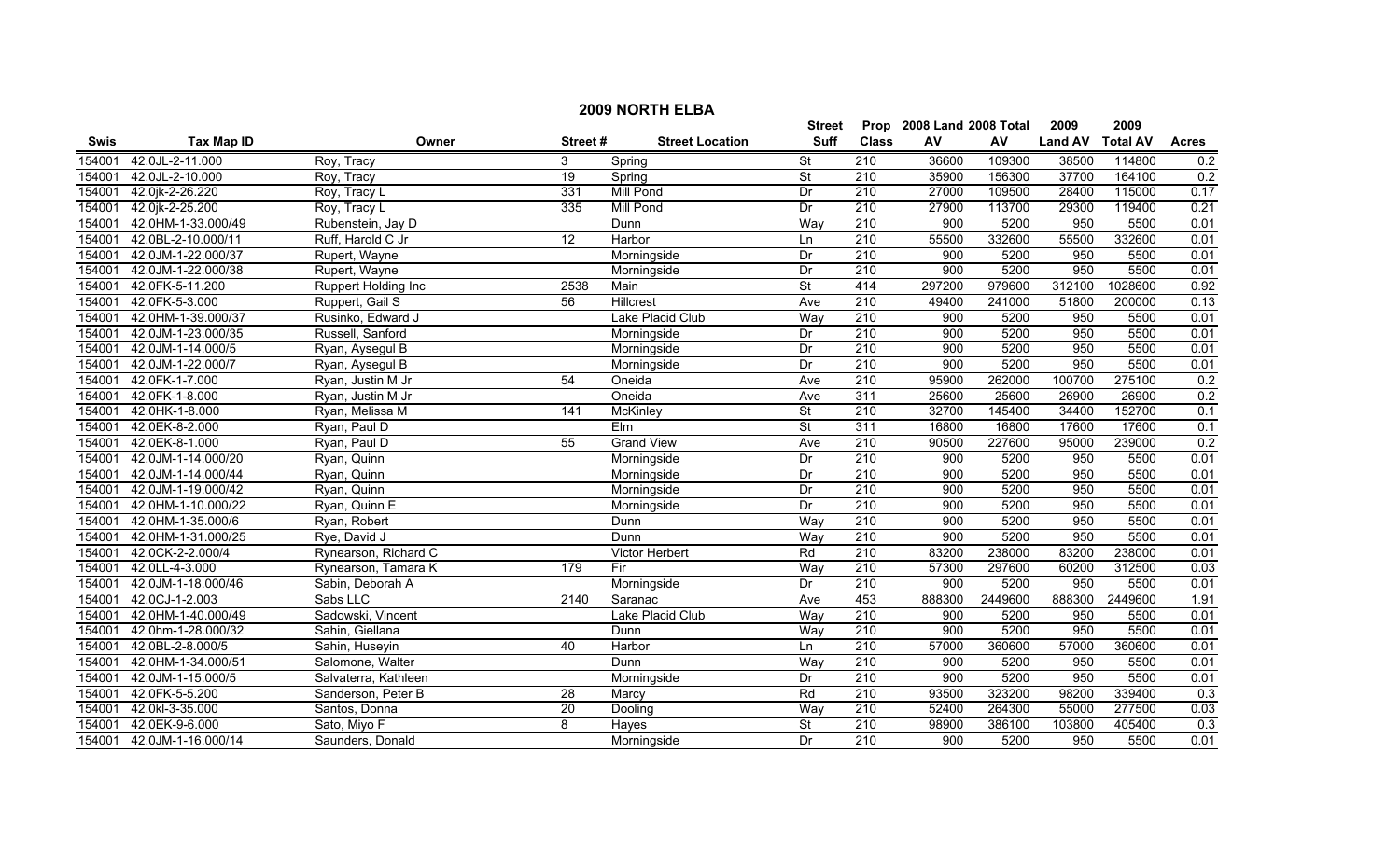|             |                    |                                |                 |                        | <b>Street</b>            |                  | Prop 2008 Land 2008 Total |         | 2009           | 2009            |              |
|-------------|--------------------|--------------------------------|-----------------|------------------------|--------------------------|------------------|---------------------------|---------|----------------|-----------------|--------------|
| <b>Swis</b> | <b>Tax Map ID</b>  | Owner                          | Street#         | <b>Street Location</b> | Suff                     | <b>Class</b>     | AV                        | AV      | <b>Land AV</b> | <b>Total AV</b> | <b>Acres</b> |
| 154001      | 42.0bl-2-5.000     | Saunders, E Philip             |                 | <b>Victor Herbert</b>  | Rd                       | 311              | 288300                    | 288300  | 450000         | 450000          | 0.93         |
| 154001      | 42.0BL-1-6.000     | Saunders, E Philip             | $\overline{38}$ | Yacht Club             | Way                      | $\overline{210}$ | 1400000                   | 3150000 | 1470000        | 3307500         | 2.1          |
| 154001      | 42.0ML-1-9.000     | Saunderson, Agnes              | 172             | Newman                 | Rd                       | $\overline{210}$ | 59800                     | 287900  | 62800          | 302300          | 0.6          |
| 154001      | 42.0HM-1-8.000/6   | Savage, Donald T               |                 | Morningside            | Dr                       | 210              | 900                       | 5200    | 950            | 5500            | 0.01         |
| 154001      | 42.0HM-1-31.000/36 | Savage, Donald T Jr            |                 | Dunn                   | Way                      | 210              | 900                       | 5200    | 950            | 5500            | 0.01         |
| 154001      | 42.0JM-1-16.000/48 | Savage, Donald T Jr            |                 | Morningside            | Dr                       | 210              | 900                       | 5200    | 950            | 5500            | 0.01         |
| 154001      | 42.0HM-1-6.000/6   | Savage, Donald T Jr            |                 | Morningside            | Dr                       | 210              | 900                       | 5200    | 950            | 5500            | 0.01         |
| 154001      | 42.0JM-1-25.000/33 | Savela, Kenneth                |                 | Morningside            | Dr                       | 210              | 900                       | 5200    | 950            | 5500            | 0.01         |
| 154001      | 42.0 l-1-4.000     | Sawyer, Alan G Jr              | 11              | McLenathen             | Ave                      | $\overline{210}$ | 28900                     | 116400  | 30300          | 122200          | 0.09         |
| 154001      | 42.0KL-4-8.200     | Sawyer, Alan Sr                | 14              | McIntyre               | Way                      | 210              | 34200                     | 149100  | 36000          | 156600          | 0.1          |
| 154001      | 42.0KL-4-8.100     | Sawyer, Vernon L Sr            | 18              | McIntyre               | Way                      | 210              | 31000                     | 126400  | 32500          | 132700          | 0.1          |
| 154001      | 42.0KL-4-7.100     | Sawyer, Vernon L Sr            |                 | Sentinel               | Rd                       | 311              | 5900                      | 5900    | 6200           | 6200            | 0.2          |
| 154001      | 42.0FK-5-5.110     | Sayers, Joseph W               | $\overline{24}$ | Marcy                  | Rd                       | 210              | 113100                    | 462300  | 118700         | 485400          | 0.5          |
| 154001      | 42.0DJ-4-14.000    | Sayers, Kristen M              | 37              | Greenwood              | St                       | $\overline{210}$ | 38100                     | 223000  | 40100          | 234200          | 0.2          |
| 154001      | 42.0HM-1-9.000/40  | Scaglione, David D             |                 | Morningside            | Dr                       | 210              | 900                       | 5200    | 950            | 5500            | 0.01         |
| 154001      | 42.0LK-1-38.100    | Scanio, Mark                   | 91              | Trillium               | Dr                       | $\overline{210}$ | 94000                     | 482000  | 98700          | 506100          | 0.65         |
| 154001      | 42.0HM-1-36.000/10 | Scanlon Family Ltd Partnership |                 | Lake Placid Club       | Way                      | 210              | 900                       | 5200    | 950            | 5500            | 0.01         |
| 154001      | 42.0HL-6-12.000    | Schachenmayer, Renate          | 156             | Parkside               | Dr                       | 311              | 70000                     | 70000   | 70000          | 70000           | 0.1          |
| 154001      | 42.0JL-4-1.000     | Schaffer, William D            | 4               | Middle                 | $\overline{\mathsf{St}}$ | 210              | 36200                     | 162200  | 38000          | 170300          | 0.1          |
| 154001      | 42.0HM-1-37.000/3  | Scheetz, Jonothan              |                 | Lake Placid Club       | Way                      | 210              | 900                       | 5200    | 950            | 5500            | 0.01         |
| 154001      | 42.0JM-1-13.000/15 | Scheffler, Kelly L             |                 | Morningside            | Dr                       | $\overline{210}$ | 900                       | 5200    | 950            | 5500            | 0.01         |
| 154001      | 42.0JM-1-17.000/42 | Schermerhorn, Leslie C         |                 | Morningside            | Dr                       | 210              | 900                       | 5200    | 950            | 5500            | 0.01         |
| 154001      | 42.0JM-1-21.000/4  | Schiff, Stephen                |                 | Morningside            | Dr                       | $\overline{210}$ | 900                       | 5200    | 950            | 5500            | 0.01         |
| 154001      | 42.0KL-3-30.000    | Schiraldi, Vincent N           | $\overline{30}$ | Dooling                | Way                      | 210              | 59200                     | 313900  | 62200          | 329600          | 0.05         |
| 154001      | 42.0HM-1-40.000/12 | Schmersahl, Frederick          |                 | Lake Placid Club       | Way                      | 210              | 900                       | 5200    | 950            | 5500            | 0.01         |
| 154001      | 42.0KL-3-54.000    | Schmidt, Harold V              | $\overline{25}$ | Dooling                | Way                      | 210              | 59200                     | 313900  | 62200          | 329600          | 0.05         |
| 154001      | 42.0HM-1-40.000/26 | Schmidt, Philip J              |                 | Lake Placid Club       | Way                      | $\overline{210}$ | 900                       | 5200    | 950            | 5500            | 0.01         |
| 154001      | 42.0HM-1-7.000/12  | Schmitt, Edgar                 |                 | Morningside            | Dr                       | $\overline{210}$ | 900                       | 5200    | 950            | 5500            | 0.01         |
| 154001      | 42.0fj-1-1.000     | Schott, Randy                  | 293             | Wesvalley              | Rd                       | 210              | 155700                    | 384900  | 163400         | 404100          | 0.4          |
| 154001      | 42.0KL-3-15.000    | Schulte, Rolf                  | 6047            | Sentinel               | Rd                       | 483              | 75600                     | 250200  | 79400          | 262700          | 0.4          |
| 154001      | 42.0MM-3-4.000     | Schulte, Rolf A                |                 | Cascade                | Rd                       | 311              | 3600                      | 3600    | 3600           | 3600            | 0.1          |
| 154001      | 42.0JM-1-19.000/18 | Schuster, Martin               |                 | Morningside            | Dr                       | 210              | 900                       | 5200    | 950            | 5500            | 0.01         |
| 154001      | 42.0ek-3-2.000     | Scofield, Robert C             | 92              | Acorn                  | $\overline{\mathsf{St}}$ | 210              | 51300                     | 239500  | 53900          | 251500          | 0.2          |
| 154001      | 42.0fk-1-5.000     | Scott, Karl                    | 68              | <b>Grand View</b>      | Ave                      | $\overline{210}$ | 107600                    | 335300  | 113000         | 352100          | 0.2          |
| 154001      | 42.0FK-1-4.000     | Scott, Karl                    |                 | Oneida                 | Ave                      | 311              | 38300                     | 38300   | 40200          | 40200           | 0.2          |
| 154001      | 42.0JM-1-20.000/13 | Scott, Mary S                  |                 | Morningside            | Dr                       | 210              | 900                       | 5200    | 950            | 5500            | 0.01         |
| 154001      | 42.0ek-4-2.000     | Scrivanich, Sabrina J          | 120             | Acorn                  | St                       | 411              | 128000                    | 325900  | 134400         | 342200          | 0.2          |
| 154001      | 42.0EK-4-3.000     | Scrivanich, Sabrina J          |                 | Acorn                  | $\overline{\mathsf{St}}$ | 311              | 64200                     | 64200   | 67400          | 67400           | 0.2          |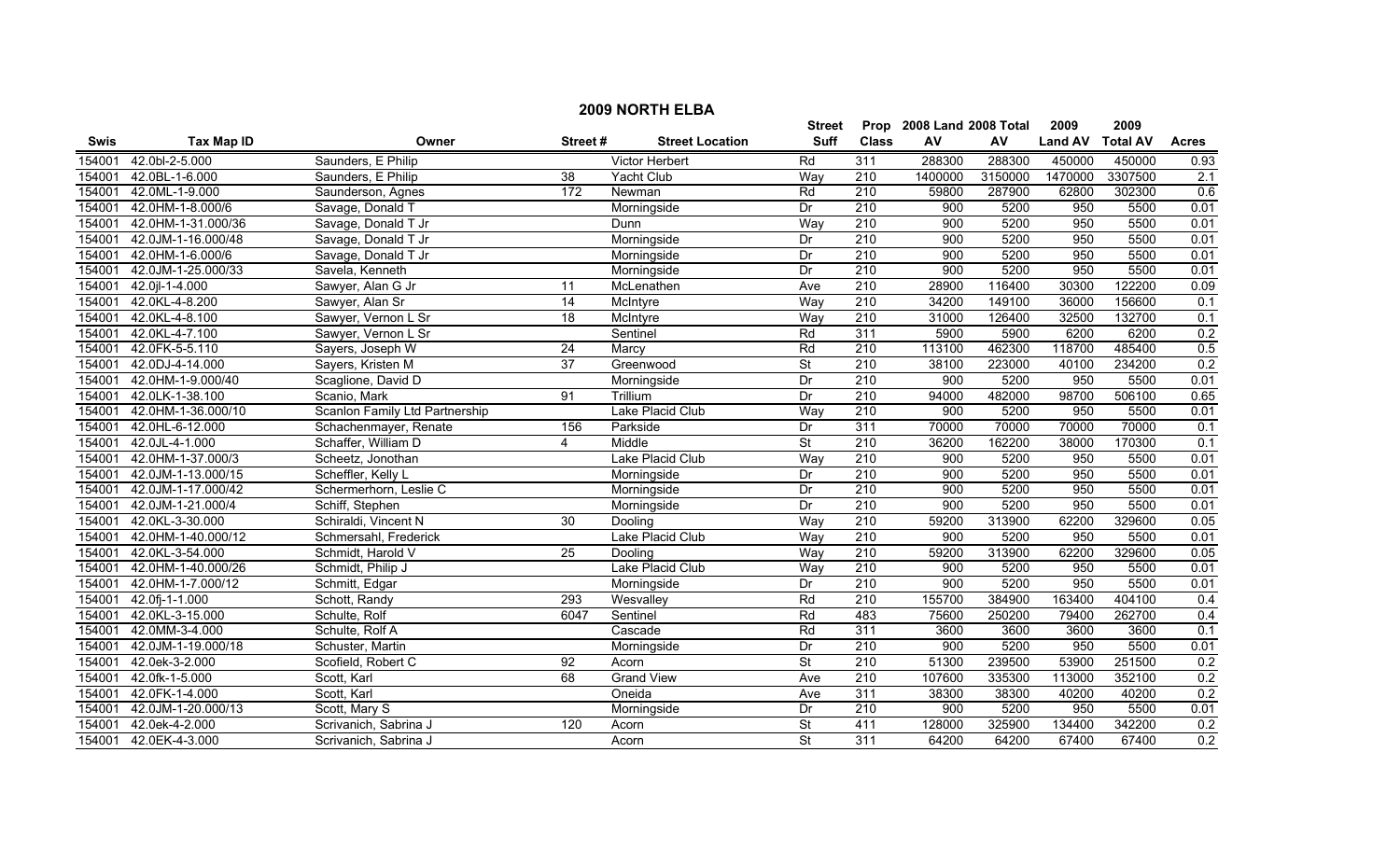|        | <b>2009 NORTH ELBA</b> |                           |         |                        |                          |                  |                           |              |                |                 |                |  |
|--------|------------------------|---------------------------|---------|------------------------|--------------------------|------------------|---------------------------|--------------|----------------|-----------------|----------------|--|
|        |                        |                           |         |                        | Street                   |                  | Prop 2008 Land 2008 Total |              | 2009           | 2009            |                |  |
| Swis   | <b>Tax Map ID</b>      | Owner                     | Street# | <b>Street Location</b> | <b>Suff</b>              | <b>Class</b>     | AV                        | AV           | <b>Land AV</b> | <b>Total AV</b> | <b>Acres</b>   |  |
| 154001 | 42.0EK-4-11.000        | Scrivanich, Sabrina J     | 113     | Hillcrest              | Ave                      | 411              | 156300                    | 465500       | 164100         | 488800          | 0.3            |  |
| 154001 | 42.0BL-2-8.000/7       | Scudder, Edward W III     | 40      | Harbor                 | Ln                       | $\overline{210}$ | 57000                     | 350400       | 57000          | 350400          | 0.01           |  |
| 154001 | 42.0kl-3-18.000        | Sears, Frank              | 232     | Hurley                 | Ave                      | 210              | 25000                     | 25000        | 26200          | 126200          | 0.2            |  |
| 154001 | 42.0HM-1-35.000/52     | Secrist, John P           |         | Dunn                   | Way                      | 210              | 900                       | 5200         | 950            | 5500            | 0.01           |  |
| 154001 | 42.0JM-2-2.000         | Segabache, Marc           | 2810    | Wilmington             | Rd                       | 220              | 10000                     | 79300        | 15000          | 139100          | 0.1            |  |
| 154001 | 42.0KL-3-46.000        | Selfridge, Grant T        | 23      | Dooling                | Way                      | 210              | 52400                     | 264300       | 55000          | 277500          | 0.03           |  |
| 154001 | 42.0KL-9-4.000         | Selkirk, James G          | 176     | Fir                    | Way                      | 210              | 61800                     | 330600       | 64900          | 347100          | 0.04           |  |
| 154001 | 42.0KL-8-2.000         | Sell, Rebecca A           | 83      | Fir                    | Way                      | 210              | 57300                     | 297600       | 60200          | 312500          | 0.03           |  |
| 154001 | 42.0FM-4-17.000        | Sellers, Peter            | 183     | Lake Placid Club       | Way                      | 220              | 190300                    | 685600       | 199800         | 719900          | 0.26           |  |
| 154001 | 42.0HM-1-31.000/32     | Selover, Thomas           |         | Dunn                   | Way                      | 210              | 900                       | 5200         | 950            | 5500            | 0.01           |  |
| 154001 | 42.0JM-1-14.000/28     | Selover, Thomas           |         | Morningside            | Dr                       | 210              | 900                       | 5200         | 950            | 5500            | 0.01           |  |
| 154001 | 42.0HM-1-40.000/50     | Selover, Thomas           |         | Lake Placid Club       | Way                      | $\overline{210}$ | 900                       | 5200         | 950            | 5500            | 0.01           |  |
| 154001 | 42.0JM-1-22.000/13     | Semeiks, Ivars            |         | Morningside            | Dr                       | 210              | 900                       | 5200         | 950            | 5500            | 0.01           |  |
| 154001 | 42.0JM-1-16.000/11     | Semeiks, Ivars            |         | Morningside            | Dr                       | 210              | 900                       | 5200         | 950            | 5500            | 0.01           |  |
| 154001 | 42.0HM-1-7.000/13      | Semeiks, Ivars            |         | Morningside            | Dr                       | 210              | 900                       | 5200         | 950            | 5500            | 0.01           |  |
| 154001 | 42.0JM-1-23.000/12     | Semeiks, Ivars            |         | Morningside            | Dr                       | 210              | 900                       | 5200         | 950            | 5500            | 0.01           |  |
| 154001 | 42.0JM-1-16.000/8      | Semeiks, Ivars            |         | Morningside            | Dr                       | 210              | 900                       | 5200         | 950            | 5500            | 0.01           |  |
| 154001 | 42.0HM-1-27.000/5      | Semeiks, Ivars            |         | Dunn                   | Way                      | 210              | 900                       | 5200         | 950            | 5500            | 0.01           |  |
| 154001 | 42.0JM-1-21.000/8      | Senecal, Richard          |         | Morningside            | Dr                       | 210              | 900                       | 5200         | 950            | 5500            | 0.01           |  |
| 154001 | 42.0HM-1-37.000/33     | Sengenberger, Denise      |         | Lake Placid Club       | Way                      | 210              | 900                       | 5200         | 950            | 5500            | 0.01           |  |
| 154001 | 42.0HM-1-37.000/34     | Sengenberger, Denise      |         | Lake Placid Club       | Way                      | 210              | 900                       | 5200         | 950            | 5500            | 0.01           |  |
| 154001 | 42.0EK-9-10.003        | Sentinel Development Corp | 2472    | Main                   | $\overline{\mathsf{St}}$ | 485              | 814900                    | 2694500      | 855600         | 2829200         | 0.75           |  |
| 154001 | 42.0MM-2-1.100         | Sentinel Pines HOA Inc    | 5950    | Sentinel               | Rd                       | 311              | $\mathbf{0}$              | $\mathbf{0}$ | $\mathbf 0$    | $\mathbf{0}$    | $\overline{1}$ |  |
| 154001 | 42.0lm-1-5.100         | Sentinel West Apts Inc    | 5960    | Sentinel               | Rd                       | 411              | 202600                    | 737300       | 212800         | 774200          | 0.73           |  |
| 154001 | 42.0EM-1-2.200         | Sessa, Joseph             | 594     | Mirror Lake            | Dr                       | 210              | 806700                    | 1890000      | 847000         | 1750000         | 0.16           |  |
| 154001 | 42.0HM-1-13.000        | Seyler John M             |         | Dunn                   | Way                      | 210              | 32500                     | 281300       | 41900          | 547100          | 0.06           |  |
| 154001 | 42.0JM-1-17.000/51     | Shaffer, Joseph           |         | Morningside            | Dr                       | 210              | $\overline{900}$          | 5200         | 950            | 5500            | 0.01           |  |
| 154001 | 42.0JL-7-8.000         | Shampeny, Richard W       | 398     | <b>Mill Pond</b>       | Dr                       | 441              | 32500                     | 200000       | 34100          | 210000          | 0.1            |  |
| 154001 | 42.0HM-1-33.000/29     | Shanley, Lawrence         |         | Dunn                   | Way                      | 210              | 900                       | 5200         | 950            | 5500            | 0.01           |  |
| 154001 | 42.0HM-1-33.000/31     | Shanley, Lawrence         |         | Dunn                   | Way                      | 210              | 900                       | 5200         | 950            | 5500            | 0.01           |  |
| 154001 | 42.0HM-1-9.000/30      | Shanley, Lawrence         |         | Morningside            | Dr                       | 210              | 900                       | 5200         | 950            | 5500            | 0.01           |  |
| 154001 | 42.0JM-1-14.000/14     | Shanley, Lawrence K       |         | Morningside            | Dr                       | 210              | 900                       | 5200         | 950            | 5500            | 0.01           |  |
| 154001 | 42.0JM-1-11.000/23     | Shanley, Lawrence K       |         | Morningside            | Dr                       | 210              | 900                       | 5200         | 950            | 5500            | 0.01           |  |
| 154001 | 42.0HM-1-26.000/35     | Shanley, Lawrence K       |         | Dunn                   | Way                      | 210              | 900                       | 5200         | 950            | 5500            | 0.01           |  |
| 154001 | 42.0LK-1-28.000        | Shannon, Leslie J         | 16      | <b>Blueberry Ridge</b> | Rd                       | $\overline{210}$ | 68100                     | 202500       | 71500          | 212600          | 0.37           |  |
| 154001 | 42.0JM-1-13.000/7      | <b>Sharp Trust</b>        |         | Morningside            | Dr                       | 210              | 900                       | 5200         | 950            | 5500            | 0.01           |  |
| 154001 | 42.0HM-1-33.000/18     | Sharp, Robert C           |         | Dunn                   | Way                      | $\overline{210}$ | 900                       | 5200         | 950            | 5500            | 0.01           |  |
| 154001 | 42.0CL-3-2.000         | Shatz, Frank              | 69      | Interlaken             | Ave                      | $\overline{210}$ | 78500                     | 309300       | 82500          | 324800          | 0.4            |  |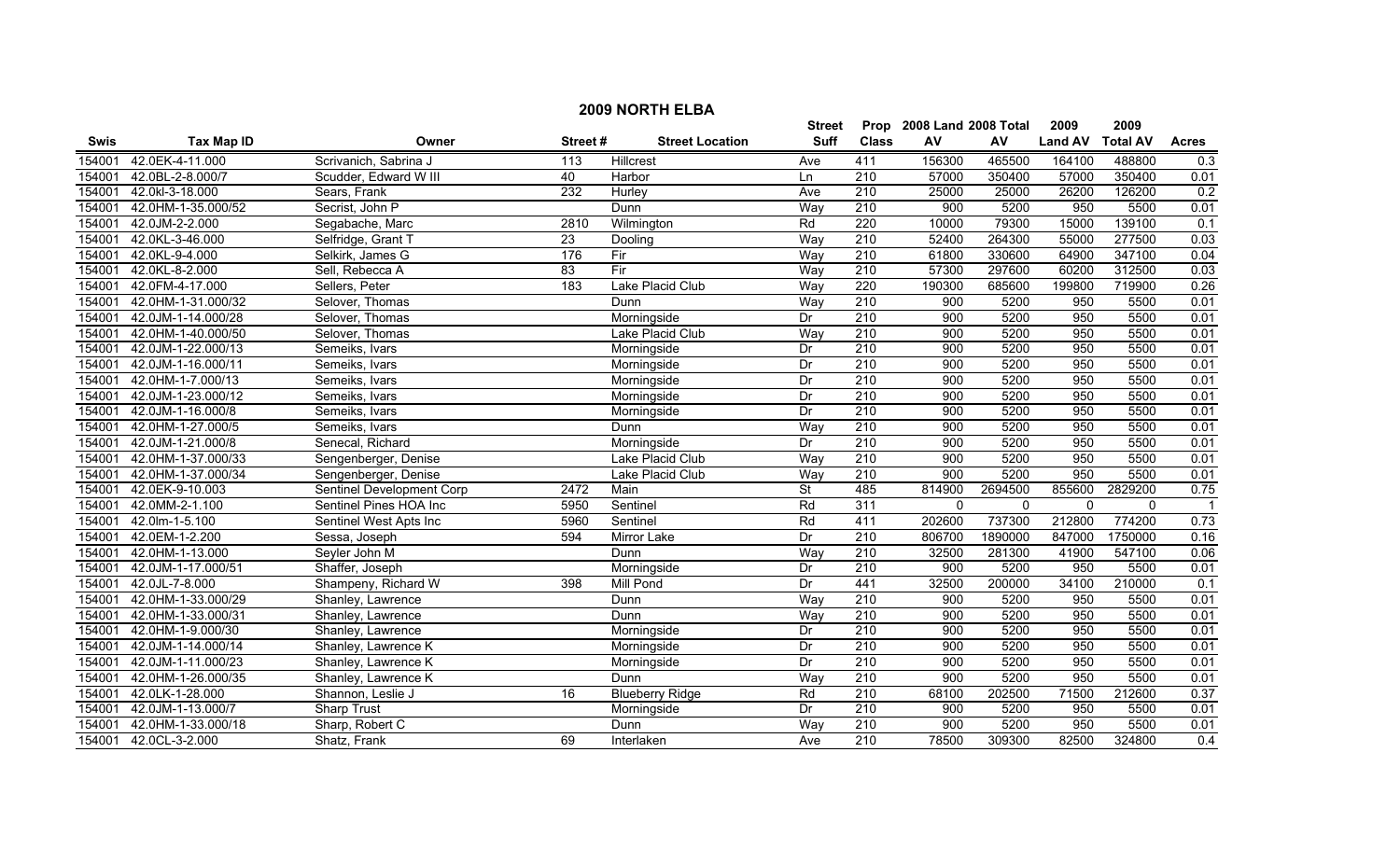|             | <b>2009 NORTH ELBA</b> |                            |         |                        |                          |                  |                           |        |                |                 |                   |  |
|-------------|------------------------|----------------------------|---------|------------------------|--------------------------|------------------|---------------------------|--------|----------------|-----------------|-------------------|--|
|             |                        |                            |         |                        | <b>Street</b>            |                  | Prop 2008 Land 2008 Total |        | 2009           | 2009            |                   |  |
| <b>Swis</b> | <b>Tax Map ID</b>      | Owner                      | Street# | <b>Street Location</b> | <b>Suff</b>              | <b>Class</b>     | AV                        | AV     | <b>Land AV</b> | <b>Total AV</b> | <b>Acres</b>      |  |
| 154001      | 42.0DL-1-3.200/4       | Shaw, Howard A             |         | Swiss                  | Rd                       | 210              | 78300                     | 476100 | 78300          | 476100          | 0.01              |  |
| 154001      | 42.0fl-1-7.000         | Shea Family Properties LLC | 2505    | Main                   | <b>St</b>                | 482              | 345700                    | 539000 | 363000         | 566000          | 0.07              |  |
| 154001      | 42.0CL-2-5.000         | Shea, James E              | 40      | Signal Hill            | Rd                       | 210              | 145500                    | 586900 | 152700         | 616200          | 0.3               |  |
| 154001      | 42.0CL-2-4.000         | Shea, James E              | 189     | Stevens                | Rd                       | 210              | 31900                     | 144400 | 33500          | 151600          | 0.26              |  |
| 154001      | 42.0FL-1-5.200         | Shea, John A Jr            | 14      | Grace                  | Way                      | 210              | 252200                    | 654100 | 264800         | 686800          | 0.21              |  |
| 154001      | 42.0DK-5-2.000         | Shea, Michael E            | 67      | Acorn                  | $\overline{\mathsf{St}}$ | 210              | 81200                     | 266500 | 85200          | 279800          | 0.2               |  |
| 154001      | 42.0FL-1-5.100         | Shea, Stephanie M          | 10      | Grace                  | Way                      | 312              | 187400                    | 457000 | 196700         | 479800          | 0.12              |  |
| 154001      | 42.0JK-2-5.000         | Sheffield, Francis         | 60      | McKinley               | <b>St</b>                | 210              | 22900                     | 50000  | 22900          | 50000           | 0.4               |  |
| 154001      | 42.0JK-2-7.000         | Sheffield, Francis         | 62      | McKinley               | $\overline{\mathsf{St}}$ | $\overline{210}$ | 35000                     | 49400  | 35000          | 49400           | 0.2               |  |
| 154001      | 42.0FL-1-4.100         | Shehadi, Evelyn            | 18      | Grace                  | Way                      | 210              | 258000                    | 701000 | 270800         | 736000          | 0.23              |  |
| 154001      | 42.0JM-1-17.000/12     | Sheldon James              |         | Morningside            | Dr                       | 210              | 900                       | 5200   | 950            | 5500            | 0.01              |  |
| 154001      | 42.0HM-1-8.000/11      | Shineman, Edward           |         | Morningside            | Dr                       | $\overline{210}$ | 900                       | 5200   | 950            | 5500            | 0.01              |  |
| 154001      | 42.0JM-1-20.000/34     | Shineman, Edward           |         | Morningside            | Dr                       | $\overline{210}$ | 900                       | 5200   | 950            | 5500            | 0.01              |  |
| 154001      | 42.0JM-1-20.000/35     | Shineman, Edward           |         | Morningside            | $\overline{Dr}$          | 210              | 900                       | 5200   | 950            | 5500            | 0.01              |  |
| 154001      | 42.0JM-1-24.000/18     | Shipe, Paul G              |         | Morningside            | Dr                       | $\overline{210}$ | 900                       | 5200   | 950            | 5500            | 0.01              |  |
| 154001      | 42.0HM-1-7.000/35      | Sholette, Hector           |         | Morningside            | Dr                       | $\overline{210}$ | 900                       | 5200   | 950            | 5500            | 0.01              |  |
| 154001      | 42.0HM-1-26.000/39     | Shore, Edward R Jr         |         | <b>Dunn</b>            | Way                      | 210              | 900                       | 5200   | 950            | 5500            | 0.01              |  |
| 154001      | 42.0FJ-1-5.000         | Shore, Raymond R           | 289     | Wesvalley              | Rd                       | 210              | 57800                     | 210000 | 57800          | 210000          | 0.04              |  |
| 154001      | 42.0DJ-4-15.000        | Shumway, Charlotte M       | 33      | Greenwood              | <b>St</b>                | 210              | 71700                     | 202600 | 75300          | 95000           | 0.2               |  |
| 154001      | 42.0JM-1-22.000/46     | Shuron, Michael            |         | Morningside            | $\overline{Dr}$          | 210              | 900                       | 5200   | 950            | 5500            | 0.01              |  |
| 154001      | 42.0EK-5-17.000        | Shurtleff, Paul F          | 64      | Elm                    | $\overline{\mathsf{St}}$ | 210              | 62600                     | 411100 | 65800          | 431700          | 0.1               |  |
| 154001      | 42.0JM-1-25.000/14     | Sibley, Richard L          |         | Morningside            | Dr                       | 210              | 900                       | 5200   | 950            | 5500            | 0.01              |  |
| 154001      | 42.0JM-1-17.000/26     | Sidgwick, George           |         | Morningside            | $\overline{Dr}$          | 210              | 900                       | 5200   | 950            | 5500            | 0.01              |  |
| 154001      | 42.0JL-9-5.000         | Silver, Kenneth            | 6154    | Sentinel               | Rd                       | 210              | 39800                     | 205400 | 41800          | 215700          | 0.1               |  |
| 154001      | 42.0FK-5-16.001        | Silverman, Matthew J       | 20      | Marcy                  | Rd                       | $\overline{210}$ | 120800                    | 685600 | 126900         | 719900          | 0.28              |  |
| 154001      | 42.0HM-1-6.000/15      | Simmons, Richele           |         | Morningside            | Dr                       | 210              | 900                       | 5200   | 950            | 5500            | 0.01              |  |
| 154001      | 42.0HM-1-10.000/24     | Simon, John                |         | Morningside            | Dr                       | 210              | 900                       | 5200   | 950            | 5500            | 0.01              |  |
| 154001      | 42.0KL-3-38.000        | Simons, Thomas F           | 20      | Dooling                | Way                      | $\overline{210}$ | 59200                     | 313900 | 62200          | 329600          | 0.05              |  |
| 154001      | 42.0JM-1-23.000/38     | Simpson, Clayton A         |         | Morningside            | Dr                       | 210              | 900                       | 5200   | 950            | 5500            | 0.01              |  |
| 154001      | 42.0JM-1-14.000/36     | Simpson, Keith             |         | Morningside            | $\overline{Dr}$          | 210              | 900                       | 5200   | 950            | 5500            | 0.01              |  |
| 154001      | 42.0JM-1-23.000/22     | Sirois, Norman             |         | Morningside            | Dr                       | 210              | 900                       | 5200   | 950            | 5500            | 0.01              |  |
| 154001      | 42.0HM-1-40.000/13     | Slauson, Marilyn H         |         | Lake Placid Club       | Way                      | 210              | 900                       | 5200   | 950            | 5500            | 0.01              |  |
| 154001      | 42.0KL-3-42.000        | Sloan Daniel               | 10      | Dooling                | Way                      | 210              | 52400                     | 264300 | 55000          | 277500          | 0.03              |  |
| 154001      | 42.0CK-1-3.300         | Slutzky, David J           | 67      | Victor Herbert         | Rd                       | 210              | 505100                    | 733300 | 530400         | 770000          | 0.2               |  |
| 154001      | 42.0JL-9-1.000         | Smart, Roderick E          | 6132    | Sentinel               | Rd                       | 485              | 84200                     | 204500 | 88400          | 214700          | 0.4               |  |
| 154001      | 42.0HM-1-10.000/30     | Smith, Anthony R           |         | Morningside            | Dr                       | 210              | 900                       | 5200   | 950            | 5500            | 0.01              |  |
| 154001      | 42.0LJ-1-4.200         | Smith, Charles J Jr        |         | Old Military           | Rd                       | 311              | 17600                     | 17600  | 18500          | 18500           | 0.2               |  |
| 154001      | 42.0LJ-1-4.100         | Smith, Charles J Jr        | 374     | Old Military           | Rd                       | $\overline{210}$ | 39700                     | 153900 | 41700          | 161600          | $\overline{0.21}$ |  |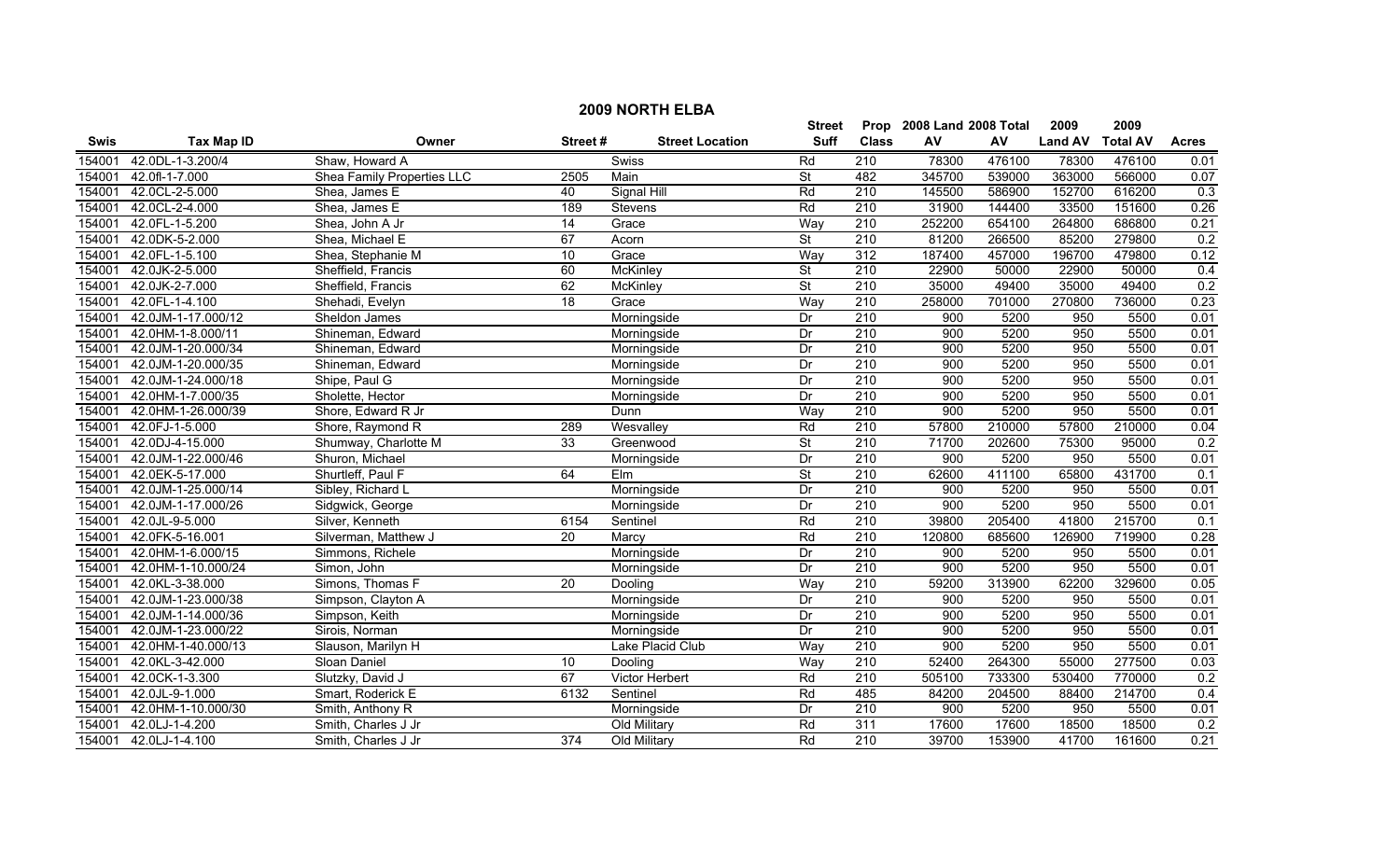|             | <b>2009 NORTH ELBA</b> |                      |                 |                        |                          |                  |                           |            |                |                 |                  |  |
|-------------|------------------------|----------------------|-----------------|------------------------|--------------------------|------------------|---------------------------|------------|----------------|-----------------|------------------|--|
|             |                        |                      |                 |                        | <b>Street</b>            |                  | Prop 2008 Land 2008 Total |            | 2009           | 2009            |                  |  |
| <b>Swis</b> | <b>Tax Map ID</b>      | Owner                | Street#         | <b>Street Location</b> | <b>Suff</b>              | <b>Class</b>     | AV                        | ${\sf AV}$ | <b>Land AV</b> | <b>Total AV</b> | <b>Acres</b>     |  |
| 154001      | 42.0KL-4-11.000        | Smith, David E       | 6064            | Sentinel               | Rd                       | 210              | 47200                     | 196200     | 49600          | 206000          | 0.2              |  |
| 154001      | 42.0JK-3-3.000         | Smith, David R       | 246             | <b>Mill Pond</b>       | Dr                       | $\overline{210}$ | 43700                     | 167300     | 45900          | 175700          | 0.2              |  |
| 154001      | 42.0EJ-3-12.000        | Smith, Dianne J      | 332             | Wesvalley              | Rd                       | 210              | 120600                    | 245000     | 120600         | 245000          | 0.28             |  |
| 154001      | 42.0JM-1-25.000/12     | Smith, Dianne R      |                 | Morningside            | Dr                       | 210              | 900                       | 5200       | 950            | 5500            | 0.01             |  |
| 154001      | 42.0JM-1-22.000/40     | Smith, Edward J      |                 | Morningside            | Dr                       | 210              | 900                       | 5200       | 950            | 5500            | 0.01             |  |
| 154001      | 42.0lk-1-5.000         | Smith, Edward J      |                 | Hurley                 | Ave                      | 311              | 41200                     | 41200      | 43300          | 43300           | 0.23             |  |
| 154001      | 42.0gl-3-2.100         | Smith, Favor R       | 2577            | Main                   | <b>St</b>                | 312              | 102400                    | 157500     | 107500         | 165400          | 0.14             |  |
| 154001      | 42.0JL-2-13.000        | Smith, Garry         | 164             | <b>McKinley</b>        | $\overline{\mathsf{St}}$ | 210              | 42700                     | 159100     | 44900          | 167100          | 0.3              |  |
| 154001      | 42.0MM-1-11.000        | Smith, George N      | $\overline{12}$ | Nichols                | $\overline{\mathsf{St}}$ | 210              | 40600                     | 156000     | 42600          | 163800          | 0.2              |  |
| 154001      | 42.0KL-3-24.000        | Smith, Henry F Jr    | 42              | Dooling                | Way                      | 210              | 59200                     | 313900     | 62200          | 329600          | 0.05             |  |
| 154001      | 42.0DK-4-11.000/9      | Smith, Jeffrey M     |                 | Greenwood              | $\overline{\mathsf{St}}$ | 210              | 10000                     | 100000     | 10500          | 232500          | 0.01             |  |
| 154001      | 42.0MM-1-13.000        | Smith, Kenneth       | $\overline{37}$ | Nichols                | <b>St</b>                | 311              | 13600                     | 13600      | 14300          | 14300           | 0.1              |  |
| 154001      | 42.0HK-1-16.000        | Smith, Loretta K     | $\overline{77}$ | <b>McKinley</b>        | <b>St</b>                | $\overline{210}$ | 67400                     | 128700     | 70700          | 128700          | 0.45             |  |
| 154001      | 42.0CK-1-18.220        | Smith, Mara DH       |                 | Seneca                 | Trl                      | 311              | 71700                     | 71700      | 75300          | 75300           | 0.29             |  |
| 154001      | 42.0JJ-1-7.000         | Smith, Richard D     | 6               | Smith                  | Ln                       | $\overline{210}$ | 40900                     | 164300     | 42900          | 172500          | $\overline{0.2}$ |  |
| 154001      | 42.0JL-6-1.000         | Smith, Richard D     | 6               | Spring                 | $\overline{\mathsf{St}}$ | 210              | 41400                     | 271700     | 43500          | 285300          | 0.1              |  |
| 154001      | 42.0fk-1-9.000         | Smith, Stephen J     | 44              | Oneida                 | Ave                      | 210              | 83200                     | 184000     | 87400          | 193200          | 0.2              |  |
| 154001      | 42.0JM-1-17.000/41     | Smith, Susan M       |                 | Morningside            | Dr                       | 210              | 900                       | 5200       | 950            | 5500            | 0.01             |  |
| 154001      | 42.0CK-1-18.120        | Smith, William J     | 33              | Seneca                 | Trl                      | 210              | 130200                    | 493000     | 136700         | 590000          | 0.38             |  |
| 154001      | 42.0FM-2-4.000         | Snowshoe LLC         | 42              | Garden                 | Way                      | 210              | 89900                     | 457000     | 94300          | 479800          | 0.07             |  |
| 154001      | 42.0JM-1-12.000/12     | Soifer, Dr Bohan     |                 | Morningside            | Dr                       | 210              | 900                       | 5200       | 950            | 5500            | 0.01             |  |
| 154001      | 42.0JM-1-12.000/5      | Soifer, Dr Bohan B   |                 | Morningside            | Dr                       | $\overline{210}$ | 900                       | 5200       | 950            | 5500            | 0.01             |  |
| 154001      | 42.0HM-1-31.000/38     | Soifer, Regina N     |                 | Dunn                   | Way                      | $\overline{210}$ | 900                       | 5200       | 950            | 5500            | 0.01             |  |
| 154001      | 42.0kl-3-8.000         | Sokol, Georgia       | 6109            | Sentinel               | Rd                       | 485              | 161600                    | 404600     | 169600         | 465900          | 0.5              |  |
| 154001      | 42.0KL-3-5.000         | Sokol, Georgia N     | 6115            | Sentinel               | Rd                       | 425              | 156100                    | 514100     | 163900         | 539800          | 0.2              |  |
| 154001      | 42.0EK-5-18.000        | Sokol, Georgia N     | 68              | $E$ Im                 | $\overline{\mathsf{St}}$ | 230              | 55000                     | 322600     | 57700          | 338700          | 0.1              |  |
| 154001      | 42.0CJ-2-8.000         | Sokol, Georgia N     | 2177            | Saranac                | Ave                      | 411              | 191500                    | 440900     | 201000         | 462900          | 0.25             |  |
| 154001      | 42.0HM-1-38.000/7      | Somers, Merle B      |                 | Lake Placid Club       | Way                      | $\overline{210}$ | 900                       | 5200       | 950            | 5500            | 0.01             |  |
| 154001      | 42.0jm-1-16.000/24     | Soo Family Trust LLC |                 | Morningside            | Dr                       | 210              | 900                       | 5200       | 950            | 5500            | 0.01             |  |
| 154001      | 42.0DK-6-6.000         | Sophies House LLC    | 2364            | Saranac                | Ave                      | 220              | 145600                    | 484400     | 152900         | 508600          | 0.2              |  |
| 154001      | 42.0HM-1-31.000/10     | Sorg, Michael J      |                 | Dunn                   | Way                      | 210              | 900                       | 5200       | 950            | 5500            | 0.01             |  |
| 154001      | 42.0HM-1-31.000/11     | Sorg, Michael J      |                 | Dunn                   | Way                      | 210              | 900                       | 5200       | 950            | 5500            | 0.01             |  |
| 154001      | 42.0EK-5-12.000        | Sorley, Sheila A     | 11              | Maple                  | <b>St</b>                | 220              | 36300                     | 166600     | 38100          | 185000          | 0.1              |  |
| 154001      | 42.0JM-1-17.000/21     | Sova, Edward W       |                 | Morningside            | Dr                       | 210              | 900                       | 5200       | 950            | 5500            | 0.01             |  |
| 154001      | 42.0JM-1-24.000/8      | Space, Robert        |                 | Morningside            | Dr                       | 210              | 900                       | 5200       | 950            | 5500            | 0.01             |  |
| 154001      | 42.0FM-2-17.000        | Spear, Merritt F     | 19              | Cedars                 | Way                      | $\overline{210}$ | 89900                     | 457000     | 94300          | 479800          | $\overline{0.1}$ |  |
| 154001      | 42.0KL-3-45.000        | Sperling Mark D      | $\overline{23}$ | Dooling                | Way                      | 210              | 59200                     | 313900     | 62200          | 329600          | 0.05             |  |
| 154001      | 42.0JM-1-13.000/8      | Spinella, Celestina  |                 | Morningside            | Dr                       | 210              | 900                       | 5200       | 950            | 5500            | 0.01             |  |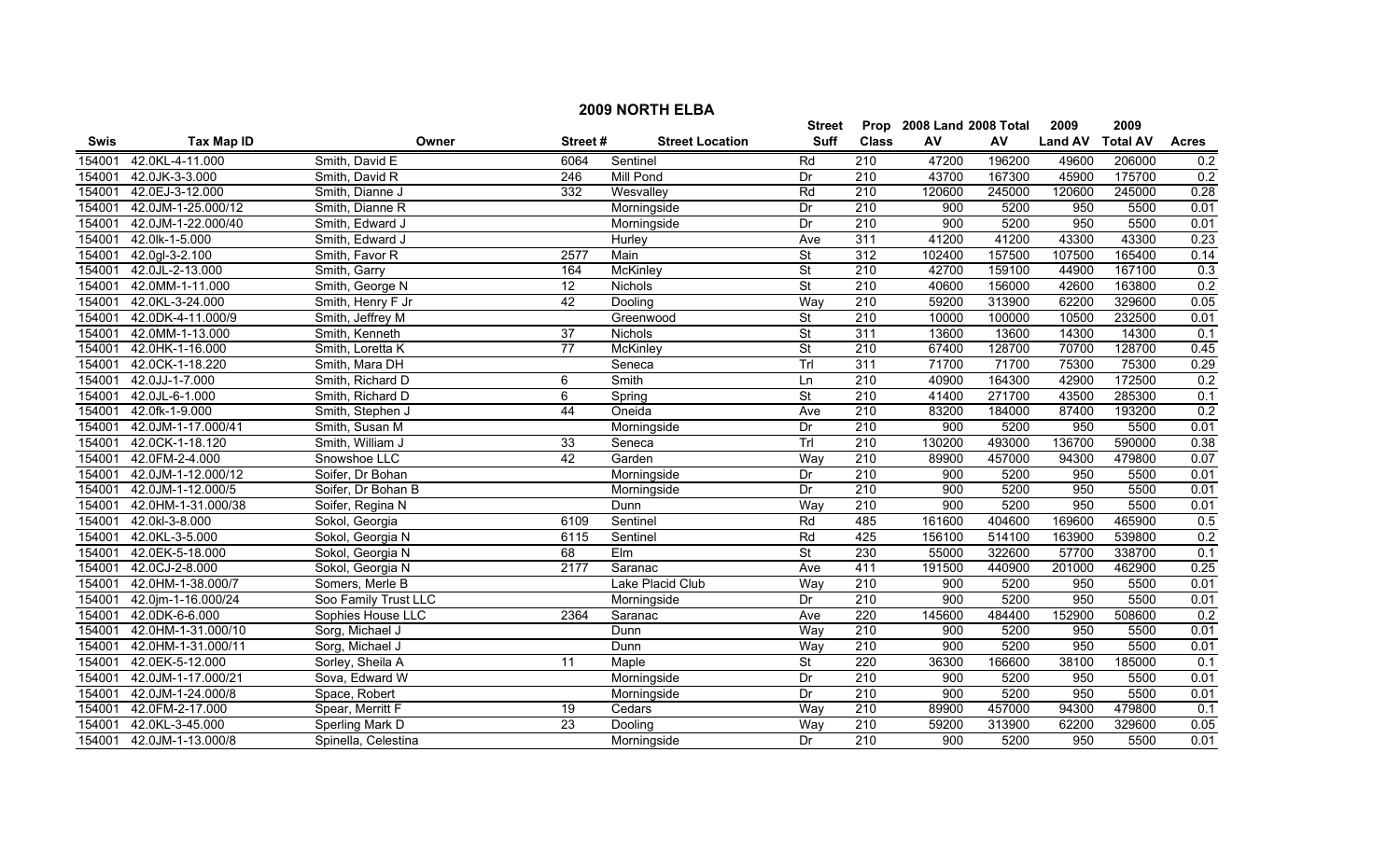|             | <b>2009 NORTH ELBA</b> |                                |                 |                        |                          |                  |                           |         |                |                 |                  |  |  |
|-------------|------------------------|--------------------------------|-----------------|------------------------|--------------------------|------------------|---------------------------|---------|----------------|-----------------|------------------|--|--|
|             |                        |                                |                 |                        | Street                   |                  | Prop 2008 Land 2008 Total |         | 2009           | 2009            |                  |  |  |
| <b>Swis</b> | <b>Tax Map ID</b>      | Owner                          | Street#         | <b>Street Location</b> | <b>Suff</b>              | <b>Class</b>     | AV                        | AV      | <b>Land AV</b> | <b>Total AV</b> | <b>Acres</b>     |  |  |
| 154001      | 42.0hm-1-32.000/25     | Spinella, Nancy                |                 | Dunn                   | Way                      | 210              | 900                       | 5200    | 950            | 5500            | 0.01             |  |  |
| 154001      | 42.0JM-1-15.000/17     | Spinella, Salvatore            |                 | Morningside            | Dr                       | $\overline{210}$ | 900                       | 5200    | 950            | 5500            | 0.01             |  |  |
| 154001      | 42.0JM-1-20.000/38     | Spinelli, George               |                 | Morningside            | Dr                       | 210              | 900                       | 5200    | 950            | 5500            | 0.01             |  |  |
| 154001      | 42.0HM-1-37.000/8      | Spinosa, William L             |                 | Lake Placid Club       | Way                      | 210              | 900                       | 5200    | 950            | 5500            | 0.01             |  |  |
| 154001      | 42.0HM-1-6.000/34      | Spire, Abigail L               |                 | Morningside            | Dr                       | 210              | 900                       | 5200    | 950            | 5500            | 0.01             |  |  |
| 154001      | 42.0LL-9-4.000         | Spiridigloizzi, Andrew J       | 93              | Fir                    | Way                      | 210              | 61800                     | 330600  | 64900          | 347100          | 0.04             |  |  |
| 154001      | 42.0JL-4-25.000        | Spoor, Gerald F Jr             | 33              | Colden                 | Ave                      | 230              | 24000                     | 130300  | 25200          | 136800          | 0.22             |  |  |
| 154001      | 42.0DJ-5-8.000         | Spotts, Charles E              |                 | Nash                   | $\overline{\mathsf{St}}$ | 311              | 16800                     | 16800   | 17600          | 17600           | 0.2              |  |  |
| 154001      | 42.0DJ-5-9.000         | Spotts, Charles E              | 86              | Nash                   | $\overline{\mathsf{St}}$ | 210              | 77200                     | 249100  | 81100          | 261600          | 0.1              |  |  |
| 154001      | 42.0DJ-6-2.000         | Spotts, Stuart A               | $\overline{18}$ | Greenwood              | <b>St</b>                | $\overline{210}$ | 78300                     | 225500  | 82200          | 236800          | 0.1              |  |  |
| 154001      | 42.0FJ-1-11.000        | Sprague, Beverly A             | 289             | Wesvalley              | Rd                       | 210              | 75400                     | 224700  | 79100          | 235900          | 0.06             |  |  |
| 154001      | 42.0JM-1-21.000/35     | Sprague, Hayden A              |                 | Morningside            | Dr                       | 210              | 900                       | 5200    | 950            | 5500            | 0.01             |  |  |
| 154001      | 42.0JM-1-13.000/6      | Sprague, Robert C Sr           |                 | Morningside            | Dr                       | $\overline{210}$ | 900                       | 5200    | 950            | 5500            | 0.01             |  |  |
| 154001      | 42.0BL-2-9.000/10      | Springer, Carol                | $\overline{32}$ | Harbor                 | Ln                       | 210              | 52000                     | 332600  | 52000          | 332600          | 0.01             |  |  |
| 154001      | 42.0LL-2-1.000         | Spruce Lodge LLC               | 6034            | Sentinel               | Rd                       | 418              | 259900                    | 1449000 | 272800         | 1521400         | 1.6              |  |  |
| 154001      | 42.0DK-4-8.000         | St Agnes Parish                | 2322            | Saranac                | Ave                      | 612              | 1173700                   | 2721600 | 1232400        | 2857700         | 1.5              |  |  |
| 154001      | 42.0DK-6-1.000         | <b>St Agnes Parish</b>         | 2338            | Saranac                | Ave                      | 620              | 298600                    | 1276800 | 313500         | 1340600         | 0.6              |  |  |
| 154001      | 42.0LM-1-4.000         | St Agnes Parish Cemetery       | 5938            | Cascade                | Rd                       | 695              | 123500                    | 249500  | 129700         | 262000          | 8.4              |  |  |
| 154001      | 42.0DK-4-10.000        | St Agnes Parish Convent        | 161             | Hillcrest              | Ave                      | 620              | 81200                     | 348000  | 85300          | 365400          | 0.3              |  |  |
| 154001      | 42.0DK-4-9.000         | <b>St Agnes Parish Rectory</b> | 169             | <b>Hillcrest</b>       | Ave                      | 620              | 108400                    | 514400  | 113800         | 540100          | 0.4              |  |  |
| 154001      | 42.0EK-6-5.000         | St Eustace Episcopal Church    | 2450            | Main                   | $\overline{\mathsf{St}}$ | 620              | 674600                    | 1209600 | 708300         | 1270100         | 0.9              |  |  |
| 154001      | 42.0EK-6-5.000/1       | St Eustace Episcopal Church    | $\overline{15}$ | Hayes                  | $\overline{\mathsf{St}}$ | 620              | 26300                     | 210900  | 27600          | 221400          | 0.01             |  |  |
| 154001      | 42.0fj-2-1.000         | St Louis Martin P              | 300             | Wesvalley              | Rd                       | 220              | 140700                    | 323400  | 147800         | 323400          | 0.33             |  |  |
| 154001      | 42.0DJ-7-3.000         | St Louis, Martin P             | 70              | Greenwood              | <b>St</b>                | $\overline{210}$ | 62800                     | 187900  | 65900          | 197300          | $\overline{0.1}$ |  |  |
| 154001      | 42.0JM-1-19.000/47     | Stafford, Edward J             |                 | Morningside            | Dr                       | 210              | 900                       | 5200    | 950            | 5500            | 0.01             |  |  |
| 154001      | 42.0JM-1-19.000/48     | Stafford, Edward J             |                 | Morningside            | Dr                       | 210              | 900                       | 5200    | 950            | 5500            | 0.01             |  |  |
| 154001      | 42.0EK-5-16.000        | Stagl Design Inc               | $\overline{26}$ | Maple                  | $\overline{\mathsf{St}}$ | 210              | 105200                    | 475800  | 110500         | 499600          | $\overline{0.3}$ |  |  |
| 154001      | 42.0HM-1-26.000/26     | Stainforth, Alan               |                 | Dunn                   | Way                      | 210              | 900                       | 5200    | 950            | 5500            | 0.01             |  |  |
| 154001      | 42.0ek-3-9.000         | <b>Stancher Mark</b>           | 40              | <b>Grand View</b>      | Ave                      | 220              | 113100                    | 370200  | 118700         | 388700          | 0.17             |  |  |
| 154001      | 42.0JL-4-20.000        | Stanton-Dowie, Debra M         | 60              | Spring                 | $\overline{\mathsf{St}}$ | 220              | 47000                     | 272600  | 49300          | 286200          | 0.1              |  |  |
| 154001      | 42.0HM-1-23.000        | Stanton, Stewart E III         |                 | Dunn                   | Way                      | 210              | 32500                     | 281300  | 41900          | 547100          | 0.06             |  |  |
| 154001      | 42.0LK-1-30.000        | Stanton, Tiffany E             | 18              | Trillium               | Dr                       | 210              | 77400                     | 145000  | 81200          | 152200          | 0.46             |  |  |
| 154001      | 42.0EK-3-16.000        | Stanton, William G             | 46              | Essex                  | <b>St</b>                | 210              | 110400                    | 353900  | 115900         | 371600          | 0.2              |  |  |
| 154001      | 42.0HL-4-7.000         | Starnet Design Litho Inc       | 2722            | Main                   | $\overline{\mathsf{St}}$ | 482              | 223100                    | 475500  | 234300         | 475500          | 0.13             |  |  |
| 154001      | 42.0HL-4-11.000        | Starnet Design Litho Inc       |                 | Main                   | <b>St</b>                | 411              | 51800                     | 171400  | 54400          | 180000          | 0.1              |  |  |
| 154001      | 42.0HL-7-27.200        | Starnet Design Partner Litho   | 117             | Parkside               | Dr                       | 411              | 38700                     | 188900  | 40600          | 198300          | 0.08             |  |  |
| 154001      | 42.0LL-13-4.000        | Steenberg, Russell W           | 118             | Fir                    | Way                      | $\overline{210}$ | 69800                     | 388300  | 73300          | 407700          | 0.04             |  |  |
| 154001      | 42.0fk-4-2.200         | Stelmaszyk, Stephen            | 44              | Highland               | PI                       | 210              | 83400                     | 471300  | 87600          | 494900          | 0.18             |  |  |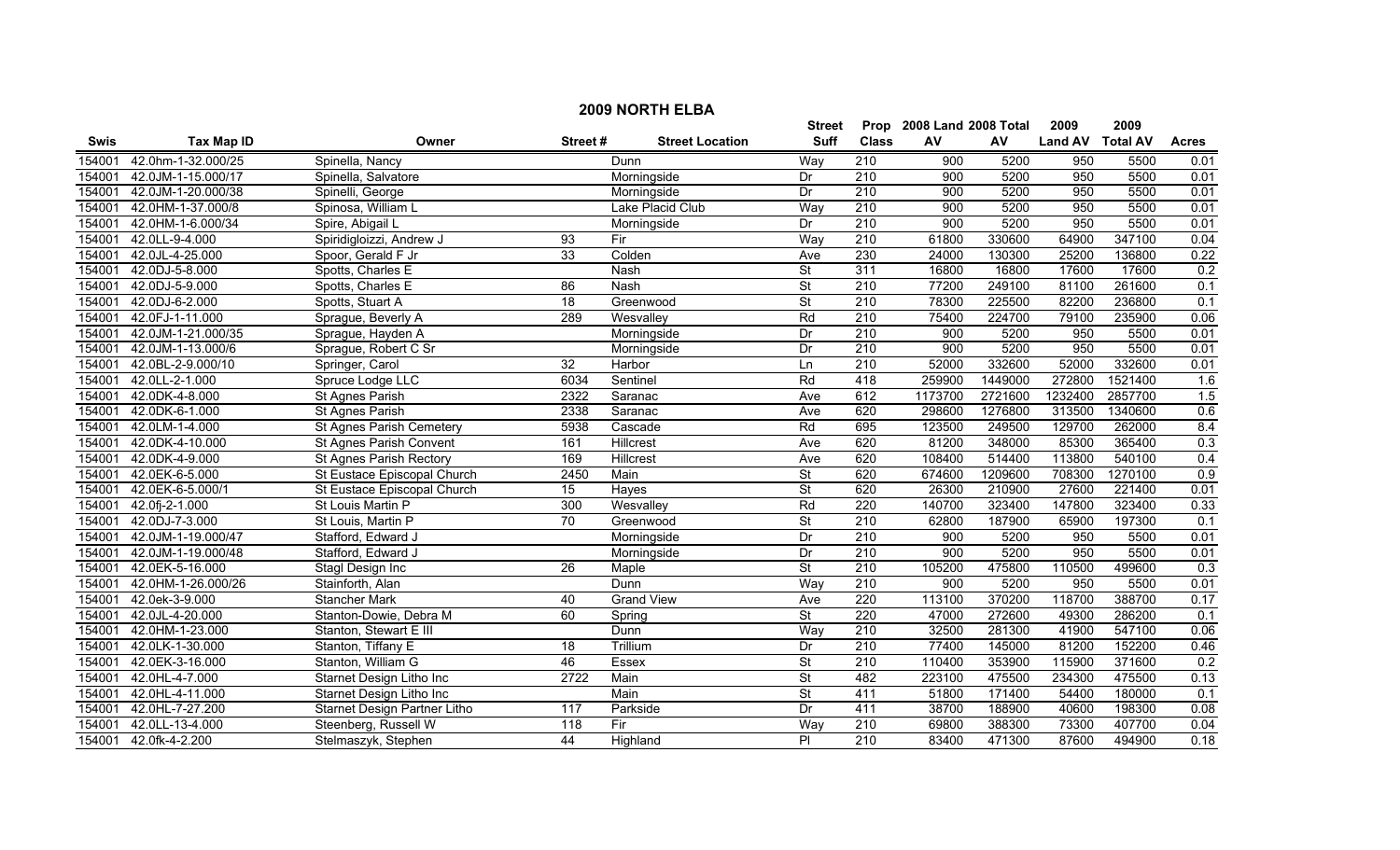|             | <b>2009 NORTH ELBA</b> |                     |                  |                        |                          |                  |                           |        |                  |        |              |  |
|-------------|------------------------|---------------------|------------------|------------------------|--------------------------|------------------|---------------------------|--------|------------------|--------|--------------|--|
|             |                        |                     |                  |                        | <b>Street</b>            |                  | Prop 2008 Land 2008 Total |        | 2009             | 2009   |              |  |
| <b>Swis</b> | <b>Tax Map ID</b>      | Owner               | Street#          | <b>Street Location</b> | <b>Suff</b>              | <b>Class</b>     | AV                        | AV     | Land AV Total AV |        | <b>Acres</b> |  |
| 154001      | 42.0JM-1-12.000/32     | Stephen, R Bruce    |                  | Morningside            | Dr                       | $\overline{210}$ | 900                       | 5200   | 950              | 5500   | 0.01         |  |
| 154001      | 42.0JM-1-12.000/31     | Stephen, R Bruce    |                  | Morningside            | Dr                       | $\overline{210}$ | 900                       | 5200   | 950              | 5500   | 0.01         |  |
| 154001      | 42.0JM-1-12.000/30     | Stephen, R Bruce    |                  | Morningside            | Dr                       | 210              | 900                       | 5200   | 950              | 5500   | 0.01         |  |
| 154001      | 42.0HM-1-39.000/27     | Stephens, Theodore  |                  | Lake Placid Club       | Way                      | 210              | 900                       | 5200   | 950              | 5500   | 0.01         |  |
| 154001      | 42.0HK-1-10.000        | Stephenson, Glen    | 83               | School                 | $\overline{\mathsf{St}}$ | 210              | 71700                     | 293800 | 75300            | 325000 | 0.41         |  |
| 154001      | 42.0FM-2-20.000        | Sterrett, Samuel B  | 19               | Cedars                 | Way                      | 210              | 100000                    | 571400 | 105000           | 600000 | 0.1          |  |
| 154001      | 42.0dk-2-4.000         | <b>Stevens Mark</b> | 12               | Cayuga                 | Way                      | 210              | 134400                    | 693000 | 141100           | 727600 | 0.6          |  |
| 154001      | 42.0JM-1-11.000/43     | Stevens, Kimberly   |                  | Morningside            | Dr                       | 210              | 900                       | 5200   | 950              | 5500   | 0.01         |  |
| 154001      | 42.0fm-2-14.000        | Stevens, Victoria L | 68               | Garden                 | Way                      | $\overline{210}$ | 89900                     | 457000 | 94300            | 479800 | 0.1          |  |
| 154001      | 42.0DK-5-4.000         | Stewart, Charles F  | 90               | Greenwood              | St                       | 210              | 73900                     | 169500 | 77600            | 178000 | 0.2          |  |
| 154001      | 42.0bl-2-8.000/2       | Stirling, Donna G   | 40               | Harbor                 | Ln                       | 210              | 43800                     | 332600 | 43800            | 332600 | 0.01         |  |
| 154001      | 42.0CL-4-4.000         | Stoerr, Herbert E   | 40               | Interlaken             | Ave                      | 210              | 167600                    | 669200 | 176000           | 702700 | 0.5          |  |
| 154001      | 42.0jk-2-10.000        | Stofko, Mark D      | $\overline{80}$  | <b>McKinley</b>        | <b>St</b>                | 210              | 41700                     | 225000 | 43700            | 236200 | 0.5          |  |
| 154001      | 42.0JM-1-22.000/18     | Stolz, Joan H       |                  | Morningside            | Dr                       | 210              | 900                       | 5200   | 950              | 5500   | 0.01         |  |
| 154001      | 42.0HM-1-36.000/5      | Stone, Michelle P   |                  | Lake Placid Club       | Way                      | $\overline{210}$ | 900                       | 5200   | 950              | 5500   | 0.01         |  |
| 154001      | 42.0JM-1-25.000/27     | Stone, Pauline      |                  | Morningside            | Dr                       | 210              | 900                       | 5200   | 950              | 5500   | 0.01         |  |
| 154001      | 42.0BL-2-8.000/11      | Stoner, Douglas E   | 40               | Harbor                 | Ln                       | 210              | 47100                     | 360600 | 47100            | 360600 | 0.01         |  |
| 154001      | 42.0LJ-2-14.002        | Stopyro, Jeanne     | 98               | Station                | <b>St</b>                | 210              | 49400                     | 189200 | 51900            | 198700 | 0.2          |  |
| 154001      | 42.0EK-5-8.000         | Stosiek, Michael A  | 154              | Hillcrest              | Ave                      | 210              | 60400                     | 191900 | 63400            | 201500 | 0.2          |  |
| 154001      | 42.0DJ-1-12.000        | Stover, Nancy       | 405              | Wesvalley              | Rd                       | 210              | 58800                     | 193900 | 61700            | 203600 | 0.4          |  |
| 154001      | 42.0MM-1-12.000        | Strack, Adrian L    | 178              | Newman                 | Rd                       | 210              | 41100                     | 147000 | 43200            | 154400 | 0.2          |  |
| 154001      | 42.0JL-3-11.000        | Strack, Cheryl      | 37               | Spring                 | $\overline{\mathsf{St}}$ | 220              | 40900                     | 131600 | 43000            | 138200 | 0.19         |  |
| 154001      | 42.0lj-2-3.310         | Strack, Francis P   |                  | Station                | <b>St</b>                | 312              | 73400                     | 79300  | 77100            | 83300  | 0.4          |  |
| 154001      | 42.0lj-2-3.100         | Strack, Francis P   | 40               | Station                | St                       | 210              | 73500                     | 146900 | 77100            | 154200 | 0.29         |  |
| 154001      | 42.0HL-7-12.000        | Strack, James T     |                  | Parkside               | Dr                       | 311              | 4900                      | 4900   | 4900             | 4900   | 0.1          |  |
| 154001      | 42.0HL-7-18.000        | Strack, James T     | 153              | Parkside               | Dr                       | 210              | 44100                     | 211500 | 46300            | 222100 | 0.1          |  |
| 154001      | 42.0LK-1-2.110         | Strack, Jeremiah F  |                  | Hurley                 | Ave                      | 311              | 1400                      | 1400   | 1400             | 1400   | 0.71         |  |
| 154001      | 42.0JL-4-24.200        | Strack, Jeremiah F  | 397              | <b>Mill Pond</b>       | Dr                       | 433              | 98000                     | 180000 | 102900           | 189000 | 0.37         |  |
| 154001      | 42.0KL-2-4.000         | Strack, Jerry       |                  | <b>Hurley</b>          | Ave                      | 311              | 17800                     | 17800  | 17800            | 17800  | 0.8          |  |
| 154001      | 42.0BL-2-1.000         | Strack, Jerry F     | 193              | <b>Victor Herbert</b>  | Rd                       | 210              | 207900                    | 406900 | 218200           | 427200 | 0.46         |  |
| 154001      | 42.0LK-1-3.000         | Strack, Jerry F     | 201              | Hurley                 | Ave                      | 220              | 77000                     | 213000 | 80800            | 223600 | 0.92         |  |
| 154001      | 42.0HL-1-8.000         | Strack, Jerry F     | 2679             | Main                   | <b>St</b>                | 432              | 218900                    | 410000 | 229800           | 430500 | 0.4          |  |
| 154001      | 42.0JL-7-1.000         | Strack, Jerry F     | 5                | Dow                    | Rd                       | 210              | 24100                     | 141600 | 25300            | 148700 | 0.18         |  |
| 154001      | 42.0LL-14-1.000        | Strack, Jerry F     | $\overline{212}$ | Hurley                 | Ave                      | 210              | 105500                    | 323200 | 110800           | 339400 | 0.8          |  |
| 154001      | 42.0HL-1-5.000         | Strack, Judith      |                  | Parkside               | Dr                       | 330              | 25800                     | 25800  | 25800            | 25800  | 0.1          |  |
| 154001      | 42.0HL-1-6.100         | Strack, Judith      |                  | Parkside               | Dr                       | 330              | 6900                      | 6900   | 6900             | 6900   | 0.1          |  |
| 154001      | 42.0LK-1-6.000         | Strack, Melissa J   | 197              | Hurley                 | Ave                      | 411              | 75100                     | 220200 | 78800            | 231200 | 0.41         |  |
| 154001      | 42.0DJ-1-27.000        | Strack, William P   | 59               | Chickadee              | Ln                       | $\overline{220}$ | 95000                     | 256300 | 99700            | 269100 | 0.5          |  |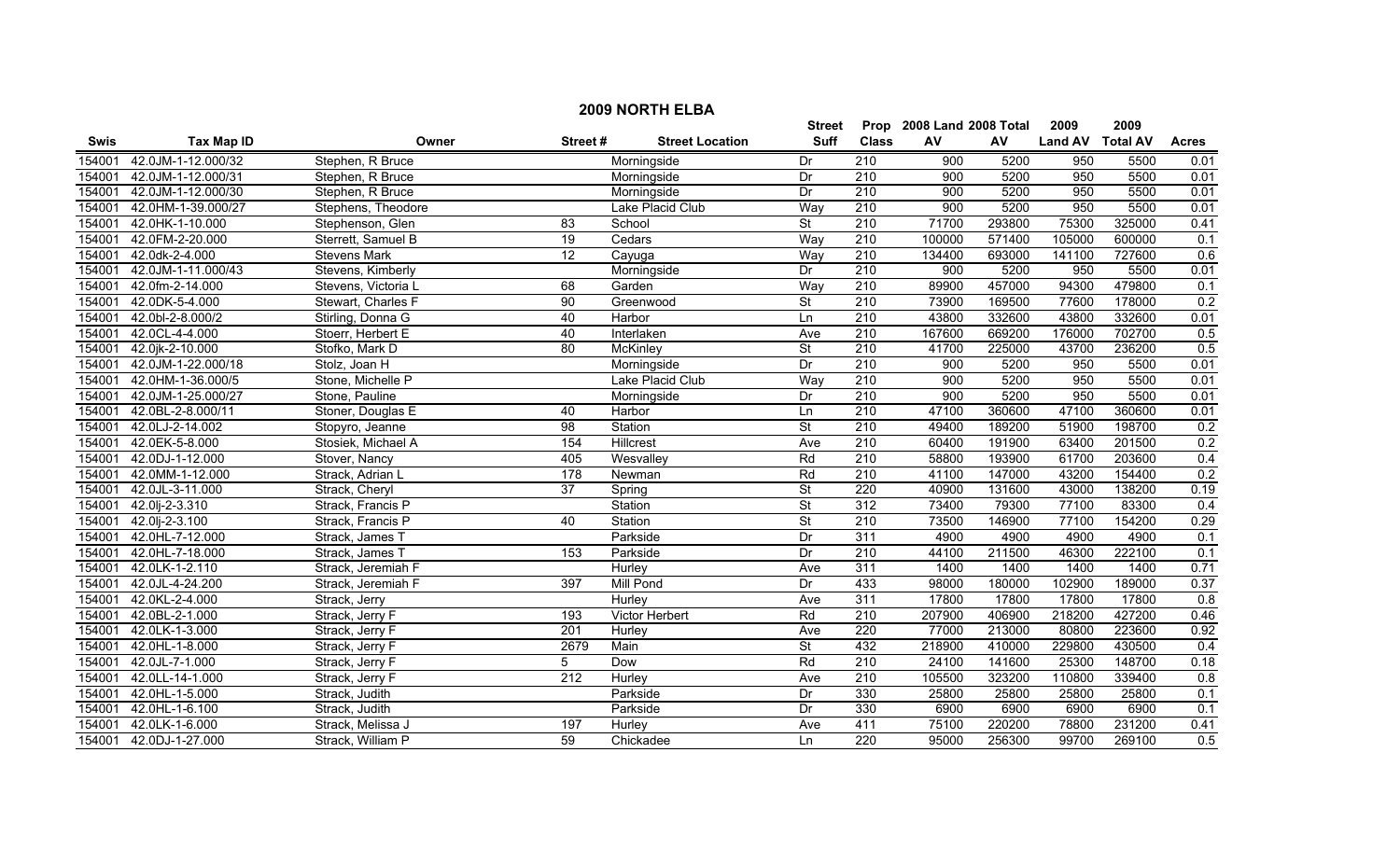|             | <b>2009 NORTH ELBA</b> |                     |                 |                        |                          |                  |                           |         |                |                 |              |  |
|-------------|------------------------|---------------------|-----------------|------------------------|--------------------------|------------------|---------------------------|---------|----------------|-----------------|--------------|--|
|             |                        |                     |                 |                        | <b>Street</b>            |                  | Prop 2008 Land 2008 Total |         | 2009           | 2009            |              |  |
| <b>Swis</b> | <b>Tax Map ID</b>      | Owner               | Street#         | <b>Street Location</b> | Suff                     | <b>Class</b>     | AV                        | AV      | <b>Land AV</b> | <b>Total AV</b> | <b>Acres</b> |  |
| 154001      | 42.0KJ-1-8.000         | Straight, Larry C   | 97              | Station                | $\overline{\mathsf{St}}$ | 449              | 50000                     | 107900  | 52500          | 113300          | 0.6          |  |
| 154001      | 42.0HM-1-10.000/32     | Stratton, Michael S |                 | Morningside            | Dr                       | $\overline{210}$ | 900                       | 5200    | 950            | 5500            | 0.01         |  |
| 154001      | 42.0ML-1-8.100         | Stripp, Lisa J      | 158             | Newman                 | Rd                       | 220              | 98100                     | 258600  | 103000         | 271500          | 0.52         |  |
| 154001      | 42.0JM-1-13.000/5      | Stuart, David C     |                 | Morningside            | Dr                       | 210              | 900                       | 5200    | 950            | 5500            | 0.01         |  |
| 154001      | 42.0KL-8-4.000         | Sullivan, George W  | 83              | Fir                    | Way                      | 210              | 61800                     | 330600  | 64900          | 347100          | 0.04         |  |
| 154001      | 42.0EK-8-10.000        | Sullivan, Neil      | 61              | <b>Grand View</b>      | Ave                      | 210              | 87500                     | 145000  | 91800          | 152200          | 0.2          |  |
| 154001      | 42.0EK-3-8.200         | Sullivan, Neil H    | 32              | <b>Grand View</b>      | Ave                      | 210              | 67200                     | 183900  | 70600          | 193100          | 0.21         |  |
| 154001      | 42.0jm-1-16.000/37     | Sunderland, Nancy   |                 | Morningside            | Dr                       | 210              | 900                       | 5200    | 950            | 5500            | 0.01         |  |
| 154001      | 42.0JL-9-12.000        | Sunoco Inc          |                 | Wilmington             | Rd                       | 330              | 48500                     | 48500   | 50900          | 50900           | 0.3          |  |
| 154001      | 42.0JL-9-11.910        | Sunoco Inc (R&M)    | 2792            | Wilmington             | Rd                       | 432              | 609500                    | 2441200 | 640000         | 2563300         | 1.05         |  |
| 154001      | 42.0EM-3-18.100        | Sunset Lodge LLC    |                 | Wilderness             | $\overline{C}$           | 311              | 5600                      | 5600    | 5900           | 5900            | 0.22         |  |
| 154001      | 42.0em-3-2.000         | Sunset Lodge LLC    | $\overline{37}$ | Garden                 | Way                      | 210              | 126500                    | 537000  | 132800         | 563800          | 1.24         |  |
| 154001      | 42.0DK-2-5.000         | Swain, Herbert W Jr | $\overline{77}$ | Stevens                | Rd                       | 210              | 84600                     | 218500  | 88800          | 229400          | 0.3          |  |
| 154001      | 42.0CK-3-1.000/17      | Swan, Siad P        |                 | <b>Waters Edge</b>     | Way                      | 210              | 74700                     | 380800  | 74700          | 380800          | 0.01         |  |
| 154001      | 42.0CK-3-1.000/14      | Swan, Siad P        |                 | <b>Waters Edge</b>     | Way                      | 210              | 74700                     | 381600  | 74700          | 381600          | 0.01         |  |
| 154001      | 42.0FK-5-4.000         | Sweeney, Robert L   | 50              | Hillcrest              | Ave                      | 210              | 58700                     | 415900  | 61600          | 436700          | 0.13         |  |
| 154001      | 42.0lj-2-3.200         | Sweet, Travis M     |                 | Station                | $\overline{\mathsf{St}}$ | 210              | 36700                     | 36700   | 32900          | 110000          | 0.24         |  |
| 154001      | 42.0EK-4-1.000         | Szambowski, Dominic | 9               | <b>Grand View</b>      | Ave                      | 210              | 117800                    | 398700  | 123700         | 418600          | 0.2          |  |
| 154001      | 42.0ek-3-13.100        | Szasz, Daniel       | 24              | Essex                  | $\overline{\mathsf{St}}$ | 220              | 129300                    | 302000  | 135800         | 317100          | 0.3          |  |
| 154001      | 42.0DJ-4-18.000        | Szukalewicz, Joan E | 21              | Greenwood              | $\overline{\mathsf{St}}$ | 210              | 98300                     | 278000  | 103200         | 291900          | 0.2          |  |
| 154001      | 42.0JM-1-14.000/3      | Szwed, Joseph       |                 | Morningside            | Dr                       | 210              | $\overline{900}$          | 5200    | 950            | 5500            | 0.01         |  |
| 154001      | 42.0JM-1-23.000/13     | Taguding, Valentino |                 | Morningside            | Dr                       | 210              | 900                       | 5200    | 950            | 5500            | 0.01         |  |
| 154001      | 42.0HM-1-31.000/30     | Takahashi, Yoshiko  |                 | Dunn                   | Way                      | 210              | 900                       | 5200    | 950            | 5500            | 0.01         |  |
| 154001      | 42.0BL-2-9.000/9       | Tamarac Inc         | 32              | Harbor                 | Ln                       | $\overline{210}$ | 68800                     | 417800  | 68800          | 417800          | 0.01         |  |
| 154001      | 42.0BL-2-9.000/8       | Tamarac Inc         | 32              | Harbor                 | Ln                       | 210              | 56100                     | 360600  | 56100          | 360600          | 0.01         |  |
| 154001      | 42.0JJ-1-6.000         | Tavares, William    | 176             | <b>Mill Pond</b>       | Dr                       | 210              | 19700                     | 90400   | 20700          | 94900           | 0.2          |  |
| 154001      | 42.0JK-2-27.000        | Tavares, William S  | 325             | <b>Mill Pond</b>       | Dr                       | 220              | 37800                     | 168100  | 39700          | 176500          | 0.2          |  |
| 154001      | 42.0HM-1-40.000/34     | Taylor, Gregory L   |                 | Lake Placid Club       | Way                      | $\overline{210}$ | 900                       | 5200    | 950            | 5500            | 0.01         |  |
| 154001      | 42.0cl-5-8.000         | Taylor, John E      | 134             | <b>Mirror Lake</b>     | Dr                       | 210              | 1575000                   | 5796600 | 1653700        | 6086400         | 0.9          |  |
| 154001      | 42.0JM-1-15.000/23     | Taylor, Kenneth W   |                 | Morningside            | Dr                       | 210              | 900                       | 5200    | 950            | 5500            | 0.01         |  |
| 154001      | 42.0DJ-6-1.100         | Taylor, Michael J   | 10              | Greenwood              | $\overline{\mathsf{St}}$ | 210              | 33100                     | 213800  | 34800          | 224500          | 0.15         |  |
| 154001      | 42.0lk-1-18.002        | Taylor, Timothy     | 58              | Trillium               | Dr                       | 210              | 87600                     | 244500  | 92000          | 270900          | 0.5          |  |
| 154001      | 42.0JM-1-21.000/31     | Taylor, William D   |                 | Morningside            | Dr                       | 210              | 900                       | 5200    | 950            | 5500            | 0.01         |  |
| 154001      | 42.0HM-1-9.000/27      | Teetz, Michael      |                 | Morningside            | Dr                       | 210              | 900                       | 5200    | 950            | 5500            | 0.01         |  |
| 154001      | 42.0HM-1-27.000/39     | Tehon, Stephen      |                 | Dunn                   | Way                      | 210              | 900                       | 5200    | 950            | 5500            | 0.01         |  |
| 154001      | 42.0HM-1-26.000/38     | Tehon, Stephen W    |                 | Dunn                   | Way                      | 210              | 900                       | 5200    | 950            | 5500            | 0.01         |  |
| 154001      | 42.0JM-1-14.000/46     | Tehon, Stephen W    |                 | Morningside            | Dr                       | $\overline{210}$ | 900                       | 5200    | 950            | 5500            | 0.01         |  |
| 154001      | 42.0JM-1-20.000/40     | Tehon, Stephen W    |                 | Morningside            | Dr                       | $\overline{210}$ | 900                       | 5200    | 950            | 5500            | 0.01         |  |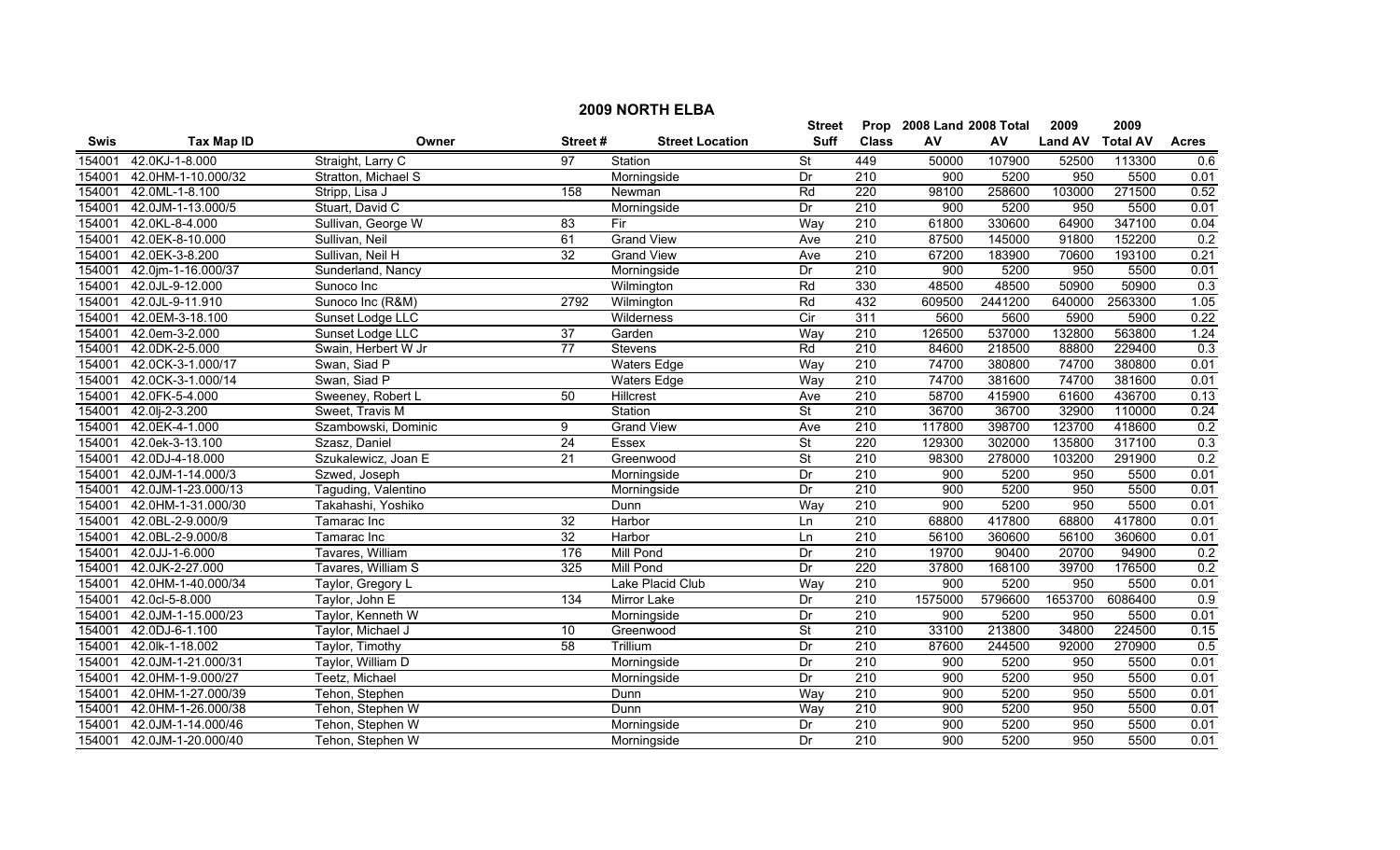|             | <b>2009 NORTH ELBA</b> |                        |                 |                        |                          |                  |                           |        |                |                 |              |  |
|-------------|------------------------|------------------------|-----------------|------------------------|--------------------------|------------------|---------------------------|--------|----------------|-----------------|--------------|--|
|             |                        |                        |                 |                        | Street                   |                  | Prop 2008 Land 2008 Total |        | 2009           | 2009            |              |  |
| <b>Swis</b> | <b>Tax Map ID</b>      | Owner                  | Street#         | <b>Street Location</b> | <b>Suff</b>              | <b>Class</b>     | AV                        | AV     | <b>Land AV</b> | <b>Total AV</b> | <b>Acres</b> |  |
| 154001      | 42.0HM-1-28.000/33     | Teneyck, George        |                 | Dunn                   | Way                      | 210              | 900                       | 5200   | 950            | 5500            | 0.01         |  |
| 154001      | 42.0II-8-1.000         | TenEyck, George H      | 107             | Fir                    | Way                      | 210              | 61800                     | 330600 | 64900          | 347100          | 0.04         |  |
| 154001      | 42.0HM-1-39.000/21     | Teneyck, George H III  |                 | Lake Placid Club       | Way                      | 210              | 900                       | 5200   | 950            | 5500            | 0.01         |  |
| 154001      | 42.0JM-1-20.000/14     | Teneyck, George H III  |                 | Morningside            | Dr                       | 210              | 900                       | 5200   | 950            | 5500            | 0.01         |  |
| 154001      | 42.0JM-1-20.000/45     | Teneyck, George H III  |                 | Morningside            | Dr                       | 210              | 900                       | 5200   | 950            | 5500            | 0.01         |  |
| 154001      | 42.0DJ-4-12.000        | Terry, Richard R       | $\overline{87}$ | Nash                   | $\overline{\mathsf{St}}$ | 210              | 70500                     | 190600 | 74000          | 200100          | 0.2          |  |
| 154001      | 42.0HL-4-12.000        | Thayer, Jon P          | 205             | <b>McKinley</b>        | <b>St</b>                | 210              | 43900                     | 157900 | 46100          | 165800          | 0.2          |  |
| 154001      | 42.0DK-4-3.205         | Thayer, Philip J       | 2284            | Saranac                | Ave                      | 464              | 140500                    | 405600 | 147500         | 425900          | 0.38         |  |
| 154001      | 42.0JM-1-21.000/23     | Theiss, Matthew W      |                 | Morningside            | Dr                       | 210              | 900                       | 5200   | 950            | 5500            | 0.01         |  |
| 154001      | 42.0mj-1-3.000         | Theobald, Christopher  | 5               | Averyville             | Ln                       | $\overline{210}$ | 58800                     | 146900 | 61700          | 154200          | 0.8          |  |
| 154001      | 42.0JL-9-9.014         | Thew, Derma            |                 | Wilmington             | Rd                       | 311              | 68300                     | 68300  | 71700          | 71700           | 4.63         |  |
| 154001      | 42.0jm-2-4.000         | Thew, Derma P          | 2820            | Wilmington             | Rd                       | 415              | 64300                     | 158700 | 64300          | 166600          | 0.55         |  |
| 154001      | 42.0KM-1-5.210         | Thew, Derma P          |                 | Alpine                 | Ln                       | 311              | 18300                     | 18300  | 18300          | 18300           | 0.18         |  |
| 154001      | 42.0KL-7-4.000         | Thiemke, Alwin H       | 187             | Fir                    | Way                      | $\overline{210}$ | 61800                     | 330600 | 64900          | 347100          | 0.04         |  |
| 154001      | 42.0FJ-1-4.000         | Thomas, Charles SA     | 289             | Wesvalley              | Rd                       | $\overline{210}$ | 75500                     | 224700 | 75500          | 224700          | 0.1          |  |
| 154001      | 42.0ML-1-1.000         | Thomas, Robert L Jr    | 5955            | Sentinel               | Rd                       | 280              | 66300                     | 207900 | 69600          | 218300          | 0.6          |  |
| 154001      | 42.0LK-1-37.000        | Thomas, Ronald B       | 87              | Trillium               | Dr                       | 210              | 85900                     | 330000 | 90200          | 330000          | 0.44         |  |
| 154001      | 42.0jm-1-11.000/4      | <b>Thompson Alfred</b> |                 | Morningside            | Dr                       | 210              | 900                       | 5200   | 950            | 5500            | 0.01         |  |
| 154001      | 42.0LK-1-15.000        | Thompson Bruce C       |                 | <b>Blueberry Ridge</b> | Rd                       | 311              | 102600                    | 102600 | 107700         | 107700          | 0.57         |  |
| 154001      | 42.0JM-1-12.000/17     | Thompson, Alfred       |                 | Morningside            | Dr                       | 210              | 900                       | 5200   | 950            | 5500            | 0.01         |  |
| 154001      | 42.0HM-1-37.000/4      | Thompson, Alfred       |                 | Lake Placid Club       | Way                      | $\overline{210}$ | 900                       | 5200   | 950            | 5500            | 0.01         |  |
| 154001      | 42.0JK-3-14.000        | Thompson, Alyson P     | 284             | <b>Mill Pond</b>       | Dr                       | $\overline{210}$ | 55700                     | 111600 | 58500          | 117200          | 0.3          |  |
| 154001      | 42.0MJ-1-6.000         | Thompson, David A      | 337             | Old Military           | Rd                       | $\overline{210}$ | 42500                     | 90000  | 42500          | 90000           | 0.5          |  |
| 154001      | 42.0HM-1-27.000/50     | Thompson, Jane M       |                 | Dunn                   | Way                      | $\overline{210}$ | 900                       | 5200   | 950            | 5500            | 0.01         |  |
| 154001      | 42.0JM-1-14.000/16     | Thompson, Jane M       |                 | Morningside            | Dr                       | $\overline{210}$ | 900                       | 5200   | 950            | 5500            | 0.01         |  |
| 154001      | 42.0HM-1-39.000/23     | Thompson, Jane M       |                 | Lake Placid Club       | Way                      | $\overline{210}$ | 900                       | 5200   | 950            | 5500            | 0.01         |  |
| 154001      | 42.0JM-1-11.000/49     | Thompson, Jane M       |                 | Morningside            | Dr                       | 210              | 900                       | 5200   | 950            | 5500            | 0.01         |  |
| 154001      | 42.0KL-9-1.000         | Thompson, John A       | 176             | Fir                    | Way                      | $\overline{210}$ | 61800                     | 330600 | 64900          | 347100          | 0.04         |  |
| 154001      | 42.0FM-2-16.000        | Thompson, John C       | 19              | Cedars                 | Way                      | 210              | 100000                    | 571400 | 105000         | 600000          | 0.1          |  |
| 154001      | 42.0HL-4-17.000        | Thompson, Robert L     | 70              | Colden                 | Ave                      | 210              | 46400                     | 175000 | 48800          | 183800          | 0.2          |  |
| 154001      | 42.0JM-1-13.000/42     | Thompson, Sharon       |                 | Morningside            | Dr                       | 210              | 900                       | 5200   | 950            | 5500            | 0.01         |  |
| 154001      | 42.0MJ-1-4.000         | Thompson, Steven A     | 343             | Old Military           | Rd                       | 210              | 45700                     | 155100 | 48000          | 160000          | 0.49         |  |
| 154001      | 42.0jm-1-23.000/41     | Thompson, Thomas       |                 | Morningside            | Dr                       | 210              | 900                       | 5200   | 950            | 5500            | 0.01         |  |
| 154001      | 42.0HM-1-39.000/6      | Thompson, Thomas A     |                 | Lake Placid Club       | Way                      | 210              | 900                       | 5200   | 950            | 5500            | 0.01         |  |
| 154001      | 42.0HM-1-34.000/50     | Thompson, Thomas A     |                 | Dunn                   | Way                      | 210              | 900                       | 5200   | 950            | 5500            | 0.01         |  |
| 154001      | 42.0JM-1-12.000/25     | Thompson, Thomas A     |                 | Morningside            | Dr                       | 210              | 900                       | 5200   | 950            | 5500            | 0.01         |  |
| 154001      | 42.0dj-4-17.000        | Thomsen, James P       | 27              | Greenwood              | <b>St</b>                | 210              | 70700                     | 200100 | 74200          | 210100          | 0.2          |  |
| 154001      | 42.0CK-1-17.083        | Thornton, Audrey       | 108             | Victor Herbert         | Rd                       | 280              | 138500                    | 504700 | 145400         | 529900          | 0.61         |  |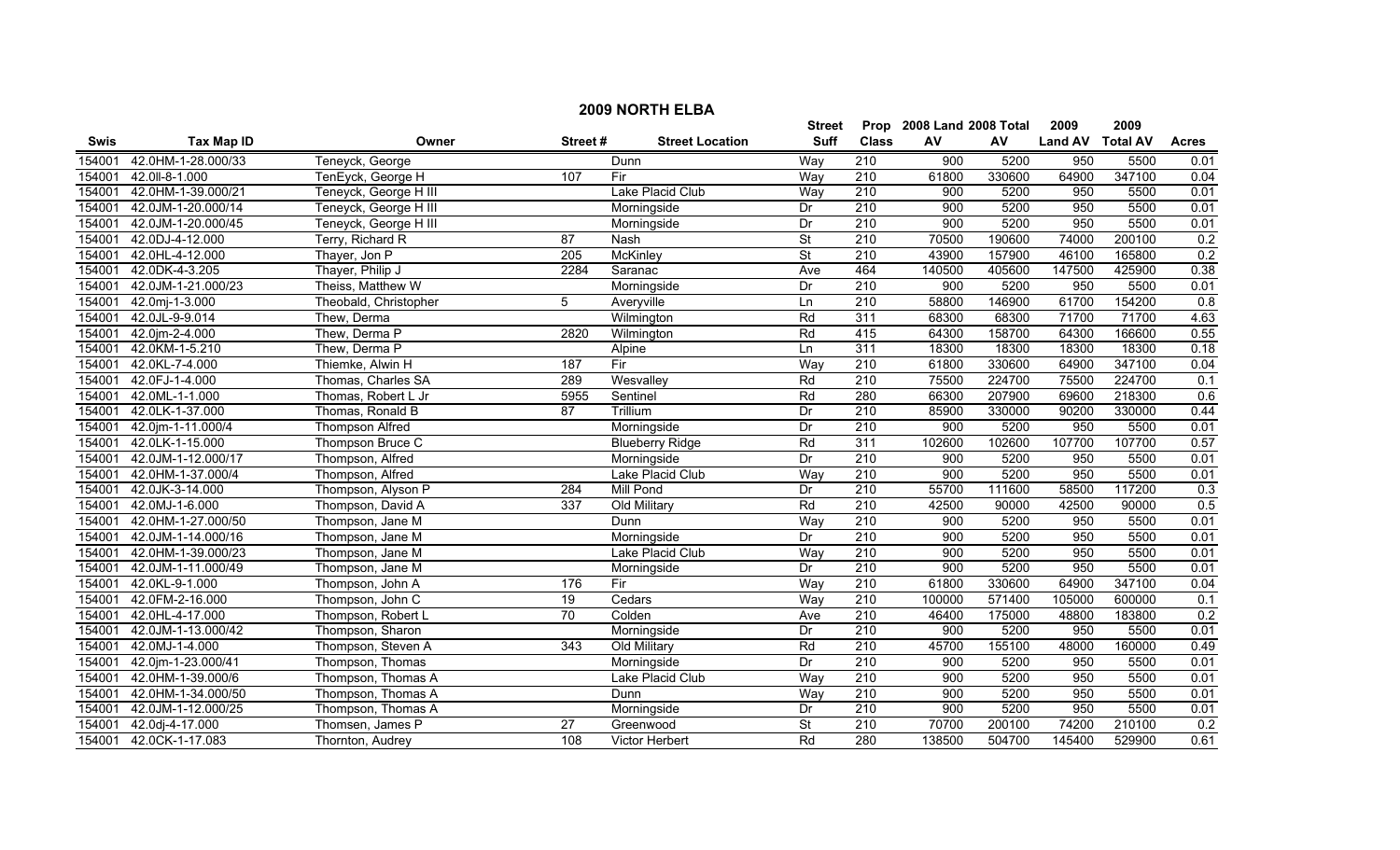|             | <b>2009 NORTH ELBA</b> |                                     |                 |                        |                          |                  |                           |          |                |                  |                  |  |
|-------------|------------------------|-------------------------------------|-----------------|------------------------|--------------------------|------------------|---------------------------|----------|----------------|------------------|------------------|--|
|             |                        |                                     |                 |                        | <b>Street</b>            |                  | Prop 2008 Land 2008 Total |          | 2009           | 2009             |                  |  |
| <b>Swis</b> | <b>Tax Map ID</b>      | Owner                               | Street#         | <b>Street Location</b> | <b>Suff</b>              | <b>Class</b>     | AV                        | AV       | <b>Land AV</b> | <b>Total AV</b>  | <b>Acres</b>     |  |
| 154001      | 42.0kl-3-28.000        | Tierney Imelda A                    | 17              | Dooling                | Way                      | $\overline{210}$ | 52400                     | 264300   | 55000          | 234400           | 0.03             |  |
| 154001      | 42.0HM-1-21.000        | Tierney, John F                     | $\overline{25}$ | Dunn                   | Way                      | 210              | 32500                     | 312500   | 55900          | 561100           | 0.08             |  |
| 154001      | 42.0JM-1-14.000/37     | Timeshare Holdings LLC              |                 | Morningside            | Dr                       | 210              | 900                       | 5200     | 950            | 5500             | 0.01             |  |
| 154001      | 42.0DJ-4-19.000        | Tipert, Walter H Jr                 | 17              | Greenwood              | $\overline{\mathsf{St}}$ | 230              | 102800                    | 250900   | 102800         | 250900           | 0.3              |  |
| 154001      | 42.0DL-1-3.200/8       | Titherington, Gary                  |                 | Swiss                  | Rd                       | 210              | 105000                    | 714000   | 105000         | 714000           | 0.01             |  |
| 154001      | 42.0KL-3-48.000        | <b>Tobin Family Trust</b>           | 23              | Dooling                | Way                      | 210              | 52400                     | 264300   | 55000          | 277500           | 0.03             |  |
| 154001      | 42.0II-3-2.000         | Tomich, Karen S                     | 6033            | Sentinel               | Rd                       | 220              | 50000                     | 182700   | 52500          | 191800           | 0.24             |  |
| 154001      | 42.0KL-3-34.000        | Tonks, Judith                       | 20              | Dooling                | Way                      | 210              | 59200                     | 313900   | 62200          | 329600           | 0.05             |  |
| 154001      | 42.0HL-6-1.000         | Town Of North Elba                  | 2693            | Main                   | $\overline{\mathsf{St}}$ | 652              | 963900                    | 4536000  | 1012100        | 4762800          | 0.6              |  |
| 154001      | 42.0GL-3-4.000/1       | Town Of North Elba                  |                 | Parkside               | Dr                       | 682              | 47500                     | 378000   | 49900          | 396900           | 0.01             |  |
| 154001      | 42.0DJ-4-3.000         | Town/Country Motor Inn LLC          | 2200            | Saranac                | Ave                      | 415              | 482200                    | 1180800  | 482200         | 1180800          | 0.7              |  |
| 154001      | 42.0HM-1-37.000/11     | Townsend, Joseph                    |                 | Lake Placid Club       | Way                      | 210              | 900                       | 5200     | 950            | 5500             | 0.01             |  |
| 154001      | 42.0DK-3-4.100         | Townson, Lisa C                     | 48              | <b>Stevens</b>         | Rd                       | $\overline{312}$ | 136300                    | 312300   | 143100         | 327900           | 0.76             |  |
| 154001      | 42.0DK-3-2.000         | Townson, Lisa C                     | $\overline{36}$ | <b>Stevens</b>         | Rd                       | $\overline{210}$ | 206400                    | 1492000  | 216700         | 1566600          | $\overline{0.9}$ |  |
| 154001      | 42.0JM-1-13.000/27     | Tozer, Richard                      |                 | Morningside            | Dr                       | 210              | 900                       | 5200     | 950            | 5500             | 0.01             |  |
| 154001      | 42.0hm-1-12.000        | <b>Tozzi Mario</b>                  |                 | Dunn                   | Way                      | $\overline{210}$ | 32500                     | 281300   | 41900          | 547100           | 0.06             |  |
| 154001      | 42.0JM-1-25.000/32     | Tranton, Scott                      |                 | Morningside            | Dr                       | 210              | 900                       | 5200     | 950            | 5500             | 0.01             |  |
| 154001      | 42.0JM-1-25.000/31     | <b>Tranton, Scott</b>               |                 | Morningside            | Dr                       | 210              | 900                       | 5200     | 950            | 5500             | 0.01             |  |
| 154001      | 42.0HL-1-10.000        | Trapasso, Joseph                    | 2669            | Main                   | $\overline{\mathsf{St}}$ | 482              | 189800                    | 401000   | 199200         | 421000           | 0.1              |  |
| 154001      | 42.0LL-10-3.000        | Trapp, Henrietta K                  | 90              | Fir                    | Way                      | 210              | 61800                     | 330600   | 64900          | 347100           | 0.03             |  |
| 154001      | 42.0HM-1-34.000/34     | Travis, Robert A                    |                 | Dunn                   | Way                      | $\overline{210}$ | 900                       | 5200     | 950            | 5500             | 0.01             |  |
| 154001      | 42.0HM-1-6.000/7       | Travis, Roger W                     |                 | Morningside            | Dr                       | $\overline{210}$ | 900                       | 5200     | 950            | 5500             | 0.01             |  |
| 154001      | 42.0EM-2-7.002         | <b>Treadwell Alexander F</b>        | $\overline{21}$ | Garden                 | Way                      | 210              | 239700                    | 1083800  | 251700         | 1138000          | 0.95             |  |
| 154001      | 42.0HM-1-28.000/25     | Tregaskis, Robert                   |                 | Dunn                   | Way                      | $\overline{210}$ | 900                       | 5200     | 950            | 5500             | 0.01             |  |
| 154001      | 42.0HK-1-4.000         | Treiber, John R                     | $\overline{72}$ | School                 | $\overline{\mathsf{St}}$ | $\overline{210}$ | 39600                     | 134100   | 41600          | 140800           | 0.2              |  |
| 154001      | 42.0JL-4-18.000        | Tri-Lakes Electric Inc              | 6165            | Sentinel               | Rd                       | 210              | 27300                     | 76400    | 30000          | 60000            | 0.1              |  |
| 154001      | 42.0dj-1-7.000         | Tri-Lakes Federal Credit Union      | 453             | Wesvalley              | Rd                       | 462              | 110900                    | 237200   | 116500         | 249100           | 0.4              |  |
| 154001      | 42.0HL-5-2.000         | Tri-Lakes Vending Inc               | 214             | McKinley               | $\overline{\mathsf{St}}$ | 484              | 72000                     | 271400   | 75600          | 275000           | 0.1              |  |
| 154001      | 42.0EK-8-4.000         | Tripadush, Dimitri                  | 93              | <b>Hillcrest</b>       | Ave                      | 210              | 51600                     | 191700   | 54200          | 201300           | 0.2              |  |
| 154001      | 42.0HM-1-33.000/23     | Trombley, Duane L                   |                 | Dunn                   | Way                      | 210              | 900                       | 5200     | 950            | 5500             | 0.01             |  |
| 154001      | 42.0HM-1-33.000/1      | Truchon-Borek, Denise               |                 | Dunn                   | Way                      | 210              | 900                       | 5200     | 950            | 5500             | 0.01             |  |
| 154001      | 42.0JM-1-20.000/50     | Truchon, Esther                     |                 | Morningside            | Dr                       | 210              | 900                       | 5200     | 950            | 5500             | 0.01             |  |
| 154001      | 42.0HM-1-6.000/36      | Truchon, Esther G                   |                 | Morningside            | $\overline{Dr}$          | 210              | 900                       | 5200     | 950            | 5500             | 0.01             |  |
| 154001      | 42.0HL-1-1.000         | Trustees Of School Dist 2           | $\overline{34}$ | School                 | $\overline{\mathsf{St}}$ | 612              | 4632400                   | 20865600 |                | 4864000 21908900 | 7.5              |  |
| 154001      | 42.0HL-6-24.000        | Trustees Village Lake Placid        | 2723            | Main                   | $\overline{\mathsf{St}}$ | 653              | 604800                    | 604800   | 635000         | 635000           | 0.5              |  |
| 154001      | 42.0EL-1-13.000        | Trustees Village Lake Placid        | 2445            | Main                   | St                       | 963              | 2073200                   | 2520000  | 2176900        | 2646000          | 0.5              |  |
| 154001      | 42.0GL-3-4.000         | Trustees Village Lake Placid        | 31              | Parkside               | Dr                       | 591              | 2000000                   | 6943000  | 2100000        | 7290200          | 4.1              |  |
| 154001      | 42.0JK-3-24.000        | <b>Trustees Village Lake Placid</b> |                 | Mill Pond              | Dr                       | 822              | 3800                      | 3800     | 4000           | 4000             | 0.01             |  |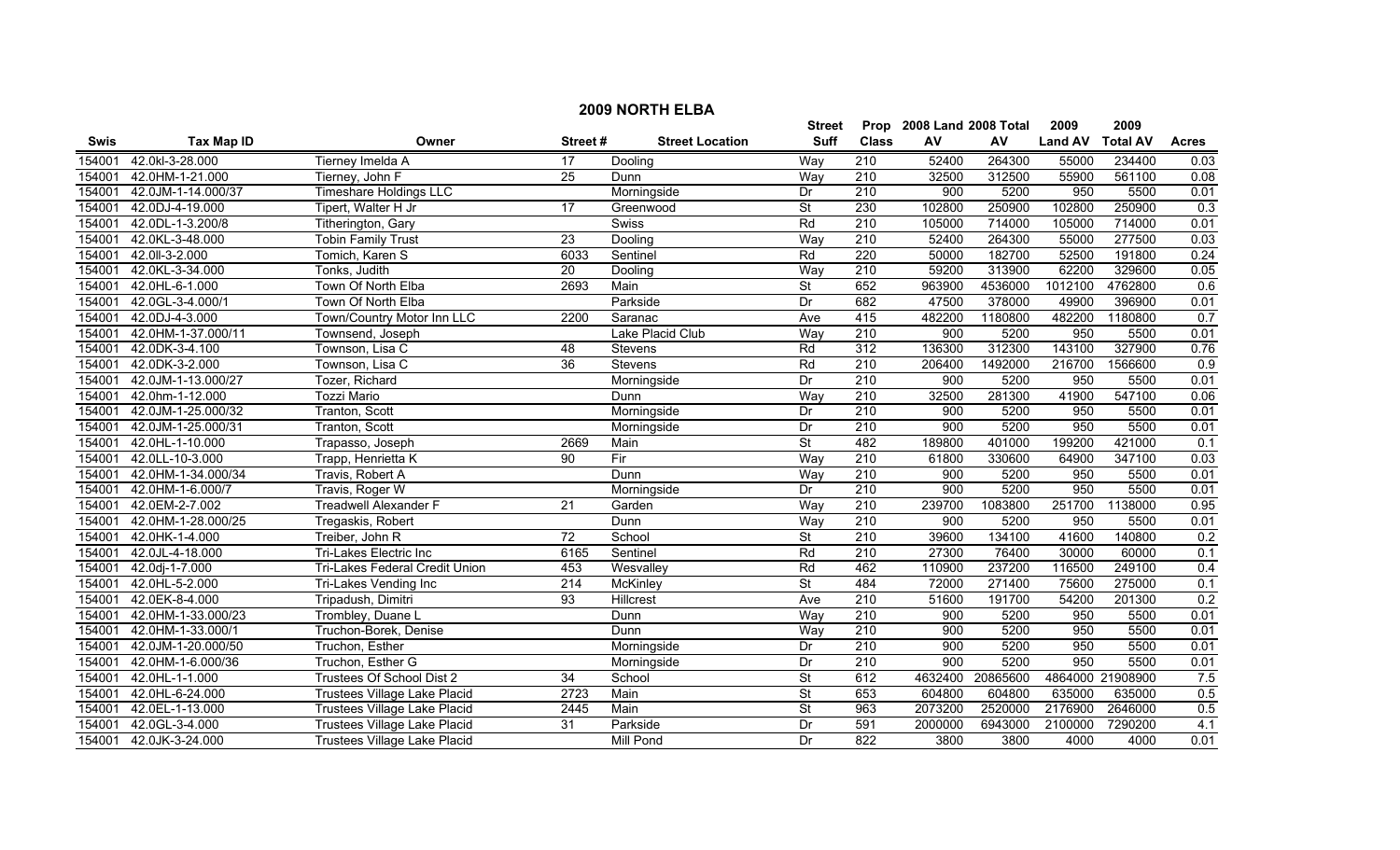|        |                    |                                     |                 |                        | <b>Street</b>            | Prop             | 2008 Land 2008 Total |          | 2009           | 2009             |                         |
|--------|--------------------|-------------------------------------|-----------------|------------------------|--------------------------|------------------|----------------------|----------|----------------|------------------|-------------------------|
| Swis   | <b>Tax Map ID</b>  | Owner                               | Street#         | <b>Street Location</b> | <b>Suff</b>              | <b>Class</b>     | AV                   | AV       | <b>Land AV</b> | <b>Total AV</b>  | <b>Acres</b>            |
| 154001 | 42.0DL-1-9.010     | Trustees Village Lake Placid        | 2403            | Main                   | St                       | 963              | 379200               | 1234800  | 398100         | 1296500          | 0.3                     |
| 154001 | 42.0EK-5-9.000     | Trustees Village Lake Placid        |                 | <b>Hillcrest</b>       | Ave                      | 963              | 311800               | 378000   | 327400         | 396900           | 1.7                     |
| 154001 | 42.0CK-1-2.000     | Trustees Village Lake Placid        | $\overline{43}$ | Victor Herbert         | Rd                       | 591              | 432000               | 491200   | 453600         | 515800           | 0.24                    |
| 154001 | 42.0JK-1-3.000     | <b>Trustees Village Lake Placid</b> | 45              | McKinley               | $\overline{\mathsf{St}}$ | 963              | 149200               | 155700   | 156700         | 163500           | $\overline{\mathbf{1}}$ |
| 154001 | 42.0LN-1-1.000     | <b>Trustees Village Lake Placid</b> | 153             | Power House            | Ln                       | 853              | 2220800              | 15120000 |                | 2331800 15876000 | $\overline{11}$         |
| 154001 | 42.0JM-1-25.000/30 | Tucker, Harry                       |                 | Morningside            | Dr                       | 210              | 900                  | 5200     | 950            | 5500             | 0.01                    |
| 154001 | 42.0JM-1-16.000/50 | Tuller, Stanley W                   |                 | Morningside            | Dr                       | $\overline{210}$ | 900                  | 5200     | 950            | 5500             | 0.01                    |
| 154001 | 42.0JM-1-16.000/41 | Turk, James E                       |                 | Morningside            | Dr                       | 210              | 900                  | 5200     | 950            | 5500             | 0.01                    |
| 154001 | 42.0FL-1-4.200     | Turner, Breck K                     | 2495            | Main                   | $\overline{\mathsf{St}}$ | 482              | 429200               | 1000000  | 450700         | 1050000          | 0.12                    |
| 154001 | 42.0JM-1-12.000/46 | Turner, Rebeca                      |                 | Morningside            | Dr                       | $\overline{210}$ | 900                  | 5200     | 950            | 5500             | 0.01                    |
| 154001 | 42.0JM-1-12.000/47 | Turner, Rebeca                      |                 | Morningside            | Dr                       | 210              | 900                  | 5200     | 950            | 5500             | 0.01                    |
| 154001 | 42.0kl-3-50.000    | Turner, Russell B                   | 23              | Dooling                | Way                      | $\overline{210}$ | 59200                | 313900   | 62200          | 329600           | 0.05                    |
| 154001 | 42.0DL-1-1.000     | Tuthill, Alan L                     | 76              | Stevens                | Rd                       | 210              | 144700               | 493600   | 152000         | 518300           | 0.36                    |
| 154001 | 42.0HM-1-39.000/41 | Tyler, Richard C                    |                 | Lake Placid Club       | Way                      | $\overline{210}$ | 900                  | 5200     | 950            | 5500             | 0.01                    |
| 154001 | 42.0JM-1-12.000/16 | Tyler, Richard C                    |                 | Morningside            | Dr                       | 210              | 900                  | 5200     | 950            | 5500             | 0.01                    |
| 154001 | 42.0CK-2-10.000    | Tynan, Jennifer L                   | 38              | Cayuga                 | Way                      | 210              | 147000               | 434400   | 154300         | 456100           | 0.5                     |
| 154001 | 42.0CL-1-7.009     | Tzamouranis, Ioannis C              |                 | <b>Stevens</b>         | Rd                       | 311              | 41600                | 41600    | 43700          | 43700            | 0.2                     |
| 154001 | 42.0CK-3-1.000/20  | Uccellini, Michael J                |                 | <b>Waters Edge</b>     | Way                      | 210              | 177700               | 658500   | 177700         | 658500           | 0.01                    |
| 154001 | 42.0CK-3-1.000/13  | Uccellini, Walter F                 |                 | <b>Waters Edge</b>     | Way                      | 210              | 75000                | 382800   | 75000          | 382800           | 0.01                    |
| 154001 | 42.0CK-1-8.200     | Ughetta, William C                  | 95              | Victor Herbert         | Rd                       | 210              | 897500               | 2390600  | 942300         | 2510100          | 1.74                    |
| 154001 | 42.0EL-1-3.000     | Underwood, Gregory                  | 2413            | Main                   | St                       | 482              | 361800               | 775500   | 379900         | 814300           | 0.1                     |
| 154001 | 42.0DK-1-5.000     | United Hebrew Community             | 2301            | Saranac                | Ave                      | 620              | 402200               | 468000   | 422300         | 491400           | $\overline{0.4}$        |
| 154001 | 42.0DK-1-5.000/1   | United Hebrew Community LP          | 2307            | Saranac                | Ave                      | 620              | 23800                | 189000   | 24900          | 198400           | 0.01                    |
| 154001 | 42.0JJ-1-15.000    | Upstate NY District Nazarene        | $\overline{22}$ | The Commons            | Way                      | $\overline{210}$ | 101100               | 277300   | 106200         | 291200           | 2.19                    |
| 154001 | 42.0jm-1-11.000/15 | Urbano, Joseph P                    |                 | Morningside            | Dr                       | 210              | 900                  | 5200     | 950            | 5500             | 0.01                    |
| 154001 | 42.0BL-1-9.003     | Urfirer, Michael J                  | $\overline{26}$ | Yacht Club             | Way                      | $\overline{210}$ | 712300               | 1000000  | 747900         | 1350000          | 1.2                     |
| 154001 | 42.0JM-1-14.000/31 | Urie, Seth C                        |                 | Morningside            | Dr                       | $\overline{210}$ | 900                  | 5200     | 950            | 5500             | 0.01                    |
| 154001 | 42.0GL-2-1.000     | <b>US Government</b>                | 2591            | Main                   | <b>St</b>                | 652              | 509300               | 1323000  | 534800         | 1389200          | 0.4                     |
| 154001 | 42.0HM-1-39.000/38 | Usborne, Ann S                      |                 | Lake Placid Club       | Way                      | 210              | 900                  | 5200     | 950            | 5500             | 0.01                    |
| 154001 | 42.0JM-1-22.000/22 | Usborne, James D                    |                 | Morningside            | Dr                       | 210              | 900                  | 5200     | 950            | 5500             | 0.01                    |
| 154001 | 42.0JM-1-17.000/17 | Usborne, Michael                    |                 | Morningside            | Dr                       | 210              | 900                  | 5200     | 950            | 5500             | 0.01                    |
| 154001 | 42.0HM-1-34.000/15 | Vacation Services East Ltd          |                 | Dunn                   | Way                      | 210              | 900                  | 5200     | 950            | 5500             | 0.01                    |
| 154001 | 42.0HM-1-34.000/13 | Vacation Services East Ltd          |                 | Dunn                   | Way                      | 210              | 900                  | 5200     | 950            | 5500             | 0.01                    |
| 154001 | 42.0HM-1-34.000/16 | Vacation Services East Ltd          |                 | Dunn                   | Way                      | 210              | 900                  | 5200     | 950            | 5500             | 0.01                    |
| 154001 | 42.0HM-1-34.000/17 | Vacation Services East Ltd          |                 | Dunn                   | Way                      | $\overline{210}$ | 900                  | 5200     | 950            | 5500             | 0.01                    |
| 154001 | 42.0HM-1-34.000/18 | Vacation Services East Ltd          |                 | Dunn                   | Way                      | 210              | 900                  | 5200     | 950            | 5500             | 0.01                    |
| 154001 | 42.0HM-1-34.000/19 | Vacation Services East Ltd          |                 | Dunn                   | Way                      | $\overline{210}$ | $\overline{900}$     | 5200     | 950            | 5500             | 0.01                    |
| 154001 | 42.0HM-1-34.000/12 | Vacation Services East Ltd          |                 | Dunn                   | Way                      | 210              | 900                  | 5200     | 950            | 5500             | 0.01                    |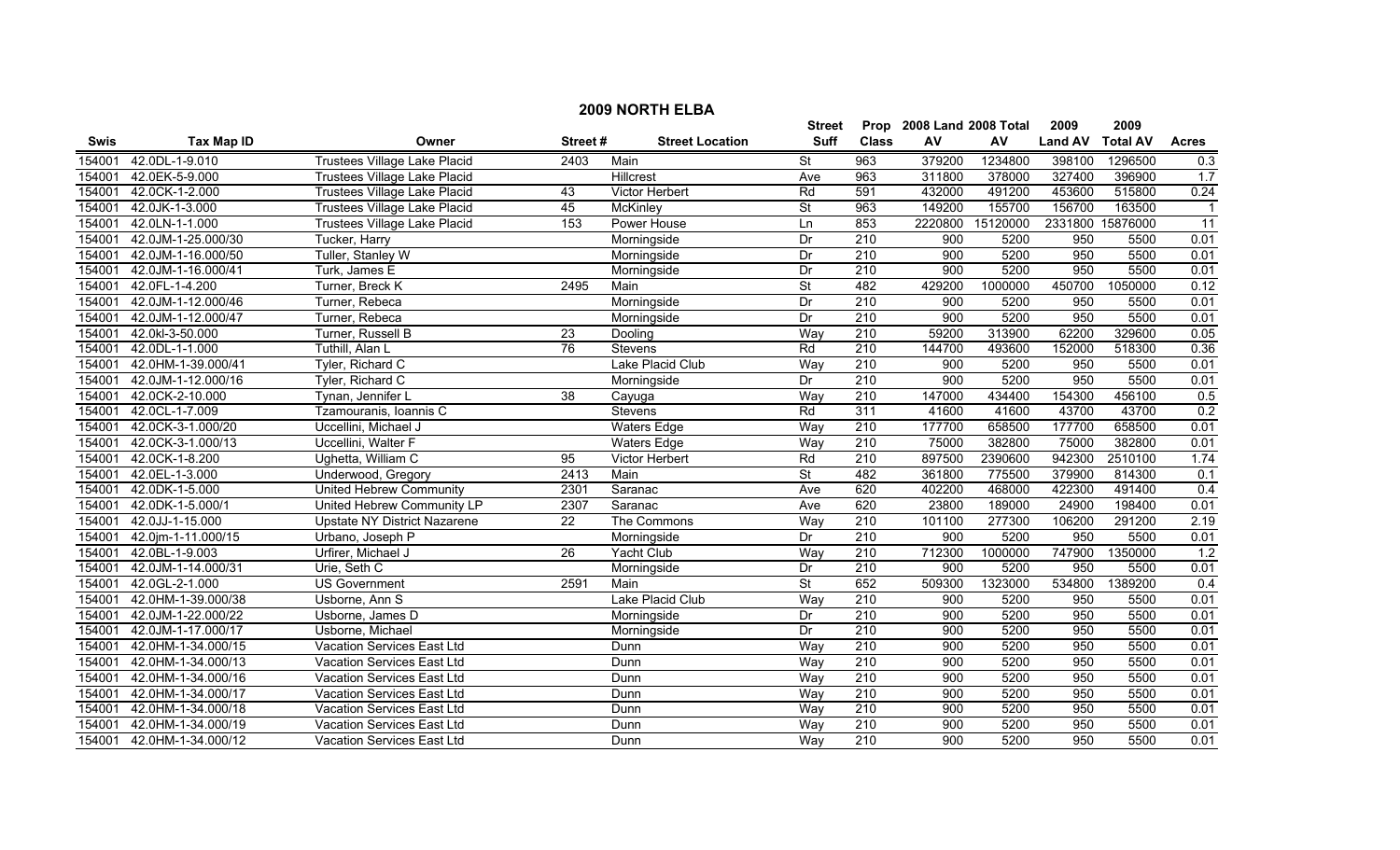|             | <b>2009 NORTH ELBA</b> |                                   |         |                        |               |                  |                           |      |                  |      |              |  |  |
|-------------|------------------------|-----------------------------------|---------|------------------------|---------------|------------------|---------------------------|------|------------------|------|--------------|--|--|
|             |                        |                                   |         |                        | <b>Street</b> |                  | Prop 2008 Land 2008 Total |      | 2009             | 2009 |              |  |  |
| <b>Swis</b> | <b>Tax Map ID</b>      | Owner                             | Street# | <b>Street Location</b> | <b>Suff</b>   | <b>Class</b>     | AV                        | AV   | Land AV Total AV |      | <b>Acres</b> |  |  |
| 154001      | 42.0HM-1-34.000/20     | <b>Vacation Services East Ltd</b> | Dunn    |                        | Way           | 210              | 900                       | 5200 | 950              | 5500 | 0.01         |  |  |
| 154001      | 42.0HM-1-34.000/14     | Vacation Services East Ltd        | Dunn    |                        | Way           | 210              | 900                       | 5200 | 950              | 5500 | 0.01         |  |  |
| 154001      | 42.0HM-1-31.000/40     | Vacation Services East Ltd        | Dunn    |                        | Way           | 210              | 900                       | 5200 | 950              | 5500 | 0.01         |  |  |
| 154001      | 42.0HM-1-30.000/36     | <b>Vacation Services East Ltd</b> | Dunn    |                        | Way           | 210              | 900                       | 5200 | 950              | 5500 | 0.01         |  |  |
| 154001      | 42.0HM-1-34.000/9      | Vacation Services East Ltd        | Dunn    |                        | Way           | 210              | 900                       | 5200 | 950              | 5500 | 0.01         |  |  |
| 154001      | 42.0HM-1-34.000/8      | Vacation Services East Ltd        | Dunn    |                        | Way           | 210              | 900                       | 5200 | 950              | 5500 | 0.01         |  |  |
| 154001      | 42.0HM-1-34.000/21     | Vacation Services East Ltd        | Dunn    |                        | Wav           | 210              | 900                       | 5200 | 950              | 5500 | 0.01         |  |  |
| 154001      | 42.0HM-1-34.000/6      | Vacation Services East Ltd        | Dunn    |                        | Way           | 210              | 900                       | 5200 | 950              | 5500 | 0.01         |  |  |
| 154001      | 42.0HM-1-34.000/5      | Vacation Services East Ltd        | Dunn    |                        | Way           | 210              | 900                       | 5200 | 950              | 5500 | 0.01         |  |  |
| 154001      | 42.0HM-1-34.000/4      | Vacation Services East Ltd        | Dunn    |                        | Way           | $\overline{210}$ | 900                       | 5200 | 950              | 5500 | 0.01         |  |  |
| 154001      | 42.0HM-1-34.000/3      | <b>Vacation Services East Ltd</b> | Dunn    |                        | Way           | $\overline{210}$ | 900                       | 5200 | 950              | 5500 | 0.01         |  |  |
| 154001      | 42.0HM-1-34.000/2      | <b>Vacation Services East Ltd</b> | Dunn    |                        | Wav           | 210              | 900                       | 5200 | 950              | 5500 | 0.01         |  |  |
| 154001      | 42.0HM-1-32.000/49     | Vacation Services East Ltd        | Dunn    |                        | Way           | $\overline{210}$ | 900                       | 5200 | 950              | 5500 | 0.01         |  |  |
| 154001      | 42.0HM-1-32.000/48     | Vacation Services East Ltd        | Dunn    |                        | Way           | $\overline{210}$ | 900                       | 5200 | 950              | 5500 | 0.01         |  |  |
| 154001      | 42.0HM-1-32.000/47     | Vacation Services East Ltd        | Dunn    |                        | Way           | $\overline{210}$ | 900                       | 5200 | 950              | 5500 | 0.01         |  |  |
| 154001      | 42.0HM-1-32.000/45     | Vacation Services East Ltd        | Dunn    |                        | Way           | 210              | 900                       | 5200 | 950              | 5500 | 0.01         |  |  |
| 154001      | 42.0HM-1-32.000/44     | <b>Vacation Services East Ltd</b> | Dunn    |                        | Way           | 210              | 900                       | 5200 | 950              | 5500 | 0.01         |  |  |
| 154001      | 42.0HM-1-32.000/43     | Vacation Services East Ltd        | Dunn    |                        | Wav           | 210              | 900                       | 5200 | 950              | 5500 | 0.01         |  |  |
| 154001      | 42.0HM-1-32.000/42     | Vacation Services East Ltd        | Dunn    |                        | Wav           | 210              | 900                       | 5200 | 950              | 5500 | 0.01         |  |  |
| 154001      | 42.0HM-1-32.000/41     | Vacation Services East Ltd        | Dunn    |                        | Way           | 210              | 900                       | 5200 | 950              | 5500 | 0.01         |  |  |
| 154001      | 42.0HM-1-34.000/11     | Vacation Services East Ltd        | Dunn    |                        | Way           | 210              | 900                       | 5200 | 950              | 5500 | 0.01         |  |  |
| 154001      | 42.0HM-1-34.000/22     | Vacation Services East Ltd        | Dunn    |                        | Way           | 210              | 900                       | 5200 | 950              | 5500 | 0.01         |  |  |
| 154001      | 42.0HM-1-34.000/37     | Vacation Services East Ltd        | Dunn    |                        | Way           | $\overline{210}$ | 900                       | 5200 | 950              | 5500 | 0.01         |  |  |
| 154001      | 42.0HM-1-34.000/24     | <b>Vacation Services East Ltd</b> | Dunn    |                        | Way           | $\overline{210}$ | 900                       | 5200 | 950              | 5500 | 0.01         |  |  |
| 154001      | 42.0HM-1-35.000/20     | Vacation Services East Ltd        | Dunn    |                        | Wav           | 210              | 900                       | 5200 | 950              | 5500 | 0.01         |  |  |
| 154001      | 42.0HM-1-35.000/19     | <b>Vacation Services East Ltd</b> | Dunn    |                        | Way           | 210              | 900                       | 5200 | 950              | 5500 | 0.01         |  |  |
| 154001      | 42.0HM-1-35.000/18     | Vacation Services East Ltd        | Dunn    |                        | Way           | $\overline{210}$ | 900                       | 5200 | 950              | 5500 | 0.01         |  |  |
| 154001      | 42.0HM-1-35.000/16     | Vacation Services East Ltd        | Dunn    |                        | Way           | $\overline{210}$ | 900                       | 5200 | 950              | 5500 | 0.01         |  |  |
| 154001      | 42.0HM-1-35.000/15     | Vacation Services East Ltd        | Dunn    |                        | Way           | 210              | 900                       | 5200 | 950              | 5500 | 0.01         |  |  |
| 154001      | 42.0HM-1-35.000/14     | Vacation Services East Ltd        | Dunn    |                        | Way           | $\overline{210}$ | 900                       | 5200 | 950              | 5500 | 0.01         |  |  |
| 154001      | 42.0HM-1-35.000/13     | <b>Vacation Services East Ltd</b> | Dunn    |                        | Wav           | 210              | 900                       | 5200 | 950              | 5500 | 0.01         |  |  |
| 154001      | 42.0HM-1-35.000/12     | <b>Vacation Services East Ltd</b> | Dunn    |                        | Way           | 210              | 900                       | 5200 | 950              | 5500 | 0.01         |  |  |
| 154001      | 42.0HM-1-35.000/10     | <b>Vacation Services East Ltd</b> | Dunn    |                        | Way           | 210              | 900                       | 5200 | 950              | 5500 | 0.01         |  |  |
| 154001      | 42.0HM-1-35.000/7      | Vacation Services East Ltd        | Dunn    |                        | Way           | 210              | 900                       | 5200 | 950              | 5500 | 0.01         |  |  |
| 154001      | 42.0HM-1-35.000/2      | Vacation Services East Ltd        | Dunn    |                        | Way           | $\overline{210}$ | 900                       | 5200 | 950              | 5500 | 0.01         |  |  |
| 154001      | 42.0HM-1-35.000/1      | Vacation Services East Ltd        | Dunn    |                        | Way           | 210              | 900                       | 5200 | 950              | 5500 | 0.01         |  |  |
| 154001      | 42.0HM-1-34.000/49     | Vacation Services East Ltd        | Dunn    |                        | Wav           | 210              | 900                       | 5200 | 950              | 5500 | 0.01         |  |  |
| 154001      | 42.0HM-1-34.000/48     | Vacation Services East Ltd        | Dunn    |                        | Wav           | 210              | 900                       | 5200 | 950              | 5500 | 0.01         |  |  |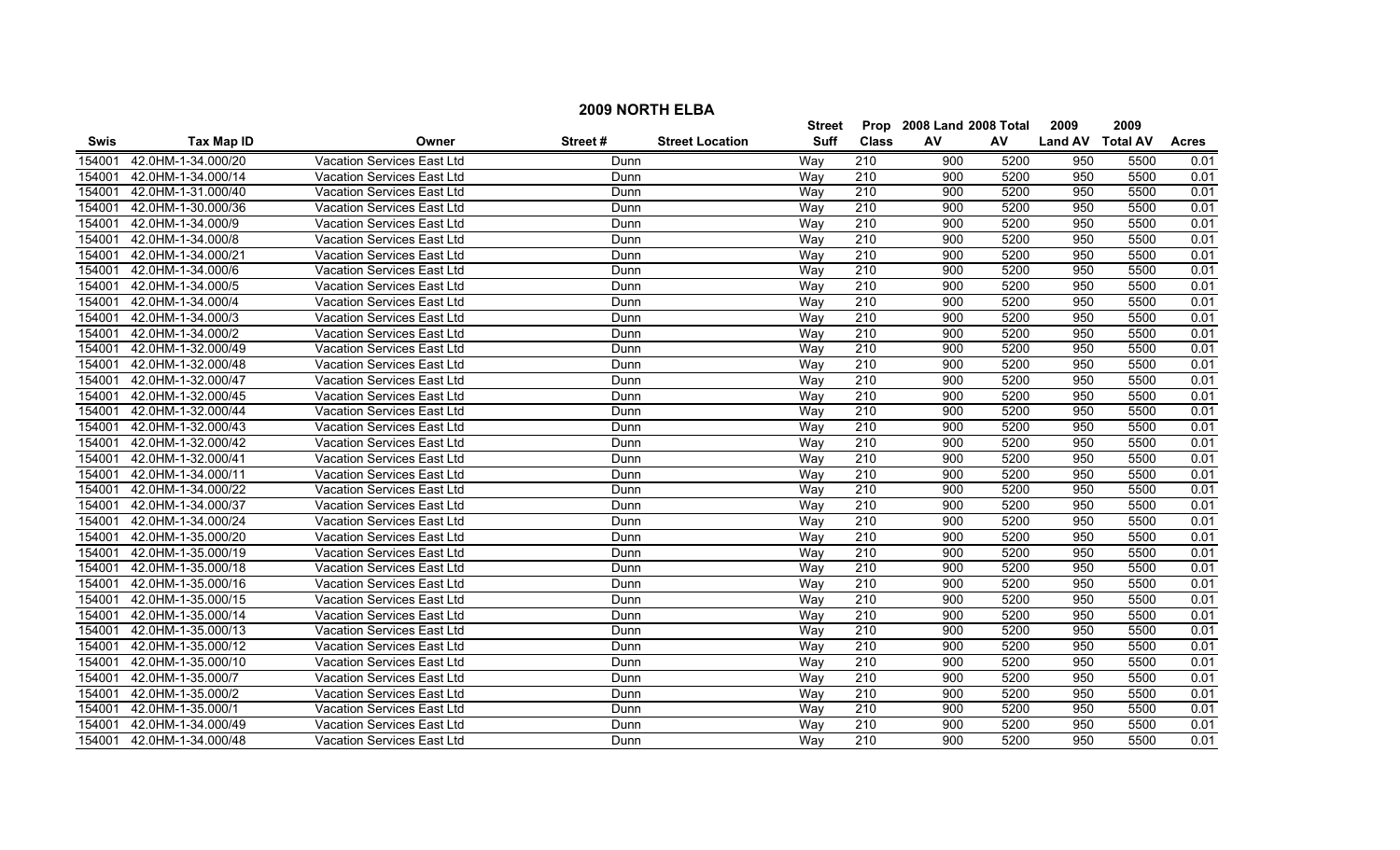|             | <b>2009 NORTH ELBA</b> |                                   |         |                        |             |                  |                           |      |                  |      |              |  |
|-------------|------------------------|-----------------------------------|---------|------------------------|-------------|------------------|---------------------------|------|------------------|------|--------------|--|
|             |                        |                                   |         |                        | Street      |                  | Prop 2008 Land 2008 Total |      | 2009             | 2009 |              |  |
| <b>Swis</b> | <b>Tax Map ID</b>      | Owner                             | Street# | <b>Street Location</b> | <b>Suff</b> | <b>Class</b>     | AV                        | AV   | Land AV Total AV |      | <b>Acres</b> |  |
| 154001      | 42.0HM-1-34.000/47     | Vacation Services East Ltd        | Dunn    |                        | Way         | 210              | 900                       | 5200 | 950              | 5500 | 0.01         |  |
| 154001      | 42.0HM-1-34.000/45     | Vacation Services East Ltd        | Dunn    |                        | Wav         | 210              | 900                       | 5200 | 950              | 5500 | 0.01         |  |
| 154001      | 42.0HM-1-34.000/44     | Vacation Services East Ltd        | Dunn    |                        | Way         | 210              | 900                       | 5200 | 950              | 5500 | 0.01         |  |
| 154001      | 42.0HM-1-34.000/43     | <b>Vacation Services East Ltd</b> | Dunn    |                        | Way         | 210              | 900                       | 5200 | 950              | 5500 | 0.01         |  |
| 154001      | 42.0HM-1-34.000/42     | <b>Vacation Services East Ltd</b> | Dunn    |                        | Way         | 210              | 900                       | 5200 | 950              | 5500 | 0.01         |  |
| 154001      | 42.0HM-1-34.000/41     | Vacation Services East Ltd        | Dunn    |                        | Way         | 210              | 900                       | 5200 | 950              | 5500 | 0.01         |  |
| 154001      | 42.0HM-1-34.000/40     | Vacation Services East Ltd        | Dunn    |                        | Way         | 210              | 900                       | 5200 | 950              | 5500 | 0.01         |  |
| 154001      | 42.0HM-1-34.000/39     | Vacation Services East Ltd        | Dunn    |                        | Way         | 210              | 900                       | 5200 | 950              | 5500 | 0.01         |  |
| 154001      | 42.0HM-1-34.000/38     | Vacation Services East Ltd        | Dunn    |                        | Way         | 210              | 900                       | 5200 | 950              | 5500 | 0.01         |  |
| 154001      | 42.0HM-1-32.000/40     | Vacation Services East Ltd        | Dunn    |                        | Way         | $\overline{210}$ | 900                       | 5200 | 950              | 5500 | 0.01         |  |
| 154001      | 42.0HM-1-34.000/36     | <b>Vacation Services East Ltd</b> | Dunn    |                        | Wav         | $\overline{210}$ | 900                       | 5200 | 950              | 5500 | 0.01         |  |
| 154001      | 42.0HM-1-34.000/35     | <b>Vacation Services East Ltd</b> | Dunn    |                        | Way         | 210              | 900                       | 5200 | 950              | 5500 | 0.01         |  |
| 154001      | 42.0HM-1-34.000/33     | <b>Vacation Services East Ltd</b> | Dunn    |                        | Way         | $\overline{210}$ | 900                       | 5200 | 950              | 5500 | 0.01         |  |
| 154001      | 42.0HM-1-34.000/32     | Vacation Services East Ltd        | Dunn    |                        | Way         | $\overline{210}$ | 900                       | 5200 | 950              | 5500 | 0.01         |  |
| 154001      | 42.0HM-1-34.000/28     | Vacation Services East Ltd        | Dunn    |                        | Way         | $\overline{210}$ | 900                       | 5200 | 950              | 5500 | 0.01         |  |
| 154001      | 42.0HM-1-34.000/27     | Vacation Services East Ltd        | Dunn    |                        | Way         | 210              | $\overline{900}$          | 5200 | 950              | 5500 | 0.01         |  |
| 154001      | 42.0HM-1-34.000/25     | <b>Vacation Services East Ltd</b> | Dunn    |                        | Way         | 210              | 900                       | 5200 | 950              | 5500 | 0.01         |  |
| 154001      | 42.0HM-1-34.000/23     | <b>Vacation Services East Ltd</b> | Dunn    |                        | Wav         | 210              | 900                       | 5200 | 950              | 5500 | 0.01         |  |
| 154001      | 42.0HM-1-32.000/39     | <b>Vacation Services East Ltd</b> | Dunn    |                        | Wav         | 210              | 900                       | 5200 | 950              | 5500 | 0.01         |  |
| 154001      | 42.0HM-1-32.000/18     | Vacation Services East Ltd        | Dunn    |                        | Way         | 210              | 900                       | 5200 | 950              | 5500 | 0.01         |  |
| 154001      | 42.0HM-1-32.000/37     | Vacation Services East Ltd        | Dunn    |                        | Way         | $\overline{210}$ | 900                       | 5200 | 950              | 5500 | 0.01         |  |
| 154001      | 42.0HM-1-32.000/1      | Vacation Services East Ltd        | Dunn    |                        | Way         | 210              | $\overline{900}$          | 5200 | 950              | 5500 | 0.01         |  |
| 154001      | 42.0HM-1-30.000/51     | Vacation Services East Ltd        | Dunn    |                        | Way         | $\overline{210}$ | $\overline{900}$          | 5200 | 950              | 5500 | 0.01         |  |
| 154001      | 42.0HM-1-31.000/49     | <b>Vacation Services East Ltd</b> | Dunn    |                        | Way         | 210              | 900                       | 5200 | 950              | 5500 | 0.01         |  |
| 154001      | 42.0HM-1-31.000/48     | <b>Vacation Services East Ltd</b> | Dunn    |                        | Wav         | 210              | 900                       | 5200 | 950              | 5500 | 0.01         |  |
| 154001      | 42.0HM-1-31.000/47     | <b>Vacation Services East Ltd</b> | Dunn    |                        | Way         | $\overline{210}$ | 900                       | 5200 | 950              | 5500 | 0.01         |  |
| 154001      | 42.0HM-1-31.000/1      | Vacation Services East Ltd        | Dunn    |                        | Way         | $\overline{210}$ | $\overline{900}$          | 5200 | 950              | 5500 | 0.01         |  |
| 154001      | 42.0HM-1-31.000/2      | Vacation Services East Ltd        | Dunn    |                        | Way         | 210              | $\overline{900}$          | 5200 | 950              | 5500 | 0.01         |  |
| 154001      | 42.0HM-1-31.000/3      | Vacation Services East Ltd        | Dunn    |                        | Way         | 210              | 900                       | 5200 | 950              | 5500 | 0.01         |  |
| 154001      | 42.0HM-1-31.000/5      | Vacation Services East Ltd        | Dunn    |                        | Way         | $\overline{210}$ | 900                       | 5200 | 950              | 5500 | 0.01         |  |
| 154001      | 42.0HM-1-31.000/6      | Vacation Services East Ltd        | Dunn    |                        | Wav         | 210              | 900                       | 5200 | 950              | 5500 | 0.01         |  |
| 154001      | 42.0HM-1-31.000/12     | <b>Vacation Services East Ltd</b> | Dunn    |                        | Way         | 210              | 900                       | 5200 | 950              | 5500 | 0.01         |  |
| 154001      | 42.0HM-1-31.000/45     | Vacation Services East Ltd        | Dunn    |                        | Wav         | $\overline{210}$ | 900                       | 5200 | 950              | 5500 | 0.01         |  |
| 154001      | 42.0HM-1-31.000/13     | Vacation Services East Ltd        | Dunn    |                        | Way         | 210              | 900                       | 5200 | 950              | 5500 | 0.01         |  |
| 154001      | 42.0HM-1-31.000/14     | Vacation Services East Ltd        | Dunn    |                        | Way         | $\overline{210}$ | 900                       | 5200 | 950              | 5500 | 0.01         |  |
| 154001      | 42.0HM-1-31.000/15     | Vacation Services East Ltd        | Dunn    |                        | Way         | 210              | 900                       | 5200 | 950              | 5500 | 0.01         |  |
| 154001      | 42.0HM-1-31.000/44     | Vacation Services East Ltd        | Dunn    |                        | Wav         | 210              | 900                       | 5200 | 950              | 5500 | 0.01         |  |
| 154001      | 42.0HM-1-31.000/43     | Vacation Services East Ltd        | Dunn    |                        | Wav         | 210              | 900                       | 5200 | 950              | 5500 | 0.01         |  |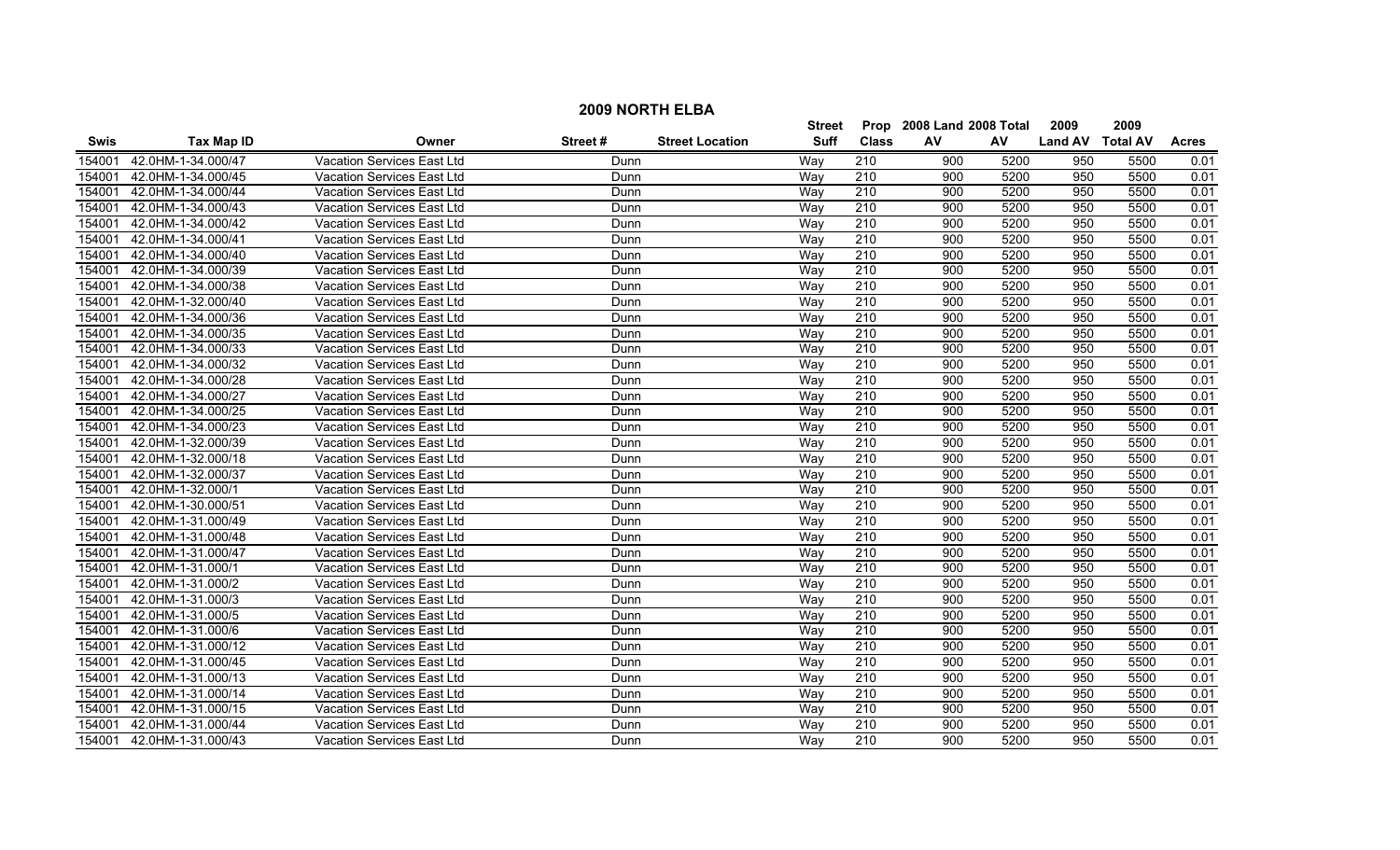|             | <b>2009 NORTH ELBA</b> |                                   |         |                        |               |                  |                           |      |                  |      |              |  |  |
|-------------|------------------------|-----------------------------------|---------|------------------------|---------------|------------------|---------------------------|------|------------------|------|--------------|--|--|
|             |                        |                                   |         |                        | <b>Street</b> |                  | Prop 2008 Land 2008 Total |      | 2009             | 2009 |              |  |  |
| <b>Swis</b> | <b>Tax Map ID</b>      | Owner                             | Street# | <b>Street Location</b> | <b>Suff</b>   | <b>Class</b>     | AV                        | AV   | Land AV Total AV |      | <b>Acres</b> |  |  |
| 154001      | 42.0HM-1-31.000/17     | <b>Vacation Services East Ltd</b> | Dunn    |                        | Way           | 210              | 900                       | 5200 | 950              | 5500 | 0.01         |  |  |
| 154001      | 42.0HM-1-31.000/42     | Vacation Services East Ltd        | Dunn    |                        | Way           | 210              | 900                       | 5200 | 950              | 5500 | 0.01         |  |  |
| 154001      | 42.0HM-1-31.000/18     | Vacation Services East Ltd        | Dunn    |                        | Way           | 210              | 900                       | 5200 | 950              | 5500 | 0.01         |  |  |
| 154001      | 42.0HM-1-31.000/19     | <b>Vacation Services East Ltd</b> | Dunn    |                        | Way           | 210              | 900                       | 5200 | 950              | 5500 | 0.01         |  |  |
| 154001      | 42.0HM-1-31.000/41     | Vacation Services East Ltd        | Dunn    |                        | Way           | 210              | 900                       | 5200 | 950              | 5500 | 0.01         |  |  |
| 154001      | 42.0HM-1-35.000/21     | Vacation Services East Ltd        | Dunn    |                        | Way           | 210              | 900                       | 5200 | 950              | 5500 | 0.01         |  |  |
| 154001      | 42.0HM-1-31.000/20     | Vacation Services East Ltd        | Dunn    |                        | Wav           | 210              | 900                       | 5200 | 950              | 5500 | 0.01         |  |  |
| 154001      | 42.0HM-1-31.000/21     | Vacation Services East Ltd        | Dunn    |                        | Way           | 210              | 900                       | 5200 | 950              | 5500 | 0.01         |  |  |
| 154001      | 42.0HM-1-31.000/22     | Vacation Services East Ltd        | Dunn    |                        | Way           | 210              | 900                       | 5200 | 950              | 5500 | 0.01         |  |  |
| 154001      | 42.0HM-1-31.000/23     | Vacation Services East Ltd        | Dunn    |                        | Way           | $\overline{210}$ | 900                       | 5200 | 950              | 5500 | 0.01         |  |  |
| 154001      | 42.0HM-1-31.000/28     | <b>Vacation Services East Ltd</b> | Dunn    |                        | Way           | $\overline{210}$ | 900                       | 5200 | 950              | 5500 | 0.01         |  |  |
| 154001      | 42.0HM-1-31.000/37     | Vacation Services East Ltd        | Dunn    |                        | Wav           | 210              | 900                       | 5200 | 950              | 5500 | 0.01         |  |  |
| 154001      | 42.0HM-1-30.000/50     | Vacation Services East Ltd        | Dunn    |                        | Way           | $\overline{210}$ | 900                       | 5200 | 950              | 5500 | 0.01         |  |  |
| 154001      | 42.0HM-1-32.000/38     | Vacation Services East Ltd        | Dunn    |                        | Way           | $\overline{210}$ | 900                       | 5200 | 950              | 5500 | 0.01         |  |  |
| 154001      | 42.0HM-1-32.000/2      | Vacation Services East Ltd        | Dunn    |                        | Way           | 210              | 900                       | 5200 | 950              | 5500 | 0.01         |  |  |
| 154001      | 42.0HM-1-32.000/4      | Vacation Services East Ltd        | Dunn    |                        | Way           | 210              | 900                       | 5200 | 950              | 5500 | 0.01         |  |  |
| 154001      | 42.0HM-1-32.000/36     | <b>Vacation Services East Ltd</b> | Dunn    |                        | Way           | 210              | 900                       | 5200 | 950              | 5500 | 0.01         |  |  |
| 154001      | 42.0HM-1-32.000/35     | Vacation Services East Ltd        | Dunn    |                        | Wav           | 210              | 900                       | 5200 | 950              | 5500 | 0.01         |  |  |
| 154001      | 42.0HM-1-32.000/34     | Vacation Services East Ltd        | Dunn    |                        | Wav           | 210              | 900                       | 5200 | 950              | 5500 | 0.01         |  |  |
| 154001      | 42.0HM-1-32.000/33     | Vacation Services East Ltd        | Dunn    |                        | Way           | 210              | 900                       | 5200 | 950              | 5500 | 0.01         |  |  |
| 154001      | 42.0HM-1-32.000/30     | Vacation Services East Ltd        | Dunn    |                        | Way           | 210              | 900                       | 5200 | 950              | 5500 | 0.01         |  |  |
| 154001      | 42.0HM-1-32.000/29     | Vacation Services East Ltd        | Dunn    |                        | Way           | 210              | 900                       | 5200 | 950              | 5500 | 0.01         |  |  |
| 154001      | 42.0HM-1-32.000/27     | Vacation Services East Ltd        | Dunn    |                        | Way           | $\overline{210}$ | 900                       | 5200 | 950              | 5500 | 0.01         |  |  |
| 154001      | 42.0HM-1-32.000/24     | <b>Vacation Services East Ltd</b> | Dunn    |                        | Way           | $\overline{210}$ | 900                       | 5200 | 950              | 5500 | 0.01         |  |  |
| 154001      | 42.0HM-1-32.000/23     | Vacation Services East Ltd        | Dunn    |                        | Wav           | 210              | 900                       | 5200 | 950              | 5500 | 0.01         |  |  |
| 154001      | 42.0HM-1-32.000/22     | <b>Vacation Services East Ltd</b> | Dunn    |                        | Way           | 210              | 900                       | 5200 | 950              | 5500 | 0.01         |  |  |
| 154001      | 42.0HM-1-32.000/21     | Vacation Services East Ltd        | Dunn    |                        | Way           | $\overline{210}$ | 900                       | 5200 | 950              | 5500 | 0.01         |  |  |
| 154001      | 42.0HM-1-32.000/20     | Vacation Services East Ltd        | Dunn    |                        | Way           | 210              | 900                       | 5200 | 950              | 5500 | 0.01         |  |  |
| 154001      | 42.0HM-1-32.000/19     | Vacation Services East Ltd        | Dunn    |                        | Way           | 210              | 900                       | 5200 | 950              | 5500 | 0.01         |  |  |
| 154001      | 42.0HM-1-32.000/17     | Vacation Services East Ltd        | Dunn    |                        | Way           | $\overline{210}$ | 900                       | 5200 | 950              | 5500 | 0.01         |  |  |
| 154001      | 42.0HM-1-32.000/16     | <b>Vacation Services East Ltd</b> | Dunn    |                        | Wav           | 210              | 900                       | 5200 | 950              | 5500 | 0.01         |  |  |
| 154001      | 42.0HM-1-32.000/15     | <b>Vacation Services East Ltd</b> | Dunn    |                        | Way           | 210              | 900                       | 5200 | 950              | 5500 | 0.01         |  |  |
| 154001      | 42.0HM-1-32.000/14     | <b>Vacation Services East Ltd</b> | Dunn    |                        | Way           | 210              | 900                       | 5200 | 950              | 5500 | 0.01         |  |  |
| 154001      | 42.0HM-1-32.000/13     | Vacation Services East Ltd        | Dunn    |                        | Way           | 210              | 900                       | 5200 | 950              | 5500 | 0.01         |  |  |
| 154001      | 42.0HM-1-32.000/12     | Vacation Services East Ltd        | Dunn    |                        | Way           | $\overline{210}$ | 900                       | 5200 | 950              | 5500 | 0.01         |  |  |
| 154001      | 42.0HM-1-30.000/38     | Vacation Services East Ltd        | Dunn    |                        | Way           | 210              | 900                       | 5200 | 950              | 5500 | 0.01         |  |  |
| 154001      | 42.0HM-1-30.000/39     | Vacation Services East Ltd        | Dunn    |                        | Wav           | 210              | 900                       | 5200 | 950              | 5500 | 0.01         |  |  |
| 154001      | 42.0HM-1-30.000/40     | Vacation Services East Ltd        | Dunn    |                        | Wav           | 210              | 900                       | 5200 | 950              | 5500 | 0.01         |  |  |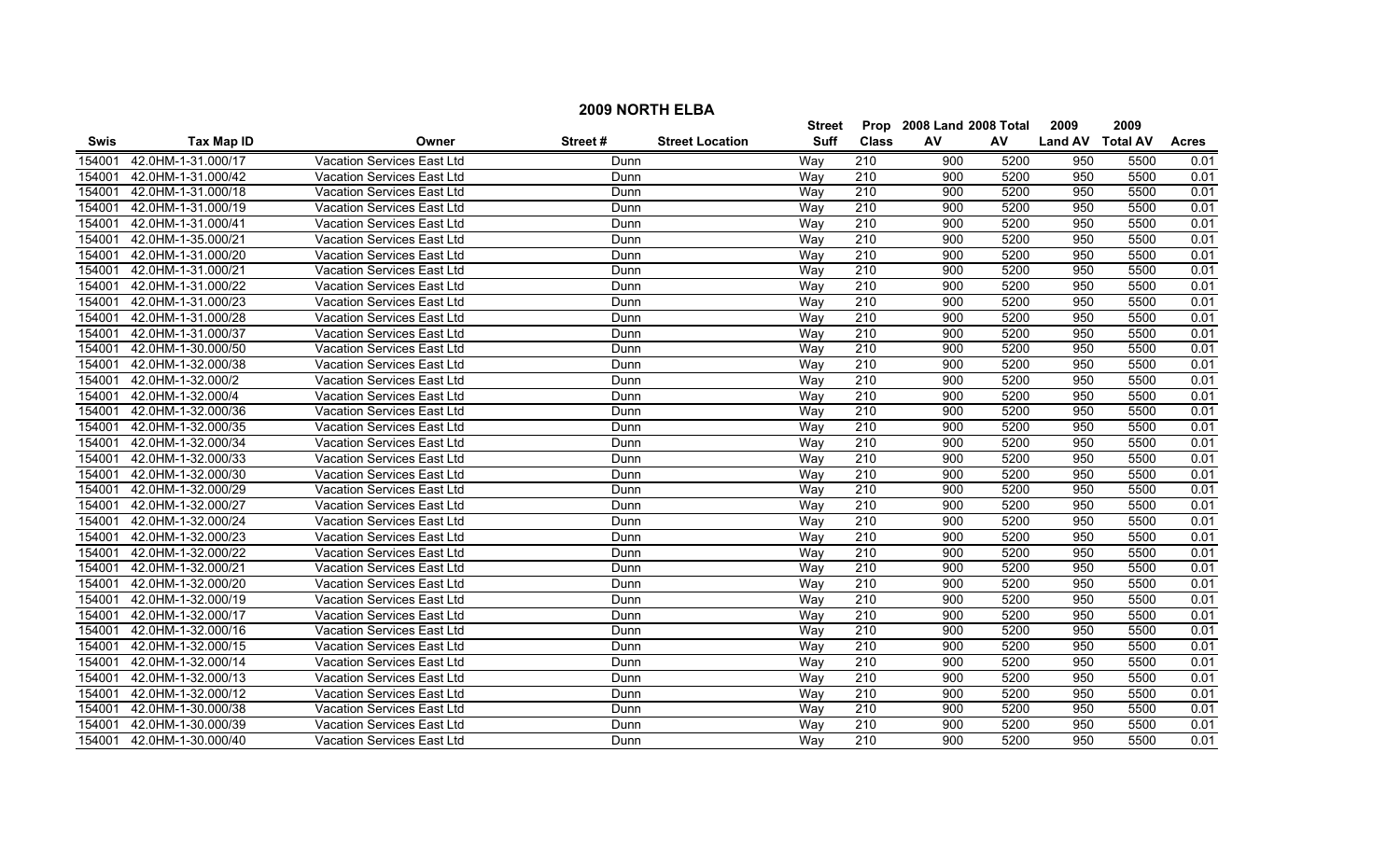|             | <b>2009 NORTH ELBA</b>                                               |                                   |               |                        |                           |                  |      |      |                  |      |              |  |  |
|-------------|----------------------------------------------------------------------|-----------------------------------|---------------|------------------------|---------------------------|------------------|------|------|------------------|------|--------------|--|--|
|             |                                                                      |                                   | <b>Street</b> |                        | Prop 2008 Land 2008 Total |                  | 2009 | 2009 |                  |      |              |  |  |
| <b>Swis</b> | <b>Tax Map ID</b>                                                    | Owner                             | Street#       | <b>Street Location</b> | <b>Suff</b>               | <b>Class</b>     | AV   | AV   | Land AV Total AV |      | <b>Acres</b> |  |  |
| 154001      | 42.0HM-1-30.000/41                                                   | <b>Vacation Services East Ltd</b> | Dunn          |                        | Way                       | $\overline{210}$ | 900  | 5200 | 950              | 5500 | 0.01         |  |  |
| 154001      | 42.0HM-1-30.000/42                                                   | Vacation Services East Ltd        | Dunn          |                        | Way                       | 210              | 900  | 5200 | 950              | 5500 | 0.01         |  |  |
| 154001      | 42.0HM-1-30.000/43                                                   | Vacation Services East Ltd        | Dunn          |                        | Way                       | 210              | 900  | 5200 | 950              | 5500 | 0.01         |  |  |
| 154001      | 42.0HM-1-30.000/44                                                   | <b>Vacation Services East Ltd</b> | Dunn          |                        | Way                       | 210              | 900  | 5200 | 950              | 5500 | 0.01         |  |  |
| 154001      | 42.0HM-1-30.000/45                                                   | Vacation Services East Ltd        | Dunn          |                        | Way                       | 210              | 900  | 5200 | 950              | 5500 | 0.01         |  |  |
| 154001      | 42.0HM-1-30.000/47                                                   | Vacation Services East Ltd        | Dunn          |                        | Way                       | 210              | 900  | 5200 | 950              | 5500 | 0.01         |  |  |
| 154001      | 42.0HM-1-30.000/48                                                   | Vacation Services East Ltd        | Dunn          |                        | Way                       | 210              | 900  | 5200 | 950              | 5500 | 0.01         |  |  |
| 154001      | 42.0HM-1-30.000/49                                                   | Vacation Services East Ltd        | Dunn          |                        | Way                       | 210              | 900  | 5200 | 950              | 5500 | 0.01         |  |  |
| 154001      | 42.0HM-1-35.000/22                                                   | Vacation Services East Ltd        | Dunn          |                        | Way                       | 210              | 900  | 5200 | 950              | 5500 | 0.01         |  |  |
| 154001      | 42.0HM-1-40.000/45<br>Lake Placid Club<br>Vacation Services East Ltd |                                   |               |                        |                           | $\overline{210}$ | 900  | 5200 | 950              | 5500 | 0.01         |  |  |
| 154001      | 42.0HM-1-35.000/24<br><b>Vacation Services East Ltd</b><br>Dunn      |                                   |               |                        |                           | $\overline{210}$ | 900  | 5200 | 950              | 5500 | 0.01         |  |  |
| 154001      | 42.0JM-1-11.000/30                                                   | Vacation Services East Ltd        |               | Morningside            | Dr                        | 210              | 900  | 5200 | 950              | 5500 | 0.01         |  |  |
| 154001      | 42.0JM-1-11.000/27                                                   | Vacation Services East Ltd        |               | Morningside            | Dr                        | $\overline{210}$ | 900  | 5200 | 950              | 5500 | 0.01         |  |  |
| 154001      | 42.0JM-1-11.000/25                                                   | Vacation Services East Ltd        |               | Morningside            | Dr                        | $\overline{210}$ | 900  | 5200 | 950              | 5500 | 0.01         |  |  |
| 154001      | 42.0JM-1-11.000/24                                                   | Vacation Services East Ltd        |               | Morningside            | Dr                        | 210              | 900  | 5200 | 950              | 5500 | 0.01         |  |  |
| 154001      | 42.0JM-1-11.000/22                                                   | Vacation Services East Ltd        |               | Morningside            | Dr                        | 210              | 900  | 5200 | 950              | 5500 | 0.01         |  |  |
| 154001      | 42.0JM-1-11.000/20                                                   | <b>Vacation Services East Ltd</b> |               | Morningside            | Dr                        | 210              | 900  | 5200 | 950              | 5500 | 0.01         |  |  |
| 154001      | 42.0JM-1-11.000/19                                                   | <b>Vacation Services East Ltd</b> |               | Morningside            | Dr                        | 210              | 900  | 5200 | 950              | 5500 | 0.01         |  |  |
| 154001      | 42.0JM-1-11.000/18                                                   | Vacation Services East Ltd        |               | Morningside            | Dr                        | 210              | 900  | 5200 | 950              | 5500 | 0.01         |  |  |
| 154001      | 42.0JM-1-11.000/13                                                   | Vacation Services East Ltd        |               | Morningside            | Dr                        | 210              | 900  | 5200 | 950              | 5500 | 0.01         |  |  |
| 154001      | 42.0JM-1-11.000/12                                                   | Vacation Services East Ltd        |               | Morningside            | Dr                        | 210              | 900  | 5200 | 950              | 5500 | 0.01         |  |  |
| 154001      | 42.0JM-1-11.000/9                                                    | Vacation Services East Ltd        |               | Morningside            | Dr                        | 210              | 900  | 5200 | 950              | 5500 | 0.01         |  |  |
| 154001      | 42.0JM-1-11.000/3                                                    | Vacation Services East Ltd        |               | Morningside            | Dr                        | 210              | 900  | 5200 | 950              | 5500 | 0.01         |  |  |
| 154001      | 42.0HM-1-40.000/48                                                   | <b>Vacation Services East Ltd</b> |               | Lake Placid Club       | Way                       | $\overline{210}$ | 900  | 5200 | 950              | 5500 | 0.01         |  |  |
| 154001      | 42.0HM-1-40.000/47                                                   | Vacation Services East Ltd        |               | Lake Placid Club       | Wav                       | 210              | 900  | 5200 | 950              | 5500 | 0.01         |  |  |
| 154001      | 42.0HM-1-30.000/34                                                   | Vacation Services East Ltd        | Dunn          |                        | Way                       | 210              | 900  | 5200 | 950              | 5500 | 0.01         |  |  |
| 154001      | 42.0HM-1-40.000/42                                                   | Vacation Services East Ltd        |               | Lake Placid Club       | Way                       | $\overline{210}$ | 900  | 5200 | 950              | 5500 | 0.01         |  |  |
| 154001      | 42.0HM-1-40.000/37                                                   | Vacation Services East Ltd        |               | Lake Placid Club       | Way                       | 210              | 900  | 5200 | 950              | 5500 | 0.01         |  |  |
| 154001      | 42.0HM-1-40.000/25                                                   | Vacation Services East Ltd        |               | Lake Placid Club       | Way                       | 210              | 900  | 5200 | 950              | 5500 | 0.01         |  |  |
| 154001      | 42.0HM-1-40.000/18                                                   | Vacation Services East Ltd        |               | Lake Placid Club       | Way                       | $\overline{210}$ | 900  | 5200 | 950              | 5500 | 0.01         |  |  |
| 154001      | 42.0HM-1-40.000/17                                                   | <b>Vacation Services East Ltd</b> |               | Lake Placid Club       | Wav                       | 210              | 900  | 5200 | 950              | 5500 | 0.01         |  |  |
| 154001      | 42.0HM-1-39.000/50                                                   | <b>Vacation Services East Ltd</b> |               | Lake Placid Club       | Way                       | 210              | 900  | 5200 | 950              | 5500 | 0.01         |  |  |
| 154001      | 42.0HM-1-39.000/48                                                   | <b>Vacation Services East Ltd</b> |               | Lake Placid Club       | Way                       | 210              | 900  | 5200 | 950              | 5500 | 0.01         |  |  |
| 154001      | 42.0HM-1-39.000/46                                                   | Vacation Services East Ltd        |               | Lake Placid Club       | Way                       | 210              | 900  | 5200 | 950              | 5500 | 0.01         |  |  |
| 154001      | 42.0HM-1-39.000/45                                                   | Vacation Services East Ltd        |               | Lake Placid Club       | Way                       | $\overline{210}$ | 900  | 5200 | 950              | 5500 | 0.01         |  |  |
| 154001      | 42.0HM-1-39.000/44                                                   | Vacation Services East Ltd        |               | Lake Placid Club       | Way                       | 210              | 900  | 5200 | 950              | 5500 | 0.01         |  |  |
| 154001      | 42.0HM-1-39.000/43                                                   | Vacation Services East Ltd        |               | Lake Placid Club       | Way                       | 210              | 900  | 5200 | 950              | 5500 | 0.01         |  |  |
| 154001      | 42.0HM-1-39.000/28                                                   | Vacation Services East Ltd        |               | Lake Placid Club       | Wav                       | 210              | 900  | 5200 | 950              | 5500 | 0.01         |  |  |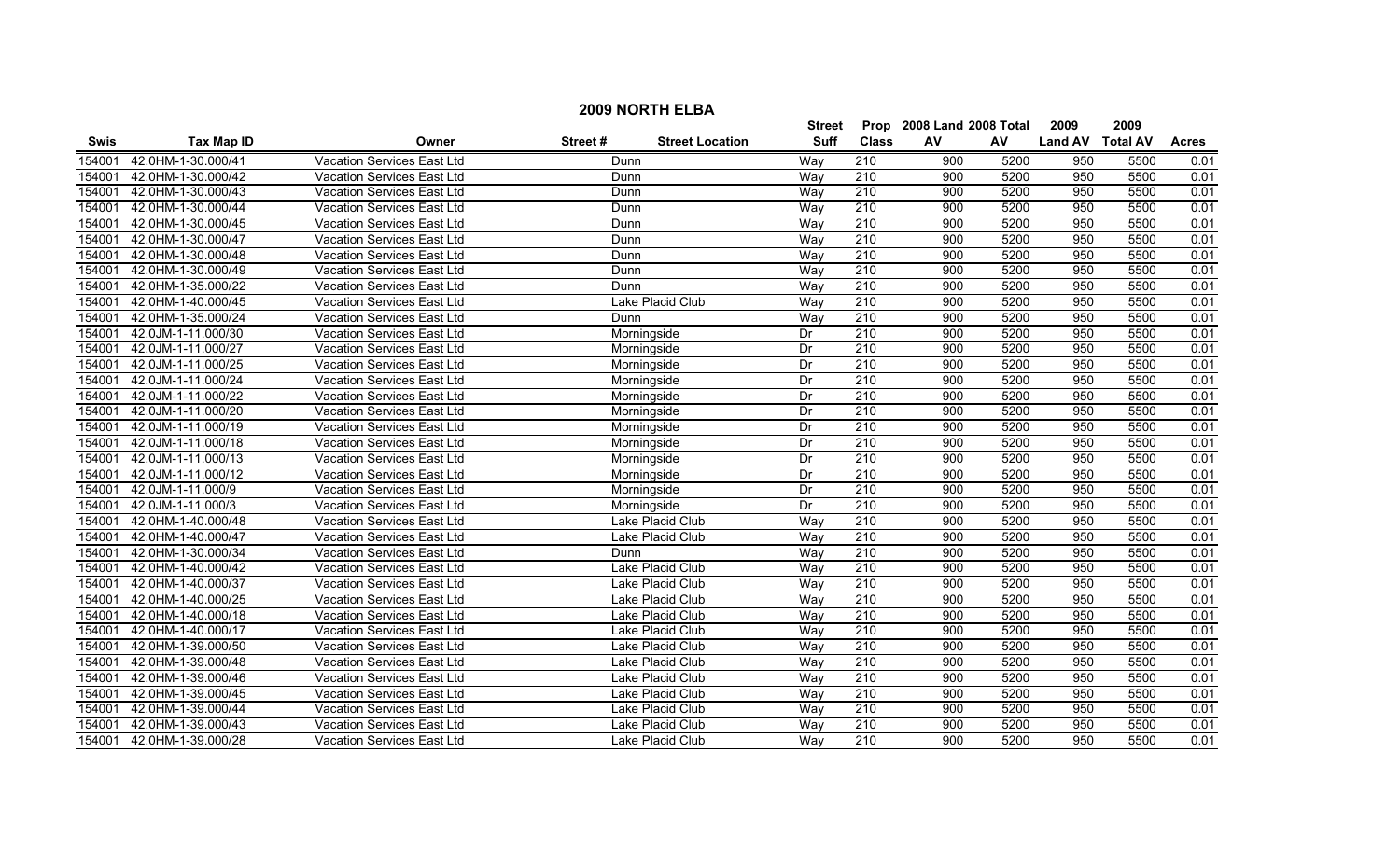|        | <b>2009 NORTH ELBA</b>                                   |                                           |         |                        |             |                           |                  |      |                  |      |              |  |
|--------|----------------------------------------------------------|-------------------------------------------|---------|------------------------|-------------|---------------------------|------------------|------|------------------|------|--------------|--|
|        |                                                          |                                           |         | Street                 |             | Prop 2008 Land 2008 Total |                  | 2009 | 2009             |      |              |  |
| Swis   | <b>Tax Map ID</b><br>Owner<br>Vacation Services East Ltd |                                           | Street# | <b>Street Location</b> | <b>Suff</b> | <b>Class</b>              | AV               | AV   | Land AV Total AV |      | <b>Acres</b> |  |
| 154001 | 42.0HM-1-39.000/20                                       |                                           |         | Lake Placid Club       | Way         | 210                       | 900              | 5200 | 950              | 5500 | 0.01         |  |
| 154001 | 42.0HM-1-39.000/19                                       | Vacation Services East Ltd                |         | Lake Placid Club       | Way         | 210                       | 900              | 5200 | 950              | 5500 | 0.01         |  |
| 154001 | 42.0JM-1-11.000/36                                       | Vacation Services East Ltd                |         | Morningside            | Dr          | 210                       | 900              | 5200 | 950              | 5500 | 0.01         |  |
| 154001 | 42.0JM-1-11.000/40                                       | <b>Vacation Services East Ltd</b>         |         | Morningside            | Dr          | 210                       | 900              | 5200 | 950              | 5500 | 0.01         |  |
| 154001 | 42.0JM-1-11.000/41                                       | Vacation Services East Ltd                |         | Morningside            | Dr          | 210                       | 900              | 5200 | 950              | 5500 | 0.01         |  |
| 154001 | 42.0JM-1-11.000/42                                       | Vacation Services East Ltd                |         | Morningside            | Dr          | 210                       | 900              | 5200 | 950              | 5500 | 0.01         |  |
| 154001 | 42.0JM-1-20.000/21                                       | Vacation Services East Ltd                |         | Morningside            | Dr          | 210                       | 900              | 5200 | 950              | 5500 | 0.01         |  |
| 154001 | 42.0JM-1-20.000/15                                       | Vacation Services East Ltd                |         | Morningside            | Dr          | 210                       | 900              | 5200 | 950              | 5500 | 0.01         |  |
| 154001 | 42.0JM-1-20.000/3                                        | Vacation Services East Ltd<br>Morningside |         |                        |             | 210                       | $\overline{900}$ | 5200 | 950              | 5500 | 0.01         |  |
| 154001 | 42.0JM-1-19.000/52                                       | Vacation Services East Ltd                |         | Morningside            | Dr          | $\overline{210}$          | 900              | 5200 | 950              | 5500 | 0.01         |  |
| 154001 | 42.0JM-1-19.000/45                                       | Vacation Services East Ltd                |         | Morningside            | Dr          | 210                       | 900              | 5200 | 950              | 5500 | 0.01         |  |
| 154001 | 42.0JM-1-19.000/43                                       | Vacation Services East Ltd                |         | Morningside            | Dr          | 210                       | 900              | 5200 | 950              | 5500 | 0.01         |  |
| 154001 | 42.0JM-1-19.000/40                                       | Vacation Services East Ltd                |         | Morningside            | Dr          | $\overline{210}$          | 900              | 5200 | 950              | 5500 | 0.01         |  |
| 154001 | 42.0JM-1-19.000/17                                       | Vacation Services East Ltd                |         | Morningside            | Dr          | $\overline{210}$          | 900              | 5200 | 950              | 5500 | 0.01         |  |
| 154001 | 42.0JM-1-18.000/52                                       | Vacation Services East Ltd                |         | Morningside            | Dr          | $\overline{210}$          | 900              | 5200 | 950              | 5500 | 0.01         |  |
| 154001 | 42.0JM-1-18.000/47                                       | Vacation Services East Ltd                |         | Morningside            | Dr          | 210                       | $\overline{900}$ | 5200 | 950              | 5500 | 0.01         |  |
| 154001 | 42.0JM-1-18.000/45                                       | Vacation Services East Ltd                |         | Morningside            | Dr          | 210                       | 900              | 5200 | 950              | 5500 | 0.01         |  |
| 154001 | 42.0JM-1-18.000/17                                       | Vacation Services East Ltd                |         | Morningside            | Dr          | 210                       | 900              | 5200 | 950              | 5500 | 0.01         |  |
| 154001 | 42.0JM-1-18.000/12                                       | Vacation Services East Ltd                |         | Morningside            | Dr          | 210                       | 900              | 5200 | 950              | 5500 | 0.01         |  |
| 154001 | 42.0JM-1-17.000/18                                       | Vacation Services East Ltd                |         | Morningside            | Dr          | 210                       | 900              | 5200 | 950              | 5500 | 0.01         |  |
| 154001 | 42.0HM-1-39.000/18                                       | Vacation Services East Ltd                |         | Lake Placid Club       | Way         | $\overline{210}$          | 900              | 5200 | 950              | 5500 | 0.01         |  |
| 154001 | 42.0JM-1-16.000/19                                       | Vacation Services East Ltd                |         | Morningside            | Dr          | 210                       | $\overline{900}$ | 5200 | 950              | 5500 | 0.01         |  |
| 154001 | 42.0JM-1-15.000/47                                       | Vacation Services East Ltd                |         | Morningside            | Dr          | $\overline{210}$          | 900              | 5200 | 950              | 5500 | 0.01         |  |
| 154001 | 42.0JM-1-15.000/16                                       | Vacation Services East Ltd                |         | Morningside            | Dr          | $\overline{210}$          | 900              | 5200 | 950              | 5500 | 0.01         |  |
| 154001 | 42.0JM-1-15.000/8                                        | Vacation Services East Ltd                |         | Morningside            | Dr          | 210                       | 900              | 5200 | 950              | 5500 | 0.01         |  |
| 154001 | 42.0JM-1-14.000/34                                       | Vacation Services East Ltd                |         | Morningside            | Dr          | 210                       | 900              | 5200 | 950              | 5500 | 0.01         |  |
| 154001 | 42.0JM-1-14.000/29                                       | Vacation Services East Ltd                |         | Morningside            | Dr          | 210                       | $\overline{900}$ | 5200 | 950              | 5500 | 0.01         |  |
| 154001 | 42.0JM-1-14.000/17                                       | Vacation Services East Ltd                |         | Morningside            | Dr          | 210                       | $\overline{900}$ | 5200 | 950              | 5500 | 0.01         |  |
| 154001 | 42.0JM-1-14.000/12                                       | Vacation Services East Ltd                |         | Morningside            | Dr          | 210                       | 900              | 5200 | 950              | 5500 | 0.01         |  |
| 154001 | 42.0JM-1-13.000/47                                       | Vacation Services East Ltd                |         | Morningside            | Dr          | $\overline{210}$          | 900              | 5200 | 950              | 5500 | 0.01         |  |
| 154001 | 42.0JM-1-13.000/44                                       | Vacation Services East Ltd                |         | Morningside            | Dr          | 210                       | 900              | 5200 | 950              | 5500 | 0.01         |  |
| 154001 | 42.0JM-1-13.000/22                                       | <b>Vacation Services East Ltd</b>         |         | Morningside            | Dr          | 210                       | 900              | 5200 | 950              | 5500 | 0.01         |  |
| 154001 | 42.0JM-1-12.000/21                                       | <b>Vacation Services East Ltd</b>         |         | Morningside            | Dr          | 210                       | 900              | 5200 | 950              | 5500 | 0.01         |  |
| 154001 | 42.0JM-1-11.000/52                                       | Vacation Services East Ltd                |         | Morningside            | Dr          | 210                       | 900              | 5200 | 950              | 5500 | 0.01         |  |
| 154001 | 42.0JM-1-11.000/47                                       | Vacation Services East Ltd                |         | Morningside            | Dr          | $\overline{210}$          | 900              | 5200 | 950              | 5500 | 0.01         |  |
| 154001 | 42.0JM-1-11.000/44                                       | Vacation Services East Ltd                |         | Morningside            | Dr          | 210                       | 900              | 5200 | 950              | 5500 | 0.01         |  |
| 154001 | 42.0JM-1-16.000/15                                       | Vacation Services East Ltd                |         | Morningside            | Dr          | $\overline{210}$          | 900              | 5200 | 950              | 5500 | 0.01         |  |
| 154001 | 42.0HM-1-35.000/23                                       | Vacation Services East Ltd                | Dunn    |                        | Wav         | 210                       | 900              | 5200 | 950              | 5500 | 0.01         |  |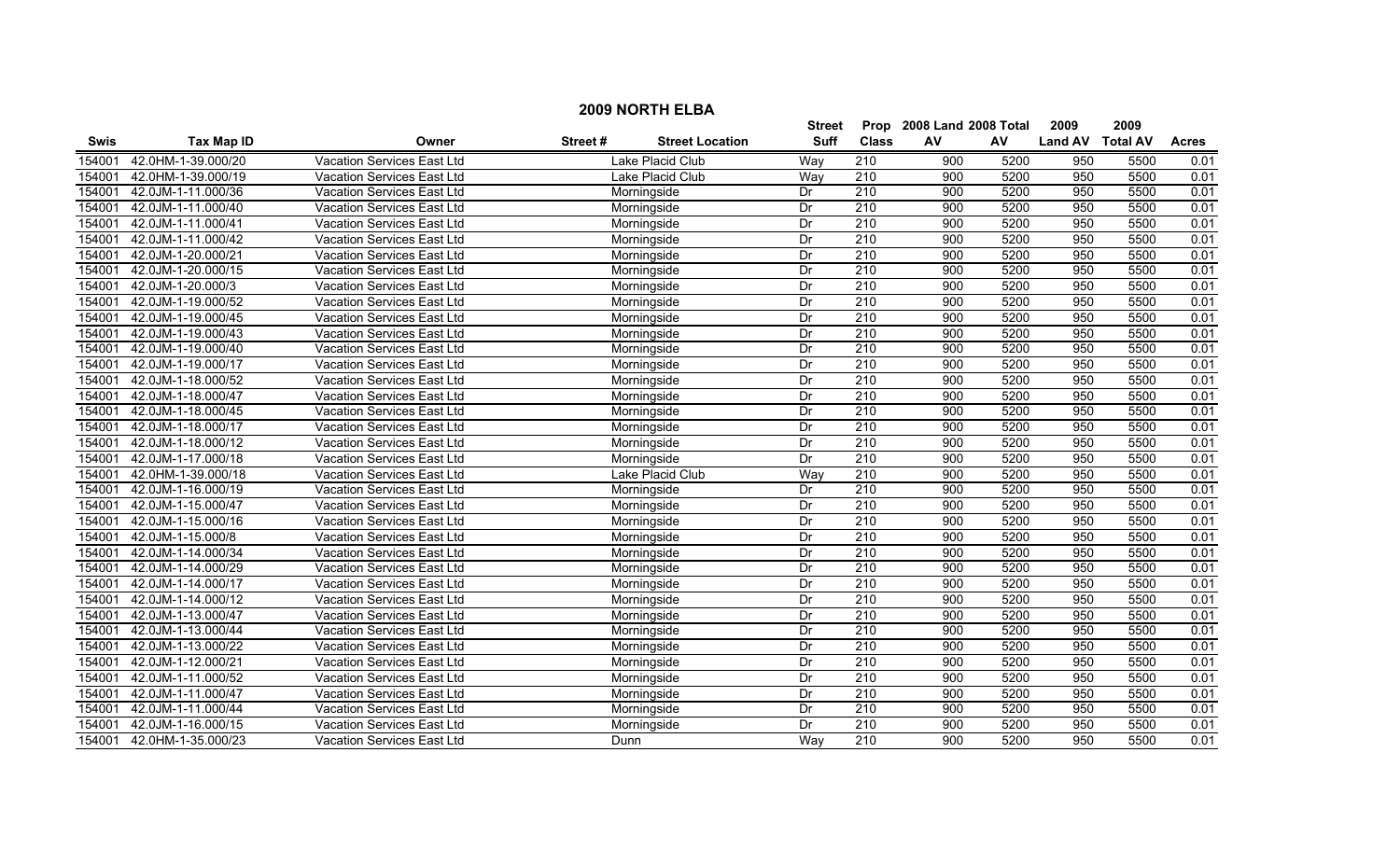|             | <b>2009 NORTH ELBA</b>    |                                   |         |                        |             |                           |     |      |                  |      |              |  |
|-------------|---------------------------|-----------------------------------|---------|------------------------|-------------|---------------------------|-----|------|------------------|------|--------------|--|
|             |                           |                                   |         | <b>Street</b>          |             | Prop 2008 Land 2008 Total |     | 2009 | 2009             |      |              |  |
| <b>Swis</b> | <b>Tax Map ID</b>         | Owner                             | Street# | <b>Street Location</b> | <b>Suff</b> | <b>Class</b>              | AV  | AV   | Land AV Total AV |      | <b>Acres</b> |  |
| 154001      | 42.0HM-1-39.000/17        | Vacation Services East Ltd        |         | Lake Placid Club       | Way         | 210                       | 900 | 5200 | 950              | 5500 | 0.01         |  |
| 154001      | 42.0HM-1-39.000/15        | Vacation Services East Ltd        |         | Lake Placid Club       | Way         | 210                       | 900 | 5200 | 950              | 5500 | 0.01         |  |
| 154001      | 42.0HM-1-36.000/33        | Vacation Services East Ltd        |         | Lake Placid Club       | Way         | 210                       | 900 | 5200 | 950              | 5500 | 0.01         |  |
| 154001      | 42.0HM-1-36.000/20        | Vacation Services East Ltd        |         | Lake Placid Club       | Way         | 210                       | 900 | 5200 | 950              | 5500 | 0.01         |  |
| 154001      | 42.0HM-1-36.000/19        | Vacation Services East Ltd        |         | Lake Placid Club       | Way         | 210                       | 900 | 5200 | 950              | 5500 | 0.01         |  |
| 154001      | 42.0HM-1-36.000/18        | Vacation Services East Ltd        |         | Lake Placid Club       | Way         | 210                       | 900 | 5200 | 950              | 5500 | 0.01         |  |
| 154001      | 42.0HM-1-36.000/17        | Vacation Services East Ltd        |         | Lake Placid Club       | Way         | 210                       | 900 | 5200 | 950              | 5500 | 0.01         |  |
| 154001      | 42.0HM-1-36.000/16        | Vacation Services East Ltd        |         | Lake Placid Club       | Way         | 210                       | 900 | 5200 | 950              | 5500 | 0.01         |  |
| 154001      | 42.0HM-1-36.000/15        | Vacation Services East Ltd        |         | Lake Placid Club       | Way         | $\overline{210}$          | 900 | 5200 | 950              | 5500 | 0.01         |  |
| 154001      | 42.0HM-1-36.000/14        | Vacation Services East Ltd        |         | Lake Placid Club       | Way         | $\overline{210}$          | 900 | 5200 | 950              | 5500 | 0.01         |  |
| 154001      | 42.0HM-1-36.000/13        | Vacation Services East Ltd        |         | Lake Placid Club       | Way         | $\overline{210}$          | 900 | 5200 | 950              | 5500 | 0.01         |  |
| 154001      | 42.0HM-1-36.000/12        | Vacation Services East Ltd        |         | Lake Placid Club       | Way         | 210                       | 900 | 5200 | 950              | 5500 | 0.01         |  |
| 154001      | 42.0HM-1-36.000/4         | Vacation Services East Ltd        |         | Lake Placid Club       | Way         | $\overline{210}$          | 900 | 5200 | 950              | 5500 | 0.01         |  |
| 154001      | 42.0HM-1-36.000/3         | Vacation Services East Ltd        |         | Lake Placid Club       | Way         | $\overline{210}$          | 900 | 5200 | 950              | 5500 | 0.01         |  |
| 154001      | 42.0HM-1-36.000/2         | Vacation Services East Ltd        |         | Lake Placid Club       | Way         | $\overline{210}$          | 900 | 5200 | 950              | 5500 | 0.01         |  |
| 154001      | 42.0HM-1-35.000/50        | Vacation Services East Ltd        | Dunn    |                        | Way         | 210                       | 900 | 5200 | 950              | 5500 | 0.01         |  |
| 154001      | 42.0HM-1-35.000/48        | Vacation Services East Ltd        | Dunn    |                        | Wav         | 210                       | 900 | 5200 | 950              | 5500 | 0.01         |  |
| 154001      | 42.0HM-1-35.000/47        | Vacation Services East Ltd        | Dunn    |                        | Wav         | 210                       | 900 | 5200 | 950              | 5500 | 0.01         |  |
| 154001      | 42.0HM-1-35.000/46        | Vacation Services East Ltd        | Dunn    |                        | Way         | 210                       | 900 | 5200 | 950              | 5500 | 0.01         |  |
| 154001      | 42.0HM-1-35.000/45        | Vacation Services East Ltd        | Dunn    |                        | Way         | 210                       | 900 | 5200 | 950              | 5500 | 0.01         |  |
| 154001      | 42.0HM-1-35.000/44        | Vacation Services East Ltd        | Dunn    |                        | Way         | $\overline{210}$          | 900 | 5200 | 950              | 5500 | 0.01         |  |
| 154001      | 42.0HM-1-35.000/43        | Vacation Services East Ltd        | Dunn    |                        | Way         | 210                       | 900 | 5200 | 950              | 5500 | 0.01         |  |
| 154001      | 42.0HM-1-35.000/42        | Vacation Services East Ltd        | Dunn    |                        | Way         | $\overline{210}$          | 900 | 5200 | 950              | 5500 | 0.01         |  |
| 154001      | 42.0HM-1-35.000/41        | Vacation Services East Ltd        | Dunn    |                        | Wav         | 210                       | 900 | 5200 | 950              | 5500 | 0.01         |  |
| 154001      | 42.0HM-1-35.000/40        | Vacation Services East Ltd        | Dunn    |                        | Wav         | 210                       | 900 | 5200 | 950              | 5500 | 0.01         |  |
| 154001      | 42.0HM-1-35.000/39        | <b>Vacation Services East Ltd</b> | Dunn    |                        | Wav         | $\overline{210}$          | 900 | 5200 | 950              | 5500 | 0.01         |  |
| 154001      | 42.0HM-1-35.000/37        | Vacation Services East Ltd        | Dunn    |                        | Way         | $\overline{210}$          | 900 | 5200 | 950              | 5500 | 0.01         |  |
| 154001      | 42.0HM-1-35.000/36        | Vacation Services East Ltd        | Dunn    |                        | Way         | $\overline{210}$          | 900 | 5200 | 950              | 5500 | 0.01         |  |
| 154001      | 42.0HM-1-35.000/33        | Vacation Services East Ltd        | Dunn    |                        | Way         | 210                       | 900 | 5200 | 950              | 5500 | 0.01         |  |
| 154001      | 42.0HM-1-35.000/29        | Vacation Services East Ltd        | Dunn    |                        | Way         | 210                       | 900 | 5200 | 950              | 5500 | 0.01         |  |
| 154001      | 42.0HM-1-35.000/25        | Vacation Services East Ltd        | Dunn    |                        | Wav         | 210                       | 900 | 5200 | 950              | 5500 | 0.01         |  |
| 154001      | 42.0HM-1-36.000/38        | <b>Vacation Services East Ltd</b> |         | Lake Placid Club       | Way         | 210                       | 900 | 5200 | 950              | 5500 | 0.01         |  |
| 154001      | 42.0HM-1-36.000/44        | <b>Vacation Services East Ltd</b> |         | Lake Placid Club       | Way         | 210                       | 900 | 5200 | 950              | 5500 | 0.01         |  |
| 154001      | 42.0HM-1-36.000/45        | Vacation Services East Ltd        |         | Lake Placid Club       | Way         | $\overline{210}$          | 900 | 5200 | 950              | 5500 | 0.01         |  |
| 154001      | 42.0HM-1-36.000/47        | Vacation Services East Ltd        |         | Lake Placid Club       | Way         | 210                       | 900 | 5200 | 950              | 5500 | 0.01         |  |
| 154001      | 42.0HM-1-38.000/49        | Vacation Services East Ltd        |         | Lake Placid Club       | Way         | 210                       | 900 | 5200 | 950              | 5500 | 0.01         |  |
| 154001      | 42.0HM-1-38.000/48        | Vacation Services East Ltd        |         | Lake Placid Club       | Way         | 210                       | 900 | 5200 | 950              | 5500 | 0.01         |  |
|             | 154001 42.0HM-1-38.000/46 | Vacation Services East Ltd        |         | Lake Placid Club       | Way         | 210                       | 900 | 5200 | 950              | 5500 | 0.01         |  |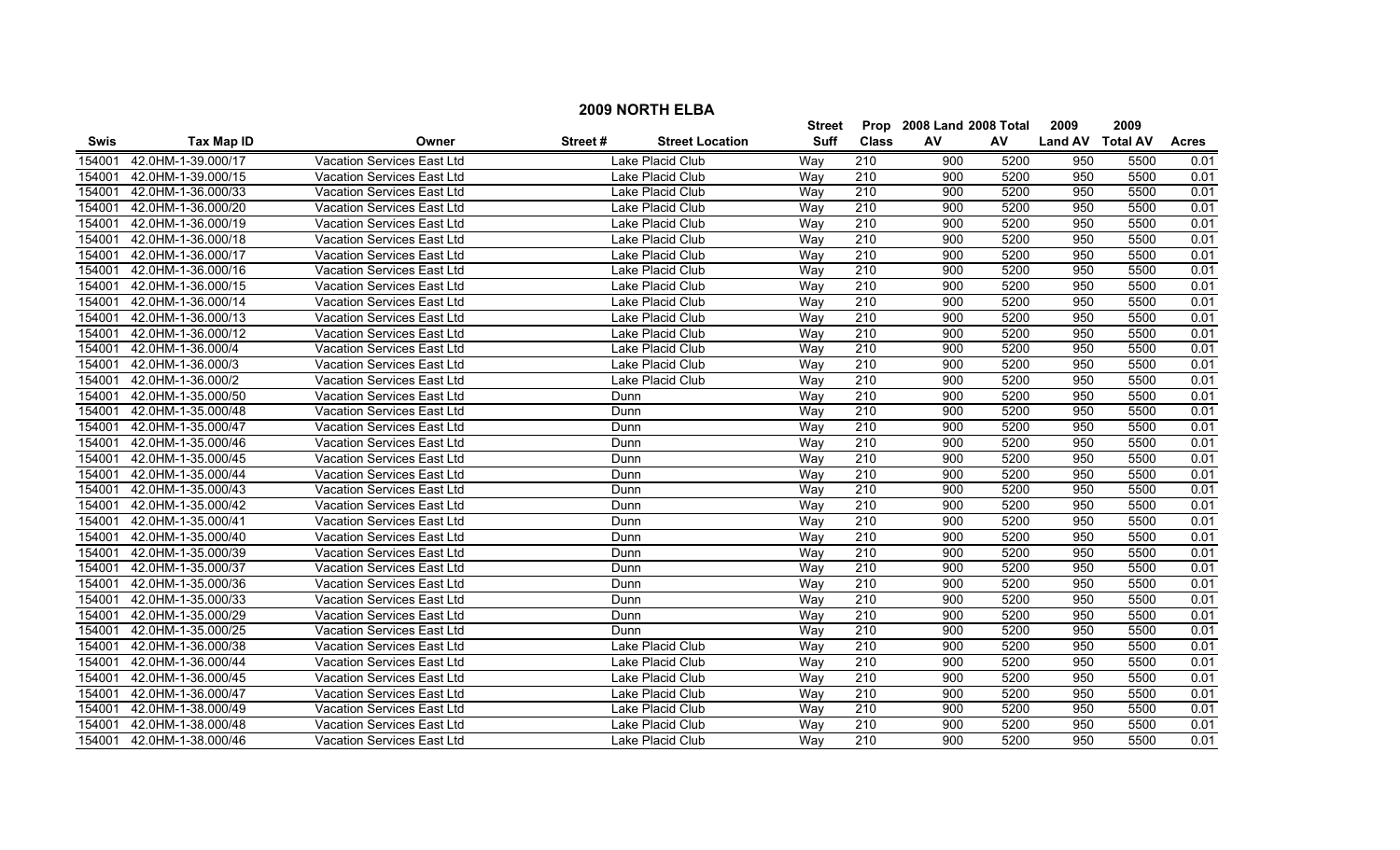|        | <b>2009 NORTH ELBA</b>   |                                   |         |                        |             |                           |     |      |                  |      |              |  |
|--------|--------------------------|-----------------------------------|---------|------------------------|-------------|---------------------------|-----|------|------------------|------|--------------|--|
|        |                          |                                   |         | <b>Street</b>          |             | Prop 2008 Land 2008 Total |     | 2009 | 2009             |      |              |  |
| Swis   | <b>Tax Map ID</b>        | Owner                             | Street# | <b>Street Location</b> | <b>Suff</b> | <b>Class</b>              | AV  | AV   | Land AV Total AV |      | <b>Acres</b> |  |
| 154001 | 42.0HM-1-38.000/45       | Vacation Services East Ltd        |         | Lake Placid Club       | Way         | 210                       | 900 | 5200 | 950              | 5500 | 0.01         |  |
| 154001 | 42.0HM-1-38.000/44       | Vacation Services East Ltd        |         | Lake Placid Club       | Way         | 210                       | 900 | 5200 | 950              | 5500 | 0.01         |  |
| 154001 | 42.0HM-1-38.000/43       | Vacation Services East Ltd        |         | Lake Placid Club       | Way         | 210                       | 900 | 5200 | 950              | 5500 | 0.01         |  |
| 154001 | 42.0HM-1-38.000/20       | Vacation Services East Ltd        |         | Lake Placid Club       | Way         | 210                       | 900 | 5200 | 950              | 5500 | 0.01         |  |
| 154001 | 42.0HM-1-38.000/19       | Vacation Services East Ltd        |         | Lake Placid Club       | Way         | 210                       | 900 | 5200 | 950              | 5500 | 0.01         |  |
| 154001 | 42.0HM-1-38.000/18       | Vacation Services East Ltd        |         | Lake Placid Club       | Way         | 210                       | 900 | 5200 | 950              | 5500 | 0.01         |  |
| 154001 | 42.0HM-1-38.000/17       | Vacation Services East Ltd        |         | Lake Placid Club       | Way         | 210                       | 900 | 5200 | 950              | 5500 | 0.01         |  |
| 154001 | 42.0HM-1-38.000/16       | Vacation Services East Ltd        |         | Lake Placid Club       | Way         | 210                       | 900 | 5200 | 950              | 5500 | 0.01         |  |
| 154001 | 42.0HM-1-38.000/15       | Vacation Services East Ltd        |         | Lake Placid Club       | Way         | $\overline{210}$          | 900 | 5200 | 950              | 5500 | 0.01         |  |
| 154001 | 42.0HM-1-38.000/14       | Vacation Services East Ltd        |         | Lake Placid Club       | Way         | 210                       | 900 | 5200 | 950              | 5500 | 0.01         |  |
| 154001 | 42.0HM-1-38.000/13       | Vacation Services East Ltd        |         | Lake Placid Club       | Way         | $\overline{210}$          | 900 | 5200 | 950              | 5500 | 0.01         |  |
| 154001 | 42.0HM-1-39.000/16       | Vacation Services East Ltd        |         | Lake Placid Club       | Way         | 210                       | 900 | 5200 | 950              | 5500 | 0.01         |  |
| 154001 | 42.0HM-1-38.000/10       | Vacation Services East Ltd        |         | Lake Placid Club       | Way         | $\overline{210}$          | 900 | 5200 | 950              | 5500 | 0.01         |  |
| 154001 | 42.0HM-1-37.000/47       | Vacation Services East Ltd        |         | Lake Placid Club       | Way         | $\overline{210}$          | 900 | 5200 | 950              | 5500 | 0.01         |  |
| 154001 | 42.0HM-1-37.000/44       | Vacation Services East Ltd        |         | Lake Placid Club       | Way         | $\overline{210}$          | 900 | 5200 | 950              | 5500 | 0.01         |  |
| 154001 | 42.0HM-1-37.000/43       | Vacation Services East Ltd        |         | Lake Placid Club       | Way         | 210                       | 900 | 5200 | 950              | 5500 | 0.01         |  |
| 154001 | 42.0HM-1-37.000/42       | Vacation Services East Ltd        |         | Lake Placid Club       | Way         | 210                       | 900 | 5200 | 950              | 5500 | 0.01         |  |
| 154001 | 42.0HM-1-37.000/37       | Vacation Services East Ltd        |         | Lake Placid Club       | Way         | 210                       | 900 | 5200 | 950              | 5500 | 0.01         |  |
| 154001 | 42.0HM-1-37.000/20       | Vacation Services East Ltd        |         | Lake Placid Club       | Way         | 210                       | 900 | 5200 | 950              | 5500 | 0.01         |  |
| 154001 | 42.0HM-1-37.000/19       | Vacation Services East Ltd        |         | Lake Placid Club       | Way         | 210                       | 900 | 5200 | 950              | 5500 | 0.01         |  |
| 154001 | 42.0HM-1-37.000/18       | Vacation Services East Ltd        |         | Lake Placid Club       | Way         | $\overline{210}$          | 900 | 5200 | 950              | 5500 | 0.01         |  |
| 154001 | 42.0HM-1-37.000/17       | Vacation Services East Ltd        |         | Lake Placid Club       | Way         | 210                       | 900 | 5200 | 950              | 5500 | 0.01         |  |
| 154001 | 42.0HM-1-37.000/16       | Vacation Services East Ltd        |         | Lake Placid Club       | Way         | 210                       | 900 | 5200 | 950              | 5500 | 0.01         |  |
| 154001 | 42.0HM-1-37.000/15       | Vacation Services East Ltd        |         | Lake Placid Club       | Way         | 210                       | 900 | 5200 | 950              | 5500 | 0.01         |  |
| 154001 | 42.0HM-1-37.000/14       | Vacation Services East Ltd        |         | Lake Placid Club       | Way         | 210                       | 900 | 5200 | 950              | 5500 | 0.01         |  |
| 154001 | 42.0HM-1-37.000/1        | <b>Vacation Services East Ltd</b> |         | Lake Placid Club       | Way         | $\overline{210}$          | 900 | 5200 | 950              | 5500 | 0.01         |  |
| 154001 | 42.0HM-1-36.000/48       | Vacation Services East Ltd        |         | Lake Placid Club       | Way         | $\overline{210}$          | 900 | 5200 | 950              | 5500 | 0.01         |  |
| 154001 | 42.0HM-1-37.000/48       | Vacation Services East Ltd        |         | Lake Placid Club       | Way         | $\overline{210}$          | 900 | 5200 | 950              | 5500 | 0.01         |  |
| 154001 | 42.0HM-1-30.000/33       | Vacation Services East Ltd        | Dunn    |                        | Way         | 210                       | 900 | 5200 | 950              | 5500 | 0.01         |  |
| 154001 | 42.0HM-1-28.000/26       | Vacation Services East Ltd        | Dunn    |                        | Way         | 210                       | 900 | 5200 | 950              | 5500 | 0.01         |  |
| 154001 | 42.0HM-1-30.000/29       | Vacation Services East Ltd        | Dunn    |                        | Wav         | 210                       | 900 | 5200 | 950              | 5500 | 0.01         |  |
| 154001 | 42.0HM-1-10.000/15       | Vacation Services East Ltd        |         | Morningside            | Dr          | 210                       | 900 | 5200 | 950              | 5500 | 0.01         |  |
| 154001 | 42.0HM-1-10.000/14       | Vacation Services East Ltd        |         | Morningside            | Dr          | 210                       | 900 | 5200 | 950              | 5500 | 0.01         |  |
| 154001 | 42.0HM-1-10.000/12       | Vacation Services East Ltd        |         | Morningside            | Dr          | 210                       | 900 | 5200 | 950              | 5500 | 0.01         |  |
| 154001 | 42.0HM-1-10.000/11       | Vacation Services East Ltd        |         | Morningside            | Dr          | $\overline{210}$          | 900 | 5200 | 950              | 5500 | 0.01         |  |
| 154001 | 42.0HM-1-9.000/52        | Vacation Services East Ltd        |         | Morningside            | Dr          | 210                       | 900 | 5200 | 950              | 5500 | 0.01         |  |
| 154001 | 42.0HM-1-9.000/49        | Vacation Services East Ltd        |         | Morningside            | Dr          | 210                       | 900 | 5200 | 950              | 5500 | 0.01         |  |
|        | 154001 42.0HM-1-9.000/48 | Vacation Services East Ltd        |         | Morninaside            | Dr          | 210                       | 900 | 5200 | 950              | 5500 | 0.01         |  |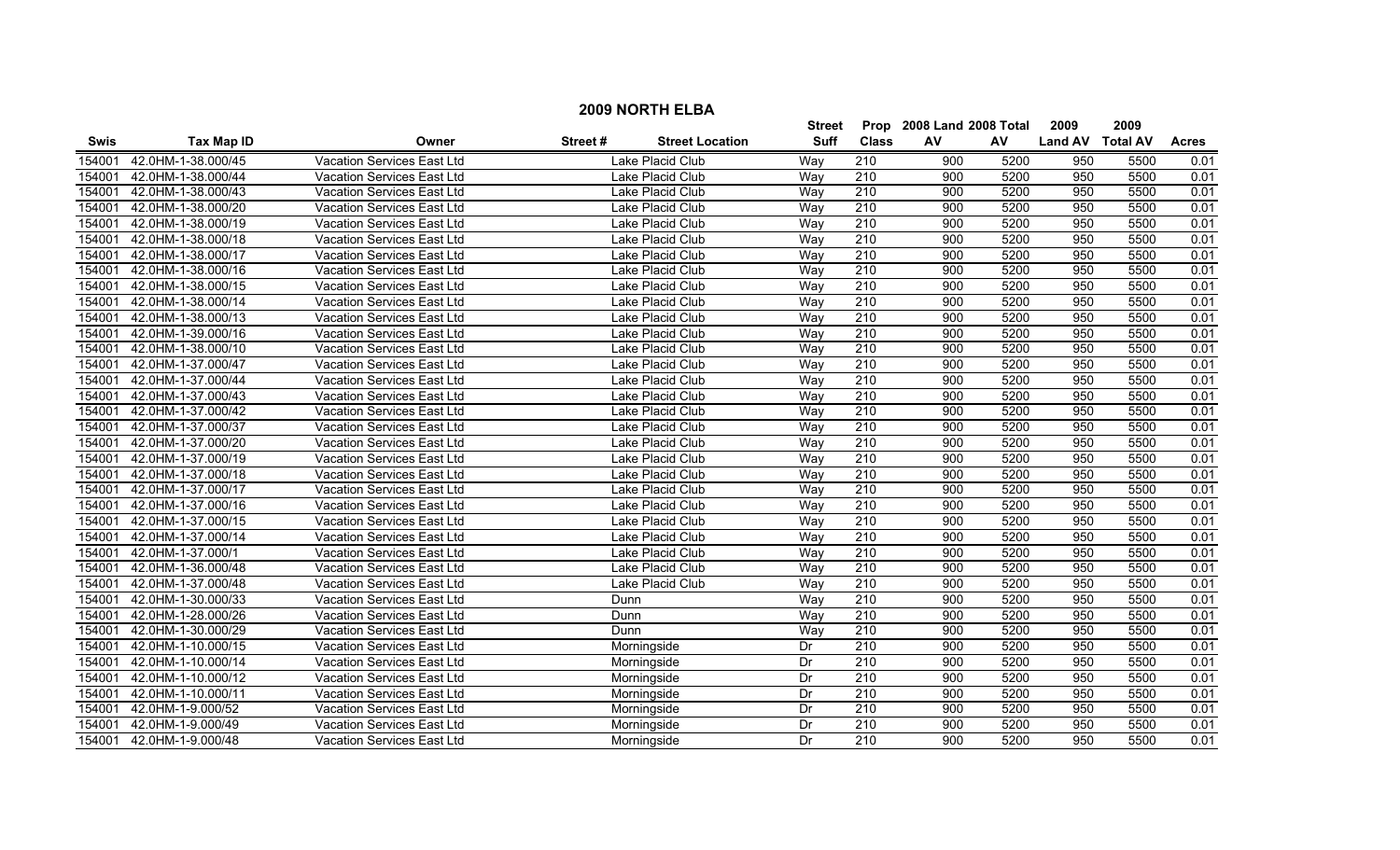|             | <b>2009 NORTH ELBA</b> |                                           |             |                        |               |                  |                           |      |                  |      |              |  |  |
|-------------|------------------------|-------------------------------------------|-------------|------------------------|---------------|------------------|---------------------------|------|------------------|------|--------------|--|--|
|             |                        |                                           |             |                        | <b>Street</b> |                  | Prop 2008 Land 2008 Total |      | 2009             | 2009 |              |  |  |
| <b>Swis</b> | <b>Tax Map ID</b>      | Owner                                     | Street#     | <b>Street Location</b> | <b>Suff</b>   | <b>Class</b>     | AV                        | AV   | Land AV Total AV |      | <b>Acres</b> |  |  |
| 154001      | 42.0HM-1-9.000/47      | <b>Vacation Services East Ltd</b>         |             | Morningside            | Dr            | $\overline{210}$ | 900                       | 5200 | 950              | 5500 | 0.01         |  |  |
| 154001      | 42.0HM-1-9.000/44      | Vacation Services East Ltd                |             | Morningside            | Dr            | 210              | 900                       | 5200 | 950              | 5500 | 0.01         |  |  |
| 154001      | 42.0HM-1-9.000/43      | Vacation Services East Ltd                |             | Morningside            | Dr            | 210              | 900                       | 5200 | 950              | 5500 | 0.01         |  |  |
| 154001      | 42.0HM-1-9.000/42      | <b>Vacation Services East Ltd</b>         |             | Morningside            | Dr            | 210              | 900                       | 5200 | 950              | 5500 | 0.01         |  |  |
| 154001      | 42.0HM-1-9.000/25      | Vacation Services East Ltd                |             | Morningside            | Dr            | 210              | 900                       | 5200 | 950              | 5500 | 0.01         |  |  |
| 154001      | 42.0HM-1-10.000/16     | Vacation Services East Ltd                |             | Morningside            | Dr            | 210              | 900                       | 5200 | 950              | 5500 | 0.01         |  |  |
| 154001      | 42.0HM-1-9.000/22      | Vacation Services East Ltd<br>Morningside |             |                        |               | 210              | 900                       | 5200 | 950              | 5500 | 0.01         |  |  |
| 154001      | 42.0HM-1-9.000/20      | Vacation Services East Ltd<br>Morningside |             |                        |               | 210              | 900                       | 5200 | 950              | 5500 | 0.01         |  |  |
| 154001      | 42.0HM-1-9.000/19      | Vacation Services East Ltd<br>Morningside |             |                        |               | 210              | 900                       | 5200 | 950              | 5500 | 0.01         |  |  |
| 154001      | 42.0HM-1-9.000/18      | Vacation Services East Ltd                | Morningside |                        |               | $\overline{210}$ | 900                       | 5200 | 950              | 5500 | 0.01         |  |  |
| 154001      | 42.0HM-1-9.000/17      | <b>Vacation Services East Ltd</b>         | Morningside |                        |               | 210              | 900                       | 5200 | 950              | 5500 | 0.01         |  |  |
| 154001      | 42.0HM-1-9.000/16      | Vacation Services East Ltd<br>Morningside |             |                        |               | 210              | 900                       | 5200 | 950              | 5500 | 0.01         |  |  |
| 154001      | 42.0HM-1-9.000/15      | Vacation Services East Ltd                |             | Morningside            | Dr            | 210              | 900                       | 5200 | 950              | 5500 | 0.01         |  |  |
| 154001      | 42.0HM-1-9.000/14      | Vacation Services East Ltd                |             | Morningside            | Dr            | $\overline{210}$ | 900                       | 5200 | 950              | 5500 | 0.01         |  |  |
| 154001      | 42.0HM-1-9.000/13      | Vacation Services East Ltd                |             | Morningside            | Dr            | 210              | 900                       | 5200 | 950              | 5500 | 0.01         |  |  |
| 154001      | 42.0HM-1-8.000/48      | Vacation Services East Ltd                |             | Morningside            | Dr            | 210              | 900                       | 5200 | 950              | 5500 | 0.01         |  |  |
| 154001      | 42.0HM-1-8.000/47      | <b>Vacation Services East Ltd</b>         |             | Morningside            | Dr            | 210              | 900                       | 5200 | 950              | 5500 | 0.01         |  |  |
| 154001      | 42.0HM-1-8.000/46      | <b>Vacation Services East Ltd</b>         |             | Morningside            | Dr            | 210              | 900                       | 5200 | 950              | 5500 | 0.01         |  |  |
| 154001      | 42.0HM-1-8.000/45      | Vacation Services East Ltd                |             | Morningside            | Dr            | 210              | 900                       | 5200 | 950              | 5500 | 0.01         |  |  |
| 154001      | 42.0HM-1-9.000/21      | Vacation Services East Ltd                |             | Morningside            | Dr            | 210              | 900                       | 5200 | 950              | 5500 | 0.01         |  |  |
| 154001      | 42.0HM-1-8.000/44      | Vacation Services East Ltd                |             | Morningside            | Dr            | 210              | 900                       | 5200 | 950              | 5500 | 0.01         |  |  |
| 154001      | 42.0HM-1-10.000/17     | Vacation Services East Ltd                |             | Morningside            | Dr            | 210              | 900                       | 5200 | 950              | 5500 | 0.01         |  |  |
| 154001      | 42.0HM-1-10.000/19     | Vacation Services East Ltd                |             | Morningside            | Dr            | 210              | 900                       | 5200 | 950              | 5500 | 0.01         |  |  |
| 154001      | 42.0HM-1-26.000/43     | <b>Vacation Services East Ltd</b>         | Dunn        |                        | Way           | $\overline{210}$ | 900                       | 5200 | 950              | 5500 | 0.01         |  |  |
| 154001      | 42.0HM-1-26.000/42     | Vacation Services East Ltd                | Dunn        |                        | Way           | 210              | 900                       | 5200 | 950              | 5500 | 0.01         |  |  |
| 154001      | 42.0HM-1-26.000/41     | Vacation Services East Ltd                | Dunn        |                        | Way           | 210              | 900                       | 5200 | 950              | 5500 | 0.01         |  |  |
| 154001      | 42.0HM-1-26.000/27     | Vacation Services East Ltd                | Dunn        |                        | Way           | 210              | 900                       | 5200 | 950              | 5500 | 0.01         |  |  |
| 154001      | 42.0HM-1-26.000/22     | Vacation Services East Ltd                | Dunn        |                        | Way           | 210              | 900                       | 5200 | 950              | 5500 | 0.01         |  |  |
| 154001      | 42.0HM-1-26.000/21     | Vacation Services East Ltd                | Dunn        |                        | Way           | 210              | 900                       | 5200 | 950              | 5500 | 0.01         |  |  |
| 154001      | 42.0HM-1-26.000/20     | Vacation Services East Ltd                | Dunn        |                        | Way           | 210              | 900                       | 5200 | 950              | 5500 | 0.01         |  |  |
| 154001      | 42.0HM-1-26.000/19     | <b>Vacation Services East Ltd</b>         | Dunn        |                        | Wav           | 210              | 900                       | 5200 | 950              | 5500 | 0.01         |  |  |
| 154001      | 42.0HM-1-26.000/18     | <b>Vacation Services East Ltd</b>         | Dunn        |                        | Way           | 210              | 900                       | 5200 | 950              | 5500 | 0.01         |  |  |
| 154001      | 42.0HM-1-26.000/17     | <b>Vacation Services East Ltd</b>         | Dunn        |                        | Way           | 210              | 900                       | 5200 | 950              | 5500 | 0.01         |  |  |
| 154001      | 42.0HM-1-26.000/16     | Vacation Services East Ltd                | Dunn        |                        | Way           | 210              | 900                       | 5200 | 950              | 5500 | 0.01         |  |  |
| 154001      | 42.0HM-1-30.000/31     | Vacation Services East Ltd                | Dunn        |                        | Way           | $\overline{210}$ | 900                       | 5200 | 950              | 5500 | 0.01         |  |  |
| 154001      | 42.0HM-1-10.000/18     | Vacation Services East Ltd                |             | Morningside            | Dr            | 210              | 900                       | 5200 | 950              | 5500 | 0.01         |  |  |
| 154001      | 42.0HM-1-26.000/14     | Vacation Services East Ltd                | Dunn        |                        | Way           | $\overline{210}$ | 900                       | 5200 | 950              | 5500 | 0.01         |  |  |
| 154001      | 42.0HM-1-26.000/11     | Vacation Services East Ltd                | Dunn        |                        | Wav           | 210              | 900                       | 5200 | 950              | 5500 | 0.01         |  |  |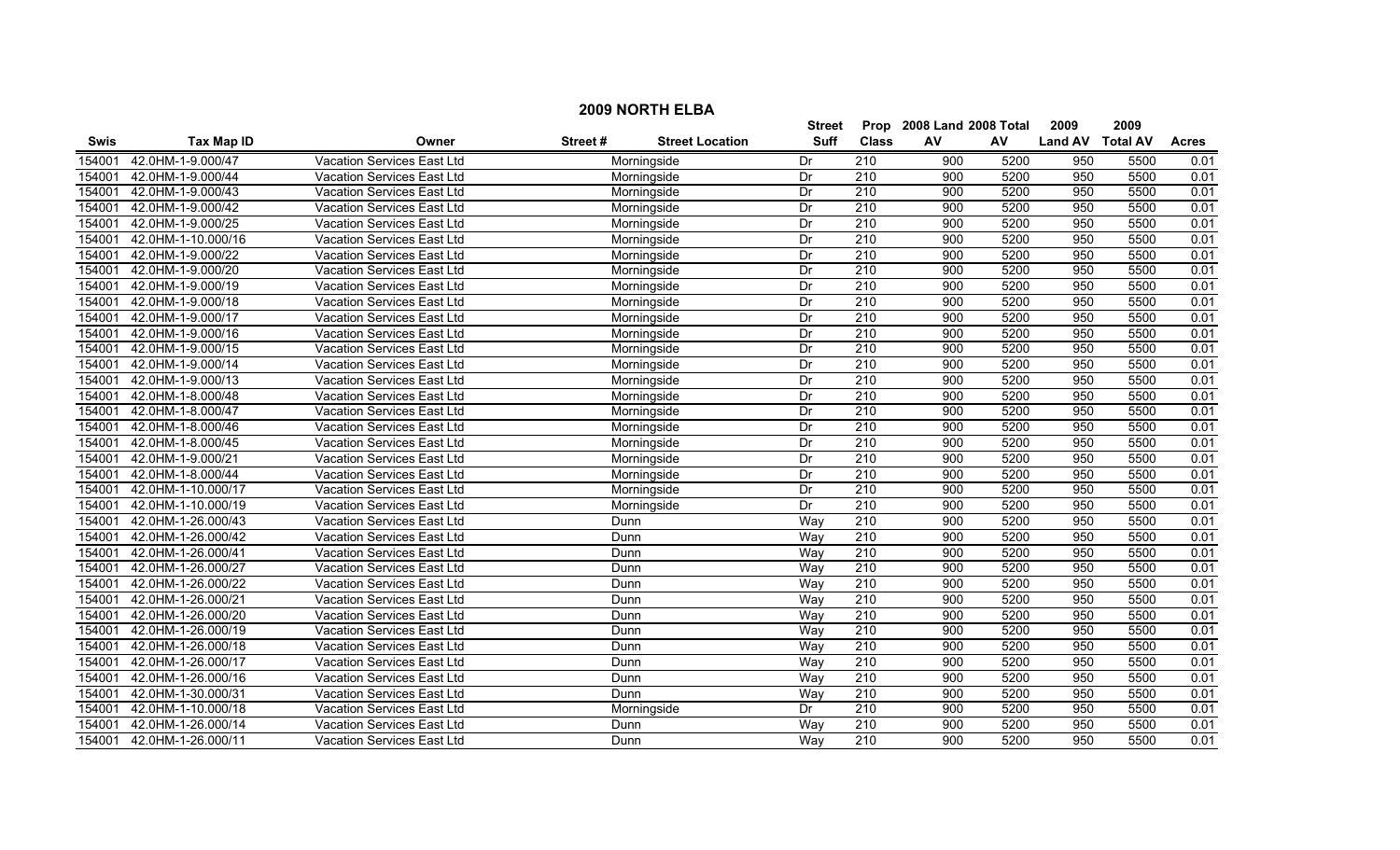|             | <b>2009 NORTH ELBA</b> |                                           |               |                        |                           |                         |      |      |                  |      |              |  |  |
|-------------|------------------------|-------------------------------------------|---------------|------------------------|---------------------------|-------------------------|------|------|------------------|------|--------------|--|--|
|             |                        |                                           | <b>Street</b> |                        | Prop 2008 Land 2008 Total |                         | 2009 | 2009 |                  |      |              |  |  |
| <b>Swis</b> | <b>Tax Map ID</b>      | Owner                                     | Street#       | <b>Street Location</b> | <b>Suff</b>               | <b>Class</b>            | AV   | AV   | Land AV Total AV |      | <b>Acres</b> |  |  |
| 154001      | 42.0HM-1-26.000/8      | <b>Vacation Services East Ltd</b>         | Dunn          |                        | Way                       | 210                     | 900  | 5200 | 950              | 5500 | 0.01         |  |  |
| 154001      | 42.0HM-1-10.000/48     | Vacation Services East Ltd                |               | Morningside            | Dr                        | 210                     | 900  | 5200 | 950              | 5500 | 0.01         |  |  |
| 154001      | 42.0HM-1-10.000/47     | Vacation Services East Ltd                |               | Morningside            | Dr                        | 210                     | 900  | 5200 | 950              | 5500 | 0.01         |  |  |
| 154001      | 42.0HM-1-10.000/46     | <b>Vacation Services East Ltd</b>         |               | Morningside            | Dr                        | 210                     | 900  | 5200 | 950              | 5500 | 0.01         |  |  |
| 154001      | 42.0HM-1-10.000/45     | Vacation Services East Ltd                |               | Morningside            | Dr                        | 210                     | 900  | 5200 | 950              | 5500 | 0.01         |  |  |
| 154001      | 42.0HM-1-10.000/44     | Vacation Services East Ltd                |               | Morningside            | Dr                        | 210                     | 900  | 5200 | 950              | 5500 | 0.01         |  |  |
| 154001      | 42.0HM-1-10.000/43     | Vacation Services East Ltd<br>Morningside |               |                        |                           | 210                     | 900  | 5200 | 950              | 5500 | 0.01         |  |  |
| 154001      | 42.0HM-1-10.000/33     | Vacation Services East Ltd<br>Morningside |               |                        |                           | 210<br>210              | 900  | 5200 | 950              | 5500 | 0.01         |  |  |
| 154001      | 42.0HM-1-10.000/31     | Vacation Services East Ltd                | Morningside   |                        |                           |                         | 900  | 5200 | 950              | 5500 | 0.01         |  |  |
| 154001      | 42.0HM-1-10.000/21     | Vacation Services East Ltd                | Morningside   |                        |                           | $\overline{210}$<br>210 | 900  | 5200 | 950              | 5500 | 0.01         |  |  |
| 154001      | 42.0HM-1-10.000/20     | <b>Vacation Services East Ltd</b>         | Morningside   |                        |                           |                         | 900  | 5200 | 950              | 5500 | 0.01         |  |  |
| 154001      | 42.0HM-1-26.000/13     | Vacation Services East Ltd<br>Dunn        |               |                        |                           |                         | 900  | 5200 | 950              | 5500 | 0.01         |  |  |
| 154001      | 42.0HM-1-26.000/44     | Vacation Services East Ltd                | Dunn          |                        | Way                       | $\overline{210}$        | 900  | 5200 | 950              | 5500 | 0.01         |  |  |
| 154001      | 42.0HM-1-8.000/43      | Vacation Services East Ltd                |               | Morningside            | Dr                        | $\overline{210}$        | 900  | 5200 | 950              | 5500 | 0.01         |  |  |
| 154001      | 42.0HM-1-8.000/25      | Vacation Services East Ltd                |               | Morningside            | Dr                        | 210                     | 900  | 5200 | 950              | 5500 | 0.01         |  |  |
| 154001      | 42.0HM-1-6.000/43      | Vacation Services East Ltd                |               | Morningside            | Dr                        | 210                     | 900  | 5200 | 950              | 5500 | 0.01         |  |  |
| 154001      | 42.0HM-1-6.000/42      | <b>Vacation Services East Ltd</b>         |               | Morningside            | Dr                        | 210                     | 900  | 5200 | 950              | 5500 | 0.01         |  |  |
| 154001      | 42.0HM-1-6.000/38      | Vacation Services East Ltd                |               | Morningside            | Dr                        | 210                     | 900  | 5200 | 950              | 5500 | 0.01         |  |  |
| 154001      | 42.0HM-1-6.000/26      | Vacation Services East Ltd                |               | Morningside            | Dr                        | 210                     | 900  | 5200 | 950              | 5500 | 0.01         |  |  |
| 154001      | 42.0HM-1-6.000/20      | Vacation Services East Ltd                |               | Morningside            | Dr                        | 210                     | 900  | 5200 | 950              | 5500 | 0.01         |  |  |
| 154001      | 42.0HM-1-6.000/19      | Vacation Services East Ltd                |               | Morningside            | Dr                        | 210                     | 900  | 5200 | 950              | 5500 | 0.01         |  |  |
| 154001      | 42.0HM-1-6.000/18      | Vacation Services East Ltd                |               | Morningside            | Dr                        | 210                     | 900  | 5200 | 950              | 5500 | 0.01         |  |  |
| 154001      | 42.0HM-1-6.000/17      | Vacation Services East Ltd                |               | Morningside            | Dr                        | 210                     | 900  | 5200 | 950              | 5500 | 0.01         |  |  |
| 154001      | 42.0JM-1-20.000/44     | <b>Vacation Services East Ltd</b>         |               | Morningside            | Dr                        | $\overline{210}$        | 900  | 5200 | 950              | 5500 | 0.01         |  |  |
| 154001      | 42.0HM-1-27.000/45     | Vacation Services East Ltd                | Dunn          |                        | Way                       | 210                     | 900  | 5200 | 950              | 5500 | 0.01         |  |  |
| 154001      | 42.0HM-1-27.000/47     | Vacation Services East Ltd                | Dunn          |                        | Way                       | 210                     | 900  | 5200 | 950              | 5500 | 0.01         |  |  |
| 154001      | 42.0HM-1-27.000/48     | Vacation Services East Ltd                | Dunn          |                        | Way                       | $\overline{210}$        | 900  | 5200 | 950              | 5500 | 0.01         |  |  |
| 154001      | 42.0HM-1-6.000/44      | Vacation Services East Ltd                |               | Morningside            | Dr                        | 210                     | 900  | 5200 | 950              | 5500 | 0.01         |  |  |
| 154001      | 42.0HM-1-28.000/1      | Vacation Services East Ltd                | Dunn          |                        | Way                       | 210                     | 900  | 5200 | 950              | 5500 | 0.01         |  |  |
| 154001      | 42.0HM-1-28.000/3      | Vacation Services East Ltd                | Dunn          |                        | Way                       | 210                     | 900  | 5200 | 950              | 5500 | 0.01         |  |  |
| 154001      | 42.0HM-1-28.000/4      | <b>Vacation Services East Ltd</b>         | Dunn          |                        | Way                       | 210                     | 900  | 5200 | 950              | 5500 | 0.01         |  |  |
| 154001      | 42.0HM-1-28.000/5      | <b>Vacation Services East Ltd</b>         | Dunn          |                        | Way                       | 210                     | 900  | 5200 | 950              | 5500 | 0.01         |  |  |
| 154001      | 42.0HM-1-28.000/10     | <b>Vacation Services East Ltd</b>         | Dunn          |                        | Way                       | 210                     | 900  | 5200 | 950              | 5500 | 0.01         |  |  |
| 154001      | 42.0HM-1-28.000/11     | Vacation Services East Ltd                | Dunn          |                        | Way                       | 210                     | 900  | 5200 | 950              | 5500 | 0.01         |  |  |
| 154001      | 42.0HM-1-28.000/12     | Vacation Services East Ltd                | Dunn          |                        | Way                       | $\overline{210}$        | 900  | 5200 | 950              | 5500 | 0.01         |  |  |
| 154001      | 42.0HM-1-28.000/13     | Vacation Services East Ltd                | Dunn          |                        | Way                       | 210                     | 900  | 5200 | 950              | 5500 | 0.01         |  |  |
| 154001      | 42.0HM-1-28.000/14     | Vacation Services East Ltd                | Dunn          |                        | Way                       | $\overline{210}$        | 900  | 5200 | 950              | 5500 | 0.01         |  |  |
| 154001      | 42.0HM-1-28.000/15     | Vacation Services East Ltd                | Dunn          |                        | Wav                       | 210                     | 900  | 5200 | 950              | 5500 | 0.01         |  |  |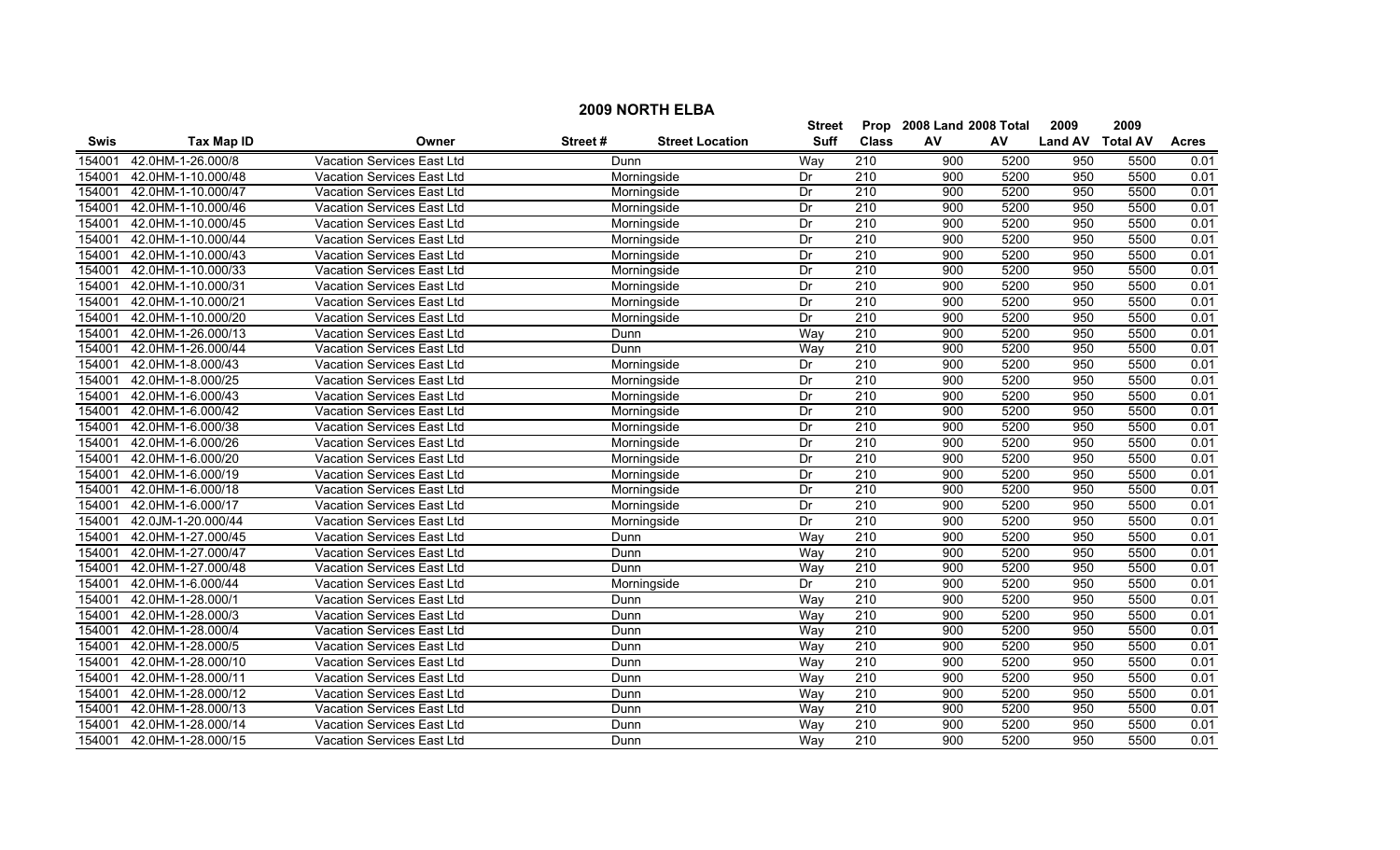|             |                    |                                   |         |                        | Street      | Prop             | 2008 Land 2008 Total |      | 2009           | 2009            |              |
|-------------|--------------------|-----------------------------------|---------|------------------------|-------------|------------------|----------------------|------|----------------|-----------------|--------------|
| <b>Swis</b> | <b>Tax Map ID</b>  | Owner                             | Street# | <b>Street Location</b> | <b>Suff</b> | <b>Class</b>     | AV                   | AV   | <b>Land AV</b> | <b>Total AV</b> | <b>Acres</b> |
| 154001      | 42.0HM-1-28.000/16 | Vacation Services East Ltd        | Dunn    |                        | Way         | 210              | 900                  | 5200 | 950            | 5500            | 0.01         |
| 154001      | 42.0HM-1-28.000/17 | Vacation Services East Ltd        | Dunn    |                        | Way         | $\overline{210}$ | 900                  | 5200 | 950            | 5500            | 0.01         |
| 154001      | 42.0HM-1-28.000/18 | <b>Vacation Services East Ltd</b> | Dunn    |                        | Way         | $\overline{210}$ | 900                  | 5200 | 950            | 5500            | 0.01         |
| 154001      | 42.0HM-1-28.000/2  | Vacation Services East Ltd        | Dunn    |                        | Way         | 210              | 900                  | 5200 | 950            | 5500            | 0.01         |
| 154001      | 42.0HM-1-8.000/42  | Vacation Services East Ltd        |         | Morningside            | Dr          | 210              | 900                  | 5200 | 950            | 5500            | 0.01         |
| 154001      | 42.0HM-1-6.000/45  | Vacation Services East Ltd        |         | Morningside            | Dr          | 210              | 900                  | 5200 | 950            | 5500            | 0.01         |
| 154001      | 42.0HM-1-6.000/48  | <b>Vacation Services East Ltd</b> |         | Morningside            | Dr          | 210              | 900                  | 5200 | 950            | 5500            | 0.01         |
| 154001      | 42.0HM-1-8.000/22  | Vacation Services East Ltd        |         | Morningside            | Dr          | 210              | 900                  | 5200 | 950            | 5500            | 0.01         |
| 154001      | 42.0HM-1-8.000/21  | Vacation Services East Ltd        |         | Morningside            | Dr          | 210              | 900                  | 5200 | 950            | 5500            | 0.01         |
| 154001      | 42.0HM-1-8.000/20  | Vacation Services East Ltd        |         | Morningside            | Dr          | 210              | 900                  | 5200 | 950            | 5500            | 0.01         |
| 154001      | 42.0HM-1-8.000/19  | Vacation Services East Ltd        |         | Morningside            | Dr          | $\overline{210}$ | $\overline{900}$     | 5200 | 950            | 5500            | 0.01         |
| 154001      | 42.0HM-1-8.000/18  | Vacation Services East Ltd        |         | Morningside            | Dr          | 210              | 900                  | 5200 | 950            | 5500            | 0.01         |
| 154001      | 42.0HM-1-8.000/17  | Vacation Services East Ltd        |         | Morningside            | Dr          | 210              | 900                  | 5200 | 950            | 5500            | 0.01         |
| 154001      | 42.0HM-1-8.000/16  | Vacation Services East Ltd        |         | Morningside            | Dr          | 210              | 900                  | 5200 | 950            | 5500            | 0.01         |
| 154001      | 42.0HM-1-8.000/15  | Vacation Services East Ltd        |         | Morningside            | Dr          | $\overline{210}$ | 900                  | 5200 | 950            | 5500            | 0.01         |
| 154001      | 42.0HM-1-8.000/13  | <b>Vacation Services East Ltd</b> |         | Morningside            | Dr          | 210              | 900                  | 5200 | 950            | 5500            | 0.01         |
| 154001      | 42.0HM-1-8.000/3   | <b>Vacation Services East Ltd</b> |         | Morningside            | Dr          | 210              | 900                  | 5200 | 950            | 5500            | 0.01         |
| 154001      | 42.0HM-1-7.000/48  | Vacation Services East Ltd        |         | Morningside            | Dr          | 210              | 900                  | 5200 | 950            | 5500            | 0.01         |
| 154001      | 42.0HM-1-7.000/47  | Vacation Services East Ltd        |         | Morningside            | Dr          | 210              | 900                  | 5200 | 950            | 5500            | 0.01         |
| 154001      | 42.0HM-1-6.000/47  | Vacation Services East Ltd        |         | Morningside            | Dr          | 210              | 900                  | 5200 | 950            | 5500            | 0.01         |
| 154001      | 42.0HM-1-7.000/45  | Vacation Services East Ltd        |         | Morningside            | Dr          | $\overline{210}$ | 900                  | 5200 | 950            | 5500            | 0.01         |
| 154001      | 42.0HM-1-7.000/43  | Vacation Services East Ltd        |         | Morningside            | Dr          | 210              | 900                  | 5200 | 950            | 5500            | 0.01         |
| 154001      | 42.0HM-1-7.000/27  | Vacation Services East Ltd        |         | Morningside            | Dr          | 210              | 900                  | 5200 | 950            | 5500            | 0.01         |
| 154001      | 42.0HM-1-7.000/25  | Vacation Services East Ltd        |         | Morningside            | Dr          | 210              | 900                  | 5200 | 950            | 5500            | 0.01         |
| 154001      | 42.0HM-1-7.000/21  | Vacation Services East Ltd        |         | Morningside            | Dr          | $\overline{210}$ | $\overline{900}$     | 5200 | 950            | 5500            | 0.01         |
| 154001      | 42.0HM-1-7.000/20  | Vacation Services East Ltd        |         | Morningside            | Dr          | 210              | $\overline{900}$     | 5200 | 950            | 5500            | 0.01         |
| 154001      | 42.0HM-1-7.000/19  | Vacation Services East Ltd        |         | Morningside            | Dr          | $\overline{210}$ | 900                  | 5200 | 950            | 5500            | 0.01         |
| 154001      | 42.0HM-1-7.000/18  | Vacation Services East Ltd        |         | Morningside            | Dr          | 210              | 900                  | 5200 | 950            | 5500            | 0.01         |
| 154001      | 42.0HM-1-7.000/17  | Vacation Services East Ltd        |         | Morningside            | Dr          | 210              | 900                  | 5200 | 950            | 5500            | 0.01         |
| 154001      | 42.0HM-1-7.000/16  | Vacation Services East Ltd        |         | Morningside            | Dr          | 210              | 900                  | 5200 | 950            | 5500            | 0.01         |
| 154001      | 42.0HM-1-7.000/15  | Vacation Services East Ltd        |         | Morningside            | Dr          | 210              | 900                  | 5200 | 950            | 5500            | 0.01         |
| 154001      | 42.0HM-1-7.000/14  | Vacation Services East Ltd        |         | Morningside            | Dr          | 210              | 900                  | 5200 | 950            | 5500            | 0.01         |
| 154001      | 42.0HM-1-6.000/49  | Vacation Services East Ltd        |         | Morningside            | Dr          | 210              | 900                  | 5200 | 950            | 5500            | 0.01         |
| 154001      | 42.0HM-1-7.000/44  | Vacation Services East Ltd        |         | Morningside            | Dr          | $\overline{210}$ | $\overline{900}$     | 5200 | 950            | 5500            | 0.01         |
| 154001      | 42.0HM-1-26.000/45 | Vacation Services East Ltd        | Dunn    |                        | Way         | 210              | 900                  | 5200 | 950            | 5500            | 0.01         |
| 154001      | 42.0HM-1-26.000/15 | Vacation Services East Ltd        | Dunn    |                        | Way         | 210              | 900                  | 5200 | 950            | 5500            | 0.01         |
| 154001      | 42.0HM-1-26.000/48 | <b>Vacation Services East Ltd</b> | Dunn    |                        | Way         | $\overline{210}$ | 900                  | 5200 | 950            | 5500            | 0.01         |
| 154001      | 42.0HM-1-29.000/41 | <b>Vacation Services East Ltd</b> | Dunn    |                        | Wav         | 210              | 900                  | 5200 | 950            | 5500            | 0.01         |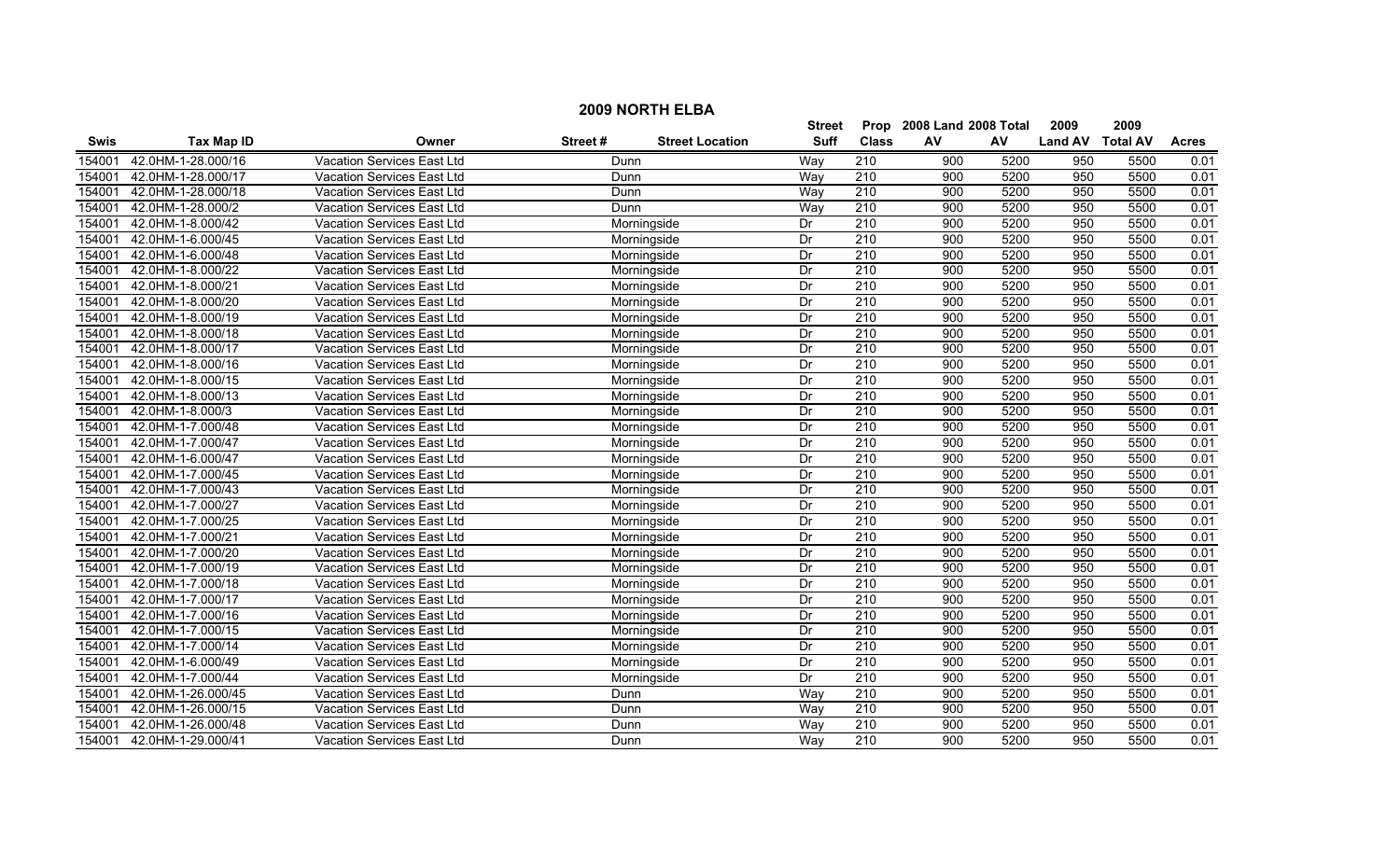|             | <b>2009 NORTH ELBA</b> |                                   |         |                        |               |                  |                           |      |                  |      |              |  |  |
|-------------|------------------------|-----------------------------------|---------|------------------------|---------------|------------------|---------------------------|------|------------------|------|--------------|--|--|
|             |                        |                                   |         |                        | <b>Street</b> |                  | Prop 2008 Land 2008 Total |      | 2009             | 2009 |              |  |  |
| <b>Swis</b> | <b>Tax Map ID</b>      | Owner                             | Street# | <b>Street Location</b> | <b>Suff</b>   | <b>Class</b>     | AV                        | AV   | Land AV Total AV |      | <b>Acres</b> |  |  |
| 154001      | 42.0HM-1-29.000/40     | <b>Vacation Services East Ltd</b> | Dunn    |                        | Way           | 210              | 900                       | 5200 | 950              | 5500 | 0.01         |  |  |
| 154001      | 42.0HM-1-29.000/39     | Vacation Services East Ltd        | Dunn    |                        | Way           | 210              | 900                       | 5200 | 950              | 5500 | 0.01         |  |  |
| 154001      | 42.0HM-1-29.000/38     | Vacation Services East Ltd        | Dunn    |                        | Way           | 210              | 900                       | 5200 | 950              | 5500 | 0.01         |  |  |
| 154001      | 42.0HM-1-29.000/37     | <b>Vacation Services East Ltd</b> | Dunn    |                        | Way           | 210              | 900                       | 5200 | 950              | 5500 | 0.01         |  |  |
| 154001      | 42.0HM-1-29.000/36     | Vacation Services East Ltd        | Dunn    |                        | Way           | 210              | 900                       | 5200 | 950              | 5500 | 0.01         |  |  |
| 154001      | 42.0HM-1-29.000/35     | Vacation Services East Ltd        | Dunn    |                        | Way           | 210              | 900                       | 5200 | 950              | 5500 | 0.01         |  |  |
| 154001      | 42.0HM-1-29.000/34     | Vacation Services East Ltd        | Dunn    |                        | Wav           | 210              | 900                       | 5200 | 950              | 5500 | 0.01         |  |  |
| 154001      | 42.0HM-1-29.000/33     | Vacation Services East Ltd        | Dunn    |                        | Way           | 210              | 900                       | 5200 | 950              | 5500 | 0.01         |  |  |
| 154001      | 42.0HM-1-29.000/32     | Vacation Services East Ltd        | Dunn    |                        | Way           | 210              | 900                       | 5200 | 950              | 5500 | 0.01         |  |  |
| 154001      | 42.0HM-1-29.000/30     | Vacation Services East Ltd        | Dunn    |                        | Way           | $\overline{210}$ | 900                       | 5200 | 950              | 5500 | 0.01         |  |  |
| 154001      | 42.0HM-1-29.000/28     | <b>Vacation Services East Ltd</b> | Dunn    |                        | Way           | $\overline{210}$ | 900                       | 5200 | 950              | 5500 | 0.01         |  |  |
| 154001      | 42.0HM-1-29.000/42     | <b>Vacation Services East Ltd</b> | Dunn    |                        | Wav           | 210              | 900                       | 5200 | 950              | 5500 | 0.01         |  |  |
| 154001      | 42.0HM-1-29.000/26     | Vacation Services East Ltd        | Dunn    |                        | Way           | $\overline{210}$ | 900                       | 5200 | 950              | 5500 | 0.01         |  |  |
| 154001      | 42.0HM-1-26.000/47     | Vacation Services East Ltd        | Dunn    |                        | Way           | $\overline{210}$ | 900                       | 5200 | 950              | 5500 | 0.01         |  |  |
| 154001      | 42.0HM-1-29.000/22     | Vacation Services East Ltd        | Dunn    |                        | Way           | $\overline{210}$ | 900                       | 5200 | 950              | 5500 | 0.01         |  |  |
| 154001      | 42.0HM-1-29.000/21     | Vacation Services East Ltd        | Dunn    |                        | Way           | 210              | 900                       | 5200 | 950              | 5500 | 0.01         |  |  |
| 154001      | 42.0HM-1-29.000/20     | <b>Vacation Services East Ltd</b> | Dunn    |                        | Way           | 210              | 900                       | 5200 | 950              | 5500 | 0.01         |  |  |
| 154001      | 42.0HM-1-29.000/19     | Vacation Services East Ltd        | Dunn    |                        | Wav           | 210              | 900                       | 5200 | 950              | 5500 | 0.01         |  |  |
| 154001      | 42.0HM-1-29.000/18     | Vacation Services East Ltd        | Dunn    |                        | Wav           | 210              | 900                       | 5200 | 950              | 5500 | 0.01         |  |  |
| 154001      | 42.0HM-1-29.000/17     | Vacation Services East Ltd        | Dunn    |                        | Way           | 210              | 900                       | 5200 | 950              | 5500 | 0.01         |  |  |
| 154001      | 42.0HM-1-29.000/16     | Vacation Services East Ltd        | Dunn    |                        | Way           | 210              | 900                       | 5200 | 950              | 5500 | 0.01         |  |  |
| 154001      | 42.0HM-1-29.000/15     | Vacation Services East Ltd        | Dunn    |                        | Way           | 210              | 900                       | 5200 | 950              | 5500 | 0.01         |  |  |
| 154001      | 42.0HM-1-29.000/14     | Vacation Services East Ltd        | Dunn    |                        | Way           | $\overline{210}$ | 900                       | 5200 | 950              | 5500 | 0.01         |  |  |
| 154001      | 42.0HM-1-29.000/13     | <b>Vacation Services East Ltd</b> | Dunn    |                        | Way           | $\overline{210}$ | 900                       | 5200 | 950              | 5500 | 0.01         |  |  |
| 154001      | 42.0HM-1-29.000/12     | Vacation Services East Ltd        | Dunn    |                        | Wav           | 210              | 900                       | 5200 | 950              | 5500 | 0.01         |  |  |
| 154001      | 42.0HM-1-29.000/25     | <b>Vacation Services East Ltd</b> | Dunn    |                        | Way           | 210              | 900                       | 5200 | 950              | 5500 | 0.01         |  |  |
| 154001      | 42.0HM-1-29.000/11     | Vacation Services East Ltd        | Dunn    |                        | Way           | $\overline{210}$ | 900                       | 5200 | 950              | 5500 | 0.01         |  |  |
| 154001      | 42.0HM-1-29.000/43     | Vacation Services East Ltd        | Dunn    |                        | Way           | $\overline{210}$ | 900                       | 5200 | 950              | 5500 | 0.01         |  |  |
| 154001      | 42.0HM-1-29.000/45     | Vacation Services East Ltd        | Dunn    |                        | Way           | 210              | 900                       | 5200 | 950              | 5500 | 0.01         |  |  |
| 154001      | 42.0HM-1-30.000/28     | Vacation Services East Ltd        | Dunn    |                        | Way           | $\overline{210}$ | 900                       | 5200 | 950              | 5500 | 0.01         |  |  |
| 154001      | 42.0HM-1-30.000/27     | <b>Vacation Services East Ltd</b> | Dunn    |                        | Wav           | 210              | 900                       | 5200 | 950              | 5500 | 0.01         |  |  |
| 154001      | 42.0HM-1-30.000/26     | <b>Vacation Services East Ltd</b> | Dunn    |                        | Way           | 210              | 900                       | 5200 | 950              | 5500 | 0.01         |  |  |
| 154001      | 42.0HM-1-30.000/24     | <b>Vacation Services East Ltd</b> | Dunn    |                        | Way           | 210              | 900                       | 5200 | 950              | 5500 | 0.01         |  |  |
| 154001      | 42.0HM-1-30.000/23     | Vacation Services East Ltd        | Dunn    |                        | Way           | 210              | 900                       | 5200 | 950              | 5500 | 0.01         |  |  |
| 154001      | 42.0HM-1-30.000/22     | Vacation Services East Ltd        | Dunn    |                        | Way           | $\overline{210}$ | 900                       | 5200 | 950              | 5500 | 0.01         |  |  |
| 154001      | 42.0HM-1-30.000/21     | Vacation Services East Ltd        | Dunn    |                        | Way           | 210              | 900                       | 5200 | 950              | 5500 | 0.01         |  |  |
| 154001      | 42.0HM-1-30.000/20     | Vacation Services East Ltd        | Dunn    |                        | Wav           | 210              | 900                       | 5200 | 950              | 5500 | 0.01         |  |  |
| 154001      | 42.0HM-1-30.000/19     | Vacation Services East Ltd        | Dunn    |                        | Wav           | 210              | 900                       | 5200 | 950              | 5500 | 0.01         |  |  |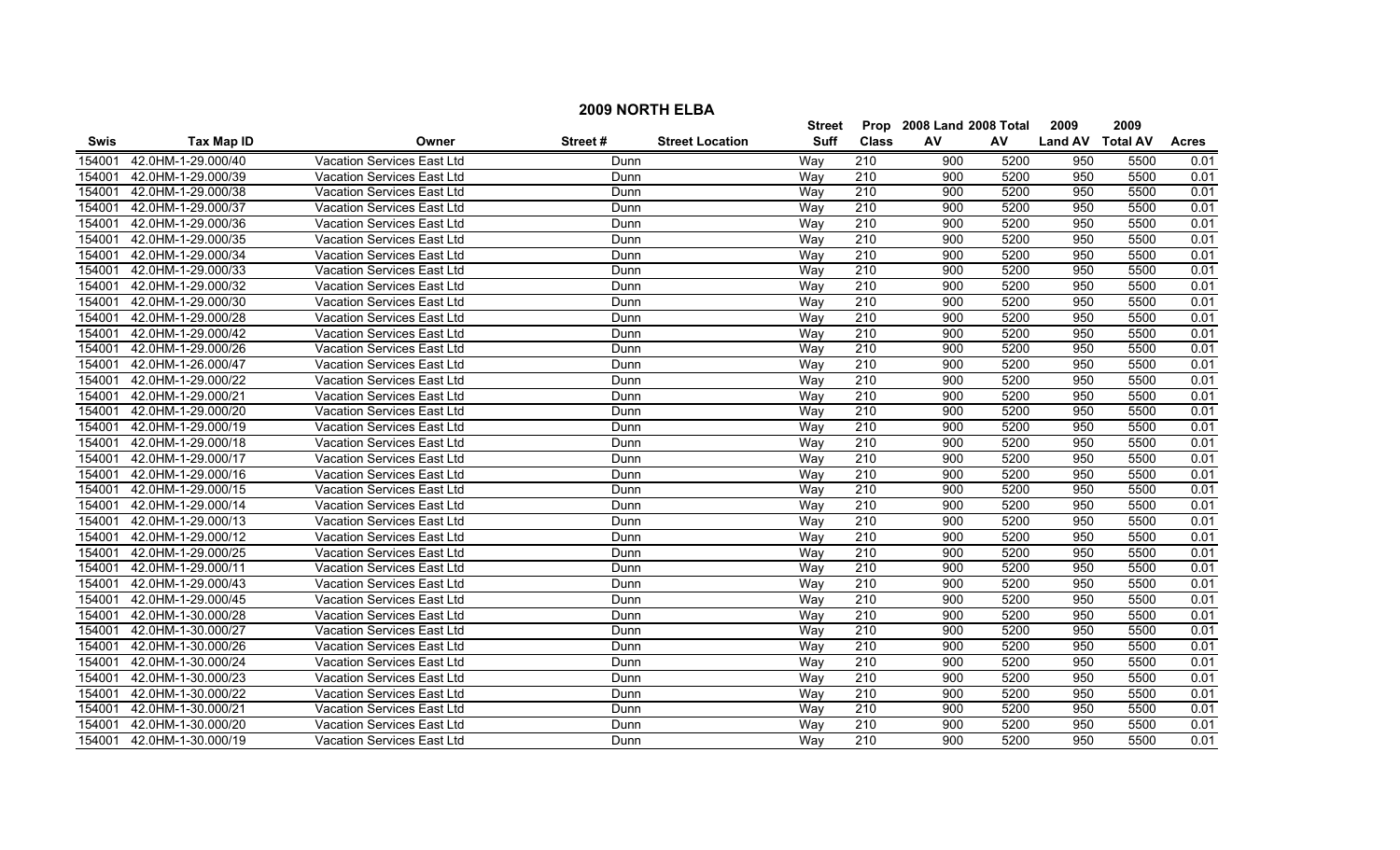|             | <b>2009 NORTH ELBA</b> |                                   |         |                        |               |                  |                           |      |                  |      |              |  |
|-------------|------------------------|-----------------------------------|---------|------------------------|---------------|------------------|---------------------------|------|------------------|------|--------------|--|
|             |                        |                                   |         |                        | <b>Street</b> |                  | Prop 2008 Land 2008 Total |      | 2009             | 2009 |              |  |
| <b>Swis</b> | <b>Tax Map ID</b>      | Owner                             | Street# | <b>Street Location</b> | <b>Suff</b>   | <b>Class</b>     | AV                        | AV   | Land AV Total AV |      | <b>Acres</b> |  |
| 154001      | 42.0HM-1-30.000/18     | <b>Vacation Services East Ltd</b> | Dunn    |                        | Way           | 210              | 900                       | 5200 | 950              | 5500 | 0.01         |  |
| 154001      | 42.0HM-1-30.000/17     | Vacation Services East Ltd        | Dunn    |                        | Way           | 210              | 900                       | 5200 | 950              | 5500 | 0.01         |  |
| 154001      | 42.0HM-1-30.000/16     | Vacation Services East Ltd        | Dunn    |                        | Way           | 210              | 900                       | 5200 | 950              | 5500 | 0.01         |  |
| 154001      | 42.0HM-1-29.000/44     | <b>Vacation Services East Ltd</b> | Dunn    |                        | Way           | 210              | 900                       | 5200 | 950              | 5500 | 0.01         |  |
| 154001      | 42.0HM-1-30.000/15     | Vacation Services East Ltd        | Dunn    |                        | Way           | 210              | 900                       | 5200 | 950              | 5500 | 0.01         |  |
| 154001      | 42.0HM-1-30.000/13     | Vacation Services East Ltd        | Dunn    |                        | Way           | 210              | 900                       | 5200 | 950              | 5500 | 0.01         |  |
| 154001      | 42.0HM-1-30.000/12     | Vacation Services East Ltd        | Dunn    |                        | Wav           | 210              | 900                       | 5200 | 950              | 5500 | 0.01         |  |
| 154001      | 42.0HM-1-30.000/11     | Vacation Services East Ltd        | Dunn    |                        | Way           | 210              | 900                       | 5200 | 950              | 5500 | 0.01         |  |
| 154001      | 42.0HM-1-30.000/9      | Vacation Services East Ltd        | Dunn    |                        | Way           | 210              | 900                       | 5200 | 950              | 5500 | 0.01         |  |
| 154001      | 42.0HM-1-30.000/4      | Vacation Services East Ltd        | Dunn    |                        | Way           | $\overline{210}$ | 900                       | 5200 | 950              | 5500 | 0.01         |  |
| 154001      | 42.0HM-1-30.000/3      | <b>Vacation Services East Ltd</b> | Dunn    |                        | Way           | $\overline{210}$ | 900                       | 5200 | 950              | 5500 | 0.01         |  |
| 154001      | 42.0HM-1-30.000/2      | <b>Vacation Services East Ltd</b> | Dunn    |                        | Wav           | 210              | 900                       | 5200 | 950              | 5500 | 0.01         |  |
| 154001      | 42.0HM-1-30.000/1      | Vacation Services East Ltd        | Dunn    |                        | Way           | $\overline{210}$ | 900                       | 5200 | 950              | 5500 | 0.01         |  |
| 154001      | 42.0HM-1-29.000/51     | Vacation Services East Ltd        | Dunn    |                        | Way           | $\overline{210}$ | 900                       | 5200 | 950              | 5500 | 0.01         |  |
| 154001      | 42.0HM-1-29.000/49     | Vacation Services East Ltd        | Dunn    |                        | Way           | 210              | 900                       | 5200 | 950              | 5500 | 0.01         |  |
| 154001      | 42.0HM-1-29.000/48     | Vacation Services East Ltd        | Dunn    |                        | Way           | 210              | 900                       | 5200 | 950              | 5500 | 0.01         |  |
| 154001      | 42.0HM-1-29.000/47     | <b>Vacation Services East Ltd</b> | Dunn    |                        | Way           | 210              | 900                       | 5200 | 950              | 5500 | 0.01         |  |
| 154001      | 42.0HM-1-30.000/14     | Vacation Services East Ltd        | Dunn    |                        | Wav           | 210              | 900                       | 5200 | 950              | 5500 | 0.01         |  |
| 154001      | 42.0HM-1-29.000/10     | Vacation Services East Ltd        | Dunn    |                        | Wav           | 210              | 900                       | 5200 | 950              | 5500 | 0.01         |  |
| 154001      | 42.0HM-1-29.000/23     | Vacation Services East Ltd        | Dunn    |                        | Way           | 210              | 900                       | 5200 | 950              | 5500 | 0.01         |  |
| 154001      | 42.0HM-1-29.000/6      | Vacation Services East Ltd        | Dunn    |                        | Way           | 210              | 900                       | 5200 | 950              | 5500 | 0.01         |  |
| 154001      | 42.0HM-1-27.000/41     | Vacation Services East Ltd        | Dunn    |                        | Way           | 210              | 900                       | 5200 | 950              | 5500 | 0.01         |  |
| 154001      | 42.0HM-1-27.000/40     | Vacation Services East Ltd        | Dunn    |                        | Way           | $\overline{210}$ | 900                       | 5200 | 950              | 5500 | 0.01         |  |
| 154001      | 42.0HM-1-27.000/38     | <b>Vacation Services East Ltd</b> | Dunn    |                        | Way           | $\overline{210}$ | 900                       | 5200 | 950              | 5500 | 0.01         |  |
| 154001      | 42.0HM-1-27.000/37     | Vacation Services East Ltd        | Dunn    |                        | Wav           | 210              | 900                       | 5200 | 950              | 5500 | 0.01         |  |
| 154001      | 42.0HM-1-27.000/36     | <b>Vacation Services East Ltd</b> | Dunn    |                        | Way           | 210              | 900                       | 5200 | 950              | 5500 | 0.01         |  |
| 154001      | 42.0HM-1-27.000/35     | Vacation Services East Ltd        | Dunn    |                        | Way           | $\overline{210}$ | 900                       | 5200 | 950              | 5500 | 0.01         |  |
| 154001      | 42.0HM-1-27.000/22     | Vacation Services East Ltd        | Dunn    |                        | Way           | $\overline{210}$ | 900                       | 5200 | 950              | 5500 | 0.01         |  |
| 154001      | 42.0HM-1-27.000/21     | Vacation Services East Ltd        | Dunn    |                        | Way           | 210              | 900                       | 5200 | 950              | 5500 | 0.01         |  |
| 154001      | 42.0HM-1-29.000/9      | Vacation Services East Ltd        | Dunn    |                        | Way           | $\overline{210}$ | 900                       | 5200 | 950              | 5500 | 0.01         |  |
| 154001      | 42.0HM-1-27.000/20     | <b>Vacation Services East Ltd</b> | Dunn    |                        | Wav           | 210              | 900                       | 5200 | 950              | 5500 | 0.01         |  |
| 154001      | 42.0HM-1-27.000/19     | <b>Vacation Services East Ltd</b> | Dunn    |                        | Way           | 210              | 900                       | 5200 | 950              | 5500 | 0.01         |  |
| 154001      | 42.0HM-1-27.000/18     | <b>Vacation Services East Ltd</b> | Dunn    |                        | Way           | 210              | 900                       | 5200 | 950              | 5500 | 0.01         |  |
| 154001      | 42.0HM-1-27.000/42     | Vacation Services East Ltd        | Dunn    |                        | Way           | 210              | 900                       | 5200 | 950              | 5500 | 0.01         |  |
| 154001      | 42.0HM-1-27.000/17     | Vacation Services East Ltd        | Dunn    |                        | Way           | $\overline{210}$ | 900                       | 5200 | 950              | 5500 | 0.01         |  |
| 154001      | 42.0HM-1-27.000/15     | Vacation Services East Ltd        | Dunn    |                        | Way           | 210              | 900                       | 5200 | 950              | 5500 | 0.01         |  |
| 154001      | 42.0HM-1-27.000/14     | Vacation Services East Ltd        | Dunn    |                        | Wav           | 210              | 900                       | 5200 | 950              | 5500 | 0.01         |  |
| 154001      | 42.0HM-1-27.000/13     | Vacation Services East Ltd        | Dunn    |                        | Wav           | 210              | 900                       | 5200 | 950              | 5500 | 0.01         |  |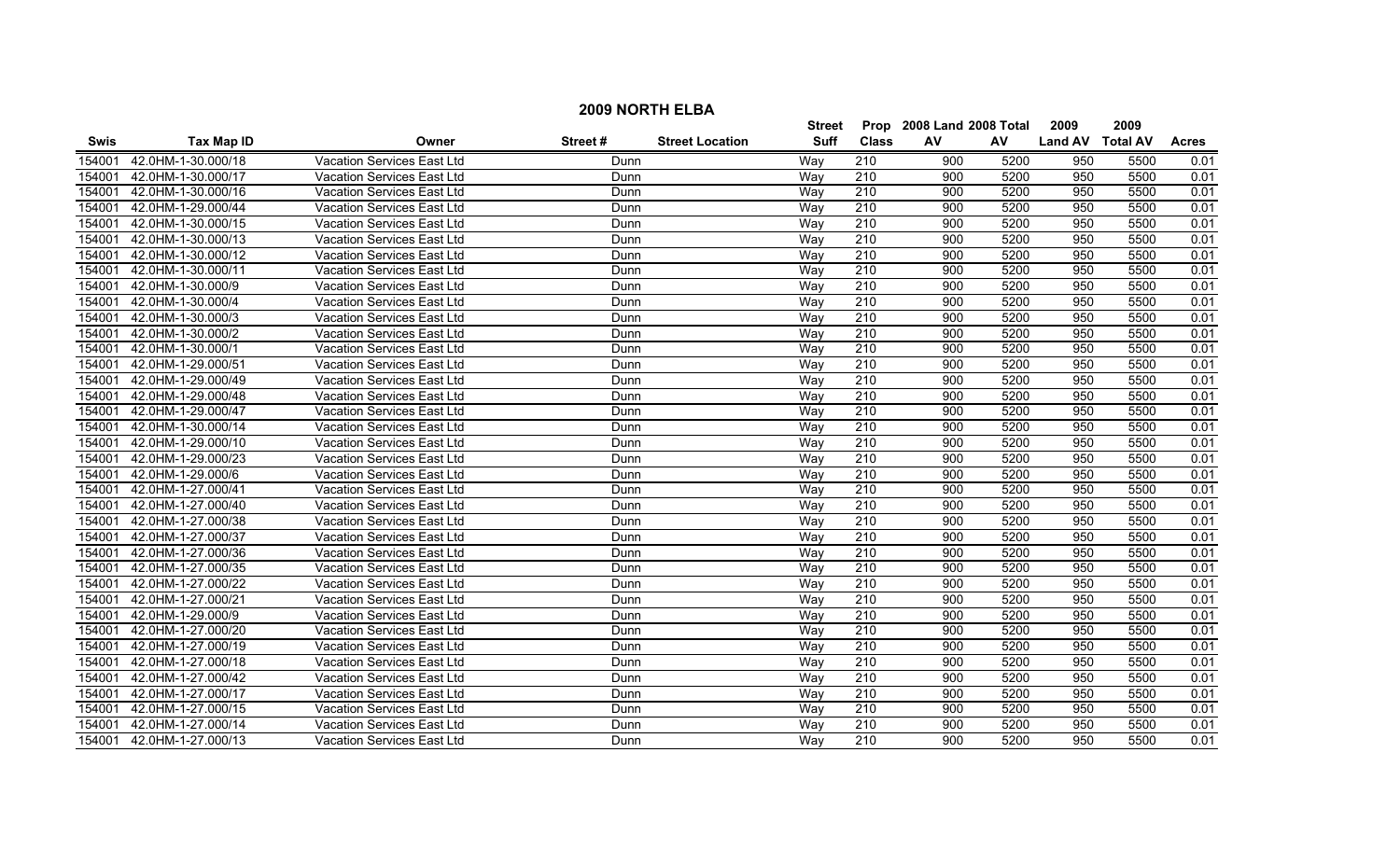|             | <b>2009 NORTH ELBA</b>                                          |                                   |         |                        |               |                                      |                           |      |                  |      |              |  |  |
|-------------|-----------------------------------------------------------------|-----------------------------------|---------|------------------------|---------------|--------------------------------------|---------------------------|------|------------------|------|--------------|--|--|
|             |                                                                 |                                   |         |                        | <b>Street</b> |                                      | Prop 2008 Land 2008 Total |      | 2009             | 2009 |              |  |  |
| <b>Swis</b> | <b>Tax Map ID</b>                                               | Owner                             | Street# | <b>Street Location</b> | <b>Suff</b>   | <b>Class</b>                         | AV                        | AV   | Land AV Total AV |      | <b>Acres</b> |  |  |
| 154001      | 42.0HM-1-27.000/12                                              | <b>Vacation Services East Ltd</b> | Dunn    |                        | Way           | 210                                  | 900                       | 5200 | 950              | 5500 | 0.01         |  |  |
| 154001      | 42.0HM-1-27.000/10                                              | Vacation Services East Ltd        | Dunn    |                        | Way           | 210                                  | 900                       | 5200 | 950              | 5500 | 0.01         |  |  |
| 154001      | 42.0HM-1-27.000/9                                               | Vacation Services East Ltd        | Dunn    |                        | Way           | 210                                  | 900                       | 5200 | 950              | 5500 | 0.01         |  |  |
| 154001      | 42.0HM-1-27.000/4                                               | <b>Vacation Services East Ltd</b> | Dunn    |                        | Way           | 210                                  | 900                       | 5200 | 950              | 5500 | 0.01         |  |  |
| 154001      | 42.0HM-1-27.000/3                                               | Vacation Services East Ltd        | Dunn    |                        | Way           | 210                                  | 900                       | 5200 | 950              | 5500 | 0.01         |  |  |
| 154001      | 42.0HM-1-27.000/2                                               | Vacation Services East Ltd        | Dunn    |                        | Way           | 210                                  | 900                       | 5200 | 950              | 5500 | 0.01         |  |  |
| 154001      | 42.0HM-1-27.000/1                                               | Vacation Services East Ltd        | Dunn    |                        | Way           | 210                                  | 900                       | 5200 | 950              | 5500 | 0.01         |  |  |
| 154001      | 42.0HM-1-26.000/50                                              | Vacation Services East Ltd        | Dunn    |                        | Way           | 210                                  | 900                       | 5200 | 950              | 5500 | 0.01         |  |  |
| 154001      | 42.0HM-1-26.000/49<br>Vacation Services East Ltd<br>Dunn        |                                   |         |                        |               | 210                                  | 900                       | 5200 | 950              | 5500 | 0.01         |  |  |
| 154001      | 42.0HM-1-27.000/16<br>Vacation Services East Ltd<br>Dunn        |                                   |         |                        |               | $\overline{210}$<br>$\overline{210}$ | 900                       | 5200 | 950              | 5500 | 0.01         |  |  |
| 154001      | 42.0HM-1-27.000/43<br><b>Vacation Services East Ltd</b><br>Dunn |                                   |         |                        |               |                                      | 900                       | 5200 | 950              | 5500 | 0.01         |  |  |
| 154001      | 42.0JM-1-20.000/47                                              | Vacation Services East Ltd        |         | Morningside            | Dr            | 210                                  | 900                       | 5200 | 950              | 5500 | 0.01         |  |  |
| 154001      | 42.0HM-1-28.000/19                                              | Vacation Services East Ltd        | Dunn    |                        | Way           | $\overline{210}$                     | 900                       | 5200 | 950              | 5500 | 0.01         |  |  |
| 154001      | 42.0HM-1-28.000/39                                              | Vacation Services East Ltd        | Dunn    |                        | Way           | $\overline{210}$                     | 900                       | 5200 | 950              | 5500 | 0.01         |  |  |
| 154001      | 42.0HM-1-28.000/40                                              | Vacation Services East Ltd        | Dunn    |                        | Way           | 210                                  | 900                       | 5200 | 950              | 5500 | 0.01         |  |  |
| 154001      | 42.0HM-1-28.000/41                                              | Vacation Services East Ltd        | Dunn    |                        | Way           | 210                                  | 900                       | 5200 | 950              | 5500 | 0.01         |  |  |
| 154001      | 42.0HM-1-27.000/44                                              | <b>Vacation Services East Ltd</b> | Dunn    |                        | Way           | 210                                  | 900                       | 5200 | 950              | 5500 | 0.01         |  |  |
| 154001      | 42.0HM-1-28.000/42                                              | Vacation Services East Ltd        | Dunn    |                        | Wav           | 210                                  | 900                       | 5200 | 950              | 5500 | 0.01         |  |  |
| 154001      | 42.0HM-1-28.000/43                                              | Vacation Services East Ltd        | Dunn    |                        | Wav           | 210                                  | 900                       | 5200 | 950              | 5500 | 0.01         |  |  |
| 154001      | 42.0HM-1-28.000/44                                              | Vacation Services East Ltd        | Dunn    |                        | Way           | 210                                  | 900                       | 5200 | 950              | 5500 | 0.01         |  |  |
| 154001      | 42.0HM-1-28.000/45                                              | Vacation Services East Ltd        | Dunn    |                        | Way           | 210                                  | 900                       | 5200 | 950              | 5500 | 0.01         |  |  |
| 154001      | 42.0HM-1-28.000/47                                              | Vacation Services East Ltd        | Dunn    |                        | Way           | 210                                  | 900                       | 5200 | 950              | 5500 | 0.01         |  |  |
| 154001      | 42.0HM-1-28.000/48                                              | Vacation Services East Ltd        | Dunn    |                        | Way           | $\overline{210}$                     | 900                       | 5200 | 950              | 5500 | 0.01         |  |  |
| 154001      | 42.0HM-1-28.000/49                                              | <b>Vacation Services East Ltd</b> | Dunn    |                        | Way           | $\overline{210}$                     | 900                       | 5200 | 950              | 5500 | 0.01         |  |  |
| 154001      | 42.0HM-1-28.000/38                                              | Vacation Services East Ltd        | Dunn    |                        | Wav           | 210                                  | 900                       | 5200 | 950              | 5500 | 0.01         |  |  |
| 154001      | 42.0HM-1-29.000/2                                               | <b>Vacation Services East Ltd</b> | Dunn    |                        | Way           | 210                                  | 900                       | 5200 | 950              | 5500 | 0.01         |  |  |
| 154001      | 42.0HM-1-29.000/1                                               | Vacation Services East Ltd        | Dunn    |                        | Way           | $\overline{210}$                     | 900                       | 5200 | 950              | 5500 | 0.01         |  |  |
| 154001      | 42.0HM-1-29.000/4                                               | Vacation Services East Ltd        | Dunn    |                        | Way           | 210                                  | 900                       | 5200 | 950              | 5500 | 0.01         |  |  |
| 154001      | 42.0HM-1-28.000/36                                              | Vacation Services East Ltd        | Dunn    |                        | Way           | 210                                  | 900                       | 5200 | 950              | 5500 | 0.01         |  |  |
| 154001      | 42.0HM-1-28.000/35                                              | Vacation Services East Ltd        | Dunn    |                        | Way           | 210                                  | 900                       | 5200 | 950              | 5500 | 0.01         |  |  |
| 154001      | 42.0HM-1-29.000/5                                               | <b>Vacation Services East Ltd</b> | Dunn    |                        | Wav           | 210                                  | 900                       | 5200 | 950              | 5500 | 0.01         |  |  |
| 154001      | 42.0HM-1-28.000/34                                              | <b>Vacation Services East Ltd</b> | Dunn    |                        | Way           | 210                                  | 900                       | 5200 | 950              | 5500 | 0.01         |  |  |
| 154001      | 42.0HM-1-28.000/29                                              | <b>Vacation Services East Ltd</b> | Dunn    |                        | Way           | 210                                  | 900                       | 5200 | 950              | 5500 | 0.01         |  |  |
| 154001      | 42.0HM-1-28.000/27                                              | Vacation Services East Ltd        | Dunn    |                        | Way           | 210                                  | 900                       | 5200 | 950              | 5500 | 0.01         |  |  |
| 154001      | 42.0HM-1-28.000/24                                              | Vacation Services East Ltd        | Dunn    |                        | Way           | $\overline{210}$                     | 900                       | 5200 | 950              | 5500 | 0.01         |  |  |
| 154001      | 42.0HM-1-28.000/23                                              | Vacation Services East Ltd        | Dunn    |                        | Way           | 210                                  | 900                       | 5200 | 950              | 5500 | 0.01         |  |  |
| 154001      | 42.0HM-1-28.000/22                                              | Vacation Services East Ltd        | Dunn    |                        | Wav           | 210                                  | 900                       | 5200 | 950              | 5500 | 0.01         |  |  |
| 154001      | 42.0HM-1-28.000/21                                              | Vacation Services East Ltd        | Dunn    |                        | Wav           | 210                                  | 900                       | 5200 | 950              | 5500 | 0.01         |  |  |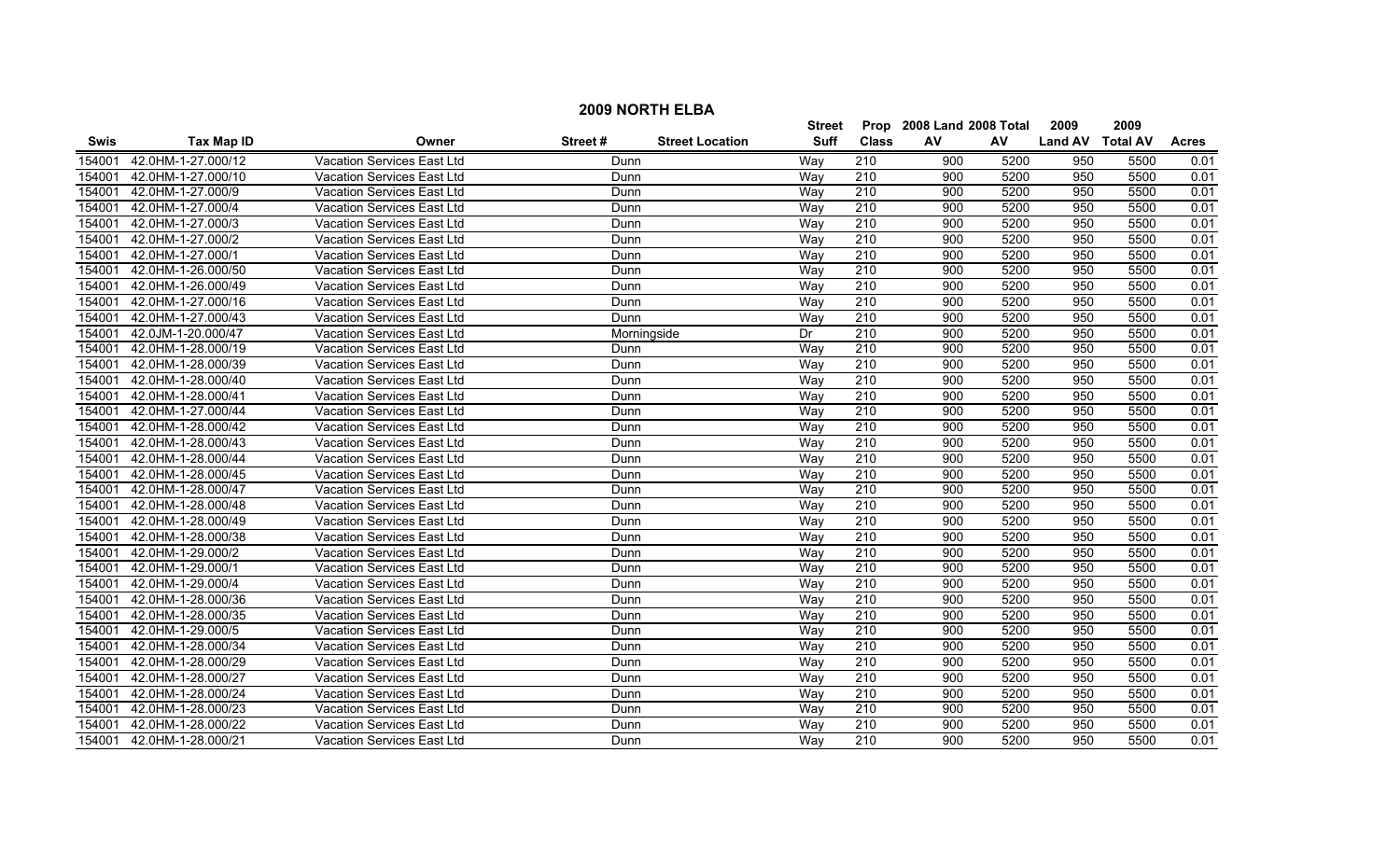|             | <b>2009 NORTH ELBA</b>                                          |                                   |             |                        |               |                  |                           |      |                  |      |              |  |  |
|-------------|-----------------------------------------------------------------|-----------------------------------|-------------|------------------------|---------------|------------------|---------------------------|------|------------------|------|--------------|--|--|
|             |                                                                 |                                   |             |                        | <b>Street</b> |                  | Prop 2008 Land 2008 Total |      | 2009             | 2009 |              |  |  |
| <b>Swis</b> | <b>Tax Map ID</b>                                               | Owner                             | Street#     | <b>Street Location</b> | <b>Suff</b>   | <b>Class</b>     | AV                        | AV   | Land AV Total AV |      | <b>Acres</b> |  |  |
| 154001      | 42.0HM-1-28.000/20                                              | Vacation Services East Ltd        | Dunn        |                        | Way           | 210              | 900                       | 5200 | 950              | 5500 | 0.01         |  |  |
| 154001      | 42.0HM-1-29.000/3                                               | Vacation Services East Ltd        | Dunn        |                        | Way           | 210              | 900                       | 5200 | 950              | 5500 | 0.01         |  |  |
| 154001      | 42.0HM-1-28.000/37                                              | Vacation Services East Ltd        | Dunn        |                        | Way           | 210              | 900                       | 5200 | 950              | 5500 | 0.01         |  |  |
| 154001      | 42.0JM-1-21.000/5                                               | <b>Vacation Services East Ltd</b> |             | Morningside            | Dr            | 210              | 900                       | 5200 | 950              | 5500 | 0.01         |  |  |
| 154001      | 42.0JM-1-23.000/52                                              | Vacation Services East Ltd        |             | Morningside            | Dr            | 210              | 900                       | 5200 | 950              | 5500 | 0.01         |  |  |
| 154001      | 42.0JM-1-25.000/21                                              | Vacation Services East Ltd        |             | Morningside            | Dr            | 210              | 900                       | 5200 | 950              | 5500 | 0.01         |  |  |
| 154001      | 42.0JM-1-25.000/13                                              | Vacation Services East Ltd        |             | Morningside            | Dr            | 210              | 900                       | 5200 | 950              | 5500 | 0.01         |  |  |
| 154001      | 42.0JM-1-25.000/4                                               | Vacation Services East Ltd        |             | Morningside            | Dr            | 210<br>210       | 900                       | 5200 | 950              | 5500 | 0.01         |  |  |
| 154001      | 42.0JM-1-24.000/48                                              | Vacation Services East Ltd        | Morningside |                        |               |                  | 900                       | 5200 | 950              | 5500 | 0.01         |  |  |
| 154001      | 42.0JM-1-24.000/47                                              | Vacation Services East Ltd        |             | Morningside            | Dr            | 210              | 900                       | 5200 | 950              | 5500 | 0.01         |  |  |
| 154001      | 42.0JM-1-24.000/45                                              | Vacation Services East Ltd        |             | Morningside            | Dr            | 210              | 900                       | 5200 | 950              | 5500 | 0.01         |  |  |
| 154001      | 42.0JM-1-24.000/44                                              | Vacation Services East Ltd        |             | Morningside            | Dr            | 210              | 900                       | 5200 | 950              | 5500 | 0.01         |  |  |
| 154001      | 42.0JM-1-24.000/42                                              | Vacation Services East Ltd        |             | Morningside            | Dr            | $\overline{210}$ | 900                       | 5200 | 950              | 5500 | 0.01         |  |  |
| 154001      | 42.0JM-1-24.000/39                                              | Vacation Services East Ltd        |             | Morningside            | Dr            | $\overline{210}$ | 900                       | 5200 | 950              | 5500 | 0.01         |  |  |
| 154001      | 42.0JM-1-24.000/36                                              | Vacation Services East Ltd        | Morningside | Dr                     | 210           | 900              | 5200                      | 950  | 5500             | 0.01 |              |  |  |
| 154001      | 42.0JM-1-24.000/32                                              | Vacation Services East Ltd        |             | Morningside            | Dr            | 210              | 900                       | 5200 | 950              | 5500 | 0.01         |  |  |
| 154001      | 42.0JM-1-24.000/19                                              | <b>Vacation Services East Ltd</b> |             | Morningside            | Dr            | 210              | 900                       | 5200 | 950              | 5500 | 0.01         |  |  |
| 154001      | 42.0JM-1-24.000/17                                              | <b>Vacation Services East Ltd</b> |             | Morningside            | Dr            | 210              | 900                       | 5200 | 950              | 5500 | 0.01         |  |  |
| 154001      | 42.0JM-1-24.000/16                                              | Vacation Services East Ltd        |             | Morningside            | Dr            | 210              | 900                       | 5200 | 950              | 5500 | 0.01         |  |  |
| 154001      | 42.0JM-1-24.000/13                                              | Vacation Services East Ltd        |             | Morningside            | Dr            | 210              | 900                       | 5200 | 950              | 5500 | 0.01         |  |  |
| 154001      | 42.0JM-1-23.000/16                                              | Vacation Services East Ltd        |             | Morningside            | Dr            | 210              | 900                       | 5200 | 950              | 5500 | 0.01         |  |  |
| 154001      | 42.0JM-1-23.000/48                                              | Vacation Services East Ltd        |             | Morningside            | Dr            | 210              | 900                       | 5200 | 950              | 5500 | 0.01         |  |  |
| 154001      | 42.0JM-1-23.000/47                                              | Vacation Services East Ltd        |             | Morningside            | Dr            | $\overline{210}$ | 900                       | 5200 | 950              | 5500 | 0.01         |  |  |
| 154001      | 42.0JM-1-23.000/45                                              | <b>Vacation Services East Ltd</b> |             | Morningside            | Dr            | $\overline{210}$ | 900                       | 5200 | 950              | 5500 | 0.01         |  |  |
| 154001      | 42.0JM-1-23.000/44                                              | Vacation Services East Ltd        |             | Morningside            | Dr            | 210              | 900                       | 5200 | 950              | 5500 | 0.01         |  |  |
| 154001      | 42.0JM-1-23.000/17                                              | Vacation Services East Ltd        |             | Morningside            | Dr            | 210              | 900                       | 5200 | 950              | 5500 | 0.01         |  |  |
| 154001      | 42.0JM-1-25.000/42                                              | Vacation Services East Ltd        |             | Morningside            | Dr            | $\overline{210}$ | 900                       | 5200 | 950              | 5500 | 0.01         |  |  |
| 154001      | 42.0JM-1-23.000/43                                              | Vacation Services East Ltd        |             | Morningside            | Dr            | 210              | 900                       | 5200 | 950              | 5500 | 0.01         |  |  |
| 154001      | 42.0JM-1-25.000/43                                              | Vacation Services East Ltd        |             | Morningside            | Dr            | 210              | 900                       | 5200 | 950              | 5500 | 0.01         |  |  |
| 154001      | 42.0JM-1-25.000/45                                              | Vacation Services East Ltd        |             | Morningside            | Dr            | $\overline{210}$ | 900                       | 5200 | 950              | 5500 | 0.01         |  |  |
| 154001      | 42.0JM-1-21.000/17                                              | <b>Vacation Services East Ltd</b> |             | Morningside            | Dr            | 210              | 900                       | 5200 | 950              | 5500 | 0.01         |  |  |
| 154001      | 42.0JM-1-21.000/36                                              | Vacation Services East Ltd        |             | Morningside            | Dr            | 210              | 900                       | 5200 | 950              | 5500 | 0.01         |  |  |
| 154001      | 42.0JM-1-21.000/41                                              | <b>Vacation Services East Ltd</b> |             | Morningside            | Dr            | 210              | 900                       | 5200 | 950              | 5500 | 0.01         |  |  |
| 154001      | 42.0JM-1-21.000/43<br>Vacation Services East Ltd<br>Morningside |                                   |             |                        | Dr            | 210              | 900                       | 5200 | 950              | 5500 | 0.01         |  |  |
| 154001      | 42.0JM-1-21.000/44<br>Vacation Services East Ltd<br>Morningside |                                   |             |                        | Dr            | $\overline{210}$ | 900                       | 5200 | 950              | 5500 | 0.01         |  |  |
| 154001      | 42.0JM-1-21.000/45                                              | Vacation Services East Ltd        |             | Morningside            | Dr            | 210              | 900                       | 5200 | 950              | 5500 | 0.01         |  |  |
| 154001      | 42.0JM-1-21.000/47                                              | Vacation Services East Ltd        |             | Morningside            | Dr            | 210              | 900                       | 5200 | 950              | 5500 | 0.01         |  |  |
| 154001      | 42.0JM-1-21.000/48                                              | Vacation Services East Ltd        |             | Morningside            | Dr            | 210              | 900                       | 5200 | 950              | 5500 | 0.01         |  |  |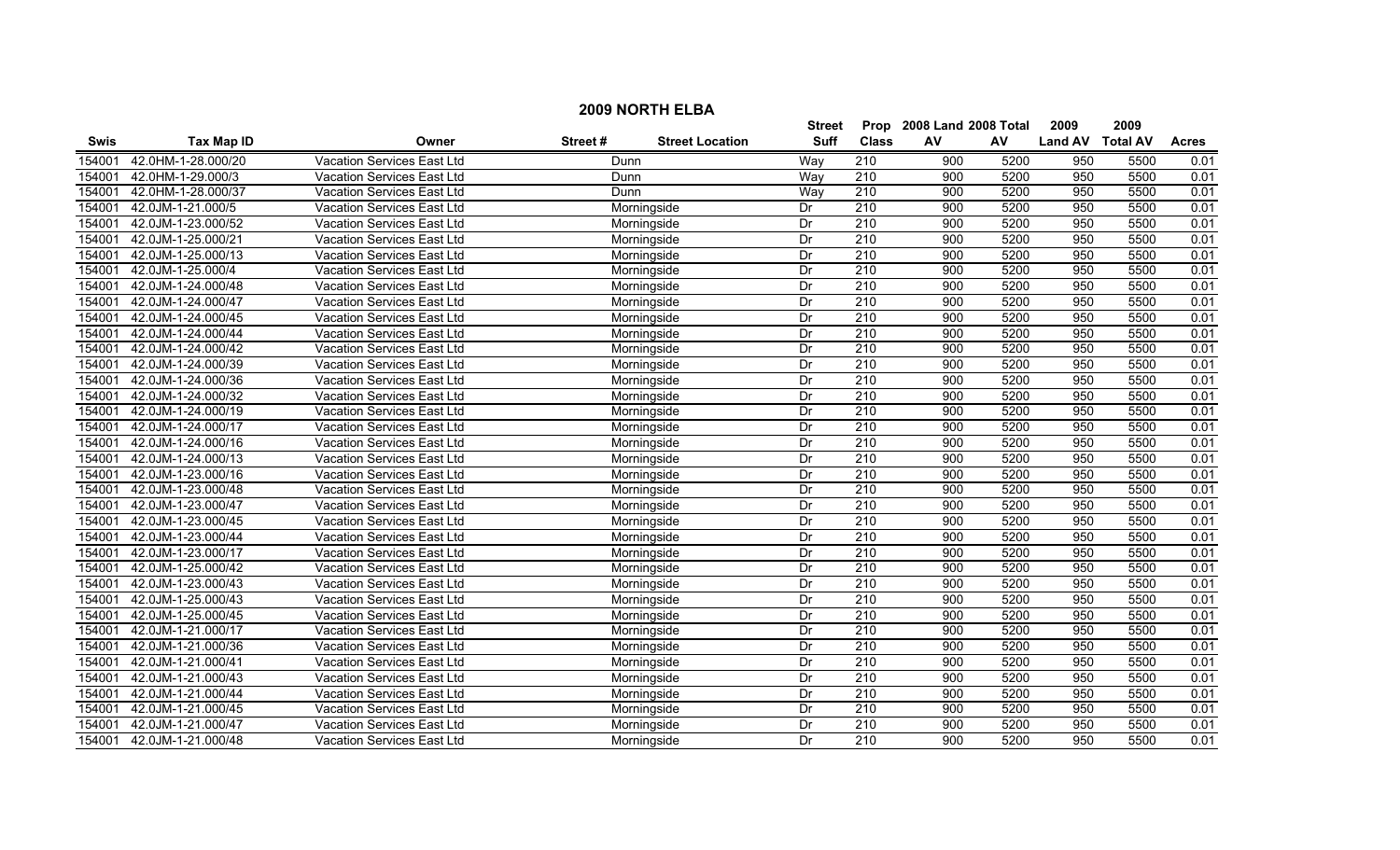|             | <b>2009 NORTH ELBA</b>    |                                   |                 |                        |                          |                  |                           |        |                  |        |              |  |
|-------------|---------------------------|-----------------------------------|-----------------|------------------------|--------------------------|------------------|---------------------------|--------|------------------|--------|--------------|--|
|             |                           |                                   |                 |                        | Street                   |                  | Prop 2008 Land 2008 Total |        | 2009             | 2009   |              |  |
| <b>Swis</b> | <b>Tax Map ID</b>         | Owner                             | Street#         | <b>Street Location</b> | <b>Suff</b>              | <b>Class</b>     | AV                        | AV     | Land AV Total AV |        | <b>Acres</b> |  |
| 154001      | 42.0JM-1-22.000/2         | <b>Vacation Services East Ltd</b> |                 | Morningside            | Dr                       | $\overline{210}$ | 900                       | 5200   | 950              | 5500   | 0.01         |  |
| 154001      | 42.0JM-1-22.000/15        | Vacation Services East Ltd        |                 | Morningside            | Dr                       | $\overline{210}$ | 900                       | 5200   | 950              | 5500   | 0.01         |  |
| 154001      | 42.0JM-1-22.000/17        | Vacation Services East Ltd        |                 | Morningside            | Dr                       | 210              | 900                       | 5200   | 950              | 5500   | 0.01         |  |
| 154001      | 42.0JM-1-22.000/35        | Vacation Services East Ltd        |                 | Morningside            | Dr                       | 210              | 900                       | 5200   | 950              | 5500   | 0.01         |  |
| 154001      | 42.0JM-1-22.000/44        | Vacation Services East Ltd        |                 | Morningside            | Dr                       | 210              | 900                       | 5200   | 950              | 5500   | 0.01         |  |
| 154001      | 42.0JM-1-22.000/45        | Vacation Services East Ltd        |                 | Morningside            | Dr                       | 210              | 900                       | 5200   | 950              | 5500   | 0.01         |  |
| 154001      | 42.0JM-1-22.000/48        | Vacation Services East Ltd        |                 | Morningside            | Dr                       | 210              | 900                       | 5200   | 950              | 5500   | 0.01         |  |
| 154001      | 42.0JM-1-23.000/15        | Vacation Services East Ltd        |                 | Morningside            | Dr                       | 210              | 900                       | 5200   | 950              | 5500   | 0.01         |  |
| 154001      | 42.0JM-1-25.000/48        | Vacation Services East Ltd        |                 | Morningside            | Dr                       | $\overline{210}$ | 900                       | 5200   | 950              | 5500   | 0.01         |  |
| 154001      | 42.0JM-1-25.000/47        | Vacation Services East Ltd        |                 | Morningside            | Dr                       | 210              | 900                       | 5200   | 950              | 5500   | 0.01         |  |
| 154001      | 42.0JM-1-25.000/44        | Vacation Services East Ltd        |                 | Morningside            | Dr                       | 210              | 900                       | 5200   | 950              | 5500   | 0.01         |  |
| 154001      | 42.0JM-1-23.000/19        | Vacation Services East Ltd        |                 | Morningside            | Dr                       | $\overline{210}$ | 900                       | 5200   | 950              | 5500   | 0.01         |  |
| 154001      | 42.0JM-1-24.000/50        | Vacation Services LTD             |                 | Morningside            | Dr                       | $\overline{210}$ | 900                       | 5200   | 950              | 5500   | 0.01         |  |
| 154001      | 42.0HM-1-39.000/49        | Valenti, Charles                  |                 | Lake Placid Club       | Way                      | 210              | 900                       | 5200   | 950              | 5500   | 0.01         |  |
| 154001      | 42.0JK-2-24.000           | Valentine, Patrick G              | 142             | McKinley               | St                       | $\overline{210}$ | 35300                     | 191100 | 37100            | 200700 | 0.1          |  |
| 154001      | 42.0JL-1-1.000            | Valentine, Patrick G              | 144             | McKinley               | <b>St</b>                | 220              | 42300                     | 174500 | 44400            | 183200 | 0.4          |  |
| 154001      | 42.0HL-3-2.000            | Valenze, James J                  | 49              | School                 | <b>St</b>                | 210              | 42000                     | 245700 | 50000            | 195000 | 0.1          |  |
| 154001      | 42.0JM-1-25.000/38        | Vanaernam, Gordon K               |                 | Morningside            | Dr                       | 210              | 900                       | 5200   | 950              | 5500   | 0.01         |  |
| 154001      | 42.0EK-2-7.000            | VanCour, Shelley                  | 150             | <b>Elm</b>             | <b>St</b>                | 210              | 46200                     | 152800 | 48500            | 160400 | 0.18         |  |
| 154001      | 42.0JM-1-20.000/12        | VanGundy, David L                 |                 | Morningside            | Dr                       | 210              | 900                       | 5200   | 950              | 5500   | 0.01         |  |
| 154001      | 42.0ek-3-6.000            | VanHuizen, Ronald                 | $\overline{20}$ | <b>Grand View</b>      | Ave                      | 210              | 102000                    | 301000 | 107000           | 316000 | 0.2          |  |
| 154001      | 42.0EK-3-7.000            | VanHuizen, Ronald                 |                 | <b>Grand View</b>      | Ave                      | 311              | 32200                     | 32200  | 33800            | 33800  | 0.1          |  |
| 154001      | 42.0HM-1-6.000/4          | VanPelt, Robbert C                |                 | Morningside            | Dr                       | $\overline{210}$ | 900                       | 5200   | 950              | 5500   | 0.01         |  |
| 154001      | 42.0dm-1-15.000           | VanWoert, Katherine S             | 166             | Beech Hill             | Cir                      | 210              | 143500                    | 395100 | 150700           | 414900 | 0.53         |  |
| 154001      | 42.0JM-1-18.000/5         | Vardan, Asha                      |                 | Morningside            | Dr                       | $\overline{210}$ | 900                       | 5200   | 950              | 5500   | 0.01         |  |
| 154001      | 42.0HM-1-40.000/24        | Vardan, Asha                      |                 | Lake Placid Club       | Way                      | 210              | 900                       | 5200   | 950              | 5500   | 0.01         |  |
| 154001      | 42.0JM-1-15.000/33        | Varga, Dr Francis J               |                 | Morningside            | Dr                       | 210              | 900                       | 5200   | 950              | 5500   | 0.01         |  |
| 154001      | 42.0HM-1-36.000/35        | Varshney, Pramod                  |                 | Lake Placid Club       | Way                      | $\overline{210}$ | 900                       | 5200   | 950              | 5500   | 0.01         |  |
| 154001      | 42.0JJ-2-1.000            | Vassar, Brian K                   | 167             | Mill Pond              | Dr                       | 210              | 41600                     | 151100 | 43700            | 158700 | 0.2          |  |
| 154001      | 42.0JJ-1-3.000            | Vassar, Steven T                  | 156             | <b>Mill Pond</b>       | Dr                       | 210              | 38200                     | 123300 | 40100            | 129500 | 0.2          |  |
| 154001      | 42.0HM-1-9.000/6          | Vellano, Joseph                   |                 | Morningside            | Dr                       | 210              | 900                       | 5200   | 950              | 5500   | 0.01         |  |
| 154001      | 42.0jm-1-13.000/25        | Venanzi, Thomas                   |                 | Morningside            | Dr                       | 210              | 900                       | 5200   | 950              | 5500   | 0.01         |  |
| 154001      | 42.0JJ-2-6.000            | Venette, Reginald                 | 205             | <b>Mill Pond</b>       | Dr                       | 210              | 55700                     | 150000 | 58500            | 80000  | 0.3          |  |
| 154001      | 42.0GK-1-2.000            | Verizon New York Inc              | 91              | Olympic                | Dr                       | 831              | 150000                    | 220000 | 150000           | 220000 | 0.4          |  |
| 154001      | 640.001-9999-631.900/1881 | Verizon New York Inc              |                 | Outside Plant          |                          | 836              | $\mathbf{0}$              | 228213 | $\mathbf 0$      | 200720 | $\mathbf 0$  |  |
| 154001      | 42.0DJ-1-21.110           | Vespa, George R                   |                 | Wesvalley              | Rd                       | 311              | 75000                     | 75000  | 78800            | 78800  | 1.7          |  |
| 154001      | 42.0JL-3-10.000           | Viadana, Gilberto                 | 31              | Spring                 | $\overline{\mathsf{St}}$ | 210              | 37100                     | 200000 | 39000            | 220000 | 0.1          |  |
| 154001      | 42.0HM-1-32.000/11        | Vieira. Thomas A Jr               |                 | Dunn                   | Way                      | $\overline{210}$ | 900                       | 5200   | 950              | 5500   | 0.01         |  |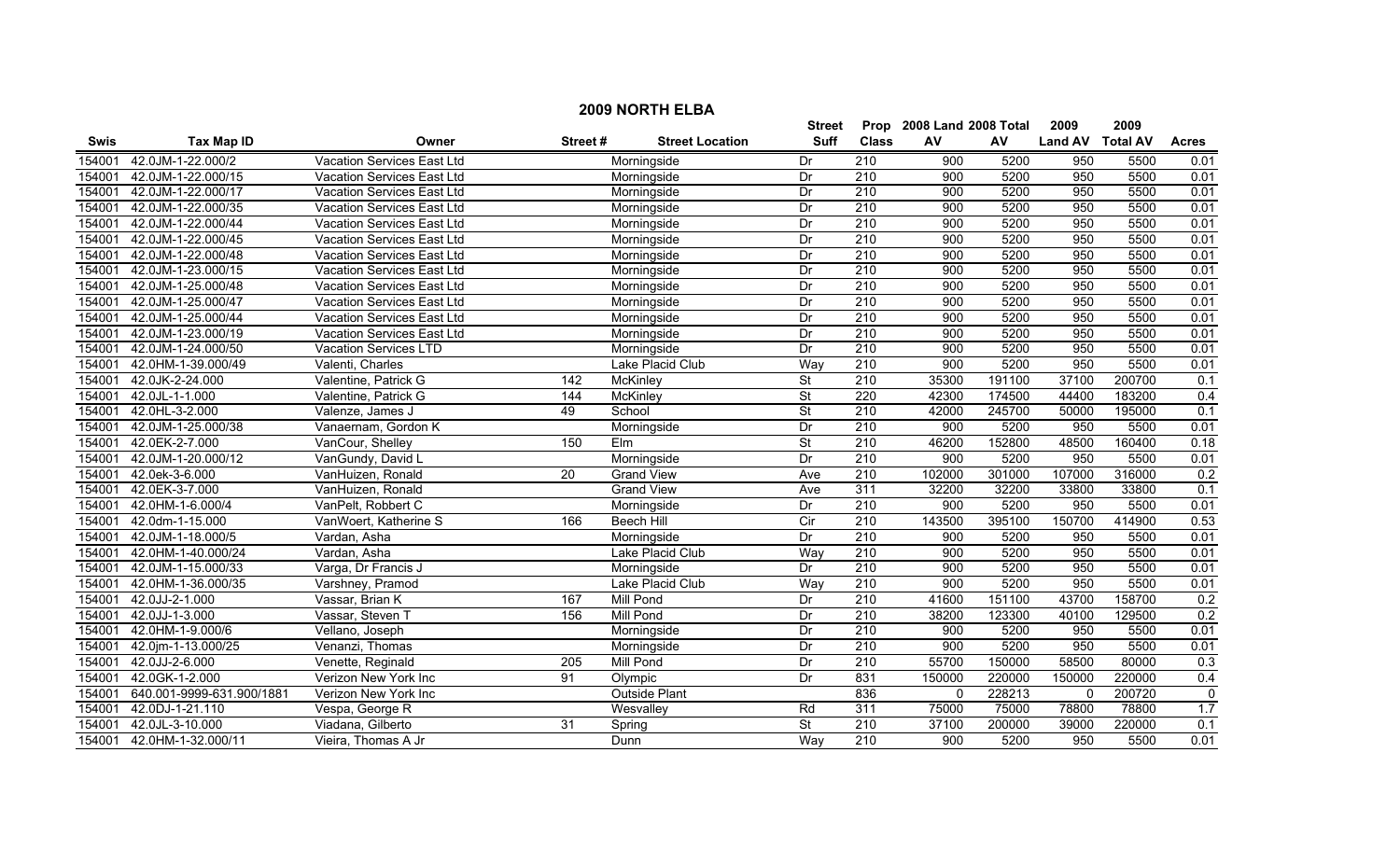|        | <b>2009 NORTH ELBA</b> |                         |         |                        |                          |                  |                           |         |                  |         |                         |  |
|--------|------------------------|-------------------------|---------|------------------------|--------------------------|------------------|---------------------------|---------|------------------|---------|-------------------------|--|
|        |                        |                         |         |                        | Street                   |                  | Prop 2008 Land 2008 Total |         | 2009             | 2009    |                         |  |
| Swis   | <b>Tax Map ID</b>      | Owner                   | Street# | <b>Street Location</b> | <b>Suff</b>              | <b>Class</b>     | AV                        | AV      | Land AV Total AV |         | <b>Acres</b>            |  |
| 154001 | 42.0HM-1-32.000/10     | Vieira, Thomas A Jr     |         | Dunn                   | Way                      | 210              | 900                       | 5200    | 950              | 5500    | 0.01                    |  |
| 154001 | 42.0JM-1-21.000/1      | Villa, Dr Carmelo       |         | Morningside            | Dr                       | 210              | 900                       | 5200    | 950              | 5500    | 0.01                    |  |
| 154001 | 42.0JM-1-20.000/11     | Villa, William H        |         | Morningside            | Dr                       | 210              | 900                       | 5200    | 950              | 5500    | 0.01                    |  |
| 154001 | 42.0JL-8-6.002         | Village Lake Placid Inc | 20      | Dow                    | Rd                       | 593              | 381800                    | 408800  | 400800           | 429200  | 3.2                     |  |
| 154001 | 42.0JL-8-5.000         | Village Lake Placid Inc |         | McLenathen             | Ave                      | 330              | 2200                      | 2200    | 2300             | 2300    | 0.01                    |  |
| 154001 | 42.0JK-2-40.000        | Village Lake Placid Inc |         | <b>Mill Pond</b>       | Dr                       | 822              | 5600                      | 18900   | 5800             | 19800   | 0.1                     |  |
| 154001 | 42.0KL-1-6.000         | Village Lake Placid Inc | 281     | Station                | $\overline{\mathsf{St}}$ | 330              | 151200                    | 151200  | 158800           | 158800  | $\overline{\mathbf{1}}$ |  |
| 154001 | 42.0KJ-1-4.000         | Village Lake Placid Inc | 137     | Station                | $\overline{\mathsf{St}}$ | 682              | 31300                     | 37800   | 32900            | 39700   | 0.06                    |  |
| 154001 | 42.0FK-2-5.000         | Vlaun, Gretchen E       | 75      | Hillcrest              | Ave                      | 210              | 53000                     | 320000  | 55600            | 336000  | 0.1                     |  |
| 154001 | 42.0FK-2-4.000         | Vlaun, Gretchen E       |         | Hillcrest              | Ave                      | 311              | 25400                     | 25400   | 26700            | 26700   | 0.1                     |  |
| 154001 | 42.0JM-1-14.000/41     | Vogel, Donald J         |         | Morningside            | Dr                       | 210              | $\overline{900}$          | 5200    | 950              | 5500    | 0.01                    |  |
| 154001 | 42.0hm-1-7.000/36      | Vogt, James             |         | Morningside            | Dr                       | $\overline{210}$ | $\overline{900}$          | 5200    | 950              | 5500    | 0.01                    |  |
| 154001 | 42.0HL-6-13.000        | Volmrich, Arthur F      | 160     | Parkside               | Dr                       | 230              | 29600                     | 202300  | 31100            | 212400  | 0.13                    |  |
| 154001 | 42.0HM-1-2.000         | Volmrich, Douglas N     |         | Morningside            | Dr                       | 311              | 9700                      | 9700    | 2100             | 2100    | 0.3                     |  |
| 154001 | 42.0HL-7-15.000        | Volmrich, Douglas N     | 163     | Parkside               | Dr                       | 280              | 16500                     | 440700  | 17300            | 462700  | 0.1                     |  |
| 154001 | 42.0ek-4-10.000        | Volpacchio, Bruno J     | 119     | Hillcrest              | Ave                      | $\overline{210}$ | 44600                     | 150600  | 46800            | 160500  | 0.15                    |  |
| 154001 | 42.0ek-4-15.002        | Volpacchio, Bruno J     | 35      | <b>Grand View</b>      | Ave                      | 210              | 124100                    | 420100  | 130300           | 300000  | 0.26                    |  |
| 154001 | 42.0KL-4-7.200         | VonDell, Sheryl M       | 26      | McIntyre               | Way                      | 210              | 36400                     | 168100  | 38200            | 130000  | 0.1                     |  |
| 154001 | 42.0CL-4-3.000         | Vontury, Mary E         | 50      | Interlaken             | Ave                      | 210              | 113700                    | 469700  | 119400           | 493200  | 0.7                     |  |
| 154001 | 42.0CK-2-2.000/3       | Vose, John C            |         | <b>Victor Herbert</b>  | Rd                       | 210              | 82600                     | 230100  | 82600            | 230100  | 0.01                    |  |
| 154001 | 42.0EJ-3-17.000        | Voss, Julie A           | 30      | Nash                   | St                       | $\overline{210}$ | 107200                    | 333600  | 112600           | 350300  | 0.2                     |  |
| 154001 | 42.0DJ-4-10.000        | Voss, Julie A           | 2242    | Saranac                | Ave                      | 484              | 206700                    | 489900  | 217000           | 514400  | 0.2                     |  |
| 154001 | 42.0DJ-4-9.000         | Voss, Julie A           |         | Saranac                | Ave                      | 330              | 14100                     | 14100   | 14800            | 14800   | 0.1                     |  |
| 154001 | 42.0EJ-3-16.000        | Voss, Julie A           |         | Nash                   | $\overline{\mathsf{St}}$ | 311              | 24300                     | 24300   | 25500            | 25500   | 0.2                     |  |
| 154001 | 42.0EJ-1-2.212         | Wadsworth, Bruce C      | 351     | Wesvalley              | Rd                       | 210              | 169200                    | 498100  | 177700           | 523000  | $\overline{\mathbf{1}}$ |  |
| 154001 | 42.0JM-1-13.000/12     | Walden, Alfred          |         | Morningside            | Dr                       | $\overline{210}$ | 900                       | 5200    | 950              | 5500    | 0.01                    |  |
| 154001 | 42.0HM-1-31.000/9      | Walden, Alfred S        |         | Dunn                   | Way                      | $\overline{210}$ | 900                       | 5200    | 950              | 5500    | 0.01                    |  |
| 154001 | 42.0HM-1-33.000/2      | Walden, Alfred S        |         | Dunn                   | Way                      | $\overline{210}$ | $\overline{900}$          | 5200    | 950              | 5500    | 0.01                    |  |
| 154001 | 42.0JM-1-17.000/23     | Walden, Alfred S        |         | Morningside            | Dr                       | 210              | 900                       | 5200    | 950              | 5500    | 0.01                    |  |
| 154001 | 42.0BK-1-1.200         | Walden, Barbara R       | 141     | <b>Victor Herbert</b>  | Rd                       | 210              | 1648500                   | 2491200 | 1731000          | 2615800 | 1.1                     |  |
| 154001 | 42.0LJ-2-12.210        | Walden, Bengt O         | 15      | Hough                  | Way                      | 210              | 25900                     | 135100  | 27200            | 141900  | 0.64                    |  |
| 154001 | 42.0JM-1-12.000/27     | Walkinshaw, Ellen T     |         | Morningside            | Dr                       | 210              | 900                       | 5200    | 950              | 5500    | 0.01                    |  |
| 154001 | 42.0HM-1-29.000/50     | Wallace, Fred A         |         | Dunn                   | Way                      | 210              | 900                       | 5200    | 950              | 5500    | 0.01                    |  |
| 154001 | 42.0JM-1-20.000/23     | Wallace, Michael        |         | Morningside            | Dr                       | $\overline{210}$ | 900                       | 5200    | 950              | 5500    | 0.01                    |  |
| 154001 | 42.0HM-1-33.000/24     | Wallace, Michael D      |         | Dunn                   | Way                      | 210              | 900                       | 5200    | 950              | 5500    | 0.01                    |  |
| 154001 | 42.0DK-3-4.200         | Walsh, Charles E        |         | Stevens                | Rd                       | 311              | 11900                     | 11900   | 12500            | 12500   | 0.14                    |  |
| 154001 | 42.0DK-3-1.100         | Walsh, Charles E        |         | Saranac                | Ave                      | 330              | 14000                     | 14000   | 14700            | 14700   | 0.1                     |  |
| 154001 | 42.0DK-3-6.007         | Walsh, Charles E        | 2359    | Saranac                | Ave                      | 210              | 170600                    | 456600  | 179100           | 479400  | 0.3                     |  |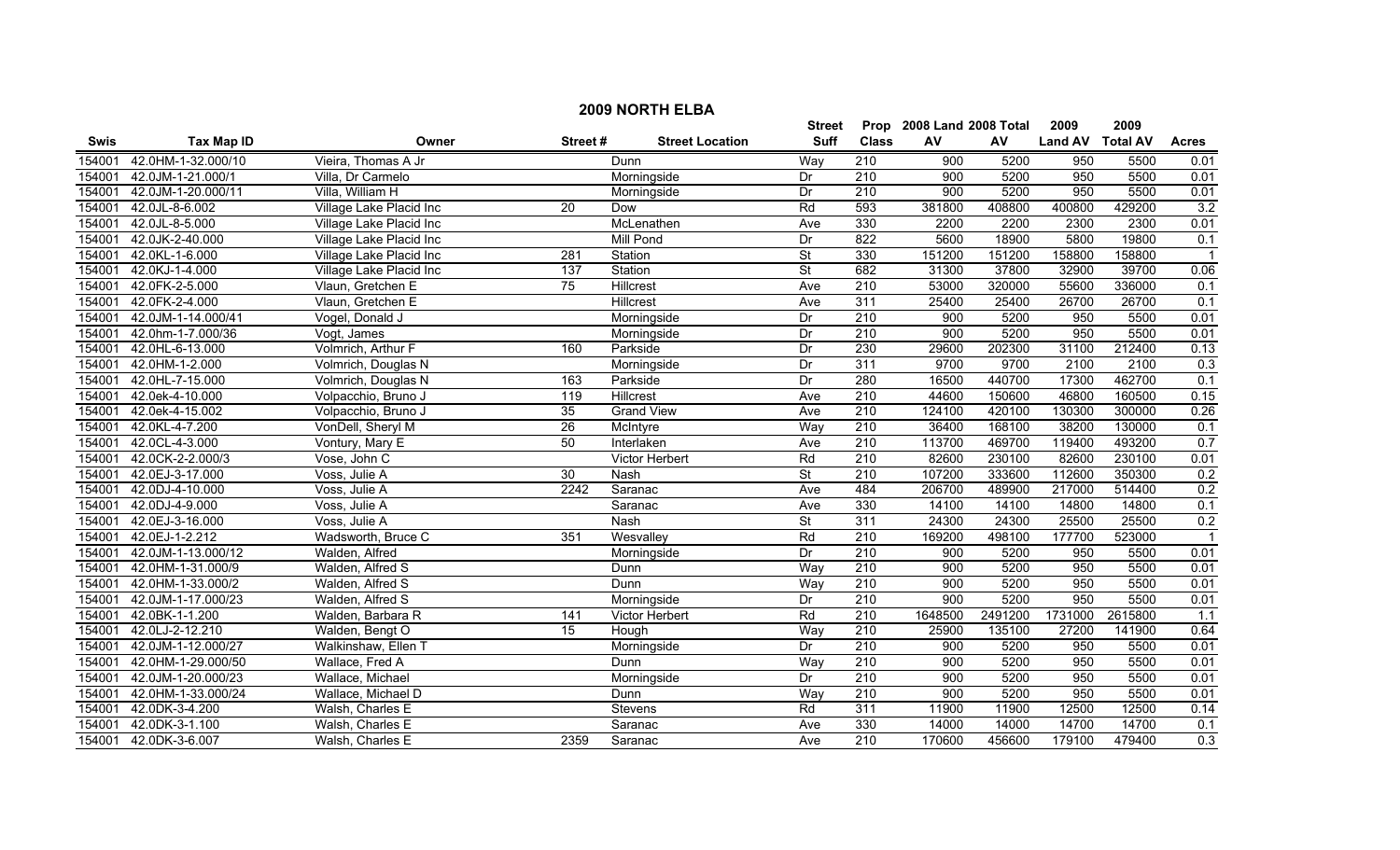|             | <b>2009 NORTH ELBA</b> |                       |                 |                        |                          |                  |                           |             |                  |             |              |  |
|-------------|------------------------|-----------------------|-----------------|------------------------|--------------------------|------------------|---------------------------|-------------|------------------|-------------|--------------|--|
|             |                        |                       |                 |                        | Street                   |                  | Prop 2008 Land 2008 Total |             | 2009             | 2009        |              |  |
| <b>Swis</b> | <b>Tax Map ID</b>      | Owner                 | Street#         | <b>Street Location</b> | Suff                     | <b>Class</b>     | AV                        | AV          | Land AV Total AV |             | <b>Acres</b> |  |
| 154001      | 42.0JM-1-14.000/48     | Walsh, Christopher    |                 | Morningside            | Dr                       | 210              | 900                       | 5200        | 950              | 5500        | 0.01         |  |
| 154001      | 42.0JM-1-14.000/49     | Walsh, Christopher    |                 | Morningside            | Dr                       | $\overline{210}$ | 900                       | 5200        | 950              | 5500        | 0.01         |  |
| 154001      | 42.0HM-1-39.000/14     | Walsh, Christopher B  |                 | Lake Placid Club       | Way                      | 210              | 900                       | 5200        | 950              | 5500        | 0.01         |  |
| 154001      | 42.0HM-1-39.000/42     | Walsh, Christopher W  |                 | Lake Placid Club       | Way                      | 210              | 900                       | 5200        | 950              | 5500        | 0.01         |  |
| 154001      | 42.0HM-1-37.000/39     | Walsh, Doreen         |                 | Lake Placid Club       | Way                      | 210              | 900                       | 5200        | 950              | 5500        | 0.01         |  |
| 154001      | 42.0JM-1-11.000/31     | Walsh, Doreen         |                 | Morningside            | Dr                       | 210              | 900                       | 5200        | 950              | 5500        | 0.01         |  |
| 154001      | 42.0LL-10-2.000        | Walsh, James          | 90              | Fir                    | Way                      | 210              | 61800                     | 330600      | 64900            | 294000      | 0.03         |  |
| 154001      | 42.0JM-1-12.000/9      | Wambold, James C      |                 | Morningside            | Dr                       | 210              | 900                       | 5200        | 950              | 5500        | 0.01         |  |
| 154001      | 42.0JM-1-20.000/22     | Warner, Kara A        |                 | Morningside            | Dr                       | 210              | 900                       | 5200        | 950              | 5500        | 0.01         |  |
| 154001      | 42.0FJ-1-7.000         | Warner, Linda A       | 289             | Wesvalley              | Rd                       | 210              | 75500                     | 224700      | 75500            | 224700      | 0.06         |  |
| 154001      | 42.0lk-1-24.000        | Warrington, Gary      | 114             | Trillium               | Dr                       | 210              | 90500                     | 237700      | 95000            | 249600      | 0.53         |  |
| 154001      | 42.0HL-7-14.000        | Wasson, James A       | 167             | Parkside               | Dr                       | 210              | 40000                     | 181000      | 42000            | 190000      | 0.1          |  |
| 154001      | 42.0LK-1-8.000         | Wasson, James A Jr    | $\overline{92}$ | <b>Blueberry Ridge</b> | Rd                       | 210              | 85200                     | 264000      | 95000            | 280200      | 0.59         |  |
| 154001      | 42.0CK-3-1.000         | Waters Edge Condo Inc | 16              | Waters Edge            | Way                      | 312              | $\mathbf{0}$              | $\mathbf 0$ | $\mathbf 0$      | $\mathbf 0$ | 2.8          |  |
| 154001      | 42.0jl-4-22.001        | Waters, Sally A       | 16              | Spring                 | $\overline{\mathsf{St}}$ | 210              | 29300                     | 411200      | 30800            | 431800      | 0.2          |  |
| 154001      | 42.0JM-1-16.000/42     | Watson, Daniel        |                 | Morningside            | Dr                       | 210              | 900                       | 5200        | 950              | 5500        | 0.01         |  |
| 154001      | 42.0JM-1-19.000/26     | Weakley, James A Jr   |                 | Morningside            | Dr                       | 210              | 900                       | 5200        | 950              | 5500        | 0.01         |  |
| 154001      | 42.0JM-1-11.000/5      | Weaver, Robert        |                 | Morningside            | Dr                       | 210              | 900                       | 5200        | 950              | 5500        | 0.01         |  |
| 154001      | 42.0ek-1-6.000         | Weber Horst           | 113             | Acorn                  | $\overline{\mathsf{St}}$ | 210              | 75600                     | 271800      | 79400            | 285400      | 0.1          |  |
| 154001      | 42.0jm-1-14.000/4      | Weber, Donald J       |                 | Morningside            | Dr                       | 210              | 900                       | 5200        | 950              | 5500        | 0.01         |  |
| 154001      | 42.0CJ-2-6.200         | Weber, Horst          | 2167            | Saranac                | Ave                      | 210              | 146200                    | 253100      | 153600           | 265800      | 0.15         |  |
| 154001      | 42.0CJ-2-1.002         | Weber, Horst          |                 | Saranac                | Ave                      | 415              | 474100                    | 1105000     | 497800           | 1160200     | 1.05         |  |
| 154001      | 42.0ML-1-4.000         | Weber, Sabine         | 181             | Newman                 | Rd                       | 483              | 55100                     | 200000      | 57900            | 210000      | 0.3          |  |
| 154001      | 42.0CL-4-10.000        | Weibrecht, Edwin H Jr |                 | Interlaken             | Ave                      | 311              | 23500                     | 23500       | 24700            | 24700       | 0.3          |  |
| 154001      | 42.0CL-4-5.000         | Weibrecht, Edwin H Jr |                 | Interlaken             | Ave                      | 311              | 27300                     | 27300       | 28700            | 28700       | 0.3          |  |
| 154001      | 42.0CL-4-9.000         | Weibrecht, Edwin H Jr |                 | Interlaken             | Ave                      | 311              | 18800                     | 18800       | 19700            | 19700       | 0.1          |  |
| 154001      | 42.0DL-1-10.005        | Weibrecht, Edwin H Jr | $\overline{14}$ | Norton                 | Rd                       | $\overline{210}$ | 219900                    | 856800      | 230900           | 899600      | 0.23         |  |
| 154001      | 42.0CL-5-4.000         | Weibrecht, Edwin H Jr |                 | <b>Mirror Lake</b>     | Dr                       | 311              | 132300                    | 132300      | 138900           | 138900      | 0.12         |  |
| 154001      | 42.0CL-4-6.000         | Weibrecht, Edwin H Jr | 20              | Interlaken             | Ave                      | 210              | 147500                    | 821600      | 154900           | 862700      | 0.4          |  |
| 154001      | 42.0CL-4-7.000         | Weibrecht, Lisa C     | $\overline{16}$ | Interlaken             | Ave                      | 210              | 105400                    | 528200      | 110700           | 554600      | 0.3          |  |
| 154001      | 42.0CL-4-8.000         | Weibrecht, Lisa C     |                 | Interlaken             | Ave                      | 311              | 29900                     | 29900       | 31400            | 31400       | 0.3          |  |
| 154001      | 42.0CL-5-5.000         | Weibrecht, Lisa C     |                 | <b>Mirror Lake</b>     | Dr                       | 330              | 39200                     | 39200       | 41200            | 41200       | 0.1          |  |
| 154001      | 42.0jm-1-13.000/2      | Weinert Joseph S      |                 | Morningside            | Dr                       | 210              | 900                       | 5200        | 950              | 5500        | 0.01         |  |
| 154001      | 42.0jm-1-19.000/29     | Weinert, Joseph       |                 | Morningside            | Dr                       | 210              | 900                       | 5200        | 950              | 5500        | 0.01         |  |
| 154001      | 42.0HL-4-18.000        | Wells Fargo Bank N A  | $\overline{74}$ | Colden                 | Ave                      | $\overline{210}$ | 45400                     | 181000      | 47600            | 190000      | 0.2          |  |
| 154001      | 42.0KL-4-5.000         | Wells, Carroll A Jr   | 5               | McIntyre               | Way                      | 210              | 43100                     | 172100      | 45300            | 180700      | 0.19         |  |
| 154001      | 42.0KL-4-6.000         | Wells, Carroll Jr     |                 | Sentinel               | Rd                       | 311              | 26300                     | 26300       | 27600            | 27600       | 0.4          |  |
|             | 154001 42.0KL-4-17.000 | Wells, Carroll Jr     | 15              | McIntyre               | Way                      | $\overline{210}$ | 52100                     | 196200      | 54700            | 206000      | 0.27         |  |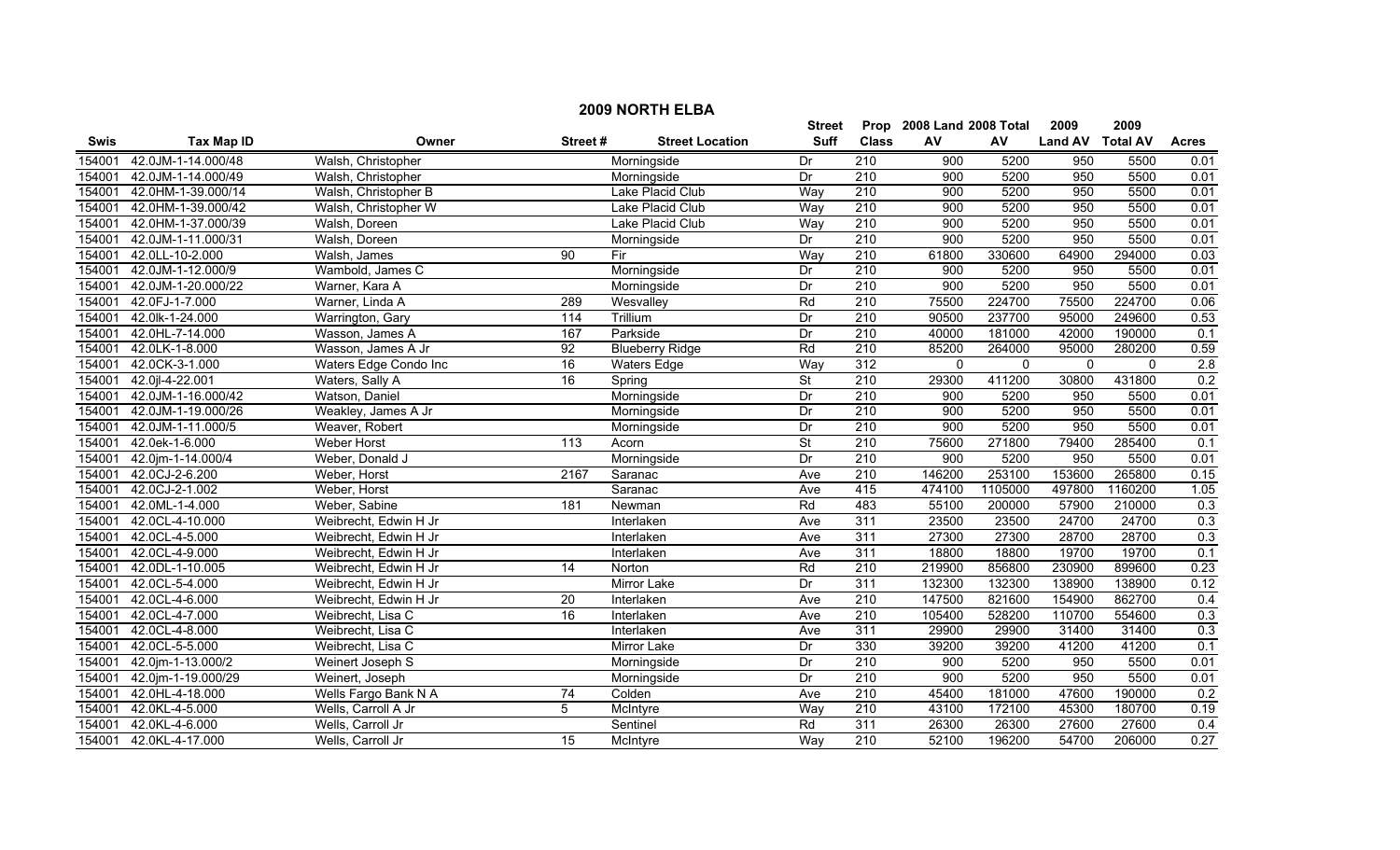|             |                    |                            |                  |                        | <b>Street</b>            |                  | Prop 2008 Land 2008 Total |             | 2009           | 2009            |              |
|-------------|--------------------|----------------------------|------------------|------------------------|--------------------------|------------------|---------------------------|-------------|----------------|-----------------|--------------|
| <b>Swis</b> | <b>Tax Map ID</b>  | Owner                      | Street#          | <b>Street Location</b> | <b>Suff</b>              | <b>Class</b>     | AV                        | AV          | <b>Land AV</b> | <b>Total AV</b> | <b>Acres</b> |
| 154001      | 42.0MM-1-4.000     | Wells, Clifford            | 5923             | Cascade                | Rd                       | $\overline{210}$ | 31300                     | 139200      | 32900          | 146200          | 0.1          |
| 154001      | 42.0EK-9-12.000    | West, Thomas S             | $\overline{92}$  | Hillcrest              | Ave                      | 210              | 250000                    | 900000      | 262500         | 945000          | -1           |
| 154001      | 42.0FJ-1-3.000     | <b>Westwood Townhouses</b> |                  | Wesvalley              | Rd                       | 311              | $\mathbf{0}$              | $\mathbf 0$ | $\mathbf{0}$   | $\mathbf{0}$    | 1.13         |
| 154001      | 42.0MM-2-2.000     | <b>WFE Ventures Inc</b>    |                  | Sentinel               | Rd                       | 311              | 5000                      | 5000        | 5000           | 5000            | 0.02         |
| 154001      | 42.0MM-2-3.000     | <b>WFE Ventures Inc</b>    |                  | Sentinel               | Rd                       | 311              | 5000                      | 5000        | 5000           | 5000            | 0.02         |
| 154001      | 42.0MM-2-4.000     | <b>WFE Ventures Inc</b>    |                  | Sentinel               | Rd                       | 311              | 5000                      | 5000        | 5000           | 5000            | 0.02         |
| 154001      | 42.0MM-2-5.000     | <b>WFE Ventures Inc</b>    |                  | Sentinel               | Rd                       | 311              | 5000                      | 5000        | 5000           | 5000            | 0.02         |
| 154001      | 42.0MM-2-6.000     | <b>WFE Ventures Inc</b>    |                  | Sentinel               | Rd                       | 311              | 5000                      | 5000        | 5000           | 5000            | 0.02         |
| 154001      | 42.0MM-2-7.000     | <b>WFE Ventures Inc</b>    |                  | Sentinel               | Rd                       | 311              | 5000                      | 5000        | 5000           | 5000            | 0.02         |
| 154001      | 42.0MM-2-8.000     | <b>WFE Ventures Inc</b>    |                  | Sentinel               | Rd                       | 311              | 5000                      | 5000        | 5000           | 5000            | 0.02         |
| 154001      | 42.0MM-2-9.000     | <b>WFE Ventures Inc</b>    |                  | Sentinel               | Rd                       | 311              | 5000                      | 5000        | 5000           | 5000            | 0.02         |
| 154001      | 42.0MM-2-10.000    | <b>WFE Ventures Inc</b>    | 5950             | Sentinel               | Rd                       | $\overline{210}$ | 40000                     | 200000      | 40000          | 200000          | 0.03         |
| 154001      | 42.0MM-2-11.000    | <b>WFE Ventures Inc</b>    | 5950             | Sentinel               | Rd                       | $\overline{210}$ | 40000                     | 200000      | 40000          | 200000          | 0.02         |
| 154001      | 42.0HM-1-35.000/31 | Whalen, David E            |                  | Dunn                   | Way                      | 210              | 900                       | 5200        | 950            | 5500            | 0.01         |
| 154001      | 42.0JM-1-17.000/39 | Whalen, Gerald             |                  | Morningside            | Dr                       | 210              | 900                       | 5200        | 950            | 5500            | 0.01         |
| 154001      | 42.0HM-1-38.000/25 | Whaley, Samuel             |                  | Lake Placid Club       | Way                      | 210              | 900                       | 5200        | 950            | 5500            | 0.01         |
| 154001      | 42.0KL-3-47.000    | Wheeler, Kristina H        | 23               | Dooling                | Way                      | 210              | 52400                     | 264300      | 55000          | 277500          | 0.03         |
| 154001      | 42.0KJ-7-4.000     | <b>WHF</b> Inc             | 26               | Cimarron               | Trl                      | 210              |                           |             | 50000          | 400000          | 0.03         |
| 154001      | 42.0KJ-7-6.000     | <b>WHF</b> Inc             | $\overline{22}$  | Cimarron               | TrI                      | 210              |                           |             | 50000          | 400000          | 0.03         |
| 154001      | 42.0HM-1-36.000/51 | <b>White Gary</b>          |                  | Lake Placid Club       | Way                      | 210              | 900                       | 5200        | 950            | 5500            | 0.01         |
| 154001      | 42.0HM-1-6.000/39  | White, Donald W            |                  | Morningside            | Dr                       | 210              | 900                       | 5200        | 950            | 5500            | 0.01         |
| 154001      | 42.0HM-1-8.000/9   | White, Harry               |                  | Morningside            | Dr                       | 210              | 900                       | 5200        | 950            | 5500            | 0.01         |
| 154001      | 42.0JM-1-21.000/11 | White, Harry               |                  | Morningside            | Dr                       | $\overline{210}$ | 900                       | 5200        | 950            | 5500            | 0.01         |
| 154001      | 42.0HM-1-40.000/4  | White, Harry R Jr          |                  | Lake Placid Club       | Way                      | 210              | 900                       | 5200        | 950            | 5500            | 0.01         |
| 154001      | 42.0HM-1-40.000/5  | White, Harry R Jr          |                  | Lake Placid Club       | Way                      | $\overline{210}$ | $\overline{900}$          | 5200        | 950            | 5500            | 0.01         |
| 154001      | 42.0cj-2-22.000    | Whiteface Canoe LLC        |                  | Saranac                | Ave                      | 330              | 105500                    | 105500      | 105500         | 105500          | 0.21         |
| 154001      | 42.0cj-2-23.000    | Whiteface Canoe LLC        | 2231             | Saranac                | Ave                      | 415              | 1575000                   | 2025000     | 1575000        | 2025000         | 1.38         |
| 154001      | 42.0cj-2-20.000    | Whiteface Canoe LLC        |                  | Saranac                | Ave                      | 330              | 675000                    | 675000      | 708800         | 708800          | 0.2          |
| 154001      | 42.0cj-2-21.000    | Whiteface Canoe LLC        | 2225             | Saranac                | Ave                      | 210              | 1575000                   | 2025000     | 1575000        | 2025000         | 0.25         |
| 154001      | 42.0JL-5-5.001     | Whiteface Resources Ltd    | 8                | Morningside            | Dr                       | 464              | 196400                    | 463700      | 206000         | 375000          | 0.18         |
| 154001      | 42.0KK-1-4.000     | Whitelaw, Stephanie A      | 237              | Station                | <b>St</b>                | 210              | 44500                     | 199800      | 46700          | 209800          | 0.23         |
| 154001      | 42.0JM-1-18.000/41 | Whiting, Robert W          |                  | Morningside            | Dr                       | 210              | 900                       | 5200        | 950            | 5500            | 0.01         |
| 154001      | 42.0DJ-1-11.000    | Whitney, Barbara S         | 14               | Chickadee              | Ln                       | 210              | 100000                    | 195000      | 105000         | 204800          | 0.3          |
| 154001      | 42.0DJ-1-14.000    | Whitney, Barbara S         |                  | Wesvalley              | Rd                       | 311              | $\mathbf{0}$              | $\Omega$    | $\mathbf{0}$   | $\Omega$        | 0.2          |
| 154001      | 42.0JL-4-10.000    | Whitney, Gretchen          |                  | Main                   | St                       | 330              | 52100                     | 52100       | 54700          | 54700           | 0.1          |
| 154001      | 42.0kk-1-7.111     | Whitney, Kenneth B         | 45               | Chubb River            | Way                      | 220              | 52900                     | 209200      | 55600          | 219700          | 1.09         |
| 154001      | 42.0HL-7-28.000    | Whitney, Richard J         | $\overline{113}$ | Parkside               | Dr                       | $\overline{210}$ | 50100                     | 219800      | 52600          | 230800          | 0.2          |
| 154001      | 42.0KK-1-7.200     | Whitney, Richard J Jr      | 223              | Station                | $\overline{\mathsf{St}}$ | $\overline{210}$ | 57900                     | 186700      | 60800          | 196000          | 0.77         |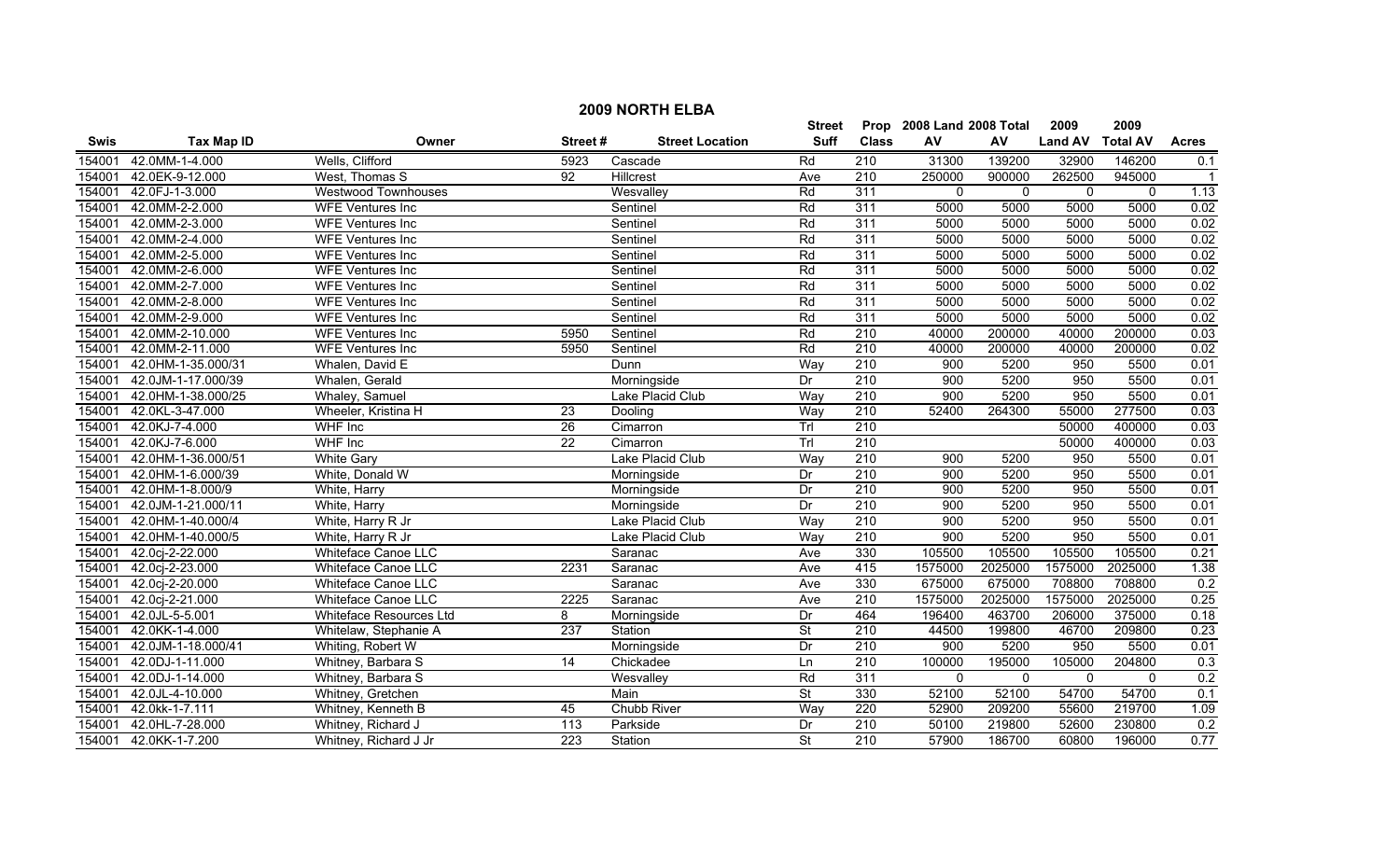|        | <b>2009 NORTH ELBA</b> |                      |         |                        |                          |                  |                           |        |                |                 |              |  |
|--------|------------------------|----------------------|---------|------------------------|--------------------------|------------------|---------------------------|--------|----------------|-----------------|--------------|--|
|        |                        |                      |         |                        | <b>Street</b>            |                  | Prop 2008 Land 2008 Total |        | 2009           | 2009            |              |  |
| Swis   | <b>Tax Map ID</b>      | Owner                | Street# | <b>Street Location</b> | <b>Suff</b>              | <b>Class</b>     | AV                        | AV     | <b>Land AV</b> | <b>Total AV</b> | <b>Acres</b> |  |
| 154001 | 42.0JJ-1-2.000         | Whitney, Robert E    | 150     | <b>Mill Pond</b>       | Dr                       | 210              | 30400                     | 107400 | 32000          | 107400          | 0.2          |  |
| 154001 | 42.0KL-7-3.000         | Whitney, Ronald G    | 187     | Fir                    | Way                      | $\overline{210}$ | 57300                     | 297600 | 60200          | 312500          | 0.03         |  |
| 154001 | 42.0hm-1-37.000/2      | Whitney, Todd M      |         | Lake Placid Club       | Way                      | 210              | 900                       | 5200   | 950            | 5500            | 0.01         |  |
| 154001 | 42.0JK-4-2.000         | Whitney, William D   | 46      | Chubb River            | Way                      | 220              | 53800                     | 167800 | 56500          | 176200          | 0.46         |  |
| 154001 | 42.0KL-3-1.000         | Whittemore, Donald K | 276     | Hurley                 | Ave                      | 210              | 80700                     | 220300 | 84700          | 231300          | 0.4          |  |
| 154001 | 42.0HM-1-7.000/28      | Whyland, Linda A     |         | Morningside            | Dr                       | 210              | 900                       | 5200   | 950            | 5500            | 0.01         |  |
| 154001 | 42.0JM-1-13.000/20     | Whyland, Linda A     |         | Morningside            | Dr                       | 210              | 900                       | 5200   | 950            | 5500            | 0.01         |  |
| 154001 | 42.0HM-1-6.000/28      | Whyland, Linda A     |         | Morningside            | Dr                       | 210              | 900                       | 5200   | 950            | 5500            | 0.01         |  |
| 154001 | 42.0HM-1-31.000/26     | Whyte, Sergio        |         | Dunn                   | Way                      | $\overline{210}$ | 900                       | 5200   | 950            | 5500            | 0.01         |  |
| 154001 | 42.0LL-13-3.000        | Wightman, Maurice C  | 118     | Fir                    | Way                      | 210              | 65200                     | 355300 | 68500          | 373100          | 0.03         |  |
| 154001 | 42.0FL-1-10.000        | Wilcox, Mark D       | 2517    | Main                   | $\overline{\mathsf{St}}$ | 481              | 311900                    | 587900 | 327500         | 617300          | 0.08         |  |
| 154001 | 42.0HM-1-33.000/10     | Wilcox, Stimson R    |         | Dunn                   | Way                      | 210              | 900                       | 5200   | 950            | 5500            | 0.01         |  |
| 154001 | 42.0MJ-1-5.000         | Wilford, Roberta     | 341     | Old Military           | Rd                       | 210              | 47600                     | 175000 | 50000          | 183800          | 0.2          |  |
| 154001 | 42.0HM-1-8.000/4       | Wilke, David         |         | Morningside            | Dr                       | 210              | 900                       | 5200   | 950            | 5500            | 0.01         |  |
| 154001 | 42.0HM-1-33.000/39     | Wilkie, David        |         | Dunn                   | Way                      | $\overline{210}$ | 900                       | 5200   | 950            | 5500            | 0.01         |  |
| 154001 | 42.0HM-1-39.000/22     | Wilkie, David        |         | Lake Placid Club       | Way                      | 210              | 900                       | 5200   | 950            | 5500            | 0.01         |  |
| 154001 | 42.0CL-2-11.000        | Wilkins, John M      |         | Stevens                | Rd                       | 311              | 62600                     | 62600  | 65700          | 65700           | 0.5          |  |
| 154001 | 42.0EL-1-17.200        | Wilkins, John M      |         | Main                   | $\overline{\mathsf{St}}$ | 330              | 55000                     | 55000  | $\mathbf{0}$   | $\mathbf{0}$    | 0.03         |  |
| 154001 | 42.0EL-1-17.100        | Wilkins, John M      | 2461    | Main                   | $\overline{\mathsf{St}}$ | 482              | 315800                    | 734800 | 331500         | 771500          | 0.06         |  |
| 154001 | 42.0CL-2-7.013         | Wilkins, John M      | 12      | Signal Hill            | Rd                       | 210              | 148700                    | 705500 | 156200         | 740800          | 0.4          |  |
| 154001 | 42.0JK-2-19.000        | Wilkins, Richard P   | 327     | <b>Mill Pond</b>       | Dr                       | 210              | 28300                     | 107500 | 29700          | 112900          | 0.1          |  |
| 154001 | 42.0JM-1-15.000/3      | Wilkins, Rita        |         | Morningside            | Dr                       | $\overline{210}$ | 900                       | 5200   | 950            | 5500            | 0.01         |  |
| 154001 | 42.0CL-2-12.000        | Wilkins, Rita D      |         | <b>Stevens</b>         | Rd                       | 311              | 51200                     | 51200  | 53800          | 53800           | 0.3          |  |
| 154001 | 42.0HM-1-36.000/1      | Wilkinson, John      |         | Lake Placid Club       | Way                      | $\overline{210}$ | 900                       | 5200   | 950            | 5500            | 0.01         |  |
| 154001 | 42.0JM-1-20.000/51     | Wilkinson, John W    |         | Morningside            | Dr                       | 210              | 900                       | 5200   | 950            | 5500            | 0.01         |  |
| 154001 | 42.0DJ-4-2.000         | Wilmer, Vernon T     | 454     | Wesvalley              | Rd                       | 220              | 125700                    | 489400 | 132000         | 513900          | 0.3          |  |
| 154001 | 42.0JM-1-22.000/28     | Wilsey, Charles      |         | Morningside            | Dr                       | 210              | 900                       | 5200   | 950            | 5500            | 0.01         |  |
| 154001 | 42.0FK-2-11.000        | Wilson, Gordon B     |         | Hillcrest              | Ave                      | 311              | 27600                     | 27600  | 29000          | 29000           | 0.1          |  |
| 154001 | 42.0fk-2-10.000        | Wilson, Gordon B     | 33      | Hillcrest              | Ave                      | 210              | 65000                     | 246400 | 68200          | 258700          | 0.2          |  |
| 154001 | 42.0DJ-5-10.000        | Wilson, Gordon C     | 92      | <b>Nash</b>            | $\overline{\mathsf{St}}$ | 210              | 59300                     | 107200 | 62300          | 112600          | 0.34         |  |
| 154001 | 42.0DJ-5-3.000         | Wilson, Gordon C     |         | Saranac                | Ave                      | 210              | 54600                     | 146800 | 57300          | 154100          | 0.1          |  |
| 154001 | 42.0JJ-2-2.000         | Wilson, Raymond A    | 171     | <b>Mill Pond</b>       | Dr                       | 210              | 41600                     | 150400 | 43700          | 157900          | 0.2          |  |
| 154001 | 42.0JL-2-2.000         | Wilson, Robert J     | 162     | McKinley               | <b>St</b>                | 230              | 48700                     | 205400 | 51200          | 215700          | 0.2          |  |
| 154001 | 42.0CL-3-6.000         | Wilson, Susan        | 19      | Interlaken             | Ave                      | 210              | 153900                    | 348100 | 161600         | 365500          | 0.5          |  |
| 154001 | 42.0CL-5-6.000         | Wilson, Susan        |         | Mirror Lake            | Dr                       | 311              | 47400                     | 47400  | 49800          | 49800           | 0.1          |  |
| 154001 | 42.0LJ-1-11.000        | Winch-Dudley, Jean A | 35      | Station                | <b>St</b>                | 210              | 59200                     | 189200 | 62200          | 275000          | 1.7          |  |
| 154001 | 42.0EK-5-13.000        | Winch, Patricia B    | 128     | <b>Hillcrest</b>       | Ave                      | $\overline{210}$ | 64800                     | 243000 | 68100          | 255200          | 0.2          |  |
|        | 154001 42.0DM-1-2.000  | Winfree, Mary S      | 506     | Mirror Lake            | Dr                       | $\overline{210}$ | 116400                    | 484800 | 122200         | 509000          | 0.14         |  |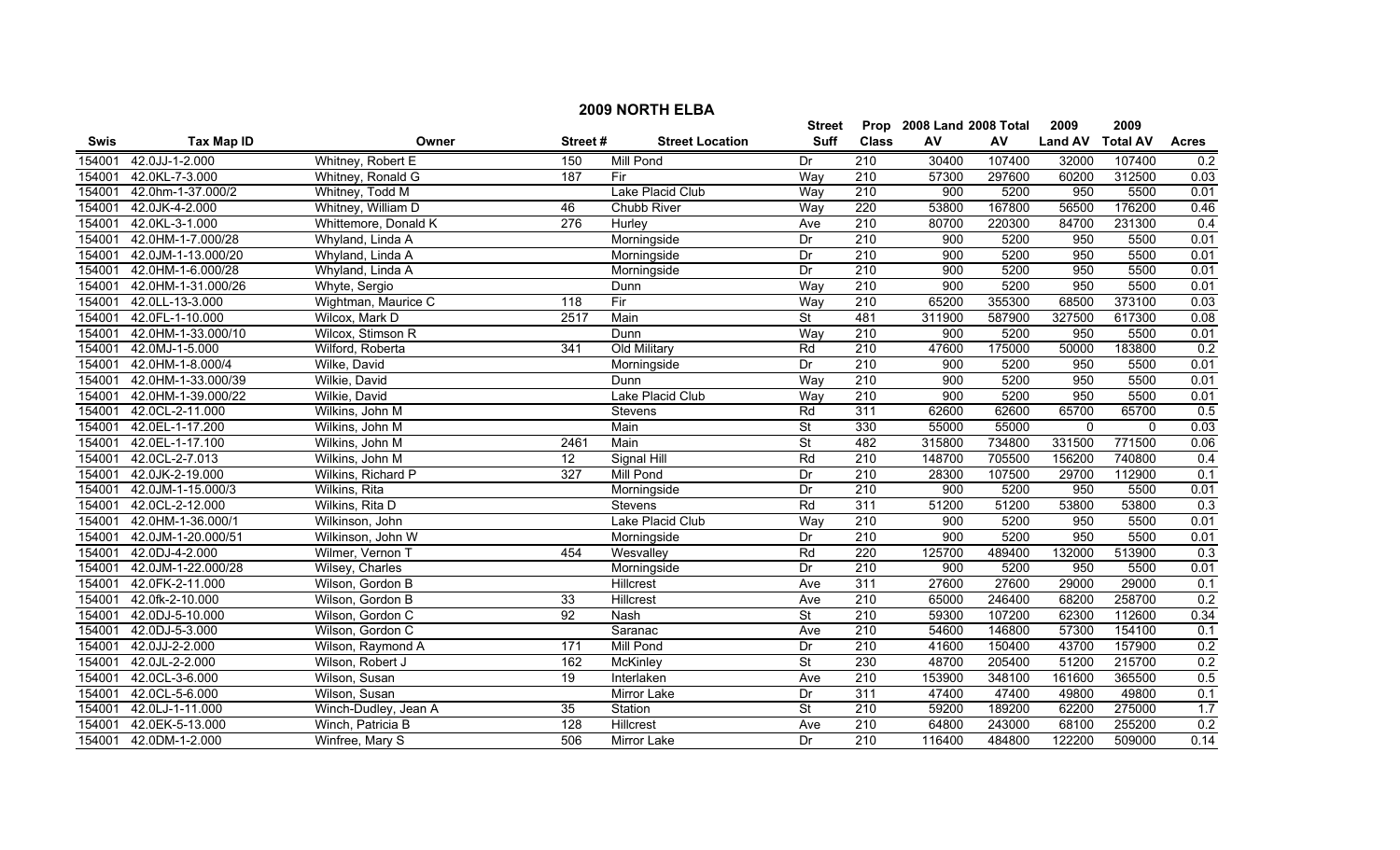|             | <b>2009 NORTH ELBA</b> |                      |                 |                        |                          |                           |        |         |                |                 |                  |  |
|-------------|------------------------|----------------------|-----------------|------------------------|--------------------------|---------------------------|--------|---------|----------------|-----------------|------------------|--|
|             |                        |                      |                 | Street                 |                          | Prop 2008 Land 2008 Total |        | 2009    | 2009           |                 |                  |  |
| <b>Swis</b> | <b>Tax Map ID</b>      | Owner                | Street#         | <b>Street Location</b> | <b>Suff</b>              | <b>Class</b>              | AV     | AV      | <b>Land AV</b> | <b>Total AV</b> | <b>Acres</b>     |  |
| 154001      | 42.0CJ-2-19.000/5      | <b>WINIE LLC</b>     |                 | Saranac                | Ave                      | 210                       | 12500  | 312500  | 12500          | 312500          | 0.01             |  |
| 154001      | 42.0ML-1-5.000         | Wint, Randall        | 175             | Newman                 | Rd                       | $\overline{220}$          | 35000  | 169400  | 36800          | 177900          | 0.11             |  |
| 154001      | 42.0HM-1-6.000/12      | Winter Charles J     |                 | Morningside            | Dr                       | 210                       | 900    | 5200    | 950            | 5500            | 0.01             |  |
| 154001      | 42.0HM-1-35.000/51     | Winter, Charles      |                 | Dunn                   | Way                      | 210                       | 900    | 5200    | 950            | 5500            | 0.01             |  |
| 154001      | 42.0HM-1-6.000/13      | Winter, Charles J    |                 | Morningside            | Dr                       | 210                       | 900    | 5200    | 950            | 5500            | 0.01             |  |
| 154001      | 42.0JM-1-24.000/9      | Winter, Charles J    |                 | Morningside            | Dr                       | 210                       | 900    | 5200    | 950            | 5500            | 0.01             |  |
| 154001      | 42.0EM-3-4.000         | Winter, Joan B       |                 | Norsnol                | Way                      | 311                       | 36100  | 36100   | 37900          | 37900           | 1.01             |  |
| 154001      | 42.0HM-1-8.000/31      | Wintergerst, Peter H |                 | Morningside            | Dr                       | 210                       | 900    | 5200    | 950            | 5500            | 0.01             |  |
| 154001      | 42.0HM-1-9.000/11      | Winternitz, Irving R |                 | Morningside            | Dr                       | 210                       | 900    | 5200    | 950            | 5500            | 0.01             |  |
| 154001      | 42.0CL-3-13.000        | Witte, William R     | 174             | Stevens                | Rd                       | 210                       | 118700 | 434400  | 124600         | 456100          | 0.6              |  |
| 154001      | 42.0HM-1-37.000/6      | Wolf, Gary           |                 | Lake Placid Club       | Way                      | 210                       | 900    | 5200    | 950            | 5500            | 0.01             |  |
| 154001      | 42.0HM-1-6.000/35      | Wolinski, David      |                 | Morningside            | Dr                       | 210                       | 900    | 5200    | 950            | 5500            | 0.01             |  |
| 154001      | 42.0JM-1-16.000/52     | Wolinski, David      |                 | Morningside            | Dr                       | $\overline{210}$          | 900    | 5200    | 950            | 5500            | 0.01             |  |
| 154001      | 42.0JM-1-19.000/12     | Wolinski, David      |                 | Morningside            | Dr                       | $\overline{210}$          | 900    | 5200    | 950            | 5500            | 0.01             |  |
| 154001      | 42.0JK-2-14.000        | Wood, Erik F         | 102             | McKinley               | St                       | $\overline{210}$          | 47300  | 184700  | 49600          | 193900          | 0.4              |  |
| 154001      | 42.0CJ-2-3.000         | Wood, Lawrence M     | 2157            | Saranac                | Ave                      | 210                       | 130400 | 212800  | 136900         | 223400          | 0.2              |  |
| 154001      | 42.0JL-2-3.000         | Wood, Lawrence M Jr  | 166             | <b>McKinley</b>        | $\overline{\mathsf{St}}$ | 220                       | 40400  | 140000  | 42400          | 147000          | 0.3              |  |
| 154001      | 42.0JM-1-13.000/3      | Woodbridge, Roy      |                 | Morningside            | Dr                       | 210                       | 900    | 5200    | 950            | 5500            | 0.01             |  |
| 154001      | 42.0JK-3-21.000        | Woodruff, Brian A    | 336             | <b>Mill Pond</b>       | Dr                       | 210                       | 74000  | 90600   | 77700          | 95100           | 0.6              |  |
| 154001      | 42.0JM-1-20.000/26     | Woods, Blanche       |                 | Morningside            | Dr                       | 210                       | 900    | 5200    | 950            | 5500            | 0.01             |  |
| 154001      | 42.0DK-6-2.000         | Woods, Kent T        | 2352            | Saranac                | Ave                      | 210                       | 190000 | 300000  | 199500         | 315000          | 0.2              |  |
| 154001      | 42.0HM-1-26.000/25     | Woods, Mark W        |                 | Dunn                   | Way                      | $\overline{210}$          | 900    | 5200    | 950            | 5500            | 0.01             |  |
| 154001      | 42.0HM-1-10.000/27     | Woods, William M     |                 | Morningside            | Dr                       | 210                       | 900    | 5200    | 950            | 5500            | 0.01             |  |
| 154001      | 42.0HM-1-36.000/34     | Worden, Donna        |                 | Lake Placid Club       | Way                      | $\overline{210}$          | 900    | 5200    | 950            | 5500            | 0.01             |  |
| 154001      | 42.0JM-1-15.000/51     | Worley Philip E      |                 | Morningside            | Dr                       | 210                       | 900    | 5200    | 950            | 5500            | 0.01             |  |
| 154001      | 42.0HM-1-37.000/49     | <b>Wroman LLC</b>    |                 | Lake Placid Club       | Way                      | 210                       | 900    | 5200    | 950            | 5500            | 0.01             |  |
| 154001      | 42.0EM-1-1.234         | Wyckoff, Andrea L    | 564             | Mirror Lake            | Dr                       | 280                       | 876900 | 2384600 | 920700         | 2503800         | 0.67             |  |
| 154001      | 42.0DM-1-6.000         | Wyckoff, Andrea L    |                 | Mirror Lake            | Dr                       | 311                       | 675000 | 675000  | 708800         | 708800          | 0.7              |  |
| 154001      | 42.0DM-1-5.000         | Wyckoff, Andrea L    |                 | <b>Mirror Lake</b>     | Dr                       | 311                       | 675000 | 675000  | 708800         | 708800          | 0.6              |  |
| 154001      | 42.0LM-1-9.000         | Wylie, Arlington D   | 5978            | Sentinel               | Rd                       | 210                       | 61300  | 217500  | 64400          | 228400          | 0.3              |  |
| 154001      | 42.0LM-1-10.000        | Wylie, Barbara       | 5982            | Sentinel               | Rd                       | 280                       | 67000  | 262600  | 70300          | 275700          | 0.3              |  |
| 154001      | 42.0JJ-2-3.000         | Wylie, William       | 177             | Mill Pond              | Dr                       | 210                       | 39900  | 156000  | 41900          | 163800          | 0.2              |  |
| 154001      | 42.0JM-1-25.000/23     | Wynne, Marie V       |                 | Morningside            | Dr                       | 210                       | 900    | 5200    | 950            | 5500            | 0.01             |  |
| 154001      | 42.0EM-3-18.200        | Yancich, Mark C      |                 | Wilderness             | $\overline{C}$           | 311                       | 5000   | 5000    | 5200           | 5200            | 0.2              |  |
| 154001      | 42.0EM-3-13.000        | Yancich, Mark C      |                 | Wilderness             | $\overline{C}$           | 311                       | 119500 | 119500  | 125500         | 125500          | 0.57             |  |
| 154001      | 42.0EK-5-5.000         | Yancich, Milan       | 24              | Elm                    | St                       | 210                       | 34800  | 148600  | 36500          | 156000          | $\overline{0.1}$ |  |
| 154001      | 42.0BL-2-9.000/5       | Yap, Ricardo S       | $\overline{32}$ | Harbor                 | Ln                       | 210                       | 56100  | 360600  | 56100          | 360600          | 0.01             |  |
| 154001      | 42.0HK-1-15.000        | Yates-Prime Ltd      | 93              | <b>McKinley</b>        | St                       | 210                       | 75800  | 150900  | 79500          | 158400          | 0.5              |  |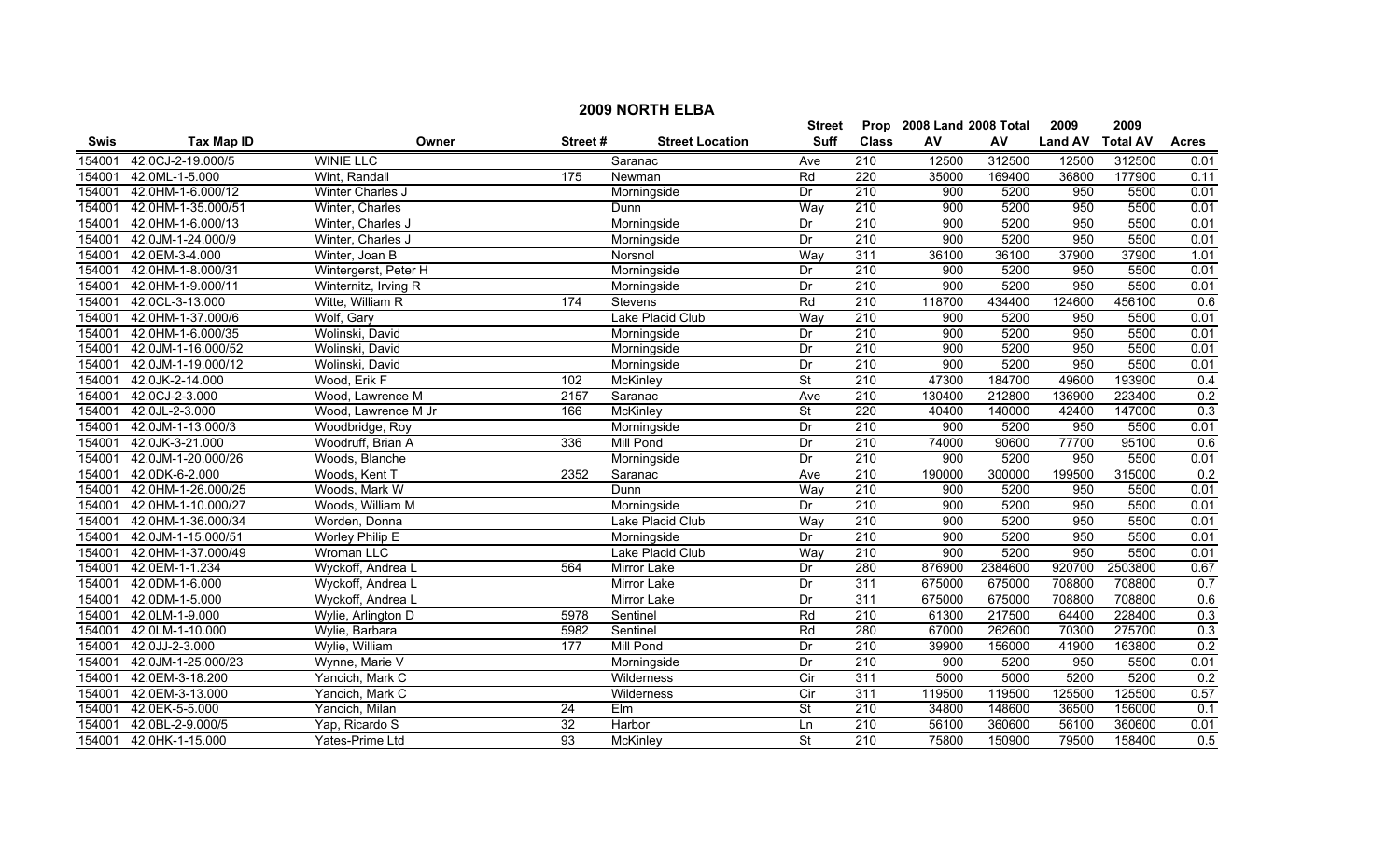|             | <b>2009 NORTH ELBA</b> |                                     |                  |                        |                          |                           |        |         |                  |         |                  |  |
|-------------|------------------------|-------------------------------------|------------------|------------------------|--------------------------|---------------------------|--------|---------|------------------|---------|------------------|--|
|             |                        |                                     |                  | Street                 |                          | Prop 2008 Land 2008 Total |        | 2009    | 2009             |         |                  |  |
| <b>Swis</b> | <b>Tax Map ID</b>      | Owner                               | Street#          | <b>Street Location</b> | <b>Suff</b>              | <b>Class</b>              | AV     | AV      | Land AV Total AV |         | <b>Acres</b>     |  |
| 154001      | 42.0JM-1-13.000/50     | Yee, George                         |                  | Morningside            | Dr                       | 210                       | 900    | 5200    | 950              | 5500    | 0.01             |  |
| 154001      | 42.0FL-1-8.000         | Yodeler Inc                         | 2511             | Main                   | St                       | 482                       | 911800 | 1386000 | 957400           | 1455300 | $\overline{0.3}$ |  |
| 154001      | 42.0HM-1-37.000/24     | Young, Donnie L                     |                  | Lake Placid Club       | Way                      | 210                       | 900    | 5200    | 950              | 5500    | 0.01             |  |
| 154001      | 42.0HM-1-39.000/8      | Young, Donnie L                     |                  | Lake Placid Club       | Way                      | 210                       | 900    | 5200    | 950              | 5500    | 0.01             |  |
| 154001      | 42.0HM-1-37.000/23     | Young, Donnie L                     |                  | Lake Placid Club       | Way                      | 210                       | 900    | 5200    | 950              | 5500    | 0.01             |  |
| 154001      | 42.0CK-3-1.000/9       | Young, Rudolph V                    |                  | <b>Waters Edge</b>     | Way                      | 210                       | 74700  | 381600  | 74700            | 381600  | 0.01             |  |
| 154001      | 42.0HM-1-37.000/22     | Zagrobelny, Peter                   |                  | Lake Placid Club       | Way                      | 210                       | 900    | 5200    | 950              | 5500    | 0.01             |  |
| 154001      | 42.0JM-1-23.000/30     | Zambardino, James G                 |                  | Morningside            | Dr                       | 210                       | 900    | 5200    | 950              | 5500    | 0.01             |  |
| 154001      | 42.0BL-2-10.000/7      | Zarcone, Margaret E                 | $\overline{12}$  | Harbor                 | Ln                       | 210                       | 58600  | 350400  | 58600            | 350400  | 0.01             |  |
| 154001      | 42.0HM-1-27.000/32     | Zayac, Alice L                      |                  | Dunn                   | Way                      | 210                       | 900    | 5200    | 950              | 5500    | 0.01             |  |
| 154001      | 42.0DK-4-11.000/7      | Zerrahn, Michael P                  |                  | Greenwood              | $\overline{\mathsf{St}}$ | 210                       | 10000  | 100000  | 10500            | 208875  | 0.01             |  |
| 154001      | 42.0kl-3-52.000        | Ziminski, Matthew A                 | 25               | Dooling                | Way                      | 210                       | 52400  | 264300  | 55000            | 277500  | 0.03             |  |
| 154001      | 42.0bl-2-10.000/5      | Zimmerman, Phyllis E                | 12               | Harbor                 | Ln                       | 210                       | 58600  | 350400  | 58600            | 350400  | 0.01             |  |
| 154001      | 42.0KL-3-26.000        | Zingerline, Arthur W                | 42               | Dooling                | Way                      | 210                       | 52400  | 264300  | 55000            | 277500  | 0.03             |  |
| 154001      | 42.0BL-2-9.000/11      | Zintel, Betty                       | 32               | Harbor                 | Ln                       | 210                       | 52000  | 332600  | 52000            | 332600  | 0.01             |  |
| 154001      | 42.0LJ-2-5.000         | Zuczenko-Zawadzki, Ewa              | 48               | Station                | $\overline{\mathsf{St}}$ | 210                       | 33200  | 104600  | 34800            | 109800  | 0.23             |  |
| 154001      | 42.0hm-1-30.000/6      | Zurichin, Richard                   |                  | Dunn                   | Way                      | 210                       | 900    | 5200    | 950              | 5500    | 0.01             |  |
| 154001      | 42.0HM-1-27.000/6      | Zurichin, Richard J                 |                  | Dunn                   | Way                      | 210                       | 900    | 5200    | 950              | 5500    | 0.01             |  |
| 154003      | 32.0KD-2-3.000         | Aabye, Lawrence                     | 983              | Pine                   | St                       | 210                       | 10600  | 95400   | 11200            | 100200  | 0.5              |  |
| 154003      | 32.0KD-2-5.000         | Aabye, Lawrence                     |                  | Payeville              | Ln                       | 311                       | 17800  | 17800   | 18700            | 18700   | 0.5              |  |
| 154003      | 32.0JC-5-1.000         | Adirondack Timber Ent Inc           | 231              | Lake Flower            | Ave                      | 482                       | 40000  | 115000  | 42000            | 120800  | 0.1              |  |
| 154003      | 32.0KD-2-1.000         | <b>Adk Acquisitions Partnership</b> | 987              | Pine                   | $\overline{\mathsf{St}}$ | 210                       | 18100  | 90900   | 19000            | 80000   | 0.1              |  |
| 154003      | 32.0pd-1-5.000         | Ainsworth, Linda                    | $\overline{141}$ | <b>Turtle Pond</b>     | Rd                       | 210                       | 63300  | 208300  | 66500            | 218700  | 0.8              |  |
| 154003      | 32.0ND-1-2.220         | Aldi Inc (New York)                 |                  | Lake Flower            | Ave                      | 330                       | 74200  | 74200   | 74200            | 74200   | 0.87             |  |
| 154003      | 32.0ND-1-2.210         | Aldi Inc (New York)                 | 587              | Lake Flower            | Ave                      | 454                       | 250000 | 2450000 | 262500           | 2450000 | 2.13             |  |
| 154003      | 32.0gc-2-12.000        | Allen, Ona C                        | 484              | Forest Hill            | Ave                      | 210                       | 31100  | 62800   | 32600            | 65900   | 0.2              |  |
| 154003      | 32.0GC-2-18.100        | Allen, Ona C                        | 474              | <b>Forest Hill</b>     | Ave                      | $\overline{210}$          | 50200  | 324700  | 52700            | 340900  | 0.9              |  |
| 154003      | 32.0KB-1-3.000         | Allen, William                      | 255              | Lake Flower            | Ave                      | 432                       | 61000  | 296500  | 64000            | 311300  | 0.7              |  |
| 154003      | 32.0MC-2-5.200         | Alterbaum, Alan                     | 29               | Cranberry              | Way                      | 210                       | 9200   | 115700  | 9700             | 121500  | 0.03             |  |
| 154003      | 32.0JB-2-9.000         | Amandas Village Motel LLC           | 181              | River                  | $\overline{\mathsf{St}}$ | 210                       | 107600 | 507900  | 113000           | 533300  | 0.5              |  |
| 154003      | 32.0NC-2-40.000        | Amell, Bryan W                      | 75               | Lakeview               | Ter                      | 210                       | 47700  | 151500  | 50100            | 159100  | 0.8              |  |
| 154003      | 32.0HB-3-4.000         | Andersen, John                      | 80               | Franklin               | Ave                      | 210                       | 19200  | 201900  | 20200            | 212000  | 0.15             |  |
| 154003      | 32.0nc-2-29.000        | Asa-Thomas, Antonia M               | 66               | Edward                 | <b>St</b>                | 210                       | 23800  | 78600   | 25000            | 82500   | 0.5              |  |
| 154003      | 32.0NC-4-4.000         | Bailey, Kathleen                    | 41               | Edward                 | $\overline{\mathsf{St}}$ | 210                       | 56300  | 102500  | 59100            | 107600  | 0.42             |  |
| 154003      | 32.0lc-4-10.000        | Bailey, William                     | $\overline{12}$  | Colony                 | $\overline{C}$           | $\overline{210}$          | 12200  | 68700   | 12800            | 72100   | 0.07             |  |
| 154003      | 32.0HB-1-28.000        | Balassone, Margaret                 | $\overline{74}$  | Shepard                | Ave                      | 220                       | 44900  | 147400  | 47200            | 154800  | 0.3              |  |
| 154003      | 32.0GB-1-20.000        | Bandru, Thaddeus H                  | 119              | Franklin               | Ave                      | $\overline{210}$          | 20600  | 137800  | 21600            | 144700  | 0.1              |  |
|             | 154003 32.0GB-2-3.000  | Barge, John W                       | $\overline{23}$  | <b>Forest Hill</b>     | Ave                      | $\overline{210}$          | 44000  | 127900  | 46200            | 134300  | 0.3              |  |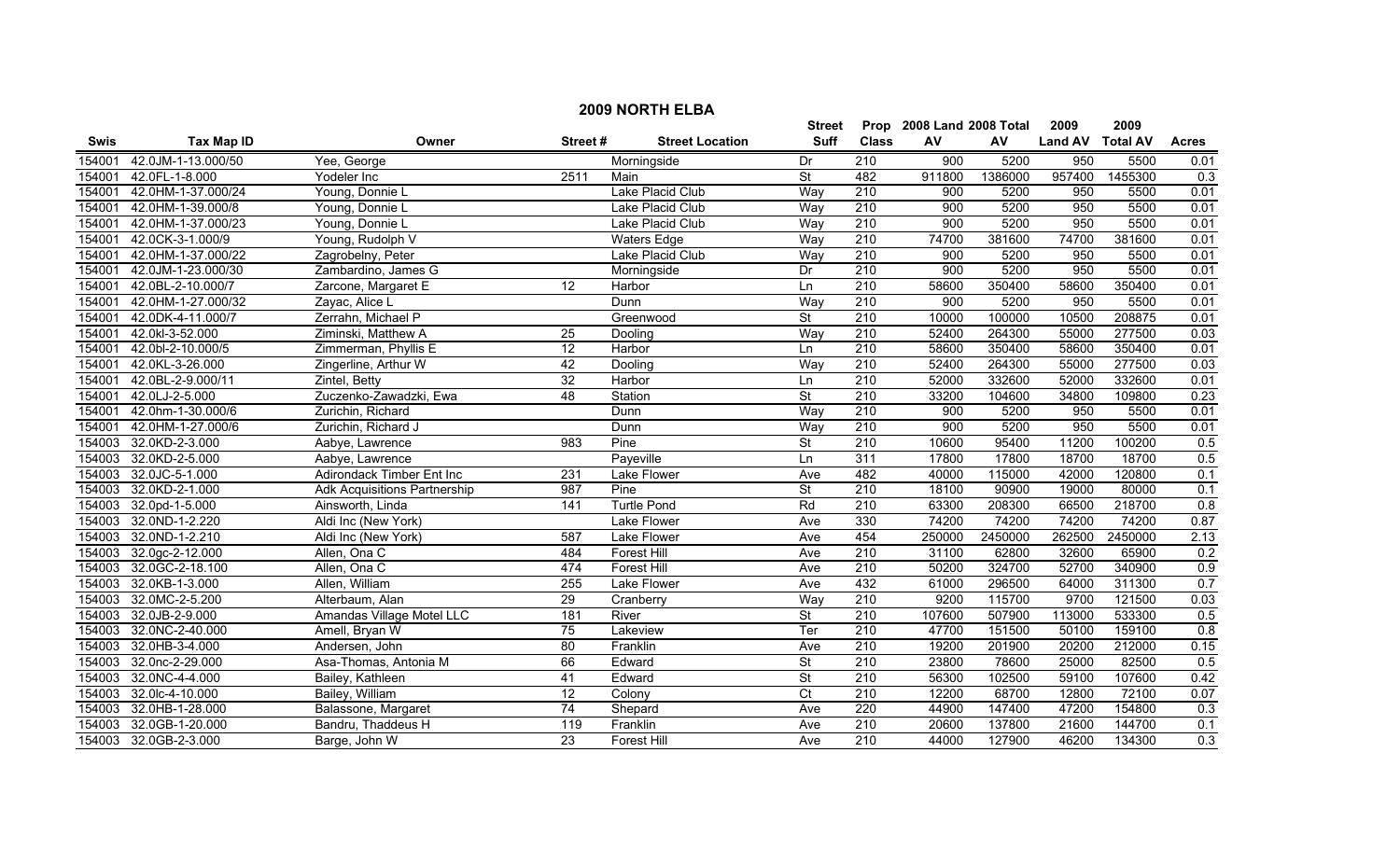|             |                   |                                   |                  |                        | <b>Street</b>            |                  | Prop 2008 Land 2008 Total |         | 2009           | 2009            |                |
|-------------|-------------------|-----------------------------------|------------------|------------------------|--------------------------|------------------|---------------------------|---------|----------------|-----------------|----------------|
| <b>Swis</b> | <b>Tax Map ID</b> | Owner                             | Street#          | <b>Street Location</b> | <b>Suff</b>              | <b>Class</b>     | AV                        | AV      | <b>Land AV</b> | <b>Total AV</b> | <b>Acres</b>   |
| 154003      | 32.0KC-4-6.000    | Bariteau, Clayre A                | 27               | Dorchester             | Rd                       | 210              | 18600                     | 100300  | 19500          | 105300          | 0.1            |
| 154003      | 32.0GC-3-6.000    | Barner-Rasmussen                  | 331              | Forest Hill            | Ave                      | 210              | 43700                     | 167300  | 45900          | 175700          | 0.6            |
| 154003      | 32.0PD-2-5.000    | Bartholomew, Amy L                | $\overline{142}$ | <b>Turtle Pond</b>     | Rd                       | $\overline{210}$ | 59600                     | 189800  | 62600          | 199300          | 0.6            |
| 154003      | 32.0GC-2-8.000    | <b>Bear Foot Construction LLC</b> | 502              | <b>Forest Hill</b>     | Ave                      | 411              | 34500                     | 135800  | 36200          | 142600          | 0.17           |
| 154003      | 32.0kc-1-8.000    | Beardsley, Catherine L            | 19               | Winona                 | Ave                      | 210              | 20300                     | 146500  | 21300          | 153800          | 0.2            |
| 154003      | 32.0GB-2-7.000    | Beideck, Alan                     | 517              | <b>Forest Hill</b>     | Ave                      | 210              | 34600                     | 131500  | 36400          | 138100          | 0.2            |
| 154003      | 32.0NC-2-47.000   | Beideck, Alton A                  | 50               | Lakeview               | Ter                      | 210              | 34400                     | 157400  | 36100          | 165300          | 0.4            |
| 154003      | 32.0GC-3-4.000    | Bellaire, David R                 |                  | <b>Forest Hill</b>     | Ave                      | 311              | 4300                      | 4300    | 4300           | 4300            | 0.1            |
| 154003      | 32.0GC-3-5.000    | Bellaire, David R                 |                  | <b>Forest Hill</b>     | Ave                      | 311              | 8600                      | 8600    | 8600           | 8600            | 0.2            |
| 154003      | 32.0HC-1-10.000   | Benson, Dirck                     |                  | <b>Forest Hill</b>     | Ave                      | $\overline{210}$ | 44400                     | 173300  | 46700          | 182000          | $\overline{2}$ |
| 154003      | 32.0HC-1-8.000    | Benson, Dirck                     |                  | <b>Forest Hill</b>     | Ave                      | 311              | 3000                      | 3000    | 3200           | 3200            | 0.1            |
| 154003      | 32.0HC-1-11.000   | Benson, Dirck                     | 369              | <b>Forest Hill</b>     | Ave                      | 311              | 40000                     | 40000   | 42000          | 42000           | $\overline{2}$ |
| 154003      | 32.0PC-1-13.000   | Benson, Peter S                   | 23               | Cortez                 | Ln                       | $\overline{210}$ | 18300                     | 76900   | 19200          | 80700           | 0.1            |
| 154003      | 32.0KB-1-11.200   | Best, Marvin R                    | 3                | Winona                 | Ave                      | $\overline{210}$ | 33400                     | 112700  | 35000          | 118300          | 0.2            |
| 154003      | 32.0lc-4-8.000    | Bevilacqua, Jane E                | 427              | Lake Flower            | Ave                      | $\overline{210}$ | 18100                     | 115000  | 19100          | 130800          | 0.2            |
| 154003      | 32.0jb-5-1.000    | Bevilacqua, Janie                 | $\overline{237}$ | Lake Flower            | Ave                      | 482              | 22200                     | 179000  | 23400          | 188000          | 0.3            |
| 154003      | 32.0pd-2-9.000    | Bezio, Derrick B                  | 708              | NYS Route 86           |                          | 210              | 35400                     | 147500  | 37200          | 154900          | 0.5            |
| 154003      | 32.0LC-4-13.000   | Bishop, James                     | 113              | Santanoni              | Ave                      | 210              | 25300                     | 121900  | 26600          | 128000          | 0.5            |
| 154003      | 32.0PC-1-32.000   | Bissonette, Paul R                | 101              | Edward                 | $\overline{\mathsf{St}}$ | 210              | 56500                     | 147900  | 59300          | 115000          | 0.5            |
| 154003      | 32.0ND-1-2.132    | <b>BJB LLC</b>                    | 555              | Lake Flower            | Ave                      | 434              | 79900                     | 331200  | 83900          | 347800          | 1.04           |
| 154003      | 32.0gc-1-4.000    | Blanchard, Susan A                | $\overline{75}$  | Forest Hill            | Ave                      | 220              | 38000                     | 151500  | 39900          | 159100          | 0.22           |
| 154003      | 32.0JC-2-1.000    | Bogie, Abigail                    | 1090             | Pine                   | <b>St</b>                | 322              | 75400                     | 75400   | 79200          | 79200           | 20.9           |
| 154003      | 32.0JB-2-1.000    | Bollenbach, Elizabeth B           | 16               | Shepard                | Ave                      | 220              | 7600                      | 49300   | 8000           | 51800           | 0.1            |
| 154003      | 32.0JC-3-2.000    | Borden, Thomas R                  | 67               | Slater                 | Ave                      | $\overline{210}$ | 19800                     | 140900  | 20700          | 147900          | 0.2            |
| 154003      | 32.0GC-3-1.000    | Bough, Gerald J Jr                |                  | <b>Forest Hill</b>     | Ave                      | 311              | 600                       | 600     | 600            | 600             | 0.02           |
| 154003      | 32.0hb-1-18.000   | Bouton, TC David                  | 9                | Franklin               | Ave                      | $\overline{210}$ | 16800                     | 88700   | 17600          | 93100           | 0.2            |
| 154003      | 32.0NC-2-36.000   | Brady, Joan M                     | 22               | Tara                   | Dr                       | 210              | 56100                     | 167300  | 58900          | 175700          | 0.48           |
| 154003      | 32.0GC-2-25.000   | Branch, Joann                     | $\overline{80}$  | Forest Hill            | Ave                      | $\overline{210}$ | 44400                     | 135400  | 46600          | 142200          | 0.3            |
| 154003      | 32.0GC-2-6.000    | Branch, Richard P                 | 512              | <b>Forest Hill</b>     | Ave                      | 210              | 19800                     | 123000  | 20800          | 129200          | 0.1            |
| 154003      | 32.0GC-2-11.000   | Brier, Francis G                  | 490              | <b>Forest Hill</b>     | Ave                      | 210              | 16900                     | 58900   | 17700          | 61800           | 0.1            |
| 154003      | 32.0HB-3-24.000   | Brill, Jason                      | 44               | Fawn                   | $\overline{\mathsf{St}}$ | 210              | 14800                     | 89300   | 15600          | 93800           | 0.2            |
| 154003      | 32.0HB-3-25.000   | Brill, Jason                      | 46               | Fawn                   | <b>St</b>                | 210              | 18500                     | 170700  | 19400          | 179200          | 0.2            |
| 154003      | 32.0NC-2-33.000   | Brophy, James V                   | 48               | Tara                   | Dr                       | 210              | 53600                     | 185000  | 56200          | 194200          | 0.42           |
| 154003      | 32.0MC-1-2.000    | Brownell, Douglas R               | 486              | Lake Flower            | Ave                      | 415              | 201900                    | 1011600 | 212000         | 1062200         | 1.2            |
| 154003      | 32.0jc-3-3.000    | Bruno, Wanda                      | $\overline{23}$  | Pontiac                | <b>St</b>                | $\overline{210}$ | 15900                     | 94500   | 16700          | 99200           | 0.14           |
| 154003      | 32.0pc-1-24.000   | Bryson, Gordon R                  | 20               | Poplar                 | Ln                       | 210              | 62900                     | 218300  | 66000          | 229200          | 0.75           |
| 154003      | 32.0HB-1-16.000   | Buckley, Daniel                   |                  | Franklin               | Ave                      | 311              | 5600                      | 5600    | 5900           | 5900            | 0.2            |
| 154003      | 32.0hb-1-15.000   | Buckley, Nora G                   | 25               | Franklin               | Ave                      | 210              | 16600                     | 117900  | 17400          | 123800          | 0.2            |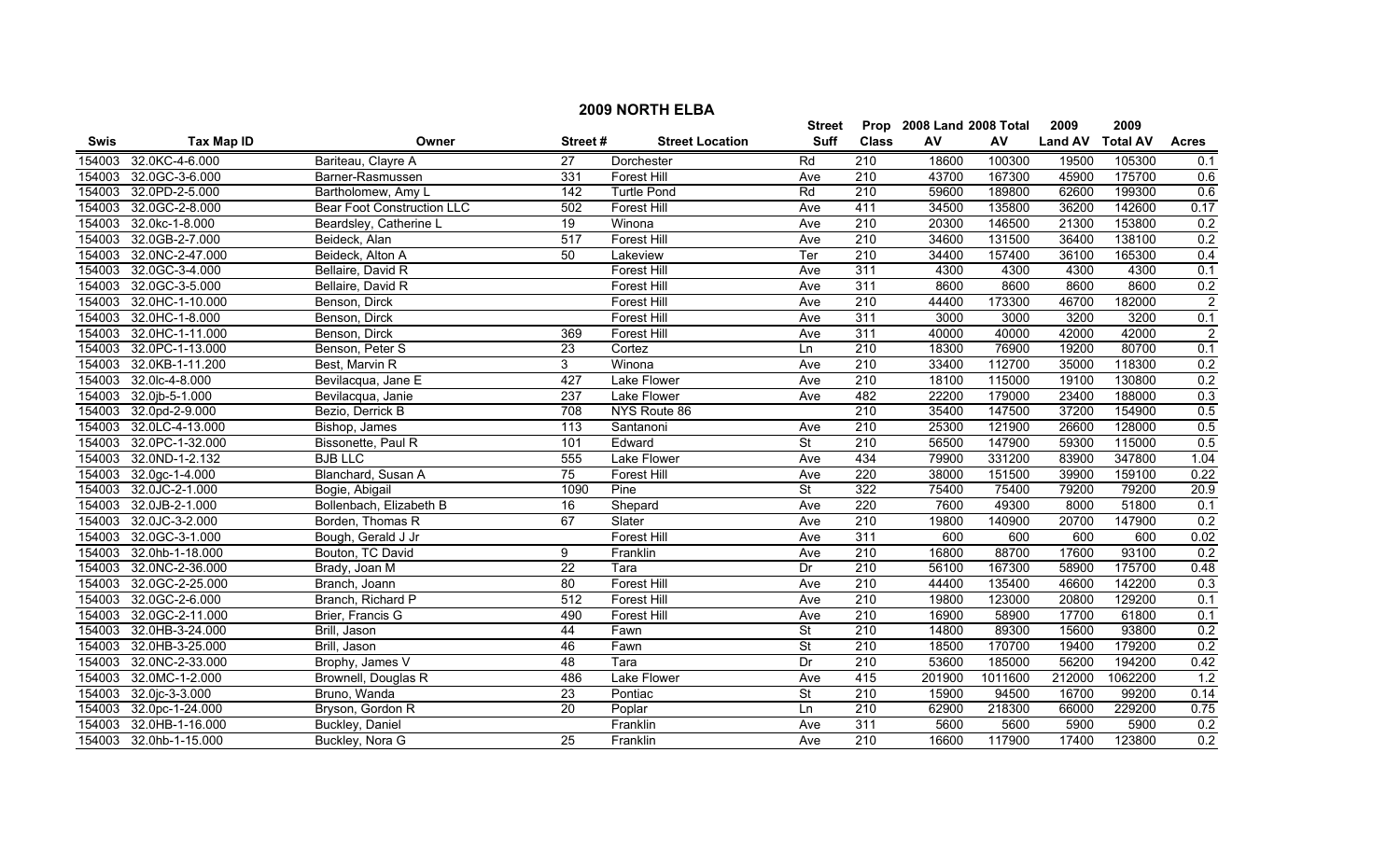|        | <b>2009 NORTH ELBA</b> |                         |                 |                        |                          |                  |                           |        |                |                 |                  |  |
|--------|------------------------|-------------------------|-----------------|------------------------|--------------------------|------------------|---------------------------|--------|----------------|-----------------|------------------|--|
|        |                        |                         |                 |                        | <b>Street</b>            |                  | Prop 2008 Land 2008 Total |        | 2009           | 2009            |                  |  |
| Swis   | <b>Tax Map ID</b>      | Owner                   | Street#         | <b>Street Location</b> | <b>Suff</b>              | <b>Class</b>     | ${\sf AV}$                | AV     | <b>Land AV</b> | <b>Total AV</b> | <b>Acres</b>     |  |
| 154003 | 32.0lb-1-2.300         | Bujold, Denise A        |                 | River                  | $\overline{\mathsf{St}}$ | $\overline{210}$ | 49800                     | 256200 | 52300          | 269000          | 0.18             |  |
| 154003 | 32.0lb-1-1.200         | Bujold, Denise A        |                 | River                  | <b>St</b>                | 311              | 51200                     | 51200  | 53800          | 53800           | 0.03             |  |
| 154003 | 32.0lb-1-2.100         | Bujold, Wayne           |                 | Lake Flower            | Ave                      | 311              | 51200                     | 51200  | 53800          | 53800           | 0.2              |  |
| 154003 | 32.0lb-1-1.100         | Bujold, Wayne           |                 | Lake Flower            | Ave                      | 417              | 134900                    | 323700 | 141700         | 339900          | 0.34             |  |
| 154003 | 32.0lb-1-2.200         | Bujold, Wayne           |                 | River                  | $\overline{\mathsf{St}}$ | 311              | 35900                     | 35900  | 37700          | 37700           | 0.18             |  |
| 154003 | 32.0JB-2-6.000         | Bullard, Kathleen Hoy   | 30              | Clinton                | Ave                      | 210              | 58200                     | 186800 | 61100          | 196100          | 0.5              |  |
| 154003 | 32.0JB-2-7.000         | Bullard, Kathleen Hoy   |                 | Clinton                | Ave                      | 311              | 12800                     | 12800  | 13400          | 13400           | 0.3              |  |
| 154003 | 32.0NC-2-31.000        | Burth John M            |                 | Lakeview               | Ter                      | 210              | 58200                     | 157400 | 61100          | 165300          | 0.57             |  |
| 154003 | 32.0GC-2-21.000        | Button, David T         | 10              | Moody                  | Way                      | 210              | 17000                     | 108400 | 17800          | 113800          | 0.09             |  |
| 154003 | 32.0PD-1-3.000         | Buzzell, Stephen L      | 648             | Lake Flower            | Ave                      | 417              | 57900                     | 57900  | 60800          | 60800           | 0.4              |  |
| 154003 | 32.0PD-1-2.000         | Buzzell, Stephen L      | 644             | Lake Flower            | Ave                      | 415              | 50300                     | 134800 | 52800          | 141500          | $\overline{0.3}$ |  |
| 154003 | 32.0MC-2-14.000        | Byno, Paul J            | 527             | Lake Flower            | Ave                      | 210              | 41300                     | 177000 | 43300          | 185800          | 0.24             |  |
| 154003 | 32.0GC-2-28.000        | Callahan, Theresa M     |                 | Pine                   | $\overline{\mathsf{St}}$ | 311              | 4400                      | 4400   | 4600           | 4600            | 0.12             |  |
| 154003 | 32.0GC-2-23.000        | Callahan, Theresa M     | $\overline{12}$ | Moody                  | Way                      | $\overline{210}$ | 25100                     | 116000 | 26400          | 121800          | 0.14             |  |
| 154003 | 32.0JC-4-12.000        | Camelo, Francis G       | 53              | Pontiac                | $\overline{\mathsf{St}}$ | 210              | 15100                     | 88800  | 15800          | 93200           | 0.2              |  |
| 154003 | 32.0nc-2-44.000        | Camelo, Gregory         | 84              | Edward                 | $\overline{\mathsf{St}}$ | 210              | 53000                     | 167300 | 55700          | 175700          | $\overline{1}$   |  |
| 154003 | 32.0QC-1-2.000         | Campion, Ellen A        | 91              | <b>Turtle Pond</b>     | Rd                       | 210              | 69300                     | 267500 | 72800          | 280900          | 1.1              |  |
| 154003 | 32.0NC-1-3.000         | Campion, John S         | 84              | Duprey                 | <b>St</b>                | 210              | 36200                     | 200500 | 38000          | 210500          | 0.2              |  |
| 154003 | 32.0HC-1-3.000         | Cantwell, Barry T       | $\overline{48}$ | Labrador               | Ln                       | 311              | 13700                     | 13700  | 14400          | 14400           | 0.2              |  |
| 154003 | 32.0HC-1-2.000         | Cantwell, Barry T Jr    | 50              | Labrador               | Ln                       | 210              | 35600                     | 176900 | 37300          | 185700          | 1.85             |  |
| 154003 | 32.0kc-1-5.000         | Carmody, Cahal          | $\overline{27}$ | Winona                 | Ave                      | 220              | 25000                     | 195000 | 26300          | 204800          | 0.1              |  |
| 154003 | 32.0HB-1-31.000        | Carstensen, Kathleen O  | 94              | Shepard                | Ave                      | 210              | 24400                     | 131200 | 25700          | 137800          | 0.13             |  |
| 154003 | 32.0GB-2-17.000        | Casler, Kenneth J       | 1286            | Pine                   | $\overline{\mathsf{St}}$ | $\overline{210}$ | 33300                     | 109300 | 35000          | 114800          | 0.2              |  |
| 154003 | 32.0GB-2-15.000        | Casler, Kenneth J       |                 | Pine                   | St                       | $\overline{312}$ | 7100                      | 8200   | 7400           | 8600            | 0.2              |  |
| 154003 | 32.0NC-2-21.000        | Cassavaugh, Raymond W   | 24              | Edward                 | <b>St</b>                | 210              | 15800                     | 82500  | 16600          | 86600           | 0.12             |  |
| 154003 | 32.0NC-2-22.000        | Cassavaugh, Raymond W   | 26              | Edward                 | $\overline{\mathsf{St}}$ | 210              | 9400                      | 52200  | 9900           | 54800           | 0.1              |  |
| 154003 | 32.0GB-2-4.000         | Catalano, Joseph M Jr   | $\overline{37}$ | <b>Forest Hill</b>     | Ave                      | $\overline{210}$ | 34600                     | 137600 | 36300          | 144500          | 0.2              |  |
| 154003 | 32.0KC-3-2.000         | Catillaz, Thomas P      | 41              | Seneca                 | Ave                      | 210              | 29000                     | 121400 | 30500          | 127500          | 0.7              |  |
| 154003 | 32.0pc-1-19.000        | Cecunjanin Enver        | 129             | <b>Turtle Pond</b>     | Rd                       | 210              | 80000                     | 200000 | 84000          | 210000          | 0.84             |  |
| 154003 | 32.0PD-3-2.100         | Cecunjanin, Skender     |                 | <b>Will Rogers</b>     | Dr                       | 330              | 32600                     | 32600  | 34200          | 34200           | 0.49             |  |
| 154003 | 32.0LC-3-5.008         | Chabot, Michael G       | 415             | Lake Flower            | Ave                      | 220              | 33800                     | 127000 | 35500          | 133400          | 0.2              |  |
| 154003 | 32.0nc-3-3.000         | Chandler & VanHerpe LLC | 545             | <b>Lake Flower</b>     | Ave                      | 482              | 40000                     | 192900 | 42000          | 202500          | 0.22             |  |
| 154003 | 32.0HB-3-26.000        | Charette, Leon R        | 50              | Fawn                   | <b>St</b>                | 210              | 25300                     | 108100 | 26600          | 113500          | 0.3              |  |
| 154003 | 32.0gb-1-11.000        | Cirikovic, Almer        | 1273            | Pine                   | $\overline{\mathsf{St}}$ | 210              | 20900                     | 90300  | 21900          | 94800           | 0.2              |  |
| 154003 | 32.0KD-2-8.000         | Clark, Kathryn L        | 45              | Payeville              | Ln                       | $\overline{210}$ | 20100                     | 88700  | 21100          | 93100           | 0.3              |  |
| 154003 | 32.0GB-1-24.000        | Clarkson, Genevieve M   | 97              | Franklin               | Ave                      | 210              | 21100                     | 82500  | 22100          | 86600           | 0.2              |  |
| 154003 | 32.0JC-5-9.000         | Clement, Allen T        |                 | Pontiac                | St                       | 312              | 15100                     | 28300  | 15800          | 29700           | 0.4              |  |
|        | 154003 32.0JC-5-8.000  | Clement. Allen T        | 50              | Pontiac                | <b>St</b>                | 210              | 19300                     | 111000 | 20300          | 116600          | 0.2              |  |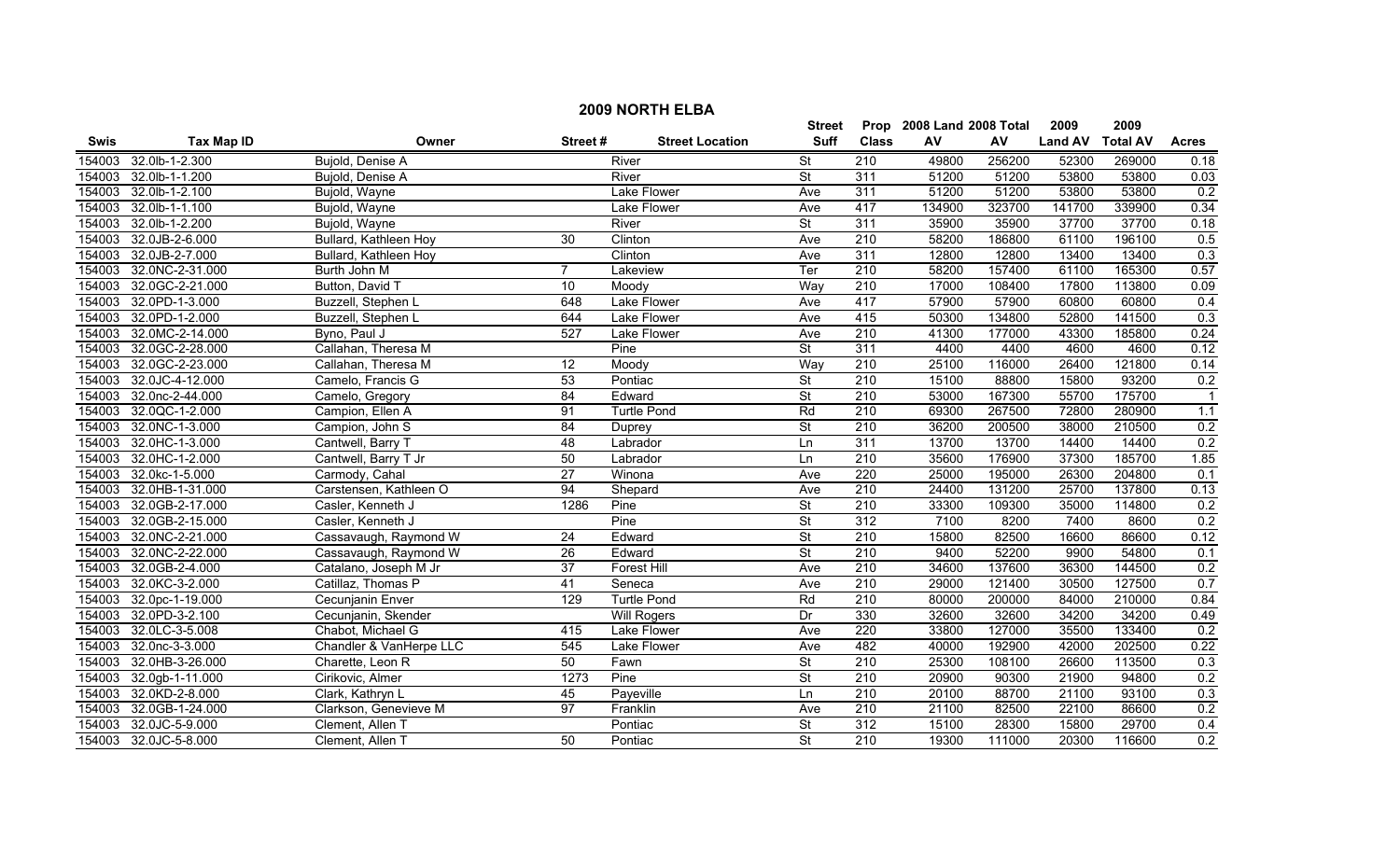| <b>2009 NORTH ELBA</b> |                        |                          |                 |                        |                          |                  |                           |        |                |                 |              |
|------------------------|------------------------|--------------------------|-----------------|------------------------|--------------------------|------------------|---------------------------|--------|----------------|-----------------|--------------|
|                        |                        |                          |                 |                        | <b>Street</b>            |                  | Prop 2008 Land 2008 Total |        | 2009           | 2009            |              |
| Swis                   | <b>Tax Map ID</b>      | Owner                    | Street#         | <b>Street Location</b> | <b>Suff</b>              | <b>Class</b>     | ${\sf AV}$                | AV     | <b>Land AV</b> | <b>Total AV</b> | <b>Acres</b> |
| 154003                 | 32.0JC-4-1.000         | Cloud, Carlene K         | $\overline{70}$ | Slater                 | Ave                      | $\overline{210}$ | 45900                     | 150600 | 48200          | 158100          | 0.3          |
| 154003                 | 32.0GC-1-2.000         | Cluckey, William R       | 55              | <b>Forest Hill</b>     | Ave                      | 220              | 44500                     | 135800 | 46700          | 142600          | 0.3          |
| 154003                 | 32.0NC-1-7.000         | Cochran, James           | 48              | Duprey                 | $\overline{\mathsf{St}}$ | 210              | 37000                     | 143600 | 38900          | 150800          | 0.3          |
| 154003                 | 32.0KC-1-18.000        | Colby, James W           | 85              | Pontiac                | <b>St</b>                | 210              | 32800                     | 94700  | 34400          | 99400           | 0.2          |
| 154003                 | 32.0JC-4-10.000        | Colby, Linda L           | 79              | Pontiac                | $\overline{\mathsf{St}}$ | 210              | 16000                     | 89000  | 16800          | 93400           | 0.2          |
| 154003                 | 32.0KC-1-14.100        | Collier, Craig A         |                 | Pontiac                | $\overline{\mathsf{St}}$ | 311              | 12100                     | 12100  | 12700          | 12700           | 0.3          |
| 154003                 | 32.0KC-1-14.200        | Collier, Craig A         | 117             | Pontiac                | $\overline{\mathsf{St}}$ | 210              | 33900                     | 121900 | 35600          | 128000          | 0.38         |
|                        | 154003 32.0KC-5-5.000  | Collier, William C       |                 | Pontiac                | <b>St</b>                | 311              | 22800                     | 22800  | 23900          | 23900           | 0.4          |
| 154003                 | 32.0KC-5-9.000         | Collier, William C       |                 | Pontiac                | $\overline{\mathsf{St}}$ | 311              | 7500                      | 7500   | 7900           | 7900            | 0.43         |
| 154003                 | 32.0KC-5-6.000         | Collier, William C       | 8               | Seneca                 | Ave                      | $\overline{210}$ | 28400                     | 185300 | 29900          | 194600          | 0.4          |
| 154003                 | 32.0pc-1-31.000        | Collins, Lorna F         | 109             | Edward                 | <b>St</b>                | $\overline{210}$ | 62600                     | 170500 | 65700          | 179000          | 0.86         |
| 154003                 | 32.0gb-1-23.000        | Constant, James          | 103             | Franklin               | Ave                      | 210              | 19200                     | 142500 | 20100          | 157500          | 0.1          |
| 154003                 | 32.0kb-1-4.000         | Conway, Debra            | 253             | <b>Lake Flower</b>     | Ave                      | $\overline{210}$ | 9500                      | 93500  | 10000          | 98200           | 0.19         |
| 154003                 | 32.0gb-1-17.000        | Cook, Daniel J           | 108             | Franklin               | Ave                      | 411              | 16100                     | 106800 | 16900          | 112100          | 0.2          |
| 154003                 | 32.0MC-2-6.250         | Cooney, Anne M           | 9               | Cranberry              | Way                      | $\overline{210}$ | 9300                      | 115700 | 9800           | 121500          | 0.03         |
| 154003                 | 32.0gb-5-2.000         | Cormier, Edwina D        | 89              | Stevenson              | Rd                       | $\overline{210}$ | 54200                     | 271600 | 56900          | 285200          | 0.37         |
|                        | 154003 32.0GB-1-9.000  | Corrow. Lawrence J       | 1275            | Pine                   | $\overline{\mathsf{St}}$ | 210              | 12000                     | 74500  | 12600          | 78200           | 0.1          |
| 154003                 | 32.0JB-3-2.001         | Covert, Christopher W Jr | 189             | River                  | $\overline{\mathsf{St}}$ | 483              | 22100                     | 121400 | 23200          | 127500          | 0.12         |
| 154003                 | 32.0JB-3-1.100         | Covert, Christopher W Jr |                 | River                  | <b>St</b>                | 312              | 29100                     | 37100  | 30600          | 39000           | 0.13         |
|                        | 154003 32.0KD-2-2.000  | Cox, Nathan              | 9               | Payeville              | Ln                       | 210              | 18600                     | 100000 | 19500          | 105000          | 0.04         |
| 154003                 | 32.0KC-2-11.000        | Coyle, Elizabeth C       | $\overline{28}$ | Winona                 | Ave                      | 210              | 34500                     | 133400 | 36300          | 140100          | 0.2          |
| 154003                 | 32.0MC-2-6.210         | Cranberry Mdw Assoc Inc  |                 | Crossfield             | Ave                      | 330              | 76500                     | 76500  | 80300          | 80300           | 1.15         |
| 154003                 | 32.0MC-2-5.100         | Cranberry Mdw Assoc Inc  |                 | Crossfield             | Ave                      | 330              | 79000                     | 79000  | 83000          | 83000           | 1.33         |
| 154003                 | 32.0MC-2-5.900         | Crary, Peter G           | 11              | Cranberry              | Way                      | $\overline{210}$ | 9300                      | 115700 | 9800           | 121500          | 0.03         |
| 154003                 | 32.0MD-2-3.000         | Crossfield Park LLC      | $\overline{2}$  | <b>Bonita</b>          | Way                      | 416              | 60700                     | 167300 | 63800          | 175700          | 0.5          |
|                        | 154003 32.0PD-2-6.000  | Cunniff, Martin          | 154             | <b>Turtle Pond</b>     | Rd                       | 210              | 37100                     | 194500 | 38900          | 204200          | 0.2          |
|                        | 154003 32.0MC-2-17.006 | Cusick, Catherine B      | 52              | Crossfield             | Ave                      | $\overline{210}$ | 13200                     | 76000  | 13900          | 79800           | 0.27         |
| 154003                 | 32.0PD-2-13.000        | Dame, Alexandra J        | 77              | <b>Turtle Pond</b>     | Rd                       | $\overline{210}$ | 55300                     | 249200 | 58100          | 254000          | 0.4          |
| 154003                 | 32.0LC-1-10.000        | Darring, Bruce R         | 357             | <b>Lake Flower</b>     | Ave                      | 417              | 25100                     | 146300 | 26300          | 153600          | 0.4          |
| 154003                 | 32.0GC-2-1.000         | Dawson, Bryan S          | 487             | <b>Forest Hill</b>     | Ave                      | 210              | 22700                     | 144500 | 23800          | 151700          | 0.2          |
|                        | 154003 32.0PD-2-14.000 | Day, Arlene              | 79              | <b>Turtle Pond</b>     | Rd                       | 210              | 52500                     | 148400 | 55100          | 155800          | 0.43         |
| 154003                 | 32.0NC-3-1.000         | DeForge, Lucille T       | 539             | <b>Lake Flower</b>     | Ave                      | 210              | 18400                     | 104300 | 19300          | 109500          | 0.2          |
| 154003                 | 32.0GB-4-1.000         | DeLair, Ronald H         |                 | Pine                   | $\overline{\mathsf{St}}$ | 311              | 700                       | 700    | 700            | 700             | 0.2          |
| 154003                 | 32.0NC-2-7.000         | DePreter, Diane          | 67              | Duprey                 | $\overline{\mathsf{St}}$ | $\overline{210}$ | 39200                     | 175300 | 41200          | 184100          | 0.22         |
| 154003                 | 32.0NC-2-9.000         | DePreter, Diane          | 57              | Duprey                 | $\overline{\mathsf{St}}$ | $\overline{210}$ | 26900                     | 78700  | 28200          | 82600           | 0.45         |
| 154003                 | 32.0NC-2-15.000        | DePreter, Diane H        | 11              | Duprey                 | <b>St</b>                | 220              | 44000                     | 127900 | 46200          | 134300          | 0.3          |
| 154003                 | 32.0KD-2-11.000        | Depuy, Jon M             | 59              | Payeville              | Ln                       | 210              | 19600                     | 99700  | 20600          | 104700          | 0.3          |
|                        | 154003 32.0JC-5-2.000  | Dewbury, Gordon B        | 47              | Winona                 | Ave                      | $\overline{220}$ | 19200                     | 109400 | 20200          | 114900          | 0.1          |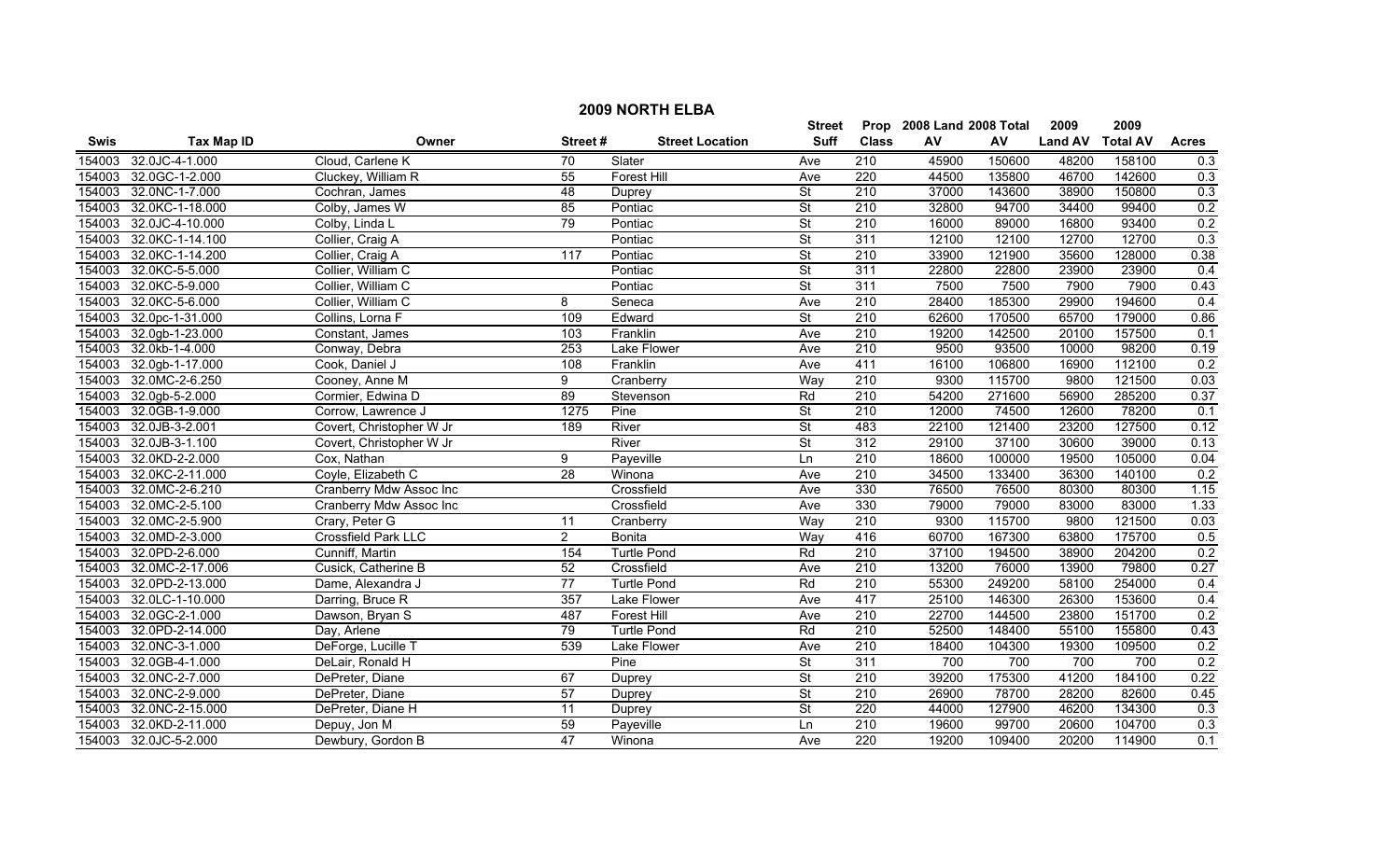|        | <b>2009 NORTH ELBA</b> |                               |                  |                        |                          |                  |                           |         |                |                 |                  |  |
|--------|------------------------|-------------------------------|------------------|------------------------|--------------------------|------------------|---------------------------|---------|----------------|-----------------|------------------|--|
|        |                        |                               |                  |                        | <b>Street</b>            |                  | Prop 2008 Land 2008 Total |         | 2009           | 2009            |                  |  |
| Swis   | <b>Tax Map ID</b>      | Owner                         | Street#          | <b>Street Location</b> | <b>Suff</b>              | <b>Class</b>     | ${\sf AV}$                | AV      | <b>Land AV</b> | <b>Total AV</b> | <b>Acres</b>     |  |
| 154003 | 32.0KC-2-7.012         | DeYear, Michael S             | $\overline{34}$  | Winona                 | Ave                      | 210              | 34700                     | 138200  | 36400          | 145100          | 0.2              |  |
| 154003 | 32.0HC-1-9.000         | Difara, Donna                 |                  | <b>Forest Hill</b>     | Ave                      | 311              | 44900                     | 44900   | 47100          | 47100           | $\overline{2.8}$ |  |
| 154003 | 32.0PC-1-16.000        | Dirnberger, Mary E            | 33               | Cortez                 | Ln                       | 210              | 13000                     | 78600   | 13600          | 82500           | 0.1              |  |
| 154003 | 32.0HB-3-22.000        | Dora, Raymond J               | 41               | Fawn                   | $\overline{\mathsf{St}}$ | 210              | 34800                     | 162600  | 36500          | 170700          | 0.2              |  |
| 154003 | 32.0HB-3-21.000        | Dora, Raymond J               |                  | Clinton                | Ave                      | 311              | 11500                     | 11500   | 12100          | 12100           | 0.2              |  |
| 154003 | 32.0KC-2-5.000         | Dora, William G               | $\overline{25}$  | Slater                 | Ave                      | 210              | 51000                     | 155100  | 53600          | 162900          | 0.4              |  |
| 154003 | 32.0KC-2-4.000         | Dora, William G               |                  | Slater                 | Ave                      | 311              | 11500                     | 11500   | 12100          | 12100           | 0.2              |  |
| 154003 | 32.0JC-1-4.000         | Dormitory Authority           | 3                | <b>Brandy Brook</b>    | Ave                      | 613              | 248400                    | 1483600 | 260800         | 1557800         | 1.13             |  |
| 154003 | 32.0KC-1-19.000        | <b>Dormitory Authority</b>    |                  | Pontiac                | $\overline{\mathsf{St}}$ | 330              | 90900                     | 90900   | 95400          | 95400           | $\overline{11}$  |  |
| 154003 | 32.0LC-4-19.000        | Dormitory Authority           | $\overline{71}$  | Santanoni              | Ave                      | 270              | 20100                     | 51600   | 21100          | 54200           | 0.4              |  |
| 154003 | 32.0LC-4-18.000        | <b>Dormitory Authority</b>    |                  | Center                 | $\overline{\mathsf{St}}$ | 330              | 12600                     | 12600   | 13200          | 13200           | 0.1              |  |
| 154003 | 32.0LC-4-1.000         | Dormitory Authority           |                  | Santanoni              | Ave                      | 613              | 419500                    | 5872300 | 440500         | 6165900         | 11.1             |  |
| 154003 | 32.0MC-2-12.000        | Douglass, Henry L             | 537              | Lake Flower            | Ave                      | $\overline{210}$ | 34100                     | 126000  | 35800          | 132300          | 0.2              |  |
| 154003 | 32.0NC-3-2.000         | Doxzon, Stephen D             | 541              | Lake Flower            | Ave                      | 483              | 63500                     | 192000  | 66700          | 201600          | 0.22             |  |
| 154003 | 32.0LC-3-3.456         | Doyle, Timothy J              | 9                | Merrill                | $\overline{\mathsf{St}}$ | $\overline{210}$ | 26200                     | 159000  | 27600          | 167000          | 0.46             |  |
| 154003 | 32.0PC-1-28.000        | Drum, Douglas R Jr            | 110              | Edward                 | $\overline{\mathsf{St}}$ | 210              | 50000                     | 167300  | 52500          | 175700          | 0.37             |  |
| 154003 | 32.0LB-2-1.000         | Duclos Carol G                |                  | <b>Lake Flower</b>     | Ave                      | 312              | 2500                      | 27700   | 2600           | 29100           | 0.3              |  |
| 154003 | 32.0KB-1-13.000        | Duclos Carol G                | 323              | <b>Lake Flower</b>     | Ave                      | 210              | 36700                     | 149000  | 38500          | 156400          | 0.26             |  |
| 154003 | 32.0HB-3-20.000        | Duffy, Charlann               | 49               | Fawn                   | St                       | 210              | 21200                     | 123700  | 22300          | 129900          | 0.3              |  |
| 154003 | 32.0nc-2-28.000        | Duffy, Colleen A              | 62               | Edward                 | $\overline{\mathsf{St}}$ | 210              | 16900                     | 86500   | 17700          | 90800           | 0.2              |  |
| 154003 | 32.0LC-4-12.000        | Duffy, Hugh                   | $\overline{22}$  | Colony                 | Ct                       | 210              | 20000                     | 140600  | 21000          | 147600          | 0.2              |  |
| 154003 | 32.0LC-2-10.000        | Dukett, Edward J              | 393              | Lake Flower            | Ave                      | $\overline{210}$ | 26700                     | 79600   | 28100          | 83600           | 0.2              |  |
| 154003 | 32.0NC-1-8.000         | Dukett, Lucy E                | 42               | Duprey                 | St                       | $\overline{210}$ | 31900                     | 108100  | 33500          | 113500          | 0.2              |  |
| 154003 | 32.0JC-4-16.000        | Duncan, Judith L              |                  | Pontiac                | $\overline{\mathsf{St}}$ | 311              | 7200                      | 7200    | 7600           | 7600            | 0.2              |  |
| 154003 | 32.0jc-4-15.000        | Duncan, Judith L              | 39               | Pontiac                | $\overline{\mathsf{St}}$ | $\overline{210}$ | 33900                     | 120200  | 35600          | 126200          | 0.2              |  |
| 154003 | 32.0LC-1-12.000        | Dunnigan, Patrick             | $\overline{347}$ | Lake Flower            | Ave                      | 260              | 24300                     | 96600   | 25500          | 101400          | 0.5              |  |
| 154003 | 32.0LB-3-2.200         | Dunnigan, Patrick             |                  | Lake Flower            | Ave                      | 311              | 1400                      | 1400    | 1500           | 1500            | 0.01             |  |
| 154003 | 32.0KB-1-5.000         | Dupree, Michael               | 263              | Lake Flower            | Ave                      | $\overline{210}$ | 19300                     | 113400  | 20300          | 119100          | 0.1              |  |
| 154003 | 32.0nc-2-26.100        | Duprey, Anthony               | 44               | Edward                 | $\overline{\mathsf{St}}$ | 312              | 12200                     | 13500   | 12800          | 14200           | 0.36             |  |
| 154003 | 32.0nc-2-27.000        | Duprey, Anthony               | 54               | Edward                 | <b>St</b>                | 210              | 29500                     | 132800  | 30900          | 139400          | 0.52             |  |
| 154003 | 32.0LC-1-2.000         | Duprey, Dennis B              | 406              | Lake Flower            | Ave                      | 210              | 31100                     | 148600  | 32600          | 156000          | 0.2              |  |
| 154003 | 32.0LC-1-18.000        | Duprey, Dennis B              |                  | Lake Flower            | Ave                      | 311              | 6800                      | 6800    | 7100           | 7100            | 0.04             |  |
| 154003 | 32.0PC-1-3.100         | Dwyer, Susan                  | 34               | Cortez                 | Ln                       | 270              | 27200                     | 43200   | 28600          | 45400           | 0.72             |  |
| 154003 | 32.0PD-3-3.000         | <b>DZS Markase Realty LLC</b> | $\overline{77}$  | <b>Will Rogers</b>     | Dr                       | 411              | 69100                     | 416600  | 72500          | 437400          | 0.54             |  |
| 154003 | 32.0KC-4-4.000         | Easton, Charles M             | 15               | Seneca                 | Ave                      | 270              | 32500                     | 92500   | 34100          | 97100           | 0.2              |  |
| 154003 | 32.0MC-1-3.000         | Eckardt, Hans                 | 506              | Lake Flower            | Ave                      | 483              | 58300                     | 192300  | 61200          | 201900          | 0.54             |  |
| 154003 | 32.0NC-2-12.000        | Eggleton, Leslie D            | 47               | Tara                   | Dr                       | 210              | 60600                     | 176300  | 63600          | 185100          | 0.71             |  |
| 154003 | 32.0LC-1-14.300        | Ellis, Mark T                 | 10               | Tamer                  | Way                      | 311              | 25000                     | 25000   | 26200          | 26200           | 0.32             |  |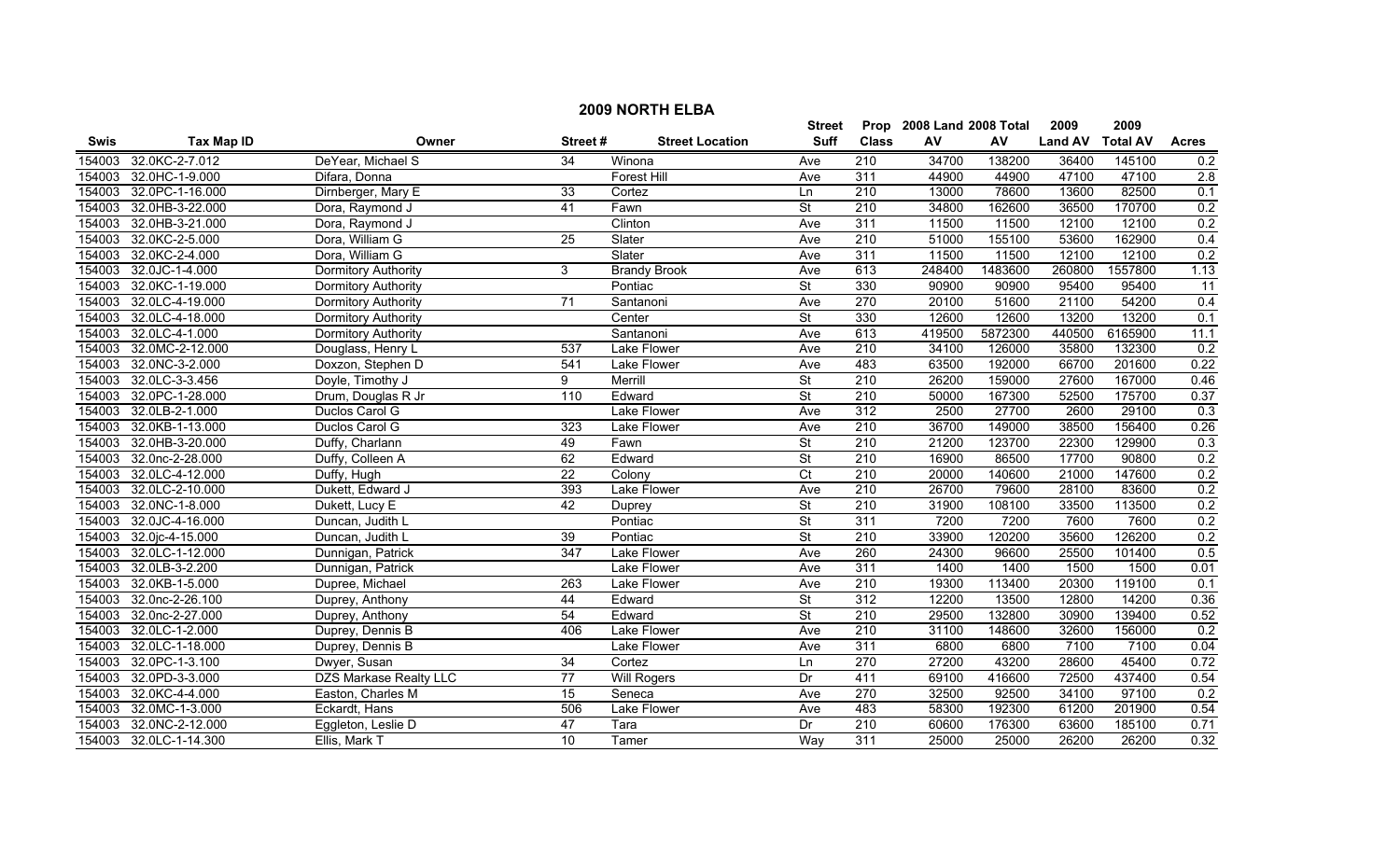|        | <b>2009 NORTH ELBA</b> |                              |                 |                        |               |              |                           |             |                     |                 |              |  |
|--------|------------------------|------------------------------|-----------------|------------------------|---------------|--------------|---------------------------|-------------|---------------------|-----------------|--------------|--|
|        |                        |                              |                 |                        | <b>Street</b> |              | Prop 2008 Land 2008 Total |             | 2009                | 2009            |              |  |
| Swis   | <b>Tax Map ID</b>      | Owner                        | Street#         | <b>Street Location</b> | <b>Suff</b>   | <b>Class</b> | ${\sf AV}$                | AV          | <b>Land AV</b>      | <b>Total AV</b> | <b>Acres</b> |  |
| 154003 | 32.0LC-1-14.100        | Ellis, Mark T                | 4               | Tamer                  | Way           | 210          | 25000                     | 185000      | 26200               | 194200          | 1.01         |  |
| 154003 | 32.0LC-1-14.200        | Ellis, Matthew J             | 9               | Tamer                  | Way           | 210          | 25000                     | 300000      | 26200               | 315000          | 0.37         |  |
| 154003 | 32.0PD-3-5.000         | Essex Co Ind Dev Agency      |                 | <b>Will Rogers</b>     | Dr            | 330          | $\mathbf 0$               | $\mathbf 0$ | $\mathsf{O}\xspace$ | $\mathbf 0$     | 0.76         |  |
| 154003 | 32.0MC-2-6.718         | Essex Co Ind Dev Agency      | 477             | <b>Lake Flower</b>     | Ave           | 415          | 517300                    | 2967600     | 543200              | 3116000         | 2.7          |  |
| 154003 | 32.0LD-1-2.200         | Essex Co Ind Dev Agency      |                 | Payeville              | Ln            | 615          | 83600                     | 404800      | 87700               | 425000          | 0.42         |  |
| 154003 | 32.0LD-1-2.100         | Essex Co Ind Dev Agency      |                 | Payeville              | Ln            | 330          | 45500                     | 45500       | 47800               | 47800           | 3.04         |  |
| 154003 | 32.0LD-1-2.300         | Essex Co Ind Dev Agency      |                 | Payeville              | Ln            | 615          | 75800                     | 238600      | 79600               | 250500          | 0.67         |  |
| 154003 | 32.0ND-1-3.000         | Essex Co Ind Dev Agency      | 78              | <b>Will Rogers</b>     | Dr            | 633          | 609800                    | 3788400     | 640300              | 1900000         | 2.87         |  |
| 154003 | 32.0KD-1-15.000        | <b>Essex County</b>          |                 | Payeville              | Ln            | 311          | 56900                     | 56900       | 59700               | 59700           | 0.83         |  |
| 154003 | 32.0LD-1-1.100         | Essex/Franklin County        |                 | Payeville              | Ln            | 330          | 56800                     | 56800       | 59600               | 59600           | 1.9          |  |
| 154003 | 32.0LC-4-22.000        | Essex/Franklin County        |                 | Santanoni              | Ave           | 613          | 257500                    | 4293900     | 270400              | 4508600         | 0.2          |  |
| 154003 | 32.0LC-4-21.000        | Essex/Franklin County        | 53              | Santanoni              | Ave           | 330          | 25200                     | 25200       | 26500               | 26500           | 0.2          |  |
| 154003 | 32.0KD-1-11.000        | Essex/Franklin County        | $\overline{24}$ | Payeville              | Ln            | 592          | 12200                     | 12200       | 12800               | 12800           | 0.15         |  |
| 154003 | 32.0LD-1-3.000         | Essex/Franklin County        |                 | Payeville              | Ln            | 330          | 34100                     | 34100       | 35800               | 35800           | 0.3          |  |
| 154003 | 32.0LD-1-4.000         | Essex/Franklin County        |                 | Payeville              | Ln            | 330          | 39200                     | 39200       | 41200               | 41200           | 0.4          |  |
| 154003 | 32.0LD-1-7.000         | <b>Essex/Franklin County</b> |                 | Payeville              | Ln            | 613          | 22900                     | 98500       | 24000               | 103400          | 0.4          |  |
| 154003 | 32.0LD-1-8.000         | <b>Essex/Franklin County</b> |                 | Payeville              | Ln            | 330          | 44200                     | 44200       | 46400               | 46400           | 0.5          |  |
| 154003 | 32.0LD-1-9.000         | <b>Essex/Franklin County</b> |                 | Payeville              | Ln            | 330          | 34100                     | 34100       | 35800               | 35800           | 0.3          |  |
| 154003 | 32.0LD-1-10.100        | Essex/Franklin County        | 149             | Dorchester             | Rd            | 330          | 175200                    | 175200      | 184000              | 184000          | 8.1          |  |
| 154003 | 32.0LD-1-10.200        | Essex/Franklin County        |                 | Payeville              | Ln            | 330          | 45100                     | 45100       | 47400               | 47400           | 0.57         |  |
| 154003 | 32.0KD-1-12.000        | Essex/Franklin County        |                 | Payeville              | Ln            | 592          | 10500                     | 10500       | 11000               | 11000           | 0.2          |  |
| 154003 | 32.0KD-2-13.000        | Essex/Franklin County        | 73              | Payeville              | Ln            | 613          | 46300                     | 88600       | 48600               | 93000           | 0.5          |  |
| 154003 | 32.0KD-1-13.000        | Essex/Franklin County        |                 | Payeville              | Ln            | 592          | 10500                     | 10500       | 11000               | 11000           | 0.2          |  |
| 154003 | 32.0KC-1-13.000        | Essex/Franklin County        | 8               | Dorchester             | Rd            | 613          | 356600                    | 2222500     | 374400              | 2333600         | 9.4          |  |
| 154003 | 32.0KC-1-10.000        | Essex/Franklin County        |                 | Winona                 | Ave           | 613          | 33100                     | 197800      | 34800               | 207700          | 0.2          |  |
| 154003 | 32.0LC-1-15.000        | Essex/Franklin County        |                 | Santanoni              | Ave           | 330          | 44200                     | 44200       | 46400               | 46400           | 0.5          |  |
| 154003 | 32.0LC-4-23.000        | Essex/Franklin County        |                 | Santanoni              | Ave           | 330          | 25200                     | 25200       | 26500               | 26500           | 0.2          |  |
| 154003 | 32.0KD-1-14.000        | Essex/Franklin County        |                 | Payeville              | Ln            | 592          | 12200                     | 12200       | 12800               | 12800           | 0.2          |  |
| 154003 | 32.0KD-1-4.000         | Estes, Angela                | 10              | Payeville              | Ln            | 210          | 18600                     | 96500       | 19500               | 101300          | 0.1          |  |
| 154003 | 32.0GC-3-2.000         | Ettinger, Stephen H          |                 | <b>Forest Hill</b>     | Ave           | 311          | 4900                      | 4900        | 5100                | 5100            | 0.13         |  |
| 154003 | 32.0HB-3-1.000         | Fadden, Kathy                | 86              | Franklin               | Ave           | 210          | 17900                     | 83500       | 18800               | 87700           | 0.1          |  |
| 154003 | 32.0PC-1-25.000        | Fanning, Marcelline E        | 40              | Poplar                 | Ln            | 210          | 61800                     | 176900      | 64800               | 185700          | 0.8          |  |
| 154003 | 32.0JC-4-14.000        | Finnegan, Katie M            | 45              | Pontiac                | <b>St</b>     | 220          | 35800                     | 166000      | 37600               | 174300          | 0.19         |  |
| 154003 | 32.0HB-1-5.000         | Fisher, Gregory M            | $\overline{83}$ | Franklin               | Ave           | 230          | 18300                     | 88700       | 19200               | 93100           | 0.1          |  |
| 154003 | 32.0HB-2-1.200         | Fletcher, Jeffrey            | 101             | Clinton                | Ave           | 270          | 14100                     | 60800       | 14800               | 63800           | 0.73         |  |
| 154003 | 32.0NC-2-38.000        | Flores, Jose Y Jr            |                 | Duprey                 | <b>St</b>     | 311          | 11300                     | 11300       | 11900               | 11900           | 0.44         |  |
| 154003 | 32.0NC-2-5.000         | Flores, Jose Y Jr            | 77              | Duprey                 | St            | 210          | 22800                     | 139600      | 24000               | 146600          | 0.2          |  |
|        | 154003 32.0NC-2-6.000  | Flores. Jose Y Jr            |                 | Duprey                 | <b>St</b>     | 311          | 17200                     | 17200       | 18100               | 18100           | 0.22         |  |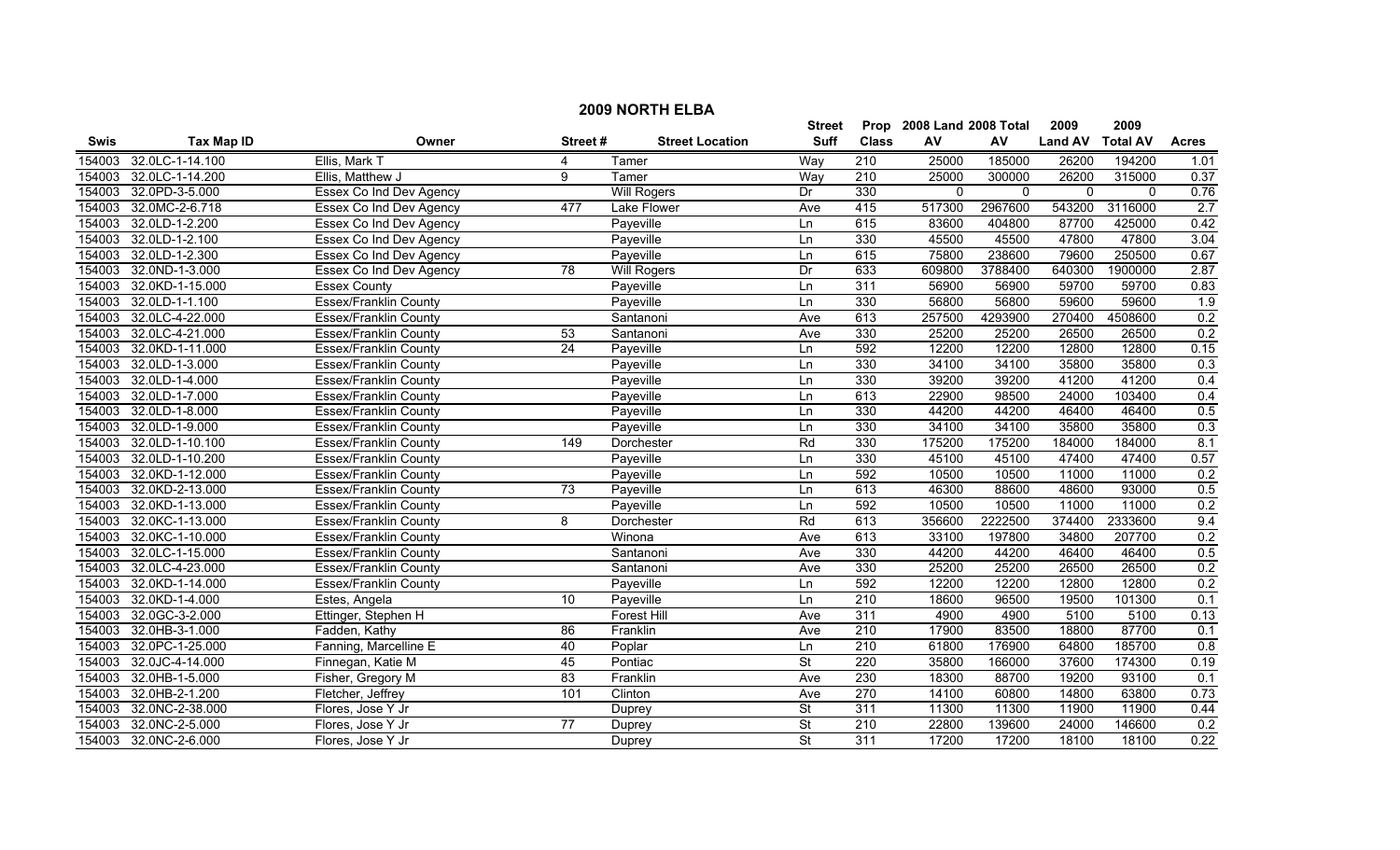|        | <b>2009 NORTH ELBA</b> |                              |                 |                        |                          |                  |                           |        |                |                 |              |  |
|--------|------------------------|------------------------------|-----------------|------------------------|--------------------------|------------------|---------------------------|--------|----------------|-----------------|--------------|--|
|        |                        |                              |                 |                        | <b>Street</b>            |                  | Prop 2008 Land 2008 Total |        | 2009           | 2009            |              |  |
| Swis   | <b>Tax Map ID</b>      | Owner                        | Street#         | <b>Street Location</b> | <b>Suff</b>              | <b>Class</b>     | AV                        | AV     | <b>Land AV</b> | <b>Total AV</b> | <b>Acres</b> |  |
| 154003 | 32.0KB-1-6.000         | Fogartys Marina Prop LLC     | 267             | Lake Flower            | Ave                      | 230              | 44500                     | 384900 | 46700          | 404100          | 0.4          |  |
| 154003 | 32.0KB-1-18.100        | Fogartys Marina Property LLC | 260             | Lake Flower            | Ave                      | 570              | 175000                    | 689600 | 183800         | 724100          | 0.83         |  |
| 154003 | 32.0GC-3-3.000         | Fortune, Ruth D              |                 | Forest Hill            | Ave                      | 311              | 11300                     | 11300  | 11900          | 11900           | 0.3          |  |
| 154003 | 32.0KD-2-4.000         | Foster, Frederick A Jr       | 977             | Pine                   | St                       | 210              | 18000                     | 68800  | 18900          | 72200           | 0.3          |  |
| 154003 | 32.0KC-4-5.000         | Foster, Garrett G            | $\overline{7}$  | Seneca                 | Ave                      | 270              | 21300                     | 189100 | 22400          | 198600          | 0.2          |  |
| 154003 | 32.0LC-1-4.000         | Foster, Gary J               |                 | Lake Flower            | Ave                      | 311              | 8800                      | 8800   | 9200           | 9200            | 0.1          |  |
| 154003 | 32.0LC-1-3.000         | Foster, Gary J               |                 | Lake Flower            | Ave                      | 311              | 8800                      | 8800   | 9200           | 9200            | 0.1          |  |
| 154003 | 32.0MC-2-1.000         | Foster, Raymond              | 431             | <b>Lake Flower</b>     | Ave                      | 280              | 28800                     | 141900 | 30200          | 149000          | 0.64         |  |
| 154003 | 32.0LC-1-7.008         | Foster, Scott A              |                 | Center                 | $\overline{\mathsf{St}}$ | 311              | 14300                     | 14300  | 15000          | 15000           | 0.4          |  |
| 154003 | 32.0lc-1-8.198         | Foster, Scott A              | $\overline{72}$ | Santanoni              | Ave                      | 210              | 24400                     | 120900 | 25600          | 126900          | 0.4          |  |
| 154003 | 32.0KD-1-2.000         | Fox, Shane S                 | 1001            | Pine                   | $\overline{\mathsf{St}}$ | 210              | 21600                     | 109500 | 22700          | 115000          | 0.39         |  |
| 154003 | 32.0KD-2-9.000         | Franck, William H            | 49              | Payeville              | Ln                       | 210              | 20400                     | 120000 | 21400          | 126000          | 0.3          |  |
| 154003 | 32.0gb-2-8.000         | Fredericks, Arthur J         | 513             | <b>Forest Hill</b>     | Ave                      | 210              | 34100                     | 180000 | 60000          | 189000          | 0.2          |  |
| 154003 | 32.0JB-1-4.000         | Friars Of Atonement Inc      | 5               | Franklin               | Ave                      | 620              | 25300                     | 213400 | 26600          | 224100          | 0.13         |  |
| 154003 | 32.0NC-2-30.000        | Fust, Jon                    |                 | Edward                 | $\overline{\mathsf{St}}$ | 311              | 3000                      | 3000   | 3200           | 3200            | 0.8          |  |
| 154003 | 32.0NC-2-20.000        | Fust, Jon                    |                 | Edward                 | $\overline{\mathsf{St}}$ | 323              | 2500                      | 2500   | 2600           | 2600            | 0.45         |  |
| 154003 | 32.0MC-1-5.002         | Fust, Val J                  | 24              | Duprey                 | <b>St</b>                | 570              | 172000                    | 629600 | 180600         | 661100          | 1.3          |  |
| 154003 | 32.0MD-2-1.000         | Gardner, Dorothy             | 33              | Crossfield             | Ave                      | $\overline{210}$ | 21400                     | 52900  | 22400          | 55500           | 0.5          |  |
| 154003 | 32.0KD-1-6.000         | Gauthier, Janice M           | 32              | Payeville              | Ln                       | 210              | 25600                     | 90200  | 26900          | 94700           | 0.34         |  |
| 154003 | 32.0JD-1-1.000         | Gerrish, Mary E              | 1038            | Pine                   | <b>St</b>                | 210              | 47100                     | 153000 | 49400          | 160600          | 5.2          |  |
| 154003 | 32.0NC-2-24.000        | Girouard, Kristine T         | 34              | Edward                 | <b>St</b>                | 210              | 18600                     | 100300 | 19500          | 105300          | 0.1          |  |
| 154003 | 32.0KC-5-7.000         | Godreau, Kim                 |                 | Seneca                 | Ave                      | 311              | 11500                     | 11500  | 12100          | 12100           | 0.2          |  |
| 154003 | 32.0KC-5-3.000         | Godreau, Kim                 |                 | Pontiac                | $\overline{\mathsf{St}}$ | 311              | 10400                     | 10400  | 10900          | 10900           | 0.2          |  |
| 154003 | 32.0KC-5-4.000         | Godreau, Kim                 |                 | Pontiac                | St                       | 311              | 10400                     | 10400  | 10900          | 10900           | 0.2          |  |
| 154003 | 32.0KC-5-8.000         | Godreau, Kim                 | 20              | Seneca                 | Ave                      | 210              | 35300                     | 151500 | 37100          | 159100          | 0.2          |  |
| 154003 | 32.0GB-5-6.100         | Goesser, Lutz F              | 16              | Morgans                | Ln                       | 210              | 51300                     | 307500 | 53900          | 322900          | 0.36         |  |
| 154003 | 32.0GC-2-26.000        | Gowan, Colleen A             | 9               | Ridge                  | Way                      | 270              | 31500                     | 61800  | 33100          | 64900           | 1.2          |  |
| 154003 | 32.0GC-2-22.000        | Gowan, Teresa A              | $\overline{10}$ | Ridge                  | Way                      | 312              | 19700                     | 68800  | 20600          | 72200           | 0.11         |  |
| 154003 | 32.0NC-2-13.000        | Greene, Kristin Philpott     | $\overline{27}$ | Duprey                 | $\overline{\mathsf{St}}$ | 210              | 42100                     | 145900 | 44200          | 153200          | 0.6          |  |
| 154003 | 32.0nd-1-1.000         | <b>H&amp;R Realty</b>        | 64              | Crossfield             | Ave                      | 270              | 18000                     | 45700  | 18900          | 48000           | 0.29         |  |
| 154003 | 32.0GB-2-12.000        | Hagar, Robert                | 1264            | Pine                   | $\overline{\mathsf{St}}$ | 210              | 48500                     | 151600 | 50900          | 159200          | 0.36         |  |
| 154003 | 32.0GB-2-11.000        | Hagar, Robert K              |                 | Pine                   | <b>St</b>                | 312              | 13800                     | 14300  | 14500          | 15000           | 0.2          |  |
| 154003 | 32.0GB-3-4.000         | Haig, Jeffrey L              | 8               | Fawn                   | St                       | 210              | 19700                     | 123400 | 20700          | 129600          | 0.1          |  |
| 154003 | 32.0NC-2-18.000        | Hall, Elwin J                | 542             | Lake Flower            | Ave                      | 449              | 54200                     | 192300 | 56900          | 201900          | 0.43         |  |
| 154003 | 32.0NC-2-17.000        | Hall, Elwin J                | 536             | Lake Flower            | Ave                      | $\overline{210}$ | 42000                     | 120000 | 44100          | 126000          | 0.27         |  |
| 154003 | 32.0NC-2-16.200        | Hall, Elwin J                |                 | Lake Flower            | Ave                      | 311              | 11900                     | 11900  | 12500          | 12500           | 0.28         |  |
| 154003 | 32.0NC-2-16.100        | Hall, Elwin J                | 528             | Lake Flower            | Ave                      | $\overline{210}$ | 40800                     | 121900 | 42800          | 128000          | 0.25         |  |
|        | 154003 32.0JC-4-4.000  | Handley, Mary E              | 34              | <b>Brandy Brook</b>    | Ave                      | 210              | 18000                     | 88700  | 18900          | 93100           | 0.3          |  |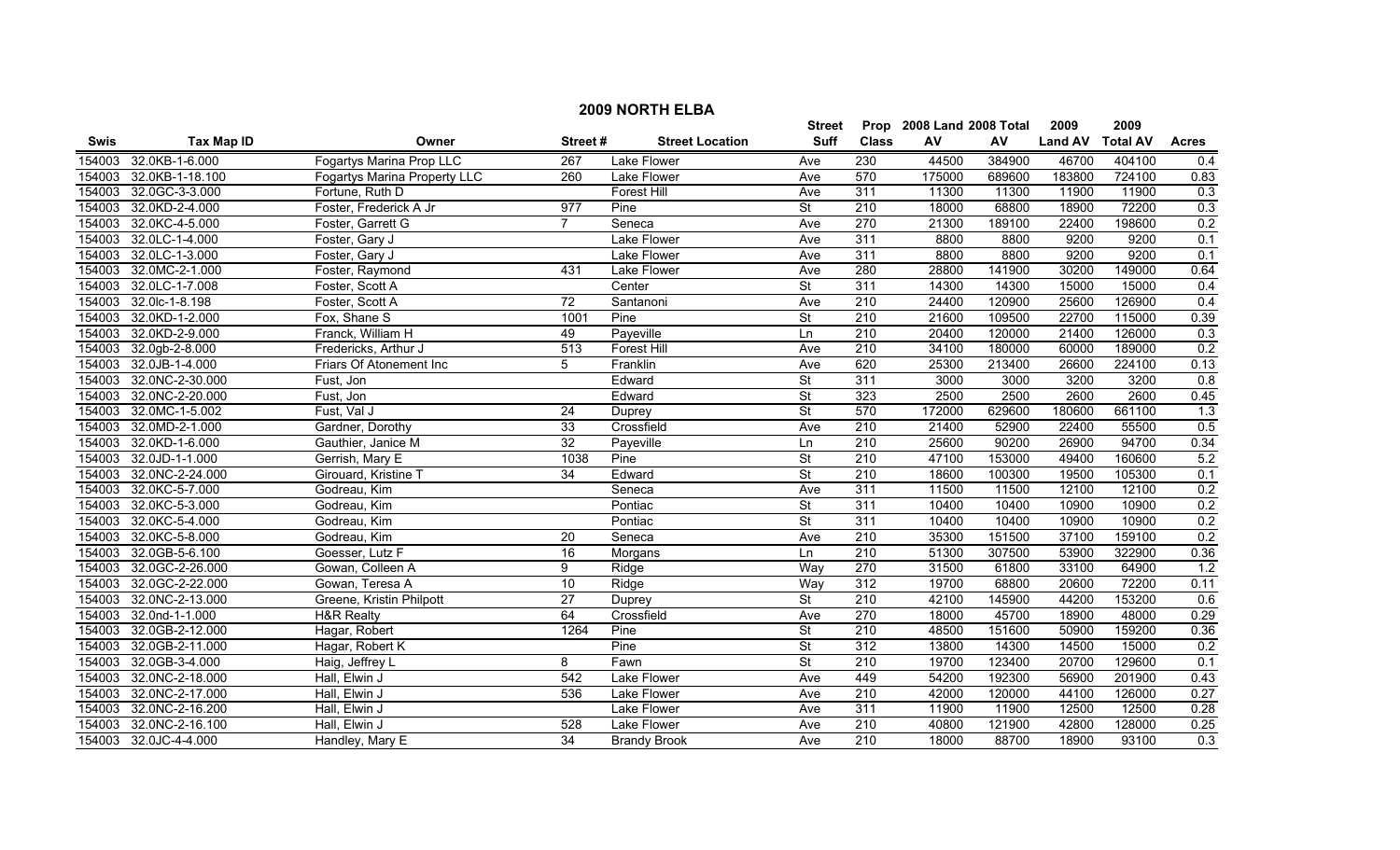|        | <b>2009 NORTH ELBA</b> |                         |                 |                        |                          |                  |                           |        |                |                 |                  |  |
|--------|------------------------|-------------------------|-----------------|------------------------|--------------------------|------------------|---------------------------|--------|----------------|-----------------|------------------|--|
|        |                        |                         |                 |                        | <b>Street</b>            |                  | Prop 2008 Land 2008 Total |        | 2009           | 2009            |                  |  |
| Swis   | <b>Tax Map ID</b>      | Owner                   | Street#         | <b>Street Location</b> | <b>Suff</b>              | <b>Class</b>     | ${\sf AV}$                | AV     | <b>Land AV</b> | <b>Total AV</b> | <b>Acres</b>     |  |
| 154003 | 32.0KC-4-7.000         | Harrigan, Carole J      |                 | Slater                 | Ave                      | 311              | 10500                     | 10500  | 11000          | 11000           | 0.2              |  |
| 154003 | 32.0GB-2-13.000        | Harrington, Susan R     | 1272            | Pine                   | <b>St</b>                | $\overline{210}$ | 32800                     | 98200  | 34400          | 103100          | 0.17             |  |
| 154003 | 32.0NC-2-23.000        | Harris, James D         | 30              | Edward                 | $\overline{\mathsf{St}}$ | 210              | 32600                     | 94400  | 34200          | 99100           | 0.2              |  |
| 154003 | 32.0GB-1-29.000        | Hart, Lynn M            | 128             | Shepard                | Ave                      | 210              | 33500                     | 114000 | 35200          | 119700          | 0.2              |  |
| 154003 | 32.0KC-1-4.000         | Hartson, Louise A       | 29              | Winona                 | Ave                      | 210              | 12200                     | 105900 | 12800          | 111200          | 0.1              |  |
| 154003 | 32.0GC-1-6.000         | Harvey, Neil C          | 93              | Forest Hill            | Ave                      | 210              | 19400                     | 113600 | 20400          | 119300          | 0.1              |  |
| 154003 | 32.0LC-4-14.200        | Hayden, Anthony M       |                 | Santanoni              | Ave                      | 311              | 6400                      | 6400   | 6700           | 6700            | 0.17             |  |
| 154003 | 32.0LC-4-14.100        | Hayden, Anthony M       | 107             | Santanoni              | Ave                      | 210              | 11800                     | 103700 | 12400          | 108900          | 0.66             |  |
| 154003 | 32.0GB-3-8.000         | Hayward, Sheldon K      | 1251            | Pine                   | $\overline{\mathsf{St}}$ | 210              | 21400                     | 78600  | 22400          | 82500           | 0.41             |  |
| 154003 | 32.0mc-2-6.220         | Henklein Joyce          | 3               | Cranberry              | Way                      | $\overline{210}$ | 9200                      | 115700 | 9700           | 121500          | 0.03             |  |
| 154003 | 32.0PC-1-30.000        | Henry, Lonnie C         | $\frac{1}{25}$  | Edward                 | <b>St</b>                | $\overline{210}$ | 60600                     | 149400 | 63700          | 156900          | $\overline{0.8}$ |  |
| 154003 | 32.0nc-4-3.000         | Hewes, Peter J          | 49              | Edward                 | <b>St</b>                | 210              | 34500                     | 133800 | 36200          | 140500          | 0.26             |  |
| 154003 | 32.0MC-2-2.000         | Hilbert, Steven         | 439             | <b>Lake Flower</b>     | Ave                      | 411              | 63500                     | 355900 | 66700          | 373700          | 0.6              |  |
| 154003 | 32.0MC-2-4.000         | Hilbert, Steven         |                 | <b>Lake Flower</b>     | Ave                      | 330              | 7000                      | 7000   | 7400           | 7400            | 5.2              |  |
| 154003 | 32.0MC-2-3.000         | Hilbert, Steven D       | 445             | Lake Flower            | Ave                      | 415              | 84300                     | 491600 | 88500          | 516200          | 0.9              |  |
| 154003 | 32.0LC-1-1.000         | Hilbert, Steven D       | 412             | <b>Lake Flower</b>     | Ave                      | $\overline{210}$ | 104400                    | 246100 | 109600         | 258400          | 0.2              |  |
| 154003 | 32.0gb-1-19.000        | Hilbert, Steven D       | 129             | Franklin               | Ave                      | 418              | 80800                     | 400800 | 84800          | 420800          | 2.3              |  |
| 154003 | 32.0HB-1-3.000         | Hobson, Aaron G         | 68              | Helen                  | <b>St</b>                | 210              | 19400                     | 117300 | 20400          | 123200          | 0.1              |  |
| 154003 | 32.0PC-1-33.000        | Holloway, Eugene F      | 85              | Edward                 | $\overline{\mathsf{St}}$ | 210              | 59100                     | 167300 | 62100          | 175700          | 0.62             |  |
| 154003 | 32.0PC-1-1.000         | Hopkinson, Mary Cheress | 115             | Edward                 | <b>St</b>                | 210              | 60000                     | 168800 | 63000          | 177200          | 0.7              |  |
| 154003 | 32.0jb-2-11.000        | Hough, Shelly R         | 169             | River                  | $\overline{\mathsf{St}}$ | 210              | 18500                     | 95400  | 19500          | 100200          | 0.1              |  |
| 154003 | 32.0JB-2-10.000        | Hough, Shelly R         | 175             | River                  | $\overline{\mathsf{St}}$ | 210              | 36300                     | 175100 | 38200          | 183900          | 0.2              |  |
| 154003 | 32.0JB-2-12.000        | Hough, Shelly R         | 167             | River                  | $\overline{\mathsf{St}}$ | 311              | 20700                     | 20700  | 21700          | 21700           | 0.1              |  |
| 154003 | 32.0HB-3-10.200        | Huber, Russell W        | 96              | Clinton                | Ave                      | $\overline{220}$ | 27800                     | 141800 | 29200          | 148900          | 0.15             |  |
| 154003 | 32.0HB-3-10.100        | Huber, Russell W        |                 | Franklin               | Ave                      | 311              | 10000                     | 10000  | 10500          | 10500           | 0.13             |  |
| 154003 | 32.0HB-1-9.000         | Hunt, Jan E             | 63              | Franklin               | Ave                      | $\overline{210}$ | 24800                     | 111600 | 26100          | 117200          | 0.14             |  |
| 154003 | 32.0KD-1-1.000         | Huttig, George C        | 1011            | Pine                   | St                       | $\overline{210}$ | 30100                     | 180600 | 31600          | 189600          | 0.9              |  |
| 154003 | 32.0LC-1-17.000        | Huyck, Tracie R         | 64              | Santanoni              | Ave                      | $\overline{210}$ | 18300                     | 91700  | 19200          | 96300           | 0.1              |  |
| 154003 | 32.0LC-1-16.000        | Huyck, Tracie R         |                 | Santanoni              | Ave                      | 311              | 6900                      | 6900   | 7200           | 7200            | 0.1              |  |
| 154003 | 32.0ND-1-4.000         | Hyde PJ & Son Inc       |                 | <b>Will Rogers</b>     | Dr                       | 330              | 122600                    | 122600 | 128700         | 128700          | 1.29             |  |
| 154003 | 32.0PD-3-4.000         | Hyde PJ & Son Inc       |                 | Lake Flower            | Ave                      | 330              | 87300                     | 87300  | 91700          | 91700           | 0.99             |  |
| 154003 | 32.0KB-1-11.100        | Ike, Joseph C           | 307             | <b>Lake Flower</b>     | Ave                      | 210              | 59000                     | 190000 | 61900          | 199500          | 0.7              |  |
| 154003 | 32.0GC-2-4.000         | Irvine, Patricia A      | 505             | <b>Forest Hill</b>     | Ave                      | 210              | 25100                     | 108100 | 26300          | 113500          | 0.5              |  |
| 154003 | 32.0GB-2-10.000        | Irvine, Patricia A      |                 | Pine                   | $\overline{\mathsf{St}}$ | 311              | 21300                     | 21300  | 20000          | 20000           | 0.6              |  |
| 154003 | 32.0lc-3-4.007         | Isabella, Amy J         | $\overline{13}$ | Colony                 | Ct                       | $\overline{210}$ | 17100                     | 66700  | 17900          | 70000           | 0.1              |  |
| 154003 | 32.0LC-4-11.000        | Isabella, Amy J         |                 | Colony                 | Ct                       | 311              | 7500                      | 7500   | 7900           | 7900            | 0.1              |  |
| 154003 | 32.0JC-1-3.000         | Isachsen, Eric J        | 203             | River                  | St                       | 220              | 45300                     | 157400 | 47600          | 165300          | 0.3              |  |
|        | 154003 32.0HC-1-7.000  | Isham, Winifred         |                 | <b>Forest Hill</b>     | Ave                      | 311              | 7200                      | 7200   | 7600           | 7600            | 0.1              |  |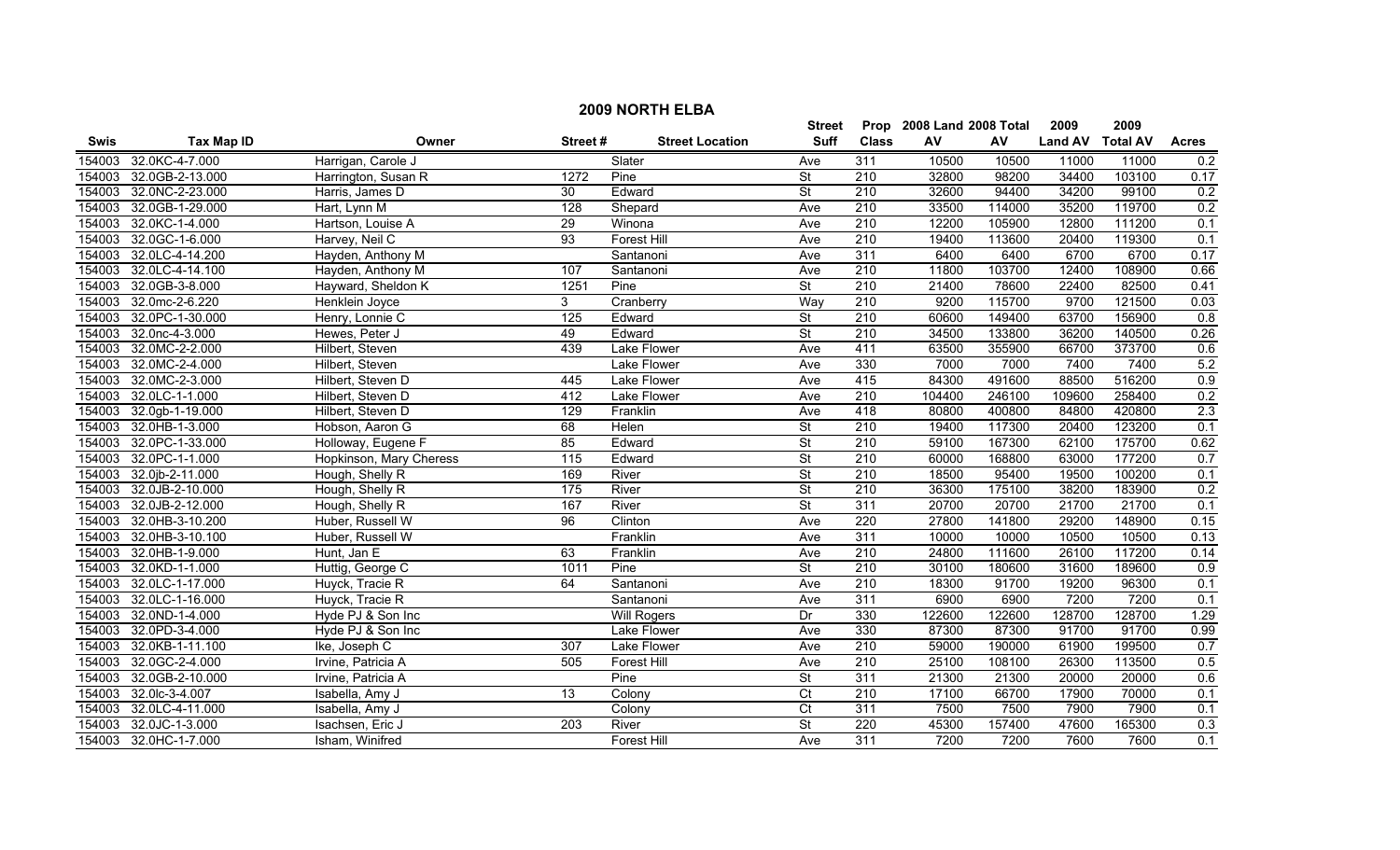|        | <b>2009 NORTH ELBA</b> |                                   |                 |                        |                          |                  |                           |        |                |                 |                  |  |
|--------|------------------------|-----------------------------------|-----------------|------------------------|--------------------------|------------------|---------------------------|--------|----------------|-----------------|------------------|--|
|        |                        |                                   |                 |                        | Street                   |                  | Prop 2008 Land 2008 Total |        | 2009           | 2009            |                  |  |
| Swis   | <b>Tax Map ID</b>      | Owner                             | Street#         | <b>Street Location</b> | <b>Suff</b>              | <b>Class</b>     | ${\sf AV}$                | AV     | <b>Land AV</b> | <b>Total AV</b> | <b>Acres</b>     |  |
| 154003 | 32.0HC-1-12.000        | Isham, Winifred                   | 401             | <b>Forest Hill</b>     | Ave                      | 210              | 30800                     | 176900 | 32300          | 185700          | 0.6              |  |
| 154003 | 32.0KD-2-7.000         | Jacobs, Carl F                    | 39              | Payeville              | Ln                       | $\overline{210}$ | 19800                     | 86500  | 20800          | 90800           | 0.3              |  |
| 154003 | 32.0HB-3-16.000        | Johnson, Karen Keefer             | $\overline{17}$ | Fawn                   | $\overline{\mathsf{St}}$ | 220              | 44600                     | 145400 | 46900          | 152700          | 0.3              |  |
| 154003 | 32.0HB-3-12.000        | Johnson, Norma E                  | 34              | Fawn                   | <b>St</b>                | 210              | 21600                     | 96200  | 22700          | 101000          | 0.2              |  |
| 154003 | 32.0KC-1-1.000         | Johnson, Norman                   | 43              | Winona                 | Ave                      | 210              | 19500                     | 118300 | 20500          | 124200          | 0.1              |  |
| 154003 | 32.0gc-1-8.000         | Johnson, Paul N                   | 101             | <b>Forest Hill</b>     | Ave                      | 210              | 19500                     | 114200 | 20500          | 119900          | 0.1              |  |
| 154003 | 32.0kc-1-7.100         | Johnson, Robert A                 |                 | Winona                 | Ave                      | 314              | 6800                      | 6800   | 7100           | 7100            | 0.01             |  |
| 154003 | 32.0kc-4-1.002         | Johnson, Sarah E                  | 45              | Seneca                 | Ave                      | 210              | 23400                     | 110200 | 24600          | 115700          | 0.27             |  |
| 154003 | 32.0pc-1-27.000        | Joyce, James M                    | 118             | Edward                 | $\overline{\mathsf{St}}$ | 210              | 50600                     | 149500 | 53200          | 157000          | 0.4              |  |
| 154003 | 32.0JC-5-5.000         | Joyce, Michael                    | 36              | Pontiac                | $\overline{\mathsf{St}}$ | 210              | 20700                     | 147400 | 21800          | 154800          | 0.1              |  |
| 154003 | 32.0MC-2-6.240         | Karl, Peter A III                 | $\overline{7}$  | Cranberry              | Way                      | 210              | 7800                      | 108000 | 8200           | 113400          | 0.02             |  |
| 154003 | 32.0HB-1-25.000        | Kemp, Terrance MW                 |                 | Shepard                | Ave                      | 311              | 14900                     | 14900  | 15600          | 15600           | 0.1              |  |
| 154003 | 32.0HB-1-24.000        | Kemp, Terrance MW                 | 50              | Shepard                | Ave                      | $\overline{210}$ | 18300                     | 99500  | 19200          | 104500          | 0.1              |  |
| 154003 | 32.0KD-2-10.000        | Kent, Barbara A                   |                 | Payeville              | Ln                       | 311              | 13300                     | 13300  | 14000          | 14000           | 0.3              |  |
| 154003 | 32.0JC-4-6.000         | Kent, Barbara A                   | 42              | <b>Brandy Brook</b>    | Ave                      | 210              | 20800                     | 114000 | 21800          | 119700          | 0.48             |  |
| 154003 | 32.0JC-5-4.000         | Keough, Lynn                      | 26              | Pontiac                | $\overline{\mathsf{St}}$ | 210              | 34700                     | 140100 | 36400          | 147100          | 0.2              |  |
| 154003 | 32.0KC-1-16.000        | Kepes, Richard D                  | 105             | Pontiac                | <b>St</b>                | 210              | 19100                     | 108100 | 20100          | 113500          | 0.1              |  |
| 154003 | 32.0KC-1-15.000        | Kepes, Richard D                  |                 | Pontiac                | $\overline{\mathsf{St}}$ | 311              | 12100                     | 12100  | 12700          | 12700           | 0.2              |  |
| 154003 | 32.0PC-1-6.000         | Kern, Ruth B                      | 20              | Cortez                 | Ln                       | 210              | 23600                     | 101100 | 24800          | 106200          | 0.4              |  |
| 154003 | 32.0JC-4-11.000        | Kerner, Barbara                   | 57              | Pontiac                | <b>St</b>                | 210              | 28600                     | 147400 | 30100          | 154800          | 0.6              |  |
| 154003 | 32.0HB-1-12.000        | Kirkpatrick, Stephen P            | 43              | Franklin               | Ave                      | 411              | 20800                     | 148600 | 21800          | 156000          | 0.1              |  |
| 154003 | 32.0HB-1-13.000        | Kirkpatrick, Stephen P            | $\overline{37}$ | Franklin               | Ave                      | 411              | 22200                     | 177800 | 23300          | 186700          | 0.1              |  |
| 154003 | 32.0HB-1-10.000        | Kirkpatrick, Stephen P            | 55              | Franklin               | Ave                      | 220              | 18900                     | 98200  | 19800          | 103100          | 0.3              |  |
| 154003 | 32.0JB-1-3.000         | Klein, Suzanne                    | $\overline{7}$  | Clinton                | Ave                      | $\overline{210}$ | 19400                     | 116000 | 20400          | 121800          | 0.1              |  |
| 154003 | 32.0JB-2-2.000         | Knight, James C                   | 8               | Clinton                | Ave                      | 210              | 19200                     | 98500  | 20100          | 103400          | 0.1              |  |
| 154003 | 32.0NC-2-35.000        | Knobel, Kristie R                 | 40              | Tara                   | Dr                       | 210              | 45000                     | 148100 | 47200          | 155500          | 0.3              |  |
| 154003 | 32.0kc-2-10.000        | Knorr, Maribel J                  | $\overline{22}$ | Winona                 | Ave                      | $\overline{210}$ | 34200                     | 127900 | 35900          | 139500          | 0.2              |  |
| 154003 | 32.0KD-1-3.000         | Kraatz, Robert J                  | $\overline{2}$  | Payeville              | Ln                       | 210              | 35900                     | 168200 | 37700          | 176600          | 0.2              |  |
| 154003 | 32.0kd-1-8.000         | <b>KZ Real Estate Holding LLC</b> | 44              | Payeville              | Ln                       | 210              | 24700                     | 88700  | 25900          | 93100           | 0.56             |  |
| 154003 | 32.0NC-2-32.000        | LaDoceour, Rita A                 | 59              | Tara                   | Dr                       | 210              | 30100                     | 120000 | 31600          | 126000          | 0.83             |  |
| 154003 | 32.0KD-2-6.000         | LaDue, Chad C                     | $\overline{35}$ | Payeville              | Ln                       | 210              | 20600                     | 103300 | 21700          | 136500          | 0.3              |  |
| 154003 | 32.0NC-4-2.000         | LaDue, Steven                     | $\overline{43}$ | Edward                 | $\overline{\mathsf{St}}$ | 210              | 24200                     | 98000  | 25400          | 102900          | 0.14             |  |
| 154003 | 32.0PC-1-14.000        | LaDue, Steven                     |                 | Edward                 | <b>St</b>                | 312              | 7900                      | 10100  | 8300           | 10600           | 0.3              |  |
| 154003 | 32.0GB-2-9.000         | LaFountain, Louise                | $\overline{34}$ | <b>Forest Hill</b>     | Ave                      | 210              | 54400                     | 108100 | 57100          | 113500          | $\overline{0.5}$ |  |
| 154003 | 32.0GC-2-18.200        | LaLande, Philip L                 |                 | Forest Hill            | Ave                      | 311              | 800                       | 800    | 800            | 800             | 0.03             |  |
| 154003 | 32.0GC-2-15.000        | Lalande, Phillip                  | 455             | Forest Hill            | Ave                      | 210              | 71400                     | 272600 | 74900          | 286200          | 1.5              |  |
| 154003 | 32.0GC-2-16.000        | LaLande, Tammy S                  | 439             | <b>Forest Hill</b>     | Ave                      | $\overline{210}$ | 55100                     | 246200 | 57800          | 258500          | 0.4              |  |
|        | 154003 32.0GC-2-17.000 | LaLande, Tammy S                  |                 | <b>Forest Hill</b>     | Ave                      | 311              | 7500                      | 7500   | 7900           | 7900            | 0.2              |  |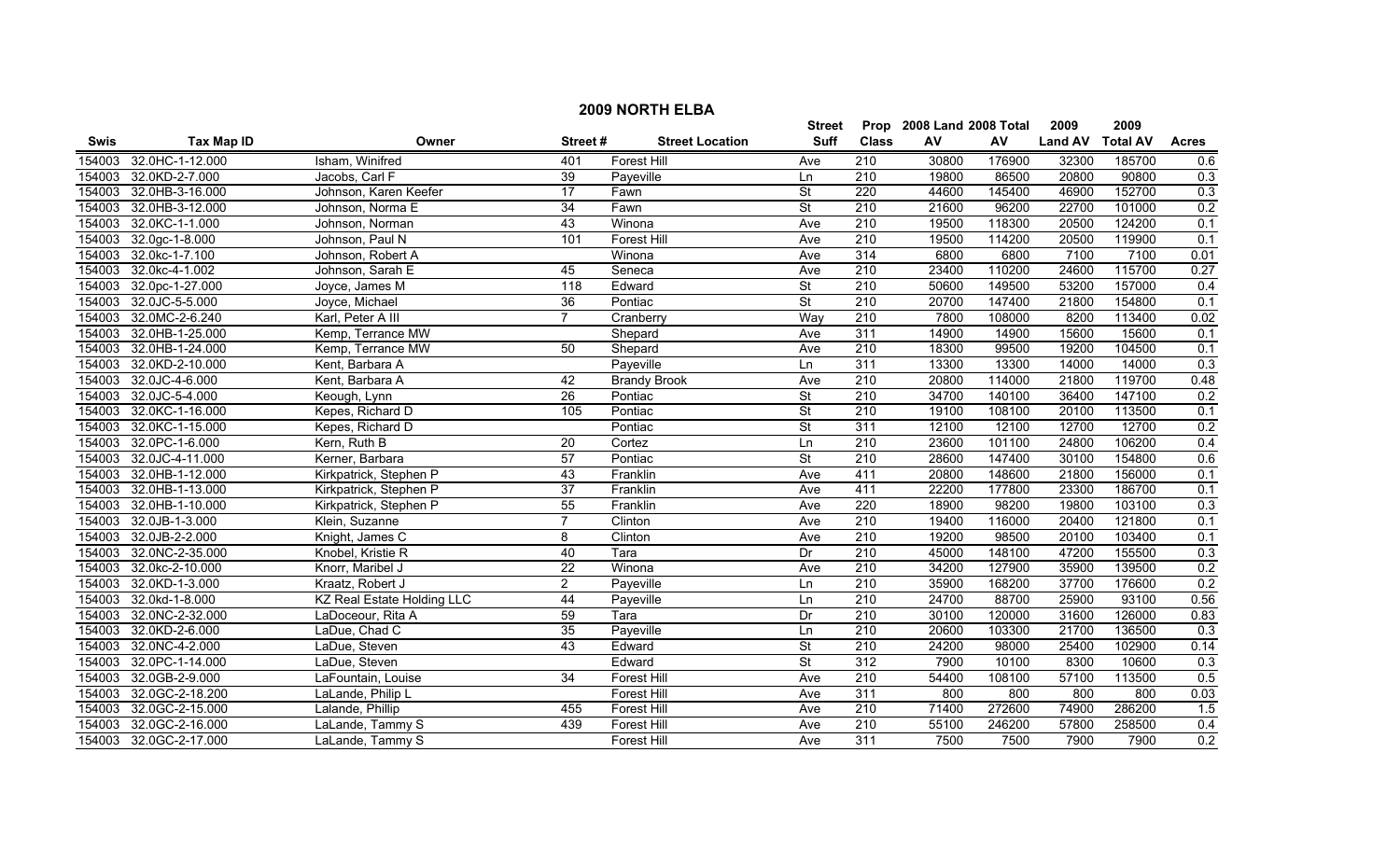|        | <b>2009 NORTH ELBA</b> |                            |                 |                        |                          |                  |                           |        |                |                 |                  |  |
|--------|------------------------|----------------------------|-----------------|------------------------|--------------------------|------------------|---------------------------|--------|----------------|-----------------|------------------|--|
|        |                        |                            |                 |                        | Street                   |                  | Prop 2008 Land 2008 Total |        | 2009           | 2009            |                  |  |
| Swis   | <b>Tax Map ID</b>      | Owner                      | Street#         | <b>Street Location</b> | <b>Suff</b>              | <b>Class</b>     | ${\sf AV}$                | AV     | <b>Land AV</b> | <b>Total AV</b> | <b>Acres</b>     |  |
| 154003 | 32.0HB-3-27.000        | LaPage, Gerald P           | 56              | Fawn                   | $\overline{\mathsf{St}}$ | 210              | 24100                     | 83500  | 25300          | 87700           | 0.3              |  |
| 154003 | 32.0GB-2-6.000         | LaPierre, Jonathan M       | 521             | Forest Hill            | Ave                      | 220              | 34600                     | 131500 | 36400          | 138100          | 0.2              |  |
| 154003 | 32.0MC-2-13.000        | Laplante, Kevin J          | 531             | Lake Flower            | Ave                      | 210              | 39600                     | 157300 | 41600          | 165200          | 0.23             |  |
| 154003 | 32.0GB-1-6.000         | LaPoint, Margaret          | 1287            | Pine                   | <b>St</b>                | 210              | 13800                     | 89300  | 14500          | 93800           | 0.1              |  |
| 154003 | 32.0GC-2-9.000         | Laramee, Mark C            | 498             | Forest Hill            | Ave                      | 210              | 19100                     | 109700 | 20100          | 115200          | 0.1              |  |
| 154003 | 32.0GB-1-7.000         | Latourelle, Alan L         | 1285            | Pine                   | <b>St</b>                | 210              | 33400                     | 135800 | 35100          | 142600          | 0.4              |  |
| 154003 | 32.0kc-2-2.000         | Leedom, Eloise K           | 43              | Slater                 | Ave                      | 210              | 33700                     | 120900 | 35300          | 126900          | 0.2              |  |
| 154003 | 32.0LC-2-5.100         | Leonidas, Philip D         |                 | Merrill                | $\overline{\mathsf{St}}$ | 311              | 9000                      | 9000   | 9400           | 9400            | 0.1              |  |
| 154003 | 32.0LC-2-5.200         | Leonidas, Philip D         | $\overline{98}$ | Santanoni              | Ave                      | 210              | 20600                     | 137800 | 21600          | 144700          | 0.06             |  |
| 154003 | 32.0MC-2-5.300         | Levine, Melvin             | $\overline{27}$ | Cranberry              | Way                      | 210              | 7700                      | 108000 | 8100           | 113400          | 0.02             |  |
| 154003 | 32.0HB-3-8.000         | Lewis, Edward J            | 64              | Franklin               | Ave                      | 210              | 19600                     | 121900 | 20600          | 128000          | 0.1              |  |
| 154003 | 32.0HB-3-11.000        | Lewis, Edward J            |                 | Clinton                | Ave                      | 311              | 8000                      | 8000   | 8400           | 8400            | 0.2              |  |
| 154003 | 32.0GB-1-12.000        | Lewis, Karen L             | 103             | Helen                  | $\overline{\mathsf{St}}$ | $\overline{210}$ | 25500                     | 147300 | 26800          | 154700          | 0.1              |  |
| 154003 | 32.0GC-2-27.000        | Lewis, Karen L             | 94              | <b>Forest Hill</b>     | Ave                      | 210              | 43200                     | 118200 | 45300          | 124100          | 0.6              |  |
| 154003 | 32.0KC-2-9.013         | Lewis, Kathleen M          | 40              | Winona                 | Ave                      | 210              | 34100                     | 125200 | 35800          | 131500          | 0.2              |  |
| 154003 | 32.0GB-1-25.000        | Lichterwalter, Frederick A | $\overline{71}$ | Helen                  | $\overline{\mathsf{St}}$ | $\overline{210}$ | 19800                     | 123900 | 20800          | 130100          | 0.1              |  |
| 154003 | 32.0GB-1-26.000        | Little, Melinda L          |                 | Shepard                | Ave                      | 311              | 8700                      | 8700   | 9100           | 9100            | 0.3              |  |
| 154003 | 32.0GB-1-27.000        | Little, Melinda L          | 118             | Shepard                | Ave                      | 210              | 34300                     | 131200 | 36100          | 137800          | 0.2              |  |
| 154003 | 32.0KC-4-2.000         | Lobdell, Barry K           | 27              | Seneca                 | Ave                      | 210              | 50500                     | 181900 | 53000          | 191000          | 0.37             |  |
| 154003 | 32.0KC-5-1.000         | Lobdell, Barry K           |                 | Seneca                 | Ave                      | 311              | 11500                     | 11500  | 12100          | 12100           | 0.32             |  |
| 154003 | 32.0PC-1-23.000        | Lockwood, Thomas           |                 | <b>Turtle Pond</b>     | Rd                       | 311              | 72900                     | 72900  | 76500          | 76500           | 25               |  |
| 154003 | 32.0PD-1-4.000         | Lockwood, Thomas           |                 | <b>Turtle Pond</b>     | Rd                       | 323              | 19300                     | 19300  | 20300          | 20300           | 0.3              |  |
| 154003 | 32.0PD-2-4.000         | Lockwood, Thomas           | 42              | <b>Turtle Pond</b>     | Rd                       | $\overline{210}$ | 74900                     | 226900 | 78600          | 238200          | 1.5              |  |
| 154003 | 32.0PD-2-8.000         | Lockwood. Thomas W         |                 | Lake Flower            | Ave                      | 311              | 42500                     | 42500  | 44600          | 44600           | 1.7              |  |
| 154003 | 32.0PC-1-18.000        | Lockwood, Thomas W         |                 | Edward                 | <b>St</b>                | 311              | 9200                      | 9200   | 9700           | 9700            | 0.66             |  |
| 154003 | 32.0ND-1-2.150         | Lorberbaum, Roger          | 67              | <b>Will Rogers</b>     | Dr                       | 411              | 62700                     | 457500 | 65900          | 480400          | 0.59             |  |
| 154003 | 32.0MC-2-6.005         | M-S Partnership            |                 | Crossfield             | Ave                      | 311              | 8000                      | 8000   | 8400           | 8400            | 0.21             |  |
| 154003 | 32.0KC-1-3.000         | MacDowell, Gary B          | 33              | Winona                 | Ave                      | $\overline{210}$ | 33600                     | 117900 | 35300          | 123800          | 0.2              |  |
| 154003 | 32.0HB-3-5.000         | MacDowell, Winchester H    | 76              | Franklin               | Ave                      | 220              | 21700                     | 147400 | 22800          | 154800          | 0.3              |  |
| 154003 | 32.0md-2-2.000         | Macey, Gerald G            | 43              | Crossfield             | Ave                      | 210              | 23100                     | 70800  | 24200          | 74300           | 0.37             |  |
| 154003 | 32.0hb-1-11.000        | MacNerland, Stephen        | 49              | Franklin               | Ave                      | 411              | 35300                     | 151500 | 37100          | 159100          | 0.2              |  |
| 154003 | 32.0HB-1-4.000         | Madden, Maryjane           | $\overline{72}$ | Helen                  | <b>St</b>                | 230              | 19100                     | 108100 | 30000          | 35000           | 0.1              |  |
| 154003 | 32.0KC-2-6.007         | Madden, Michael J          | 9               | Slater                 | Ave                      | 210              | 52300                     | 184700 | 54900          | 193900          | 0.4              |  |
| 154003 | 32.0JC-3-4.000         | Maddens Realty Co          | 13              | Pontiac                | $\overline{\mathsf{St}}$ | 210              | 19200                     | 112200 | 20200          | 117800          | 0.1              |  |
| 154003 | 32.0JC-3-5.000         | Maddens Realty Co          | $\overline{7}$  | Pontiac                | <b>St</b>                | 220              | 35100                     | 149500 | 36900          | 157000          | 0.2              |  |
| 154003 | 32.0JC-3-6.000         | Maddens Realty Co          | 219             | Lake Flower            | Ave                      | 220              | 35000                     | 147400 | 36800          | 154800          | 0.2              |  |
| 154003 | 32.0JB-2-4.515         | Magro, Paolo               | 151             | River                  | St                       | 426              | 200000                    | 650000 | 210000         | 682500          | 0.99             |  |
|        | 154003 32.0HB-1-17.000 | Mann, Brian P              | 15              | Franklin               | Ave                      | 210              | 17100                     | 126600 | 17900          | 132900          | $\overline{0.2}$ |  |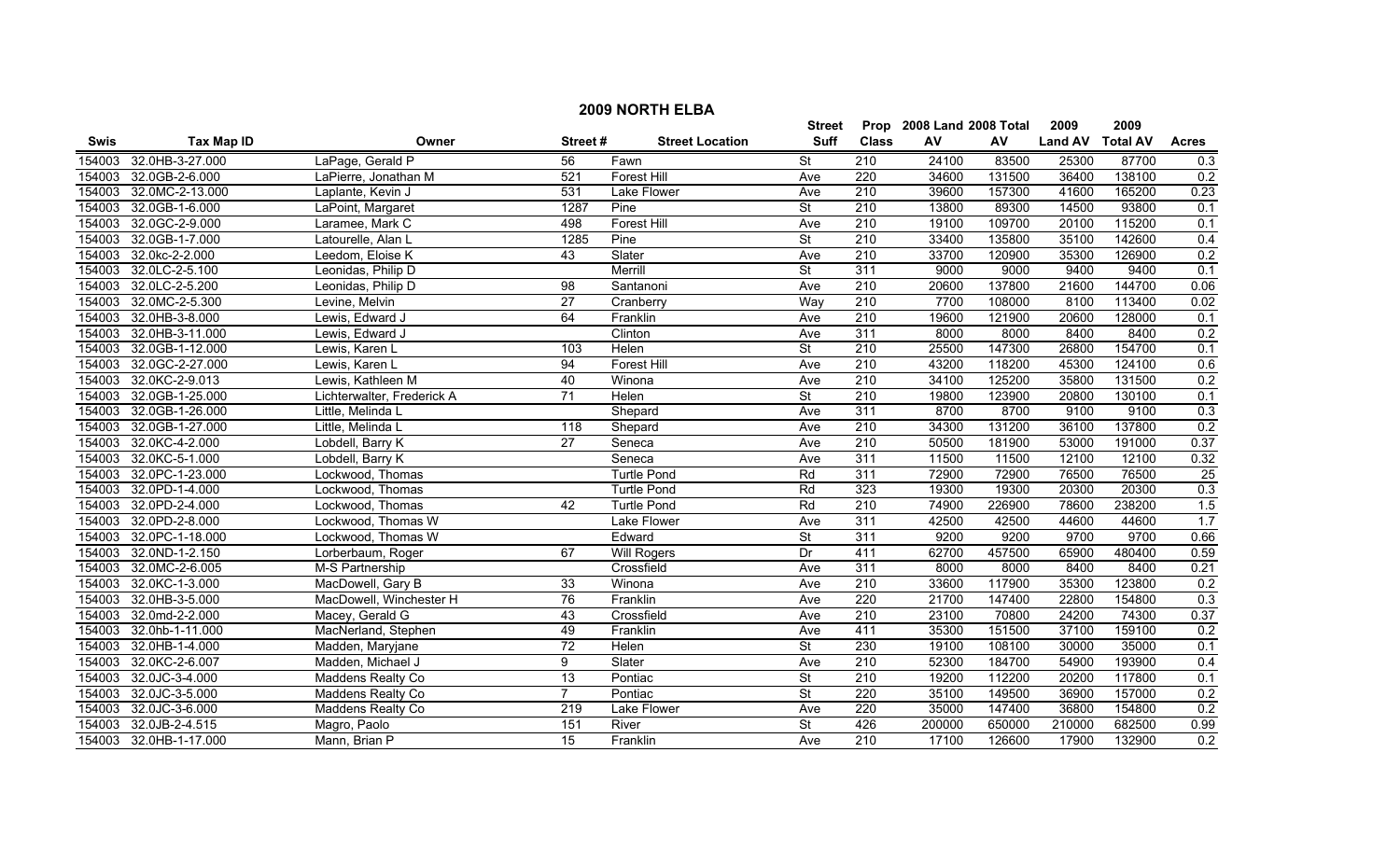|             |                   |                              |                 |                        | <b>Street</b>            |                  | Prop 2008 Land 2008 Total |        | 2009           | 2009            |                  |
|-------------|-------------------|------------------------------|-----------------|------------------------|--------------------------|------------------|---------------------------|--------|----------------|-----------------|------------------|
| <b>Swis</b> | <b>Tax Map ID</b> | Owner                        | Street#         | <b>Street Location</b> | <b>Suff</b>              | <b>Class</b>     | AV                        | AV     | <b>Land AV</b> | <b>Total AV</b> | <b>Acres</b>     |
| 154003      | 32.0KB-1-1.000    | Manning, David J             | 256             | Lake Flower            | Ave                      | 483              | 137500                    | 699700 | 144400         | 734700          | 0.9              |
| 154003      | 32.0GB-2-5.000    | Marocco, Joseph M            | 43              | <b>Forest Hill</b>     | Ave                      | 210              | 20300                     | 135800 | 21300          | 142600          | 0.1              |
| 154003      | 32.0KD-2-14.000   | Martelle, Alfred D           | 79              | Payeville              | Ln                       | $\overline{210}$ | 20500                     | 68800  | 21500          | 72200           | 0.35             |
| 154003      | 32.0KD-2-15.000   | Martelle, Alfred D           |                 | Payeville              | Ln                       | 311              | 7500                      | 7500   | 7900           | 7900            | 0.25             |
| 154003      | 32.0HB-1-8.000    | Martin, Francis              | 67              | Franklin               | Ave                      | 210              | 26400                     | 112200 | 27700          | 117800          | 0.15             |
| 154003      | 32.0HB-1-14.000   | Martin, Gerald A             | 33              | Franklin               | Ave                      | 220              | 20200                     | 131700 | 21200          | 138300          | 0.1              |
| 154003      | 32.0MC-2-9.000    | Martin, Margaret W           | 34              | Crossfield             | Ave                      | 210              | 20600                     | 78600  | 21600          | 82500           | 0.25             |
| 154003      | 32.0HB-2-1.100    | Martin, Robert K             |                 | Franklin               | Ave                      | 270              | 13200                     | 41200  | 13900          | 43300           | 0.24             |
| 154003      | 32.0HB-2-2.000    | Martin, Robert K             | $\overline{32}$ | Franklin               | Ave                      | 270              | 27300                     | 49500  | 28700          | 52000           | 0.2              |
| 154003      | 32.0PC-1-5.000    | Mazinsky, Ruth M             | 24              | Cortez                 | Ln                       | 270              | 19700                     | 61000  | 20600          | 64000           | 0.3              |
| 154003      | 32.0GB-2-16.000   | McCabe, Douglas M            | $\overline{10}$ | <b>Forest Hill</b>     | Ave                      | $\overline{210}$ | 31400                     | 125900 | 33000          | 132200          | 0.18             |
| 154003      | 32.0NC-1-6.000    | McClure, Walter H            | 60              | Duprey                 | <b>St</b>                | $\overline{210}$ | 42200                     | 179000 | 44400          | 188000          | 0.5              |
| 154003      | 32.0NC-2-14.000   | McCormick, Richard           | $\overline{21}$ | Duprey                 | <b>St</b>                | 270              | 18700                     | 42000  | 19600          | 44100           | 0.2              |
| 154003      | 32.0ND-1-2.131    | <b>McDonalds Corporation</b> | 569             | Lake Flower            | Ave                      | 426              | 270600                    | 816400 | 284100         | 857200          | 1.36             |
| 154003      | 32.0GB-3-3.000    | McDonough, Darryl M          | 96              | Helen                  | $\overline{\mathsf{St}}$ | $\overline{210}$ | 19800                     | 126400 | 20800          | 132700          | 0.1              |
| 154003      | 32.0MC-2-5.700    | McGinnis, Heidi A            | 17              | Cranberry              | Way                      | $\overline{210}$ | 7800                      | 108000 | 8200           | 113400          | 0.02             |
| 154003      | 32.0GB-3-1.000    | McGrath, Charles R           | 84              | Helen                  | $\overline{\mathsf{St}}$ | 210              | 34900                     | 143900 | 36700          | 151100          | 0.2              |
| 154003      | 32.0LC-2-6.000    | McIntyre, Francine P         |                 | Merrill                | $\overline{\mathsf{St}}$ | 311              | 4200                      | 4200   | 4400           | 4400            | 0.1              |
| 154003      | 32.0LC-2-7.000    | McIntyre, Francine P         | $\overline{16}$ | Merrill                | <b>St</b>                | 210              | 14700                     | 62000  | 15400          | 65100           | 0.1              |
| 154003      | 32.0KC-3-1.200    | McLaughlin, Wesley R         |                 | Slater                 | Ave                      | 311              | 1400                      | 1400   | 1500           | 1500            | 0.1              |
| 154003      | 32.0JC-5-6.000    | McLaughlin, Wesley R         | 44              | Slater                 | Ave                      | 210              | 20600                     | 137800 | 21600          | 144700          | 0.1              |
| 154003      | 32.0HB-3-15.000   | McLean, Daniel E             | $\overline{12}$ | Fawn                   | <b>St</b>                | $\overline{210}$ | 43700                     | 120900 | 45800          | 126900          | 0.3              |
| 154003      | 32.0lb-3-2.100    | Meads, Holland P             | 349             | Lake Flower            | Ave                      | 210              | 40100                     | 214300 | 42100          | 225000          | 0.23             |
| 154003      | 32.0kc-1-7.200    | Melkunas, Helene J           | 21              | Winona                 | Ave                      | 210              | 13000                     | 115100 | 13700          | 120900          | 0.08             |
| 154003      | 32.0hb-2-5.000    | Merritt, Kathaleen A         | 61              | Clinton                | Ave                      | 210              | 45300                     | 157400 | 47600          | 165300          | $\overline{0.3}$ |
| 154003      | 32.0HB-3-13.000   | Merritt, Kathaleen A         | 30              | Fawn                   | St                       | 210              | 22700                     | 92200  | 23800          | 96800           | 0.13             |
| 154003      | 32.0nc-2-46.000   | Miller, Diane                | 42              | Lakeview               | Ter                      | $\overline{210}$ | 27400                     | 157400 | 28800          | 165300          | 0.3              |
| 154003      | 32.0LC-3-1.000    | Miller, Mary R               | 405             | Lake Flower            | Ave                      | 210              | 21900                     | 147400 | 23000          | 154800          | 0.23             |
| 154003      | 32.0HB-1-29.000   | Miller, Neil P               | 82              | Shepard                | Ave                      | 210              | 45700                     | 165200 | 48000          | 173500          | 0.3              |
| 154003      | 32.0HB-3-7.000    | Mohrs Markus PJ              | 68              | Franklin               | Ave                      | 210              | 17800                     | 240900 | 18600          | 252900          | 0.2              |
| 154003      | 32.0HC-1-1.200    | Moles, Peter H               |                 | Pine                   | $\overline{\mathsf{St}}$ | 464              | 151700                    | 222500 | 159300         | 233600          | 1.68             |
| 154003      | 32.0JB-2-13.000   | Monro Muffler Brake Inc      | 163             | River                  | <b>St</b>                | 433              | 66400                     | 494300 | 69700          | 519000          | 0.4              |
| 154003      | 32.0MC-2-8.000    | Moody, Alfred R              | 20              | Crossfield             | Ave                      | 210              | 22100                     | 76900  | 23200          | 80700           | 0.32             |
| 154003      | 32.0MC-2-11.000   | Moody, Dorothy M             | $\overline{48}$ | Crossfield             | Ave                      | $\overline{210}$ | 24600                     | 106400 | 25800          | 111700          | 0.34             |
| 154003      | 32.0PC-1-11.000   | Moody, Tina M                | $\overline{17}$ | Cortez                 | Ln                       | 210              | 16400                     | 86500  | 17200          | 90800           | 0.1              |
| 154003      | 32.0GB-3-5.000    | Moore, Grover J              |                 | Clinton                | Ave                      | 311              | 14900                     | 14900  | 15600          | 15600           | 0.1              |
| 154003      | 32.0GB-3-2.000    | Moore, Grover J              | $\overline{90}$ | Helen                  | <b>St</b>                | 411              | 19000                     | 106800 | 19900          | 112100          | 0.1              |
| 154003      | 32.0KC-2-8.009    | Moore, John J                | $\overline{7}$  | Dorchester             | Rd                       | $\overline{210}$ | 60400                     | 234600 | 63400          | 246300          | 0.51             |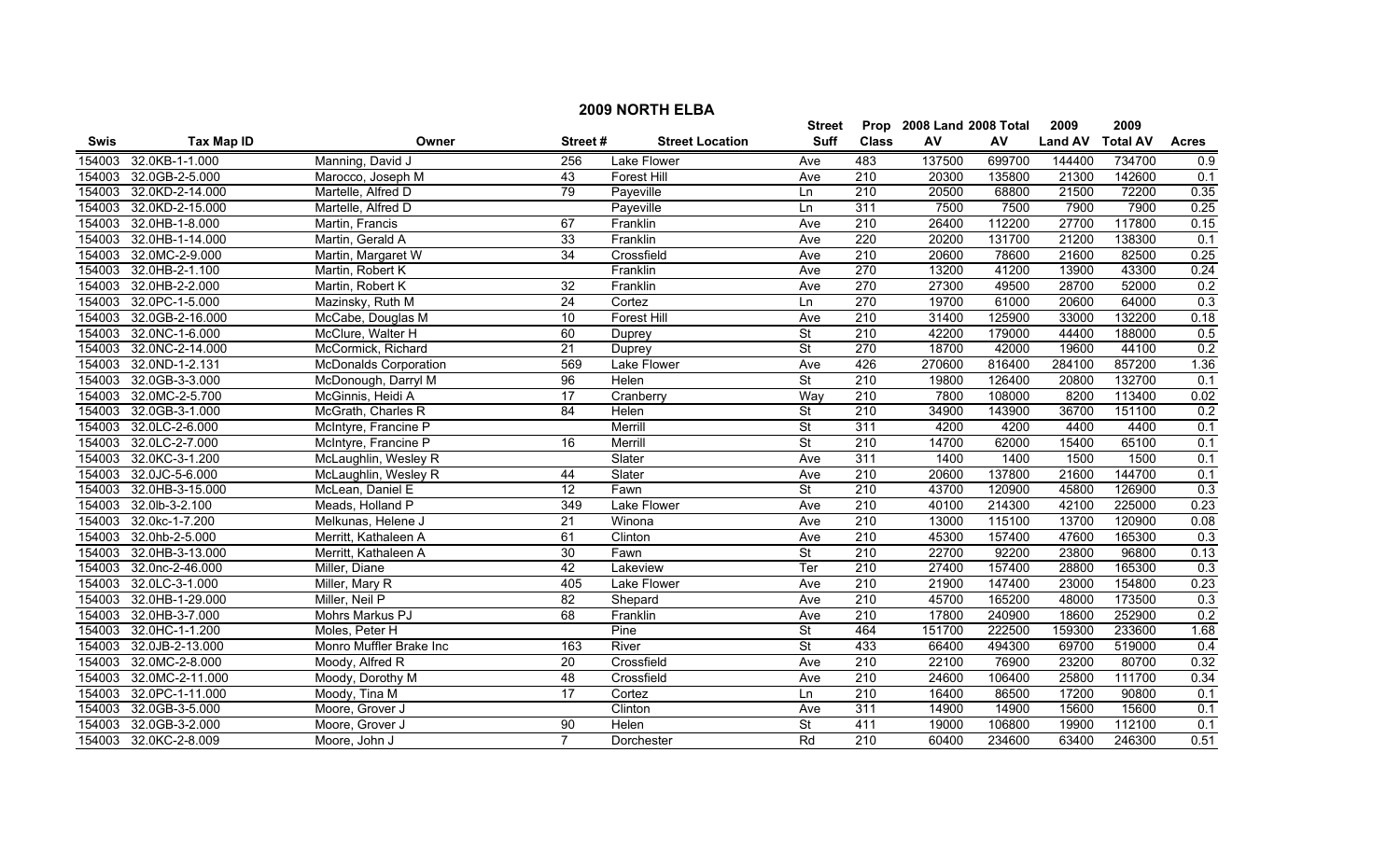|        |                           |                                      |                  |                            | <b>Street</b>            |                  | Prop 2008 Land 2008 Total |        | 2009           | 2009            |                |
|--------|---------------------------|--------------------------------------|------------------|----------------------------|--------------------------|------------------|---------------------------|--------|----------------|-----------------|----------------|
| Swis   | <b>Tax Map ID</b>         | Owner                                | Street#          | <b>Street Location</b>     | Suff                     | <b>Class</b>     | AV                        | AV     | <b>Land AV</b> | <b>Total AV</b> | <b>Acres</b>   |
| 154003 | 32.0JC-4-13.000           | Morgan, Dermott                      | 49               | Pontiac                    | <b>St</b>                | 210              | 16900                     | 108800 | 17700          | 114200          | 0.2            |
| 154003 | 32.0GC-2-13.000           | Morgan, Donald                       | 477              | <b>Forest Hill</b>         | Ave                      | 210              | 45800                     | 168100 | 48100          | 176500          | 0.3            |
| 154003 | 32.0GC-2-14.000           | Morgan, Donald W                     |                  | <b>Forest Hill</b>         | Ave                      | 311              | 10600                     | 10600  | 11100          | 11100           | 0.3            |
| 154003 | 32.0MC-2-5.500            | Morgan, Nancy R                      | 23               | Cranberry                  | Way                      | 210              | 9200                      | 115700 | 9700           | 121500          | 0.02           |
| 154003 | 32.0NB-1-2.000            | Morgan, Sean R                       | 107              | Duprey                     | $\overline{\mathsf{St}}$ | 210              | 28200                     | 167300 | 29600          | 175700          | 0.4            |
| 154003 | 32.0HB-2-4.000            | Morgan, Stephen P                    | 71               | Clinton                    | Ave                      | 210              | 45500                     | 157000 | 47700          | 164800          | 0.3            |
| 154003 | 32.0KC-2-3.000            | Moses, Ronald P                      | 37               | Slater                     | Ave                      | 210              | 33600                     | 113700 | 35300          | 119400          | 0.2            |
| 154003 | 32.0MC-1-4.200            | MRG Of Lake Placid Inc               | 514              | <b>Lake Flower</b>         | Ave                      | 483              | 66100                     | 202300 | 69400          | 212400          | 0.22           |
| 154003 | 32.0MC-1-4.100            | MRG of Lake Placid Inc               |                  | Lake Flower                | Ave                      | 311              | 15100                     | 15100  | 15900          | 15900           | 0.25           |
| 154003 | 32.0JB-5-3.000            | <b>Mueller Capital Partners Inc.</b> | 238              | Lake Flower                | Ave                      | $\overline{210}$ | 28900                     | 170100 | 30300          | 178600          | 0.6            |
| 154003 | 32.0jb-5-2.000            | Mueller Capital Partners Inc         | 248              | Lake Flower                | Ave                      | 415              | 115300                    | 597900 | 121100         | 627800          | 0.6            |
| 154003 | 32.0PD-2-3.000            | Mueller, Deborah D                   | $\overline{70}$  | <b>Turtle Pond</b>         | Rd                       | $\overline{210}$ | 63500                     | 229100 | 66700          | 240600          | 0.74           |
| 154003 | 32.0GB-1-22.000           | Mullen-Schneck, Kathleen E           | 107              | Franklin                   | Ave                      | $\overline{210}$ | 33600                     | 180600 | 35200          | 189600          | 0.2            |
| 154003 | 32.0LC-4-17.000           | Muncil, Helen                        | $\overline{87}$  | Santanoni                  | Ave                      | $\overline{210}$ | 15400                     | 116200 | 16200          | 122000          | 0.25           |
| 154003 | 32.0KC-1-6.100            | Munn, David H                        |                  | Winona                     | Ave                      | 311              |                           |        | $\mathbf 0$    | $\mathbf{0}$    | 0.01           |
| 154003 | 32.0JC-4-2.000            | Munn, David J                        | 20               | <b>Brandy Brook</b>        | Ave                      | $\overline{210}$ | 19200                     | 108100 | 20200          | 113500          | 0.3            |
| 154003 | 32.0HB-2-6.000            | Munn, James K                        | 14               | Franklin                   | Ave                      | 210              | 48300                     | 146600 | 50700          | 153900          | 0.36           |
| 154003 | 32.0JC-4-7.000            | Munn, John M                         | 69               | Pontiac                    | <b>St</b>                | 210              | 22500                     | 130500 | 23600          | 137000          | 0.4            |
| 154003 | 32.0LC-1-11.000           | Murphy, Shirley T                    | 355              | Lake Flower                | Ave                      | 210              | 24000                     | 285000 | 50000          | 325000          | 0.4            |
| 154003 | 32.0ND-2-2.000            | Murray, Susan E                      | 19               | Edward                     | $\overline{\mathsf{St}}$ | 210              | 18500                     | 95700  | 19400          | 100500          | 0.1            |
| 154003 | 32.0JC-6-5.000            | Nason, Mark S                        | 1071             | Pine                       | <b>St</b>                | $\overline{210}$ | 26800                     | 118200 | 28100          | 124100          | 0.4            |
| 154003 | 32.0JC-3-1.000            | National Bank & Trust Co             | $\overline{209}$ | Lake Flower                | Ave                      | 462              | 99400                     | 541000 | 104300         | 568000          | 0.3            |
| 154003 | 640.003-9999-132.350/1882 | <b>National Grid</b>                 |                  | <b>Total Electric Dist</b> |                          | 884              | $\mathbf 0$               | 193111 | $\mathbf 0$    | 213174          | $\overline{0}$ |
| 154003 | 32.0GB-1-10.000           | Nicastro, Charles J                  | 1275             | Pine                       | <b>St</b>                | 230              | 27600                     | 135400 | 29000          | 129000          | 0.1            |
| 154003 | 32.0PD-3-2.200            | North Country Christian Ctr          |                  | <b>Will Rogers</b>         | Dr                       | 330              | 56800                     | 56800  | 59600          | 59600           | 2.74           |
| 154003 | 32.0PD-3-1.100            | North Country Christian Ctr Ch       | 97               | <b>Will Rogers</b>         | Dr                       | 620              | 179500                    | 767400 | 188500         | 805800          | 0.56           |
| 154003 | 32.0PD-3-1.200            | North Country Christian Ctr Ch       | 89               | <b>Will Rogers</b>         | Dr                       | 411              | 63000                     | 358700 | 66100          | 376600          | 0.66           |
| 154003 | 32.0PD-3-1.300            | North Country Christian Ctr Ch       |                  | <b>Will Rogers</b>         | Dr                       | 330              | 56800                     | 56800  | 59600          | 59600           | 4.1            |
| 154003 | 32.0LC-4-20.000           | North Country Comm College           | 69               | Santanoni                  | Ave                      | 330              | 12600                     | 12600  | 13200          | 13200           | 0.1            |
| 154003 | 32.0lc-2-3.000            | Novello, Andrea S                    | 90               | Santanoni                  | Ave                      | 210              | 17700                     | 75400  | 18600          | 79200           | 0.2            |
| 154003 | 32.0KC-1-6.200            | Nyberg, Meredith S                   | 23               | Winona                     | Ave                      | 210              |                           |        | 15000          | 115000          | 0.09           |
| 154003 | 32.0JC-4-3.000            | <b>NYSARC</b> Inc                    | 26               | <b>Brandy Brook</b>        | Ave                      | 230              | 59700                     | 182300 | 62700          | 191400          | 0.63           |
| 154003 | 32.0NC-2-1.000            | Oberst, Frederick R                  | 93               | Duprey                     | <b>St</b>                | 311              | 37100                     | 37100  | 39000          | 39000           | 0.22           |
| 154003 | 32.0NC-1-1.000            | Oberst, Frederick R                  | 100              | Duprey                     | St                       | $\overline{220}$ | 79600                     | 192000 | 83600          | 201600          | 0.43           |
| 154003 | 32.0NC-2-2.000            | Oberst, Frederick R                  |                  | Duprey                     | <b>St</b>                | 311              | 10600                     | 10600  | 11100          | 11100           | 0.3            |
| 154003 | 32.0nc-1-2.100            | Oberst, Frederick R                  |                  | Duprey                     | <b>St</b>                | 311              | 124000                    | 124000 | 130200         | 130200          | 0.37           |
| 154003 | 32.0NC-2-3.000            | Oberst, Frederick R                  | 87               | Duprey                     | <b>St</b>                | 311              | 99300                     | 99300  | 104300         | 104300          | 0.47           |
| 154003 | 32.0NC-2-4.000            | Oberst, Frederick R                  |                  | Duprey                     | <b>St</b>                | 311              | 57800                     | 57800  | 60700          | 60700           | 0.95           |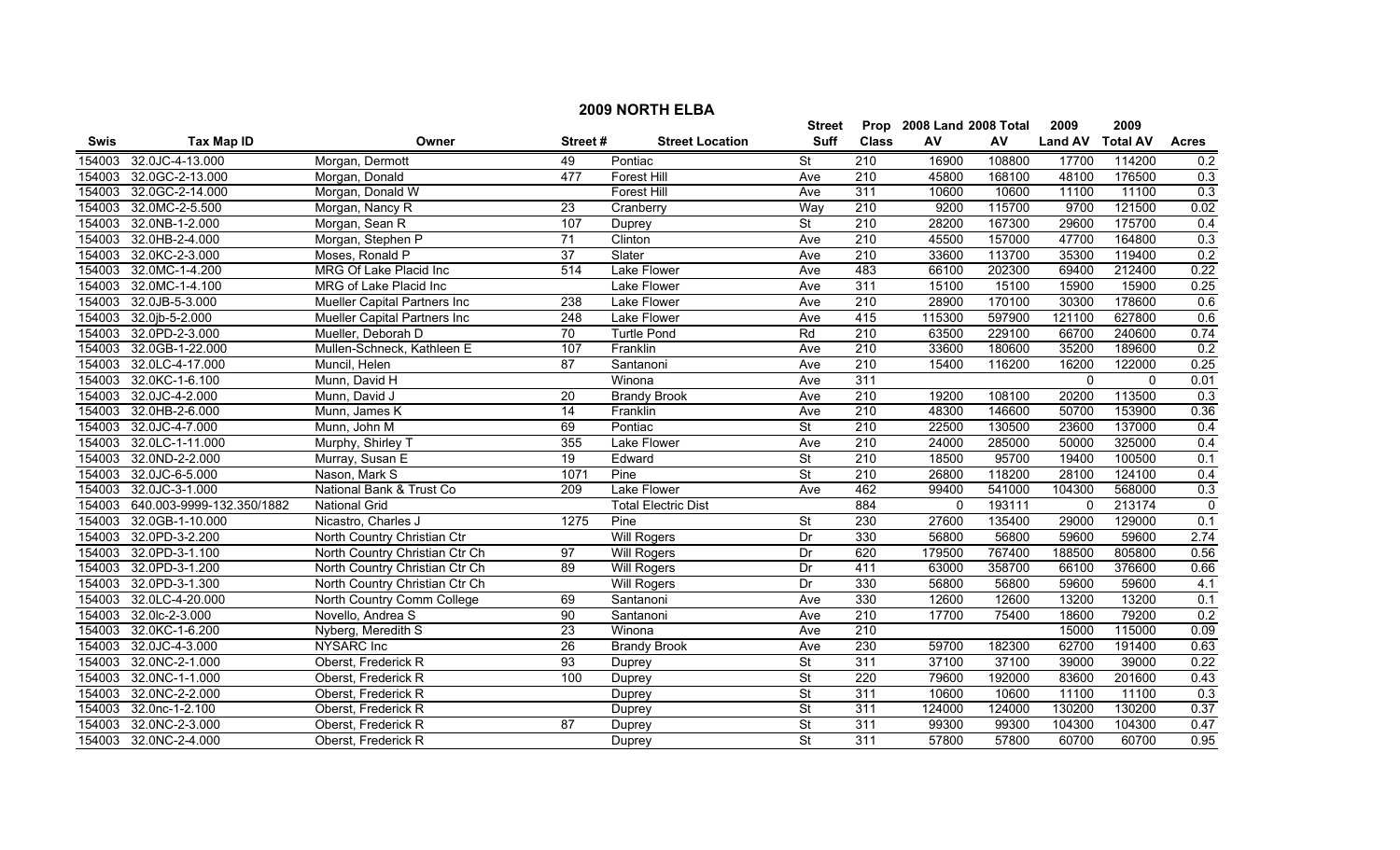|             |                   |                      |                 |                        | <b>Street</b>            |                  | Prop 2008 Land 2008 Total |         | 2009           | 2009            |              |
|-------------|-------------------|----------------------|-----------------|------------------------|--------------------------|------------------|---------------------------|---------|----------------|-----------------|--------------|
| <b>Swis</b> | <b>Tax Map ID</b> | Owner                | Street#         | <b>Street Location</b> | Suff                     | <b>Class</b>     | AV                        | AV      | <b>Land AV</b> | <b>Total AV</b> | <b>Acres</b> |
| 154003      | 32.0GB-1-28.000   | OBrien, Ian          | 122             | Shepard                | Ave                      | 210              | 34300                     | 131600  | 36000          | 138200          | 0.18         |
| 154003      | 32.0GC-2-29.000   | Oddy, Nathaniel T    | 62              | Labrador               | Ln                       | $\overline{210}$ | 24300                     | 123900  | 25500          | 130100          | 0.43         |
| 154003      | 32.0KD-1-7.000    | Ohmann, Robert       | $\overline{36}$ | Payeville              | Ln                       | 210              | 46800                     | 127900  | 49100          | 134300          | 0.35         |
| 154003      | 32.0KC-1-9.000    | Ohmann, Shirley A    | 9               | Winona                 | Ave                      | 210              | 17400                     | 81700   | 18300          | 85800           | 0.2          |
| 154003      | 32.0mc-2-10.000   | Oliveras, Hiram L    | 36              | Crossfield             | Ave                      | 210              | 21300                     | 88700   | 22300          | 93100           | 0.25         |
| 154003      | 32.0PC-1-7.000    | Olson, Daniel H      | 16              | Cortez                 | Ln                       | 210              | 21600                     | 110200  | 22700          | 115700          | 0.3          |
| 154003      | 32.0NC-2-25.000   | Orton, Steven J      | 36              | Edward                 | St                       | 210              | 16100                     | 72700   | 16900          | 76300           | 0.3          |
| 154003      | 32.0GC-1-7.000    | OSullivan, Kelli A   | 97              | <b>Forest Hill</b>     | Ave                      | 210              | 15400                     | 89500   | 16200          | 94000           | 0.08         |
| 154003      | 32.0GC-2-3.000    | Outcalt, George V Jr | 495             | Forest Hill            | Ave                      | $\overline{210}$ | 34500                     | 135800  | 36200          | 142600          | 0.2          |
| 154003      | 32.0GB-5-3.000    | P&R Development Inc  | 5               | Morgans                | Ln                       | $\overline{210}$ | 52900                     | 250000  | 55500          | 262500          | 0.41         |
| 154003      | 32.0GB-5-4.000    | P&R Development Inc  | $\overline{24}$ | Morgans                | Ln                       | 311              | 54200                     | 54200   | 56900          | 56900           | 0.39         |
| 154003      | 32.0GB-5-5.000    | P&R Development Inc  | 20              | Morgans                | Ln                       | 311              | 54200                     | 54200   | 56900          | 56900           | 0.49         |
| 154003      | 32.0GB-5-1.000    | P&R Development Inc  | 6               | Morgans                | Ln                       | 311              | 54200                     | 54200   | 56900          | 56900           | 0.39         |
| 154003      | 32.0KB-1-12.000   | Pabins, John J       | 317             | <b>Lake Flower</b>     | Ave                      | 411              | 55100                     | 210100  | 57800          | 220600          | 0.5          |
| 154003      | 32.0JC-4-5.000    | Parker, Adam M       | $\overline{38}$ | <b>Brandy Brook</b>    | Ave                      | $\overline{210}$ | 17100                     | 110200  | 17900          | 115700          | 0.3          |
| 154003      | 32.0NC-1-9.000    | Parker, Helen M      | $\overline{34}$ | Duprey                 | <b>St</b>                | $\overline{210}$ | 22500                     | 139600  | 23600          | 146600          | 0.2          |
| 154003      | 32.0LD-1-11.000   | Parrish, Lester R    |                 | Payeville              | Ln                       | 311              | 7500                      | 7500    | 7900           | 7900            | 0.26         |
| 154003      | 32.0LD-1-5.000    | Parrish, Lester R    | 97              | Payeville              | Ln                       | 210              | 26100                     | 108100  | 27400          | 113500          | 0.47         |
| 154003      | 32.0MC-2-5.800    | Pastizzo, Frank A    | $\overline{15}$ | Cranberry              | Way                      | 210              | 7800                      | 108000  | 8200           | 113400          | 0.02         |
| 154003      | 32.0jb-1-2.000    | Patterson, Arijana   | $\overline{22}$ | Shepard                | Ave                      | 210              | 19600                     | 120900  | 20500          | 121200          | 0.1          |
| 154003      | 32.0KD-2-12.000   | Paye, George E III   | 67              | Payeville              | Ln                       | 312              | 27400                     | 32500   | 28700          | 34100           | 0.3          |
| 154003      | 32.0KD-1-16.000   | Paye, George Jr      |                 | Payeville              | Ln                       | 311              | 9700                      | 9700    | 10200          | 10200           | 0.13         |
| 154003      | 32.0KD-1-9.000    | Paye, Margaret L     | 50              | Payeville              | Ln                       | $\overline{210}$ | 21500                     | 105300  | 22600          | 110600          | 0.27         |
| 154003      | 32.0KD-1-10.000   | Paye, Margaret L     |                 | Payeville              | Ln                       | $\overline{311}$ | 15300                     | 15300   | 16100          | 16100           | 0.52         |
| 154003      | 32.0HB-3-9.000    | Payro, Juliette      | 60              | Franklin               | Ave                      | 270              | 17600                     | 50600   | 18500          | 53100           | 0.28         |
| 154003      | 32.0JC-6-2.000    | Peacock, Gregory     | 1037            | Pine                   | $\overline{\mathsf{St}}$ | $\overline{210}$ | 25700                     | 113100  | 27000          | 118800          | 0.64         |
| 154003      | 32.0JC-6-3.000    | Peacock, Gregory L   | 1027            | Pine                   | <b>St</b>                | 280              | 27400                     | 64000   | 28800          | 67200           | 1.36         |
| 154003      | 32.0JC-6-4.000    | Peacock, Gregory L   | 1019            | Pine                   | <b>St</b>                | $\overline{210}$ | 18700                     | 109700  | 19600          | 115200          | 0.2          |
| 154003      | 32.0PD-2-11.000   | Pelcher, Martin J    | 722             | NYS Route 86           |                          | 210              | 38000                     | 150300  | 39900          | 157800          | 0.11         |
| 154003      | 32.0LC-2-2.000    | Pelletieri, Philip E | $\overline{13}$ | Center                 | $\overline{\mathsf{St}}$ | 210              | 28200                     | 205000  | 29600          | 215200          | 0.47         |
| 154003      | 32.0JC-1-5.100    | Pendragon Inc        | 15              | <b>Brandy Brook</b>    | Ave                      | 514              | 51100                     | 219300  | 53700          | 230300          | 0.48         |
| 154003      | 32.0GB-1-18.000   | Pendragon Inc        | 114             | Franklin               | Ave                      | 411              | 26800                     | 209400  | 28200          | 219900          | 0.3          |
| 154003      | 32.0HB-1-7.000    | Pettee, Robert W     | 75              | Franklin               | Ave                      | 210              | 46100                     | 173200  | 48400          | 181900          | 0.3          |
| 154003      | 32.0GC-2-5.000    | Pew Trust            | $\overline{52}$ | Forest Hill            | Ave                      | $\overline{210}$ | 34700                     | 139600  | 36500          | 146600          | 0.2          |
| 154003      | 32.0GB-1-14.000   | Pierson, Linda L     |                 | Helen                  | <b>St</b>                | 311              | 9000                      | 9000    | 9400           | 9400            | 0.1          |
| 154003      | 32.0gb-1-15.000   | Pierson, Linda L     | 87              | Helen                  | <b>St</b>                | 210              | 17600                     | 137400  | 18500          | 144300          | 0.1          |
| 154003      | 32.0HB-3-28.000   | Pine Ridge Cemetery  |                 | Clinton                | Ave                      | 695              | 85400                     | 85400   | 89700          | 89700           | 6            |
| 154003      | 32.0ND-1-2.140    | PJ Hyde & Son Inc    | 615             | Lake Flower            | Ave                      | 486              | 380300                    | 1053800 | 399300         | 1106500         | 1.66         |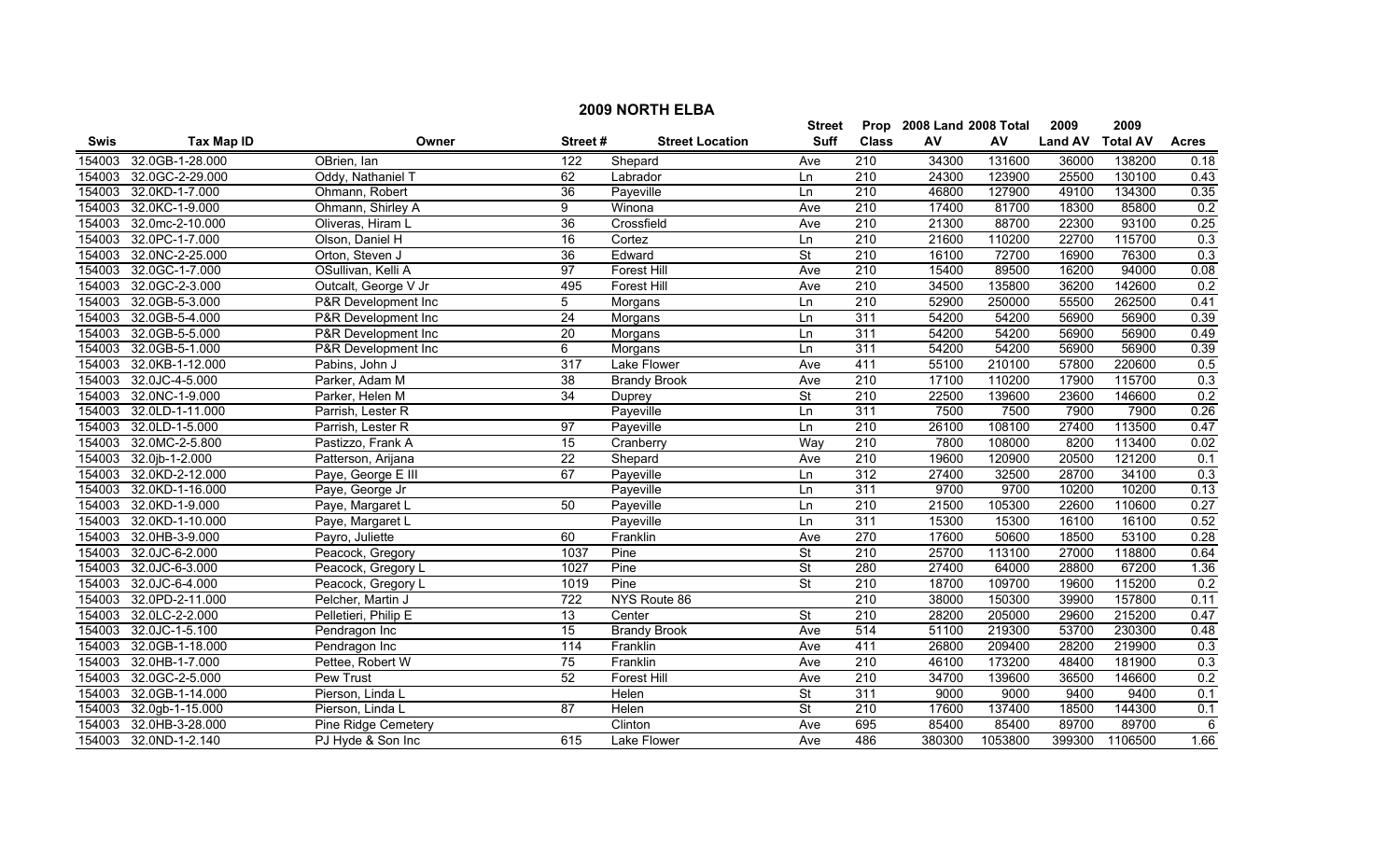|        | <b>2009 NORTH ELBA</b> |                              |                 |                        |                          |                  |                           |         |                |                 |                |  |
|--------|------------------------|------------------------------|-----------------|------------------------|--------------------------|------------------|---------------------------|---------|----------------|-----------------|----------------|--|
|        |                        |                              |                 |                        | <b>Street</b>            |                  | Prop 2008 Land 2008 Total |         | 2009           | 2009            |                |  |
| Swis   | <b>Tax Map ID</b>      | Owner                        | Street#         | <b>Street Location</b> | <b>Suff</b>              | <b>Class</b>     | ${\sf AV}$                | AV      | <b>Land AV</b> | <b>Total AV</b> | <b>Acres</b>   |  |
| 154003 | 32.0ND-2-3.000         | Pjetrovic, Rafet             | 564             | Lake Flower            | Ave                      | 421              | 53000                     | 303500  | 55700          | 318700          | 0.3            |  |
| 154003 | 32.0ND-2-4.000         | Pjetrovic, Rafet             |                 | Lake Flower            | Ave                      | 330              | 6500                      | 6500    | 6800           | 6800            | 0.1            |  |
| 154003 | 32.0jb-2-3.000         | Planty, Kenneth W Jr         | 10              | Clinton                | Ave                      | 210              | 18300                     | 89300   | 19200          | 93800           | 0.1            |  |
| 154003 | 32.0PD-2-12.000        | Point Saranac Lake Inc       | 67              | <b>Turtle Pond</b>     | Rd                       | 210              | 73000                     | 389600  | 76700          | 409100          | 0.88           |  |
| 154003 | 32.0NC-2-39.000        | Powers, Francis C            | 80              | Lakeview               | Ter                      | 210              | 41900                     | 141100  | 44000          | 148200          | 0.4            |  |
| 154003 | 32.0NC-2-45.000        | Preall, Richard J            | $\overline{22}$ | Lakeview               | Ter                      | 210              | 41000                     | 150900  | 43000          | 158400          | 0.51           |  |
| 154003 | 32.0HB-3-17.100        | Premo, Donald R              | 1235            | Pine                   | $\overline{\mathsf{St}}$ | 210              | 15700                     | 54200   | 16500          | 56900           | 0.36           |  |
| 154003 | 32.0LC-4-5.000         | Preston, Frances M           |                 | Colony                 | $\overline{C}t$          | 312              | 21400                     | 24000   | 22500          | 25200           | 0.3            |  |
| 154003 | 32.0LC-4-7.000         | Preston, Frances M           |                 | Colony                 | $\overline{C}$           | 311              | 4200                      | 4200    | 4400           | 4400            | 0.1            |  |
| 154003 | 32.0LC-4-6.000         | Preston, Frances M           | 118             | Santanoni              | Ave                      | 210              | 10400                     | 80700   | 10900          | 84700           | 0.1            |  |
| 154003 | 32.0KB-1-10.000        | Primmer, Martha              | 303             | <b>Lake Flower</b>     | Ave                      | 210              | 47000                     | 162000  | 49300          | 170100          | 0.3            |  |
| 154003 | 32.0PC-1-3.200         | Queior, Timothy L            |                 | Edward                 | $\overline{\mathsf{St}}$ | 311              | 28500                     | 28500   | 29900          | 29900           | 3.18           |  |
| 154003 | 32.0KC-2-1.000         | Quinn, Michael A             | 44              | Winona                 | Ave                      | 210              | 34500                     | 133700  | 36200          | 140400          | 0.2            |  |
| 154003 | 32.0KC-1-12.000        | Radloff, William D           | 321             | Lake Flower            | Ave                      | $\overline{210}$ | 25700                     | 123300  | 27000          | 129500          | 0.5            |  |
| 154003 | 32.0pc-1-8.000         | Radoncic, Zajo               | 77              | Edward                 | $\overline{\mathsf{St}}$ | $\overline{210}$ | 20000                     | 57200   | 21000          | 60100           | 0.3            |  |
| 154003 | 32.0NC-2-41.000        | Ratelle, Joseph A            | $\overline{35}$ | Tara                   | Dr                       | $\overline{210}$ | 40800                     | 146800  | 42800          | 154100          | 0.5            |  |
| 154003 | 32.0GB-1-1.000         | Rath, Linda                  |                 | NYS Route 86           |                          | 311              | 700                       | 700     | 700            | 700             | 0.1            |  |
| 154003 | 32.0PC-1-26.000        | Redman, Patrick              | 11              | Tara                   | Dr                       | 210              | 58800                     | 176900  | 61700          | 185700          | 0.6            |  |
| 154003 | 32.0hb-3-3.000         | Reid, Mary L                 | 84              | Franklin               | Ave                      | 210              | 18600                     | 98200   | 19500          | 50000           | 0.1            |  |
| 154003 | 32.0lc-4-4.000         | Reynolds, Patricia L         | 136             | Santanoni              | Ave                      | 210              | 47300                     | 129600  | 49700          | 136100          | 0.4            |  |
| 154003 | 32.0jc-5-7.000         | Rice, Gail R                 | 46              | Pontiac                | $\overline{\mathsf{St}}$ | 210              | 34200                     | 145800  | 35900          | 153100          | 0.2            |  |
| 154003 | 32.0GB-4-2.000         | Riley, Charles E             |                 | Pine                   | $\overline{\mathsf{St}}$ | 311              | 2300                      | 2300    | 2400           | 2400            | 0.1            |  |
| 154003 | 32.0JB-2-8.000         | <b>River Street LLC</b>      | 187             | River                  | <b>St</b>                | 449              | 74600                     | 463300  | 90000          | 300000          | 0.79           |  |
| 154003 | 32.0jc-5-10.000        | Roberts, Daryl J             | 66              | Pontiac                | <b>St</b>                | $\overline{210}$ | 32900                     | 103500  | 34600          | 130000          | 0.2            |  |
| 154003 | 32.0KC-3-3.000         | Robinson, Kent S             | 84              | Pontiac                | $\overline{\mathsf{St}}$ | 270              | 15500                     | 39400   | 16300          | 41400           | 0.2            |  |
| 154003 | 32.0GB-2-14.000        | Rogers, Dwight D             | 1278            | Pine                   | St                       | 210              | 39200                     | 105400  | 41200          | 110700          | 0.22           |  |
| 154003 | 32.0GC-2-7.000         | Rondeau, Jennifer J          | 508             | <b>Forest Hill</b>     | Ave                      | $\overline{210}$ | 20400                     | 134400  | 21400          | 141100          | 0.14           |  |
| 154003 | 32.0HB-3-17.200        | Rothstein, Richard           | 1239            | Pine                   | $\overline{\mathsf{St}}$ | 411              | 18000                     | 90300   | 18900          | 94800           | 0.47           |  |
| 154003 | 32.0lc-2-4.000         | Rushlaw, Susan               | 94              | Santanoni              | Ave                      | 210              | 12600                     | 91100   | 13300          | 95700           | 0.1            |  |
| 154003 | 32.0HB-3-18.000        | Ryan, Michael                | 73              | Fawn                   | <b>St</b>                | 210              | 28900                     | 99000   | 30400          | 104000          | 0.4            |  |
| 154003 | 32.0LC-2-9.000         | S Curtis Hayes Inc           | 401             | <b>Lake Flower</b>     | Ave                      | 484              | 31900                     | 77200   | 33500          | 81100           | 0.2            |  |
| 154003 | 32.0KC-1-11.000        | Saranac Lake Gas Co Inc      |                 | Payeville              | Ln                       | 330              | 84800                     | 84800   | 89000          | 89000           | 4.5            |  |
| 154003 | 32.0GB-1-3.000         | Saranac Lake Improvement Soc |                 | NYS Route 86           |                          | 963              | 6300                      | 6300    | 6600           | 6600            | 0.1            |  |
| 154003 | 32.0PD-1-1.000         | Saranac Lake Plaza Assoc LP  | 622             | Lake Flower            | Ave                      | 452              | 898200                    | 3577900 | 943100         | 3756800         | 6.9            |  |
| 154003 | 32.0NC-4-5.000         | Saranac Lake Plaza Assoc LP  |                 | Edward                 | <b>St</b>                | 330              | 35700                     | 35700   | 37500          | 37500           | 0.5            |  |
| 154003 | 32.0LC-4-3.000         | Saranac Lake Radio LLC       | 159             | Santanoni              | Ave                      | 833              | 11700                     | 25900   | 12300          | 27200           | $\overline{3}$ |  |
| 154003 | 32.0LC-4-2.000         | Saranac Lake Radio LLC       | 160             | Santanoni              | Ave                      | 833              | 33500                     | 113100  | 35200          | 118800          | 0.2            |  |
|        | 154003 32.0gb-3-7.000  | Savles, James M              | 1259            | Pine                   | St                       | $\overline{210}$ | 19500                     | 87800   | 20500          | 92200           | 0.11           |  |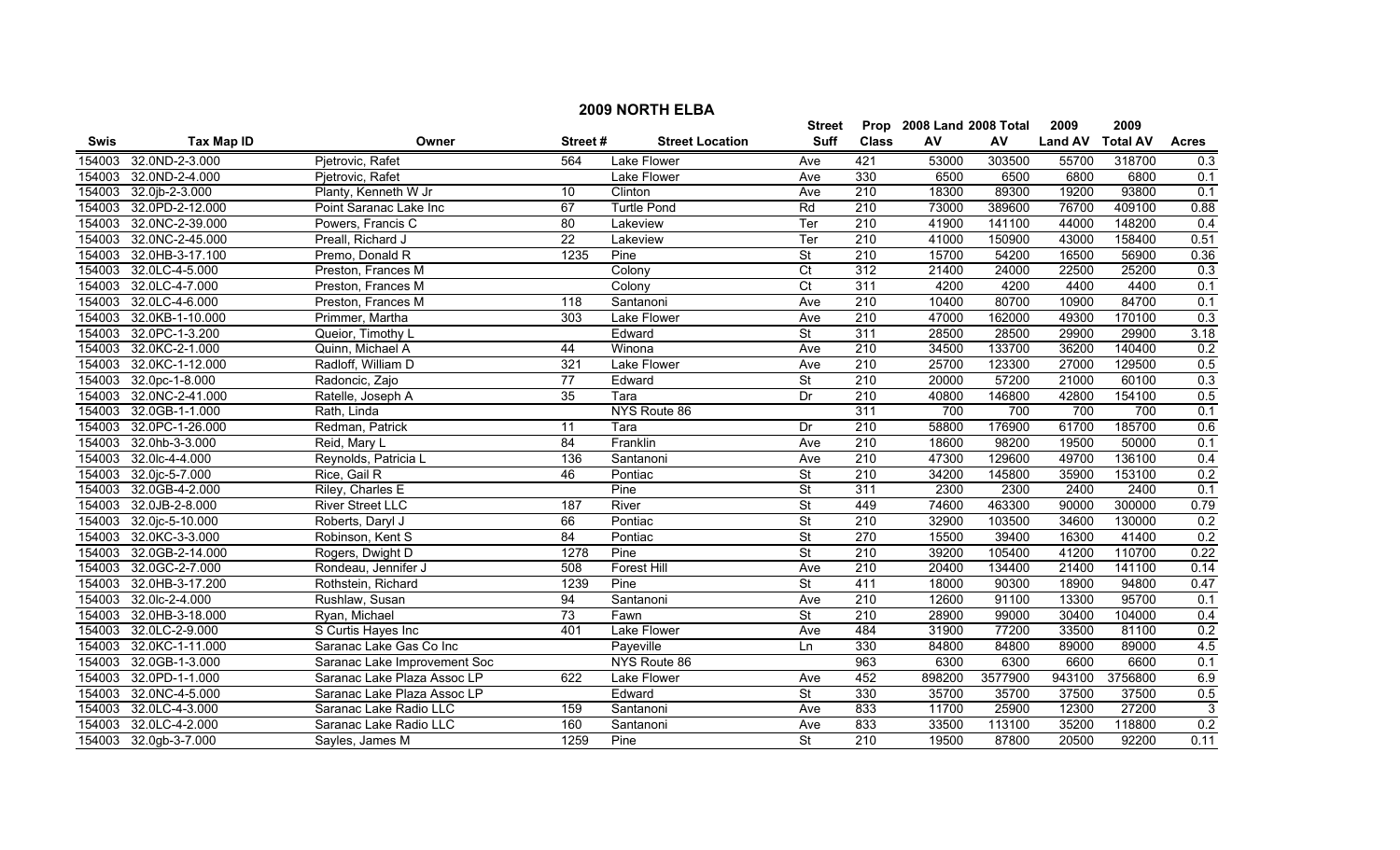|             |                   |                             |                 |                        | <b>Street</b>            |                  | Prop 2008 Land 2008 Total |        | 2009           | 2009            |                  |
|-------------|-------------------|-----------------------------|-----------------|------------------------|--------------------------|------------------|---------------------------|--------|----------------|-----------------|------------------|
| <b>Swis</b> | <b>Tax Map ID</b> | Owner                       | Street#         | <b>Street Location</b> | Suff                     | <b>Class</b>     | AV                        | AV     | <b>Land AV</b> | <b>Total AV</b> | <b>Acres</b>     |
| 154003      | 32.0kb-1-2.000    | Saylesman LLC               | 245             | Lake Flower            | Ave                      | 210              | 34200                     | 137700 | 35900          | 144600          | 0.2              |
| 154003      | 32.0PC-1-29.000   | Scales, Emily               | 102             | Edward                 | $\overline{\mathsf{St}}$ | $\overline{210}$ | 56600                     | 157400 | 59500          | 165300          | 0.5              |
| 154003      | 32.0MC-2-5.400    | Scapatici, Suzanne          | $\overline{25}$ | Cranberry              | Way                      | $\overline{210}$ | 7700                      | 108000 | 8100           | 113400          | 0.02             |
| 154003      | 32.0JC-4-8.000    | Schaefer, George            | 71              | Pontiac                | $\overline{\mathsf{St}}$ | 210              | 17900                     | 94400  | 18800          | 99100           | 0.2              |
| 154003      | 32.0PD-2-2.000    | Scheuer, Kevin C            | 128             | <b>Turtle Pond</b>     | Rd                       | 210              | 52900                     | 236100 | 55500          | 247900          | 0.37             |
| 154003      | 32.0LC-1-9.000    | Schneck, Arthur A           | 369             | <b>Lake Flower</b>     | Ave                      | 210              | 52900                     | 285000 | 55500          | 299200          | 0.93             |
| 154003      | 32.0GB-1-16.000   | Schneider, Emil J           | 100             | Franklin               | Ave                      | 411              | 16000                     | 145100 | 16800          | 152400          | 0.1              |
| 154003      | 32.0NC-4-1.100    | Schroeder, Mathew           | $\overline{13}$ | Cortez                 | Ln                       | 270              | 17200                     | 35200  | 18100          | 37000           | 0.26             |
| 154003      | 32.0NC-4-1.200    | Schroeder, Matthew          | 57              | Edward                 | <b>St</b>                | $\overline{210}$ | 44400                     | 130000 | 46600          | 136500          | $\overline{0.3}$ |
| 154003      | 32.0NC-1-4.000    | Schuler-Kelley, Lorraine A  | $\overline{72}$ | Duprey                 | $\overline{\mathsf{St}}$ | $\overline{210}$ | 47600                     | 226300 | 50000          | 237600          | 0.6              |
| 154003      | 32.0NC-1-5.000    | Schuler-Kelley, Lorraine A  |                 | Duprey                 | <b>St</b>                | 311              | 24300                     | 24300  | 25500          | 25500           | 0.2              |
| 154003      | 32.0HB-1-2.000    | Schwemmer, Lawrence J       | 96              | Shepard                | Ave                      | $\overline{210}$ | 18400                     | 94400  | 19300          | 99100           | 0.1              |
| 154003      | 32.0pc-1-2.000    | Seifried, Russell           | 95              | Edward                 | <b>St</b>                | $\overline{210}$ | 60400                     | 231400 | 63400          | 170000          | 0.52             |
| 154003      | 32.0LC-2-8.000    | Seymour, Doris              | $\overline{20}$ | Merrill                | $\overline{\mathsf{St}}$ | $\overline{210}$ | 16000                     | 101300 | 16800          | 106400          | 0.33             |
| 154003      | 32.0KB-1-7.000    | Shatraw, Herbert A Jr       | 285             | Lake Flower            | Ave                      | 210              | 69000                     | 172000 | 72400          | 180600          | 0.3              |
| 154003      | 32.0KB-1-9.000    | Shatraw, Stephen C          | 305             | Lake Flower            | Ave                      | 210              | 21700                     | 126100 | 22800          | 132400          | 0.3              |
| 154003      | 32.0jc-2-2.000    | Sheffield, Yvonne M         | 1072            | Pine                   | $\overline{\mathsf{St}}$ | 210              | 24400                     | 94100  | 25600          | 98800           | 0.5              |
| 154003      | 32.0HB-1-19.000   | Shepard Avenue Holding      | 30              | Shepard                | Ave                      | 411              | 20300                     | 135000 | 21400          | 141800          | 0.1              |
| 154003      | 32.0JB-1-1.000    | Sheridan, Wilhelmina        | 26              | Shepard                | Ave                      | 280              | 18600                     | 98300  | 19500          | 103200          | 0.1              |
| 154003      | 32.0HB-3-6.000    | Sheridan, Wilhelmina        | 72              | Franklin               | Ave                      | 210              | 17100                     | 98200  | 17900          | 103100          | 0.1              |
| 154003      | 32.0HB-1-21.000   | Shumway, Charles I          | $\overline{34}$ | Shepard                | Ave                      | 210              | 16400                     | 49000  | 17200          | 51400           | 0.1              |
| 154003      | 32.0HB-1-20.000   | Shumway, Charles I          | $\overline{32}$ | Shepard                | Ave                      | 210              | 17200                     | 68800  | 18000          | 72200           | 0.1              |
| 154003      | 32.0HC-1-14.000   | SL Vol Health Assoc Inc     | 1230            | Pine                   | $\overline{\mathsf{St}}$ | 322              | 57000                     | 57000  | 59800          | 59800           | $\overline{12}$  |
| 154003      | 32.0KC-4-8.000    | Smith-Shaffer, Trudy        | $\overline{14}$ | Slater                 | Ave                      | 270              | 30100                     | 37900  | 31600          | 39800           | 0.17             |
| 154003      | 32.0LC-4-9.000    | Smith, Jeffrey S            | 421             | Lake Flower            | Ave                      | 482              | 39300                     | 196800 | 41200          | 206600          | 0.13             |
| 154003      | 32.0KD-1-5.000    | Smith, Randolph Jr          | $\overline{14}$ | Payeville              | Ln                       | $\overline{210}$ | 24100                     | 147400 | 25300          | 154800          | 0.4              |
| 154003      | 32.0KC-1-2.000    | Smith, Richard D            | 39              | Winona                 | Ave                      | 210              | 36400                     | 168600 | 38200          | 177000          | 0.2              |
| 154003      | 32.0HC-1-4.000    | Sneden, Joseph              | $\overline{28}$ | Labrador               | Ln                       | 220              | 28000                     | 189700 | 29400          | 189700          | 0.4              |
| 154003      | 32.0PC-1-17.000   | Snickles, Linda F           | 35              | Cortez                 | Ln                       | 210              | 24300                     | 123900 | 25500          | 95000           | 0.26             |
| 154003      | 32.0PC-1-15.000   | Sofield, Richard            | 29              | Cortez                 | Ln                       | 210              | 22500                     | 119000 | 23700          | 125000          | 0.3              |
| 154003      | 32.0NC-2-43.000   | Sofield, Robert             | $\overline{21}$ | Tara                   | Dr                       | 210              | 42800                     | 143600 | 45000          | 150800          | 0.6              |
| 154003      | 32.0KC-4-3.000    | Somerville, Robert W        | 19              | Seneca                 | Ave                      | 210              | 34800                     | 144500 | 36500          | 151700          | 0.2              |
| 154003      | 32.0LC-1-6.000    | Sorgule, Paul E             | 28              | Center                 | $\overline{\mathsf{St}}$ | 210              | 37400                     | 160800 | 39200          | 168800          | 0.5              |
| 154003      | 32.0HB-1-6.000    | Spicer, Amy K               | 79              | Franklin               | Ave                      | 411              | 13800                     | 147400 | 14500          | 154800          | 0.1              |
| 154003      | 32.0JB-3-3.000    | <b>St Bernards Cemetery</b> | 189             | River                  | $\overline{\mathsf{St}}$ | 695              | 15500                     | 33100  | 16300          | 34800           | 3.6              |
| 154003      | 32.0GC-2-24.000   | Stacey, Elaine              | 68              | <b>Forest Hill</b>     | Ave                      | 210              | 43000                     | 104700 | 45100          | 109900          | 0.3              |
| 154003      | 32.0GB-2-1.000    | Stack, John R               | 1304            | Pine                   | <b>St</b>                | $\overline{210}$ | 56100                     | 128100 | 58900          | 134500          | $\overline{0.5}$ |
| 154003      | 32.0KB-1-14.000   | Stage Joan H                | 302             | Lake Flower            | Ave                      | 312              | 6000                      | 10000  | 6300           | 10500           | 0.01             |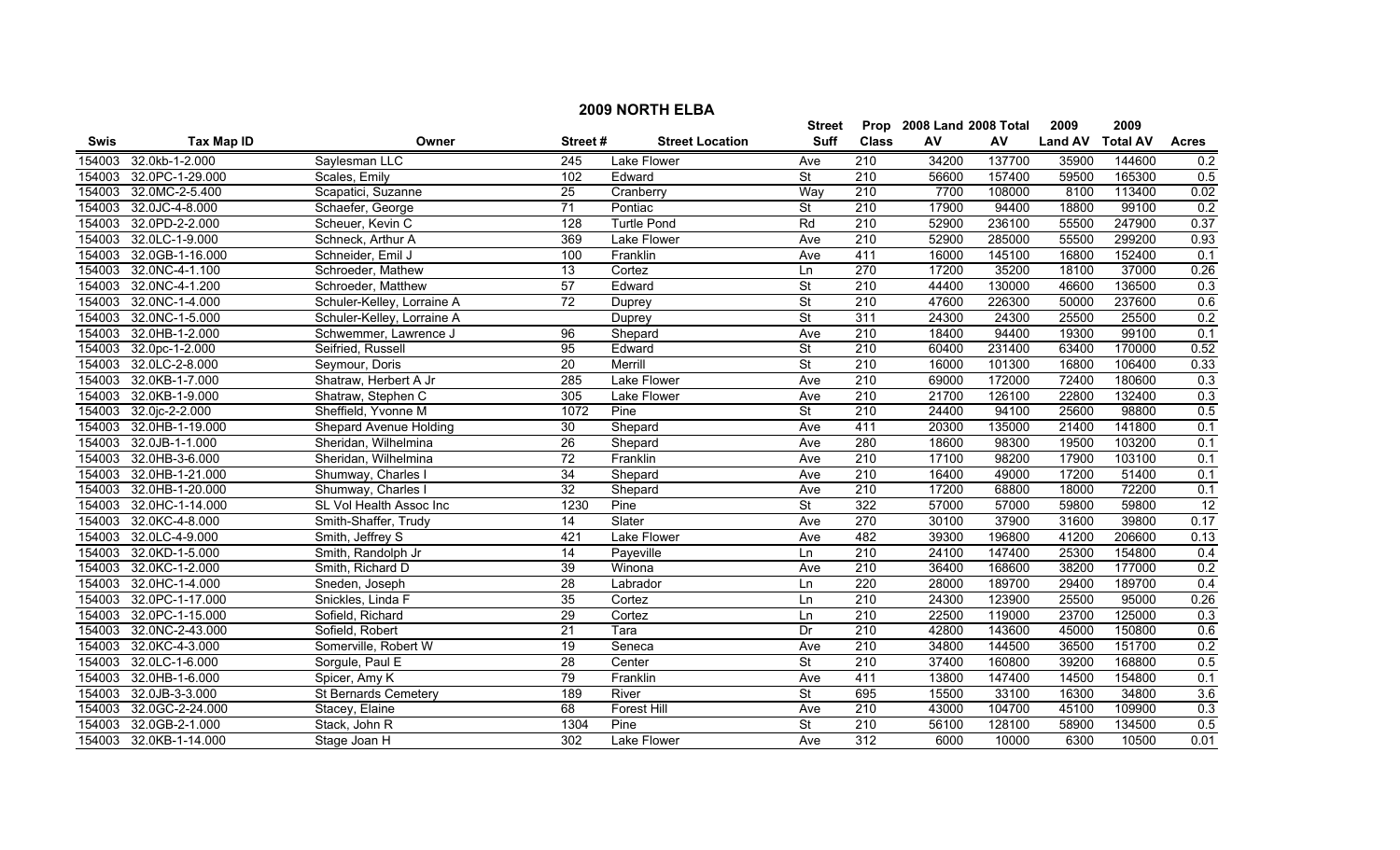|        | <b>2009 NORTH ELBA</b> |                              |                  |                        |                          |                           |            |        |                |                 |                |  |
|--------|------------------------|------------------------------|------------------|------------------------|--------------------------|---------------------------|------------|--------|----------------|-----------------|----------------|--|
|        |                        |                              |                  | <b>Street</b>          |                          | Prop 2008 Land 2008 Total |            | 2009   | 2009           |                 |                |  |
| Swis   | <b>Tax Map ID</b>      | Owner                        | Street#          | <b>Street Location</b> | <b>Suff</b>              | <b>Class</b>              | ${\sf AV}$ | AV     | <b>Land AV</b> | <b>Total AV</b> | <b>Acres</b>   |  |
| 154003 | 32.0GB-2-2.100         | State Of New York            |                  | Pine                   | $\overline{\mathsf{St}}$ | 330                       | 22200      | 22200  | 23300          | 23300           | 5.5            |  |
| 154003 | 32.0MD-1-2.000         | State Of New York            |                  | Crossfield             | Ave                      | 843                       | 10400      | 10400  | 10900          | 10900           | 3.8            |  |
| 154003 | 32.0JB-4-3.000         | State Of New York            |                  | River                  | St                       | 961                       | 22700      | 22700  | 23800          | 23800           | 0.1            |  |
| 154003 | 32.0JB-4-1.000         | State Of New York            |                  | River                  | $\overline{\mathsf{St}}$ | 961                       | 46700      | 46700  | 49000          | 49000           | 0.6            |  |
| 154003 | 32.0JB-4-2.000         | State Of New York            |                  | River                  | $\overline{\mathsf{St}}$ | 961                       | 23700      | 23700  | 24900          | 24900           | 0.1            |  |
| 154003 | 32.0HB-1-1.000         | Stehl, Ruth                  | $\overline{98}$  | Shepard                | Ave                      | 210                       | 35000      | 147400 | 36800          | 154800          | 0.2            |  |
| 154003 | 32.0PC-1-9.000         | Stevens, Alice M             | 67               | Edward                 | <b>St</b>                | 210                       | 14100      | 58900  | 14800          | 61800           | 0.1            |  |
| 154003 | 32.0PC-1-10.000        | Stevens, Alice M             | 12               | Cortez                 | Ln                       | 311                       | 4300       | 4300   | 4500           | 4500            | 0.13           |  |
|        | 154003 32.0GC-2-2.000  | Stevens, Craig H             | 489              | <b>Forest Hill</b>     | Ave                      | 210                       | 35500      | 157400 | 37300          | 165300          | 0.2            |  |
| 154003 | 32.0NC-2-42.000        | Stevens, Stuart B            | 33               | Poplar                 | Ln                       | 210                       | 70000      | 230600 | 73500          | 242100          | 1.66           |  |
| 154003 | 32.0JC-1-5.200         | Stevens, Stuart B            | $\overline{25}$  | <b>Brandy Brook</b>    | Ave                      | 472                       | 67800      | 197400 | 71200          | 207300          | 1.15           |  |
| 154003 | 32.0kc-3-1.100         | Stiles, Caryl J              | $\overline{38}$  | Slater                 | Ave                      | 210                       | 35000      | 153800 | 36800          | 161500          | 0.2            |  |
| 154003 | 32.0HB-3-19.000        | Streed, Kent E               | 53               | Fawn                   | $\overline{\mathsf{St}}$ | $\overline{210}$          | 16000      | 88700  | 16800          | 93100           | 0.2            |  |
| 154003 | 32.0KC-1-17.000        | Sturgeon, Mary A             | 95               | Pontiac                | $\overline{\mathsf{St}}$ | 220                       | 28500      | 121900 | 29900          | 128000          | 0.6            |  |
| 154003 | 32.0KC-5-2.000         | Sturgeon, Mary A             |                  | Seneca                 | Ave                      | 311                       | 23700      | 23700  | 24900          | 24900           | 0.2            |  |
|        | 154003 32.0gb-1-2.000  | Sullivan, William H          |                  | NYS Route 86           |                          | 311                       | 3700       | 3700   | 3900           | 3900            | 0.1            |  |
| 154003 | 32.0NC-2-19.000        | Sunrise Upstate LLC          | 554              | Lake Flower            | Ave                      | 421                       | 218900     | 983700 | 229900         | 1032900         | 1.23           |  |
| 154003 | 32.0GC-1-5.000         | Sutphen, Alan H              | 83               | <b>Forest Hill</b>     | Ave                      | 210                       | 34700      | 139500 | 36500          | 146500          | 0.2            |  |
|        | 154003 32.0hb-3-23.000 | Sutter, J Catherine          | 36               | Fawn                   | $\overline{\mathsf{St}}$ | 220                       | 34300      | 165000 | 36000          | 173200          | 0.2            |  |
| 154003 | 32.0PC-1-22.000        | Swartz, Jay C                |                  | <b>Turtle Pond</b>     | Rd                       | 311                       | 34200      | 34200  | 35900          | 35900           | 0.4            |  |
| 154003 | 32.0PC-1-21.000        | Swartz, Jay C                | $\overline{112}$ | <b>Turtle Pond</b>     | Rd                       | $\overline{210}$          | 51000      | 154300 | 53500          | 162000          | 0.4            |  |
| 154003 | 32.0PD-2-7.000         | Sweeney, Robert J            | 160              | <b>Turtle Pond</b>     | Rd                       | $\overline{210}$          | 61400      | 262300 | 64500          | 275400          | 1.1            |  |
| 154003 | 32.0nc-2-37.000        | Talbot, Kathleen D           | 39               | Poplar                 | Ln                       | $\overline{210}$          | 55400      | 205900 | 58200          | 216200          | 1.2            |  |
| 154003 | 32.0PC-1-4.000         | Taylor Gene M                | 30               | Cortez                 | Ln                       | $\overline{210}$          | 15000      | 115700 | 15800          | 121500          | 0.3            |  |
| 154003 | 32.0PC-1-12.000        | Tehon, Susan E               | $\overline{19}$  | Cortez                 | Ln                       | $\overline{210}$          | 17600      | 127900 | 18500          | 134300          | 0.11           |  |
| 154003 | 32.0JC-2-3.000         | Teneyck, Ann Mirick          | 1056             | Pine                   | <b>St</b>                | 210                       | 30600      | 167500 | 32200          | 175900          | 0.6            |  |
| 154003 | 32.0pd-2-1.000         | Tevlin, Kathiann             | $\overline{80}$  | <b>Turtle Pond</b>     | Rd                       | $\overline{210}$          | 56100      | 270000 | 58900          | 283500          | 0.4            |  |
|        | 154003 32.0HB-3-14.000 | Thomsen, Cynthia             | $\overline{20}$  | Fawn                   | $\overline{\mathsf{St}}$ | 270                       | 30000      | 37200  | 31500          | 39100           | 0.2            |  |
| 154003 | 32.0NB-1-1.000         | Tobin, Mary C                | 3                | <b>Shamrock Shore</b>  | Way                      | 417                       | 141800     | 314800 | 148900         | 330500          | 0.9            |  |
| 154003 | 32.0LC-4-14.300        | Torrence, Emma R             |                  | Santanoni              | Ave                      | 311                       | 3900       | 3900   | 4100           | 4100            | 0.1            |  |
| 154003 | 32.0GB-3-6.000         | Torres, Richard Jr           | 102              | Helen                  | $\overline{\mathsf{St}}$ | 220                       | 20100      | 130300 | 21100          | 136800          | 0.2            |  |
| 154003 | 32.0GC-1-3.000         | Touby, Clair                 |                  | Pine                   | <b>St</b>                | 323                       | 6800       | 6800   | 7100           | 7100            | 0.2            |  |
| 154003 | 32.0GC-1-10.000        | Touby, Clair                 | 113              | <b>Forest Hill</b>     | Ave                      | 220                       | 15900      | 98900  | 16600          | 103800          | 0.08           |  |
| 154003 | 32.0JC-1-1.000         | Town Of North Elba           | 193              | River                  | $\overline{\mathsf{St}}$ | 652                       | 45600      | 284100 | 47900          | 298300          | 0.2            |  |
| 154003 | 32.0JC-1-2.000         | Town Of North Elba           |                  | River                  | <b>St</b>                | 311                       | 34100      | 34100  | 35800          | 35800           | 0.3            |  |
| 154003 | 32.0HB-1-27.000        | Trudeau Institute Inc        | 64               | Shepard                | Ave                      | 411                       | 39200      | 143500 | 41200          | 150700          | 0.3            |  |
| 154003 | 32.0HC-1-1.100         | Trudeau, Sand                |                  | <b>Forest Hill</b>     | Ave                      | 330                       | 74200      | 74200  | 77900          | 77900           | 2.44           |  |
|        | 154003 32.0MC-1-1.000  | Trustee Village Saranac Lake | 440              | Lake Flower            | Ave                      | 591                       | 102400     | 102400 | 107500         | 107500          | $\overline{2}$ |  |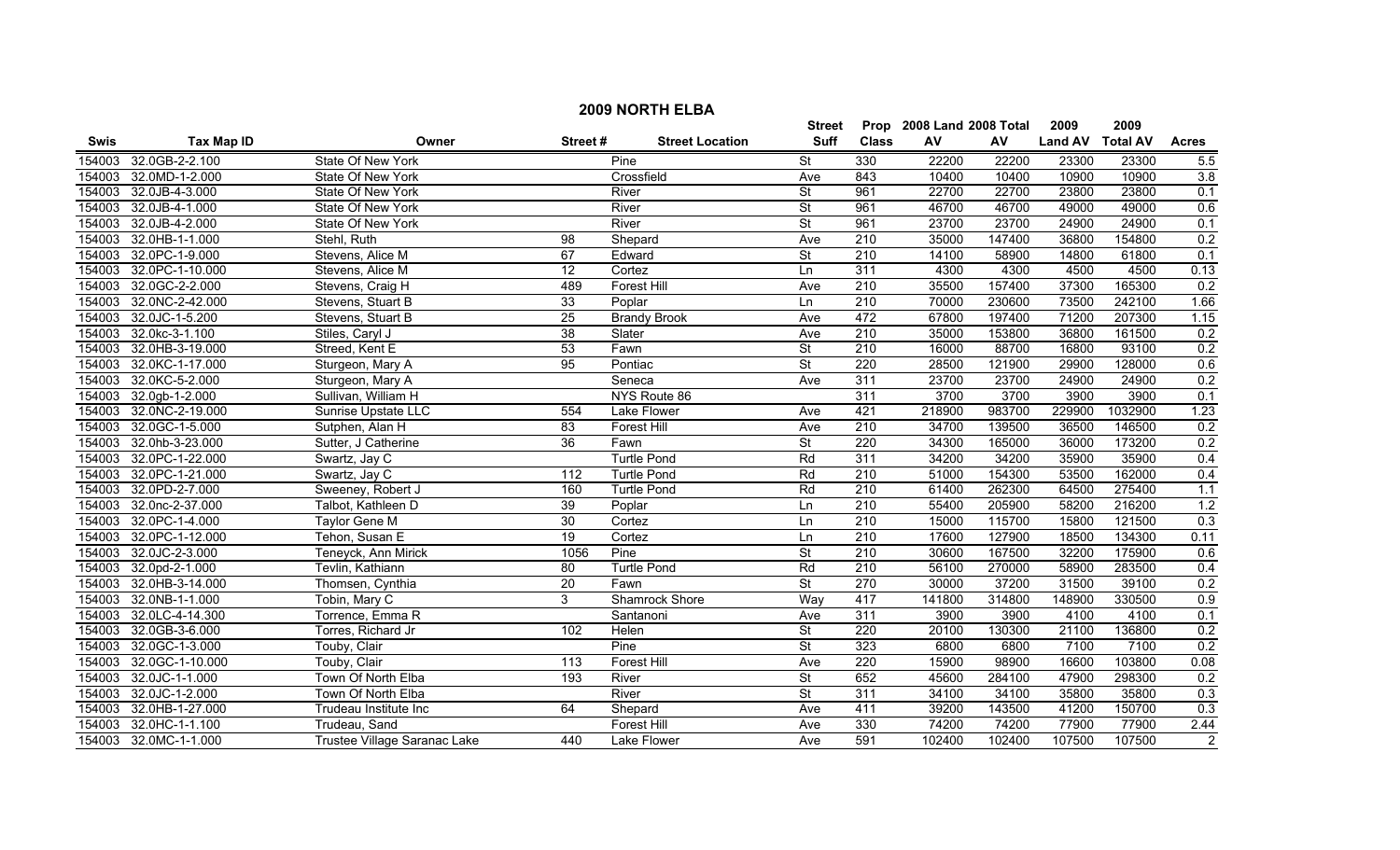|        | <b>2009 NORTH ELBA</b>    |                                      |                 |                        |                          |                  |                           |        |                |                 |              |  |
|--------|---------------------------|--------------------------------------|-----------------|------------------------|--------------------------|------------------|---------------------------|--------|----------------|-----------------|--------------|--|
|        |                           |                                      |                 |                        | <b>Street</b>            |                  | Prop 2008 Land 2008 Total |        | 2009           | 2009            |              |  |
| Swis   | <b>Tax Map ID</b>         | Owner                                | Street#         | <b>Street Location</b> | <b>Suff</b>              | <b>Class</b>     | AV                        | AV     | <b>Land AV</b> | <b>Total AV</b> | <b>Acres</b> |  |
| 154003 | 32.0JB-4-5.000            | Trustees Village Saranac Lake        | 146             | River                  | <b>St</b>                | 591              | 23100                     | 23100  | 24300          | 24300           | 0.74         |  |
| 154003 | 32.0JB-4-4.000            | Trustees Village Saranac Lake        |                 | River                  | St                       | 593              | 33200                     | 33200  | 34900          | 34900           | 0.4          |  |
| 154003 | 32.0KB-1-15.000           | Trustees Village Saranac Lake        |                 | Lake Flower            | Ave                      | 963              | 44100                     | 44100  | 46300          | 46300           | 0.03         |  |
| 154003 | 32.0JC-6-1.000            | Trustees Village Saranac Lake        |                 | Pine                   | St                       | 963              | 50500                     | 50500  | 53000          | 53000           |              |  |
| 154003 | 32.0QC-1-1.000            | Trustees Village Saranac Lake        | 95              | <b>Turtle Pond</b>     | Rd                       | 853              | 25200                     | 25200  | 26500          | 26500           | 0.2          |  |
| 154003 | 32.0ND-1-2.120            | <b>Trustees Village Saranac Lake</b> | 43              | <b>Will Rogers</b>     | Dr                       | 720              | 768700                    | 768700 | 807100         | 807100          | 10.55        |  |
| 154003 | 32.0MD-1-1.000            | Trustees Village Saranac Lake        |                 | Crossfield             | Ave                      | 821              | 17100                     | 17100  | 18000          | 18000           | 9.7          |  |
| 154003 | 32.0KB-1-16.000           | Trustees Village Saranac Lake        |                 | <b>Lake Flower</b>     | Ave                      | 591              | 38800                     | 38800  | 40700          | 40700           | 0.1          |  |
| 154003 | 32.0MC-2-7.017            | Trustees Village Saranac Lake        | 501             | Lake Flower            | Ave                      | 822              | 91500                     | 106800 | 96000          | 112100          | 0.22         |  |
| 154003 | 32.0LC-1-5.000            | Trustees Village Saranac Lake        |                 | Lake Flower            | Ave                      | 963              | 113700                    | 116400 | 119400         | 122200          | 0.1          |  |
| 154003 | 32.0KB-1-19.000           | Trustees Village Saranac Lake        |                 | Lake Flower            | Ave                      | 591              | 37900                     | 37900  | 39800          | 39800           | 0.17         |  |
| 154003 | 32.0MC-2-16.000           | Tucker, Harry                        | 513             | Lake Flower            | Ave                      | 421              | 73400                     | 465900 | 77100          | 489200          | 0.2          |  |
| 154003 | 32.0MC-2-15.000           | Tucker, Harry R                      | 521             | Lake Flower            | Ave                      | 311              | 16500                     | 16500  | 17300          | 17300           | 0.2          |  |
| 154003 | 32.0ND-2-6.002            | <b>Tupper Lake Natl Bank</b>         | 588             | Lake Flower            | Ave                      | 462              | 198500                    | 786900 | 208400         | 826200          | 0.8          |  |
| 154003 | 32.0ND-2-1.000            | <b>Tupper Lake Natl Bank</b>         |                 | Edward                 | $\overline{\mathsf{St}}$ | 311              | 126100                    | 126100 | 132400         | 132400          | 0.3          |  |
| 154003 | 32.0ND-2-5.000            | Tupper, Lake National Bank           | 574             | <b>Lake Flower</b>     | Ave                      | 311              | 41300                     | 41300  | 43400          | 43400           | 0.32         |  |
| 154003 | 32.0PC-1-34.000           | Urquhart, Steven L                   | 11              | Poplar                 | Ln                       | 311              | 100                       | 100    | 100            | 100             | 0.07         |  |
| 154003 | 32.0HB-2-3.000            | Van Liew Trust Co                    | $\overline{26}$ | Franklin               | Ave                      | 210              | 62100                     | 275400 | 65200          | 289200          | 0.5          |  |
| 154003 | 32.0JB-2-5.019            | VanAnden, John                       | 12              | Shepard                | Ave                      | 210              | 10300                     | 55000  | 10900          | 57800           | 0.1          |  |
| 154003 | 32.0JB-2-16.000           | VanAnden, John                       | 141             | River                  | <b>St</b>                | 482              | 38900                     | 178000 | 40800          | 186900          | 0.17         |  |
| 154003 | 32.0JB-2-14.017           | VanAnden, John                       | 137             | River                  | <b>St</b>                | 482              | 21500                     | 160300 | 22600          | 168300          | 0.1          |  |
| 154003 | 32.0JB-2-15.018           | VanAnden, John                       |                 | Shepard                | Ave                      | 311              | 8300                      | 8300   | 8700           | 8700            | 0.1          |  |
| 154003 | 32.0LC-4-15.000           | VanDien, Peter                       | 101             | Santanoni              | Ave                      | 210              | 25800                     | 118200 | 27100          | 124100          | 0.3          |  |
| 154003 | 32.0LC-3-2.000            | VanDien, Peter A                     | $\overline{15}$ | Merrill                | St                       | $\overline{210}$ | 20000                     | 126900 | 21000          | 133200          | 0.1          |  |
| 154003 | 32.0KB-1-8.000            | VanNortwick, Robert M                | 291             | Lake Flower            | Ave                      | 210              | 53000                     | 145000 | 55600          | 149000          | 0.5          |  |
| 154003 | 32.0KB-1-17.000           | VanNortwick, Robert M Jr             |                 | Lake Flower            | Ave                      | 311              | 29400                     | 29400  | 30900          | 30900           | 1.8          |  |
| 154003 | 640.003-9999-631.900/1882 | Verizon New York Inc                 |                 | <b>Outside Plant</b>   |                          | 836              | $\mathbf{0}$              | 26062  | $\mathbf 0$    | 22577           | $\pmb{0}$    |  |
| 154003 | 32.0mc-2-6.230            | Vitco, Michael A                     | 5               | Cranberry              | Way                      | 210              | 7800                      | 108000 | 8200           | 113400          | 0.02         |  |
| 154003 | 32.0JB-5-4.000            | Walasky, Robert W                    | 234             | <b>Lake Flower</b>     | Ave                      | 415              | 153500                    | 570600 | 161100         | 599100          | 0.9          |  |
| 154003 | 32.0ld-1-6.000            | Waldron, John M                      | 101             | Payeville              | Ln                       | 210              | 18300                     | 92100  | 19200          | 96700           | 0.1          |  |
| 154003 | 32.0md-2-5.000            | Wales, Ashley                        | 67              | Crossfield             | Ave                      | 210              | 23300                     | 89500  | 24500          | 94000           | 0.47         |  |
| 154003 | 32.0nc-2-34.000           | Walrath Carolyn L                    | 14              | Lakeview               | Ter                      | 210              | 26300                     | 117900 | 27600          | 123800          | 0.7          |  |
| 154003 | 32.0HC-1-13.000           | Walsh, Donna M                       |                 | Forest Hill            | Ave                      | 311              | 9400                      | 9400   | 9900           | 9900            | 0.1          |  |
| 154003 | 32.0HC-1-5.000            | Walsh, Donna M                       | 12              | Labrador               | Ln                       | 210              | 63200                     | 226300 | 66300          | 237600          | 1.5          |  |
| 154003 | 32.0HC-1-6.000            | Walsh, Donna M                       |                 | <b>Forest Hill</b>     | Ave                      | 312              | 8400                      | 8800   | 8800           | 9200            | 0.2          |  |
| 154003 | 32.0GB-5-6.200            | Wamsganz, John R                     |                 | Morgans                | Ln                       | 311              | 1000                      | 1000   | 1000           | 1000            | 0.06         |  |
| 154003 | 32.0JC-4-9.000            | Warner, Emily                        | 75              | Pontiac                | St                       | $\overline{210}$ | 15100                     | 75100  | 15900          | 78900           | 0.1          |  |
| 154003 | 32.0lc-2-1.000            | Warner, Ivan L                       | 33              | Center                 | St                       | 230              | 22400                     | 142400 | 23500          | 149500          | 0.5          |  |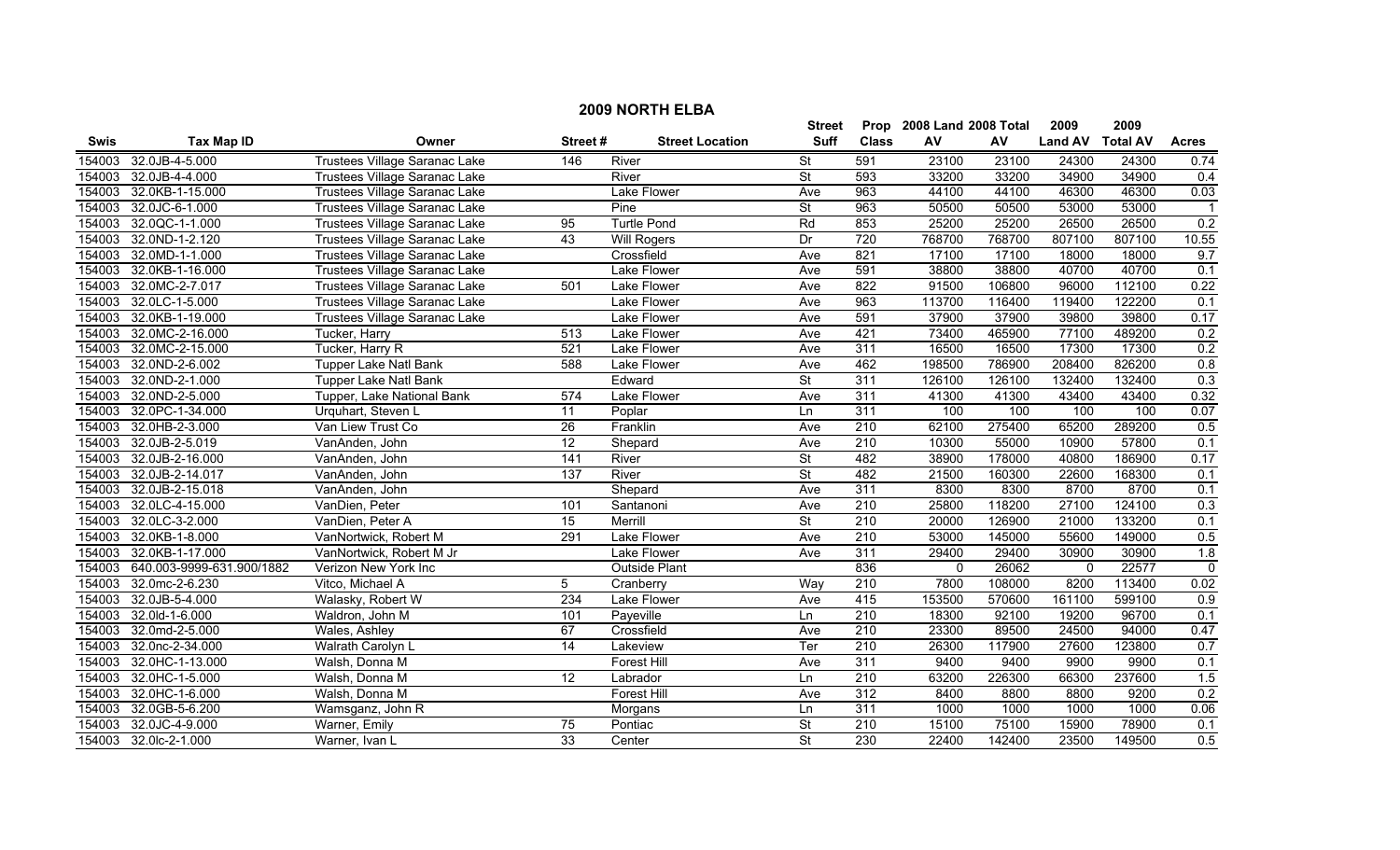|        | <b>2009 NORTH ELBA</b> |                            |                  |                        |                          |                  |                           |         |                |                 |              |  |
|--------|------------------------|----------------------------|------------------|------------------------|--------------------------|------------------|---------------------------|---------|----------------|-----------------|--------------|--|
|        |                        |                            |                  |                        | Street                   |                  | Prop 2008 Land 2008 Total |         | 2009           | 2009            |              |  |
| Swis   | <b>Tax Map ID</b>      | Owner                      | Street#          | <b>Street Location</b> | <b>Suff</b>              | <b>Class</b>     | ${\sf AV}$                | AV      | <b>Land AV</b> | <b>Total AV</b> | <b>Acres</b> |  |
| 154003 | 32.0GC-1-9.000         | Watson, Sylvia R           | 105              | Forest Hill            | Ave                      | 210              | 40700                     | 121400  | 42800          | 127500          | 0.51         |  |
| 154003 | 32.0PD-2-10.000        | Weeks, Virginia D          | 710              | NYS Route 86           |                          | $\overline{210}$ | 50000                     | 176700  | 52500          | 185500          | 0.32         |  |
| 154003 | 32.0MC-2-5.600         | Weidman, John M Jr         | $\overline{19}$  | Cranberry              | Way                      | 210              | 9200                      | 115700  | 9700           | 121500          | 0.03         |  |
| 154003 | 32.0JC-5-3.000         | Wemgo Charitable Trust     | 50               | Winona                 | Ave                      | 220              | 38800                     | 234200  | 40700          | 245900          | 0.15         |  |
| 154003 | 32.0NC-2-8.000         | Wigger, Catherine A        | 61               | Duprey                 | $\overline{\mathsf{St}}$ | 210              | 33000                     | 93500   | 34700          | 98200           | 0.2          |  |
| 154003 | 32.0HB-1-26.000        | Wilcox, Steven             | 60               | Shepard                | Ave                      | 210              | 48400                     | 98200   | 50800          | 103100          | 0.4          |  |
| 154003 | 32.0LB-3-1.000         | Willard, Andrew F          | 345              | <b>Lake Flower</b>     | Ave                      | 210              | 20000                     | 110000  | 21000          | 115500          | 0.2          |  |
| 154003 | 32.0LC-1-13.000        | Willard, Andrew F          |                  | <b>Lake Flower</b>     | Ave                      | 312              | 9000                      | 11300   | 9500           | 11900           | 0.1          |  |
| 154003 | 32.0HB-2-7.000         | Willcott, Paul J           | 8                | Franklin               | Ave                      | 210              | 70500                     | 393400  | 74100          | 413100          | 0.71         |  |
| 154003 | 32.0GC-2-20.100        | Willett, Margaret          |                  | <b>Forest Hill</b>     | Ave                      | 210              | 12400                     | 78600   | 13000          | 82500           | 0.13         |  |
| 154003 | 32.0GC-2-20.200        | Willett, Rodger            | 18               | Ridge                  | Way                      | 270              | 10200                     | 53100   | 10800          | 55800           | 0.2          |  |
| 154003 | 32.0nc-2-26.200        | Willette, Penny J          | 40               | Edward                 | <b>St</b>                | 210              | 12200                     | 66100   | 12800          | 69400           | 0.29         |  |
| 154003 | 32.0gb-1-13.000        | Williams, Philip E         | 95               | Helen                  | $\overline{\mathsf{St}}$ | 210              | 15600                     | 115800  | 16400          | 121600          | 0.1          |  |
| 154003 | 32.0HB-1-30.000        | Wilson, William E          | 90               | Shepard                | Ave                      | 220              | 24700                     | 138500  | 25900          | 145400          | 0.13         |  |
| 154003 | 32.0NC-2-11.000        | Woodruff, Arnold           |                  | Duprey                 | $\overline{\mathsf{St}}$ | 311              | 24100                     | 24100   | 25300          | 25300           | 0.6          |  |
| 154003 | 32.0NC-2-10.000        | Woodruff, Arnold L         | 45               | Duprey                 | $\overline{\mathsf{St}}$ | $\overline{210}$ | 27800                     | 121300  | 29200          | 127400          | 0.5          |  |
| 154003 | 32.0GB-1-5.000         | Woodruff, Danny L          | 1291             | Pine                   | <b>St</b>                | 210              | 16100                     | 120600  | 16900          | 126600          | 0.1          |  |
| 154003 | 32.0GB-1-4.000         | Woodruff, Danny L          | 1295             | Pine                   | $\overline{\mathsf{St}}$ | 439              | 22100                     | 36600   | 23200          | 38400           | 0.3          |  |
| 154003 | 32.0nd-1-2.112         | Young, Anna M              |                  | <b>Will Rogers</b>     | Dr                       | 311              | 10100                     | 10100   | 10600          | 10600           | 0.36         |  |
| 154003 | 32.0GB-1-8.000         | Zeh, Gregory               | 134              | Shepard                | Ave                      | 411              | 69200                     | 275400  | 72700          | 289200          | 0.2          |  |
| 154003 | 32.0MD-2-4.000         | Zehr, Lonnie               | 57               | Crossfield             | Ave                      | 270              | 21000                     | 41200   | 22100          | 43300           | 0.34         |  |
| 154003 | 32.0HB-3-2.000         | Zemany, Janice M           | 88               | Franklin               | Ave                      | 210              | 18300                     | 88700   | 19200          | 93100           | 0.1          |  |
| 154003 | 32.0GC-2-10.000        | Zolko, Sunday              | 494              | Forest Hill            | Ave                      | 210              | 22200                     | 113200  | 23300          | 118900          | 0.12         |  |
| 154003 | 32.0GC-2-19.000        | Zolko, Sunday              |                  | <b>Forest Hill</b>     | Ave                      | 311              | 5700                      | 5700    | 6000           | 6000            | 0.13         |  |
| 154003 | 32.0HB-1-23.000        | Zuliani, James R           | 44               | Shepard                | Ave                      | 210              | 34700                     | 137800  | 36400          | 144700          | 0.2          |  |
| 154003 | 32.0HB-1-22.000        | Zuliani, James R           |                  | Shepard                | Ave                      | 312              | 7500                      | 9800    | 7900           | 10300           | 0.1          |  |
| 154003 | 32.0gb-1-21.000        | Zullo, Amanda J            | $\overline{113}$ | Franklin               | Ave                      | $\overline{210}$ | 20400                     | 147000  | 21500          | 154400          | 0.2          |  |
| 154089 | 32.004-1-8.023         | 0390001                    |                  | NYS Route 86           |                          | 932              | 231800                    | 231800  | 231800         | 231800          | 151          |  |
| 154089 | 33.000-2-18.000        | 101430 Canada Inc          |                  | Whiteface Inn          | Ln                       | 910              | 222900                    | 222900  | 100000         | 100000          | 182.7        |  |
| 154089 | 42.006-3-9.310/0305    | 1404534 Ontario Inc        | 7                | Whiteface Inn          | Ln                       | 210              | 11300                     | 91500   | 10000          | 77100           | 0.01         |  |
| 154089 | 33.014-1-5.100         | 3 Princesses & AP Trust    | 78               | Blodgett               | Way                      | 280              | 2500000                   | 8000000 | 2625000        | 8400000         | 6.75         |  |
| 154089 | 33.014-1-3.000         | 3 Princesses and A P Trust | 92               | Blodgett               | Way                      | 280              | 1751900                   | 1987600 | 1839500        | 2087000         | 1.9          |  |
| 154089 | 32.003-6-5.000         | 812 McKenzie Pond Rd Trust | 812              | <b>McKenzie Pond</b>   | Rd                       | 240              | 79000                     | 214900  | 82900          | 225600          | 20.16        |  |
| 154089 | 32.003-6-6.000         | 812 McKenzie Pond Rd Trust |                  | McKenzie Pond          | Rd                       | 322              | 49300                     | 49300   | 51800          | 51800           | 30.5         |  |
| 154089 | 32.001-3-22.000        | Aagesen, Frances I         | 99               | <b>Breezy Acres</b>    | Ln                       | $\overline{210}$ | 54900                     | 182800  | 57600          | 191900          | 4.34         |  |
| 154089 | 51.000-1-33.000        | Aamodt, Norman O           |                  | Bear Cub               | Ln                       | 322              | 204600                    | 204600  | 204600         | 204600          | 114.5        |  |
| 154089 | 51.000-1-23.200        | Aamodt, Norman O           |                  | Bear Cub               | Ln                       | 314              | 217800                    | 217800  | 217800         | 217800          | 10           |  |
|        | 154089 51.000-1-23.100 | Aamodt. Norman O           | 517              | Bear Cub               | $\ln$                    | 250              | 510300                    | 775000  | 535900         | 775000          | 135.8        |  |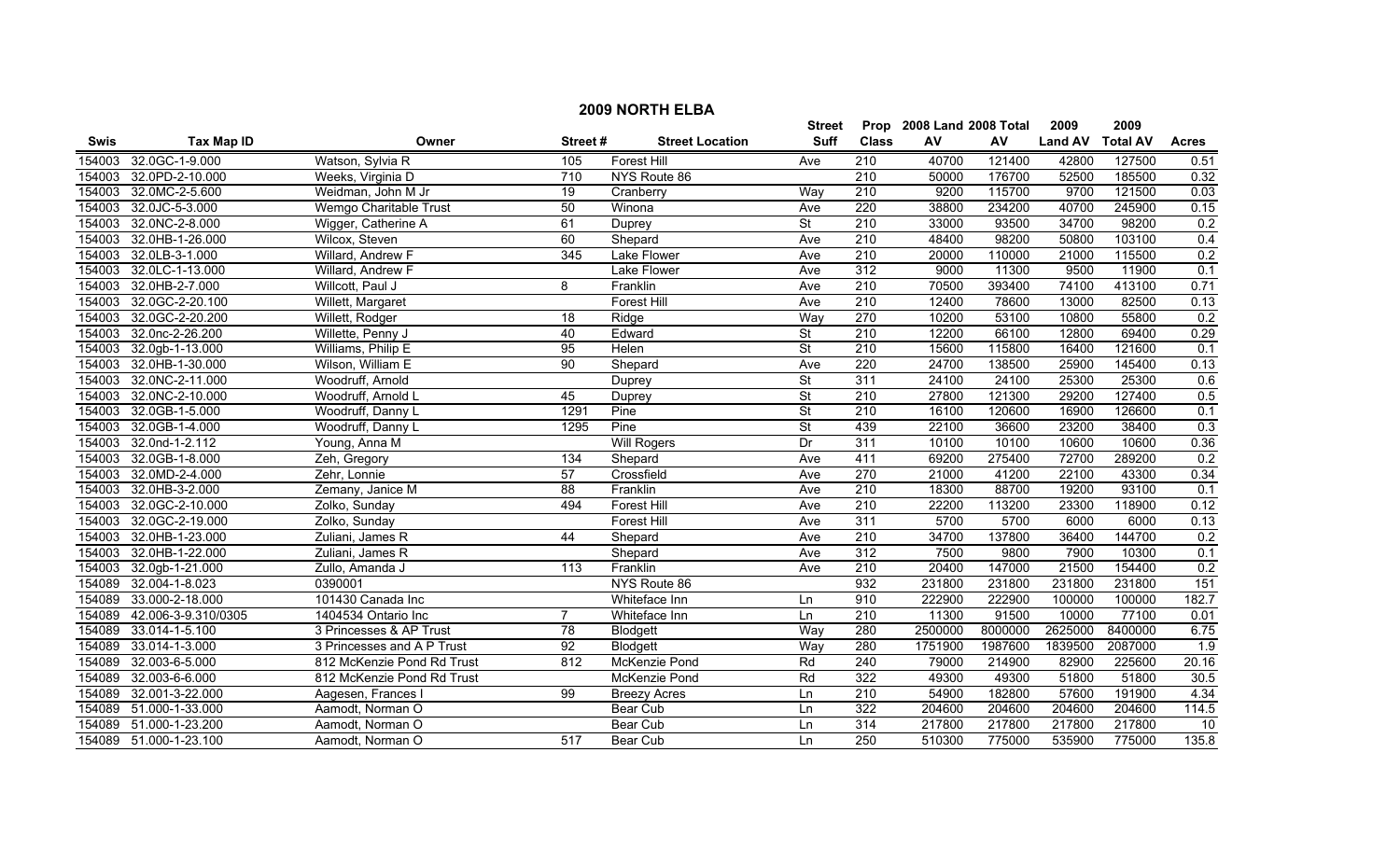|             | <b>2009 NORTH ELBA</b> |                                  |                 |                        |           |                  |                           |          |                |                  |                |  |
|-------------|------------------------|----------------------------------|-----------------|------------------------|-----------|------------------|---------------------------|----------|----------------|------------------|----------------|--|
|             |                        |                                  |                 |                        | Street    |                  | Prop 2008 Land 2008 Total |          | 2009           | 2009             |                |  |
| <b>Swis</b> | <b>Tax Map ID</b>      | Owner                            | Street#         | <b>Street Location</b> | Suff      | <b>Class</b>     | AV                        | AV       | <b>Land AV</b> | <b>Total AV</b>  | <b>Acres</b>   |  |
| 154089      | 42.006-3-9.310/0504    | Abdul-Karim, Christopher         |                 | Whiteface Inn          | Ln        | $\overline{210}$ | 11300                     | 98800    | 10000          | 83200            | 0.01           |  |
| 154089      | 42.006-3-9.310/4303    | Abdul-Karim, Christopher         | $\overline{7}$  | Whiteface Inn          | Ln        | 210              | 11300                     | 98800    | 10000          | 83200            | 0.01           |  |
| 154089      | 42.006-3-9.310/2505    | Abdul-Karim, Christopher         | $\overline{7}$  | Whiteface Inn          | Ln        | $\overline{210}$ | 11200                     | 185800   | 10000          | 156600           | 0.01           |  |
| 154089      | 43.017-1-25.000        | Abraham, Scott A                 | 156             | Deerwood               | Trl       | 210              | 140000                    | 390000   | 90000          | 340000           | 2.96           |  |
| 154089      | 42.004-5-3.000         | Abramowicz, Daniel A             |                 | Bear Cub               | Ln        | 210              | 193200                    | 1526300  | 202800         | 1602600          | 6.23           |  |
| 154089      | 42.004-5-2.000         | Abramowicz, Daniel A             | 5               | Ledge Rock             | Ln        | 311              | 113500                    | 113500   | 119200         | 119200           | 2.98           |  |
| 154089      | 42.004-5-11.000        | Abramowicz, Daniel A             | $\overline{15}$ | Ledge Rock             | Ln        | 311              | 125000                    | 125000   | 131200         | 131200           | 3.91           |  |
| 154089      | 42.041-1-29.000        | Accisano, Francis C              | $\overline{24}$ | Knoll                  | Way       | 210              | 76900                     | 392800   | 80700          | 412400           | 0.05           |  |
| 154089      | 42.074-3-2.100         | <b>Adirondack Medical Center</b> | 29              | Church                 | <b>St</b> | 641              | 2352200                   | 12096000 |                | 2469800 12700800 | 7.17           |  |
| 154089      | 42.004-2-3.100         | <b>Adirondack Medical Center</b> | 185             | Old Military           | Rd        | 642              |                           |          |                | 5556600 29635200 | 17.23          |  |
| 154089      | 42.018-4-63.000        | Adirondack Real Estate Dev LL    |                 | Evans                  | Ln        | 311              | 134200                    | 134200   | 140900         | 140900           | 2.8            |  |
| 154089      | 42.018-4-16.000        | Adirondack Real Estate Dev LL    |                 | Evans                  | Ln        | 311              | 134200                    | 134200   | 140900         | 140900           | 1.9            |  |
| 154089      | 42.018-4-25.000        | Adirondack Real Estate Dev LL    |                 | Evans                  | Ln        | 311              | 118500                    | 118500   | 124400         | 124400           | $\overline{1}$ |  |
| 154089      | 42.018-4-12.000        | Adirondack Real Estate Dev LL    |                 | Evans                  | Ln        | 311              | 118500                    | 118500   | 124400         | 124400           | 1.2            |  |
|             | 154089 41.007-5-1.000  | Adirondack Ventures LLC          | 1057            | NYS Route 86           |           | 311              |                           |          | 31000          | 31000            | 0.49           |  |
|             | 154089 41.007-5-2.000  | <b>Adirondack Ventures LLC</b>   |                 | NYS Route 86           |           | 311              |                           |          | 31000          | 31000            | 0.51           |  |
|             | 154089 41.007-5-3.000  | <b>Adirondack Ventures LLC</b>   |                 | NYS Route 86           |           | 311              |                           |          | 31000          | 31000            | 0.52           |  |
|             | 154089 41.007-5-4.000  | <b>Adirondack Ventures LLC</b>   |                 | NYS Route 86           |           | 311              |                           |          | 31000          | 31000            | 0.71           |  |
| 154089      | 41.007-5-12.000        | <b>Adirondack Ventures LLC</b>   |                 | NYS Route 86           |           | 311              |                           |          | 31000          | 31000            | 0.49           |  |
|             | 154089 41.007-5-5.000  | Adirondack Ventures LLC          |                 | NYS Route 86           |           | 311              |                           |          | 31000          | 31000            | 0.71           |  |
|             | 154089 41.007-5-13.000 | <b>Adirondack Ventures LLC</b>   |                 | NYS Route 86           |           | 323              |                           |          | 31000          | 31000            | 0.78           |  |
|             | 154089 41.007-5-10.000 | <b>Adirondack Ventures LLC</b>   |                 | NYS Route 86           |           | 311              |                           |          | 31000          | 31000            | 0.46           |  |
| 154089      | 41.007-5-9.000         | Adirondack Ventures LLC          |                 | NYS Route 86           |           | 311              |                           |          | 31000          | 31000            | 0.46           |  |
| 154089      | 41.007-5-8.000         | Adirondack Ventures LLC          |                 | NYS Route 86           |           | 311              |                           |          | 31000          | 31000            | 0.46           |  |
| 154089      | 41.007-5-7.000         | Adirondack Ventures LLC          |                 | NYS Route 86           |           | 311              |                           |          | 31000          | 31000            | 0.49           |  |
|             | 154089 41.007-5-6.000  | Adirondack Ventures LLC          |                 | NYS Route 86           |           | 311              |                           |          | 31000          | 31000            | 0.55           |  |
|             | 154089 41.007-5-11.000 | Adirondack Ventures LLC          |                 | NYS Route 86           |           | 311              |                           |          | 31000          | 31000            | 0.65           |  |
|             | 154089 60.000-1-13.000 | Adk Mtn Club Inc                 | 985             | Adirondack Loj         | Rd        | 418              | 2100300                   | 2780600  | 2205300        | 2919600          | 640.4          |  |
| 154089      | 42.041-1-19.300        | Adler, Bernard W                 |                 | <b>Grand View</b>      | Ave       | 311              | 46800                     | 46800    | 49100          | 49100            | 0.24           |  |
| 154089      | 42.041-1-19.100        | Adler, Bernard W                 | 106             | <b>Grand View</b>      | Ave       | 210              | 79500                     | 260600   | 83400          | 273600           | 0.4            |  |
| 154089      | 33.011-3-1.000         | Adler, Irene C                   | 12              | George & Bliss         | Ln        | 260              | 456900                    | 464700   | 479700         | 487900           | 1.6            |  |
| 154089      | 42.041-1-19.200        | Adler, Mark S                    | 90              | <b>Grand View</b>      | Ave       | 210              | 76500                     | 338700   | 80300          | 355600           | 0.35           |  |
| 154089      | 41.001-1-30.100        | Advocate Hostels Holding         |                 | <b>Ray Brook</b>       | Rd        | 311              | 59400                     | 59400    | 62400          | 62400            | 1.86           |  |
| 154089      | 41.001-1-30.200        | <b>Advocate Hostels Holding</b>  | 89              | Ray Brook              | Rd        | $\overline{210}$ | 48500                     | 281100   | 51000          | 295200           | 2.23           |  |
| 154089      | 32.003-4-5.000         | Advocate Hostels Holding Inc     | 899             | McKenzie Pond          | Rd        | 210              | 79900                     | 350600   | 83900          | 368100           | 1.11           |  |
| 154089      | 33.019-1-9.000         | Ager, Mary                       | 244             | Peninsula              | Way       | 280              | 2064000                   | 3129900  | 2167200        | 3286400          | $\overline{4}$ |  |
| 154089      | 42.006-3-9.310/6001    | Agosti, Gregory S                | 7               | Whiteface Inn          | Ln        | 210              | 11300                     | 181500   | 10000          | 153900           | 0.01           |  |
|             | 154089 33.072-1-5.000  | Agus, Stephen A                  | 15              | Hemlock                | Way       | 210              | 101600                    | 345000   | 101600         | 345000           | 0.15           |  |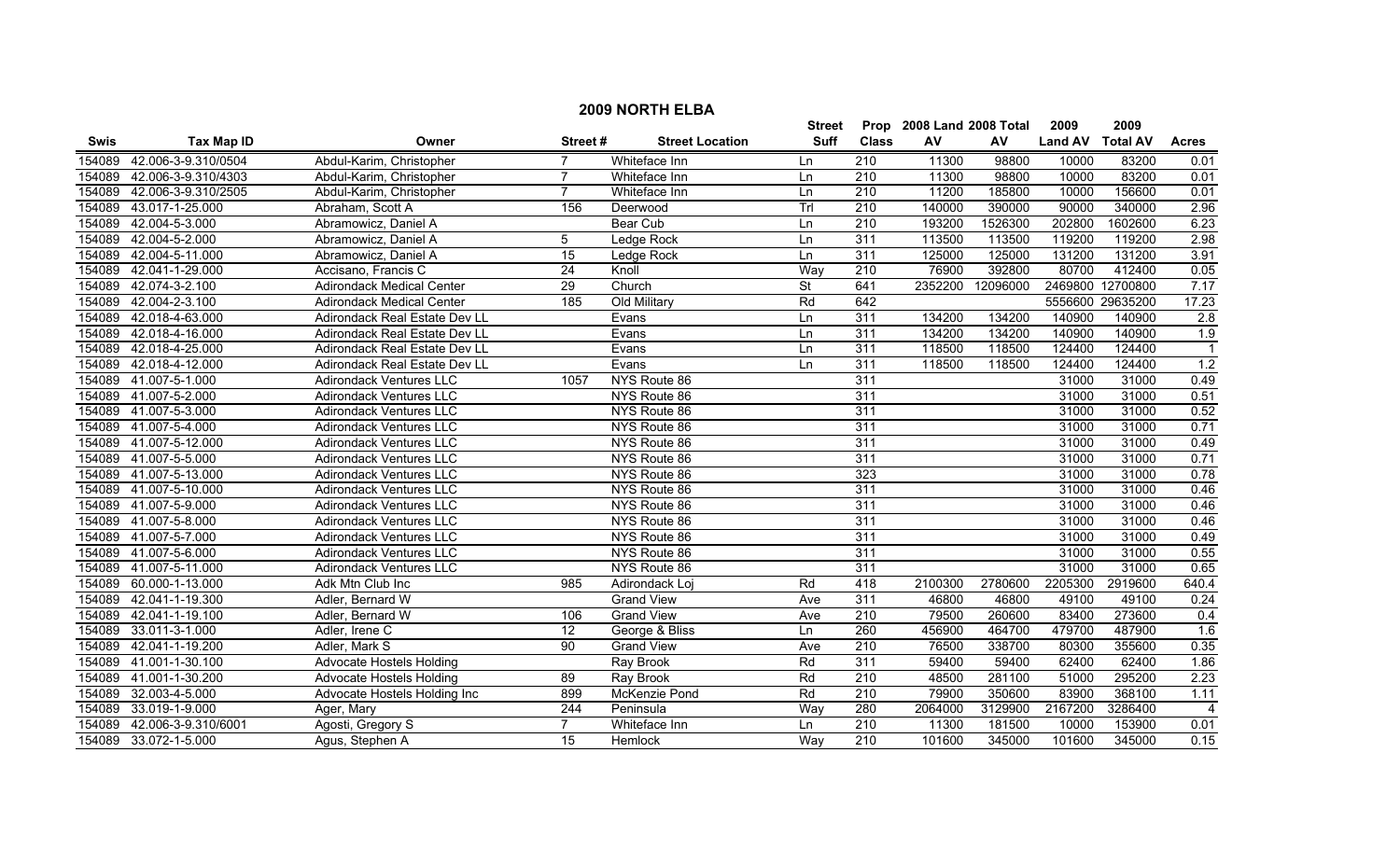| <b>2009 NORTH ELBA</b> |                     |                                   |                  |                        |                   |                  |                      |         |                |                 |                  |  |
|------------------------|---------------------|-----------------------------------|------------------|------------------------|-------------------|------------------|----------------------|---------|----------------|-----------------|------------------|--|
|                        |                     |                                   |                  |                        | <b>Street</b>     | Prop             | 2008 Land 2008 Total |         | 2009           | 2009            |                  |  |
| Swis                   | <b>Tax Map ID</b>   | Owner                             | Street#          | <b>Street Location</b> | <b>Suff</b>       | <b>Class</b>     | AV                   | AV      | <b>Land AV</b> | <b>Total AV</b> | <b>Acres</b>     |  |
| 154089                 | 42.025-1-15.000     | <b>AHR Family Ltd Partnership</b> | 150              | Peninsula              | Way               | 311              | 1270100              | 1270100 | 1333600        | 1333600         | 0.92             |  |
| 154089                 | 42.006-3-9.310/3902 | <b>Alakat LLC</b>                 | $\overline{7}$   | Whiteface Inn          | Ln                | 210              | 11300                | 193200  | 10000          | 162800          | 0.01             |  |
| 154089                 | 42.066-3-18.000     | Alderman, Diane                   | 46               | Balsam                 | St                | $\overline{210}$ | 22700                | 74800   | 23800          | 78500           | 0.2              |  |
| 154089                 | 51.002-2-37.200     | Aldrich, David K                  | 66               | River                  | Rd                | 210              | 244000               | 979100  | 256200         | 1028100         | 8.5              |  |
| 154089                 | 42.006-3-9.310/3804 | Alexander, Allan C                | $\overline{7}$   | Whiteface Inn          | Ln                | 210              | 11300                | 91500   | 10000          | 77100           | 0.01             |  |
| 154089                 | 42.074-4-16.000     | Alexander, Mary E                 | 58               | <b>Liberty Hill</b>    | Ln                | 210              | 96300                | 229700  | 101100         | 241200          | 0.4              |  |
| 154089                 | 42.003-1-28.000     | Alford, Malcolm I                 | 342              | Averyville             | Ln                | 210              | 76600                | 231800  | 80400          | 243400          | 1.01             |  |
| 154089                 | 33.019-2-1.000      | Algonquin LLC                     | 12               | George & Bliss         | Ln                | 280              | 740100               | 1382000 | 777100         | 1451100         | 0.66             |  |
| 154089                 | 42.018-4-5.200      | Alibrandi, Joanne G               | 131              | Averyville             | Ln                | 210              | 85700                | 175800  | 90000          | 184600          | 0.6              |  |
| 154089                 | 50.002-1-11.000     | Alince, Vesna                     |                  | Averyville             | Ln                | 311              | 143600               | 143600  | 150800         | 150800          | 10.29            |  |
| 154089                 | 50.002-1-59.000     | Allen, Dennis R                   | 23               | Sweetwood Farms        | Way               | 210              | 185700               | 493100  | 195000         | 517800          | 5.3              |  |
| 154089                 | 32.003-6-30.000     | Allott, James A                   | 21               | Nordic                 | Way               | $\overline{210}$ | 133600               | 439500  | 140300         | 461500          | 3.21             |  |
| 154089                 | 42.034-3-5.000      | <b>Almar Properties LLC</b>       | $\overline{25}$  | <b>Beech Hill</b>      | $\overline{C}$ ir | $\overline{210}$ | 158000               | 344800  | 165900         | 362000          | 0.56             |  |
| 154089                 | 42.010-1-27.000     | Alper Vladimir J                  | $\overline{113}$ | Algonquin              | $\overline{Dr}$   | $\overline{210}$ | 237300               | 545000  | 249100         | 545000          | 1.26             |  |
| 154089                 | 33.072-1-1.001/6    | Ambielli Charles                  | 4                | Hemlock                | Way               | 210              | 37300                | 176100  | 37300          | 176100          | 0.01             |  |
| 154089                 | 42.034-3-10.000     | Amorosi, Edward                   | 50               | <b>Beech Hill</b>      | $\overline{C}$    | 210              | 146100               | 453200  | 153400         | 475900          | $\overline{0.4}$ |  |
| 154089                 | 42.065-2-21.000     | Andersen, Dale T                  | 6                | Landover               | Ln                | 210              | 47300                | 199200  | 49700          | 209200          | 0.25             |  |
| 154089                 | 50.002-1-34.000     | Andersen, Odd                     |                  | Alford                 | Ln                | 311              | 113300               | 113300  | 119000         | 119000          | 5.04             |  |
| 154089                 | 50.002-1-35.000     | Andersen, Odd                     | $\overline{7}$   | Alford                 | Ln                | 210              | 190100               | 587500  | 199600         | 616900          | 5.5              |  |
| 154089                 | 32.003-6-19.000     | Andronica, William                | 65               | Ironwood               | Way               | $\overline{210}$ | 126800               | 384700  | 133100         | 340000          | 3.2              |  |
| 154089                 | 33.018-1-2.001/19   | Andrzejewski, Susan K             | 316              | Whiteface Inn          | Ln                | 210              | 57800                | 528100  | 57800          | 528100          | 0.01             |  |
| 154089                 | 42.004-3-8.200      | Angulot, Thomas A                 | 5643             | Cascade                | Rd                | 455              | 201600               | 520600  | 211600         | 546600          | 1.57             |  |
| 154089                 | 33.079-1-40.000     | Angulot, Thomas A                 | $\overline{70}$  | Moongate               | Ln                | 210              | 140800               | 481500  | 147900         | 400000          | 1.01             |  |
| 154089                 | 42.006-3-9.310/6406 | Annese, Anthony J Jr              | $\overline{7}$   | Whiteface Inn          | Ln                | $\overline{210}$ | 11200                | 208200  | 10000          | 177600          | 0.01             |  |
| 154089                 | 42.006-3-9.310/4703 | Annett, Douglas S                 | $\overline{7}$   | Whiteface Inn          | Ln                | $\overline{210}$ | 11200                | 112700  | 10000          | 87800           | 0.01             |  |
| 154089                 | 41.007-1-7.000      | Anteau, David J                   |                  | Ray Brook              | Rd                | 210              | 32600                | 140400  | 34200          | 147400          | 0.45             |  |
| 154089                 | 41.007-1-9.000      | Anteau, David J                   | 322              | Ray Brook              | Rd                | 417              | 83700                | 279700  | 87900          | 293700          | 2.9              |  |
| 154089                 | 42.006-3-9.310/2802 | Antinora, Thomas J Jr             | $\overline{7}$   | Whiteface Inn          | Ln                | $\overline{210}$ | 11300                | 91500   | 10000          | 77100           | 0.01             |  |
| 154089                 | 42.004-5-1.000      | Appleton, Robert H                | 15               | <b>Bear Cub</b>        | Ln                | 280              | 249000               | 500000  | 261400         | 515000          | 2.7              |  |
| 154089                 | 42.002-2-3.110      | <b>Appointive Trust</b>           | 44               | Ruisseaumont           | Way               | 280              | 1015900              | 2835100 | 1066700        | 2976900         | 22.1             |  |
| 154089                 | 42.041-1-21.000     | Archinal, Charles                 | 6                | Knoll                  | Way               | 210              | 73100                | 350000  | 76800          | 367500          | 0.13             |  |
| 154089                 | 32.003-4-41.000     | Armstrong, Michael R              | 158              | McKenzie Pond          | Rd                | 210              | 52100                | 133400  | 54700          | 140100          | 2.9              |  |
| 154089                 | 33.015-2-2.000      | Arsenault, Clada                  | 12               | George & Bliss         | Ln                | 311              | 249300               | 249300  | 261800         | 261800          | 0.2              |  |
| 154089                 | 41.001-1-31.000     | Arsenault, Clada                  |                  | <b>Ray Brook</b>       | Rd                | 311              | 6200                 | 6200    | 6500           | 6500            | 0.8              |  |
| 154089                 | 33.072-2-1.000      | Atamian, Felicia                  | 42               | Chipmunk               | Ln                | 210              | 1280400              | 1623500 | 1344400        | 1704700         | 0.4              |  |
| 154089                 | 33.011-3-9.210      | Auster, Laura S                   |                  | George & Bliss         | Ln                | 311              | 327600               | 327600  | 100000         | 100000          | 1.84             |  |
| 154089                 | 33.011-3-9.220      | Auster, Laura S                   |                  | George & Bliss         | Ln                | 311              | 98300                | 98300   | 50000          | 50000           | 0.19             |  |
| 154089                 | 33.011-3-9.120      | Auster, Laura S                   | 12               | George & Bliss         | Ln                | 311              | 394000               | 394000  | 300000         | 300000          | $\overline{2.5}$ |  |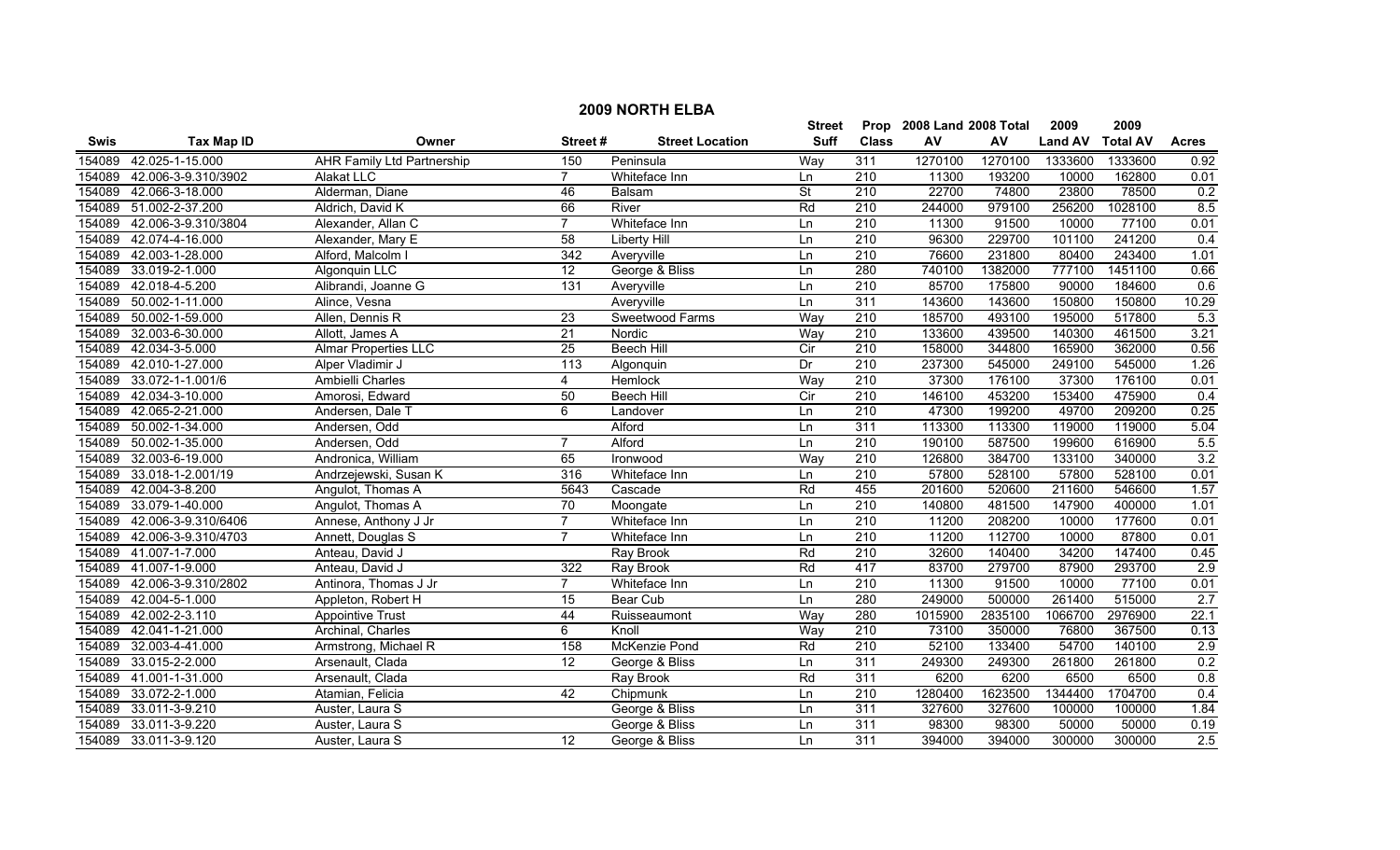| <b>2009 NORTH ELBA</b> |                        |                             |                 |                        |               |                  |                           |          |                     |                 |                |
|------------------------|------------------------|-----------------------------|-----------------|------------------------|---------------|------------------|---------------------------|----------|---------------------|-----------------|----------------|
|                        |                        |                             |                 |                        | <b>Street</b> |                  | Prop 2008 Land 2008 Total |          | 2009                | 2009            |                |
| Swis                   | <b>Tax Map ID</b>      | Owner                       | Street#         | <b>Street Location</b> | Suff          | <b>Class</b>     | ${\sf AV}$                | AV       | <b>Land AV</b>      | <b>Total AV</b> | <b>Acres</b>   |
| 154089                 | 33.079-1-26.000        | Babcock, Perry              | 17              | Moongate               | Ln            | 210              | 157200                    | 664400   | 165000              | 697600          | 1.17           |
| 154089                 | 42.074-2-10.000        | Babowal Hugh D              | 3               | Winter                 | St            | $\overline{210}$ | 40600                     | 209000   | 42600               | 219400          | 0.34           |
| 154089                 | 52.001-1-16.000        | Bacon, Jane N               | 4810            | Cascade                | Rd            | $\overline{210}$ | 172600                    | 336600   | 181200              | 353400          | 3.3            |
| 154089                 | 33.018-1-7.000         | Bagley, Kathleen D          | 128             | Lodge                  | Way           | 280              | 2262200                   | 3500000  | 2375300             | 3675000         | $\overline{4}$ |
| 154089                 | 50.002-1-33.000        | Bailey, George W            | 41              | Stone                  | Rd            | 210              | 174700                    | 439200   | 183500              | 400000          | $\overline{5}$ |
| 154089                 | 52.003-1-14.000        | Bailey, Lowell C            | 4589            | Cascade                | Rd            | 210              | 130500                    | 225000   | 137000              | 236200          | 0.91           |
| 154089                 | 33.072-1-1.001/1       | Bailey, Thomas J            | 5               | Hemlock                | Way           | 210              | 44000                     | 218800   | 44000               | 218800          | 0.01           |
| 154089                 | 42.066-1-1.002         | Baillargeon, Edgar B        | 6               | Cherry                 | Ln            | 210              | 47600                     | 214000   | 50000               | 224700          | 0.47           |
| 154089                 | 42.066-8-5.000         | Baillargeon, Edgar B Jr     | 5874            | Cascade                | Rd            | $\overline{210}$ | 46700                     | 154900   | 49000               | 162600          | 0.2            |
| 154089                 | 42.066-8-4.000         | Baillargeon, Edgar B Jr     |                 | Cascade                | Rd            | 311              | 800                       | 800      | 800                 | 800             | 0.1            |
| 154089                 | 42.066-8-3.000         | Baillargeon, Edgar B Jr     |                 | Cascade                | Rd            | 311              | 100                       | 100      | 100                 | 100             | 0.07           |
| 154089                 | 33.072-1-1.001/5       | Baird, George E Jr          | 9               | Hemlock                | Way           | 210              | 31100                     | 145600   | 31100               | 145600          | 0.01           |
| 154089                 | 42.043-4-12.000        | Baird, Stuart J III         | 9               | Vista                  | Ln            | $\overline{210}$ | 139600                    | 377200   | 146600              | 396100          | 0.4            |
| 154089                 | 42.065-4-1.000         | Baker, Michael C            | 29              | Cherry                 | Ln            | $\overline{210}$ | 30000                     | 199400   | 31500               | 209400          | 0.2            |
| 154089                 | 42.010-1-4.000         | Baker, Timothy M            |                 | Algonquin              | Dr            | 311              | 155200                    | 155200   | 163000              | 163000          | 0.95           |
| 154089                 | 42.066-4-8.000         | Baker, Victoria H           | 44              | Johnson                | Ave           | $\overline{210}$ | 27500                     | 149700   | 28900               | 157200          | 0.2            |
| 154089                 | 32.003-5-6.000         | Bala, Loretta               | 764             | McKenzie Pond          | Rd            | 210              | 59300                     | 233600   | 62300               | 245300          | 1.1            |
| 154089                 | 33.018-1-3.230/8       | Baldwin, Thomas J           | 337             | Whiteface Inn          | Ln            | 210              | 78800                     | 624900   | 78800               | 624900          | 0.01           |
| 154089                 | 42.018-4-15.000        | Balestrini, David J         |                 | Evans                  | Ln            | 311              | 126400                    | 126400   | 132700              | 132700          | 1.1            |
| 154089                 | 42.018-4-56.000        | Balestrini, David J         | 15              | <b>Eagles Nest</b>     | Rd            | 210              | 155200                    | 431300   | 163000              | 452900          | 1.1            |
| 154089                 | 43.017-1-4.000         | Ball, George A III          | $\overline{23}$ | Deerwood               | Trl           | $\overline{210}$ | 94800                     | 330000   | 99500               | 346500          | 3.1            |
| 154089                 | 42.073-4-4.000         | Ballou, Kevin B             | $\overline{7}$  | Snowberry              | Ln            | 210              | 148400                    | 459300   | 155900              | 482300          | 0.46           |
| 154089                 | 42.074-6-45.114        | Balsams @ LP Home Assoc Inc | 4               | Rustic                 | Way           | 311              | $\mathbf 0$               | 0        | 0                   | $\mathbf 0$     | 0.63           |
| 154089                 | 42.074-6-45.120        | Balsams @ LP Home Assoc Inc | 21              | <b>Barkeater</b>       | Way           | 311              | $\mathbf 0$               | 0        | 0                   | $\mathbf 0$     | 0.84           |
| 154089                 | 42.074-6-45.200        | Balsams @ LPHOA Inc         | $\overline{13}$ | Barkeater              | Way           | 311              | $\mathbf 0$               | 0        | $\mathsf{O}\xspace$ | $\mathbf 0$     | 1.02           |
| 154089                 | 42.074-6-45.113        | Balsams at LP HOA Inc       | $\overline{12}$ | Rustic                 | Way           | 311              | $\pmb{0}$                 | $\Omega$ | 0                   | $\mathbf{0}$    | 0.9            |
| 154089                 | 42.074-6-45.130        | <b>Balsams LPHOA Inc</b>    | 16              | <b>Barkeater</b>       | Way           | 311              | $\mathbf 0$               | $\Omega$ | $\mathbf 0$         | $\Omega$        | 0.55           |
| 154089                 | 33.072-6-3.000         | Barasch, Violette           | 148             | Lodge                  | Way           | $\overline{210}$ | 237640                    | 892700   | 237640              | 892700          | 0.03           |
| 154089                 | 42.006-3-9.310/6303    | Barber, Jeffrey E           | $\overline{7}$  | Whiteface Inn          | Ln            | 210              | 11300                     | 303200   | 10000               | 265400          | 0.01           |
| 154089                 | 42.006-3-9.310/3206    | Barcan, Jeff                |                 | Whiteface Inn          | Ln            | 210              | 11300                     | 98800    | 10000               | 83200           | 0.01           |
| 154089                 | 52.001-2-14.000        | Barile, Joseph              |                 | Coyote                 | Way           | 210              |                           |          | 169500              | 438300          | 3.72           |
| 154089                 | 52.001-1-59.000        | Barile, Joseph J            |                 | NYS Route 73           |               | 280              |                           |          | 500000              | 1500000         | 53.16          |
| 154089                 | 52.001-1-39.100        | Barile, Joseph J            |                 | Cascade                | Rd            | 322              | 300900                    | 300900   | 400000              | 400000          | 18.5           |
| 154089                 | 52.003-1-2.110         | Barile, Joseph J            | 5083            | Cascade                | Rd            | 240              |                           |          | 500000              | 500000          | 35.92          |
| 154089                 | 52.003-1-4.300         | Barile, Joseph J            |                 | Coyote                 | Way           | 322              | 587500                    | 587500   | 750000              | 750000          | 56.62          |
| 154089                 | 52.003-1-4.400         | Barile, Joseph J            |                 | Coyote                 | Way           | 322              | 587500                    | 587500   | 616900              | 616900          | 104.73         |
| 154089                 | 52.003-1-4.100         | Barile, Joseph J            |                 | Coyote                 | Way           | 322              | 1057500                   | 1057500  | 1100000             | 1100000         | 280.78         |
|                        | 154089 52.001-1-40.100 | Barile, Joseph J            | 5051            | Cascade                | Rd            | 415              | 430000                    | 698800   | 633700              | 633700          | 14.65          |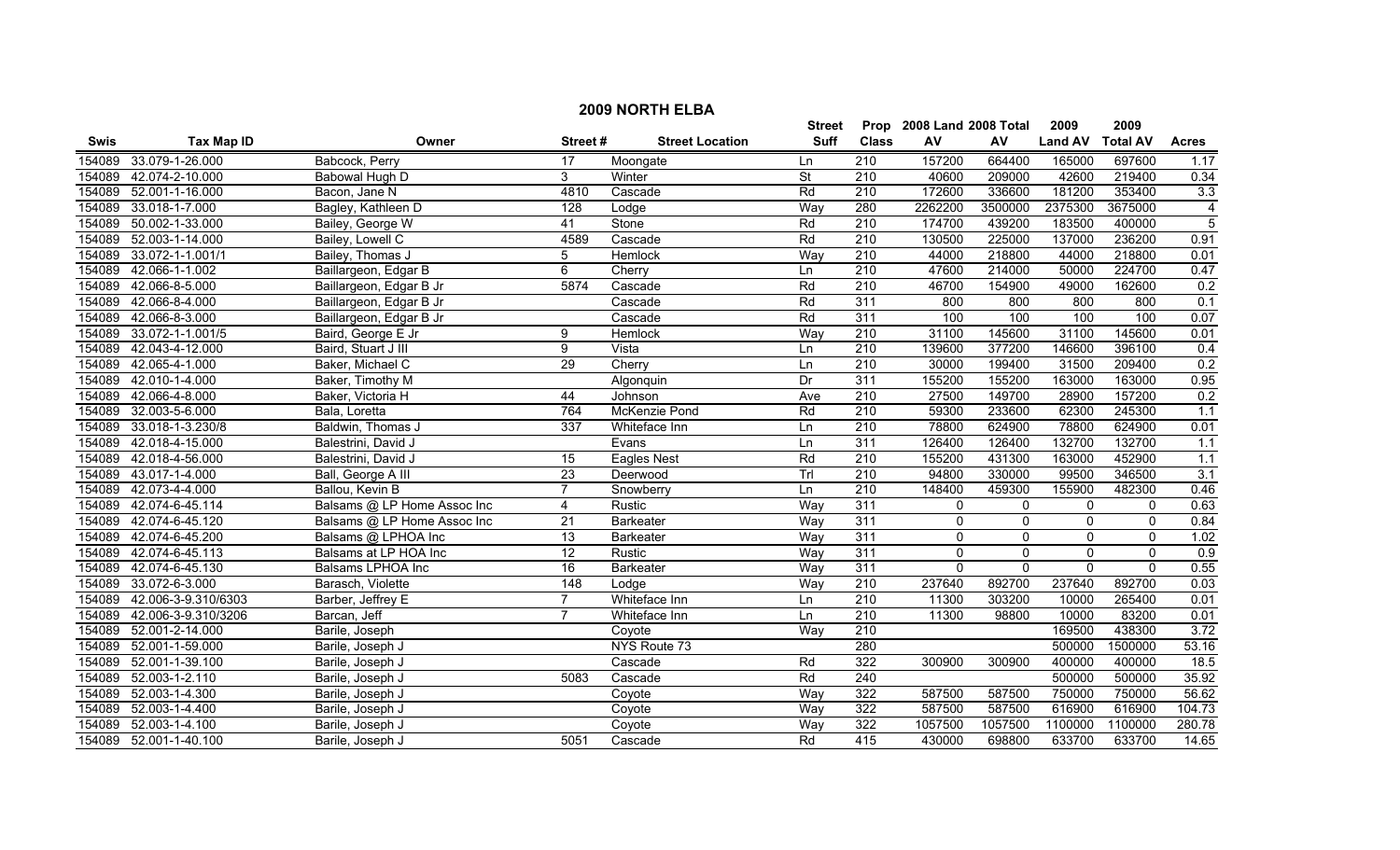|             | <b>2009 NORTH ELBA</b> |                                |                 |                        |                          |                  |                           |         |                |                 |                  |  |
|-------------|------------------------|--------------------------------|-----------------|------------------------|--------------------------|------------------|---------------------------|---------|----------------|-----------------|------------------|--|
|             |                        |                                |                 |                        | <b>Street</b>            |                  | Prop 2008 Land 2008 Total |         | 2009           | 2009            |                  |  |
| <b>Swis</b> | <b>Tax Map ID</b>      | Owner                          | Street#         | <b>Street Location</b> | <b>Suff</b>              | <b>Class</b>     | ${\sf AV}$                | AV      | <b>Land AV</b> | <b>Total AV</b> | <b>Acres</b>     |  |
| 154089      | 52.003-1-4.200         | Barile, Joseph J               |                 | Coyote                 | Way                      | 322              | 587500                    | 587500  | 750000         | 750000          | 58.82            |  |
| 154089      | 33.011-1-9.000         | Barnard, Andrew R              | 12              | George & Bliss         | Ln                       | 260              | 768100                    | 1084300 | 806500         | 1138500         | 0.6              |  |
| 154089      | 32.009-2-9.000         | Barner-Rasmussen Trust         |                 | Forest Hill            | Ave                      | 311              | 600                       | 600     | 600            | 600             | 0.04             |  |
| 154089      | 42.074-3-15.000        | Barney, Andrew                 | 70              | Church                 | <b>St</b>                | 210              | 59400                     | 219800  | 62400          | 200000          | 0.27             |  |
| 154089      | 42.065-1-8.000         | Barney, Gary M                 | 305             | Old Military           | Rd                       | 210              | 88000                     | 389400  | 92400          | 408900          | 0.7              |  |
| 154089      | 42.066-6-4.000         | Barney, Hoover                 | 95              | Balsam                 | <b>St</b>                | 210              | 3800                      | 28400   | 4000           | 29800           | 0.4              |  |
| 154089      | 42.065-6-2.000         | Barney, John E                 | 98              | Hurley                 | Ave                      | 210              | 53900                     | 186400  | 56600          | 195700          | 0.5              |  |
| 154089      | 42.066-6-2.000         | Barney, Lawrence               | 6               | Tree Top               | Ln                       | 210              | 25200                     | 111800  | 26500          | 117400          | 0.2              |  |
| 154089      | 42.066-6-3.000         | Barney, Lawrence               |                 | Balsam                 | $\overline{\mathsf{St}}$ | 311              | 18900                     | 18900   | 19800          | 19800           | 0.2              |  |
| 154089      | 42.066-6-6.200         | Barney, Lawrence               | 93              | Balsam                 | St                       | 220              | 32000                     | 108200  | 33600          | 113600          | 0.28             |  |
| 154089      | 42.066-6-1.000         | Barney, Lawrence               | 10              | Tree Top               | Ln                       | 311              | 28800                     | 28800   | 30200          | 30200           | 0.7              |  |
| 154089      | 42.066-3-1.000         | Barney, Matthew A              | 88              | Balsam                 | <b>St</b>                | 210              | 36300                     | 109800  | 38100          | 115300          | 0.33             |  |
| 154089      | 42.066-6-5.000         | Barney, Theresa                | $\overline{95}$ | Balsam                 | $\overline{\mathsf{St}}$ | $\overline{210}$ | 3800                      | 28400   | 4000           | 29800           | 0.41             |  |
| 154089      | 42.074-3-11.000        | Barney, Wayne M                | 152             | Old Military           | Rd                       | $\overline{210}$ | 64900                     | 159500  | 68200          | 167500          | 0.4              |  |
| 154089      | 42.002-2-8.122         | Barrett, Brian P               |                 | Terrace                | Way                      | 314              | 200000                    | 200000  | 260000         | 260000          | 3.9              |  |
| 154089      | 42.041-1-32.000        | Barrett, Brian P               | 42              | Knoll                  | Way                      | $\overline{210}$ | 76900                     | 392800  | 80700          | 412400          | 0.05             |  |
| 154089      | 51.000-1-4.200         | Barrett, Elizabeth H           | 395             | Averyville             | Ln                       | 240              | 196300                    | 378400  | 206100         | 397300          | 20               |  |
| 154089      | 42.035-1-3.000         | Barrett, Patrick J             | 357             | Mirror Lake            | Dr                       | 210              | 285800                    | 800000  | 300100         | 840000          | 0.5              |  |
| 154089      | 42.066-2-15.000        | Barry, James J Jr              | 120             | Hurley                 | Ave                      | 210              | 51300                     | 158400  | 53800          | 166300          | 0.3              |  |
| 154089      | 42.065-2-12.000        | Barry, Lawrence T              | 48              | Cherry                 | Ln                       | 210              | 59500                     | 241600  | 62500          | 253700          | 0.33             |  |
| 154089      | 42.065-2-14.000        | Barry, Lawrence T              |                 | Cherry                 | Ln                       | 311              | 40000                     | 40000   | 40000          | 40000           | 0.26             |  |
| 154089      | 41.007-2-7.000         | Barry, Richard W               | $\overline{15}$ | Bairn                  | Way                      | $\overline{210}$ | 42900                     | 177100  | 45100          | 186000          | 0.95             |  |
| 154089      | 33.018-1-3.230/4       | Barth, James M                 | 337             | Whiteface Inn          | Ln                       | $\overline{210}$ | 62700                     | 440400  | 62700          | 440400          | 0.01             |  |
| 154089      | 42.006-3-9.310/4402    | Bartholomew, Catherine         | $\overline{7}$  | Whiteface Inn          | Ln                       | 210              | 11200                     | 117100  | 10000          | 98700           | 0.01             |  |
| 154089      | 42.010-1-60.000        | Bartkowski Franklin Rd Assoc L | 181             | Algonquin              | Dr                       | 210              | 162300                    | 632300  | 170400         | 850000          | 0.69             |  |
| 154089      | 33.079-1-25.000        | Bartlett, William H            | 17              | Amanda                 | Dr                       | $\overline{210}$ | 153100                    | 588500  | 160700         | 617900          | $\overline{1.1}$ |  |
|             | 154089 52.001-1-27.000 | Barton, Frederick A            | 4990            | Cascade                | Rd                       | $\overline{210}$ | 143200                    | 360500  | 150300         | 378500          | 1.46             |  |
| 154089      | 42.073-1-7.000         | Bashaw, Tracy L                | $\overline{31}$ | Balsam                 | <b>St</b>                | 220              | 36600                     | 185000  | 38400          | 194200          | 0.3              |  |
| 154089      | 42.006-3-9.310/3610    | Basso, Louis                   | $\overline{7}$  | Whiteface Inn          | Ln                       | 210              | 11200                     | 70300   | 5000           | 53000           | 0.01             |  |
| 154089      | 42.074-4-9.000         | Bath, Dale W                   | 20              | Liberty Hill           | Ln                       | 210              | 109300                    | 324200  | 114800         | 340400          | 0.4              |  |
| 154089      | 42.018-2-11.000        | Bath, Mark E                   | $\overline{4}$  | Desiree                | Ln                       | 210              | 100700                    | 198400  | 105700         | 208300          |                  |  |
| 154089      | 42.018-4-51.200        | Batt, Timothy S                | 30              | Wildwood               | Dr                       | 210              | 131400                    | 351500  | 138000         | 369100          | 1.41             |  |
| 154089      | 50.002-1-54.000        | Battaglia, Nancie              |                 | Sweetwood Farms        | Way                      | 314              | 156600                    | 156600  | 164400         | 164400          | 9.4              |  |
| 154089      | 50.002-1-53.000        | Battaglia, Nancie R            | $\overline{32}$ | Sweetwood Farms        | Way                      | $\overline{210}$ | 228700                    | 575600  | 240200         | 604400          | 7.75             |  |
| 154089      | 33.072-2-6.000         | Battel, Dorothy K              |                 | <b>Battel</b>          | Way                      | 260              | 269300                    | 282000  | 282800         | 296100          | 0.4              |  |
| 154089      | 33.072-2-7.000         | Battel, Dorothy K              | 5               | <b>Battel</b>          | Way                      | 260              | 74500                     | 153000  | 78200          | 160600          | 0.1              |  |
| 154089      | 33.072-2-8.000         | Battel, Robert                 | 8               | <b>Battel</b>          | Way                      | 280              | 2155100                   | 3266400 | 2262800        | 3429700         | 1.02             |  |
|             | 154089 32.003-4-29.000 | Bauer, John P                  | 435             | McKenzie Pond          | Rd                       | 210              | 98900                     | 250400  | 103800         | 262900          | $\overline{7}$   |  |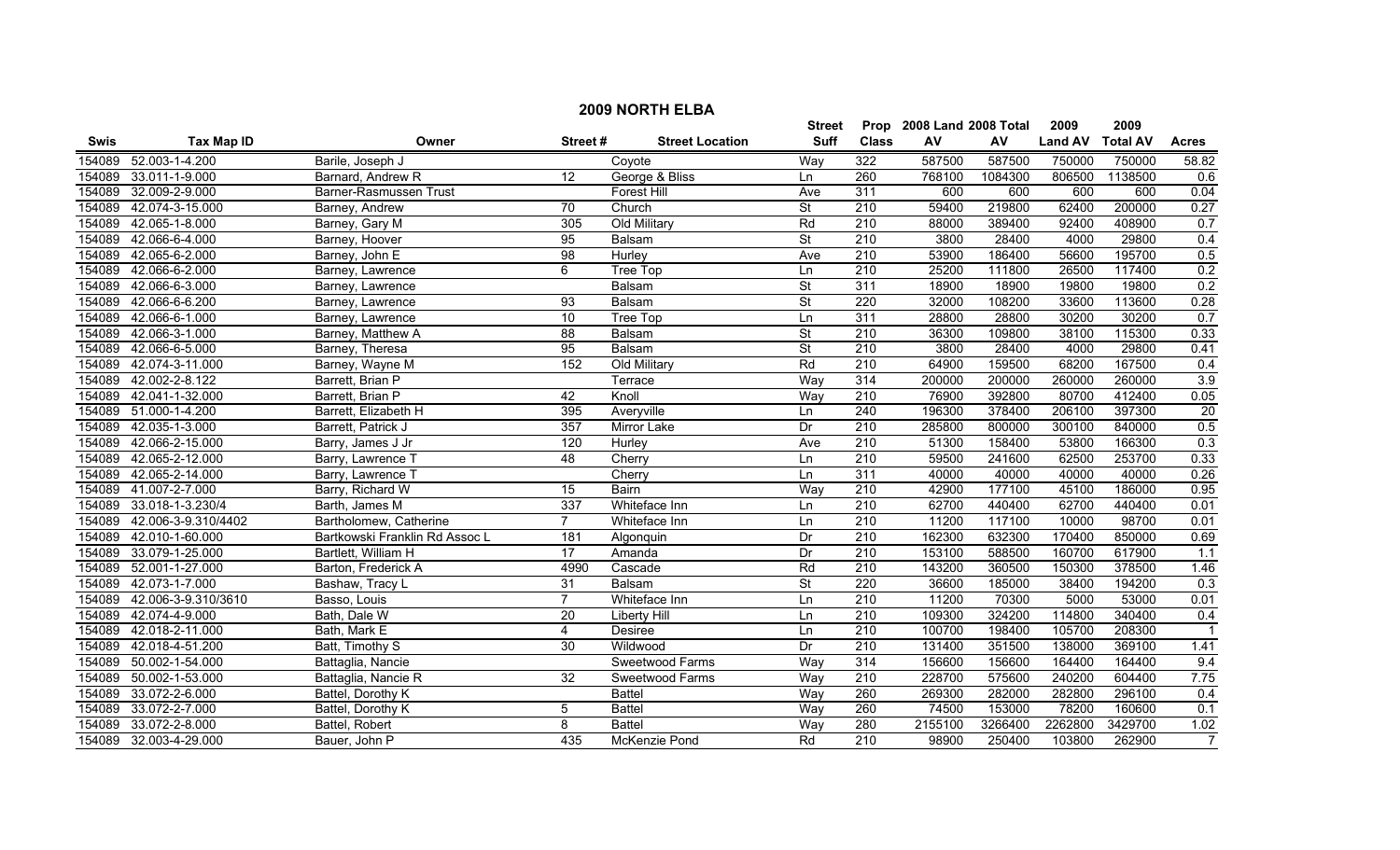|        | <b>2009 NORTH ELBA</b>     |                        |                  |                        |                          |                  |                           |         |                |                 |                  |  |  |
|--------|----------------------------|------------------------|------------------|------------------------|--------------------------|------------------|---------------------------|---------|----------------|-----------------|------------------|--|--|
|        |                            |                        |                  |                        | Street                   |                  | Prop 2008 Land 2008 Total |         | 2009           | 2009            |                  |  |  |
| Swis   | <b>Tax Map ID</b>          | Owner                  | Street#          | <b>Street Location</b> | Suff                     | <b>Class</b>     | ${\sf AV}$                | AV      | <b>Land AV</b> | <b>Total AV</b> | <b>Acres</b>     |  |  |
| 154089 | 42.018-4-3.310             | Baumbach, Philip F     |                  | <b>Holly Hill</b>      | Ln                       | 311              | 113600                    | 113600  | 119300         | 119300          | 1.51             |  |  |
| 154089 | 42.018-4-3.320             | Baumbach, Philip F     | 12               | <b>Holly Hill</b>      | Ln                       | 210              | 140500                    | 325400  | 147600         | 341700          | 1.97             |  |  |
| 154089 | 42.018-4-3.330             | Baumbach, Philip F     |                  | <b>Holly Hill</b>      | Ln                       | 311              | 110500                    | 110500  | 116000         | 116000          | 1.74             |  |  |
| 154089 | 42.018-1-18.300            | Baxter, David G        | 24               | <b>Baxter</b>          | Way                      | 210              | 126100                    | 323000  | 132500         | 339200          | $\overline{2}$   |  |  |
| 154089 | 42.066-3-15.200            | Beaney, Michelle M     | 80               | Balsam                 | $\overline{\mathsf{St}}$ | 210              | 28600                     | 148200  | 30000          | 155600          | 0.34             |  |  |
| 154089 | 42.043-4-9.000             | Beaney, William        | $\overline{4}$   | <b>Placid Heights</b>  | Ln                       | 210              | 101700                    | 230000  | 106800         | 241500          | 0.2              |  |  |
| 154089 | 42.010-1-13.000            | <b>Beatty Peter G</b>  | $\overline{19}$  | Iroquois               | Ln                       | 210              | 222600                    | 525000  | 233700         | 551200          | 1.83             |  |  |
| 154089 | 42.025-1-1.000             | Beatty-Hayes, Carol M  | $\overline{7}$   | Kilkare                | Way                      | 210              | 80100                     | 263200  | 84100          | 276400          | 0.4              |  |  |
| 154089 | 33.016-1-6.000             | Beaver Holdings Ltd    |                  | George & Bliss         | Ln                       | 260              | 533700                    | 1280800 | 560300         | 1344800         | 0.6              |  |  |
| 154089 | 42.018-4-3.440             | Beck, Frederick W III  | $\overline{22}$  | Tahawus                | Way                      | 210              | 104300                    | 491200  | 109600         | 491000          |                  |  |  |
| 154089 | 42.006-3-9.310/1205        | Beckett, Charles C     | $\overline{7}$   | Whiteface Inn          | Ln                       | $\overline{210}$ | 11200                     | 78600   | 5000           | 59700           | 0.01             |  |  |
| 154089 | 42.034-2-11.000            | Beech Hill Assoc Inc   | 460              | Mirror Lake            | Dr                       | 311              | 283500                    | 283500  | 283500         | 283500          | 0.7              |  |  |
| 154089 | 42.074-2-20.000            | Beede, Russ            | $\overline{22}$  | Johnson                | Ave                      | $\overline{210}$ | 46500                     | 166500  | 48800          | 174800          | 0.4              |  |  |
| 154089 | 42.032-1-5.000             | Beeman, David          | 35               | Fawn Ridge             | Rd                       | $\overline{210}$ | 61300                     | 117500  | 64400          | 123400          | 0.22             |  |  |
| 154089 | 32.014-1-28.000            | Beglin, Michael W      |                  | <b>Breezy Acres</b>    | Ln                       | 314              | 6200                      | 6200    | 6500           | 6500            | 0.2              |  |  |
| 154089 | 51.000-1-43.210            | Belanich, Marguerite S | $\overline{208}$ | Adirondack Loj         | Rd                       | 280              | 790900                    | 2686300 | 830400         | 2820600         | 35.5             |  |  |
| 154089 | 33.072-7-1.000/1           | <b>Bell Stephen F</b>  | 351              | Whiteface Inn          | Ln                       | 210              | 84400                     | 252000  | 84400          | 252000          | 0.01             |  |  |
| 154089 | 32.009-2-8.000             | Bellaire, David R      | 325              | <b>Forest Hill</b>     | Ave                      | 210              | 78200                     | 173600  | 78200          | 173000          | 3.2              |  |  |
| 154089 | 32.009-2-7.000             | Bellaire, David R      |                  | <b>Forest Hill</b>     | Ave                      | 311              | 2100                      | 2100    | 2200           | 2200            | 0.4              |  |  |
| 154089 | 42.026-2-9.000             | Belmonte, Kathleen     |                  | <b>Mirror Lake</b>     | Dr                       | 311              | 855000                    | 855000  | 897800         | 897800          | 0.6              |  |  |
| 154089 | 42.003-1-27.000            | Benedict, Helen T      | 340              | Averyville             | Ln                       | $\overline{210}$ | 97300                     | 250000  | 102200         | 262500          | 1.25             |  |  |
| 154089 | 42.065-2-16.000            | Beneshan, Joseph C Sr  | 38               | Cherry                 | Ln                       | $\overline{210}$ | 48000                     | 215400  | 50400          | 226200          | 0.26             |  |  |
| 154089 | 43.003-1-25.000            | Benham, Reginald       | $\overline{2}$   | Ausaroar               | Way                      | 210              | 107400                    | 184100  | 112800         | 193300          | $\overline{5}$   |  |  |
| 154089 | 33.016-2-6.000             | Benson, Totney B       | 596              | Mount Whitney          | Way                      | 210              | 1693700                   | 2577800 | 1778400        | 2706700         | $\overline{1.5}$ |  |  |
| 154089 | 42.034-3-14.000            | Benson, W Rogers       |                  | Beech Hill             | Cir                      | 311              | 22200                     | 22200   | 23300          | 23300           | 0.12             |  |  |
| 154089 | 42.006-3-20.000            | Benty, Scott           | 1919             | Saranac                | Ave                      | 400              | 144300                    | 300500  | 151500         | 315500          | 0.48             |  |  |
| 154089 | 42.006-3-19.400            | Benty, Scott           |                  | NYS Route 86           |                          | 330              | 7900                      | 7900    | 8300           | 8300            | 0.1              |  |  |
| 154089 | 33.079-1-11.000            | Bergamini, Kathleen    |                  | Amanda                 | Dr                       | 311              | 136200                    | 136200  | 143000         | 143000          | 1.16             |  |  |
| 154089 | 43.017-1-11.000            | Berger, Bruce F        | 77               | Deerwood               | Trl                      | 210              | 100300                    | 376300  | 105300         | 395100          | 1.3              |  |  |
| 154089 | 43.017-1-36.000            | Berghorn, Charles F    | 36               | Quail                  | Ln                       | 210              | 133300                    | 317000  | 139900         | 332800          | $\overline{2}$   |  |  |
| 154089 | 33.019-1-18.000            | Berkley, Marjorie J    | 216              | Peninsula              | Way                      | 260              | 1829000                   | 4546100 | 1920400        | 4773400         | 2.5              |  |  |
| 154089 | 33.019-1-16.000            | Berkley, William R     |                  | Peninsula              | Way                      | 311              | 1115100                   | 1115100 | 1170900        | 1170900         | 0.92             |  |  |
| 154089 | 42.002-1-7.000             | Berkley, William R     |                  | Peninsula              | Way                      | 323              | 64900                     | 64900   | 68100          | 68100           | 1.7              |  |  |
| 154089 | 33.019-1-19.100            | Berkley, William R     | $\overline{212}$ | Peninsula              | Way                      | 260              | 1843200                   | 3391900 | 1935400        | 3561500         | 4.16             |  |  |
| 154089 | 33.019-1-17.000            | Berkley, William R     |                  | Peninsula              | Way                      | $\overline{210}$ | 1810000                   | 3685600 | 1900500        | 3869900         | 2.27             |  |  |
| 154089 | 42.002-1-8.000             | Berkley, William R     |                  | Peninsula              | Way                      | 323              | 156600                    | 156600  | 164400         | 164400          | 2.6              |  |  |
| 154089 | 42.026-1-3.000             | Berkley, William R Jr  | 28               | George & Bliss         | Ln                       | 210              | 801700                    | 1058400 | 841800         | 1111300         | 0.1              |  |  |
|        | 154089 42.006-3-9.310/3903 | Berner, G Gary         | $\overline{7}$   | Whiteface Inn          | Ln                       | 210              | 11300                     | 193200  | 10000          | 162800          | 0.01             |  |  |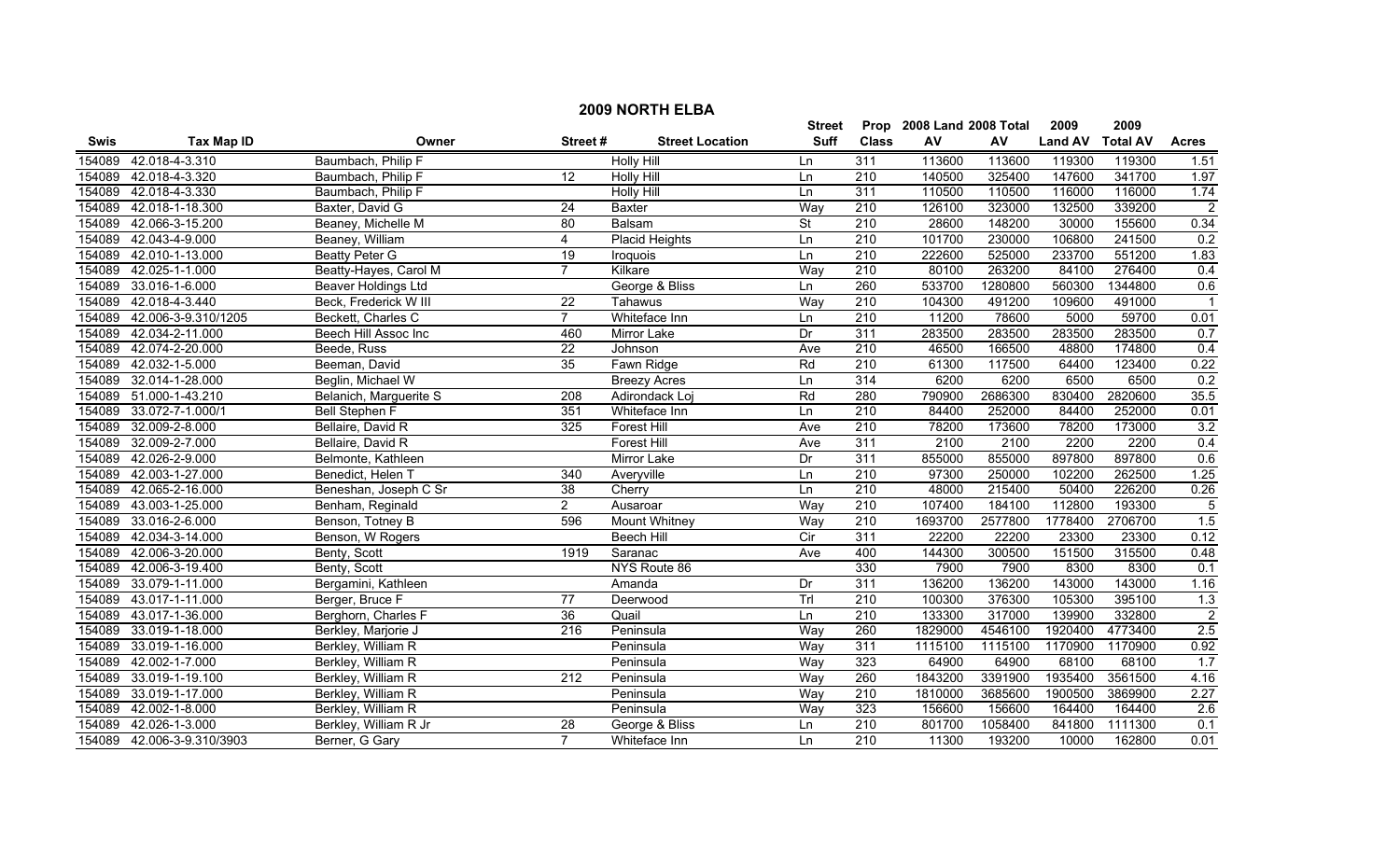|        | <b>2009 NORTH ELBA</b> |                                         |                 |                        |               |                  |                           |          |                |                 |                |  |
|--------|------------------------|-----------------------------------------|-----------------|------------------------|---------------|------------------|---------------------------|----------|----------------|-----------------|----------------|--|
|        |                        |                                         |                 |                        | <b>Street</b> |                  | Prop 2008 Land 2008 Total |          | 2009           | 2009            |                |  |
| Swis   | <b>Tax Map ID</b>      | Owner                                   | Street#         | <b>Street Location</b> | <b>Suff</b>   | <b>Class</b>     | ${\sf AV}$                | AV       | <b>Land AV</b> | <b>Total AV</b> | <b>Acres</b>   |  |
| 154089 | 33.014-2-10.000        | Bertagna, Robert                        | 26              | Overlook               | Way           | 210              | 263900                    | 1286400  | 277100         | 1350700         | 0.33           |  |
| 154089 | 42.006-3-9.310/2206    | Bertha, David                           | $\overline{7}$  | Whiteface Inn          | Ln            | $\overline{210}$ | 11200                     | 112700   | 10000          | 87800           | 0.01           |  |
| 154089 | 42.073-1-15.000        | Bertrand, Edward                        |                 | Old Military           | Rd            | 311              | 25000                     | 25000    | 26200          | 26200           | 0.2            |  |
| 154089 | 42.073-1-14.000        | Bertrand, Edward                        | 5               | Balsam                 | <b>St</b>     | 210              | 30300                     | 188900   | 31800          | 198300          | 0.2            |  |
| 154089 | 33.008-1-12.000        | Bette, Kathleen A                       | 12              | George & Bliss         | Ln            | 312              | 972100                    | 1824900  | 1020700        | 1916100         | 0.71           |  |
| 154089 | 42.051-2-5.000         | Bette, Kevin M                          |                 | Wilmington             | Rd            | 311              | 85100                     | 85100    | 89400          | 89400           | 0.85           |  |
| 154089 | 42.066-6-10.400        | Betters, Frederick                      | 155             | Newman                 | Rd            | 210              | 36800                     | 152600   | 38600          | 160200          | 0.3            |  |
| 154089 | 42.004-5-12.000        | Beyerl, Brian D                         | 33              | Ledge Rock             | Ln            | 311              | 300000                    | 300000   | 315000         | 315000          | 4.82           |  |
| 154089 | 42.004-5-13.000        | Beyerl, Brian D                         | 41              | Ledge Rock             | Ln            | 210              | 300000                    | 400000   | 315000         | 1000000         | 6.73           |  |
| 154089 | 33.018-1-3.230/14      | Bezursik, Edward A                      | 339             | Whiteface Inn          | Ln            | $\overline{210}$ | 68100                     | 501600   | 68100          | 501600          | 0.01           |  |
| 154089 | 41.007-1-18.120        | Bickford, David L                       | 1161            | NYS Route 86           |               | $\overline{210}$ | 58400                     | 250000   | 61300          | 262500          | 1.04           |  |
| 154089 | 42.018-4-40.000        | Bickford, John L                        | 73              | Jersey                 | Dr            | 210              | 124500                    | 311200   | 130800         | 326800          | 1.5            |  |
| 154089 | 42.074-4-17.000        | Bickford, Margaret C                    | 56              | <b>Liberty Hill</b>    | Ln            | $\overline{210}$ | 109400                    | 229300   | 114900         | 240800          | 0.56           |  |
| 154089 | 41.007-1-18.110        | Bickford, Mary B                        | 1159            | NYS Route 86           |               | $\overline{210}$ | 101400                    | 179100   | 106500         | 188100          | 2.16           |  |
| 154089 | 32.001-3-20.100        | Bidwell, Douglas J                      |                 | <b>Breezy Acres</b>    | Ln            | 312              | 74200                     | 83100    | 78000          | 87300           | 3.6            |  |
| 154089 | 32.009-2-12.000        | Bieber, Glen F                          | $\overline{80}$ | Blackberry             | Way           | $\overline{210}$ | 72600                     | 243000   | 76300          | 255200          | 3              |  |
| 154089 | 32.009-2-13.000        | Bieber, Glen F                          |                 | Blackberry             | Way           | 311              | 7600                      | 7600     | 8000           | 8000            | 0.41           |  |
| 154089 | 42.018-1-4.000         | Bimonte, Lisa J                         | 94              | Patch                  | Ln            | 220              | 124700                    | 295000   | 131000         | 309800          |                |  |
| 154089 | 42.073-3-5.100         | Bimonte, Mark                           | 281             | Old Military           | Rd            | 210              | 54400                     | 196100   | 57100          | 205900          | 0.48           |  |
| 154089 | 32.003-4-28.000        | Bimonte, Michael J                      | 453             | McKenzie Pond          | Rd            | 210              | 76800                     | 191900   | 80600          | 201500          | 8.76           |  |
| 154089 | 42.025-1-12.000        | Birch Point Inv LP                      |                 | <b>Birch Hill</b>      | Ln            | 210              | 1500000                   | 3750000  | 1575000        | 3937500         |                |  |
| 154089 | 33.018-18-1.000        | Bird, Michael                           | 78              | Lodge                  | Way           | 210              | 347000                    | 1183800  | 364400         | 1243000         | 0.3            |  |
| 154089 | 42.074-4-14.000        | Birk, Bonnie J                          | 29              | <b>Liberty Hill</b>    | Ln            | 210              | 107800                    | 359900   | 113200         | 377900          | 0.4            |  |
| 154089 | 42.018-4-32.140        | Birofka, Genevieve Y                    | 38              | Tahawus                | Way           | $\overline{210}$ | 202300                    | 524900   | 212400         | 551100          | 3.03           |  |
| 154089 | 42.056-3-4.111         | Bishop, Gary L                          | 42              | Dandelion              | Way           | 240              | 193900                    | 314900   | 203600         | 330600          | 22.59          |  |
| 154089 | 50.002-1-66.200        | Bissell, Arthur D III                   | 665             | Averyville             | Ln            | 240              | 548400                    | 2152200  | 575800         | 2259800         | 71.58          |  |
| 154089 | 50.002-1-76.200        | Bissonette, Roderick T                  | 160             | <b>Bills</b>           | Way           | 312              | 26700                     | 48000    | 26700          | 48000           | 10             |  |
| 154089 | 42.018-2-7.000         | Bissonnette, Douglas R                  | 6               | Jersey                 | Dr            | $\overline{210}$ | 101900                    | 207400   | 107000         | 217800          | $\overline{1}$ |  |
| 154089 | 42.010-1-41.000        | Black, Cindy L                          | 194             | Algonquin              | Dr            | 210              | 236600                    | 950000   | 248400         | 997500          | 0.76           |  |
| 154089 | 32.003-5-20.000        | <b>Blackfly Softball &amp; Rec Club</b> | 564             | McKenzie Pond          | Rd            | 557              | 113600                    | 131500   | 119300         | 138100          | 50.63          |  |
| 154089 | 52.003-1-7.000         | Blair, Anthony M                        | 4630            | Cascade                | Rd            | 210              | 88100                     | 215000   | 92600          | 215000          | 0.6            |  |
| 154089 | 42.073-3-3.000         | Blair, Gerald L Jr                      | 293             | Old Military           | Rd            | 210              | 152600                    | 444700   | 160200         | 466900          | 2.5            |  |
| 154089 | 32.009-3-1.000         | Blanchard, Susan A                      |                 | Rockledge              | Ln            | 311              | 12400                     | 12400    | 13000          | 13000           | 0.1            |  |
| 154089 | 42.004-4-11.000        | Blank, Richard                          |                 | Intervale              | Way           | 311              | 127300                    | 127300   | 133700         | 133700          | 21.2           |  |
| 154089 | 42.004-4-17.000        | Blank, Richard                          |                 | Intervale              | Way           | 323              | $\mathbf{0}$              | $\Omega$ | $\mathbf{0}$   | $\mathbf{0}$    | 0.13           |  |
| 154089 | 42.004-4-18.000        | Blank, Richard                          |                 | Intervale              | Way           | 311              | 176100                    | 176100   | 184900         | 184900          | 9.8            |  |
| 154089 | 51.002-2-31.000        | Blank, Richard T                        |                 | Cascade                | Rd            | 311              | 174000                    | 174000   | 182700         | 182700          | 13.4           |  |
|        | 154089 42.004-4-14.000 | Blank, Richard T                        | 56              | Intervale              | Way           | 240              | 217300                    | 826900   | 228100         | 868200          | 10.75          |  |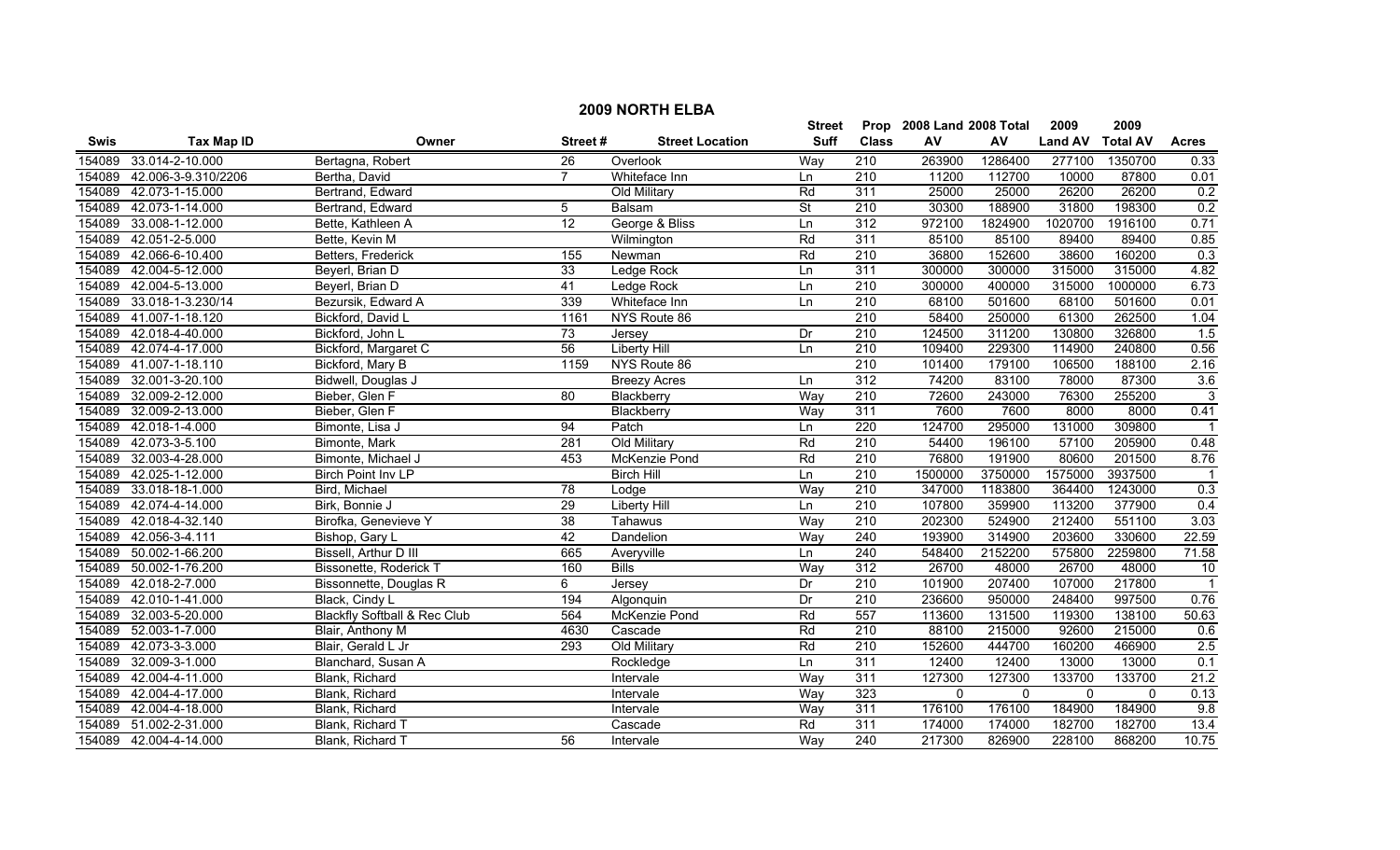|             |                     |                                   |                 |                        | <b>Street</b>            |                  | Prop 2008 Land 2008 Total |          | 2009           | 2009            |                |
|-------------|---------------------|-----------------------------------|-----------------|------------------------|--------------------------|------------------|---------------------------|----------|----------------|-----------------|----------------|
| <b>Swis</b> | <b>Tax Map ID</b>   | Owner                             | Street#         | <b>Street Location</b> | <b>Suff</b>              | <b>Class</b>     | AV                        | AV       | <b>Land AV</b> | <b>Total AV</b> | <b>Acres</b>   |
| 154089      | 51.002-2-33.000     | Blank, Richard T                  |                 | Cascade                | Rd                       | 311              | 145100                    | 145100   | 152400         | 152400          | 12.1           |
| 154089      | 51.002-2-32.000     | Blank, Ronald J                   |                 | Cascade                | Rd                       | 311              | 145100                    | 145100   | 152400         | 152400          | 12.1           |
| 154089      | 42.004-4-15.000     | Blank, Ronald J                   |                 | Intervale              | Way                      | 311              | 152300                    | 152300   | 159900         | 159900          | 10.2           |
| 154089      | 42.004-4-13.000     | Blank, Ronald J                   |                 | Intervale              | Way                      | 311              | 127300                    | 127300   | 133700         | 133700          | 10             |
| 154089      | 42.004-4-12.000     | Blank, Ronald J                   |                 | Intervale              | Way                      | 311              | 127300                    | 127300   | 133700         | 133700          | 11.35          |
| 154089      | 51.002-2-34.000     | Blank, Ronald J                   | 81              | Boulderwood            | Way                      | 240              | 345600                    | 903800   | 362900         | 949000          | 13.8           |
| 154089      | 42.074-4-15.000     | Blazer, Margaret T                | 33              | Liberty Hill           | Ln                       | 220              | 112300                    | 345700   | 117900         | 363000          | 0.4            |
| 154089      | 42.066-6-20.002     | Blinn, Jerald P                   | 97              | Balsam                 | $\overline{\mathsf{St}}$ | 210              | 36800                     | 87000    | 38700          | 91400           | 0.69           |
| 154089      | 42.074-1-4.000      | Blinn, Philip                     | $\overline{31}$ | Johnson                | Ave                      | $\overline{210}$ | 27700                     | 151000   | 29100          | 158600          | 0.2            |
| 154089      | 33.015-1-5.200      | Bliss, Brian                      | 12              | George & Bliss         | Ln                       | 260              | 790400                    | 843800   | 829900         | 886000          | 1.38           |
| 154089      | 42.018-3-1.000      | Bliss, Brian W                    | 3               | Jersey                 | Dr                       | 210              | 106900                    | 242500   | 112200         | 254600          |                |
| 154089      | 50.002-1-44.000     | Bliss, Brian W                    | 42              | Partridge              | Ln                       | 210              | 229700                    | 587500   | 241200         | 616900          | 7.3            |
| 154089      | 42.018-1-3.000      | Bliss, David M                    | 86              | Patch                  | Ln                       | $\overline{210}$ | 121700                    | 348600   | 127800         | 366000          | 1.1            |
| 154089      | 42.073-2-5.000      | Bliss, Earl I                     | 15              | Winter                 | $\overline{\mathsf{St}}$ | 210              | 36600                     | 146400   | 38400          | 153700          | 0.3            |
| 154089      | 42.006-3-9.310/8006 | Bloch, Andrew                     | $\overline{7}$  | Whiteface Inn          | Ln                       | $\overline{210}$ | 11200                     | 351100   | 10000          | 245500          | 0.01           |
| 154089      | 33.018-1-3.230/6    | Block, Lizbeth M                  | 337             | Whiteface Inn          | Ln                       | $\overline{210}$ | 65800                     | 474000   | 65800          | 474000          | 0.01           |
| 154089      | 33.072-6-11.000     | <b>Bluff Homeowners Assoc Inc</b> |                 | Whiteface Inn          | Ln                       | 312              | $\mathbf{0}$              | $\Omega$ | $\mathbf{0}$   | $\Omega$        | 1.22           |
| 154089      | 33.019-1-12.000     | <b>Blum Rose Corp</b>             | 26              | Point O View           | Way                      | 280              | 2150700                   | 3250000  | 2258200        | 3950000         | 7.2            |
| 154089      | 42.006-3-9.310/4906 | BMH 1998 Trust                    | $\overline{7}$  | Whiteface Inn          | Ln                       | 210              | 11300                     | 138200   | 10000          | 116700          | 0.01           |
| 154089      | 42.065-2-11.000     | Boeve, Christopher Jr             | $\overline{32}$ | Cherry                 | Ln                       | 210              | 45000                     | 181400   | 47300          | 190500          | 0.25           |
| 154089      | 42.002-2-2.000      | Bogle, Eve S                      |                 | Ruisseaumont           | Way                      | 280              | 741500                    | 1845200  | 2000600        | 4400000         | 9.14           |
| 154089      | 52.001-2-9.000      | Bohan, Richard F                  | 67              | American               | Way                      | $\overline{210}$ |                           |          | 145200         | 427400          | 5.98           |
| 154089      | 42.074-3-13.200     | Bolinsky, Henry                   | 136             | Old Military           | Rd                       | $\overline{210}$ | 54900                     | 163500   | 57700          | 171700          | 0.3            |
| 154089      | 32.001-3-11.000     | Bombard, Douglas G                | 164             | <b>Breezy Acres</b>    | Ln                       | 260              | 22700                     | 38500    | 23800          | 40400           | 0.46           |
| 154089      | 42.006-3-9.310/1405 | Bonanno, Michael A                | $\overline{7}$  | Whiteface Inn          | Ln                       | $\overline{210}$ | 11300                     | 193200   | 10000          | 162800          | 0.01           |
| 154089      | 42.041-1-11.000     | Bonsignore, Cornelia              | $\overline{12}$ | Kate Smith             | Ave                      | $\overline{210}$ | 54200                     | 213000   | 56900          | 223600          | 0.07           |
| 154089      | 42.032-2-4.000      | Borden, Bertha                    | 20              | Fawn Ridge             | Rd                       | 210              | 85600                     | 128100   | 89900          | 134500          | 2.2            |
| 154089      | 43.017-1-13.000     | Borden, Edward A III              | 95              | Deerwood               | Tr                       | 210              | 95800                     | 163600   | 100600         | 171800          | 1.6            |
| 154089      | 42.041-1-3.000      | Borden, Robert M                  |                 | <b>Grand View</b>      | Ave                      | 311              | 1500                      | 1500     | 1600           | 1600            | 0.1            |
| 154089      | 42.018-4-37.000     | Borelli, Joseph H Jr              | 31              | <b>Birch Hill</b>      | Ln                       | 210              | 138500                    | 296400   | 145400         | 311200          | 2.1            |
| 154089      | 42.006-3-9.310/3604 | Borgen, Roger                     | $\overline{7}$  | Whiteface Inn          | Ln                       | 210              | 11200                     | 70300    | 5000           | 53000           | 0.01           |
| 154089      | 32.014-1-4.000      | Borghi, Robert H                  | 49              | <b>Breezy Acres</b>    | Ln                       | 210              | 77100                     | 182100   | 81000          | 191200          | 0.8            |
| 154089      | 42.018-4-2.000      | Borland, William                  | 17              | Tamarack               | Ave                      | 210              | 91500                     | 216700   | 96000          | 227500          | 0.5            |
| 154089      | 51.002-2-28.000     | Borrelli, Joseph H                | 5184            | Cascade                | Rd                       | 449              | 81300                     | 226000   | 85400          | 237300          | $\overline{1}$ |
| 154089      | 51.000-1-54.200     | Borrelli, Joseph H                |                 | Bear Cub               | Ln                       | 314              | 114000                    | 114000   | 119700         | 119700          | 50             |
| 154089      | 33.072-1-2.000      | Borzilleri, William               | 13              | Hemlock                | Way                      | 210              | 175100                    | 351650   | 183800         | 351650          | 0.22           |
| 154089      | 33.020-1-17.111     | Botoulas, Peter                   | 8               | <b>Botoulas</b>        | Way                      | 240              |                           |          | 500000         | 660000          | 19.15          |
| 154089      | 32.009-2-3.002      | Bough, Gerald J Jr                | 283             | <b>Forest Hill</b>     | Ave                      | 210              | 33200                     | 115400   | 34900          | 135000          | 1.52           |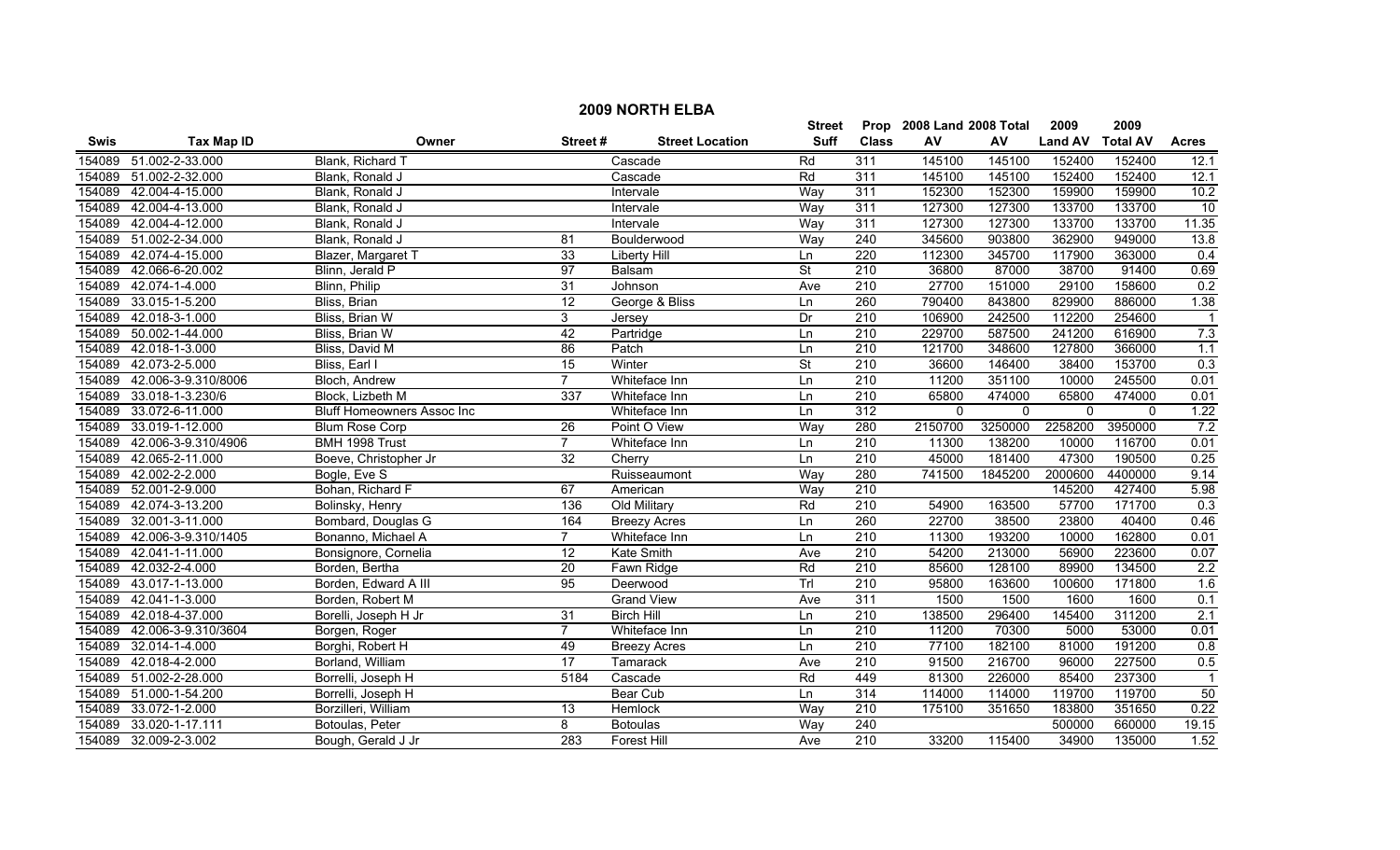| <b>2009 NORTH ELBA</b> |                        |                                      |                 |                        |                          |                  |                      |             |                |                 |                  |
|------------------------|------------------------|--------------------------------------|-----------------|------------------------|--------------------------|------------------|----------------------|-------------|----------------|-----------------|------------------|
|                        |                        |                                      |                 |                        | Street                   | Prop             | 2008 Land 2008 Total |             | 2009           | 2009            |                  |
| <b>Swis</b>            | <b>Tax Map ID</b>      | Owner                                | Street#         | <b>Street Location</b> | Suff                     | <b>Class</b>     | AV                   | AV          | <b>Land AV</b> | <b>Total AV</b> | <b>Acres</b>     |
| 154089                 | 32.009-1-7.000         | Boushie & Assoc RE Partnership       | 1332            | Pine                   | $\overline{\mathsf{St}}$ | 210              | 34000                | 254000      | 35700          | 266700          | 0.3              |
| 154089                 | 42.066-2-13.000        | Bova, Roy                            | $\overline{53}$ | Balsam                 | $\overline{\mathsf{St}}$ | 210              | 36200                | 146800      | 38000          | 154100          | 0.3              |
| 154089                 | 42.041-1-5.000         | Bovard, Peter C                      |                 | <b>Grand View</b>      | Ave                      | 311              | 13800                | 13800       | 14500          | 14500           | 0.1              |
| 154089                 | 42.041-1-24.000        | <b>Bove Family Trust</b>             | 6               | Knoll                  | Wav                      | 210              | 65800                | 265000      | 69000          | 278200          | 0.05             |
| 154089                 | 41.001-2-6.000         | Bowen, Richard C                     | 16              | <b>Bridget</b>         | Ln                       | 210              | 99700                | 525600      | 104700         | 551900          | 1.03             |
|                        | 154089 41.001-1-10.000 | Bowman, Carla L                      | 50              | Ray Brook              | Rd                       | 210              | 24000                | 143400      | 25200          | 150600          | 0.3              |
| 154089                 | 42.010-1-34.000        | Bowman, Jeanne M                     |                 | Algonquin              | Dr                       | 311              | 126900               | 126900      | 133200         | 133200          | 0.75             |
| 154089                 | 42.074-2-17.000        | Boyer, Catherine F                   |                 | Johnson                | Ave                      | 311              | 900                  | 900         | 900            | 900             | 0.1              |
| 154089                 | 42.074-2-13.000        | Boyer, Catherine F                   | 19              | Newman                 | Rd                       | 210              | 11600                | 43200       | 12200          | 45400           | 0.1              |
| 154089                 | 42.074-2-12.000        | Boyer, Catherine F                   | 21              | Newman                 | Rd                       | $\overline{210}$ | 23900                | 94700       | 25100          | 99400           | 0.2              |
| 154089                 | 42.056-1-1.000         | Boyer, Richard B                     | 491             | Old Military           | Rd                       | 400              | 184100               | 319200      | 193300         | 319200          | $\overline{5}$   |
| 154089                 | 42.065-4-5.000         | Boyer, Ronna                         | $\overline{11}$ | Spruce                 | $\overline{\mathsf{St}}$ | 210              | 31800                | 192200      | 33400          | 201800          | 0.4              |
| 154089                 | 50.002-1-57.110        | Bozarth, Ralph M Jr                  |                 | Averyville             | Ln                       | 311              | $\mathbf{0}$         | $\mathbf 0$ | $\mathbf{0}$   | $\mathbf{0}$    | 3.76             |
| 154089                 | 42.006-3-9.310/3711    | Bracy, Evan F                        | $\overline{7}$  | Whiteface Inn          | Ln                       | $\overline{210}$ |                      |             | 5000           | 59700           | 0.01             |
| 154089                 | 42.006-3-9.310/3705    | Bracy, Evan F                        |                 | Whiteface Inn          | Ln                       | 210              | 11300                | 141800      | 5000           | 59700           | 0.01             |
| 154089                 | 50.002-1-57.120        | Bradley, Norman M                    | 41              | Sweetwood Farms        | Way                      | 240              | 242000               | 726300      | 254100         | 762600          | 21.92            |
|                        | 154089 41.001-1-15.000 | Brainerd, Elizabeth A                | 862             | NYS Route 86           |                          | 483              | 174100               | 387200      | 182800         | 406600          | 1.1              |
| 154089                 | 42.018-4-28.100        | Brandenburg, Wolfgang                | 19              | Evans                  | Ln                       | 210              | 189400               | 628200      | 198900         | 659600          | $\overline{1}$   |
| 154089                 | 42.004-4-4.000         | Brandenburg, Wolfgang                |                 | Wilmington             | Rd                       | 210              | 6400                 | 115200      | 6800           | 121000          | 0.1              |
| 154089                 | 42.004-4-2.000         | Brandenburg, Wolfgang                |                 | NYS Route 86           |                          | 220              | 90100                | 274700      | 94600          | 288400          |                  |
| 154089                 | 42.074-4-18.000        | Brandes, Brian L                     |                 | <b>Liberty Hill</b>    | Ln                       | 311              | 84800                | 84800       | 89000          | 89000           | 0.45             |
| 154089                 | 33.018-6-1.000         | Branson, Bill B Jr                   |                 | High Peaks View        | Way                      | 210              | 525900               | 1479300     | 552200         | 1553300         | 0.54             |
| 154089                 | 42.006-3-9.310/4210    | Brattain, Ronald V                   | $\overline{7}$  | Whiteface Inn          | Ln                       | 210              |                      |             | 5000           | 49400           | 0.01             |
| 154089                 | 32.003-4-22.000        | Brelia, Kevin                        | 697             | McKenzie Pond          | Rd                       | 210              | 112600               | 282200      | 118200         | 296300          | $\overline{2}$   |
| 154089                 | 42.006-3-9.310/0401    | Breloff, Eileen                      | $\overline{7}$  | Whiteface Inn          | Ln                       | $\overline{210}$ | 11300                | 98800       | 10000          | 83200           | 0.01             |
| 154089                 | 42.006-3-9.310/6701    | Breloff, Eileen F                    | $\overline{7}$  | Whiteface Inn          | Ln                       | 210              | 11300                | 255200      | 10000          | 213500          | 0.01             |
| 154089                 | 42.018-1-32.000        | Brenner, Ronald                      |                 | Averyville             | Ln                       | 311              | 60100                | 60100       | 63100          | 63100           | 1.32             |
| 154089                 | 42.018-1-30.200        | Brenner, Ronald                      | $\overline{86}$ | Averyville             | Ln                       | $\overline{220}$ | 106300               | 241200      | 111700         | 340000          | 1.35             |
| 154089                 | 42.032-3-10.100        | <b>Brewster Mill Park Realty Inc</b> | 2099            | Saranac                | Ave                      | 421              | 568400               | 1442500     | 596800         | 1514600         | 2.19             |
| 154089                 | 42.033-1-2.000         | Brewster Mill Park Realty Inc        | 2125            | Saranac                | Ave                      | 415              | 3605300              | 6147100     | 3785600        | 6454500         | 6.23             |
| 154089                 | 42.074-3-22.000        | Briggs, Jenifer R                    | 24              | Church                 | $\overline{\mathsf{St}}$ | 210              | 73400                | 245800      | 77100          | 258100          | 0.57             |
| 154089                 | 33.072-1-1.001/10      | Briggs, Ronald J                     | 9               | <b>Hemlock</b>         | Way                      | 210              | 52000                | 218800      | 52000          | 218800          | 0.01             |
| 154089                 | 51.002-2-16.000        | Brindle, Jeffrey                     | $\overline{13}$ | Timber                 | Ln                       | 210              | 125300               | 490300      | 131600         | 489800          | 1.2              |
| 154089                 | 42.006-3-9.310/6003    | Britt, Kimberly A                    | $\overline{7}$  | Whiteface Inn          | Ln                       | 210              | 11300                | 181500      | 10000          | 153900          | 0.01             |
| 154089                 | 42.006-3-9.310/3506    | Broderick Colleen K                  | $\overline{7}$  | Whiteface Inn          | Ln                       | $\overline{210}$ | 11300                | 98800       | 10000          | 83200           | 0.01             |
| 154089                 | 32.003-6-25.000        | Brogan, Barry                        | 57              | Nordic                 | Way                      | $\overline{210}$ | 164000               | 540500      | 172200         | 567500          | 4.71             |
| 154089                 | 42.032-2-2.000         | Brokaw, Janine Y                     | 16              | Fawn Ridge             | Rd                       | 220              | 88900                | 184000      | 93300          | 193200          | 1.1              |
|                        | 154089 42.032-2-1.000  | Brokaw, Lloyd J                      | 10              | Fawn Ridge             | Rd                       | 210              | 179600               | 317200      | 188600         | 333100          | $\overline{2.7}$ |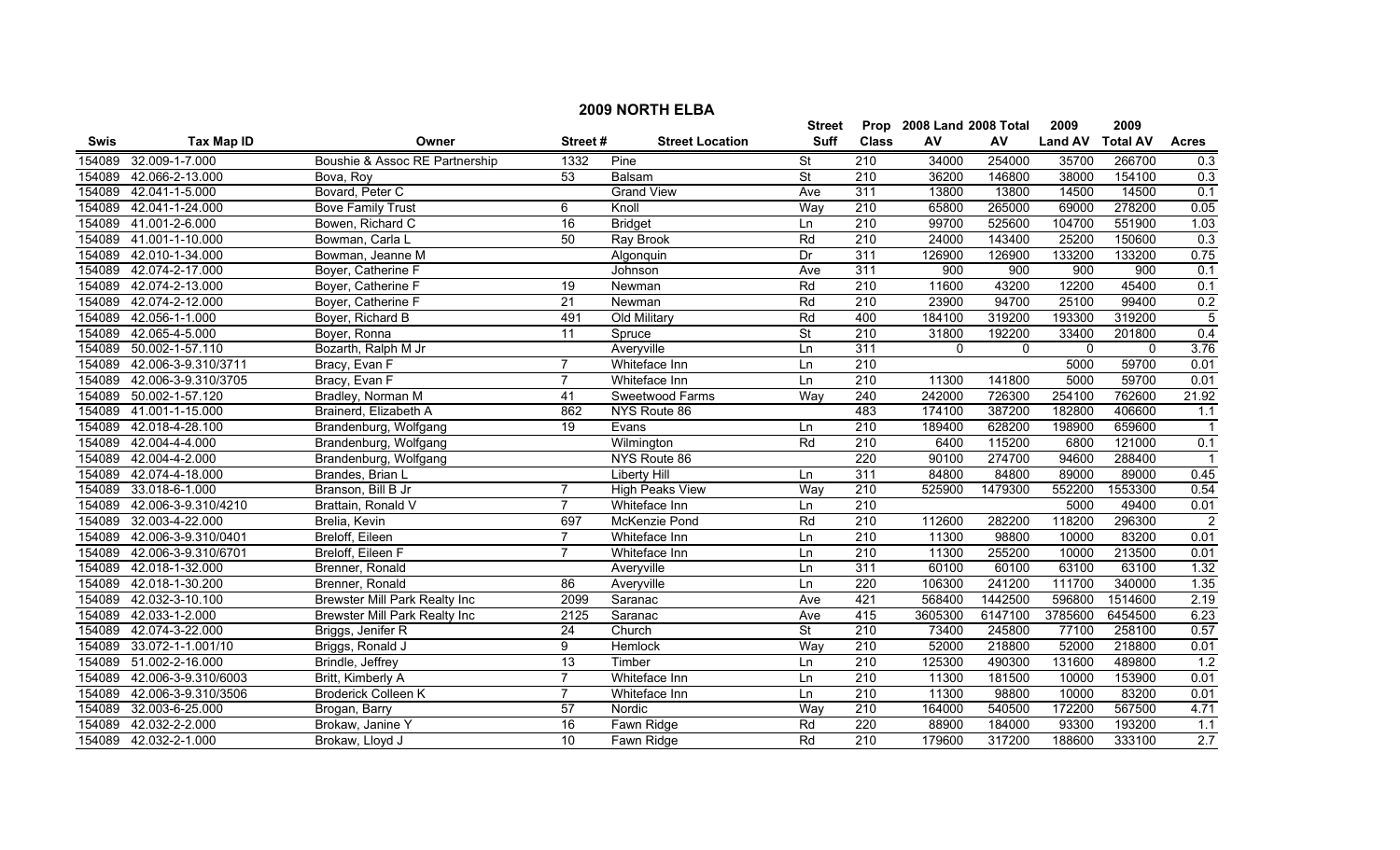|        | <b>2009 NORTH ELBA</b>     |                             |                 |                        |                          |                  |                           |                     |                |                 |              |  |
|--------|----------------------------|-----------------------------|-----------------|------------------------|--------------------------|------------------|---------------------------|---------------------|----------------|-----------------|--------------|--|
|        |                            |                             |                 |                        | Street                   |                  | Prop 2008 Land 2008 Total |                     | 2009           | 2009            |              |  |
| Swis   | <b>Tax Map ID</b>          | Owner                       | Street#         | <b>Street Location</b> | <b>Suff</b>              | <b>Class</b>     | AV                        | AV                  | <b>Land AV</b> | <b>Total AV</b> | <b>Acres</b> |  |
| 154089 | 42.018-4-67.000            | Brooks, Catherine           | 132             | Evans                  | Ln                       | 210              | 158200                    | 353800              | 166100         | 371500          | 4.6          |  |
| 154089 | 50.002-1-5.000             | Brooks, James               | 72              | Saddleback             | Way                      | 240              | 125000                    | 375000              | 131300         | 393800          | 10.52        |  |
| 154089 | 42.041-1-13.000            | Brooks, James M             |                 | <b>Grand View</b>      | Ave                      | 311              | 7300                      | 7300                | 5000           | 5000            | 0.1          |  |
| 154089 | 42.074-3-9.200             | Brooks, Joseph W            | 160             | Old Military           | Rd                       | 210              | 86100                     | 218900              | 90400          | 220000          | 0.46         |  |
| 154089 | 42.074-3-9.110             | Brooks, Joseph W            | 15              | LaBrake                | Way                      | 210              | 81500                     | 175000              | 85600          | 180000          | 0.49         |  |
| 154089 | 42.074-3-7.220             | Brooks, Joseph W            |                 | Church                 | <b>St</b>                | 311              | 5100                      | 5100                | 5100           | 5100            | 0.82         |  |
| 154089 | 42.043-3-2.000             | Brooks, Marcia F            | 46              | Northwood              | Rd                       | $\overline{210}$ | 107900                    | 285000              | 113200         | 299200          | 0.8          |  |
| 154089 | 50.002-1-69.200            | <b>Brown Michael H</b>      | 853             | Averyville             | Ln                       | 240              | 662500                    | 1292500             | 695600         | 1300000         | 105.41       |  |
| 154089 | 42.018-1-8.000             | Brown, Betsy H              | 116             | Patch                  | Ln                       | 210              | 133300                    | 460000              | 140000         | 483000          |              |  |
| 154089 | 50.002-1-41.000            | Brown, Douglas M            | 549             | Averyville             | Ln                       | 210              | 250000                    | 750000              | 262500         | 760000          | 8.3          |  |
| 154089 | 33.079-1-28.000            | Brown, Lisa B               | 64              | Moongate               | Ln                       | $\overline{210}$ | 155300                    | 518900              | 163000         | 395000          | 1.44         |  |
| 154089 | 42.006-3-9.310/0202        | Brown, Mark A               | $\overline{7}$  | Whiteface Inn          | Ln                       | 210              | 11300                     | 193200              | 10000          | 162800          | 0.01         |  |
| 154089 | 33.008-1-2.000             | Brown, Michael H            | $\overline{12}$ | George & Bliss         | Ln                       | 260              | 635100                    | 795000              | 666900         | 834800          | 7.5          |  |
| 154089 | 42.018-4-3.460             | Brown, Pamela               | $\overline{34}$ | Tahawus                | Way                      | $\overline{210}$ | 137400                    | 303400              | 144300         | 318600          | 1.11         |  |
|        | 154089 42.006-3-9.310/4206 | Brown, Tami J               | $\overline{7}$  | Whiteface Inn          | Ln                       | 210              | $\mathbf 0$               | $\mathsf{O}\xspace$ | 5000           | 49400           | 0.01         |  |
| 154089 | 42.064-1-9.200             | Brownell, Bonnie L          | 11              | Hunters                | Way                      | $\overline{210}$ | 64500                     | 142800              | 67700          | 149900          | 0.75         |  |
| 154089 | 42.073-1-10.000            | Brucato, Rosario            |                 | Balsam                 | <b>St</b>                | 311              | 14400                     | 14400               | 15100          | 15100           | 0.3          |  |
| 154089 | 42.073-1-9.200             | Brucato, Rosario            |                 | Balsam                 | $\overline{\mathsf{St}}$ | 311              | 14400                     | 14400               | 15100          | 15100           | 0.3          |  |
| 154089 | 42.073-1-9.100             | Brucato, Rosario            | $\overline{23}$ | <b>Balsam</b>          | $\overline{\mathsf{St}}$ | 210              | 38000                     | 190000              | 39900          | 199500          | 0.3          |  |
| 154089 | 42.066-6-9.001             | Bruce, Kathleen M           | 101             | Balsam                 | <b>St</b>                | 210              | 23400                     | 66600               | 24500          | 69900           | 0.24         |  |
|        | 154089 42.006-3-9.310/4002 | Bruce, Sandra L             | $\overline{7}$  | Whiteface Inn          | Ln                       | 210              | 11300                     | 98800               | 10000          | 83200           | 0.01         |  |
| 154089 | 42.006-3-9.310/3905        | Bruce, Sandra L             | $\overline{7}$  | Whiteface Inn          | Ln                       | 210              | 11300                     | 193200              | 10000          | 162800          | 0.01         |  |
| 154089 | 52.001-1-31.600            | Bruce, Siv Elisabet         | 32              | Edgley                 | Way                      | $\overline{210}$ | 133800                    | 473100              | 140500         | 496800          | 5.05         |  |
| 154089 | 42.035-2-5.000             | Brucia, James B             | 115             | Northwood              | Rd                       | 210              | 159900                    | 900000              | 167900         | 945000          | 0.67         |  |
| 154089 | 33.011-3-5.000             | Brynn II LLC                | 12              | George & Bliss         | Ln                       | 260              | 986300                    | 1176500             | 1035600        | 1235300         | 1.8          |  |
| 154089 | 42.004-3-16.100            | Bubb, Clair E               | $\overline{13}$ | Old Military           | Rd                       | 210              | 122300                    | 188700              | 128400         | 190000          | 0.89         |  |
| 154089 | 33.019-1-7.000             | Buckheit, Joseph            | 47              | Abenaki                | Way                      | $\overline{210}$ | 1831900                   | 3666800             | 1923500        | 3850100         | 1.7          |  |
| 154089 | 42.066-3-12.000            | Buffington, Philip          | 49              | Johnson                | Ave                      | 280              | 29400                     | 160100              | 30900          | 168100          | 0.2          |  |
| 154089 | 43.003-2-20.000            | Bujold, Denise              |                 | River                  | Rd                       | 311              | 37600                     | 37600               | 39500          | 39500           | 2.4          |  |
| 154089 | 52.002-1-8.200             | Bula, Wolodymyr I           |                 | Mountain               | Ln                       | 314              | 150000                    | 150000              | 157500         | 157500          | 5.38         |  |
| 154089 | 42.018-4-18.000            | Burdin, Todd W              | 48              | <b>Split Rock</b>      | Rd                       | 210              | 147400                    | 327200              | 154800         | 343600          | - 1          |  |
| 154089 | 42.006-3-9.310/1708        | <b>Burke Living Trust</b>   | $\overline{7}$  | Whiteface Inn          | Ln                       | 210              | 11200                     | 64900               | 5000           | 49400           | 0.01         |  |
| 154089 | 33.018-1-3.230/13          | Burkett, Bradford C         | 339             | Whiteface Inn          | Ln                       | 210              | 67700                     | 498400              | 67700          | 498400          | 0.01         |  |
|        | 154089 51.000-1-15.055     | <b>Burnett Hunting Club</b> |                 | Averyville             | Ln                       | 312              | 177300                    | 195700              | 186200         | 195700          | 153          |  |
| 154089 | 42.018-4-53.000            | Burnham, Jeffery P          | $\overline{14}$ | Eagles Nest            | Rd                       | $\overline{210}$ | 150600                    | 447000              | 158200         | 469400          | 1.1          |  |
| 154089 | 42.018-4-17.000            | Burnham, Jeffrey P          |                 | Evans                  | Ln                       | 311              | 132900                    | 132900              | 139500         | 139500          | 1.1          |  |
| 154089 | 42.018-4-69.000            | Burnham, Jeffrey P          |                 | Evans                  | Ln                       | 311              | 33500                     | 33500               | 35200          | 35200           | 1.87         |  |
|        | 154089 42.018-4-70.000     | Burnham, Jeffrey P          |                 | Evans                  | Ln                       | 311              | 64100                     | 64100               | 67300          | 67300           | 1.2          |  |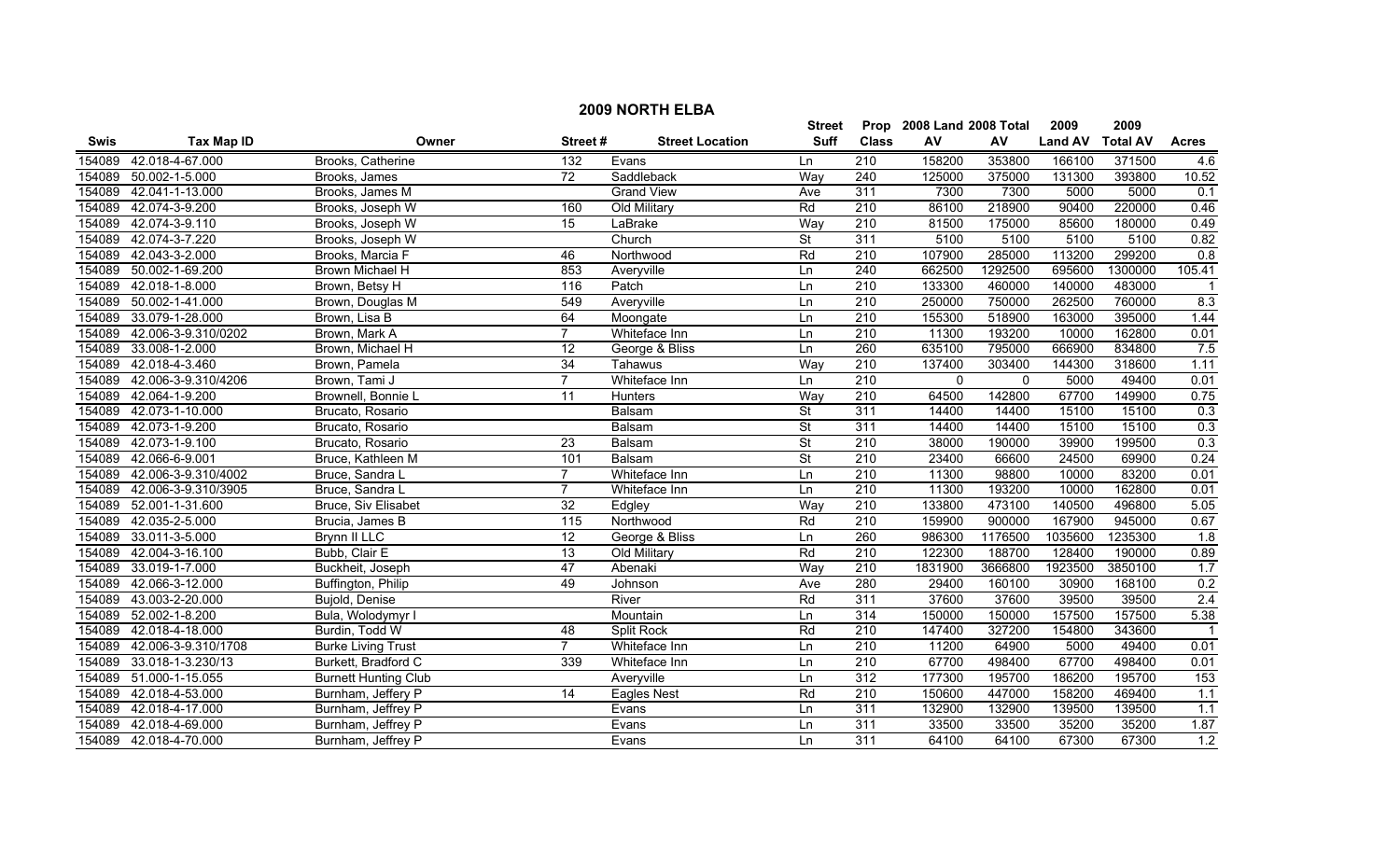|        | <b>2009 NORTH ELBA</b> |                              |                       |                        |             |                  |                           |         |                |                 |                  |  |
|--------|------------------------|------------------------------|-----------------------|------------------------|-------------|------------------|---------------------------|---------|----------------|-----------------|------------------|--|
|        |                        |                              |                       |                        | Street      |                  | Prop 2008 Land 2008 Total |         | 2009           | 2009            |                  |  |
| Swis   | <b>Tax Map ID</b>      | Owner                        | Street#               | <b>Street Location</b> | <b>Suff</b> | <b>Class</b>     | ${\sf AV}$                | AV      | <b>Land AV</b> | <b>Total AV</b> | <b>Acres</b>     |  |
| 154089 | 42.006-3-9.310/3504    | Busko, Michael               | $\overline{7}$        | Whiteface Inn          | Ln          | 210              | 11300                     | 98800   | 10000          | 83200           | 0.01             |  |
| 154089 | 32.001-3-18.000        | Bussian, Ronald W            | 140                   | <b>Breezy Acres</b>    | Ln          | 312              | 77200                     | 92800   | 81000          | 97400           | 0.5              |  |
| 154089 | 42.002-1-4.200         | <b>Butler Real Estate Co</b> | $\overline{23}$       | Peninsula              | Way         | 312              | 161100                    | 217400  | 169200         | 228300          | 2.2              |  |
| 154089 | 42.032-3-10.200        | <b>Butler Real Estate Co</b> |                       | Saranac                | Ave         | 330              | 27900                     | 27900   | 27900          | 27900           | 0.3              |  |
| 154089 | 42.002-1-4.100         | <b>Butler Real Estate Co</b> |                       | Peninsula              | Way         | 311              | 155900                    | 155900  | 163700         | 163700          | 2.38             |  |
| 154089 | 42.033-1-1.000         | <b>Butler Real Estate Co</b> |                       | Saranac                | Ave         | 557              | 115300                    | 182200  | 121100         | 191300          | 5.47             |  |
| 154089 | 41.007-4-1.000         | Butler, Joan D               |                       | <b>Wolf Pond</b>       | Way         | 311              | 47800                     | 47800   | 50200          | 50200           | 0.94             |  |
| 154089 | 52.001-1-22.000        | Butler, Patrick J            | 4894                  | Cascade                | Rd          | 240              | 222300                    | 585700  | 233400         | 615000          | 10.4             |  |
| 154089 | 42.025-1-11.000        | Butler, Ronald L             | $\mathbf{2}^{\prime}$ | Kilkare                | Way         | $\overline{210}$ | 1135700                   | 2098100 | 1192500        | 2203000         | 0.6              |  |
| 154089 | 33.072-7-1.000/4       | Byrne Brian P                | 351                   | Whiteface Inn          | Ln          | 210              | 84400                     | 252000  | 84400          | 252000          | 0.01             |  |
| 154089 | 42.010-1-56.000        | Byrne, Eugene                | $\overline{215}$      | Algonquin              | Dr          | 210              | 250700                    | 800000  | 263200         | 815000          | 0.81             |  |
| 154089 | 33.018-1-2.001/6       | Byrne, Gregory D             | 316                   | Whiteface Inn          | Ln          | 210              | 46300                     | 489400  | 46300          | 489400          | 0.01             |  |
| 154089 | 42.018-1-19.000        | Byrnes, Edward F             | $\overline{36}$       | Patch                  | Ln          | $\overline{210}$ | 100200                    | 347500  | 105200         | 364900          | -1               |  |
| 154089 | 41.001-1-18.100        | Ca-Pro Associates Inc        | 889                   | NYS Route 86           |             | 449              | 86000                     | 466900  | 90300          | 490200          | 3.13             |  |
| 154089 | 43.017-1-10.000        | Cahill, Kathryn              | 67                    | Deerwood               | TrI         | $\overline{210}$ | 149100                    | 370600  | 156500         | 300000          | $\overline{1.8}$ |  |
| 154089 | 41.007-2-6.120         | Cairns, Charles E            | $\overline{7}$        | <b>Bairn</b>           | Way         | $\overline{210}$ | 42100                     | 177100  | 44200          | 186000          | 0.93             |  |
| 154089 | 33.011-1-4.200         | Calder, Frederick C          | 12                    | George & Bliss         | Ln          | 260              | 949100                    | 1224200 | 996500         | 1285400         | 2.35             |  |
| 154089 | 33.018-1-12.000        | Caldera, Donald L            | 49                    | Camp                   | Way         | 210              | 1218500                   | 2098100 | 1218500        | 2098100         | 0.9              |  |
| 154089 | 43.017-1-12.000        | Caligiore, Sebastian         | 87                    | Deerwood               | Trl         | 210              | 116800                    | 314800  | 122600         | 330500          | 1.42             |  |
| 154089 | 41.001-1-8.000         | Callaghan, Leonard J         | 58                    | Ray Brook              | Rd          | 210              | 41300                     | 138300  | 43400          | 145200          | 0.8              |  |
| 154089 | 41.001-1-9.000         | Callaghan, Michelle          |                       | Ray Brook              | Rd          | $\overline{210}$ | 36300                     | 115600  | 38100          | 121400          | 0.6              |  |
| 154089 | 33.079-1-19.000        | Calvert, Robert B            | $\frac{175}{2}$       | Whiteface Inn          | Ln          | 210              | 180900                    | 531900  | 189900         | 558500          | 1.1              |  |
| 154089 | 42.074-6-29.000        | Camaddawrria LLC             | $\overline{21}$       | <b>Barkeater</b>       | Way         | 210              | 58700                     | 411200  | 61700          | 431800          | 0.08             |  |
| 154089 | 52.003-1-15.000        | Cameron, Susan Ortloff       |                       | Cascade                | Rd          | 311              | 14700                     | 14700   | 15400          | 15400           | $\overline{1}$   |  |
| 154089 | 52.003-1-16.000        | Cameron, Susan Ortloff       | 4579                  | Cascade                | Rd          | $\overline{210}$ | 114600                    | 312100  | 120300         | 327700          | $\overline{1}$   |  |
| 154089 | 33.011-3-8.000         | Camp Agawam Partners         | 12                    | George & Bliss         | Ln          | 260              | 840000                    | 850000  | 840000         | 850000          | 1.6              |  |
| 154089 | 42.043-3-8.200         | Camp Kobl Hil LLC            | $\overline{32}$       | <b>Cobble Hill</b>     | Rd          | $\overline{210}$ | 271000                    | 1490700 | 284500         | 1565200         | $\overline{2}$   |  |
| 154089 | 33.000-2-31.000        | Camp Menawa LLC              |                       | George & Bliss         | Ln          | 322              | 63300                     | 63300   | 63300          | 63300           | 21.52            |  |
| 154089 | 42.026-1-10.000        | Camp Menawa LLC              |                       | George & Bliss         | Ln          | 312              | 147400                    | 151300  | 147400         | 151300          | 0.01             |  |
| 154089 | 33.000-2-13.000        | Camp Menawa LLC              | 12                    | George & Bliss         | Ln          | 260              | 2680100                   | 3375000 | 2814200        | 3375000         | 17.49            |  |
| 154089 | 33.020-1-13.000        | Camp Wauhkin LLC             | 135                   | Ruisseaumont           | Way         | 260              | 2198800                   | 2416500 | 2308700        | 2537300         | 1.9              |  |
| 154089 | 42.043-1-10.220        | Cancro, Nicholas F           | 265                   | Lake Placid Club       | Way         | 210              | 155600                    | 561900  | 163400         | 590000          | 2.11             |  |
| 154089 | 43.017-1-1.000         | Cannava, Amy S               | 8                     | Deerwood               | TrI         | 210              | 100300                    | 100300  | 90000          | 190000          | 1.4              |  |
| 154089 | 33.072-7-1.000/3       | Cannon, Timothy J            | 351                   | Whiteface Inn          | Ln          | $\overline{210}$ | 84400                     | 252000  | 84400          | 252000          | 0.01             |  |
| 154089 | 32.001-3-5.000         | Cantwell, Ann W              |                       | <b>Breezy Acres</b>    | Ln          | 322              | 62000                     | 62000   | 65100          | 65100           | 36.4             |  |
| 154089 | 32.009-2-1.000         | Cantwell, Ann W              | 272                   | Forest Hill            | Ave         | 210              | 37300                     | 232900  | 39100          | 244500          | 0.06             |  |
| 154089 | 32.001-3-4.000         | Cantwell, Robert A           | 289                   | Hennessy               | Way         | 240              | 69100                     | 148500  | 72500          | 155900          | 30               |  |
| 154089 | 32.001-3-1.110         | Cantwell, William            | 69                    | Blackberry             | Way         | $\overline{240}$ | 159200                    | 412200  | 167200         | 432800          | 22.39            |  |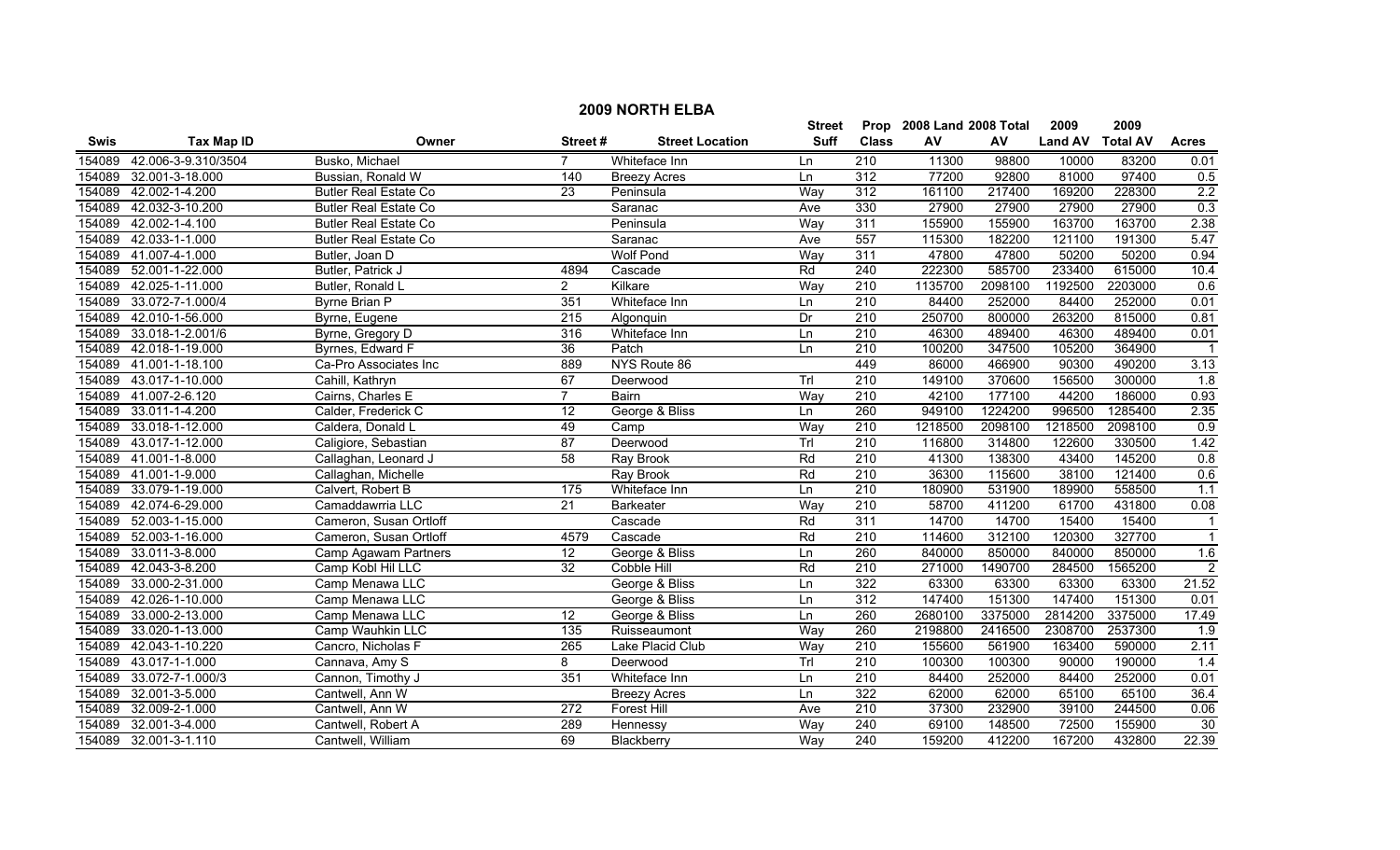|        | <b>2009 NORTH ELBA</b>     |                            |                  |                        |                          |                  |                           |         |                |                 |                         |  |
|--------|----------------------------|----------------------------|------------------|------------------------|--------------------------|------------------|---------------------------|---------|----------------|-----------------|-------------------------|--|
|        |                            |                            |                  |                        | Street                   |                  | Prop 2008 Land 2008 Total |         | 2009           | 2009            |                         |  |
| Swis   | <b>Tax Map ID</b>          | Owner                      | Street#          | <b>Street Location</b> | <b>Suff</b>              | <b>Class</b>     | AV                        | AV      | <b>Land AV</b> | <b>Total AV</b> | <b>Acres</b>            |  |
| 154089 | 42.074-6-18.000            | Capel, Colleen C           | 4                | Rustic                 | Way                      | 210              | 58800                     | 405500  | 61800          | 425800          | 0.04                    |  |
| 154089 | 41.001-1-46.002            | Capone, Phillip C          | $\overline{22}$  | Pendergast Farm        | Way                      | 210              | 50900                     | 167700  | 53500          | 176100          | 1.99                    |  |
| 154089 | 33.000-5-9.200             | Carbil Corp                |                  | George & Bliss         | Ln                       | 312              | 435000                    | 514600  | 456700         | 540300          | 2.03                    |  |
| 154089 | 33.072-2-2.000             | Cardinale, Joseph P        | 36               | Chipmunk               | Ln                       | 210              | 1779100                   | 2531200 | 1868100        | 2657800         | 0.6                     |  |
| 154089 | 33.072-2-3.000             | Cardinale, Joseph P        | 38               | Chipmunk               | Ln                       | 260              | 215700                    | 411500  | 226500         | 432100          | 0.3                     |  |
| 154089 | 33.015-2-6.000             | Carnell, Andrew N          | $\overline{12}$  | George & Bliss         | Ln                       | 260              | 1531300                   | 1617500 | 1607900        | 1698400         | 8.4                     |  |
| 154089 | 42.006-3-9.310/4802        | Carpenter, John H          | $\overline{7}$   | Whiteface Inn          | Ln                       | 210              | 11300                     | 98800   | 10000          | 83200           | 0.01                    |  |
| 154089 | 42.006-3-9.310/7906        | Carr, Cynthia R            | $\overline{7}$   | Whiteface Inn          | Ln                       | 210              | 11300                     | 316700  | 10000          | 254800          | 0.01                    |  |
| 154089 | 42.034-2-7.100             | Carroll, Thomas G          | 400              | Mirror Lake            | Dr                       | 210              | 659500                    | 1967000 | 692500         | 2065400         | 0.72                    |  |
| 154089 | 42.065-5-7.000             | Carrow, Ronald C           | $\overline{133}$ | Hurley                 | Ave                      | 210              | 55100                     | 207200  | 57900          | 217600          | 0.7                     |  |
| 154089 | 52.001-2-1.000             | Cascade Inn Motel Rest Inc | 5017             | Cascade                | Rd                       | 415              |                           |         | 336600         | 562500          | 5.01                    |  |
| 154089 | 42.056-4-5.000             | Casella Waste Mngmnt Inc   | 407              | Old Military           | Rd                       | 851              | 175400                    | 556600  | 184100         | 584400          | 1.86                    |  |
| 154089 | 32.003-4-26.000            | Cassidy, Richard L         | 525              | McKenzie Pond          | Rd                       | $\overline{210}$ | 103600                    | 262000  | 108800         | 247000          | 5.78                    |  |
| 154089 | 42.034-3-15.000            | Cassot, Edmond F           | 110              | <b>Beech Hill</b>      | $\overline{C}$           | $\overline{210}$ | 74500                     | 279300  | 78300          | 293300          | 0.4                     |  |
| 154089 | 43.003-1-13.000            | Cassu, Michael D           | 523              | River                  | Rd                       | 210              | 44600                     | 300000  | 40000          | 350000          | 4.89                    |  |
| 154089 | 32.009-4-1.000             | Catalano, Joseph M Jr      | $\overline{37}$  | <b>Forest Hill</b>     | Ave                      | 311              | 600                       | 600     | 600            | 600             | 0.1                     |  |
| 154089 | 42.066-7-6.000             | Catania Anthony            |                  | Nichols                | <b>St</b>                | 210              | 13300                     | 24100   | 14000          | 25300           | 0.1                     |  |
| 154089 | 42.056-1-7.000             | Catania, David A           | 459              | Old Military           | Rd                       | 311              | 151500                    | 151500  | 160000         | 160000          | 2.9                     |  |
| 154089 | 42.066-7-3.000             | Catania, Joseph A          |                  | <b>Nichols</b>         | $\overline{\mathsf{St}}$ | 311              | 2800                      | 2800    | 2900           | 2900            | 0.1                     |  |
| 154089 | 50.002-1-39.200            | Cattell, Edward V Jr       | 776              | Averyville             | Ln                       | 240              | 518400                    | 593400  | 518400         | 956000          | 80.17                   |  |
| 154089 | 32.003-6-42.000            | Cavallo, Gerard P          | 42               | Tadds                  | Way                      | 210              | 124300                    | 393900  | 130500         | 413600          | 1.67                    |  |
| 154089 | 32.009-3-4.000             | Cavallo, Joseph P Jr       | 16               | Rockledge              | Ln                       | 210              | 27700                     | 177100  | 29100          | 186000          | 0.39                    |  |
| 154089 | 42.006-3-9.310/4809        | <b>CDN Industries LLC</b>  | $\overline{7}$   | Whiteface Inn          | Ln                       | $\overline{210}$ |                           |         | 5000           | 41600           | 0.01                    |  |
| 154089 | 51.002-1-15.200            | Cecunjanin, Aljo           | 51               | John Brown             | Rd                       | 210              | 184500                    | 364800  | 193700         | 383000          | 2.19                    |  |
| 154089 | 42.066-3-24.000            | Cecunjanin, Sanel          | 68               | Balsam                 | <b>St</b>                | 210              | 36400                     | 149700  | 38200          | 157200          | 0.3                     |  |
| 154089 | 32.003-3-7.000             | Ceisner, Gary M            | 484              | McKenzie Pond          | Rd                       | 311              | 98900                     | 98900   | 103800         | 103800          | 3.35                    |  |
| 154089 | 50.002-1-39.100            | Cerick, Matthew R          | 838              | Averyville             | Ln                       | 910              | 555000                    | 559900  | 400000         | 425000          | 85.97                   |  |
| 154089 | 42.074-2-23.000            | Chabbott, Robert           | $\overline{19}$  | Summer                 | $\overline{\mathsf{St}}$ | $\overline{210}$ | 36200                     | 143300  | 38000          | 150500          | 0.3                     |  |
| 154089 | 33.018-1-2.001/22          | Chabot, Robert M           | 316              | Whiteface Inn          | Ln                       | 210              | 57800                     | 528100  | 57800          | 528100          | 0.01                    |  |
| 154089 | 42.034-3-13.000            | Chagnon, Brita             |                  | <b>Beech Hill</b>      | $\overline{C}$ ir        | 311              | 24100                     | 24100   | 25300          | 25300           | 0.06                    |  |
| 154089 | 42.018-4-13.000            | Chambers, Stephen C        | 16               | <b>Split Rock</b>      | Rd                       | 210              | 164800                    | 353800  | 173100         | 371500          | $\overline{1.4}$        |  |
| 154089 | 42.032-3-6.000             | Champlain National Bank    | 2040             | Saranac                | Ave                      | 330              | 523200                    | 523200  | 549400         | 549400          | 1.56                    |  |
| 154089 | 42.073-4-6.000             | Chapman, David A           | 10               | Fox Run                | Ln                       | 210              | 139400                    | 395000  | 146400         | 395000          | 0.46                    |  |
| 154089 | 42.074-3-10.000            | Charette, Betty J          | 154              | Old Military           | Rd                       | 210              | 65900                     | 140000  | 69200          | 147000          | 0.4                     |  |
| 154089 | 32.014-1-12.000            | Charland, Michael J        | 94               | <b>Breezy Acres</b>    | Ln                       | $\overline{210}$ | 84100                     | 237300  | 88300          | 249200          | 1.5                     |  |
| 154089 | 42.018-2-6.000             | Chary Andrew               |                  | Tanner                 | Way                      | 311              | 111200                    | 111200  | 116800         | 116800          | $\overline{\mathbf{1}}$ |  |
| 154089 | 42.018-2-5.000             | Chary Andrew               | 5                | Tanner                 | Way                      | 210              | 113200                    | 328400  | 118800         | 344800          | $\overline{1}$          |  |
|        | 154089 42.006-3-9.310/0403 | Chase Holly L              | $\overline{7}$   | Whiteface Inn          | $\ln$                    | $\overline{210}$ | 11300                     | 98800   | 10000          | 83200           | 0.01                    |  |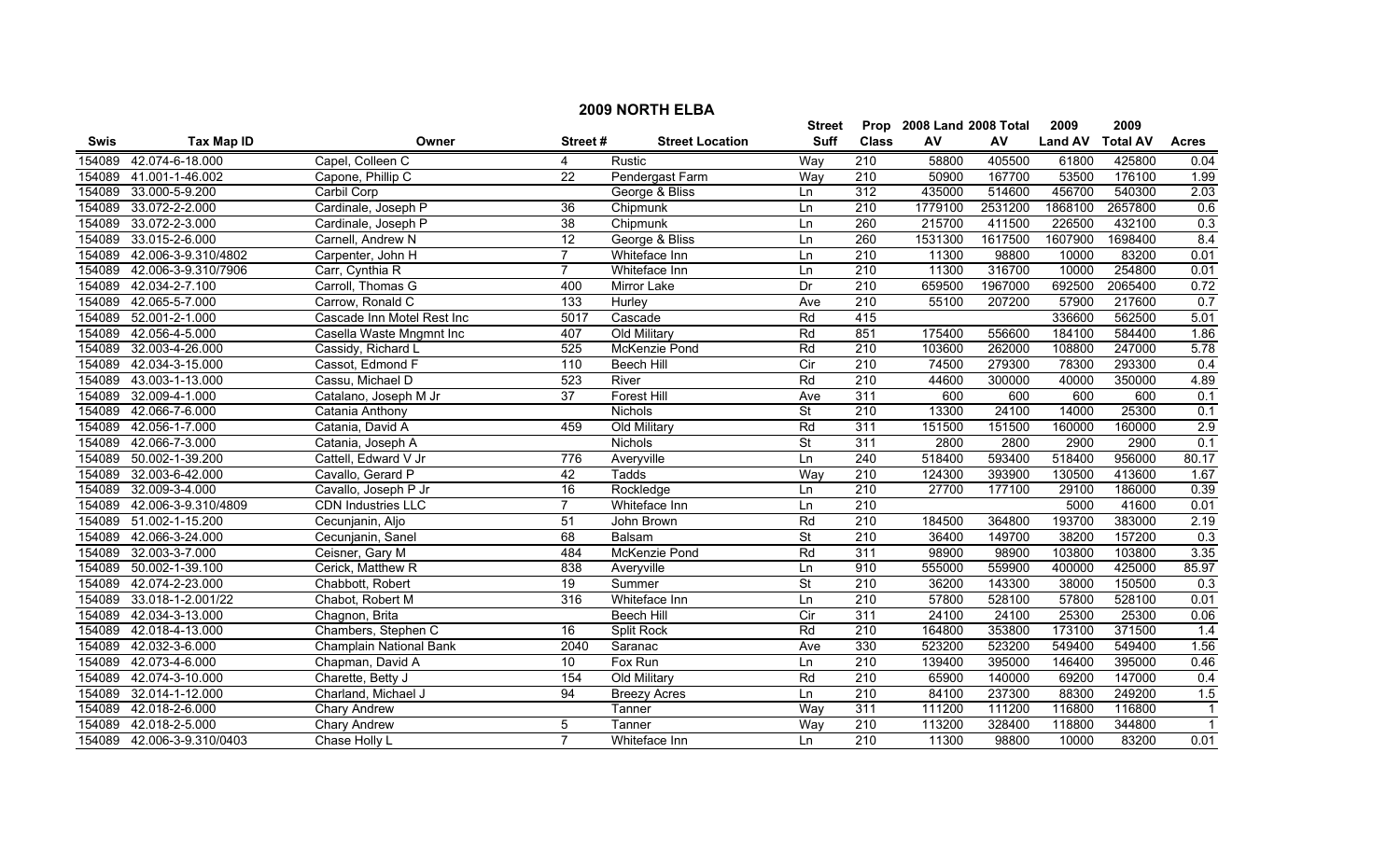|        | <b>2009 NORTH ELBA</b> |                                  |                  |                        |                          |                  |                           |         |                |                 |                  |  |
|--------|------------------------|----------------------------------|------------------|------------------------|--------------------------|------------------|---------------------------|---------|----------------|-----------------|------------------|--|
|        |                        |                                  |                  |                        | <b>Street</b>            |                  | Prop 2008 Land 2008 Total |         | 2009           | 2009            |                  |  |
| Swis   | <b>Tax Map ID</b>      | Owner                            | Street#          | <b>Street Location</b> | <b>Suff</b>              | <b>Class</b>     | ${\sf AV}$                | AV      | <b>Land AV</b> | <b>Total AV</b> | <b>Acres</b>     |  |
| 154089 | 51.000-1-3.310         | Chavoustie, Michael L            | 398              | Averyville             | Ln                       | 210              | 290600                    | 874600  | 300000         | 650000          | 6.3              |  |
| 154089 | 42.006-3-9.310/1908    | Chiarella Joseph L               | $\overline{7}$   | Whiteface Inn          | Ln                       | $\overline{210}$ | 11200                     | 64900   | 5000           | 49400           | 0.01             |  |
| 154089 | 42.074-5-13.000        | Chick, Timothy A                 | $\overline{51}$  | Juniper                | Cir                      | 210              | 129600                    | 407400  | 136100         | 427800          | 0.5              |  |
| 154089 | 32.014-1-10.000        | Chien, Timothy R                 | $\overline{71}$  | <b>Breezy Acres</b>    | Ln                       | 210              | 57000                     | 208000  | 59800          | 218400          | 0.75             |  |
| 154089 | 32.001-3-23.000        | Chien, Timothy R                 | 73               | <b>Breezy Acres</b>    | Ln                       | 312              | 57100                     | 66900   | 59900          | 70200           | 0.86             |  |
| 154089 | 42.073-1-6.000         | Chilson, Gary C                  |                  | Old Military           | Rd                       | 311              | 34700                     | 34700   | 36400          | 36400           | $\mathbf 1$      |  |
| 154089 | 42.073-1-5.000         | Chilson, Gary C                  | 254              | Old Military           | Rd                       | 210              | 141200                    | 392100  | 148300         | 411700          | $\overline{2}$   |  |
| 154089 | 51.000-1-3.120         | Chimblo, Anthony J III           | 448              | Averyville             | Ln                       | 240              | 183400                    | 371500  | 192600         | 390100          | 12.88            |  |
| 154089 | 42.006-3-9.310/7811    | Cho Yon                          | $\overline{7}$   | Whiteface Inn          | Ln                       | 210              | 11300                     | 180900  | 5000           | 122700          | 0.01             |  |
| 154089 | 42.018-4-34.100        | Chung, Daoman J                  | $\overline{19}$  | Tahawus                | Way                      | $\overline{210}$ | 84200                     | 554600  | 88400          | 577500          | 1.08             |  |
| 154089 | 42.006-3-9.310/4201    | Chung, Hong W                    | $\overline{7}$   | Whiteface Inn          | Ln                       | 210              | 11200                     | 117100  | 10000          | 98700           | 0.01             |  |
| 154089 | 42.034-2-3.000         | Ciraldo, Robert J                | 358              | Mirror Lake            | Dr                       | 210              | 926000                    | 1750000 | 972300         | 1750000         | 0.51             |  |
| 154089 | 42.006-3-9.310/1906    | <b>CJMW Enterprises LLC</b>      | $\overline{7}$   | Whiteface Inn          | Ln                       | $\overline{210}$ | 11200                     | 117100  | 10000          | 98700           | 0.01             |  |
| 154089 | 42.004-4-29.000        | <b>Clark Family Trust</b>        | 5468             | Cascade                | Rd                       | $\overline{210}$ | 88600                     | 167000  | 93100          | 175400          | $\overline{1.8}$ |  |
| 154089 | 51.002-2-19.000        | Clark Zachary S                  | 5118             | Cascade                | Rd                       | $\overline{210}$ | 55000                     | 85000   | 57000          | 125000          | 1.2              |  |
| 154089 | 42.004-3-11.200        | Clark-Waterson, Cora             | 45               | Old Military           | Rd                       | $\overline{210}$ | 133100                    | 265000  | 139700         | 250000          | 1.5              |  |
| 154089 | 51.000-1-3.112         | Clark, Mark A                    | 462              | Averyville             | Ln                       | 210              | 168000                    | 340000  | 176400         | 339500          | 8.94             |  |
| 154089 | 42.004-3-18.000        | Clark, Sarah L                   | 5                | Old Military           | Rd                       | 210              | 99100                     | 177900  | 104100         | 175000          | 0.4              |  |
| 154089 | 52.001-1-19.000        | Clark, Thomas J                  | 28               | Avalanche              | Way                      | 210              | 206800                    | 438300  | 217100         | 460200          | 5.7              |  |
| 154089 | 42.018-1-18.400        | <b>Clarke Family Irrev Trust</b> | 58               | Patch                  | Ln                       | 210              | 112300                    | 281500  | 117900         | 295600          | 1.13             |  |
| 154089 | 42.018-1-17.100        | <b>Clarke Family Irrev Trust</b> |                  | Patch                  | Ln                       | $\overline{311}$ | 90000                     | 90000   | 94500          | 94500           | 1.24             |  |
| 154089 | 33.079-1-18.000        | Clarke, Bernadette C             | 181              | Whiteface Inn          | Ln                       | $\overline{210}$ | 153800                    | 249600  | 161500         | 262100          | 1.28             |  |
| 154089 | 51.000-1-25.300        | Clarke, Michael G                | 635              | <b>Bear Cub</b>        | Ln                       | $\overline{240}$ | 290300                    | 1011700 | 304800         | 1062300         | 44.52            |  |
| 154089 | 42.006-3-9.310/0901    | Clarke, William T                | $\overline{7}$   | Whiteface Inn          | Ln                       | $\overline{210}$ | 11300                     | 193200  | 10000          | 162800          | 0.01             |  |
| 154089 | 52.001-1-37.000        | Close, Victoria B                | 55               | Adirondack Loj         | Rd                       | 270              | 95900                     | 103400  | 100700         | 108600          | 7.6              |  |
| 154089 | 42.004-5-7.000         | Clubhouse Investors Inc          | 16               | Ridge                  | Ln                       | 240              | 189200                    | 1762500 | 198600         | 1850600         | 10.29            |  |
| 154089 | 32.009-3-16.000        | Cluckey, William R               |                  | Rockledge              | Ln                       | 311              | 400                       | 400     | 400            | 400             | 0.1              |  |
| 154089 | 42.066-6-15.000        | Cobane, Kathryn                  | $\overline{127}$ | Balsam                 | $\overline{\mathsf{St}}$ | $\overline{210}$ | 8500                      | 66800   | 8900           | 66800           | 0.1              |  |
| 154089 | 33.019-1-15.000        | Cobble Hill Holdings LLC         |                  | Peninsula              | Way                      | 311              | 316600                    | 316600  | 515000         | 515000          | 1.87             |  |
| 154089 | 42.018-2-3.000         | Coffin, Bruce P III              | 16               | Tanner                 | Way                      | 210              | 108000                    | 275000  | 113400         | 288800          | 0.76             |  |
| 154089 | 33.072-4-1.000         | Coffman, Carolyn                 | 380              | Whiteface Inn          | Ln                       | 210              | 292400                    | 759000  | 307100         | 797000          | 0.37             |  |
| 154089 | 33.018-1-1.002         | Coffrin, Peter S                 | 312              | Whiteface Inn          | Ln                       | 210              | 252600                    | 348000  | 265200         | 365400          | 0.52             |  |
| 154089 | 33.018-1-17.200        | Coffrin, Peter S                 |                  | Whiteface Inn          | Ln                       | 311              | 37500                     | 37500   | 39400          | 39400           | 0.5              |  |
| 154089 | 33.018-1-18.200        | Coffrin, Peter S                 |                  | Whiteface Inn          | Ln                       | 311              | 33900                     | 33900   | 35600          | 35600           | 0.35             |  |
| 154089 | 41.007-1-3.004         | Cogar, John                      | 1087             | NYS Route 86           |                          | 472              | 178400                    | 626000  | 187300         | 657300          | 1.81             |  |
| 154089 | 32.003-6-26.000        | Colby, Jeremy J                  | 208              | Tadds                  | Way                      | 210              | 154600                    | 418600  | 162300         | 365000          | 6.31             |  |
| 154089 | 50.002-1-13.000        | Colby, Liane M                   | $\overline{75}$  | Alford                 | Ln                       | 240              | 162000                    | 400000  | 170100         | 420000          | 10.2             |  |
|        | 154089 42.064-1-9.120  | Colby, Rhett                     | 56               | Averyville             | Ln                       | 210              | 43000                     | 139800  | 45200          | 135000          | 0.38             |  |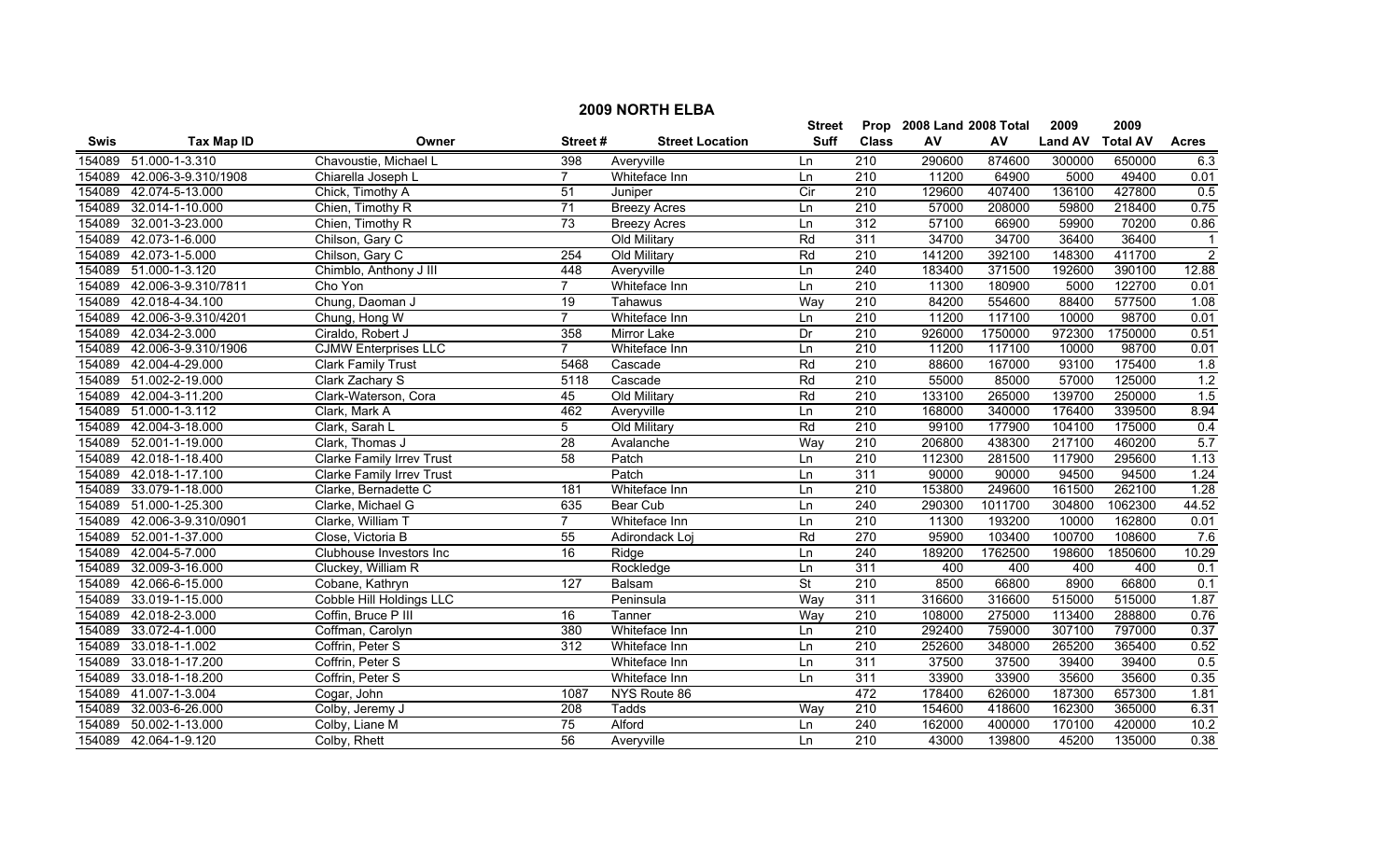|        | <b>2009 NORTH ELBA</b> |                                  |                  |                        |                          |                  |                      |         |                |                 |                  |  |
|--------|------------------------|----------------------------------|------------------|------------------------|--------------------------|------------------|----------------------|---------|----------------|-----------------|------------------|--|
|        |                        |                                  |                  |                        | Street                   | Prop             | 2008 Land 2008 Total |         | 2009           | 2009            |                  |  |
| Swis   | <b>Tax Map ID</b>      | Owner                            | Street#          | <b>Street Location</b> | <b>Suff</b>              | <b>Class</b>     | ${\sf AV}$           | AV      | <b>Land AV</b> | <b>Total AV</b> | <b>Acres</b>     |  |
| 154089 | 42.018-4-11.110        | Colby, Teresa B                  | 85               | Averyville             | Ln                       | $\overline{210}$ | 101100               | 208600  | 106100         | 219000          | 1.1              |  |
| 154089 | 42.032-3-2.002         | Cold Brooks Plaza LLC            | 45               | Hadjis                 | Way                      | 452              | 1334600              | 6209500 | 1401400        | 7000000         | 10.2             |  |
| 154089 | 34.000-2-11.000        | Cole, Barbara S                  | 313              | <b>Mount Whitney</b>   | Way                      | 280              | 96900                | 489500  | 101800         | 514000          | 0.7              |  |
| 154089 | 42.043-2-8.000         | Collins, George H                | 7                | Terrace                | Way                      | 260              | 110000               | 283900  | 115500         | 298100          | 1.37             |  |
| 154089 | 33.000-5-5.000         | Collins, William O               | 12               | George & Bliss         | Ln                       | 312              | 863700               | 873100  | 863000         | 873000          |                  |  |
| 154089 | 42.065-5-1.000         | Collum, Brenda                   | 14               | Spruce                 | $\overline{\mathsf{St}}$ | 210              | 27300                | 174700  | 28600          | 183400          | 0.26             |  |
| 154089 | 42.043-1-8.200         | Colyer, Christopher G            | 9                | Autumn                 | Way                      | 210              | 134600               | 401200  | 141400         | 421300          | 0.89             |  |
| 154089 | 33.016-1-4.000         | Condon, Patrick                  | 12               | George & Bliss         | Ln                       | 260              | 498000               | 875900  | 522900         | 919700          | 0.4              |  |
| 154089 | 33.000-5-8.000         | Conners, Christopher P           | $\overline{12}$  | George & Bliss         | Ln                       | 280              | 1207800              | 1575000 | 1268200        | 1653800         | 4.3              |  |
| 154089 | 34.000-2-5.000         | Connery East LLC                 |                  | NYS Route 86           |                          | 260              | 74500                | 122300  | 78200          | 128400          | 11.5             |  |
| 154089 | 34.000-2-6.000         | Connery East LLC                 |                  | NYS Route 86           |                          | 322              | 16200                | 16200   | 17000          | 17000           | 16.7             |  |
| 154089 | 34.000-2-7.000         | <b>Connery Pond Preserve LLC</b> |                  | NYS Route 86           |                          | 311              | 14300                | 14300   | 15000          | 15000           | 3.6              |  |
| 154089 | 34.000-2-14.100        | <b>Connery Pond Preserve LLC</b> |                  | NYS Route 86           |                          | $\overline{240}$ | 143800               | 245900  | 151000         | 258200          | 45.72            |  |
| 154089 | 52.004-1-3.000         | Connery, J Thomas                | $\overline{113}$ | Mountain               | Ln                       | 260              | 43900                | 114200  | 46100          | 119900          | 1.2              |  |
| 154089 | 42.001-2-15.100        | Connors, Thomas H                |                  | Old Military           | Rd                       | 322              | 650000               | 650000  | 682500         | 682500          | 103.96           |  |
| 154089 | 42.001-2-9.100         | Connors, Thomas H                | 571              | Old Military           | Rd                       | 240              | 862000               | 2600000 | 905100         | 2730000         | 25.88            |  |
| 154089 | 42.073-4-12.000        | Conway, George M Jr              | 40               | Snowberry              | Ln                       | 210              | 222100               | 698800  | 233200         | 733700          | 0.69             |  |
| 154089 | 42.074-6-20.000        | Cook, John L                     | $\overline{4}$   | <b>Rustic</b>          | Way                      | 210              | 58800                | 525000  | 61700          | 551200          | 0.07             |  |
| 154089 | 33.011-1-8.000         | Cook, Stephen                    | $\overline{12}$  | George & Bliss         | Ln                       | 260              | 318700               | 524500  | 334600         | 550700          | 2.1              |  |
| 154089 | 42.004-4-19.000        | Cooley, Linda Bleier             | 42               | Intervale              | Way                      | 210              | 193400               | 552900  | 203000         | 580500          | 7.95             |  |
| 154089 | 42.010-1-5.000         | Cooney, Henry                    | 68               | Algonquin              | Dr                       | 210              | 247300               | 1171700 | 259700         | 1230300         | $\overline{1.2}$ |  |
| 154089 | 43.017-1-30.000        | Cooper, Joseph H Sr              | 27               | Quail                  | Ln                       | 260              | 115200               | 200000  | 121000         | 210000          | 1.9              |  |
| 154089 | 42.006-3-9.310/5102    | Cooper, Karen                    | $\overline{7}$   | Whiteface Inn          | Ln                       | 210              | 11300                | 132800  | 5000           | 55800           | 0.01             |  |
| 154089 | 42.066-7-12.310        | Coppinger, Rita H                | 20               | Planty                 | Way                      | 210              | 65000                | 135000  | 68300          | 141800          | 0.66             |  |
| 154089 | 51.002-1-6.000         | <b>Cornell University</b>        |                  | Bear Cub               | Ln                       | 311              | 52300                | 52300   | 54900          | 54900           | 0.3              |  |
| 154089 | 51.002-1-7.000         | <b>Cornell University</b>        | 281              | Bear Cub               | Ln                       | 615              | 1246300              | 4838500 | 1308600        | 5080400         | 323.5            |  |
| 154089 | 51.002-1-26.000        | <b>Cornell University</b>        |                  | Bear Cub               | Ln                       | 105              | 174200               | 174200  | 182900         | 182900          | 94.8             |  |
| 154089 | 42.004-3-21.200        | <b>Cornell University</b>        |                  | John Brown             | Rd                       | $\frac{105}{2}$  | 151300               | 151300  | 158900         | 158900          | 8.15             |  |
| 154089 | 51.002-1-27.000        | <b>Cornell University</b>        |                  | <b>Bear Cub</b>        | Ln                       | 312              | 400900               | 450800  | 420900         | 473300          | 157.4            |  |
| 154089 | 51.002-1-28.000        | <b>Cornell University</b>        |                  | <b>Bear Cub</b>        | Ln                       | 322              | 26100                | 26100   | 50000          | 50000           | 12.5             |  |
| 154089 | 51.002-1-29.200        | <b>Cornell University</b>        | 290              | <b>Bear Cub</b>        | Ln                       | 105              | 61100                | 115800  | 64200          | 121600          | 0.64             |  |
| 154089 | 51.002-1-3.000         | <b>Cornell University</b>        | 162              | <b>Bear Cub</b>        | Ln                       | 105              | 359300               | 359300  | 377300         | 377300          | 197              |  |
| 154089 | 51.002-1-4.000         | Cornell University               | 155              | <b>Bear Cub</b>        | Ln                       | 120              | 141300               | 184500  | 148300         | 193700          | 10.3             |  |
| 154089 | 42.066-4-12.000        | Corrow, Michael C                | 52               | Johnson                | Ave                      | 210              | 25700                | 119900  | 27000          | 125900          | 0.2              |  |
| 154089 | 33.011-1-10.000        | Corso, Clifford D                | 12               | George & Bliss         | Ln                       | 260              | 784400               | 1115400 | 823600         | 1171200         | 1.6              |  |
| 154089 | 42.006-3-9.310/2408    | Corvaia, Joseph V                | $\overline{7}$   | Whiteface Inn          | Ln                       | $\overline{210}$ | 11200                | 76600   | 5000           | 58400           | 0.01             |  |
| 154089 | 52.003-1-11.000        | Corwin, Hamilton W               | 4611             | Cascade                | Rd                       | 210              | 174500               | 379300  | 183300         | 398300          | 9                |  |
| 154089 | 52.004-1-23.100        | Corwin. Hamilton W               | 67               | Sugarworks             | Way                      | 418              | 598000               | 1962000 | 627900         | 2060100         | 74.4             |  |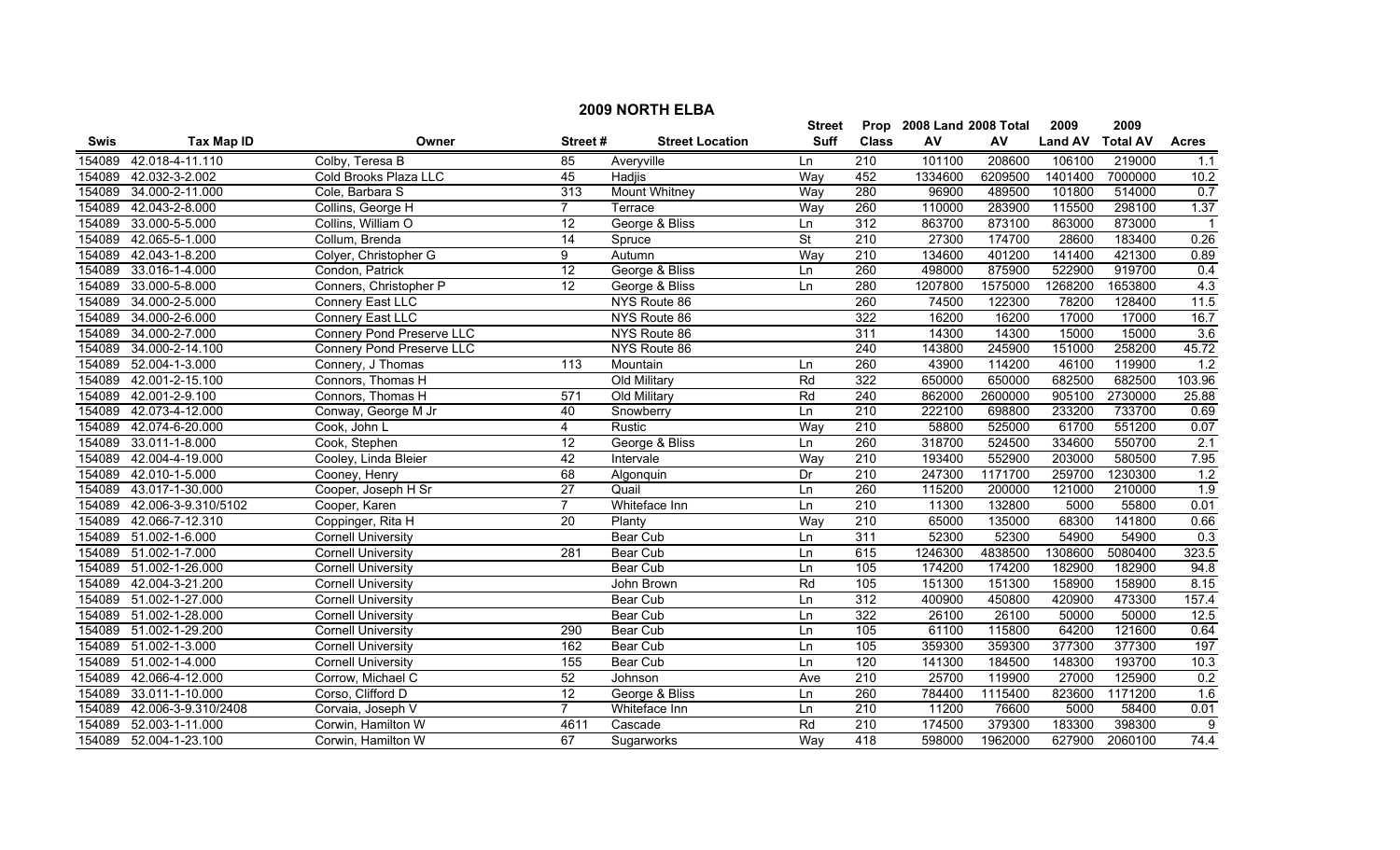|        | <b>2009 NORTH ELBA</b> |                                 |                 |                        |                          |                  |                           |         |                |                 |                |  |
|--------|------------------------|---------------------------------|-----------------|------------------------|--------------------------|------------------|---------------------------|---------|----------------|-----------------|----------------|--|
|        |                        |                                 |                 |                        | <b>Street</b>            |                  | Prop 2008 Land 2008 Total |         | 2009           | 2009            |                |  |
| Swis   | <b>Tax Map ID</b>      | Owner                           | Street#         | <b>Street Location</b> | <b>Suff</b>              | <b>Class</b>     | ${\sf AV}$                | AV      | <b>Land AV</b> | <b>Total AV</b> | <b>Acres</b>   |  |
| 154089 | 52.001-1-11.000        | Cosgriff, Vincent E             |                 | Cascade                | Rd                       | 311              | 174200                    | 174200  | 182900         | 182900          | 5.2            |  |
| 154089 | 50.002-1-21.000        | Cotter, Alice J                 | 124             | Stone                  | Rd                       | 210              | 156400                    | 571500  | 164200         | 600100          | 4.76           |  |
| 154089 | 50.002-1-61.002        | Cotton, Richard W               | 736             | Averyville             | Ln                       | $\overline{210}$ | 224200                    | 522200  | 235400         | 532200          | 9.62           |  |
| 154089 | 32.003-5-8.000         | Coullier, Francis H             |                 | McKenzie Pond          | Rd                       | 314              | 100700                    | 100700  | 65000          | 65000           | 3.53           |  |
| 154089 | 42.043-4-22.000        | Coursen, David J                | 14              | Vista                  | Ln                       | 210              | 142100                    | 314400  | 149200         | 330100          | 0.8            |  |
| 154089 | 42.026-1-12.000        | <b>Covewood Partnership</b>     | 19              | Taylor                 | Way                      | 260              | 1792400                   | 2847800 | 1882000        | 2990200         | 1.7            |  |
| 154089 | 52.001-1-8.100         | Cowan, Charles                  | 78              | Avalanche              | Way                      | 240              | 278900                    | 820800  | 292800         | 861800          | 41.4           |  |
| 154089 | 42.074-6-22.000        | Cox Richard V                   | 16              | <b>Barkeater</b>       | Way                      | 210              | 58800                     | 470000  | 61700          | 493500          | 0.05           |  |
| 154089 | 50.002-1-16.000        | Craig, Todd                     | 119             | Stone                  | Rd                       | 210              | 137300                    | 600000  | 144200         | 630000          | $\overline{5}$ |  |
| 154089 | 52.001-1-4.000         | Craigwood Country Club          | 144             | <b>Country Club</b>    | Ln                       | 552              | 3062200                   | 3852600 | 3215300        | 4045200         | 93.9           |  |
| 154089 | 52.001-1-5.000         | Craigwood Country Club          |                 | Cascade                | Rd                       | 552              | 3863200                   | 5503700 | 4056400        | 5778900         | 178.2          |  |
| 154089 | 52.001-1-29.000        | Craigwood Country Club          |                 | Cascade                | Rd                       | 692              | 162300                    | 162300  | 170400         | 170400          | 1.4            |  |
| 154089 | 42.004-4-22.000        | Cramoy, Carolyn                 | $\overline{81}$ | Intervale              | Way                      | 220              | 302600                    | 992400  | 317700         | 1042000         | 6.6            |  |
| 154089 | 42.074-3-7.210         | Cranley, John C                 | 40              | Church                 | St                       | $\overline{210}$ | 154800                    | 296600  | 162500         | 311400          | 1.98           |  |
| 154089 | 42.074-3-7.120         | Cranley, John C                 |                 | Church                 | $\overline{\mathsf{St}}$ | 311              | 120000                    | 120000  | 126000         | 126000          |                |  |
| 154089 | 33.018-1-3.230/2       | Crary, John C                   | 337             | Whiteface Inn          | Ln                       | $\overline{210}$ | 74400                     | 575500  | 74400          | 575500          | 0.01           |  |
| 154089 | 33.072-1-16.000        | Craven Elizabeth B              | 10              | Hemlock                | Way                      | 210              | 88800                     | 375000  | 88800          | 375000          | 0.08           |  |
| 154089 | 42.018-4-71.000        | Crawford, Mark L                | 41              | Franks                 | Ln                       | 210              | 177100                    | 540500  | 185900         | 567500          | 1.25           |  |
| 154089 | 42.018-4-22.000        | Crawford, Sarah                 | 41              | <b>Split Rock</b>      | Rd                       | 210              | 156800                    | 394800  | 164600         | 414500          | 1.1            |  |
| 154089 | 42.010-1-61.000        | Criscuolo, Gregory              | 17              | Ahmek                  | Dr                       | 210              | 216100                    | 844600  | 226900         | 886800          | 0.73           |  |
| 154089 | 51.002-1-10.000        | Cross, Benton W                 | 177             | John Brown             | Rd                       | 210              | 121900                    | 497300  | 128000         | 522200          |                |  |
| 154089 | 33.015-2-7.120         | <b>Crows Nest West LLC</b>      | $\overline{12}$ | George & Bliss         | Ln                       | 210              | 962500                    | 1217000 | 1010600        | 1277800         | 3.4            |  |
| 154089 | 42.006-3-9.310/3006    | Crutchfield, John T             | $\overline{7}$  | Whiteface Inn          | Ln                       | $\overline{210}$ | 11300                     | 54800   | 5000           | 41600           | 0.01           |  |
| 154089 | 42.006-3-13.000        | <b>CSquared Enterprises LLC</b> | 1970            | Saranac                | Ave                      | 415              | 706000                    | 2094300 | 741300         | 2199000         | 3.1            |  |
| 154089 | 42.018-1-14.000        | Cummings-Danson, Gail L         | 47              | Patch                  | Ln                       | 210              | 116200                    | 308800  | 122000         | 324200          | 1.1            |  |
| 154089 | 42.041-1-7.100         | Curcio, Deborah P               | $\overline{93}$ | <b>Grand View</b>      | Ave                      | $\overline{210}$ | 99200                     | 322000  | 104200         | 338100          | 0.26           |  |
| 154089 | 43.017-1-7.000         | Curth, Louis                    | 47              | Deerwood               | Trl                      | $\overline{220}$ | 120300                    | 281500  | 126300         | 295600          | 2.4            |  |
| 154089 | 33.072-3-2.000         | Curtin, William J               | 357             | Whiteface Inn          | Ln                       | 311              | 250000                    | 250000  | 262500         | 262500          | 0.22           |  |
| 154089 | 42.065-1-4.000         | Curtis, Laurie C                | 319             | Old Military           | Rd                       | 220              | 52400                     | 165000  | 55000          | 173200          | 0.3            |  |
| 154089 | 42.006-3-9.310/7001    | Curtis, Robert A                | $\overline{7}$  | Whiteface Inn          | Ln                       | 210              | 11200                     | 252200  | 10000          | 214800          | 0.01           |  |
| 154089 | 33.072-1-14.000        | Cusack, James M                 | 10              | Hemlock                | Way                      | 210              | 107300                    | 346575  | 107300         | 346575          | 0.11           |  |
| 154089 | 33.018-2-2.000         | Cushing Edward J III            | 38              | Lodge                  | Way                      | 210              | 135100                    | 1300000 | 141900         | 1365000         | 0.31           |  |
| 154089 | 42.074-6-15.000        | Cushing, David P                | 12              | Rustic                 | Way                      | 210              | 58800                     | 424000  | 61700          | 445200          | 0.05           |  |
| 154089 | 52.004-1-7.400         | Cushman James P                 |                 | <b>Bobcat</b>          | Way                      | 311              | 127500                    | 127500  | 150000         | 150000          | 21.41          |  |
| 154089 | 52.004-1-7.200         | Cushman James P                 | 40              | <b>Bobcat</b>          | Way                      | $\overline{210}$ | 127600                    | 318800  | 300000         | 600000          | 17.51          |  |
| 154089 | 52.004-1-7.300         | Cushman Sydney F                | $\overline{29}$ | <b>Bobcat</b>          | Way                      | 210              | 177500                    | 177500  | 300000         | 500000          | 17.33          |  |
| 154089 | 52.004-1-5.000         | Cushman, James P                | 120             | Mountain               | Ln                       | 260              | 111500                    | 254000  | 117100         | 319200          | 7.1            |  |
|        | 154089 52.004-1-14.000 | Cushman, James P                | 4524            | Cascade                | Rd                       | 210              | 150700                    | 550300  | 158200         | 577800          | $\overline{2}$ |  |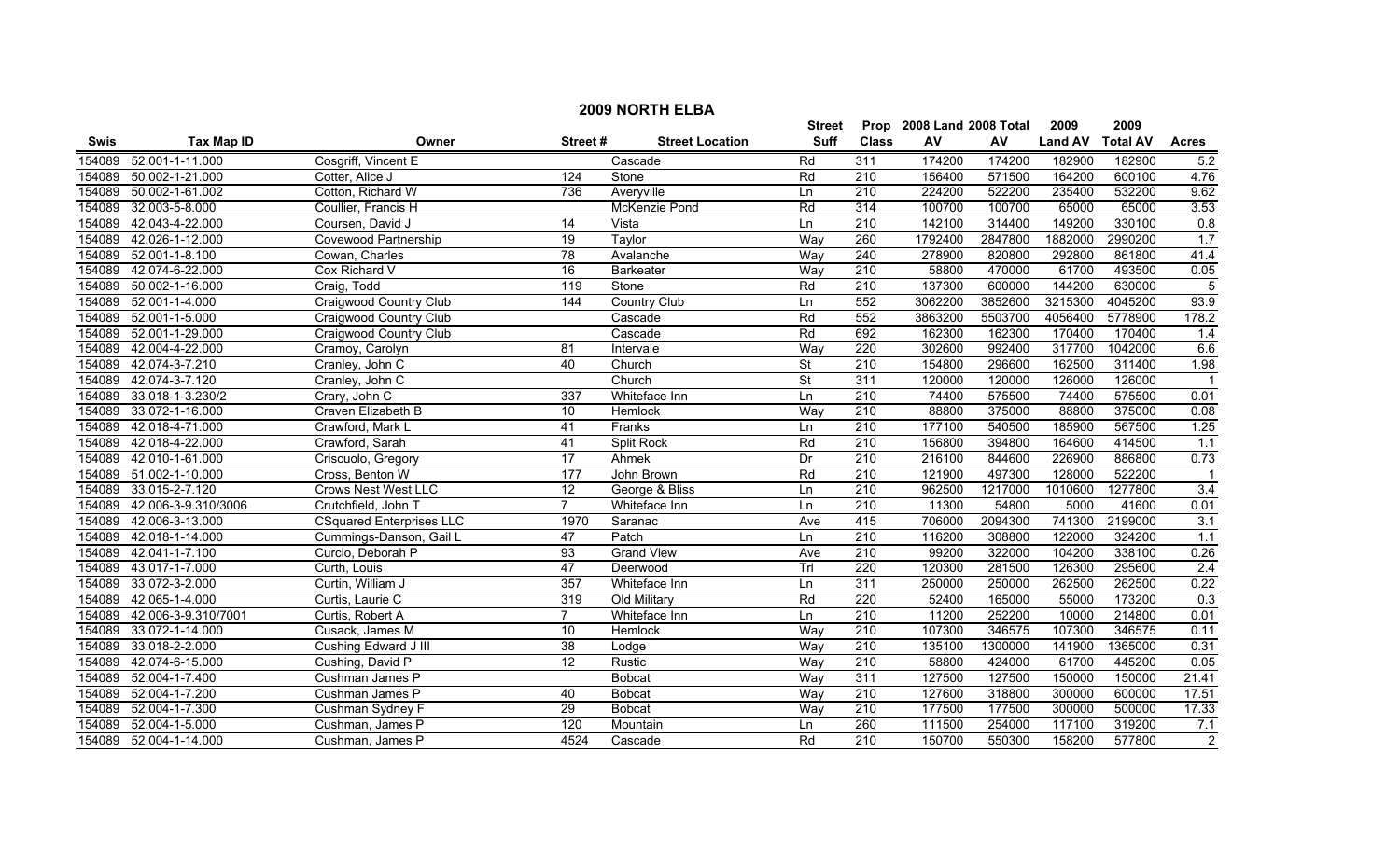|        | <b>2009 NORTH ELBA</b> |                       |                  |                        |                          |                  |                           |            |                |                 |                  |  |
|--------|------------------------|-----------------------|------------------|------------------------|--------------------------|------------------|---------------------------|------------|----------------|-----------------|------------------|--|
|        |                        |                       |                  |                        | <b>Street</b>            |                  | Prop 2008 Land 2008 Total |            | 2009           | 2009            |                  |  |
| Swis   | <b>Tax Map ID</b>      | Owner                 | Street#          | <b>Street Location</b> | <b>Suff</b>              | <b>Class</b>     | AV                        | ${\sf AV}$ | <b>Land AV</b> | <b>Total AV</b> | <b>Acres</b>     |  |
| 154089 | 42.010-1-28.000        | Cutone, Kathaleen     | 118              | Algonquin              | Dr                       | 210              | 326300                    | 1283700    | 342600         | 1347900         | 0.84             |  |
| 154089 | 51.002-2-17.000        | Czerwinski, Rebecca A | $\overline{15}$  | Timber                 | Ln                       | $\overline{210}$ | 108000                    | 350000     | 113400         | 367500          | 1.01             |  |
| 154089 | 42.041-1-2.000         | D Marie & Co LLC      |                  | <b>Grand View</b>      | Ave                      | 311              | 1500                      | 1500       | 1600           | 1600            | 0.1              |  |
| 154089 | 50.002-1-75.000        | Daby, Dale S          | 198              | <b>Bills</b>           | Way                      | 312              | 7000                      | 14000      | 7000           | 14000           | 0.8              |  |
| 154089 | 42.018-2-2.100         | Daby, Francis N       | 207              | Averyville             | Ln                       | 210              | 85000                     | 185000     | 89200          | 194200          | 0.97             |  |
| 154089 | 42.065-6-3.000         | Daby, Howard S        | 82               | Hurley                 | Ave                      | 210              | 53100                     | 160300     | 55700          | 168300          | 0.5              |  |
| 154089 | 50.002-1-81.001        | Daby, Kimball F       | 68               | <b>Bills</b>           | Way                      | 260              | 12400                     | 30000      | 12400          | 30000           | 0.6              |  |
| 154089 | 42.006-3-9.310/5004    | DAgostino Mae A       | $\overline{7}$   | Whiteface Inn          | Ln                       | 210              | 11300                     | 72800      | 5000           | 55200           | 0.01             |  |
| 154089 | 42.018-4-24.000        | Dagostino, Sheryl S   | 17               | Split Rock             | Rd                       | 210              | 150300                    | 346600     | 157800         | 363900          | $\overline{1}$   |  |
| 154089 | 42.065-2-17.000        | Dambrose, Keith R     | $\overline{36}$  | Cherry                 | Ln                       | 210              | 45000                     | 215400     | 47300          | 226200          | 0.24             |  |
| 154089 | 42.006-3-9.310/0702    | Dame, J David         | $\overline{7}$   | Whiteface Inn          | Ln                       | 210              | 11300                     | 98800      | 10000          | 83200           | 0.01             |  |
| 154089 | 41.001-1-7.000         | Damp, Charles E III   | 78               | Ray Brook              | Rd                       | 210              | 47300                     | 182600     | 49600          | 191700          | 1.04             |  |
| 154089 | 50.002-1-69.100        | Damp, Michael F       | 767              | Averyville             | Ln                       | 240              | 296900                    | 616900     | 311700         | 647700          | 18.2             |  |
| 154089 | 50.000-2-33.000        | Damp, Michael F       |                  | Averyville             | Ln                       | 312              | 61100                     | 63700      | 63700          | 64200           | 40               |  |
| 154089 | 42.026-2-2.000         | Dandrea, Judith       | $\overline{248}$ | Mirror Lake            | Dr                       | 280              | 782700                    | 1466600    | 821800         | 1539900         | 0.7              |  |
| 154089 | 42.074-3-6.000         | Dashnaw, Jerry F      | 42               | Church                 | $\overline{\mathsf{St}}$ | 210              | 23400                     | 85000      | 24500          | 85000           | 0.23             |  |
| 154089 | 42.006-3-9.310/5604    | Davidson, H Bradley   | $\overline{7}$   | Whiteface Inn          | Ln                       | 210              | 11200                     | 255000     | 10000          | 214800          | 0.01             |  |
| 154089 | 42.003-1-30.000        | Davidson, Karen       | 366              | Averyville             | Ln                       | $\overline{210}$ | 95600                     | 207000     | 100400         | 217400          | 8.1              |  |
| 154089 | 42.003-1-20.000        | Davidson, Karen       |                  | Averyville             | Ln                       | 311              | 16800                     | 16800      | 17600          | 17600           | 0.16             |  |
| 154089 | 52.001-1-31.400        | Davies, John G        | 25               | <b>Country Club</b>    | Ln                       | 210              | 128500                    | 435100     | 135000         | 456900          | 5.42             |  |
| 154089 | 33.014-1-1.000         | Davis Harold W III    |                  | Blodgett               | Way                      | 311              | 345100                    | 345100     | 362400         | 362400          | 14.5             |  |
| 154089 | 33.014-1-10.000        | Davis Harold W III    | 50               | Blodgett               | Way                      | 260              | 1862300                   | 2116800    | 1955400        | 2222600         | 1.26             |  |
| 154089 | 42.010-1-52.000        | Davis, Eugene R III   | 252              | Algonquin              | Dr                       | $\overline{210}$ | 304100                    | 878300     | 300000         | 750000          | 1.07             |  |
| 154089 | 52.003-1-34.000        | Davis, Forrest        | 435              | Adirondack Loj         | Rd                       | 260              | 386100                    | 422800     | 405400         | 443900          | 182.2            |  |
| 154089 | 42.004-2-5.000         | Dawson, Philip G III  |                  | Bear Cub               | Ln                       | 311              | 113300                    | 113300     | 113300         | 113300          | 2.2              |  |
| 154089 | 42.073-1-11.000        | Day, Alice            | $\overline{17}$  | Balsam                 | $\overline{\mathsf{St}}$ | 210              | 34600                     | 119900     | 36300          | 125900          | 0.3              |  |
| 154089 | 51.000-1-54.100        | Day, Peter S          |                  | <b>Bear Cub</b>        | Ln                       | 260              | 263300                    | 317000     | 276400         | 300000          | 123              |  |
| 154089 | 51.002-2-8.000         | Dearborn, Dagmar S    | $\overline{18}$  | <b>Balanced Rock</b>   | Way                      | $\overline{240}$ | 248700                    | 805100     | 261200         | 845400          | 30.44            |  |
| 154089 | 50.002-1-20.000        | Debonis, Frank L      | 37               | Alford                 | Ln                       | 210              | 158800                    | 449500     | 166800         | 425000          | 4.81             |  |
| 154089 | 42.065-1-1.000         | Decker, Henry E       |                  | Old Military           | Rd                       | 312              | 49100                     | 69400      | 51600          | 70000           | 1.9              |  |
| 154089 | 32.003-6-31.000        | Decker, William E     | $\overline{24}$  | Nordic                 | Way                      | 210              | 169200                    | 627800     | 177700         | 659200          | 3.91             |  |
| 154089 | 42.018-2-4.000         | DeClerque, Stacy      | 15               | Tanner                 | Way                      | 210              | 117700                    | 321100     | 123600         | 337200          |                  |  |
| 154089 | 33.020-1-14.000        | DeFranco, Harriet P   | 140              | Ruisseaumont           | Way                      | 260              | 110400                    | 243600     | 115900         | 255800          | 0.7              |  |
| 154089 | 33.020-1-9.000         | Dehli, Martha         | 189              | Ruisseaumont           | Way                      | 280              | 2461800                   | 3100000    | 2584900        | 3255000         | $\overline{2.4}$ |  |
| 154089 | 33.011-1-3.002         | DeHoff, Sara J        | $\overline{12}$  | George & Bliss         | Ln                       | 280              | 1540200                   | 3497500    | 1617200        | 3750000         | 27.8             |  |
| 154089 | 41.001-1-35.120        | Deitz, Forrest J      | 13               | Riebel                 | Way                      | 311              | 40700                     | 40700      | 42700          | 42700           | 3.36             |  |
| 154089 | 41.001-1-34.000        | Deitz, Forrest J      | 11               | Riebel                 | Way                      | 210              | 47200                     | 169300     | 49600          | 177800          | 1.2              |  |
|        | 154089 41.001-1-33.000 | Deitz. Warner C       | 14               | Riebel                 | Way                      | $\overline{210}$ | 36800                     | 122100     | 38600          | 128200          | 0.6              |  |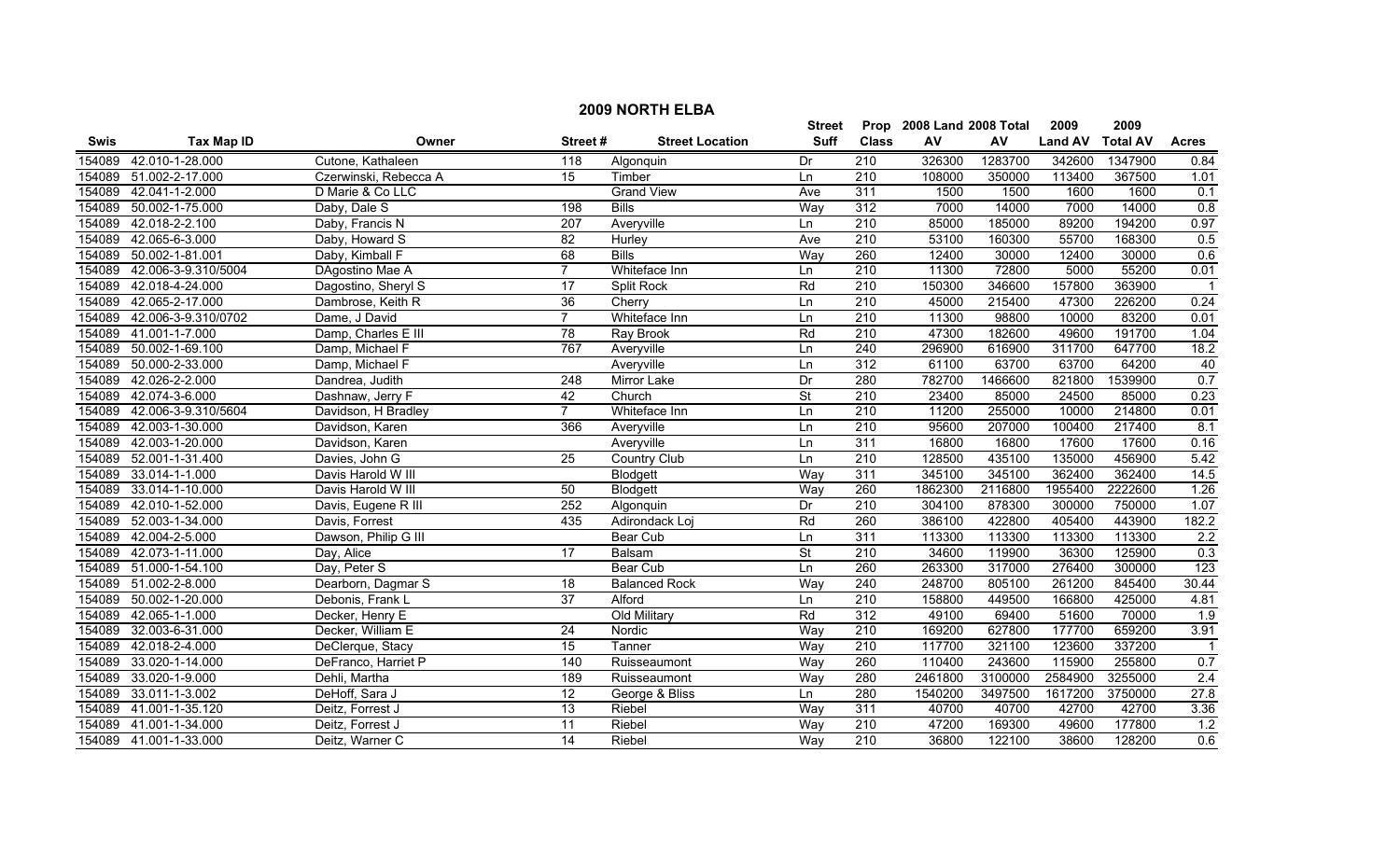|             |                     |                        |                  |                        | <b>Street</b>            |                  | Prop 2008 Land 2008 Total |         | 2009           | 2009            |                  |
|-------------|---------------------|------------------------|------------------|------------------------|--------------------------|------------------|---------------------------|---------|----------------|-----------------|------------------|
| <b>Swis</b> | <b>Tax Map ID</b>   | Owner                  | Street#          | <b>Street Location</b> | Suff                     | <b>Class</b>     | AV                        | AV      | <b>Land AV</b> | <b>Total AV</b> | <b>Acres</b>     |
| 154089      | 42.051-3-4.000      | DeKay, Donald F Jr     | 60               | <b>Cathedral Court</b> | Way                      | 210              | 350000                    | 1570900 | 367500         | 1649400         | 0.81             |
| 154089      | 42.043-4-7.000      | Delahant, William      | 13               | <b>Placid Heights</b>  | Ln                       | 210              | 149700                    | 330400  | 157200         | 346900          | 0.8              |
| 154089      | 32.003-4-10.000     | Delancett, Charles N   | 841              | McKenzie Pond          | Rd                       | $\overline{210}$ | 41700                     | 95800   | 43800          | 100600          |                  |
| 154089      | 33.072-1-1.001/13   | Delaney-Smith, Barbara | 5                | <b>Hemlock</b>         | Way                      | 210              | 52000                     | 218800  | 52000          | 218800          | 0.01             |
| 154089      | 52.003-1-42.001     | Delaney, Carolyn       | 297              | Adirondack Loj         | Rd                       | 240              | 658200                    | 2086300 | 691100         | 2190600         | 25.8             |
| 154089      | 42.018-4-5.106      | Dellavalle, Patrick    | 143              | Averyville             | Ln                       | 220              | 134200                    | 439100  | 141000         | 461100          | $\overline{1.3}$ |
| 154089      | 33.072-1-1.001/17   | Dellehunt, David A     | 4                | <b>Hemlock</b>         | Way                      | 210              | 54200                     | 226700  | 54200          | 226700          | 0.01             |
| 154089      | 42.043-1-17.000     | DelNegro, Claire L     |                  | Northwood              | Rd                       | 311              | 40700                     | 40700   | 40700          | 40700           | 0.13             |
| 154089      | 33.072-2-11.000     | DeLuca, Amy C          | 10               | Chipmunk               | Ln                       | $\overline{210}$ | 161200                    | 563600  | 169300         | 591800          | 0.47             |
| 154089      | 33.018-2-4.000      | DeMarco, Lynn          | 42               | Lodge                  | Way                      | $\overline{210}$ | 87100                     | 87100   | 350000         | 500000          | 0.42             |
| 154089      | 33.018-1-2.001/7    | DeMarco, Stephen       | 316              | Whiteface Inn          | Ln                       | 210              | 50500                     | 450800  | 50500          | 450800          | 0.01             |
| 154089      | 42.074-6-23.000     | Denis, Kenneth P       | $\overline{16}$  | <b>Barkeater</b>       | Way                      | $\overline{210}$ | 58800                     | 470000  | 61700          | 493500          | 0.05             |
| 154089      | 42.035-1-5.000      | Dennin, Gregory M      | $\overline{371}$ | Mirror Lake            | Dr                       | $\overline{210}$ | 322300                    | 782200  | 338400         | 821300          | 0.69             |
| 154089      | 42.006-4-18.000     | DeSantis, Jeffrey      | 21               | Julian                 | Way                      | 260              | 168200                    | 337200  | 176700         | 354100          | 1.56             |
| 154089      | 42.066-2-7.000      | Desourdy, Kenneth      | 77               | Balsam                 | <b>St</b>                | 210              | 30700                     | 94500   | 32200          | 99200           | 0.4              |
| 154089      | 42.066-2-6.000      | Desourdy, Lynda L      | $\overline{83}$  | Balsam                 | $\overline{\mathsf{St}}$ | 210              | 28000                     | 103600  | 29400          | 108800          | 0.2              |
| 154089      | 42.043-4-4.000      | Desrocher, Mary F      | $\overline{37}$  | <b>Cobble Hill</b>     | Rd                       | 210              | 153400                    | 374000  | 161100         | 392700          | 0.8              |
| 154089      | 42.004-3-21.140     | Detraglia, Michael C   | 198              | John Brown             | Rd                       | 210              | 355000                    | 1469000 | 372700         | 1542400         | 5.79             |
| 154089      | 42.074-2-5.000      | Detwiler, Steven M     | 69               | Newman                 | Rd                       | 280              | 51200                     | 236400  | 53700          | 248200          | 0.4              |
| 154089      | 52.001-1-8.200      | DeVeer, Ilse           |                  | Cascade                | Rd                       | 322              | 290100                    | 290100  | 304600         | 304600          | 18.59            |
| 154089      | 42.006-3-9.310/1704 | DeVita Richard D       | $\overline{7}$   | Whiteface Inn          | Ln                       | 210              | 11200                     | 117100  | 10000          | 98700           | 0.01             |
| 154089      | 42.002-2-12.001     | Devita, Richard        | 48               | Mount Whitney          | Way                      | 210              | 108700                    | 650000  | 114100         | 682500          | 1.53             |
| 154089      | 42.056-2-1.000      | Devlin Michael         | 87               | <b>Mill Pond</b>       | Dr                       | 210              | 121500                    | 187900  | 127600         | 197300          | $\mathbf 1$      |
| 154089      | 42.018-4-29.200     | Devlin, Dorothee G     |                  | Evans                  | Ln                       | 311              | 118500                    | 118500  | 124400         | 124400          |                  |
| 154089      | 42.018-1-10.000     | Devlin, Kirsten        | 105              | Patch                  | Ln                       | $\overline{210}$ | 107400                    | 247000  | 112800         | 259400          | $\overline{1}$   |
| 154089      | 42.056-3-4.112      | Devlin, Matthew H      | $\overline{15}$  | Dandelion              | Way                      | $\overline{210}$ | 102000                    | 262100  | 107100         | 275200          | 1.28             |
| 154089      | 42.003-1-9.000      | Devlin, Matthew H      |                  | Averyville             | Ln                       | 311              | 40000                     | 40000   | 42000          | 42000           | 23.8             |
| 154089      | 42.003-1-8.000      | Devlin, Matthew H      |                  | Averyville             | Ln                       | 311              | 46200                     | 46200   | 48500          | 48500           | 0.9              |
| 154089      | 42.002-3-1.007      | Devlin, Michael        | 105              | <b>Mill Pond</b>       | Dr                       | 280              | 271300                    | 908300  | 284900         | 953700          | 34.6             |
| 154089      | 42.002-1-3.100      | Devoe, David           |                  | Peninsula              | Way                      | 311              | 20600                     | 20600   | 21600          | 21600           | 1.51             |
| 154089      | 42.002-1-3.700      | Devoe, David F         |                  | Peninsula              | Way                      | 311              | 110500                    | 110500  | 116000         | 116000          | 1.22             |
| 154089      | 42.002-1-3.900      | Devoe, David F         |                  | Peninsula              | Way                      | 311              | 97000                     | 97000   | 101800         | 101800          | 1.06             |
| 154089      | 42.002-1-3.500      | Devoe, David F         |                  | Peninsula              | Way                      | 311              | 140000                    | 140000  | 147000         | 147000          | 1.67             |
| 154089      | 42.002-1-2.002      | Devoe, David F         | 62               | Peninsula              | Way                      | 280              | 4350300                   | 7248400 | 4567800        | 7610800         | 6.19             |
| 154089      | 42.002-1-13.000     | Devoe, David F         |                  | Peninsula              | Way                      | 311              | 140600                    | 140600  | 147600         | 147600          | 2.29             |
| 154089      | 42.002-1-3.300      | Devoe, Margaret        |                  | Peninsula              | Way                      | 311              | 19500                     | 19500   | 20500          | 20500           | 1.63             |
| 154089      | 42.006-3-9.310/3609 | Dexter, Debra G        |                  | Whiteface Inn          | Ln                       | $\overline{210}$ | 11200                     | 70300   | 5000           | 53000           | 0.01             |
| 154089      | 32.003-6-29.000     | DG Family Trust        | 39               | Nordic                 | Way                      | 311              | 91200                     | 91200   | 95800          | 95800           | 3.59             |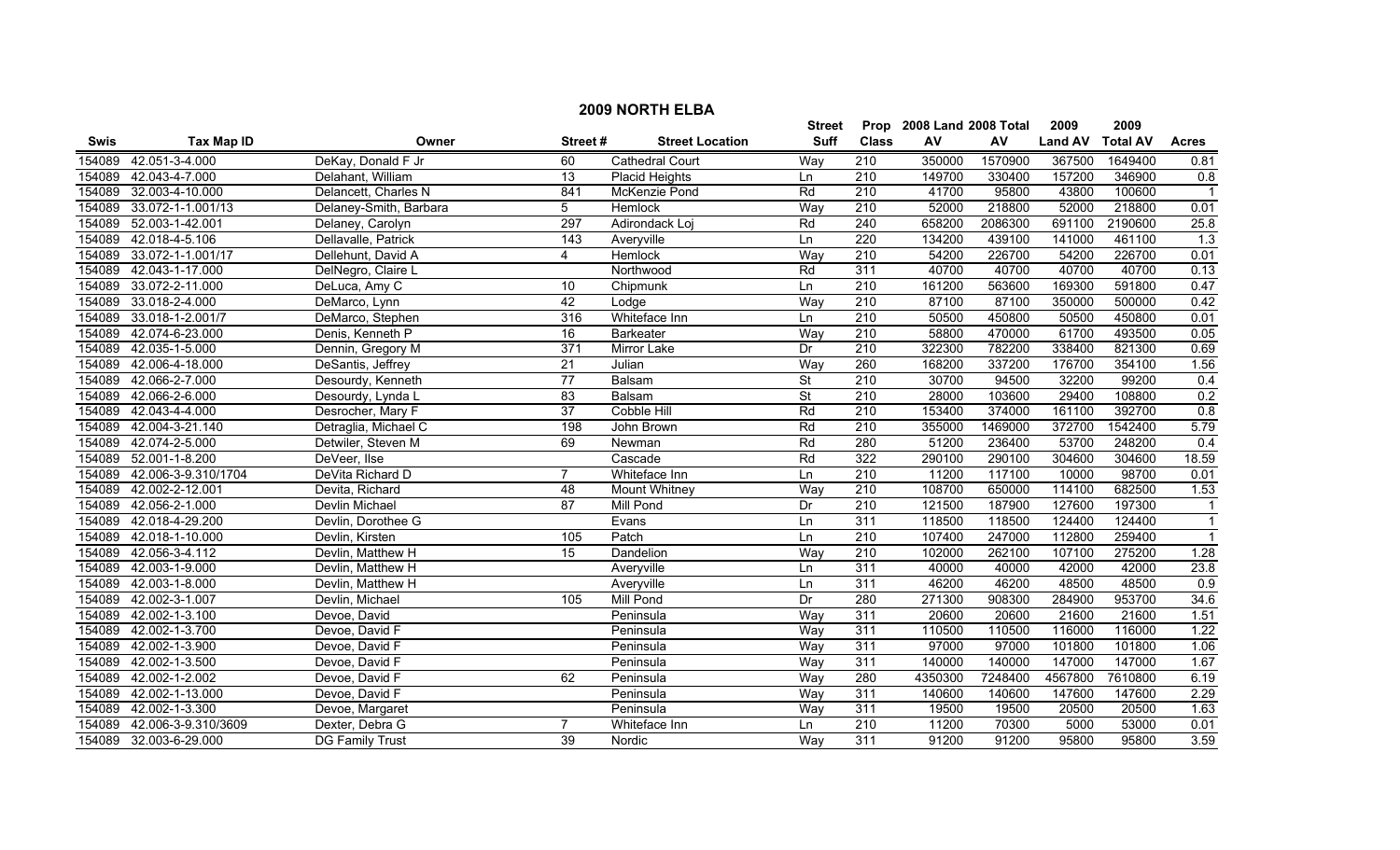|        |                     |                           |                  |                        | <b>Street</b>            |                  | Prop 2008 Land 2008 Total |         | 2009           | 2009            |                  |
|--------|---------------------|---------------------------|------------------|------------------------|--------------------------|------------------|---------------------------|---------|----------------|-----------------|------------------|
| Swis   | <b>Tax Map ID</b>   | Owner                     | Street#          | <b>Street Location</b> | Suff                     | <b>Class</b>     | AV                        | AV      | <b>Land AV</b> | <b>Total AV</b> | <b>Acres</b>     |
| 154089 | 42.074-3-12.000     | Dickinson, David          | 148              | Old Military           | Rd                       | 210              | 62600                     | 219900  | 65700          | 230900          | 0.3              |
| 154089 | 33.072-1-12.000     | Dieffenbach, Marguerite S | 16               | Hemlock                | Way                      | 210              | 112000                    | 346575  | 112000         | 346575          | 0.12             |
| 154089 | 42.074-4-3.000      | Dietrich, Dean M          | 44               | <b>Liberty Hill</b>    | Ln                       | $\overline{210}$ | 102400                    | 360400  | 107500         | 378400          | 0.36             |
| 154089 | 32.001-3-2.000      | Difara, Donna             | $\overline{19}$  | Hennessy               | Way                      | 240              | 136400                    | 435400  | 143200         | 457200          | 70.5             |
| 154089 | 32.009-2-10.000     | Difara, Donna             |                  | <b>Forest Hill</b>     | Ave                      | 311              | 45000                     | 45000   | 47200          | 47200           | 1.1              |
| 154089 | 32.009-2-4.001      | Dilzer, Charles H         | 20               | Blackberry             | Way                      | 210              | 49000                     | 221200  | 51500          | 232300          | 1.77             |
| 154089 | 42.043-3-3.000      | Dingley, Sheila V         | 59               | <b>Cobble Hill</b>     | Rd                       | 210              | 119600                    | 392800  | 125500         | 412400          |                  |
| 154089 | 33.079-1-39.000     | Dinicola, Lois A          | 57               | Moongate               | Ln                       | 210              | 123100                    | 469100  | 129300         | 492600          | 1.51             |
| 154089 | 42.006-3-9.310/5201 | DiStefano, Jeffrey L      | $\overline{7}$   | Whiteface Inn          | Ln                       | 210              | 11200                     | 208200  | 10000          | 177600          | 0.01             |
| 154089 | 42.006-3-9.310/0304 | Dittrich, Christian G     | $\overline{7}$   | Whiteface Inn          | Ln                       | $\overline{210}$ | 11300                     | 91500   | 10000          | 77100           | 0.01             |
| 154089 | 42.006-3-9.310/1306 | Divine Mark D             | 7                | Whiteface Inn          | Ln                       | 210              | 11200                     | 50700   | 5000           | 38500           | 0.01             |
| 154089 | 33.011-1-5.000      | Divine, Bradford L        | $\overline{12}$  | George & Bliss         | Ln                       | 260              | 1004400                   | 1286800 | 1054600        | 1351100         | 3.2              |
| 154089 | 42.006-3-9.310/4005 | Divine, Mark D            | $\overline{7}$   | Whiteface Inn          | Ln                       | $\overline{210}$ | 11300                     | 98800   | 5000           | 41600           | 0.01             |
| 154089 | 33.018-1-3.230/17   | Dixon, Richard N          | 339              | Whiteface Inn          | Ln                       | $\overline{210}$ | 62900                     | 442400  | 62900          | 442400          | 0.01             |
| 154089 | 42.004-4-6.000      | <b>DMSC</b> Inc           |                  | Wilmington             | Rd                       | 311              | 24100                     | 24100   | 25300          | 25300           | 0.23             |
| 154089 | 42.004-4-5.000      | <b>DMSC</b> Inc           |                  | Wilmington             | Rd                       | 311              | 57300                     | 57300   | 60200          | 60200           | 0.58             |
| 154089 | 42.010-1-32.000     | Dodson, John M            | 140              | Algonquin              | Dr                       | 210              | 236500                    | 750000  | 248300         | 750000          | 0.73             |
| 154089 | 42.010-1-17.000     | Doell, Ronald W           | $\overline{110}$ | Chickadee              | Ln                       | 210              | 132800                    | 245000  | 139400         | 257200          | 0.53             |
| 154089 | 42.010-1-18.000     | Doell, Ronald W           |                  | Chickadee              | Ln                       | 311              | 25600                     | 25600   | 500            | 500             | 0.23             |
| 154089 | 33.011-1-2.003      | Doering, Paul E           | 12               | George & Bliss         | Ln                       | 312              | 859100                    | 888300  | 902000         | 932700          | 10.87            |
| 154089 | 32.003-5-5.000      | Doerr, Cheryl             |                  | McKenzie Pond          | Rd                       | 314              | 61900                     | 61900   | 65000          | 65000           | $\overline{1.3}$ |
| 154089 | 42.073-3-10.110     | Donatello Andrew          |                  | Old Military           | Rd                       | 210              | 26800                     | 573800  | 28100          | 602500          | 0.47             |
| 154089 | 42.066-6-14.000     | Donnellan, Raymond        | $\overline{131}$ | Newman                 | Rd                       | 210              | 27300                     | 145700  | 28700          | 153000          | 0.2              |
| 154089 | 33.000-5-9.100      | Donnelly, Scott C         | $\overline{12}$  | George & Bliss         | Ln                       | 260              | 1223100                   | 1890000 | 1284300        | 1984500         | 3.88             |
| 154089 | 33.000-5-10.100     | Donnelly, Scott C         | 12               | George & Bliss         | Ln                       | 314              | 106900                    | 106900  | 112200         | 112200          | 7.52             |
| 154089 | 42.003-1-19.000     | Donovan, Sean P           | 385              | Averyville             | Ln                       | $\overline{210}$ | 96700                     | 253900  | 101500         | 266600          | 1.5              |
| 154089 | 33.018-1-26.100     | Dooling, Paul R           | 28               | Marina                 | Way                      | 210              | 441700                    | 1547800 | 441700         | 1547800         | 0.27             |
| 154089 | 32.004-1-21.200     | Doty, Derek T             |                  | <b>Wolf Pond</b>       | Way                      | $\overline{210}$ |                           |         | 50000          | 170000          | 4.35             |
| 154089 | 41.007-3-1.000      | Doty, Douglas R           | 35               | <b>Wolf Pond</b>       | Way                      | 210              | 33500                     | 166400  | 35200          | 174700          | 0.68             |
| 154089 | 32.004-1-21.300     | Doty, Douglas R           |                  | <b>Wolf Pond</b>       | Way                      | 311              |                           |         | 0              | $\mathbf{0}$    | 3.85             |
| 154089 | 32.004-1-21.100     | Doty, Marcia A            | 41               | <b>Wolf Pond</b>       | Way                      | 322              |                           |         | 150000         | 150000          | 43.56            |
| 154089 | 41.007-3-3.200      | Doty, Marcia A            |                  | <b>Wolf Pond</b>       | Way                      | 311              | 4000                      | 4000    | 4200           | 4200            | 0.16             |
| 154089 | 41.007-3-3.150      | Doty, Meagan              |                  | <b>Wolf Pond</b>       | Way                      | 312              | 24200                     | 43000   | 25500          | 45200           | 0.38             |
| 154089 | 33.020-1-16.002     | Douglas, Robert D         | 132              | Ruisseaumont           | Way                      | $\overline{210}$ | 447400                    | 554600  | 469700         | 582300          | $\overline{1.1}$ |
| 154089 | 33.079-1-24.000     | Doyle, Claire             | $\overline{24}$  | Amanda                 | Dr                       | 210              | 181900                    | 618100  | 191000         | 649000          | 1.49             |
| 154089 | 42.006-3-9.310/5611 | Doyle, Michael P          | 7                | Whiteface Inn          | Ln                       | 210              | 11200                     | 255000  | 5000           | 107400          | 0.01             |
| 154089 | 42.065-4-7.000      | Drake Allan P             | 5                | Spruce                 | $\overline{\mathsf{St}}$ | $\overline{210}$ | 45600                     | 162700  | 47800          | 170800          | 0.4              |
| 154089 | 42.018-4-3.240      | Dramm, Uwe H              | 31               | Tamarack               | Ave                      | $\overline{210}$ | 120500                    | 328600  | 126500         | 345000          | 1.52             |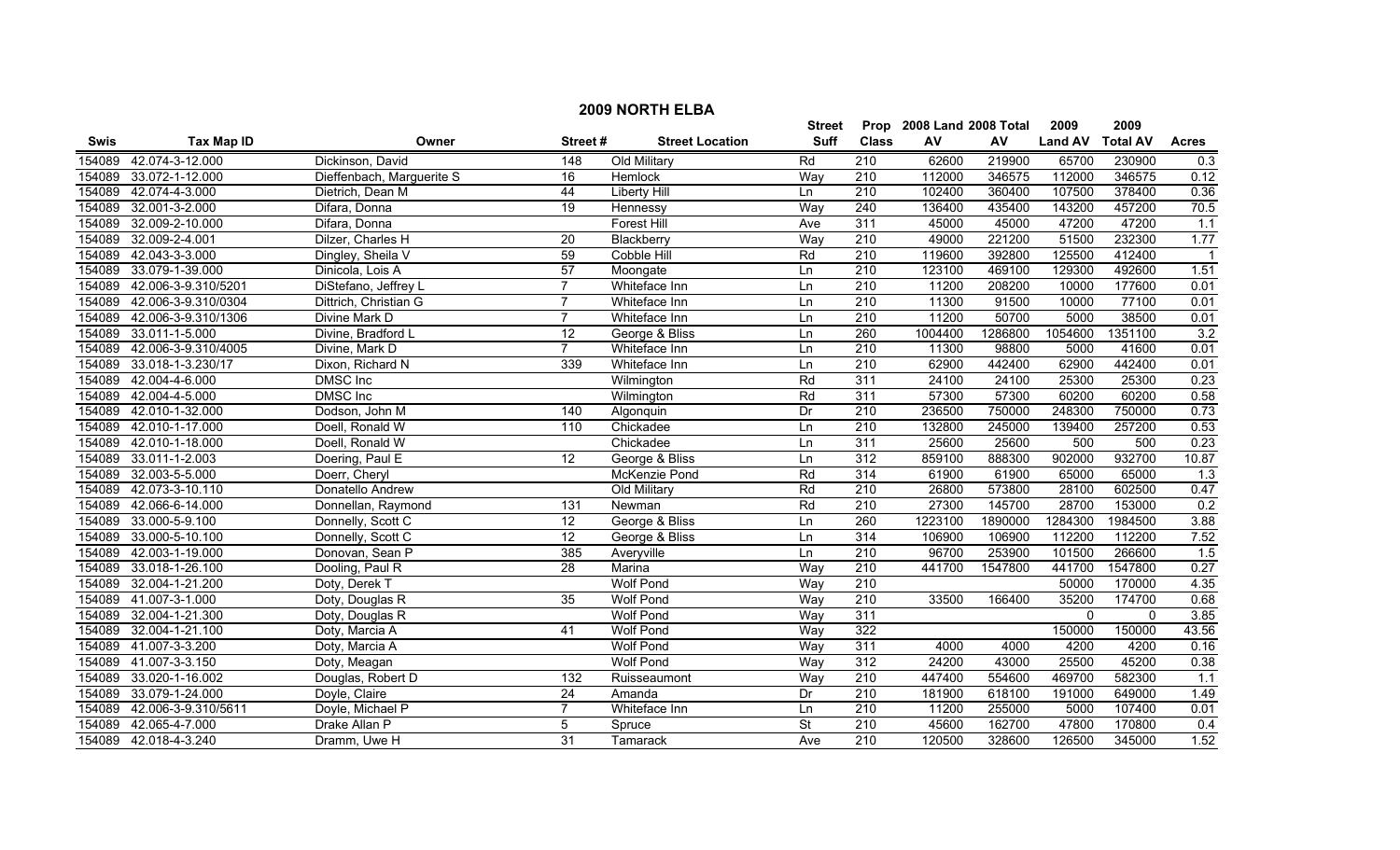|        | <b>2009 NORTH ELBA</b> |                      |                 |                        |               |                  |                           |                  |                |                 |                 |  |
|--------|------------------------|----------------------|-----------------|------------------------|---------------|------------------|---------------------------|------------------|----------------|-----------------|-----------------|--|
|        |                        |                      |                 |                        | <b>Street</b> |                  | Prop 2008 Land 2008 Total |                  | 2009           | 2009            |                 |  |
| Swis   | <b>Tax Map ID</b>      | Owner                | Street#         | <b>Street Location</b> | <b>Suff</b>   | <b>Class</b>     | AV                        | ${\sf AV}$       | <b>Land AV</b> | <b>Total AV</b> | <b>Acres</b>    |  |
| 154089 | 33.072-4-2.000         | Drevitch, Cheryl     | 352             | Whiteface Inn          | Ln            | 210              | 202700                    | 711500           | 212900         | 747100          | 0.23            |  |
| 154089 | 42.006-3-9.310/7008    | Dreyfuss, Jennifer E | $\overline{7}$  | Whiteface Inn          | Ln            | $\overline{210}$ | 11200                     | 252200           | 5000           | 107400          | 0.01            |  |
| 154089 | 42.018-1-13.000        | Dube, Lisa           | 61              | Patch                  | Ln            | 210              | 112400                    | 283400           | 118000         | 297600          | 1.3             |  |
| 154089 | 43.003-1-22.000        | Duddy, Donna S       |                 | River                  | Rd            | 311              | 12800                     | 12800            | 13400          | 13400           | 1.6             |  |
| 154089 | 43.003-2-17.000        | Duddy, Donna S       |                 | River                  | Rd            | 311              | 7400                      | 7400             | 7800           | 7800            | 1.9             |  |
| 154089 | 43.003-2-16.000        | Duddy, Donna S       | 448             | River                  | Rd            | 260              | 109100                    | 147300           | 114600         | 154700          | 4.1             |  |
| 154089 | 42.032-2-14.000        | Dudley, John         | 10              | Patterson              | Way           | 210              | 35900                     | 98100            | 37700          | 103000          | 0.25            |  |
| 154089 | 42.065-5-2.000         | Dudley, Richard      | 18              | Spruce                 | St            | 210              | 27500                     | 162800           | 28800          | 170900          | 0.26            |  |
| 154089 | 50.002-1-77.200        | Duffy, Robert W      |                 | <b>Bills</b>           | Way           | 322              | 65300                     | 65300            | 65300          | 65300           | 13.81           |  |
| 154089 | 50.002-1-79.000        | Duffy, Robert W      | 82              | <b>Bills</b>           | Way           | 260              | 50000                     | 57000            | 50000          | 57000           | 0.41            |  |
| 154089 | 41.007-2-6.200         | Dugan, Cathleen M    | 18              | Bairn                  | Way           | 210              | 37600                     | 129300           | 39500          | 135800          | 1.17            |  |
| 154089 | 43.003-2-14.000        | Duggan, Michael P    | 468             | River                  | Rd            | 322              | 219600                    | 219600           | 230600         | 230600          | $\overline{19}$ |  |
| 154089 | 32.003-6-39.000        | Duguay, David        | 64              | Tadds                  | Way           | 210              | 147000                    | 500100           | 154300         | 525100          | $\overline{3}$  |  |
| 154089 | 41.001-1-17.000        | Dukett, Edward J     | 867             | NYS Route 86           |               | 421              | 142700                    | 298500           | 149800         | 313400          | 2.6             |  |
| 154089 | 32.014-1-29.000        | Dukett, Peter R      |                 | <b>Breezy Acres</b>    | Ln            | 311              | 900                       | $\overline{900}$ | 450            | 450             | 0.01            |  |
| 154089 | 32.001-3-26.000        | Dukett, Peter R      | 59              | <b>Breezy Acres</b>    | Ln            | 280              | 75400                     | 345700           | 79200          | 363000          | 11.4            |  |
| 154089 | 41.001-2-12.000        | Dumond, Craig        |                 | Ray Brook              | Rd            | 311              | 15400                     | 15400            | 16200          | 16200           | 0.99            |  |
| 154089 | 41.001-2-11.000        | Dumond, Craig        |                 | Ray Brook              | Rd            | 311              | 7700                      | 7700             | 8100           | 8100            | 1.34            |  |
| 154089 | 41.001-1-41.000        | Dumond, Craig B      |                 | Ray Brook              | Rd            | 311              | 34600                     | 34600            | 36300          | 36300           | 26.4            |  |
| 154089 | 41.001-1-42.000        | Dumond, Craig B      |                 | Ray Brook              | Rd            | 311              | 35300                     | 35300            | 37100          | 37100           | 26.8            |  |
| 154089 | 41.001-1-5.000         | Dumond, Craig B      | $\overline{72}$ | Ray Brook              | Rd            | 240              | 96900                     | 419200           | 101800         | 440200          | 24.96           |  |
| 154089 | 43.003-2-15.000        | Dunmire, Karen       | 452             | River                  | Rd            | 210              | 80300                     | 149700           | 84300          | 157200          | 0.48            |  |
| 154089 | 42.026-2-5.000         | Dunn, Araxie A       | 274             | Mirror Lake            | Dr            | $\overline{210}$ | 718600                    | 1199100          | 754600         | 1259100         | 0.5             |  |
| 154089 | 32.014-1-24.000        | Dupree, Thomas       | 8               | Passino                | Ln            | 210              | 22600                     | 79300            | 23800          | 83300           | 0.13            |  |
| 154089 | 32.014-1-26.000        | Dupree, Thomas J     |                 | Passino                | Ln            | $\overline{210}$ | 22900                     | 109600           | 24100          | 115100          | 0.2             |  |
| 154089 | 32.014-1-27.000        | Dupree, Thomas J     | $\overline{10}$ | Passino                | Ln            | 210              | 27900                     | 121800           | 29300          | 127900          | 0.3             |  |
| 154089 | 32.014-1-21.000        | Dupree, Thomas J     |                 | <b>Breezy Acres</b>    | Ln            | 314              | 3200                      | 3200             | 3400           | 3400            | 0.12            |  |
| 154089 | 32.001-3-27.000        | Dupree, Thomas J     | 35              | <b>Breezy Acres</b>    | Ln            | 270              | 42600                     | 66600            | 44700          | 69900           | 9.6             |  |
| 154089 | 32.001-3-13.000        | Duprey, Dennis       | 158             | <b>Breezy Acres</b>    | Ln            | 312              | 33800                     | 42800            | 35500          | 44900           | 0.91            |  |
| 154089 | 32.001-3-3.000         | Duprey, Dennis       |                 | Hennessy               | Way           | 322              | 20200                     | 20200            | 21200          | 21200           | 17              |  |
| 154089 | 32.001-3-10.000        | Duprey, Dennis B     | 177             | <b>Breezy Acres</b>    | Ln            | 210              | 71200                     | 103500           | 74800          | 108700          | $\overline{3}$  |  |
| 154089 | 32.001-3-12.000        | Duprey, Oliver       |                 | <b>Breezy Acres</b>    | Ln            | 210              | 72100                     | 190500           | 75700          | 200000          | 2.36            |  |
| 154089 | 32.003-5-14.000        | Durni, Robin         |                 | McKenzie Pond          | Rd            | 210              | 109300                    | 565000           | 114700         | 593200          | 4.09            |  |
| 154089 | 32.003-6-12.000        | Dutton, Richard W    | 29              | Ironwood               | Way           | 210              | 138100                    | 443300           | 145000         | 465500          | 5.51            |  |
| 154089 | 42.075-2-6.000         | Dwyer, Matthew H     | 5694            | Cascade                | Rd            | 465              | 158100                    | 211500           | 166000         | 222100          | 1.2             |  |
| 154089 | 42.006-3-9.310/6906    | Dwyer, Thomas C      | 7               | Whiteface Inn          | Ln            | 210              | 11200                     | 182900           | 10000          | 153900          | 0.01            |  |
| 154089 | 42.006-3-9.310/1904    | Dwyer, Thomas C      | $\overline{7}$  | Whiteface Inn          | Ln            | 210              | 11200                     | 117100           | 10000          | 98700           | 0.01            |  |
|        | 154089 33.019-1-28.000 | Eaton, Kate          |                 | <b>Sand Point</b>      | Way           | 311              | 500000                    | 500000           | 525000         | 525000          | 1.08            |  |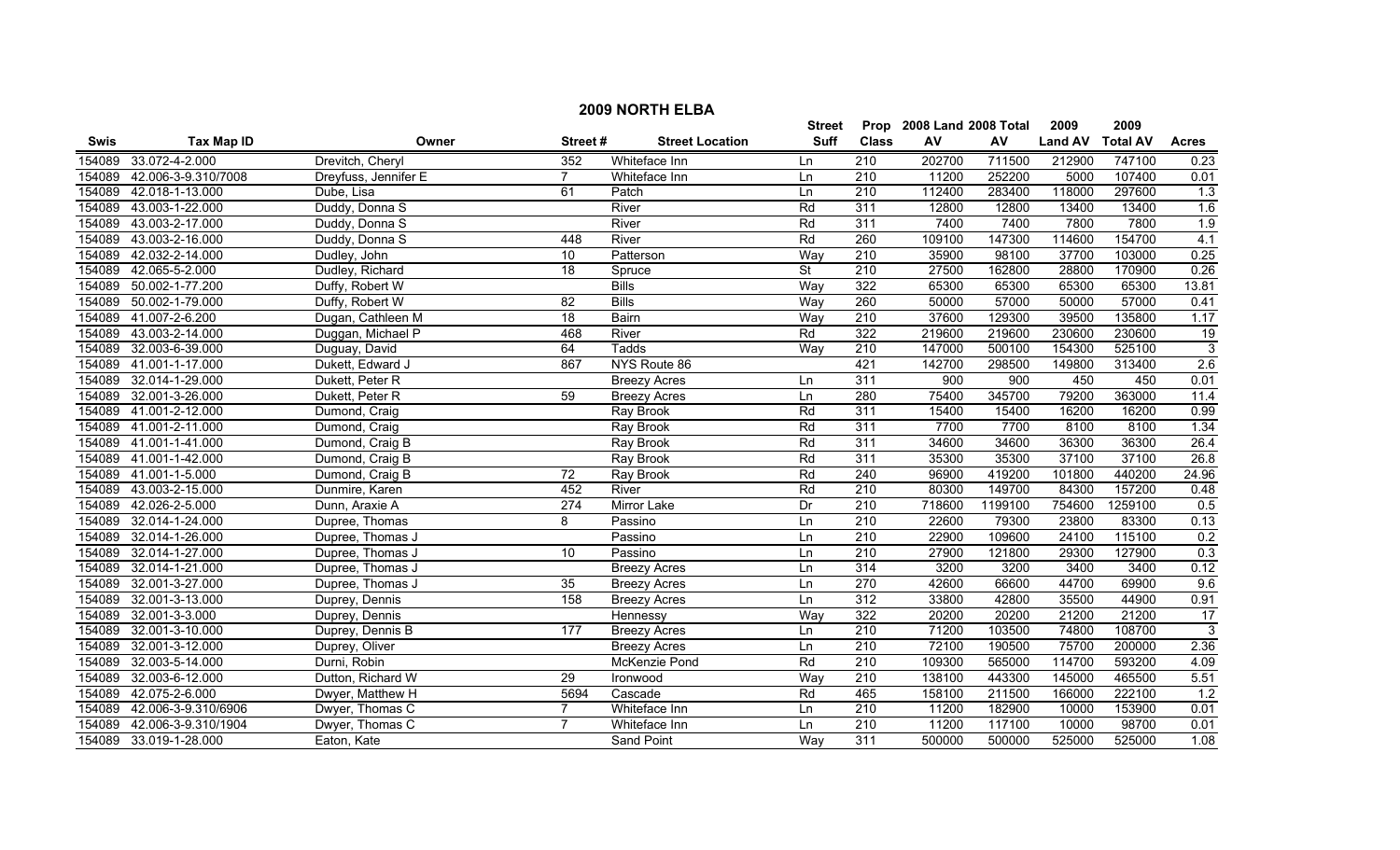|        | <b>2009 NORTH ELBA</b> |                                    |                 |                        |                          |                  |                           |                |                |                 |                         |  |
|--------|------------------------|------------------------------------|-----------------|------------------------|--------------------------|------------------|---------------------------|----------------|----------------|-----------------|-------------------------|--|
|        |                        |                                    |                 |                        | <b>Street</b>            |                  | Prop 2008 Land 2008 Total |                | 2009           | 2009            |                         |  |
| Swis   | <b>Tax Map ID</b>      | Owner                              | Street#         | <b>Street Location</b> | <b>Suff</b>              | <b>Class</b>     | ${\sf AV}$                | AV             | <b>Land AV</b> | <b>Total AV</b> | <b>Acres</b>            |  |
| 154089 | 50.002-1-30.000        | Eccleston, Robert J                | 67              | Theianguen             | Way                      | 210              | 127100                    | 365500         | 133500         | 383800          | 8.54                    |  |
| 154089 | 50.002-1-66.100        | Edgerton, Patricia J               |                 | Averyville             | Ln                       | 321              | 522200                    | 522200         | 548300         | 548300          | 45.3                    |  |
| 154089 | 50.002-1-48.000        | Edgerton, Patricia J               |                 | Averyville             | Ln                       | 314              | 167000                    | 167000         | 175400         | 175400          | 15.3                    |  |
| 154089 | 42.041-1-18.000        | Edgley, Donald                     | 32              | Kate Smith             | Ave                      | 210              | 51900                     | 187900         | 54500          | 197300          | 0.3                     |  |
| 154089 | 52.001-1-31.120        | Edgley, Raymond R                  | 33              | Edgley                 | Way                      | 210              | 113000                    | 323700         | 118700         | 339900          | 5.69                    |  |
| 154089 | 51.002-2-7.100         | Edgley, Ronald D                   | $\overline{55}$ | <b>Balanced Rock</b>   | Way                      | 240              | 277200                    | 903800         | 291100         | 949000          | 12                      |  |
| 154089 | 42.043-4-15.000        | Edmon, Wendy T                     | 18              | <b>Placid Heights</b>  | Ln                       | 210              | 114900                    | 341400         | 120700         | 358500          | 0.9                     |  |
| 154089 | 42.043-2-2.003         | Edwards, Jeffrey R                 | 86              | Northwood              | Rd                       | 210              | 123400                    | 356100         | 129600         | 373900          | 0.77                    |  |
| 154089 | 42.018-4-32.122        | Eigenmann, Carolyn B               |                 | <b>Holly Hill</b>      | Ln                       | 311              | 135000                    | 135000         | 141800         | 141800          | 1.29                    |  |
| 154089 | 42.018-4-68.000        | Eigenmann, Carolyn B               | 52              | Franks                 | Ln                       | 210              | 201600                    | 715000         | 211700         | 1000000         | 2.96                    |  |
| 154089 | 52.004-1-23.240        | Eldridge, Anne T                   |                 | Cascade                | Rd                       | 322              | 135400                    | 135400         | 142200         | 142200          | 12.58                   |  |
| 154089 | 52.004-1-23.210        | Eldridge, Elizabeth C              | 24              | Raspberry              | Way                      | $\overline{240}$ | 270300                    | 758400         | 283800         | 796300          | 18.27                   |  |
| 154089 | 42.073-4-20.000        | Eldridge, John N                   | 4               | Snowberry              | Ln                       | $\overline{210}$ | 134800                    | 375000         | 141600         | 395800          | 0.47                    |  |
| 154089 | 52.004-1-23.220        | Eldridge, Noni P                   | 46              | Raspberry              | Way                      | 322              | 164300                    | 164300         | 172500         | 172500          | 12.61                   |  |
| 154089 | 42.074-6-14.000        | Elling, Robert C                   | 12              | Rustic                 | Way                      | 210              | 58800                     | 424000         | 61700          | 445200          | 0.05                    |  |
| 154089 | 42.006-3-9.310/4202    | Elliott, David W                   | $\overline{7}$  | Whiteface Inn          | Ln                       | $\overline{210}$ | 11200                     | 117100         | 10000          | 98700           | 0.01                    |  |
| 154089 | 42.066-6-6.100         | Ellis, Walter E                    |                 | <b>Balsam</b>          | <b>St</b>                | 311              | 92900                     | 92900          | 97500          | 97500           | 1.12                    |  |
| 154089 | 32.014-1-2.000         | Ellis, Walter E                    |                 | <b>Breezy Acres</b>    | Ln                       | 312              | 109700                    | 160400         | 115200         | 168400          | 2.08                    |  |
| 154089 | 42.018-1-18.200        | Engle, Thomas H                    | 16              | <b>Baxter</b>          | Way                      | 210              | 107800                    | 191400         | 113200         | 201000          | -1                      |  |
| 154089 | 42.006-3-9.310/5802    | Enos, Edward J                     | $\overline{7}$  | Whiteface Inn          | Ln                       | 210              | 11200                     | 254200         | 10000          | 214800          | 0.01                    |  |
| 154089 | 42.004-3-17.000        | Erenstone, Jeffrey                 | $\overline{7}$  | Old Military           | Rd                       | 210              | 134800                    | 294000         | 141500         | 295000          | 0.7                     |  |
| 154089 | 52.001-1-35.200        | Erenstone, Jeffrey L               | 5117            | Cascade                | Rd                       | 312              | 80000                     | 85000          | 84000          | 89200           | 2.6                     |  |
| 154089 | 52.001-1-35.100        | Erenstone, Richard L               | $\overline{35}$ | Adirondack Loj         | Rd                       | 210              | 140000                    | 405000         | 147000         | 425200          | $\overline{4}$          |  |
| 154089 | 33.072-1-11.000        | <b>Erickson Living Trust</b>       | $\overline{22}$ | Hemlock                | Way                      | 210              | 140400                    | 445900         | 140400         | 445900          | 0.15                    |  |
| 154089 | 33.019-1-10.000        | Erickson, Francis B                | 29              | Point O View           | Way                      | $\overline{210}$ | 1507500                   | 2747800        | 1582900        | 2885200         | 1.2                     |  |
| 154089 | 42.006-4-10.000        | Eskola, Philip                     | 36              | Whiteface Inn          | Ln                       | 210              | 197000                    | 665800         | 206900         | 699100          | 1.6                     |  |
| 154089 | 42.018-2-9.000         | <b>Essex Co ARC Facilities Inc</b> | $\overline{22}$ | Jersey                 | Dr                       | 210              | 119500                    | 333700         | 125500         | 350400          | $\overline{1}$          |  |
| 154089 | 51.000-1-6.200         | Essex Co ARC Facilities Inc        | 86              | Jersey                 | Dr                       | $\overline{210}$ | 159400                    | 382500         | 167300         | 401600          | 5.01                    |  |
| 154089 | 33.019-1-22.000        | <b>Essex County</b>                |                 | Peninsula              | Way                      | 311              | $\mathbf{0}$              | 0              | 0              | $\mathbf 0$     | 1.2                     |  |
| 154089 | 42.002-1-9.100         | <b>Essex County</b>                |                 | Peninsula              | Way                      | 323              | $\mathbf{0}$              | $\overline{0}$ | $\mathbf 0$    | $\overline{0}$  | 3.9                     |  |
| 154089 | 42.025-1-17.000        | <b>Essex County</b>                |                 | NYS Route 86           |                          | 311              | $\mathbf 0$               | $\overline{0}$ | $\mathbf 0$    | $\overline{0}$  | $\overline{1}$          |  |
| 154089 | 42.066-7-5.000         | <b>Essex County</b>                |                 | <b>Nichols</b>         | $\overline{\mathsf{St}}$ | 311              | 5800                      | 5800           | 6100           | 6100            | 0.1                     |  |
| 154089 | 42.004-3-8.400         | <b>Essex County</b>                | 5671            | Cascade                | Rd                       | 483              | 211000                    | 630200         | 221500         | 661700          | 1.23                    |  |
| 154089 | 32.009-2-5.000         | Ettinger, Stephen H                | 295             | Forest Hill            | Ave                      | 210              | 70800                     | 264200         | 74300          | 277400          | 1.4                     |  |
| 154089 | 42.018-5-7.000         | Euber, Samantha L                  | 66              | Jersey                 | Dr                       | 270              | 91300                     | 130900         | 95800          | 137400          | $\overline{1}$          |  |
| 154089 | 42.043-4-1.000         | Evans, Helen F                     | $\overline{36}$ | Northwood              | Rd                       | 210              | 181400                    | 856900         | 190400         | 899700          | $\overline{\mathbf{1}}$ |  |
| 154089 | 42.018-4-46.000        | Evans, Joyce                       |                 | Evans                  | Ln                       | 311              | 135100                    | 135100         | 141900         | 141900          | $\overline{2}$          |  |
|        | 154089 42.018-4-29.100 | Evans, Joyce                       | 33              | Evans                  | Ln                       | $\overline{210}$ | 316000                    | 1499000        | 331800         | 1735000         | $\overline{2}$          |  |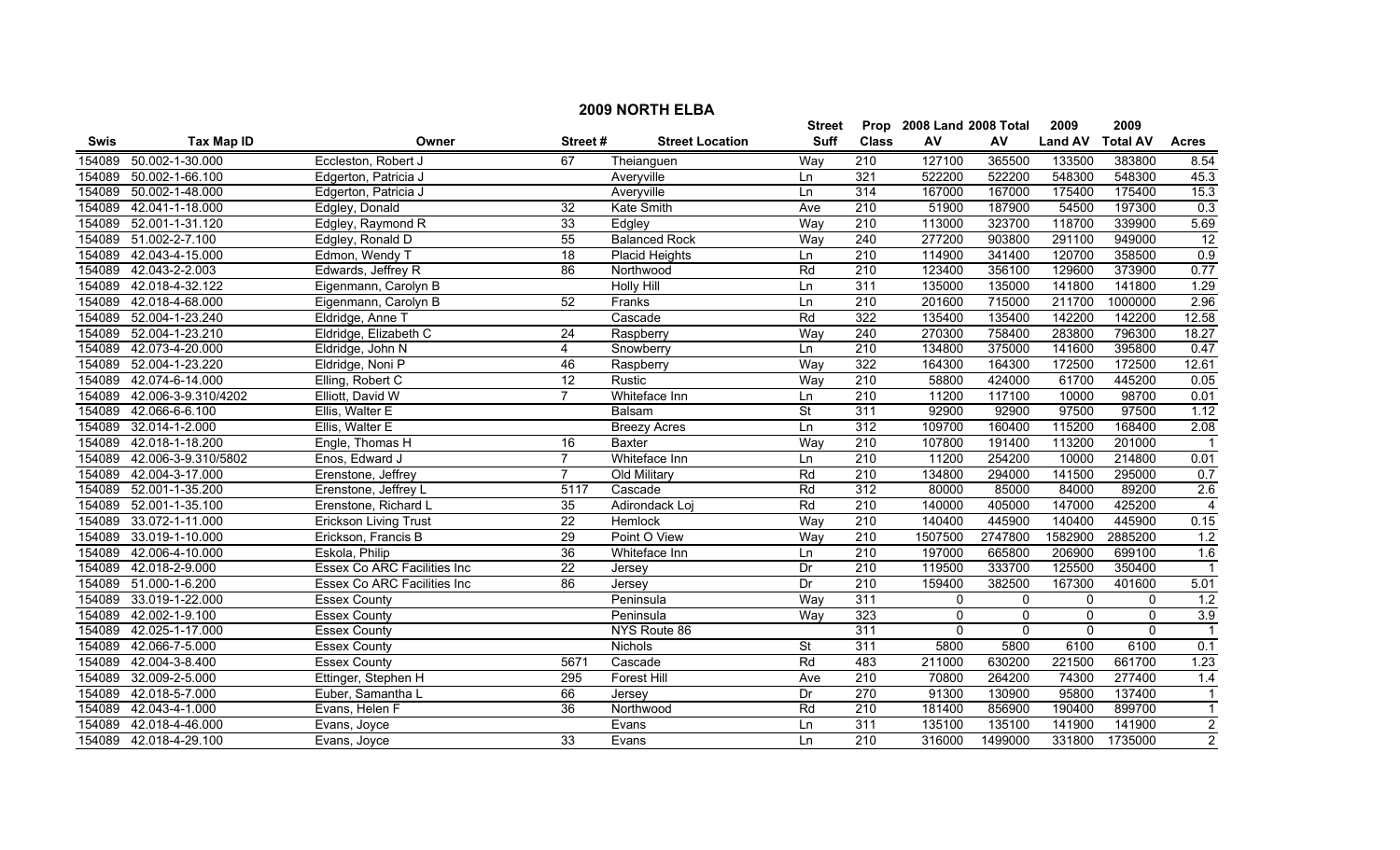|        | <b>2009 NORTH ELBA</b> |                           |                 |                        |                |                  |                           |                            |                |                 |                |  |
|--------|------------------------|---------------------------|-----------------|------------------------|----------------|------------------|---------------------------|----------------------------|----------------|-----------------|----------------|--|
|        |                        |                           |                 |                        | <b>Street</b>  |                  | Prop 2008 Land 2008 Total |                            | 2009           | 2009            |                |  |
| Swis   | <b>Tax Map ID</b>      | Owner                     | Street#         | <b>Street Location</b> | Suff           | <b>Class</b>     | ${\sf AV}$                | AV                         | <b>Land AV</b> | <b>Total AV</b> | <b>Acres</b>   |  |
| 154089 | 42.018-4-30.000        | Evans, Joyce              | 9               | Averyville             | Ln             | 210              | 132700                    | 221000                     | 139300         | 232000          | 2.3            |  |
| 154089 | 42.064-1-12.000        | Evans, Joyce              |                 | Averyville             | Ln             | 311              | 118600                    | 118600                     | 124500         | 124500          | 0.6            |  |
| 154089 | 42.043-2-10.000        | Fabro, Barbara A          | 72              | Cobble Hill            | Rd             | $\overline{210}$ | 129300                    | 667700                     | 135800         | 701100          | 0.98           |  |
| 154089 | 52.001-2-15.000        | Fadden, Joseph P          | $\overline{25}$ | Coyote                 | Way            | 210              |                           |                            | 168900         | 500000          | 3              |  |
| 154089 | 52.002-1-15.000        | Fadden, Richard C         | 182             | Mountain               | Ln             | 260              | 63700                     | 93700                      | 66900          | 98400           | 6.39           |  |
| 154089 | 42.018-2-10.000        | Fadden, Richard C         | 32              | Jersey                 | Dr             | 210              | 98100                     | 179200                     | 103000         | 198200          |                |  |
| 154089 | 42.074-2-16.000        | Fadden, Vicky             | 3               | Newman                 | Rd             | 210              | 36900                     | 154900                     | 38700          | 162600          | 0.3            |  |
| 154089 | 42.010-1-37.000        | Fahlborg, Alia A          | 156             | Algonquin              | Dr             | 210              | 176300                    | 851900                     | 185100         | 894500          | 0.75           |  |
| 154089 | 52.003-1-20.000        | Failing, Wayne            | 4529            | Cascade                | Rd             | 417              | 312200                    | 436200                     | 327800         | 458000          | 5.43           |  |
| 154089 | 33.018-1-2.001/11      | Fairley, Alexander A      | 316             | Whiteface Inn          | Ln             | $\overline{210}$ | 39100                     | 360600                     | 39100          | 360600          | 0.01           |  |
| 154089 | 42.006-4-1.000         | Faith Ministries Inc      |                 | Whiteface Inn          | Ln             | 311              | 151300                    | 151300                     | 158900         | 158900          | 1.21           |  |
| 154089 | 42.006-4-2.000         | Faith Ministries Inc      |                 | Whiteface Inn          | Ln             | 311              | 151300                    | 151300                     | 158900         | 158900          | 1.69           |  |
| 154089 | 42.006-3-9.310/2512    | Fancher, Louis            | $\overline{7}$  | Whiteface Inn          | Ln             | $\overline{210}$ | 11200                     | 103000                     | 5000           | 78300           | 0.01           |  |
| 154089 | 41.007-1-5.000         | Farrell, Robert D         | 1082            | NYS Route 86           |                | $\overline{210}$ | 20500                     | 65100                      | 21600          | 68400           | 0.3            |  |
| 154089 | 42.074-5-4.000         | Favro, Jack O             |                 | Juniper                | $\overline{C}$ | 311              | 46300                     | 46300                      | 48600          | 48600           | 0.8            |  |
| 154089 | 42.074-5-5.000         | Favro, Jack O             | 16              | Juniper                | Cir            | 210              | 111500                    | 333400                     | 117100         | 350100          | 0.6            |  |
| 154089 | 50.002-1-78.000        | Favro, Lisa S             | 83              | <b>Bills</b>           | Way            | 260              | 20000                     | 27800                      | 20000          | 27800           | 0.78           |  |
| 154089 | 42.010-1-3.000         | Fawn Ridge Assoc LP Inc   |                 | Algonquin              | Dr             | 311              | 22200                     | 22200                      | 23300          | 23300           | 12.17          |  |
| 154089 | 42.010-1-71.000        | Fawn Ridge LLC            |                 | Carolyn                | Rd             | 311              | 155200                    | 155200                     | 163000         | 163000          | 11.13          |  |
| 154089 | 42.010-1-23.000/1      | Fawn Ridge LLC            |                 | Algonquin              | Dr             | 311              | 100                       | 100                        | 100            | 100             | 0.01           |  |
| 154089 | 42.010-1-23.000        | Fawn Ridge LLC            |                 | Algonquin              | Dr             | 311              | 482900                    | 482900                     | 507000         | 507000          | 19.19          |  |
| 154089 | 42.010-1-22.000        | Fawn Ridge LLC            |                 | Algonquin              | Dr             | 311              | 401600                    | 401600                     | 421700         | 421700          | 76.94          |  |
| 154089 | 42.010-1-21.000        | Fawn Ridge LLC            |                 | Algonquin              | Dr             | 311              | 278200                    | 278200                     | 292100         | 292100          | 8.3            |  |
| 154089 | 42.010-1-20.000        | Fawn Ridge LLC            |                 | Algonquin              | Dr             | 311              | 288500                    | 288500                     | 302900         | 302900          | 8.84           |  |
| 154089 | 42.010-1-2.000         | Fawn Ridge LLC            |                 | Algonquin              | Dr             | 311              | 315500                    | 315500                     | 331300         | 331300          | 30.89          |  |
| 154089 | 42.010-1-73.000        | Fawn Ridge LLC            |                 | Old Military           | Rd             | 311              | 957300                    | 957300                     | 1005200        | 1005200         | 35             |  |
|        | 154089 42.032-3-14.000 | Fawn Ridge LLC            |                 | Fawn Ridge             | Rd             | 311              | 2000                      | 2000                       | 2000           | 2000            | 0.49           |  |
| 154089 | 42.032-3-11.100        | Fawn Ridge LLC            |                 | Saranac                | Ave            | 330              | 60700                     | 60700                      | 63700          | 63700           | 1.33           |  |
| 154089 | 42.066-8-2.000         | Fay, David L              | 5880            | Cascade                | Rd             | 210              | 49800                     | 165000                     | 52200          | 170000          | 0.2            |  |
| 154089 | 41.001-1-45.001        | Federal Bureau Of Prisons |                 | Pendergast Farm        | Way            | 438              | 86500                     | 99900                      | 90800          | 104900          | 0.29           |  |
| 154089 | 41.001-1-40.000        | Federal Bureau Of Prisons | 128             | Ray Brook              | Rd             | 670              | 15214500                  | 74088000 15975200 77792400 |                |                 | 161.99         |  |
| 154089 | 32.009-3-8.000         | Federman, Dorothy S       |                 | Rockledge              | Ln             | 311              | 36200                     | 36200                      | 38000          | 38000           | 1.16           |  |
| 154089 | 32.009-3-7.000         | Federman, Dorothy S       |                 | Rockledge              | Ln             | 311              | 2200                      | 2200                       | 2300           | 2300            | 0.7            |  |
| 154089 | 32.009-3-19.000        | Federman, Jay S           |                 | Rockledge              | Ln             | 311              | 8200                      | 8200                       | 8600           | 8600            | 0.23           |  |
| 154089 | 32.009-3-21.000        | Federman, Jay S           |                 | Rockledge              | Ln             | 311              | 100                       | 100                        | 100            | 100             | 0.01           |  |
| 154089 | 42.073-4-19.000        | Feld, Dmitry J            | 8               | Snowberry              | Ln             | 210              | 125000                    | 287500                     | 131300         | 301900          | 0.46           |  |
| 154089 | 42.025-1-5.000         | Feldman, Diana K          |                 | Kilkare                | Way            | 311              | 190600                    | 190600                     | 200100         | 200100          | 0.18           |  |
|        | 154089 42.025-1-4.000  | Feldman, Diana K          | 28              | Kilkare                | Way            | 210              | 1426100                   | 1905900                    | 1497400        | 2100000         | $\overline{1}$ |  |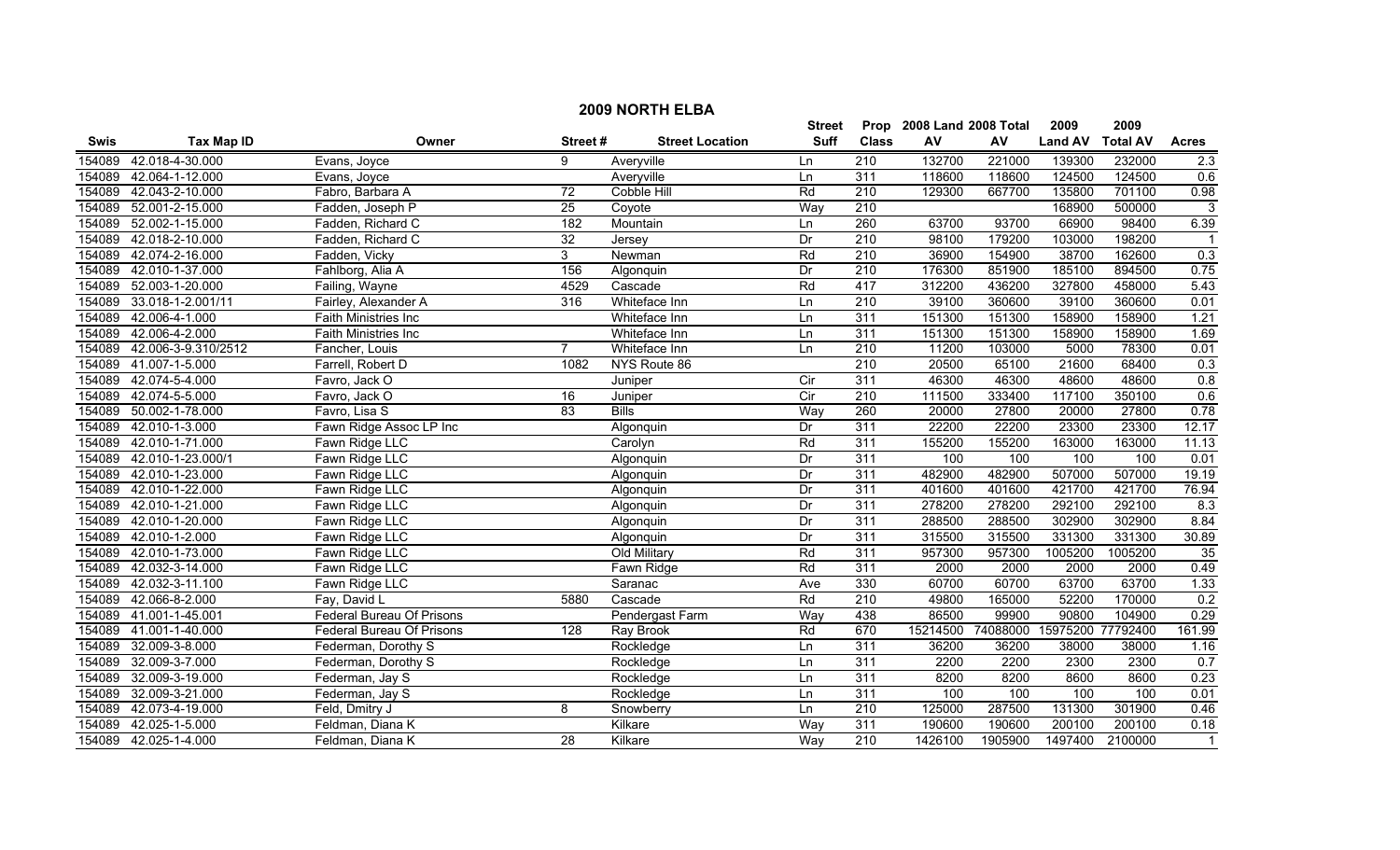|             |                       |                            |                 |                        | <b>Street</b>            |                  | Prop 2008 Land 2008 Total |         | 2009           | 2009            |                |
|-------------|-----------------------|----------------------------|-----------------|------------------------|--------------------------|------------------|---------------------------|---------|----------------|-----------------|----------------|
| <b>Swis</b> | <b>Tax Map ID</b>     | Owner                      | Street#         | <b>Street Location</b> | Suff                     | <b>Class</b>     | AV                        | AV      | <b>Land AV</b> | <b>Total AV</b> | <b>Acres</b>   |
| 154089      | 32.001-3-14.000       | Feldman, Richard           | 152             | <b>Breezy Acres</b>    | Ln                       | 311              | 66300                     | 66300   | 69600          | 69600           | 4.2            |
| 154089      | 32.001-3-17.000       | Feldman, Richard           | 142             | <b>Breezy Acres</b>    | Ln                       | 312              | 78700                     | 81400   | 82700          | 85500           | 0.5            |
| 154089      | 42.074-1-1.000        | Fell, Stephen B            | 34              | Balsam                 | St                       | $\overline{220}$ | 40600                     | 209200  | 42700          | 219700          | 0.3            |
| 154089      | 42.018-3-8.000        | Ferraro, Aniello           | 21              | Jersey                 | Dr                       | 220              | 123300                    | 361900  | 129500         | 380000          | $\overline{1}$ |
| 154089      | 33.072-2-16.000       | Festa, Eugenia             | 323             | Whiteface Inn          | Ln                       | 210              | 209000                    | 575600  | 219500         | 604400          | 0.2            |
| 154089      | 42.065-1-5.000        | Finley, Charles W          | 317             | Old Military           | Rd                       | 210              | 39800                     | 130000  | 41800          | 136500          | 0.4            |
| 154089      | 33.018-1-15.000       | Fish, Henry E              | 67              | Camp                   | Way                      | 260              | 1450000                   | 2238100 | 1522500        | 2350000         | $\overline{2}$ |
| 154089      | 33.018-1-16.300       | Fish, Henry E              |                 | Whiteface Inn          | Ln                       | 311              | 700000                    | 700000  | 735000         | 735000          | 0.74           |
| 154089      | 33.072-1-1.001/11     | Fish, Kate                 | 9               | Hemlock                | Way                      | $\overline{210}$ | 42600                     | 211300  | 42600          | 211300          | 0.01           |
| 154089      | 42.004-4-23.000       | Fish, Peter                | $\overline{89}$ | Intervale              | Way                      | $\overline{210}$ | 359200                    | 796100  | 377200         | 835900          | 8.7            |
| 154089      | 43.017-1-37.000       | Fisher, Daniel J Jr        | $\overline{22}$ | Quail                  | Ln                       | $\overline{210}$ | 147700                    | 372000  | 155100         | 390600          | 2.3            |
| 154089      | 33.072-1-1.001/16     | Fishman, Steven A          | 9               | Hemlock                | Way                      | $\overline{210}$ | 52000                     | 218800  | 52000          | 218800          | 0.01           |
| 154089      | 42.066-2-4.000        | Fisk, Frank B Jr           | 3               | Tree Top               | Ln                       | 210              | 23900                     | 76800   | 25100          | 80600           | 0.2            |
| 154089      | 42.065-2-23.000       | Fitts, Daniel T            | 45              | Cherry                 | Ln                       | $\overline{210}$ | 50300                     | 197600  | 52800          | 207500          | 0.28           |
| 154089      | 42.006-3-21.000       | Fitzgerald Angela          | 1915            | Saranac                | Ave                      | 464              | 314600                    | 453800  | 330300         | 455000          | 0.46           |
| 154089      | 42.074-3-21.000       | Fitzgerald, Richard        | $\overline{30}$ | Church                 | $\overline{\mathsf{St}}$ | 210              | 62400                     | 248400  | 65500          | 260800          | 0.26           |
| 154089      | 42.025-1-8.000        | Flaherty, Mary B           | 16              | Kilkare                | Way                      | 210              | 1406300                   | 3093800 | 1476600        | 3248500         | 0.4            |
| 154089      | 42.006-3-9.310/4205   | <b>Flannery Stephen</b>    | $\overline{7}$  | Whiteface Inn          | Ln                       | 210              | 11200                     | 117100  | 10000          | 98700           | 0.01           |
| 154089      | 42.006-3-9.310/3812   | Fleischmann, Christopher B | $\overline{7}$  | Whiteface Inn          | Ln                       | 210              | 11200                     | 50700   | 5000           | 38500           | 0.01           |
| 154089      | 43.017-1-38.000       | Fletcher, Ernest           | 18              | Quail                  | Ln                       | 311              | 109400                    | 109400  | 114900         | 114900          | 2.1            |
| 154089      | 42.006-3-3.000        | Fletcher, Ernest L         | 48              | Haystack               | Way                      | 210              | 183800                    | 559400  | 193000         | 587400          | 2.88           |
| 154089      | 33.014-2-14.000       | Flink, Ellen M             | $\overline{12}$ | Overlook               | Way                      | $\overline{210}$ | 311600                    | 1200000 | 327200         | 1260000         | 0.44           |
| 154089      | 32.003-5-4.000        | Flint, James R             | 17              | Beaver Pond            | Way                      | 210              | 99700                     | 243500  | 104700         | 255700          | 2.47           |
| 154089      | 42.064-1-11.000       | Fluhman, Sonia             |                 | Averyville             | Ln                       | 311              | 91300                     | 91300   | 91300          | 91300           | 0.76           |
| 154089      | 42.064-1-6.000        | Fluhmann, Fredy            | $\overline{23}$ | Averyville             | Ln                       | $\overline{210}$ | 136400                    | 331500  | 143200         | 348100          | 1.18           |
| 154089      | 42.006-3-9.310/0411   | Flynn, Michael L           | $\overline{7}$  | Whiteface Inn          | Ln                       | 210              |                           |         | 5000           | 41600           | 0.01           |
| 154089      | 42.066-4-9.000        | Fogg, Rosario B            | 46              | Johnson                | Ave                      | 210              | 26100                     | 113600  | 27400          | 119300          | 0.21           |
| 154089      | 33.079-1-12.000       | Folin, Ruben L             | 37              | Amanda                 | Dr                       | 210              | 209100                    | 766800  | 219500         | 805100          | 4.77           |
| 154089      | 33.011-3-7.000        | Fontana, Grace E           | $\overline{12}$ | George & Bliss         | Ln                       | 260              | 419700                    | 468700  | 440700         | 492100          | 0.62           |
| 154089      | 42.066-4-7.000        | Fontana, John              | 93              | Newman                 | Rd                       | 210              | 35700                     | 136900  | 37400          | 143700          | 0.3            |
| 154089      | 42.006-3-9.310/4706   | Forcier, James P           | $\overline{7}$  | Whiteface Inn          | Ln                       | 210              | 11200                     | 112700  | 10000          | 87800           | 0.01           |
| 154089      | 43.003-1-40.000       | Ford, Lance J              |                 | River                  | Rd                       | 311              | 69600                     | 69600   | 73100          | 73100           | 6.2            |
| 154089      | 43.003-1-38.000       | Ford, Lance J              | 24              | <b>Bird Song</b>       | Way                      | 210              | 204700                    | 704100  | 214900         | 739300          | 4.5            |
| 154089      | 42.004-3-21.160       | Ford, R Scott              | $\overline{34}$ | John Brown             | Rd                       | $\overline{210}$ | 422100                    | 1280400 | 443200         | 1344400         | 5.49           |
| 154089      | 42.004-3-21.150       | Ford, Scott R              | 206             | John Brown             | Rd                       | 280              | 498600                    | 2085600 | 523500         | 2189900         | 5.12           |
| 154089      | 42.018-3-3.000        | Forster, Robert            | 16              | Tamarack               | Ave                      | 210              | 98100                     | 180100  | 103000         | 189100          | -1             |
| 154089      | 42.006-3-9.310/2106   | Fortcher, Gary R           | $\overline{7}$  | Whiteface Inn          | Ln                       | $\overline{210}$ | 11300                     | 98800   | 10000          | 83200           | 0.01           |
|             | 154089 42.075-2-4.000 | Fortune Estates Prop LLC   | 5712            | Cascade                | Rd                       | 210              | 73000                     | 196400  | 76600          | 206200          | 0.4            |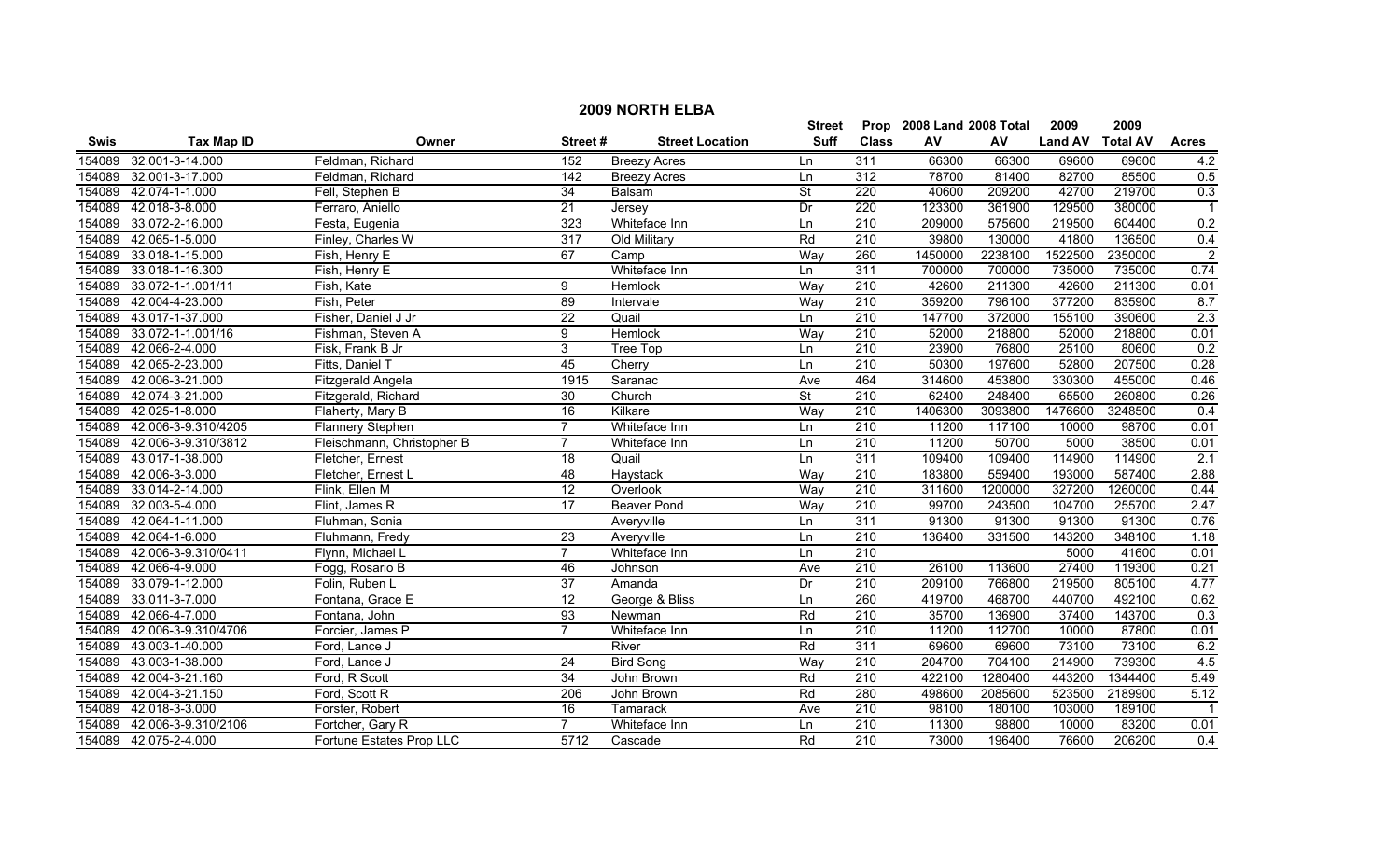|        |                     |                         |                 |                        | <b>Street</b> |                  | Prop 2008 Land 2008 Total |         | 2009           | 2009            |                  |
|--------|---------------------|-------------------------|-----------------|------------------------|---------------|------------------|---------------------------|---------|----------------|-----------------|------------------|
| Swis   | <b>Tax Map ID</b>   | Owner                   | Street#         | <b>Street Location</b> | Suff          | <b>Class</b>     | AV                        | AV      | <b>Land AV</b> | <b>Total AV</b> | <b>Acres</b>     |
| 154089 | 42.064-1-1.000      | Fortune, George W       |                 | Old Military           | Rd            | 210              | 178500                    | 242200  | 200000         | 210000          | 5.88             |
| 154089 | 42.056-4-1.200      | Fortune, George W       | 413             | Old Military           | Rd            | 270              | 80200                     | 166700  | 150000         | 160000          | 0.89             |
| 154089 | 32.009-2-6.000      | Fortune, Ruth D         | 313             | Forest Hill            | Ave           | $\overline{210}$ | 76200                     | 368600  | 80000          | 387000          | 1.6              |
| 154089 | 33.015-1-6.000      | Fosshage, James L       | $\overline{12}$ | George & Bliss         | Ln            | 260              | 1412200                   | 1517500 | 1482800        | 1593400         | 7.7              |
| 154089 | 32.003-3-10.000     | Foster, Fred A          |                 | <b>McKenzie Pond</b>   | Rd            | 240              | 39700                     | 187700  | 41700          | 197100          | 12.18            |
| 154089 | 52.002-1-14.100     | Foster, Frederick A Jr  | 181             | Mountain               | Ln            | 322              | 74100                     | 74100   | 77800          | 77800           | 20.6             |
| 154089 | 42.010-1-58.000     | Foster, Richard M       | 203             | Algonquin              | Dr            | 210              | 237600                    | 790000  | 249500         | 829500          | 0.91             |
| 154089 | 42.073-3-7.000      | Fountain, Karen E       | 271             | Old Military           | Rd            | 210              | 48900                     | 175000  | 51400          | 183800          | 0.3              |
| 154089 | 42.035-1-6.000      | Fountain, Kevin         | 381             | Mirror Lake            | Dr            | 210              | 190600                    | 556000  | 200100         | 583800          | $\overline{0.8}$ |
| 154089 | 42.035-1-7.000      | Fountain, Kevin         |                 | Mirror Lake            | Dr            | 311              | 46800                     | 46800   | 49100          | 49100           | 0.47             |
| 154089 | 42.035-2-8.000      | Fountain, Kevin         |                 | Mirror Lake            | Dr            | 311              | 1300                      | 1300    | 1400           | 1400            | 0.19             |
| 154089 | 51.002-2-35.200     | Fountain, Kevin F       |                 | Boulderwood            | Way           | 314              | 304400                    | 304400  | 319600         | 319600          | 10               |
| 154089 | 43.003-2-8.000      | Fox, Charles B          | 496             | River                  | Rd            | $\overline{210}$ | 104000                    | 242800  | 109200         | 254900          | 1.3              |
| 154089 | 43.003-2-7.002      | Fox, Daniel R           | 500             | River                  | Rd            | $\overline{210}$ | 92400                     | 197600  | 97000          | 207500          | 0.77             |
| 154089 | 42.025-1-9.000      | Fox, Kathe              | 12              | Kilkare                | Way           | 210              | 1050600                   | 1733500 | 1103200        | 1820200         | 0.5              |
| 154089 | 43.017-1-29.000     | Fraino, John            | $\overline{19}$ | Quail                  | Ln            | 210              | 119400                    | 214900  | 125300         | 225600          | 1.8              |
| 154089 | 42.004-4-21.000     | Franco, Lauren          | 69              | Intervale              | Way           | 210              | 221300                    | 623100  | 232400         | 623100          | 7.2              |
| 154089 | 33.000-5-13.000     | Franklin, Patricia J    | 12              | George & Bliss         | Ln            | 312              | 470000                    | 475000  | 493600         | 498800          | 1.1              |
| 154089 | 50.002-1-3.000      | Frantz, John B          | 76              | Saddleback             | Way           | 210              | 60700                     | 500000  | 63700          | 525000          | 8.73             |
| 154089 | 42.004-3-21.170     | Fraser, Graham          | $\overline{54}$ | John Brown             | Rd            | 210              | 495500                    | 1943700 | 400000         | 1300000         | 6.22             |
| 154089 | 42.018-4-41.000     | Fredericks, Leon E Jr   | 20              | <b>Birch Hill</b>      | Ln            | 270              | 71100                     | 88900   | 74600          | 93300           | 0.58             |
| 154089 | 42.018-4-27.000     | Fredman, Elizabeth L    | 11              | Evans                  | Ln            | 210              | 198300                    | 692400  | 208200         | 727000          | -1               |
| 154089 | 42.018-4-28.200     | Fredman, Elizabeth L    |                 | Evans                  | Ln            | 311              | 132900                    | 132900  | 139500         | 139500          | $\overline{1}$   |
| 154089 | 42.049-1-8.100      | Freire, Joseph          | 40              | Cummings               | Rd            | 210              | 92400                     | 228900  | 97000          | 240300          | 0.77             |
| 154089 | 33.019-2-5.000      | Freshman, Matthew       | 12              | George & Bliss         | Ln            | 260              | 875800                    | 1324700 | 919600         | 1390900         | 1.6              |
| 154089 | 33.018-1-2.001/12   | Fricke, Herberton E III | 316             | Whiteface Inn          | Ln            | $\overline{210}$ | 46300                     | 489400  | 46300          | 489400          | 0.01             |
| 154089 | 42.043-1-9.000      | Friedlander, Diana      | 3               | Autumn                 | Way           | 210              | 217400                    | 920800  | 228200         | 925000          | 1.1              |
| 154089 | 42.043-1-3.110      | Friedlander, Linda      | 19              | Norsnol                | Way           | 210              | 67700                     | 271000  | 71100          | 284600          | 1.34             |
| 154089 | 42.043-1-3.120      | Friedlander, Patricia D | 16              | Autumn                 | Way           | 210              | 67800                     | 359200  | 71200          | 377200          | 0.93             |
| 154089 | 42.010-1-11.000     | Friedman, Robert S      |                 | Iroquois               | Ln            | 311              | 201400                    | 201400  | 211500         | 211500          | 1.01             |
| 154089 | 42.010-1-12.000     | Friedman, Robert S      |                 | Iroquois               | Ln            | 311              | 202700                    | 202700  | 212800         | 212800          | 1.32             |
| 154089 | 41.007-1-8.000      | Friscia, Frank J        | 321             | <b>Ray Brook</b>       | Rd            | 210              | 19400                     | 110200  | 20400          | 115700          | 0.26             |
| 154089 | 33.079-1-22.000     | Frizzell, Alan H        | 149             | Whiteface Inn          | Ln            | 210              | 159200                    | 567700  | 167200         | 596100          | 1.02             |
| 154089 | 51.002-2-6.100      | Fuge, William J         | 110             | Boulderwood            | Way           | $\overline{240}$ | 67600                     | 167000  | 71000          | 175400          | 14.22            |
| 154089 | 42.006-3-9.310/1806 | Fuller, Ricky J         | $\overline{7}$  | Whiteface Inn          | Ln            | $\overline{210}$ | 11300                     | 54800   | 5000           | 41600           | 0.01             |
| 154089 | 41.001-1-32.000     | Fust, Jon R             | 22              | Riebel                 | Way           | 210              | 46200                     | 105900  | 48500          | 111200          | 1.6              |
| 154089 | 32.003-4-25.000     | Gach, Taras T           | 561             | McKenzie Pond          | Rd            | $\overline{210}$ | 127500                    | 479000  | 133900         | 503000          | 5.86             |
| 154089 | 42.004-4-20.000     | Gaedtke, Dorit          | 41              | Intervale              | Way           | $\overline{210}$ | 257800                    | 913800  | 200000         | 925000          | $\overline{8.9}$ |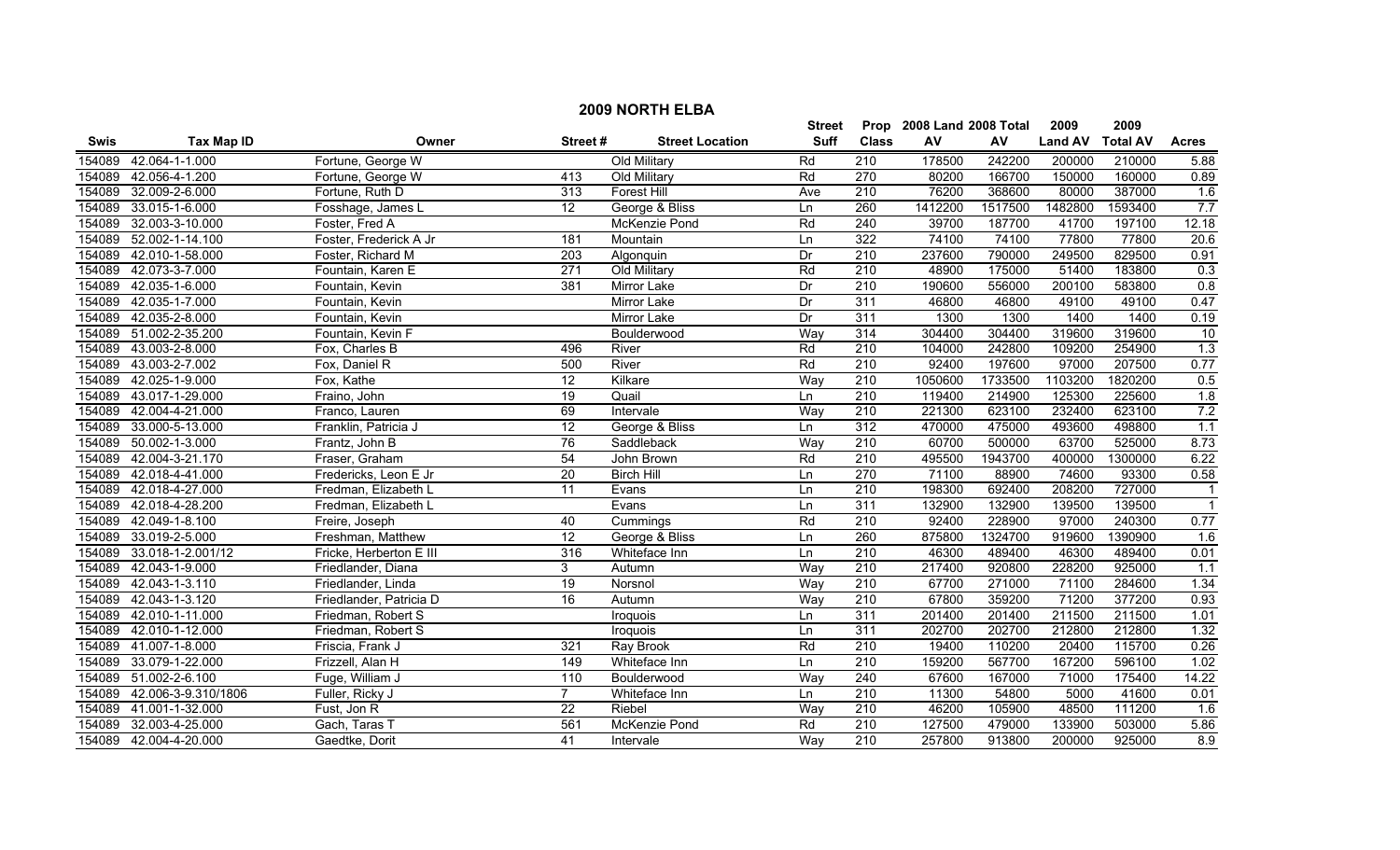|        | <b>2009 NORTH ELBA</b> |                                |                  |                        |               |                  |                           |         |                |                 |                |  |
|--------|------------------------|--------------------------------|------------------|------------------------|---------------|------------------|---------------------------|---------|----------------|-----------------|----------------|--|
|        |                        |                                |                  |                        | <b>Street</b> |                  | Prop 2008 Land 2008 Total |         | 2009           | 2009            |                |  |
| Swis   | <b>Tax Map ID</b>      | Owner                          | Street#          | <b>Street Location</b> | <b>Suff</b>   | <b>Class</b>     | ${\sf AV}$                | AV      | <b>Land AV</b> | <b>Total AV</b> | <b>Acres</b>   |  |
| 154089 | 42.010-1-66.000        | Gallagher, Cynthia E           | $\overline{28}$  | Ahmek                  | Dr            | 210              | 169000                    | 448600  | 177400         | 450000          | 0.79           |  |
| 154089 | 52.001-1-56.000        | Gallo, Charles III             | 4785             | Cascade                | Rd            | $\overline{210}$ | 164600                    | 382400  | 172800         | 385000          | $\overline{2}$ |  |
| 154089 | 42.018-4-39.000        | Gallo, Robert                  | 79               | Jersey                 | Dr            | 312              | 80800                     | 113800  | 84900          | 119500          | 1.5            |  |
| 154089 | 42.018-5-8.000         | Gallo, Robert J                | 80               | Jersey                 | Dr            | 210              | 109600                    | 320900  | 115000         | 336900          | 0.6            |  |
| 154089 | 33.000-2-8.200         | Gandy, Woodrow                 | 12               | George & Bliss         | Ln            | 280              | 600000                    | 667000  | 630000         | 665000          | 16.3           |  |
| 154089 | 33.000-2-8.111         | Gandy, Woodrow                 |                  | George & Bliss         | Ln            | 314              | 175000                    | 175000  | 100000         | 100000          | 3.09           |  |
| 154089 | 33.000-2-8.112         | Gandy, Woodrow                 | 12               | George & Bliss         | Ln            | 280              | 666700                    | 1154500 | 700000         | 1890000         | 2.05           |  |
| 154089 | 42.006-3-9.310/6505    | Gardner, Cynthia L             | $\overline{7}$   | Whiteface Inn          | Ln            | 210              | 11300                     | 132800  | 10000          | 111500          | 0.01           |  |
| 154089 | 42.006-3-9.310/8105    | Gardner, William L             | 7                | Whiteface Inn          | Ln            | 210              | 11300                     | 278900  | 10000          | 205700          | 0.01           |  |
| 154089 | 42.006-3-9.310/7504    | Gardner, William L             | $\overline{7}$   | Whiteface Inn          | Ln            | 210              | 11300                     | 183200  | 10000          | 153900          | 0.01           |  |
| 154089 | 41.001-2-10.000        | Gargano, Brian                 | $\overline{23}$  | Scarface Mountain      | Ln            | 210              | 58800                     | 58800   | 61700          | 200000          | 0.8            |  |
| 154089 | 52.003-1-28.002        | Garizio, Suzanne Chach         | 91               | <b>Bobsled Run</b>     | Ln            | 312              | 57700                     | 77000   | 60500          | 80800           | 0.63           |  |
| 154089 | 42.074-3-5.000         | Garrand, Priscilla             | 48               | Church                 | St            | 270              | 33300                     | 90000   | 35000          | 90000           | 0.3            |  |
| 154089 | 42.032-2-10.000        | Garrett, Robert                | 34               | Fawn Ridge             | Rd            | 484              | 57200                     | 192900  | 60000          | 202500          | 0.2            |  |
| 154089 | 42.018-3-2.000         | Garrett, Robert M              | $\overline{173}$ | Averyville             | Ln            | $\overline{210}$ | 108600                    | 254600  | 114000         | 267300          |                |  |
| 154089 | 42.004-3-19.000        | Garso, Andre J                 | 5493             | Cascade                | Rd            | $\overline{210}$ | 121400                    | 286900  | 127400         | 301200          | 0.4            |  |
| 154089 | 50.002-1-25.000        | Gasiorowski, Henry C           |                  | Averyville             | Ln            | 311              | 147800                    | 147800  | 155200         | 155200          | 8.5            |  |
| 154089 | 52.001-2-8.000         | Gasiorowski, Henry C           | 88               | Coyote                 | Way           | 210              |                           |         | 143200         | 413800          | 2.3            |  |
| 154089 | 50.002-1-15.000        | Gaspar, Sylva                  | 129              | Stone                  | Rd            | 210              | 174200                    | 515400  | 182900         | 516400          | $\overline{5}$ |  |
| 154089 | 42.074-6-24.000        | Gately, Susan M                | 16               | <b>Barkeater</b>       | Way           | 210              | 58800                     | 550000  | 61700          | 577500          | 0.08           |  |
| 154089 | 32.003-6-43.000        | Gates, Matthew A               | 18               | Tadds                  | Way           | $\overline{210}$ | 97800                     | 175000  | 102700         | 175000          | 3.28           |  |
| 154089 | 33.018-1-3.230/3       | Gayle Miller Sherman Realty LL | 337              | Whiteface Inn          | Ln            | 210              | 62600                     | 438400  | 62600          | 438400          | 0.01           |  |
| 154089 | 42.010-1-51.000        | Gengel, Gene J                 | $\overline{248}$ | Algonquin              | Dr            | $\overline{210}$ | 304100                    | 675600  | 319300         | 709400          | 1.01           |  |
| 154089 | 42.018-4-44.000        | Gentile, Michael A             | 4                | Bonnie                 | Dr            | $\overline{210}$ | 115200                    | 234600  | 120900         | 246300          | 0.54           |  |
| 154089 | 42.006-3-9.310/5905    | Gerber, Glenn A                | 7                | Whiteface Inn          | Ln            | $\overline{210}$ | 11300                     | 256400  | 10000          | 214800          | 0.01           |  |
| 154089 | 42.006-3-9.310/4006    | Germain, Michele A             |                  | Whiteface Inn          | Ln            | 210              | 11300                     | 98800   | 10000          | 83200           | 0.01           |  |
| 154089 | 42.006-3-9.310/3201    | Giagios Evangelos S            | 7                | Whiteface Inn          | Ln            | $\overline{210}$ | 11300                     | 98800   | 10000          | 83200           | 0.01           |  |
| 154089 | 41.001-2-4.000         | Gibbs, Edward                  | 11               | <b>Bridget</b>         | Ln            | $\overline{210}$ | 93400                     | 450000  | 98100          | 472500          | 2.75           |  |
| 154089 | 32.014-1-13.000        | Gibney, Frank A                | 98               | <b>Breezy Acres</b>    | Ln            | 311              | 24900                     | 24900   | 26100          | 26100           | 1.72           |  |
| 154089 | 33.019-1-30.000        | Gignoux, Joan L                | 41               | <b>Sand Point</b>      | Way           | 210              | 1580700                   | 3672000 | 1659700        | 3855600         | 1.15           |  |
| 154089 | 32.014-1-19.000        | Gilbert, Dean T                | 56               | <b>Breezy Acres</b>    | Ln            | 210              | 55900                     | 256800  | 58700          | 269600          | 0.2            |  |
| 154089 | 32.014-1-18.000        | Gilbert, Dean T                |                  | <b>Breezy Acres</b>    | Ln            | 311              | 5700                      | 5700    | 6000           | 6000            | 1.8            |  |
| 154089 | 50.002-1-58.000        | Gilbertson, Ann E              | 23               | Sweetwood Farms        | Way           | 210              | 230500                    | 595100  | 242100         | 624900          | 5.36           |  |
| 154089 | 33.072-1-6.000         | Giles, Leonard E               | $\overline{17}$  | Hemlock                | Way           | 210              | 175700                    | 449000  | 175700         | 449000          | 0.21           |  |
| 154089 | 33.072-1-7.000         | Giles, Leonard E               | 17               | Hemlock                | Way           | 210              | 177800                    | 454650  | 177800         | 454650          | 0.21           |  |
| 154089 | 42.074-6-31.000        | Gillespie, Theodore J          | 21               | <b>Barkeater</b>       | Way           | 210              | 58700                     | 464100  | 61600          | 487300          | 0.05           |  |
| 154089 | 42.026-2-1.000         | Gilligan, Mark E               | 238              | Mirror Lake            | Dr            | 210              | 650700                    | 846700  | 683200         | 889000          | 0.6            |  |
|        | 154089 42.065-3-1.000  | Gilmore, Eric                  | 12               | Cherry                 | Ln            | $\overline{210}$ | 45800                     | 230500  | 48100          | 242000          | 0.24           |  |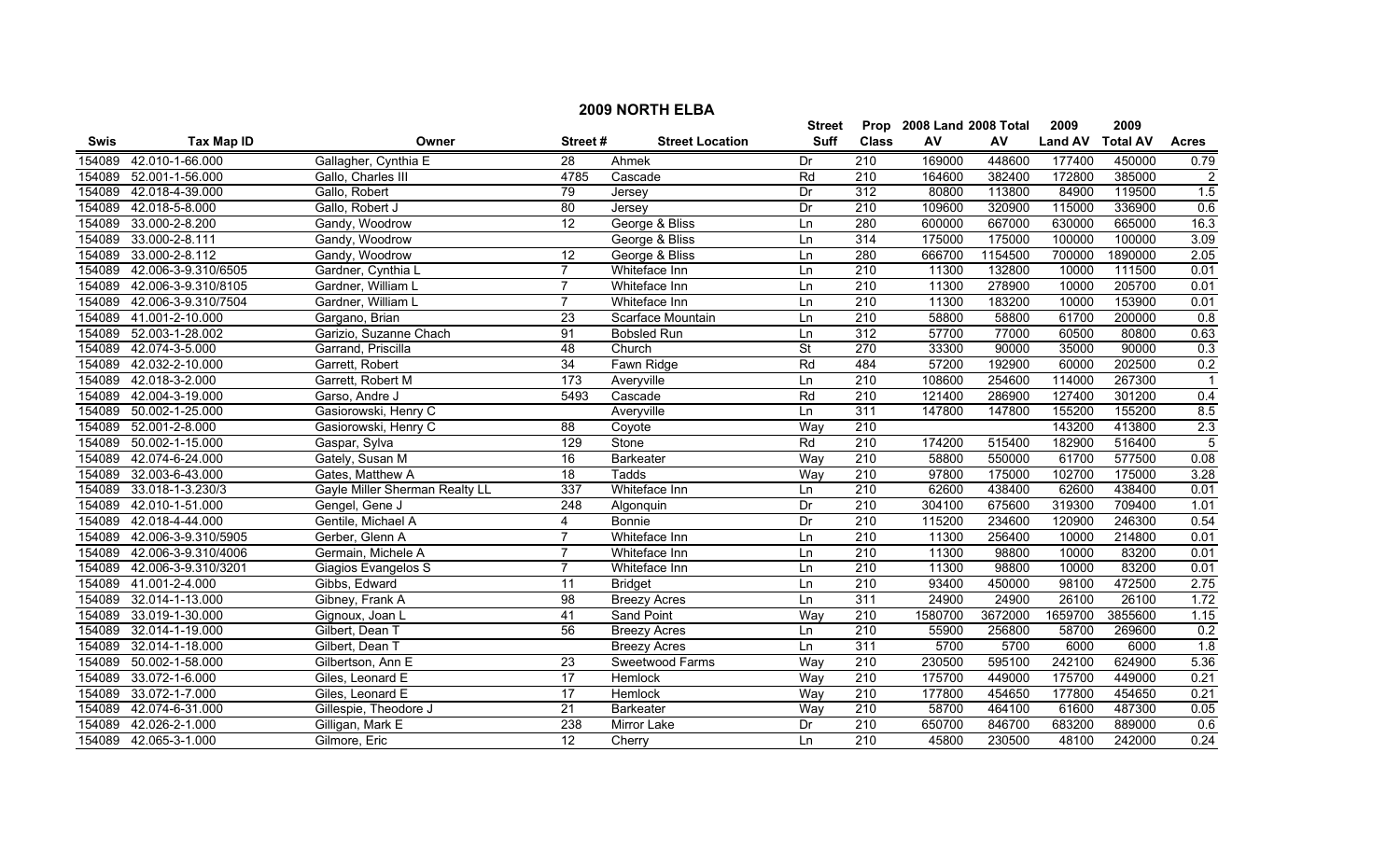|        | <b>2009 NORTH ELBA</b> |                               |                 |                        |                          |                  |                           |         |                  |             |                  |  |
|--------|------------------------|-------------------------------|-----------------|------------------------|--------------------------|------------------|---------------------------|---------|------------------|-------------|------------------|--|
|        |                        |                               |                 |                        | <b>Street</b>            |                  | Prop 2008 Land 2008 Total |         | 2009             | 2009        |                  |  |
| Swis   | <b>Tax Map ID</b>      | Owner                         | Street#         | <b>Street Location</b> | <b>Suff</b>              | <b>Class</b>     | ${\sf AV}$                | AV      | Land AV Total AV |             | <b>Acres</b>     |  |
| 154089 | 42.018-5-17.000        | Gilmore, Eric C               |                 | Hyland                 | Ave                      | 323              | 100000                    | 100000  | $\mathbf 0$      | $\mathbf 0$ | 1.07             |  |
| 154089 | 42.018-5-14.000        | Gilmore, Eric C               | 40              | Desiree                | Ln                       | 210              | 115000                    | 115000  | 115000           | 140000      | 0.94             |  |
| 154089 | 42.018-4-3.210         | Gilmore, Virginia L           | 5               | Wildwood               | Dr                       | $\overline{210}$ | 64700                     | 161800  | 67900            | 169900      | 1.02             |  |
| 154089 | 32.009-1-6.000         | Gilpin, Sally M               | 1322            | Pine                   | $\overline{\mathsf{St}}$ | 210              | 26400                     | 117000  | 27700            | 122800      | 0.9              |  |
| 154089 | 42.074-4-19.000        | Girard, Margaret              | 52              | <b>Liberty Hill</b>    | Ln                       | 210              | 94700                     | 222400  | 99400            | 233500      | 0.44             |  |
| 154089 | 33.014-2-13.000        | <b>GJD</b> Inc                | 18              | Overlook               | Way                      | 210              | 309700                    | 1499100 | 325200           | 1574100     | 0.4              |  |
| 154089 | 41.001-1-16.000        | Gladd, Peter L                | 6               | Ray Brook              | Rd                       | 210              | 54900                     | 200000  | 100000           | 210000      | 2.8              |  |
| 154089 | 41.001-1-51.000        | <b>Glennon Michale</b>        | 47              | Pendergast Farm        | Way                      | 240              | 76800                     | 342400  | 80600            | 359500      | 14.8             |  |
| 154089 | 42.073-2-2.000         | Glennon, Megan                | $\overline{26}$ | Balsam                 | <b>St</b>                | 210              | 38700                     | 179900  | 40600            | 188900      | 0.3              |  |
| 154089 | 42.006-3-9.310/6401    | <b>Global Fractionals LLC</b> | $\overline{7}$  | Whiteface Inn          | Ln                       | 210              | 11200                     | 208200  | 10000            | 177600      | 0.01             |  |
| 154089 | 42.006-3-9.310/7704    | <b>GNL Properties LLC</b>     | $\overline{7}$  | Whiteface Inn          | Ln                       | $\overline{210}$ | 11200                     | 292600  | 10000            | 247000      | 0.01             |  |
| 154089 | 42.018-4-7.000         | Goddeau, Everest              | 31              | <b>Holly Hill</b>      | Ln                       | 210              | 126700                    | 302400  | 133000           | 317500      | 1.4              |  |
| 154089 | 32.003-3-3.000         | Goes, Cornelius P Jr          |                 | McKenzie Pond          | Rd                       | 311              | 110600                    | 110600  | 116100           | 116100      | 3.01             |  |
| 154089 | 52.004-1-18.500        | Goff, Albert                  | 4460            | Cascade                | Rd                       | 210              | 135300                    | 352700  | 142000           | 370300      | 5.02             |  |
| 154089 | 52.004-1-18.100        | Goff, Albert W                | 4474            | Cascade                | Rd                       | $\overline{210}$ | 120200                    | 239800  | 126200           | 251800      | 1.32             |  |
| 154089 | 52.004-1-18.400        | Goff, James M                 |                 | Cascade                | Rd                       | $\overline{210}$ | 112700                    | 112700  | 118300           | 218300      | 4.25             |  |
| 154089 | 52.004-1-18.200        | Goff, James W                 | 4478            | Cascade                | Rd                       | 210              | 121900                    | 357500  | 128000           | 375400      | 1.69             |  |
| 154089 | 52.004-1-19.100        | Goff, William H               | 4473            | Cascade                | Rd                       | 210              | 198800                    | 419200  | 208800           | 440200      | 9.3              |  |
| 154089 | 52.004-1-19.200        | Goff, William H               |                 | Cascade                | Rd                       | 321              | 135800                    | 135800  | 142600           | 142600      | 10               |  |
| 154089 | 51.002-2-41.000        | Goldman, Bruce                |                 | River                  | Rd                       | 311              | 174000                    | 174000  | 182700           | 182700      | 8.2              |  |
|        | 154089 42.032-3-3.000  | Gonyea, Catherine             | 44              | Fawn Ridge             | Rd                       | 280              | 136500                    | 328800  | 143300           | 345200      | 1.3              |  |
| 154089 | 50.002-1-80.000        | Gonyea, Fabian J Jr           | 80              | <b>Bills</b>           | Way                      | 312              | 12500                     | 22000   | 12500            | 22000       | 0.7              |  |
| 154089 | 50.002-1-68.002        | Gorayeb, Christopher J        | 755             | Averyville             | Ln                       | 240              | 722700                    | 1400000 | 758800           | 1400000     | 124.14           |  |
| 154089 | 42.010-1-57.000        | Gordon Howard R               | 207             | Algonquin              | Dr                       | $\overline{210}$ | 240900                    | 771500  | 253000           | 810100      | 0.81             |  |
| 154089 | 42.041-1-31.000        | Gotha, Frederick              | 42              | Knoll                  | Way                      | $\overline{210}$ | 80700                     | 436400  | 84700            | 458200      | 0.13             |  |
| 154089 | 42.018-4-72.000        | Gouwens, Dirk                 | 54              | Franks                 | Ln                       | 210              | 129000                    | 411200  | 135500           | 431800      | 1.02             |  |
| 154089 | 33.072-2-15.000        | Grabowski John C              | 325             | Whiteface Inn          | Ln                       | 210              | 209000                    | 550000  | 219500           | 577500      | 0.28             |  |
| 154089 | 42.006-3-9.310/5001    | Grabowski Linda E             | $\overline{7}$  | Whiteface Inn          | Ln                       | $\overline{210}$ | 11300                     | 72800   | 5000             | 55200       | 0.01             |  |
| 154089 | 42.074-4-5.000         | Grady, Michael E              | 34              | <b>Liberty Hill</b>    | Ln                       | 210              | 107400                    | 290100  | 112800           | 304600      | 0.4              |  |
| 154089 | 42.018-4-11.200        | Grady, Scott W                | $\overline{75}$ | Averyville             | Ln                       | 220              | 102100                    | 244800  | 107200           | 257000      |                  |  |
| 154089 | 33.072-3-6.000         | <b>Graham Family Trust</b>    | 363             | Whiteface Inn          | Ln                       | 210              | 279000                    | 1449100 | 293000           | 1521600     | 0.2              |  |
| 154089 | 42.018-4-6.000         | Graham, Gregory R             | 9               | <b>Holly Hill</b>      | Ln                       | 220              | 82800                     | 155100  | 87000            | 162900      | 1.02             |  |
| 154089 | 32.003-6-3.000         | Granquist, Marilyn            | 19              | <b>Breezy Acres</b>    | Ln                       | 210              | 52400                     | 192500  | 55000            | 202100      | 1.57             |  |
| 154089 | 42.075-2-5.000         | <b>Grant Christopher R</b>    | 5708            | Cascade                | Rd                       | 465              | 78400                     | 196500  | 82300            | 206300      | $\overline{1}$   |  |
| 154089 | 42.034-3-17.000        | Grant, Christopher A          | $\overline{97}$ | <b>Beech Hill</b>      | $\overline{C}$           | 210              | 119800                    | 558700  | 125800           | 586600      | 0.47             |  |
| 154089 | 42.066-3-10.000        | Grant, David K                | 55              | Johnson                | Ave                      | 210              | 61900                     | 61900   | 65000            | 110000      | 0.2              |  |
| 154089 | 42.066-3-2.100         | Grant, Dustin E               | 104             | Balsam                 | <b>St</b>                | 210              | 22200                     | 79900   | 23300            | 83900       | 0.19             |  |
|        | 154089 42.043-2-7.000  | Grant. Robert E               | 13              | Terrace                | Way                      | $\overline{210}$ | 171100                    | 577700  | 179700           | 606600      | $\overline{1.4}$ |  |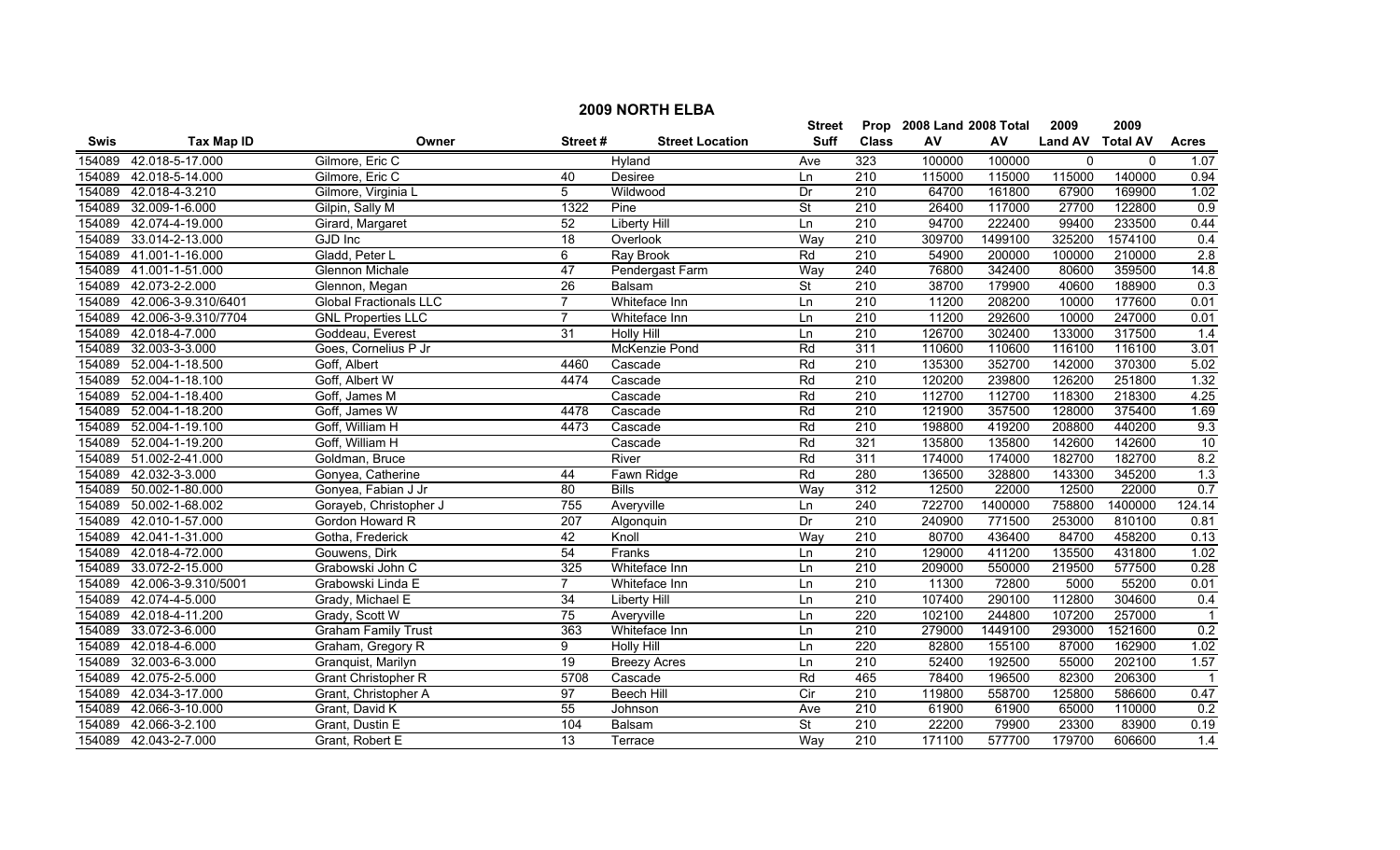|        | <b>2009 NORTH ELBA</b> |                                |                |                        |             |                  |                           |         |                |                 |              |  |
|--------|------------------------|--------------------------------|----------------|------------------------|-------------|------------------|---------------------------|---------|----------------|-----------------|--------------|--|
|        |                        |                                |                |                        | Street      |                  | Prop 2008 Land 2008 Total |         | 2009           | 2009            |              |  |
| Swis   | <b>Tax Map ID</b>      | Owner                          | Street#        | <b>Street Location</b> | <b>Suff</b> | <b>Class</b>     | ${\sf AV}$                | AV      | <b>Land AV</b> | <b>Total AV</b> | <b>Acres</b> |  |
| 154089 | 43.003-1-34.000        | <b>Great Camp Builders LLC</b> | 40             | Maynard                | Rd          | 210              | 163600                    | 397300  | 171800         | 417200          | 5.7          |  |
| 154089 | 42.006-3-9.310/3501    | Green, Howard M                | $\overline{7}$ | Whiteface Inn          | Ln          | 210              | 11300                     | 98800   | 10000          | 83200           | 0.01         |  |
| 154089 | 42.006-3-9.310/3401    | Green, Howard M                | $\overline{7}$ | Whiteface Inn          | Ln          | $\overline{210}$ | 11300                     | 193200  | 10000          | 162800          | 0.01         |  |
| 154089 | 51.002-2-27.000        | Green, Pamela                  | 5172           | Cascade                | Rd          | 220              | 104500                    | 279200  | 109800         | 293200          | 1.8          |  |
| 154089 | 42.006-3-9.310/1701    | Green, Philip A Sr             | $\overline{7}$ | Whiteface Inn          | Ln          | 210              | 11200                     | 117100  | 10000          | 98700           | 0.01         |  |
| 154089 | 42.066-3-6.000         | Greene, Francis                | 69             | Johnson                | Ave         | 210              | 24400                     | 99900   | 25600          | 104900          | 0.2          |  |
| 154089 | 42.066-3-5.000         | Greene, Francis                | 73             | Johnson                | Ave         | 210              | 27500                     | 128700  | 28800          | 135100          | 0.2          |  |
| 154089 | 42.066-3-7.000         | Greene, Francis M              | 67             | Johnson                | Ave         | 210              | 27500                     | 149700  | 28900          | 157200          | 0.21         |  |
| 154089 | 42.066-4-1.000         | Greene, Francis M              |                | Johnson                | Ave         | 311              | 28500                     | 28500   | 29900          | 29900           | 0.3          |  |
| 154089 | 41.007-3-2.002         | Greenhut, Douglas A            | 30             | Wolf Pond              | Way         | 210              | 50000                     | 325000  | 52400          | 375500          | 1.78         |  |
| 154089 | 42.074-6-26.000        | Griffin, James P               | 13             | <b>Bark Eater</b>      | Way         | $\overline{210}$ | 70500                     | 352500  | 74000          | 370100          | 0.05         |  |
| 154089 | 42.066-3-15.100        | Grimard, Guy A                 | 84             | Balsam                 | <b>St</b>   | 210              | 29000                     | 158200  | 30400          | 166100          | 0.24         |  |
| 154089 | 33.016-2-1.150         | Grimditch, Wayne H             |                | <b>Mount Whitney</b>   | Way         | 311              | 250000                    | 250000  | 262500         | 262500          | 0.48         |  |
| 154089 | 42.002-2-5.210         | Grimditch, William H Jr        |                | <b>Mount Whitney</b>   | Way         | 311              | 80000                     | 80000   | 50000          | 50000           | 1.45         |  |
| 154089 | 42.002-2-14.000        | Grimditch, William H Jr        |                | Wilmington             | Rd          | 323              | 7900                      | 7900    | 8300           | 8300            | 2.88         |  |
| 154089 | 33.016-2-1.120         | Grimditch, William H Jr        |                | <b>Mount Whitney</b>   | Way         | $\overline{210}$ | 1575000                   | 2992500 | 1653700        | 3142100         | 2.32         |  |
| 154089 | 33.016-2-1.110         | Grimditch, William H Jr        | 572            | <b>Mount Whitney</b>   | Way         | 311              | 1417500                   | 1417500 | 1488400        | 1488400         | 1.84         |  |
| 154089 | 42.073-4-9.000         | Grimmette, Mark R              | 21             | Snowberry              | Ln          | 210              | 93500                     | 379000  | 98200          | 398000          | 0.47         |  |
| 154089 | 32.003-6-28.000        | Grisi, Brian F                 | 30             | Nordic                 | Way         | 210              | 147700                    | 415000  | 155100         | 435800          | 4.62         |  |
| 154089 | 42.006-3-9.310/5902    | Grosse, Wayne N                | $\overline{7}$ | Whiteface Inn          | Ln          | 210              | 11300                     | 256400  | 10000          | 214800          | 0.01         |  |
| 154089 | 42.043-2-3.013         | Grossman Todd M                | 78             | Northwood              | Rd          | $\overline{210}$ | 134000                    | 478400  | 140700         | 512300          | 0.98         |  |
| 154089 | 42.006-3-9.310/6601    | Grossman, Stuart R             | $\overline{7}$ | Whiteface Inn          | Ln          | $\overline{210}$ | 11300                     | 185200  | 10000          | 153900          | 0.01         |  |
| 154089 | 52.002-1-8.600         | Grouse Creek LLC               |                | Mountain               | Ln          | 314              | 119600                    | 119600  | 125600         | 125600          | 7.23         |  |
| 154089 | 52.002-1-8.300         | Grouse Creek LLC               |                | Mountain               | Ln          | 314              | 119600                    | 119600  | 125600         | 125600          | 8.14         |  |
| 154089 | 52.002-1-8.700         | Grouse Creek LLC               |                | Mountain               | Ln          | 322              | 119600                    | 119600  | 125600         | 125600          | 19.07        |  |
| 154089 | 52.002-1-8.800         | Grouse Creek LLC               |                | Mountain               | Ln          | 322              | 119600                    | 119600  | 125600         | 125600          | 13.28        |  |
| 154089 | 52.002-1-8.500         | Grouse Creek LLC               |                | Mountain               | Ln          | 322              | 119600                    | 119600  | 125600         | 125600          | 10.63        |  |
| 154089 | 52.002-1-8.400         | Grouse Creek LLC               |                | Mountain               | Ln          | 314              | 119600                    | 119600  | 125600         | 125600          | 8.39         |  |
| 154089 | 42.018-5-12.100        | Grout, C MacDonald             | 19             | Sunset                 | Dr          | 210              | 56500                     | 310400  | 59300          | 325900          | 1.52         |  |
| 154089 | 41.001-1-36.000        | Groves, Daniel                 | 1006           | NYS Route 86           |             | 210              | 44000                     | 230400  | 46200          | 241900          | 0.73         |  |
| 154089 | 33.018-1-2.001/13      | Grubs, Shirley A               | 316            | Whiteface Inn          | Ln          | 210              | 50500                     | 450800  | 50500          | 450800          | 0.01         |  |
| 154089 | 43.017-1-45.000        | Guglielmi, Steven J            | 44             | Deerwood               | TrI         | 210              | 135700                    | 333200  | 142500         | 349900          | 1.5          |  |
| 154089 | 32.003-6-17.000        | Gutersloh, William F           | 64             | Ironwood               | Way         | 210              | 140400                    | 393900  | 147400         | 413600          | 3.97         |  |
| 154089 | 42.003-1-14.000        | Gutmann, Paul J                | 349            | Averyville             | Ln          | 210              | 130700                    | 265800  | 137200         | 279100          | 4.6          |  |
| 154089 | 41.007-2-9.000         | Hackett, Joseph P              | 18             | <b>Brookside</b>       | Dr          | 210              | 58000                     | 238200  | 60900          | 250100          | 2.1          |  |
| 154089 | 33.018-1-3.230/15      | Hackett, Joseph R              | 339            | Whiteface Inn          | Ln          | 210              | 78500                     | 621300  | 78500          | 621300          | 0.01         |  |
| 154089 | 42.010-1-39.000        | Hackett, Katharine B           | 184            | Algonquin              | Dr          | 210              | 236500                    | 786400  | 248300         | 900000          | 0.77         |  |
|        | 154089 33.079-1-20.000 | Haertel, John R                | 171            | Whiteface Inn          | $\ln$       | 210              | 120000                    | 482400  | 126000         | 506500          | $\mathbf{1}$ |  |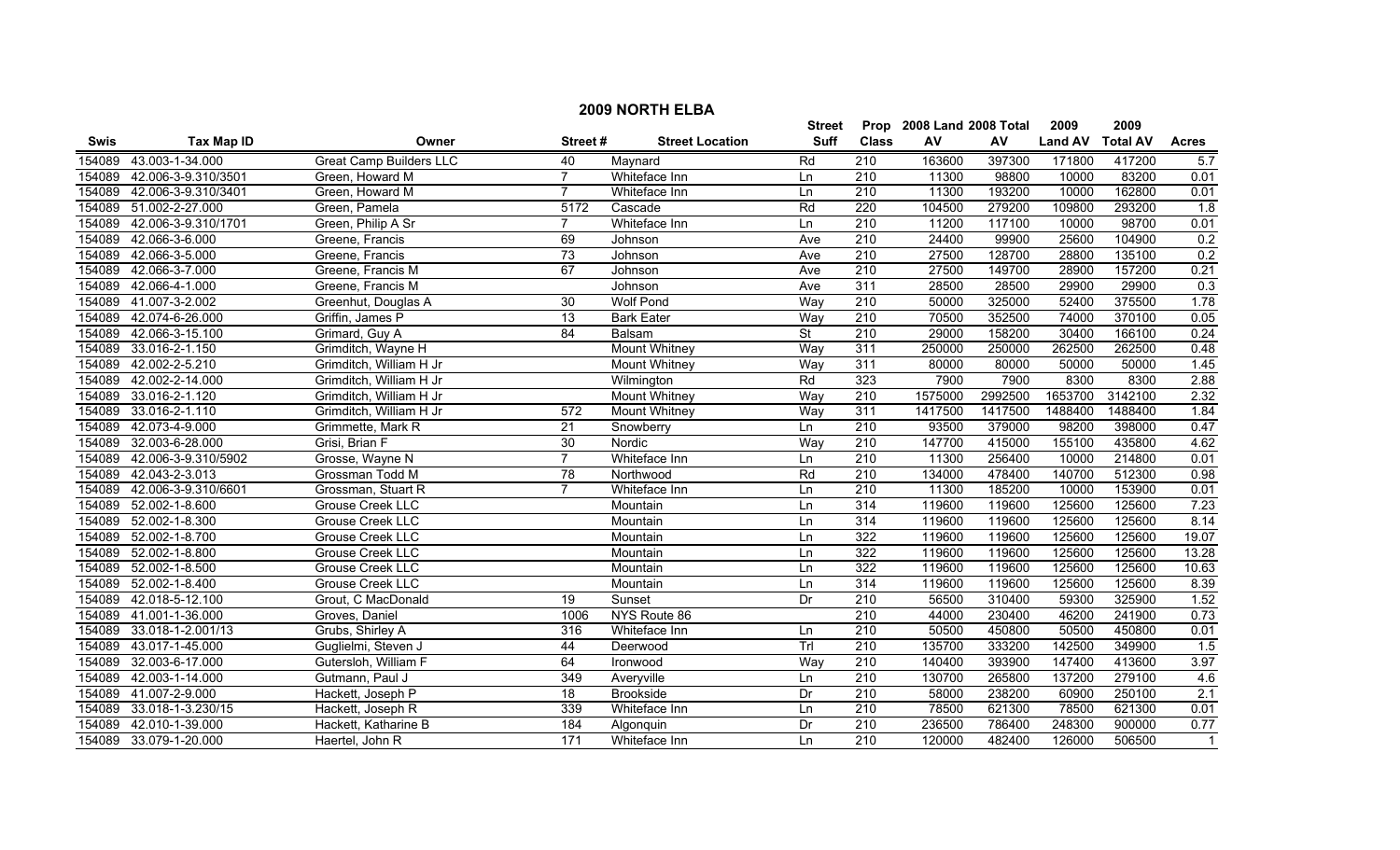| <b>2009 NORTH ELBA</b> |                        |                               |                 |                        |                          |                  |                      |         |                |                 |                |
|------------------------|------------------------|-------------------------------|-----------------|------------------------|--------------------------|------------------|----------------------|---------|----------------|-----------------|----------------|
|                        |                        |                               |                 |                        | Street                   | Prop             | 2008 Land 2008 Total |         | 2009           | 2009            |                |
| Swis                   | <b>Tax Map ID</b>      | Owner                         | Street#         | <b>Street Location</b> | <b>Suff</b>              | <b>Class</b>     | AV                   | AV      | <b>Land AV</b> | <b>Total AV</b> | <b>Acres</b>   |
| 154089                 | 42.006-3-9.310/2502    | Hagadorn, Michael L           |                 | Whiteface Inn          | Ln                       | 210              | 11200                | 185800  | 10000          | 156600          | 0.01           |
| 154089                 | 32.009-2-15.000        | Hagar, Thomas F               | 67              | Blackberry             | Way                      | 210              | 89600                | 281200  | 94100          | 295300          | 5.76           |
| 154089                 | 33.072-7-1.000/9       | Hahn, Bruce E                 | 351             | Whiteface Inn          | Ln                       | $\overline{210}$ | 84400                | 252000  | 84400          | 252000          | 0.01           |
| 154089                 | 33.018-1-3.230/16      | Hahn, Clayton A Jr            | 339             | Whiteface Inn          | Ln                       | 210              | 62700                | 440100  | 62700          | 440100          | 0.01           |
| 154089                 | 33.018-1-3.220/4       | Hahn, Erich                   | 331             | Whiteface Inn          | Ln                       | 210              | 78200                | 432500  | 78200          | 432500          | 0.01           |
| 154089                 | 41.001-2-2.000         | Hahn, Peter J                 | $\overline{24}$ | <b>Bridget</b>         | Ln                       | 210              | 90300                | 400000  | 94800          | 420000          | 2.83           |
| 154089                 | 42.002-2-9.000         | Hail, Barbara A               |                 | NYS Route 86           |                          | 322              | 171500               | 171500  | 180100         | 180100          | 22.41          |
| 154089                 | 42.043-3-7.000         | Hail, Barbara A               | 26              | Terrace                | Way                      | $\overline{210}$ | 172100               | 341700  | 180700         | 358800          | 3.9            |
| 154089                 | 42.073-1-8.000         | Hajrulla, Selman              | 27              | Balsam                 | St                       | 210              | 57100                | 165200  | 60000          | 173500          | 0.54           |
| 154089                 | 32.003-6-27.000        | Halasz, Steven K              |                 | Nordic                 | Way                      | 311              | 79100                | 79100   | 83100          | 83100           | 4.1            |
| 154089                 | 33.008-1-9.000         | Hall, Louellen W              | 12              | George & Bliss         | Ln                       | 260              | 851000               | 1115300 | 893600         | 1171100         | $\overline{2}$ |
| 154089                 | 42.041-1-17.000        | Haller, Erich                 | 126             | <b>Grand View</b>      | Ave                      | $\overline{210}$ | 65500                | 261600  | 68800          | 274700          | 0.4            |
| 154089                 | 42.066-3-17.000        | Hallett, Walter               | 46              | Summer                 | $\overline{\mathsf{St}}$ | 210              | 37400                | 161600  | 39300          | 169700          | 0.3            |
| 154089                 | 42.010-1-44.000        | Hallowell, Priscilla P        | 206             | Algonquin              | Dr                       | $\overline{210}$ | 303900               | 1344400 | 319100         | 1411600         | 1.13           |
| 154089                 | 33.018-1-3.220/3       | Hammond, Earl F               | 331             | Whiteface Inn          | Ln                       | $\overline{210}$ | 70600                | 345700  | 70600          | 345700          | 0.01           |
| 154089                 | 42.006-3-9.310/5203    | Hanekamp, Jill                | $\overline{7}$  | Whiteface Inn          | Ln                       | 210              | 11200                | 208200  | 10000          | 177600          | 0.01           |
| 154089                 | 32.001-3-15.000        | Haney, Kate                   | 148             | <b>Breezy Acres</b>    | Ln                       | 312              | 60100                | 75700   | 63100          | 79500           | 0.44           |
| 154089                 | 42.074-3-13.110        | Hanford, Katherine L          | 146             | Old Military           | Rd                       | 230              | 93200                | 240000  | 97900          | 252000          | 0.63           |
| 154089                 | 42.034-3-16.000        | Hanley-Burns, Kathleen        | 100             | <b>Beech Hill</b>      | Cir                      | 210              | 83300                | 332800  | 87400          | 332800          | 0.5            |
| 154089                 | 33.079-1-38.000        | Hanna, Robert B               | 39              | Moongate               | Ln                       | 210              | 145300               | 535000  | 152600         | 561800          | 4.3            |
| 154089                 | 42.049-1-1.100         | Hanrahan, Terence             | 52              | Cummings               | Rd                       | 311              |                      |         | 50000          | 50000           | 0.42           |
| 154089                 | 42.010-1-30.000        | Hanrahan, Terence J           | 127             | Algonquin              | Dr                       | $\overline{210}$ | 236800               | 1283700 | 248700         | 1000000         | 0.89           |
| 154089                 | 52.001-1-14.000        | Hansen, Shirley A             |                 | Cascade                | Rd                       | 311              | 57500                | 57500   | 60400          | 60400           | 0.5            |
| 154089                 | 42.032-2-5.000         | Hanson, Arnold L              | $\overline{22}$ | Fawn Ridge             | Rd                       | $\overline{210}$ | 36300                | 104600  | 38100          | 109800          | 0.1            |
| 154089                 | 33.072-1-8.000         | Hanson, Susan P               | $\overline{22}$ | Hemlock                | Way                      | $\overline{210}$ | 94600                | 390300  | 94600          | 390300          | 0.13           |
| 154089                 | 42.043-1-18.000        | Happel, Dorothy               |                 | Norsnol                | Way                      | 311              | 29500                | 29500   | 29500          | 29500           | 0.07           |
| 154089                 | 42.004-3-21.120        | Harden, Gregory M             | 170             | John Brown             | Rd                       | 210              | 441600               | 1510700 | 463600         | 1586200         | 5.46           |
| 154089                 | 42.041-1-22.000        | Harding, Theresa P            | 6               | Knoll                  | Way                      | $\overline{210}$ | 71600                | 331600  | 75200          | 325000          | 0.05           |
| 154089                 | 42.018-1-2.100         | Hardy, Glenn                  | 9               | Hardy                  | Way                      | 280              | 141900               | 269500  | 149000         | 283000          | 7.09           |
| 154089                 | 42.018-4-51.100        | Hare, Brian R                 | $\overline{12}$ | Wildwood               | Dr                       | 210              | 93800                | 184300  | 98500          | 193500          | 3.23           |
| 154089                 | 52.004-1-24.000        | Hare, Donald R Jr             | 4376            | Cascade                | Rd                       | 210              | 111000               | 225900  | 116600         | 237200          | 2.8            |
| 154089                 | 50.002-1-72.000        | Hare, Kenneth L               | 178             | <b>Bills</b>           | Way                      | 260              | 21100                | 42800   | 21100          | 42800           | $\overline{2}$ |
|                        | 154089 51.002-2-24.002 | Hare, Kenneth L               | 5156            | Cascade                | Rd                       | 210              | 92100                | 189800  | 96700          | 199300          | 3.19           |
| 154089                 | 51.002-2-26.002        | Hare, Kenneth L               | 5160            | Cascade                | Rd                       | 210              | 112100               | 333800  | 117700         | 350500          | 2.77           |
| 154089                 | 42.006-3-9.310/4801    | Harkens, Heidi                | $\overline{7}$  | Whiteface Inn          | Ln                       | 210              | 11300                | 98800   | 10000          | 83200           | 0.01           |
| 154089                 | 42.066-2-1.100         | Harlow Excavating/Contracting | 170             | Hurley                 | Ave                      | 449              | 104000               | 224300  | 109200         | 235500          | 0.8            |
| 154089                 | 42.043-2-6.000         | Harlow, Norman R              |                 | Terrace                | Way                      | 311              | 77900                | 77900   | 81800          | 81800           | 0.72           |
|                        | 154089 52.003-1-17.000 | Harlow. Norman R              | 4525            | Cascade                | Rd                       | $\overline{720}$ | 253600               | 253600  | 266300         | 266300          | 50.5           |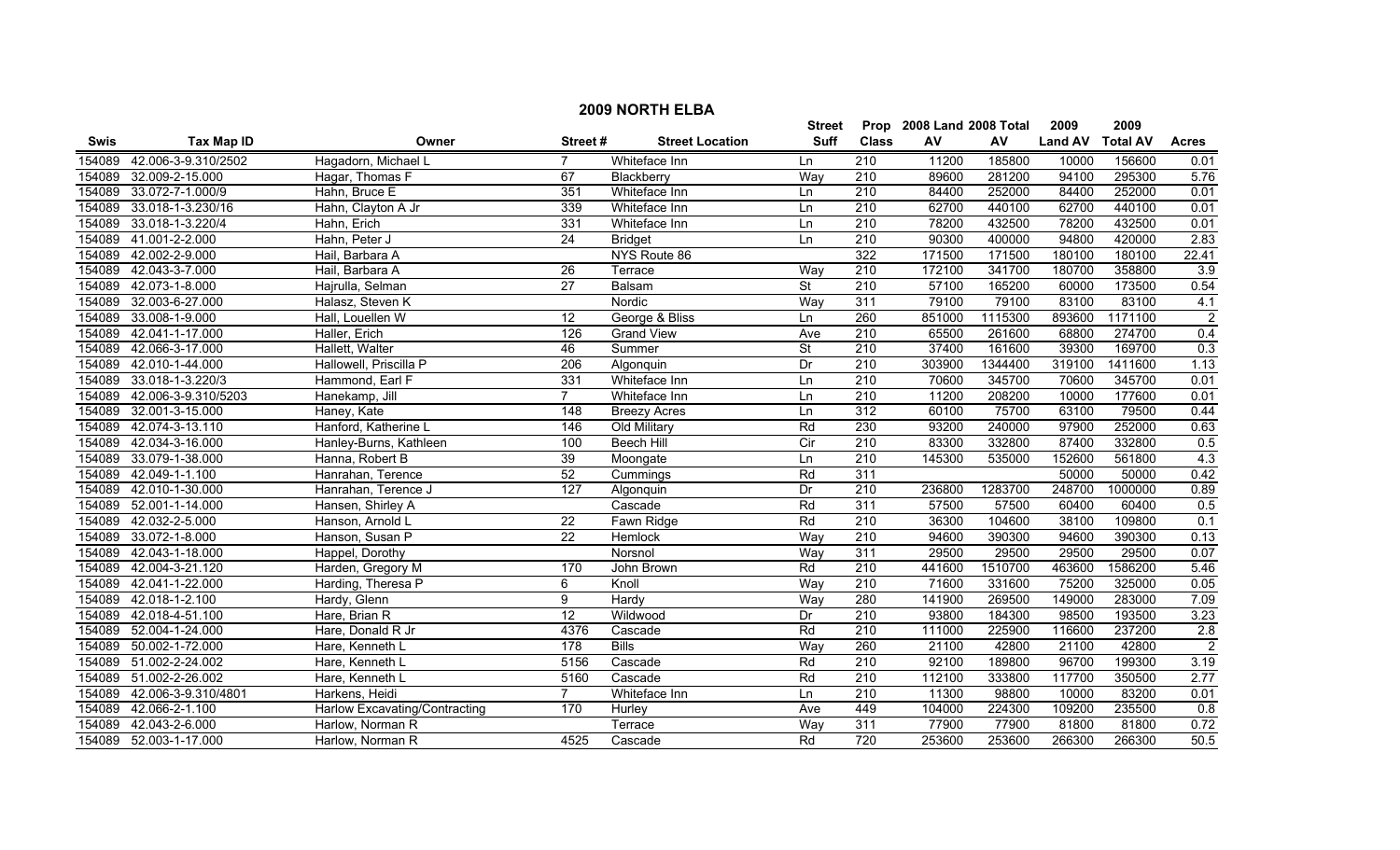|        |                       |                        |                 |                        | <b>Street</b>            |                  | Prop 2008 Land 2008 Total |         | 2009           | 2009            |                |
|--------|-----------------------|------------------------|-----------------|------------------------|--------------------------|------------------|---------------------------|---------|----------------|-----------------|----------------|
| Swis   | <b>Tax Map ID</b>     | Owner                  | Street#         | <b>Street Location</b> | Suff                     | <b>Class</b>     | AV                        | AV      | <b>Land AV</b> | <b>Total AV</b> | <b>Acres</b>   |
| 154089 | 42.066-2-1.200        | Harlow, Norman R       | 8               | Hickory                | <b>St</b>                | 210              | 54000                     | 149700  | 56700          | 157200          | 0.5            |
| 154089 | 42.043-2-5.000        | Harlow, Norman R       | $\overline{21}$ | Terrace                | Way                      | 210              | 164700                    | 502500  | 172900         | 527600          | 0.67           |
| 154089 | 43.003-1-20.000       | Harrington, Carol S    | 475             | River                  | Rd                       | 260              | 69600                     | 169700  | 73100          | 178200          | 0.4            |
| 154089 | 43.003-1-19.000       | Harrington, Carol S    |                 | River                  | Rd                       | 311              | 6500                      | 6500    | 6800           | 6800            | 0.3            |
| 154089 | 32.003-4-1.000        | Harrington, Matthew M  | 969             | McKenzie Pond          | Rd                       | 210              | 49900                     | 158600  | 52400          | 166500          | 1.1            |
| 154089 | 42.006-3-9.310/2906   | Harris Richard         | $\overline{7}$  | Whiteface Inn          | Ln                       | 210              | 11300                     | 98800   | 10000          | 83200           | 0.01           |
| 154089 | 51.000-1-2.059        | Harris, Michael J      |                 | Averyville             | Ln                       | 311              | 39800                     | 39800   | 41800          | 41800           | 4.5            |
| 154089 | 41.001-1-48.000       | Harris, Ronald A       | 79              | Pendergast Farm        | Way                      | 240              | 86500                     | 460900  | 90800          | 483900          | 17.3           |
| 154089 | 42.074-2-3.000        | Harris, Shirley        |                 | Newman                 | Rd                       | 311              | 49700                     | 49700   | 52200          | 52200           | 0.4            |
| 154089 | 42.074-3-1.000        | Harris, Shirley        | 88              | Newman                 | Rd                       | $\overline{210}$ | 61000                     | 187900  | 64100          | 197300          | 0.6            |
| 154089 | 50.002-1-37.000       | <b>Hart Associates</b> | 496             | Averyville             | Ln                       | 120              | 186600                    | 538600  | 195900         | 565500          | 89.7           |
| 154089 | 51.000-1-4.100        | <b>Hart Associates</b> |                 | Averyville             | Ln                       | 322              | 264800                    | 264800  | 278000         | 278000          | 74             |
| 154089 | 42.018-1-15.000       | Hart, Douglas          | $\overline{27}$ | Patch                  | Ln                       | $\overline{210}$ | 119900                    | 335800  | 125900         | 352600          | $\overline{1}$ |
| 154089 | 32.003-4-9.000        | Hart, James V Jr       | 853             | McKenzie Pond          | Rd                       | $\overline{210}$ | 96900                     | 202200  | 101700         | 212300          | 1.2            |
| 154089 | 42.006-3-9.310/3704   | Hart, Paul B           | 7               | Whiteface Inn          | Ln                       | 210              | 11300                     | 141800  | 10000          | 119500          | 0.01           |
| 154089 | 42.006-3-9.310/0904   | Hart, Thomas F Jr      | $\overline{7}$  | Whiteface Inn          | Ln                       | $\overline{210}$ | 11300                     | 193200  | 10000          | 162800          | 0.01           |
| 154089 | 42.074-3-23.000       | Harter, Eric J         | 96              | Newman                 | Rd                       | 210              | 12700                     | 58000   | 13300          | 60900           | 0.1            |
| 154089 | 51.000-1-20.000       | Hartwick, Gary         |                 | Averyville             | Ln                       | 321              | 60700                     | 60700   | 63700          | 63700           | 40             |
| 154089 | 51.000-1-1.060        | Hartwick, Gary G       | 566             | Bear Cub               | Ln                       | 312              | 87300                     | 95200   | 91700          | 97500           | 7.1            |
| 154089 | 32.009-3-14.000       | Harvey, Neil C         |                 | Pine                   | $\overline{\mathsf{St}}$ | 311              | 13500                     | 13500   | 14200          | 14200           | 0.2            |
| 154089 | 42.010-1-67.000       | Harwood, William W     | 169             | Algonquin              | Dr                       | 210              | 168900                    | 918800  | 177300         | 964700          | 0.8            |
| 154089 | 42.010-1-68.000       | Harwood, William W     |                 | Algonquin              | Dr                       | 311              | 169000                    | 169000  | 177400         | 177400          | 0.68           |
| 154089 | 51.002-2-30.000       | Hawley, Gideon HE      | 68              | Boulderwood            | Way                      | 240              | 280100                    | 875400  | 294100         | 919200          | 15.52          |
| 154089 | 42.006-3-9.310/1103   | Hayes, Robert M        | $\overline{7}$  | Whiteface Inn          | Ln                       | $\overline{210}$ | 11200                     | 127100  | 10000          | 106000          | 0.01           |
| 154089 | 33.016-1-3.000        | Hazen, Lawrence J      | $\overline{12}$ | George & Bliss         | Ln                       | $\overline{210}$ | 434200                    | 761500  | 455900         | 799600          | 0.7            |
| 154089 | 52.003-1-9.100        | Healey, Kenneth        | 4582            | Cascade                | Rd                       | 416              | 310000                    | 635000  | 325600         | 666800          | 22.55          |
| 154089 | 33.072-7-1.000/7      | Healey, Timothy F      | 351             | Whiteface Inn          | Ln                       | 210              | 84400                     | 252000  | 84400          | 252000          | 0.01           |
| 154089 | 42.065-2-19.000       | Heery, Philip A        | 5               | Landover               | Ln                       | 210              | 49100                     | 237200  | 51600          | 249100          | 0.26           |
| 154089 | 51.000-1-23.400       | <b>Heidecorn David</b> |                 | <b>Bear Cub</b>        | Ln                       | 322              | 500000                    | 500000  | 525000         | 525000          | 13.8           |
| 154089 | 33.072-6-6.000        | Heider, Richard E      | 152             | Lodge                  | Way                      | 210              | 239540                    | 927800  | 239540         | 927800          | 0.04           |
| 154089 | 42.004-3-21.130       | Heidt, Michael D       | 204             | John Brown             | Rd                       | 210              | 458400                    | 1220400 | 481300         | 1281400         | 7.42           |
| 154089 | 42.018-1-18.120       | Heim, David            | $\overline{22}$ | <b>Baxter</b>          | Way                      | 210              | 125100                    | 312900  | 131300         | 328500          | 0.71           |
| 154089 | 42.004-3-4.000        | Heim, David E          | 132             | Old Military           | Rd                       | 210              | 166000                    | 282300  | 174300         | 296400          | 4.6            |
| 154089 | 42.018-1-18.111       | Heim, Edward B         |                 | Averyville             | Ln                       | $\overline{210}$ | 188100                    | 424300  | 197500         | 445500          | 3.7            |
| 154089 | 42.018-1-18.113       | Heim, Judi R           |                 | Averyville             | Ln                       | 311              | 94800                     | 94800   | 99500          | 99500           | 1.8            |
| 154089 | 42.018-1-18.130       | Heim, Judy             | 74              | Averyville             | Ln                       | 210              | 122500                    | 293700  | 128600         | 308400          | 1.12           |
| 154089 | 41.001-2-8.000        | Heimer, Donald D       | $\overline{34}$ | Ray Brook              | Rd                       | 311              | 40800                     | 40800   | 42800          | 42800           | 1.55           |
|        | 154089 41.001-2-9.000 | Heimer, Donald D       | 42              | Ray Brook              | Rd                       | 311              | 38900                     | 38900   | 40800          | 40800           | 1.08           |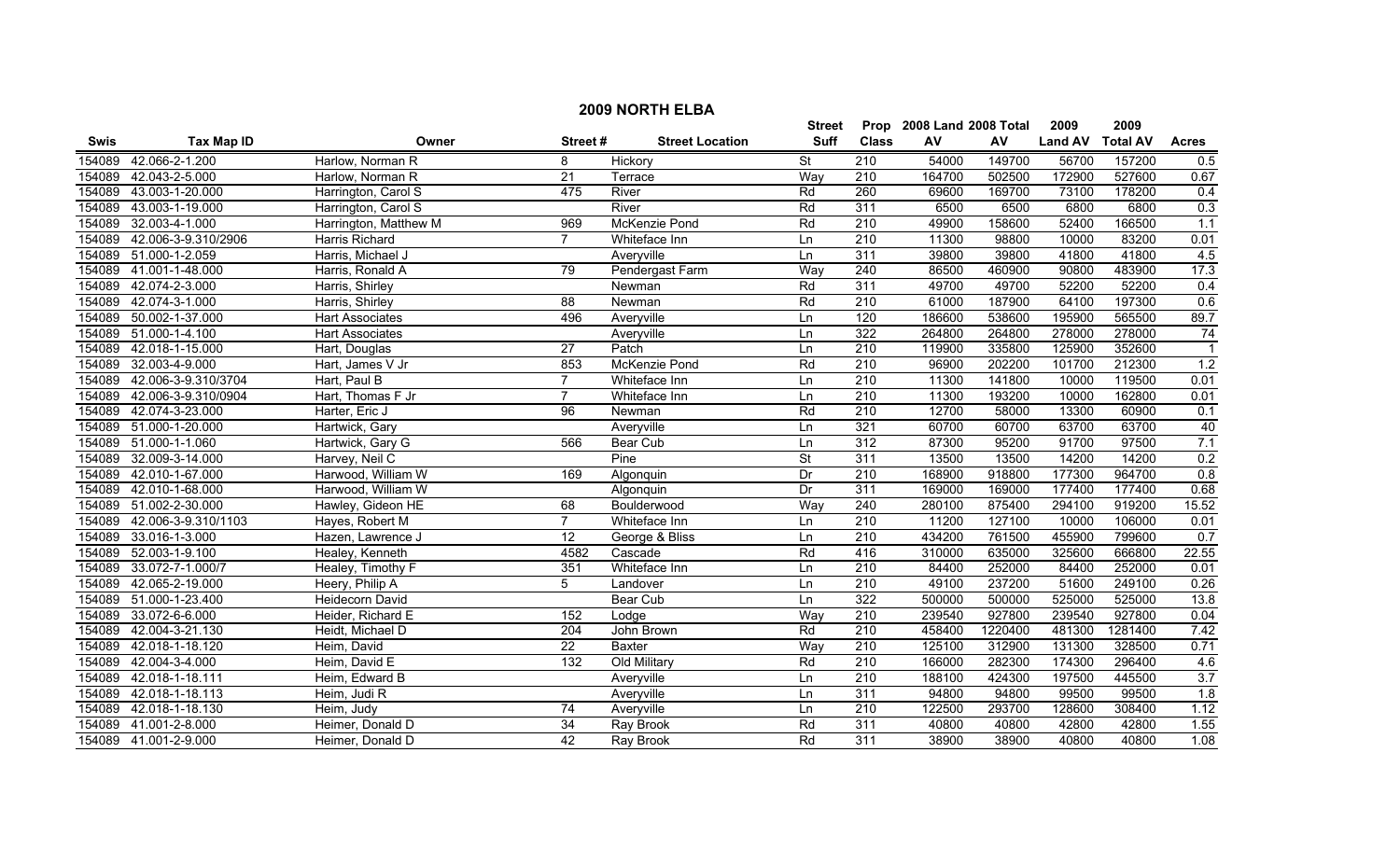|        | <b>2009 NORTH ELBA</b> |                             |                 |                        |             |                  |                           |         |                |                 |                 |
|--------|------------------------|-----------------------------|-----------------|------------------------|-------------|------------------|---------------------------|---------|----------------|-----------------|-----------------|
|        |                        |                             |                 |                        | Street      |                  | Prop 2008 Land 2008 Total |         | 2009           | 2009            |                 |
| Swis   | <b>Tax Map ID</b>      | Owner                       | Street#         | <b>Street Location</b> | <b>Suff</b> | <b>Class</b>     | ${\sf AV}$                | AV      | <b>Land AV</b> | <b>Total AV</b> | <b>Acres</b>    |
| 154089 | 41.001-2-14.000        | Heimer, Donald D            | 33              | Scarface Mountain      | Ln          | 210              | 96600                     | 400000  | 101400         | 420000          | 1.06            |
| 154089 | 42.002-2-3.210         | Heimerdinger, John F        | 65              | Ruisseaumont           | Way         | 240              | 771500                    | 1181200 | 810100         | 1340300         | 16.7            |
| 154089 | 42.066-1-2.005         | Heller, Carolee             | 141             | Hurley                 | Ave         | 210              | 37300                     | 149300  | 39200          | 156800          | 0.3             |
| 154089 | 42.006-3-9.310/4701    | Henderson, Francis D        | 7               | Whiteface Inn          | Ln          | 210              | 11200                     | 112700  | 10000          | 87800           | 0.01            |
| 154089 | 42.006-3-9.310/6501    | Hendrickson, William D      | $\overline{7}$  | Whiteface Inn          | Ln          | 210              | 11300                     | 132800  | 10000          | 111500          | 0.01            |
| 154089 | 42.065-2-27.000        | Henry, David E              | 77              | Hurley                 | Ave         | 210              | 50500                     | 241000  | 53000          | 253000          | 0.27            |
| 154089 | 42.065-2-26.000        | Henry, David E              |                 | Cherry                 | Ln          | 311              | 13500                     | 13500   | 14200          | 14200           | 0.25            |
| 154089 | 42.065-2-28.000        | Henry, David E              |                 | Hurley                 | Ave         | 311              | 3300                      | 3300    | 3500           | 3500            | 0.94            |
| 154089 | 33.072-7-1.000/6       | Hentz, Luann K              | 351             | Whiteface Inn          | Ln          | $\overline{210}$ | 84400                     | 252000  | 84400          | 252000          | 0.01            |
| 154089 | 33.018-1-2.001/21      | Hepworth, Cathy L           | 316             | Whiteface Inn          | Ln          | 210              | 50500                     | 412200  | 50500          | 412200          | 0.01            |
| 154089 | 42.006-3-9.310/2803    | Herbert, Susan              | $\overline{7}$  | Whiteface Inn          | Ln          | 210              | 11300                     | 91500   | 5000           | 38500           | 0.01            |
| 154089 | 42.074-2-9.000         | Herzog, Thomas              | 4               | Winter                 | <b>St</b>   | $\overline{210}$ | 28700                     | 165500  | 30200          | 173800          | 0.2             |
| 154089 | 50.002-1-17.018        | Herzog, Thomas L            | 103             | Stone                  | Rd          | $\overline{240}$ | 87100                     | 141100  | 87100          | 141100          | 10.06           |
| 154089 | 43.017-1-31.000        | Hibbard, Eugene J           | 37              | Quail                  | Ln          | $\overline{210}$ | 124200                    | 308800  | 130400         | 324200          | 1.8             |
| 154089 | 42.006-3-9.310/0701    | Hickey Robert W             | $\overline{7}$  | Whiteface Inn          | Ln          | $\overline{210}$ | 11300                     | 98800   | 10000          | 83200           | 0.01            |
| 154089 | 42.073-3-10.200        | Hidden Pines LLC            |                 | Old Military           | Rd          | 322              | 315800                    | 315800  | 331600         | 331600          | 30              |
| 154089 | 42.065-3-5.000         | Higgins, Geraldine A        | 24              | Cherry                 | Ln          | 220              | 48000                     | 223600  | 50400          | 234800          | 0.24            |
| 154089 | 50.002-1-67.000        | Higgins, Louis H            | 687             | Averyville             | Ln          | 240              | 352300                    | 855000  | 370000         | 950000          | $\overline{22}$ |
| 154089 | 43.003-2-22.100        | High Peaks Prop LLC         |                 | River                  | Rd          | 330              | 7500                      | 7500    | 7900           | 7900            | 0.47            |
| 154089 | 43.003-2-18.000        | High Peaks Prop LLC         |                 | River                  | Rd          | 615              | 143700                    | 143700  | 150900         | 150900          | 7.8             |
| 154089 | 43.003-2-22.200        | High Peaks Prop LLC         | 386             | River                  | Rd          | 615              | 563200                    | 2680800 | 591300         | 2814800         | 94              |
| 154089 | 33.019-1-25.000        | <b>Highet Alan</b>          | $\overline{15}$ | Roland                 | Way         | 210              | 550000                    | 550000  | 577500         | 877500          | 1.02            |
| 154089 | 33.015-2-11.000        | <b>Highwall Partnership</b> |                 | George & Bliss         | Ln          | 311              | 752100                    | 752100  | 789700         | 789700          | 5.5             |
| 154089 | 33.015-2-10.000        | <b>Highwall Partnership</b> | $\overline{12}$ | George & Bliss         | Ln          | 280              | 1537500                   | 2448100 | 1614400        | 2570500         | 17              |
| 154089 | 41.001-1-35.110        | Hilbert, Steven C           | 900             | NYS Route 86           |             | 411              | 114700                    | 269300  | 120500         | 282800          | 2.7             |
| 154089 | 42.006-3-9.310/4405    | Hill, Karen M               | 7               | Whiteface Inn          | Ln          | 210              | 11200                     | 64900   | 5000           | 49400           | 0.01            |
| 154089 | 42.006-3-9.310/1510    | Hill, Ronald O              | 7               | Whiteface Inn          | Ln          | $\overline{210}$ |                           |         | 5000           | 41600           | 0.01            |
| 154089 | 42.006-3-9.310/2901    | Hilsdorf, Robert P          | $\overline{7}$  | Whiteface Inn          | Ln          | $\overline{210}$ | 11300                     | 98800   | 10000          | 83200           | 0.01            |
| 154089 | 42.049-1-9.200         | Hinckley, Susan G           | 76              | Wesvalley              | Rd          | 210              | 53700                     | 180700  | 56300          | 189700          | 0.29            |
| 154089 | 52.001-1-3.000         | Hinkel, John B              |                 | Cascade                | Rd          | 322              | 700600                    | 700600  | 735600         | 735600          | 199.8           |
| 154089 | 52.001-1-1.000         | Hinkel, John B              | 229             | <b>Roaring Brook</b>   | Way         | 322              | 277200                    | 277200  | 291100         | 291100          | 98.9            |
| 154089 | 33.019-2-9.220         | Hlavacek, Lawrence L        | 12              | George & Bliss         | Ln          | 260              | 854500                    | 1088300 | 897200         | 1142700         | 1.84            |
| 154089 | 52.003-1-10.000        | Hochschartner David M       | 25              | <b>Scotts</b>          | Way         | 312              | 207200                    | 232700  | 217500         | 244300          | 12.7            |
| 154089 | 52.003-1-6.000         | Hochschartner, David        |                 | Cascade                | Rd          | 311              | 175300                    | 175300  | 184100         | 184100          | 10              |
| 154089 | 42.010-1-38.000        | Hock, Carol M               |                 | Algonquin              | Dr          | 311              | 164500                    | 164500  | 172700         | 172700          | 0.7             |
| 154089 | 42.006-3-9.310/4601    | Hockert Susan               |                 | Whiteface Inn          | Ln          | 210              | 11300                     | 98800   | 10000          | 83200           | 0.01            |
| 154089 | 42.018-4-3.100         | Hodgson, Gary               |                 | Wildwood               | Dr          | 311              | 118500                    | 118500  | 124400         | 124400          | 7.7             |
|        | 154089 42.018-4-35.000 | Hodgson, Gary K             | 40              | Wildwood               | Dr          | 240              | 153000                    | 340900  | 160600         | 357900          | 10.3            |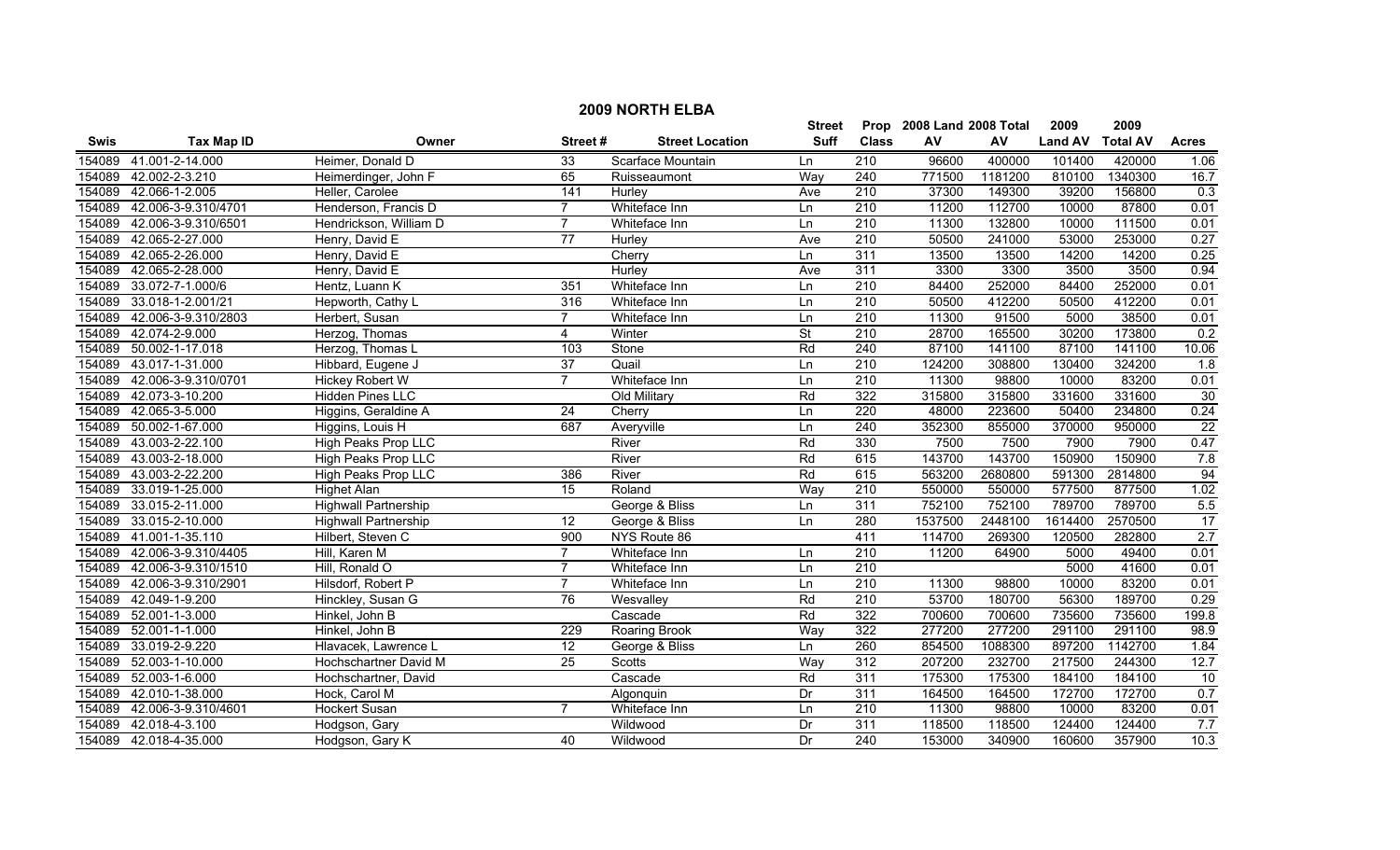|        | <b>2009 NORTH ELBA</b> |                       |                  |                        |                          |                  |                           |         |                |                 |                |  |
|--------|------------------------|-----------------------|------------------|------------------------|--------------------------|------------------|---------------------------|---------|----------------|-----------------|----------------|--|
|        |                        |                       |                  |                        | <b>Street</b>            |                  | Prop 2008 Land 2008 Total |         | 2009           | 2009            |                |  |
| Swis   | <b>Tax Map ID</b>      | Owner                 | Street#          | <b>Street Location</b> | Suff                     | <b>Class</b>     | AV                        | AV      | <b>Land AV</b> | <b>Total AV</b> | <b>Acres</b>   |  |
| 154089 | 50.002-1-29.000        | Hofbauer, Robert D    |                  | Averyville             | Ln                       | 311              | 147800                    | 147800  | 155200         | 155200          | 8.58           |  |
| 154089 | 32.003-3-5.000         | Hoffer, Robert        | 17               | Davin                  | Ln                       | 210              | 60100                     | 350600  | 63100          | 368100          | 3.17           |  |
|        | 154089 52.001-1-34.000 | Hoffman, Carol T      | $\overline{25}$  | Adirondack Loj         | Rd                       | $\overline{210}$ | 152300                    | 483100  | 160000         | 507300          | 4.5            |  |
|        | 154089 33.019-2-9.300  | Hoffman, Douglas L    | 12               | George & Bliss         | Ln                       | 260              | 879800                    | 949000  | 923700         | 996400          | 1.85           |  |
| 154089 | 42.004-3-8.310         | Hoffman, Douglas L    | 5659             | Cascade                | Rd                       | 455              |                           |         | 175000         | 340500          | 0.96           |  |
| 154089 | 42.074-3-30.000        | Hoffman, Nancy L      | 156              | Newman                 | Rd                       | 210              | 43200                     | 136900  | 45300          | 143700          | 0.28           |  |
| 154089 | 42.004-3-8.320         | Hoffman, Taylor L     |                  | Cascade                | Rd                       | 210              |                           |         | 67000          | 167000          | 0.58           |  |
| 154089 | 42.034-3-2.000         | Hoffman, William Jr   | 485              | <b>Mirror Lake</b>     | Dr                       | 210              | 164800                    | 421400  | 173100         | 442500          | 0.4            |  |
|        | 154089 51.002-2-5.000  | Holderied, Jennifer S | 93               | <b>Bird Song</b>       | Way                      | 240              | 296000                    | 1349400 | 300000         | 900000          | 20.4           |  |
| 154089 | 33.015-1-5.100         | Holderied, Peter      | $\overline{12}$  | George & Bliss         | Ln                       | 260              | 831800                    | 1030000 | 750000         | 900000          | 1.42           |  |
| 154089 | 33.019-1-5.003         | Holderied, Winifred   | 276              | Peninsula              | Way                      | 280              | 2000000                   | 3400000 | 2100000        | 3570000         | 8.43           |  |
| 154089 | 42.006-3-9.310/6105    | Holiner, Jonathan J   | $\overline{7}$   | Whiteface Inn          | Ln                       | 210              | 11300                     | 72900   | 10000          | 61500           | 0.01           |  |
| 154089 | 42.006-3-9.310/5204    | <b>Holland John</b>   | $\overline{7}$   | Whiteface Inn          | Ln                       | $\overline{210}$ | 11200                     | 115400  | 5000           | 88800           | 0.01           |  |
| 154089 | 42.074-5-6.000         | Hollrock, Brad W      | $\overline{22}$  | Juniper                | $\overline{C}$           | $\overline{210}$ | 54000                     | 185000  | 56600          | 194200          | 0.55           |  |
|        | 154089 42.074-5-7.000  | Hollrock, Todd M      | 26               | Juniper                | $\overline{C}$           | 210              | 54100                     | 185000  | 56800          | 194200          | 0.53           |  |
|        | 154089 42.018-4-34.200 | Hollrock, William     | 40               | Tahawus                | Way                      | $\overline{210}$ | 124700                    | 309500  | 131000         | 325000          | 0.94           |  |
| 154089 | 33.018-1-2.001/15      | Holmes Rebecca M      | 316              | Whiteface Inn          | Ln                       | 210              | 41200                     | 412200  | 41200          | 412200          | 0.01           |  |
| 154089 | 41.001-2-17.000        | Holmes, Eric E        | 42               | Scarface Mountain      | Ln                       | 210              | 71100                     | 380000  | 74700          | 399000          | 2.87           |  |
| 154089 | 42.006-3-9.310/4406    | Holmes, Richard Jr    | $\overline{7}$   | Whiteface Inn          | Ln                       | 210              | 11200                     | 117100  | 10000          | 98700           | 0.01           |  |
|        | 154089 42.073-1-4.000  | Holmes, William J     | 268              | Old Military           | Rd                       | 210              | 206900                    | 1418400 | 217200         | 1489300         | 6.1            |  |
| 154089 | 33.014-1-7.000         | Hom Camp Greentop Ltd | 48               | <b>Blodgett</b>        | Way                      | 260              | 1887300                   | 2529100 | 1981700        | 2655600         | 1.39           |  |
| 154089 | 42.034-2-9.000         | Hook, Ronald A        | 432              | <b>Mirror Lake</b>     | Dr                       | $\overline{210}$ | 600200                    | 1611000 | 630300         | 1691600         | 0.6            |  |
| 154089 | 33.015-1-7.000         | Hopkins, Peter S      | $\overline{12}$  | George & Bliss         | Ln                       | 260              | 1088500                   | 1163700 | 1142900        | 1221900         | 4.3            |  |
| 154089 | 52.001-1-38.000        | Hopkinson, John III   | 79               | Adirondack Loj         | Rd                       | 210              | 215300                    | 813000  | 226000         | 853600          | 7.89           |  |
| 154089 | 42.034-2-5.000         | Hornaday John D       | 378              | Mirror Lake            | Dr                       | 260              | 592400                    | 1071000 | 700000         | 1000000         | 0.7            |  |
| 154089 | 42.035-1-1.000         | Hornaday, John D Jr   | 337              | Mirror Lake            | Dr                       | $\overline{210}$ | 200000                    | 1000000 | 210000         | 1050000         | 0.76           |  |
|        | 154089 42.043-4-18.000 | Horrocks, Terry W     | 9                | Cobble Hill            | Rd                       | $\overline{210}$ | 136500                    | 423700  | 143300         | 444900          | 0.8            |  |
| 154089 | 43.017-1-23.000        | Horvath, Barbara      | 160              | Deerwood               | Trl                      | $\overline{210}$ | 140300                    | 364900  | 147300         | 383100          | 2.5            |  |
| 154089 | 42.074-5-1.002         | Hosler, Alan L        | 8                | Juniper                | Cir                      | 210              | 129800                    | 349000  | 136200         | 366400          | 1.46           |  |
| 154089 | 42.073-2-1.000         | Hough, Ernest III     | 30               | Balsam                 | $\overline{\mathsf{St}}$ | 210              | 35300                     | 105800  | 37100          | 105800          | 0.3            |  |
| 154089 | 32.003-6-24.000        | Houghtlin, Vera V     | 47               | Nordic                 | Way                      | 311              | 78000                     | 78000   | 81900          | 81900           | 4.27           |  |
| 154089 | 32.001-3-20.210        | Howlett, Joseph L     | 115              | <b>Breezy Acres</b>    | Ln                       | 210              | 117300                    | 376300  | 123100         | 395100          | 4.14           |  |
|        | 154089 42.065-4-4.000  | Hoyt, Virginia R      | 15               | Spruce                 | $\overline{\mathsf{St}}$ | 210              | 31700                     | 252700  | 33300          | 265300          | 0.25           |  |
| 154089 | 42.034-3-3.000         | Hubbard, Charles P    | $\overline{171}$ | <b>Beech Hill</b>      | Cir                      | 210              | 184200                    | 645300  | 193400         | 677600          | 0.4            |  |
| 154089 | 52.004-1-18.300        | Huber, James A        | 4510             | Cascade                | Rd                       | $\overline{210}$ | 120100                    | 225800  | 126100         | 237100          | 4.13           |  |
| 154089 | 50.002-1-68.100        | Huber, Stephen H      | 754              | Averyville             | Ln                       | 210              | 218800                    | 460000  | 229700         | 483000          | 9.28           |  |
| 154089 | 50.002-1-19.000        | Hudak, Robert F       | 104              | Stone                  | Rd                       | 210              | 113300                    | 451100  | 119000         | 473700          | 5.05           |  |
|        | 154089 42.018-4-10.200 | Huneycutt James E Jr  | 111              | Avervville             | Ln                       | $\overline{210}$ | 160000                    | 342700  | 168000         | 359800          | $\overline{1}$ |  |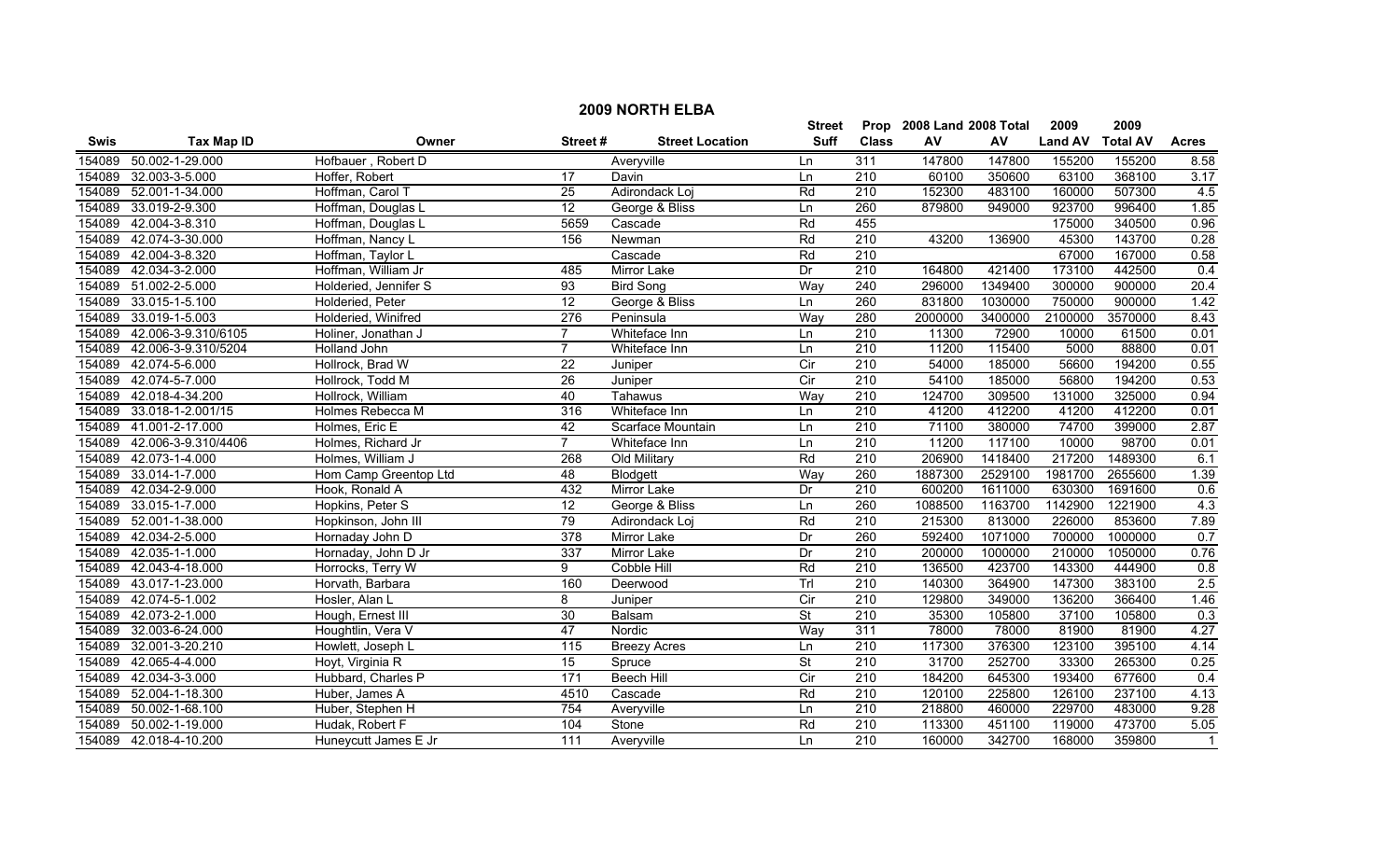|        | <b>2009 NORTH ELBA</b> |                                |                  |                        |           |                  |                           |         |                |                 |                  |  |
|--------|------------------------|--------------------------------|------------------|------------------------|-----------|------------------|---------------------------|---------|----------------|-----------------|------------------|--|
|        |                        |                                |                  |                        | Street    |                  | Prop 2008 Land 2008 Total |         | 2009           | 2009            |                  |  |
| Swis   | <b>Tax Map ID</b>      | Owner                          | Street#          | <b>Street Location</b> | Suff      | <b>Class</b>     | ${\sf AV}$                | AV      | <b>Land AV</b> | <b>Total AV</b> | <b>Acres</b>     |  |
| 154089 | 41.001-2-16.000        | Huneycutt, James E Jr          | 44               | Scarface Mountain      | Ln        | 210              | 100000                    | 515000  | 105000         | 540800          | 2.8              |  |
| 154089 | 51.002-2-7.300         | Hunkins, Betty                 |                  | Cascade                | Rd        | 322              | 130400                    | 130400  | 136900         | 136900          | 12               |  |
| 154089 | 51.002-2-7.200         | Hunkins, Betty                 | 75               | <b>Balanced Rock</b>   | Way       | 240              | 221900                    | 497000  | 232900         | 500000          | 44.73            |  |
| 154089 | 33.011-2-3.004         | Hunkins, Betty                 | 12               | George & Bliss         | Ln        | 260              | 593900                    | 614400  | 623600         | 645100          | 2.9              |  |
| 154089 | 51.002-2-36.000        | Hunkins, Betty F               | 17               | <b>Balanced Rock</b>   | Way       | 240              | 300500                    | 714600  | 315500         | 750300          | 12.15            |  |
| 154089 | 33.011-2-4.005         | Hunkins, Kenneth               | 12               | George & Bliss         | Ln        | 260              | 494600                    | 501900  | 519300         | 527000          | 1.3              |  |
| 154089 | 33.018-1-3.220/6       | Hunkins, Kenneth L             | 331              | Whiteface Inn          | Ln        | 210              | 76300                     | 411900  | 76300          | 411900          | 0.01             |  |
| 154089 | 33.000-4-1.000         | Hunsicker, Robert C            | 12               | George & Bliss         | Ln        | 280              | 958900                    | 2531200 | 1006900        | 2657800         | 9.5              |  |
| 154089 | 41.000-1-18.000        | <b>Hunt Family Trust</b>       |                  | NYS Route 86           |           | 260              | 87400                     | 135800  | 91800          | 142600          | 95               |  |
| 154089 | 41.001-2-15.000        | Hunt, George E                 | 46               | Scarface Mountain      | Ln        | $\overline{210}$ | 85000                     | 515500  | 89300          | 541300          | 0.97             |  |
| 154089 | 32.003-4-37.000        | Hunt, Irvin B                  |                  | McKenzie Pond          | Rd        | 322              | 151500                    | 151500  | 159100         | 159100          | 31.57            |  |
| 154089 | 32.003-4-35.000        | Hunt, Irving B                 | 175              | McKenzie Pond          | Rd        | 240              | 166400                    | 357500  | 174700         | 375400          | 49.93            |  |
| 154089 | 32.003-4-36.000        | Hunt, Kenneth I                | $\overline{267}$ | McKenzie Pond          | Rd        | 210              | 112600                    | 340500  | 118200         | 357500          | 0.99             |  |
| 154089 | 41.001-1-37.000        | Hunt, Peggy F                  |                  | NYS Route 86           |           | 330              | 83900                     | 83900   | 88100          | 88100           | 4.1              |  |
| 154089 | 42.075-2-7.000         | Hunter Designs Inc             | 5676             | Cascade                | Rd        | $\overline{710}$ | 273300                    | 847600  | 287000         | 890000          | $\overline{1.1}$ |  |
| 154089 | 52.001-2-6.000         | Hunter, David                  | 4959             | Cascade                | Rd        | 312              |                           |         | 500000         | 675000          | 35.36            |  |
| 154089 | 42.018-4-20.100        | Hunter, David W                | 14               | Evans                  | Ln        | 210              | 184900                    | 595800  | 194200         | 625600          | $\overline{1}$   |  |
| 154089 | 50.002-1-43.000        | Hunter, Elizabeth W Trust      | 589              | Averyville             | Ln        | 210              | 237800                    | 678400  | 249700         | 712300          | 8.4              |  |
| 154089 | 42.065-6-1.000         | <b>Hurley William R</b>        | 112              | Hurley                 | Ave       | 210              | 67300                     | 226400  | 70600          | 237700          | 0.4              |  |
| 154089 | 42.010-1-14.000        | Hurley, Patricia R             | 34               | Iroquois               | Ln        | 210              | 218600                    | 643200  | 229600         | 675400          | 1.37             |  |
| 154089 | 42.074-1-2.000         | Hurley, William R              | $\overline{31}$  | Summer                 | <b>St</b> | $\overline{210}$ | 43900                     | 135000  | 46100          | 141800          | 0.4              |  |
| 154089 | 32.001-3-7.000         | Hutson, Jay O                  | 213              | <b>Breezy Acres</b>    | Ln        | $\overline{312}$ | 20400                     | 32400   | 21400          | 34000           | 0.5              |  |
| 154089 | 42.043-1-19.100        | Huwiler, Janet E               |                  | Norsnol                | Way       | 311              | 165000                    | 165000  | 165000         | 165000          | 0.82             |  |
| 154089 | 42.043-1-5.000         | Huwiler, Janet E               | $\overline{20}$  | Autumn                 | Way       | $\overline{210}$ | 148300                    | 478400  | 155700         | 502300          | 1.4              |  |
| 154089 | 32.003-6-4.000         | Huyck, Judith A                | 912              | McKenzie Pond          | Rd        | $\overline{210}$ | 65000                     | 251300  | 68300          | 263900          | 2.3              |  |
| 154089 | 41.001-1-14.000        | Hyde PJ & Son Inc              | $\overline{20}$  | Ray Brook              | Rd        | 330              | 92600                     | 92600   | 100000         | 100000          | 16.8             |  |
| 154089 | 32.003-4-2.000         | Hyman, Leonard G               | 939              | McKenzie Pond          | Rd        | $\overline{210}$ | 129000                    | 355600  | 135500         | 384500          | 3.6              |  |
| 154089 | 33.079-1-3.000         | Hyson, Christopher P           | 197              | Whiteface Inn          | Ln        | $\overline{210}$ | 162600                    | 353000  | 170700         | 370600          | 1.25             |  |
| 154089 | 51.000-1-43.110        | Indian Pass Ranch LLC          | 256              | Adirondack Loj         | Rd        | 280              | 500000                    | 1655000 | 3600000        | 4000000         | 69.81            |  |
| 154089 | 42.006-3-9.310/1905    | <b>Interlaken Partners LLC</b> | $\overline{7}$   | Whiteface Inn          | Ln        | 210              | 11200                     | 117100  | 10000          | 98700           | 0.01             |  |
| 154089 | 50.002-1-64.000        | Ireland, Anne S                | 17               | Sweetwood Farms        | Way       | 210              | 374600                    | 2850000 | 393300         | 2992500         | 6.3              |  |
| 154089 | 41.001-1-21.120        | Iron Mountain Partners LLC     | 876              | NYS Route 86           |           | 464              | 225000                    | 675000  | 236300         | 800000          | 5.45             |  |
| 154089 | 42.006-3-9.310/7904    | Ironman North America Triathlo | $\overline{7}$   | Whiteface Inn          | Ln        | 210              | 11300                     | 316700  | 10000          | 254800          | 0.01             |  |
| 154089 | 42.025-1-14.000        | Irvin, Jack T                  |                  | <b>Birch Hill</b>      | Ln        | 311              | 984400                    | 984400  | 990000         | 991000          | 1.7              |  |
| 154089 | 42.002-2-10.001        | Irvin, Jack T                  |                  | Mount Whitney          | Way       | 311              | 233800                    | 233800  | 245500         | 245500          | 1.6              |  |
| 154089 | 42.026-2-8.000         | Isenberg, Arthur N             | 292              | <b>Mirror Lake</b>     | Dr        | 210              | 731400                    | 1261400 | 768000         | 1324500         | 0.65             |  |
| 154089 | 42.004-3-16.200        | Izzo, William A                | 15               | Old Military           | Rd        | 210              | 168100                    | 473000  | 176500         | 496600          | 0.6              |  |
|        | 154089 42.074-6-36.000 | J&J Enterprises II Ltd Ptnshp  |                  | Range View             | Way       | 311              | 14200                     | 14200   | 14900          | 14900           | 0.08             |  |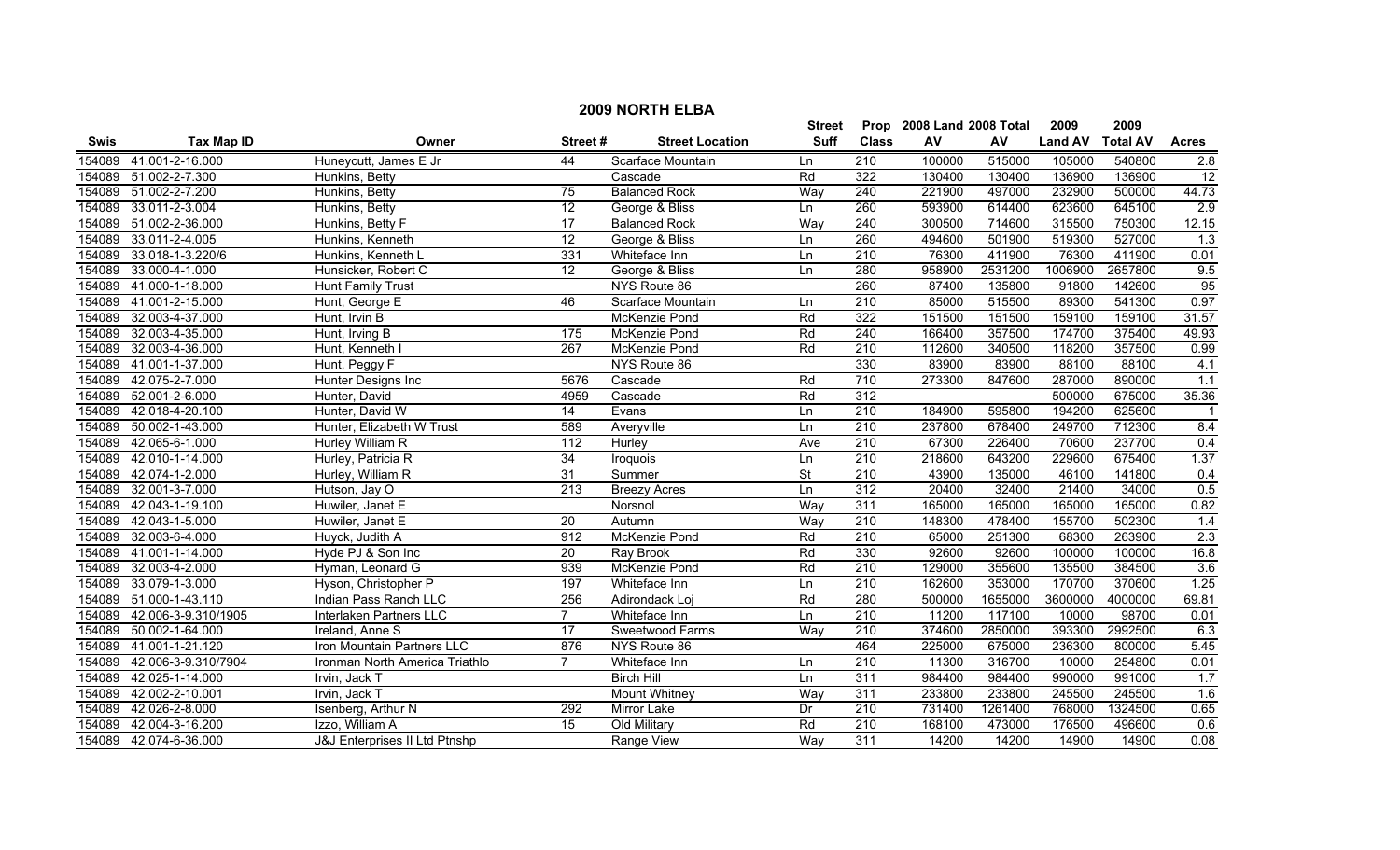|                                    | <b>2009 NORTH ELBA</b><br>Prop 2008 Land 2008 Total |                               |                |                        |             |                  |              |             |                |                 |                  |  |  |
|------------------------------------|-----------------------------------------------------|-------------------------------|----------------|------------------------|-------------|------------------|--------------|-------------|----------------|-----------------|------------------|--|--|
| <b>Tax Map ID</b><br>Owner<br>Swis |                                                     |                               |                |                        | Street      |                  |              |             | 2009           | 2009            |                  |  |  |
|                                    |                                                     |                               | Street#        | <b>Street Location</b> | <b>Suff</b> | <b>Class</b>     | AV           | AV          | <b>Land AV</b> | <b>Total AV</b> | <b>Acres</b>     |  |  |
| 154089                             | 42.074-6-40.000                                     | J&J Enterprises II Ltd Ptnshp |                | Range View             | Way         | 311              | 14200        | 14200       | 14900          | 14900           | 0.08             |  |  |
| 154089                             | 42.074-6-38.000                                     | J&J Enterprises II Ltd Ptnshp |                | Range View             | Way         | 311              | 14200        | 14200       | 14900          | 14900           | 0.05             |  |  |
| 154089                             | 42.074-6-42.000                                     | J&J Enterprises II Ltd Ptnshp |                | Range View             | Way         | 311              | 14200        | 14200       | 14900          | 14900           | 0.05             |  |  |
| 154089                             | 42.074-6-44.000                                     | J&J Enterprises II Ltd Ptnshp |                | <b>Range View</b>      | Way         | 311              | 14200        | 14200       | 14900          | 14900           | 0.08             |  |  |
| 154089                             | 42.074-6-43.000                                     | J&J Enterprises II Ltd Ptnshp |                | Range View             | Way         | 311              | 14200        | 14200       | 14900          | 14900           | 0.05             |  |  |
| 154089                             | 42.074-6-39.000                                     | J&J Enterprises II Ltd Ptnshp |                | Range View             | Way         | 311              | 14200        | 14200       | 14900          | 14900           | 0.05             |  |  |
| 154089                             | 42.074-6-41.000                                     | J&J Enterprises II Ltd Ptnshp |                | Range View             | Way         | 311              | 14200        | 14200       | 14900          | 14900           | 0.08             |  |  |
| 154089                             | 42.074-6-33.000                                     | J&J Enterprises II Ltd Ptnshp |                | Range View             | Way         | 311              | 14200        | 14200       | 14900          | 14900           | 0.08             |  |  |
| 154089                             | 42.074-6-37.000                                     | J&J Enterprises II Ltd Ptnshp |                | Range View             | Way         | 311              | 14200        | 14200       | 14900          | 14900           | 0.08             |  |  |
| 154089                             | 42.074-6-34.000                                     | J&J Enterprises II Ltd Ptnshp |                | Range View             | Way         | 311              | 14200        | 14200       | 14900          | 14900           | 0.05             |  |  |
| 154089                             | 42.074-6-1.000                                      | J&J Enterprises II Ltd Ptnshp |                | Range View             | Way         | 311              | 11900        | 11900       | 12500          | 12500           | 0.08             |  |  |
| 154089                             | 42.074-6-2.000                                      | J&J Enterprises II Ltd Ptnshp |                | Range View             | Way         | 311              | 11900        | 11900       | 12500          | 12500           | 0.05             |  |  |
| 154089                             | 42.074-6-3.000                                      | J&J Enterprises II Ltd Ptnshp |                | Range View             | Way         | 311              | 11900        | 11900       | 12500          | 12500           | 0.05             |  |  |
| 154089                             | 42.074-6-4.000                                      | J&J Enterprises II Ltd Ptnshp | 21             | <b>Bark Eater</b>      | Way         | 311              | 11900        | 11900       | 12500          | 12500           | 0.08             |  |  |
| 154089                             | 42.074-6-5.000                                      | J&J Enterprises II Ltd Ptnshp | 40             | <b>Barkeater</b>       | Way         | 311              | 11900        | 11900       | 12500          | 12500           | 0.08             |  |  |
| 154089                             | 42.074-6-35.000                                     | J&J Enterprises II Ltd Ptnshp |                | Range View             | Way         | 311              | 14200        | 14200       | 14900          | 14900           | 0.05             |  |  |
| 154089                             | 42.074-6-6.000                                      | J&J Enterprises II Ltd Ptnshp | 40             | <b>Barkeater</b>       | Way         | 311              | 11900        | 11900       | 12500          | 12500           | 0.05             |  |  |
| 154089                             | 42.074-6-7.000                                      | J&J Enterprises II Ltd Ptnshp | 40             | <b>Barkeater</b>       | Way         | 311              | 11900        | 11900       | 12500          | 12500           | 0.05             |  |  |
| 154089                             | 42.074-6-8.000                                      | J&J Enterprises II Ltd Ptnshp | 40             | <b>Barkeater</b>       | Way         | 311              | 11900        | 11900       | 12500          | 12500           | 0.08             |  |  |
| 154089                             | 42.074-6-9.000                                      | J&J Enterprises II Ltd Ptnshp | 16             | <b>Rustic</b>          | Way         | 311              | 11900        | 11900       | 12500          | 12500           | 0.07             |  |  |
| 154089                             | 42.074-6-12.000                                     | J&J Enterprises II Ltd Ptnshp | 16             | Rustic                 | Way         | 311              | 11900        | 11900       | 12500          | 12500           | 0.07             |  |  |
| 154089                             | 42.074-6-10.000                                     | J&J Enterprises II Ltd Ptnshp | 16             | Rustic                 | Way         | 311              | 11900        | 11900       | 12500          | 12500           | 0.04             |  |  |
| 154089                             | 42.074-6-11.000                                     | J&J Enterprises II Ltd Ptnshp | 16             | Rustic                 | Way         | 311              | 11900        | 11900       | 12500          | 12500           | 0.04             |  |  |
| 154089                             | 42.074-6-45.111                                     | J&J Enterprises II Ltd Ptnshp | 39             | <b>Barkeater</b>       | Way         | 311              | $\mathbf{0}$ | 0           | $\mathbf 0$    | $\Omega$        | 4.19             |  |  |
| 154089                             | 42.074-6-45.112                                     | J&J Enterprises II Ltd Ptnshp | 16             | Rustic                 | Way         | 311              | $\mathbf{0}$ | $\mathbf 0$ | $\mathbf 0$    | $\Omega$        | 0.06             |  |  |
| 154089                             | 42.034-3-4.000                                      | Jacksland, Edward R           | 21             | Beech Hill             | Cir         | 210              | 159100       | 356100      | 167100         | 373900          | $\overline{0.5}$ |  |  |
| 154089                             | 43.017-1-16.000                                     | Jacques, Donald C Jr          | 123            | Deerwood               | Trl         | $\overline{210}$ | 102100       | 208200      | 107200         | 218600          | 1.96             |  |  |
| 154089                             | 42.006-3-9.310/3005                                 | <b>JAKM LLC</b>               | $\overline{7}$ | Whiteface Inn          | Ln          | $\overline{210}$ | 11300        | 98800       | 5000           | 41600           | 0.01             |  |  |
| 154089                             | 42.018-1-24.000                                     | Jakubowski, Donna R           | $\overline{6}$ | Patch                  | Ln          | 210              | 135100       | 444600      | 141800         | 466800          | -1               |  |  |
| 154089                             | 42.006-3-9.310/4803                                 | James, Matthew                | 7              | Whiteface Inn          | Ln          | 210              | 11300        | 98800       | 5000           | 41600           | 0.01             |  |  |
| 154089                             | 42.018-4-14.000                                     | Janowski, Marissa B           | 8              | Franks                 | Ln          | 210              | 171700       | 579400      | 180300         | 608400          | $\overline{1.3}$ |  |  |
| 154089                             | 42.065-2-18.000                                     | Jaques, Piilani J             | 33             | Cherry                 | Ln          | 210              | 51300        | 184400      | 53800          | 193600          | 0.29             |  |  |
| 154089                             | 33.018-4-3.000                                      | Jaquette George               | 91             | Lodge                  | Way         | 210              | 485800       | 1300000     | 510100         | 1365000         | 0.59             |  |  |
| 154089                             | 32.009-2-16.000                                     | Jaquis, Robert A              | $\overline{5}$ | Blackberry             | Way         | 210              | 72900        | 282800      | 76500          | 296900          | 1.74             |  |  |
| 154089                             | 42.006-3-9.310/5104                                 | JB Holdings LLC               | $\overline{7}$ | Whiteface Inn          | Ln          | $\overline{210}$ | 11300        | 132800      | 10000          | 111500          | 0.01             |  |  |
| 154089                             | 42.006-3-9.310/5103                                 | <b>JB Holdings LLC</b>        | $\overline{7}$ | Whiteface Inn          | Ln          | 210              | 11300        | 132800      | 10000          | 111500          | 0.01             |  |  |
| 154089                             | 42.006-3-9.310/5106                                 | <b>JB Holdings LLC</b>        | 7              | Whiteface Inn          | Ln          | $\overline{210}$ | 11300        | 132800      | 10000          | 111500          | 0.01             |  |  |
|                                    | 154089 42.006-3-9.310/5105                          | JB Holdings LLC               | $\overline{7}$ | Whiteface Inn          | Ln          | 210              | 11300        | 132800      | 10000          | 111500          | 0.01             |  |  |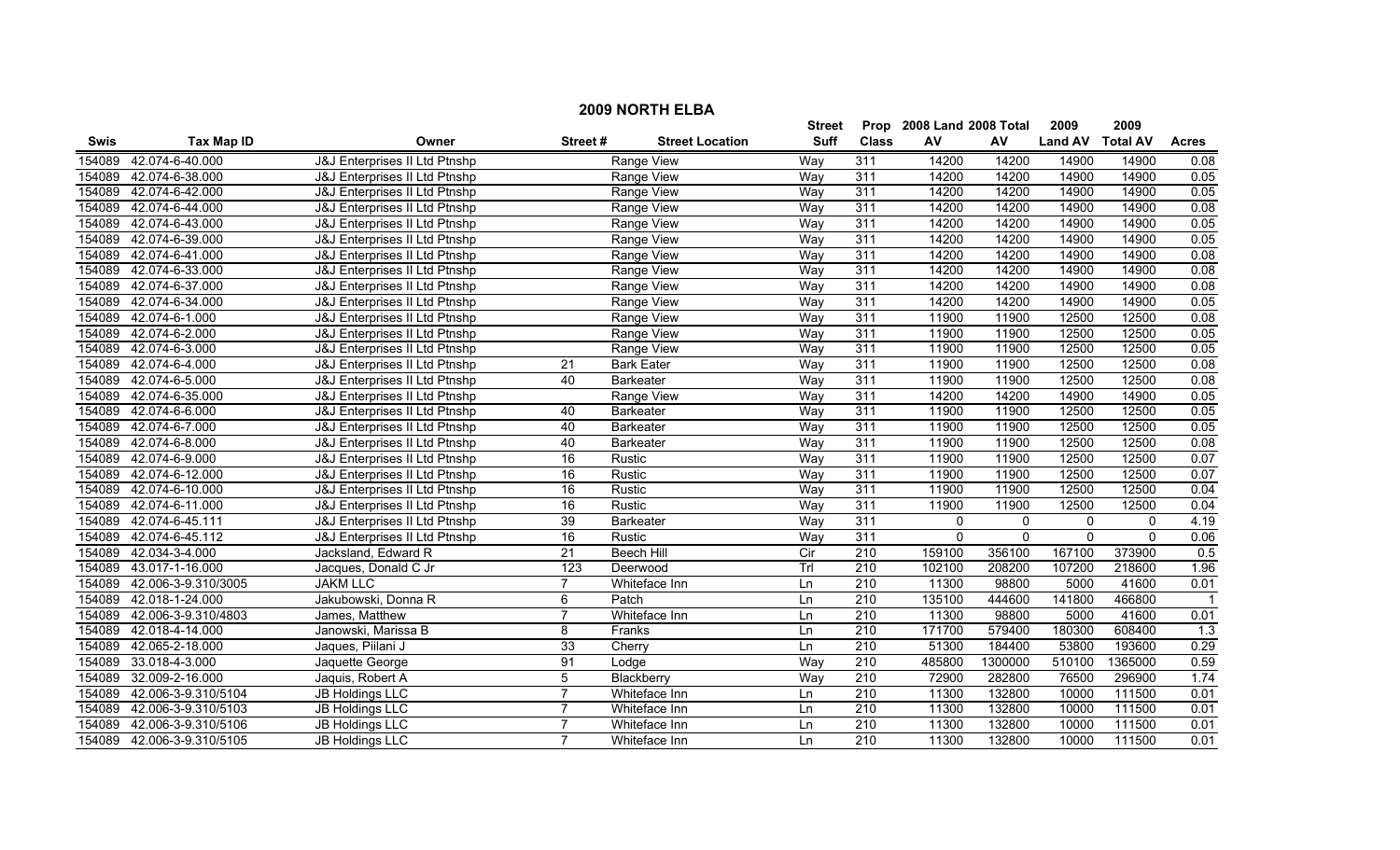|             | <b>2009 NORTH ELBA</b>     |                            |                 |                        |               |                  |                           |        |                |                 |                  |  |
|-------------|----------------------------|----------------------------|-----------------|------------------------|---------------|------------------|---------------------------|--------|----------------|-----------------|------------------|--|
|             |                            |                            |                 |                        | <b>Street</b> |                  | Prop 2008 Land 2008 Total |        | 2009           | 2009            |                  |  |
| <b>Swis</b> | <b>Tax Map ID</b>          | Owner                      | Street#         | <b>Street Location</b> | <b>Suff</b>   | <b>Class</b>     | ${\sf AV}$                | AV     | <b>Land AV</b> | <b>Total AV</b> | <b>Acres</b>     |  |
| 154089      | 42.006-3-9.310/6402        | Jeepers LLC                | $\overline{7}$  | Whiteface Inn          | Ln            | $\overline{210}$ | 11200                     | 208200 | 10000          | 177600          | 0.01             |  |
| 154089      | 52.001-2-7.000             | Jefferson, William R       | 85              | Coyote                 | Way           | $\overline{210}$ |                           |        | 125800         | 288800          | 5                |  |
| 154089      | 42.018-4-32.121            | Jelinek, Thomas            | 52              | <b>Holly Hill</b>      | Ln            | 210              | 172100                    | 475000 | 180800         | 498800          | 2.13             |  |
| 154089      | 42.041-1-26.000            | Jellig Family Holdings LLC | 24              | Knoll                  | Way           | 210              | 80700                     | 436400 | 84700          | 458200          | 0.12             |  |
| 154089      | 32.001-3-9.000             | Jemison, Chad E            | 189             | <b>Breezy Acres</b>    | Ln            | 210              | 77800                     | 249200 | 81700          | 261700          | 3.1              |  |
| 154089      | 32.003-4-20.000            | Jenks, James E             | 729             | McKenzie Pond          | Rd            | 210              | 107900                    | 321800 | 113300         | 337900          | 3.99             |  |
| 154089      | 42.006-3-9.310/6903        | Jesmain, Gary K            | $\overline{7}$  | Whiteface Inn          | Ln            | 210              | 11200                     | 182900 | 10000          | 153900          | 0.01             |  |
| 154089      | 42.006-3-9.310/6902        | Jesmain, Roger B           | $\overline{7}$  | Whiteface Inn          | Ln            | 210              | 11200                     | 182900 | 10000          | 153900          | 0.01             |  |
|             | 154089 51.002-2-38.000     | Jesmer, Dennis             | 64              | River                  | Rd            | $\overline{240}$ | 194100                    | 404800 | 203800         | 425000          | 11.2             |  |
| 154089      | 32.003-5-15.000            | Jessie, Charles W Jr       | 664             | McKenzie Pond          | Rd            | 210              | 67500                     | 161800 | 70900          | 169900          | 2.62             |  |
| 154089      | 32.003-5-16.000            | Jessie, Francis H          | 664             | McKenzie Pond          | Rd            | 210              | 96500                     | 230900 | 101300         | 242400          | 5.84             |  |
| 154089      | 42.049-1-8.200             | Jewtraw, David P           | 60              | Wesvalley              | Rd            | $\overline{210}$ | 91100                     | 170500 | 95600          | 179000          | 0.89             |  |
| 154089      | 42.049-1-9.300             | Jewtraw, James E           | $\overline{70}$ | Wesvalley              | Rd            | $\overline{210}$ | 55600                     | 173200 | 58400          | 181900          | 0.32             |  |
| 154089      | 42.066-3-9.000             | Jewtraw, Jessica           | 59              | Johnson                | Ave           | 311              | 56200                     | 56200  | 59000          | 59000           | $\overline{0.4}$ |  |
|             | 154089 33.079-1-27.000     | Joachim, Andrew            | 66              | Moongate               | Ln            | $\overline{210}$ | 165600                    | 553800 | 173900         | 581500          | 1.85             |  |
|             | 154089 42.006-3-9.310/2309 | Joachim, Robert M          | $\overline{7}$  | Whiteface Inn          | Ln            | $\overline{210}$ |                           |        | 5000           | 41600           | 0.01             |  |
| 154089      | 33.072-2-10.000            | Johanson, Waldemar G Jr    | 10              | Chipmunk               | Ln            | 210              | 160400                    | 789000 | 168400         | 828400          | 0.5              |  |
| 154089      | 42.006-3-9.310/1504        | Johnson, David             | $\overline{7}$  | Whiteface Inn          | Ln            | 210              | 11300                     | 98800  | 5000           | 41600           | 0.01             |  |
| 154089      | 42.074-6-30.000            | Johnson, David L           | 21              | <b>Barkeater</b>       | Way           | 210              | 58700                     | 464100 | 61600          | 465000          | 0.05             |  |
| 154089      | 42.006-3-9.310/0805        | Johnson, G Donald          | $\overline{7}$  | Whiteface Inn          | Ln            | 210              | 11300                     | 104200 | 5000           | 43900           | 0.01             |  |
| 154089      | 42.006-3-9.310/0306        | Johnson, G Donald          | $\overline{7}$  | Whiteface Inn          | Ln            | 210              | 11300                     | 91500  | 10000          | 77100           | 0.01             |  |
| 154089      | 32.009-3-12.000            | Johnson, Paul N            |                 | Rockledge              | Ln            | 311              | 14800                     | 14800  | 15500          | 15500           | 0.19             |  |
| 154089      | 33.019-2-8.000             | Jones, Georgia E           | $\overline{12}$ | George & Bliss         | Ln            | 260              | 707000                    | 803200 | 742400         | 790000          | 1.6              |  |
| 154089      | 42.043-4-10.000            | Jones, Judith A            | 18              | Northwood              | Rd            | $\overline{210}$ | 97600                     | 303700 | 102500         | 318900          | 0.4              |  |
| 154089      | 52.001-1-31.500            | Jones, M Ellen             | 39              | Country Club           | Ln            | $\overline{210}$ | 122900                    | 439100 | 129100         | 461100          | 5.05             |  |
|             | 154089 32.003-4-4.000      | Jones, Marla L             | 911             | McKenzie Pond          | Rd            | 210              | 97600                     | 293700 | 102500         | 308400          | 1.11             |  |
|             | 154089 42.074-2-18.000     | Jones, Robert S            | $\overline{14}$ | Johnson                | Ave           | $\overline{210}$ | 52100                     | 208000 | 54700          | 218400          | 0.43             |  |
| 154089      | 42.006-3-9.310/8001        | Jordan Michael A           | $\overline{7}$  | Whiteface Inn          | Ln            | $\overline{210}$ | 11200                     | 351100 | 10000          | 245500          | 0.01             |  |
| 154089      | 42.006-3-9.310/6503        | Jordan, Michael A          | $\overline{7}$  | Whiteface Inn          | Ln            | 210              | 11300                     | 132800 | 10000          | 111500          | 0.01             |  |
| 154089      | 33.072-1-1.001/3           | Josephson, Bertha          | 3               | Hemlock                | Way           | 210              | 31100                     | 145600 | 31100          | 145600          | 0.01             |  |
| 154089      | 32.003-4-24.000            | Joyeuse, Rene              | 611             | McKenzie Pond          | Rd            | 210              | 119100                    | 411900 | 125100         | 432500          | 5.78             |  |
| 154089      | 52.003-1-18.000            | Joynt, Daniel              | 4547            | Cascade                | Rd            | 260              | 158000                    | 258200 | 165900         | 271100          | $\overline{5}$   |  |
| 154089      | 52.002-1-11.110            | Jubin Arthur W Rev Trust   |                 | Mountain               | Ln            | 314              | 28500                     | 28500  | 28500          | 28500           | 5.08             |  |
| 154089      | 51.000-1-24.100            | Jubin, Arthur V            | 636             | Bear Cub               | Ln            | 240              | 121400                    | 197600 | 127500         | 197600          | 14.74            |  |
| 154089      | 52.002-1-13.300            | Jubin, Arthur V            | 83              | Mountain               | Ln            | 312              | 53600                     | 71400  | 53600          | 71400           | 8.89             |  |
| 154089      | 52.004-1-4.600             | Jubin, Julieve             |                 | Mountain               | Ln            | 323              | 2000                      | 2000   | 2000           | 2000            | 0.24             |  |
| 154089      | 52.002-1-13.200            | Jubin, Julieve             |                 | Mountain               | Ln            | 314              | 71400                     | 71400  | 71400          | 71400           | 8.93             |  |
|             | 154089 52.004-1-4.500      | Jubin. Kenneth C           |                 | Mountain               | Ln            | 314              | 2000                      | 2000   | 2000           | 2000            | 2.27             |  |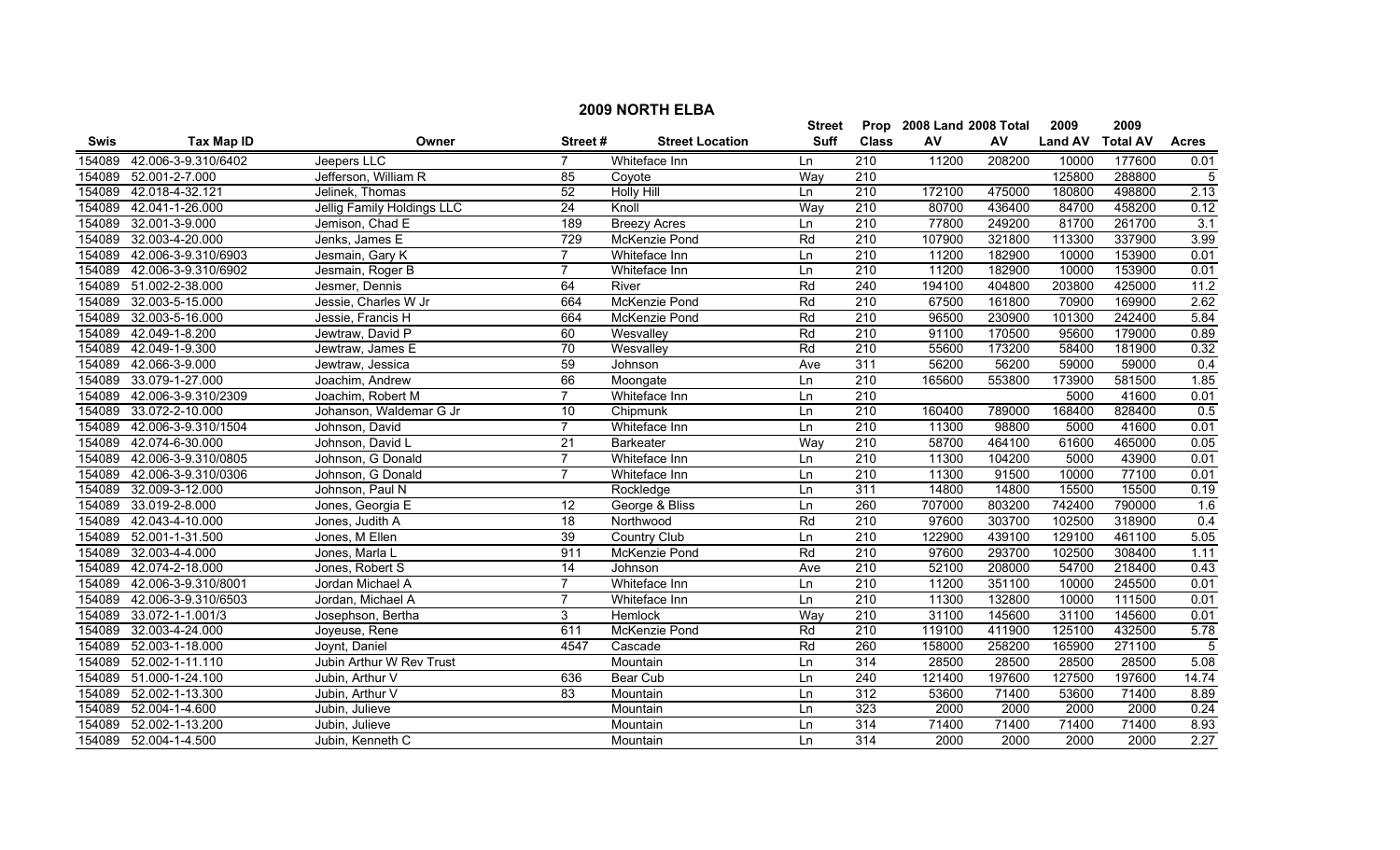|        | <b>2009 NORTH ELBA</b> |                         |                  |                        |                |                  |                           |         |                |                 |                  |  |
|--------|------------------------|-------------------------|------------------|------------------------|----------------|------------------|---------------------------|---------|----------------|-----------------|------------------|--|
|        |                        |                         |                  |                        | <b>Street</b>  |                  | Prop 2008 Land 2008 Total |         | 2009           | 2009            |                  |  |
| Swis   | <b>Tax Map ID</b>      | Owner                   | Street#          | <b>Street Location</b> | Suff           | <b>Class</b>     | ${\sf AV}$                | AV      | <b>Land AV</b> | <b>Total AV</b> | <b>Acres</b>     |  |
| 154089 | 52.002-1-13.100        | Jubin, Kenneth C        | 125              | Mountain               | Ln             | 314              | 89200                     | 89200   | 89200          | 89200           | 9.03             |  |
| 154089 | 52.001-1-30.000        | Jubin, Kenneth C        | 5046             | Cascade                | Rd             | 421              | 199500                    | 250000  | 209500         | 262500          | 3.4              |  |
| 154089 | 33.072-6-5.000         | Jubitz, Fredrick A III  | 152              | Lodge                  | Way            | $\overline{210}$ | 237640                    | 892700  | 237640         | 892700          | 0.03             |  |
| 154089 | 42.006-3-9.310/0201    | Judge, Charles W        | $\overline{7}$   | Whiteface Inn          | Ln             | 210              | 11300                     | 193200  | 10000          | 162800          | 0.01             |  |
| 154089 | 42.006-4-21.000        | Julian Reiss Foundation |                  | Julian                 | Way            | 682              | 453600                    | 453600  | 476300         | 476300          | 8.71             |  |
| 154089 | 42.006-4-19.000        | Julian Reiss Foundation | 134              | Julian                 | Way            | 682              | 1257900                   | 2817800 | 1320800        | 2958700         | 33.9             |  |
| 154089 | 42.006-4-13.000        | Julian Reiss Foundation | 41               | Daisy                  | Way            | 682              | 272500                    | 369600  | 286100         | 388100          | 41.4             |  |
| 154089 | 42.043-4-21.000        | Julich Donald F Jr      | 3001             | Wilmington             | Rd             | 210              | 134300                    | 317100  | 141100         | 333000          | 0.8              |  |
| 154089 | 42.074-5-16.000        | <b>K&amp;M Company</b>  |                  | Juniper                | Cir            | 311              | 102800                    | 102800  | 102800         | 102800          | 0.5              |  |
| 154089 | 42.034-3-18.000        | Kadzius, Anthony M      |                  | <b>Beech Hill</b>      | $\overline{C}$ | 311              | 35900                     | 35900   | 37700          | 37700           | 0.2              |  |
| 154089 | 42.026-1-2.019         | Kaestle, Daniel W III   | 3                | George & Bliss         | Ln             | $\overline{210}$ | 295900                    | 453600  | 310700         | 476300          | 0.3              |  |
| 154089 | 32.009-2-11.000        | Kalinowski, Thomas J    | 52               | Blackberry             | Way            | 210              | 86100                     | 315900  | 90400          | 331700          | 3.8              |  |
| 154089 | 42.006-3-9.310/4401    | Kalm, John T            | $\overline{7}$   | Whiteface Inn          | Ln             | $\overline{210}$ | 11200                     | 64900   | 5000           | 49400           | 0.01             |  |
| 154089 | 41.001-1-21.112        | Kampf, Margot           |                  | Ray Brook              | Rd             | 311              | 50000                     | 50000   | 52500          | 52500           | 1.04             |  |
|        | 154089 51.000-1-3.111  | Kan, Karen              | 462              | Averyville             | Ln             | 210              | 169100                    | 344900  | 177500         | 362100          | 5.5              |  |
| 154089 | 33.079-1-7.000         | Kane, Edward L          | $\overline{133}$ | Whiteface Inn          | Ln             | $\overline{210}$ | 206900                    | 860600  | 217200         | 903600          | 1.54             |  |
|        | 154089 42.006-3-1.000  | Kane, Robert C          | 46               | Haystack               | Way            | 210              | 180400                    | 521000  | 189400         | 547000          | 3.96             |  |
| 154089 | 33.018-1-3.230/10      | Kaplan, Frederick R     | 339              | Whiteface Inn          | Ln             | 210              | 76600                     | 598700  | 76600          | 598700          | 0.01             |  |
| 154089 | 33.000-2-29.000        | Kaplan, Frederick R     |                  | George & Bliss         | Ln             | 312              | 582100                    | 650200  | 611200         | 682700          | 1.1              |  |
| 154089 | 42.018-4-65.000        | Kaplan, Frederick R     |                  | Evans                  | Ln             | 311              | 160000                    | 160000  | 168000         | 168000          | 3.36             |  |
| 154089 | 33.000-2-30.000        | Kaplan, Frederick R     |                  | George & Bliss         | Ln             | 314              | 13200                     | 13200   | 13900          | 13900           |                  |  |
| 154089 | 33.000-2-20.000        | Kaplan, Frederick R     |                  | George & Bliss         | Ln             | 311              | 41500                     | 41500   | 43600          | 43600           | 2.2              |  |
| 154089 | 33.000-2-7.000         | Kaplan, Frederick R     | 12               | George & Bliss         | Ln             | 322              | 69100                     | 69100   | 72600          | 72600           | 25.4             |  |
| 154089 | 42.043-8-4.000         | Karg, William           | 110              | Cedars                 | Way            | $\overline{210}$ | 115200                    | 544500  | 120900         | 571700          | 0.46             |  |
| 154089 | 42.004-3-12.200        | Karl, Andre             | 42               | Old Military           | Rd             | 210              | 142800                    | 205000  | 149900         | 205000          | 0.95             |  |
| 154089 | 42.004-3-11.110        | Karl, Henry             |                  | Cascade                | Rd             | 311              | 54600                     | 54600   | 57300          | 57300           | 5.84             |  |
|        | 154089 42.004-3-11.120 | Karl, Henry             | $\overline{52}$  | Old Military           | Rd             | $\overline{210}$ | 167500                    | 275000  | 175900         | 288800          | 1.09             |  |
| 154089 | 42.004-3-11.130        | Karl, Henry             |                  | Cascade                | Rd             | 312              | 37700                     | 59800   | 39600          | 62800           | 0.82             |  |
| 154089 | 42.004-3-12.100        | Karl, Henry             | 48               | Old Military           | Rd             | 210              | 105900                    | 165000  | 111100         | 165000          | 0.48             |  |
| 154089 | 33.016-2-3.000         | Karl, Peter A III       |                  | <b>Mount Whitney</b>   | Way            | 311              | 87900                     | 87900   | 92300          | 92300           | 0.2              |  |
| 154089 | 33.016-2-2.000         | Karl, Peter A III       | 564              | <b>Mount Whitney</b>   | Way            | 210              | 2067800                   | 3834600 | 2171200        | 4100000         | 1.6              |  |
| 154089 | 33.072-6-4.000         | Kasica, Cynthia A       | $\overline{148}$ | Lodge                  | Way            | 210              | 239540                    | 927800  | 239540         | 927800          | 0.04             |  |
|        | 154089 41.001-1-52.000 | Kasulke, Richard F      |                  | Pendergast Farm        | Way            | 311              | 34600                     | 34600   | 36300          | 36300           | 26.4             |  |
| 154089 | 42.006-3-9.310/3709    | Katmann, Kevin          | $\overline{7}$   | Whiteface Inn          | Ln             | $\overline{210}$ |                           |         | 5000           | 59700           | 0.01             |  |
| 154089 | 32.009-2-2.000         | Keal, Andrew J          | 271              | Forest Hill            | Ave            | $\overline{210}$ | 67500                     | 209000  | 70800          | 219400          | 1.4              |  |
| 154089 | 33.079-1-23.000        | Keelty, Louise          | 6                | Amanda                 | Dr             | $\overline{210}$ | 160400                    | 716500  | 168400         | 700000          | 1.16             |  |
| 154089 | 42.004-5-26.000        | Kelleher, Timothy J     | 81               | Bear Cub               | Ln             | 210              | 113000                    | 376300  | 118600         | 395100          | 0.49             |  |
|        | 154089 33.008-1-6.000  | Kelleher, Timothy J     | 12               | George & Bliss         | Ln             | 260              | 1017000                   | 1451500 | 1067900        | 1524100         | $\overline{3.4}$ |  |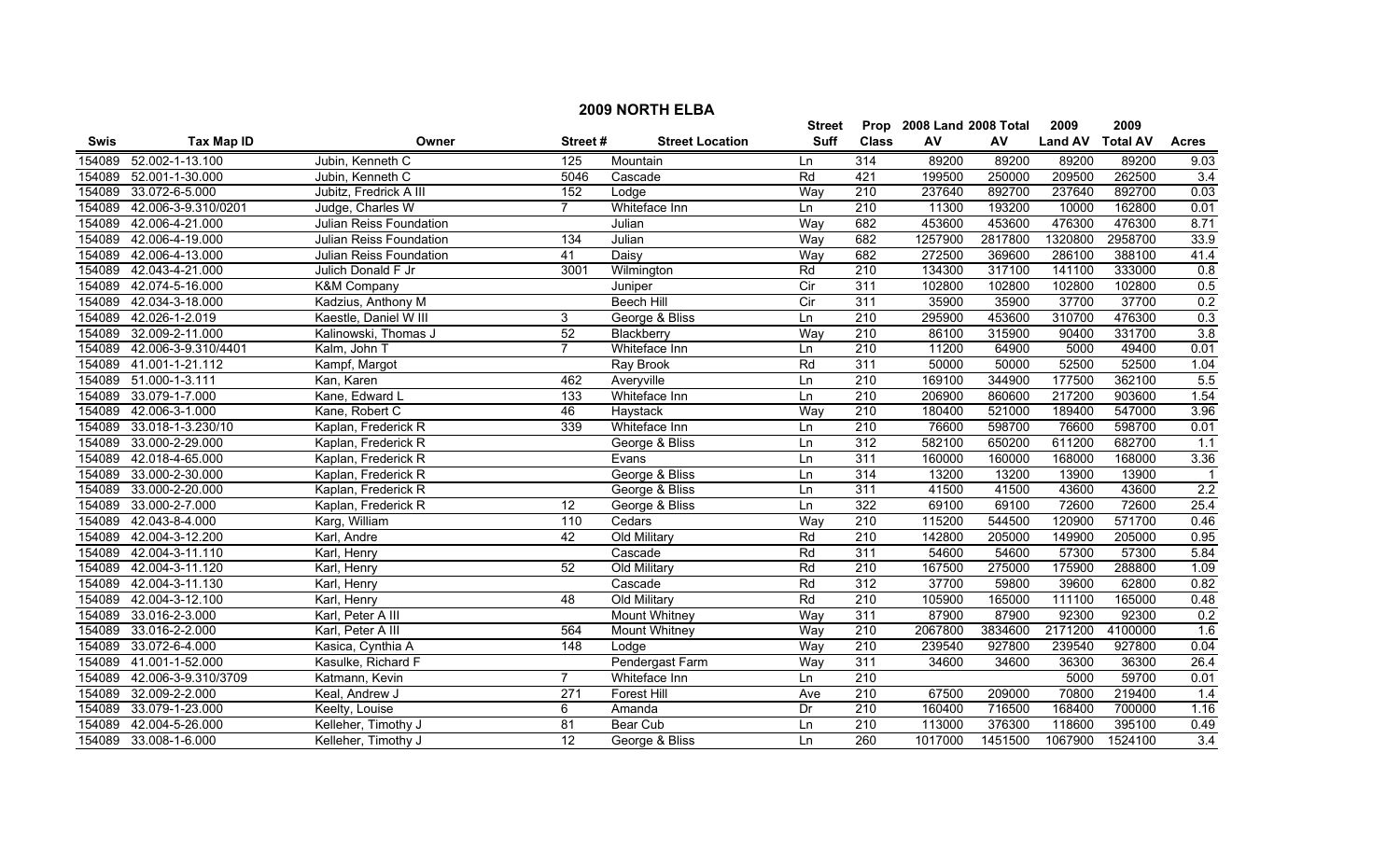|        | <b>2009 NORTH ELBA</b>     |                      |                 |                        |                |                  |                           |         |                |                 |                  |
|--------|----------------------------|----------------------|-----------------|------------------------|----------------|------------------|---------------------------|---------|----------------|-----------------|------------------|
|        |                            |                      |                 |                        | Street         |                  | Prop 2008 Land 2008 Total |         | 2009           | 2009            |                  |
| Swis   | <b>Tax Map ID</b>          | Owner                | Street#         | <b>Street Location</b> | <b>Suff</b>    | <b>Class</b>     | ${\sf AV}$                | AV      | <b>Land AV</b> | <b>Total AV</b> | <b>Acres</b>     |
| 154089 | 33.079-1-5.000             | Kelleher, Timothy P  | 115             | Whiteface Inn          | Ln             | 210              | 205900                    | 846800  | 216200         | 889100          | 1.32             |
| 154089 | 33.019-1-31.000            | Keller, Richard C    | 49              | Sand Point             | Way            | 210              | 1551700                   | 3322000 | 1629300        | 3488100         | 0.91             |
| 154089 | 42.034-3-6.000             | Kelley Timothy J     | $\overline{37}$ | <b>Beech Hill</b>      | $\overline{C}$ | 210              | 164700                    | 422700  | 172900         | 443800          | 0.7              |
| 154089 | 42.010-1-31.000            | Kelly, Aileen        |                 | Algonquin              | Dr             | 311              | 145300                    | 145300  | 152600         | 152600          | 0.86             |
| 154089 | 33.014-2-11.000            | Kelly, Christopher G | 24              | Overlook               | Way            | 210              | 458500                    | 1250000 | 481400         | 1300000         | $\overline{1.3}$ |
| 154089 | 51.002-2-2.000             | Kelly, Joan L        | 166             | Boulderwood            | Way            | 240              | 263200                    | 798400  | 276300         | 838300          | 12.7             |
| 154089 | 42.006-3-9.310/5003        | Kelly, Kenneth J     | 7               | Whiteface Inn          | Ln             | $\overline{210}$ | 11200                     | 131400  | 10000          | 110500          | 0.01             |
| 154089 | 42.032-2-12.100            | Kelly, Loretta       | 4               | Kelly                  | Way            | 210              | 30900                     | 90800   | 32400          | 95300           | 0.2              |
| 154089 | 33.020-1-18.000            | Kelly, Patrick L     | 174             | Ruisseaumont           | Way            | 210              | 150000                    | 525000  | 157400         | 551200          | $\overline{3}$   |
| 154089 | 33.072-1-1.001/18          | Kelly, Rosemary      | 5               | Hemlock                | Way            | $\overline{210}$ | 52000                     | 218800  | 52000          | 218800          | 0.01             |
| 154089 | 42.006-3-9.310/6905        | Kelly, Vincent J Jr  | $\overline{7}$  | Whiteface Inn          | Ln             | 210              | 11200                     | 182900  | 10000          | 153900          | 0.01             |
| 154089 | 42.006-3-9.310/3906        | Kelly, Vincent J Jr  | $\overline{7}$  | Whiteface Inn          | Ln             | $\overline{210}$ | 11300                     | 193200  | 10000          | 162800          | 0.01             |
| 154089 | 42.006-3-9.310/3802        | Kelly, Vincent J Jr  | $\overline{7}$  | Whiteface Inn          | Ln             | $\overline{210}$ | 11300                     | 91500   | 10000          | 77100           | 0.01             |
| 154089 | 42.006-3-9.310/5804        | Kelly, Vincent J Jr  | $\overline{7}$  | Whiteface Inn          | Ln             | $\overline{210}$ | 11200                     | 254200  | 10000          | 214800          | 0.01             |
| 154089 | 42.002-2-15.000            | Kelly, William K     | 48              | Mount Whitney          | Way            | $\overline{210}$ | 220900                    | 1004000 | 231900         | 1054200         | 1.72             |
| 154089 | 33.011-3-9.110             | Kelsall, Jay W       |                 | George & Bliss         | Ln             | 311              | 195000                    | 195000  | 204800         | 204800          | 0.36             |
| 154089 | 33.000-2-9.000             | Kelsall, Jay W       | 12              | George & Bliss         | Ln             | 280              | 951200                    | 2100000 | 900000         | 1550000         | 50               |
| 154089 | 33.011-3-6.000             | Kemp, Charles T      | 12              | George & Bliss         | Ln             | 260              | 573000                    | 614200  | 601600         | 644900          | 1.69             |
| 154089 | 52.004-1-16.000            | Kennedy, Cara J      | 4510            | Cascade                | Rd             | 210              | 124800                    | 381100  | 131100         | 385500          | 1.61             |
| 154089 | 42.006-3-9.310/7104        | Kennedy, Thomas M    |                 | Whiteface Inn          | Ln             | 210              | 11200                     | 255700  | 10000          | 214800          | 0.01             |
| 154089 | 42.006-3-9.310/0501        | Kerns, John J III    |                 | Whiteface Inn          | Ln             | 210              | 11300                     | 98800   | 10000          | 83200           | 0.01             |
| 154089 | 42.006-3-9.310/2904        | Kerrigan, Kevin J    | 7               | Whiteface Inn          | Ln             | $\overline{210}$ | 11300                     | 98800   | 10000          | 83200           | 0.01             |
| 154089 | 42.006-3-9.310/2305        | Kerrigan, Kevin J    | $\overline{7}$  | Whiteface Inn          | Ln             | $\overline{210}$ | 11300                     | 98800   | 10000          | 83200           | 0.01             |
| 154089 | 42.006-3-9.310/6103        | Kerrigan, Kevin J    | $\overline{7}$  | Whiteface Inn          | Ln             | 210              | 11300                     | 72900   | 10000          | 61500           | 0.01             |
| 154089 | 33.018-1-2.001/17          | Kessel, Barbara J    | 316             | Whiteface Inn          | Ln             | $\overline{210}$ | 46300                     | 489400  | 46300          | 489400          | 0.01             |
| 154089 | 33.018-1-3.230/18          | Kessler, Philip F Jr | 339             | Whiteface Inn          | Ln             | $\overline{210}$ | 74300                     | 573500  | 74300          | 573500          | 0.01             |
| 154089 | 42.006-3-9.310/1006        | Keysor, Eric M       | $\overline{7}$  | Whiteface Inn          | Ln             | $\overline{210}$ | 11300                     | 98800   | 10000          | 83200           | 0.01             |
| 154089 | 42.065-3-2.000             | Kilburn, William R   | 16              | Cherry                 | Ln             | $\overline{210}$ | 30200                     | 160400  | 31700          | 168400          | 0.36             |
| 154089 | 42.006-3-9.310/2403        | Kildal-Brandt Paul A | $\overline{7}$  | Whiteface Inn          | Ln             | 210              | 11300                     | 138200  | 10000          | 116700          | 0.01             |
| 154089 | 33.011-3-2.100             | Kilsch, Gunther H    | $\overline{12}$ | George & Bliss         | Ln             | 260              | 1085500                   | 1100000 | 1139800        | 1195000         | 4.39             |
| 154089 | 42.006-3-9.310/4606        | Kim, Tae Seung       | $\overline{7}$  | Whiteface Inn          | Ln             | 210              | 11300                     | 98800   | 10000          | 83200           | 0.01             |
|        | 154089 41.007-2-4.000      | King, Edmund         |                 | Knottingham            | Rd             | 323              | 7500                      | 7500    | 7900           | 7900            | 1.8              |
| 154089 | 33.072-2-9.000             | Kinstel, Kathleen    | 329             | Whiteface Inn          | Ln             | 210              | 1892900                   | 2000000 | 1987500        | 2100000         | 0.7              |
| 154089 | 32.014-1-3.000             | Kinville, Earl P Jr  |                 | <b>Breezy Acres</b>    | Ln             | 311              | 98300                     | 98300   | 103200         | 103200          | $\overline{2}$   |
| 154089 | 42.006-3-9.310/5205        | Kitromilis, Joan N   | $\overline{7}$  | Whiteface Inn          | Ln             | 210              | 11200                     | 208200  | 10000          | 177600          | 0.01             |
| 154089 | 42.049-1-5.200             | Kiwanis Club LP Inc  |                 | River                  | Rd             | 311              | 11000                     | 11000   | 11000          | 11000           | 1.34             |
| 154089 | 42.018-4-57.000            | Klauck, Kenneth H    | 11              | <b>Eagles Nest</b>     | Rd             | 210              | 138100                    | 357400  | 145000         | 375300          | 1.1              |
|        | 154089 42.006-3-9.310/4702 | Klehr-Keyes, Wayne   | $\overline{7}$  | Whiteface Inn          | Ln             | 210              | 11200                     | 112700  | 10000          | 87800           | 0.01             |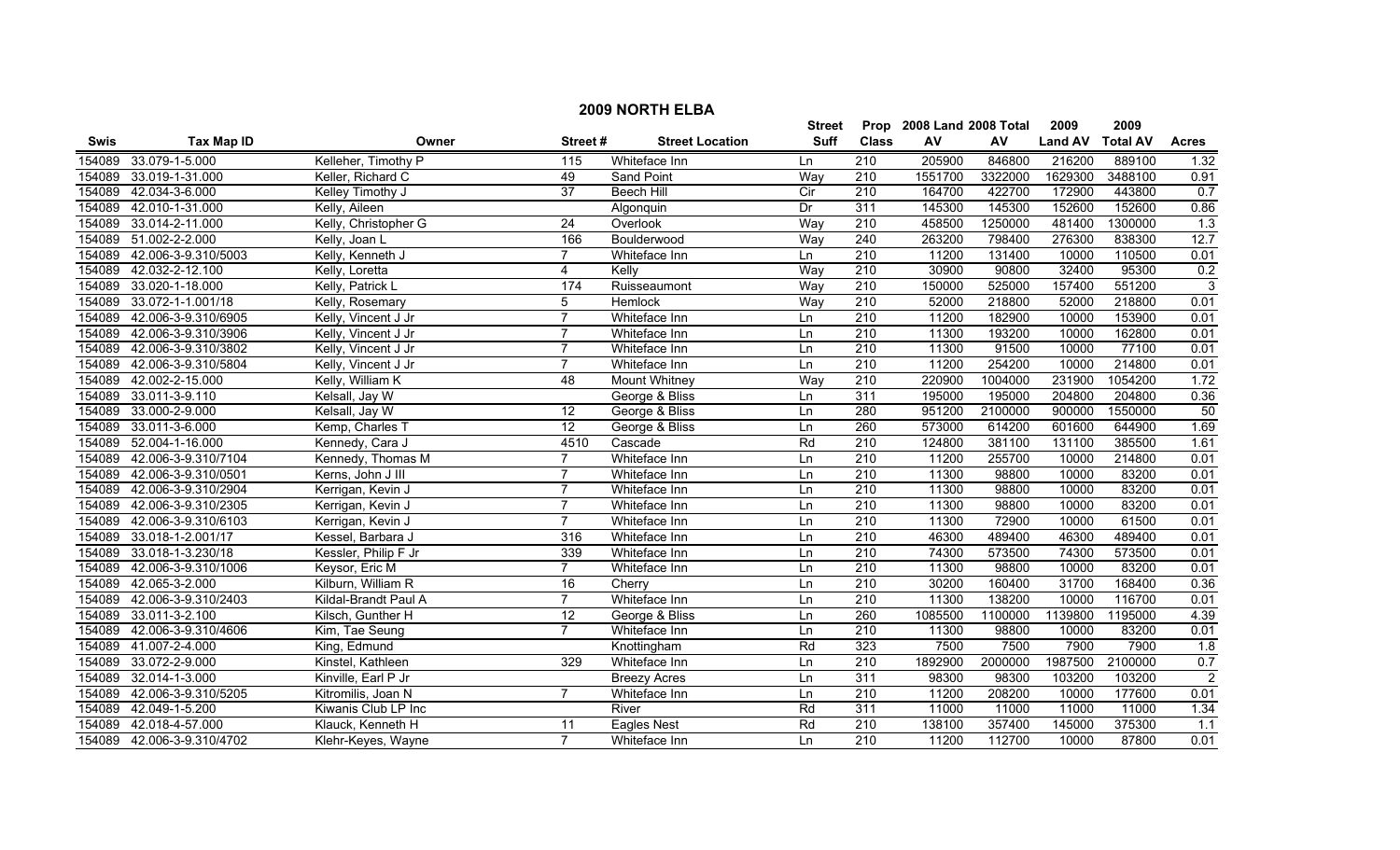|             |                     |                            |                 |                        | <b>Street</b> |                  | Prop 2008 Land 2008 Total |         | 2009           | 2009            |                  |
|-------------|---------------------|----------------------------|-----------------|------------------------|---------------|------------------|---------------------------|---------|----------------|-----------------|------------------|
| <b>Swis</b> | <b>Tax Map ID</b>   | Owner                      | Street#         | <b>Street Location</b> | <b>Suff</b>   | <b>Class</b>     | AV                        | AV      | <b>Land AV</b> | <b>Total AV</b> | <b>Acres</b>     |
| 154089      | 33.072-1-1.001/9    | Klein, Andrei              |                 | Hemlock                | Way           | 210              | 52000                     | 218800  | 52000          | 218800          | 0.01             |
| 154089      | 42.006-3-9.310/0802 | Klemm, Peter L             | $\overline{7}$  | Whiteface Inn          | Ln            | $\overline{210}$ | 11300                     | 104200  | 10000          | 87800           | 0.01             |
| 154089      | 42.018-5-2.000      | Knapik, Jozef              | 16              | Tatra                  | Way           | $\overline{210}$ | 82800                     | 192000  | 86900          | 196800          | 1.48             |
| 154089      | 42.018-1-9.000      | Knapp, Philip A            | $\overline{11}$ | Patch                  | Ln            | 210              | 116000                    | 307600  | 121800         | 323000          | 1.06             |
| 154089      | 33.011-3-3.000      | <b>Knecht Living Trust</b> | 12              | George & Bliss         | Ln            | 260              | 497200                    | 786900  | 522000         | 826200          | 1.3              |
| 154089      | 42.006-3-9.310/0203 | Kneeshaw, James T          | $\overline{7}$  | Whiteface Inn          | Ln            | 210              | 11300                     | 193200  | 10000          | 162800          | 0.01             |
| 154089      | 42.006-3-9.310/6504 | Kneeshaw, James T          | $\overline{7}$  | Whiteface Inn          | Ln            | 210              | 11300                     | 132800  | 10000          | 111500          | 0.01             |
| 154089      | 33.020-1-5.000      | Knowles Martha B           | 217             | Ruisseaumont           | Way           | 260              | 2364700                   | 3000000 | 2482900        | 3150000         | 5.8              |
| 154089      | 42.074-3-18.000     | Knox, John D               | $\overline{54}$ | Church                 | St            | $\overline{210}$ | 85000                     | 276200  | 89200          | 285500          | $\overline{0.4}$ |
| 154089      | 50.002-1-7.000      | Kobe, David                | 40              | Saddleback             | Way           | $\overline{240}$ | 60700                     | 550000  | 63700          | 577500          | 11.23            |
| 154089      | 50.002-1-23.000     | Koczera, Christine E       |                 | Averyville             | Ln            | 311              | 99300                     | 99300   | 104300         | 104300          | 5.02             |
| 154089      | 32.003-6-8.000      | Kollmer, Christopher       | 61              | Tadds                  | Way           | $\overline{210}$ | 99700                     | 272200  | 104700         | 285800          | 4.17             |
| 154089      | 42.006-3-9.310/5603 | Kologinski, Michael        | $\overline{7}$  | Whiteface Inn          | Ln            | $\overline{210}$ | 11200                     | 255000  | 10000          | 214800          | 0.01             |
| 154089      | 42.065-3-3.000      | Konkowski, Keegan E        |                 | Cherry                 | Ln            | 311              | 18400                     | 18400   | 19300          | 19300           | 0.12             |
| 154089      | 42.065-3-4.000      | Konkowski, Keegan E        | 20              | Cherry                 | Ln            | 210              | 28600                     | 203400  | 30100          | 213600          | 0.24             |
| 154089      | 42.006-3-9.310/2903 | Kopczak, Joseph J          | $\overline{7}$  | Whiteface Inn          | Ln            | 210              | 11300                     | 98800   | 10000          | 83200           | 0.01             |
| 154089      | 43.003-1-27.000     | Koperski, Donna N          | 13              | Ausaroar               | Way           | 260              | 81000                     | 153500  | 85100          | 161200          | 1.2              |
| 154089      | 42.043-4-14.000     | Korb, Laurence C           | $\overline{14}$ | <b>Placid Heights</b>  | Ln            | 210              | 142900                    | 417000  | 150000         | 437800          | 0.8              |
| 154089      | 42.043-4-5.000      | Kornfeld, Judith L         | $\overline{25}$ | <b>Cobble Hill</b>     | Rd            | 210              | 174500                    | 534000  | 183200         | 600000          | 1.2              |
| 154089      | 42.018-5-16.200     | Korzenecki, Joseph W       | 36              | Desiree                | Ln            | 210              | 77300                     | 150000  | 81200          | 157500          | 1.01             |
| 154089      | 42.018-5-1.100      | Kotecki, Paul T            | 29              | Tatra                  | Way           | $\overline{210}$ | 92600                     | 474000  | 97200          | 497700          | 1.47             |
| 154089      | 42.018-4-3.430      | Kramer, Joel P             | $\overline{14}$ | Tahawus                | Way           | 210              | 142500                    | 437200  | 149700         | 459100          | 0.95             |
| 154089      | 32.014-1-15.000     | Kraus, Joseph              |                 | <b>Breezy Acres</b>    | Ln            | 314              | 35600                     | 35600   | 37400          | 37400           | 1.4              |
| 154089      | 42.073-4-14.000     | Kraus, Victor E            | 36              | Snowberry              | Ln            | $\overline{210}$ | 198200                    | 531600  | 208100         | 558200          | 0.69             |
| 154089      | 32.003-4-16.000     | Krawczyk, Denise           | 761             | McKenzie Pond          | Rd            | $\overline{210}$ | 95600                     | 223400  | 100400         | 234600          | 2.07             |
| 154089      | 32.003-4-15.000     | Krawczyk, Denise           |                 | McKenzie Pond          | Rd            | 311              | 800                       | 800     | 800            | 800             | 0.42             |
| 154089      | 32.003-4-18.000     | Krawczyk, Denise           |                 | McKenzie Pond          | Rd            | 311              | 138800                    | 138800  | 145700         | 145700          | 7.32             |
| 154089      | 42.010-1-62.000     | Krawczyk, Martha M         | 9               | Ahmek                  | Dr            | $\overline{210}$ | 226700                    | 750000  | 238000         | 787500          | 0.69             |
| 154089      | 42.051-2-7.000      | Kroes, Katrina L           | 33              | Findelay               | Way           | 210              | 137500                    | 385000  | 144300         | 404200          | 1.06             |
| 154089      | 42.018-4-32.210     | Kroha, Peter C             | 37              | <b>Holly Hill</b>      | Ln            | 220              | 149500                    | 487400  | 157000         | 511800          | 1.7              |
| 154089      | 43.017-1-41.000     | Krone, Donald J            | 96              | Deerwood               | Trl           | 210              | 119300                    | 332800  | 125200         | 349400          | 2.6              |
| 154089      | 43.003-2-19.000     | Krug, Paul                 |                 | River                  | Rd            | 311              | 111800                    | 111800  | 117400         | 117400          | 2.3              |
| 154089      | 42.006-3-9.310/5504 | Kucharik, Peter P          | $\overline{7}$  | Whiteface Inn          | Ln            | 210              | 11300                     | 185200  | 10000          | 153900          | 0.01             |
| 154089      | 52.003-1-19.000     | Kudzma, Thomas G           | 4547            | Cascade                | Rd            | $\overline{210}$ | 169800                    | 250000  | 169800         | 250000          | $\overline{5}$   |
| 154089      | 33.020-1-17.200     | Kuersteiner, Christine     | $\overline{7}$  | <b>Botoulas</b>        | Way           | $\overline{210}$ | 215400                    | 575000  | 226200         | 603800          | 1.38             |
| 154089      | 42.018-3-5.000      | Kuffner Family Trust       | 42              | Tamarack               | Ave           | 210              | 93600                     | 430000  | 98300          | 430000          | -1               |
| 154089      | 42.006-3-9.310/3801 | Kuipers, Dawn P            | $\overline{7}$  | Whiteface Inn          | Ln            | $\overline{210}$ | 11300                     | 91500   | 10000          | 77100           | 0.01             |
| 154089      | 42.006-3-9.310/7102 | Kuipers, William E         | $\overline{7}$  | Whiteface Inn          | Ln            | 210              | 11200                     | 255700  | 10000          | 214800          | 0.01             |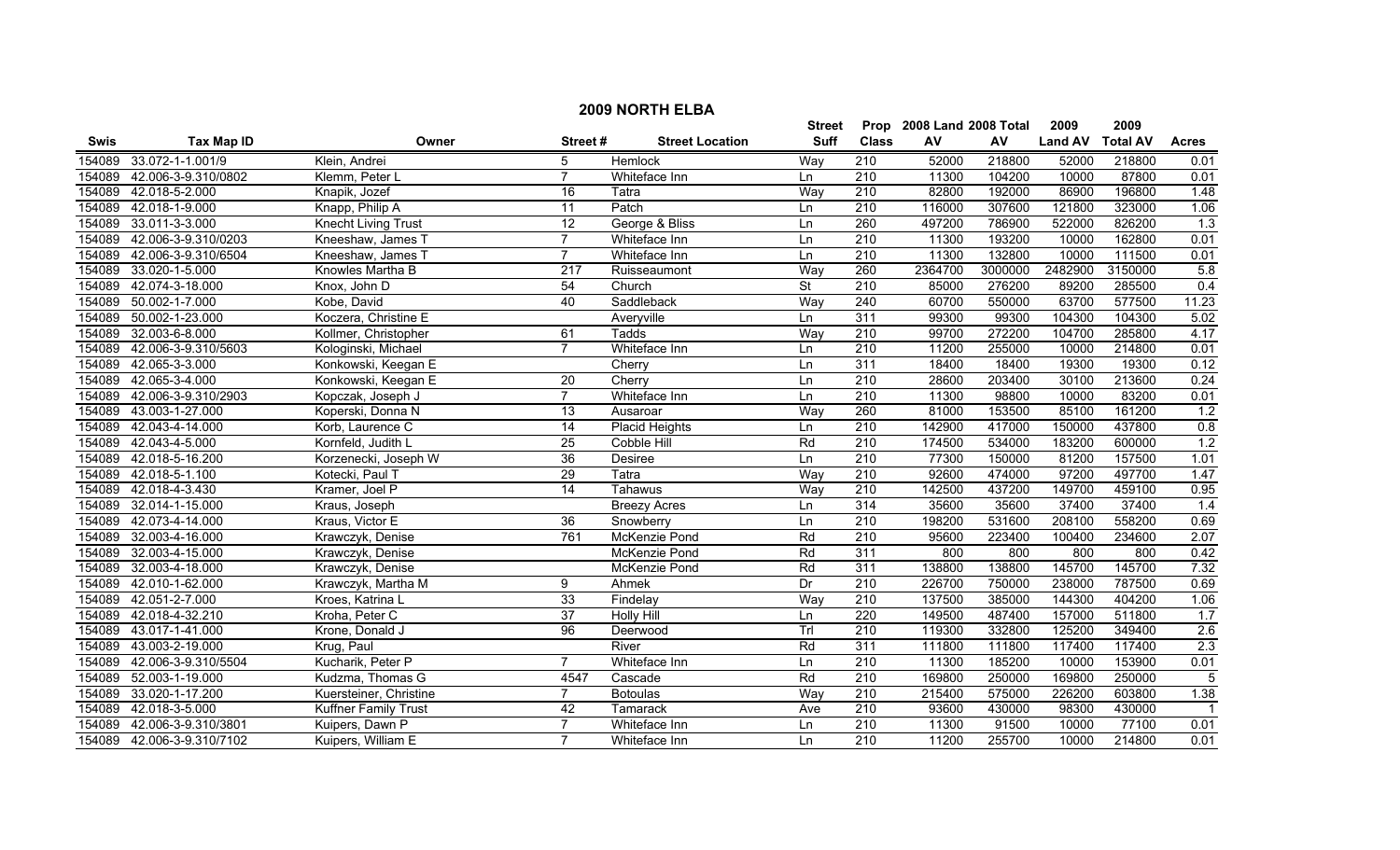|        | <b>2009 NORTH ELBA</b> |                                |                 |                        |                          |                  |                           |         |                |                 |              |  |
|--------|------------------------|--------------------------------|-----------------|------------------------|--------------------------|------------------|---------------------------|---------|----------------|-----------------|--------------|--|
|        |                        |                                |                 |                        | Street                   |                  | Prop 2008 Land 2008 Total |         | 2009           | 2009            |              |  |
| Swis   | <b>Tax Map ID</b>      | Owner                          | Street#         | <b>Street Location</b> | Suff                     | <b>Class</b>     | AV                        | AV      | <b>Land AV</b> | <b>Total AV</b> | <b>Acres</b> |  |
| 154089 | 42.006-3-9.310/0705    | Kuipers, William E II          | $\overline{7}$  | Whiteface Inn          | Ln                       | 210              | 11300                     | 98800   | 10000          | 83200           | 0.01         |  |
| 154089 | 42.064-1-7.000         | Kulina, Mark R Jr              | 46              | Averyville             | Ln                       | 210              | 60400                     | 208200  | 63400          | 218600          | 0.8          |  |
| 154089 | 42.006-3-9.310/7802    | Kurchner, Jason H              | $\overline{7}$  | Whiteface Inn          | Ln                       | $\overline{210}$ | 11300                     | 326400  | 10000          | 245500          | 0.01         |  |
| 154089 | 42.006-3-9.310/7905    | Kurchner, Jason H              | $\overline{7}$  | Whiteface Inn          | Ln                       | 210              | 11300                     | 316700  | 10000          | 254800          | 0.01         |  |
| 154089 | 42.006-3-9.310/3302    | Kurtis, Stephen G              | 7               | Whiteface Inn          | Ln                       | 210              | 11300                     | 104200  | 10000          | 87800           | 0.01         |  |
| 154089 | 33.072-2-12.000        | Kush, William                  | $\overline{2}$  | Chipmunk               | Ln                       | 210              | 159500                    | 525000  | 167400         | 551200          | 0.55         |  |
| 154089 | 33.079-1-29.000        | LaBarge, Peggy J               | 58              | Moongate               | Ln                       | 210              | 184300                    | 437700  | 193500         | 459600          | 1.82         |  |
| 154089 | 42.018-5-13.100        | Labbate, William J Jr          | 24              | Sunset                 | Dr                       | 210              | 100000                    | 220000  | 105000         | 231000          | 1.38         |  |
| 154089 | 42.074-3-13.130        | LaBrake, Harry E               | 10              | LaBrake                | Way                      | 210              | 76200                     | 304900  | 80000          | 320100          | 0.49         |  |
| 154089 | 42.074-3-9.120         | LaBrake, Scott W               | 9               | LaBrake                | Way                      | 210              | 74600                     | 182800  | 78300          | 191900          | 0.46         |  |
| 154089 | 33.016-2-9.000         | Lack, Andrew                   | 625             | <b>Mount Whitney</b>   | Way                      | 280              | 2000000                   | 7500000 | 2100000        | 7875000         | 2.17         |  |
| 154089 | 33.016-2-1.300         | Lack, Andrew                   |                 | <b>Mount Whitney</b>   | Way                      | 311              | 2200                      | 2200    | 2300           | 2300            | 0.3          |  |
| 154089 | 33.016-2-10.000        | Lack, Andrew                   | 636             | <b>Mount Whitney</b>   | Way                      | $\overline{210}$ | 1777900                   | 3094800 | 1866800        | 3249500         | 1.58         |  |
|        | 154089 33.016-2-1.130  | Lack, Andrew                   | 582             | <b>Mount Whitney</b>   | Way                      | 312              | 1400000                   | 1750000 | 1470000        | 1837500         | 1.84         |  |
|        | 154089 33.016-2-1.200  | Lack, Andrew                   |                 | <b>Mount Whitney</b>   | Way                      | 311              | 2200                      | 2200    | 2300           | 2300            | 0.52         |  |
| 154089 | 42.074-5-11.000        | Ladisic, Gary P                | $\overline{21}$ | Juniper                | $\overline{C}$           | $\overline{210}$ | 111700                    | 277900  | 117300         | 291800          | 0.5          |  |
|        | 154089 42.056-4-1.100  | LaHart, Madeline               | 419             | Old Military           | Rd                       | 210              | 152000                    | 339700  | 159600         | 356700          | 4.29         |  |
| 154089 | 42.056-1-5.000         | Lahart, Stephen J              | 29              | Mill Pond              | Dr                       | 210              | 52300                     | 222000  | 54900          | 233100          | 0.2          |  |
| 154089 | 42.006-3-9.310/1402    | Lai, Chun                      | $\overline{7}$  | Whiteface Inn          | Ln                       | 210              | 11300                     | 193200  | 10000          | 162800          | 0.01         |  |
| 154089 | 42.034-2-14.000        | Lake Home LLC                  | 490             | <b>Mirror Lake</b>     | Dr                       | 210              | 812200                    | 1536200 | 852800         | 1613000         | 0.6          |  |
|        | 154089 42.034-2-15.000 | Lake Home LLC                  | 492             | <b>Mirror Lake</b>     | Dr                       | 210              | 801700                    | 1451400 | 841800         | 1524000         | 0.5          |  |
| 154089 | 42.002-2-3.220         | Lake Placid Bldrs Group LLC    |                 | Ruisseaumont           | Way                      | 322              | 1512000                   | 1512000 | 1587600        | 1587600         | 34.32        |  |
| 154089 | 42.002-2-8.200         | Lake Placid Bldrs Group LLC    | 25              | <b>Mount Whitney</b>   | Way                      | 312              | 62400                     | 110800  | 65500          | 116300          | 20.23        |  |
| 154089 | 42.002-2-3.120         | Lake Placid Bldrs Group LLC    |                 | Ruisseaumont           | Way                      | 314              | 887000                    | 887000  | 931400         | 931400          | 9.2          |  |
| 154089 | 42.056-5-6.000         | Lake Placid Builders Group LLC |                 | Station                | <b>St</b>                | 311              |                           |         | 23222          | 23222           | 0.03         |  |
| 154089 | 42.056-6-1.000         | Lake Placid Builders Group LLC |                 | Station                | $\overline{\mathsf{St}}$ | 311              |                           |         | 23222          | 23222           | 0.03         |  |
|        | 154089 42.056-7-1.000  | Lake Placid Builders Group LLC |                 | Station                | $\overline{\mathsf{St}}$ | 311              |                           |         | 23222          | 23222           | 0.03         |  |
| 154089 | 42.056-8-3.000         | Lake Placid Builders Group LLC |                 | Station                | $\overline{\mathsf{St}}$ | 311              |                           |         | $\mathbf 0$    | $\mathbf 0$     | 0.5          |  |
| 154089 | 42.056-5-1.000         | Lake Placid Builders Group LLC |                 | Station                | St                       | 311              |                           |         | 22227          | 22227           | 0.03         |  |
| 154089 | 42.056-7-2.000         | Lake Placid Builders Group LLC |                 | Station                | $\overline{\mathsf{St}}$ | 311              |                           |         | 23222          | 23222           | 0.03         |  |
| 154089 | 42.056-5-2.000         | Lake Placid Builders Group LLC |                 | Station                | $\overline{\mathsf{St}}$ | 311              |                           |         | 23222          | 23222           | 0.03         |  |
| 154089 | 42.056-6-6.000         | Lake Placid Builders Group LLC |                 | Station                | $\overline{\mathsf{St}}$ | 311              |                           |         | 23222          | 23222           | 0.03         |  |
| 154089 | 42.056-6-2.000         | Lake Placid Builders Group LLC |                 | Station                | $\overline{\mathsf{St}}$ | 311              |                           |         | 23222          | 23222           | 0.03         |  |
| 154089 | 42.056-5-5.000         | Lake Placid Builders Group LLC |                 | Station                | $\overline{\mathsf{St}}$ | 311              |                           |         | 23222          | 23222           | 0.03         |  |
| 154089 | 42.056-7-6.000         | Lake Placid Builders Group LLC |                 | Station                | $\overline{\mathsf{St}}$ | 311              |                           |         | 23222          | 23222           | 0.03         |  |
| 154089 | 42.056-7-3.000         | Lake Placid Builders Group LLC |                 | Station                | <b>St</b>                | 311              |                           |         | 23222          | 23222           | 0.03         |  |
| 154089 | 42.056-6-5.000         | Lake Placid Builders Group LLC |                 | Station                | <b>St</b>                | 311              |                           |         | 23222          | 23222           | 0.03         |  |
|        | 154089 42.056-6-4.000  | Lake Placid Builders Group LLC |                 | Station                | <b>St</b>                | 311              |                           |         | 23222          | 23222           | 0.03         |  |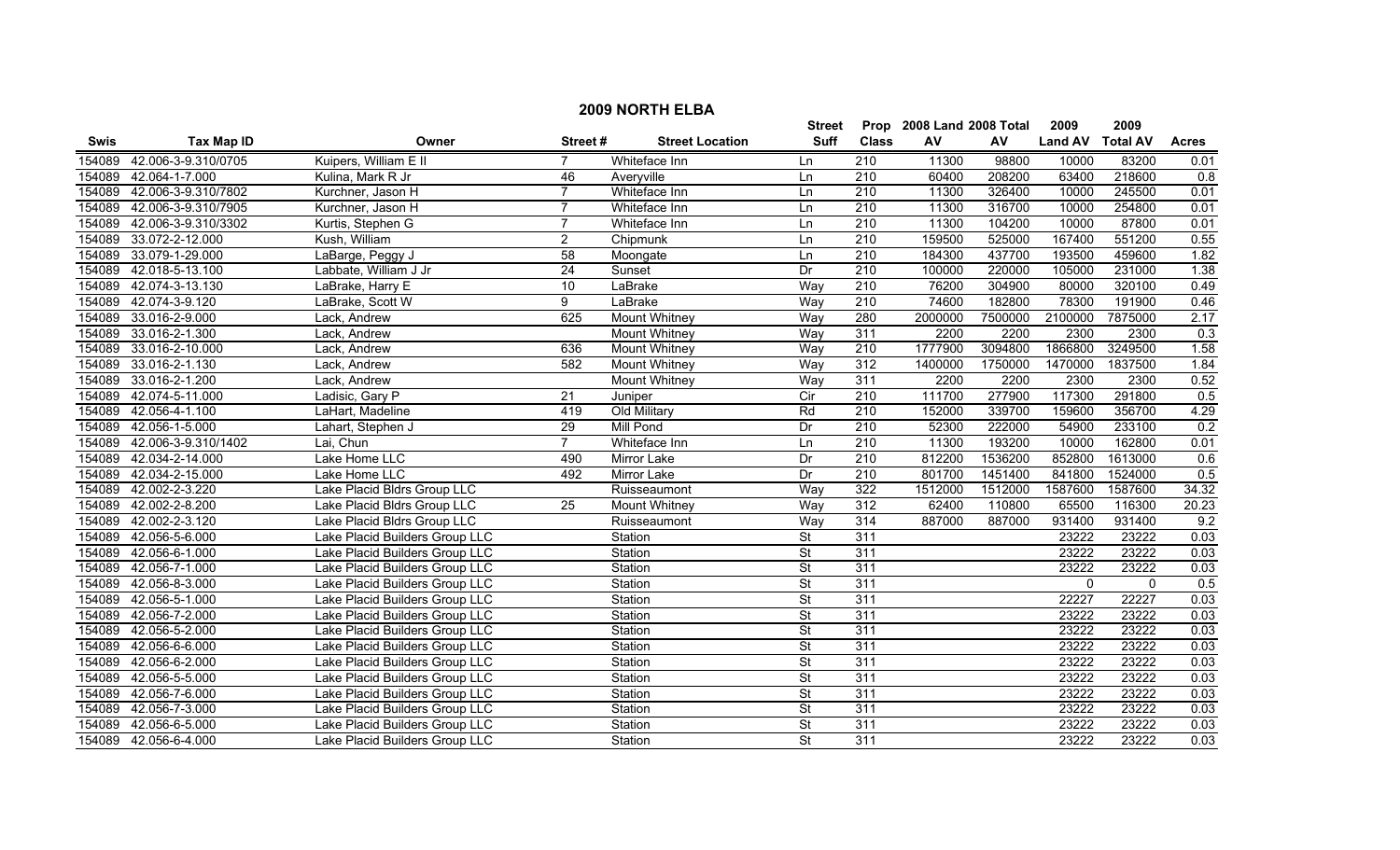| <b>2009 NORTH ELBA</b> |                                                            |                                |                 |                           |                          |                  |              |                |                |                  |                  |  |
|------------------------|------------------------------------------------------------|--------------------------------|-----------------|---------------------------|--------------------------|------------------|--------------|----------------|----------------|------------------|------------------|--|
|                        | 2009<br>Prop 2008 Land 2008 Total<br>2009<br><b>Street</b> |                                |                 |                           |                          |                  |              |                |                |                  |                  |  |
| Swis                   | <b>Tax Map ID</b>                                          | Owner                          | Street#         | <b>Street Location</b>    | <b>Suff</b>              | <b>Class</b>     | AV           | AV             | <b>Land AV</b> | <b>Total AV</b>  | <b>Acres</b>     |  |
| 154089                 | 42.056-6-3.000                                             | Lake Placid Builders Group LLC |                 | Station                   | St                       | 311              |              |                | 23222          | 23222            | 0.03             |  |
| 154089                 | 42.056-5-3.000                                             | Lake Placid Builders Group LLC |                 | Station                   | $\overline{\mathsf{St}}$ | 311              |              |                | 23222          | 23222            | 0.03             |  |
| 154089                 | 42.056-7-4.000                                             | Lake Placid Builders Group LLC |                 | Station                   | <b>St</b>                | 311              |              |                | 23222          | 23222            | 0.03             |  |
| 154089                 | 42.056-5-4.000                                             | Lake Placid Builders Group LLC |                 | Station                   | $\overline{\mathsf{St}}$ | 311              |              |                | 23222          | 23222            | 0.03             |  |
| 154089                 | 42.056-7-5.000                                             | Lake Placid Builders Group LLC |                 | Station                   | <b>St</b>                | 311              |              |                | 23222          | 23222            | 0.03             |  |
| 154089                 | 42.004-4-32.000                                            | Lake Placid Central            | 18              | Airport                   | Ln                       | 682              | 1247400      | 1512000        | 1309800        | 1587600          | 9.65             |  |
| 154089                 | 42.065-2-1.000                                             | Lake Placid Central School     |                 | Old Military              | Rd                       | 592              | 78400        | 78400          | 82300          | 82300            | 0.3              |  |
| 154089                 | 42.002-2-13.200                                            | Lake Placid Company            |                 | Wilmington                | Rd                       | 323              | 100          | 100            | 100            | 100              | 0.14             |  |
| 154089                 | 999.040-3-3.000                                            | Lake Placid Electric Dept      |                 | Improvements Only - No La |                          | 882              | $\mathbf{0}$ | 6346           | $\mathbf{0}$   | 6346             | $\mathbf 0$      |  |
| 154089                 | 640.089-9999-124.800/1881                                  | Lake Placid Electric Dept      |                 | erratta                   |                          | 884              | $\Omega$     | 6470313        |                | 0 7282774        | $\overline{0}$   |  |
| 154089                 | 42.006-3-16.000/2                                          | Lake Placid Group LLC          |                 | Saranac                   | Ave                      | 452              |              | 0 11150000     |                | 0 11707500       | 0.01             |  |
| 154089                 | 42.006-3-16.000                                            | Lake Placid Group LLC          | 1930            | Saranac                   | Ave                      | 330              | 2725000      | 2725000        | 2861200        | 2861200          | 8.64             |  |
| 154089                 | 33.018-1-5.000                                             | Lake Placid Lodge Inc          | 144             | Lodge                     | Way                      | 418              | 2409500      | 12900000       |                | 2530000 15500000 | $\overline{2.4}$ |  |
| 154089                 | 33.018-1-24.001                                            | Lake Placid Lodge Inc          | $\overline{14}$ | Marina                    | Way                      | 583              | 2642700      | 3586000        | 2642700        | 3586000          | 1.92             |  |
| 154089                 | 33.018-1-25.001                                            | Lake Placid Lodge Inc          | $\overline{32}$ | Marina                    | Way                      | 583              | 299900       | 614700         | 314900         | 645400           | 0.31             |  |
| 154089                 | 42.034-1-1.000                                             | Lake Placid Marina Corp        |                 | Mirror Lake               | Dr                       | 438              | 64000        | 106000         | 67200          | 111300           | 0.56             |  |
| 154089                 | 42.026-1-1.124                                             | Lake Placid Marina Corp        | 17              | George & Bliss            | Ln                       | 570              | 546700       | 892500         | 574000         | 937100           | 2.12             |  |
| 154089                 | 42.065-2-4.000                                             | Lake Placid School             |                 | Old Military              | $\overline{Rd}$          | 612              | 151200       | 151200         | 158800         | 158800           | 3.7              |  |
| 154089                 | 42.043-1-11.000                                            | Lake Placid Vacation Corp      |                 | Lake Placid Club          | Way                      | 311              | 77900        | 77900          | 81800          | 81800            | 1.84             |  |
| 154089                 | 42.002-3-2.000                                             | Lake Placid Vacation Corp      |                 | Cummings                  | Rd                       | 330              | 141400       | 141400         | 148500         | 148500           | 15.8             |  |
| 154089                 | 42.041-1-15.000                                            | Lake Placid Vacation Corp      |                 | <b>Grand View</b>         | Ave                      | 330              | 48700        | 48700          | 51100          | 51100            | 0.4              |  |
| 154089                 | 42.041-1-14.000                                            | Lake Placid Vacation Corp      |                 | <b>Grand View</b>         | Ave                      | 330              | 44600        | 44600          | 46800          | 46800            | 0.3              |  |
| 154089                 | 42.002-3-6.000                                             | Lake Placid Vacation Corp      |                 | Wesvalley                 | Rd                       | 330              | 23300        | 23300          | 24500          | 24500            | 6.1              |  |
| 154089                 | 42.002-3-5.000                                             | Lake Placid Vacation Corp      |                 | Wesvallev                 | Rd                       | 330              | 39200        | 39200          | 41200          | 41200            | 20.1             |  |
| 154089                 | 42.043-1-10.100                                            | Lake Placid Vacation Corp      |                 | Lake Placid Club          | Way                      | 311              | 93500        | 93500          | 98200          | 98200            | 4.31             |  |
| 154089                 | 42.006-3-16.000/1                                          | Lake Placid Village Inc        |                 | Saranac                   | Ave                      | 330              | 39100        | 312100         | 41100          | 327700           | 0.01             |  |
| 154089                 | 640.089-9999-124.800/1001                                  | Lake Placid Village Inc        |                 | Improvements Only No      | Land                     | 882              | $\Omega$     | 193340         | 0              | 191407           | 0                |  |
| 154089                 | 33.018-1-3.230                                             | Lakeside Residence II          | 337             | Whiteface Inn             | Ln                       | 330              | $\Omega$     | 0              | $\mathbf 0$    | 0                | 1.49             |  |
| 154089                 | 33.018-1-3.220                                             | Lakeside Residences Assoc      | 331             | Whiteface Inn             | Ln                       | 330              | $\Omega$     | $\overline{0}$ | $\Omega$       | $\overline{0}$   | 0.7              |  |
| 154089                 | 43.003-2-6.100                                             | LaLonde, Richard F             | 506             | River                     | Rd                       | 210              | 96400        | 173500         | 101200         | 182200           | 1.73             |  |
| 154089                 | 42.003-1-17.000                                            | LaLonde, Theresa               | 369             | Averyville                | Ln                       | $\overline{210}$ | 40200        | 135500         | 42200          | 142300           | 1.7              |  |
| 154089                 | 42.006-3-9.100                                             | Lamb Lumber Co Inc             | 21              | Lambs                     | Way                      | 240              | 216500       | 383000         | 227400         | 402200           | 28.76            |  |
| 154089                 | 42.006-3-8.000                                             | Lamb, Joseph V III             | 41              | Grindelwald               | Way                      | 210              | 178600       | 592200         | 187500         | 621800           | $\overline{3.4}$ |  |
| 154089                 | 42.006-3-7.000                                             | Lamb, Michael T                | 34              | Lambs                     | Way                      | $\overline{210}$ | 167500       | 374100         | 175900         | 392800           | 3.3              |  |
| 154089                 | 42.006-3-10.000                                            | Lamb, Thomas V                 | 55              | Whiteface Inn             | Ln                       | $\overline{210}$ | 165300       | 438600         | 173500         | 460500           | 1.98             |  |
| 154089                 | 42.043-4-8.000                                             | LaMoy, Raymond A               | 5               | <b>Placid Heights</b>     | Ln                       | 210              | 156600       | 408700         | 164400         | 450000           | 0.86             |  |
| 154089                 | 33.072-1-1.001/7                                           | Landa, Bernard P               | 4               | Hemlock                   | Way                      | 210              | 56500        | 253000         | 56500          | 253000           | 0.01             |  |
| 154089                 | 42.006-3-9.310/3904                                        | Landolfe, Paul L               | $\overline{7}$  | Whiteface Inn             | l n                      | $\overline{210}$ | 11300        | 193200         | 10000          | 162800           | 0.01             |  |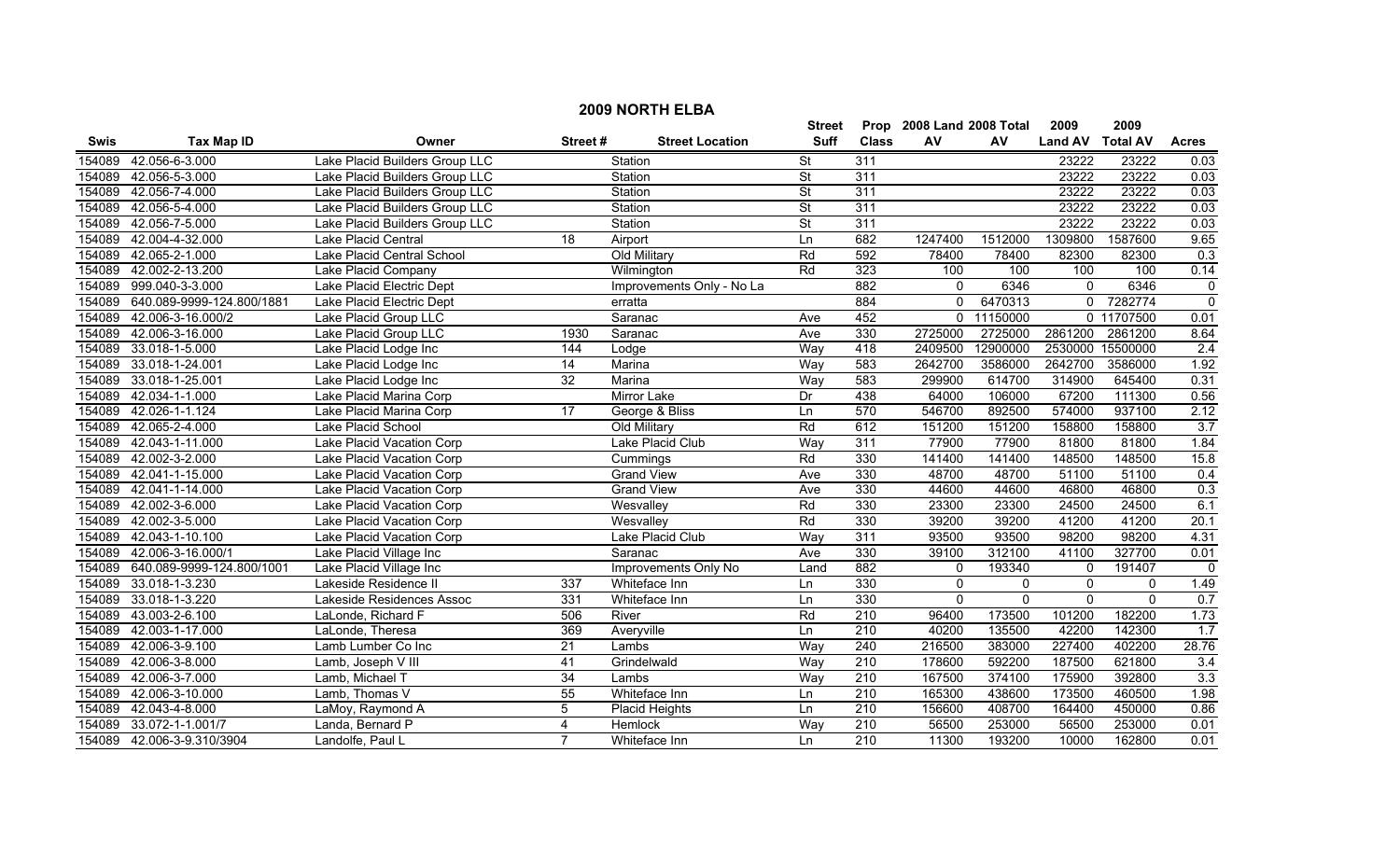|        | <b>2009 NORTH ELBA</b> |                     |                  |                        |               |                  |                           |         |                |                 |                |  |
|--------|------------------------|---------------------|------------------|------------------------|---------------|------------------|---------------------------|---------|----------------|-----------------|----------------|--|
|        |                        |                     |                  |                        | <b>Street</b> |                  | Prop 2008 Land 2008 Total |         | 2009           | 2009            |                |  |
| Swis   | <b>Tax Map ID</b>      | Owner               | Street#          | <b>Street Location</b> | Suff          | <b>Class</b>     | ${\sf AV}$                | AV      | <b>Land AV</b> | <b>Total AV</b> | <b>Acres</b>   |  |
| 154089 | 42.001-2-10.200        | Landon Dorothy D    |                  | Old Military           | Rd            | 322              | 822500                    | 822500  | 863600         | 863600          | 11.57          |  |
| 154089 | 32.009-1-8.000         | Landon, Reginald B  | 15               | Stevenson              | Rd            | 210              | 9500                      | 52300   | 10000          | 54900           | 0.1            |  |
| 154089 | 42.003-1-15.000        | Langlois, Charles   |                  | Averyville             | Ln            | 311              | 46300                     | 46300   | 48600          | 48600           | 1.01           |  |
| 154089 | 42.003-1-24.002        | Langlois, Charles F | 354              | Averyville             | Ln            | 210              | 96900                     | 225000  | 101700         | 236200          | 1.28           |  |
| 154089 | 42.018-4-21.000        | Lansing, Douglas B  | 51               | <b>Split Rock</b>      | Rd            | 210              | 161100                    | 423600  | 169200         | 444800          | 1.1            |  |
| 154089 | 42.032-1-1.100         | Lansing, John S     | 2000             | Saranac                | Ave           | 485              | 480100                    | 1094500 | 504100         | 1149200         | 1.07           |  |
| 154089 | 42.032-1-1.300         | Lansing, John S     |                  | Fawn Ridge             | Rd            | 311              | 115200                    | 115200  | 121000         | 121000          | 0.32           |  |
| 154089 | 42.010-1-48.000        | Lansing, John S     | 230              | Algonquin              | Dr            | 210              | 304100                    | 1283700 | 319300         | 1347900         | 0.99           |  |
| 154089 | 42.065-1-3.000         | Lapan, James E      | 323              | Old Military           | Rd            | 210              | 38400                     | 92000   | 40300          | 93000           | 0.3            |  |
| 154089 | 41.001-1-13.001        | Lapan, James E      |                  | Ray Brook              | Rd            | 314              | 5200                      | 5200    | 5200           | 5200            | 1.1            |  |
| 154089 | 42.018-2-1.000         | LaPierre, Joseph J  | $\overline{211}$ | Averyville             | Ln            | 210              | 90000                     | 165000  | 94400          | 195000          | 2.95           |  |
| 154089 | 33.008-1-7.100         | Lardieri, Peter     | $\overline{12}$  | George & Bliss         | Ln            | 280              | 824600                    | 1063100 | 865900         | 1116300         | 1.43           |  |
| 154089 | 42.002-1-10.005        | Larzelere, William  | 140              | Peninsula              | Way           | 280              | 2059500                   | 8505100 | 2162500        | 9000000         | 5.98           |  |
| 154089 | 42.006-3-5.000         | Laselva, Vincent    | 11               | Haystack               | Way           | $\overline{210}$ | 172400                    | 521000  | 181000         | 547000          | 3.8            |  |
|        | 154089 51.002-2-29.000 | Laskin, Leona C     | 40               | Boulderwood            | Way           | 240              | 317200                    | 843500  | 333100         | 885700          | 19.4           |  |
| 154089 | 43.003-2-3.002         | Lasko, Peter C      |                  | River                  | Rd            | 311              | 279500                    | 279500  | 293500         | 293500          | 4.28           |  |
| 154089 | 42.032-3-1.001         | Last, David A       |                  | Chickadee              | Ln            | 311              | 3800                      | 3800    | 4000           | 4000            | 0.02           |  |
| 154089 | 42.006-3-9.310/3102    | Lathrop, Robert     |                  | Whiteface Inn          | Ln            | 210              | 11200                     | 112700  | 10000          | 95000           | 0.01           |  |
| 154089 | 42.064-1-5.000         | Latourelle, Dawn M  |                  | Old Military           | Rd            | 311              | 2900                      | 2900    | 2900           | 2900            | 0.2            |  |
| 154089 | 33.079-1-35.000        | Laurent, Jeffrey P  | 33               | Moongate               | Ln            | 210              | 156100                    | 569000  | 163900         | 597400          | 1.35           |  |
| 154089 | 42.010-1-9.000         | Lautenschuetz, Paul | $\overline{14}$  | Iroquois               | Ln            | 210              | 219700                    | 813300  | 230700         | 854000          | 1.02           |  |
| 154089 | 41.001-1-21.111        | Lavery, Charles     | 17               | Ray Brook              | Rd            | $\overline{210}$ | 60000                     | 150000  | 63000          | 145000          | 3.82           |  |
| 154089 | 32.003-4-21.000        | Lavigne, Phillip A  | $\overline{713}$ | McKenzie Pond          | Rd            | $\overline{210}$ | 135500                    | 542500  | 142200         | 569600          | 2.7            |  |
| 154089 | 43.017-1-34.000        | Law, Christina A    | $\overline{71}$  | Quail                  | Ln            | 210              | 121800                    | 234700  | 127900         | 246400          | 1.6            |  |
| 154089 | 33.015-1-2.000         | Lawless, Edward     |                  | George & Bliss         | Ln            | 312              | 428200                    | 438300  | 449600         | 460200          | $\overline{1}$ |  |
| 154089 | 33.079-1-6.000         | Lawrence Benjamin J | 18               | Haystack               | Way           | 210              | 115900                    | 330900  | 121600         | 347400          | 3.64           |  |
|        | 154089 51.002-1-13.000 | Lawrence, Anthony G | $\overline{173}$ | John Brown             | Rd            | $\overline{312}$ | 122200                    | 180500  | 128300         | 189500          | 4.5            |  |
|        | 154089 51.002-1-11.000 | Lawrence, Anthony G | 163              | John Brown             | Rd            | $\overline{210}$ | 160800                    | 398900  | 168800         | 418800          | 3.8            |  |
| 154089 | 42.043-4-6.000         | Lawrence, Gary P    | $\overline{19}$  | Placid Heights         | Ln            | 210              | 165500                    | 512300  | 173800         | 537900          | 0.8            |  |
| 154089 | 42.064-1-4.000         | Lawrence, Joel F    | 386              | Old Military           | Rd            | 210              | 55000                     | 165000  | 57700          | 165000          | 0.3            |  |
| 154089 | 42.065-5-3.000         | Lawrence, Vicki L   | 20               | Spruce                 | <b>St</b>     | 210              | 51900                     | 169000  | 54400          | 177400          | 0.3            |  |
|        | 154089 51.000-1-47.000 | <b>LC Ranch LLC</b> | 389              | Last Chance            | Way           | 250              | 605300                    | 2059500 | 635600         | 2162500         | 138.8          |  |
|        | 154089 51.000-1-48.000 | LC Ranch LLC        | 377              | <b>Last Chance</b>     | Way           | 260              | 998700                    | 1214000 | 1048600        | 1274700         | 154.3          |  |
| 154089 | 60.000-1-12.000        | LC Ranch LLC        |                  | Adirondack Loj         | Rd            | 321              | 562700                    | 562700  | 590800         | 590800          | 177.6          |  |
| 154089 | 51.000-1-46.000        | LC Ranch LLC        | 351              | Last Chance            | Way           | 242              | 605400                    | 1294500 | 635600         | 1359200         | 143.9          |  |
| 154089 | 52.003-1-35.100        | LC Ranch LLC        |                  | Adirondack Loj         | Rd            | 322              | 2026800                   | 2026800 | 2128100        | 2128100         | 177            |  |
| 154089 | 51.000-1-45.000        | LC Ranch LLC        | 137              | Last Chance            | Way           | 250              | 605400                    | 3334300 | 635700         | 3501000         | 153.2          |  |
|        | 154089 60.000-1-11.000 | LC Ranch LLC        |                  | Adirondack Loi         | Rd            | 321              | 560200                    | 560200  | 588200         | 588200          | 176.9          |  |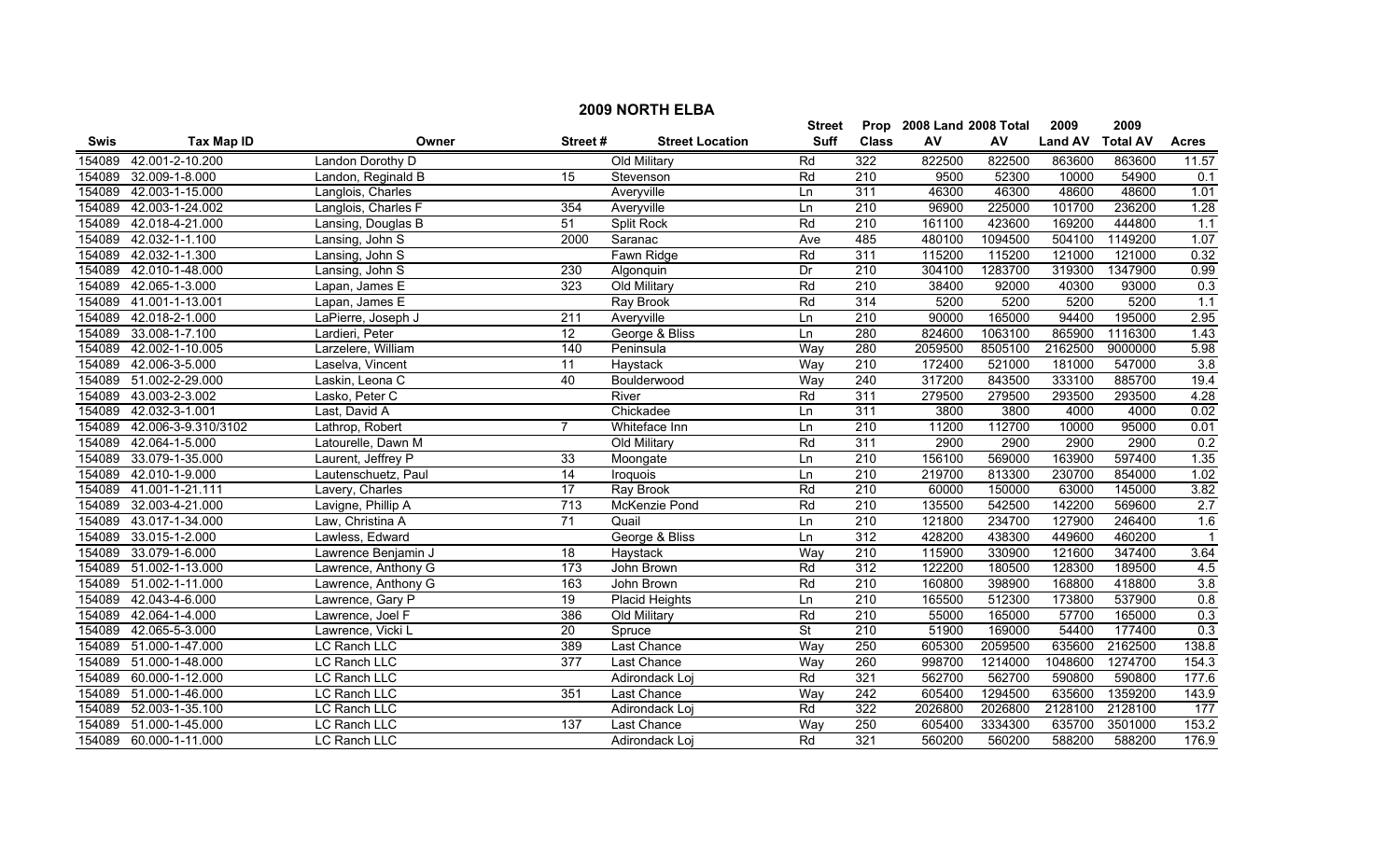|             |                        |                       |                  |                        | <b>Street</b>            |                  | Prop 2008 Land 2008 Total |         | 2009           | 2009            |                |
|-------------|------------------------|-----------------------|------------------|------------------------|--------------------------|------------------|---------------------------|---------|----------------|-----------------|----------------|
| <b>Swis</b> | <b>Tax Map ID</b>      | Owner                 | Street#          | <b>Street Location</b> | <b>Suff</b>              | <b>Class</b>     | AV                        | AV      | <b>Land AV</b> | <b>Total AV</b> | <b>Acres</b>   |
| 154089      | 60.000-1-10.000        | LC Ranch LLC          |                  | Adirondack Loj         | Rd                       | 321              | 469600                    | 469600  | 493100         | 493100          | 148.3          |
| 154089      | 60.000-1-9.000         | <b>LC Ranch LLC</b>   |                  | Adirondack Loj         | Rd                       | 321              | 468600                    | 468600  | 492000         | 492000          | 147.9          |
| 154089      | 42.006-3-9.310/7205    | Leach, Joanne         | $\overline{7}$   | Whiteface Inn          | Ln                       | $\overline{210}$ | 11200                     | 183600  | 10000          | 153900          | 0.01           |
| 154089      | 42.006-3-9.310/3605    | LeBlanc, Mary L       | $\overline{7}$   | Whiteface Inn          | Ln                       | 210              | 11200                     | 70300   | 5000           | 53000           | 0.01           |
| 154089      | 50.002-1-73.000        | LeClair, David J      | 190              | <b>Bills</b>           | Way                      | 260              | 12600                     | 21800   | 12600          | 21800           | 2.2            |
| 154089      | 50.002-1-74.000        | LeClair, Gregory D    | 185              | <b>Bills</b>           | Way                      | 312              | 12600                     | 21800   | 12600          | 21800           | 2.3            |
| 154089      | 42.006-3-9.310/0206    | Lederman, Tracy A     | $\overline{7}$   | Whiteface Inn          | Ln                       | 210              | 11300                     | 193200  | 10000          | 162800          | 0.01           |
| 154089      | 42.010-1-43.000        | Ledger, Patrick R     | 200              | Algonquin              | Dr                       | 210              | 304100                    | 1283700 | 319300         | 1347900         | 1.12           |
| 154089      | 52.004-1-15.000        | Ledwith, Babette W    | 4514             | Cascade                | Rd                       | $\overline{210}$ | 97200                     | 165200  | 102100         | 173500          | 0.45           |
| 154089      | 42.043-2-9.000         | Leff, Pamela G        | 66               | Cobble Hill            | Rd                       | $\overline{210}$ | 140600                    | 634500  | 147600         | 666200          | 1.28           |
| 154089      | 33.018-1-3.230/20      | Leff, Pamela G        | 339              | Whiteface Inn          | Ln                       | 210              | 99400                     | 599400  | 99400          | 599400          | 0.01           |
| 154089      | 42.006-3-9.310/0301    | Lehine, Bente         | $\overline{7}$   | Whiteface Inn          | Ln                       | 210              | 11200                     | 50700   | 5000           | 38500           | 0.01           |
| 154089      | 33.072-6-2.000         | Leiser, Ronald        | 146              | Lodge                  | Way                      | $\overline{210}$ | 239540                    | 927800  | 239540         | 927800          | 0.04           |
| 154089      | 42.006-3-4.000         | Lelo, Brian S         | 50               | Haystack               | Way                      | 210              | 196800                    | 618500  | 206600         | 649400          | 4.6            |
| 154089      | 42.073-4-1.000         | Lemieux, Joseph E     |                  | Old Military           | Rd                       | 311              | 99900                     | 99900   | 104900         | 104900          | 0.44           |
| 154089      | 42.066-4-2.100         | LePere, Heather K     | $\overline{122}$ | <b>Balsam</b>          | <b>St</b>                | 280              | 43300                     | 200000  | 45500          | 210000          | 0.31           |
| 154089      | 42.006-3-9.310/3205    | Lepore, Armando       | $\overline{7}$   | Whiteface Inn          | Ln                       | 210              | 11300                     | 98800   | 10000          | 83200           | 0.01           |
| 154089      | 42.018-5-10.000        | Leroy, Eugene         | $\overline{16}$  | Sunset                 | $\overline{Dr}$          | 210              | 54100                     | 140000  | 56800          | 140000          | 0.76           |
| 154089      | 33.079-1-17.000        | Lescinsky, Frank W    | 187              | Whiteface Inn          | Ln                       | 210              | 175900                    | 517600  | 184700         | 543500          | 1.23           |
| 154089      | 42.043-2-11.000        | Lessard, Sandra J     | 76               | Northwood              | Rd                       | 210              | 125300                    | 376200  | 131600         | 395000          |                |
| 154089      | 42.056-1-3.000         | Lester, Guy A         | 55               | <b>Mill Pond</b>       | Dr                       | $\overline{210}$ | 121800                    | 421400  | 121800         | 421400          | 0.98           |
| 154089      | 42.018-4-3.420         | Leu, Robert B         | 10               | Tahawus                | Way                      | $\overline{210}$ | 143400                    | 444100  | 150600         | 466300          | 0.93           |
| 154089      | 43.003-1-23.000        | Levine, Neil L        |                  | River                  | Rd                       | 311              | 2400                      | 2400    | 2500           | 2500            | 0.3            |
| 154089      | 43.003-1-21.000        | Levine, Neil L        |                  | River                  | Rd                       | 311              | 86200                     | 86200   | 90500          | 90500           | 1.2            |
| 154089      | 43.003-1-24.000        | Levine, Neil L        | 425              | River                  | Rd                       | $\overline{210}$ | 165800                    | 705600  | 174100         | 740900          | $\overline{1}$ |
| 154089      | 43.003-1-8.000         | Levine, Neil L        |                  | River                  | Rd                       | 311              | 115500                    | 115500  | 121300         | 121300          | 7.4            |
| 154089      | 42.074-2-21.000        | Levitt-Beede, Linda M | 26               | Johnson                | Ave                      | 220              | 30100                     | 185100  | 31600          | 194400          | 0.2            |
| 154089      | 42.066-3-4.003         | Levitt, Jack D        | 75               | Johnson                | Ave                      | 210              | 38900                     | 157700  | 40900          | 165600          | 0.32           |
| 154089      | 42.066-3-26.100        | Levitt, Jack L        | 76               | Balsam                 | $\overline{\mathsf{St}}$ | 312              | 39800                     | 120000  | 41800          | 126000          | 0.36           |
| 154089      | 52.003-1-35.200        | Levitt, Jack L        | 505              | Adirondack Loj         | Rd                       | 240              | 235300                    | 730700  | 247000         | 767200          | 45.82          |
|             | 154089 42.018-4-38.000 | Levitt, Lloyd D       | 30               | <b>Birch Hill</b>      | Ln                       | 210              | 105000                    | 230800  | 110200         | 230800          |                |
| 154089      | 42.074-1-6.000         | Levitt, Raymond       | $\overline{25}$  | Johnson                | Ave                      | 210              | 25900                     | 122300  | 27200          | 128400          | 0.2            |
| 154089      | 50.002-1-84.000        | Lewis, Calvin Jr      | 72               | <b>Bills</b>           | Way                      | 260              | 12400                     | 51000   | 12400          | 51000           | 0.7            |
| 154089      | 43.003-1-5.000         | Lewis, Diane S        | 8                | Intervale              | Way                      | 240              | 320900                    | 987900  | 336900         | 1037300         | 60             |
| 154089      | 43.003-1-1.000         | Lewis, Diane S        |                  | River                  | Rd                       | 311              | 123900                    | 123900  | 130100         | 130100          | 8.5            |
| 154089      | 43.003-1-29.000        | Lewis, Diane S        |                  | River                  | Rd                       | 311              | 56500                     | 56500   | 59300          | 59300           |                |
| 154089      | 43.003-1-2.000         | Lewis, Diane S        |                  | River                  | Rd                       | $\overline{311}$ | 7400                      | 7400    | 7800           | 7800            | 0.6            |
|             | 154089 43.003-1-6.000  | Lewis. Diane S        |                  | River                  | Rd                       | 311              | 118700                    | 118700  | 124600         | 124600          | 7.8            |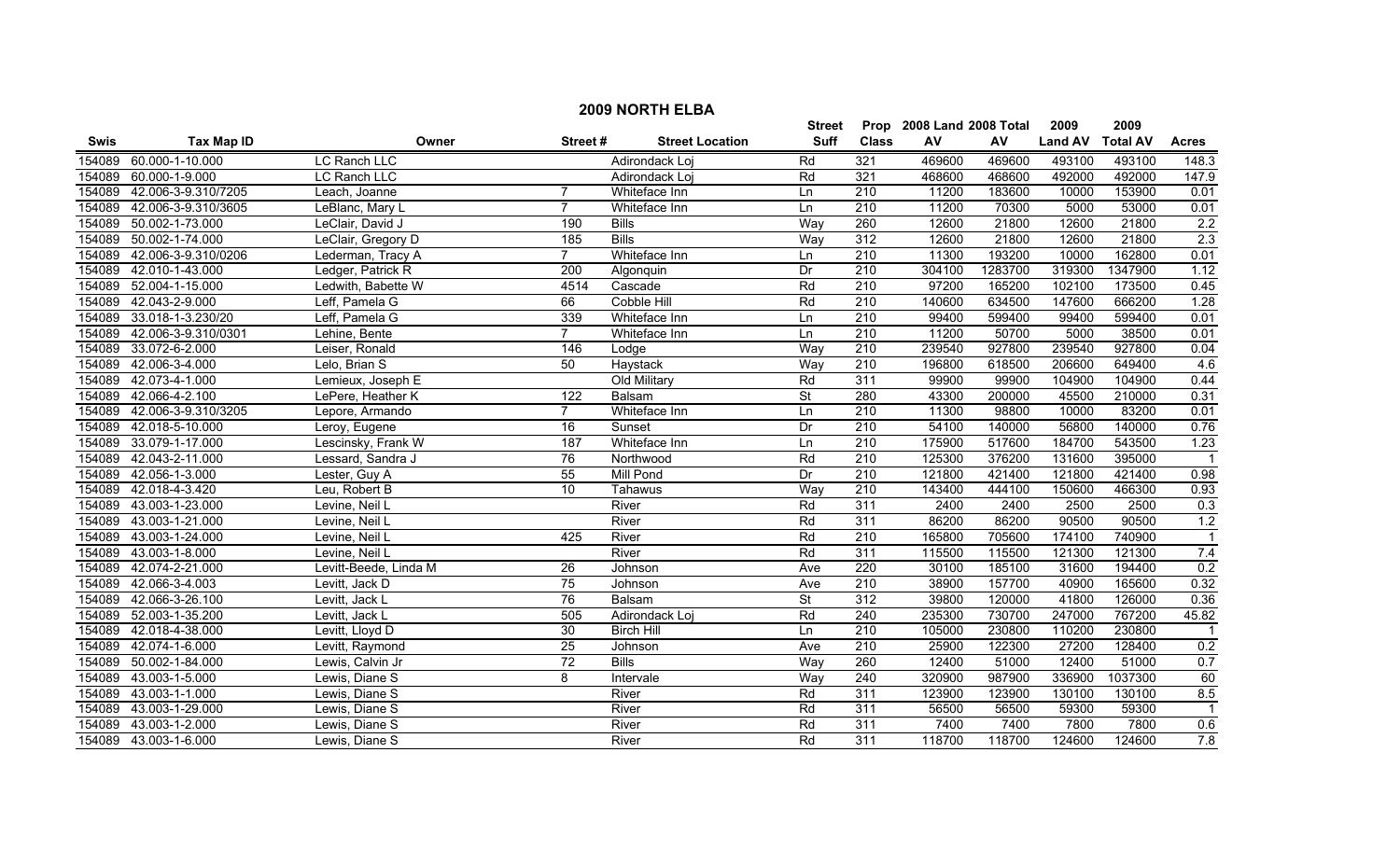|             |                        |                           |                 |                        | <b>Street</b>            |                  | Prop 2008 Land 2008 Total |         | 2009           | 2009            |                  |
|-------------|------------------------|---------------------------|-----------------|------------------------|--------------------------|------------------|---------------------------|---------|----------------|-----------------|------------------|
| <b>Swis</b> | <b>Tax Map ID</b>      | Owner                     | Street#         | <b>Street Location</b> | Suff                     | <b>Class</b>     | AV                        | AV      | <b>Land AV</b> | <b>Total AV</b> | <b>Acres</b>     |
| 154089      | 43.003-1-7.000         | Lewis, Diane S            |                 | River                  | Rd                       | 322              | 304900                    | 304900  | 320100         | 320100          | 42.2             |
| 154089      | 43.003-1-28.000        | Lewis, Diane S            |                 | River                  | Rd                       | 311              | 90500                     | 90500   | 95000          | 95000           | 6                |
| 154089      | 43.003-1-30.000        | Lewis, Diane S            |                 | River                  | Rd                       | 311              | 111600                    | 111600  | 117200         | 117200          | 9.1              |
| 154089      | 42.066-8-1.000         | Lewis, Margaret E         | 5884            | Cascade                | Rd                       | 210              | 23500                     | 115000  | 24700          | 110000          | 0.1              |
| 154089      | 42.066-2-14.000        | Lewis, Nicole             | 51              | Balsam                 | $\overline{\mathsf{St}}$ | 210              | 36400                     | 149700  | 38200          | 157200          | 0.3              |
| 154089      | 41.001-1-28.000        | Lezak-LaPlante, Leslie A  | 108             | <b>Ray Brook</b>       | Rd                       | 210              | 17000                     | 121000  | 17800          | 127000          | 0.11             |
| 154089      | 33.018-1-2.001/4       | Libecci, Mark             | 316             | Whiteface Inn          | Ln                       | 210              | 41200                     | 412200  | 41200          | 412200          | 0.01             |
| 154089      | 33.018-1-10.000        | Libre, Eugene P           | 31              | Camp                   | Way                      | 210              | 1449900                   | 2116900 | 1522300        | 2222700         | 2.1              |
| 154089      | 52.001-1-26.000        | Lichtenberg, Horst        | 4982            | Cascade                | Rd                       | $\overline{210}$ | 165200                    | 379300  | 173500         | 398300          | $\overline{2.1}$ |
| 154089      | 41.001-2-13.000        | Lieb, David P             | $\overline{29}$ | Scarface Mountain      | Ln                       | $\overline{210}$ | 98000                     | 375000  | 103000         | 300000          | 1.49             |
| 154089      | 33.072-3-1.000         | Lieber, Robert C          | 353             | Whiteface Inn          | Ln                       | $\overline{210}$ | 304800                    | 1677700 | 320100         | 1761600         | 0.26             |
| 154089      | 42.066-6-12.000        | Lincoln Eric J            | 143             | Newman                 | Rd                       | $\overline{210}$ | 66600                     | 145700  | 69900          | 153000          | 0.8              |
| 154089      | 42.066-6-13.000        | Lincoln Eric J            | 141             | Newman                 | Rd                       | 210              | 16100                     | 109600  | 16900          | 115100          | 0.1              |
| 154089      | 42.074-4-13.000        | Lincoln, Eric J           | $\overline{25}$ | Liberty Hill           | Ln                       | 210              | 100400                    | 259300  | 105500         | 272300          | 0.4              |
| 154089      | 42.066-6-11.000        | Lincoln, Eric J           | 145             | Newman                 | Rd                       | $\overline{210}$ | 59800                     | 165600  | 62800          | 173900          |                  |
|             | 154089 41.001-1-21.200 | Lincoln, Thomas           | 45              | Ray Brook              | Rd                       | $\overline{210}$ | 44600                     | 128400  | 46800          | 134800          | 0.99             |
| 154089      | 32.003-4-14.000        | Lindell, Sophia           | 787             | McKenzie Pond          | Rd                       | 210              | 128800                    | 244700  | 135200         | 256900          | 2.6              |
| 154089      | 32.003-6-11.000        | Lindsay, Todd A           | 23              | Ironwood               | Way                      | 210              | 124200                    | 383500  | 130400         | 402700          | 4.41             |
| 154089      | 42.018-2-8.000         | Livermore, Jane D         | $\overline{16}$ | Jersey                 | Dr                       | 210              | 111600                    | 277300  | 117200         | 291200          |                  |
| 154089      | 42.073-4-10.000        | Livreri Karin G           | 25              | Snowberry              | Ln                       | 210              | 162000                    | 583600  | 170100         | 612800          | 0.44             |
| 154089      | 33.008-1-1.000         | Loch Hame LLC             | $\overline{12}$ | George & Bliss         | Ln                       | 260              | 489300                    | 617800  | 350000         | 500000          | $\overline{0.3}$ |
| 154089      | 42.004-5-10.000        | Locke, Kelly W            | 16              | Ledge Rock             | Ln                       | $\overline{210}$ | 125000                    | 125000  | 200000         | 700000          | 2.26             |
| 154089      | 42.026-1-9.016         | Lockwood Trust            | 27              | Totem                  | Way                      | 210              | 2243100                   | 5500000 | 2355300        | 5775000         | 3.9              |
| 154089      | 41.001-1-23.000        | Logan, John T             | 55              | Ray Brook              | Rd                       | $\overline{210}$ | 44900                     | 126700  | 47100          | 133000          |                  |
| 154089      | 33.072-1-1.001/15      | Lombardozzi, Michael      | 4               | Hemlock                | Way                      | 210              | 34700                     | 163000  | 34700          | 163000          | 0.01             |
| 154089      | 33.079-1-36.000        | Long, Bruce C             | 35              | Moongate               | Ln                       | $\overline{210}$ | 342100                    | 894400  | 359200         | 939100          | 3.64             |
| 154089      | 42.006-4-5.000         | Lopus, Beatrice C         | 90              | Whiteface Inn          | Ln                       | 210              | 200800                    | 615500  | 210900         | 646300          | 1.9              |
| 154089      | 42.049-1-10.000        | Losser, Robert L          | $\overline{30}$ | Cummings               | Rd                       | 210              | 86600                     | 200700  | 90900          | 210700          | 0.7              |
| 154089      | 42.056-1-6.000         | Loud, Donna               | $\overline{19}$ | <b>Mill Pond</b>       | Dr                       | 210              | 110500                    | 227500  | 116100         | 238900          |                  |
| 154089      | 42.065-5-6.000         | Loudermilk, Stephen       | 9               | Cherry                 | Ln                       | 210              | 45000                     | 149300  | 47300          | 156800          | 0.33             |
| 154089      | 42.065-2-10.000        | Loudiadis, Constantin     |                 | Old Military           | Rd                       | 311              | 87200                     | 87200   | 91600          | 91600           | 0.65             |
| 154089      | 42.073-1-1.002         | Loudiadis, Constantin     | 292             | Old Military           | Rd                       | 210              | 145200                    | 465200  | 152500         | 488500          | 1.2              |
| 154089      | 42.049-1-5.100         | LP American Legion NY Inc |                 | River                  | Rd                       | 311              | 8500                      | 8500    | 8500           | 8500            | 1.03             |
| 154089      | 42.032-3-15.000        | LP Assoc Music Drama Art  | $\overline{17}$ | Algonquin              | Dr                       | 681              | 1413700                   | 4583000 | 1484400        | 4812200         | 5.06             |
| 154089      | 42.032-3-12.000        | LP Assoc Music Drama Art  | 2114            | Saranac                | Ave                      | 485              | 549700                    | 2483700 | 577200         | 2607900         | 0.5              |
| 154089      | 42.032-3-12.000/1      | LP Assoc Music Drama Art  |                 | Saranac                | Ave                      | 485              | 10100                     | 81300   | $\mathbf 0$    | $\mathbf{0}$    | 0.01             |
| 154089      | 42.032-3-11.210        | LP Assoc Music Drama Art  |                 | Saranac                | Ave                      | 330              | 497600                    | 497600  | 522500         | 522500          | 2.7              |
|             | 154089 42.064-1-2.100  | LP Fish & Game Club       | 395             | Old Military           | Rd                       | 534              | 99100                     | 157300  | 104100         | 165200          | 5.3              |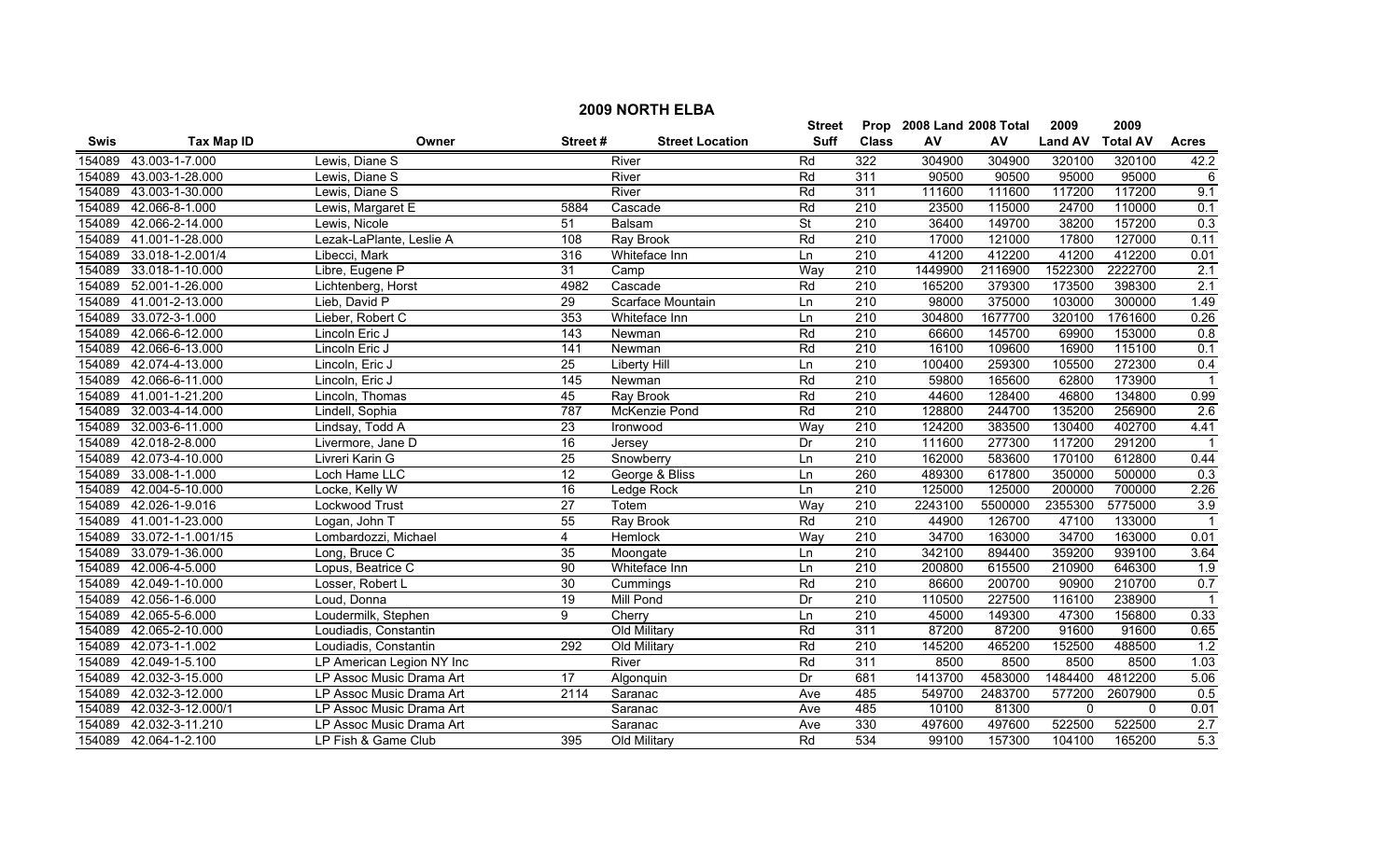|        | <b>2009 NORTH ELBA</b> |                               |                 |                        |                          |                  |                           |         |                |                 |                   |  |
|--------|------------------------|-------------------------------|-----------------|------------------------|--------------------------|------------------|---------------------------|---------|----------------|-----------------|-------------------|--|
|        |                        |                               |                 |                        | <b>Street</b>            |                  | Prop 2008 Land 2008 Total |         | 2009           | 2009            |                   |  |
| Swis   | <b>Tax Map ID</b>      | Owner                         | Street#         | <b>Street Location</b> | <b>Suff</b>              | <b>Class</b>     | ${\sf AV}$                | AV      | <b>Land AV</b> | <b>Total AV</b> | <b>Acres</b>      |  |
| 154089 | 42.064-1-2.200         | LP Pee Wee Athletic Assoc Inc | $\overline{4}$  | Averyville             | Ln                       | 592              | 281200                    | 320600  | 295200         | 336600          | 8.9               |  |
| 154089 | 42.073-4-8.000         | Lucas, Steven A               | 6               | Fox Run                | Ln                       | $\overline{210}$ | 125000                    | 303400  | 131300         | 318600          | 0.45              |  |
| 154089 | 32.003-6-14.000        | Lukens, Peter S               | 40              | Ironwood               | Way                      | $\overline{210}$ | 108200                    | 373800  | 113600         | 392500          | 3.45              |  |
| 154089 | 42.066-6-16.000        | Lundin, Daniel J              | 121             | Balsam                 | $\overline{\mathsf{St}}$ | 210              | 39800                     | 129900  | 41800          | 136400          | 0.58              |  |
| 154089 | 42.066-4-3.000         | Lundin, Daniel J              | 121             | Newman                 | Rd                       | 210              | 29200                     | 169000  | 30600          | 177400          | 0.2               |  |
| 154089 | 42.006-3-9.310/5206    | Lunt, Nancy T                 | $\overline{7}$  | Whiteface Inn          | Ln                       | 210              | 11200                     | 208200  | 10000          | 177600          | 0.01              |  |
| 154089 | 42.018-1-1.200         | Lussi, Arthur S               | 166             | Averyville             | Ln                       | 210              | 334600                    | 665000  | 351300         | 698200          | 6.16              |  |
| 154089 | 42.018-1-1.100         | Lussi, Serge                  | 156             | Averyville             | Ln                       | 280              | 320700                    | 904100  | 336700         | 949300          | 48.34             |  |
| 154089 | 42.018-4-4.000         | Lussi, Serge                  |                 | Averyville             | Ln                       | 311              | 30600                     | 30600   | 32100          | 32100           | 0.1               |  |
| 154089 | 33.015-2-9.000         | Lussi, Serge                  | $\overline{12}$ | George & Bliss         | Ln                       | 311              | 1031200                   | 1031200 | 1082800        | 1082800         | 14.7              |  |
| 154089 | 33.016-1-2.000         | Lussi, Serge                  | 12              | George & Bliss         | Ln                       | 280              | 2126200                   | 3780200 | 2232500        | 3969200         | 3.9               |  |
| 154089 | 51.002-2-20.000        | Lynch, Ann M                  | 5124            | Cascade                | Rd                       | 210              | 89400                     | 255000  | 93900          | 267800          | 1.1               |  |
| 154089 | 42.073-3-12.200        | Lynch, Holli P                |                 | Old Military           | Rd                       | 311              | 83000                     | 83000   | 75000          | 75000           | 0.52              |  |
| 154089 | 42.073-3-13.000        | Lynch, Peter H                | 239             | Old Military           | Rd                       | 210              | 79000                     | 248400  | 82900          | 260800          | 2.8               |  |
| 154089 | 42.034-2-1.000         | Lynch, William M              | 338             | Mirror Lake            | Dr                       | $\overline{210}$ | 762000                    | 1547100 | 800100         | 1624500         | 0.8               |  |
| 154089 | 42.041-1-9.000         | Lysek, Richard                |                 | <b>Grand View</b>      | Ave                      | 311              | 41100                     | 41100   | 43200          | 43200           | 0.3               |  |
| 154089 | 32.014-1-17.000        | MacDowell, David S            | $\overline{27}$ | Soaring Hawks          | Way                      | 210              | 41500                     | 141400  | 43600          | 148500          | 2.7               |  |
| 154089 | 42.006-3-9.310/5202    | Mackerer, James F             | 7               | Whiteface Inn          | Ln                       | 210              | 11200                     | 208200  | 10000          | 177600          | 0.01              |  |
| 154089 | 42.006-3-9.310/6604    | Mackerer, James F             | 7               | Whiteface Inn          | Ln                       | 210              | 11300                     | 185200  | 10000          | 153900          | 0.01              |  |
| 154089 | 42.010-1-10.000        | MacLennan, Susan M            |                 | Iroquois               | Ln                       | 311              | 150500                    | 150500  | 158000         | 158000          | 0.89              |  |
| 154089 | 32.001-4-2.100         | Madden, Michael J             | 26              | Passino                | Ln                       | 311              |                           |         | $\mathbf 0$    | $\mathbf{0}$    | 0.63              |  |
| 154089 | 32.001-4-3.000         | Madden, Michael J             | 53              | Passino                | Ln                       | 280              | 75800                     | 298400  | 79600          | 295000          | 1.6               |  |
| 154089 | 32.001-4-1.000         | Madden, William F III         | 42              | Passino                | Ln                       | $\overline{210}$ | 70900                     | 180000  | 74400          | 189000          | 1.1               |  |
| 154089 | 32.001-4-2.200         | Madden, William F III         |                 | Passino                | Ln                       | 311              |                           |         | $\mathbf 0$    | $\mathbf{0}$    | 0.53              |  |
| 154089 | 50.002-1-38.000        | Mader, Eileen                 |                 | Averyville             | Ln                       | 312              | 223800                    | 244400  | 235000         | 250000          | 8.66              |  |
| 154089 | 50.002-1-40.000        | Mader, Eileen M               | 9               | Partridge              | Ln                       | 210              | 226800                    | 450000  | 238100         | 460000          | 7.75              |  |
| 154089 | 50.002-1-45.000        | Mader, Eileen M               | $\overline{50}$ | Partridge              | Ln                       | $\overline{210}$ | 194500                    | 522200  | 204200         | 530000          | $\overline{9}$    |  |
| 154089 | 42.073-2-8.000         | Magurk, David W               | 8               | Johnson                | Ave                      | $\overline{210}$ | 47400                     | 176000  | 49800          | 184800          | 0.4               |  |
| 154089 | 42.006-3-9.310/2405    | Mahar Family Partnership      | $\overline{7}$  | Whiteface Inn          | Ln                       | 210              | 11300                     | 138200  | 10000          | 116700          | 0.01              |  |
| 154089 | 33.018-1-3.220/7       | Mahboubi, Soroosh             | 331             | Whiteface Inn          | Ln                       | 210              | 75600                     | 403600  | 75600          | 403600          | 0.01              |  |
| 154089 | 42.074-1-5.000         | Maher, Kathleen F             | $\overline{27}$ | Johnson                | Ave                      | 210              | 28800                     | 164900  | 30200          | 173100          | 0.2               |  |
| 154089 | 42.006-3-9.310/1202    | Mahoney Michael J             | $\overline{7}$  | Whiteface Inn          | Ln                       | 210              | 11300                     | 141800  | 10000          | 119500          | 0.01              |  |
| 154089 | 42.074-2-8.000         | Mahoney, Agnes P              | 45              | Newman                 | Rd                       | 210              | 26100                     | 125900  | 27400          | 132200          | 0.2               |  |
| 154089 | 33.018-7-2.000         | Mahoney, Michael              | $\overline{13}$ | <b>High Peaks View</b> | Way                      | $\overline{210}$ | 404900                    | 1199500 | 420000         | 885000          | 0.45              |  |
| 154089 | 42.006-3-9.310/2809    | Mahoney, Michael J            | $\overline{7}$  | Whiteface Inn          | Ln                       | 210              |                           |         | 5000           | 38500           | 0.01              |  |
| 154089 | 51.002-2-6.200         | Maid, Richard                 | 120             | Boulderwood            | Way                      | 240              | 200000                    | 800000  | 210000         | 840000          | 13.02             |  |
| 154089 | 32.003-6-37.000        | Maille, Paul E                | 23              | Coveys                 | Way                      | $\overline{210}$ | 134100                    | 378800  | 140800         | 397700          | 3.33              |  |
|        | 154089 33.019-1-24.000 | Main Trust                    |                 | Roland                 | Way                      | 311              | 2464400                   | 2464400 | 2587600        | 2587600         | $\overline{3.16}$ |  |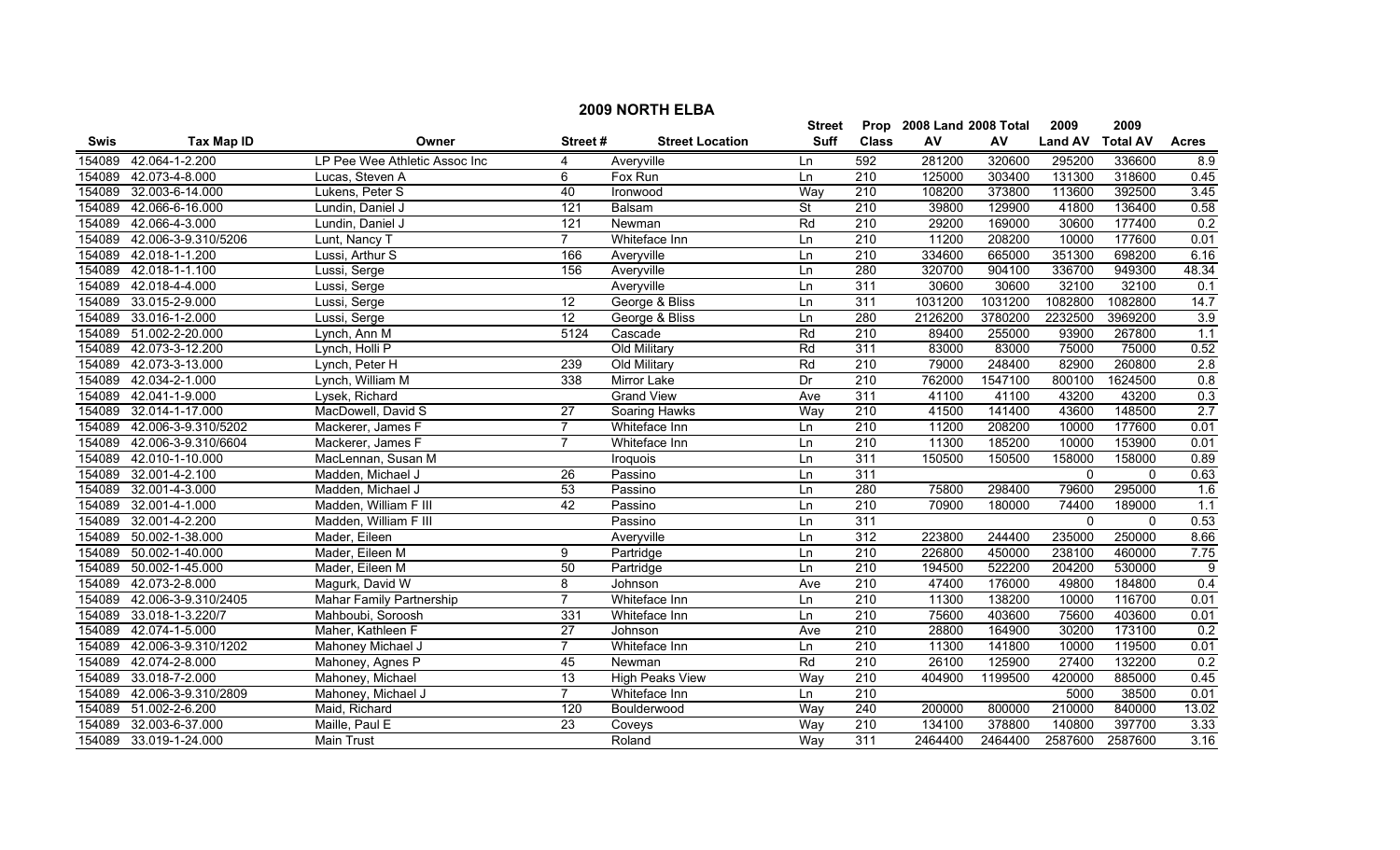|        | <b>2009 NORTH ELBA</b> |                      |                |                        |             |                  |                           |         |                |                 |              |
|--------|------------------------|----------------------|----------------|------------------------|-------------|------------------|---------------------------|---------|----------------|-----------------|--------------|
|        |                        |                      |                |                        | Street      |                  | Prop 2008 Land 2008 Total |         | 2009           | 2009            |              |
| Swis   | <b>Tax Map ID</b>      | Owner                | Street#        | <b>Street Location</b> | <b>Suff</b> | <b>Class</b>     | AV                        | AV      | <b>Land AV</b> | <b>Total AV</b> | <b>Acres</b> |
| 154089 | 33.019-1-14.000        | Main Trust Under     | 24             | Point O View           | Way         | 260              | 908100                    | 1311300 | 953500         | 1376900         | 0.95         |
| 154089 | 50.002-1-57.200        | Maiorca, Buffy L     | 49             | Sweetwood Farms        | Way         | 210              | 221900                    | 497000  | 232900         | 521800          | 7.75         |
| 154089 | 42.006-3-9.310/7502    | Maira, Thomas G      | $\overline{7}$ | Whiteface Inn          | Ln          | 210              | 11300                     | 183200  | 10000          | 153900          | 0.01         |
| 154089 | 41.001-1-22.000        | Majovski, Carl L     | 53             | Ray Brook              | Rd          | 210              | 36900                     | 164000  | 38700          | 172200          | 0.3          |
| 154089 | 50.002-1-50.000        | Malone, George W     | 568            | Averyville             | Ln          | 260              | 1210700                   | 1513400 | 600000         | 655000          | 32.1         |
| 154089 | 50.002-1-49.000        | Malone, Lillian      | 622            | Averyville             | Ln          | 260              | 112100                    | 144800  | 117700         | 125000          | 0.9          |
| 154089 | 42.026-2-4.000         | Maloney, Barry C     | 266            | Mirror Lake            | Dr          | 210              | 826500                    | 1541400 | 867900         | 1618500         | 0.57         |
| 154089 | 42.006-3-9.310/0604    | Maney, Gerard E      | $\overline{7}$ | Whiteface Inn          | Ln          | 210              | 11200                     | 112700  | 10000          | 95000           | 0.01         |
| 154089 | 42.041-2-2.000         | Manning, Russell R   | 259            | Wesvalley              | Rd          | 220              | 124400                    | 245100  | 130700         | 250000          | 0.55         |
| 154089 | 42.041-2-1.100         | Manning, Timothy P   |                | Wesvalley              | Rd          | $\overline{210}$ | 84600                     | 225000  | 88800          | 230000          | 0.33         |
| 154089 | 42.006-3-9.310/5403    | Manspeaker, Scott    | $\overline{7}$ | Whiteface Inn          | Ln          | 210              | 11200                     | 181800  | 10000          | 153900          | 0.01         |
| 154089 | 42.006-3-9.310/0712    | Marasco, Daniel J    | $\overline{7}$ | Whiteface Inn          | Ln          | 210              | 11300                     | 54800   | 5000           | 41600           | 0.01         |
| 154089 | 52.002-1-10.000        | Marchese Leonard J   |                | Mountain               | Ln          | 314              | 145000                    | 145000  | 152200         | 152200          | 8.62         |
| 154089 | 42.074-3-27.000        | Marchuk Gary A       |                | Newman                 | Rd          | 311              | 39800                     | 39800   | 41800          | 41800           | 0.32         |
|        | 154089 42.074-3-26.000 | Marchuk Gary A       | 114            | Newman                 | Rd          | $\overline{210}$ | 44200                     | 129200  | 46500          | 135700          | 0.4          |
| 154089 | 33.018-1-3.230/11      | Maria, Joseph A      | 339            | Whiteface Inn          | Ln          | $\overline{210}$ | 63200                     | 446300  | 63200          | 446300          | 0.01         |
| 154089 | 42.073-4-13.000        | Marinis, William K   | 38             | Snowberry              | Ln          | 210              | 213900                    | 736600  | 224600         | 773400          | 0.69         |
| 154089 | 32.009-4-2.000         | Marocco, Joseph M    | 43             | <b>Forest Hill</b>     | Ave         | 311              | 600                       | 600     | 600            | 600             | 0.1          |
| 154089 | 42.006-3-9.310/7806    | Maron, Michael A     | $\overline{7}$ | Whiteface Inn          | Ln          | 210              | 11300                     | 326400  | 10000          | 245500          | 0.01         |
| 154089 | 42.034-2-8.000         | Marsella, Nicholas J | 424            | Mirror Lake            | Dr          | 210              | 573800                    | 1496200 | 602500         | 1571000         | 0.5          |
| 154089 | 42.004-3-6.200         | Marsha, Kim A        |                | Range View             | Way         | 210              | 73600                     | 286500  | 77300          | 300800          | 2.88         |
| 154089 | 42.004-3-7.000         | Marsha, Kim A        |                | Cascade                | Rd          | 311              | 4300                      | 4300    | 4500           | 4500            | 0.1          |
| 154089 | 52.001-1-24.200        | Marshall Charles P   | 4944           | Cascade                | Rd          | $\overline{240}$ | 125200                    | 226400  | 131400         | 237700          | 75.64        |
| 154089 | 42.006-3-9.310/7903    | Marshall, Ann A      | $\overline{7}$ | Whiteface Inn          | Ln          | $\overline{210}$ | 11300                     | 316700  | 10000          | 254800          | 0.01         |
| 154089 | 52.001-1-55.000        | Marshall, Bertha     | 4805           | Cascade                | Rd          | $\overline{210}$ | 132300                    | 294750  | 138900         | 300000          | -1           |
| 154089 | 52.003-1-35.300        | Marshall, Brian      | 363            | Adirondack Loj         | Rd          | 240              | 292200                    | 789500  | 306800         | 829000          | 66           |
|        | 154089 51.002-1-20.000 | Marshall, John R     | 5207           | Cascade                | Rd          | $\overline{210}$ | 182600                    | 382500  | 191700         | 401600          | 3.82         |
| 154089 | 42.018-5-11.000        | Marshall, Michael J  | 13             | Sunset                 | Dr          | 220              | 83900                     | 235700  | 88100          | 235700          | 1.5          |
| 154089 | 33.079-1-31.000        | Martens, Joseph J    | 52             | Moongate               | Ln          | 210              | 151700                    | 490400  | 159300         | 514900          | 1.07         |
| 154089 | 52.001-2-13.000        | Martin, Amelia L     | 39             | Coyote                 | Way         | 210              |                           |         | 129100         | 311800          | 5            |
| 154089 | 42.066-3-3.000         | Martin, Eugene R     | 106            | Balsam                 | <b>St</b>   | 210              | 37000                     | 157800  | 38900          | 157800          | 0.3          |
|        | 154089 42.064-1-3.100  | Martin, Norman Jr    | 390            | Old Military           | Rd          | 210              | 129300                    | 297000  | 135700         | 311800          | 1.26         |
| 154089 | 42.064-1-3.200         | Martin, Norman Jr    |                | Old Military           | Rd          | 311              | 9500                      | 9500    | 10000          | 10000           | 0.38         |
| 154089 | 42.006-3-9.310/3105    | Martin, Victor       | $\overline{7}$ | Whiteface Inn          | Ln          | $\overline{210}$ | 11200                     | 112700  | 10000          | 95000           | 0.01         |
| 154089 | 42.065-5-10.000        | Martina, Bradley W   | 119            | Hurley                 | Ave         | $\overline{210}$ | 41600                     | 175000  | 43700          | 183800          | 0.24         |
| 154089 | 42.006-3-9.310/1506    | Martindale, Rick N   | $\overline{7}$ | Whiteface Inn          | Ln          | 210              | 11300                     | 98800   | 10000          | 83200           | 0.01         |
| 154089 | 42.006-3-9.310/1509    | Martjuchin Paul      | $\overline{7}$ | Whiteface Inn          | Ln          | 210              | 11300                     | 54800   | 5000           | 41600           | 0.01         |
|        | 154089 52.002-1-12.000 | Marvin, Robert M Jr  |                | Mountain               | Ln          | 311              | 81300                     | 81300   | 81300          | 81300           | 4.8          |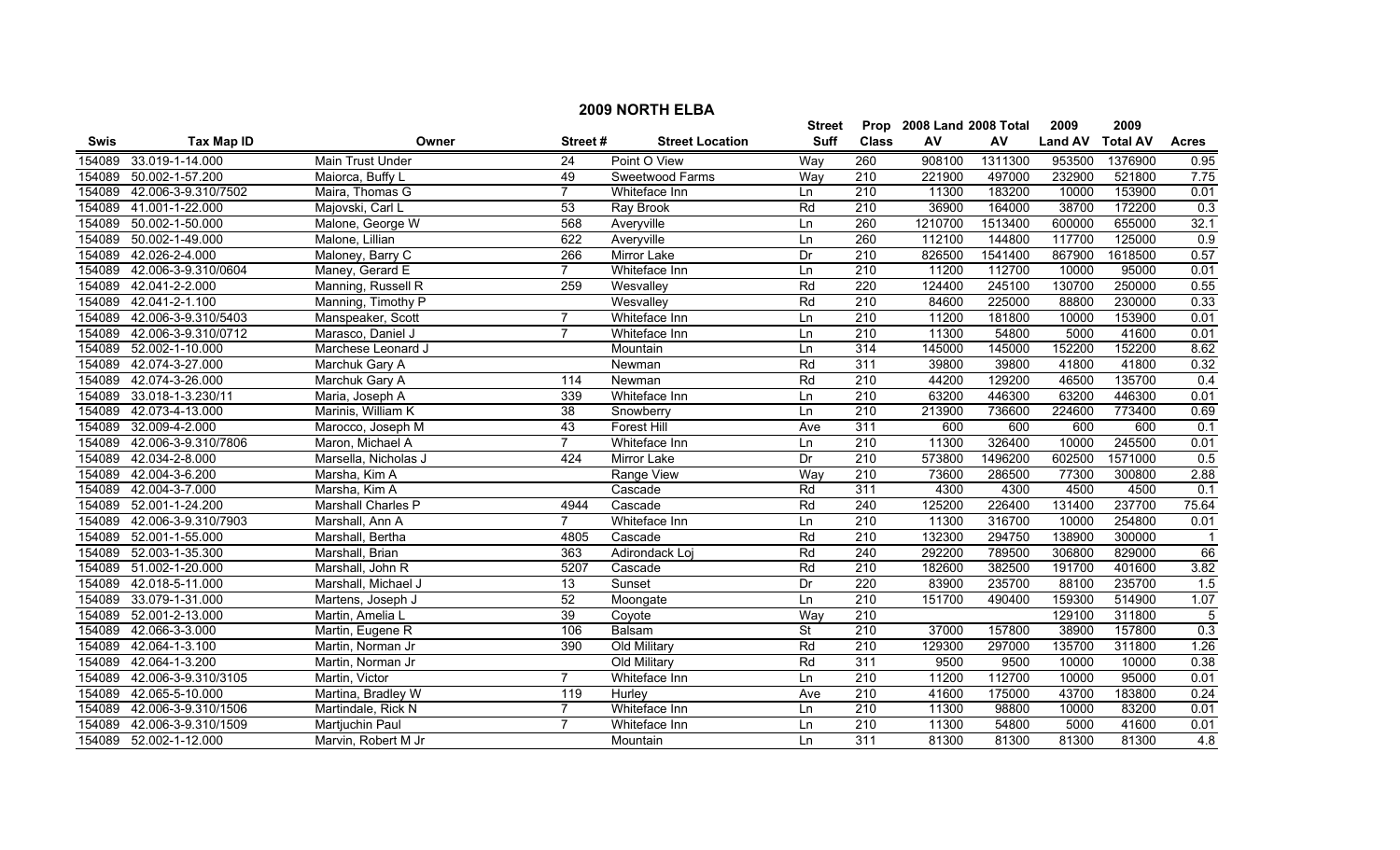|             |                     |                         |                 |                        | <b>Street</b> |                  | Prop 2008 Land 2008 Total |         | 2009           | 2009            |                  |
|-------------|---------------------|-------------------------|-----------------|------------------------|---------------|------------------|---------------------------|---------|----------------|-----------------|------------------|
| <b>Swis</b> | <b>Tax Map ID</b>   | Owner                   | Street#         | <b>Street Location</b> | <b>Suff</b>   | <b>Class</b>     | AV                        | AV      | <b>Land AV</b> | <b>Total AV</b> | <b>Acres</b>     |
| 154089      | 42.041-1-12.100     | Mason, Thomas X         | 129             | <b>Grand View</b>      | Ave           | 210              | 65400                     | 275000  | 68700          | 288800          | 0.2              |
| 154089      | 42.034-2-17.000     | Master, Nancy S         |                 | Mirror Lake            | Dr            | 311              | 47200                     | 47200   | 49600          | 49600           | 0.1              |
| 154089      | 42.041-1-1.000      | Maswick, Robert J       |                 | <b>Grand View</b>      | Ave           | 311              | 1600                      | 1600    | 1700           | 1700            | 0.1              |
| 154089      | 43.017-1-24.000     | Mathews, Teddy L        | 158             | Deerwood               | TrI           | 210              | 132700                    | 311500  | 139400         | 327100          | 2.4              |
| 154089      | 33.072-7-1.000/8    | Maxa, Richard J         | 351             | Whiteface Inn          | Ln            | 210              | 84400                     | 252000  | 84400          | 252000          | 0.01             |
| 154089      | 51.002-2-18.000     | Mayberry Daniel         | 35              | Timber                 | Ln            | 210              | 85000                     | 247000  | 89300          | 259400          | 0.9              |
| 154089      | 42.073-4-2.000      | Mayers, Nancy           | 219             | Old Military           | Rd            | 210              | 95000                     | 427800  | 99800          | 449200          | 0.44             |
| 154089      | 52.001-1-31.300     | McAfee, Peter           | 17              | <b>Country Club</b>    | Ln            | 210              | 130900                    | 451600  | 137500         | 474200          | 5.04             |
| 154089      | 52.001-1-23.000     | McBride, George N       | 4908            | Cascade                | Rd            | 240              | 193300                    | 379300  | 203000         | 398300          | 10.02            |
| 154089      | 51.000-1-40.000     | McBurney, Sloan A       | 104             | Adirondack Loj         | Rd            | 250              | 194400                    | 904300  | 204100         | 949500          | 53.5             |
| 154089      | 51.002-1-21.000     | McBurney, Sloan A       |                 | Cascade                | Rd            | 322              | 58500                     | 58500   | 61400          | 61400           | 0.5              |
| 154089      | 51.002-1-19.000     | McBurney, Sloan A       |                 | Cascade                | Rd            | 322              | 108900                    | 108900  | 150000         | 150000          | 30.3             |
| 154089      | 51.000-1-39.000     | McBurney, Sloan A       |                 | Adirondack Loj         | Rd            | 322              | 51300                     | 51300   | 53900          | 53900           | 42.2             |
| 154089      | 51.002-1-24.000     | McBurney, Sloan A       |                 | Cascade                | Rd            | 322              | 472900                    | 472900  | 496500         | 496500          | 146              |
| 154089      | 51.002-1-23.000     | McBurney, Sloan A       | 489             | Bear Cub               | Ln            | $\overline{210}$ | 247600                    | 566200  | 260000         | 594500          |                  |
| 154089      | 33.072-6-7.000      | McCabe, Nancy W         | 154             | Lodge                  | Way           | $\overline{210}$ | 237640                    | 892700  | 237640         | 892700          | 0.03             |
| 154089      | 51.002-1-12.000     | McCahill, Woods Jr      | 145             | John Brown             | Rd            | 210              | 116900                    | 367200  | 122800         | 385600          | 1.8              |
| 154089      | 42.018-4-43.000     | McCallie, Janice E      | 55              | Jersey                 | Dr            | 210              | 118300                    | 323600  | 124200         | 339800          |                  |
| 154089      | 42.018-4-1.000      | McCarthy, George A      | $\overline{7}$  | Tamarack               | Ave           | 210              | 99400                     | 224500  | 104300         | 235700          | 1.6              |
| 154089      | 32.009-3-6.000      | McCarthy, Kevin A       |                 | Rockledge              | Ln            | 210              | 8300                      | 166300  | 8700           | 174600          | 0.42             |
| 154089      | 42.018-4-45.000     | McCasland, Norman J Jr  | 12              | Bonnie                 | Dr            | 210              | 89800                     | 146900  | 94200          | 154200          | 0.74             |
| 154089      | 42.006-3-9.310/1703 | McCoskey, Brian J       | $\overline{7}$  | Whiteface Inn          | Ln            | 210              | 11200                     | 117100  | 10000          | 98700           | 0.01             |
| 154089      | 50.002-1-10.000     | McCulley, James W       | 104             | Alford                 | Ln            | 240              | 139400                    | 425200  | 146400         | 430200          | 19.62            |
| 154089      | 42.065-1-6.000      | McCulley, Lorraine M    | 313             | Old Military           | Rd            | 210              | 55400                     | 187000  | 58200          | 196400          | 0.4              |
| 154089      | 33.018-1-4.100      | McCutchen, Brunson      |                 | Whiteface Inn          | Ln            | 312              | 250000                    | 255000  | 262600         | 267800          | 0.76             |
| 154089      | 33.014-1-2.000      | McCutchen, Brunson      | $\overline{96}$ | Blodgett               | Way           | 312              | 921800                    | 930800  | 967900         | 977300          | 30.8             |
| 154089      | 33.015-2-3.000      | McCutchen, Brunson      | 12              | George & Bliss         | Ln            | 311              | 238000                    | 238000  | 249900         | 249900          | 0.5              |
| 154089      | 33.000-2-14.000     | McCutchen, Brunson      | $\overline{12}$ | George & Bliss         | Ln            | 280              | 2601800                   | 3012500 | 2731900        | 3163100         | 90.65            |
| 154089      | 33.000-2-12.000     | McCutchen, Brunson      |                 | George & Bliss         | Ln            | 322              | 94500                     | 94500   | 100000         | 100000          | 31.14            |
| 154089      | 33.011-3-4.200      | McDonald, Hilary C      | 12              | George & Bliss         | Ln            | 260              | 1018900                   | 1623500 | 1069900        | 1704700         | $\overline{2.3}$ |
| 154089      | 33.011-3-4.100      | McDonald, Hilary C      | 12              | George & Bliss         | Ln            | 312              | 921400                    | 1016800 | 1000000        | 1016000         | 2.2              |
| 154089      | 32.003-6-23.000     | McElyea, Travis D       | 134             | Tadds                  | Way           | 210              | 124800                    | 457500  | 131100         | 480400          | 3.78             |
| 154089      | 42.002-2-6.003      | McFadden, Christopher D | 156             | <b>Mount Whitney</b>   | Way           | 240              | 703100                    | 2100000 | 738300         | 2205000         | 65.32            |
| 154089      | 42.018-4-11.120     | McFaddin, Lawrence S    | 79              | Averyville             | Ln            | $\overline{210}$ | 112300                    | 318400  | 117900         | 334300          |                  |
| 154089      | 42.035-1-4.000      | McGaughey, Michael      | 365             | Mirror Lake            | Dr            | $\overline{210}$ | 224900                    | 540800  | 236100         | 567800          | 0.5              |
| 154089      | 32.003-6-2.000      | McGeechan, Joseph F     | 944             | McKenzie Pond          | Rd            | 210              | 89100                     | 212800  | 93500          | 223400          | 0.7              |
| 154089      | 32.001-3-24.000     | McGinnis, Thomas E      |                 | <b>Breezy Acres</b>    | Ln            | 311              | 17600                     | 17600   | 18500          | 18500           | 0.28             |
| 154089      | 32.001-3-25.000     | McGinnis, Thomas E Jr   |                 | <b>Breezy Acres</b>    | ln            | 311              | 2800                      | 2800    | 2900           | 2900            | 0.23             |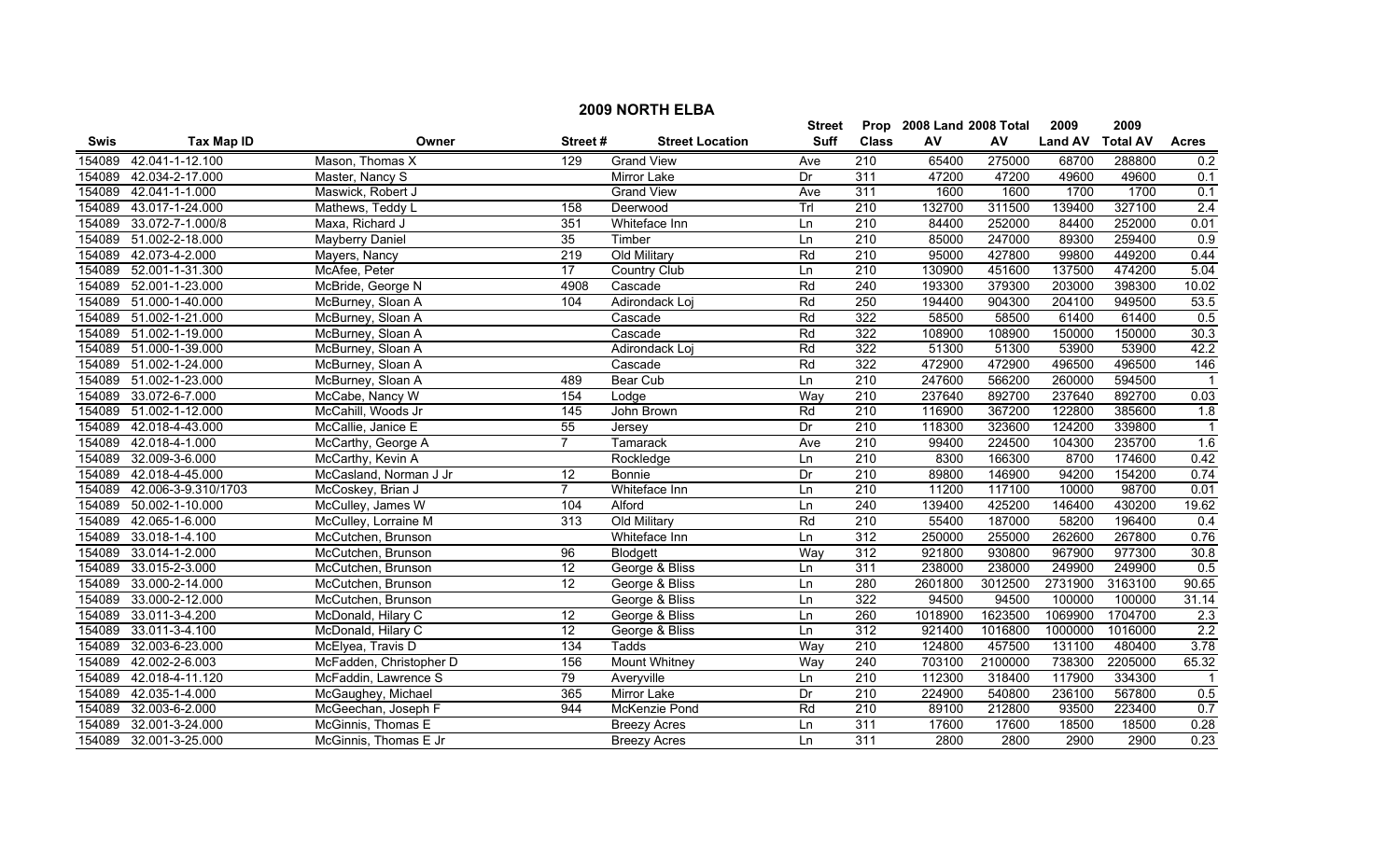| <b>2009 NORTH ELBA</b> |                        |                               |                  |                        |             |                  |                           |                |                |                 |              |
|------------------------|------------------------|-------------------------------|------------------|------------------------|-------------|------------------|---------------------------|----------------|----------------|-----------------|--------------|
|                        |                        |                               |                  |                        | Street      |                  | Prop 2008 Land 2008 Total |                | 2009           | 2009            |              |
| Swis                   | <b>Tax Map ID</b>      | Owner                         | Street#          | <b>Street Location</b> | <b>Suff</b> | <b>Class</b>     | ${\sf AV}$                | AV             | <b>Land AV</b> | <b>Total AV</b> | <b>Acres</b> |
| 154089                 | 42.035-2-6.000         | McGlynn, Michael              | 121              | Northwood              | Rd          | 210              | 141000                    | 392800         | 148000         | 412400          | 0.4          |
| 154089                 | 42.006-3-9.310/5406    | McGowan, Alex                 | $\overline{7}$   | Whiteface Inn          | Ln          | 210              | 11200                     | 181800         | 10000          | 153900          | 0.01         |
| 154089                 | 33.079-1-13.000        | McGowan, Francis M            | 44               | Amanda                 | Dr          | 210              | 221700                    | 678300         | 232800         | 712200          | 4.75         |
| 154089                 | 42.006-3-9.310/0406    | McGrath David T               | 7                | Whiteface Inn          | Ln          | 210              | 11300                     | 98800          | 10000          | 83200           | 0.01         |
| 154089                 | 32.014-1-14.000        | McGrath, Richard T            | 25               | Soaring Hawks          | Way         | 312              | 51800                     | 59200          | 54400          | 62200           | 2.6          |
| 154089                 | 42.010-1-64.000        | McGraw, David D               |                  | Ahmek                  | Dr          | 311              | 155100                    | 155100         | 162900         | 162900          | 0.66         |
| 154089                 | 33.019-1-3.001         | McGraw, David D               | $\overline{218}$ | Peninsula              | Way         | 210              | 651000                    | 1500100        | 683500         | 1575100         | 1.89         |
| 154089                 | 33.019-1-33.000        | McGraw, David D               |                  | <b>Sand Point</b>      | Way         | 311              | 350100                    | 350100         | 500000         | 500000          | 1.94         |
| 154089                 | 33.018-1-2.001/10      | McGraw, David J               | 316              | Whiteface Inn          | Ln          | 210              | 41200                     | 412200         | 41200          | 412200          | 0.01         |
| 154089                 | 42.043-8-6.000         | McGraw, Robert L W            |                  | Northwood              | Rd          | 311              | 31200                     | 31200          | 32800          | 32800           | 0.23         |
| 154089                 | 33.018-1-11.000        | McGraw, W Scott               | 43               | Camp                   | Way         | $\overline{210}$ | 1401000                   | 4010600        | 1471000        | 4211100         | 1.5          |
| 154089                 | 52.003-1-43.432        | McGregor, James HS            | 235              | Adirondack Loj         | Rd          | 240              | 257000                    | 1127800        | 269900         | 1184200         | 10.7         |
| 154089                 | 52.003-1-43.433        | McGregor, James HS            |                  | Adirondack Loj         | Rd          | 311              | 113300                    | 113300         | 119000         | 119000          | 14           |
| 154089                 | 33.079-1-33.000        | McGrew, Chris                 | $\overline{32}$  | Moongate               | Ln          | $\overline{210}$ | 198400                    | 494000         | 208300         | 518700          | 1.13         |
| 154089                 | 33.079-1-14.100        | McGrew, Christopher I         | 46               | Amanda                 | Dr          | 322              |                           |                | 0              | 0               | 11.12        |
| 154089                 | 33.079-1-14.200        | McGrew, Christopher I         |                  | Amanda                 | Dr          | 311              |                           |                | $\Omega$       | $\mathbf{0}$    | 3.11         |
| 154089                 | 33.018-1-3.220/5       | McHugh, Brian A               | 331              | Whiteface Inn          | Ln          | 210              | 87500                     | 540600         | 87500          | 540600          | 0.01         |
| 154089                 | 52.003-1-12.000        | McKane, C Jeffrey             | 4605             | Cascade                | Rd          | 210              | 179000                    | 412100         | 187900         | 432700          | 8.68         |
| 154089                 | 52.003-1-13.000        | McKane, C Jeffrey             |                  | Cascade                | Rd          | 322              | 123000                    | 123000         | 129200         | 129200          | 13.82        |
| 154089                 | 41.007-2-2.000         | McKay, Gary                   | 45               | Knottingham            | Rd          | 260              | 16300                     | 52100          | 17100          | 54700           | 0.1          |
| 154089                 | 41.007-2-1.000         | McKay, Gary H                 | 41               | Knottingham            | Rd          | 210              | 31500                     | 78100          | 33100          | 82000           | 0.2          |
| 154089                 | 43.003-1-26.000        | McKenna, James B              | $\overline{24}$  | Ausaroar               | Way         | 210              | 127700                    | 555000         | 134100         | 582800          | 1.2          |
| 154089                 | 42.006-3-9.310/4604    | McKenna, James B              | $\overline{7}$   | Whiteface Inn          | Ln          | $\overline{210}$ | 11300                     | 98800          | 10000          | 83200           | 0.01         |
| 154089                 | 42.066-3-14.000        | McKenna, John J Jr            | 43               | Johnson                | Ave         | 210              | 28800                     | 164800         | 30200          | 75000           | 0.2          |
| 154089                 | 42.034-3-12.000        | McKenna, John J Jr            | 30               | Beech Hill             | Cir         | 210              | 94400                     | 267200         | 99200          | 250000          | 0.4          |
| 154089                 | 42.066-3-13.000        | McKenna, John J Jr            |                  | Johnson                | Ave         | 311              | 25000                     | 25000          | 10000          | 10000           | 0.2          |
| 154089                 | 42.034-2-13.000        | McKenna, John J Jr            | 484              | Mirror Lake            | Dr          | $\overline{210}$ | 1370200                   | 1701000        | 1438700        | 1786000         | 2.2          |
| 154089                 | 32.003-6-35.000        | McKenzie Homeowners Assoc Inc |                  | Coveys                 | Way         | 311              | $\mathbf 0$               | 0              | $\mathbf 0$    | $\mathbf{0}$    | 9.5          |
| 154089                 | 32.003-6-45.000        | McKenzie Homeowners Assoc Inc |                  | Tadds                  | Way         | 311              | $\mathbf{0}$              | $\overline{0}$ | $\mathbf{0}$   | $\mathbf{0}$    | 1.12         |
| 154089                 | 42.010-1-49.000        | McKillip, Daniel C            | 236              | Algonquin              | Dr          | 210              | 304100                    | 905300         | 319300         | 950600          | 0.92         |
| 154089                 | 42.010-1-35.000        | McKillip, David P             | 145              | Algonquin              | Dr          | 210              | 209000                    | 641800         | 219500         | 673900          | 0.79         |
| 154089                 | 42.065-2-8.000         | McKillip, David P             | 35               | Balsam                 | <b>St</b>   | 220              | 51200                     | 235800         | 53800          | 247600          | 0.4          |
| 154089                 | 42.003-1-25.000        | McKinney Philip K             | 346              | Averyville             | Ln          | 210              | 102000                    | 295000         | 107200         | 309800          | 0.84         |
| 154089                 | 42.003-1-26.000        | McKinney, Philip K            |                  | Averyville             | Ln          | 311              | 47300                     | 47300          | 49700          | 49700           | 0.38         |
| 154089                 | 43.017-1-19.000        | McKinnon, Neil C              | 145              | Deerwood               | Trl         | $\overline{210}$ | 119600                    | 333400         | 125600         | 350100          | 1.1          |
| 154089                 | 42.066-3-22.000        | McLean, Deborah M             | 62               | Balsam                 | <b>St</b>   | 311              | 29700                     | 46100          | 49000          | 49000           | 0.3          |
| 154089                 | 32.003-3-9.000         | McLean, Jeffrey M             | 518              | McKenzie Pond          | Rd          | $\overline{210}$ | 139400                    | 438500         | 146300         | 460400          | 3.29         |
|                        | 154089 34.000-2-13.000 | McLenathan Bay Assoc LLC      |                  | Mount Whitney          | Way         | 322              | 762700                    | 762700         | 800800         | 800800          | 174.39       |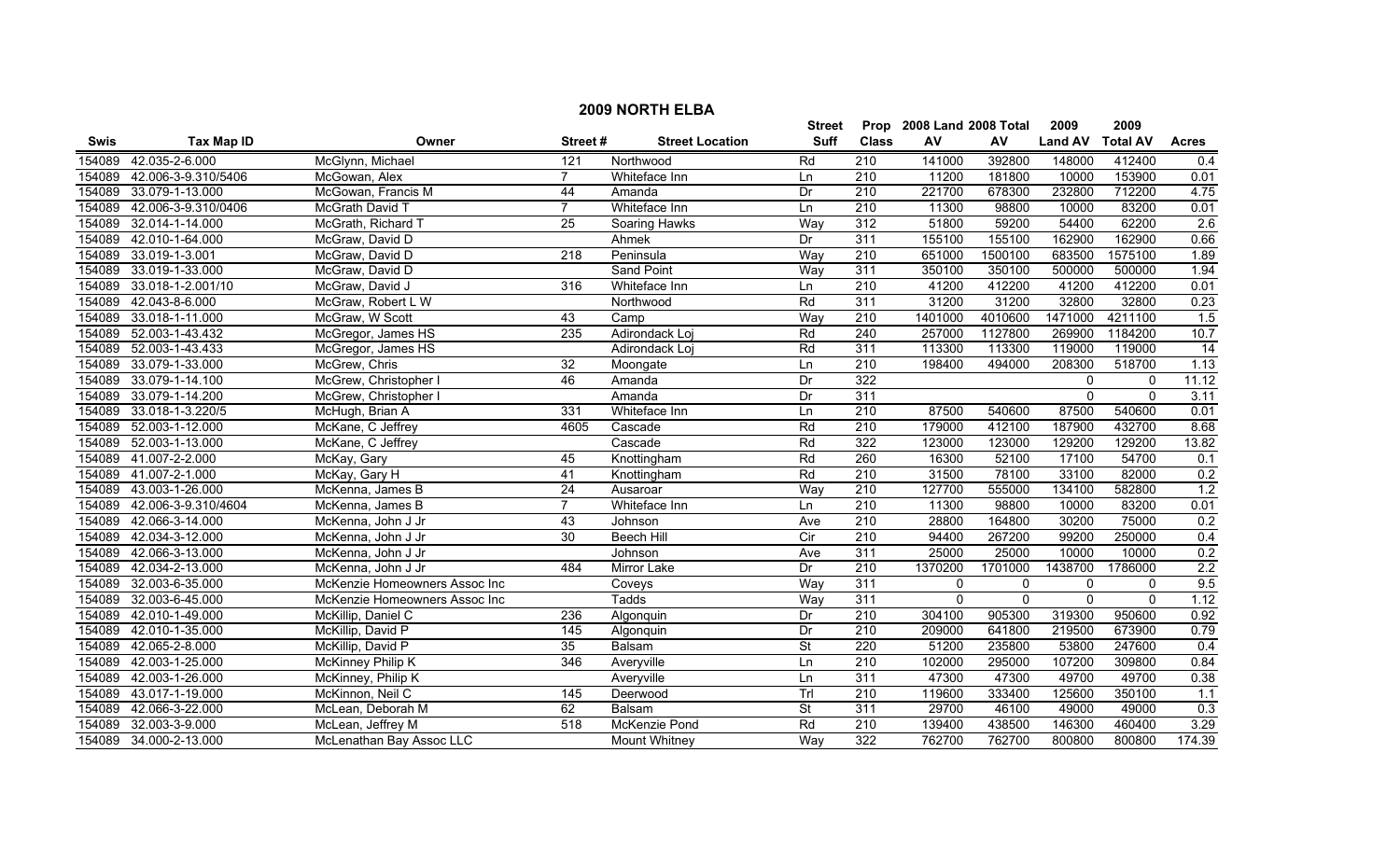| <b>2009 NORTH ELBA</b> |                     |                           |                 |                        |             |                      |         |          |                |                  |                  |
|------------------------|---------------------|---------------------------|-----------------|------------------------|-------------|----------------------|---------|----------|----------------|------------------|------------------|
|                        |                     |                           |                 | <b>Street</b>          | Prop        | 2008 Land 2008 Total |         | 2009     | 2009           |                  |                  |
| Swis                   | <b>Tax Map ID</b>   | Owner                     | Street#         | <b>Street Location</b> | <b>Suff</b> | <b>Class</b>         | AV      | AV       | <b>Land AV</b> | <b>Total AV</b>  | <b>Acres</b>     |
| 154089                 | 33.000-7-3.002      | McLenathan Bay Assoc LLC  | 528             | Mount Whitney          | Way         | 280                  | 5024400 | 10196100 |                | 5275600 10705900 | 16.65            |
| 154089                 | 33.016-2-4.000      | McLenathan Bay Assoc LLC  |                 | <b>Mount Whitney</b>   | Way         | 311                  | 3553200 | 3553200  | 3730900        | 3730900          | 62.35            |
| 154089                 | 33.000-7-1.100      | McLenathan Bay Assoc LLC  |                 | <b>Mount Whitney</b>   | Way         | 311                  | 5555500 | 5555500  | 5833330        | 5833330          | 71.56            |
| 154089                 | 42.006-3-9.310/0704 | McMahon David D           | 7               | Whiteface Inn          | Ln          | $\overline{210}$     | 11300   | 54800    | 5000           | 41600            | 0.01             |
| 154089                 | 33.016-2-12.000     | McMillin, John M III      | 594             | <b>Mount Whitney</b>   | Way         | 210                  | 1701400 | 2160400  | 1786400        | 2268400          | 1.8              |
| 154089                 | 52.003-1-36.000     | McMullen, Donald E        | 459             | Adirondack Loj         | Rd          | 240                  | 105800  | 375500   | 111100         | 394300           | 16.3             |
| 154089                 | 51.002-2-14.000     | McNally, John M           | $\overline{20}$ | Timber                 | Ln          | 210                  | 94500   | 271700   | 99200          | 285300           | 1.1              |
| 154089                 | 42.004-3-20.000     | McNeil, Edward W          | 49              | John Brown             | Rd          | 210                  | 296000  | 577100   | 310800         | 1100000          | 1.97             |
| 154089                 | 33.008-1-7.200      | McNeish, John             | $\overline{12}$ | George & Bliss         | Ln          | 260                  | 721100  | 823400   | 757200         | 864600           | 1.43             |
| 154089                 | 42.003-1-21.000     | McSherry, Suzanne B       | 360             | Averyville             | Ln          | $\overline{210}$     | 67800   | 256600   | 71200          | 200000           | $\overline{0.4}$ |
| 154089                 | 32.009-3-18.000     | Meeker, David J           |                 | Rockledge              | Ln          | 311                  | 1600    | 1600     | 1700           | 1700             | 0.08             |
| 154089                 | 42.018-4-48.000     | Megliore, Aaron J         | 19              | <b>Birch Hill</b>      | Ln          | 210                  | 88900   | 153700   | 93400          | 153700           | 1.2              |
| 154089                 | 33.079-1-32.000     | Meister, Edmund           | 46              | Moongate               | Ln          | 210                  | 165100  | 455500   | 173400         | 550000           | 1.18             |
| 154089                 | 42.066-8-8.000      | Meister, Edmund           | 5828            | Cascade                | Rd          | 415                  | 544100  | 2515700  | 571300         | 2641500          | 1.51             |
| 154089                 | 42.074-4-11.000     | Meister, Marianne         | 5825            | Cascade                | Rd          | 415                  | 217200  | 689800   | 228100         | 724300           | 1.1              |
| 154089                 | 42.004-3-13.000     | Meister, Peter            | 39              | Old Military           | Rd          | 210                  | 169900  | 379300   | 178400         | 398300           | 1.1              |
| 154089                 | 32.001-4-5.000      | Melkunas, Charles         | $\overline{22}$ | Passino                | Ln          | 210                  | 50000   | 242800   | 52500          | 254900           | 1.6              |
| 154089                 | 50.002-1-60.000     | Mellor, Donald P          | 712             | Averyville             | Ln          | 210                  | 233500  | 629000   | 245100         | 600000           | 5.4              |
| 154089                 | 42.066-2-16.000     | Mendelsohn, Peter         | 130             | Hurley                 | Ave         | 210                  | 88700   | 328300   | 93100          | 344700           | 0.5              |
| 154089                 | 42.043-1-15.000     | Mennin, Peter A           | 105             | Cedars                 | Way         | 210                  | 129900  | 429200   | 136400         | 450700           | 1.22             |
| 154089                 | 42.043-3-8.100      | Menzel Richard A          | $\overline{24}$ | Cobble Hill            | Rd          | $\overline{210}$     | 271100  | 300000   | 284700         | 315000           | 2.64             |
| 154089                 | 42.043-3-9.000      | Menzel, Richard A         | 16              | Cobble Hill            | Rd          | 210                  | 97800   | 307000   | 102700         | 322400           | 0.6              |
| 154089                 | 42.034-3-11.000     | Mergenthaler, Stephen     | 34              | <b>Beech Hill</b>      | Cir         | 210                  | 113200  | 319000   | 118900         | 335000           | 0.4              |
| 154089                 | 50.002-1-76.400     | Merrill L Thomas Inc      |                 | <b>Bills</b>           | Way         | 260                  | 20500   | 75000    | 20500          | 75000            | 10.45            |
| 154089                 | 51.000-1-32.000     | Merrill, Michael E        | 545             | Bear Cub               | Ln          | 312                  | 100000  | 123000   | 105000         | 123000           | 40               |
| 154089                 | 42.010-1-63.000     | Merritt, Candy L          | 8               | Ahmek                  | Dr          | 210                  | 168800  | 587500   | 177300         | 616900           | 0.64             |
| 154089                 | 42.056-1-4.000      | Mesec, Gary               | 41              | Mill Pond              | Dr          | 210                  | 113000  | 282300   | 118600         | 296400           | 0.9              |
| 154089                 | 52.001-1-31.110     | Messner, David Z          | 64              | Edgley                 | Way         | $\overline{210}$     | 107900  | 287200   | 113300         | 301600           | 7.08             |
| 154089                 | 42.006-3-9.310/5101 | Methot, Suzanne L         | 7               | Whiteface Inn          | Ln          | 210                  | 11300   | 132800   | 10000          | 111500           | 0.01             |
| 154089                 | 42.006-3-9.310/6102 | Meyer, Brett J            | 7               | Whiteface Inn          | Ln          | $\overline{210}$     | 11300   | 72900    | 10000          | 61500            | 0.01             |
| 154089                 | 33.072-4-3.000      | Meyer, Sepp               | 356             | Whiteface Inn          | Ln          | 210                  | 172400  | 756700   | 181000         | 675000           | 0.24             |
| 154089                 | 42.066-6-10.100     | Mezzetti, Michael J       | 153             | Newman                 | Rd          | 210                  | 50000   | 189500   | 52500          | 199000           | 0.3              |
| 154089                 | 42.004-4-36.000     | MH Communities Ltd Ptnshp | 5794            | Cascade                | Rd          | 416                  | 1963300 | 6396500  | 2000000        | 3250000          | 51.59            |
| 154089                 | 32.001-3-20.220     | Miemis, Kristaps L        | 122             | <b>Breezy Acres</b>    | Ln          | 210                  | 104200  | 376800   | 109400         | 395600           | 5.76             |
| 154089                 | 42.066-3-16.015     | Mihill, Jennifer          | $\overline{32}$ | Summer                 | St          | 220                  | 56400   | 181500   | 59200          | 190600           | 0.5              |
| 154089                 | 42.006-3-9.310/3304 | Miles, Nancy L            | $\overline{7}$  | Whiteface Inn          | Ln          | $\overline{210}$     | 11300   | 104200   | 10000          | 87800            | 0.01             |
| 154089                 | 42.006-3-9.310/7004 | Miles, Nancy L            | $\overline{7}$  | Whiteface Inn          | Ln          | $\overline{210}$     | 11200   | 252200   | 10000          | 214800           | 0.01             |
| 154089                 | 33.008-1-8.000      | Miller Gregory P          | 12              | George & Bliss         | Ln          | 280                  | 838600  | 900000   | 88500          | 945000           | $\overline{2.3}$ |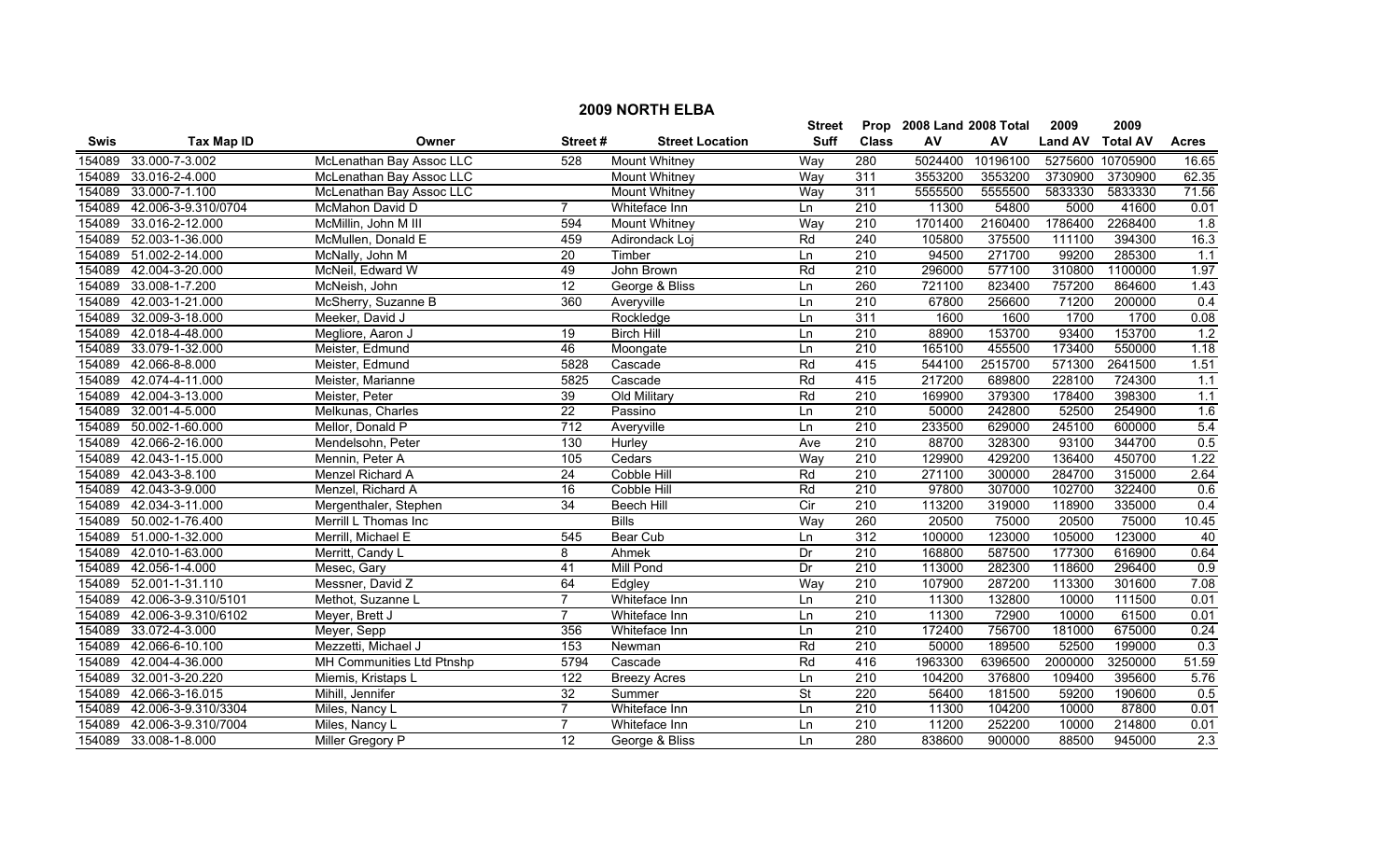|             | <b>2009 NORTH ELBA</b> |                       |                  |                        |                          |                  |                           |         |                |                 |                  |  |
|-------------|------------------------|-----------------------|------------------|------------------------|--------------------------|------------------|---------------------------|---------|----------------|-----------------|------------------|--|
|             |                        |                       |                  |                        | <b>Street</b>            |                  | Prop 2008 Land 2008 Total |         | 2009           | 2009            |                  |  |
| <b>Swis</b> | <b>Tax Map ID</b>      | Owner                 | Street#          | <b>Street Location</b> | Suff                     | <b>Class</b>     | ${\sf AV}$                | AV      | <b>Land AV</b> | <b>Total AV</b> | <b>Acres</b>     |  |
| 154089      | 42.065-5-8.000         | Miller, Colin         | 8                | Spruce                 | $\overline{\mathsf{St}}$ | 210              | 69500                     | 191100  | 73000          | 200700          | 0.5              |  |
| 154089      | 50.002-1-28.000        | Miller, Francis       | $\overline{72}$  | Theianguen             | Way                      | 210              | 147900                    | 506000  | 155300         | 531300          | 8.5              |  |
| 154089      | 42.006-3-9.310/5405    | Miller, John          | $\overline{7}$   | Whiteface Inn          | Ln                       | $\overline{210}$ | 11200                     | 181800  | 10000          | 153900          | 0.01             |  |
| 154089      | 32.009-3-3.000         | Miller, Kelly M       | 10               | Rockledge              | Ln                       | 210              | 36400                     | 240100  | 38200          | 252100          | 0.53             |  |
| 154089      | 33.020-1-8.000         | Miller, Mara J        | 193              | Ruisseaumont           | Way                      | 280              | 2416300                   | 3600000 | 2537100        | 3780000         | 3.9              |  |
| 154089      | 42.049-1-2.000         | Miller, Maureen       |                  | River                  | Rd                       | 330              | 54200                     | 54200   | 56900          | 56900           | 0.6              |  |
| 154089      | 42.006-3-9.310/6301    | Miller, William J     | $\overline{7}$   | Whiteface Inn          | Ln                       | 210              | 11300                     | 303200  | 10000          | 265400          | 0.01             |  |
| 154089      | 52.003-1-30.000        | Million Kathleen A    | 63               | <b>Bobsled Run</b>     | Ln                       | 210              | 87200                     | 155300  | 91600          | 163100          |                  |  |
| 154089      | 42.032-3-13.014        | Mills, Frederick A    | 2126             | Saranac                | Ave                      | 485              | 166300                    | 219800  | 174600         | 230800          | 0.26             |  |
|             | 154089 51.000-1-6.300  | Mills, Frederick A    |                  | Jersey                 | Dr                       | 314              | 159400                    | 159400  | 167400         | 167400          | 5.04             |  |
| 154089      | 33.015-2-8.000         | Milnarik, LeeAnne     | 12               | George & Bliss         | Ln                       | 322              | 630100                    | 808300  | 500000         | 500000          | 1.1              |  |
| 154089      | 33.072-6-8.000         | Miltz, William J      | 154              | Lodge                  | Way                      | 210              | 239540                    | 927800  | 239540         | 927800          | 0.04             |  |
| 154089      | 42.006-3-9.310/4602    | Mincieli, Michael V   | $\overline{7}$   | Whiteface Inn          | Ln                       | $\overline{210}$ | 11300                     | 98800   | 10000          | 83200           | 0.01             |  |
| 154089      | 42.049-1-11.100        | Miner, Kathleen B     |                  | Cummings               | Rd                       | 311              |                           |         | 100            | 100             | 0.04             |  |
|             | 154089 42.034-2-7.200  | Mirror Lake Drive LLC | 412              | Mirror Lake            | Dr                       | $\overline{210}$ | 634400                    | 1767500 | 666100         | 1855900         | 0.75             |  |
| 154089      | 42.025-1-16.000        | Moats, Raymond L      | $\overline{148}$ | Peninsula              | Way                      | $\overline{210}$ | 1624000                   | 2619400 | 1705200        | 2750400         | $\overline{1.1}$ |  |
| 154089      | 33.016-2-7.000         | Moccia, Dr Richard M  | 588              | <b>Mount Whitney</b>   | Way                      | 210              | 1449400                   | 1614800 | 1521800        | 1695500         | 1.8              |  |
| 154089      | 52.003-1-25.000        | Moles, Peter H        | 99               | <b>Bobsled Run</b>     | Ln                       | 210              | 65000                     | 129400  | 68300          | 135900          | 0.5              |  |
| 154089      | 52.001-2-5.000         | Molinos, Teresa D     | 4955             | Cascade                | Rd                       | 210              |                           |         | 180000         | 465000          | $\overline{5}$   |  |
| 154089      | 33.019-2-7.000         | Moller, Karsten N     | 12               | George & Bliss         | Ln                       | 260              | 1028600                   | 1792000 | 1080000        | 1881600         | 3.33             |  |
|             | 154089 41.007-2-6.110  | Monaghan, Robert W    |                  | NYS Route 86           |                          | 311              | 28700                     | 28700   | 30100          | 30100           | 0.52             |  |
|             | 154089 51.000-1-53.000 | Monette, Daniel J     |                  | Bear Cub               | Ln                       | 314              | 29500                     | 29500   | 31000          | 31000           | $\overline{5}$   |  |
| 154089      | 51.000-1-52.000        | Monette, Daniel J     |                  | Bear Cub               | Ln                       | 312              | 37600                     | 63100   | 39500          | 66300           | 1.4              |  |
| 154089      | 42.032-3-17.000        | Montgomery, Lynn D    |                  | Saranac                | Ave                      | 311              | 8500                      | 8500    | 8500           | 8500            | 0.2              |  |
| 154089      | 42.073-4-17.000        | Moody, Kevin P        | 18               | Snowberry              | Ln                       | 210              | 134600                    | 315000  | 141400         | 330800          | 0.48             |  |
| 154089      | 42.006-3-9.310/2807    | Mooney, Joan V        | $\overline{7}$   | Whiteface Inn          | Ln                       | $\overline{210}$ | 11200                     | 50700   | 5000           | 38500           | 0.01             |  |
|             | 154089 42.004-5-24.000 | Mooney, Kathleen C    |                  | Bear Cub               | Ln                       | 311              | 10700                     | 10700   | 11200          | 11200           | 0.5              |  |
| 154089      | 42.018-4-31.000        | Moore, Joseph M       | 136              | Evans                  | Ln                       | $\overline{210}$ | 154000                    | 374200  | 161700         | 392900          | 3.14             |  |
| 154089      | 42.074-5-12.000        | Moore, William P      | 43               | Juniper                | Cir                      | 210              | 114500                    | 268250  | 120300         | 281700          | 0.46             |  |
| 154089      | 50.002-1-77.100        | Moore, William P      | 139              | <b>Bills</b>           | Way                      | 260              | 34700                     | 50500   | 34700          | 50500           | 10.21            |  |
| 154089      | 33.018-3-5.000         | Moose Mountain LLC    | 11               | Peters                 | Way                      | 210              | 87100                     | 87100   | 350000         | 700000          | 0.49             |  |
| 154089      | 42.018-5-5.000         | Moquin, Francis V     | 50               | Jersey                 | Dr                       | 210              | 100400                    | 230000  | 105400         | 241500          |                  |  |
| 154089      | 42.018-4-32.131        | Moquin, Lisa          | 50               | <b>Holly Hill</b>      | Ln                       | 210              | 165700                    | 408500  | 174000         | 428900          | 1.53             |  |
| 154089      | 33.018-1-3.230/9       | Moran, Frederick      | 339              | Whiteface Inn          | Ln                       | 210              | 65200                     | 444400  | 65200          | 444400          | 0.01             |  |
| 154089      | 42.049-1-9.100         | Moran, Kim L          | 18               | Cummings               | Rd                       | $\overline{210}$ | 56800                     | 187900  | 59600          | 197300          | 0.31             |  |
| 154089      | 42.073-3-11.100        | Moreau, Peter H       | 259              | Old Military           | Rd                       | 210              | 70100                     | 95600   | 73600          | 100400          | 0.31             |  |
| 154089      | 42.006-3-9.310/1404    | Morelli, Michael      | $\overline{7}$   | Whiteface Inn          | Ln                       | 210              | 11300                     | 193200  | 10000          | 162800          | 0.01             |  |
|             | 154089 42.066-2-12.000 | Morelli, Nancy B      | 57               | Balsam                 | $\overline{\mathsf{St}}$ | $\overline{210}$ | 37200                     | 159600  | 39100          | 167600          | 0.3              |  |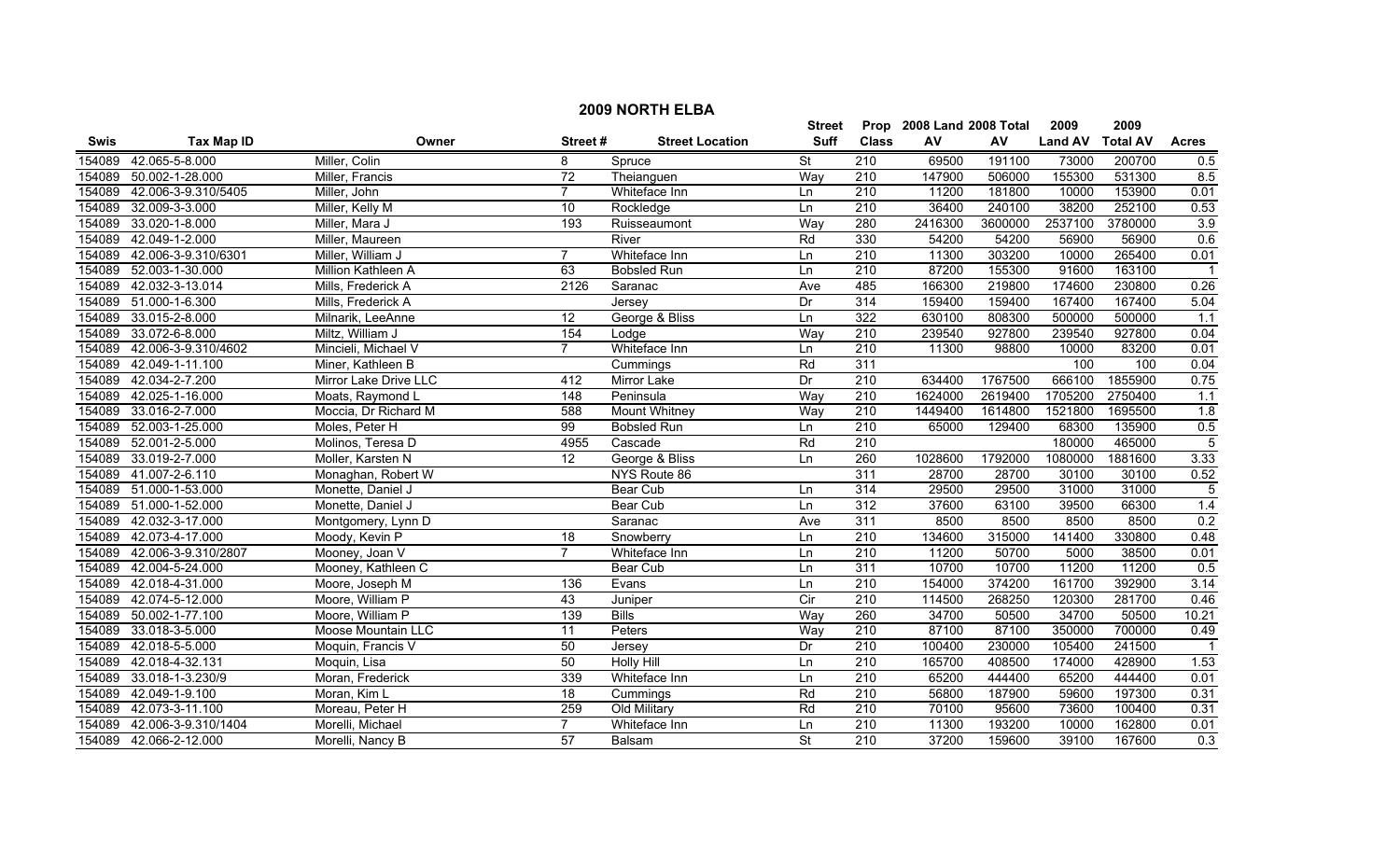|        | <b>2009 NORTH ELBA</b> |                           |                 |                        |               |                  |                           |              |                |                 |                |  |
|--------|------------------------|---------------------------|-----------------|------------------------|---------------|------------------|---------------------------|--------------|----------------|-----------------|----------------|--|
|        |                        |                           |                 |                        | <b>Street</b> |                  | Prop 2008 Land 2008 Total |              | 2009           | 2009            |                |  |
| Swis   | <b>Tax Map ID</b>      | Owner                     | Street#         | <b>Street Location</b> | <b>Suff</b>   | <b>Class</b>     | ${\sf AV}$                | AV           | <b>Land AV</b> | <b>Total AV</b> | <b>Acres</b>   |  |
| 154089 | 51.000-1-14.058        | Morford, Rickey W         |                 | Averyville             | Ln            | 260              | 48900                     | 63900        | 51300          | 67100           | 3.3            |  |
| 154089 | 42.065-2-5.000         | Morgan, John F            |                 | Hurley                 | Ave           | 971              | 4500                      | 4500         | 4500           | 4500            | 12.2           |  |
| 154089 | 42.006-3-9.310/5210    | Morgan, Susan W           |                 | Whiteface Inn          | Ln            | $\overline{210}$ | 11200                     | 115400       | 5000           | 88800           | 0.01           |  |
| 154089 | 42.073-3-8.000         | Morganson, James          | $\overline{16}$ | Stage Coach            | Way           | 210              | 51400                     | 129000       | 53900          | 135400          | 0.47           |  |
| 154089 | 42.073-3-15.001        | Morganson, James E        | $\overline{10}$ | Stage Coach            | Way           | 210              | 55200                     | 137400       | 58000          | 144300          | 0.51           |  |
| 154089 | 32.001-3-19.000        | Morganson, James E        |                 | <b>Breezy Acres</b>    | Ln            | 311              | 13500                     | 13500        | 14200          | 14200           | 2.3            |  |
| 154089 | 42.073-3-10.140        | Morganson, James E        |                 | Old Military           | Rd            | 311              | 26800                     | 26800        | 28100          | 28100           | 0.6            |  |
| 154089 | 42.073-3-10.130        | Morganson, James E        |                 | Old Military           | Rd            | 311              | 26800                     | 26800        | 28100          | 28100           | 0.82           |  |
| 154089 | 42.073-3-10.170        | Morganson, James E        |                 | Old Military           | Rd            | 311              | 26800                     | 26800        | 28100          | 28100           | 0.94           |  |
| 154089 | 42.073-3-10.160        | Morganson, James E        |                 | Old Military           | Rd            | 311              | 26800                     | 26800        | 28100          | 28100           | 0.7            |  |
| 154089 | 42.073-3-10.120        | Morganson, James E        |                 | Old Military           | Rd            | 311              | 26800                     | 26800        | 28100          | 28100           | 1.63           |  |
| 154089 | 42.073-3-10.150        | Morganson, James E        |                 | Old Military           | Rd            | 311              | 26800                     | 26800        | 28100          | 28100           | 0.66           |  |
| 154089 | 42.073-3-10.180        | Morganson, James E        |                 | Old Military           | Rd            | 311              | $\mathbf 0$               | $\mathbf{0}$ | $\mathbf 0$    | $\mathbf 0$     | 0.71           |  |
| 154089 | 42.010-1-26.000        | Morgenstern, Noreen K     |                 | Algonquin              | Dr            | 311              | 228000                    | 228000       | 239400         | 239400          | 0.97           |  |
| 154089 | 42.004-3-14.000        | Mormon Church Of Jesus    | $\overline{26}$ | John Brown             | Rd            | 620              | 165300                    | 793800       | 173600         | 833500          | 3.6            |  |
| 154089 | 51.002-2-1.120         | Morris, Bonnie            | 41              | River                  | Rd            | 240              | 318800                    | 1750500      | 334700         | 1838000         | 10.17          |  |
| 154089 | 41.001-2-7.000         | Morris, Charles           | 36              | Scarface Mountain      | Ln            | 210              | 39100                     | 310500       | 41000          | 326000          | 1.12           |  |
| 154089 | 51.002-2-10.000        | Morris, Nancy J           | 40              | Timber                 | Ln            | 210              | 92900                     | 326500       | 97500          | 342800          | 1.1            |  |
| 154089 | 51.002-2-12.000        | Morris, Nancy J           |                 | Timber                 | Ln            | 311              | 66000                     | 66000        | 69300          | 69300           | 1.9            |  |
| 154089 | 33.014-2-9.000         | Morris, William W Jr      | 28              | Overlook               | Way           | 210              | 360500                    | 1494800      | 378500         | 1569500         | 0.49           |  |
| 154089 | 42.065-5-9.000         | Morrison, William J       | 12              | Spruce                 | <b>St</b>     | $\overline{210}$ | 51100                     | 149300       | 53700          | 156800          | 0.3            |  |
| 154089 | 32.014-1-22.000        | Morrow, Frances M         | 6               | Passino                | Ln            | 311              | 2100                      | 2100         | 2200           | 2200            | 0.8            |  |
| 154089 | 32.014-1-23.000        | Morrow, Frances M         | 8               | Passino                | Ln            | $\overline{210}$ | 82500                     | 224600       | 86600          | 235800          | 1.2            |  |
| 154089 | 33.019-2-9.100         | Morton, Mark W            | 12              | George & Bliss         | Ln            | 260              | 904500                    | 1101900      | 949700         | 1157000         | 1.84           |  |
| 154089 | 42.041-1-12.200        | Morton, Mark W            | 139             | <b>Grand View</b>      | Ave           | $\overline{210}$ | 51800                     | 292800       | 54400          | 307400          | 0.1            |  |
| 154089 | 42.010-1-25.000        | Morton, William D         | 109             | Algonquin              | Dr            | 210              | 244400                    | 870200       | 256600         | 913700          | 1.13           |  |
| 154089 | 33.019-2-9.210         | Moschella, Jeanne A       | $\overline{12}$ | George & Bliss         | Ln            | 260              | 1098700                   | 1197900      | 1153600        | 1200000         | 1.84           |  |
| 154089 | 42.006-3-9.310/6405    | Moschetto, Charles F      | $\overline{7}$  | Whiteface Inn          | Ln            | 210              | 11200                     | 208200       | 10000          | 177600          | 0.01           |  |
| 154089 | 42.006-3-9.310/7810    | Moschetto, Charles F      | $\overline{7}$  | Whiteface Inn          | Ln            | 210              | 11300                     | 326400       | 5000           | 122700          | 0.01           |  |
| 154089 | 42.006-3-9.310/7804    | Moschetto, Charles F      | $\overline{7}$  | Whiteface Inn          | Ln            | 210              | 11300                     | 326400       | 5000           | 122700          | 0.01           |  |
| 154089 | 42.002-2-13.120        | Mountain Course Assoc Inc |                 | Morningside            | Dr            | 323              | $\mathbf 0$               | $\mathbf 0$  | $\mathbf 0$    | $\mathbf{0}$    | 3.97           |  |
| 154089 | 42.006-3-19.200        | Mountain Land Assoc LLC   | 1927            | Saranac                | Ave           | 465              | 158300                    | 508100       | 166200         | 533500          | $\overline{2}$ |  |
| 154089 | 42.006-3-19.300        | Mountain Land Assoc LLC   |                 | NYS Route 86           |               | 330              | 155900                    | 155900       | 163700         | 163700          | 1.4            |  |
| 154089 | 42.074-2-6.000         | Mullarney Robert C        |                 | Newman                 | Rd            | 311              | 25000                     | 25000        | 26200          | 26200           | 0.2            |  |
| 154089 | 42.074-2-7.000         | Mullarney, Janice         | 55              | Newman                 | Rd            | 210              | 37000                     | 157600       | 38900          | 165500          | 0.3            |  |
| 154089 | 42.065-2-6.000         | Mullarney, Joseph H       |                 | Hurley                 | Ave           | 311              | 3200                      | 3200         | 3200           | 3200            | 0.1            |  |
| 154089 | 50.002-1-83.000        | Mullarney, Joseph H       | $\overline{74}$ | <b>Bills</b>           | Way           | 312              | 12500                     | 29000        | 12500          | 29000           | 0.7            |  |
|        | 154089 42.065-2-7.000  | Mullarney, Joseph H       | 65              | <b>Hurley</b>          | Ave           | $\overline{210}$ | 32600                     | 141500       | 34300          | 148600          | 0.4            |  |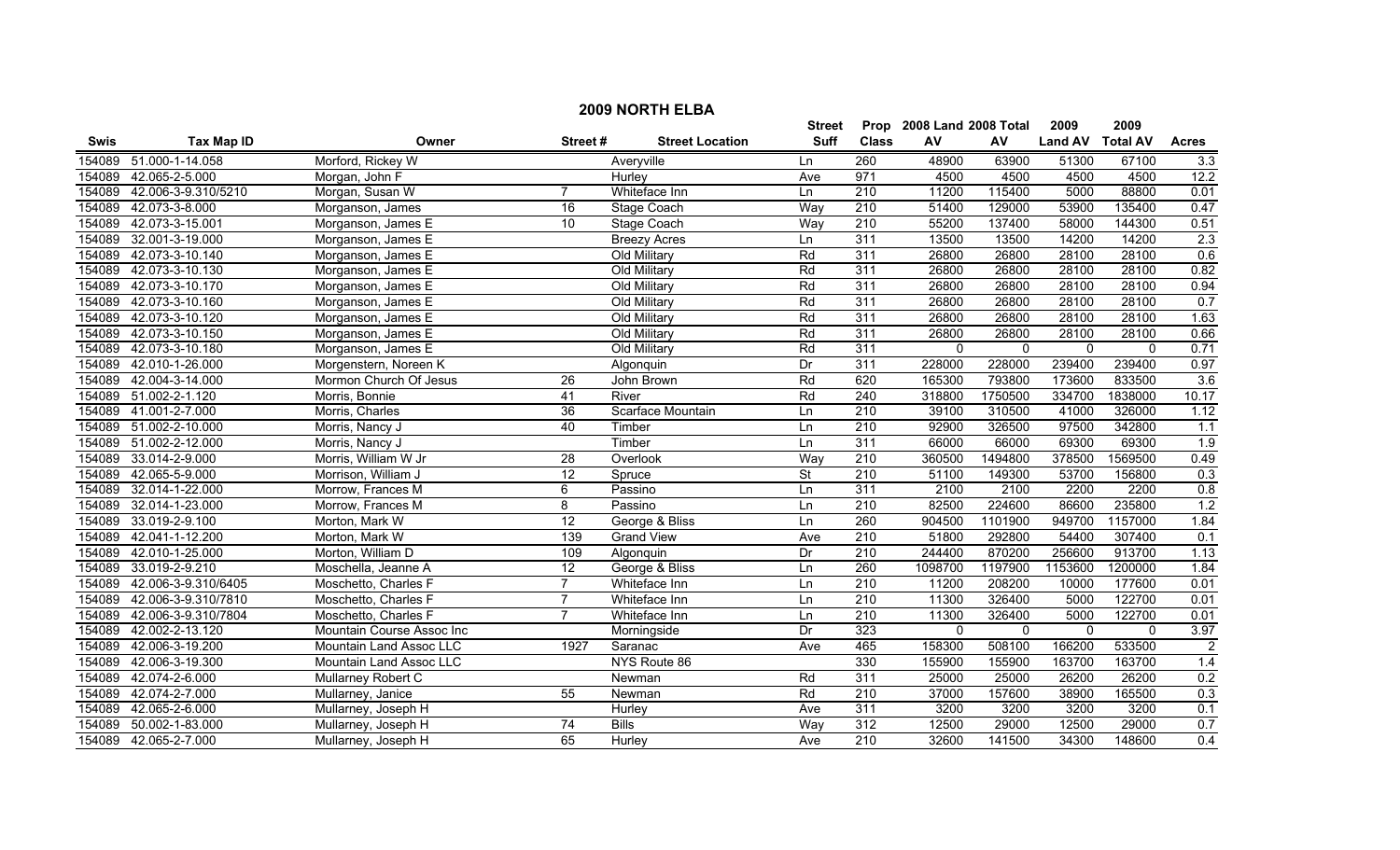|        | <b>2009 NORTH ELBA</b>    |                        |                  |                            |                          |                  |                           |         |                |                 |                |  |
|--------|---------------------------|------------------------|------------------|----------------------------|--------------------------|------------------|---------------------------|---------|----------------|-----------------|----------------|--|
|        |                           |                        |                  |                            | <b>Street</b>            |                  | Prop 2008 Land 2008 Total |         | 2009           | 2009            |                |  |
| Swis   | <b>Tax Map ID</b>         | Owner                  | Street#          | <b>Street Location</b>     | <b>Suff</b>              | <b>Class</b>     | AV                        | AV      | <b>Land AV</b> | <b>Total AV</b> | <b>Acres</b>   |  |
| 154089 | 33.072-1-1.001/12         | Multz Manor North LLC  | 9                | Hemlock                    | Way                      | 210              | 38500                     | 133700  | 38500          | 133700          | 0.01           |  |
| 154089 | 42.018-4-8.000            | Mulvey, Paul B Jr      | $\overline{127}$ | Averyville                 | Ln                       | $\overline{210}$ | 124700                    | 309500  | 131000         | 325000          | $\overline{1}$ |  |
| 154089 | 43.017-1-3.000            | Munro, Douglass        | 13               | Deerwood                   | TrI                      | 210              | 212900                    | 597700  | 223600         | 627600          | $\overline{3}$ |  |
| 154089 | 42.074-6-28.000           | Murphy, Paul F         | 13               | <b>Bark Eater</b>          | Way                      | 210              | 70500                     | 452400  | 74000          | 475000          | 0.08           |  |
| 154089 | 33.072-3-5.000            | Mutterperl, Mitchell J | 363              | Whiteface Inn              | Ln                       | 210              | 207000                    | 552100  | 217300         | 579700          | 0.26           |  |
| 154089 | 42.018-3-9.000            | <b>MWH LLC</b>         | 13               | Jersey                     | Dr                       | 210              | 95200                     | 160400  | 99900          | 168400          | $\overline{1}$ |  |
| 154089 | 42.004-3-15.000           | Myer, Eugene G         | 33               | John Brown                 | Rd                       | 210              | 159900                    | 360000  | 167900         | 378000          | 1.3            |  |
| 154089 | 33.079-1-2.000            | Myler, Ann L           | 207              | Whiteface Inn              | Ln                       | 210              | 102400                    | 416200  | 107500         | 437000          | 0.92           |  |
| 154089 | 50.002-1-26.000           | NAG Realty Assoc LLC   | 62               | Theianguen                 | Way                      | 311              | 147800                    | 147800  | 165000         | 165000          | 8.82           |  |
| 154089 | 42.006-3-9.310/6306       | Nagle Daniel P         | $\overline{7}$   | Whiteface Inn              | Ln                       | 210              | 11300                     | 303200  | 10000          | 265400          | 0.01           |  |
| 154089 | 52.003-1-29.002           | Napier, William H      | 87               | <b>Bobsled Run</b>         | Ln                       | 210              | 81800                     | 181000  | 85800          | 190000          | 1.01           |  |
| 154089 | 33.008-1-3.000            | Napiwocki, Edward W    | 12               | George & Bliss             | Ln                       | 260              | 722400                    | 818100  | 758500         | 859000          | 2.5            |  |
| 154089 | 42.003-1-29.000           | Nardiello, Donald A Jr | $\frac{1}{334}$  | Averyville                 | Ln                       | $\overline{210}$ | 156100                    | 400000  | 163900         | 420000          | 8.4            |  |
| 154089 | 42.003-1-31.100           | Nardiello, Timothy F   |                  | Averyville                 | Ln                       | 210              | 122000                    | 122000  | 128100         | 175000          | 11.42          |  |
| 154089 | 42.006-3-9.310/0703       | Nardone, Peter         | $\overline{7}$   | Whiteface Inn              | Ln                       | $\overline{210}$ | 11300                     | 98800   | 10000          | 83200           | 0.01           |  |
| 154089 | 42.006-3-9.310/4605       | Nardone, Peter         | $\overline{7}$   | Whiteface Inn              | Ln                       | $\overline{210}$ | 11300                     | 98800   | 10000          | 83200           | 0.01           |  |
| 154089 | 42.066-3-20.000           | Nason, George          | 54               | Balsam                     | $\overline{\mathsf{St}}$ | 210              | 37100                     | 158800  | 38900          | 166700          | 0.3            |  |
| 154089 | 60.000-1-18.000           | Nason, George H Jr     |                  | Adirondack Loj             | Rd                       | 312              | 61100                     | 63700   | 64200          | 66900           | 33.6           |  |
| 154089 | 42.066-3-19.000           | Nason, George H Jr     | 48               | Balsam                     | <b>St</b>                | 210              | 38500                     | 178900  | 40400          | 187800          | 0.3            |  |
| 154089 | 640.089-9999-132.350/1881 | <b>National Grid</b>   |                  | <b>Total Electric Dist</b> |                          | 884              | $\Omega$                  | 390022  | 0              | 418851          | $\overline{0}$ |  |
| 154089 | 640.089-9999-132.350/1022 | <b>National Grid</b>   |                  | T605a L Colby Lp 3 Raybrk  |                          | 882              | $\mathbf{0}$              | 957     | $\mathbf 0$    | 912             | $\overline{0}$ |  |
| 154089 | 640.089-9999-132.350/1021 | <b>National Grid</b>   |                  | T605a L Colby Lp3 Raybrk   |                          | 882              | $\mathbf{0}$              | 13098   | $\mathbf 0$    | 12480           | $\overline{0}$ |  |
| 154089 | 640.089-9999-132.350/1012 | <b>National Grid</b>   |                  | T605 Lake Colby Lp3        |                          | 882              | $\mathbf{0}$              | 80763   | $\mathbf{0}$   | 77174           | $\overline{0}$ |  |
| 154089 | 41.007-1-2.000            | <b>National Grid</b>   | 1081             | NYS Route 86               |                          | 882              | 35440                     | 758381  | 35440          | 755673          | 1.8            |  |
| 154089 | 640.089-9999-132.350/1011 | <b>National Grid</b>   |                  | T605 Lake Colby Lp3        |                          | 882              | $\mathbf{0}$              | 1105185 | 0              | 1056066         | $\overline{0}$ |  |
| 154089 | 640.089-9999-132.350/1882 | <b>National Grid</b>   |                  | <b>Total Electric Dist</b> |                          | 884              | $\mathbf{0}$              | 28501   | 0              | 30608           | $\overline{0}$ |  |
| 154089 | 41.001-1-24.000           | Neale, Michael F       | 65               | Ray Brook                  | Rd                       | $\overline{210}$ | 46200                     | 248000  | 48500          | 260400          | 0.8            |  |
| 154089 | 52.001-2-11.000           | Nealon, William J III  | 46               | Coyote                     | Way                      | $\overline{210}$ |                           |         | 139000         | 335200          | $\overline{4}$ |  |
| 154089 | 33.019-2-4.000            | Neary, Mary C          | 12               | George & Bliss             | Ln                       | 260              | 1087500                   | 1559500 | 1141900        | 1637500         | 3.5            |  |
| 154089 | 42.003-1-32.000           | Neu, Geoffrey M        | 332              | Averyville                 | Ln                       | 260              | 80600                     | 125000  | 84600          | 200000          | 2.55           |  |
| 154089 | 42.006-3-9.310/8102       | Neulander, M Robert    | $\overline{7}$   | Whiteface Inn              | Ln                       | 210              | 11300                     | 278900  | 10000          | 205700          | 0.01           |  |
| 154089 | 42.006-3-9.310/8103       | Neulander, M Robert    | $\overline{7}$   | Whiteface Inn              | Ln                       | 210              | 11300                     | 278900  | 10000          | 205700          | 0.01           |  |
| 154089 | 42.010-1-36.000           | Nevulis, Carol J       | 153              | Algonquin                  | Dr                       | 210              | 169200                    | 660000  | 177700         | 693000          | 0.72           |  |
| 154089 | 42.006-3-6.100            | Nevulis, Carol J       | 21               | Grindelwald                | Way                      | 210              | 200000                    | 200000  | 210000         | 400000          | 2.82           |  |
| 154089 | 32.009-3-5.000            | Newman Michelle        | $\overline{20}$  | Rockledge                  | Ln                       | 210              | 33100                     | 231300  | 34800          | 242900          | 0.37           |  |
| 154089 | 33.019-2-3.000            | Newman, Michael D      | 12               | George & Bliss             | Ln                       | 260              | 565400                    | 671700  | 593700         | 705300          | 0.68           |  |
| 154089 | 32.003-5-7.000            | Nichols, Bruce A       | $\overline{31}$  | Beaver Pond                | Way                      | 210              | 68300                     | 167000  | 71800          | 190000          | 3.38           |  |
|        | 154089 42.065-1-2.000     | Nichols, Bruce H       |                  | Old Military               | Rd                       | 311              | 12900                     | 12900   | 13500          | 13500           | 0.1            |  |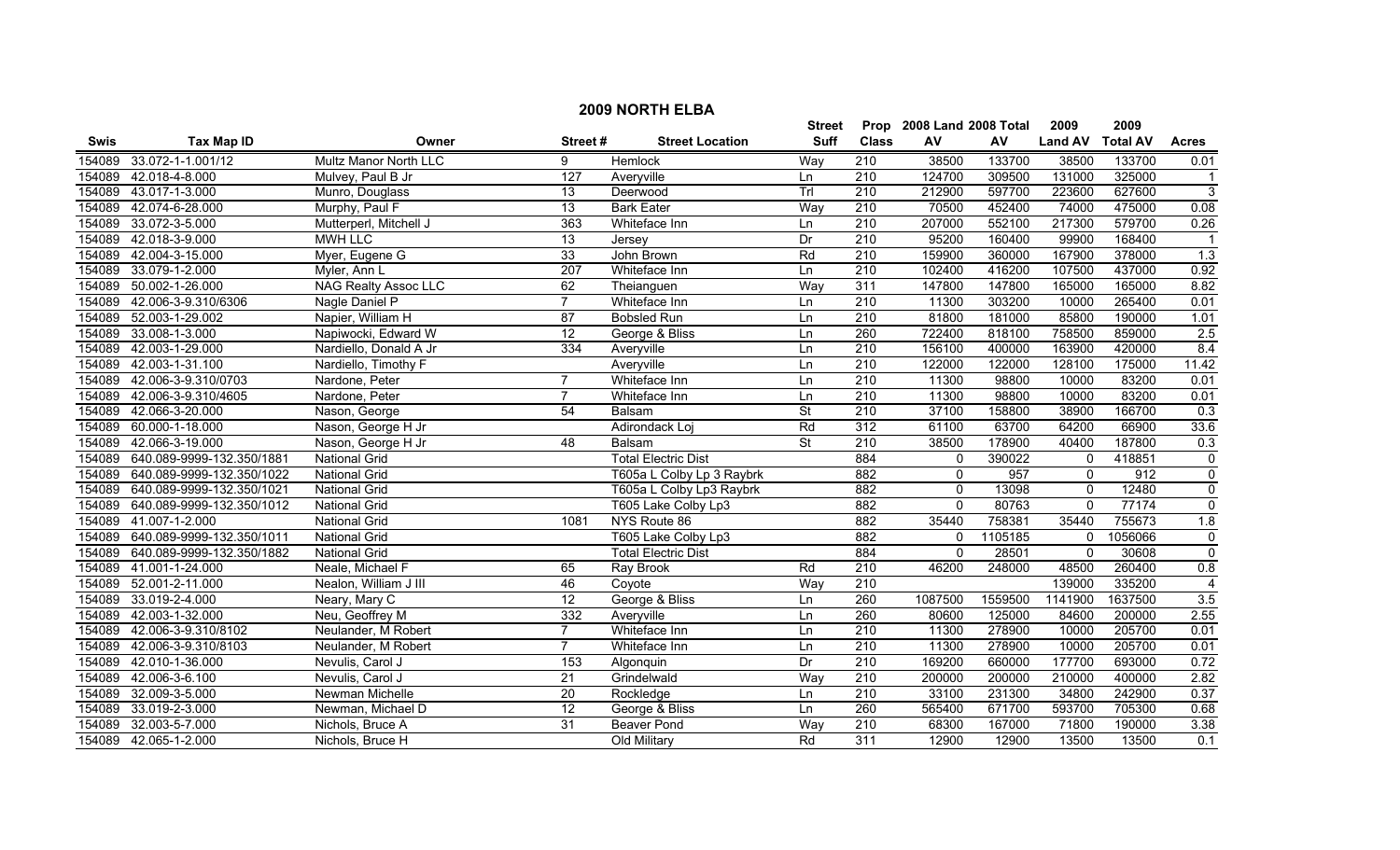|        | <b>2009 NORTH ELBA</b> |                             |                 |                        |                          |                  |                           |              |                |                 |                |
|--------|------------------------|-----------------------------|-----------------|------------------------|--------------------------|------------------|---------------------------|--------------|----------------|-----------------|----------------|
|        |                        |                             |                 |                        | <b>Street</b>            |                  | Prop 2008 Land 2008 Total |              | 2009           | 2009            |                |
| Swis   | <b>Tax Map ID</b>      | Owner                       | Street#         | <b>Street Location</b> | Suff                     | <b>Class</b>     | ${\sf AV}$                | AV           | <b>Land AV</b> | <b>Total AV</b> | <b>Acres</b>   |
| 154089 | 42.043-4-16.000        | Nicola, David D             | 24              | <b>Placid Heights</b>  | Ln                       | 210              | 141800                    | 484200       | 148900         | 508400          | 0.9            |
| 154089 | 42.010-1-7.000         | Nicola, Michael A Jr        | 83              | Algonquin              | Dr                       | 210              | 235300                    | 753100       | 247100         | 790800          | 0.88           |
| 154089 | 42.026-2-7.000         | Niles, Thea M               | 312             | Mirror Lake            | $\overline{\mathsf{Dr}}$ | 312              | 478600                    | 519800       | 502500         | 545800          | 0.56           |
| 154089 | 50.002-1-18.086        | Nixon, Josh                 | 70              | <b>Bills</b>           | Way                      | 260              | 27800                     | 80200        | 29200          | 80200           | 0.3            |
| 154089 | 33.018-1-14.000        | Nohowel, Stephen R          | 63              | Camp                   | Way                      | 210              | 1411700                   | 2203300      | 1482300        | 2313500         | 0.9            |
| 154089 | 42.018-4-20.200        | Nordhouse, John             |                 | Evans                  | Ln                       | 311              | 118500                    | 118500       | 124400         | 124400          | 1.1            |
| 154089 | 52.001-1-20.000        | Nordic Moon Ent LLC         | 4844            | Cascade                | Rd                       | 311              | 11000                     | 11000        | 11600          | 11600           | 0.23           |
| 154089 | 52.001-1-54.000        | Nordic Moon Ent LLC         | 4833            | Cascade                | Rd                       | 551              | 306100                    | 754400       | 321400         | 792100          | 200.11         |
| 154089 | 52.004-1-4.400         | Nordic Moon Ent LLC         |                 | Mountain               | Ln                       | 314              | 2000                      | 2000         | 2000           | 2000            | 1.23           |
| 154089 | 52.001-2-4.000         | Nordic Moon Ent LLC         |                 | Cascade                | Rd                       | 311              |                           |              | 25000          | 25000           | 5.18           |
| 154089 | 42.004-4-3.000         | Nordic Moon Enterprises LLC | 2830            | Wilmington             | Rd                       | 415              | 363000                    | 605000       | 381100         | 635200          | 1.87           |
| 154089 | 52.002-1-11.120        | Nordic Moon Enterprises LLC |                 | Mountain               | Ln                       | 314              | 28500                     | 28500        | 28500          | 28500           | 7.9            |
| 154089 | 52.002-1-11.200        | Nordic Moon Enterprises LLC |                 | Mountain               | Ln                       | 311              | 35700                     | 35700        | 35700          | 35700           | $\overline{2}$ |
| 154089 | 33.020-1-17.112        | Norelli, Mary               | 18              | <b>Botoulas</b>        | Way                      | 210              |                           |              | 150000         | 335000          | 1.25           |
| 154089 | 50.002-1-22.000        | Norfolk, Matthew D          | 16              | Stone                  | Rd                       | $\overline{210}$ | 152800                    | 525000       | 160400         | 551200          | 4.66           |
| 154089 | 42.006-3-9.310/3104    | Norford, Gail M             | $\overline{7}$  | Whiteface Inn          | Ln                       | $\overline{210}$ | 11200                     | 112700       | 10000          | 95000           | 0.01           |
| 154089 | 51.000-1-24.300        | Norris, Edgarita            |                 | <b>Bear Cub</b>        | Ln                       | 311              | 95100                     | 95100        | 99900          | 99900           | 4.81           |
| 154089 | 42.004-5-8.000         | North Country Prop LLC      | 54              | Ridge                  | $\overline{\text{Ln}}$   | 311              | 113500                    | 113500       | 119200         | 119200          | 2.26           |
| 154089 | 42.004-5-21.000        | North Country Prop LLC      |                 | <b>Bear Cub</b>        | Ln                       | 311              | $\mathbf 0$               | $\mathbf 0$  | $\mathbf 0$    | $\mathbf{0}$    | 1.66           |
| 154089 | 42.004-5-20.000        | North Country Prop LLC      | 40              | Ledge Rock             | Ln                       | 311              | 113500                    | 113500       | 119200         | 119200          | 3.03           |
| 154089 | 42.004-5-4.000         | North Country Prop LLC      | 25              | Ridge                  | Ln                       | 311              | 113500                    | 113500       | 119200         | 119200          | 3.7            |
| 154089 | 42.004-5-19.000        | North Country Prop LLC      | 30              | Ledge Rock             | Ln                       | 311              | 113500                    | 113500       | 119200         | 119200          | 3.89           |
| 154089 | 42.004-5-18.000        | North Country Prop LLC      | 48              | Ledge Rock             | Ln                       | 311              | 189200                    | 189200       | 198700         | 198700          | 6.48           |
| 154089 | 42.004-5-17.000        | North Country Prop LLC      | 50              | Ledge Rock             | Ln                       | 311              | 189200                    | 189200       | 198700         | 198700          | 8.12           |
| 154089 | 42.004-5-5.000         | North Country Prop LLC      | 33              | Ridge                  | Ln                       | 311              | 113500                    | 113500       | 119200         | 119200          | 2.78           |
| 154089 | 42.004-5-15.000        | North Country Prop LLC      | 62              | Ledge Rock             | Ln                       | 311              | 125000                    | 125000       | 131200         | 131200          | $\overline{4}$ |
| 154089 | 42.004-5-6.000         | North Country Prop LLC      | $\overline{48}$ | Ridge                  | Ln                       | 311              | 113500                    | 113500       | 119200         | 119200          | 2.14           |
| 154089 | 42.004-5-14.000        | North Country Prop LLC      | 55              | Ledge Rock             | Ln                       | 311              | 200000                    | 200000       | 210000         | 210000          | 6.23           |
| 154089 | 42.004-5-9.000         | North Country Prop LLC      | 231             | John Brown             | Rd                       | 210              | 189100                    | 1500000      | 198600         | 1575000         | 9.26           |
| 154089 | 42.004-5-22.000        | North Country Prop LLC      |                 | John Brown             | Rd                       | 311              | $\mathbf{0}$              | $\mathbf{0}$ | $\mathbf 0$    | $\mathbf{0}$    | 1.82           |
| 154089 | 42.004-5-16.000        | North Country Prop LLC      | 54              | Ledge Rock             | Ln                       | 311              | 200000                    | 200000       | 210000         | 210000          | 5.45           |
| 154089 | 52.004-1-11.000        | North Country School        | 4382            | Cascade                | Rd                       | 612              | 1284600                   | 7431400      | 1348900        | 8800000         | 196.2          |
| 154089 | 52.004-1-21.000        | North Country School        | 4379            | Cascade                | Rd                       | 210              | 106600                    | 339500       | 112000         | 356500          | $\overline{2}$ |
| 154089 | 52.004-1-22.000        | North Country School        | 4375            | Cascade                | Rd                       | 612              | 65600                     | 311400       | 68900          | 327000          | 2.2            |
| 154089 | 52.004-1-12.000        | North Country School Inc    |                 | Cascade                | Rd                       | 210              | 62000                     | 202000       | 65100          | 212100          | 1.4            |
| 154089 | 42.004-4-33.000        | North Elba Airport Garage   | 27              | Airport                | Ln                       | 844              | 5235300                   | 9072000      | 5497100        | 9525600         | 173.06         |
| 154089 | 42.004-3-10.000        | North Elba Cemetery         | 76              | Old Military           | Rd                       | 695              | 395100                    | 514100       | 414800         | 539800          | 16.23          |
|        | 154089 42.004-4-35.000 | North Elba Disposal Plant   | $\overline{74}$ | <b>Recycle Circle</b>  | Ln                       | 852              | 504100                    | 857800       | 529300         | 900700          | 32.4           |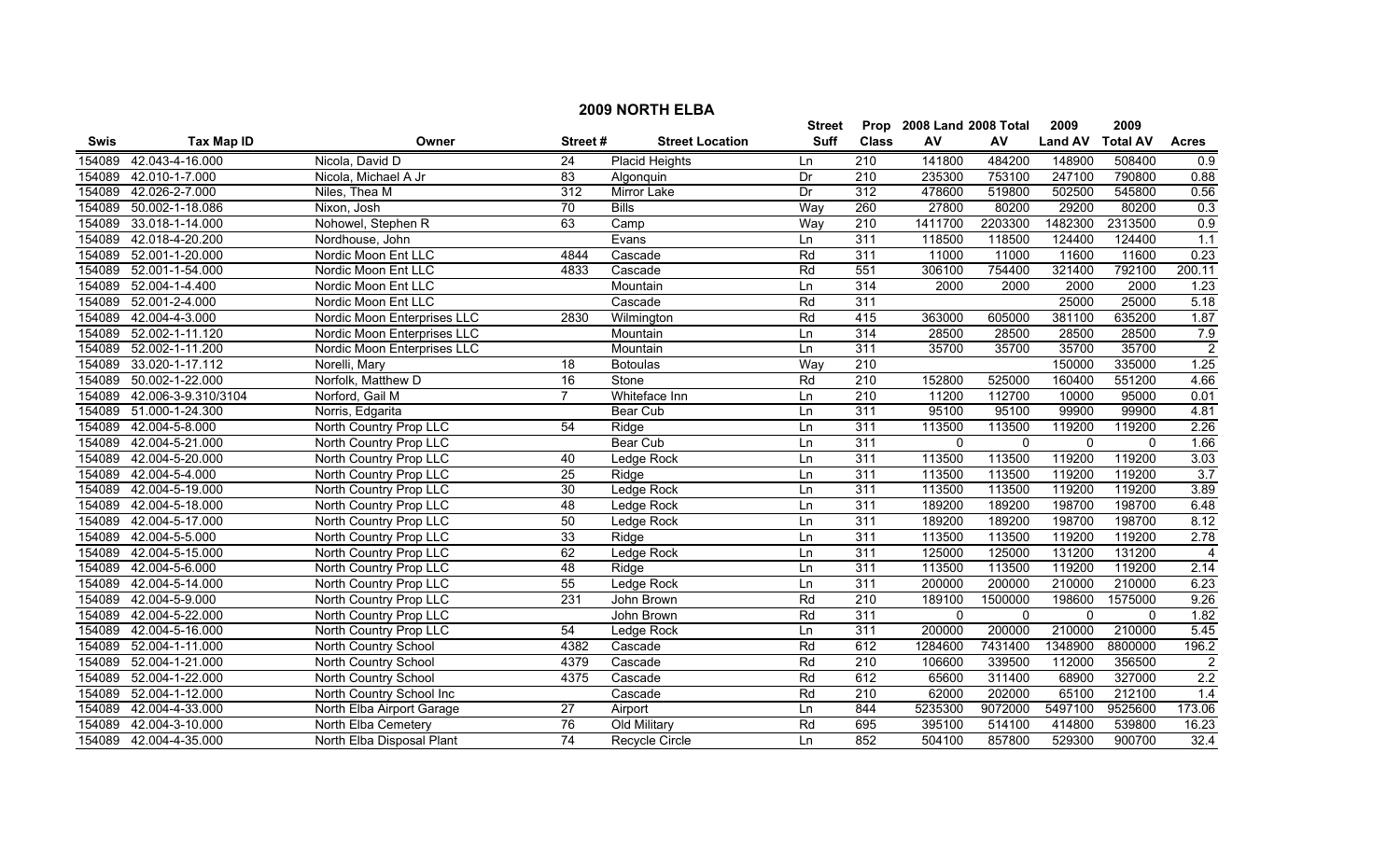| <b>2009 NORTH ELBA</b> |                     |                                |         |                        |               |                  |                      |                  |                |                  |                  |
|------------------------|---------------------|--------------------------------|---------|------------------------|---------------|------------------|----------------------|------------------|----------------|------------------|------------------|
|                        |                     |                                |         |                        | <b>Street</b> | Prop             | 2008 Land 2008 Total |                  | 2009           | 2009             |                  |
| Swis                   | <b>Tax Map ID</b>   | Owner                          | Street# | <b>Street Location</b> | <b>Suff</b>   | <b>Class</b>     | AV                   | AV               | <b>Land AV</b> | <b>Total AV</b>  | <b>Acres</b>     |
| 154089                 | 42.004-4-30.000     | North Elba Horse Show Grounds  | 5514    | Cascade                | Rd            | 682              | 5292000              | 10584000         |                | 5556600 11113200 | 69.52            |
| 154089                 | 42.066-4-6.000      | North Elba Playground          |         | Newman                 | Rd            | 592              | 54500                | 60600            | 57200          | 63600            | 0.4              |
| 154089                 | 51.002-1-17.000     | North Elba Ski Jump            | 5487    | Cascade                | Rd            | 682              | 7489500              | 46389200         |                | 7864000 48708700 | 48.9             |
| 154089                 | 32.003-4-38.000     | <b>North Elba Trustees</b>     | 214     | McKenzie Pond          | Rd            | 822              | 37800                | 37800            | 39700          | 39700            | 0.1              |
| 154089                 | 999.040-3-87.000    | North Elba Water Dist 1        |         | Improvements Only      |               | 822              | 100                  | 10000            | 100            | 10000            | 0.01             |
| 154089                 | 999.040-3-89.000    | North Elba Water Dist 1        |         | Improvements Only      |               | 822              | 100                  | 4000             | 100            | 4000             | 0.01             |
| 154089                 | 999.040-3-90.000    | North Elba Water Dist 1        |         | Improvements Only      |               | 822              | 100                  | 3600             | 100            | 3600             | 0.01             |
| 154089                 | 999.040-3-91.000    | North Elba Water Dist 1        |         | Improvements Only      |               | 822              | 100                  | 3600             | 100            | 3600             | 0.01             |
| 154089                 | 999.040-3-92.000    | North Elba Water Dist 1        |         | Improvements Only      |               | 822              | 100                  | 7200             | 100            | 7200             | 0.01             |
| 154089                 | 999.040-3-93.000    | North Elba Water Dist 1        |         | Improvements Only      |               | 822              | 100                  | 12000            | 100            | 12000            | 0.01             |
| 154089                 | 999.040-3-94.000    | North Elba Water Dist 1        |         | Improvements Only      |               | 822              | 100                  | 3500             | 100            | 3500             | 0.01             |
| 154089                 | 999.040-3-95.000    | North Elba Water Dist 1        |         | Improvements Only      |               | 822              | 100                  | 2200             | 100            | 2200             | 0.01             |
| 154089                 | 999.040-3-96.000    | North Elba Water Dist 1        |         | Improvements Only      |               | 822              | 100                  | 25000            | 100            | 25000            | 0.01             |
| 154089                 | 999.040-3-88.000    | North Elba Water Dist 1        |         | Improvements Only      |               | 822              | 100                  | 8000             | 100            | 8000             | 0.01             |
| 154089                 | 32.003-4-40.000     | North Elba Water District      |         | McKenzie Pond          | Rd            | 822              | 112400               | 529200           | 118100         | 555700           | 0.2              |
| 154089                 | 32.003-6-32.000     | North, Robert J                | 18      | Nordic                 | Way           | 210              | 153100               | 479000           | 160800         | 503000           | 4.25             |
| 154089                 | 42.004-3-9.000      | Northern Highlights Inc        | 5621    | Cascade                | Rd            | 433              | 184700               | 498700           | 193900         | 523600           | 0.9              |
| 154089                 | 42.002-2-8.112      | Northwood School               |         | Wilmington             | Rd            | 322              | 290900               | 290900           | 305400         | 305400           | 23.89            |
| 154089                 | 42.043-2-1.003      | Northwood School               | 88      | Northwood              | Rd            | 210              | 135000               | 436400           | 141700         | 458200           | 1.66             |
| 154089                 | 42.043-2-4.000      | Northwood School Inc           |         | Northwood              | Rd            | 312              | 467500               | 481100           | 490900         | 505200           | 4.45             |
| 154089                 | 42.035-2-3.000/1    | Northwood School Inc.          |         | Northwood              | Rd            | 330              | 200                  | $\overline{200}$ | 200            | 200              | 0.01             |
| 154089                 | 42.035-2-3.000      | Northwood School Inc           | 92      | Northwood              | Rd            | 612              | 4167100              | 26611200         |                | 4375500 27941800 | 37.4             |
| 154089                 | 42.035-2-2.000      | Northwood School Inc           |         | Northwood              | Rd            | 330              | 54700                | 54700            | 57400          | 57400            | 0.7              |
| 154089                 | 42.035-2-1.000      | Northwood School Inc           | 134     | Northwood              | Rd            | $\overline{210}$ | 276600               | 317400           | 290500         | 333300           | 0.5              |
| 154089                 | 42.034-2-6.000      | Northwood School Inc           | 392     | Mirror Lake            | Dr            | 210              | 228800               | 508000           | 240200         | 533400           | 0.61             |
| 154089                 | 33.018-1-2.001/3    | Norton John A                  | 316     | Whiteface Inn          | Ln            | $\overline{210}$ | 40100                | 386400           | 40100          | 386400           | 0.01             |
| 154089                 | 42.006-4-4.000      | Norton, John G                 |         | Whiteface Inn          | Ln            | 311              | 130400               | 130400           | 136900         | 136900           | 1.56             |
| 154089                 | 43.017-1-21.000     | Noujaim, Alexander J           | 166     | Deerwood               | Trl           | $\overline{210}$ | 198800               | 902800           | 208700         | 947900           | $\overline{2.1}$ |
| 154089                 | 43.003-2-2.200      | Noujaim, Alexander J           |         | River                  | Rd            | 311              | 104000               | 104000           | 109200         | 109200           | 8                |
| 154089                 | 42.006-3-9.310/1604 | Noval, Lorraine K              | 7       | Whiteface Inn          | Ln            | $\overline{210}$ | 11300                | 98800            | 10000          | 83200            | 0.01             |
| 154089                 | 42.018-4-59.000     | Novick, Howard I               | 66      | Evans                  | Ln            | 210              | 150500               | 645000           | 158000         | 677200           |                  |
| 154089                 | 42.010-1-33.000     | Nowicki Sandra G               | 137     | Algonquin              | Dr            | 210              | 335200               | 1479300          | 352000         | 1553300          | 0.71             |
| 154089                 | 50.002-1-55.000     | Nowicki, Richard J             | 32      | Sweetwood Farms        | Way           | 210              | 183900               | 380100           | 193100         | 399100           | 5.5              |
| 154089                 | 42.074-3-28.000     | Nugent, Alan J                 | 130     | Newman                 | Rd            | $\overline{210}$ | 20100                | 60000            | 21100          | 63000            | 0.18             |
| 154089                 | 42.074-3-29.000     | Nugent, Catherine              | 136     | Newman                 | Rd            | $\overline{210}$ | 28000                | 180000           | 29400          | 189000           | 0.18             |
| 154089                 | 32.004-1-22.000     | NYS Dept of En Con             | 1097    | NYS Route 86           |               | 652              | 4194800              | 24192000         |                | 4404500 25401600 | 140              |
| 154089                 | 41.001-1-6.000      | NYS Dept Transportation        |         | Ray Brook              | Rd            | 843              | 529200               | 529200           | 555700         | 555700           | 76.3             |
| 154089                 | 42.003-1-10.000     | <b>NYS Dept Transportation</b> |         | Averyville             | Ln            | 843              | 111600               | 111600           | 117200         | 117200           | 9                |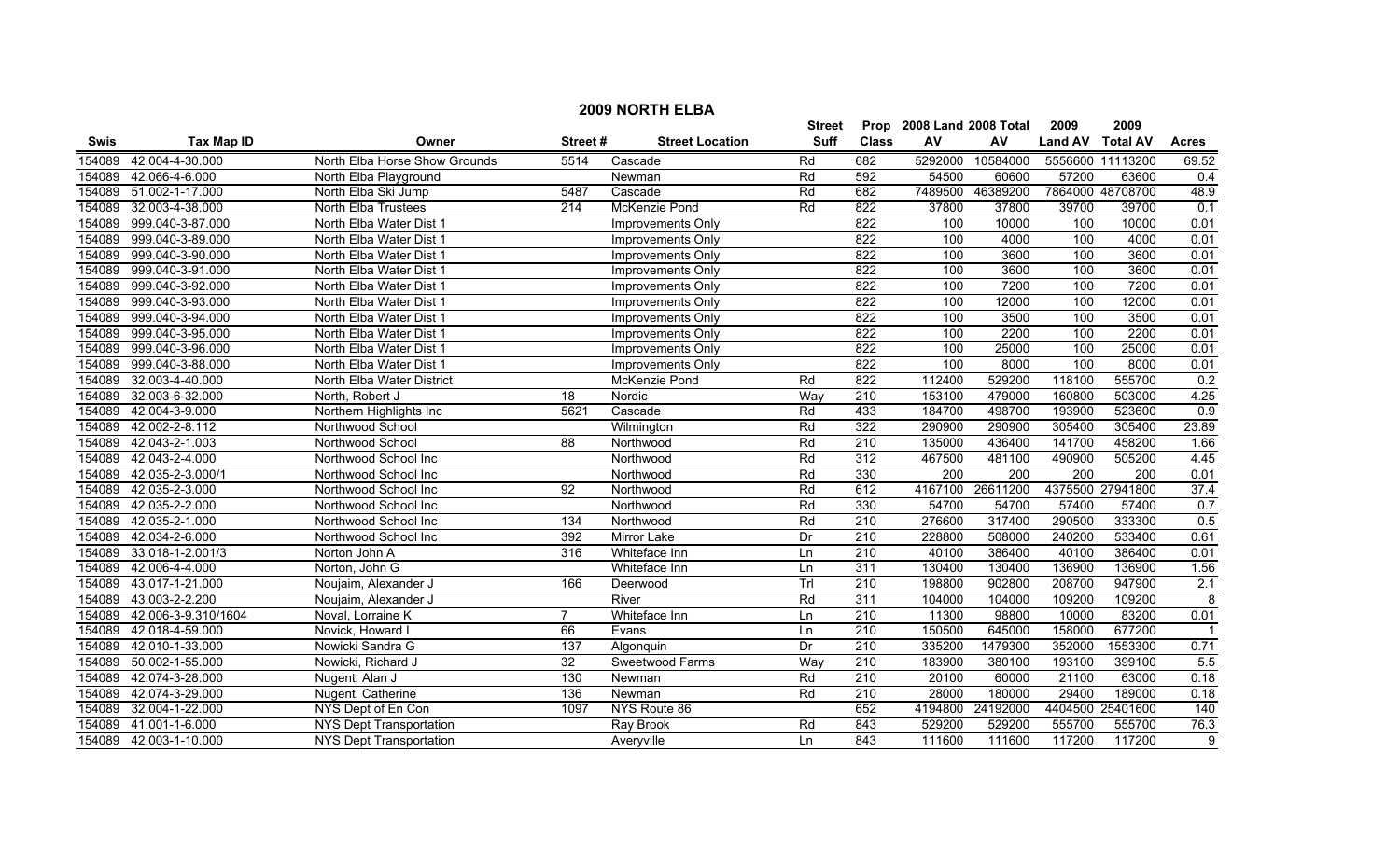| <b>2009 NORTH ELBA</b> |                        |                                |                  |                        |                 |                  |             |              |                |                  |                  |
|------------------------|------------------------|--------------------------------|------------------|------------------------|-----------------|------------------|-------------|--------------|----------------|------------------|------------------|
|                        |                        | Street                         | Prop             | 2008 Land 2008 Total   |                 | 2009             | 2009        |              |                |                  |                  |
| <b>Swis</b>            | <b>Tax Map ID</b>      | Owner                          | Street#          | <b>Street Location</b> | <b>Suff</b>     | <b>Class</b>     | AV          | AV           | <b>Land AV</b> | <b>Total AV</b>  | <b>Acres</b>     |
| 154089                 | 42.056-1-8.000/1       | <b>NYS Dept Transportation</b> |                  | Old Military           | Rd              | 843              | 900         | 900          | 900            | $\overline{900}$ | 0.01             |
| 154089                 | 42.074-3-3.000         | <b>NYS ORDA</b>                |                  | Old Military           | Rd              | 323              | 529200      | 529200       | 555700         | 555700           | 8.03             |
| 154089                 | 42.074-3-2.200         | <b>NYS ORDA</b>                | 196              | Old Military           | Rd              | 614              | 5159700     | 31752000     |                | 5417700 33339600 | 13.77            |
| 154089                 | 32.003-6-34.000        | Oberding, Michael              | 90               | <b>Tadds</b>           | Way             | 210              | 142800      | 393900       | 149900         | 413600           | 4.3              |
| 154089                 | 42.065-1-7.000         | OBrien, Melanie J              | 309              | Old Military           | Rd              | 210              | 66700       | 248400       | 70000          | 250000           | 0.6              |
| 154089                 | 33.018-1-2.001/2       | OBryon, David S                | 316              | Whiteface Inn          | Ln              | 210              | 57800       | 528100       | 57800          | 528100           | 0.01             |
| 154089                 | 42.049-1-7.000         | Oceans 4 LLC                   | 48               | Wesvalley              | Rd              | 449              | 147900      | 318300       | 155300         | 334200           | 0.7              |
| 154089                 | 42.073-3-2.100         | <b>OConnor-Pratt Trust</b>     | 135              | Polarity               | Way             | 210              | 129900      | 251400       | 136400         | 264000           | 9.2              |
| 154089                 | 42.006-3-9.310/1406    | OConnor, Michael               | $\overline{7}$   | Whiteface Inn          | Ln              | $\overline{210}$ | 11300       | 193200       | 10000          | 162800           | 0.01             |
| 154089                 | 42.006-3-9.310/4403    | OConnor, Michael J             | $\overline{7}$   | Whiteface Inn          | Ln              | $\overline{210}$ | 11200       | 117100       | 10000          | 98700            | 0.01             |
| 154089                 | 42.032-3-7.000         | OCSAP Ltd                      | 2044             | Saranac                | Ave             | 484              | 496600      | 1176200      | 521400         | 1235000          | 1.04             |
| 154089                 | 42.035-1-2.100         | ODonnell, Rogan M              | $\overline{347}$ | <b>Mirror Lake</b>     | Dr              | 210              | 175000      | 564000       | 183800         | 592200           | 0.79             |
| 154089                 | 42.006-3-9.310/2507    | ODonoghue, John                | $\overline{7}$   | Whiteface Inn          | Ln              | $\overline{210}$ |             |              | 5000           | 78300            | 0.01             |
| 154089                 | 42.006-3-9.310/2501    | ODonoghue, John                | $\overline{7}$   | Whiteface Inn          | Ln              | $\overline{210}$ | 11200       | 185800       | 5000           | 78300            | 0.01             |
| 154089                 | 51.002-2-13.000        | OGrady, Margaret               | 22               | Timber                 | Ln              | $\overline{210}$ | 104000      | 310000       | 109200         | 315000           | 1.3              |
| 154089                 | 33.019-2-2.000         | OHanesian, Robert M            | 12               | George & Bliss         | Ln              | 280              | 1028700     | 1524800      | 1080100        | 1601000          | 1.47             |
| 154089                 | 33.018-1-2.001/20      | <b>OHara Timothy</b>           | 316              | Whiteface Inn          | Ln              | 210              | 50500       | 450800       | 50500          | 450800           | 0.01             |
| 154089                 | 42.035-2-4.000         | OLeary, Ann                    |                  | Northwood              | Rd              | 311              | 121000      | 121000       | 127000         | 127000           | 0.8              |
| 154089                 | 42.043-1-2.000         | OLeary, Ann S                  | 16               | Norsnol                | Way             | 210              | 205800      | 739600       | 216100         | 776600           | $\overline{1}$   |
| 154089                 | 42.006-3-9.310/1104    | Oliva, Peter J                 | $\overline{7}$   | Whiteface Inn          | Ln              | 210              | 11200       | 127100       | 10000          | 106000           | 0.01             |
| 154089                 | 33.008-1-10.000        | Oliver, William                | 12               | George & Bliss         | Ln              | 312              | 937900      | 1132400      | 984800         | 1189000          | $\overline{2.2}$ |
| 154089                 | 42.073-4-11.000        | Olney, Peter                   | 42               | Snowberry              | Ln              | 210              | 182200      | 509000       | 191300         | 534400           | 0.69             |
| 154089                 | 33.072-1-1.001         | <b>Olympic Resort Condo</b>    |                  | Hemlock                | Way             | 330              | $\mathbf 0$ | $\mathbf{0}$ | $\mathbf 0$    | $\mathbf{0}$     | 2.06             |
| 154089                 | 42.006-3-9.310/6904    | ONeil, Terence A               | $\overline{7}$   | Whiteface Inn          | Ln              | 210              | 11200       | 182900       | 10000          | 153900           | 0.01             |
| 154089                 | 51.002-2-1.220         | ONeill, Donnon J               | $\overline{22}$  | River                  | Rd              | $\overline{210}$ | 184500      | 491000       | 193800         | 515600           | 3.5              |
| 154089                 | 42.006-3-9.310/4203    | ONeill, William J              | $\overline{7}$   | Whiteface Inn          | Ln              | 210              | 11200       | 64900        | 5000           | 49400            | 0.01             |
| 154089                 | 42.006-3-9.310/6506    | Opperman, William              | $\overline{7}$   | Whiteface Inn          | Ln              | 210              | 11300       | 132800       | 10000          | 111500           | 0.01             |
| 154089                 | 42.073-3-11.200        | Ormsby, Mary P                 | 3                | Stage Coach            | Way             | 418              | 73200       | 174400       | 76800          | 160000           | 0.52             |
| 154089                 | 42.018-4-32.220        | Orshan, Fred                   | 49               | <b>Holly Hill</b>      | Ln              | 210              | 162200      | 529500       | 170300         | 556000           | 1.4              |
| 154089                 | 33.015-1-8.000         | Ortloff, George C              | 12               | George & Bliss         | Ln              | 312              | 499300      | 508300       | 524300         | 533700           | 1.14             |
| 154089                 | 42.041-1-4.000         | Ortloff, Lillian T             |                  | <b>Grand View</b>      | Ave             | 311              | 900         | 900          | 900            | 900              | 0.1              |
| 154089                 | 42.041-1-6.000         | Ortloff, Lillian T             |                  | <b>Grand View</b>      | Ave             | 210              | 56700       | 386000       | 59500          | 405300           | 0.3              |
| 154089                 | 42.006-3-9.310/8005    | Osborne Richard M              | $\overline{7}$   | Whiteface Inn          | Ln              | 210              | 11200       | 194600       | 5000           | 122700           | 0.01             |
| 154089                 | 32.009-3-13.000        | OSullivan, John F              |                  | Rockledge              | Ln              | 311              | 9700        | 9700         | 10200          | 10200            | 0.09             |
| 154089                 | 43.017-1-40.000        | Otenti, Paul E                 | 110              | Deerwood               | Tr              | $\overline{210}$ | 134500      | 325900       | 141200         | 342200           | 2.77             |
| 154089                 | 42.018-5-18.000        | OToole, John                   | $\overline{23}$  | Desiree                | Ln              | $\overline{210}$ | 109800      | 292300       | 115300         | 306900           | 0.93             |
| 154089                 | 42.018-5-13.200        | OToole, John                   |                  | Sunset                 | $\overline{Dr}$ | 311              | 60000       | 60000        | 63000          | 63000            | 0.92             |
|                        | 154089 52.001-2-10.000 | Otranto, Lawrence J            | 43               | American               | Way             | 210              |             |              | 117900         | 231200           | 6.03             |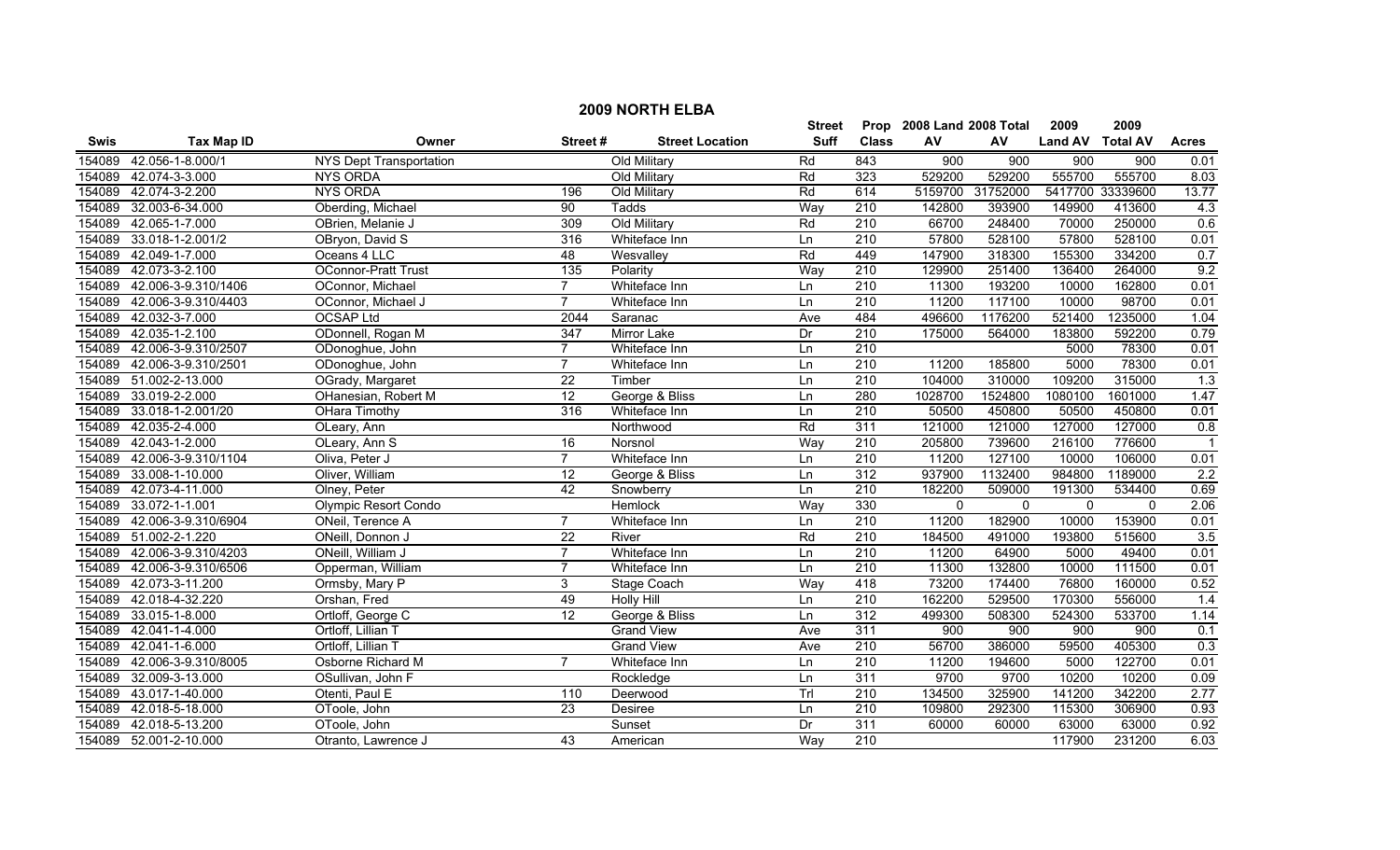|        | <b>2009 NORTH ELBA</b> |                            |                 |                        |               |                  |                           |         |                |                 |                  |  |
|--------|------------------------|----------------------------|-----------------|------------------------|---------------|------------------|---------------------------|---------|----------------|-----------------|------------------|--|
|        |                        |                            |                 |                        | <b>Street</b> |                  | Prop 2008 Land 2008 Total |         | 2009           | 2009            |                  |  |
| Swis   | <b>Tax Map ID</b>      | Owner                      | Street#         | <b>Street Location</b> | <b>Suff</b>   | <b>Class</b>     | ${\sf AV}$                | AV      | <b>Land AV</b> | <b>Total AV</b> | <b>Acres</b>     |  |
| 154089 | 32.003-3-12.000        | Owl Holdings Limited       |                 | McKenzie Pond          | Rd            | 240              | 45400                     | 234400  | 47700          | 246100          | 16.84            |  |
| 154089 | 32.003-3-11.000        | Owl Holdings Limited       |                 | McKenzie Pond          | Rd            | 311              | 152000                    | 152000  | 159600         | 159600          | 8.62             |  |
| 154089 | 33.016-1-5.000         | Owl Holdings Limited       | 12              | George & Bliss         | Ln            | 312              | 655900                    | 1125000 | 688600         | 1181200         | $\overline{1.8}$ |  |
| 154089 | 42.018-5-12.200        | Owl Holdings Ltd           |                 | Sunset                 | Dr            | 311              | 100000                    | 100000  | 105000         | 105000          | 3.66             |  |
| 154089 | 42.032-1-3.000         | Owl Holdings Ltd           |                 | Fawn Ridge             | Rd            | 311              | 293800                    | 293800  | 175000         | 175000          | 0.6              |  |
| 154089 | 42.032-1-4.000         | Owl Holdings Ltd           |                 | Fawn Ridge             | Rd            | 311              | 205600                    | 205600  | 175000         | 175000          | 0.3              |  |
| 154089 | 50.002-1-82.000        | Pabins, John               | 76              | <b>Bills</b>           | Way           | 260              | 14000                     | 40000   | 14000          | 40000           |                  |  |
| 154089 | 32.001-4-4.000         | Pacharz, Richard W         | 16              | Passino                | Ln            | 210              | 92800                     | 216000  | 97400          | 226800          | 2.4              |  |
| 154089 | 32.014-1-1.000         | Pacharz, Richard W         |                 | <b>Breezy Acres</b>    | Ln            | 323              | 5200                      | 5200    | 5500           | 5500            | 1.6              |  |
| 154089 | 42.006-3-9.310/7801    | Paddle Partners LLC        | $\overline{7}$  | Whiteface Inn          | Ln            | 210              | 11300                     | 326400  | 10000          | 245500          | 0.01             |  |
| 154089 | 42.006-3-9.310/7902    | Paddle Partners LLC        | $\overline{7}$  | Whiteface Inn          | Ln            | $\overline{210}$ | 11300                     | 316700  | 10000          | 254800          | 0.01             |  |
| 154089 | 42.041-1-23.000        | Page, James W              | 6               | Knoll                  | Way           | 210              | 68500                     | 296800  | 71900          | 311600          | 0.05             |  |
| 154089 | 42.006-3-9.310/7101    | Pajama Time LLC            | $\overline{7}$  | Whiteface Inn          | Ln            | $\overline{210}$ | 11200                     | 255700  | 5000           | 107400          | 0.01             |  |
| 154089 | 32.003-6-20.000        | Pall, Charlotte            | 80              | Ironwood               | Way           | 210              | 137100                    | 373800  | 144000         | 392500          | 9.61             |  |
| 154089 | 51.002-2-22.000        | Palumbo, David A           | 46              | Timber                 | Ln            | $\overline{210}$ | 100000                    | 308800  | 105000         | 324200          | 0.9              |  |
| 154089 | 42.049-1-6.000         | Palumbo, Mae J             |                 | Wesvalley              | Rd            | 311              | 4000                      | 4000    | 4000           | 4000            | $\overline{0.1}$ |  |
| 154089 | 42.006-3-9.310/1201    | Paparo, Russ G             | $\overline{7}$  | Whiteface Inn          | Ln            | 210              | 11300                     | 141800  | 10000          | 119500          | 0.01             |  |
| 154089 | 43.017-1-20.047        | Papenfuss, Ruth H          | 28              | Deerwood               | Trl           | 210              | 109300                    | 260500  | 114700         | 273500          | $\overline{2}$   |  |
| 154089 | 42.006-3-9.310/2704    | Papes, Daniel W            | $\overline{7}$  | Whiteface Inn          | Ln            | 210              | 11300                     | 193200  | 10000          | 162800          | 0.01             |  |
| 154089 | 42.006-3-9.310/2705    | Papes, Daniel W            | $\overline{7}$  | Whiteface Inn          | Ln            | 210              | 11300                     | 193200  | 10000          | 162800          | 0.01             |  |
| 154089 | 42.006-3-9.310/2706    | Papes, Daniel W            | $\overline{7}$  | Whiteface Inn          | Ln            | $\overline{210}$ | 11300                     | 193200  | 10000          | 162800          | 0.01             |  |
| 154089 | 42.006-3-9.310/2701    | Papes, Daniel W            | $\overline{7}$  | Whiteface Inn          | Ln            | $\overline{210}$ | 11300                     | 193200  | 10000          | 162800          | 0.01             |  |
| 154089 | 42.006-3-9.310/2703    | Papes, Daniel W            | $\overline{7}$  | Whiteface Inn          | Ln            | $\overline{210}$ | 11300                     | 193200  | 10000          | 162800          | 0.01             |  |
| 154089 | 42.006-3-9.310/2702    | Papes, Daniel W            | 7               | Whiteface Inn          | Ln            | $\overline{210}$ | 11300                     | 193200  | 10000          | 162800          | 0.01             |  |
| 154089 | 42.006-3-9.310/3706    | Pappa, Frederick F         | $\overline{7}$  | Whiteface Inn          | Ln            | $\overline{210}$ | 11200                     | 78600   | 5000           | 59700           | 0.01             |  |
| 154089 | 42.018-4-60.000        | Pappalardo, Charles A      |                 | Evans                  | Ln            | 311              | 118500                    | 118500  | 124400         | 124400          |                  |  |
| 154089 | 42.018-4-61.000        | Pappalardo, Leonard C      | $\overline{73}$ | Evans                  | Ln            | 210              | 178600                    | 549600  | 187500         | 577100          | $\overline{1.1}$ |  |
| 154089 | 33.018-1-16.200        | Paragon Partners           |                 | Whiteface Inn          | Ln            | 311              | 183200                    | 183200  | 192400         | 192400          | 4.35             |  |
| 154089 | 51.002-2-9.000         | Parent, Darlene            | 44              | Timber                 | Ln            | 210              | 102400                    | 328400  | 107500         | 344800          | $\overline{1}$   |  |
| 154089 | 51.002-2-15.000        | Paris, Martin S            | 5104            | Cascade                | Rd            | 210              | 91200                     | 276400  | 95700          | 285500          | 0.9              |  |
| 154089 | 33.014-1-9.000         | Parish Energy Fuels Inc    | 46              | Chipmunk               | Ln            | 260              | 1263700                   | 2622600 | 1326900        | 2753700         | 0.29             |  |
| 154089 | 42.006-3-9.310/2806    | Parker James A             | 7               | Whiteface Inn          | Ln            | 210              | 11300                     | 91500   | 10000          | 77100           | 0.01             |  |
| 154089 | 42.006-3-9.310/4212    | Parker, Brian M            | $\overline{7}$  | Whiteface Inn          | Ln            | 210              |                           |         | 5000           | 49400           | 0.01             |  |
| 154089 | 41.007-1-12.000        | Parkview @ Ticonderoga LLC | 1134            | NYS Route 86           |               | 444              | 341700                    | 1035300 | 358800         | 1087100         | 4.1              |  |
| 154089 | 42.018-1-12.000        | Partelow, Lawrence J       | $\overline{87}$ | Patch                  | Ln            | 210              | 108100                    | 252200  | 113500         | 264800          | 1.1              |  |
| 154089 | 33.020-1-6.000         | Patelli, Bradley G         | 211             | Ruisseaumont           | Way           | 280              | 1575000                   | 3000000 | 1653800        | 3150000         | 3.5              |  |
| 154089 | 42.032-2-13.000        | Patterson Donna M          | 11              | Patterson              | Way           | 210              | 62000                     | 172600  | 65100          | 181200          | 0.38             |  |
| 154089 | 42.032-2-16.100        | Patterson, James M         | 14              | Patterson              | Way           | $\overline{210}$ | 20400                     | 98300   | 21400          | 103200          | 1.92             |  |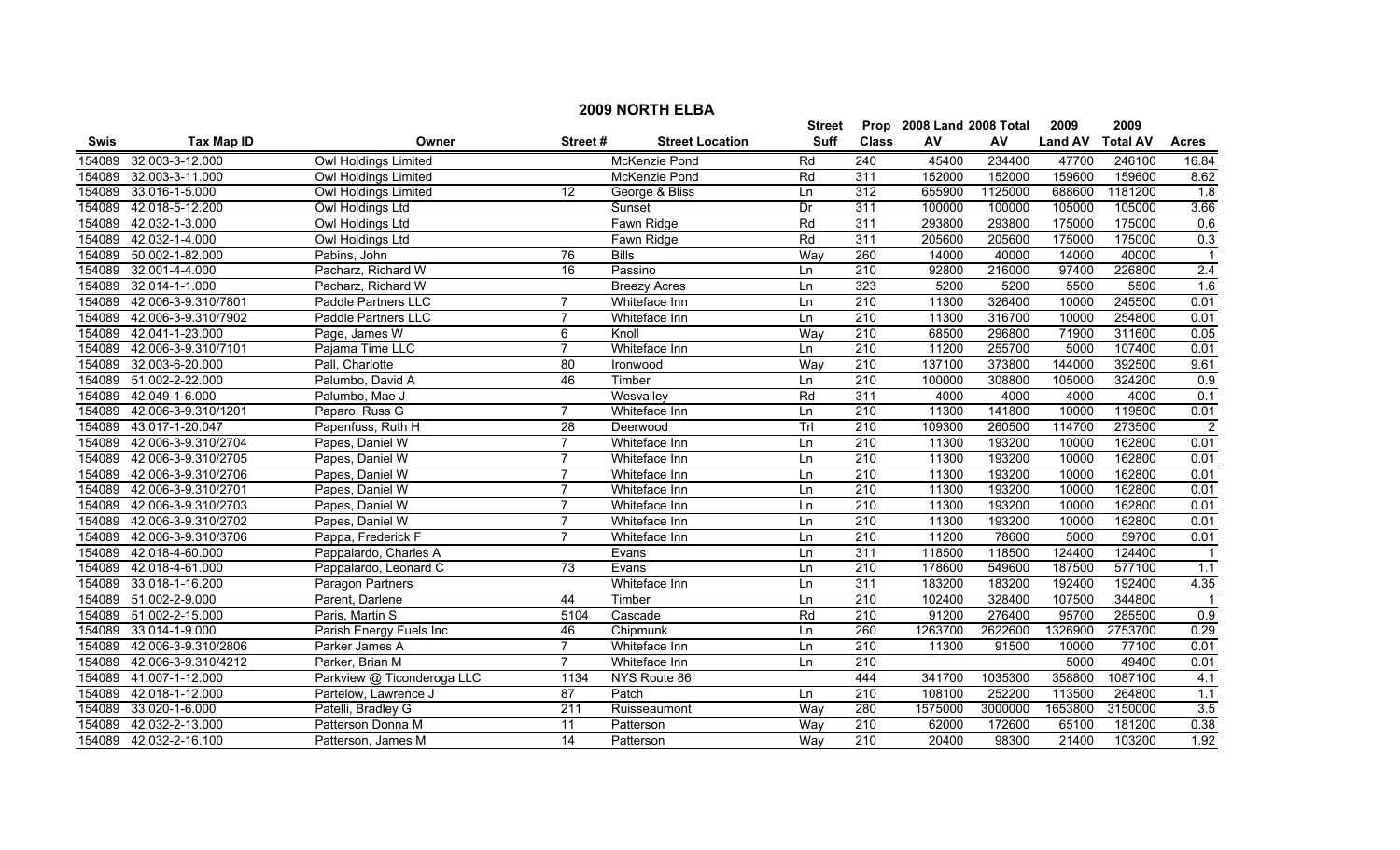| <b>2009 NORTH ELBA</b> |                                                               |                            |                 |                        |                 |                  |         |         |                |                 |                         |  |
|------------------------|---------------------------------------------------------------|----------------------------|-----------------|------------------------|-----------------|------------------|---------|---------|----------------|-----------------|-------------------------|--|
|                        | 2009<br>Prop<br>2008 Land 2008 Total<br>2009<br><b>Street</b> |                            |                 |                        |                 |                  |         |         |                |                 |                         |  |
| Swis                   | <b>Tax Map ID</b>                                             | Owner                      | Street#         | <b>Street Location</b> | <b>Suff</b>     | <b>Class</b>     | AV      | AV      | <b>Land AV</b> | <b>Total AV</b> | <b>Acres</b>            |  |
| 154089                 | 42.006-3-9.310/7501                                           | Pattison, A Taylor III     |                 | Whiteface Inn          | Ln              | 210              | 11300   | 183200  | 10000          | 153900          | 0.01                    |  |
| 154089                 | 33.014-2-12.000                                               | Pavone, John F             | $\overline{22}$ | Overlook               | Way             | 210              | 402700  | 1200100 | 422800         | 1260100         | 0.96                    |  |
| 154089                 | 42.018-1-5.000                                                | Payne, Sandra K            | 100             | Patch                  | Ln              | $\overline{210}$ | 121200  | 215000  | 127300         | 225800          | $\overline{\mathbf{1}}$ |  |
| 154089                 | 42.018-1-23.000                                               | Payton, Susan A            | 100             | Averyville             | Ln              | 220              | 127600  | 391100  | 134000         | 410700          | $\overline{\mathbf{1}}$ |  |
| 154089                 | 32.003-3-2.000                                                | Pazienza, Joseph           |                 | <b>McKenzie Pond</b>   | Rd              | 311              | 113900  | 113900  | 119600         | 119600          | 3.33                    |  |
| 154089                 | 51.002-1-8.000                                                | Peacock, Gregory           | 119             | Bear Cub               | Ln              | 210              | 130800  | 226400  | 137300         | 237700          | 1.1                     |  |
| 154089                 | 41.001-1-47.000                                               | Peacock, Gregory L         | 38              | Pendergast Farm        | Way             | 312              | 82800   | 110100  | 86900          | 115600          | 7.4                     |  |
| 154089                 | 42.006-4-11.000                                               | Peacock, Gregory L         | 8               | Whiteface Inn          | Ln              | 485              | 325700  | 614800  | 341900         | 645500          | 5.35                    |  |
| 154089                 | 51.000-1-31.000                                               | Peacock, Robert T          |                 | Bear Cub               | Ln              | 314              | 31400   | 31400   | 33000          | 33000           | $\overline{5}$          |  |
| 154089                 | 42.056-3-3.000                                                | Peacock, Robert T          | 437             | Old Military           | Rd              | 449              | 179800  | 379200  | 188800         | 398200          | 1.19                    |  |
| 154089                 | 42.056-3-1.000                                                | Peacock, Robert T          | 445             | Old Military           | Rd              | 449              | 128900  | 178300  | 135300         | 187200          | 2.35                    |  |
| 154089                 | 42.056-3-2.000                                                | Peacock, Robert T          |                 | Old Military           | Rd              | 311              | 195800  | 195800  | 205600         | 205600          | 0.4                     |  |
| 154089                 | 42.075-2-1.000                                                | Peacock, Robert T          | 5730            | Cascade                | Rd              | 453              | 231900  | 672800  | 243500         | 672800          | 2.48                    |  |
| 154089                 | 42.064-1-9.110                                                | Peck, Peter J              | $\overline{17}$ | Hunters                | Way             | $\overline{210}$ | 82500   | 177100  | 86700          | 186000          | 1.8                     |  |
| 154089                 | 42.066-7-16.000                                               | Peck, Scott M              | 5849            | Cascade                | Rd              | $\overline{210}$ | 55000   | 250000  | 57700          | 262500          | 1.04                    |  |
| 154089                 | 42.066-7-14.000                                               | Peck, Scott M              | 5869            | Cascade                | Rd              | 210              | 107900  | 125000  | 113200         | 131200          | 1.03                    |  |
| 154089                 | 42.049-1-4.100                                                | Pedu, Jason C              | $\overline{27}$ | Wesvalley              | $\overline{Rd}$ | 210              | 176900  | 401400  | 185800         | 421500          | 7.57                    |  |
| 154089                 | 42.018-1-29.000                                               | Pedu, Jason C              | 21              | Patch                  | Ln              | 210              | 126000  | 321700  | 132300         | 337800          | 1.03                    |  |
| 154089                 | 42.018-4-3.250                                                | Pedu, Jeffrey C            | 29              | <b>Tamarack</b>        | Ave             | 210              | 136700  | 444100  | 143500         | 466300          | 1.52                    |  |
| 154089                 | 33.018-12-2.000                                               | <b>PEG Enterprises LLC</b> |                 | NYS Route 86           |                 | 210              | 349500  | 1756600 | 366900         | 1844400         | 4.77                    |  |
| 154089                 | 42.010-1-1.100                                                | <b>PEG Enterprises LLC</b> | 48              | Barn                   | Rd              | 710              | 1039200 | 3673600 | 1091200        | 3857300         | 28.3                    |  |
| 154089                 | 42.010-1-1.200                                                | PEG Enterprises LLC        |                 | Barn                   | Rd              | 330              | 446900  | 446900  | 469200         | 469200          | 6.05                    |  |
| 154089                 | 42.018-1-26.000                                               | Pelkey, Rick               | $\overline{5}$  | Patch                  | Ln              | $\overline{210}$ | 100600  | 170000  | 105600         | 178500          |                         |  |
| 154089                 | 42.010-1-15.000                                               | Pelkey, Thomas J           | 106             | Chickadee              | Ln              | 311              | 32200   | 32200   | 32200          | 32200           | 0.91                    |  |
| 154089                 | 42.074-6-27.000                                               | Peller, Joel P             | 13              | <b>Bark Eater</b>      | Way             | 210              | 70500   | 352500  | 74000          | 370100          | 0.05                    |  |
| 154089                 | 42.006-3-9.310/2303                                           | Peller, Joel P             | 7               | Whiteface Inn          | Ln              | 210              | 11300   | 98800   | 5000           | 41600           | 0.01                    |  |
| 154089                 | 42.006-3-9.310/3606                                           | Pensco Trust Co            | $\overline{7}$  | Whiteface Inn          | Ln              | 210              | 11300   | 126800  | 10000          | 106000          | 0.01                    |  |
| 154089                 | 42.074-4-7.000                                                | Peregrim, Dorine L         | $\overline{26}$ | <b>Liberty Hill</b>    | Ln              | $\overline{210}$ | 90300   | 233600  | 94800          | 245300          | 0.4                     |  |
| 154089                 | 42.034-3-9.000                                                | Perkins, Dorothy           | 66              | <b>Beech Hill</b>      | Cir             | 210              | 84100   | 356100  | 88300          | 373900          | 0.4                     |  |
| 154089                 | 42.034-3-8.000                                                | Perkins, Dorothy           |                 | <b>Beech Hill</b>      | Cir             | 311              | 53900   | 53900   | 53900          | 53900           | 0.1                     |  |
| 154089                 | 42.073-3-14.000                                               | Perkins, Gregory C         | 235             | Old Military           | Rd              | 210              | 78400   | 252400  | 82300          | 265000          | 2.5                     |  |
| 154089                 | 42.073-3-12.100                                               | Perkins, Heather P         | 243             | Old Military           | Rd              | 210              | 95000   | 324000  | 99800          | 340200          | 4.28                    |  |
| 154089                 | 42.002-3-4.100                                                | Perkins, Martin L          | 31              | Wesvalley              | Rd              | 270              | 104900  | 120300  | 110100         | 126300          | 3.12                    |  |
| 154089                 | 42.074-3-7.110                                                | Perkins, Sharon G          | 40              | Church                 | <b>St</b>       | 210              | 156500  | 264200  | 164300         | 277400          | 6.2                     |  |
| 154089                 | 42.043-4-17.000                                               | Persico, Richard A         | 17              | Cobble Hill            | Rd              | 210              | 127200  | 318200  | 133500         | 334100          | 0.8                     |  |
| 154089                 | 41.000-1-7.000                                                | Peryea, Dana J             |                 | NYS Route 86           |                 | 311              | 22200   | 22200   | 23300          | 23300           | 10                      |  |
| 154089                 | 41.000-1-5.000                                                | Peryea, Dana J             |                 | NYS Route 86           |                 | 311              | 22200   | 22200   | 23300          | 23300           | 10                      |  |
|                        | 154089 41.000-1-6.000                                         | Peryea, Dana J             |                 | NYS Route 86           |                 | 311              | 22200   | 22200   | 23300          | 23300           | 10                      |  |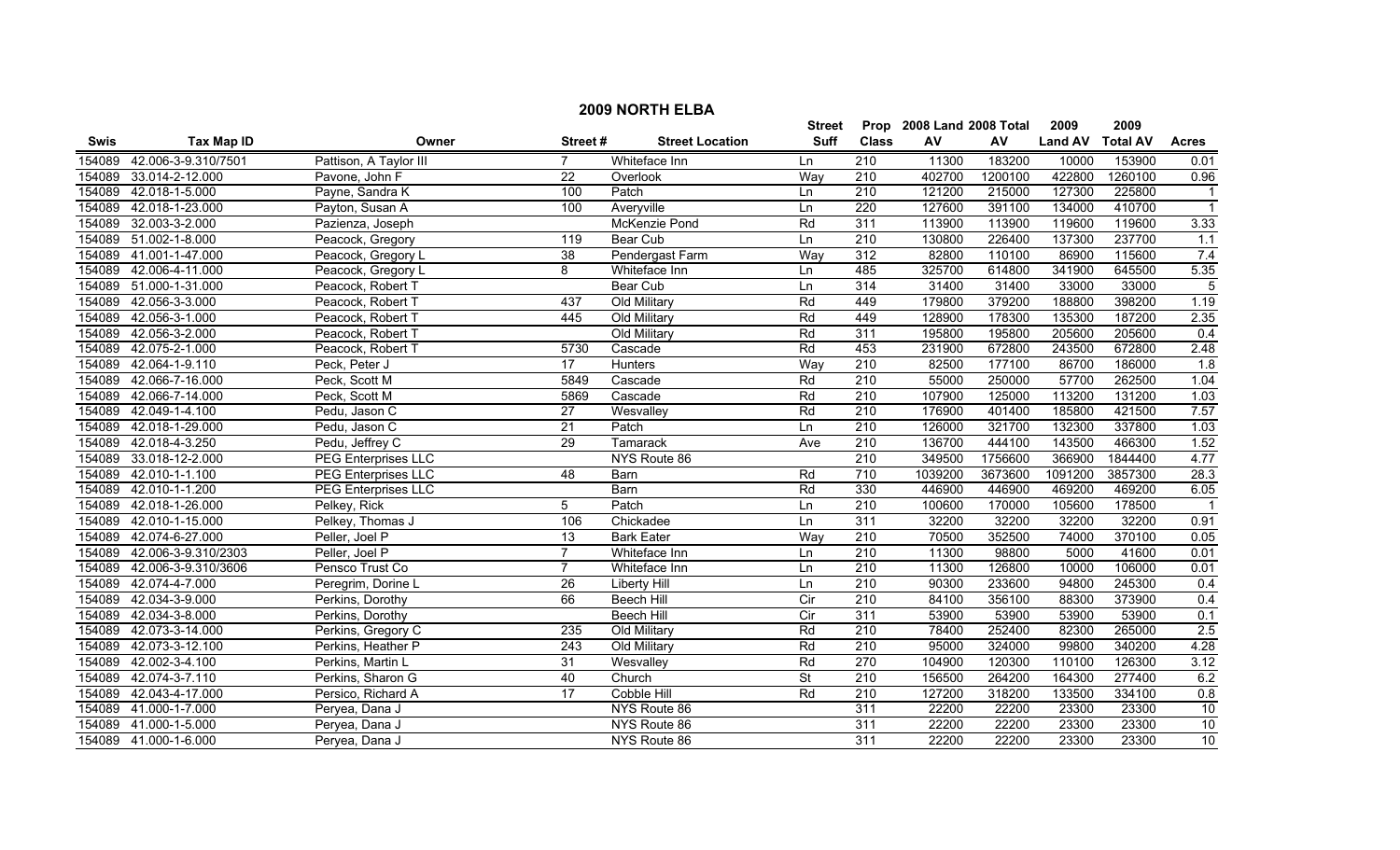|        | <b>2009 NORTH ELBA</b> |                              |                  |                        |               |                  |                           |          |                |                 |                  |  |
|--------|------------------------|------------------------------|------------------|------------------------|---------------|------------------|---------------------------|----------|----------------|-----------------|------------------|--|
|        |                        |                              |                  |                        | <b>Street</b> |                  | Prop 2008 Land 2008 Total |          | 2009           | 2009            |                  |  |
| Swis   | <b>Tax Map ID</b>      | Owner                        | Street#          | <b>Street Location</b> | Suff          | <b>Class</b>     | ${\sf AV}$                | AV       | <b>Land AV</b> | <b>Total AV</b> | <b>Acres</b>     |  |
| 154089 | 41.002-2-3.000         | Peryea, Dana J               |                  | NYS Route 86           |               | 322              | 67000                     | 67000    | 70400          | 70400           | 70.3             |  |
| 154089 | 41.007-2-10.000        | Peryea, Dana J               |                  | Knottingham            | Rd            | 210              | 10100                     | 24600    | 10600          | 25800           | 0.16             |  |
| 154089 | 41.000-1-8.000         | Peryea, Dana J               |                  | NYS Route 86           |               | 311              | 22200                     | 22200    | 23300          | 23300           | $\overline{10}$  |  |
| 154089 | 41.002-4-2.300         | Peryea, Dana J               | 1194             | NYS Route 86           |               | 240              | 37000                     | 115500   | 38900          | 121300          | 11.94            |  |
| 154089 | 41.002-4-2.200         | Peryea, Larry D              | 15               | Knottingham            | Rd            | 417              | 560200                    | 1111600  | 588200         | 1167200         | 104.2            |  |
| 154089 | 41.007-3-3.002         | Peryea, Larry D              | $\overline{22}$  | <b>Wolf Pond</b>       | Way           | 312              | 31400                     | 34600    | 32900          | 36300           | 1.5              |  |
| 154089 | 41.007-1-19.000        | Peryea, Larry D              | 1187             | NYS Route 86           |               | 210              | 37200                     | 111000   | 39100          | 116600          | 1.06             |  |
| 154089 | 41.002-4-4.000         | Peryea, Larry D              | 37               | Knottingham            | Rd            | 220              | 20600                     | 176200   | 21600          | 185000          | 0.2              |  |
| 154089 | 41.007-3-3.110         | Peryea, Larry D              | 25               | Wolf Pond              | Way           | 312              | 22100                     | 41500    | 23200          | 43600           | 0.41             |  |
| 154089 | 41.007-3-3.120         | Peryea, Larry D              | 10               | <b>Wolf Pond</b>       | Way           | 210              | 22100                     | 41500    | 23200          | 43600           | 1.84             |  |
| 154089 | 42.010-1-74.200        | Pesuit, Gary                 | 660              | Old Military           | Rd            | $\overline{210}$ | 126500                    | 313700   | 132800         | 329400          | 3.1              |  |
| 154089 | 33.019-1-23.100        | Peter F Roland Inc           | 31               | Roland                 | Way           | 312              | 1079900                   | 1481700  | 1133900        | 1555800         | 0.93             |  |
| 154089 | 33.019-1-23.200        | Peter F Roland Inc           | 25               | Roland                 | Way           | $\overline{210}$ | 1400400                   | 2255600  | 1470400        | 2368400         | 0.95             |  |
| 154089 | 33.072-1-10.000        | Petercsak, James J           | $\overline{22}$  | Hemlock                | Way           | $\overline{210}$ | 186700                    | 315000   | 186700         | 315000          | 0.24             |  |
| 154089 | 42.035-2-7.000         | Peters, John F               | $\overline{127}$ | Northwood              | Rd            | $\overline{210}$ | 118800                    | 221400   | 124800         | 232500          | 0.4              |  |
| 154089 | 33.018-1-3.220/10      | Peterson, Charles E          | 331              | Whiteface Inn          | Ln            | $\overline{210}$ | 86000                     | 523500   | 86000          | 523500          | 0.01             |  |
| 154089 | 42.006-3-9.310/0402    | Petrignani, Paul C           | $\overline{7}$   | Whiteface Inn          | Ln            | 210              | 11300                     | 98800    | 10000          | 83200           | 0.01             |  |
| 154089 | 33.016-2-1.400         | Petro Lake Placid LLC        |                  | <b>Mount Whitney</b>   | Way           | 311              | 2400                      | 2400     | 2500           | 2500            | 0.29             |  |
| 154089 | 33.016-2-11.000        | Petro Lake Placid LLC        | 624              | <b>Mount Whitney</b>   | Way           | 210              | 1316600                   | 2150800  | 1382400        | 2258300         | 1.52             |  |
| 154089 | 42.065-3-6.000         | Phillips, Richard R          | 28               | Cherry                 | Ln            | 210              | 53600                     | 175600   | 56300          | 184400          | 0.5              |  |
| 154089 | 33.020-1-17.120        | Philo, David L               | $\frac{11}{2}$   | Ruisseaumont           | Way           | $\overline{210}$ | 483500                    | 966100   | 507700         | 1014400         | 1.11             |  |
| 154089 | 32.003-3-1.000         | Pica, Debra                  | 386              | McKenzie Pond          | Rd            | 210              | 113900                    | 257600   | 100600         | 182000          | 3.33             |  |
| 154089 | 52.003-1-1.000         | <b>Pickett Family Trust</b>  |                  | Adirondack Loj         | Rd            | 322              | 756700                    | 756700   | 794500         | 794500          | 160              |  |
| 154089 | 32.003-3-4.000         | Piekarski, Mark              |                  | McKenzie Pond          | Rd            | 311              | 109400                    | 109400   | 114900         | 114900          | 2.89             |  |
| 154089 | 51.002-2-35.100        | Pilawa, Marcia M             | 87               | Boulderwood            | Way           | 240              | 323700                    | 975000   | 339900         | 1023800         | 17.5             |  |
| 154089 | 42.043-4-13.000        | Pinto, Annemarie             | 10               | <b>Placid Heights</b>  | Ln            | $\overline{210}$ | 136100                    | 337600   | 142900         | 354500          | 0.4              |  |
| 154089 | 42.006-3-14.000        | Pirates Cove Lake Placid LLC | 1980             | Saranac                | Ave           | 557              | 329100                    | 660600   | 345500         | 693600          | 2.26             |  |
| 154089 | 42.026-1-11.120        | Placid                       |                  | <b>Mirror Lake</b>     | Dr            | 311              | 692400                    | 692400   | 727000         | 727000          | 0.7              |  |
| 154089 | 43.000-2-9.000         | Placid 03 Family Trust       | 694              | River                  | Rd            | 240              | 234800                    | 575000   | 246600         | 603800          | 14.8             |  |
| 154089 | 42.043-8-7.000         | Placid Gold LLC              |                  | Northwood              | Rd            | 311              | $\mathbf 0$               | $\Omega$ | 0              | $\Omega$        | 0.43             |  |
| 154089 | 42.004-4-10.000        | Placid Gold LLC              |                  | Wilmington             | Rd            | 552              | 2853400                   | 2853400  | 2996100        | 2996100         | 503.4            |  |
| 154089 | 42.051-2-9.000         | Placid Gold LLC              |                  | Wilmington             | Rd            | 311              | 85100                     | 85100    | 89400          | 89400           | 0.77             |  |
| 154089 | 42.051-3-2.000         | Placid Gold LLC              |                  | Wilmington             | Rd            | 311              | 85100                     | 85100    | 89400          | 89400           | 1.24             |  |
| 154089 | 42.051-3-3.000         | Placid Gold LLC              |                  | Wilmington             | Rd            | 311              | 85100                     | 85100    | 89400          | 89400           | 0.84             |  |
| 154089 | 42.051-2-8.000         | Placid Gold LLC              |                  | Wilmington             | Rd            | 311              | 85100                     | 85100    | 89400          | 89400           | 0.58             |  |
| 154089 | 42.051-2-6.000         | Placid Gold LLC              |                  | Wilmington             | Rd            | 311              | 85100                     | 85100    | 89400          | 89400           | 0.64             |  |
| 154089 | 42.051-2-4.000         | Placid Gold LLC              |                  | Wilmington             | Rd            | 311              | 85100                     | 85100    | 89400          | 89400           | 0.66             |  |
|        | 154089 42.051-2-3.000  | <b>Placid Gold LLC</b>       |                  | Wilmington             | Rd            | 311              | 85100                     | 85100    | 89400          | 89400           | $\overline{0.7}$ |  |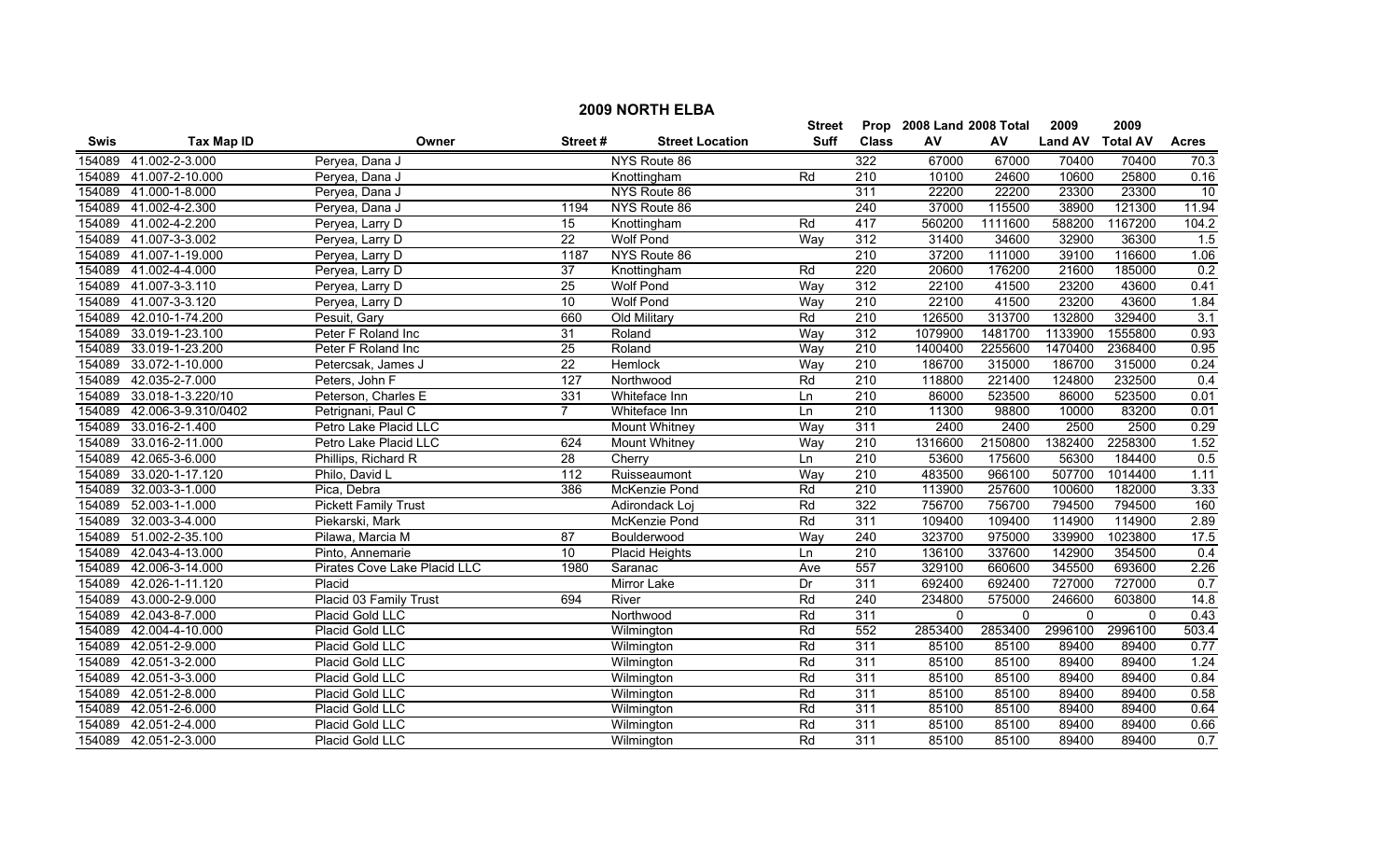|             |                   |                             |         |                        | <b>Street</b> |              | Prop 2008 Land 2008 Total |              | 2009           | 2009            |                  |
|-------------|-------------------|-----------------------------|---------|------------------------|---------------|--------------|---------------------------|--------------|----------------|-----------------|------------------|
| <b>Swis</b> | <b>Tax Map ID</b> | Owner                       | Street# | <b>Street Location</b> | <b>Suff</b>   | <b>Class</b> | AV                        | AV           | <b>Land AV</b> | <b>Total AV</b> | <b>Acres</b>     |
| 154089      | 42.051-2-2.000    | Placid Gold LLC             |         | Wilmington             | Rd            | 311          | 85100                     | 85100        | 89400          | 89400           | 0.85             |
| 154089      | 42.051-2-1.000    | Placid Gold LLC             |         | Wilmington             | Rd            | 311          | 85100                     | 85100        | 89400          | 89400           | 0.56             |
| 154089      | 42.051-1-4.000    | Placid Gold LLC             |         | Wilmington             | Rd            | 311          | 85100                     | 85100        | 89400          | 89400           | 0.49             |
| 154089      | 42.051-1-3.000    | Placid Gold LLC             |         | Wilmington             | Rd            | 311          | 85100                     | 85100        | 89400          | 89400           | 0.49             |
| 154089      | 42.051-1-2.000    | Placid Gold LLC             |         | Wilmington             | Rd            | 311          | 85100                     | 85100        | 89400          | 89400           | 0.44             |
| 154089      | 42.051-1-1.000    | Placid Gold LLC             |         | Wilmington             | Rd            | 311          | 85100                     | 85100        | 89400          | 89400           | 0.47             |
| 154089      | 42.043-8-5.000    | Placid Gold LLC             |         | Northwood              | Rd            | 311          | 31200                     | 31200        | 32800          | 32800           | 0.76             |
| 154089      | 42.051-2-10.000   | Placid Gold LLC             |         | Wilmington             | Rd            | 311          | 85100                     | 85100        | 89400          | 89400           | 0.67             |
| 154089      | 42.002-2-11.003   | Placid Gold LLC             |         | NYS Route 86           |               | 552          | 3982900                   | 3982900      | 4182000        | 4182000         | 220.99           |
| 154089      | 42.043-8-2.000    | Placid Gold LLC             |         | Northwood              | Rd            | 311          | $\mathbf 0$               | $\mathbf{0}$ | $\mathbf 0$    | $\mathbf{0}$    | 0.01             |
| 154089      | 42.002-2-13.400   | Placid Gold LLC             |         | Wilmington             | Rd            | 311          | 100                       | 100          | 100            | 100             | 0.5              |
| 154089      | 42.002-2-13.300   | Placid Gold LLC             |         | Wilmington             | Rd            | 311          | 100                       | 100          | 100            | 100             | 0.04             |
| 154089      | 42.043-5-1.000    | Placid Gold LLC             |         | Northwood              | Rd            | 311          | 85100                     | 85100        | 89400          | 89400           | 0.55             |
| 154089      | 42.043-5-2.000    | Placid Gold LLC             |         | Northwood              | Rd            | 311          | 85100                     | 85100        | 89400          | 89400           | 0.6              |
| 154089      | 42.043-5-3.000    | Placid Gold LLC             |         | Northwood              | Rd            | 311          | 85100                     | 85100        | 89400          | 89400           | 0.65             |
| 154089      | 42.043-5-4.000    | Placid Gold LLC             |         | Northwood              | Rd            | 311          | 85100                     | 85100        | 89400          | 89400           | 0.96             |
| 154089      | 42.043-6-1.000    | Placid Gold LLC             |         | Northwood              | Rd            | 311          | 85100                     | 85100        | 89400          | 89400           | 0.72             |
| 154089      | 42.043-8-3.000    | Placid Gold LLC             |         | Northwood              | Rd            | 311          | 85100                     | 85100        | 89400          | 89400           | 0.43             |
| 154089      | 42.043-6-3.000    | Placid Gold LLC             | 39      | Cathedral Court        | Way           | 210          | 77000                     | 85100        | 80900          | 89400           | 0.72             |
| 154089      | 42.043-6-2.000    | Placid Gold LLC             |         | Northwood              | Rd            | 311          | 85100                     | 85100        | 89400          | 89400           | 0.73             |
| 154089      | 42.043-6-5.000    | Placid Gold LLC             |         | Northwood              | Rd            | 311          | 85100                     | 85100        | 89400          | 89400           | 0.55             |
| 154089      | 42.043-6-6.000    | Placid Gold LLC             |         | Northwood              | Rd            | 311          | 85100                     | 85100        | 89400          | 89400           | 0.54             |
| 154089      | 42.002-2-13.110   | Placid Gold LLC             | 62      | Morningside            | Dr            | 552          | 825000                    | 825000       | 866200         | 866200          | 59.96            |
| 154089      | 42.043-7-1.000    | Placid Gold LLC             |         | Northwood              | Rd            | 311          | 85100                     | 85100        | 89400          | 89400           | 0.72             |
| 154089      | 42.043-7-2.000    | Placid Gold LLC             |         | Northwood              | Rd            | 311          | 85100                     | 85100        | 89400          | 89400           | 0.51             |
| 154089      | 42.043-8-1.000    | Placid Gold LLC             |         | Northwood              | Rd            | 311          | $\mathbf{0}$              | $\mathbf{0}$ | $\mathbf{0}$   | $\mathbf{0}$    | 0.2              |
| 154089      | 42.043-6-4.000    | Placid Gold LLC             |         | Northwood              | Rd            | 311          | 85100                     | 85100        | 89400          | 89400           | 0.5              |
| 154089      | 42.051-3-1.000    | Placid Gold LLC             |         | Wilmington             | Rd            | 311          | 85100                     | 85100        | 89400          | 89400           | 0.41             |
| 154089      | 42.049-1-4.200    | Placid Industries Inc       | 139     | <b>Mill Pond</b>       | Dr            | 710          | 168300                    | 434700       | 176700         | 434700          | 2.7              |
| 154089      | 50.002-1-3.001    | Placid Meadows HO Assoc Inc |         | Saddleback             | Way           | 311          | 0                         | $\mathbf{0}$ | $\mathbf 0$    | $\mathbf{0}$    | 2.2              |
| 154089      | 42.002-1-3.800    | <b>Placid Partners</b>      |         | Peninsula              | Way           | 311          | 128700                    | 128700       | 135100         | 135100          | 1.04             |
| 154089      | 42.002-1-3.400    | <b>Placid Partners</b>      |         | Peninsula              | Way           | 311          | 18700                     | 18700        | 19600          | 19600           | 1.15             |
| 154089      | 42.002-1-3.200    | <b>Placid Partners</b>      |         | Peninsula              | Way           | 311          | 18500                     | 18500        | 19400          | 19400           | 1.15             |
| 154089      | 42.002-1-3.600    | <b>Placid Partners</b>      |         | Peninsula              | Way           | 311          | 145200                    | 145200       | 152500         | 152500          | 1.68             |
| 154089      | 42.002-1-11.000   | <b>Placid Partners</b>      |         | Peninsula              | Way           | 311          | 133000                    | 133000       | 138900         | 138900          | 1.02             |
| 154089      | 42.002-1-12.000   | <b>Placid Partners</b>      |         | Peninsula              | Way           | 323          | 132300                    | 132300       | 138900         | 138900          | 1.28             |
| 154089      | 42.026-1-15.000   | <b>Placid Partnership</b>   | 35      | Taylor                 | Way           | 280          | 1679600                   | 3265200      | 1763600        | 3428500         | $\overline{1.3}$ |
| 154089      | 42.032-3-2.100    | Placid Pond LLC             | 2049    | Saranac                | Ave           | 421          | 504200                    | 1097000      | 529400         | 1151800         | 3.9              |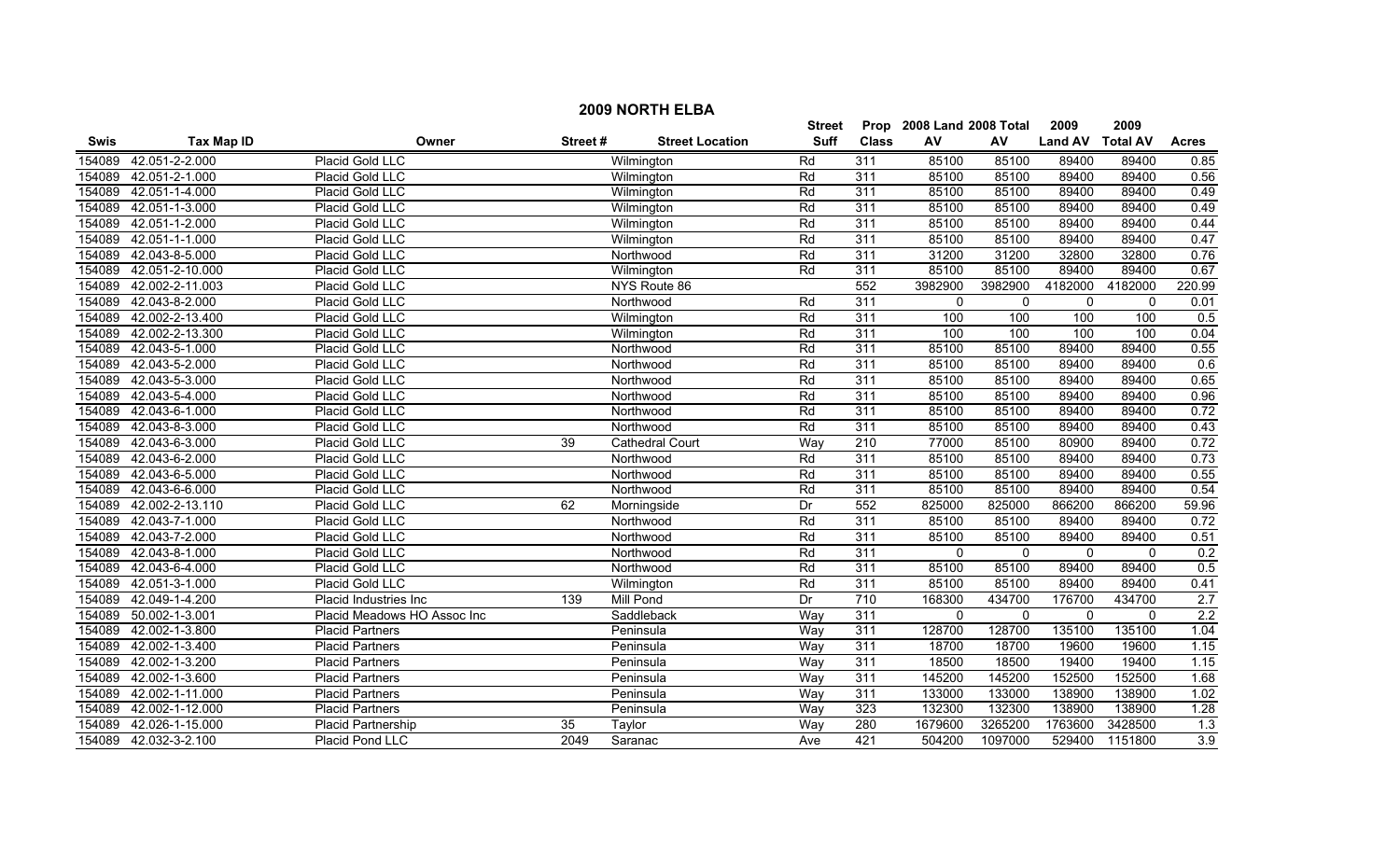|        | <b>2009 NORTH ELBA</b> |                        |                |                        |                          |                  |                           |         |                |                 |                  |  |
|--------|------------------------|------------------------|----------------|------------------------|--------------------------|------------------|---------------------------|---------|----------------|-----------------|------------------|--|
|        |                        |                        |                |                        | <b>Street</b>            |                  | Prop 2008 Land 2008 Total |         | 2009           | 2009            |                  |  |
| Swis   | <b>Tax Map ID</b>      | Owner                  | Street#        | <b>Street Location</b> | <b>Suff</b>              | <b>Class</b>     | ${\sf AV}$                | AV      | <b>Land AV</b> | <b>Total AV</b> | <b>Acres</b>     |  |
| 154089 | 42.043-4-24.025        | Placid Summerfun Inc   | 2983           | Wilmington             | Rd                       | 417              | 166800                    | 481600  | 175200         | 505700          | 0.92             |  |
| 154089 | 42.074-1-3.000         | Plank, Christopher     | 33             | Johnson                | Ave                      | 210              | 25000                     | 108700  | 26200          | 114100          | 0.2              |  |
| 154089 | 43.017-1-8.000         | Plank, Christopher C   |                | Deerwood               | Trl                      | 311              | 124600                    | 124600  | 130800         | 130800          | 3.3              |  |
| 154089 | 42.066-7-12.200        | Planty, Linda A        | 15             | Planty                 | Way                      | 210              | 93000                     | 175000  | 97700          | 183800          | 0.71             |  |
| 154089 | 42.032-3-2.240         | Plaza Carwash          | 28             | <b>Hadjis</b>          | Way                      | 434              | 144300                    | 300500  | 151500         | 315500          | 0.47             |  |
| 154089 | 42.006-3-9.310/4704    | Plue, Joshua R         | $\overline{7}$ | Whiteface Inn          | Ln                       | 210              | 11200                     | 112700  | 5000           | 43900           | 0.01             |  |
| 154089 | 42.004-5-23.000        | Pohlabel, Teresa C     | 97             | Bear Cub               | Ln                       | 311              | 38800                     | 38800   | 40700          | 40700           | 0.2              |  |
| 154089 | 42.006-4-7.000         | Poirier, Chantal       | 54             | Whiteface Inn          | Ln                       | 210              | 197000                    | 665800  | 206900         | 699100          | 1.1              |  |
| 154089 | 33.019-2-10.000        | Polier, Jonathan W     | 12             | George & Bliss         | Ln                       | 280              | 1077200                   | 1334200 | 1131100        | 1400900         | 2.01             |  |
| 154089 | 42.074-3-14.000        | Politi, Frank          | 50             | Church                 | St                       | 411              | 239000                    | 687200  | 250000         | 500000          | 2.9              |  |
| 154089 | 42.074-3-4.000         | Politi, Frank J        |                | Church                 | $\overline{\mathsf{St}}$ | 330              | 25900                     | 25900   | 27200          | 27200           | 0.1              |  |
| 154089 | 42.066-7-2.200         | Politi, Frank J        |                | Nichols                | $\overline{\mathsf{St}}$ | 311              | 114000                    | 114000  | 119700         | 119700          | 0.92             |  |
| 154089 | 50.002-1-76.100        | Politi, Robert T       | 171            | <b>Bills</b>           | Way                      | 322              | 25000                     | 25000   | 25000          | 25000           | $\overline{10}$  |  |
| 154089 | 42.066-7-2.100         | Politi, Robert T       |                | <b>Nichols</b>         | $\overline{\mathsf{St}}$ | 473              | 183900                    | 321000  | 193000         | 337000          | 2.16             |  |
| 154089 | 51.000-1-42.000        | Politi, Robert T       | 158            | Adirondack Loj         | Rd                       | $\overline{210}$ | 101600                    | 508000  | 106700         | 533400          |                  |  |
| 154089 | 42.056-1-8.000         | Politi, Robert T       | 455            | Old Military           | Rd                       | 441              | 114200                    | 140600  | 119900         | 147600          | 0.86             |  |
| 154089 | 51.000-1-25.100        | Politi, Terris P       |                | <b>Bear Cub</b>        | Ln                       | 321              | 159100                    | 159100  | 167100         | 167100          | 44.92            |  |
| 154089 | 42.018-4-3.220         | Politi, Terris P       |                | Wildwood               | Dr                       | 311              | 86900                     | 86900   | 91200          | 91200           | 1.01             |  |
| 154089 | 51.000-1-25.200        | Politi, Thomas J       |                | <b>Bear Cub</b>        | Ln                       | 321              | 108900                    | 108900  | 114300         | 114300          | 45.65            |  |
| 154089 | 34.000-2-14.300        | Pond Partners LLC      |                | NYS Route 86           |                          | 322              | 143800                    | 143800  | 151000         | 151000          | 45.72            |  |
| 154089 | 33.072-7-1.000/5       | Poorman, Robert J      | 351            | Whiteface Inn          | Ln                       | $\overline{210}$ | 84400                     | 252000  | 84400          | 252000          | 0.01             |  |
| 154089 | 42.010-1-24.000        | Poorman, Robert J      |                | Algonquin              | Dr                       | 311              | 157400                    | 157400  | 165300         | 165300          | 0.93             |  |
| 154089 | 52.004-1-4.300         | Popiel, James J        |                | Mountain               | Ln                       | 323              | 54600                     | 54600   | 57300          | 57300           | $\overline{5}$   |  |
| 154089 | 42.066-3-2.200         | Porter, Kenneth H Sr   | 100            | Balsam                 | <b>St</b>                | $\overline{210}$ | 18500                     | 105800  | 19400          | 111100          | 0.13             |  |
| 154089 | 42.032-3-4.000         | Positive Lachman LLC   |                | Fawn Ridge             | Rd                       | 330              | 340000                    | 340000  | 357000         | 357000          | 1.06             |  |
| 154089 | 41.007-1-6.000         | Post, Charles F        | 1086           | NYS Route 86           |                          | 210              | 32100                     | 89300   | 33700          | 93800           | $\overline{0.3}$ |  |
| 154089 | 50.002-1-76.300        | Pratt Kevin W          | 152            | <b>Bills</b>           | Way                      | 260              | 39400                     | 50000   | 39400          | 50000           | 10.92            |  |
| 154089 | 42.065-2-2.000         | Pratt Sarah            | 306            | Old Military           | Rd                       | $\overline{210}$ | 55500                     | 276800  | 58200          | 290600          | 0.3              |  |
| 154089 | 43.003-2-13.122        | Pratt, Kent            | 470            | River                  | Rd                       | 280              | 122500                    | 273100  | 128700         | 271500          | 3.5              |  |
| 154089 | 51.000-1-12.000        | Pratt, Kent G          | 566            | Bear Cub               | Ln                       | 260              | 30200                     | 33100   | 31800          | 34800           | 2.1              |  |
| 154089 | 42.066-7-7.000         | Pratt, Kent G          | 8              | Planty                 | Way                      | 210              | 19700                     | 65300   | 20700          | 68600           | 0.72             |  |
| 154089 | 42.066-4-10.000        | Pratt, Mark F          | 48             | Johnson                | Ave                      | 210              | 26200                     | 123800  | 27500          | 130000          | 0.2              |  |
| 154089 | 51.000-1-10.000        | Pratt, Neil            |                | Averyville             | Ln                       | 312              | 58300                     | 90000   | 61200          | 94500           | 74.67            |  |
| 154089 | 32.003-6-16.000        | Premo, Raymond         | 50             | Ironwood               | Way                      | $\overline{210}$ | 120000                    | 120000  | 126000         | 200000          | 3.22             |  |
| 154089 | 42.043-4-20.000        | Press, Famulari R      | 3003           | Wilmington             | Rd                       | 210              | 135500                    | 412600  | 142200         | 433200          | 0.8              |  |
| 154089 | 42.073-1-12.000        | Preston, Anthony M     | 246            | Old Military           | Rd                       | 210              | 26000                     | 167500  | 27300          | 175900          | 0.2              |  |
| 154089 | 42.032-1-1.200         | Preston, Austin D Jr   | 13             | Fawn Ridge             | Rd                       | 210              | 83100                     | 191900  | 87300          | 191900          | 0.26             |  |
|        | 154089 42.065-2-22.000 | Preston, Christopher J | 41             | Cherry                 | $\ln$                    | 210              | 52500                     | 216300  | 55100          | 227100          | 0.29             |  |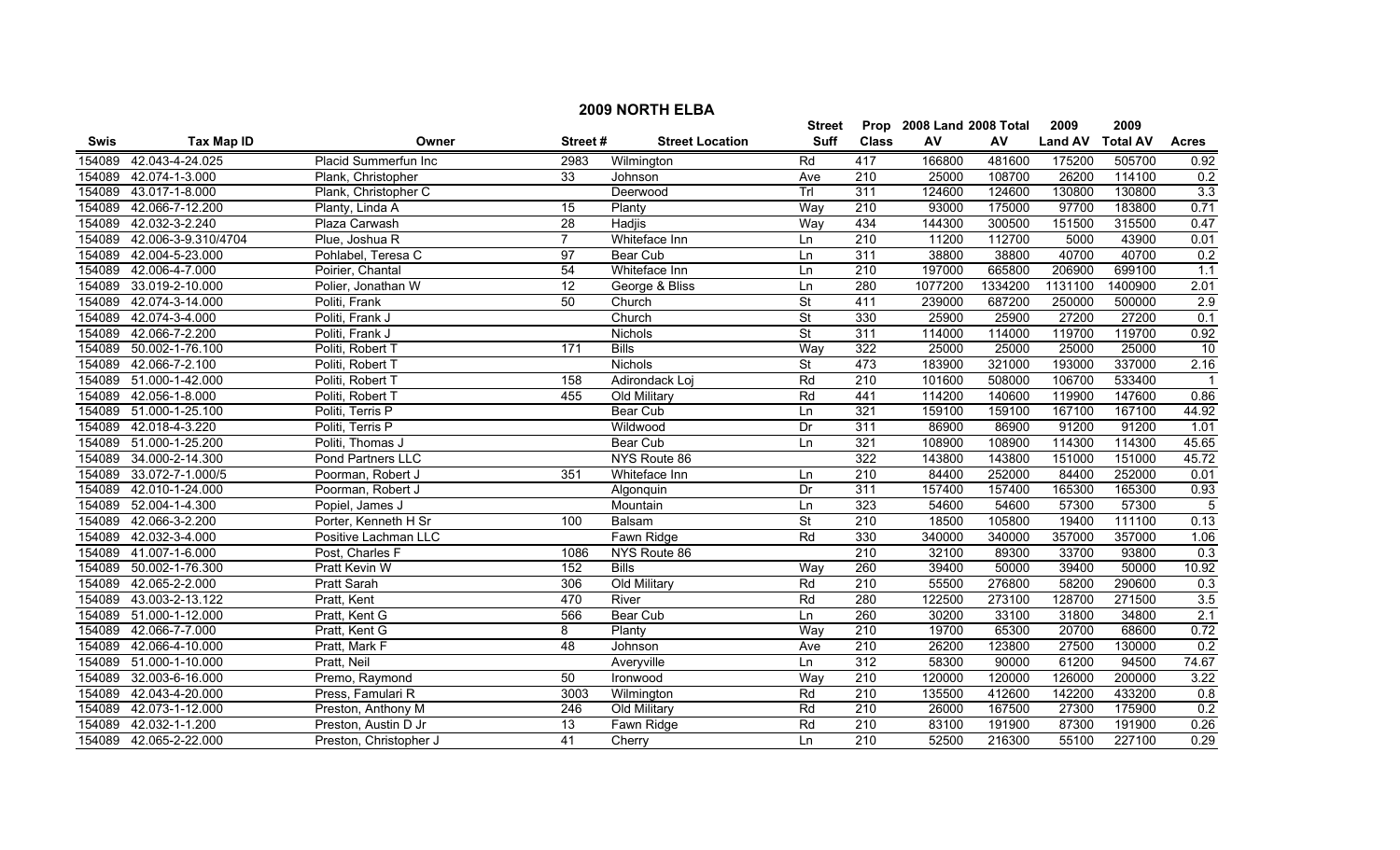|        | <b>2009 NORTH ELBA</b> |                            |                 |                        |                          |                  |                           |         |                |                 |                         |  |
|--------|------------------------|----------------------------|-----------------|------------------------|--------------------------|------------------|---------------------------|---------|----------------|-----------------|-------------------------|--|
|        |                        |                            |                 |                        | <b>Street</b>            |                  | Prop 2008 Land 2008 Total |         | 2009           | 2009            |                         |  |
| Swis   | <b>Tax Map ID</b>      | Owner                      | Street#         | <b>Street Location</b> | <b>Suff</b>              | <b>Class</b>     | AV                        | AV      | <b>Land AV</b> | <b>Total AV</b> | <b>Acres</b>            |  |
| 154089 | 42.073-2-17.000        | Preston, Duane G           | 19              | Winter                 | <b>St</b>                | 210              | 48700                     | 199700  | 51100          | 209700          | 0.4                     |  |
| 154089 | 42.066-2-2.100         | Preston, George            | $\overline{7}$  | Tree Top               | Ln                       | $\overline{210}$ | 20700                     | 74900   | 21700          | 78600           | 0.15                    |  |
| 154089 | 42.066-2-2.200         | Preston, James A           | 9               | Tree Top               | Ln                       | 210              | 20100                     | 69000   | 21100          | 72400           | 0.11                    |  |
| 154089 | 42.032-2-6.000         | Preston, Patricia A        | 24              | Fawn Ridge             | Rd                       | 210              | 53500                     | 142400  | 56200          | 142400          | 0.1                     |  |
| 154089 | 42.032-2-7.000         | Preston, Patricia A        | 26              | Fawn Ridge             | Rd                       | 270              | 59700                     | 95400   | 62700          | 95400           | 0.4                     |  |
| 154089 | 42.010-1-74.100        | Preston, Patricia M        | 13              | Carolyn                | Rd                       | 210              | 228900                    | 805100  | 240400         | 845400          | 3.08                    |  |
| 154089 | 42.018-1-22.000        | Preston, Ralph             | 12              | Patch                  | Ln                       | 210              | 104500                    | 234000  | 109700         | 245700          | $\overline{1}$          |  |
| 154089 | 42.065-6-4.000         | Preston, Randall S         | 41              | <b>Balsam</b>          | <b>St</b>                | 210              | 45400                     | 151000  | 47700          | 158600          | 0.4                     |  |
| 154089 | 34.000-2-14.200        | Presutti, Sharon B         |                 | NYS Route 86           |                          | 322              | 143800                    | 143800  | 151000         | 151000          | 45.72                   |  |
| 154089 | 42.018-1-27.000        | Price, Susan J             | 134             | Averyville             | Ln                       | $\overline{210}$ | 116400                    | 311300  | 122300         | 326900          | 1.2                     |  |
| 154089 | 42.074-6-21.000        | Priebke, Christian A       | 16              | <b>Barkeater</b>       | Way                      | 210              | 58800                     | 499400  | 61800          | 524400          | 0.08                    |  |
| 154089 | 33.072-2-13.000        | Prime, Jonathan            | $\overline{2}$  | Chipmunk               | Ln                       | 210              | 144400                    | 457900  | 151600         | 480800          | 0.37                    |  |
| 154089 | 42.004-4-7.000         | Prime, Meredith M          |                 | Wilmington             | Rd                       | 311              | 116800                    | 116800  | 122600         | 122600          | 6.7                     |  |
| 154089 | 42.004-4-8.000         | Prime, Meredith M          | 2840            | Wilmington             | Rd                       | $\overline{210}$ | 113000                    | 645300  | 118700         | 677600          | 2.7                     |  |
| 154089 | 34.000-2-12.100        | Prime, Ruth M              | 299             | Mount Whitney          | Way                      | 210              | 210400                    | 645200  | 221000         | 677500          | 9.5                     |  |
| 154089 | 42.032-1-6.000         | Prime, Ruth M              | 2024            | Saranac                | Ave                      | 484              | 359600                    | 825000  | 377500         | 866200          | 0.5                     |  |
| 154089 | 32.003-5-13.000        | Primeau, Barbara A         | 35              | <b>Beaver Pond</b>     | Way                      | 311              | 150000                    | 150000  | 79000          | 79000           | 4.04                    |  |
| 154089 | 42.043-1-20.000        | Prince, Marian E           |                 | Autumn                 | Way                      | 311              | 233800                    | 233800  | 233800         | 233800          | 1.49                    |  |
| 154089 | 42.043-1-4.100         | Prince, Marian E           | 81              | Northwood              | Rd                       | 210              | 159700                    | 445100  | 167700         | 467400          | 1.46                    |  |
| 154089 | 42.018-4-19.000        | Prinz, Wilhelm             | 54              | <b>Split Rock</b>      | Rd                       | 210              | 255000                    | 855700  | 267800         | 1000000         | -1                      |  |
| 154089 | 42.026-1-4.018         | <b>Private Park Owners</b> |                 | George & Bliss         | Ln                       | 312              | 70000                     | 77100   | 73500          | 81000           | 5.7                     |  |
| 154089 | 42.074-3-16.000        | Prue, Marlene J            | 68              | Church                 | $\overline{\mathsf{St}}$ | 210              | 50100                     | 151600  | 52600          | 159200          | 0.27                    |  |
| 154089 | 33.079-1-16.000        | Prunty, Peter F            | 199             | Whiteface Inn          | Ln                       | 210              | 182500                    | 578600  | 191600         | 607500          | 1.25                    |  |
| 154089 | 42.018-4-33.000        | Puckhaber, William R       | $\overline{11}$ | Tahawus                | Way                      | 210              | 138400                    | 310100  | 145300         | 325600          | $\overline{2.3}$        |  |
| 154089 | 41.001-2-3.000         | Purner, James A            | 23              | <b>Bridget</b>         | Ln                       | 210              | 89900                     | 450000  | 94400          | 472500          | 2.75                    |  |
| 154089 | 51.002-1-5.000         | Pye, Graham                |                 | <b>Bear Cub</b>        | Ln                       | 311              | 130300                    | 130300  | 136800         | 136800          | -1                      |  |
| 154089 | 42.066-7-10.000        | Quade, Ralph               | 5891            | Cascade                | Rd                       | 484              | 26100                     | 129400  | 27400          | 135900          | 0.2                     |  |
| 154089 | 50.002-1-31.000        | Quade, Ralph H             | $\overline{21}$ | Theianguen             | Way                      | 210              | 154100                    | 472900  | 161800         | 496500          | 5.07                    |  |
| 154089 | 42.006-3-15.100        | Quade, Ruth                | $\overline{4}$  | Fawn Ridge             | Rd                       | 210              | 107200                    | 321800  | 112600         | 337900          | 0.31                    |  |
| 154089 | 51.000-1-3.200         | Quayle, Randall L          | 416             | Averyville             | Ln                       | 240              | 226300                    | 547800  | 237600         | 575200          | 17.7                    |  |
| 154089 | 42.006-3-9.310/0303    | Quinn Brian J              | 7               | Whiteface Inn          | Ln                       | 210              | 11300                     | 91500   | 10000          | 77100           | 0.01                    |  |
| 154089 | 42.006-3-9.310/4204    | Quinn, William J           | $\overline{7}$  | Whiteface Inn          | Ln                       | 210              | 11200                     | 117100  | 5000           | 49400           | 0.01                    |  |
| 154089 | 51.002-2-11.000        | Quist-Berg, Betty J        | 36              | Timber                 | Ln                       | 210              | 88400                     | 175000  | 92900          | 180000          | $\overline{2}$          |  |
| 154089 | 33.018-1-16.110        | R Camp LLC                 | 152             | Julian                 | Way                      | 260              | 774500                    | 1010500 | 813200         | 1061000         | 1.92                    |  |
| 154089 | 42.006-3-9.310/1211    | Racich, David M            | $\overline{7}$  | Whiteface Inn          | Ln                       | $\overline{210}$ | 11200                     | 78600   | 5000           | 59700           | 0.01                    |  |
| 154089 | 42.018-1-20.000        | Rafferty, Robert B         |                 | Patch                  | Ln                       | 311              | 95300                     | 95300   | 100100         | 100100          | $\overline{\mathbf{1}}$ |  |
| 154089 | 42.018-1-21.000        | Rafferty, Robert B         | 18              | Patch                  | Ln                       | $\overline{210}$ | 106600                    | 240800  | 111900         | 252800          | $\overline{1}$          |  |
|        | 154089 50.002-1-12.000 | Rakowski, William          |                 | Avervville             | Ln                       | 311              | 114800                    | 114800  | 120500         | 120500          | 9.64                    |  |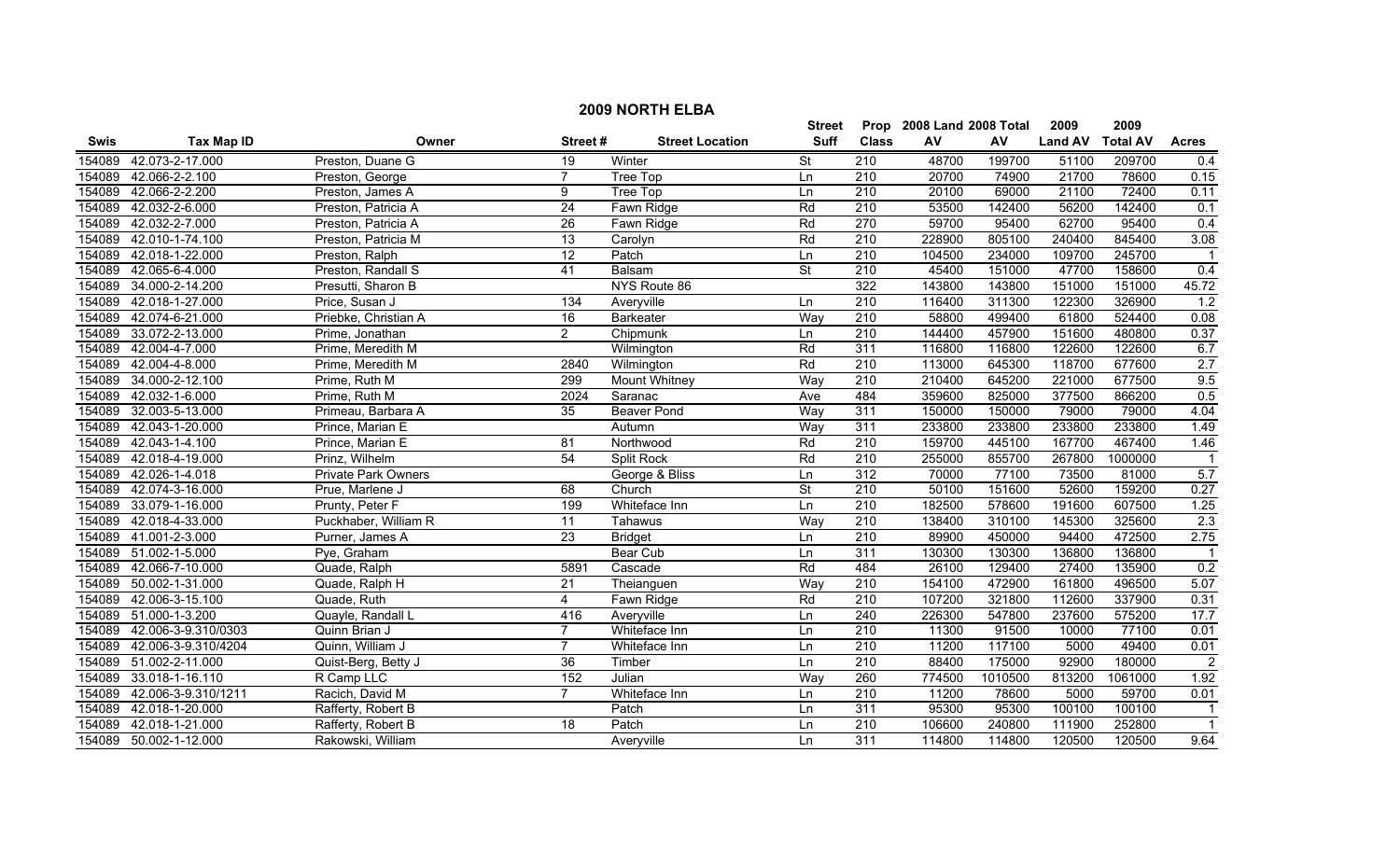|        | <b>2009 NORTH ELBA</b> |                           |                  |                        |             |                  |                           |         |                |                 |                |  |
|--------|------------------------|---------------------------|------------------|------------------------|-------------|------------------|---------------------------|---------|----------------|-----------------|----------------|--|
|        |                        |                           |                  |                        | Street      |                  | Prop 2008 Land 2008 Total |         | 2009           | 2009            |                |  |
| Swis   | <b>Tax Map ID</b>      | Owner                     | Street#          | <b>Street Location</b> | <b>Suff</b> | <b>Class</b>     | ${\sf AV}$                | AV      | <b>Land AV</b> | <b>Total AV</b> | <b>Acres</b>   |  |
| 154089 | 43.017-1-18.000        | Rand, Jay J               | 141              | Deerwood               | Trl         | 210              | 105400                    | 232100  | 110700         | 243700          | 1.4            |  |
| 154089 | 43.017-1-44.000        | Rand, Patricia C          | 50               | Deerwood               | TrI         | $\overline{210}$ | 130000                    | 292000  | 136500         | 306600          | $\overline{2}$ |  |
| 154089 | 33.014-1-4.000         | Randall, Annelie          | 88               | Blodgett               | Way         | 260              | 1923800                   | 2196000 | 2020000        | 2305800         | $\overline{2}$ |  |
| 154089 | 42.066-4-5.000         | Randall, David            |                  | Newman                 | Rd          | 311              | 25400                     | 25400   | 26700          | 26700           | 0.3            |  |
| 154089 | 42.066-4-4.000         | Randall, David A          | 117              | Newman                 | Rd          | 210              | 16900                     | 98300   | 17700          | 103200          | 0.2            |  |
| 154089 | 42.034-1-5.000         | Randall, Richard D        |                  | <b>Mirror Lake</b>     | Dr          | 311              | 50000                     | 50000   | 50000          | 50000           | 0.1            |  |
| 154089 | 42.034-1-3.000         | Randall, Richard D        |                  | <b>Mirror Lake</b>     | Dr          | 311              | 100000                    | 100000  | 100000         | 100000          | 0.4            |  |
| 154089 | 42.004-3-6.100         | Rangeview Lake Placid LLC | 5691             | Cascade                | Rd          | 322              | 1468800                   | 1468800 | 1542200        | 1542200         | 23.87          |  |
| 154089 | 42.041-1-30.000        | Rapp, William A           | $\overline{24}$  | Knoll                  | Way         | 210              | 80700                     | 436400  | 84700          | 458200          | 0.13           |  |
| 154089 | 43.017-1-32.000        | Rast, Anne                | 47               | Quail                  | Ln          | $\overline{210}$ | 144700                    | 270500  | 151900         | 284000          | 1.8            |  |
| 154089 | 41.001-2-18.000        | Rath, Robert              | $\overline{22}$  | <b>Bridget</b>         | Ln          | 210              | 73400                     | 433000  | 77000          | 454600          | 6.65           |  |
| 154089 | 52.001-1-18.000        | Rath, Thomas W            |                  | Cascade                | Rd          | 311              | 185000                    | 185000  | 194200         | 194200          | 6.6            |  |
| 154089 | 42.041-1-7.200         | Ratigan Dylan J           |                  | <b>Grand View</b>      | Ave         | 311              | 11800                     | 11800   | 12400          | 12400           | 0.03           |  |
| 154089 | 41.007-1-18.200        | Ray Brook Inn LLC         | 1179             | NYS Route 86           |             | 415              | 202900                    | 456500  | 213000         | 479300          | 1.04           |  |
| 154089 | 41.002-2-4.000/2       | Ray Brook Water Dist      |                  | Brookside              | Dr          | 822              | 6800                      | 52900   | 7100           | 55500           | 0.01           |  |
| 154089 | 41.002-2-4.000/1       | Ray Brook Water Dist      |                  | <b>Brookside</b>       | Dr          | 822              | 5000                      | 37800   | 5300           | 39700           | 0.01           |  |
| 154089 | 41.002-2-4.000         | Ray Brook Water Dist      | 10               | <b>Brookside</b>       | Dr          | 822              | 39600                     | 52900   | 41500          | 55500           | 1.8            |  |
| 154089 | 42.032-3-2.220         | Raymaley, Adele P         | 44               | Hadjis                 | Way         | 485              | 223300                    | 676100  | 234500         | 709900          |                |  |
| 154089 | 51.002-2-3.000         | Raymaley, Michael E       | 158              | Boulderwood            | Way         | 240              | 208800                    | 780200  | 219200         | 819200          | 18.56          |  |
| 154089 | 33.014-1-8.000         | Razook, Claudette R       | 48               | Chipmunk               | Ln          | 260              | 1296300                   | 2605300 | 1361200        | 2735600         | 1.07           |  |
| 154089 | 43.017-1-15.000        | Razzano, Pasquale A       | 113              | Deerwood               | Trl         | 210              | 122600                    | 355000  | 128800         | 372800          | 1.6            |  |
| 154089 | 42.073-1-3.100         | Ream, Donald J            | 282              | Old Military           | Rd          | 280              | 107300                    | 179000  | 112700         | 155000          | 1.45           |  |
| 154089 | 33.018-4-4.000         | Reed-Esper, Sarah         | 3                | Spread Eagle           | Way         | 210              | 430500                    | 1267100 | 452100         | 1330500         | 0.58           |  |
| 154089 | 52.001-1-53.000        | Reed, Clive               | 4903             | Cascade                | Rd          | 210              | 200000                    | 275000  | 210000         | 275000          | 3              |  |
| 154089 | 52.004-1-6.000         | Reed, Edward R            | 106              | Mountain               | Ln          | 311              | 43500                     | 43500   | 45700          | 45700           | $\overline{3}$ |  |
| 154089 | 52.003-1-8.000         | Reed, Edward R            | 4628             | Cascade                | Rd          | 210              | 113000                    | 273100  | 118700         | 286800          | $\overline{2}$ |  |
| 154089 | 42.018-1-28.000        | <b>Reese Matthew</b>      | $\overline{118}$ | Patch                  | Ln          | $\overline{210}$ | 140900                    | 285000  | 147900         | 310000          | 1.4            |  |
| 154089 | 42.004-5-25.000        | Reeves, William K Jr      | 91               | <b>Bear Cub</b>        | Ln          | 210              | 133900                    | 455700  | 140600         | 478500          | 1.17           |  |
| 154089 | 33.020-1-3.000         | <b>Regalf Trust</b>       | 235              | Ruisseaumont           | Way         | 210              | 2225900                   | 2626300 | 2337200        | 2757600         | 1.3            |  |
| 154089 | 33.020-1-1.000         | <b>Regalf Trust</b>       |                  | Ruisseaumont           | Way         | 311              | 124600                    | 124600  | 130800         | 130800          | 1.2            |  |
| 154089 | 33.020-1-2.000         | <b>Regalf Trust</b>       | 248              | Ruisseaumont           | Way         | 280              | 1632200                   | 2300000 | 1713800        | 3400000         | 10.9           |  |
| 154089 | 33.020-1-4.005         | <b>Regalf Trust</b>       |                  | Ruisseaumont           | Way         | 311              | 158700                    | 158700  | 166600         | 166600          | 0.51           |  |
| 154089 | 33.072-1-1.001/19      | Regan James M             | 4                | Hemlock                | Way         | 210              | 46800                     | 220900  | 46800          | 220900          | 0.01           |  |
| 154089 | 33.014-2-15.000        | Regan, James S            | 10               | Overlook               | Way         | 210              | 311600                    | 1300000 | 327200         | 1365000         | 0.53           |  |
| 154089 | 42.043-4-23.000        | Reid, Beverly P           | 2987             | Wilmington             | Rd          | $\overline{210}$ | 87500                     | 188800  | 91800          | 198200          | 0.2            |  |
| 154089 | 42.032-3-16.000        | Reid, Steven G            |                  | Saranac                | Ave         | 311              | 41100                     | 41100   | 43200          | 43200           | 0.87           |  |
| 154089 | 42.041-1-33.000        | Reinker, John K           | 42               | Knoll                  | Way         | 210              | 76900                     | 392800  | 80700          | 412400          | 0.05           |  |
|        | 154089 42.006-4-17.000 | Reiss, David              | 20               | Julian                 | Way         | 311              | 117300                    | 117300  | 123200         | 123200          | 0.96           |  |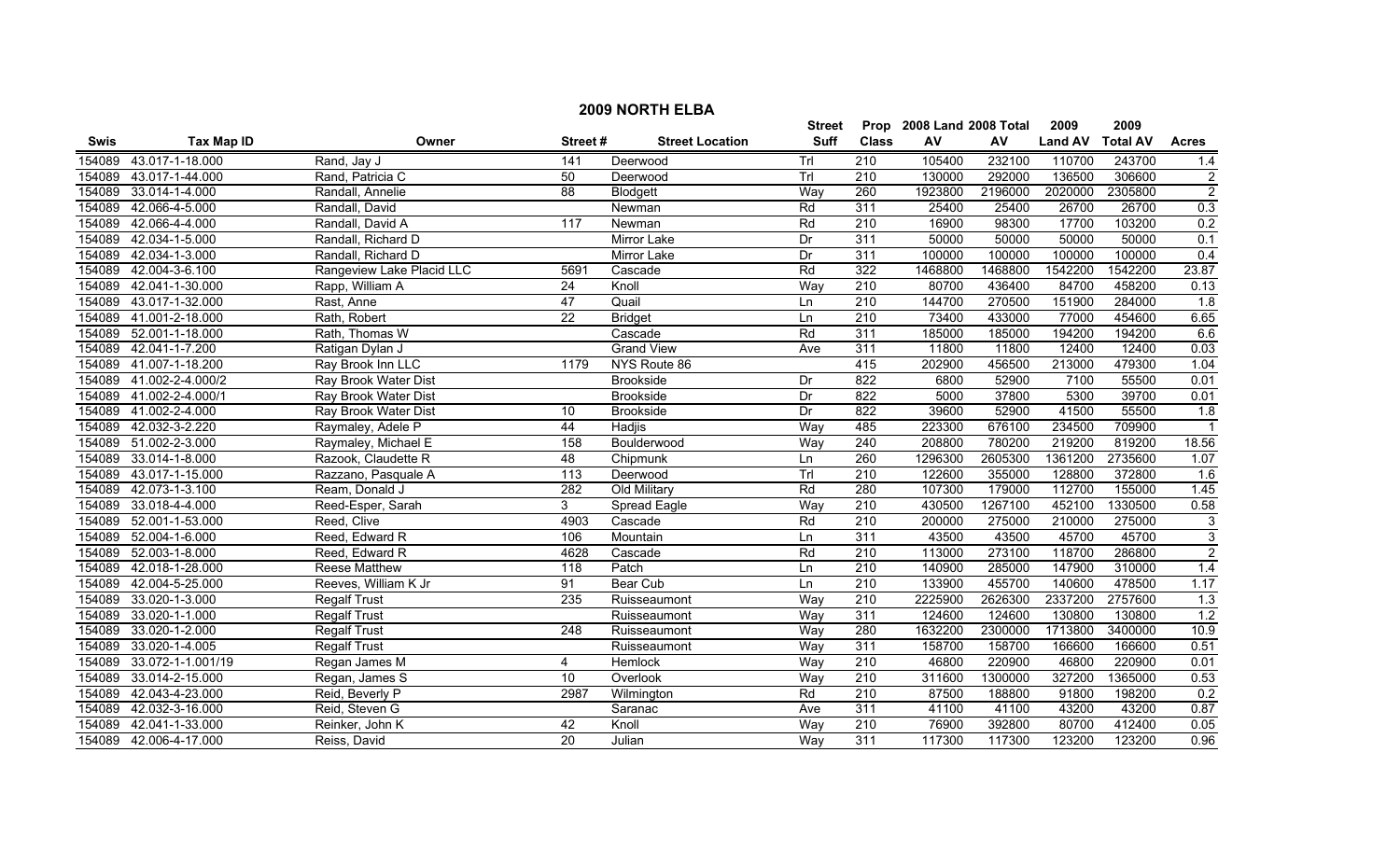|        | <b>2009 NORTH ELBA</b> |                                   |                  |                        |                |                  |                           |         |                |                 |              |  |
|--------|------------------------|-----------------------------------|------------------|------------------------|----------------|------------------|---------------------------|---------|----------------|-----------------|--------------|--|
|        |                        |                                   |                  |                        | <b>Street</b>  |                  | Prop 2008 Land 2008 Total |         | 2009           | 2009            |              |  |
| Swis   | <b>Tax Map ID</b>      | Owner                             | Street#          | <b>Street Location</b> | <b>Suff</b>    | <b>Class</b>     | ${\sf AV}$                | AV      | <b>Land AV</b> | <b>Total AV</b> | <b>Acres</b> |  |
| 154089 | 33.018-1-16.120        | Reiss, Gregory G                  |                  | Camp                   | Way            | 210              | 354100                    | 601700  | 371800         | 631800          | 1.98         |  |
| 154089 | 42.006-4-16.000        | Reiss, Martha                     | 74               | Daisy                  | Way            | $\overline{210}$ | 121900                    | 257000  | 127900         | 269800          | 1.71         |  |
| 154089 | 42.006-4-14.000        | Reiss, Paul J                     | $\overline{48}$  | Daisy                  | Way            | $\overline{210}$ | 159100                    | 552500  | 167000         | 580100          | 1.03         |  |
| 154089 | 42.006-4-15.000        | Reiss, Paul J                     | 56               | Daisy                  | Way            | 210              | 159700                    | 557800  | 167700         | 585700          | 1.22         |  |
| 154089 | 33.072-1-1.001/8       | Renaud, Tyler J                   | 4                | Hemlock                | Way            | 210              | 30500                     | 145200  | 30500          | 145200          | 0.01         |  |
| 154089 | 32.014-1-6.000         | Renegade Investments              |                  | <b>Breezy Acres</b>    | Ln             | 314              | 1700                      | 1700    | 1800           | 1800            | 0.1          |  |
| 154089 | 32.014-1-7.000         | Renegade Investments              |                  | <b>Breezy Acres</b>    | Ln             | 312              | 16000                     | 18600   | 16800          | 19500           | 0.2          |  |
| 154089 | 42.006-3-9.310         | <b>Resort Holdings LP LLC</b>     |                  | Whiteface Inn          | Ln             | 583              | $\mathbf{0}$              | 6050000 | $\overline{0}$ | 6050000         | 0.63         |  |
| 154089 | 42.006-3-9.320         | Resort Holdings LP LLC            |                  | Whiteface Inn          | Ln             | 330              | $\mathbf 0$               | 0       | 1219000        | 1219000         | 13.57        |  |
| 154089 | 52.002-1-8.100         | Reuter, Michael S                 |                  | Mountain               | Ln             | 314              | 119600                    | 119600  | 125600         | 125600          | 9.3          |  |
| 154089 | 41.000-1-34.000        | Reynolds, Curtis A                |                  | NYS Route 86           |                | 312              | 57500                     | 76500   | 60300          | 80300           | 40           |  |
| 154089 | 33.000-5-10.200        | Reynolds, John D                  | 12               | George & Bliss         | Ln             | 312              | 572300                    | 740800  | 600900         | 777800          | 1.85         |  |
| 154089 | 34.000-2-12.200        | Reynolds, Robert                  | 297              | <b>Mount Whitney</b>   | Way            | $\overline{210}$ | 109700                    | 371100  | 115200         | 389700          |              |  |
| 154089 | 52.003-1-9.200         | Reynolds, Tiffani                 |                  | Cascade                | Rd             | 312              | 50000                     | 55000   | 50000          | 55000           | 6.59         |  |
| 154089 | 42.002-2-1.000         | Rhine, Barbara H                  | $\overline{133}$ | Ruisseaumont           | Way            | 210              | 741100                    | 2812500 | 778100         | 2953100         | 2.5          |  |
| 154089 | 42.073-1-2.001         | Richards, Charlene H              | 288              | Old Military           | Rd             | 210              | 117000                    | 269200  | 122900         | 282700          | 1.1          |  |
| 154089 | 42.018-4-3.450         | Richards, Ruth E                  | 28               | Tahawus                | Way            | 210              | 195800                    | 606700  | 205600         | 560000          | 0.99         |  |
| 154089 | 41.001-1-12.000        | Richardson, Amy J                 | 46               | <b>Ray Brook</b>       | Rd             | 210              | 10100                     | 92700   | 10600          | 97300           | 0.1          |  |
| 154089 | 42.006-3-9.310/2805    | Richter, Anne E                   | $\overline{7}$   | Whiteface Inn          | Ln             | 210              | 11300                     | 91500   | 10000          | 77100           | 0.01         |  |
| 154089 | 42.010-1-42.000        | Richter, Mary P                   | 196              | Algonquin              | Dr             | 210              | 236600                    | 900000  | 248400         | 945000          | 0.93         |  |
| 154089 | 33.018-1-8.000         | Rickard, John                     | 29               | Rickard                | Way            | 210              | 641600                    | 836100  | 673700         | 850000          | 1.1          |  |
| 154089 | 42.018-4-32.231        | Rickard, John D                   | 61               | <b>Holly Hill</b>      | Ln             | 210              | 161800                    | 388300  | 169900         | 395000          | 2.35         |  |
| 154089 | 41.001-1-35.200        | Riebel, Gary C                    |                  | NYS Route 86           |                | 311              | 24600                     | 24600   | 25800          | 25800           | 2.5          |  |
| 154089 | 41.001-1-19.002        | Riebel, George L                  | 905              | NYS Route 86           |                | 210              | 50800                     | 179200  | 53400          | 188200          | 1.99         |  |
| 154089 | 42.018-5-9.100         | Riedl, Thomas M                   | 13               | Desiree                | Ln             | 210              | 81800                     | 130000  | 85900          | 136500          | 0.91         |  |
| 154089 | 42.004-2-6.000         | Riggi, Ronald A                   | 116              | Bear Cub               | Ln             | 240              | 1058200                   | 4702100 | 1111100        | 4937200         | 46.64        |  |
| 154089 | 51.002-1-2.000         | Righter-Scammell, Judith R        | 272              | <b>Bear Cub</b>        | Ln             | 240              | 414400                    | 637500  | 435100         | 669400          | 39.3         |  |
| 154089 | 42.006-3-9.310/3011    | Riley, Ling W                     | $\overline{7}$   | Whiteface Inn          | Ln             | $\overline{210}$ |                           |         | 5000           | 41600           | 0.01         |  |
| 154089 | 33.008-1-11.000        | <b>Ripplebank Reservation LLC</b> | 12               | George & Bliss         | Ln             | 260              | 866800                    | 889900  | 910100         | 934400          |              |  |
| 154089 | 52.001-1-31.200        | Rissberger, Todd R                | 5068             | Cascade                | Rd             | 210              | 198000                    | 409500  | 207900         | 430000          | 6.14         |  |
| 154089 | 43.017-1-46.000        | Rival, Joseph                     | 32               | Deerwood               | Trl            | 210              | 107400                    | 247000  | 112800         | 259400          |              |  |
| 154089 | 42.056-8-1.000         | <b>River Bend Townhomes HOA</b>   | 400              | Old Military           | Rd             | 311              |                           |         | $\mathbf 0$    | 0               | 3.86         |  |
| 154089 | 42.056-8-2.000         | River Bend Townhomes HOA Inc      |                  | Station                | <b>St</b>      | 311              |                           |         | $\Omega$       | $\mathbf{0}$    |              |  |
| 154089 | 33.018-1-3.220/8       | <b>RLP Associates</b>             | 331              | Whiteface Inn          | Ln             | 210              | 86300                     | 526400  | 86300          | 526400          | 0.01         |  |
| 154089 | 42.074-5-14.000        | Roach, Kimberly V                 | 48               | Juniper                | $\overline{C}$ | $\overline{210}$ | 139300                    | 382800  | 146200         | 401900          | 0.6          |  |
| 154089 | 42.018-4-52.000        | Robards, Karen M                  | $\overline{88}$  | Evans                  | Ln             | 210              | 161900                    | 495000  | 170000         | 519800          | 3.2          |  |
| 154089 | 32.009-3-20.000        | Rockledge Park Property OA        |                  | Rockledge              | Ln             | 311              | $\mathbf 0$               | 0       | 0              | $\mathbf 0$     | 0.01         |  |
|        | 154089 33.016-2-1.140  | Roda, Carol Lynn G                |                  | Mount Whitney          | Way            | 314              | 739200                    | 739200  | 776200         | 776200          | 5.7          |  |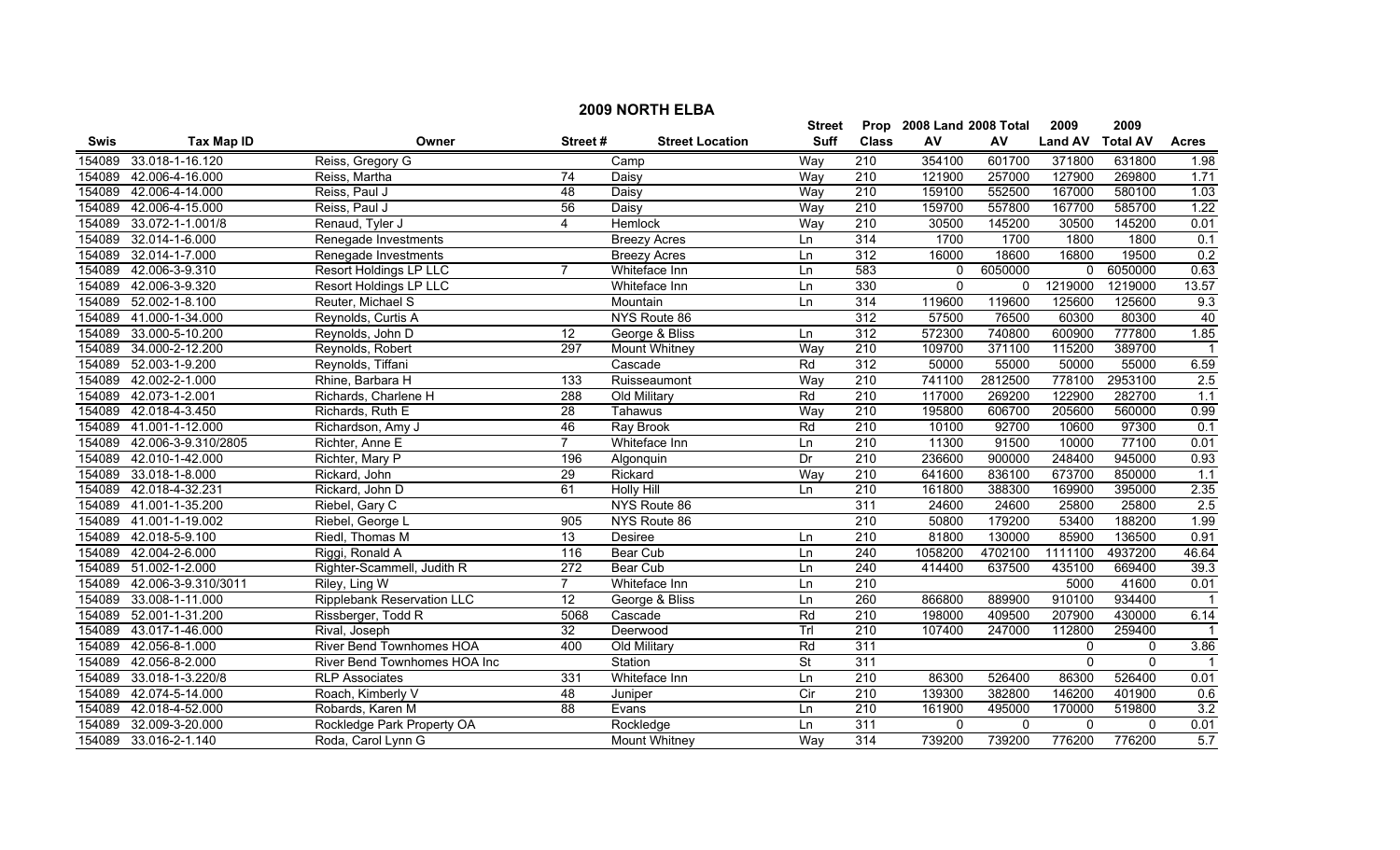|        | <b>2009 NORTH ELBA</b> |                           |                 |                        |               |                  |                           |         |                |                 |                 |  |
|--------|------------------------|---------------------------|-----------------|------------------------|---------------|------------------|---------------------------|---------|----------------|-----------------|-----------------|--|
|        |                        |                           |                 |                        | <b>Street</b> |                  | Prop 2008 Land 2008 Total |         | 2009           | 2009            |                 |  |
| Swis   | <b>Tax Map ID</b>      | Owner                     | Street#         | <b>Street Location</b> | Suff          | <b>Class</b>     | AV                        | AV      | <b>Land AV</b> | <b>Total AV</b> | <b>Acres</b>    |  |
| 154089 | 42.056-1-2.300         | Rodzinski, Richard        |                 | <b>Mill Pond</b>       | Dr            | 311              |                           |         | 1000           | 1000            | 0.88            |  |
| 154089 | 42.056-1-2.200         | Rodzinski, Richard        |                 | Mill Pond              | Dr            | 311              |                           |         | 100000         | 100000          | 0.79            |  |
| 154089 | 42.001-2-8.300         | Rodzinski, Richard        |                 | Old Military           | Rd            | 311              |                           |         | 10000          | 10000           | 8.3             |  |
| 154089 | 42.001-2-8.200         | Rodzinski, Richard        |                 | Old Military           | Rd            | 311              |                           |         | 10000          | 10000           | 7.85            |  |
| 154089 | 42.001-2-8.100         | Rodzinski, Richard        | 544             | Old Military           | Rd            | 311              |                           |         | 150000         | 150000          | 61.75           |  |
| 154089 | 42.018-4-74.000        | Roetman, Edward H         | 16              | <b>Mary Pat</b>        | Way           | 210              | 179100                    | 435000  | 188100         | 456800          | 1.17            |  |
| 154089 | 42.066-4-13.000        | Rogers, Robert J Jr       | 56              | Johnson                | Ave           | 210              | 25500                     | 115900  | 26800          | 121700          | 0.2             |  |
| 154089 | 42.073-1-13.000        | Roland, Peter F Sr        | 11              | Balsam                 | <b>St</b>     | 210              | 80700                     | 221200  | 84800          | 232300          | 1.1             |  |
| 154089 | 42.034-3-1.000         | Root, Gregory A           |                 | Mirror Lake            | Dr            | 311              | 21100                     | 21100   | 22200          | 22200           | 0.1             |  |
| 154089 | 42.006-3-9.310/6602    | Roque, John               | $\overline{7}$  | Whiteface Inn          | Ln            | 210              | 11300                     | 185200  | 10000          | 153900          | 0.01            |  |
| 154089 | 42.006-3-9.310/6702    | Rosario, Stephen          | $\overline{7}$  | Whiteface Inn          | Ln            | 210              | 11300                     | 255200  | 10000          | 213500          | 0.01            |  |
| 154089 | 33.072-3-3.000         | Rosenblum, Alan           | 359             | Whiteface Inn          | Ln            | $\overline{210}$ | 246700                    | 596700  | 259000         | 626500          | 0.19            |  |
| 154089 | 33.072-3-4.000         | Rosenblum, Alan           | 361             | Whiteface Inn          | Ln            | $\overline{210}$ | 246700                    | 596700  | 259000         | 626500          | 0.23            |  |
| 154089 | 42.074-6-13.000        | Rosenbluth, Robert        | $\overline{12}$ | Rustic                 | Way           | $\overline{210}$ | 58800                     | 490000  | 61700          | 514500          | 0.08            |  |
| 154089 | 42.026-1-11.110        | Rosenthal Ltd Partnership | 17              | Taylor                 | Way           | 280              | 1864200                   | 2922900 | 1957400        | 3069000         | 1.11            |  |
| 154089 | 42.026-1-14.000        | Rosenthal, John           | 29              | Taylor                 | Way           | 260              | 1211900                   | 2997900 | 1272500        | 3147800         | 0.7             |  |
| 154089 | 33.019-2-6.000         | Rosenwald, John E         | 12              | George & Bliss         | Ln            | 260              | 880700                    | 1321900 | 924700         | 1388000         | 2.2             |  |
| 154089 | 42.006-3-9.310/6705    | Rossi Steven              | $\overline{7}$  | Whiteface Inn          | Ln            | 210              | 11300                     | 255200  | 10000          | 213500          | 0.01            |  |
| 154089 | 43.003-2-21.000        | Rossi, Ronald             | 11              | Deerwood               | Trl           | 210              | 203000                    | 480000  | 213200         | 504000          | 2.2             |  |
| 154089 | 42.006-3-9.310/2301    | Rossner, Timothy J        | $\overline{7}$  | Whiteface Inn          | Ln            | 210              | 11300                     | 98800   | 10000          | 83200           | 0.01            |  |
| 154089 | 33.018-1-13.000        | Roth, Lauren R            | 57              | Camp                   | Way           | 312              | 1405600                   | 2150400 | 2800000        | 2805000         |                 |  |
| 154089 | 32.003-4-27.000        | Rothamel, Matthew S       | 495             | McKenzie Pond          | Rd            | $\overline{210}$ | 99500                     | 255300  | 104500         | 268100          | 7.49            |  |
| 154089 | 42.066-7-11.000        | Rother, Mary F            |                 | Nichols                | <b>St</b>     | 311              | 7600                      | 7600    | 8000           | 8000            | 0.23            |  |
| 154089 | 42.066-7-9.000         | Rother, Mary F            | 39              | Nichols                | <b>St</b>     | 311              | 1500                      | 1500    | 1600           | 1600            | 0.06            |  |
| 154089 | 33.008-1-4.000         | Rother, Steven C          |                 | George & Bliss         | Ln            | 260              | 593200                    | 804500  | 622800         | 844700          | 0.37            |  |
| 154089 | 33.008-1-5.000         | Rother, Steven C          | 12              | George & Bliss         | Ln            | 260              | 479900                    | 833700  | 503900         | 875400          | 1.7             |  |
| 154089 | 32.003-6-22.000        | Rottier, Barbara A        |                 | Ironwood               | Way           | 311              | 158200                    | 158200  | 156000         | 156000          | 10              |  |
| 154089 | 42.043-1-8.100         | Rottner, Henry C          | 17              | Autumn                 | Way           | $\overline{210}$ | 141000                    | 475000  | 148100         | 498800          | 2.11            |  |
| 154089 | 52.004-1-7.100         | Round Lake Cottage LLC    | 37              | Wrights                | Way           | 280              | 127400                    | 701200  | 300000         | 736300          | $\overline{20}$ |  |
| 154089 | 52.004-1-25.000        | Round Lake Farm Trust     |                 | Cascade                | Rd            | 321              | 479300                    | 479300  | 503300         | 503300          | 53.8            |  |
| 154089 | 52.004-1-27.029        | Round Lake Farm Trust     |                 | Cascade                | Rd            | 314              | 76200                     | 76200   | 80000          | 80000           |                 |  |
| 154089 | 52.004-1-13.000        | Round Lake Farm Trust     | 4413            | Cascade                | Rd            | 240              | 361300                    | 471200  | 379400         | 494800          | 76.57           |  |
| 154089 | 52.002-1-14.200        | Routh, Daniel L           | 201             | Mountain               | Ln            | 260              | 74700                     | 132600  | 78400          | 139200          | 8.56            |  |
| 154089 | 33.079-1-9.000         | Rovers, Elizabeth W       |                 | Whiteface Inn          | Ln            | 311              | 115900                    | 115900  | 121700         | 121700          | 1.63            |  |
| 154089 | 42.064-1-8.000         | Roy, Marsha L             | 60              | Averyville             | Ln            | $\overline{210}$ | 55900                     | 229500  | 32900          | 241000          | 0.7             |  |
| 154089 | 42.001-2-10.100        | Roy, Matthew S            | 62              | Raven                  | Way           | 240              | 705000                    | 815000  | 740300         | 855800          | 10.1            |  |
| 154089 | 33.072-7-1.000/2       | Roy, Matthew S            | 351             | Whiteface Inn          | Ln            | $\overline{210}$ | 84400                     | 252000  | 84400          | 252000          | 0.01            |  |
|        | 154089 42.074-2-1.000  | Roy, Peter                | 40              | Johnson                | Ave           | 311              | 29500                     | 42100   | 31000          | 31000           | 0.3             |  |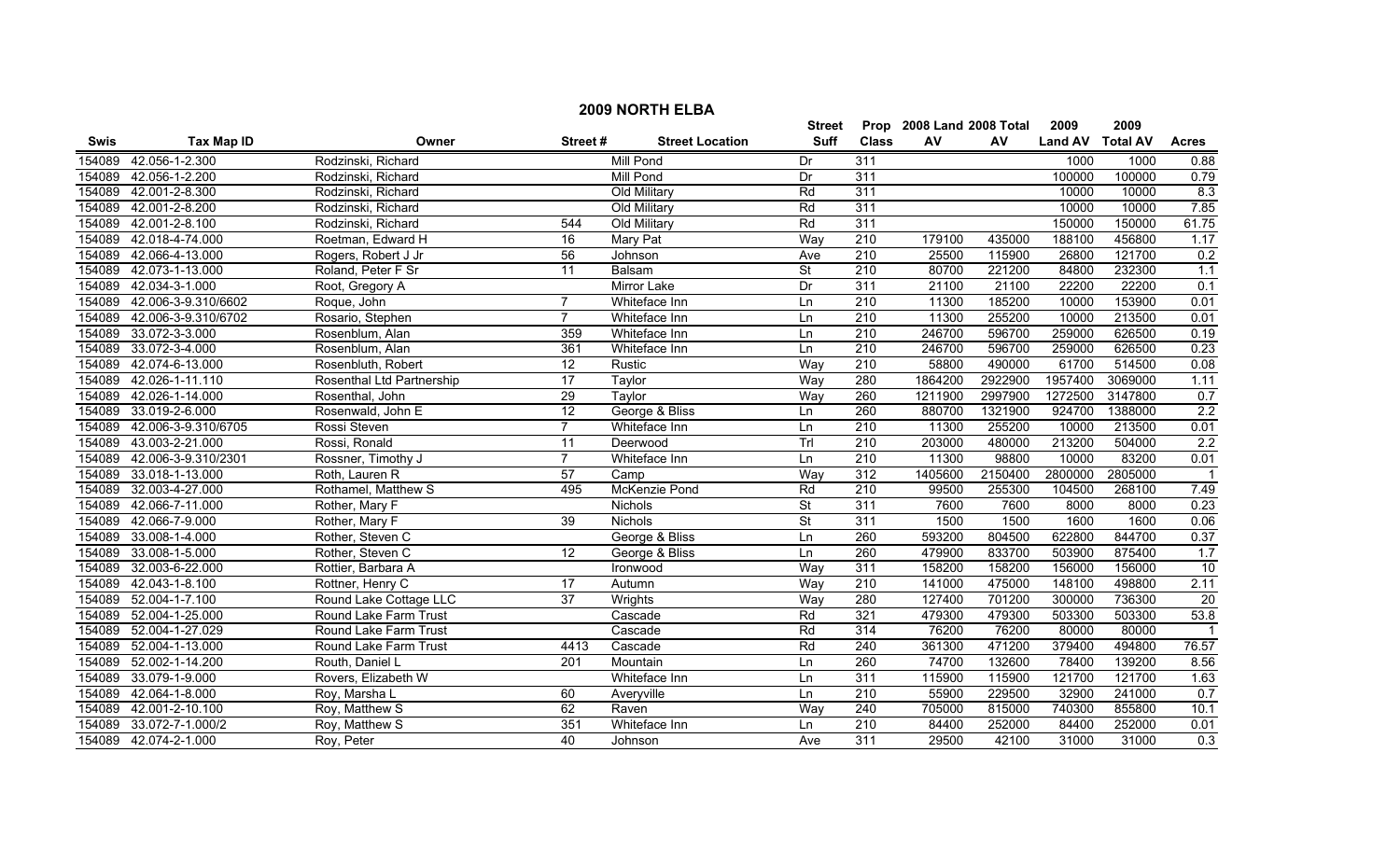|             |                     |                        |                 |                        | <b>Street</b>            |                  | Prop 2008 Land 2008 Total |         | 2009           | 2009            |                  |
|-------------|---------------------|------------------------|-----------------|------------------------|--------------------------|------------------|---------------------------|---------|----------------|-----------------|------------------|
| <b>Swis</b> | <b>Tax Map ID</b>   | Owner                  | Street#         | <b>Street Location</b> | <b>Suff</b>              | <b>Class</b>     | AV                        | AV      | <b>Land AV</b> | <b>Total AV</b> | <b>Acres</b>     |
| 154089      | 42.073-4-3.000      | Roy, Victor P          | 3               | Snowberry              | Ln                       | 210              | 65500                     | 307400  | 68800          | 322800          | 0.44             |
| 154089      | 42.018-4-62.000     | Rozwadowski, Andrze J  | 79              | Evans                  | Ln                       | 210              | 156200                    | 389700  | 164000         | 409200          | 1.1              |
| 154089      | 42.006-3-9.310/3003 | Rubin, Mark S          | $\overline{7}$  | Whiteface Inn          | Ln                       | $\overline{210}$ | 11300                     | 98800   | 10000          | 83200           | 0.01             |
| 154089      | 43.000-2-8.000      | Ruchkin, Judith P      | 710             | River                  | Rd                       | 260              | 120600                    | 282300  | 126600         | 296400          | 4.4              |
| 154089      | 42.006-3-2.000      | Rueter, William C      | 32              | Haystack               | Way                      | $\overline{210}$ | 201400                    | 763200  | 211500         | 801400          | 3.2              |
| 154089      | 42.074-5-8.000      | Ruglis, Martin         | 28              | Juniper                | Cir                      | 210              | 115000                    | 302600  | 120700         | 317700          | 0.7              |
| 154089      | 42.018-4-9.000      | Rupp, Albert F         | 121             | Averyville             | Ln                       | 210              | 142100                    | 320900  | 149200         | 336900          |                  |
| 154089      | 42.018-4-11.300     | Ruppert, Gregory L     | 95              | Averyville             | Ln                       | 210              | 218500                    | 593400  | 229500         | 623100          | 3.6              |
| 154089      | 41.002-4-1.000      | Russ, Timothy J        | $\overline{11}$ | Knottingham            | Rd                       | 260              | 23000                     | 60000   | 24200          | 63000           | 0.2              |
| 154089      | 50.002-1-47.000     | Russo, Andre           | 595             | Averyville             | Ln                       | $\overline{240}$ | 227200                    | 557300  | 238600         | 585200          | 15.2             |
| 154089      | 42.074-6-16.000     | Sabin Trust            | $\overline{12}$ | Rustic                 | Way                      | 210              | 58800                     | 490000  | 61700          | 514500          | 0.08             |
| 154089      | 41.007-2-5.000      | Saccone, Sebastianna   | 1233            | NYS Route 86           |                          | 270              | 34000                     | 82400   | 35700          | 86500           | $\overline{1.9}$ |
| 154089      | 42.006-3-9.310/5803 | Sacher, Ronald L       | $\overline{7}$  | Whiteface Inn          | Ln                       | 210              | 11200                     | 254200  | 10000          | 214800          | 0.01             |
| 154089      | 32.003-4-11.000     | Sageman, Elizabeth     | 835             | McKenzie Pond          | Rd                       | $\overline{210}$ | 54100                     | 258800  | 56800          | 271700          | 6.36             |
| 154089      | 42.074-4-4.000      | Saletnik, Mario        | 38              | Liberty Hill           | Ln                       | 210              | 117300                    | 381100  | 123200         | 400200          | 0.4              |
| 154089      | 42.065-2-20.000     | Salls, Carol A         | $\overline{8}$  | Landover               | Ln                       | 210              | 55700                     | 184400  | 58500          | 193600          | 0.32             |
| 154089      | 42.026-1-13.000     | Salmon Enterprises Inc | 25              | <b>Taylor</b>          | Way                      | 280              | 1646600                   | 2853000 | 1728900        | 2995600         | 1.6              |
| 154089      | 42.010-1-40.000     | Salnick, Jonathan K    |                 | Algonquin              | Dr                       | 311              | 169000                    | 169000  | 177400         | 177400          | 0.68             |
| 154089      | 33.018-1-2.001/9    | Sama, Stephen S        | 316             | Whiteface Inn          | Ln                       | 210              | 40100                     | 386400  | 40100          | 386400          | 0.01             |
| 154089      | 33.072-1-18.000     | Sand Brook Assoc Inc   |                 | <b>Hemlock</b>         | Way                      | 323              | 46900                     | 46900   | 49200          | 49200           | 0.07             |
| 154089      | 33.019-1-29.000     | Sand Point Assoc Inc   |                 | Sand Point             | Way                      | 311              | 380700                    | 380700  | 399700         | 399700          | 0.82             |
| 154089      | 33.019-1-32.000     | Sand Point Assoc Inc   |                 | Sand Point             | Way                      | $\overline{312}$ | 145700                    | 197600  | 153000         | 207500          | 2.04             |
| 154089      | 33.019-1-2.001      | Sand Point Assoc Inc   |                 | Peninsula              | Way                      | 311              | 55400                     | 55400   | 58200          | 58200           | 2.65             |
| 154089      | 41.007-1-10.000     | Sandri Realty Inc      | 1108            | NYS Route 86           |                          | 486              | 268600                    | 463200  | 282100         | 486400          | $\overline{1.3}$ |
| 154089      | 42.018-1-2.200      | Santo, Billie M        | 4               | Hardy                  | Way                      | $\overline{210}$ | 102300                    | 209900  | 107400         | 220400          | 1.41             |
| 154089      | 32.003-6-36.000     | Sapone, Franco         | $\overline{13}$ | Coveys                 | Way                      | 210              | 82200                     | 334900  | 86300          | 351600          | 3.26             |
| 154089      | 42.032-3-2.230      | Saranac Lake Fed S&L   | 38              | Hadjis                 | Way                      | 461              | 149400                    | 358600  | 156800         | 376500          | 0.49             |
| 154089      | 41.002-4-5.100      | Saranac Lake Golf Club |                 | NYS Route 86           |                          | 553              | 150500                    | 150500  | 158000         | 158000          | 97.5             |
| 154089      | 41.002-4-3.015      | Saranac Lake Golf Club | 1316            | NYS Route 86           |                          | 553              | 463000                    | 864300  | 486100         | 907500          | 122.24           |
| 154089      | 32.009-1-3.000      | Saranac Lake Village   |                 | Pine                   | $\overline{\mathsf{St}}$ | 963              | 47200                     | 47200   | 49600          | 49600           | 0.3              |
| 154089      | 32.009-1-1.000      | Saranac Lake Village   |                 | Pine                   | <b>St</b>                | 963              | 51000                     | 51000   | 53600          | 53600           | 0.4              |
| 154089      | 42.073-2-7.000      | Saulpaugh, Mary        |                 | Johnson                | Ave                      | 311              | 25000                     | 25000   | 26200          | 26200           | 0.2              |
| 154089      | 42.073-2-11.000     | Saulpaugh, Mary        | 5               | Johnson                | Ave                      | 210              | 27000                     | 136800  | 28300          | 143600          | 0.2              |
| 154089      | 42.073-2-14.000     | Saulpaugh, Michael L   | 8               | Balsam                 | St                       | $\overline{210}$ | 30200                     | 187900  | 31700          | 197300          | 0.2              |
| 154089      | 32.003-5-12.000     | Sausville, James J     | 34              | <b>Beaver Pond</b>     | Way                      | 210              | 70700                     | 186900  | 74200          | 196200          | 2.73             |
| 154089      | 42.041-2-1.200      | Savidge, Granville C   | 271             | Wesvalley              | Rd                       | 210              | 141900                    | 350000  | 149000         | 367500          | 0.62             |
| 154089      | 42.006-3-9.310/8106 | Sawyer, William        | $\overline{7}$  | Whiteface Inn          | Ln                       | $\overline{210}$ | 11300                     | 278900  | 10000          | 205700          | 0.01             |
| 154089      | 42.006-3-9.310/7003 | Sawyer, William III    | $\overline{7}$  | Whiteface Inn          | l n                      | 210              | 11200                     | 252200  | 10000          | 214800          | 0.01             |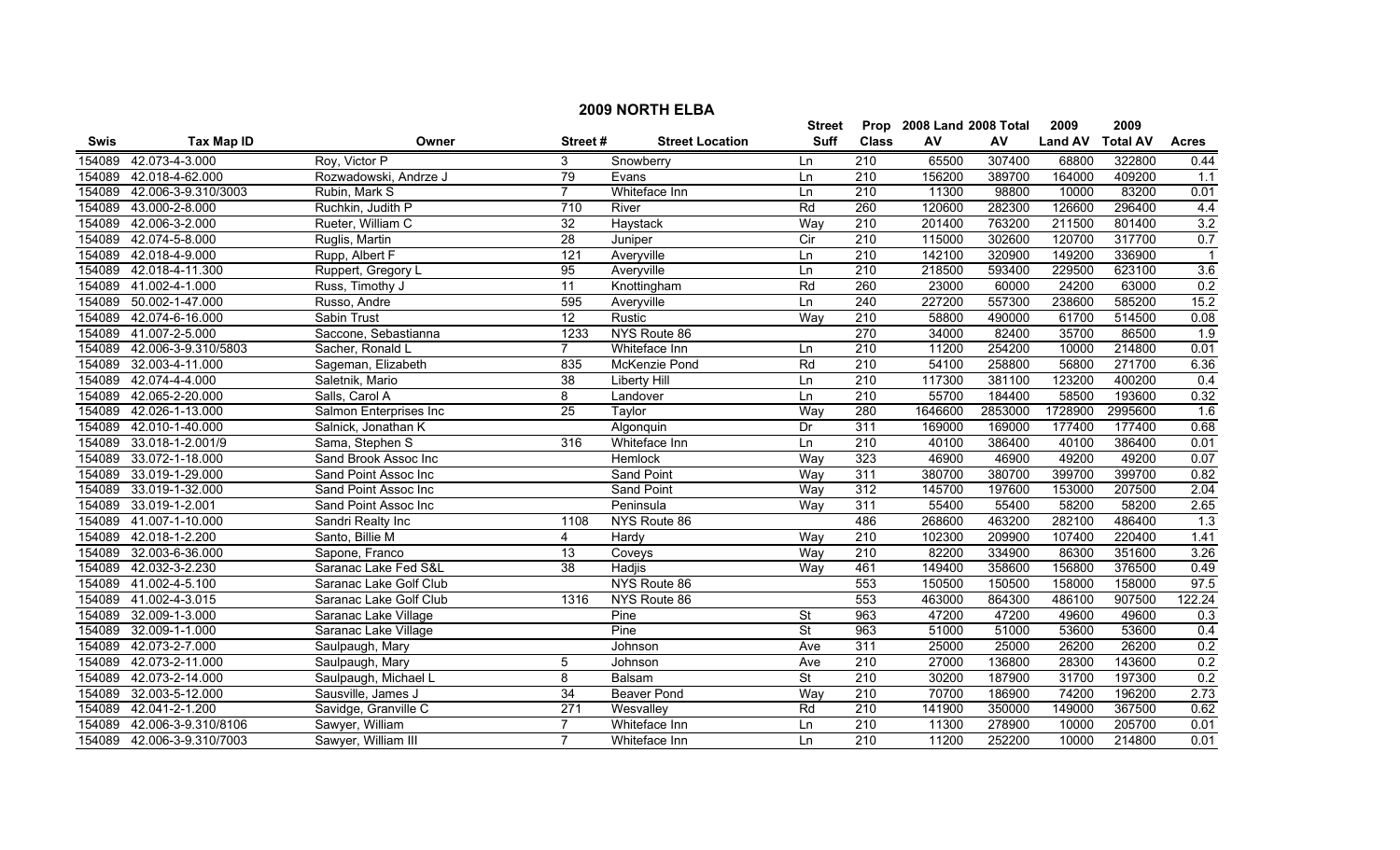|             |                            |                                      |                 |                        | <b>Street</b>            |                  | Prop 2008 Land 2008 Total |           | 2009           | 2009            |                  |
|-------------|----------------------------|--------------------------------------|-----------------|------------------------|--------------------------|------------------|---------------------------|-----------|----------------|-----------------|------------------|
| <b>Swis</b> | <b>Tax Map ID</b>          | Owner                                | Street#         | <b>Street Location</b> | Suff                     | <b>Class</b>     | AV                        | <b>AV</b> | <b>Land AV</b> | <b>Total AV</b> | <b>Acres</b>     |
| 154089      | 42.006-3-9.310/4710        | Sayles, Cheryl B                     |                 | Whiteface Inn          | Ln                       | 210              |                           |           | 5000           | 43900           | 0.01             |
| 154089      | 32.003-6-18.000            | Sayles, Peter C                      | 53              | Ironwood               | Way                      | 210              | 135500                    | 393900    | 142300         | 413600          | 3.27             |
|             | 154089 42.006-3-9.310/8609 | Scammell, Donald G III               | $\overline{7}$  | Whiteface Inn          | Ln                       | $\overline{210}$ | 11200                     | 71200     | 5000           | 54100           | 0.01             |
| 154089      | 42.018-4-3.410             | Scarpelli, Peter A                   | 4               | Tahawus                | Way                      | 210              | 106100                    | 491200    | 111400         | 515800          | 0.96             |
| 154089      | 42.043-4-11.000            | Schachenmayr, Wolfgang               | 3               | Vista                  | Ln                       | 210              | 83500                     | 338800    | 87600          | 355700          | 0.2              |
| 154089      | 42.025-1-6.000             | Scharfe, Donna J                     | 24              | Kilkare                | Way                      | 280              | 1498700                   | 2432500   | 1573600        | 2554100         | 0.77             |
| 154089      | 42.006-3-9.310/4910        | Schatzberg, Michael                  |                 | Whiteface Inn          | Ln                       | 210              |                           |           | 5000           | 58400           | 0.01             |
| 154089      | 42.006-3-9.310/2804        | Schatzberg, Michael                  |                 | Whiteface Inn          | Ln                       | 210              | 11300                     | 91500     | 10000          | 77100           | 0.01             |
| 154089      | 33.018-1-2.001/14          | Schechter, Stephen L                 | 316             | Whiteface Inn          | Ln                       | 210              | 57800                     | 528100    | 57800          | 528100          | 0.01             |
| 154089      | 32.003-5-17.000            | Scheefer, Robert K                   | 69              | <b>Beaver Pond</b>     | Way                      | $\overline{240}$ | 75400                     | 246200    | 79200          | 258500          | 10.2             |
| 154089      | 32.003-5-18.000            | Scheefer, Thomas                     | 86              | <b>Beaver Pond</b>     | Way                      | 240              | 98200                     | 246000    | 103100         | 258300          | 11.2             |
| 154089      | 32.014-1-11.000            | Scheefer, William G III              | 171             | <b>Breezy Acres</b>    | Ln                       | $\overline{312}$ | 79900                     | 86000     | $\mathbf{0}$   | $\mathbf{0}$    | 0.9              |
| 154089      | 32.003-3-6.000             | Scheefer, William G Jr               |                 | McKenzie Pond          | Rd                       | 311              | 97500                     | 97500     | 102400         | 102400          | 3.2              |
| 154089      | 32.003-5-19.000            | Scheefer, William G Jr               |                 | McKenzie Pond          | Rd                       | 322              | 79700                     | 79700     | 83700          | 83700           | 49.32            |
| 154089      | 43.017-1-5.000             | Schiller, Robert                     | 31              | Deerwood               | Trl                      | $\overline{210}$ | 189900                    | 432200    | 199400         | 453800          | $\overline{2.9}$ |
| 154089      | 33.018-1-2.001/1           | Schindler, Lorraine O                | 316             | Whiteface Inn          | Ln                       | 210              | 39100                     | 360600    | 39100          | 360600          | 0.01             |
|             | 154089 42.018-4-50.000     | Schirrman, Richard H                 | $\overline{14}$ | <b>Birch Hill</b>      | Ln                       | 210              | 108900                    | 209900    | 114400         | 220400          | 0.64             |
| 154089      | 42.006-3-9.310/5108        | Schlink, David V                     |                 | Whiteface Inn          | Ln                       | 210              |                           |           | 5000           | 55800           | 0.01             |
| 154089      | 42.074-4-6.000             | Schmeil, Elahe                       | 30              | <b>Liberty Hill</b>    | Ln                       | 210              | 100800                    | 308500    | 105800         | 323900          | 0.4              |
| 154089      | 42.073-4-5.000             | Schmidt, Harold V                    | 12              | Fox Run                | Ln                       | 210              | 129400                    | 314300    | 135900         | 330000          | 0.46             |
| 154089      | 32.003-6-1.000             | Schmidt, Steven P                    | 974             | McKenzie Pond          | Rd                       | 417              | 194100                    | 443600    | 203800         | 465800          | 6.09             |
| 154089      | 50.002-1-4.000             | Schnitzer Mark S                     |                 | Averyville             | Ln                       | 311              | 125000                    | 125000    | 131200         | 131200          | 10.13            |
| 154089      | 41.001-1-44.000            | Schoch, William F                    | 31              | Pendergast Farm        | Way                      | 210              | 60400                     | 251400    | 63400          | 329000          | 3.6              |
|             | 154089 42.034-2-10.000     | Schoenlank, Elissa D                 | 450             | Mirror Lake            | Dr                       | $\overline{210}$ | 600100                    | 1620700   | 630100         | 1701700         | 0.6              |
| 154089      | 33.020-1-10.000            | Scholl, Eric                         | 159             | Ruisseaumont           | Way                      | 280              | 2365900                   | 4117500   | 2484200        | 4117500         | 2.9              |
| 154089      | 42.032-3-5.000             | Scholl, Eric K                       | 2038            | Saranac                | Ave                      | 464              | 365600                    | 858000    | 383900         | 900900          | 3.82             |
| 154089      | 33.016-1-1.000             | <b>Schoonover Personal Res Trust</b> | 12              | George & Bliss         | Ln                       | 260              | 1127400                   | 1521200   | 1183800        | 1597300         | 3.1              |
| 154089      | 42.010-1-8.000             | Schrader, Edward E                   | 179             | Fir                    | Way                      | 210              | 290600                    | 696200    | 305100         | 731000          | 1.28             |
| 154089      | 50.002-1-8.000             | Schrek, Stanley J                    |                 | Averyville             | Ln                       | 311              | 125000                    | 125000    | 131200         | 131200          | 12.25            |
| 154089      | 42.073-3-1.200             | Schulte, Rolf A                      |                 | Old Military           | Rd                       | 311              | 10800                     | 10800     | 11300          | 11300           | 0.81             |
|             | 154089 42.066-8-6.000      | Schulte, Rolf A                      | 5866            | Cascade                | Rd                       | 415              | 308800                    | 949500    | 324300         | 997000          | 2.5              |
| 154089      | 42.018-4-47.000            | Schulte, Rolf A                      | 59              | Evans                  | Ln                       | 210              | 172300                    | 553300    | 181000         | 581000          | 1.4              |
| 154089      | 42.018-4-49.000            | Schulz, Eric C                       | 18              | <b>Eagles Nest</b>     | Rd                       | 210              | 141900                    | 335800    | 149000         | 352600          | 1.4              |
| 154089      | 42.074-3-17.000            | Schumacher, Robert S                 | 60              | Church                 | $\overline{\mathsf{St}}$ | $\overline{210}$ | 53100                     | 175400    | 55800          | 184200          | 0.27             |
| 154089      | 42.006-3-9.310/6106        | Schunk, Edwin A                      | $\overline{7}$  | Whiteface Inn          | Ln                       | $\overline{210}$ | 11300                     | 72900     | 10000          | 61500           | 0.01             |
| 154089      | 51.002-1-15.100            | Schwerdteger, Edward W               | 7               | Ski Jump               | Ln                       | 260              | 127400                    | 214100    | 133800         | 224800          | 1.03             |
| 154089      | 43.003-2-1.000             | Scofield, Carol                      | 536             | River                  | Rd                       | $\overline{210}$ | 50000                     | 350000    | 52500          | 367500          | 1.4              |
|             | 154089 43.003-2-5.000      | Scofield, Robert C                   |                 | Strathknoll            | Way                      | 311              | 89800                     | 89800     | 94300          | 94300           | 4.1              |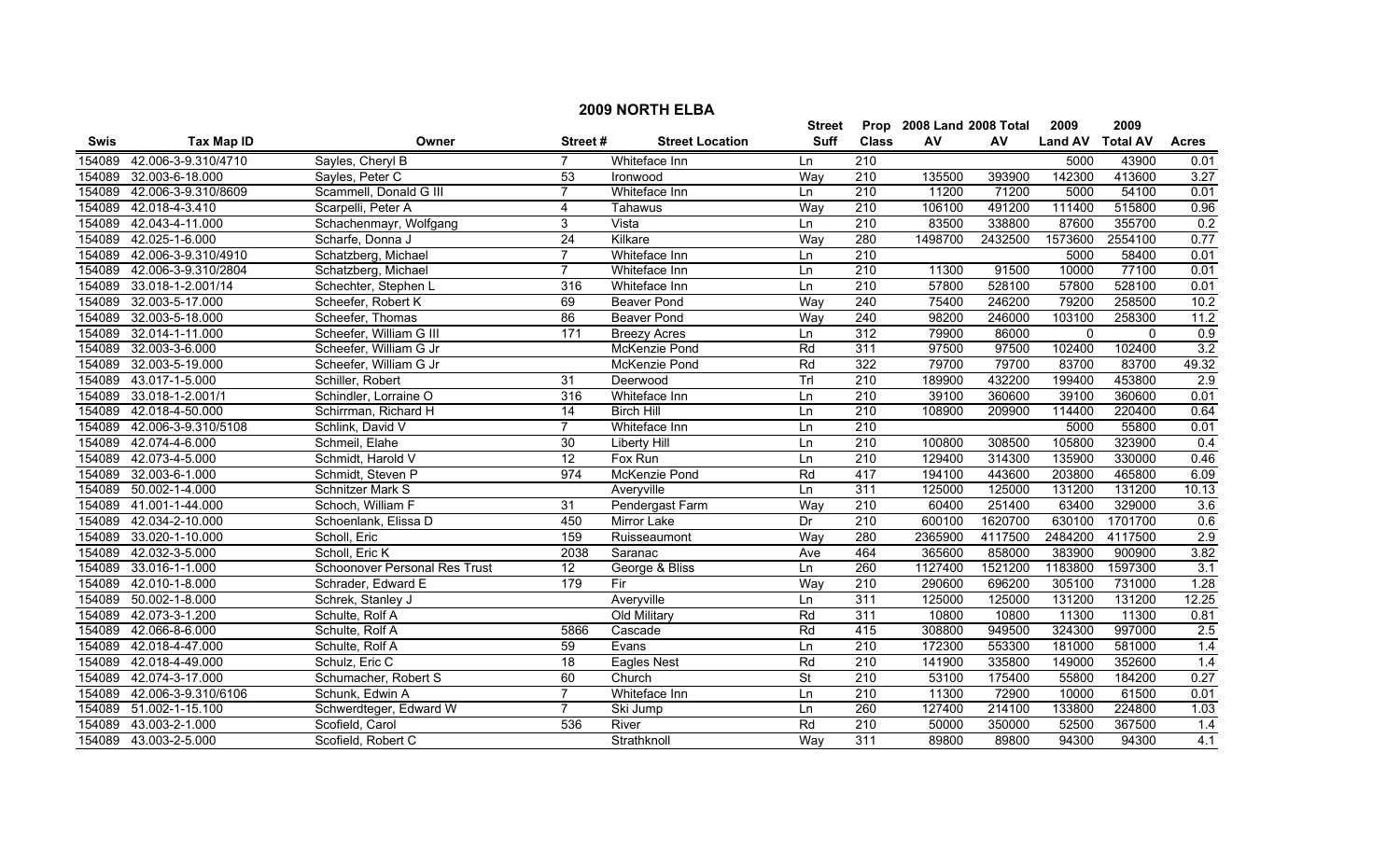|        | <b>2009 NORTH ELBA</b> |                                |                  |                        |                |                  |                           |              |                  |                 |                  |  |
|--------|------------------------|--------------------------------|------------------|------------------------|----------------|------------------|---------------------------|--------------|------------------|-----------------|------------------|--|
|        |                        |                                |                  |                        | <b>Street</b>  |                  | Prop 2008 Land 2008 Total |              | 2009             | 2009            |                  |  |
| Swis   | <b>Tax Map ID</b>      | Owner                          | Street#          | <b>Street Location</b> | <b>Suff</b>    | <b>Class</b>     | ${\sf AV}$                | AV           | <b>Land AV</b>   | <b>Total AV</b> | <b>Acres</b>     |  |
| 154089 | 43.003-2-4.000         | Scofield, Robert C             | 14               | Strathknoll            | Way            | 280              | 172200                    | 564800       | 180800           | 593000          | 4.9              |  |
| 154089 | 33.000-2-8.120         | Scudder, Edward W III          | 12               | George & Bliss         | Ln             | 260              | 781900                    | 961800       | 821000           | 1309900         | $\overline{1.8}$ |  |
| 154089 | 33.072-6-10.000        | Scully, Deborah T              | 158              | Lodge                  | Way            | $\overline{210}$ | 239540                    | 927800       | 239540           | 927800          | 0.04             |  |
| 154089 | 43.017-1-43.000        | Seal, Browyn A                 | 74               | Deerwood               | Trl            | 210              | 132000                    | 306200       | 138600           | 321500          | $\overline{2}$   |  |
| 154089 | 42.018-5-19.000        | Sears Contracting Inc          |                  | Hyland                 | Ave            | 323              | $\mathbf 0$               | $\mathbf{0}$ | $\mathbf 0$      | $\mathbf{0}$    | $\overline{1}$   |  |
| 154089 | 42.018-5-9.200         | <b>Sears Contracting Inc</b>   |                  | Hyland                 | Ave            | 323              | $\overline{0}$            | $\Omega$     | $\overline{0}$   | $\overline{0}$  | 0.3              |  |
| 154089 | 42.041-1-27.000        | <b>Sears Family Foundation</b> | $\overline{24}$  | Knoll                  | Way            | 312              | 63300                     | 237200       | 66500            | 249100          | 0.05             |  |
| 154089 | 42.003-1-12.210        | Sears, Andrea F                | 105              | <b>Hunters</b>         | Way            | 210              | 85000                     | 201000       | 89200            | 211000          | 1.19             |  |
| 154089 | 42.003-1-12.110        | Sears, Andrea F                | $\overline{26}$  | Hunters                | Way            | 270              | 125000                    | 165400       | 131300           | 173700          | 100.92           |  |
| 154089 | 42.018-5-4.000         | Sears, Dawson D                | 10               | Desiree                | Ln             | 210              | 99000                     | 244600       | 103900           | 256800          | 1.43             |  |
| 154089 | 42.018-5-15.000        | Sears, Desiree D               | $\overline{38}$  | Desiree                | Ln             | $\overline{210}$ | 91100                     | 225000       | 95600            | 236200          | 0.99             |  |
| 154089 | 52.001-1-21.100        | Sears, Frank E                 | 4862             | Cascade                | Rd             | 280              | 339300                    | 390000       | 356300           | 409500          | 20               |  |
| 154089 | 42.004-4-26.000        | Sears, Frank E                 |                  | Intervale              | Way            | 311              | 70400                     | 70400        | 100000           | 100000          | 4.33             |  |
| 154089 | 42.018-5-3.000         | Sears, Frank Sr                | $\overline{36}$  | Jersey                 | Dr             | 311              | 92900                     | 143400       | 100000           | 100000          | 0.94             |  |
| 154089 | 42.041-1-34.000        | Sears, Margarita               | 42               | Knoll                  | Way            | 210              | 80700                     | 436400       | 84700            | 335000          | 0.13             |  |
| 154089 | 42.018-4-75.000        | Seery, James T                 | $\overline{13}$  | <b>Mary Pat</b>        | Way            | $\overline{210}$ | 159200                    | 388300       | 167100           | 395000          | 1.09             |  |
| 154089 | 42.006-3-9.310/7803    | Seligson, Jonathan             | $\overline{7}$   | Whiteface Inn          | Ln             | 210              | 11300                     | 326400       | 10000            | 245500          | 0.01             |  |
| 154089 | 33.079-1-15.000        | Semegram, Harris T             | 40               | Amanda                 | Dr             | 210              | 349600                    | 894900       | 367000           | 939600          | 5.79             |  |
| 154089 | 51.002-2-21.000        | Semoukhine, Igor               |                  | Timber                 | Ln             | 311              | 66000                     | 66000        | 69300            | 69300           |                  |  |
| 154089 | 33.072-1-3.000         | Senkowski, Daniel A            | 13               | Hemlock                | Way            | 210              | 129500                    | 362250       | 129500           | 362250          | 0.14             |  |
| 154089 | 42.006-3-9.310/0505    | Senn David E                   | $\overline{7}$   | Whiteface Inn          | Ln             | 210              | 11300                     | 98800        | 10000            | 83200           | 0.01             |  |
| 154089 | 41.001-1-26.000        | Sexton, Jon W                  | 90               | <b>Ray Brook</b>       | Rd             | 210              | 20800                     | 70100        | 21800            | 73600           | 0.2              |  |
| 154089 | 42.006-3-9.310/4904    | Sharlow, Jann                  | $\overline{7}$   | Whiteface Inn          | Ln             | 210              | 11300                     | 138200       | 5000             | 58400           | 0.01             |  |
| 154089 | 42.043-1-19.200        | Shaw, Thomas W                 |                  | Autumn                 | Way            | 311              | 900                       | 900          | $\overline{900}$ | 900             | 0.35             |  |
| 154089 | 42.043-1-14.001        | Shaw, Thomas W                 |                  | Lake Placid Club       | Way            | 311              | 160700                    | 160700       | 168700           | 168700          | 0.57             |  |
| 154089 | 42.043-1-6.000         | Shaw, Thomas W                 | 23               | Autumn                 | Way            | $\overline{210}$ | 109800                    | 445100       | 115300           | 467400          | 0.33             |  |
|        | 154089 61.000-2-12.100 | Shea Family Properties LLC     | 4307             | NYS Route 73           |                | 260              | 67700                     | 91300        | 71100            | 95900           | 15               |  |
| 154089 | 42.074-5-15.000        | Sheer, Gordon M                | 52               | Juniper                | $\overline{C}$ | 220              | 133900                    | 295000       | 140600           | 309800          | 0.6              |  |
| 154089 | 52.003-1-26.000        | Sheffield, David A             | 95               | <b>Bobsled Run</b>     | Ln             | 210              | 66700                     | 141300       | 70100            | 148400          | 0.5              |  |
| 154089 | 43.003-1-16.000        | Sheffield, Gary                | 509              | River                  | Rd             | 210              | 15300                     | 83100        | 15300            | 83100           | 0.7              |  |
| 154089 | 43.003-1-9.000         | Sheffield, Gary J              |                  | River                  | Rd             | 311              | 7500                      | 7500         | 7500             | 7500            | $\overline{5}$   |  |
| 154089 | 43.003-1-18.000        | Sheffield, Gary J              |                  | River                  | Rd             | 311              | 18400                     | 18400        | 18400            | 18400           | 7.3              |  |
| 154089 | 43.003-1-17.000        | Sheffield, Gary J              |                  | River                  | Rd             | 311              | 2800                      | 2800         | 2800             | 2800            | 0.5              |  |
| 154089 | 43.003-1-10.000        | Sheffield, Gary J              |                  | River                  | Rd             | 311              | 5600                      | 5600         | 5600             | 5600            | 2.2              |  |
| 154089 | 42.065-6-5.000         | Sheffield, Kathleen            | 47               | Balsam                 | <b>St</b>      | $\overline{210}$ | 31800                     | 136900       | 33300            | 143700          | 0.3              |  |
| 154089 | 43.003-1-14.000        | Sheffield, William             | $\overline{517}$ | River                  | Rd             | 210              | 35300                     | 139200       | 35300            | 146200          | 0.3              |  |
| 154089 | 43.003-1-15.000        | Sheffield, William J           |                  | River                  | Rd             | 311              | 10200                     | 10200        | 10200            | 10200           | 0.7              |  |
|        | 154089 43.003-1-12.200 | Sheffield, William J           |                  | River                  | Rd             | 311              | 2500                      | 2500         | 2500             | 2500            | $\overline{1}$   |  |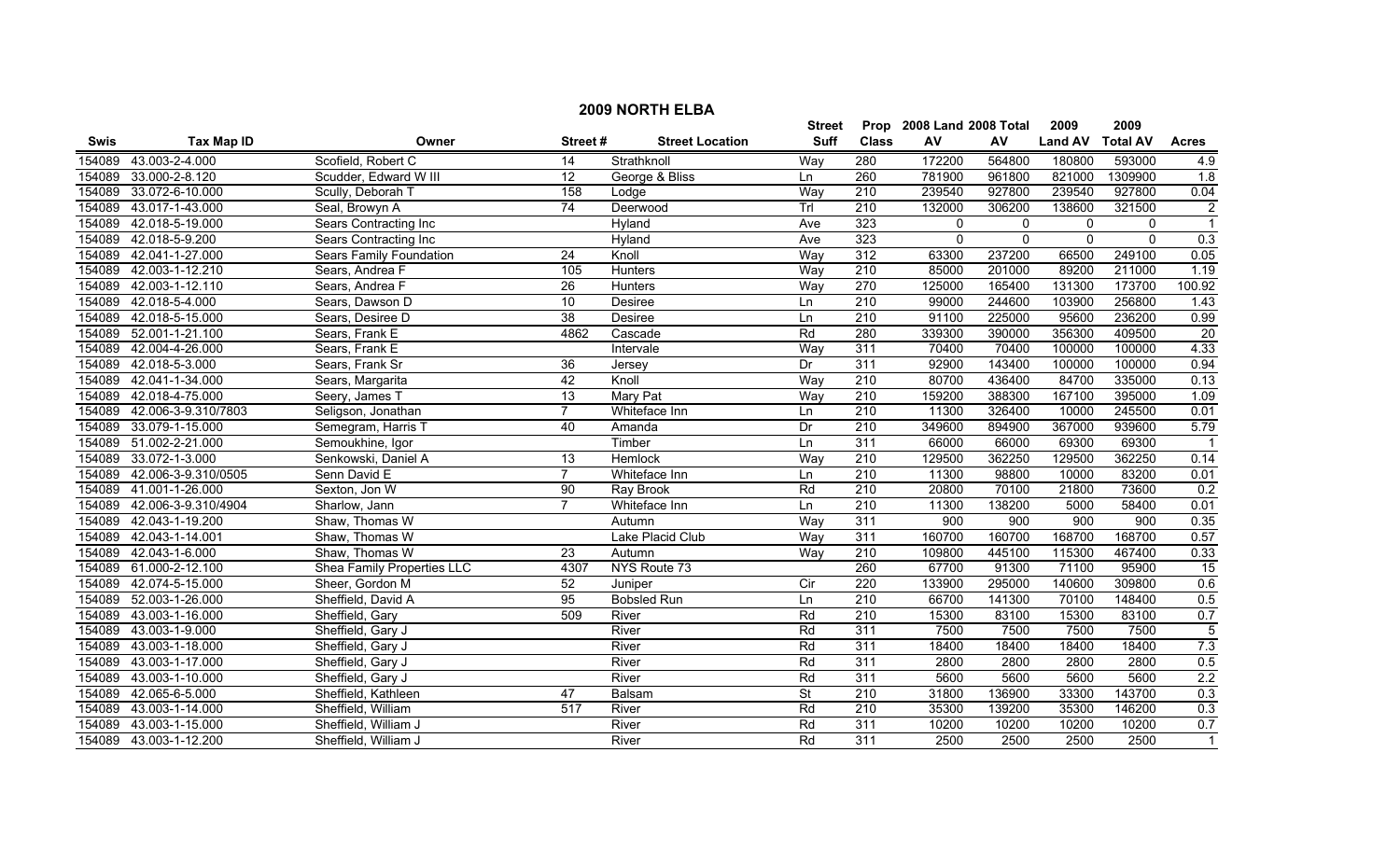|        | <b>2009 NORTH ELBA</b> |                           |                  |                        |                          |                  |                           |         |                |                 |                  |
|--------|------------------------|---------------------------|------------------|------------------------|--------------------------|------------------|---------------------------|---------|----------------|-----------------|------------------|
|        |                        |                           |                  |                        | <b>Street</b>            |                  | Prop 2008 Land 2008 Total |         | 2009           | 2009            |                  |
| Swis   | <b>Tax Map ID</b>      | Owner                     | Street#          | <b>Street Location</b> | <b>Suff</b>              | <b>Class</b>     | ${\sf AV}$                | AV      | <b>Land AV</b> | <b>Total AV</b> | <b>Acres</b>     |
| 154089 | 42.010-1-50.000        | Sheft, Richard A          | 242              | Algonquin              | Dr                       | $\overline{210}$ | 304100                    | 905300  | 300000         | 850000          | 0.92             |
| 154089 | 43.017-1-42.000        | Shepard, Michael B        | 88               | Deerwood               | TrI                      | $\overline{210}$ | 142500                    | 383000  | 149700         | 402200          | 2.4              |
| 154089 | 43.017-1-33.000        | Sheridan, Michael W       | 53               | Quail                  | Ln                       | 210              | 124000                    | 245800  | 130200         | 258100          | 1.7              |
| 154089 | 42.074-6-17.000        | Sherman, Robert D         | $\overline{4}$   | Rustic                 | Way                      | 210              | 58800                     | 450000  | 61700          | 472500          | 0.07             |
| 154089 | 42.025-1-13.000        | Sherr, Shelly O           | 160              | Peninsula              | Way                      | 210              | 1357200                   | 1783400 | 1425100        | 1872600         | $\overline{1.3}$ |
| 154089 | 50.002-1-51.000        | Shine, Evelyn             | 634              | Averyville             | Ln                       | 311              | 156600                    | 156600  | 140000         | 140000          | 4.3              |
| 154089 | 50.002-1-52.000        | Shine, Evelyn             | 648              | Averyville             | Ln                       | 210              | 373000                    | 635300  | 250000         | 495000          | $\overline{7}$   |
| 154089 | 42.066-4-11.000        | Shipman, Robin            | 50               | Johnson                | Ave                      | 210              | 27500                     | 149700  | 28900          | 157200          | 0.2              |
| 154089 | 42.006-3-9.310/1204    | Shneyder, Vladimir        | $\overline{7}$   | Whiteface Inn          | Ln                       | $\overline{210}$ | 11300                     | 141800  | 10000          | 119500          | 0.01             |
| 154089 | 42.002-1-5.000         | Shore Owners Assoc        |                  | Peninsula              | Way                      | 311              | 23600                     | 23600   | 24800          | 24800           | 1.01             |
| 154089 | 33.019-1-1.000         | <b>Shore Owners Assoc</b> |                  | Peninsula              | Way                      | 312              | 310400                    | 320400  | 310400         | 320400          | 2.7              |
| 154089 | 51.002-2-4.200         | Short, Stephen A          | 126              | Boulderwood            | Way                      | $\overline{240}$ | 253000                    | 800000  | 265600         | 840000          | 14.56            |
| 154089 | 42.043-1-21.100        | Shreve, Dorothy           |                  | Autumn                 | Way                      | 311              | 148100                    | 148100  | 148100         | 148100          | 1.03             |
| 154089 | 42.043-1-7.000         | Shreve, Dorothy A         | $\overline{227}$ | Lake Placid Club       | Way                      | 210              | 88600                     | 200300  | 93000          | 210300          | 0.39             |
| 154089 | 33.019-1-19.200        | Shubert, Martin L         | $\overline{212}$ | Peninsula              | Way                      | $\overline{210}$ | 1715700                   | 1803200 | 1801500        | 1893400         | 1.5              |
| 154089 | 42.032-2-3.200         | Shurter, William L        | 18               | Fawn Ridge             | Rd                       | $\overline{210}$ | 93700                     | 203900  | 98400          | 214100          | 0.4              |
| 154089 | 42.032-2-3.300         | Shurter, William L        |                  | Fawn Ridge             | Rd                       | 311              | 70500                     | 70500   | 74000          | 74000           | 0.34             |
| 154089 | 42.018-4-3.470         | Sicular, Scott C          | 36               | Tahawus                | Way                      | 210              | 159300                    | 392400  | 167200         | 412000          | 1.11             |
| 154089 | 33.018-1-3.220/2       | Siebert, David B          | 331              | Whiteface Inn          | Ln                       | 210              | 86000                     | 522400  | 86000          | 522400          | 0.01             |
| 154089 | 42.010-1-46.000        | Sieg, Philip              |                  | Algonquin              | Dr                       | 311              | 304000                    | 304000  | 319200         | 319200          | 1.05             |
| 154089 | 42.074-3-20.000        | Sileo James               | 34               | Church                 | $\overline{\mathsf{St}}$ | 210              | 58500                     | 222000  | 61400          | 233100          | 0.26             |
| 154089 | 50.002-1-46.000        | Silverstein, Mary M       | 599              | Averyville             | Ln                       | 240              | 490500                    | 1525700 | 515000         | 1602000         | 47.3             |
| 154089 | 42.006-3-9.310/5602    | Silverstein, Randolph J   | $\overline{7}$   | Whiteface Inn          | Ln                       | 210              | 11200                     | 255000  | 10000          | 214800          | 0.01             |
| 154089 | 33.072-1-15.000        | Simet, Jeffrey S          | 10               | Hemlock                | Way                      | 210              | 89100                     | 416200  | 89100          | 416200          | 0.08             |
| 154089 | 33.072-2-14.000        | Simet, Jeffrey S          | $\overline{2}$   | Chipmunk               | Ln                       | $\overline{210}$ | 197000                    | 507000  | 206900         | 532400          | 0.25             |
| 154089 | 33.018-1-3.230/12      | Simmons, Stephen C        | 339              | Whiteface Inn          | Ln                       | 210              | 74700                     | 577800  | 74700          | 577800          | 0.01             |
| 154089 | 41.001-1-27.000        | Simons, Nicole P          | 100              | Ray Brook              | Rd                       | 210              | 22400                     | 141800  | 23500          | 148900          | 0.29             |
| 154089 | 32.003-6-21.000        | Sior, Robert A            | 68               | Ironwood               | Way                      | $\overline{210}$ | 137100                    | 425700  | 144000         | 447000          | 3.13             |
| 154089 | 42.073-2-4.000         | Skeels, Richard W         | 23               | Johnson                | Ave                      | $\overline{210}$ | 46900                     | 173700  | 49300          | 182400          | 0.4              |
| 154089 | 42.006-3-9.310/4103    | Skibinski Suzanne         |                  | Whiteface Inn          | Ln                       | 210              | 11300                     | 98800   | 10000          | 83200           | 0.01             |
| 154089 | 42.006-3-9.310/0603    | Skinner, John             | 7                | Whiteface Inn          | Ln                       | 210              | 11200                     | 112700  | 10000          | 95000           | 0.01             |
| 154089 | 42.006-3-9.310/3301    | Skinner, John III         | $\overline{ }$   | Whiteface Inn          | Ln                       | 210              | 11300                     | 104200  | 10000          | 87800           | 0.01             |
| 154089 | 42.018-1-6.000         | Skovsgaard, Jon           |                  | Patch                  | Ln                       | 311              | 100200                    | 100200  | 105200         | 105200          | $\overline{1}$   |
| 154089 | 33.072-6-9.000         | Sloan, Claude C           | 158              | Lodge                  | Way                      | $\overline{210}$ | 237640                    | 892700  | 237640         | 892700          | 0.03             |
| 154089 | 42.034-2-4.000         | Small-Co Holdings LLC     | 370              | Mirror Lake            | Dr                       | 210              | 766100                    | 1498700 | 700000         | 1000000         | 0.65             |
| 154089 | 42.026-1-11.200        | Small, Thomas R           | 261              | Mirror Lake            | Dr                       | 210              | 212000                    | 719800  | 222600         | 755800          | 1.06             |
| 154089 | 42.043-3-1.000         | Smart-Seymour, Betty J    | 54               | Northwood              | Rd                       | 210              | 121200                    | 400000  | 127300         | 420000          | 0.9              |
|        | 154089 42.066-3-25.000 | Smith, Carole A           | 72               | Balsam                 | St                       | $\overline{270}$ | 31400                     | 70000   | 33000          | 73500           | $\overline{0.3}$ |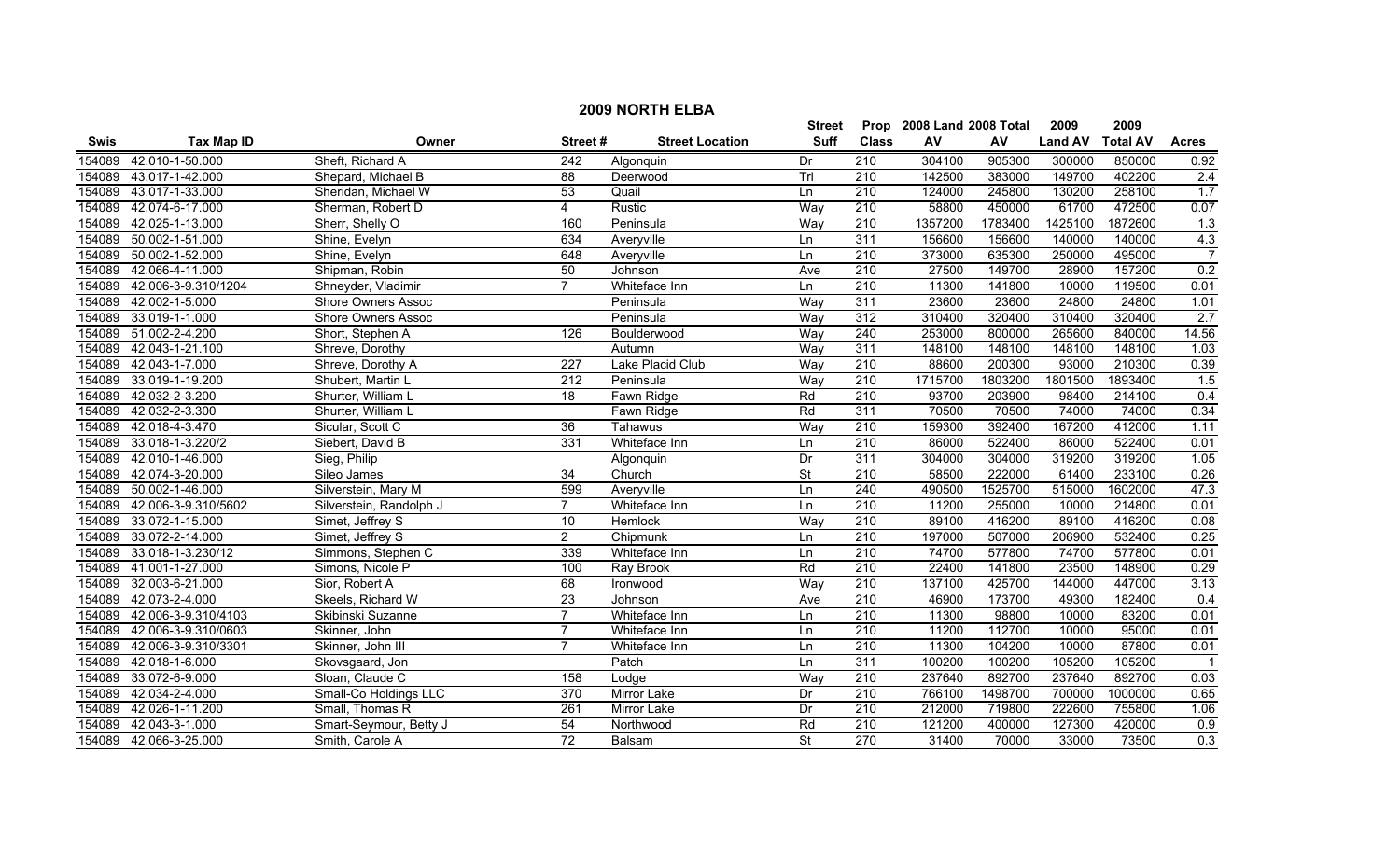|             |                     |                     |                  |                        | <b>Street</b>            |                  | Prop 2008 Land 2008 Total |         | 2009           | 2009            |                  |
|-------------|---------------------|---------------------|------------------|------------------------|--------------------------|------------------|---------------------------|---------|----------------|-----------------|------------------|
| <b>Swis</b> | <b>Tax Map ID</b>   | Owner               | Street#          | <b>Street Location</b> | <b>Suff</b>              | <b>Class</b>     | AV                        | AV      | <b>Land AV</b> | <b>Total AV</b> | <b>Acres</b>     |
| 154089      | 33.072-1-1.001/4    | Smith, Catherine S  | 3                | Hemlock                | Way                      | 210              | 31100                     | 145600  | 31100          | 145600          | 0.01             |
| 154089      | 42.066-3-21.000     | Smith, Charles J    | $\overline{58}$  | Balsam                 | St                       | $\overline{210}$ | 36200                     | 144000  | 38000          | 151200          | 0.3              |
| 154089      | 43.017-1-27.000     | Smith, Christina A  | $\frac{1}{34}$   | Deerwood               | Trl                      | $\overline{210}$ | 109200                    | 259300  | 114700         | 272300          | 1.4              |
| 154089      | 42.065-5-5.000      | Smith, Edward J     | 13               | Cherry                 | Ln                       | 210              | 54200                     | 219700  | 56900          | 230700          | 0.3              |
| 154089      | 42.065-2-15.000     | Smith, Edward J     | 42               | Cherry                 | Ln                       | 210              | 44400                     | 171000  | 46700          | 179600          | 0.25             |
| 154089      | 42.066-1-3.000      | Smith, Edward J     | 173              | Hurley                 | Ave                      | 210              | 25400                     | 140800  | 26600          | 147800          | 0.2              |
| 154089      | 43.003-2-9.000      | Smith, Emma L       | 490              | River                  | Rd                       | 210              | 52100                     | 131300  | 54700          | 137900          |                  |
| 154089      | 42.004-2-4.000      | Smith, Favor R      | 52               | <b>Bear Cub</b>        | Ln                       | 240              | 289000                    | 550250  | 303500         | 577800          | 30.3             |
| 154089      | 42.066-8-7.000      | Smith, Hubert R     | 5844             | Cascade                | Rd                       | 210              | 37800                     | 100000  | 39700          | 105000          | $\overline{0.2}$ |
| 154089      | 33.018-1-3.220/1    | Smith, James E Jr   | 331              | Whiteface Inn          | Ln                       | $\overline{210}$ | 72900                     | 372100  | 72900          | 372100          | 0.01             |
| 154089      | 50.002-1-65.000     | Smith, Janet L      | 680              | Averyville             | Ln                       | 210              | 220000                    | 473800  | 231000         | 497500          | 5.05             |
| 154089      | 50.002-1-62.000     | Smith, Janet L      | 726              | Averyville             | Ln                       | $\overline{210}$ | 137400                    | 211000  | 144300         | 221600          | 2.1              |
| 154089      | 42.073-3-4.000      | Smith, John         | 285              | Old Military           | Rd                       | 220              | 115100                    | 351100  | 120900         | 368700          | 0.7              |
| 154089      | 42.006-3-9.310/1706 | Smith, John E       | $\overline{7}$   | Whiteface Inn          | Ln                       | $\overline{210}$ | 11200                     | 117100  | 10000          | 98700           | 0.01             |
| 154089      | 42.006-3-9.310/2504 | Smith, John E       | 7                | Whiteface Inn          | Ln                       | 210              | 11200                     | 185800  | 10000          | 156600          | 0.01             |
| 154089      | 42.006-3-9.310/0405 | Smith, John E       |                  | Whiteface Inn          | Ln                       | 210              | 11300                     | 98800   | 5000           | 41600           | 0.01             |
| 154089      | 42.006-3-9.310/7107 | Smith, John E       |                  | Whiteface Inn          | Ln                       | 210              |                           |         | 5000           | 107400          | 0.01             |
| 154089      | 42.074-6-32.000     | Smith, John P       | $\overline{21}$  | <b>Barkeater</b>       | Way                      | 210              | 58700                     | 411200  | 61700          | 431800          | 0.08             |
| 154089      | 42.066-4-15.000     | Smith, Joseph H     | 62               | Johnson                | Ave                      | 210              | 56500                     | 181100  | 59400          | 190200          | 0.5              |
| 154089      | 33.072-2-4.000      | Smith, Katherine A  | 34               | Chipmunk               | Ln                       | 210              | 1225300                   | 2362500 | 1286500        | 2480600         | 0.5              |
| 154089      | 42.066-7-4.000      | Smith, Kenneth      |                  | Nichols                | St                       | 210              | 64000                     | 176800  | 67200          | 185600          | 0.4              |
| 154089      | 33.018-4-2.000      | Smith, Marc         |                  | Spread Eagle           | Way                      | 210              | 300000                    | 1400000 | 315000         | 1470000         | 0.38             |
| 154089      | 42.066-6-19.000     | Smith, Michael C    | $\overline{113}$ | Balsam                 | $\overline{\mathsf{St}}$ | 270              | 29600                     | 44700   | 31000          | 46900           | 0.3              |
| 154089      | 42.026-1-5.000      | Smith, Ora K        | $\overline{20}$  | George & Bliss         | Ln                       | $\overline{210}$ | 910900                    | 1211500 | 956500         | 1297100         | 0.4              |
| 154089      | 34.000-2-10.005     | Smith, Ora K        | 298              | <b>Mount Whitney</b>   | Way                      | $\overline{240}$ | 418600                    | 1127800 | 439500         | 1184200         | 48.07            |
| 154089      | 42.002-2-5.220      | Smith, Ora K        |                  | <b>Mount Whitney</b>   | Way                      | 311              | 400000                    | 400000  | 420000         | 420000          | 9.9              |
| 154089      | 42.041-1-28.000     | Smith, Robert J     | $\overline{24}$  | Knoll                  | Way                      | 210              | 76900                     | 392800  | 80700          | 412400          | 0.05             |
| 154089      | 33.015-1-3.000      | Smith, Robert M     | $\overline{12}$  | George & Bliss         | Ln                       | 280              | 714900                    | 897800  | 750700         | 942700          | 1.3              |
| 154089      | 42.066-2-3.000      | Smith, Thomas E     | 5                | <b>Tree Top</b>        | Ln                       | 210              | 11300                     | 96500   | 11800          | 101300          | 0.2              |
| 154089      | 32.003-6-44.000     | Smith, Thomas J     | 34               | <b>Tadds</b>           | Way                      | 210              | 130200                    | 442600  | 136700         | 464700          | 1.65             |
| 154089      | 50.002-1-63.000     | Smith, Timothy R    | 720              | Averyville             | Ln                       | 210              | 50700                     | 76400   | 53200          | 80200           | 0.3              |
| 154089      | 42.066-6-18.000     | Smith, Ward A Jr    | 115              | Balsam                 | <b>St</b>                | 270              | 30800                     | 64000   | 32300          | 67200           | 0.3              |
| 154089      | 42.006-3-9.310/6706 | Smith, William J    | $\overline{7}$   | Whiteface Inn          | Ln                       | 210              | 11300                     | 255200  | 10000          | 213500          | 0.01             |
| 154089      | 42.006-3-9.310/6002 | Smolinski, Robert H | $\overline{7}$   | Whiteface Inn          | Ln                       | $\overline{210}$ | 11300                     | 181500  | 10000          | 153900          | 0.01             |
| 154089      | 52.001-1-57.000     | Smolka, Robert A Jr | 4775             | Cascade                | Rd                       | 210              | 153400                    | 294400  | 161100         | 309100          | 2.94             |
| 154089      | 33.015-2-7.110      | Snider, Robin A     | 12               | George & Bliss         | Ln                       | 210              | 1226200                   | 2797400 | 1287500        | 2937300         | 1.43             |
| 154089      | 43.003-1-31.000     | Snowslip Farm LLC   |                  | River                  | Rd                       | 311              | 12200                     | 12200   | 12800          | 12800           | 0.9              |
| 154089      | 43.003-1-32.000     | Snowslip Farm LLC   |                  | River                  | Rd                       | 322              | 94500                     | 94500   | 99200          | 99200           | $\overline{80}$  |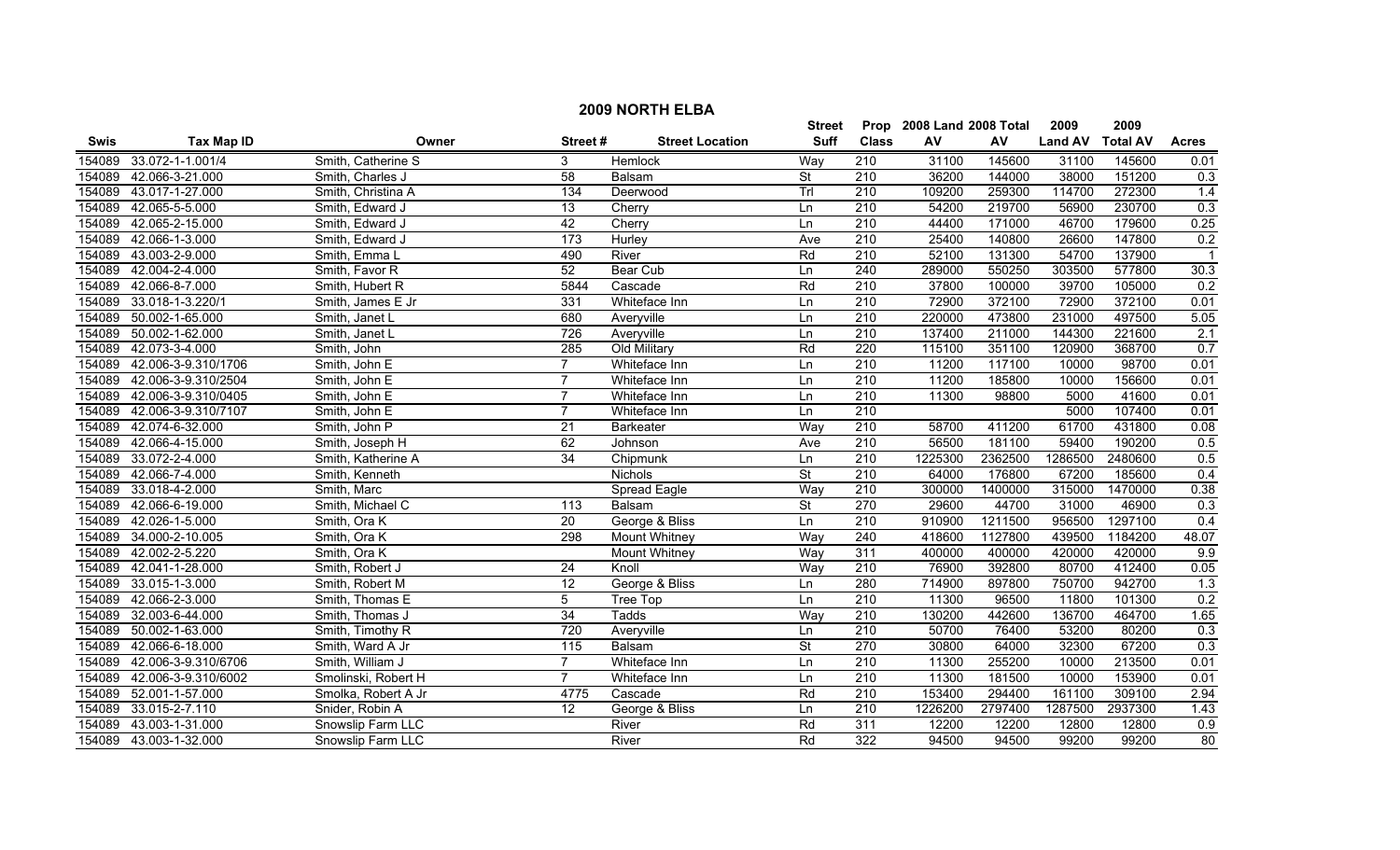|        | <b>2009 NORTH ELBA</b>  |                            |                  |                        |               |                  |                           |          |                   |                 |              |  |
|--------|-------------------------|----------------------------|------------------|------------------------|---------------|------------------|---------------------------|----------|-------------------|-----------------|--------------|--|
|        |                         |                            |                  |                        | <b>Street</b> |                  | Prop 2008 Land 2008 Total |          | 2009              | 2009            |              |  |
| Swis   | <b>Tax Map ID</b>       | Owner                      | Street#          | <b>Street Location</b> | <b>Suff</b>   | <b>Class</b>     | AV                        | AV       | <b>Land AV</b>    | <b>Total AV</b> | <b>Acres</b> |  |
| 154089 | 43.003-1-33.000         | Snowslip Farm LLC          | 118              | River                  | Rd            | 312              | 87100                     | 87100    | 91500             | 291500          | 42.4         |  |
| 154089 | 41.001-1-38.000         | <b>SNY Camp Adirondack</b> | 984              | NYS Route 86           |               | 670              | 1332400                   | 3780000  | 1399000           | 3969000         | 98.9         |  |
| 154089 | 41.001-1-39.000         | SNY Camp Adirondack        | 196              | Ray Brook              | Rd            | 670              | 12322800                  | 66830400 | 12938900 70171900 |                 | 52.42        |  |
| 154089 | 41.001-1-43.000         | <b>SNY Power House</b>     | 198              | <b>Ray Brook</b>       | Rd            | 670              | 766000                    | 4169200  | 804300            | 4377700         | 4.41         |  |
| 154089 | 33.020-1-11.000         | Somberg, Joan B            | 153              | Ruisseaumont           | Way           | 280              | 2300700                   | 2575000  | 2415800           | 2600300         | 2.1          |  |
| 154089 | 33.079-1-8.000          | Sorel, Michael D           | 117              | Whiteface Inn          | Ln            | 210              | 130300                    | 452800   | 136800            | 475400          | 1.05         |  |
| 154089 | 52.001-2-12.000         | Sorensen, Rose A           | 61               | Coyote                 | Way           | 210              |                           |          | 134000            | 346500          | 5.03         |  |
| 154089 | 42.074-2-14.000         | Spain, Derek G             |                  | Newman                 | Rd            | 312              | 25500                     | 31800    | 26800             | 56800           | 0.2          |  |
| 154089 | 42.074-2-15.000         | Spain, Derek G             | 11               | Newman                 | Rd            | 210              | 29300                     | 170000   | 30800             | 195000          | 0.2          |  |
| 154089 | 42.032-3-8.000          | Sparacino, Vincent G       | 2050             | Saranac                | Ave           | 415              | 533800                    | 985000   | 560400            | 985000          | 2.14         |  |
| 154089 | 42.026-2-3.000          | Spellman, Debra A          | 254              | Mirror Lake            | Dr            | 311              | 1275800                   | 1275800  | 1339600           | 1339600         | 0.54         |  |
| 154089 | 51.002-2-23.000         | Spence, Alexander P        |                  | Cascade                | Rd            | 311              | 66000                     | 66000    | 69300             | 69300           | 3            |  |
| 154089 | 42.010-1-45.000         | Spiegel, Arthur S          | $\overline{214}$ | Algonquin              | Dr            | $\overline{210}$ | 304000                    | 411200   | 304000            | 411200          | 0.86         |  |
| 154089 | 42.006-3-9.310/3106     | Spinella, James            | $\overline{7}$   | Whiteface Inn          | Ln            | $\overline{210}$ | 11200                     | 62400    | 5000              | 47500           | 0.01         |  |
| 154089 | 32.003-4-34.000         | Spink, Jonathan J          | 253              | McKenzie Pond          | Rd            | 210              | 70400                     | 238300   | 73900             | 226000          | 0.8          |  |
| 154089 | 42.025-1-3.000          | Spino, Gregory             |                  | Kilkare                | Way           | 311              | 85300                     | 85300    | 85300             | 85300           | 0.7          |  |
| 154089 | 33.019-1-20.000         | Spino, Mabel               |                  | Peninsula              | Way           | 311              | 28400                     | 28400    | 28400             | 28400           | 0.93         |  |
| 154089 | 42.025-1-2.000          | Spino, Mabel               |                  | Kilkare                | Way           | 311              | 74600                     | 74600    | 74600             | 74600           | 0.6          |  |
| 154089 | 42.025-1-18.000         | Spino, Mabel               |                  | Kilkare                | Way           | 311              | 87900                     | 87900    | 87900             | 87900           | 0.11         |  |
| 154089 | 42.025-1-7.000          | Spino, Mabel A             | 20               | Kilkare                | Way           | 210              | 948700                    | 1573600  | 996200            | 1652300         | 0.3          |  |
| 154089 | 33.018-4-1.000          | Spitalny, Peter            | 8                | Spread Eagle           | Way           | $\overline{210}$ | 293700                    | 1292500  | 308400            | 1357100         | 0.66         |  |
| 154089 | 42.043-4-2.000          | Sponable, Catherine M      | 51               | Cobble Hill            | Rd            | 210              | 153000                    | 400000   | 160600            | 475000          | 1.1          |  |
| 154089 | 32.003-3-8.000          | Spoor, Gerald F Sr         | 514              | McKenzie Pond          | Rd            | $\overline{210}$ | 137300                    | 376000   | 144200            | 394800          | 3.34         |  |
| 154089 | 42.004-4-37.000         | St Agnes Parish Cemetery   |                  | Cascade                | Rd            | 695              | 210200                    | 210200   | 220700            | 220700          | 3.8          |  |
| 154089 | 42.018-1-11.000         | St Louis, Sharon K         | 95               | Patch                  | Ln            | 210              | 109300                    | 260000   | 114800            | 273000          | 1.2          |  |
| 154089 | 51.002-1-15.400         | Staats, Lewis              |                  | John Brown             | Rd            | 311              | 114000                    | 114000   | 119700            | 119700          | 1.56         |  |
|        | 154089 51.002-1-15.300  | Staats, Lewis J            | $\overline{75}$  | John Brown             | Rd            | $\overline{210}$ | 141000                    | 307000   | 148100            | 322400          | 1.53         |  |
| 154089 | 32.009-1-4.000          | Stack, John R              |                  | Pine                   | St            | 311              | 5100                      | 5100     | 5400              | 5400            | 0.1          |  |
| 154089 | 42.075-2-2.000          | Stanton, Ingrid R          | 5718             | Cascade                | Rd            | 210              | 20400                     | 70400    | 21400             | 73900           | 0.1          |  |
| 154089 | 43.017-1-28.000         | Stanton, Joel              | 9                | Quail                  | Ln            | 210              | 87500                     | 135000   | 91900             | 175000          | 1.6          |  |
| 154089 | 42.004-3-8.100          | Stanton, Leland F          | 5625             | Cascade                | Rd            | 433              | 213500                    | 561800   | 224200            | 589900          | 1.84         |  |
| 154089 | 43.017-1-6.000          | Stanton, Wesley F          | 35               | Deerwood               | Trl           | 210              | 96000                     | 222400   | 100800            | 233500          | 2.8          |  |
| 154089 | 42.075-2-3.000          | Stanton, William G         | 5720             | Cascade                | Rd            | 280              | 46800                     | 196100   | 49100             | 205900          | 0.7          |  |
| 154089 | 50.002-1-9.000          | Stark Lyle                 | $\overline{81}$  | Stone                  | Rd            | 312              | 125000                    | 300000   | 131200            | 315000          | 11.54        |  |
| 154089 | 32.003-4-12.000         | Stark, Timothy C           | 819              | McKenzie Pond          | Rd            | 311              | 46300                     | 46300    | 48600             | 48600           | 0.99         |  |
| 154089 | 33.018-1-2.001/16       | Starling, John D           | 316              | Whiteface Inn          | Ln            | 210              | 40100                     | 386400   | 40100             | 386400          | 0.01         |  |
| 154089 | 41.002-4-14.000         | <b>Starnet Design</b>      | 1351             | NYS Route 86           |               | 449              | 177600                    | 460600   | 186400            | 483600          | 5.8          |  |
|        | 154089 444.040-3-85.000 | State Of New York          |                  | Improvements Only      |               | 932              | 100                       | 8000     | 100               | 8000            | 0.01         |  |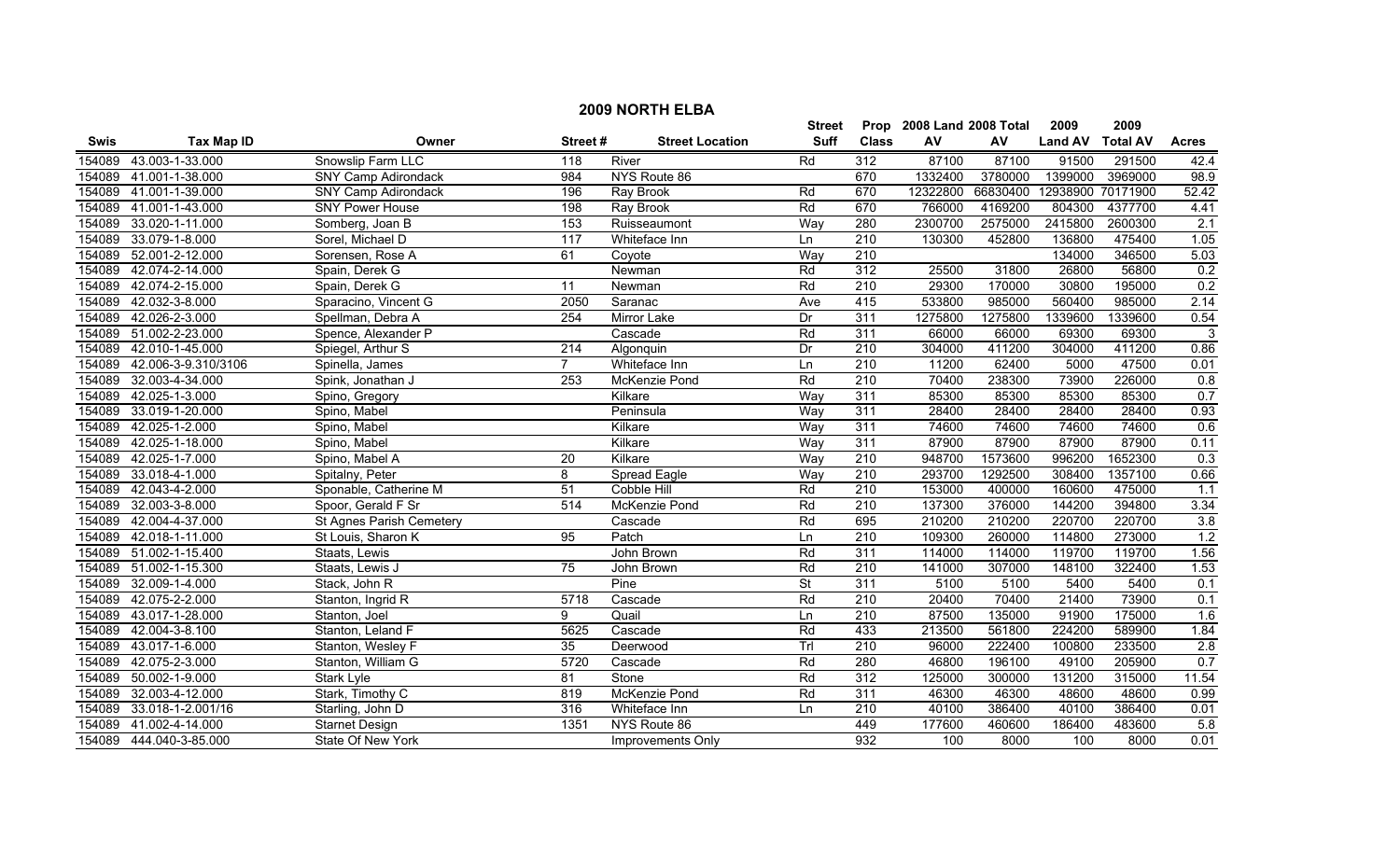|        | <b>2009 NORTH ELBA</b> |                              |                 |                        |                          |                  |                           |         |                |                 |              |  |
|--------|------------------------|------------------------------|-----------------|------------------------|--------------------------|------------------|---------------------------|---------|----------------|-----------------|--------------|--|
|        |                        |                              |                 |                        | <b>Street</b>            |                  | Prop 2008 Land 2008 Total |         | 2009           | 2009            |              |  |
| Swis   | <b>Tax Map ID</b>      | Owner                        | Street#         | <b>Street Location</b> | Suff                     | <b>Class</b>     | ${\sf AV}$                | AV      | <b>Land AV</b> | <b>Total AV</b> | <b>Acres</b> |  |
| 154089 | 41.001-1-25.000        | State Of New York            |                 | <b>Ray Brook</b>       | Rd                       | 932              | 72300                     | 72300   | 75900          | 75900           | 1.2          |  |
| 154089 | 33.019-1-4.000/1       | State Of New York            |                 | Peninsula              | Way                      | 931              | 137800                    | 137800  | 144700         | 144700          | 41.73        |  |
| 154089 | 52.004-1-17.000        | State Of New York            |                 | Cascade                | Rd                       | 961              | 73100                     | 73100   | 76800          | 76800           | 1.8          |  |
|        | 154089 41.001-1-29.000 | State Of New York            |                 | <b>Ray Brook</b>       | Rd                       | 670              | 113400                    | 113400  | 119100         | 119100          | 5.8          |  |
| 154089 | 42.002-1-1.000/1       | State Of New York            |                 | Peninsula              | Way                      | 330              | 71000                     | 71000   | 74600          | 74600           | 0.01         |  |
| 154089 | 51.002-1-14.000        | <b>State Of New York</b>     | 115             | John Brown             | Rd                       | 615              | 3531000                   | 3716600 | 3707500        | 3902400         | 270.6        |  |
| 154089 | 42.010-1-69.000/1      | State Of New York            |                 | NYS Route 86           |                          | 931              | 800                       | 800     | 800            | 800             | 0.01         |  |
| 154089 | 42.026-1-6.720         | State Of New York            | 12              | George & Bliss         | Ln                       | 961              | 219200                    | 306200  | 230100         | 321500          | 1.1          |  |
| 154089 | 52.003-1-22.000        | State Of New York            |                 | Cascade                | Rd                       | 961              | 322000                    | 322000  | 338100         | 338100          | 8.5          |  |
| 154089 | 52.003-1-23.000        | State Of New York            | 79              | <b>Bobsled Run</b>     | Ln                       | 551              | 1019900                   | 1982200 | 1070900        | 2081300         | 100.5        |  |
| 154089 | 52.003-1-24.000        | State Of New York            | 117             | <b>Bobsled Run</b>     | Ln                       | $\overline{210}$ | 39800                     | 136000  | 41800          | 142800          | 1.5          |  |
| 154089 | 41.002-4-11.000        | State Of New York            |                 | NYS Route 86           |                          | 961              | 52700                     | 52700   | 55300          | 55300           | 0.5          |  |
| 154089 | 52.003-1-31.000        | State Of New York            | 60              | <b>Bobsled Run</b>     | Ln                       | 961              | 173800                    | 173800  | 182500         | 182500          | 76.5         |  |
| 154089 | 42.034-1-2.010         | State Of New York            | 230             | <b>Mirror Lake</b>     | Dr                       | 961              | 749400                    | 749400  | 786900         | 786900          | 0.4          |  |
|        | 154089 41.002-3-2.000  | State Of New York            |                 | NYS Route 86           |                          | 932              | 320000                    | 320000  | 336000         | 336000          | 27.6         |  |
|        | 154089 52.003-1-27.042 | State Of New York            |                 | Cascade                | Rd                       | 961              | 2029100                   | 2029100 | 2130600        | 2130600         | 166.2        |  |
| 154089 | 32.009-1-5.000         | State Of New York            |                 | Pine                   | <b>St</b>                | 843              | 7500                      | 7500    | 7900           | 7900            | 1.1          |  |
| 154089 | 51.000-1-3.130         | Stavola, Joseph M            | 434             | Averyville             | Ln                       | 240              | 339000                    | 1840200 | 355900         | 1932200         | 10.56        |  |
| 154089 | 32.009-2-14.000        | Steinbrueck, Roger A         | 115             | Blackberry             | Way                      | 210              | 91700                     | 227800  | 96300          | 239200          | 6.5          |  |
|        | 154089 42.018-4-55.000 | Steitz, John R Jr            | 46              | Evans                  | Ln                       | 210              | 157000                    | 297800  | 164900         | 312700          |              |  |
| 154089 | 33.018-1-2.001/18      | Stencel, Charles F III       | 316             | Whiteface Inn          | Ln                       | 210              | 39100                     | 360600  | 39100          | 360600          | 0.01         |  |
| 154089 | 33.018-1-9.000         | Stephens, Lillian M          | $\overline{20}$ | Rickard                | Way                      | $\overline{210}$ | 193000                    | 423100  | 193000         | 400000          | 2.2          |  |
| 154089 | 42.010-1-54.000        | Stevens Patricia R           |                 | Algonquin              | Dr                       | 311              | 232300                    | 232300  | 243900         | 243900          | 0.89         |  |
| 154089 | 42.073-4-16.000        | Stevens, John S              |                 | Snowberry              | Ln                       | 311              | 98100                     | 98100   | 103000         | 103000          | 0.46         |  |
| 154089 | 42.043-3-4.000         | Stevens, Scott D             | 58              | Cobble Hill            | Rd                       | 210              | 127700                    | 436400  | 134100         | 458200          | 1.2          |  |
| 154089 | 32.009-1-24.000        | Stevenson Society Of America |                 | Pine                   | $\overline{\mathsf{St}}$ | 963              | 1200                      | 1200    | 1300           | 1300            | 0.28         |  |
|        | 154089 33.000-2-6.000  | Stewart, Albert J            | $\overline{12}$ | George & Bliss         | Ln                       | 311              | 913300                    | 913300  | 1000000        | 1000000         | 88.5         |  |
| 154089 | 33.016-2-13.000        | Stewart, Elizabeth D         | 616             | <b>Mount Whitney</b>   | Way                      | 280              | 1749100                   | 2747900 | 1836600        | 2885300         | 1.66         |  |
| 154089 | 33.016-2-1.500         | Stewart, Elizabeth D         |                 | <b>Mount Whitney</b>   | Way                      | 311              | 2400                      | 2400    | 2500           | 2500            | 0.3          |  |
| 154089 | 42.010-1-29.000        | Stewart, John H              | 123             | Algonquin              | Dr                       | 210              | 238100                    | 1283700 | 250000         | 1000000         | 1.07         |  |
| 154089 | 33.011-1-6.000         | Stewart, Sally K             | 12              | George & Bliss         | Ln                       | 260              | 1212600                   | 1884400 | 1273200        | 1978600         | 8.18         |  |
| 154089 | 33.018-1-3.230/5       | Stickles, Bernard F Jr       | 337             | Whiteface Inn          | Ln                       | 210              | 74300                     | 571700  | 74300          | 571700          | 0.01         |  |
|        | 154089 51.000-1-24.200 | Stosiek, Michael A           | 620             | Bear Cub               | Ln                       | 312              | 99700                     | 118800  | 104600         | 124700          | - 5          |  |
| 154089 | 42.010-1-19.000        | Stover, Nancy                |                 | Algonquin              | Dr                       | 311              | 1400                      | 1400    | 1500           | 1500            | 0.11         |  |
| 154089 | 51.002-2-1.110         | Stowe, William A             | 46              | River                  | Rd                       | $\overline{210}$ | 206400                    | 700000  | 216700         | 705500          | 6.8          |  |
| 154089 | 42.066-3-23.000        | Strack, Francis              | 66              | Balsam                 | <b>St</b>                | 210              | 35800                     | 138000  | 37600          | 144900          | 0.3          |  |
| 154089 | 42.074-4-2.000         | Strack, Jerry                |                 | Liberty Hill           | Ln                       | 323              | 1600                      | 1600    | 1600           | 1600            | 0.3          |  |
|        | 154089 42.004-4-31.000 | Strack, Jerry F              |                 | Cascade                | Rd                       | 311              | $\mathbf{0}$              | 0       | $\mathbf 0$    | $\mathbf{0}$    | 0.89         |  |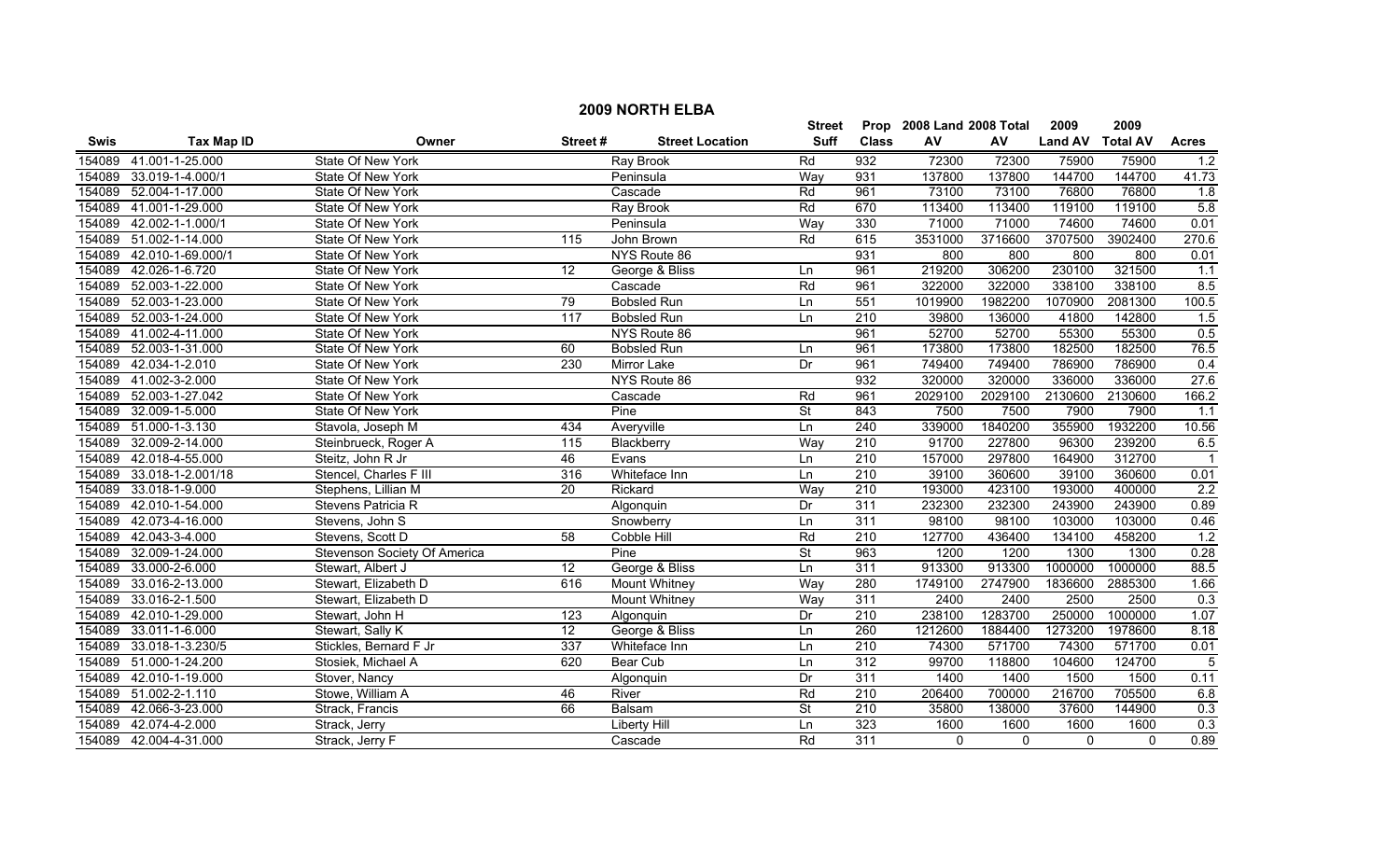|             | <b>2009 NORTH ELBA</b> |                         |                 |                        |                          |                  |                           |              |                |                 |                |  |
|-------------|------------------------|-------------------------|-----------------|------------------------|--------------------------|------------------|---------------------------|--------------|----------------|-----------------|----------------|--|
|             |                        |                         |                 |                        | <b>Street</b>            |                  | Prop 2008 Land 2008 Total |              | 2009           | 2009            |                |  |
| <b>Swis</b> | <b>Tax Map ID</b>      | Owner                   | Street#         | <b>Street Location</b> | Suff                     | <b>Class</b>     | ${\sf AV}$                | AV           | <b>Land AV</b> | <b>Total AV</b> | <b>Acres</b>   |  |
| 154089      | 42.032-1-2.000         | Strack, Larry E         | 25              | Fawn Ridge             | Rd                       | 220              | 106300                    | 244400       | 111600         | 256600          | 0.63           |  |
| 154089      | 42.066-6-10.300        | Strack, Michael         | 155             | Newman                 | Rd                       | 210              | 47100                     | 216300       | 49400          | 227100          | 0.37           |  |
| 154089      | 42.065-4-2.000         | Strack, Richard J       | $\overline{21}$ | Spruce                 | $\overline{\mathsf{St}}$ | 210              | 25800                     | 187600       | 27100          | 197000          | 0.3            |  |
| 154089      | 42.066-6-17.000        | Strack, Rose            | 119             | Balsam                 | <b>St</b>                | 210              | 16800                     | 45000        | 16800          | 45000           | 0.2            |  |
| 154089      | 50.002-1-57.130        | Straight, Susan V       |                 | Averyville             | Ln                       | 311              | $\mathbf{0}$              | $\mathbf{0}$ | $\mathbf{0}$   | $\mathbf{0}$    | 1.39           |  |
| 154089      | 50.002-1-56.000        | Straight, Susan V       | 50              | Sweetwood Farms        | Way                      | 240              | 219100                    | 425000       | 230000         | 446200          | 11.8           |  |
| 154089      | 42.065-2-25.000        | Strait, Lawrence        |                 | Cherry                 | Ln                       | 323              | 2500                      | 2500         | 2600           | 2600            | 0.25           |  |
| 154089      | 42.065-2-13.000        | Strait, Lawrence        |                 | Landover               | Ln                       | 210              | 42500                     | 165700       | 44600          | 174000          | 0.25           |  |
| 154089      | 42.065-2-24.000        | Strait, Lawrence        |                 | Cherry                 | Ln                       | 323              | 2800                      | 2800         | 2900           | 2900            | 0.25           |  |
| 154089      | 42.006-3-9.310/2506    | Strassler, Alan         | $\overline{7}$  | Whiteface Inn          | Ln                       | $\overline{210}$ | 11200                     | 103000       | 5000           | 78300           | 0.01           |  |
| 154089      | 42.006-3-9.310/2401    | Strassler, Alan M       | $\overline{7}$  | Whiteface Inn          | Ln                       | $\overline{210}$ | 11200                     | 76600        | 5000           | 58400           | 0.01           |  |
| 154089      | 42.006-3-9.310/2402    | Strassler, Alan M       | $\overline{7}$  | Whiteface Inn          | Ln                       | 210              | 11200                     | 76600        | 5000           | 58400           | 0.01           |  |
| 154089      | 42.066-1-4.000         | Stratford, Todd W       | 5               | Cherry                 | Ln                       | 210              | 31000                     | 195600       | 32600          | 205400          | 0.3            |  |
| 154089      | 43.003-1-36.000        | Streeter, Bradley G     | $\overline{88}$ | <b>Bird Song</b>       | Way                      | 311              | 113300                    | 113300       | 119000         | 119000          | 5.6            |  |
| 154089      | 43.003-1-35.000        | Streeter, Bradley G     | 54              | <b>Bird Song</b>       | Way                      | $\overline{210}$ | 170800                    | 479000       | 179400         | 503000          | 5.3            |  |
| 154089      | 42.004-4-25.000        | Stretch, Hollis J       | 48              | Maynard                | Rd                       | $\overline{210}$ | 181800                    | 425000       | 190800         | 446200          | 3.2            |  |
| 154089      | 42.010-1-70.000        | Stretton, Ernie H       | 38              | Carolyn                | Rd                       | 240              | 377000                    | 1566500      | 395800         | 1644800         | 17.4           |  |
| 154089      | 33.019-1-26.000        | <b>Strigl Dennis F</b>  |                 | Roland                 | Way                      | 311              | 444200                    | 444200       | 466400         | 466400          | 1.05           |  |
| 154089      | 33.019-1-27.000        | Strigl Dennis F         | 12              | Roland                 | Way                      | 210              | 2016400                   | 5500000      | 2117200        | 5775000         | 1.57           |  |
| 154089      | 42.018-4-42.000        | Striney, Ghislaine      | 63              | Jersey                 | Dr                       | 210              | 95200                     | 200000       | 100000         | 210000          | 0.7            |  |
| 154089      | 50.002-1-36.000        | Stroczynski, Edward L   |                 | Averyville             | Ln                       | 311              | 130400                    | 130400       | 136900         | 136900          | 4.91           |  |
| 154089      | 52.001-1-17.000        | Stump, Ralph L          | 4818            | Cascade                | Rd                       | 270              | 134900                    | 159100       | 141700         | 167100          | $\overline{2}$ |  |
| 154089      | 32.014-1-5.000         | Stunzi, Albert E        | 69              | <b>Breezy Acres</b>    | Ln                       | $\overline{210}$ | 46600                     | 122300       | 48900          | 128400          | 0.5            |  |
| 154089      | 32.014-1-8.000         | Stunzi, Albert E        |                 | <b>Breezy Acres</b>    | Ln                       | 314              | 1600                      | 1600         | 1700           | 1700            | 0.3            |  |
| 154089      | 32.014-1-9.000         | Stunzi, Albert E        |                 | <b>Breezy Acres</b>    | Ln                       | 311              | 3300                      | 3300         | 3500           | 3500            | 1.2            |  |
| 154089      | 42.006-3-9.310/6901    | Sudbrink Steven         | $\overline{7}$  | Whiteface Inn          | Ln                       | $\overline{210}$ | 11300                     | 101500       | 5000           | 77000           | 0.01           |  |
|             | 154089 51.002-2-37.100 | Sullivan, Christopher   |                 | River                  | Rd                       | 311              | 139100                    | 139100       | 146100         | 146100          | 8.67           |  |
| 154089      | 42.043-4-19.000        | Sullivan, Christopher G | 3009            | Wilmington             | Rd                       | $\overline{210}$ | 133400                    | 389500       | 140100         | 409000          | 0.8            |  |
| 154089      | 42.006-3-9.310/0906    | Sullivan, James F       | $\overline{7}$  | Whiteface Inn          | Ln                       | 210              | 11300                     | 193200       | 10000          | 162800          | 0.01           |  |
| 154089      | 42.006-3-9.310/2902    | Sullivan, James W       | $\overline{7}$  | Whiteface Inn          | Ln                       | 210              | 11300                     | 98800        | 10000          | 83200           | 0.01           |  |
| 154089      | 42.002-2-8.121         | Sullivan, Neil H        |                 | Terrace                | Way                      | 322              | 400000                    | 400000       | 420000         | 420000          | 12.91          |  |
| 154089      | 33.015-2-7.200         | Sullivan, Robert        | 12              | George & Bliss         | Ln                       | 312              | 672600                    | 740800       | 706200         | 777800          | 1.89           |  |
| 154089      | 32.003-5-1.000         | Sullivan, Steven M      | 788             | McKenzie Pond          | Rd                       | 210              | 60000                     | 227900       | 63000          | 239300          |                |  |
| 154089      | 32.003-4-8.000         | Sullivan, William       | 881             | McKenzie Pond          | Rd                       | 210              | 131300                    | 356700       | 137800         | 374500          | 9.89           |  |
| 154089      | 32.003-4-6.000         | Sullivan, William D     | 31              | Willow                 | Way                      | 411              | 220500                    | 2379400      | 231600         | 2379400         | 9.96           |  |
| 154089      | 32.009-1-2.000         | Sullivan, William H     |                 | Pine                   | <b>St</b>                | 311              | 3800                      | 3800         | 4000           | 4000            | 0.2            |  |
| 154089      | 50.002-1-24.000        | Sunier, Alain M         | 8               | Theianguen             | Way                      | 210              | 150600                    | 690900       | 158100         | 998000          | 8.53           |  |
|             | 154089 42.065-5-4.000  | Sutin. Lawrence N       | 21              | Cherry                 | Ln                       | $\overline{210}$ | 22500                     | 125700       | 23600          | 132000          | 0.29           |  |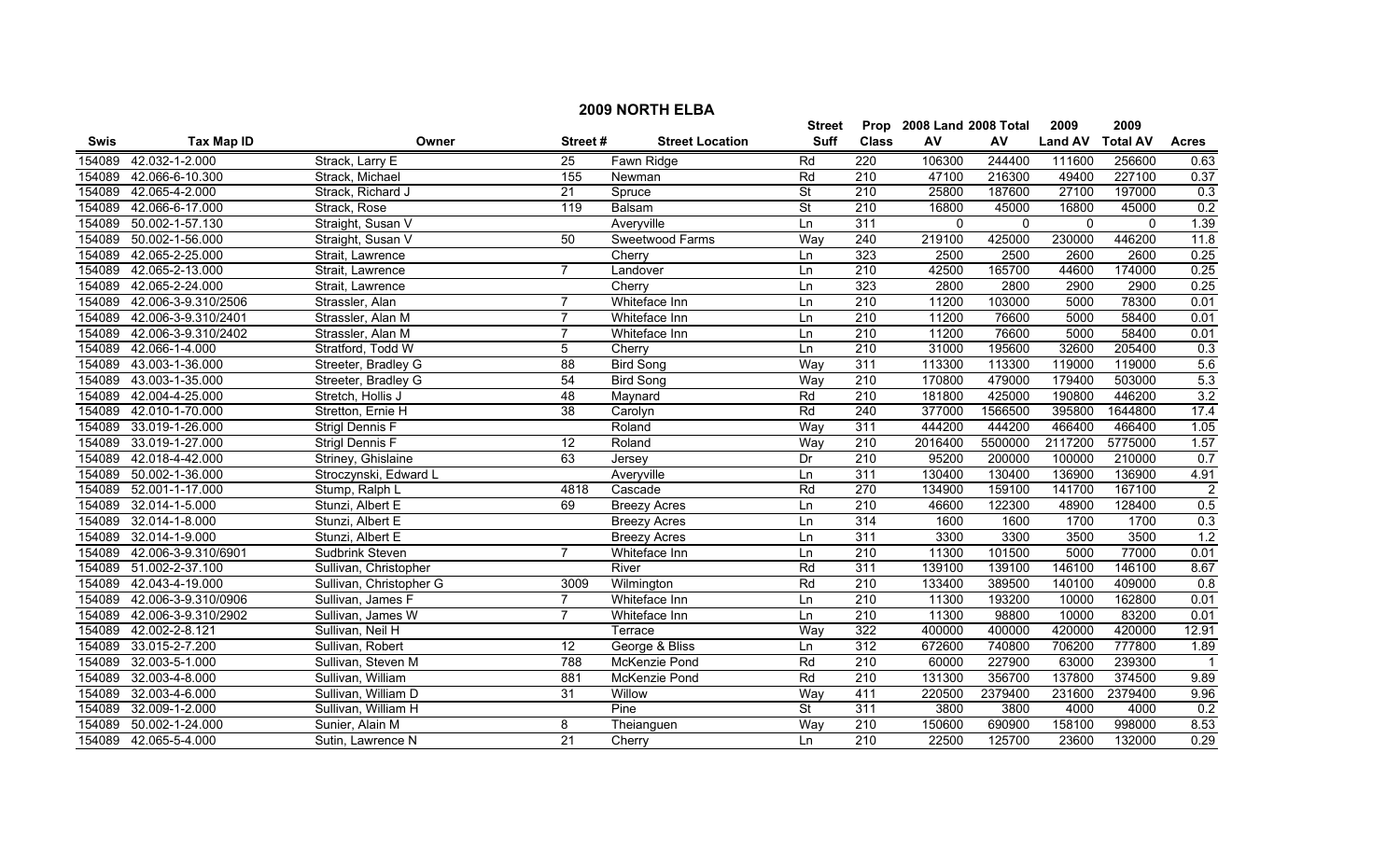|        | <b>2009 NORTH ELBA</b> |                           |                 |                        |                          |                  |                           |         |                |                 |                  |  |
|--------|------------------------|---------------------------|-----------------|------------------------|--------------------------|------------------|---------------------------|---------|----------------|-----------------|------------------|--|
|        |                        |                           |                 |                        | <b>Street</b>            |                  | Prop 2008 Land 2008 Total |         | 2009           | 2009            |                  |  |
| Swis   | <b>Tax Map ID</b>      | Owner                     | Street#         | <b>Street Location</b> | <b>Suff</b>              | <b>Class</b>     | AV                        | AV      | <b>Land AV</b> | <b>Total AV</b> | <b>Acres</b>     |  |
| 154089 | 32.009-3-2.000         | Sutphen, Alan H           |                 | Rockledge              | Ln                       | 311              | 2100                      | 2100    | 2200           | 2200            | 0.09             |  |
| 154089 | 42.041-1-25.000        | Suttora, John             | 6               | Knoll                  | Way                      | 210              | 73100                     | 350000  | 76800          | 367500          | 0.13             |  |
| 154089 | 42.006-3-9.310/2205    | Swan, Christine M         | $\overline{7}$  | Whiteface Inn          | Ln                       | 210              | 11200                     | 62400   | 5000           | 43900           | 0.01             |  |
| 154089 | 42.066-6-8.001         | Sweeney, Earl             | 105             | Balsam                 | $\overline{\mathsf{St}}$ | 210              | 33600                     | 85000   | 35200          | 89200           | 0.4              |  |
| 154089 | 42.003-1-23.000        | Sweeney, Hugh T           | 344             | Averyville             | Ln                       | 210              | 118200                    | 402700  | 124100         | 422800          | 1.24             |  |
| 154089 | 42.065-4-3.000         | Sweeney, Michael R        | $\overline{17}$ | Spruce                 | $\overline{\mathsf{St}}$ | 210              | 28800                     | 195500  | 30300          | 205300          | 0.3              |  |
| 154089 | 42.065-4-6.008         | Sweeney, Michael R        | 81              | Hurley                 | Ave                      | 210              | 44700                     | 147300  | 47000          | 154700          | 0.8              |  |
| 154089 | 42.066-6-7.001         | Sweeny, Earl              | 111             | Balsam                 | <b>St</b>                | 210              | 40000                     | 68200   | 42000          | 71600           | 0.4              |  |
| 154089 | 43.017-1-9.000         | Sweezey, Thomas P         | 57              | Deerwood               | Trl                      | $\overline{210}$ | 134700                    | 268400  | 141400         | 281800          | 2.2              |  |
| 154089 | 42.006-4-3.000         | Swetland Mark A           | 108             | Whiteface Inn          | Ln                       | 210              | 140700                    | 414400  | 147700         | 435100          | 2.06             |  |
| 154089 | 51.000-1-51.000        | Szablak, David F          | 359             | <b>Bear Cub</b>        | Ln                       | 260              | 155000                    | 318800  | 162700         | 334700          | 37.8             |  |
| 154089 | 32.003-6-33.000        | Tahawus LLC               | 5               | Coveys                 | Way                      | $\overline{210}$ | 87100                     | 322000  | 91500          | 365900          | 3.36             |  |
| 154089 | 33.079-1-1.000         | Tait, James M             | 68              | Moongate               | Ln                       | $\overline{210}$ | 201100                    | 554100  | 211200         | 581800          | 2.97             |  |
| 154089 | 33.018-1-6.000         | Takacs, Thomas P          | 142             | Lodge                  | Way                      | 210              | 1307500                   | 2482300 | 1372900        | 2606400         | 2.15             |  |
| 154089 | 33.020-1-12.000        | Tamarac Inc               | 147             | Ruisseaumont           | Way                      | 260              | 2212500                   | 2623600 | 2323100        | 2754800         | 1.6              |  |
| 154089 | 33.014-1-6.000         | <b>Tamaracks Partners</b> | 52              | Blodgett               | Way                      | 260              | 1902300                   | 2504400 | 1997400        | 2629600         | 1.31             |  |
| 154089 | 33.019-1-21.000        | Tapawingo Inc             | 68              | Camp                   | Way                      | 280              | 963100                    | 1259000 | 1011300        | 1322000         | 1.1              |  |
| 154089 | 32.003-6-10.000        | Tarabour, Richard M       | 17              | Ironwood               | Way                      | 210              | 97500                     | 386400  | 102400         | 405700          | 4.29             |  |
| 154089 | 42.018-3-4.100         | Taube, Harry E            | $\overline{32}$ | <b>Tamarack</b>        | Ave                      | 210              | 169600                    | 691600  | 178100         | 600000          | 0.96             |  |
| 154089 | 42.025-1-10.000        | Tauck, Peter F            | $\overline{8}$  | Kilkare                | Way                      | 210              | 1401100                   | 3746800 | 1471100        | 3934100         | 0.59             |  |
| 154089 | 42.066-3-8.000         | Taylor, Darlene M         | 63              | Johnson                | Ave                      | $\overline{210}$ | 49800                     | 216000  | 52300          | 226800          | 0.4              |  |
| 154089 | 42.018-4-3.230         | Taylor, Justin A          | 41              | Tamarack               | Ave                      | 311              | 51300                     | 51300   | 53900          | 53900           | 1.3              |  |
| 154089 | 42.073-3-1.100         | Teig, Andrew              | $\overline{26}$ | Polarity               | Way                      | $\overline{210}$ | 57000                     | 213600  | 59900          | 224300          | 0.4              |  |
| 154089 | 42.006-3-9.310/4404    | Teitelbaum, Richard C     | $\overline{7}$  | Whiteface Inn          | <b>Ln</b>                | $\overline{210}$ | 11200                     | 64900   | 5000           | 49400           | 0.01             |  |
| 154089 | 41.007-1-20.000        | Ten Yards Holdings LLC    | 1190            | NYS Route 86           |                          | 431              | 150800                    | 675000  | 158400         | 708800          | 1.5              |  |
| 154089 | 42.074-3-8.000         | Tennant, William R        | 4               | Church                 | <b>St</b>                | $\overline{210}$ | 128500                    | 317700  | 134900         | 333600          | 1.7              |  |
| 154089 | 50.002-1-6.000         | Terra Nova Properties Inc |                 | Averyville             | Ln                       | 311              | 125000                    | 125000  | 131200         | 131200          | 10.05            |  |
| 154089 | 42.032-2-9.000         | Terry, Richard R          | 30              | Fawn Ridge             | Rd                       | $\overline{210}$ | 62100                     | 130000  | 65200          | 136500          | 0.6              |  |
| 154089 | 42.065-2-3.000         | Terwillegar, Matthew G    | 296             | Old Military           | Rd                       | 210              | 54400                     | 206800  | 57100          | 217100          | 0.28             |  |
| 154089 | 42.074-4-8.000         | Tess Holdings LLC         | $\overline{22}$ | Liberty Hill           | Ln                       | 210              | 100500                    | 260500  | 105500         | 273500          | 0.34             |  |
| 154089 | 42.034-1-4.009         | Testwuide, Konrad C       | 226             | <b>Mirror Lake</b>     | Dr                       | 210              | 605700                    | 1910800 | 635900         | 2006300         | 0.7              |  |
| 154089 | 42.006-3-9.310/1801    | Thauvette, Gerry D        | $\overline{7}$  | Whiteface Inn          | Ln                       | 210              | 11300                     | 98800   | 10000          | 83200           | 0.01             |  |
| 154089 | 42.066-7-13.000        | Thayer, Larry             | 5879            | Cascade                | Rd                       | 230              | 51200                     | 175000  | 53800          | 183800          | $\overline{1}$   |  |
| 154089 | 42.018-1-31.000        | Thayer, Philip J          | 92              | Averyville             | Ln                       | $\overline{210}$ | 60100                     | 254200  | 63100          | 266900          | 1.17             |  |
| 154089 | 42.004-4-1.000         | Thew, Derma P             |                 | NYS Route 86           |                          | 311              | 9300                      | 9300    | 9800           | 9800            | 0.08             |  |
| 154089 | 42.064-1-10.000        | Thiemann, Heinz           | 34              | Averyville             | Ln                       | 210              | 154100                    | 190000  | 161800         | 195000          | 6.5              |  |
| 154089 | 33.018-1-3.230/1       | Thiesing, Robert C        | 337             | Whiteface Inn          | Ln                       | 210              | 63000                     | 443000  | 63000          | 443000          | 0.01             |  |
|        | 154089 43.017-1-35.000 | Thomas, George F          | 44              | Quail                  | Ln                       | $\overline{210}$ | 138100                    | 350500  | 145000         | 368000          | $\overline{2.2}$ |  |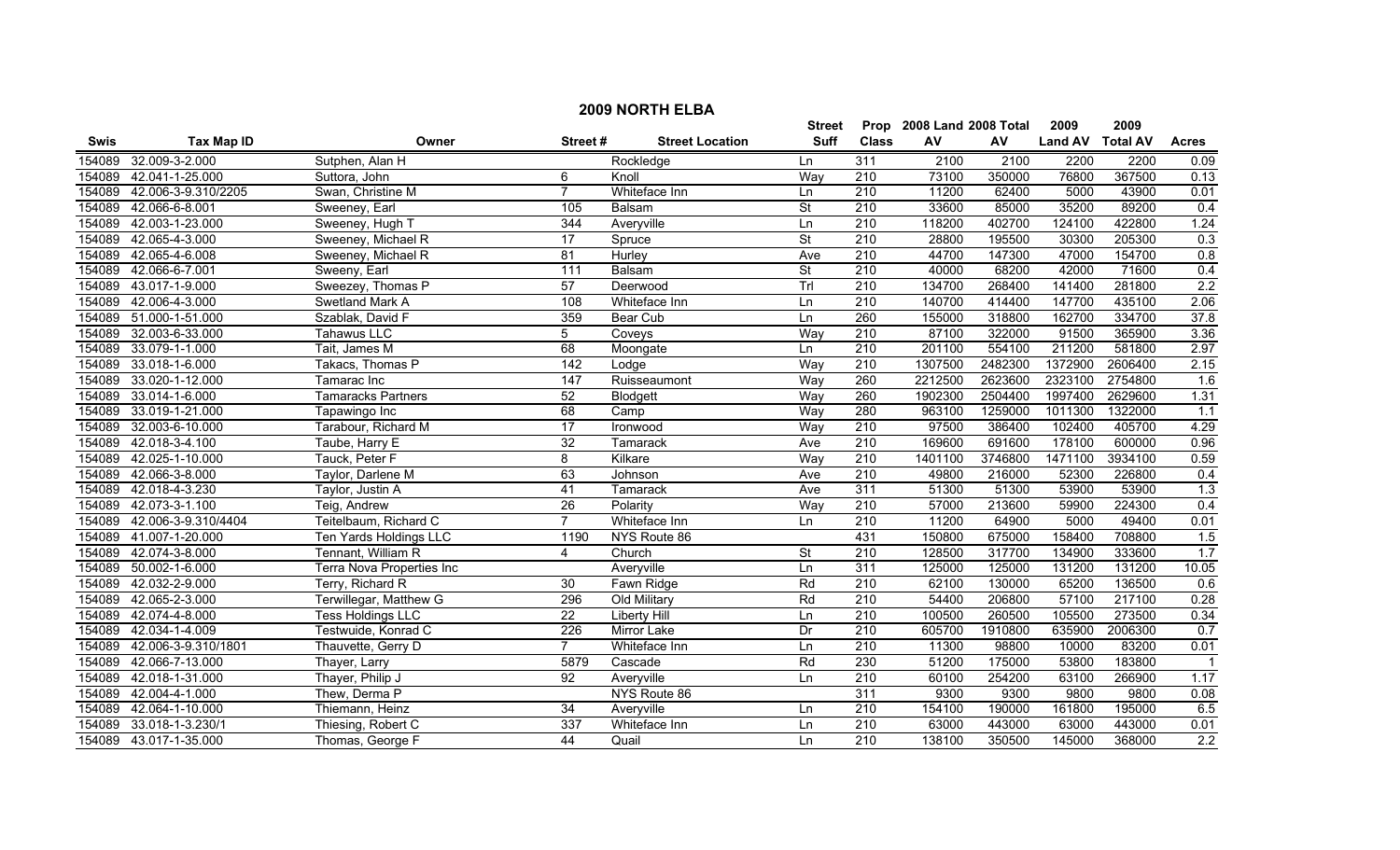|             |                        |                       |                  |                        | <b>Street</b>     |                  | Prop 2008 Land 2008 Total |          | 2009           | 2009             |                |
|-------------|------------------------|-----------------------|------------------|------------------------|-------------------|------------------|---------------------------|----------|----------------|------------------|----------------|
| <b>Swis</b> | <b>Tax Map ID</b>      | Owner                 | Street#          | <b>Street Location</b> | <b>Suff</b>       | <b>Class</b>     | AV                        | AV       | <b>Land AV</b> | <b>Total AV</b>  | <b>Acres</b>   |
| 154089      | 52.001-1-15.000        | Thomason, Patricia    | 4814             | Cascade                | Rd                | 210              | 169800                    | 325000   | 178200         | 341200           | 2.1            |
| 154089      | 33.079-1-4.000         | Thompson, Carl A      | 167              | Whiteface Inn          | Ln                | $\overline{210}$ | 90000                     | 263800   | 94500          | 277000           | 1.17           |
| 154089      | 42.074-6-25.000        | Thorpe, Julian D      | $\overline{13}$  | <b>Bark Eater</b>      | Way               | $\overline{210}$ | 70500                     | 452400   | 74000          | 475000           | 0.08           |
| 154089      | 42.006-3-9.310/3505    | Timoni, Paolo         | $\overline{7}$   | Whiteface Inn          | Ln                | 210              | 11300                     | 98800    | 10000          | 83200            | 0.01           |
| 154089      | 42.006-3-9.310/3406    | Titherington, Gary W  | $\overline{7}$   | Whiteface Inn          | Ln                | 210              | 11300                     | 193200   | 10000          | 162800           | 0.01           |
| 154089      | 42.006-3-9.310/5006    | Titherington, Jeff    | $\overline{7}$   | Whiteface Inn          | Ln                | 210              | 11200                     | 131400   | 10000          | 110500           | 0.01           |
| 154089      | 33.018-1-3.220/9       | Tobin, Dan R          | 331              | Whiteface Inn          | Ln                | 210              | 75600                     | 401000   | 75600          | 401000           | 0.01           |
| 154089      | 42.043-3-6.000         | Tobin, Gale           | $\overline{22}$  | Terrace                | Way               | 210              | 252300                    | 1040600  | 264900         | 1092600          |                |
| 154089      | 42.043-3-5.000         | Tobin, Gale           |                  | Cobble Hill            | Rd                | 311              | 281900                    | 281900   | 296000         | 296000           | 1.15           |
| 154089      | 43.003-1-4.000         | Tolkan, James S       | $\overline{275}$ | River                  | Rd                | $\overline{240}$ | 218800                    | 676700   | 229700         | 710500           | 41.1           |
| 154089      | 52.001-1-12.000        | Tomaselli, Mary L     |                  | Cascade                | Rd                | 311              | 195200                    | 195200   | 205000         | 205000           | -5             |
| 154089      | 42.010-1-53.000        | Toohey, Peter L       | 241              | Algonquin              | Dr                | $\overline{210}$ | 169000                    | 575000   | 177500         | 603800           | 0.72           |
| 154089      | 42.006-3-9.310/6502    | Torlish, Duane K      | $\overline{7}$   | Whiteface Inn          | Ln                | $\overline{210}$ | 11300                     | 132800   | 10000          | 111500           | 0.01           |
| 154089      | 52.001-1-33.000        | <b>Torrance Trust</b> | 5139             | Cascade                | Rd                | 280              | 154000                    | 374200   | 161700         | 392900           | 6.1            |
| 154089      | 51.000-1-36.000        | Torrance, Peter S     |                  | Adirondack Loj         | Rd                | 312              | 78300                     | 89800    | 82200          | 94300            | $\overline{4}$ |
| 154089      | 42.074-5-10.000        | Torrance, Rollie C    | 29               | Juniper                | $\overline{C}$ ir | 210              | 127900                    | 393600   | 134300         | 413300           | 0.5            |
| 154089      | 52.001-1-32.000        | Torrance, Scott P     |                  | Cascade                | Rd                | 311              | 116900                    | 116900   | 122700         | 122700           | 2.9            |
| 154089      | 51.002-1-22.000        | Torrance, Scott P     | 5177             | Cascade                | Rd                | 210              | 189500                    | 379300   | 199000         | 398300           | 5.7            |
| 154089      | 32.009-3-10.000        | Touby, Clair          |                  | Rockledge              | Ln                | 311              | 400                       | 400      | 400            | 400              | 0.04           |
| 154089      | 51.002-2-42.000        | Town Of North Elba    |                  | River                  | Rd                | 311              | 410600                    | 410600   | 431100         | 431100           | 21.1           |
| 154089      | 32.003-4-39.000        | Town Of North Elba    |                  | McKenzie Pond          | Rd                | 822              | 15100                     | 15100    | 15900          | 15900            | 0.1            |
| 154089      | 42.004-4-34.000        | Town Of North Elba    |                  | Recycle Circle         | Ln                | 311              | 1045200                   | 1045200  | 1097500        | 1097500          | 69             |
| 154089      | 42.010-1-1.100/1       | Town Of North Elba    |                  | Barn                   | Rd                | 822              | 66600                     | 66600    | 69900          | 69900            | 0.01           |
| 154089      | 51.002-2-40.000        | Town Of North Elba    |                  | River                  | Rd                | 311              | 463900                    | 463900   | 487100         | 487100           | 7.47           |
| 154089      | 999.040-4-1.000        | Town Of North Elba    |                  | Wly Side Cty Hwy 31    |                   | 822              | 100                       | 350000   | 100            | 350000           | 0.01           |
| 154089      | 999.040-4-2.000        | Town Of North Elba    |                  | Improvements Only-No   | Land              | 822              | 100                       | 12681    | 100            | 12681            | 0.01           |
| 154089      | 52.003-1-41.000        | Town Of North Elba    |                  | Bobsled Run            | Ln                | 682              | 1249500                   | 2057600  | 1312000        | 2160500          | 30.3           |
| 154089      | 52.003-1-40.000        | Town Of North Elba    |                  | <b>Bobsled Run</b>     | Ln                | 682              | 1601100                   | 2223900  | 1681200        | 2335100          | 104.7          |
| 154089      | 51.002-2-39.000        | Town Of North Elba    |                  | River                  | Rd                | 311              | 466000                    | 466000   | 489300         | 489300           | 7.51           |
| 154089      | 52.003-1-39.200        | Town Of North Elba    |                  | <b>Bobsled Run</b>     | Ln                | 963              | 161100                    | 161100   | 169200         | 169200           | 2.53           |
| 154089      | 52.003-1-39.100        | Town Of North Elba    |                  | <b>Bobsled Run</b>     | Ln                | 963              | 256700                    | 256700   | 269500         | 269500           | 16.1           |
| 154089      | 51.002-1-16.000        | Town Of North Elba    |                  | John Brown             | Rd                | 682              | 46900                     | 46900    | 49200          | 49200            | 0.97           |
| 154089      | 52.003-1-38.000        | Town Of North Elba    |                  | <b>Bobsled Run</b>     | Ln                | 682              | 3855600                   | 18144000 |                | 4048400 19051200 | 161.5          |
| 154089      | 52.001-1-28.000        | Town Of North Elba    | $\overline{2}$   | Country Club           | Ln                | 682              | 909100                    | 1134000  | 954600         | 1190700          | 39.1           |
| 154089      | 51.002-1-18.000        | Town Of North Elba    |                  | Cascade                | Rd                | 682              | 324800                    | 324800   | 341000         | 341000           | 26.2           |
| 154089      | 42.004-4-27.000        | Town of North Elba    |                  | Intervale              | Way               | 311              | 163300                    | 163300   | 171500         | 171500           | 9.08           |
| 154089      | 32.003-5-9.000         | Townsend, Karen H     | 706              | McKenzie Pond          | Rd                | $\overline{210}$ | 86400                     | 186500   | 90700          | 195800           | 0.8            |
|             | 154089 42.006-3-15.200 | Trachte Paul D        | $\overline{4}$   | Fawn Ridge             | Rd                | 210              | 107200                    | 321800   | 112600         | 337900           | 0.34           |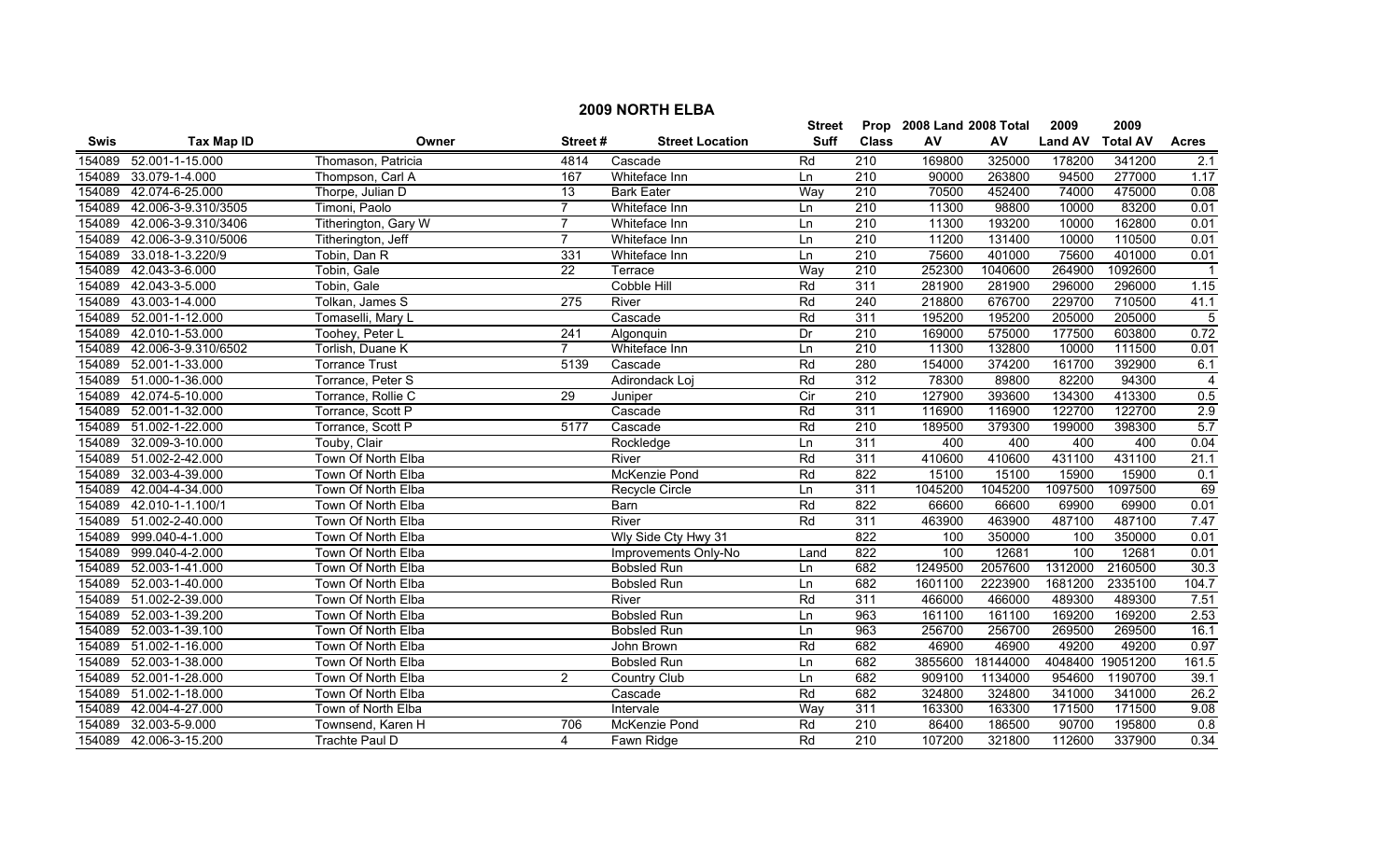|             |                              |                                 |                 |                        | <b>Street</b> |                  | Prop 2008 Land 2008 Total |         | 2009           | 2009            |                  |
|-------------|------------------------------|---------------------------------|-----------------|------------------------|---------------|------------------|---------------------------|---------|----------------|-----------------|------------------|
| <b>Swis</b> | <b>Tax Map ID</b>            | Owner                           | Street#         | <b>Street Location</b> | <b>Suff</b>   | <b>Class</b>     | AV                        | AV      | <b>Land AV</b> | <b>Total AV</b> | <b>Acres</b>     |
| 154089      | 41.001-2-1.000               | Tran, Paul                      | 25              | <b>Bridget</b>         | Ln            | 210              | 71900                     | 487000  | 75500          | 511400          | 3.04             |
| 154089      | 33.018-12-3.000              | Tranchina, Andrew               |                 | Whiteface Inn          | Ln            | 311              | 87100                     | 87100   | 100000         | 100000          | 1.79             |
| 154089      | 33.014-2-8.000               | Tranchina, Madeline             | $\overline{13}$ | Overlook               | Way           | $\overline{210}$ | 262800                    | 1300000 | 275900         | 1365000         | 0.35             |
| 154089      | 52.001-1-51.000              | Trapasso, Joseph P              | 4933            | Cascade                | Rd            | 210              | 128900                    | 303600  | 135400         | 318800          | 0.9              |
| 154089      | 43.003-1-37.000              | Tremblay, Richard E             |                 | River                  | Rd            | 220              | 121600                    | 174000  | 127700         | 382700          | 4.7              |
| 154089      | 43.017-1-39.000              | Tremblay, Shawn R               | 6               | Quail                  | Ln            | 210              | 147600                    | 383800  | 155000         | 403000          | 2.1              |
| 154089      | 42.073-2-6.000               | Treska, Michael                 | 11              | Johnson                | Ave           | 210              | 30400                     | 189800  | 31900          | 199300          | 0.2              |
| 154089      | 42.006-3-9.310/3203          | Trevisani, David                | $\overline{7}$  | Whiteface Inn          | Ln            | 210              | 11300                     | 98800   | 10000          | 83200           | 0.01             |
| 154089      | 42.018-4-23.000              | Trevor, John B                  | 35              | Split Rock             | Rd            | 210              | 177500                    | 541800  | 186400         | 568900          | 1.1              |
| 154089      | 42.006-3-9.310/2503          | Trexler, Joel                   | $\overline{7}$  | Whiteface Inn          | Ln            | $\overline{210}$ | 11200                     | 185800  | 10000          | 156600          | 0.01             |
| 154089      | 42.004-3-3.200               | <b>Trinity Chapel</b>           |                 | Old Military           | Rd            | 620              | 108700                    | 393900  | 114100         | 413600          | $\overline{2}$   |
| 154089      | 42.041-1-16.000              | Tropper, Carl                   | 136             | <b>Grand View</b>      | Ave           | $\overline{210}$ | 101400                    | 350600  | 106400         | 368100          | 0.4              |
| 154089      | 42.002-3-3.000               | Trustees Of School Dist 2       | 61              | Cummings               | Rd            | 682              | 752900                    | 1028900 | 190500         | 1080300         | 3.4              |
| 154089      | 42.018-1-25.000              | Tryachkova, Tatyana             | 128             | Averyville             | Ln            | $\overline{210}$ | 117600                    | 320900  | 123400         | 336900          | $\overline{1.1}$ |
| 154089      | 42.006-3-9.310/8004          | Tsairis, Peter                  | $\overline{7}$  | Whiteface Inn          | Ln            | 210              | 11200                     | 351100  | 10000          | 245500          | 0.01             |
| 154089      | 32.003-6-40.000              | Tubridy, Terrence K             | $\overline{24}$ | Coveys                 | Way           | 220              | 100700                    | 560700  | 105700         | 588700          | 3.54             |
| 154089      | 42.066-4-2.200               | Tucker, George M                | 66              | Johnson                | Ave           | 210              | 43100                     | 167600  | 45300          | 176000          | 0.36             |
| 154089      | 52.001-1-52.000              | Turner, Breck K                 | 4909            | Cascade                | Rd            | 210              | 209400                    | 668100  | 219900         | 701500          | 7.58             |
| 154089      | 52.001-1-50.000              | Turner, Breck K                 |                 | Cascade                | Rd            | 321              | 72700                     | 72700   | 76300          | 76300           | 21.9             |
| 154089      | 33.072-1-17.000              | Tustin, Robin H                 | 10              | Hemlock                | Way           | 210              | 161300                    | 416200  | 161300         | 416200          | 0.2              |
| 154089      | 42.006-3-9.310/3805          | Twardokus, Dale R               | $\overline{7}$  | Whiteface Inn          | Ln            | 210              | 11200                     | 50700   | 5000           | 38500           | 0.01             |
| 154089      | 43.003-2-10.000              | Tyler, Lorraine I               | 484             | River                  | Rd            | 210              | 54100                     | 140200  | 56800          | 147200          | $\overline{1.3}$ |
| 154089      | 51.000-1-6.100               | <b>Uihlein Foundation Trust</b> | 82              | Jersey                 | Dr            | 322              | 1850000                   | 1850000 | 1942500        | 1942500         | 101.01           |
| 154089      | 51.000-1-22.000              | <b>Uihlein Henry</b>            |                 | <b>Bear Cub</b>        | Ln            | 105              | 653300                    | 653300  | 686000         | 686000          | 174.7            |
| 154089      | 42.004-2-1.000               | Uihlein, Henry                  |                 | Old Military           | Rd            | 321              | 367900                    | 367900  | 386300         | 386300          | 158.3            |
| 154089      | $\overline{51.002}$ -1-1.000 | Uihlein, Henry                  | 302             | Bear Cub               | Ln            | 240              | 250000                    | 750000  | 262500         | 787500          | 38.03            |
| 154089      | 51.002-1-29.100              | Uihlein, Henry                  | 302             | Bear Cub               | Ln            | 240              | 1180400                   | 3238200 | 1239400        | 3400100         | 160.46           |
| 154089      | 51.000-1-7.000               | Uihlein, Henry                  |                 | Averyville             | Ln            | 105              | 653300                    | 653300  | 686000         | 686000          | 190.2            |
| 154089      | 51.000-1-8.000               | Uihlein, Henry                  |                 | Averyville             | Ln            | 105              | 217800                    | 217800  | 228700         | 228700          | 42.4             |
|             | 154089 42.004-2-2.100        | Uihlein, Henry                  |                 | Old Military           | Rd            | 322              |                           |         | 386000         | 386000          | 48.66            |
| 154089      | 33.015-1-4.000               | Ulashkevich, Taras              | 12              | George & Bliss         | Ln            | 260              | 873300                    | 1005800 | 917000         | 1056100         | 1.6              |
| 154089      | 42.010-1-55.000              | Ulrich, Mary K                  | 225             | Algonquin              | Dr            | 210              | 242400                    | 878300  | 254500         | 922200          | 0.9              |
| 154089      | 42.006-3-9.310/0308          | United Group of Co Inc          | $\overline{7}$  | Whiteface Inn          | Ln            | 210              | 11200                     | 50700   | 5000           | 38500           | 0.01             |
| 154089      | 42.004-3-5.000               | United Hebrew Community         | 4               | <b>Bark Eater</b>      | Way           | 695              | 38500                     | 38500   | 40400          | 40400           | 3.1              |
| 154089      | 42.004-3-21.180              | Urban, Sally S                  | 76              | John Brown             | Rd            | 220              | 439700                    | 1582700 | 461600         | 1661800         | 5.08             |
| 154089      | 42.006-3-9.310/4903          | Vabene Holdings LLC             | $\overline{7}$  | Whiteface Inn          | Ln            | 210              | 11300                     | 138200  | 10000          | 116700          | 0.01             |
| 154089      | 42.006-3-9.310/5503          | Vabene Holdings LLC             |                 | Whiteface Inn          | Ln            | $\overline{210}$ | 11300                     | 185200  | 10000          | 153900          | 0.01             |
|             | 154089 42.074-3-24.000       | Valadez, Charles                | 100             | Newman                 | Rd            | 210              | 20900                     | 114300  | 21900          | 120000          | 0.16             |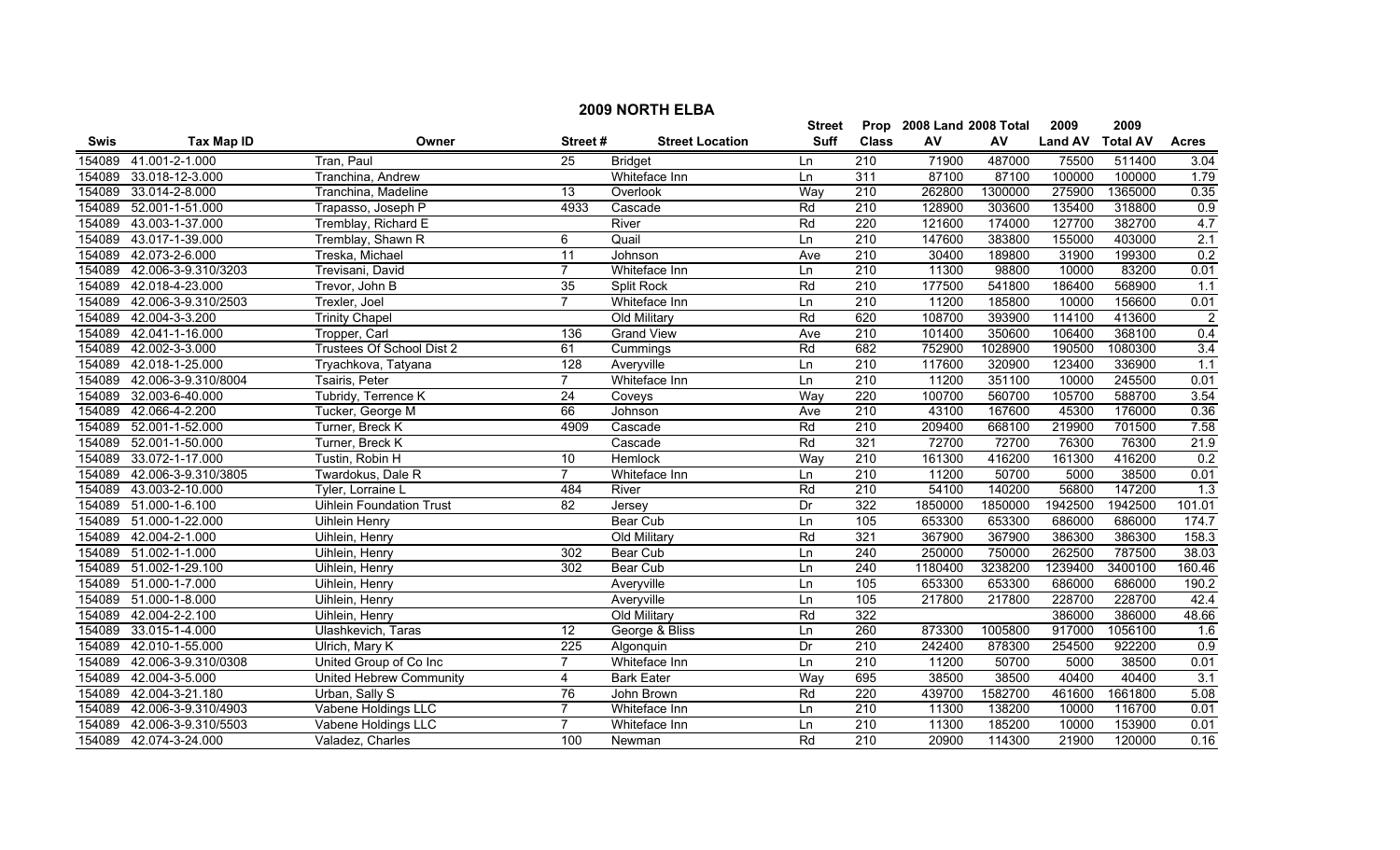|             |                           |                        |                   |                        | <b>Street</b>  |                  | Prop 2008 Land 2008 Total |          | 2009           | 2009             |              |
|-------------|---------------------------|------------------------|-------------------|------------------------|----------------|------------------|---------------------------|----------|----------------|------------------|--------------|
| <b>Swis</b> | <b>Tax Map ID</b>         | Owner                  | Street#           | <b>Street Location</b> | <b>Suff</b>    | <b>Class</b>     | AV                        | AV       | <b>Land AV</b> | <b>Total AV</b>  | <b>Acres</b> |
| 154089      | 32.009-3-17.000           | VanAnden, John         |                   | Rockledge              | Ln             | 311              | 25900                     | 25900    | 27200          | 27200            | 0.63         |
| 154089      | 32.009-3-15.000           | VanAnden, John         | 5                 | Rockledge              | Ln             | 210              | 40000                     | 147200   | 42000          | 154600           | 0.5          |
| 154089      | 51.000-1-41.000           | VanBrunt, Frances R    | 162               | Adirondack Loj         | Rd             | 240              | 292500                    | 620400   | 307100         | 651400           | 105          |
| 154089      | 51.000-1-38.000           | VanBrunt, Frances R    |                   | Adirondack Loj         | Rd             | 322              | 39200                     | 39200    | 41200          | 41200            | 42.4         |
| 154089      | 51.000-1-37.000           | VanBrunt, Frances R    |                   | Adirondack Loj         | Rd             | 322              | 98700                     | 98700    | 103600         | 103600           | 80           |
| 154089      | 42.073-2-10.000           | VanCour, Millicent L   | 232               | Old Military           | Rd             | 210              | 29100                     | 168800   | 30500          | 177200           | 0.2          |
| 154089      | 42.073-2-9.000            | Vancour, Winifred      | 4                 | Johnson                | Ave            | 210              | 37600                     | 168000   | 39500          | 187000           | 0.3          |
| 154089      | 42.006-3-9.310/6409       | Vanderheiden, George A |                   | Whiteface Inn          | Ln             | 210              | 11200                     | 115400   | 5000           | 88800            | 0.01         |
| 154089      | 33.072-1-1.001/14         | VanderSalm, Judith P   | 4                 | Hemlock                | Way            | 210              | 35800                     | 168500   | 35800          | 168500           | 0.01         |
| 154089      | 51.000-1-3.320            | VanDorn, Dana L        | 400               | Averyville             | Ln             | 210              | 231200                    | 602700   | 242700         | 632800           | 7.8          |
| 154089      | 43.017-1-17.000           | VanEvera, Royce L      | 129               | Deerwood               | Trl            | $\overline{210}$ | 108200                    | 252000   | 113600         | 264600           | 1.49         |
| 154089      | 42.006-3-9.310/4004       | VanHerpe, Gary         | $\overline{7}$    | Whiteface Inn          | Ln             | $\overline{210}$ | 11300                     | 98800    | 10000          | 83200            | 0.01         |
| 154089      | 42.066-2-10.000           | VanHouten, Margaret E  |                   | Hurley                 | Ave            | 311              | 25000                     | 25000    | 26200          | 26200            | 0.2          |
| 154089      | 42.066-2-11.000           | VanHouten, Margaret E  | 61                | Balsam                 | <b>St</b>      | 210              | 46400                     | 164900   | 48700          | 173100           | 0.4          |
| 154089      | 50.002-1-32.000           | VanNess, Eric          | 53                | Stone                  | Rd             | $\overline{210}$ | 118300                    | 499400   | 124200         | 524400           | 5.25         |
| 154089      | 42.073-3-2.200            | VanSlyke, Paul E       | 114               | Polarity               | Way            | 210              | 192200                    | 325100   | 201900         | 341400           | 1.27         |
| 154089      | 43.017-1-22.000           | VanWoert, James P      | 164               | Deerwood               | Trl            | 210              | 96000                     | 222400   | 100800         | 233500           | 2.6          |
| 154089      | 33.019-1-11.000           | Varden, Thomas W       | 43                | Point O View           | Way            | 210              | 1636200                   | 1737000  | 1718000        | 1737000          | 3.4          |
| 154089      | 42.043-1-12.000           | Varga, Anita G         | 303               | Lake Placid Club       | Way            | 210              | 164700                    | 668200   | 172900         | 700000           |              |
| 154089      | 42.043-1-13.000           | Varga, Anita G         |                   | Lake Placid Club       | Way            | 311              | 155900                    | 155900   | 155900         | 155900           | 1.1          |
| 154089      | 33.020-1-7.000            | Varoli, Corrado        | 197               | Ruisseaumont           | Way            | 280              | 2306800                   | 6395500  | 2422200        | 6715300          | 3.7          |
| 154089      | 42.018-4-10.100           | Vasquez, Thomas E      | $\frac{115}{115}$ | Averyville             | Ln             | $\overline{210}$ | 222400                    | 815200   | 233600         | 856000           |              |
| 154089      | 42.074-4-12.000           | Venezia, Sheila        | 5                 | <b>Liberty Hill</b>    | Ln             | $\overline{210}$ | 122700                    | 349000   | 128800         | 366400           | 0.6          |
| 154089      | 42.074-5-2.001            | Venezia, Sheila        |                   | Juniper                | $\overline{C}$ | 323              | 1000                      | 1000     | 1000           | 1000             | 0.4          |
| 154089      | 42.006-3-9.310/3901       | Veneziano, Steven      | $\overline{7}$    | Whiteface Inn          | Ln             | 210              | 11300                     | 193200   | 10000          | 162800           | 0.01         |
| 154089      | 42.006-3-9.310/3703       | Verhoorn, Gary         |                   | Whiteface Inn          | Ln             | 210              | 11300                     | 141800   | 5000           | 59700            | 0.01         |
| 154089      | 640.089-9999-631.900/1881 | Verizon New York Inc   |                   | <b>Outside Plant</b>   |                | 884              | $\mathbf{0}$              | 557740   | $\mathbf{0}$   | 488575           | $\mathbf 0$  |
| 154089      | 640.089-9999-631.900/1882 | Verizon New York Inc   |                   | Outside Plant          |                | 884              | 0                         | 40758    | $\mathbf 0$    | 35703            | $\mathbf{0}$ |
| 154089      | 42.041-1-20.000           | Verizon New York Inc   |                   | <b>Grand View</b>      | Ave            | 831              | 30000                     | 30000    | 30000          | 30000            | 0.1          |
| 154089      | 33.072-1-13.000           | Vespa, George R        | 16                | Hemlock                | Way            | 210              | 137800                    | 416200   | 137800         | 416200           | 0.16         |
| 154089      | 33.072-1-1.001/2          | Vigne, William W       | 3                 | Hemlock                | Way            | 210              | 53300                     | 222100   | 53300          | 222100           | 0.01         |
| 154089      | 32.003-5-11.000           | Vikjaer, Axel          |                   | McKenzie Pond          | Rd             | 311              | 65200                     | 65200    | 68500          | 68500            | 1.61         |
| 154089      | 32.003-5-10.000           | Vikjaer, Axel          | 694               | <b>McKenzie Pond</b>   | Rd             | 210              | 121000                    | 242500   | 127000         | 254600           | 2.2          |
| 154089      | 999.040-3-97.000          | Village Of Lake Placid |                   | Improvements Only      |                | 882              | 100                       | 32000    | 100            | 32000            | 0.01         |
| 154089      | 42.002-2-4.000            | Village Of Lake Placid |                   | Ruisseaumont           | Way            | 822              | 494300                    | 2144100  | 519000         | 2251300          | 7.1          |
| 154089      | 42.026-1-8.009            | Village Of Lake Placid | 10                | George & Bliss         | Ln             | 822              | 1886800                   | 12196900 |                | 1981100 12806700 | 0.5          |
| 154089      | 999.040-3-98.000          | Village Of Lake Placid |                   | Improvements Only      |                | 882              | 100                       | 55000    | 100            | 55000            | 0.01         |
|             | 154089 42.026-1-11.130    | Village Of Lake Placid |                   | <b>Mirror Lake</b>     | Dr             | 311              | 592600                    | 592600   | 622200         | 622200           | 0.74         |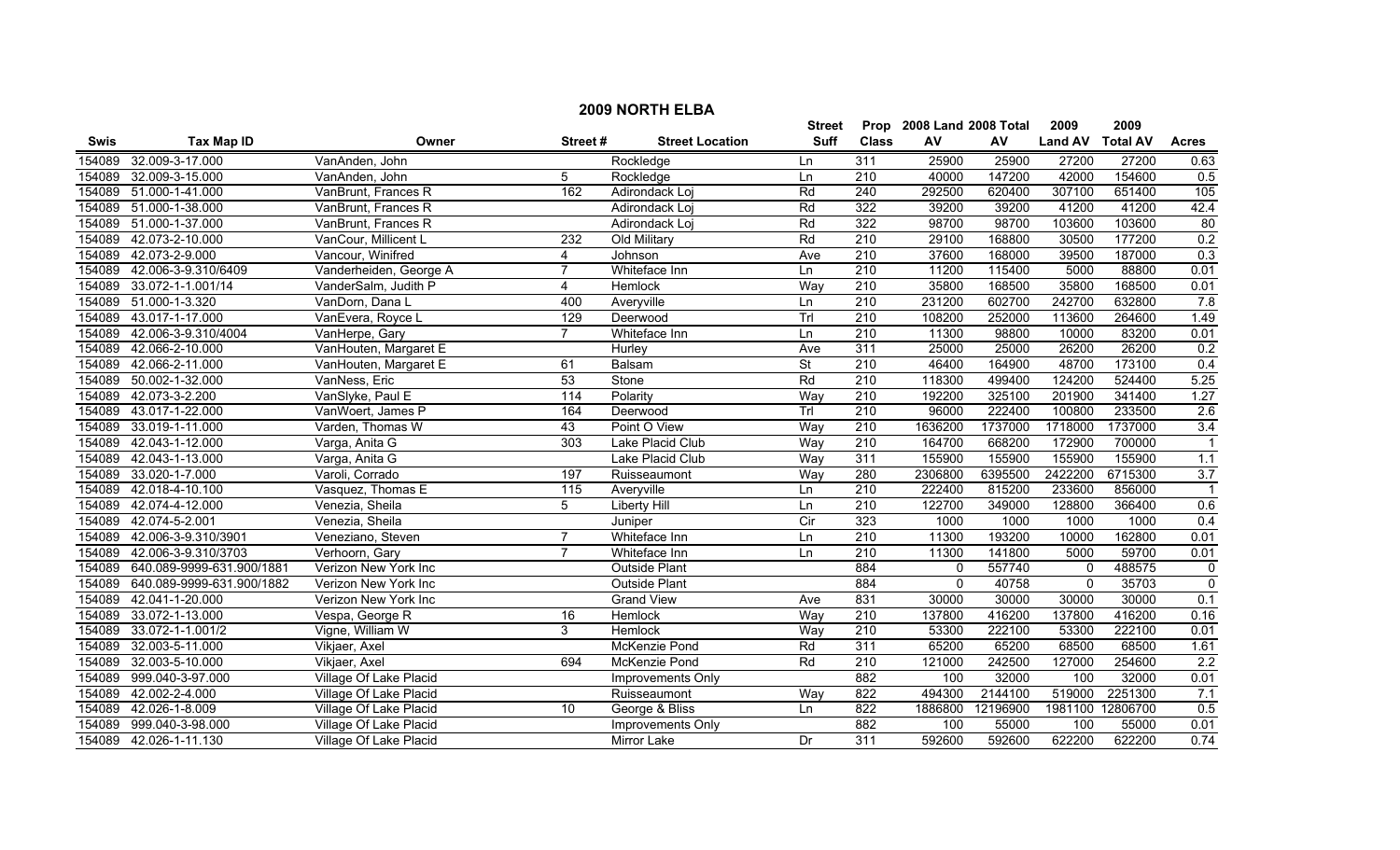|        | <b>2009 NORTH ELBA</b> |                              |                  |                        |                 |                  |                           |         |                  |         |                |  |
|--------|------------------------|------------------------------|------------------|------------------------|-----------------|------------------|---------------------------|---------|------------------|---------|----------------|--|
|        |                        |                              |                  |                        | Street          |                  | Prop 2008 Land 2008 Total |         | 2009             | 2009    |                |  |
| Swis   | <b>Tax Map ID</b>      | Owner                        | Street#          | <b>Street Location</b> | <b>Suff</b>     | <b>Class</b>     | AV                        | AV      | Land AV Total AV |         | <b>Acres</b>   |  |
| 154089 | 999.040-3-99.000       | Village Of Saranac Lake      |                  | Improvements Only      |                 | 882              | 100                       | 56000   | 100              | 56000   | 0.01           |  |
| 154089 | 32.003-4-17.000        | Village Of Saranac Lake      |                  | McKenzie Pond          | Rd              | 852              | 680400                    | 680400  | 714400           | 714400  | 8.9            |  |
| 154089 | 32.003-4-7.000         | Village Of Saranac Lake      |                  | McKenzie Pond          | Rd              | 311              | 54100                     | 54100   | 56800            | 56800   | 0.47           |  |
| 154089 | 32.004-1-6.000         | Village Of Saranac Lake      |                  | NYS Route 86           |                 | 822              | 226800                    | 226800  | 238100           | 238100  | 4.2            |  |
| 154089 | 32.004-1-7.000         | Village Of Saranac Lake      |                  | NYS Route 86           |                 | 822              | 105900                    | 105900  | 111200           | 111200  | 7.8            |  |
| 154089 | 32.003-4-19.000        | Village Of Saranac Lake Dump |                  | <b>McKenzie Pond</b>   | Rd              | 852              | 340200                    | 340200  | 357200           | 357200  | 10             |  |
| 154089 | 42.004-4-28.000        | <b>Village Sand Pit</b>      | 5452             | Cascade                | Rd              | 720              | 51100                     | 51100   | 53700            | 53700   | 3.59           |  |
| 154089 | 42.041-1-8.000         | Vincent, Melissa E           | 107              | <b>Grand View</b>      | Ave             | 210              | 109500                    | 441800  | 115000           | 463900  | 0.3            |  |
| 154089 | 42.018-5-6.000         | Viscome, George R            | $\overline{58}$  | Jersey                 | Dr              | 210              | 97800                     | 178600  | 102700           | 187500  | $\overline{1}$ |  |
| 154089 | 42.074-2-2.000         | Viscome, Laura M             | 89               | Newman                 | Rd              | $\overline{210}$ | 28000                     | 152900  | 29400            | 160500  | 0.2            |  |
| 154089 | 42.074-2-22.000        | Vize, James T Jr             | 30               | Johnson                | Ave             | 210              | 48000                     | 185000  | 50400            | 194200  | 0.4            |  |
| 154089 | 42.018-4-36.000        | VonDell, Lorraine            | 21               | <b>Birch Hill</b>      | Ln              | 280              | 157000                    | 346600  | 164800           | 363900  | 13.8           |  |
| 154089 | 33.018-1-3.230/19      | VonElm, Henry                | 339              | Whiteface Inn          | Ln              | $\overline{210}$ | 81600                     | 457200  | 81600            | 457200  | 0.01           |  |
| 154089 | 32.003-6-7.000         | Voyack, Frank W              | 39               | Tadds                  | Way             | $\overline{210}$ | 95100                     | 308700  | 99800            | 324100  | 1.54           |  |
| 154089 | 42.010-1-47.000        | Wagle, William A             | 224              | Algonquin              | $\overline{Dr}$ | 210              | 304100                    | 905300  | 319300           | 950600  | 0.99           |  |
| 154089 | 41.001-1-49.000        | Waickman, Lynn               | 63               | Pendergast Farm        | Way             | $\overline{210}$ | 76200                     | 447300  | 80000            | 469700  | 5.3            |  |
| 154089 | 41.001-1-50.000        | Waickman, Lynn               |                  | Pendergast Farm        | Way             | 311              | 61900                     | 61900   | 65000            | 65000   | 3.5            |  |
| 154089 | 42.018-3-6.000         | Walch-Watts Family Trust     | 39               | Jersey                 | Dr              | 210              | 117000                    | 315600  | 122900           | 331400  |                |  |
| 154089 | 42.065-1-10.000        | Walden, Alfred S             |                  | Old Military           | Rd              | 311              | 3400                      | 3400    | 3600             | 3600    | 1.2            |  |
| 154089 | 42.065-1-9.200         | Walden, Alfred S             |                  | Old Military           | Rd              | 311              | 7000                      | 7000    | 7400             | 7400    | 0.3            |  |
| 154089 | 42.065-1-9.100         | Walden, Alfred S             |                  | Old Military           | Rd              | 311              | 2800                      | 2800    | 2900             | 2900    | 0.3            |  |
| 154089 | 42.018-4-54.000        | Walden, Alfred S             | $\overline{55}$  | Evans                  | Ln              | 210              | 221100                    | 758400  | 232100           | 796300  |                |  |
| 154089 | 42.073-2-15.000        | Walker, Michelle             | 9                | Johnson                | Ave             | 210              | 35700                     | 135900  | 37500            | 142700  | 0.34           |  |
| 154089 | 33.079-1-10.000        | Wall, Kathleen V             | 21               | Amanda                 | Dr              | 210              | 180000                    | 551400  | 189000           | 579000  | 1.88           |  |
| 154089 | 42.018-5-16.100        | Wallace, Scott               | 30               | Desiree                | Ln              | 210              | 77300                     | 360000  | 81200            | 378000  | 1.6            |  |
| 154089 | 42.006-3-9.310/1301    | Walsh, Lucy R                | $\overline{7}$   | Whiteface Inn          | Ln              | 210              | 11300                     | 91500   | 10000            | 77100   | 0.01           |  |
| 154089 | 42.066-4-14.000        | Walton, Forest C             | $\overline{58}$  | Johnson                | Ave             | $\overline{210}$ | 23700                     | 75000   | 24900            | 78800   | 0.2            |  |
| 154089 | 51.000-1-11.000        | Walton, Forrest C            | 566              | <b>Bear Cub</b>        | Ln              | 260              | 35000                     | 40100   | 36700            | 42100   | 0.91           |  |
| 154089 | 42.032-2-3.100         | Walton, Marcia T             | 18               | Fawn Ridge             | Rd              | 210              | 71000                     | 114000  | 74500            | 119700  | 0.41           |  |
| 154089 | 42.006-3-17.000        | Walzak, Julie K              | 43               | Barn                   | Rd              | 411              | 99100                     | 246100  | 104000           | 258400  | 0.4            |  |
| 154089 | 32.009-1-9.000         | Wamsganz, John               |                  | Stevenson              | Rd              | 311              | 25100                     | 25100   | 26400            | 26400   | 0.34           |  |
| 154089 | 32.009-1-10.000        | Wamsganz, John R             | $\overline{30}$  | Stevenson              | Rd              | 210              | 27800                     | 133800  | 29200            | 140500  | 0.14           |  |
| 154089 | 32.009-1-27.000        | Wamsganz, John R             |                  | Stevenson              | Rd              | 311              | 1500                      | 1500    | 1600             | 1600    | 0.12           |  |
| 154089 | 42.034-1-8.000         | Ward Richard E               | $\overline{216}$ | Mirror Lake            | Dr              | 210              | 853900                    | 3487500 | 896600           | 3900000 | 1.49           |  |
| 154089 | 52.001-1-13.000        | Ward, Thomas F               | 4796             | Cascade                | Rd              | $\overline{210}$ | 161400                    | 315700  | 169500           | 331500  | 2.5            |  |
| 154089 | 42.074-4-10.000        | Ware, Bruce E                | 5839             | Cascade                | Rd              | 210              | 115900                    | 266600  | 121700           | 279900  |                |  |
| 154089 | 32.009-3-9.000         | Wareham, Arthur              |                  | Rockledge              | Ln              | 311              | 8600                      | 8600    | 9000             | 9000    | 0.6            |  |
|        | 154089 41.001-1-11.000 | Warner, Norman E             | 48               | Ray Brook              | Rd              | 260              | 51100                     | 187600  | 53700            | 197000  | $\overline{2}$ |  |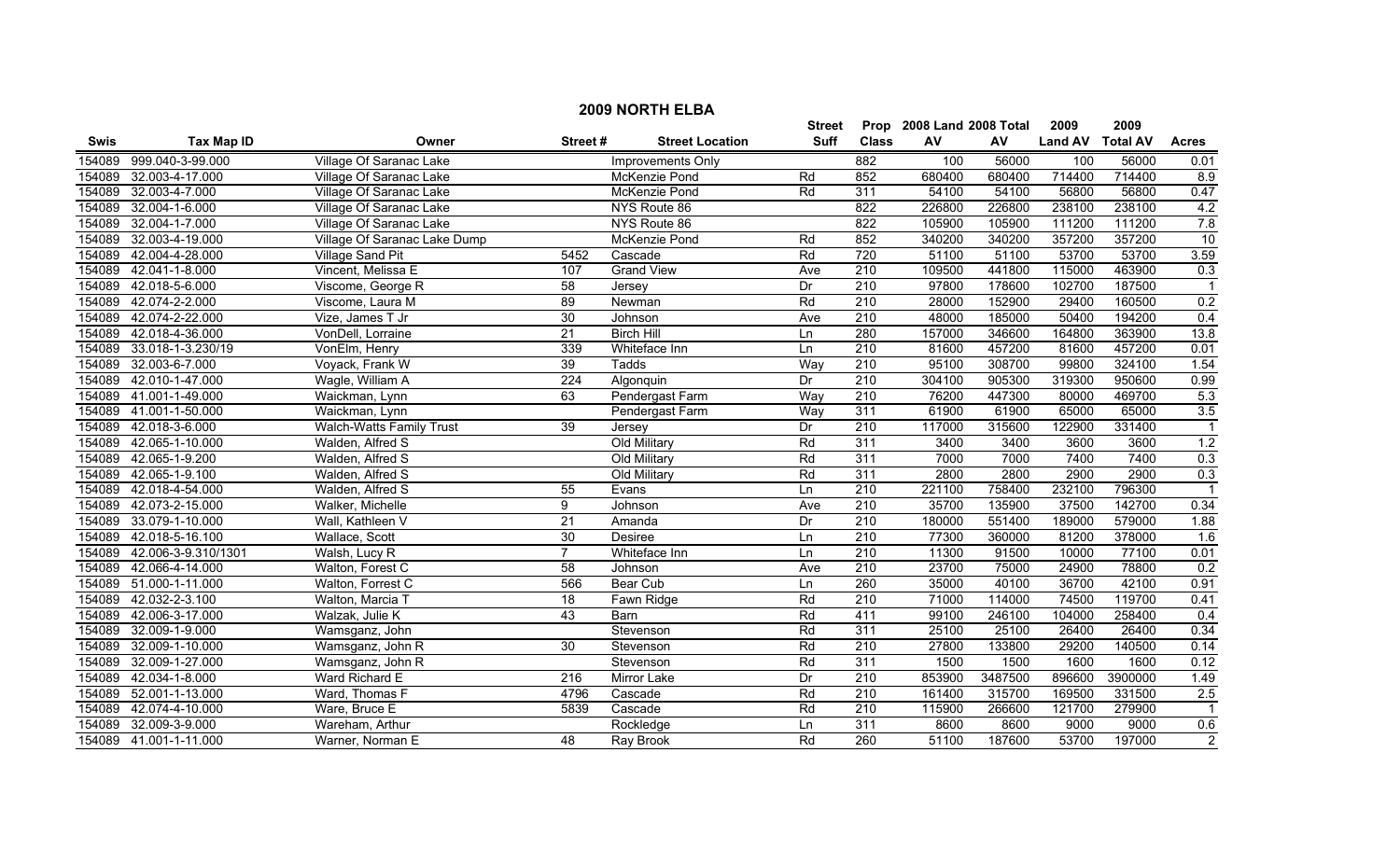|             | <b>2009 NORTH ELBA</b> |                           |                 |                        |                          |                  |                           |         |                |                 |                  |  |
|-------------|------------------------|---------------------------|-----------------|------------------------|--------------------------|------------------|---------------------------|---------|----------------|-----------------|------------------|--|
|             |                        |                           |                 |                        | <b>Street</b>            |                  | Prop 2008 Land 2008 Total |         | 2009           | 2009            |                  |  |
| <b>Swis</b> | <b>Tax Map ID</b>      | Owner                     | Street#         | <b>Street Location</b> | <b>Suff</b>              | <b>Class</b>     | AV                        | AV      | <b>Land AV</b> | <b>Total AV</b> | <b>Acres</b>     |  |
| 154089      | 33.019-1-13.000        | Warner, Richard F         |                 | Point O View           | Way                      | 312              | 755000                    | 760700  | 792700         | 798700          | -1               |  |
| 154089      | 32.003-4-31.000        | Warner, Rosemary T        | 405             | McKenzie Pond          | Rd                       | $\overline{210}$ | 108600                    | 327400  | 114100         | 343800          | 7.16             |  |
| 154089      | 42.073-3-5.200         | Warner, Sarah L           |                 | Old Military           | Rd                       | 311              | 39000                     | 39000   | 41000          | 41000           | 0.54             |  |
| 154089      | 42.073-3-6.000         | Warner, Sarah L           | 275             | Old Military           | Rd                       | 220              | 71200                     | 200000  | 74800          | 210000          | 1.03             |  |
| 154089      | 33.018-1-3.230/7       | Warren-Shiling LP LLC     | 337             | Whiteface Inn          | Ln                       | 210              | 66000                     | 476400  | 66000          | 476400          | 0.01             |  |
| 154089      | 52.001-2-2.000         | Warren, Joseph R          | 13              | American               | Way                      | 210              |                           |         | 112900         | 215000          | 5.36             |  |
| 154089      | 42.006-3-9.310/5401    | Warren, Lisa W            | $\overline{7}$  | Whiteface Inn          | Ln                       | 210              | 11200                     | 181800  | 10000          | 153900          | 0.01             |  |
| 154089      | 42.034-2-12.000        | Watermoon Ltd             | 468             | <b>Mirror Lake</b>     | Dr                       | 210              | 884400                    | 2175000 | 928700         | 2175000         | 0.5              |  |
| 154089      | 42.006-3-9.310/3702    | Watson, Abram D           | $\overline{7}$  | Whiteface Inn          | Ln                       | 210              | 11300                     | 141800  | 10000          | 119500          | 0.01             |  |
| 154089      | 42.074-5-9.000         | Watson, David B           | $\overline{30}$ | Juniper                | $\overline{C}$ ir        | 210              | 116200                    | 308800  | 122000         | 324200          | 0.9              |  |
| 154089      | 42.066-2-17.000        | Watson, John              | 138             | Hurley                 | Ave                      | 220              | 68100                     | 200200  | 71500          | 210200          | 0.4              |  |
| 154089      | 42.066-2-8.000         | Watson, Raymond L         | $\overline{73}$ | Balsam                 | $\overline{\mathsf{St}}$ | 270              | 30800                     | 62400   | 32300          | 62400           | 0.3              |  |
| 154089      | 32.009-3-11.000        | Watson, Sylvia R          |                 | Pine                   | St                       | 311              | 15300                     | 15300   | 16100          | 16100           | 0.3              |  |
| 154089      | 52.001-1-25.000        | Watson, Terry B           | 4974            | Cascade                | Rd                       | $\overline{210}$ | 127400                    | 242800  | 133700         | 254900          | 5.38             |  |
|             | 154089 52.004-1-23.230 | Weaver, Timothy F         | 67              | Raspberry              | Way                      | $\overline{240}$ | 169500                    | 458200  | 178000         | 481100          | 12.62            |  |
|             | 154089 51.000-1-23.300 | Webb, David               |                 | <b>Bear Cub</b>        | Ln                       | 322              | 217800                    | 217800  | 465000         | 465000          | 11.5             |  |
| 154089      | 32.003-4-3.000         | Webb, David M             | 923             | McKenzie Pond          | Rd                       | 210              | 70300                     | 292100  | 73800          | 306700          | 1.22             |  |
| 154089      | 42.033-1-3.004         | Weber, Horst              | 2135            | Saranac                | Ave                      | 415              | 412600                    | 1024500 | 433200         | 1075700         | 0.81             |  |
| 154089      | 42.018-4-66.000        | Weber, Horst Family Trust | 130             | Evans                  | Ln                       | 210              | 134500                    | 404400  | 141200         | 424600          | 3.89             |  |
| 154089      | 43.017-1-2.000         | Weber, John C             |                 | Deerwood               | Trl                      | 311              | 101800                    | 101800  | 106900         | 106900          | 1.5              |  |
| 154089      | 42.018-4-64.076        | Weber, Joseph C           | 19              | Mary Pat               | Way                      | $\overline{210}$ | 170600                    | 492700  | 179100         | 517300          | 1.08             |  |
| 154089      | 41.007-1-17.000        | Weber, Robert L           |                 | NYS Route 86           |                          | 322              | 69400                     | 69400   | 72900          | 72900           | 13.73            |  |
| 154089      | 41.007-1-16.000        | Weber, Robert L           | 1149            | NYS Route 86           |                          | 465              | 74000                     | 413400  | 77700          | 434100          | 3.64             |  |
| 154089      | 42.043-1-10.210        | Weber, Robert L           |                 | Lake Placid Club       | Way                      | 311              | 169400                    | 169400  | 169400         | 169400          | 2.15             |  |
| 154089      | 42.018-4-73.000        | Webster, Lillian          | $\overline{28}$ | Franks                 | Ln                       | $\overline{210}$ | 179200                    | 554600  | 188100         | 582300          | 1.29             |  |
| 154089      | 32.003-6-9.000         | Weegar, Shirley A         | $\overline{5}$  | Ironwood               | Way                      | $\overline{210}$ | 90400                     | 354200  | 94900          | 371900          | 4.09             |  |
|             | 154089 41.007-2-8.000  | Weeks, Gail M             | 1285            | NYS Route 86           |                          | 260              | 58400                     | 103400  | 61400          | 108600          | 4.79             |  |
|             | 154089 41.001-1-20.000 | Wehs, Frank               | 884             | NYS Route 86           |                          | 311              | 44800                     | 44800   | 47000          | 47000           | $\overline{1.9}$ |  |
| 154089      | 33.019-1-6.200         | Weibrecht Edwin H Jr      |                 | Abenaki                | Way                      | 311              | 1125000                   | 1125000 | 1181200        | 1181200         | 1.7              |  |
| 154089      | 33.019-1-6.100         | Weibrecht, Lisa C         | 24              | Abenaki                | Wav                      | 280              | 1125000                   | 2362500 | 1181200        | 2480600         | 1.3              |  |
| 154089      | 42.018-4-26.000        | Weiner, Mark S            | 8               | Evans                  | Ln                       | 210              | 162300                    | 433300  | 170400         | 455000          | $\overline{1}$   |  |
|             | 154089 42.004-3-21.110 | Welch, David G            | 158             | John Brown             | Rd                       | 210              | 380700                    | 670200  | 399700         | 810000          | 6.31             |  |
| 154089      | 42.074-3-25.000        | Welk, Julie M             | 108             | Newman                 | Rd                       | 210              | 40300                     | 166500  | 42300          | 174800          | 0.33             |  |
| 154089      | 43.003-2-2.100         | Welles, Edward O Jr       | 63              | Deerwood               | Trl                      | $\overline{240}$ | 99200                     | 234600  | 104100         | 246300          | 15.27            |  |
| 154089      | 32.014-1-25.000        | Wells, Cindy S            | $\overline{12}$ | Passino                | Ln                       | 210              | 29800                     | 86200   | 31300          | 90500           | 0.3              |  |
| 154089      | 43.003-2-11.000        | Wemette, William O        | 478             | River                  | Rd                       | 210              | 64000                     | 205300  | 67200          | 205300          | 1.5              |  |
| 154089      | 43.003-2-12.100        | Wemette, William O        |                 | River                  | Rd                       | 311              | 27900                     | 27900   | 29300          | 29300           | 9.5              |  |
|             | 154089 52.001-2-3.000  | Wenn. David M             | 20              | Coyote                 | Way                      | 210              |                           |         | 147400         | 364000          | $\overline{5}$   |  |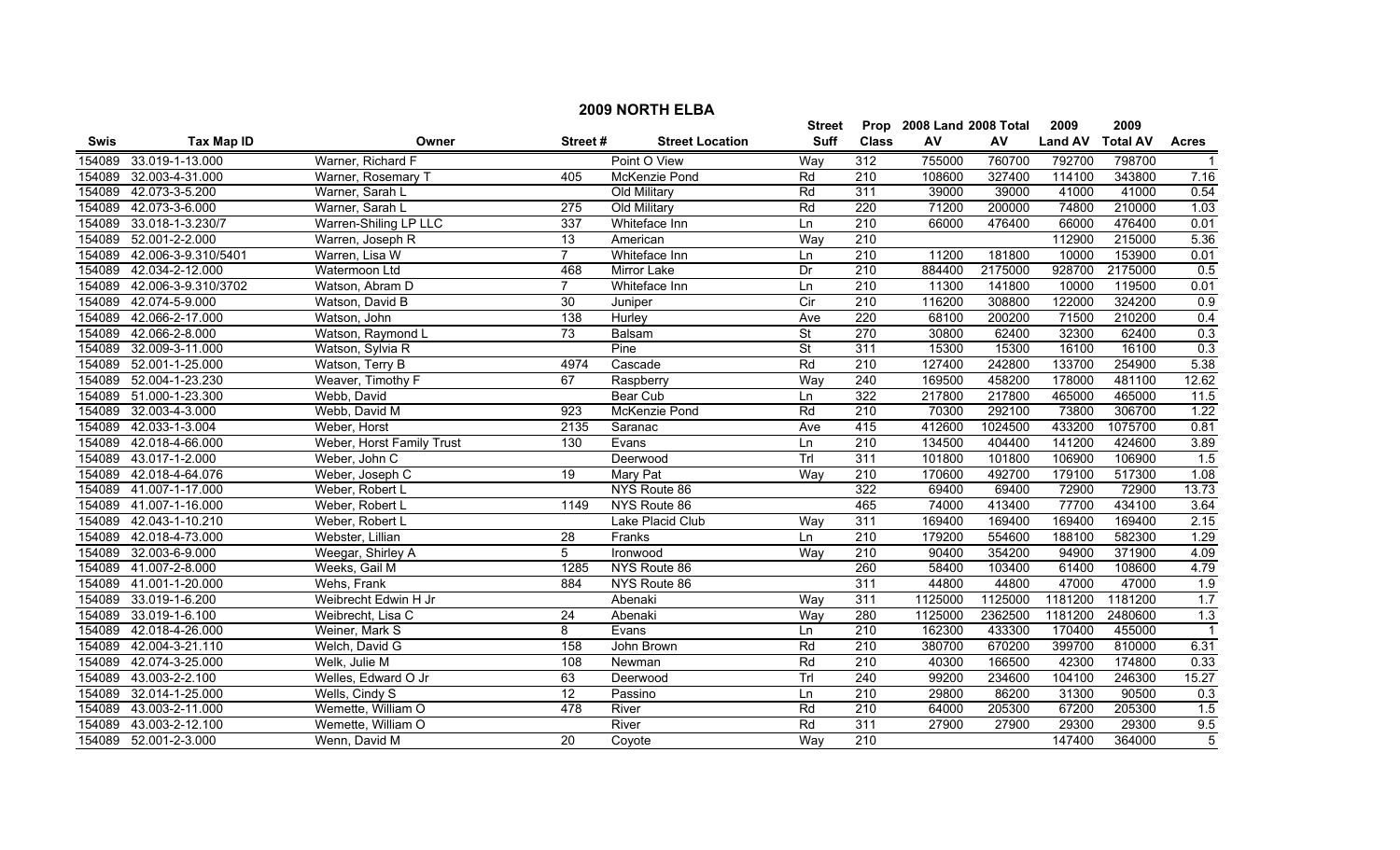|             |                     |                                 |                  |                        | <b>Street</b>  |                  | Prop 2008 Land 2008 Total |          | 2009           | 2009            |              |
|-------------|---------------------|---------------------------------|------------------|------------------------|----------------|------------------|---------------------------|----------|----------------|-----------------|--------------|
| <b>Swis</b> | Tax Map ID          | Owner                           | Street#          | <b>Street Location</b> | Suff           | <b>Class</b>     | AV                        | AV       | <b>Land AV</b> | <b>Total AV</b> | <b>Acres</b> |
| 154089      | 52.004-1-4.100      | Wennrich, Tim                   |                  | Mountain               | Ln             | 314              | 54600                     | 54600    | 57300          | 57300           | 6.07         |
| 154089      | 52.004-1-20.000     | Wennrich, Tim                   | 4381             | Cascade                | Rd             | 240              | 214300                    | 838000   | 225000         | 879900          | 33           |
| 154089      | 52.004-1-4.200      | Wennrich, Tim                   | 120              | Mountain               | Ln             | 322              | 98000                     | 98000    | 102900         | 102900          | 10.18        |
| 154089      | 50.002-1-42.000     | Wenzler, Fritz P                | 579              | Averyville             | Ln             | 210              | 152900                    | 375000   | 160600         | 385000          | 2.5          |
| 154089      | 42.041-1-35.200     | West Valley Ltd Partnership     | 16               | Com Link               | Way            | 411              | 250000                    | 2500000  | 262500         | 700000          | 5.19         |
| 154089      | 42.041-1-35.100     | West Valley Ltd Partnership     | $\overline{38}$  | Com Link               | Way            | 411              | 250000                    | 5000000  | 262500         | 3150000         | 4.27         |
| 154089      | 51.002-2-43.000     | Wexler, Lee E                   | 45               | <b>Bird Song</b>       | Way            | 240              | 234200                    | 682200   | 245900         | 716300          | 18.7         |
| 154089      | 51.002-2-25.001     | Wexler, Lee E                   |                  | Cascade                | Rd             | 322              | 189200                    | 189200   | 198700         | 198700          | 18.2         |
| 154089      | 43.003-1-39.000     | Wexler, Lee E                   |                  | River                  | Rd             | 311              | 225800                    | 225800   | 237100         | 237100          | 8.5          |
| 154089      | 42.034-3-7.000      | Wheeler, Albert L               | 43               | <b>Beech Hill</b>      | $\overline{C}$ | $\overline{210}$ | 166600                    | 442800   | 174900         | 464900          | 0.7          |
| 154089      | 42.006-3-9.310/5404 | Whitbeck, Peter A               | $\overline{7}$   | Whiteface Inn          | Ln             | $\overline{210}$ | 11200                     | 181800   | 10000          | 153900          | 0.01         |
| 154089      | 32.003-6-38.000     | <b>White Birch Trust</b>        | 20               | Coveys                 | Way            | $\overline{210}$ | 142900                    | 489000   | 150000         | 490000          | 2.87         |
| 154089      | 32.001-3-8.000      | White Pine Camp Trust           | $\overline{214}$ | <b>Breezy Acres</b>    | Ln             | 260              | 101000                    | 112500   | 106000         | 118100          | 6.2          |
| 154089      | 42.006-3-9.310/2103 | White, Andrew G                 | $\overline{7}$   | Whiteface Inn          | Ln             | 210              | 11300                     | 98800    | 10000          | 83200           | 0.01         |
| 154089      | 42.018-4-58.000     | White, Thomas C                 | $\overline{70}$  | Evans                  | Ln             | 210              | 167700                    | 521100   | 176100         | 547200          | 1.1          |
| 154089      | 32.003-4-30.000     | White, William B                | 411              | McKenzie Pond          | Rd             | $\overline{210}$ | 114700                    | 375600   | 120500         | 394400          | 7.04         |
| 154089      | 42.006-3-9.310/1    | <b>Whiteface Commercial LLC</b> |                  | Whiteface Inn          | Ln             | 210              | 302500                    | 11000000 |                | 302500 11000000 | 0.01         |
| 154089      | 42.006-3-19.100     | Whiteface Development LLC       |                  | NYS Route 86           |                | 330              | 406600                    | 406600   | 406600         | 406600          | 4.75         |
| 154089      | 42.006-3-9.330      | Whiteface Development LLC       |                  | Whiteface Inn          | Ln             | 322              | 2805000                   | 2805000  | 1230000        | 1230000         | 13.85        |
| 154089      | 33.014-2-6.000      | Whiteface Real Estate Dev LL    |                  | Whiteface Inn          | Ln             | 311              | 87100                     | 87100    | 87100          | 87100           | 0.3          |
| 154089      | 33.014-2-3.000      | Whiteface Real Estate Dev LL    |                  | Whiteface Inn          | Ln             | 311              | 87100                     | 87100    | 87100          | 87100           | 0.37         |
| 154089      | 33.014-2-4.000      | Whiteface Real Estate Dev LL    |                  | Whiteface Inn          | Ln             | 311              | 87100                     | 87100    | 87100          | 87100           | 0.33         |
| 154089      | 33.014-2-5.000      | Whiteface Real Estate Dev LL    |                  | Whiteface Inn          | Ln             | 311              | 87100                     | 87100    | 87100          | 87100           | 0.44         |
| 154089      | 33.018-13-3.000     | Whiteface Real Estate Dev LLC   |                  | Whiteface Inn          | Ln             | 311              | 87100                     | 87100    | 87100          | 87100           | 1.12         |
| 154089      | 33.018-13-2.000     | Whiteface Real Estate Dev LLC   |                  | Whiteface Inn          | Ln             | 311              | 87100                     | 87100    | 87100          | 87100           | 0.89         |
| 154089      | 33.018-13-1.000     | Whiteface Real Estate Dev LLC   |                  | Whiteface Inn          | Ln             | 311              | 87100                     | 87100    | 87100          | 87100           | 0.82         |
| 154089      | 33.018-12-1.000     | Whiteface Real Estate Dev LLC   |                  | Whiteface Inn          | Ln             | 311              | 87100                     | 87100    | 87100          | 87100           | 0.89         |
| 154089      | 33.018-11-2.000     | Whiteface Real Estate Dev LLC   |                  | Whiteface Inn          | Ln             | $\overline{311}$ | 87100                     | 87100    | 87100          | 87100           | 0.71         |
| 154089      | 33.018-11-1.000     | Whiteface Real Estate Dev LLC   |                  | Whiteface Inn          | Ln             | 311              | 87100                     | 87100    | 87100          | 87100           | 0.88         |
| 154089      | 33.018-10-2.000     | Whiteface Real Estate Dev LLC   |                  | Whiteface Inn          | Ln             | 311              | 87100                     | 87100    | 87100          | 87100           | 0.74         |
| 154089      | 33.018-14-1.000     | Whiteface Real Estate Dev LLC   |                  | Whiteface Inn          | Ln             | 311              | 87100                     | 87100    | 87100          | 87100           | 1.16         |
| 154089      | 33.018-9-2.000      | Whiteface Real Estate Dev LLC   |                  | Whiteface Inn          | Ln             | 311              | 87100                     | 87100    | 87100          | 87100           | 0.53         |
| 154089      | 33.018-9-1.000      | Whiteface Real Estate Dev LLC   |                  | Whiteface Inn          | Ln             | 311              | 87100                     | 87100    | 87100          | 87100           | 0.69         |
| 154089      | 33.018-8-2.000      | Whiteface Real Estate Dev LLC   |                  | Whiteface Inn          | Ln             | 311              | 87100                     | 87100    | 87100          | 87100           | 0.6          |
| 154089      | 33.018-8-1.000      | Whiteface Real Estate Dev LLC   |                  | Whiteface Inn          | Ln             | 311              | 87100                     | 87100    | 87100          | 87100           | 0.54         |
| 154089      | 33.018-10-1.000     | Whiteface Real Estate Dev LLC   |                  | Whiteface Inn          | Ln             | 311              | 87100                     | 87100    | 87100          | 87100           | 0.63         |
| 154089      | 33.018-14-2.000     | Whiteface Real Estate Dev LLC   |                  | Whiteface Inn          | Ln             | 311              | 87100                     | 87100    | 87100          | 87100           | 1.08         |
| 154089      | 33.018-14-6.000     | Whiteface Real Estate Dev LLC   |                  | Whiteface Inn          | ln             | 311              | 87100                     | 87100    | 87100          | 87100           | 0.98         |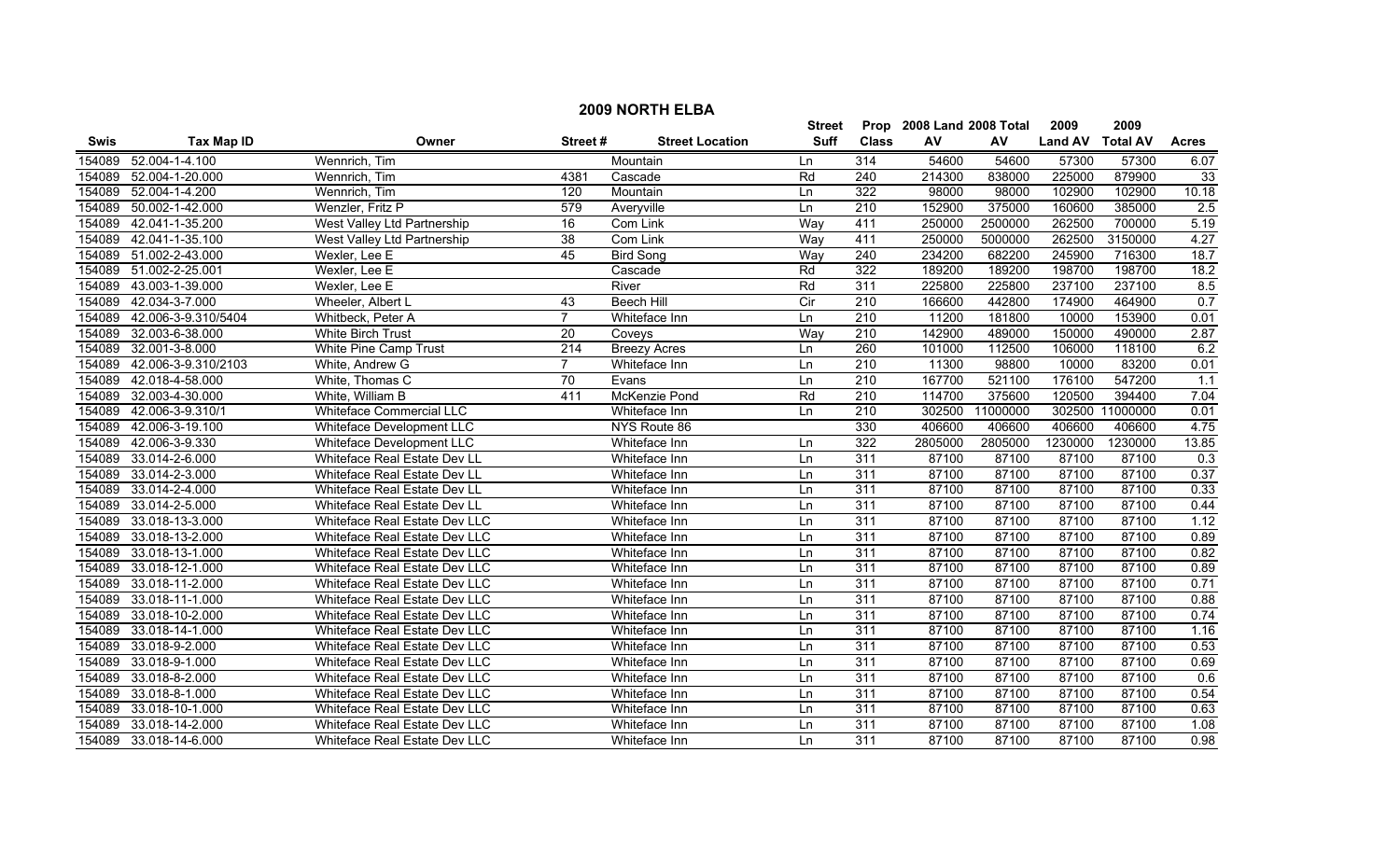|        | <b>2009 NORTH ELBA</b><br>Prop 2008 Land 2008 Total |                                  |                 |                        |             |              |              |          |                |                 |              |  |  |
|--------|-----------------------------------------------------|----------------------------------|-----------------|------------------------|-------------|--------------|--------------|----------|----------------|-----------------|--------------|--|--|
|        |                                                     |                                  |                 |                        | Street      |              |              |          | 2009           | 2009            |              |  |  |
| Swis   | <b>Tax Map ID</b>                                   | Owner                            | Street#         | <b>Street Location</b> | <b>Suff</b> | <b>Class</b> | AV           | AV       | <b>Land AV</b> | <b>Total AV</b> | <b>Acres</b> |  |  |
| 154089 | 33.018-14-4.000                                     | Whiteface Real Estate Dev LLC    |                 | Whiteface Inn          | Ln          | 311          | 87100        | 87100    | 87100          | 87100           | 1.84         |  |  |
| 154089 | 33.018-14-5.000                                     | Whiteface Real Estate Dev LLC    |                 | Whiteface Inn          | Ln          | 311          | 87100        | 87100    | 87100          | 87100           | 1.12         |  |  |
| 154089 | 33.018-7-1.000                                      | Whiteface Real Estate Dev LLC    |                 | Whiteface Inn          | Ln          | 311          | 87100        | 87100    | 87100          | 87100           | 0.46         |  |  |
| 154089 | 33.018-15-1.000                                     | Whiteface Real Estate Dev LLC    |                 | Whiteface Inn          | Ln          | 311          | 87100        | 87100    | 87100          | 87100           | 1.37         |  |  |
| 154089 | 33.018-15-2.000                                     | Whiteface Real Estate Dev LLC    |                 | Whiteface Inn          | Ln          | 311          | 87100        | 87100    | 87100          | 87100           | 1.17         |  |  |
| 154089 | 33.018-15-3.000                                     | Whiteface Real Estate Dev LLC    |                 | Whiteface Inn          | Ln          | 311          | 87100        | 87100    | 87100          | 87100           | 0.95         |  |  |
| 154089 | 33.018-16-1.000                                     | Whiteface Real Estate Dev LLC    |                 | Whiteface Inn          | Ln          | 311          | 87100        | 87100    | 87100          | 87100           | 0.8          |  |  |
| 154089 | 33.018-16-2.000                                     | Whiteface Real Estate Dev LLC    |                 | Whiteface Inn          | Ln          | 311          | 87100        | 87100    | 87100          | 87100           | 0.77         |  |  |
| 154089 | 33.018-17-1.000                                     | Whiteface Real Estate Dev LLC    |                 | Lodge                  | Way         | 330          | 0            | 0        | 0              | 0               | 0.13         |  |  |
| 154089 | 33.018-17-2.000                                     | Whiteface Real Estate Dev LLC    |                 | Lodge                  | Way         | 330          | $\mathbf{0}$ | $\Omega$ | $\mathbf{0}$   | $\Omega$        | 1.85         |  |  |
| 154089 | 33.072-4-4.000                                      | Whiteface Real Estate Dev LLC    |                 | Whiteface Inn          | Ln          | 311          | 113900       | 113900   | 113900         | 113900          | 0.17         |  |  |
| 154089 | 33.072-4-5.000                                      | Whiteface Real Estate Dev LLC    |                 | Whiteface Inn          | Ln          | 311          | 120700       | 120700   | 120700         | 120700          | 0.18         |  |  |
| 154089 | 33.072-4-6.000                                      | Whiteface Real Estate Dev LLC    |                 | Whiteface Inn          | Ln          | 311          | 113900       | 113900   | 113900         | 113900          | 0.17         |  |  |
| 154089 | 33.072-4-7.000                                      | Whiteface Real Estate Dev LLC    |                 | Whiteface Inn          | Ln          | 311          | 87200        | 87200    | 87200          | 87200           | 0.13         |  |  |
| 154089 | 33.018-14-3.000                                     | Whiteface Real Estate Dev LLC    |                 | Whiteface Inn          | Ln          | 311          | 87100        | 87100    | 87100          | 87100           | 1.26         |  |  |
| 154089 | 33.018-5-2.000                                      | Whiteface Real Estate Dev LLC    |                 | Whiteface Inn          | Ln          | 311          | 87100        | 87100    | 87100          | 87100           | 0.59         |  |  |
| 154089 | 33.018-4-5.000                                      | Whiteface Real Estate Dev LLC    |                 | Whiteface Inn          | Ln          | 311          | 87100        | 87100    | 87100          | 87100           | 0.39         |  |  |
| 154089 | 33.014-2-22.000                                     | Whiteface Real Estate Dev LLC    |                 | Whiteface Inn          | Ln          | 311          | 87100        | 87100    | 87100          | 87100           | 0.74         |  |  |
| 154089 | 33.018-2-3.000                                      | Whiteface Real Estate Dev LLC    | 40              | Lodge                  | Way         | 311          | 87100        | 87100    | 87100          | 87100           | 0.49         |  |  |
| 154089 | 33.018-5-1.000                                      | Whiteface Real Estate Dev LLC    |                 | Whiteface Inn          | Ln          | 311          | 87100        | 87100    | 87100          | 87100           | 0.49         |  |  |
| 154089 | 33.014-2-21.000                                     | Whiteface Real Estate Dev LLC    |                 | Whiteface Inn          | Ln          | 311          | 87100        | 87100    | 87100          | 87100           | 0.56         |  |  |
| 154089 | 33.014-2-20.000                                     | Whiteface Real Estate Dev LLC    |                 | Whiteface Inn          | Ln          | 311          | 87100        | 87100    | 87100          | 87100           | 0.65         |  |  |
| 154089 | 33.014-2-19.000                                     | Whiteface Real Estate Dev LLC    |                 | Whiteface Inn          | Ln          | 311          | 87100        | 87100    | 87100          | 87100           | 0.55         |  |  |
| 154089 | 33.014-2-23.000                                     | Whiteface Real Estate Dev LLC    |                 | Whiteface Inn          | Ln          | 311          | 87100        | 87100    | 87100          | 87100           | 0.53         |  |  |
| 154089 | 33.014-2-17.000                                     | Whiteface Real Estate Dev LLC    |                 | Whiteface Inn          | Ln          | 311          | 87100        | 87100    | 87100          | 87100           | 1.16         |  |  |
| 154089 | 33.014-2-16.000                                     | Whiteface Real Estate Dev LLC    |                 | Whiteface Inn          | Ln          | 311          | 87100        | 87100    | 87100          | 87100           | 0.62         |  |  |
| 154089 | 33.014-2-18.000                                     | Whiteface Real Estate Dev LLC    |                 | Whiteface Inn          | Ln          | 311          | 87100        | 87100    | 87100          | 87100           | 0.51         |  |  |
| 154089 | 33.014-2-2.000                                      | Whiteface Real Estate Dev LLC    |                 | Whiteface Inn          | Ln          | 311          | 87100        | 87100    | 87100          | 87100           | 0.4          |  |  |
| 154089 | 33.018-3-1.000                                      | Whiteface Real Estate Dev LLC    | 3               | Peters                 | Way         | 210          | 200000       | 400000   | 200000         | 400000          | 0.47         |  |  |
| 154089 | 33.018-3-2.000                                      | Whiteface Real Estate Dev LLC    | 5               | Peters                 | Way         | 311          | 87100        | 87100    | 87100          | 87100           | 0.48         |  |  |
| 154089 | 33.018-3-3.000                                      | Whiteface Real Estate Dev LLC    |                 | Peters                 | Wav         | 311          | 87100        | 87100    | 87100          | 87100           | 0.52         |  |  |
| 154089 | 33.014-2-1.000                                      | Whiteface Real Estate Dev LLC    |                 | Whiteface Inn          | Ln          | 311          | 87100        | 87100    | 87100          | 87100           | 0.62         |  |  |
| 154089 | 33.018-3-4.000                                      | Whiteface Real Estate Dev LLC    |                 | Whiteface Inn          | Ln          | 311          | 87100        | 87100    | 87100          | 87100           | 0.36         |  |  |
| 154089 | 33.018-2-1.000                                      | Whiteface Real Estate Dev LLC    | $\overline{32}$ | Lodge                  | Way         | 311          | 87100        | 87100    | 87100          | 87100           | 0.39         |  |  |
| 154089 | 42.006-3-9.310/7411                                 | Whiteface Residential LLC        | $\overline{7}$  | Whiteface Inn          | Ln          | 210          | 11300        | 141100   | 5000           | 107400          | 0.01         |  |  |
| 154089 | 42.006-3-9.310/7203                                 | Whiteface Residential LLC        | $\overline{7}$  | Whiteface Inn          | Ln          | 210          | 11200        | 101800   | 5000           | 77000           | 0.01         |  |  |
| 154089 | 42.006-3-9.310/7202                                 | Whiteface Residential LLC        | 7               | Whiteface Inn          | Ln          | 210          | 11200        | 101800   | 5000           | 77000           | 0.01         |  |  |
|        | 154089 42.006-3-9.310/7201                          | <b>Whiteface Residential LLC</b> | $\overline{7}$  | Whiteface Inn          | l n         | 210          | 11200        | 101800   | 5000           | 77000           | 0.01         |  |  |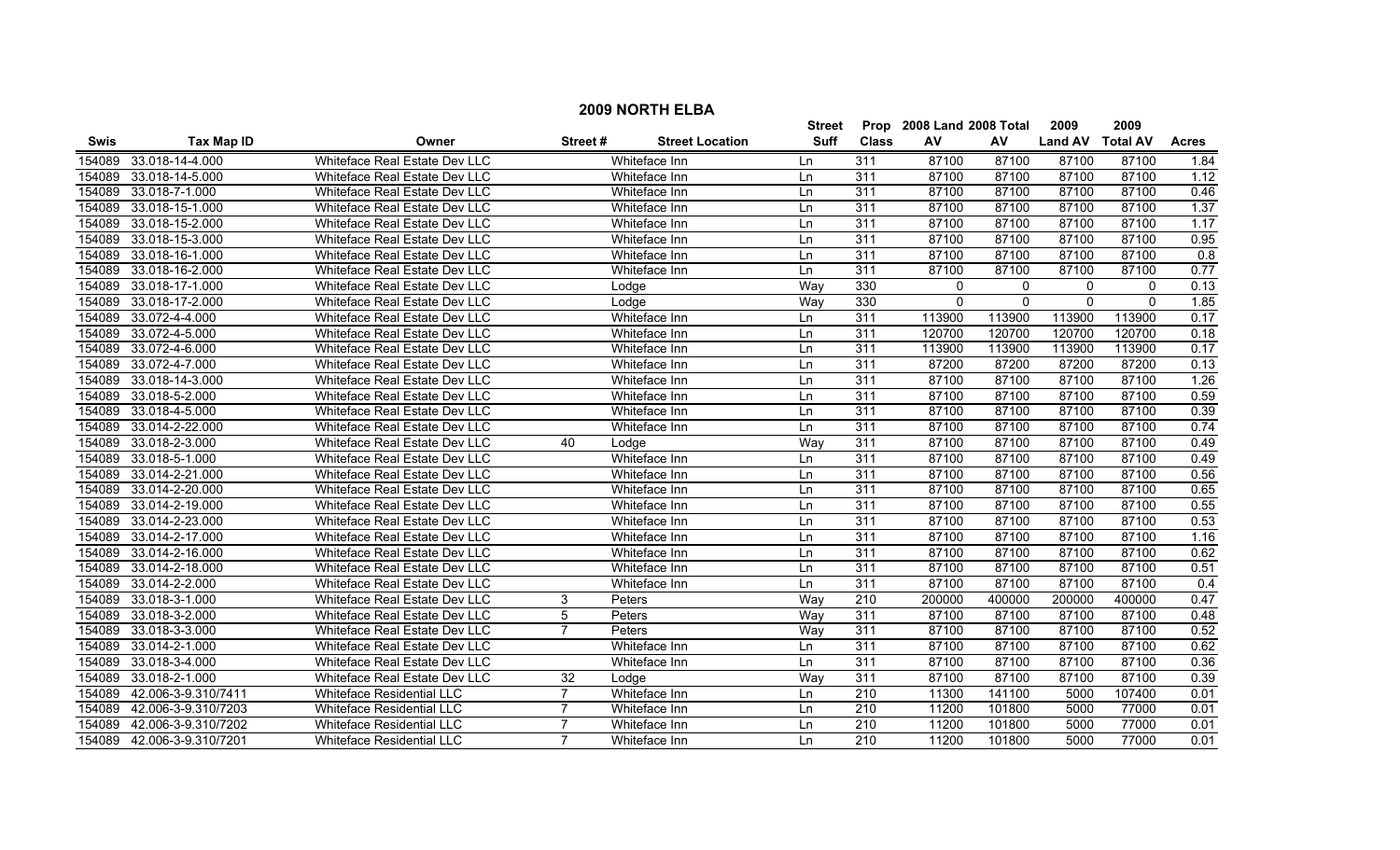|             |                     |                                  |                |                        | <b>Street</b> | Prop             | 2008 Land 2008 Total |        | 2009           | 2009            |              |
|-------------|---------------------|----------------------------------|----------------|------------------------|---------------|------------------|----------------------|--------|----------------|-----------------|--------------|
| <b>Swis</b> | Tax Map ID          | Owner                            | Street #       | <b>Street Location</b> | <b>Suff</b>   | <b>Class</b>     | AV                   | AV     | <b>Land AV</b> | <b>Total AV</b> | <b>Acres</b> |
| 154089      | 42.006-3-9.310/7112 | <b>Whiteface Residential LLC</b> |                | Whiteface Inn          | Ln            | 210              | 11300                | 141800 | 5000           | 107400          | 0.01         |
| 154089      | 42.006-3-9.310/4603 | Whiteface Residential LLC        |                | Whiteface Inn          | Ln            | $\overline{210}$ | 11300                | 54800  | 5000           | 41600           | 0.01         |
| 154089      | 42.006-3-9.310/4512 | <b>Whiteface Residential LLC</b> | $\overline{7}$ | Whiteface Inn          | Ln            | 210              | 11200                | 57700  | 5000           | 47500           | 0.01         |
| 154089      | 42.006-3-9.310/4511 | <b>Whiteface Residential LLC</b> |                | Whiteface Inn          | Ln            | 210              | 11200                | 57700  | 5000           | 47500           | 0.01         |
| 154089      | 42.006-3-9.310/4510 | Whiteface Residential LLC        |                | Whiteface Inn          | Ln            | 210              | 11200                | 57700  | 5000           | 47500           | 0.01         |
| 154089      | 42.006-3-9.310/4509 | <b>Whiteface Residential LLC</b> | 7              | Whiteface Inn          | Ln            | 210              | 11200                | 57700  | 5000           | 47500           | 0.01         |
| 154089      | 42.006-3-9.310/4507 | <b>Whiteface Residential LLC</b> | 7              | Whiteface Inn          | Ln            | $\overline{210}$ | 11200                | 57700  | 5000           | 47500           | 0.01         |
| 154089      | 42.006-3-9.310/7204 | <b>Whiteface Residential LLC</b> | 7              | Whiteface Inn          | Ln            | 210              | 11200                | 101800 | 5000           | 77000           | 0.01         |
| 154089      | 42.006-3-9.310/4506 | <b>Whiteface Residential LLC</b> | $\overline{7}$ | Whiteface Inn          | Ln            | 210              | 11200                | 57700  | 5000           | 47500           | 0.01         |
| 154089      | 42.006-3-9.310/4505 | Whiteface Residential LLC        |                | Whiteface Inn          | Ln            | $\overline{210}$ | 11200                | 57700  | 5000           | 47500           | 0.01         |
| 154089      | 42.006-3-9.310/4504 | Whiteface Residential LLC        | $\overline{ }$ | Whiteface Inn          | Ln            | $\overline{210}$ | 11200                | 57700  | 5000           | 47500           | 0.01         |
| 154089      | 42.006-3-9.310/4503 | Whiteface Residential LLC        | $\overline{7}$ | Whiteface Inn          | Ln            | 210              | 11200                | 57700  | 5000           | 47500           | 0.01         |
| 154089      | 42.006-3-9.310/4502 | Whiteface Residential LLC        | $\overline{7}$ | Whiteface Inn          | Ln            | 210              | 11200                | 57700  | 5000           | 47500           | 0.01         |
| 154089      | 42.006-3-9.310/4501 | Whiteface Residential LLC        | 7              | Whiteface Inn          | Ln            | 210              | 11200                | 57700  | 5000           | 47500           | 0.01         |
| 154089      | 42.006-3-9.310/4411 | Whiteface Residential LLC        |                | Whiteface Inn          | Ln            | 210              | 11200                | 64900  | 5000           | 49400           | 0.01         |
| 154089      | 42.006-3-9.310/4410 | Whiteface Residential LLC        | 7              | Whiteface Inn          | Ln            | 210              | 11200                | 64900  | 5000           | 49400           | 0.01         |
| 154089      | 42.006-3-9.310/4312 | Whiteface Residential LLC        |                | Whiteface Inn          | Ln            | 210              | 11300                | 54800  | 5000           | 41600           | 0.01         |
| 154089      | 42.006-3-9.310/4311 | Whiteface Residential LLC        |                | Whiteface Inn          | Ln            | 210              | 11300                | 54800  | 5000           | 41600           | 0.01         |
| 154089      | 42.006-3-9.310/4508 | <b>Whiteface Residential LLC</b> | 7              | Whiteface Inn          | Ln            | 210              | 11200                | 57700  | 5000           | 47500           | 0.01         |
| 154089      | 42.006-3-9.310/7206 | <b>Whiteface Residential LLC</b> | $\overline{7}$ | Whiteface Inn          | Ln            | 210              | 11200                | 101800 | 5000           | 77000           | 0.01         |
| 154089      | 42.006-3-9.310/7209 | Whiteface Residential LLC        | $\overline{7}$ | Whiteface Inn          | Ln            | 210              | 11200                | 101800 | 5000           | 77000           | 0.01         |
| 154089      | 42.006-3-9.310/7208 | Whiteface Residential LLC        | 7              | Whiteface Inn          | Ln            | 210              | 11200                | 101800 | 5000           | 77000           | 0.01         |
| 154089      | 42.006-3-9.310/7407 | <b>Whiteface Residential LLC</b> | 7              | Whiteface Inn          | Ln            | 210              | 11300                | 141100 | 5000           | 107400          | 0.01         |
| 154089      | 42.006-3-9.310/7406 | Whiteface Residential LLC        |                | Whiteface Inn          | Ln            | $\overline{210}$ | 11300                | 141100 | 5000           | 107400          | 0.01         |
| 154089      | 42.006-3-9.310/7405 | <b>Whiteface Residential LLC</b> | $\overline{7}$ | Whiteface Inn          | Ln            | $\overline{210}$ | 11300                | 141100 | 5000           | 107400          | 0.01         |
| 154089      | 42.006-3-9.310/7404 | Whiteface Residential LLC        | 7              | Whiteface Inn          | Ln            | 210              | 11300                | 141100 | 5000           | 107400          | 0.01         |
| 154089      | 42.006-3-9.310/7403 | <b>Whiteface Residential LLC</b> | $\overline{7}$ | Whiteface Inn          | Ln            | $\overline{210}$ | 11300                | 141100 | 5000           | 107400          | 0.01         |
| 154089      | 42.006-3-9.310/7402 | Whiteface Residential LLC        | $\overline{7}$ | Whiteface Inn          | Ln            | 210              | 11300                | 141100 | 5000           | 107400          | 0.01         |
| 154089      | 42.006-3-9.310/7401 | Whiteface Residential LLC        | 7              | Whiteface Inn          | Ln            | 210              | 11300                | 141100 | 5000           | 107400          | 0.01         |
| 154089      | 42.006-3-9.310/7312 | <b>Whiteface Residential LLC</b> |                | Whiteface Inn          | Ln            | 210              | 11200                | 140500 | 5000           | 107400          | 0.01         |
| 154089      | 42.006-3-9.310/7311 | Whiteface Residential LLC        |                | Whiteface Inn          | Ln            | 210              | 11200                | 140500 | 5000           | 107400          | 0.01         |
| 154089      | 42.006-3-9.310/7310 | Whiteface Residential LLC        |                | Whiteface Inn          | Ln            | 210              | 11200                | 140500 | 5000           | 107400          | 0.01         |
| 154089      | 42.006-3-9.310/7207 | <b>Whiteface Residential LLC</b> |                | Whiteface Inn          | Ln            | 210              | 11200                | 101800 | 5000           | 77000           | 0.01         |
| 154089      | 42.006-3-9.310/7309 | <b>Whiteface Residential LLC</b> | $\overline{7}$ | Whiteface Inn          | Ln            | $\overline{210}$ | 11200                | 140500 | 5000           | 107400          | 0.01         |
| 154089      | 42.006-3-9.310/7307 | Whiteface Residential LLC        | $\overline{7}$ | Whiteface Inn          | Ln            | 210              | 11200                | 140500 | 5000           | 107400          | 0.01         |
| 154089      | 42.006-3-9.310/7306 | Whiteface Residential LLC        | $\overline{7}$ | Whiteface Inn          | Ln            | 210              | 11200                | 140500 | 5000           | 107400          | 0.01         |
| 154089      | 42.006-3-9.310/7305 | <b>Whiteface Residential LLC</b> | 7              | Whiteface Inn          | Ln            | 210              | 11200                | 140500 | 5000           | 107400          | 0.01         |
| 154089      | 42.006-3-9.310/7304 | Whiteface Residential LLC        | $\overline{7}$ | Whiteface Inn          | l n           | 210              | 11200                | 140500 | 5000           | 107400          | 0.01         |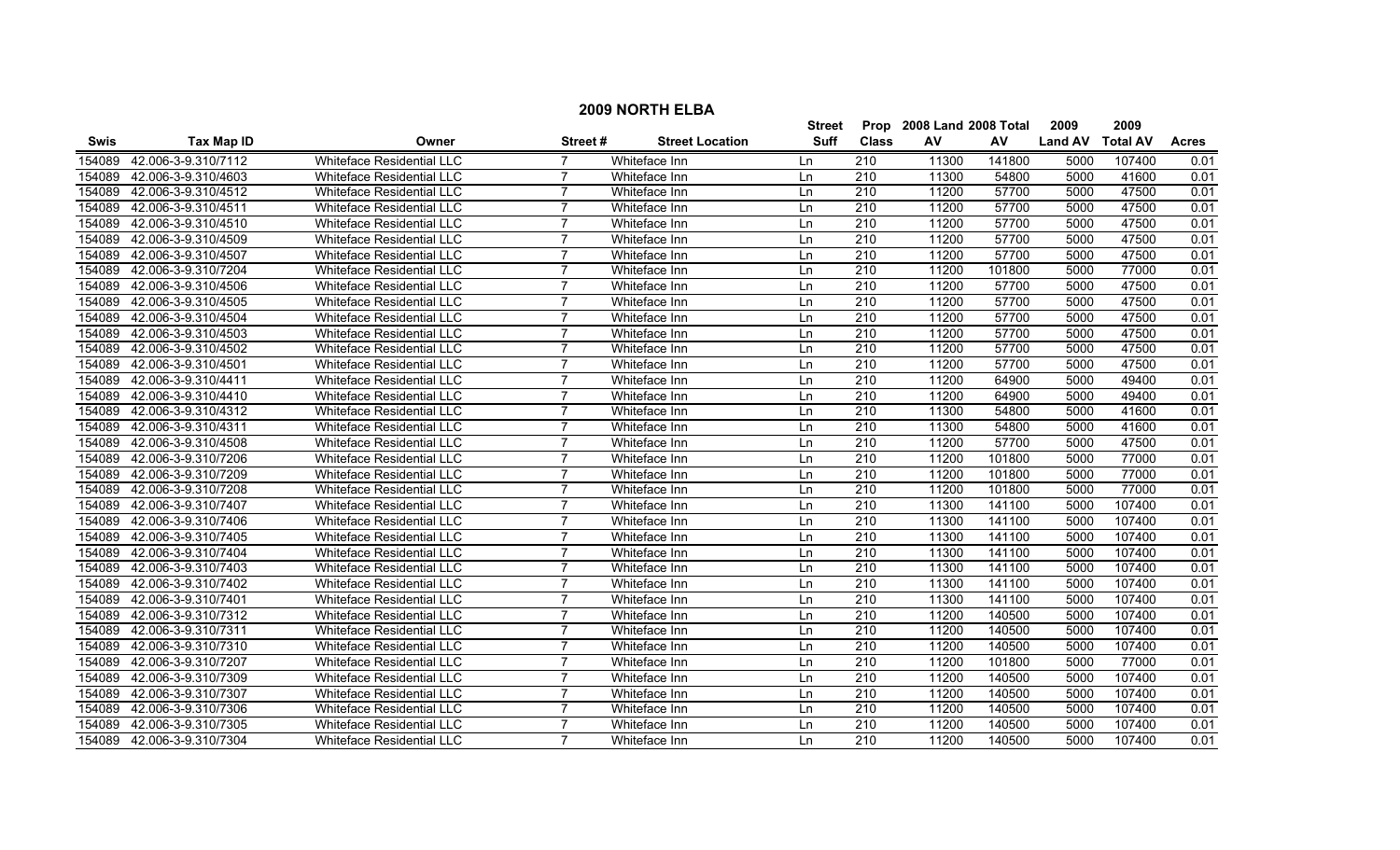|             |                     |                                  |                |                        | <b>Street</b> | Prop             | 2008 Land 2008 Total |        | 2009           | 2009            |              |
|-------------|---------------------|----------------------------------|----------------|------------------------|---------------|------------------|----------------------|--------|----------------|-----------------|--------------|
| <b>Swis</b> | <b>Tax Map ID</b>   | Owner                            | Street #       | <b>Street Location</b> | <b>Suff</b>   | <b>Class</b>     | AV                   | AV     | <b>Land AV</b> | <b>Total AV</b> | <b>Acres</b> |
| 154089      | 42.006-3-9.310/7303 | <b>Whiteface Residential LLC</b> |                | Whiteface Inn          | Ln            | 210              | 11200                | 140500 | 5000           | 107400          | 0.01         |
| 154089      | 42.006-3-9.310/7302 | Whiteface Residential LLC        |                | Whiteface Inn          | Ln            | $\overline{210}$ | 11200                | 140500 | 5000           | 107400          | 0.01         |
| 154089      | 42.006-3-9.310/7301 | <b>Whiteface Residential LLC</b> | $\overline{7}$ | Whiteface Inn          | Ln            | 210              | 11200                | 140500 | 5000           | 107400          | 0.01         |
| 154089      | 42.006-3-9.310/7212 | <b>Whiteface Residential LLC</b> |                | Whiteface Inn          | Ln            | 210              | 11200                | 101800 | 5000           | 77000           | 0.01         |
| 154089      | 42.006-3-9.310/7210 | Whiteface Residential LLC        |                | Whiteface Inn          | Ln            | 210              | 11200                | 101800 | 5000           | 77000           | 0.01         |
| 154089      | 42.006-3-9.310/4310 | <b>Whiteface Residential LLC</b> | 7              | Whiteface Inn          | Ln            | 210              | 11300                | 54800  | 5000           | 41600           | 0.01         |
| 154089      | 42.006-3-9.310/7308 | <b>Whiteface Residential LLC</b> | 7              | Whiteface Inn          | Ln            | $\overline{210}$ | 11200                | 140500 | 5000           | 107400          | 0.01         |
| 154089      | 42.006-3-9.310/4308 | <b>Whiteface Residential LLC</b> | 7              | Whiteface Inn          | Ln            | 210              | 11300                | 54800  | 5000           | 41600           | 0.01         |
| 154089      | 42.006-3-9.310/4306 | <b>Whiteface Residential LLC</b> | $\overline{7}$ | Whiteface Inn          | Ln            | 210              | 11300                | 54800  | 5000           | 41600           | 0.01         |
| 154089      | 42.006-3-9.310/7408 | Whiteface Residential LLC        |                | Whiteface Inn          | Ln            | $\overline{210}$ | 11300                | 141100 | 5000           | 107400          | 0.01         |
| 154089      | 42.006-3-9.310/3602 | Whiteface Residential LLC        | $\overline{ }$ | Whiteface Inn          | Ln            | $\overline{210}$ | 11200                | 70300  | 5000           | 53000           | 0.01         |
| 154089      | 42.006-3-9.310/3601 | Whiteface Residential LLC        | $\overline{7}$ | Whiteface Inn          | Ln            | 210              | 11200                | 70300  | 5000           | 53000           | 0.01         |
| 154089      | 42.006-3-9.310/3509 | Whiteface Residential LLC        | $\overline{7}$ | Whiteface Inn          | Ln            | 210              | 11300                | 54800  | 5000           | 41600           | 0.01         |
| 154089      | 42.006-3-9.310/3508 | Whiteface Residential LLC        | 7              | Whiteface Inn          | Ln            | 210              | 11300                | 54800  | 5000           | 41600           | 0.01         |
| 154089      | 42.006-3-9.310/3503 | Whiteface Residential LLC        |                | Whiteface Inn          | Ln            | 210              | 11300                | 54800  | 5000           | 41600           | 0.01         |
| 154089      | 42.006-3-9.310/3502 | Whiteface Residential LLC        | 7              | Whiteface Inn          | Ln            | 210              | 11300                | 54800  | 5000           | 41600           | 0.01         |
| 154089      | 42.006-3-9.310/3411 | Whiteface Residential LLC        |                | Whiteface Inn          | Ln            | 210              | 11300                | 107100 | 5000           | 81400           | 0.01         |
| 154089      | 42.006-3-9.310/3410 | Whiteface Residential LLC        |                | Whiteface Inn          | Ln            | 210              | 11300                | 107100 | 5000           | 81400           | 0.01         |
| 154089      | 42.006-3-9.310/3409 | <b>Whiteface Residential LLC</b> | 7              | Whiteface Inn          | Ln            | 210              | 11300                | 107100 | 5000           | 81400           | 0.01         |
| 154089      | 42.006-3-9.310/3405 | <b>Whiteface Residential LLC</b> | $\overline{7}$ | Whiteface Inn          | Ln            | 210              | 11300                | 107100 | 5000           | 81400           | 0.01         |
| 154089      | 42.006-3-9.310/3404 | Whiteface Residential LLC        | $\overline{7}$ | Whiteface Inn          | Ln            | 210              | 11300                | 107100 | 5000           | 81400           | 0.01         |
| 154089      | 42.006-3-9.310/3403 | Whiteface Residential LLC        | 7              | Whiteface Inn          | Ln            | 210              | 11300                | 107100 | 5000           | 81400           | 0.01         |
| 154089      | 42.006-3-9.310/3312 | <b>Whiteface Residential LLC</b> | 7              | Whiteface Inn          | Ln            | 210              | 11200                | 57700  | 5000           | 43900           | 0.01         |
| 154089      | 42.006-3-9.310/3311 | Whiteface Residential LLC        |                | Whiteface Inn          | Ln            | $\overline{210}$ | 11200                | 57700  | 5000           | 43900           | 0.01         |
| 154089      | 42.006-3-9.310/3309 | <b>Whiteface Residential LLC</b> | $\overline{7}$ | Whiteface Inn          | Ln            | $\overline{210}$ | 11200                | 57700  | 5000           | 43900           | 0.01         |
| 154089      | 42.006-3-9.310/3306 | Whiteface Residential LLC        | 7              | Whiteface Inn          | Ln            | 210              | 11200                | 57700  | 5000           | 43900           | 0.01         |
| 154089      | 42.006-3-9.310/3305 | <b>Whiteface Residential LLC</b> | $\overline{7}$ | Whiteface Inn          | Ln            | $\overline{210}$ | 11200                | 57700  | 5000           | 43900           | 0.01         |
| 154089      | 42.006-3-9.310/3303 | Whiteface Residential LLC        | $\overline{7}$ | Whiteface Inn          | Ln            | 210              | 11200                | 57700  | 5000           | 43900           | 0.01         |
| 154089      | 42.006-3-9.310/3210 | Whiteface Residential LLC        | 7              | Whiteface Inn          | Ln            | 210              | 11300                | 54800  | 5000           | 41600           | 0.01         |
| 154089      | 42.006-3-9.310/3208 | <b>Whiteface Residential LLC</b> |                | Whiteface Inn          | Ln            | 210              | 11300                | 54800  | 5000           | 41600           | 0.01         |
| 154089      | 42.006-3-9.310/3204 | Whiteface Residential LLC        |                | Whiteface Inn          | Ln            | 210              | 11300                | 54800  | 5000           | 41600           | 0.01         |
| 154089      | 42.006-3-9.310/3202 | Whiteface Residential LLC        |                | Whiteface Inn          | Ln            | 210              | 11300                | 54800  | 5000           | 41600           | 0.01         |
| 154089      | 42.006-3-9.310/3112 | <b>Whiteface Residential LLC</b> |                | Whiteface Inn          | Ln            | 210              | 11200                | 62400  | 5000           | 47500           | 0.01         |
| 154089      | 42.006-3-9.310/3603 | <b>Whiteface Residential LLC</b> | $\overline{7}$ | Whiteface Inn          | Ln            | 210              | 11200                | 70300  | 5000           | 53000           | 0.01         |
| 154089      | 42.006-3-9.310/4307 | Whiteface Residential LLC        | $\overline{7}$ | Whiteface Inn          | Ln            | 210              | 11300                | 54800  | 5000           | 41600           | 0.01         |
| 154089      | 42.006-3-9.310/3607 | Whiteface Residential LLC        | $\overline{7}$ | Whiteface Inn          | Ln            | 210              | 11200                | 70300  | 5000           | 53000           | 0.01         |
| 154089      | 42.006-3-9.310/3611 | <b>Whiteface Residential LLC</b> | 7              | Whiteface Inn          | Ln            | 210              | 11200                | 70300  | 5000           | 53000           | 0.01         |
| 154089      | 42.006-3-9.310/4305 | Whiteface Residential LLC        | $\overline{7}$ | Whiteface Inn          | l n           | 210              | 11300                | 54800  | 5000           | 41600           | 0.01         |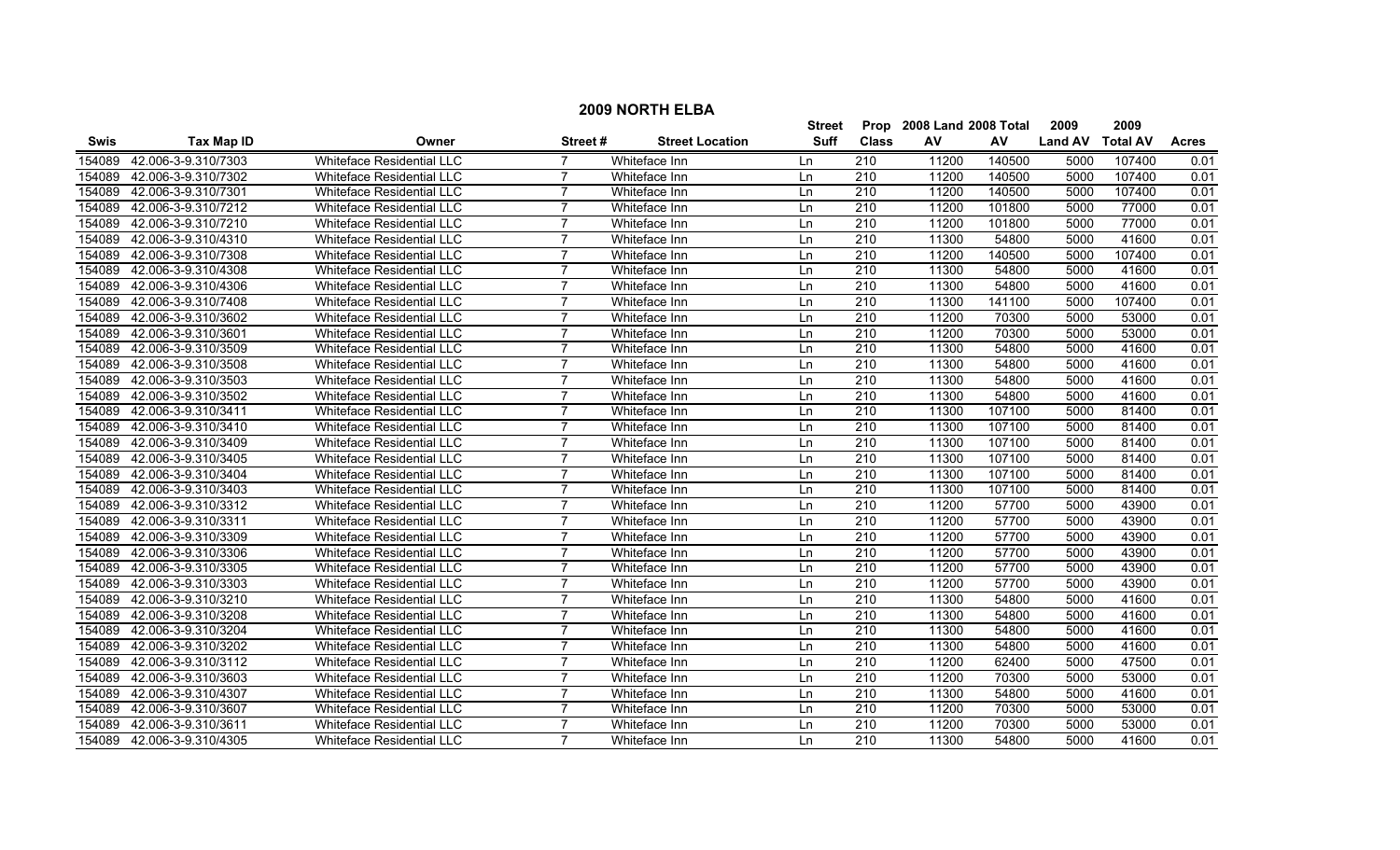|             |                     |                                  |                 |                        | Street      | Prop             | 2008 Land 2008 Total |        | 2009           | 2009            |              |
|-------------|---------------------|----------------------------------|-----------------|------------------------|-------------|------------------|----------------------|--------|----------------|-----------------|--------------|
| <b>Swis</b> | <b>Tax Map ID</b>   | Owner                            | <b>Street #</b> | <b>Street Location</b> | <b>Suff</b> | <b>Class</b>     | AV                   | AV     | <b>Land AV</b> | <b>Total AV</b> | <b>Acres</b> |
| 154089      | 42.006-3-9.310/4304 | Whiteface Residential LLC        |                 | Whiteface Inn          | Ln          | 210              | 11300                | 54800  | 5000           | 41600           | 0.01         |
| 154089      | 42.006-3-9.310/4302 | Whiteface Residential LLC        | $\overline{7}$  | Whiteface Inn          | Ln          | 210              | 11300                | 54800  | 5000           | 41600           | 0.01         |
| 154089      | 42.006-3-9.310/4301 | <b>Whiteface Residential LLC</b> | 7               | Whiteface Inn          | Ln          | 210              | 11300                | 54800  | 5000           | 41600           | 0.01         |
| 154089      | 42.006-3-9.310/4209 | <b>Whiteface Residential LLC</b> | 7               | Whiteface Inn          | Ln          | 210              | 11200                | 64900  | 5000           | 49400           | 0.01         |
| 154089      | 42.006-3-9.310/4112 | Whiteface Residential LLC        | $\overline{7}$  | Whiteface Inn          | Ln          | 210              | 11300                | 54800  | 5000           | 41600           | 0.01         |
| 154089      | 42.006-3-9.310/4111 | <b>Whiteface Residential LLC</b> | $\overline{7}$  | Whiteface Inn          | Ln          | 210              | 11300                | 54800  | 5000           | 41600           | 0.01         |
| 154089      | 42.006-3-9.310/4108 | <b>Whiteface Residential LLC</b> | 7               | Whiteface Inn          | Ln          | 210              | 11300                | 54800  | 5000           | 41600           | 0.01         |
| 154089      | 42.006-3-9.310/4107 | <b>Whiteface Residential LLC</b> | $\overline{7}$  | Whiteface Inn          | Ln          | 210              | 11300                | 54800  | 5000           | 41600           | 0.01         |
| 154089      | 42.006-3-9.310/4106 | Whiteface Residential LLC        | $\overline{7}$  | Whiteface Inn          | Ln          | 210              | 11300                | 54800  | 5000           | 41600           | 0.01         |
| 154089      | 42.006-3-9.310/4105 | Whiteface Residential LLC        |                 | Whiteface Inn          | Ln          | 210              | 11300                | 54800  | 5000           | 41600           | 0.01         |
| 154089      | 42.006-3-9.310/4102 | Whiteface Residential LLC        | 7               | Whiteface Inn          | Ln          | $\overline{210}$ | 11300                | 54800  | 5000           | 41600           | 0.01         |
| 154089      | 42.006-3-9.310/4101 | Whiteface Residential LLC        | $\overline{7}$  | Whiteface Inn          | Ln          | 210              | 11300                | 54800  | 5000           | 41600           | 0.01         |
| 154089      | 42.006-3-9.310/4011 | Whiteface Residential LLC        | $\overline{7}$  | Whiteface Inn          | Ln          | 210              | 11300                | 54800  | 5000           | 41600           | 0.01         |
| 154089      | 42.006-3-9.310/4009 | <b>Whiteface Residential LLC</b> | 7               | Whiteface Inn          | Ln          | 210              | 11300                | 54800  | 5000           | 41600           | 0.01         |
| 154089      | 42.006-3-9.310/4007 | Whiteface Residential LLC        | $\overline{7}$  | Whiteface Inn          | Ln          | 210              | 11300                | 54800  | 5000           | 41600           | 0.01         |
| 154089      | 42.006-3-9.310/4003 | Whiteface Residential LLC        | 7               | Whiteface Inn          | Ln          | 210              | 11300                | 54800  | 5000           | 41600           | 0.01         |
| 154089      | 42.006-3-9.310/4001 | Whiteface Residential LLC        |                 | Whiteface Inn          | Ln          | 210              | 11300                | 54800  | 5000           | 41600           | 0.01         |
| 154089      | 42.006-3-9.310/3811 | Whiteface Residential LLC        | $\overline{7}$  | Whiteface Inn          | Ln          | 210              | 11200                | 50700  | 5000           | 38500           | 0.01         |
| 154089      | 42.006-3-9.310/3806 | <b>Whiteface Residential LLC</b> | $\overline{7}$  | Whiteface Inn          | Ln          | 210              | 11200                | 50700  | 5000           | 38500           | 0.01         |
| 154089      | 42.006-3-9.310/3712 | <b>Whiteface Residential LLC</b> | $\overline{7}$  | Whiteface Inn          | Ln          | 210              | 11200                | 78600  | 5000           | 59700           | 0.01         |
| 154089      | 42.006-3-9.310/3707 | <b>Whiteface Residential LLC</b> | $\overline{7}$  | Whiteface Inn          | Ln          | 210              | 11200                | 78600  | 5000           | 59700           | 0.01         |
| 154089      | 42.006-3-9.310/3701 | Whiteface Residential LLC        | 7               | Whiteface Inn          | Ln          | 210              | 11200                | 78600  | 5000           | 59700           | 0.01         |
| 154089      | 42.006-3-9.310/3608 | Whiteface Residential LLC        | 7               | Whiteface Inn          | Ln          | 210              | 11200                | 70300  | 5000           | 53000           | 0.01         |
| 154089      | 42.006-3-9.310/7409 | Whiteface Residential LLC        |                 | Whiteface Inn          | Ln          | 210              | 11300                | 141100 | 5000           | 107400          | 0.01         |
| 154089      | 42.006-3-9.310/3109 | Whiteface Residential LLC        | 7               | Whiteface Inn          | Ln          | $\overline{210}$ | 11200                | 62400  | 5000           | 47500           | 0.01         |
| 154089      | 42.006-3-9.310/8212 | Whiteface Residential LLC        | $\overline{7}$  | Whiteface Inn          | Ln          | 210              | 11200                | 91800  | 5000           | 69800           | 0.01         |
| 154089      | 42.006-3-9.310/8410 | <b>Whiteface Residential LLC</b> | $\overline{7}$  | Whiteface Inn          | Ln          | 210              | 11200                | 91800  | 5000           | 69700           | 0.01         |
| 154089      | 42.006-3-9.310/8409 | Whiteface Residential LLC        | $\overline{7}$  | Whiteface Inn          | Ln          | 210              | 11200                | 91800  | 5000           | 69700           | 0.01         |
| 154089      | 42.006-3-9.310/8408 | Whiteface Residential LLC        | 7               | Whiteface Inn          | Ln          | 210              | 11200                | 91800  | 5000           | 69700           | 0.01         |
| 154089      | 42.006-3-9.310/8407 | <b>Whiteface Residential LLC</b> | 7               | Whiteface Inn          | Ln          | 210              | 11200                | 91800  | 5000           | 69700           | 0.01         |
| 154089      | 42.006-3-9.310/8406 | Whiteface Residential LLC        | 7               | Whiteface Inn          | Ln          | 210              | 11200                | 91800  | 5000           | 69700           | 0.01         |
| 154089      | 42.006-3-9.310/8405 | Whiteface Residential LLC        |                 | Whiteface Inn          | Ln          | 210              | 11200                | 91800  | 5000           | 69700           | 0.01         |
| 154089      | 42.006-3-9.310/8404 | <b>Whiteface Residential LLC</b> | 7               | Whiteface Inn          | Ln          | 210              | 11200                | 91800  | 5000           | 69700           | 0.01         |
| 154089      | 42.006-3-9.310/8403 | <b>Whiteface Residential LLC</b> | $\overline{7}$  | Whiteface Inn          | Ln          | 210              | 11200                | 91800  | 5000           | 69700           | 0.01         |
| 154089      | 42.006-3-9.310/8402 | Whiteface Residential LLC        | $\overline{7}$  | Whiteface Inn          | Ln          | 210              | 11200                | 91800  | 5000           | 69700           | 0.01         |
| 154089      | 42.006-3-9.310/8401 | Whiteface Residential LLC        | 7               | Whiteface Inn          | Ln          | 210              | 11200                | 91800  | 5000           | 69700           | 0.01         |
| 154089      | 42.006-3-9.310/8411 | <b>Whiteface Residential LLC</b> | $\overline{7}$  | Whiteface Inn          | Ln          | 210              | 11200                | 91800  | 5000           | 69700           | 0.01         |
| 154089      | 42.006-3-9.310/8312 | Whiteface Residential LLC        | $\overline{7}$  | Whiteface Inn          | ln          | 210              | 11200                | 80300  | 5000           | 61100           | 0.01         |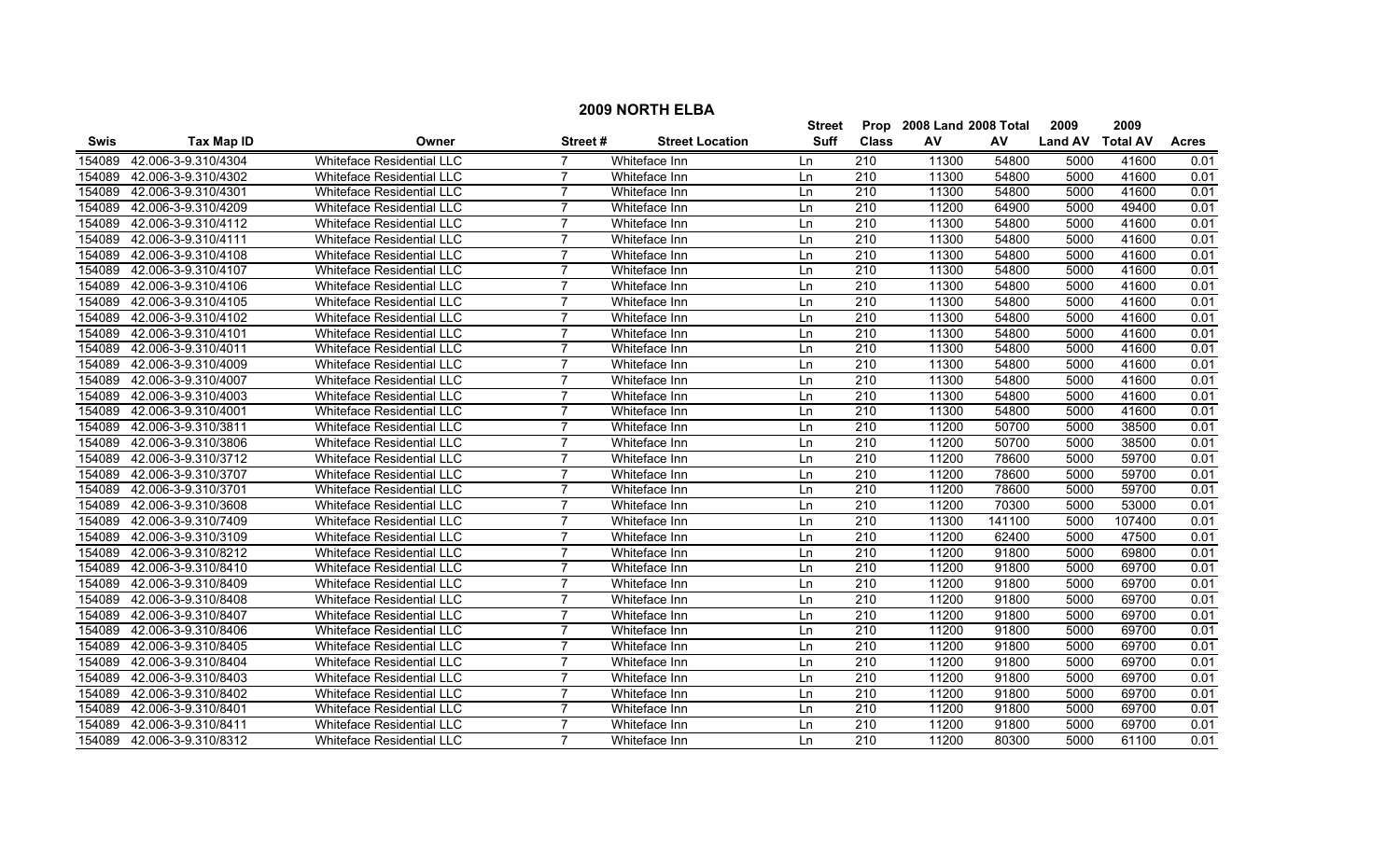|             |                     |                                  |                |                        | <b>Street</b> | Prop             | 2008 Land 2008 Total |        | 2009           | 2009            |              |
|-------------|---------------------|----------------------------------|----------------|------------------------|---------------|------------------|----------------------|--------|----------------|-----------------|--------------|
| <b>Swis</b> | <b>Tax Map ID</b>   | Owner                            | Street #       | <b>Street Location</b> | <b>Suff</b>   | <b>Class</b>     | AV                   | AV     | <b>Land AV</b> | <b>Total AV</b> | <b>Acres</b> |
| 154089      | 42.006-3-9.310/8310 | <b>Whiteface Residential LLC</b> |                | Whiteface Inn          | Ln            | 210              | 11200                | 80300  | 5000           | 61100           | 0.01         |
| 154089      | 42.006-3-9.310/8309 | Whiteface Residential LLC        |                | Whiteface Inn          | Ln            | $\overline{210}$ | 11200                | 80300  | 5000           | 61100           | 0.01         |
| 154089      | 42.006-3-9.310/8308 | <b>Whiteface Residential LLC</b> | $\overline{7}$ | Whiteface Inn          | Ln            | 210              | 11200                | 80300  | 5000           | 61100           | 0.01         |
| 154089      | 42.006-3-9.310/8307 | <b>Whiteface Residential LLC</b> |                | Whiteface Inn          | Ln            | 210              | 11200                | 80300  | 5000           | 61100           | 0.01         |
| 154089      | 42.006-3-9.310/8306 | Whiteface Residential LLC        |                | Whiteface Inn          | Ln            | 210              | 11200                | 80300  | 5000           | 61100           | 0.01         |
| 154089      | 42.006-3-9.310/8305 | <b>Whiteface Residential LLC</b> | 7              | Whiteface Inn          | Ln            | 210              | 11200                | 80300  | 5000           | 61100           | 0.01         |
| 154089      | 42.006-3-9.310/8304 | <b>Whiteface Residential LLC</b> | 7              | Whiteface Inn          | Ln            | $\overline{210}$ | 11200                | 80300  | 5000           | 61100           | 0.01         |
| 154089      | 42.006-3-9.310/8303 | <b>Whiteface Residential LLC</b> | $\overline{7}$ | Whiteface Inn          | Ln            | 210              | 11200                | 80300  | 5000           | 61100           | 0.01         |
| 154089      | 42.006-3-9.310/8302 | <b>Whiteface Residential LLC</b> | $\overline{7}$ | Whiteface Inn          | Ln            | 210              | 11200                | 80300  | 5000           | 61100           | 0.01         |
| 154089      | 42.006-3-9.310/8301 | Whiteface Residential LLC        |                | Whiteface Inn          | Ln            | $\overline{210}$ | 11200                | 80300  | 5000           | 61100           | 0.01         |
| 154089      | 42.006-3-9.310/8311 | Whiteface Residential LLC        | $\overline{ }$ | Whiteface Inn          | Ln            | $\overline{210}$ | 11200                | 80300  | 5000           | 61100           | 0.01         |
| 154089      | 42.006-3-9.310/7410 | Whiteface Residential LLC        | $\overline{7}$ | Whiteface Inn          | Ln            | 210              | 11300                | 141100 | 5000           | 107400          | 0.01         |
| 154089      | 42.006-3-9.310/8412 | Whiteface Residential LLC        | $\overline{7}$ | Whiteface Inn          | Ln            | 210              | 11200                | 91800  | 5000           | 69700           | 0.01         |
| 154089      | 42.006-3-9.310/8502 | Whiteface Residential LLC        | $\overline{7}$ | Whiteface Inn          | Ln            | 210              | 11200                | 74900  | 5000           | 56900           | 0.01         |
| 154089      | 42.006-3-9.340      | Whiteface Residential LLC        |                | Whiteface Inn          | Ln            | 311              | 385000               | 385000 | 583500         | 583500          | 2.31         |
| 154089      | 42.006-3-9.310/8612 | Whiteface Residential LLC        |                | Whiteface Inn          | Ln            | 210              | 11200                | 71200  | 5000           | 54100           | 0.01         |
| 154089      | 42.006-3-9.310/8611 | Whiteface Residential LLC        |                | Whiteface Inn          | Ln            | 210              | 11200                | 71200  | 5000           | 54100           | 0.01         |
| 154089      | 42.006-3-9.310/8610 | Whiteface Residential LLC        |                | Whiteface Inn          | Ln            | 210              | 11200                | 71200  | 5000           | 54100           | 0.01         |
| 154089      | 42.006-3-9.310/8608 | <b>Whiteface Residential LLC</b> | 7              | Whiteface Inn          | Ln            | 210              | 11200                | 71200  | 5000           | 54100           | 0.01         |
| 154089      | 42.006-3-9.310/8607 | <b>Whiteface Residential LLC</b> | $\overline{7}$ | Whiteface Inn          | Ln            | 210              | 11200                | 71200  | 5000           | 54100           | 0.01         |
| 154089      | 42.006-3-9.310/8606 | Whiteface Residential LLC        | $\overline{7}$ | Whiteface Inn          | Ln            | 210              | 11200                | 71200  | 5000           | 54100           | 0.01         |
| 154089      | 42.006-3-9.310/8605 | Whiteface Residential LLC        | 7              | Whiteface Inn          | Ln            | 210              | 11200                | 71200  | 5000           | 54100           | 0.01         |
| 154089      | 42.006-3-9.310/8604 | <b>Whiteface Residential LLC</b> | 7              | Whiteface Inn          | Ln            | 210              | 11200                | 71200  | 5000           | 54100           | 0.01         |
| 154089      | 42.006-3-9.310/8603 | Whiteface Residential LLC        |                | Whiteface Inn          | Ln            | $\overline{210}$ | 11200                | 71200  | 5000           | 54100           | 0.01         |
| 154089      | 42.006-3-9.310/8501 | Whiteface Residential LLC        | $\overline{7}$ | Whiteface Inn          | Ln            | $\overline{210}$ | 11200                | 74900  | 5000           | 56900           | 0.01         |
| 154089      | 42.006-3-9.310/8602 | Whiteface Residential LLC        | 7              | Whiteface Inn          | Ln            | 210              | 11200                | 71200  | 5000           | 54100           | 0.01         |
| 154089      | 42.006-3-9.310/8512 | <b>Whiteface Residential LLC</b> | $\overline{7}$ | Whiteface Inn          | Ln            | $\overline{210}$ | 11200                | 74900  | 5000           | 56900           | 0.01         |
| 154089      | 42.006-3-9.310/8511 | Whiteface Residential LLC        | $\overline{7}$ | Whiteface Inn          | Ln            | 210              | 11200                | 74900  | 5000           | 56900           | 0.01         |
| 154089      | 42.006-3-9.310/8510 | Whiteface Residential LLC        | 7              | Whiteface Inn          | Ln            | 210              | 11200                | 74900  | 500            | 56900           | 0.01         |
| 154089      | 42.006-3-9.310/8509 | <b>Whiteface Residential LLC</b> |                | Whiteface Inn          | Ln            | 210              | 11200                | 74900  | 5000           | 56900           | 0.01         |
| 154089      | 42.006-3-9.310/8508 | Whiteface Residential LLC        |                | Whiteface Inn          | Ln            | 210              | 11200                | 74900  | 5000           | 56900           | 0.01         |
| 154089      | 42.006-3-9.310/8507 | Whiteface Residential LLC        |                | Whiteface Inn          | Ln            | 210              | 11200                | 74900  | 5000           | 56900           | 0.01         |
| 154089      | 42.006-3-9.310/8506 | <b>Whiteface Residential LLC</b> |                | Whiteface Inn          | Ln            | 210              | 11200                | 74900  | 5000           | 56900           | 0.01         |
| 154089      | 42.006-3-9.310/8505 | <b>Whiteface Residential LLC</b> | $\overline{7}$ | Whiteface Inn          | Ln            | 210              | 11200                | 74900  | 5000           | 56900           | 0.01         |
| 154089      | 42.006-3-9.310/8504 | Whiteface Residential LLC        | $\overline{7}$ | Whiteface Inn          | Ln            | 210              | 11200                | 74900  | 5000           | 56900           | 0.01         |
| 154089      | 42.006-3-9.310/8503 | Whiteface Residential LLC        | $\overline{7}$ | Whiteface Inn          | Ln            | 210              | 11200                | 74900  | 5000           | 56900           | 0.01         |
| 154089      | 42.006-3-9.310/8601 | <b>Whiteface Residential LLC</b> | 7              | Whiteface Inn          | Ln            | 210              | 11200                | 71200  | 5000           | 54100           | 0.01         |
| 154089      | 42.006-3-9.310/1002 | Whiteface Residential LLC        | $\overline{7}$ | Whiteface Inn          | l n           | 210              | 11300                | 54800  | 5000           | 41600           | 0.01         |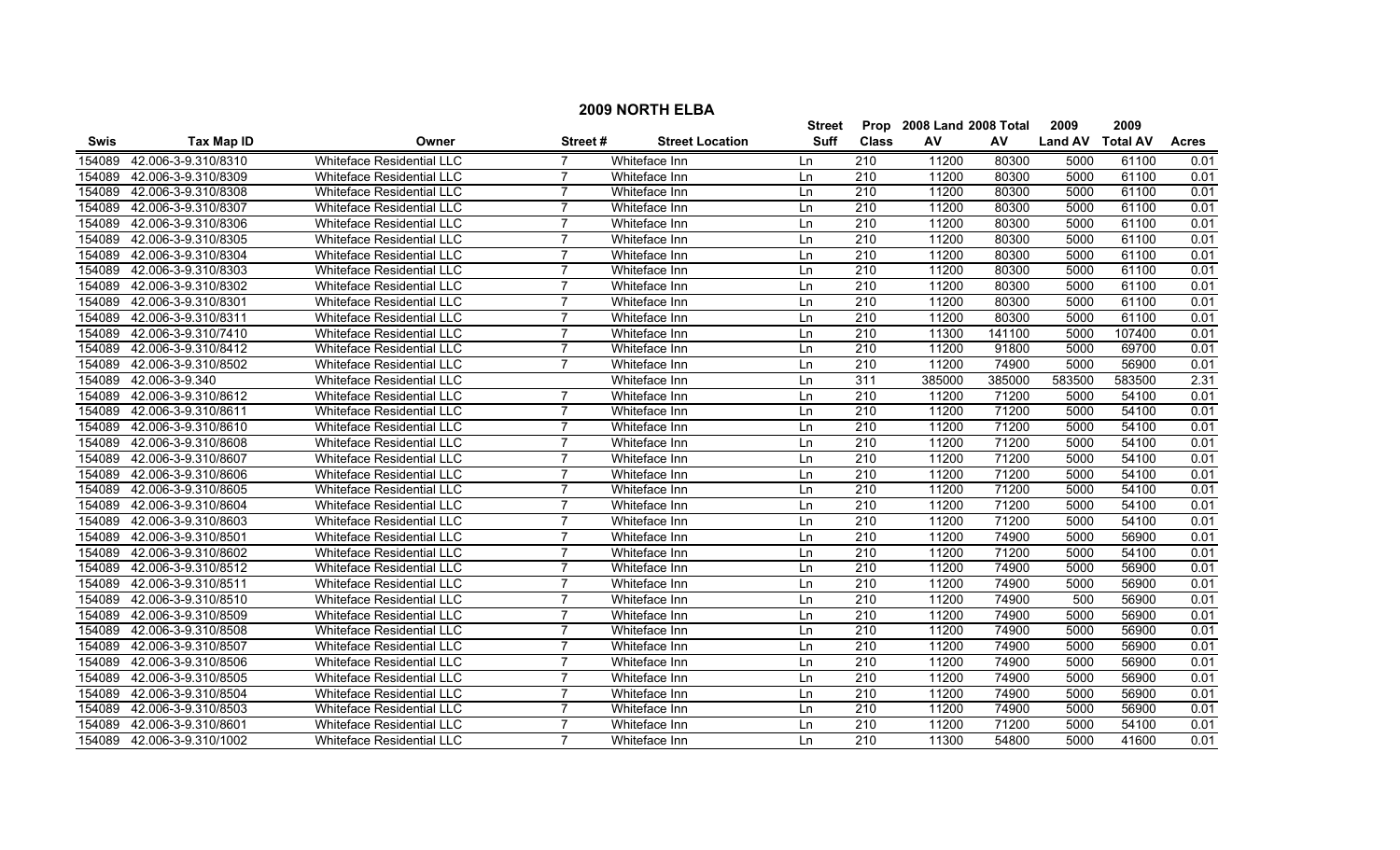|             |                     |                                  |                 |                        | Street      | Prop             | 2008 Land 2008 Total |        | 2009           | 2009            |              |
|-------------|---------------------|----------------------------------|-----------------|------------------------|-------------|------------------|----------------------|--------|----------------|-----------------|--------------|
| <b>Swis</b> | <b>Tax Map ID</b>   | Owner                            | <b>Street #</b> | <b>Street Location</b> | <b>Suff</b> | <b>Class</b>     | AV                   | AV     | <b>Land AV</b> | <b>Total AV</b> | <b>Acres</b> |
| 154089      | 42.006-3-9.310/8211 | Whiteface Residential LLC        |                 | Whiteface Inn          | Ln          | 210              | 11200                | 91800  | 5000           | 69800           | 0.01         |
| 154089      | 42.006-3-9.310/8209 | Whiteface Residential LLC        | $\overline{7}$  | Whiteface Inn          | Ln          | 210              | 11200                | 91800  | 5000           | 69800           | 0.01         |
| 154089      | 42.006-3-9.310/7705 | <b>Whiteface Residential LLC</b> | $\overline{7}$  | Whiteface Inn          | Ln          | 210              | 11200                | 162200 | 5000           | 123500          | 0.01         |
| 154089      | 42.006-3-9.310/7703 | <b>Whiteface Residential LLC</b> | 7               | Whiteface Inn          | Ln          | 210              | 11200                | 162200 | 5000           | 123500          | 0.01         |
| 154089      | 42.006-3-9.310/7702 | <b>Whiteface Residential LLC</b> | $\overline{7}$  | Whiteface Inn          | Ln          | 210              | 11200                | 162200 | 5000           | 123500          | 0.01         |
| 154089      | 42.006-3-9.310/7701 | <b>Whiteface Residential LLC</b> | $\overline{7}$  | Whiteface Inn          | Ln          | 210              | 11200                | 162200 | 5000           | 123500          | 0.01         |
| 154089      | 42.006-3-9.310/7612 | <b>Whiteface Residential LLC</b> | 7               | Whiteface Inn          | Ln          | 210              | 11200                | 141500 | 5000           | 111300          | 0.01         |
| 154089      | 42.006-3-9.310/7611 | <b>Whiteface Residential LLC</b> | $\overline{7}$  | Whiteface Inn          | Ln          | 210              | 11200                | 141500 | 5000           | 111300          | 0.01         |
| 154089      | 42.006-3-9.310/7610 | Whiteface Residential LLC        | $\overline{7}$  | Whiteface Inn          | Ln          | 210              | 11200                | 141500 | 5000           | 111300          | 0.01         |
| 154089      | 42.006-3-9.310/7609 | Whiteface Residential LLC        |                 | Whiteface Inn          | Ln          | 210              | 11200                | 141500 | 5000           | 111300          | 0.01         |
| 154089      | 42.006-3-9.310/7608 | Whiteface Residential LLC        | 7               | Whiteface Inn          | Ln          | $\overline{210}$ | 11200                | 141500 | 5000           | 111300          | 0.01         |
| 154089      | 42.006-3-9.310/7607 | Whiteface Residential LLC        | $\overline{7}$  | Whiteface Inn          | Ln          | 210              | 11200                | 141500 | 5000           | 111300          | 0.01         |
| 154089      | 42.006-3-9.310/7606 | Whiteface Residential LLC        | $\overline{7}$  | Whiteface Inn          | Ln          | 210              | 11200                | 141500 | 5000           | 111300          | 0.01         |
| 154089      | 42.006-3-9.310/7605 | <b>Whiteface Residential LLC</b> | $\overline{7}$  | Whiteface Inn          | Ln          | 210              | 11200                | 141500 | 5000           | 111300          | 0.01         |
| 154089      | 42.006-3-9.310/7604 | Whiteface Residential LLC        | $\overline{7}$  | Whiteface Inn          | Ln          | 210              | 11200                | 141500 | 5000           | 111300          | 0.01         |
| 154089      | 42.006-3-9.310/7603 | Whiteface Residential LLC        | 7               | Whiteface Inn          | Ln          | 210              | 11200                | 141500 | 5000           | 111300          | 0.01         |
| 154089      | 42.006-3-9.310/7602 | Whiteface Residential LLC        |                 | Whiteface Inn          | Ln          | 210              | 11200                | 141500 | 5000           | 111300          | 0.01         |
| 154089      | 42.006-3-9.310/7601 | Whiteface Residential LLC        | $\overline{7}$  | Whiteface Inn          | Ln          | 210              | 11200                | 141500 | 5000           | 111300          | 0.01         |
| 154089      | 42.006-3-9.310/7512 | <b>Whiteface Residential LLC</b> | $\overline{7}$  | Whiteface Inn          | Ln          | 210              | 11300                | 101600 | 5000           | 77000           | 0.01         |
| 154089      | 42.006-3-9.310/7511 | <b>Whiteface Residential LLC</b> | $\overline{7}$  | Whiteface Inn          | Ln          | 210              | 11300                | 101600 | 5000           | 77000           | 0.01         |
| 154089      | 42.006-3-9.310/7509 | <b>Whiteface Residential LLC</b> | $\overline{7}$  | Whiteface Inn          | Ln          | 210              | 11300                | 101600 | 5000           | 77000           | 0.01         |
| 154089      | 42.006-3-9.310/7506 | Whiteface Residential LLC        | 7               | Whiteface Inn          | Ln          | 210              | 11300                | 101600 | 5000           | 77000           | 0.01         |
| 154089      | 42.006-3-9.310/7505 | Whiteface Residential LLC        | 7               | Whiteface Inn          | Ln          | 210              | 11300                | 101600 | 5000           | 77000           | 0.01         |
| 154089      | 42.006-3-9.310/7503 | Whiteface Residential LLC        |                 | Whiteface Inn          | Ln          | 210              | 11300                | 101600 | 5000           | 77000           | 0.01         |
| 154089      | 42.006-3-9.310/7412 | Whiteface Residential LLC        | 7               | Whiteface Inn          | Ln          | $\overline{210}$ | 11300                | 141100 | 5000           | 107400          | 0.01         |
| 154089      | 42.006-3-9.310/7706 | Whiteface Residential LLC        | $\overline{7}$  | Whiteface Inn          | Ln          | 210              | 11200                | 162200 | 5000           | 123500          | 0.01         |
| 154089      | 42.006-3-9.310/8210 | <b>Whiteface Residential LLC</b> | $\overline{7}$  | Whiteface Inn          | Ln          | $\overline{210}$ | 11200                | 91800  | 5000           | 69800           | 0.01         |
| 154089      | 42.006-3-9.310/7707 | Whiteface Residential LLC        | $\overline{7}$  | Whiteface Inn          | Ln          | 210              | 11200                | 162200 | 5000           | 123500          | 0.01         |
| 154089      | 42.006-3-9.310/7708 | Whiteface Residential LLC        | 7               | Whiteface Inn          | Ln          | 210              | 11200                | 162200 | 5000           | 123500          | 0.01         |
| 154089      | 42.006-3-9.310/8208 | <b>Whiteface Residential LLC</b> | 7               | Whiteface Inn          | Ln          | 210              | 11200                | 91800  | 5000           | 69800           | 0.01         |
| 154089      | 42.006-3-9.310/8207 | Whiteface Residential LLC        |                 | Whiteface Inn          | Ln          | 210              | 11200                | 91800  | 5000           | 69800           | 0.01         |
| 154089      | 42.006-3-9.310/8206 | Whiteface Residential LLC        |                 | Whiteface Inn          | Ln          | 210              | 11200                | 91800  | 5000           | 69800           | 0.01         |
| 154089      | 42.006-3-9.310/8205 | <b>Whiteface Residential LLC</b> | 7               | Whiteface Inn          | Ln          | 210              | 11200                | 91800  | 5000           | 69800           | 0.01         |
| 154089      | 42.006-3-9.310/8204 | <b>Whiteface Residential LLC</b> | $\overline{7}$  | Whiteface Inn          | Ln          | 210              | 11200                | 91800  | 5000           | 69800           | 0.01         |
| 154089      | 42.006-3-9.310/8203 | Whiteface Residential LLC        | $\overline{7}$  | Whiteface Inn          | Ln          | 210              | 11200                | 91800  | 5000           | 69800           | 0.01         |
| 154089      | 42.006-3-9.310/8202 | Whiteface Residential LLC        | 7               | Whiteface Inn          | Ln          | 210              | 11200                | 91800  | 5000           | 69800           | 0.01         |
| 154089      | 42.006-3-9.310/8201 | <b>Whiteface Residential LLC</b> | $\overline{7}$  | Whiteface Inn          | Ln          | 210              | 11200                | 91800  | 5000           | 69800           | 0.01         |
| 154089      | 42.006-3-9.310/8110 | <b>Whiteface Residential LLC</b> | $\overline{7}$  | Whiteface Inn          | ln          | 210              | 11300                | 154600 | 5000           | 102800          | 0.01         |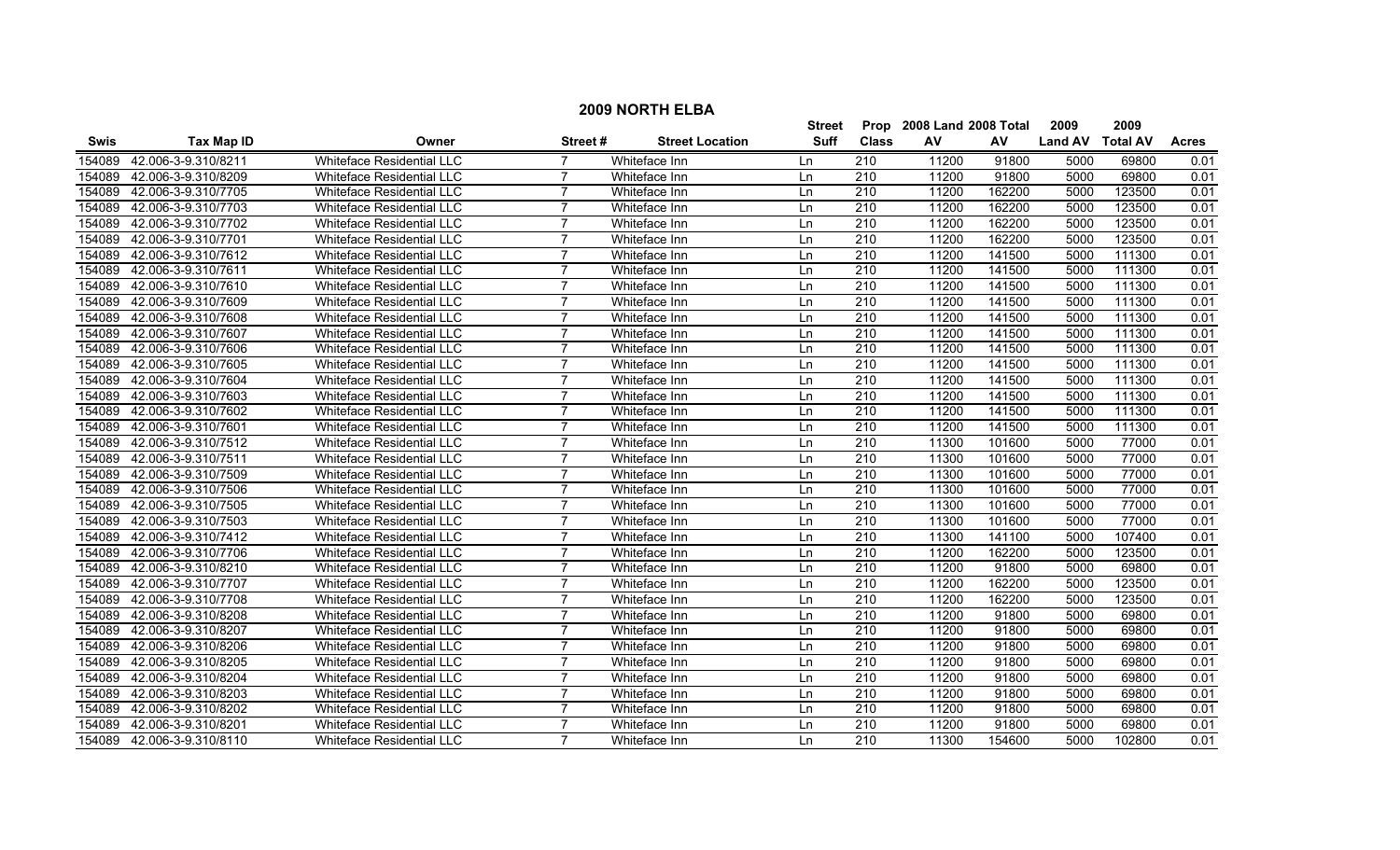|        | <b>2009 NORTH ELBA</b>     |                                  |                |                        |               |                  |                           |        |                |                 |              |  |
|--------|----------------------------|----------------------------------|----------------|------------------------|---------------|------------------|---------------------------|--------|----------------|-----------------|--------------|--|
|        |                            |                                  |                |                        | <b>Street</b> |                  | Prop 2008 Land 2008 Total |        | 2009           | 2009            |              |  |
| Swis   | <b>Tax Map ID</b>          | Owner                            | Street#        | <b>Street Location</b> | <b>Suff</b>   | <b>Class</b>     | AV                        | AV     | <b>Land AV</b> | <b>Total AV</b> | <b>Acres</b> |  |
| 154089 | 42.006-3-9.310/8107        | Whiteface Residential LLC        |                | Whiteface Inn          | Ln            | 210              | 11300                     | 154600 | 5000           | 102800          | 0.01         |  |
| 154089 | 42.006-3-9.310/8104        | <b>Whiteface Residential LLC</b> | 7              | Whiteface Inn          | Ln            | 210              | 11300                     | 154600 | 5000           | 102800          | 0.01         |  |
| 154089 | 42.006-3-9.310/8101        | Whiteface Residential LLC        |                | Whiteface Inn          | Ln            | $\overline{210}$ | 11300                     | 154600 | 5000           | 102800          | 0.01         |  |
| 154089 | 42.006-3-9.310/8011        | Whiteface Residential LLC        |                | Whiteface Inn          | Ln            | 210              | 11200                     | 194600 | 5000           | 122700          | 0.01         |  |
| 154089 | 42.006-3-9.310/8009        | <b>Whiteface Residential LLC</b> | $\overline{7}$ | Whiteface Inn          | Ln            | 210              | 11200                     | 194600 | 5000           | 122700          | 0.01         |  |
| 154089 | 42.006-3-9.310/8008        | Whiteface Residential LLC        | 7              | Whiteface Inn          | Ln            | 210              | 11200                     | 194600 | 5000           | 122700          | 0.01         |  |
| 154089 | 42.006-3-9.310/8003        | <b>Whiteface Residential LLC</b> |                | Whiteface Inn          | Ln            | 210              | 11200                     | 194600 | 5000           | 122700          | 0.01         |  |
| 154089 | 42.006-3-9.310/8002        | Whiteface Residential LLC        |                | Whiteface Inn          | Ln            | 210              | 11200                     | 194600 | 5000           | 122700          | 0.01         |  |
| 154089 | 42.006-3-9.310/7907        | Whiteface Residential LLC        | $\overline{7}$ | Whiteface Inn          | Ln            | $\overline{210}$ | 11200                     | 175600 | 5000           | 127400          | 0.01         |  |
| 154089 | 42.006-3-9.310/7901        | Whiteface Residential LLC        | $\overline{7}$ | Whiteface Inn          | Ln            | $\overline{210}$ | 11200                     | 175600 | 5000           | 127400          | 0.01         |  |
| 154089 | 42.006-3-9.310/7805        | Whiteface Residential LLC        | $\overline{7}$ | Whiteface Inn          | Ln            | $\overline{210}$ | 11300                     | 180900 | 5000           | 122700          | 0.01         |  |
| 154089 | 42.006-3-9.310/7712        | Whiteface Residential LLC        | $\overline{7}$ | Whiteface Inn          | Ln            | 210              | 11200                     | 162200 | 5000           | 123500          | 0.01         |  |
| 154089 | 42.006-3-9.310/7711        | Whiteface Residential LLC        | 7              | Whiteface Inn          | Ln            | 210              | 11200                     | 162200 | 5000           | 123500          | 0.01         |  |
| 154089 | 42.006-3-9.310/7709        | Whiteface Residential LLC        | $\overline{7}$ | Whiteface Inn          | Ln            | 210              | 11200                     | 162200 | 5000           | 123500          | 0.01         |  |
| 154089 | 42.006-3-9.310/1008        | Whiteface Residential LLC        |                | Whiteface Inn          | Ln            | $\overline{210}$ | 11300                     | 54800  | 5000           | 41600           | 0.01         |  |
| 154089 | 42.006-3-9.310/1302        | Whiteface Residential LLC        | $\overline{7}$ | Whiteface Inn          | Ln            | 210              | 11200                     | 50700  | 5000           | 38500           | 0.01         |  |
| 154089 | 42.006-3-9.310/1608        | Whiteface Residential LLC        | $\overline{7}$ | Whiteface Inn          | Ln            | 210              | 11300                     | 54800  | 5000           | 41600           | 0.01         |  |
| 154089 | 42.006-3-9.310/1212        | <b>Whiteface Residential LLC</b> | $\overline{7}$ | Whiteface Inn          | Ln            | 210              | 11200                     | 78600  | 5000           | 59700           | 0.01         |  |
| 154089 | 42.006-3-9.310/1304        | Whiteface Residential LLC        |                | Whiteface Inn          | Ln            | 210              | 11200                     | 50700  | 5000           | 38500           | 0.01         |  |
| 154089 | 42.006-3-9.310/1305        | Whiteface Residential LLC        |                | Whiteface Inn          | Ln            | 210              | 11200                     | 50700  | 5000           | 38500           | 0.01         |  |
| 154089 | 42.006-3-9.310/1209        | Whiteface Residential LLC        |                | Whiteface Inn          | Ln            | $\overline{210}$ | 11200                     | 78600  | 5000           | 59700           | 0.01         |  |
| 154089 | 42.006-3-9.310/1308        | Whiteface Residential LLC        | $\overline{7}$ | Whiteface Inn          | Ln            | 210              | 11200                     | 50700  | 5000           | 38500           | 0.01         |  |
| 154089 | 42.006-3-9.310/1206        | <b>Whiteface Residential LLC</b> | $\overline{7}$ | Whiteface Inn          | Ln            | $\overline{210}$ | 11200                     | 78600  | 5000           | 59700           | 0.01         |  |
| 154089 | 42.006-3-9.310/1203        | Whiteface Residential LLC        | $\overline{7}$ | Whiteface Inn          | Ln            | 210              | 11200                     | 78600  | 5000           | 59700           | 0.01         |  |
| 154089 | 42.006-3-9.310/1112        | Whiteface Residential LLC        | $\overline{7}$ | Whiteface Inn          | Ln            | 210              | 11200                     | 70500  | 5000           | 53000           | 0.01         |  |
| 154089 | 42.006-3-9.310/1609        | Whiteface Residential LLC        | $\overline{7}$ | Whiteface Inn          | Ln            | 210              | 11300                     | 54800  | 5000           | 41600           | 0.01         |  |
| 154089 | 42.006-3-9.310/1111        | Whiteface Residential LLC        |                | Whiteface Inn          | Ln            | $\overline{210}$ | 11200                     | 70500  | 5000           | 53000           | 0.01         |  |
| 154089 | 42.006-3-9.310/1611        | <b>Whiteface Residential LLC</b> | $\overline{7}$ | Whiteface Inn          | Ln            | 210              | 11300                     | 54800  | 5000           | 41600           | 0.01         |  |
| 154089 | 42.006-3-9.310/1303        | <b>Whiteface Residential LLC</b> | $\overline{7}$ | Whiteface Inn          | Ln            | 210              | 11200                     | 50700  | 5000           | 38500           | 0.01         |  |
| 154089 | 42.006-3-9.310/1508        | Whiteface Residential LLC        | $\overline{7}$ | Whiteface Inn          | Ln            | 210              | 11300                     | 54800  | 5000           | 41600           | 0.01         |  |
| 154089 | 42.006-3-9.310/1310        | Whiteface Residential LLC        |                | Whiteface Inn          | Ln            | 210              | 11200                     | 50700  | 5000           | 38500           | 0.01         |  |
| 154089 | 42.006-3-9.310/1601        | Whiteface Residential LLC        |                | Whiteface Inn          | Ln            | 210              | 11300                     | 54800  | 5000           | 41600           | 0.01         |  |
|        | 154089 42.006-3-9.310/1602 | Whiteface Residential LLC        |                | Whiteface Inn          | Ln            | 210              | 11300                     | 54800  | 5000           | 41600           | 0.01         |  |
| 154089 | 42.006-3-9.310/1507        | <b>Whiteface Residential LLC</b> | $\overline{7}$ | Whiteface Inn          | Ln            | $\overline{210}$ | 11300                     | 54800  | 5000           | 41600           | 0.01         |  |
| 154089 | 42.006-3-9.310/1505        | <b>Whiteface Residential LLC</b> | $\overline{7}$ | Whiteface Inn          | Ln            | $\overline{210}$ | 11300                     | 54800  | 5000           | 41600           | 0.01         |  |
| 154089 | 42.006-3-9.310/1503        | Whiteface Residential LLC        | $\overline{7}$ | Whiteface Inn          | Ln            | 210              | 11300                     | 54800  | 5000           | 41600           | 0.01         |  |
| 154089 | 42.006-3-9.310/1502        | Whiteface Residential LLC        | 7              | Whiteface Inn          | Ln            | 210              | 11300                     | 54800  | 5000           | 41600           | 0.01         |  |
|        | 154089 42.006-3-9.310/1501 | <b>Whiteface Residential LLC</b> | $\overline{7}$ | Whiteface Inn          | l n           | 210              | 11300                     | 54800  | 5000           | 41600           | 0.01         |  |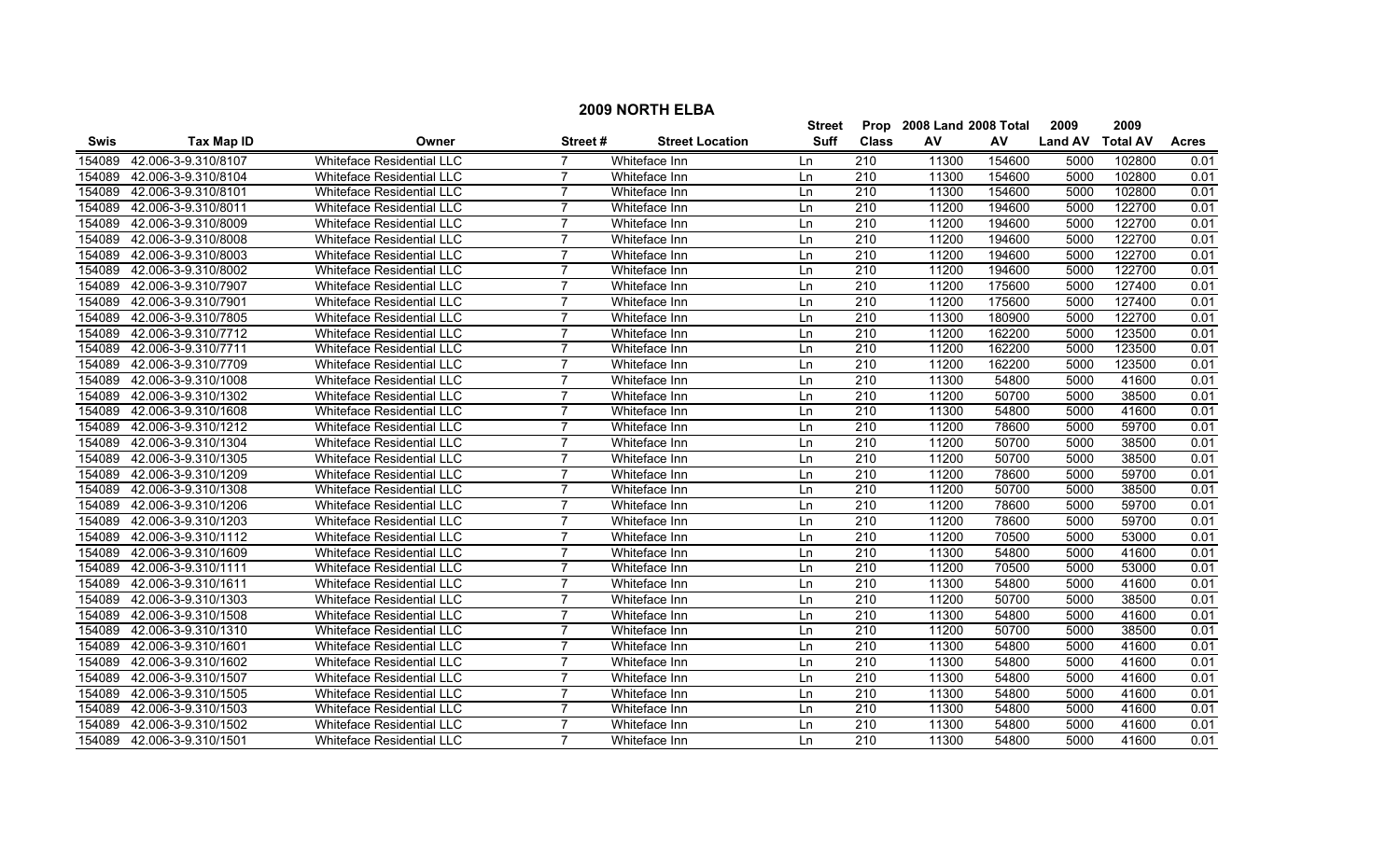|             |                     |                                  |                 |                        | Street      | Prop             | 2008 Land 2008 Total |        | 2009           | 2009            |              |
|-------------|---------------------|----------------------------------|-----------------|------------------------|-------------|------------------|----------------------|--------|----------------|-----------------|--------------|
| <b>Swis</b> | <b>Tax Map ID</b>   | Owner                            | <b>Street #</b> | <b>Street Location</b> | <b>Suff</b> | <b>Class</b>     | AV                   | AV     | <b>Land AV</b> | <b>Total AV</b> | <b>Acres</b> |
| 154089      | 42.006-3-9.310/1409 | Whiteface Residential LLC        |                 | Whiteface Inn          | Ln          | 210              | 11300                | 107100 | 5000           | 81400           | 0.01         |
| 154089      | 42.006-3-9.310/1407 | Whiteface Residential LLC        | $\overline{7}$  | Whiteface Inn          | Ln          | 210              | 11300                | 107100 | 5000           | 81400           | 0.01         |
| 154089      | 42.006-3-9.310/1403 | <b>Whiteface Residential LLC</b> | $\overline{7}$  | Whiteface Inn          | Ln          | 210              | 11300                | 107100 | 5000           | 81400           | 0.01         |
| 154089      | 42.006-3-9.310/1401 | <b>Whiteface Residential LLC</b> | 7               | Whiteface Inn          | Ln          | 210              | 11300                | 107100 | 5000           | 81400           | 0.01         |
| 154089      | 42.006-3-9.310/1603 | <b>Whiteface Residential LLC</b> | $\overline{7}$  | Whiteface Inn          | Ln          | 210              | 11300                | 54800  | 5000           | 41600           | 0.01         |
| 154089      | 42.006-3-9.310/1108 | <b>Whiteface Residential LLC</b> | $\overline{7}$  | Whiteface Inn          | Ln          | 210              | 11200                | 70500  | 5000           | 53000           | 0.01         |
| 154089      | 42.006-3-9.310/1605 | <b>Whiteface Residential LLC</b> | 7               | Whiteface Inn          | Ln          | 210              | 11300                | 54800  | 5000           | 41600           | 0.01         |
| 154089      | 42.006-3-9.310/1606 | <b>Whiteface Residential LLC</b> | $\overline{7}$  | Whiteface Inn          | Ln          | 210              | 11300                | 54800  | 5000           | 41600           | 0.01         |
| 154089      | 42.006-3-9.310/1607 | Whiteface Residential LLC        | $\overline{7}$  | Whiteface Inn          | Ln          | 210              | 11300                | 54800  | 5000           | 41600           | 0.01         |
| 154089      | 42.006-3-9.310/1312 | Whiteface Residential LLC        |                 | Whiteface Inn          | Ln          | 210              | 11200                | 50700  | 5000           | 38500           | 0.01         |
| 154089      | 42.006-3-9.310/1511 | <b>Whiteface Residential LLC</b> | 7               | Whiteface Inn          | Ln          | $\overline{210}$ | 11300                | 54800  | 5000           | 41600           | 0.01         |
| 154089      | 42.006-3-9.310/1311 | Whiteface Residential LLC        | $\overline{7}$  | Whiteface Inn          | Ln          | 210              | 11200                | 50700  | 5000           | 38500           | 0.01         |
| 154089      | 42.006-3-9.310/1309 | Whiteface Residential LLC        | $\overline{7}$  | Whiteface Inn          | Ln          | 210              | 11200                | 50700  | 5000           | 38500           | 0.01         |
| 154089      | 42.006-3-9.310/1107 | <b>Whiteface Residential LLC</b> | $\overline{7}$  | Whiteface Inn          | Ln          | 210              | 11200                | 70500  | 5000           | 53000           | 0.01         |
| 154089      | 42.006-3-9.310/2606 | Whiteface Residential LLC        | $\overline{7}$  | Whiteface Inn          | Ln          | 210              | 11200                | 126000 | 5000           | 96700           | 0.01         |
| 154089      | 42.006-3-9.310/1105 | Whiteface Residential LLC        | 7               | Whiteface Inn          | Ln          | 210              | 11200                | 70500  | 5000           | 53000           | 0.01         |
| 154089      | 42.006-3-9.310/7103 | Whiteface Residential LLC        |                 | Whiteface Inn          | Ln          | 210              | 11300                | 141800 | 5000           | 107400          | 0.01         |
| 154089      | 42.006-3-9.310/7106 | Whiteface Residential LLC        | $\overline{7}$  | Whiteface Inn          | Ln          | 210              | 11300                | 141800 | 5000           | 107400          | 0.01         |
| 154089      | 42.006-3-9.310/7109 | <b>Whiteface Residential LLC</b> | $\overline{7}$  | Whiteface Inn          | Ln          | 210              | 11300                | 141800 | 5000           | 107400          | 0.01         |
| 154089      | 42.006-3-9.310/3101 | <b>Whiteface Residential LLC</b> | $\overline{7}$  | Whiteface Inn          | Ln          | 210              | 11200                | 62400  | 5000           | 47500           | 0.01         |
| 154089      | 42.006-3-9.310/3012 | <b>Whiteface Residential LLC</b> | $\overline{7}$  | Whiteface Inn          | Ln          | 210              | 11300                | 54800  | 5000           | 41600           | 0.01         |
| 154089      | 42.006-3-9.310/0601 | Whiteface Residential LLC        | 7               | Whiteface Inn          | Ln          | 210              | 11200                | 62400  | 5000           | 47500           | 0.01         |
| 154089      | 42.006-3-9.310/0605 | Whiteface Residential LLC        | 7               | Whiteface Inn          | Ln          | 210              | 11200                | 62400  | 5000           | 47500           | 0.01         |
| 154089      | 42.006-3-9.310/0606 | Whiteface Residential LLC        |                 | Whiteface Inn          | Ln          | 210              | 11200                | 62400  | 5000           | 47500           | 0.01         |
| 154089      | 42.006-3-9.310/0607 | Whiteface Residential LLC        | 7               | Whiteface Inn          | Ln          | $\overline{210}$ | 11200                | 62400  | 5000           | 47500           | 0.01         |
| 154089      | 42.006-3-9.310/0611 | Whiteface Residential LLC        | $\overline{7}$  | Whiteface Inn          | Ln          | 210              | 11200                | 62400  | 5000           | 47500           | 0.01         |
| 154089      | 42.006-3-9.310/0612 | <b>Whiteface Residential LLC</b> | $\overline{7}$  | Whiteface Inn          | Ln          | 210              | 11200                | 62400  | 5000           | 47500           | 0.01         |
| 154089      | 42.006-3-9.310/0706 | Whiteface Residential LLC        | $\overline{7}$  | Whiteface Inn          | Ln          | 210              | 11300                | 54800  | 5000           | 41600           | 0.01         |
| 154089      | 42.006-3-9.310/0710 | Whiteface Residential LLC        | 7               | Whiteface Inn          | Ln          | 210              | 11300                | 54800  | 5000           | 41600           | 0.01         |
| 154089      | 42.006-3-9.310/0801 | <b>Whiteface Residential LLC</b> | 7               | Whiteface Inn          | Ln          | 210              | 11200                | 57700  | 5000           | 43900           | 0.01         |
| 154089      | 42.006-3-9.310/0803 | Whiteface Residential LLC        | 7               | Whiteface Inn          | Ln          | 210              | 11200                | 57700  | 5000           | 43900           | 0.01         |
| 154089      | 42.006-3-9.310/0804 | Whiteface Residential LLC        |                 | Whiteface Inn          | Ln          | 210              | 11200                | 57700  | 5000           | 43900           | 0.01         |
| 154089      | 42.006-3-9.310/0806 | <b>Whiteface Residential LLC</b> | 7               | Whiteface Inn          | Ln          | 210              | 11200                | 57700  | 5000           | 43900           | 0.01         |
| 154089      | 42.006-3-9.310/1106 | <b>Whiteface Residential LLC</b> | $\overline{7}$  | Whiteface Inn          | Ln          | 210              | 11200                | 70500  | 5000           | 53000           | 0.01         |
| 154089      | 42.006-3-9.310/0807 | Whiteface Residential LLC        | $\overline{7}$  | Whiteface Inn          | Ln          | 210              | 11200                | 57700  | 5000           | 43900           | 0.01         |
| 154089      | 42.006-3-9.310/0810 | Whiteface Residential LLC        | 7               | Whiteface Inn          | Ln          | 210              | 11200                | 57700  | 5000           | 43900           | 0.01         |
| 154089      | 42.006-3-9.310/0811 | <b>Whiteface Residential LLC</b> | $\overline{7}$  | Whiteface Inn          | Ln          | 210              | 11200                | 57700  | 5000           | 43900           | 0.01         |
| 154089      | 42.006-3-9.310/0812 | Whiteface Residential LLC        | $\overline{7}$  | Whiteface Inn          | ln          | 210              | 11200                | 57700  | 5000           | 43900           | 0.01         |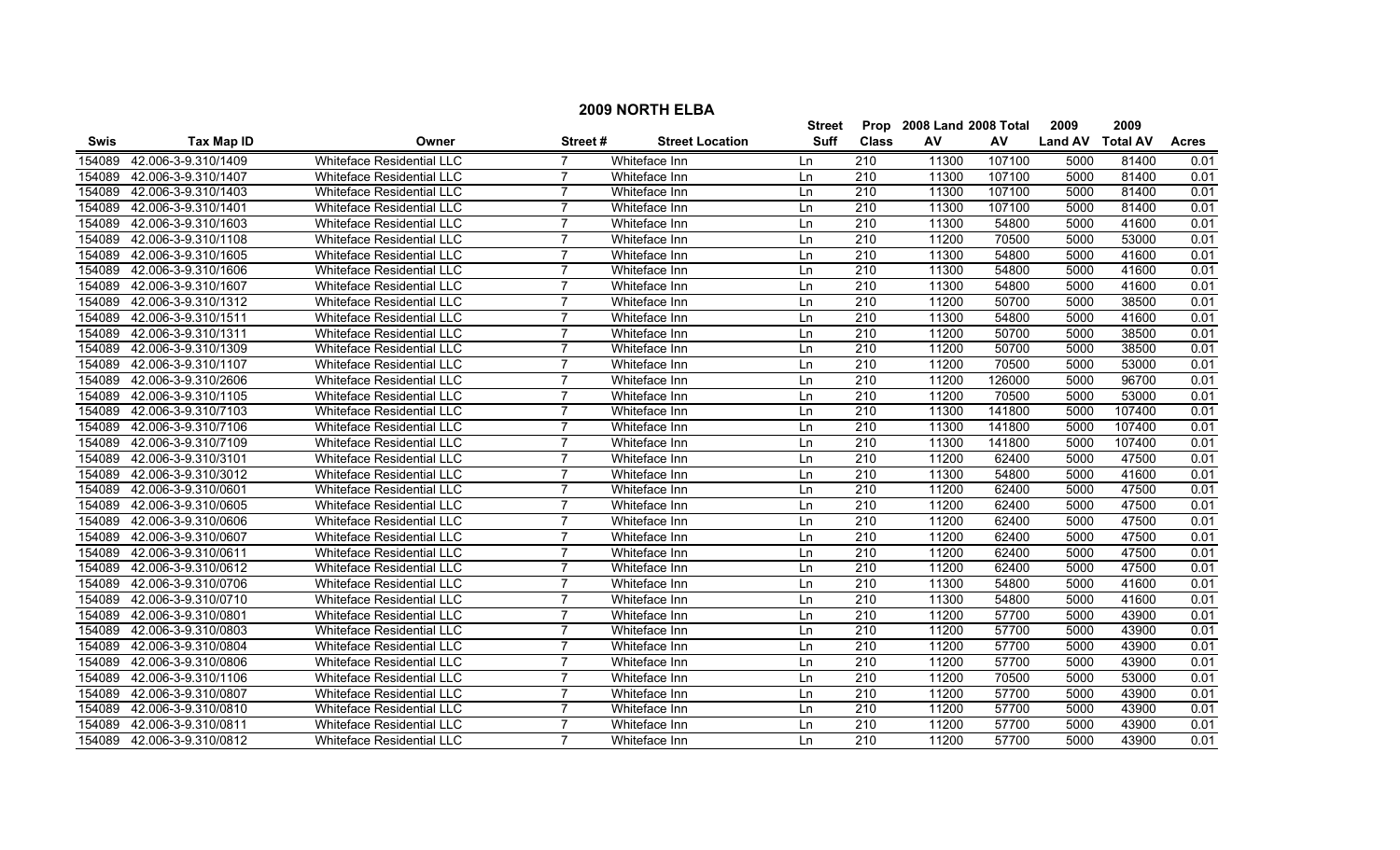|             |                     |                                  |                |                        | <b>Street</b> | Prop             | 2008 Land 2008 Total |        | 2009           | 2009            |              |
|-------------|---------------------|----------------------------------|----------------|------------------------|---------------|------------------|----------------------|--------|----------------|-----------------|--------------|
| <b>Swis</b> | <b>Tax Map ID</b>   | Owner                            | Street #       | <b>Street Location</b> | <b>Suff</b>   | <b>Class</b>     | AV                   | AV     | <b>Land AV</b> | <b>Total AV</b> | <b>Acres</b> |
| 154089      | 42.006-3-9.310/0902 | Whiteface Residential LLC        |                | Whiteface Inn          | Ln            | 210              | 11300                | 193200 | 10000          | 162800          | 0.01         |
| 154089      | 42.006-3-9.310/0903 | Whiteface Residential LLC        |                | Whiteface Inn          | Ln            | $\overline{210}$ | 11300                | 107100 | 5000           | 81400           | 0.01         |
| 154089      | 42.006-3-9.310/0909 | <b>Whiteface Residential LLC</b> | $\overline{7}$ | Whiteface Inn          | Ln            | 210              | 11300                | 107100 | 5000           | 81400           | 0.01         |
| 154089      | 42.006-3-9.310/1001 | <b>Whiteface Residential LLC</b> |                | Whiteface Inn          | Ln            | 210              | 11300                | 54800  | 5000           | 41600           | 0.01         |
| 154089      | 42.006-3-9.310/1003 | <b>Whiteface Residential LLC</b> |                | Whiteface Inn          | Ln            | 210              | 11300                | 54800  | 5000           | 41600           | 0.01         |
| 154089      | 42.006-3-9.310/1612 | <b>Whiteface Residential LLC</b> | 7              | Whiteface Inn          | Ln            | 210              | 11300                | 54800  | 5000           | 41600           | 0.01         |
| 154089      | 42.006-3-9.310/1004 | Whiteface Residential LLC        | 7              | Whiteface Inn          | Ln            | $\overline{210}$ | 11300                | 54800  | 5000           | 41600           | 0.01         |
| 154089      | 42.006-3-9.310/1005 | <b>Whiteface Residential LLC</b> | $\overline{7}$ | Whiteface Inn          | Ln            | 210              | 11300                | 54800  | 5000           | 41600           | 0.01         |
| 154089      | 42.006-3-9.310/1007 | Whiteface Residential LLC        | $\overline{7}$ | Whiteface Inn          | Ln            | 210              | 11300                | 54800  | 5000           | 41600           | 0.01         |
| 154089      | 42.006-3-9.310/1009 | Whiteface Residential LLC        |                | Whiteface Inn          | Ln            | $\overline{210}$ | 11300                | 54800  | 5000           | 41600           | 0.01         |
| 154089      | 42.006-3-9.310/1010 | <b>Whiteface Residential LLC</b> | $\overline{ }$ | Whiteface Inn          | Ln            | $\overline{210}$ | 11300                | 54800  | 5000           | 41600           | 0.01         |
| 154089      | 42.006-3-9.310/1011 | Whiteface Residential LLC        | $\overline{7}$ | Whiteface Inn          | Ln            | 210              | 11300                | 54800  | 5000           | 41600           | 0.01         |
| 154089      | 42.006-3-9.310/1101 | Whiteface Residential LLC        | $\overline{7}$ | Whiteface Inn          | Ln            | 210              | 11200                | 70500  | 5000           | 53000           | 0.01         |
| 154089      | 42.006-3-9.310/1102 | Whiteface Residential LLC        | 7              | Whiteface Inn          | Ln            | 210              | 11200                | 70500  | 5000           | 53000           | 0.01         |
| 154089      | 42.006-3-9.310/0809 | Whiteface Residential LLC        |                | Whiteface Inn          | Ln            | 210              | 11200                | 57700  | 5000           | 43900           | 0.01         |
| 154089      | 42.006-3-9.310/1702 | Whiteface Residential LLC        | $\overline{7}$ | Whiteface Inn          | Ln            | 210              | 11200                | 64900  | 5000           | 49400           | 0.01         |
| 154089      | 42.006-3-9.310/1903 | Whiteface Residential LLC        |                | Whiteface Inn          | Ln            | 210              | 11200                | 64900  | 5000           | 49400           | 0.01         |
| 154089      | 42.006-3-9.310/1711 | Whiteface Residential LLC        |                | Whiteface Inn          | Ln            | 210              | 11200                | 64900  | 5000           | 49400           | 0.01         |
| 154089      | 42.006-3-9.310/2208 | <b>Whiteface Residential LLC</b> | 7              | Whiteface Inn          | Ln            | 210              | 11200                | 62400  | 5000           | 43900           | 0.01         |
| 154089      | 42.006-3-9.310/2209 | <b>Whiteface Residential LLC</b> | $\overline{7}$ | Whiteface Inn          | Ln            | 210              | 11200                | 62400  | 5000           | 43900           | 0.01         |
| 154089      | 42.006-3-9.310/2210 | Whiteface Residential LLC        | $\overline{7}$ | Whiteface Inn          | Ln            | 210              | 11200                | 62400  | 5000           | 43900           | 0.01         |
| 154089      | 42.006-3-9.310/2211 | Whiteface Residential LLC        | 7              | Whiteface Inn          | Ln            | 210              | 11200                | 62400  | 5000           | 43900           | 0.01         |
| 154089      | 42.006-3-9.310/2302 | Whiteface Residential LLC        | 7              | Whiteface Inn          | Ln            | 210              | 11300                | 54800  | 5000           | 41600           | 0.01         |
| 154089      | 42.006-3-9.310/2304 | Whiteface Residential LLC        |                | Whiteface Inn          | Ln            | $\overline{210}$ | 11300                | 54800  | 5000           | 41600           | 0.01         |
| 154089      | 42.006-3-9.310/3010 | Whiteface Residential LLC        | $\overline{7}$ | Whiteface Inn          | Ln            | $\overline{210}$ | 11300                | 54800  | 5000           | 41600           | 0.01         |
| 154089      | 42.006-3-9.310/3008 | Whiteface Residential LLC        | 7              | Whiteface Inn          | Ln            | 210              | 11300                | 54800  | 5000           | 41600           | 0.01         |
| 154089      | 42.006-3-9.310/3007 | <b>Whiteface Residential LLC</b> | $\overline{7}$ | Whiteface Inn          | Ln            | $\overline{210}$ | 11300                | 54800  | 5000           | 41600           | 0.01         |
| 154089      | 42.006-3-9.310/2306 | Whiteface Residential LLC        | $\overline{7}$ | Whiteface Inn          | Ln            | 210              | 11300                | 54800  | 5000           | 41600           | 0.01         |
| 154089      | 42.006-3-9.310/3004 | Whiteface Residential LLC        | 7              | Whiteface Inn          | Ln            | 210              | 11300                | 54800  | 5000           | 41600           | 0.01         |
| 154089      | 42.006-3-9.310/3002 | <b>Whiteface Residential LLC</b> |                | Whiteface Inn          | Ln            | 210              | 11300                | 54800  | 5000           | 41600           | 0.01         |
| 154089      | 42.006-3-9.310/2308 | Whiteface Residential LLC        |                | Whiteface Inn          | Ln            | 210              | 11300                | 54800  | 5000           | 41600           | 0.01         |
| 154089      | 42.006-3-9.310/3001 | Whiteface Residential LLC        |                | Whiteface Inn          | Ln            | 210              | 11300                | 54800  | 5000           | 41600           | 0.01         |
| 154089      | 42.006-3-9.310/2911 | <b>Whiteface Residential LLC</b> |                | Whiteface Inn          | Ln            | 210              | 11300                | 54800  | 5000           | 41600           | 0.01         |
| 154089      | 42.006-3-9.310/2905 | <b>Whiteface Residential LLC</b> | $\overline{7}$ | Whiteface Inn          | Ln            | 210              | 11300                | 54800  | 5000           | 41600           | 0.01         |
| 154089      | 42.006-3-9.310/2801 | Whiteface Residential LLC        | $\overline{7}$ | Whiteface Inn          | Ln            | 210              | 11200                | 50700  | 5000           | 38500           | 0.01         |
| 154089      | 42.006-3-9.310/2612 | Whiteface Residential LLC        | $\overline{7}$ | Whiteface Inn          | Ln            | 210              | 11200                | 126000 | 5000           | 96700           | 0.01         |
| 154089      | 42.006-3-9.310/2611 | <b>Whiteface Residential LLC</b> | 7              | Whiteface Inn          | Ln            | 210              | 11200                | 126000 | 5000           | 96700           | 0.01         |
| 154089      | 42.006-3-9.310/7012 | Whiteface Residential LLC        | $\overline{7}$ | Whiteface Inn          | l n           | 210              | 11200                | 139800 | 5000           | 107400          | 0.01         |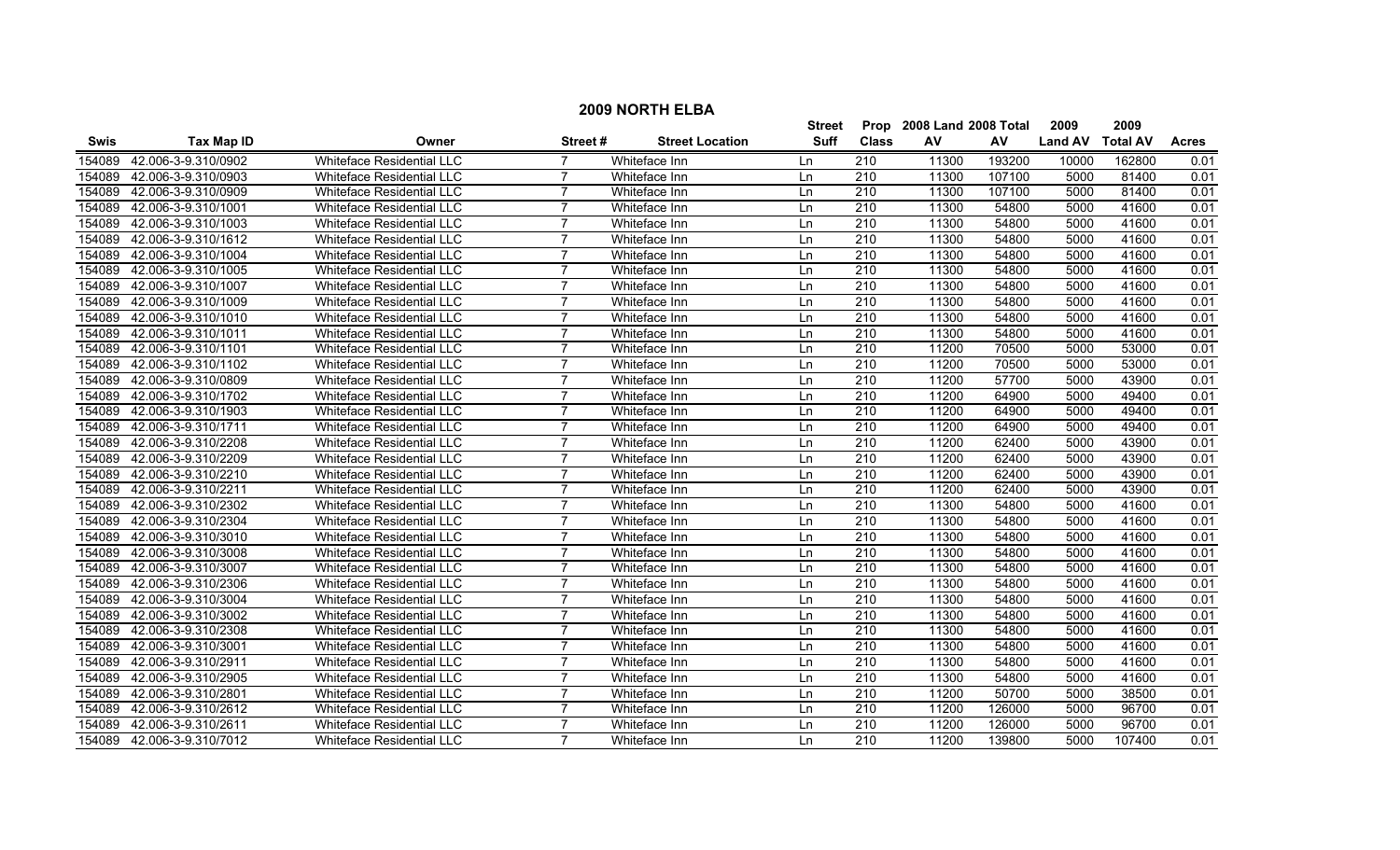|        | <b>2009 NORTH ELBA</b>     |                                  |                |                        |               |                  |                           |        |                  |       |              |  |
|--------|----------------------------|----------------------------------|----------------|------------------------|---------------|------------------|---------------------------|--------|------------------|-------|--------------|--|
|        |                            |                                  |                |                        | <b>Street</b> |                  | Prop 2008 Land 2008 Total |        | 2009             | 2009  |              |  |
| Swis   | <b>Tax Map ID</b>          | Owner                            | Street#        | <b>Street Location</b> | <b>Suff</b>   | <b>Class</b>     | AV                        | AV     | Land AV Total AV |       | <b>Acres</b> |  |
| 154089 | 42.006-3-9.310/2310        | Whiteface Residential LLC        |                | Whiteface Inn          | Ln            | 210              | 11300                     | 54800  | 5000             | 41600 | 0.01         |  |
| 154089 | 42.006-3-9.310/2610        | <b>Whiteface Residential LLC</b> | 7              | Whiteface Inn          | Ln            | 210              | 11200                     | 126000 | 5000             | 96700 | 0.01         |  |
| 154089 | 42.006-3-9.310/2312        | Whiteface Residential LLC        |                | Whiteface Inn          | Ln            | $\overline{210}$ | 11300                     | 54800  | 5000             | 41600 | 0.01         |  |
| 154089 | 42.006-3-9.310/2609        | Whiteface Residential LLC        |                | Whiteface Inn          | Ln            | 210              | 11200                     | 126000 | 5000             | 96700 | 0.01         |  |
| 154089 | 42.006-3-9.310/2608        | <b>Whiteface Residential LLC</b> | $\overline{7}$ | Whiteface Inn          | Ln            | 210              | 11200                     | 126000 | 5000             | 96700 | 0.01         |  |
| 154089 | 42.006-3-9.310/2404        | Whiteface Residential LLC        | 7              | Whiteface Inn          | Ln            | $\overline{210}$ | 11200                     | 76600  | 5000             | 58400 | 0.01         |  |
| 154089 | 42.006-3-9.310/2406        | <b>Whiteface Residential LLC</b> |                | Whiteface Inn          | Ln            | 210              | 11200                     | 76600  | 5000             | 58400 | 0.01         |  |
| 154089 | 42.006-3-9.310/2407        | Whiteface Residential LLC        | 7              | Whiteface Inn          | Ln            | 210              | 11200                     | 76600  | 5000             | 58400 | 0.01         |  |
| 154089 | 42.006-3-9.310/2410        | Whiteface Residential LLC        | $\overline{7}$ | Whiteface Inn          | Ln            | $\overline{210}$ | 11200                     | 76600  | 5000             | 58400 | 0.01         |  |
| 154089 | 42.006-3-9.310/2412        | Whiteface Residential LLC        | $\overline{7}$ | Whiteface Inn          | Ln            | $\overline{210}$ | 11200                     | 76600  | 5000             | 58400 | 0.01         |  |
| 154089 | 42.006-3-9.310/2601        | Whiteface Residential LLC        | $\overline{7}$ | Whiteface Inn          | Ln            | $\overline{210}$ | 11200                     | 126000 | 5000             | 96700 | 0.01         |  |
| 154089 | 42.006-3-9.310/2602        | Whiteface Residential LLC        | $\overline{7}$ | Whiteface Inn          | Ln            | 210              | 11200                     | 126000 | 5000             | 96700 | 0.01         |  |
| 154089 | 42.006-3-9.310/2603        | Whiteface Residential LLC        | 7              | Whiteface Inn          | Ln            | 210              | 11200                     | 126000 | 5000             | 96700 | 0.01         |  |
| 154089 | 42.006-3-9.310/2604        | Whiteface Residential LLC        | $\overline{7}$ | Whiteface Inn          | Ln            | 210              | 11200                     | 126000 | 5000             | 96700 | 0.01         |  |
| 154089 | 42.006-3-9.310/2605        | Whiteface Residential LLC        |                | Whiteface Inn          | Ln            | $\overline{210}$ | 11200                     | 126000 | 5000             | 96700 | 0.01         |  |
| 154089 | 42.006-3-9.310/2207        | Whiteface Residential LLC        | $\overline{7}$ | Whiteface Inn          | Ln            | 210              | 11200                     | 62400  | 5000             | 43900 | 0.01         |  |
| 154089 | 42.006-3-9.310/1705        | Whiteface Residential LLC        | $\overline{7}$ | Whiteface Inn          | Ln            | 210              | 11200                     | 64900  | 5000             | 49400 | 0.01         |  |
| 154089 | 42.006-3-9.310/2204        | <b>Whiteface Residential LLC</b> | $\overline{7}$ | Whiteface Inn          | Ln            | 210              | 11200                     | 62400  | 5000             | 43900 | 0.01         |  |
| 154089 | 42.006-3-9.310/2202        | Whiteface Residential LLC        |                | Whiteface Inn          | Ln            | 210              | 11200                     | 62400  | 5000             | 43900 | 0.01         |  |
| 154089 | 42.006-3-9.310/1802        | Whiteface Residential LLC        |                | Whiteface Inn          | Ln            | 210              | 11300                     | 54800  | 5000             | 41600 | 0.01         |  |
| 154089 | 42.006-3-9.310/1803        | Whiteface Residential LLC        |                | Whiteface Inn          | Ln            | $\overline{210}$ | 11300                     | 54800  | 5000             | 41600 | 0.01         |  |
| 154089 | 42.006-3-9.310/1804        | Whiteface Residential LLC        | $\overline{7}$ | Whiteface Inn          | Ln            | 210              | 11300                     | 54800  | 5000             | 41600 | 0.01         |  |
| 154089 | 42.006-3-9.310/1805        | <b>Whiteface Residential LLC</b> | $\overline{7}$ | Whiteface Inn          | Ln            | $\overline{210}$ | 11300                     | 54800  | 5000             | 41600 | 0.01         |  |
| 154089 | 42.006-3-9.310/1808        | Whiteface Residential LLC        | $\overline{7}$ | Whiteface Inn          | Ln            | 210              | 11300                     | 54800  | 5000             | 41600 | 0.01         |  |
| 154089 | 42.006-3-9.310/1809        | Whiteface Residential LLC        | $\overline{7}$ | Whiteface Inn          | Ln            | 210              | 11300                     | 54800  | 5000             | 41600 | 0.01         |  |
| 154089 | 42.006-3-9.310/1810        | Whiteface Residential LLC        | $\overline{7}$ | Whiteface Inn          | Ln            | 210              | 11300                     | 54800  | 5000             | 41600 | 0.01         |  |
| 154089 | 42.006-3-9.310/1811        | Whiteface Residential LLC        |                | Whiteface Inn          | Ln            | $\overline{210}$ | 11300                     | 54800  | 5000             | 41600 | 0.01         |  |
| 154089 | 42.006-3-9.310/1812        | <b>Whiteface Residential LLC</b> | $\overline{7}$ | Whiteface Inn          | Ln            | 210              | 11300                     | 54800  | 5000             | 41600 | 0.01         |  |
| 154089 | 42.006-3-9.310/1901        | <b>Whiteface Residential LLC</b> | $\overline{7}$ | Whiteface Inn          | Ln            | 210              | 11200                     | 64900  | 5000             | 49400 | 0.01         |  |
| 154089 | 42.006-3-9.310/1902        | Whiteface Residential LLC        | $\overline{7}$ | Whiteface Inn          | Ln            | 210              | 11200                     | 64900  | 5000             | 49400 | 0.01         |  |
| 154089 | 42.006-3-9.310/2607        | Whiteface Residential LLC        |                | Whiteface Inn          | Ln            | 210              | 11200                     | 126000 | 5000             | 96700 | 0.01         |  |
| 154089 | 42.006-3-9.310/1907        | Whiteface Residential LLC        |                | Whiteface Inn          | Ln            | 210              | 11200                     | 64900  | 5000             | 49400 | 0.01         |  |
|        | 154089 42.006-3-9.310/1909 | Whiteface Residential LLC        |                | Whiteface Inn          | Ln            | 210              | 11200                     | 64900  | 5000             | 49400 | 0.01         |  |
| 154089 | 42.006-3-9.310/2001        | <b>Whiteface Residential LLC</b> | $\overline{7}$ | Whiteface Inn          | Ln            | $\overline{210}$ | 11200                     | 57700  | 5000             | 47500 | 0.01         |  |
| 154089 | 42.006-3-9.310/2002        | <b>Whiteface Residential LLC</b> | $\overline{7}$ | Whiteface Inn          | Ln            | $\overline{210}$ | 11200                     | 57700  | 5000             | 47500 | 0.01         |  |
| 154089 | 42.006-3-9.310/2003        | Whiteface Residential LLC        | $\overline{7}$ | Whiteface Inn          | Ln            | 210              | 11200                     | 57700  | 5000             | 47500 | 0.01         |  |
| 154089 | 42.006-3-9.310/2004        | Whiteface Residential LLC        | 7              | Whiteface Inn          | Ln            | 210              | 11200                     | 57700  | 5000             | 47500 | 0.01         |  |
|        | 154089 42.006-3-9.310/2005 | <b>Whiteface Residential LLC</b> | $\overline{7}$ | Whiteface Inn          | l n           | 210              | 11200                     | 57700  | 5000             | 47500 | 0.01         |  |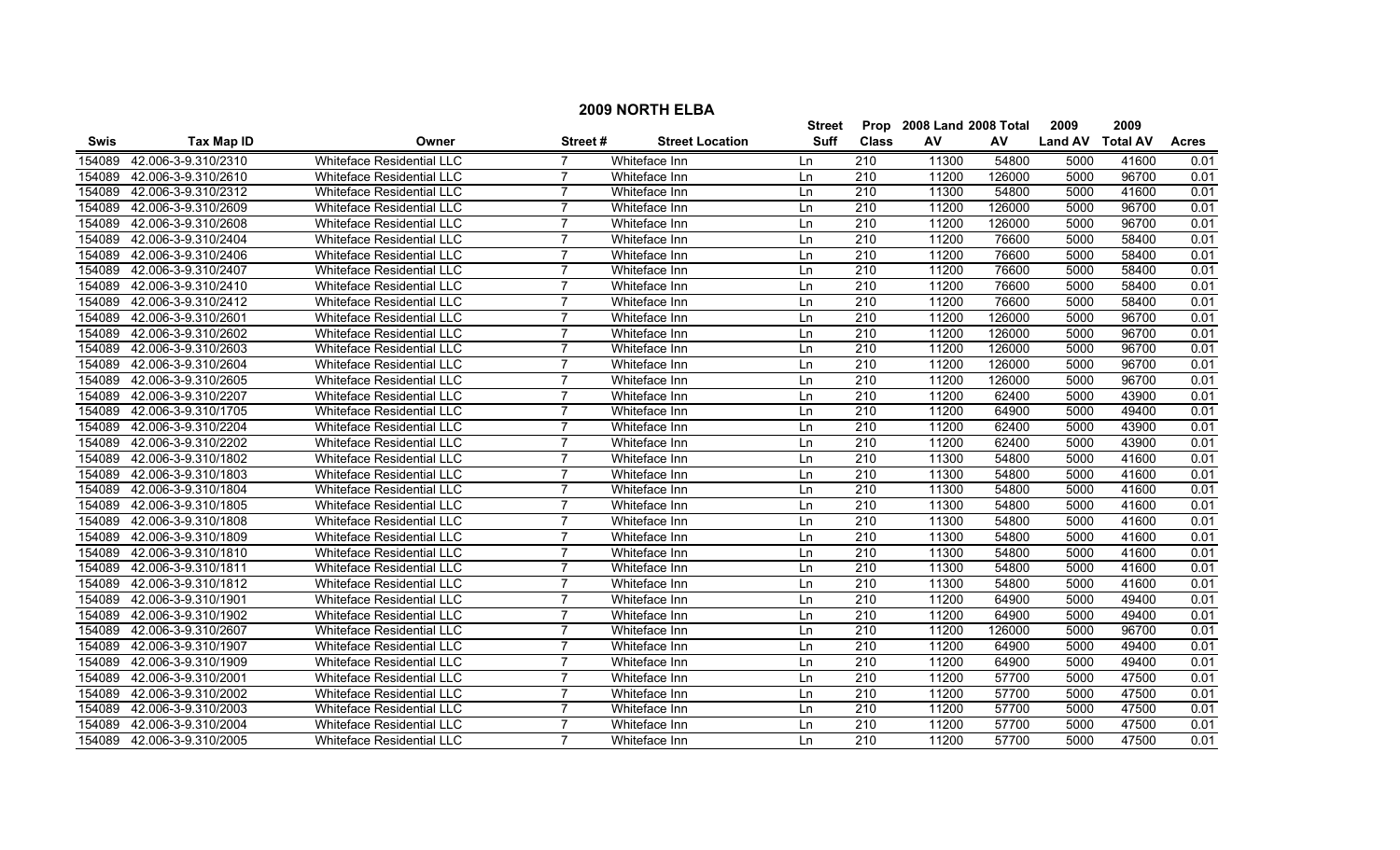|             |                     |                                  |                |                        | <b>Street</b> | Prop             | 2008 Land 2008 Total |        | 2009           | 2009            |              |
|-------------|---------------------|----------------------------------|----------------|------------------------|---------------|------------------|----------------------|--------|----------------|-----------------|--------------|
| <b>Swis</b> | <b>Tax Map ID</b>   | Owner                            | Street #       | <b>Street Location</b> | <b>Suff</b>   | <b>Class</b>     | AV                   | AV     | <b>Land AV</b> | <b>Total AV</b> | <b>Acres</b> |
| 154089      | 42.006-3-9.310/2006 | Whiteface Residential LLC        |                | Whiteface Inn          | Ln            | 210              | 11200                | 57700  | 5000           | 47500           | 0.01         |
| 154089      | 42.006-3-9.310/2007 | Whiteface Residential LLC        |                | Whiteface Inn          | Ln            | $\overline{210}$ | 11200                | 57700  | 5000           | 47500           | 0.01         |
| 154089      | 42.006-3-9.310/2008 | <b>Whiteface Residential LLC</b> | $\overline{7}$ | Whiteface Inn          | Ln            | 210              | 11200                | 57700  | 5000           | 47500           | 0.01         |
| 154089      | 42.006-3-9.310/2009 | <b>Whiteface Residential LLC</b> |                | Whiteface Inn          | Ln            | 210              | 11200                | 57700  | 5000           | 47500           | 0.01         |
| 154089      | 42.006-3-9.310/2010 | Whiteface Residential LLC        |                | Whiteface Inn          | Ln            | 210              | 11200                | 57700  | 5000           | 47500           | 0.01         |
| 154089      | 42.006-3-9.310/2011 | <b>Whiteface Residential LLC</b> | 7              | Whiteface Inn          | Ln            | 210              | 11200                | 57700  | 5000           | 47500           | 0.01         |
| 154089      | 42.006-3-9.310/2012 | Whiteface Residential LLC        | 7              | Whiteface Inn          | Ln            | $\overline{210}$ | 11200                | 57700  | 5000           | 47500           | 0.01         |
| 154089      | 42.006-3-9.310/2101 | Whiteface Residential LLC        | 7              | Whiteface Inn          | Ln            | 210              | 11300                | 54800  | 5000           | 41600           | 0.01         |
| 154089      | 42.006-3-9.310/2102 | <b>Whiteface Residential LLC</b> | $\overline{7}$ | Whiteface Inn          | Ln            | 210              | 11300                | 54800  | 5000           | 41600           | 0.01         |
| 154089      | 42.006-3-9.310/2104 | Whiteface Residential LLC        |                | Whiteface Inn          | Ln            | $\overline{210}$ | 11300                | 54800  | 5000           | 41600           | 0.01         |
| 154089      | 42.006-3-9.310/2105 | <b>Whiteface Residential LLC</b> | $\overline{ }$ | Whiteface Inn          | Ln            | $\overline{210}$ | 11300                | 54800  | 5000           | 41600           | 0.01         |
| 154089      | 42.006-3-9.310/2107 | Whiteface Residential LLC        | $\overline{7}$ | Whiteface Inn          | Ln            | 210              | 11300                | 54800  | 5000           | 41600           | 0.01         |
| 154089      | 42.006-3-9.310/2108 | Whiteface Residential LLC        | $\overline{7}$ | Whiteface Inn          | Ln            | 210              | 11300                | 54800  | 5000           | 41600           | 0.01         |
| 154089      | 42.006-3-9.310/2110 | Whiteface Residential LLC        | 7              | Whiteface Inn          | Ln            | 210              | 11300                | 54800  | 5000           | 41600           | 0.01         |
| 154089      | 42.006-3-9.310/2111 | Whiteface Residential LLC        |                | Whiteface Inn          | Ln            | 210              | 11300                | 54800  | 5000           | 41600           | 0.01         |
| 154089      | 42.006-3-9.310/2201 | Whiteface Residential LLC        | 7              | Whiteface Inn          | Ln            | 210              | 11200                | 62400  | 5000           | 43900           | 0.01         |
| 154089      | 42.006-3-9.310/2203 | Whiteface Residential LLC        |                | Whiteface Inn          | Ln            | 210              | 11200                | 62400  | 5000           | 43900           | 0.01         |
| 154089      | 42.006-3-9.310/7011 | Whiteface Residential LLC        |                | Whiteface Inn          | Ln            | 210              | 11200                | 139800 | 5000           | 107400          | 0.01         |
| 154089      | 42.006-3-9.310/5511 | <b>Whiteface Residential LLC</b> | 7              | Whiteface Inn          | Ln            | 210              | 11200                | 102700 | 5000           | 77000           | 0.01         |
| 154089      | 42.006-3-9.310/7005 | <b>Whiteface Residential LLC</b> | $\overline{7}$ | Whiteface Inn          | Ln            | 210              | 11200                | 139800 | 5000           | 107400          | 0.01         |
| 154089      | 42.006-3-9.310/5301 | Whiteface Residential LLC        | $\overline{7}$ | Whiteface Inn          | Ln            | 210              | 11300                | 141800 | 5000           | 106800          | 0.01         |
| 154089      | 42.006-3-9.310/5302 | Whiteface Residential LLC        | 7              | Whiteface Inn          | Ln            | 210              | 11300                | 141800 | 5000           | 106800          | 0.01         |
| 154089      | 42.006-3-9.310/5303 | Whiteface Residential LLC        | 7              | Whiteface Inn          | Ln            | 210              | 11300                | 141800 | 5000           | 106800          | 0.01         |
| 154089      | 42.006-3-9.310/5304 | Whiteface Residential LLC        |                | Whiteface Inn          | Ln            | $\overline{210}$ | 11300                | 141800 | 5000           | 106800          | 0.01         |
| 154089      | 42.006-3-9.310/5305 | Whiteface Residential LLC        | $\overline{7}$ | Whiteface Inn          | Ln            | $\overline{210}$ | 11300                | 141800 | 5000           | 106800          | 0.01         |
| 154089      | 42.006-3-9.310/5306 | Whiteface Residential LLC        | 7              | Whiteface Inn          | Ln            | 210              | 11300                | 141800 | 5000           | 106800          | 0.01         |
| 154089      | 42.006-3-9.310/5307 | <b>Whiteface Residential LLC</b> | $\overline{7}$ | Whiteface Inn          | Ln            | $\overline{210}$ | 11300                | 141800 | 5000           | 106800          | 0.01         |
| 154089      | 42.006-3-9.310/5308 | Whiteface Residential LLC        | $\overline{7}$ | Whiteface Inn          | Ln            | 210              | 11300                | 141800 | 5000           | 106800          | 0.01         |
| 154089      | 42.006-3-9.310/5309 | Whiteface Residential LLC        | 7              | Whiteface Inn          | Ln            | 210              | 11300                | 141800 | 5000           | 106800          | 0.01         |
| 154089      | 42.006-3-9.310/5310 | <b>Whiteface Residential LLC</b> |                | Whiteface Inn          | Ln            | 210              | 11300                | 141800 | 5000           | 106800          | 0.01         |
| 154089      | 42.006-3-9.310/5311 | Whiteface Residential LLC        |                | Whiteface Inn          | Ln            | 210              | 11300                | 141800 | 5000           | 106800          | 0.01         |
| 154089      | 42.006-3-9.310/5312 | Whiteface Residential LLC        |                | Whiteface Inn          | Ln            | 210              | 11300                | 141800 | 5000           | 106800          | 0.01         |
| 154089      | 42.006-3-9.310/5402 | <b>Whiteface Residential LLC</b> |                | Whiteface Inn          | Ln            | 210              | 11200                | 100800 | 5000           | 77000           | 0.01         |
| 154089      | 42.006-3-9.310/5408 | <b>Whiteface Residential LLC</b> | $\overline{7}$ | Whiteface Inn          | Ln            | $\overline{210}$ | 11200                | 100800 | 5000           | 77000           | 0.01         |
| 154089      | 42.006-3-9.310/5501 | Whiteface Residential LLC        | $\overline{7}$ | Whiteface Inn          | Ln            | 210              | 11200                | 102700 | 5000           | 77000           | 0.01         |
| 154089      | 42.006-3-9.310/5502 | Whiteface Residential LLC        | $\overline{7}$ | Whiteface Inn          | Ln            | 210              | 11200                | 102700 | 5000           | 77000           | 0.01         |
| 154089      | 42.006-3-9.310/5505 | <b>Whiteface Residential LLC</b> | 7              | Whiteface Inn          | Ln            | 210              | 11200                | 102700 | 5000           | 77000           | 0.01         |
| 154089      | 42.006-3-9.310/5506 | Whiteface Residential LLC        | $\overline{7}$ | Whiteface Inn          | l n           | 210              | 11200                | 102700 | 5000           | 77000           | 0.01         |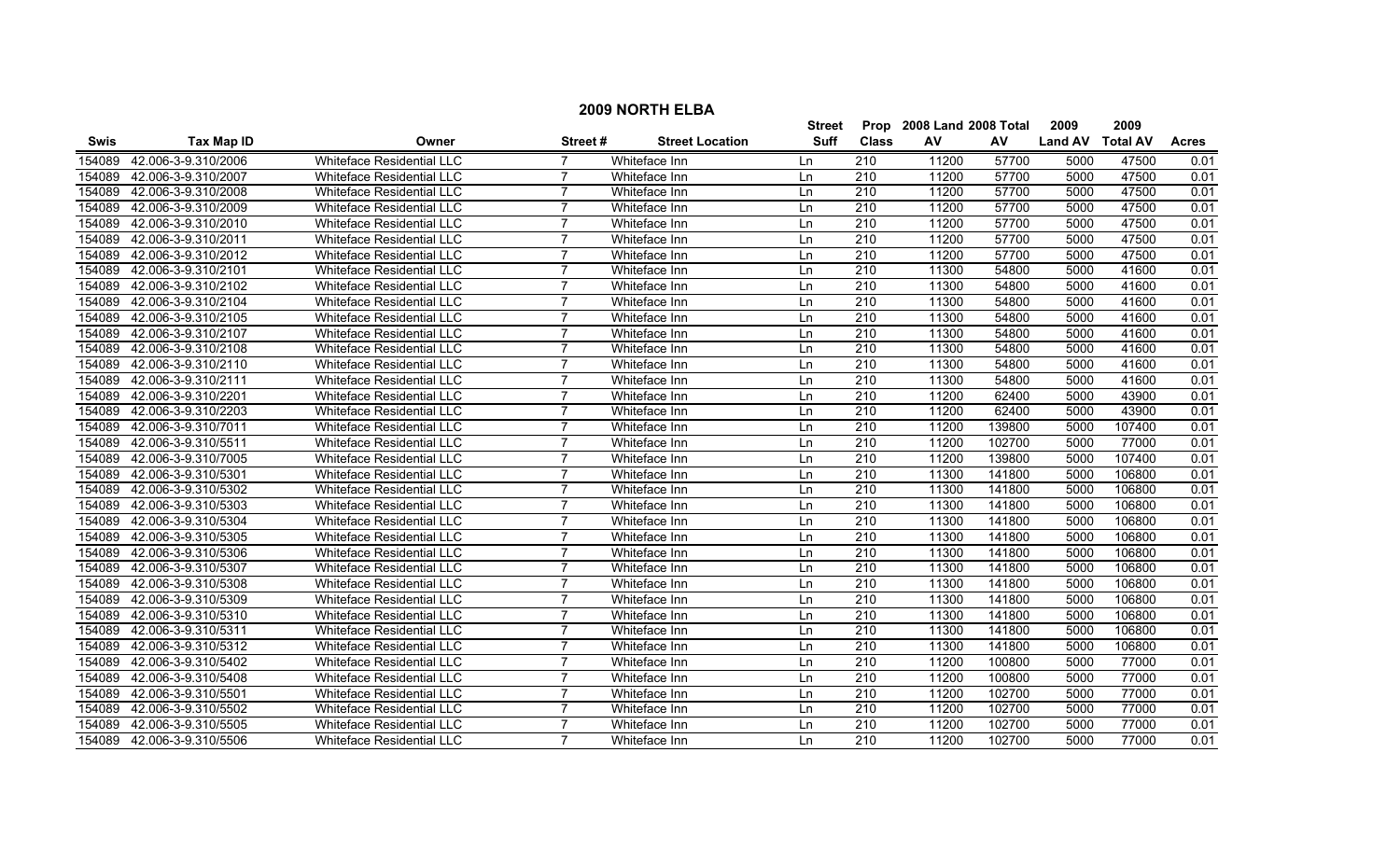|        | <b>2009 NORTH ELBA</b>     |                                  |                |                        |               |                  |                           |        |                  |        |              |  |
|--------|----------------------------|----------------------------------|----------------|------------------------|---------------|------------------|---------------------------|--------|------------------|--------|--------------|--|
|        |                            |                                  |                |                        | <b>Street</b> |                  | Prop 2008 Land 2008 Total |        | 2009             | 2009   |              |  |
| Swis   | <b>Tax Map ID</b>          | Owner                            | Street#        | <b>Street Location</b> | <b>Suff</b>   | <b>Class</b>     | AV                        | AV     | Land AV Total AV |        | <b>Acres</b> |  |
| 154089 | 42.006-3-9.310/5507        | Whiteface Residential LLC        |                | Whiteface Inn          | Ln            | 210              | 11200                     | 102700 | 5000             | 77000  | 0.01         |  |
| 154089 | 42.006-3-9.310/5508        | <b>Whiteface Residential LLC</b> | 7              | Whiteface Inn          | Ln            | 210              | 11200                     | 102700 | 5000             | 77000  | 0.01         |  |
| 154089 | 42.006-3-9.310/5512        | Whiteface Residential LLC        | $\overline{7}$ | Whiteface Inn          | Ln            | $\overline{210}$ | 11200                     | 102700 | 5000             | 77000  | 0.01         |  |
| 154089 | 42.006-3-9.310/5601        | Whiteface Residential LLC        |                | Whiteface Inn          | Ln            | 210              | 11200                     | 141400 | 5000             | 107400 | 0.01         |  |
| 154089 | 42.006-3-9.310/5605        | <b>Whiteface Residential LLC</b> | $\overline{7}$ | Whiteface Inn          | Ln            | 210              | 11200                     | 141400 | 5000             | 107400 | 0.01         |  |
| 154089 | 42.006-3-9.310/5606        | Whiteface Residential LLC        | 7              | Whiteface Inn          | Ln            | 210              | 11200                     | 141400 | 5000             | 107400 | 0.01         |  |
| 154089 | 42.006-3-9.310/7006        | <b>Whiteface Residential LLC</b> |                | Whiteface Inn          | Ln            | 210              | 11200                     | 139800 | 5000             | 107400 | 0.01         |  |
| 154089 | 42.006-3-9.310/5612        | Whiteface Residential LLC        | 7              | Whiteface Inn          | Ln            | 210              | 11200                     | 141400 | 5000             | 107400 | 0.01         |  |
| 154089 | 42.006-3-9.310/5701        | Whiteface Residential LLC        | $\overline{7}$ | Whiteface Inn          | Ln            | $\overline{210}$ | 11300                     | 141800 | 5000             | 107400 | 0.01         |  |
| 154089 | 42.006-3-9.310/5702        | Whiteface Residential LLC        | $\overline{7}$ | Whiteface Inn          | Ln            | $\overline{210}$ | 11300                     | 141800 | 5000             | 107400 | 0.01         |  |
| 154089 | 42.006-3-9.310/5703        | Whiteface Residential LLC        | $\overline{7}$ | Whiteface Inn          | Ln            | $\overline{210}$ | 11300                     | 141800 | 5000             | 107400 | 0.01         |  |
| 154089 | 42.006-3-9.310/5704        | Whiteface Residential LLC        | $\overline{7}$ | Whiteface Inn          | Ln            | 210              | 11300                     | 141800 | 5000             | 107400 | 0.01         |  |
| 154089 | 42.006-3-9.310/5705        | Whiteface Residential LLC        | 7              | Whiteface Inn          | Ln            | 210              | 11300                     | 141800 | 5000             | 107400 | 0.01         |  |
| 154089 | 42.006-3-9.310/5011        | Whiteface Residential LLC        | $\overline{7}$ | Whiteface Inn          | Ln            | 210              | 11300                     | 72800  | 5000             | 55200  | 0.01         |  |
| 154089 | 42.006-3-9.310/5010        | Whiteface Residential LLC        |                | Whiteface Inn          | Ln            | $\overline{210}$ | 11300                     | 72800  | 5000             | 55200  | 0.01         |  |
| 154089 | 42.006-3-9.310/5008        | Whiteface Residential LLC        | $\overline{7}$ | Whiteface Inn          | Ln            | 210              | 11300                     | 72800  | 5000             | 55200  | 0.01         |  |
| 154089 | 42.006-3-9.310/5007        | Whiteface Residential LLC        | $\overline{7}$ | Whiteface Inn          | Ln            | 210              | 11300                     | 72800  | 5000             | 55200  | 0.01         |  |
| 154089 | 42.006-3-9.310/3103        | <b>Whiteface Residential LLC</b> | $\overline{7}$ | Whiteface Inn          | Ln            | 210              | 11200                     | 62400  | 5000             | 47500  | 0.01         |  |
| 154089 | 42.006-3-9.310/0204        | Whiteface Residential LLC        |                | Whiteface Inn          | Ln            | 210              | 11300                     | 107100 | 5000             | 81400  | 0.01         |  |
| 154089 | 42.006-3-9.310/0205        | Whiteface Residential LLC        |                | Whiteface Inn          | Ln            | 210              | 11300                     | 107100 | 5000             | 81400  | 0.01         |  |
| 154089 | 42.006-3-9.310/0210        | Whiteface Residential LLC        |                | Whiteface Inn          | Ln            | $\overline{210}$ | 11300                     | 107100 | 5000             | 81400  | 0.01         |  |
| 154089 | 42.006-3-9.310/0211        | Whiteface Residential LLC        | $\overline{7}$ | Whiteface Inn          | Ln            | 210              | 11300                     | 107100 | 5000             | 81400  | 0.01         |  |
| 154089 | 42.006-3-9.310/0302        | <b>Whiteface Residential LLC</b> | $\overline{7}$ | Whiteface Inn          | Ln            | $\overline{210}$ | 11200                     | 50700  | 5000             | 38500  | 0.01         |  |
| 154089 | 42.006-3-9.310/0307        | Whiteface Residential LLC        | $\overline{7}$ | Whiteface Inn          | Ln            | 210              | 11200                     | 50700  | 5000             | 38500  | 0.01         |  |
| 154089 | 42.006-3-9.310/0404        | Whiteface Residential LLC        | $\overline{7}$ | Whiteface Inn          | Ln            | 210              | 11300                     | 54800  | 5000             | 41600  | 0.01         |  |
| 154089 | 42.006-3-9.310/0410        | Whiteface Residential LLC        | $\overline{7}$ | Whiteface Inn          | Ln            | 210              | 11300                     | 54800  | 5000             | 41600  | 0.01         |  |
| 154089 | 42.006-3-9.310/0502        | Whiteface Residential LLC        |                | Whiteface Inn          | Ln            | $\overline{210}$ | 11300                     | 54800  | 5000             | 41600  | 0.01         |  |
| 154089 | 42.006-3-9.310/0503        | <b>Whiteface Residential LLC</b> | $\overline{7}$ | Whiteface Inn          | Ln            | 210              | 11300                     | 54800  | 5000             | 41600  | 0.01         |  |
| 154089 | 42.006-3-9.310/0506        | <b>Whiteface Residential LLC</b> | $\overline{7}$ | Whiteface Inn          | Ln            | 210              | 11300                     | 54800  | 5000             | 41600  | 0.01         |  |
| 154089 | 42.006-3-9.310/0508        | Whiteface Residential LLC        | $\overline{7}$ | Whiteface Inn          | Ln            | 210              | 11300                     | 54800  | 5000             | 41600  | 0.01         |  |
| 154089 | 42.006-3-9.310/0509        | Whiteface Residential LLC        |                | Whiteface Inn          | Ln            | 210              | 11300                     | 54800  | 5000             | 41600  | 0.01         |  |
| 154089 | 42.006-3-9.310/0512        | Whiteface Residential LLC        |                | Whiteface Inn          | Ln            | 210              | 11300                     | 54800  | 5000             | 41600  | 0.01         |  |
|        | 154089 42.006-3-9.310/5706 | Whiteface Residential LLC        |                | Whiteface Inn          | Ln            | 210              | 11300                     | 141800 | 5000             | 107400 | 0.01         |  |
| 154089 | 42.006-3-9.310/4609        | <b>Whiteface Residential LLC</b> | $\overline{7}$ | Whiteface Inn          | Ln            | $\overline{210}$ | 11300                     | 54800  | 5000             | 41600  | 0.01         |  |
| 154089 | 42.006-3-9.310/4711        | <b>Whiteface Residential LLC</b> | $\overline{7}$ | Whiteface Inn          | Ln            | $\overline{210}$ | 11200                     | 62400  | 5000             | 43900  | 0.01         |  |
| 154089 | 42.006-3-9.310/4804        | Whiteface Residential LLC        | $\overline{7}$ | Whiteface Inn          | Ln            | 210              | 11300                     | 54800  | 5000             | 41600  | 0.01         |  |
| 154089 | 42.006-3-9.310/4805        | Whiteface Residential LLC        | 7              | Whiteface Inn          | Ln            | 210              | 11300                     | 54800  | 5000             | 41600  | 0.01         |  |
|        | 154089 42.006-3-9.310/4806 | <b>Whiteface Residential LLC</b> | $\overline{7}$ | Whiteface Inn          | l n           | 210              | 11300                     | 54800  | 5000             | 41600  | 0.01         |  |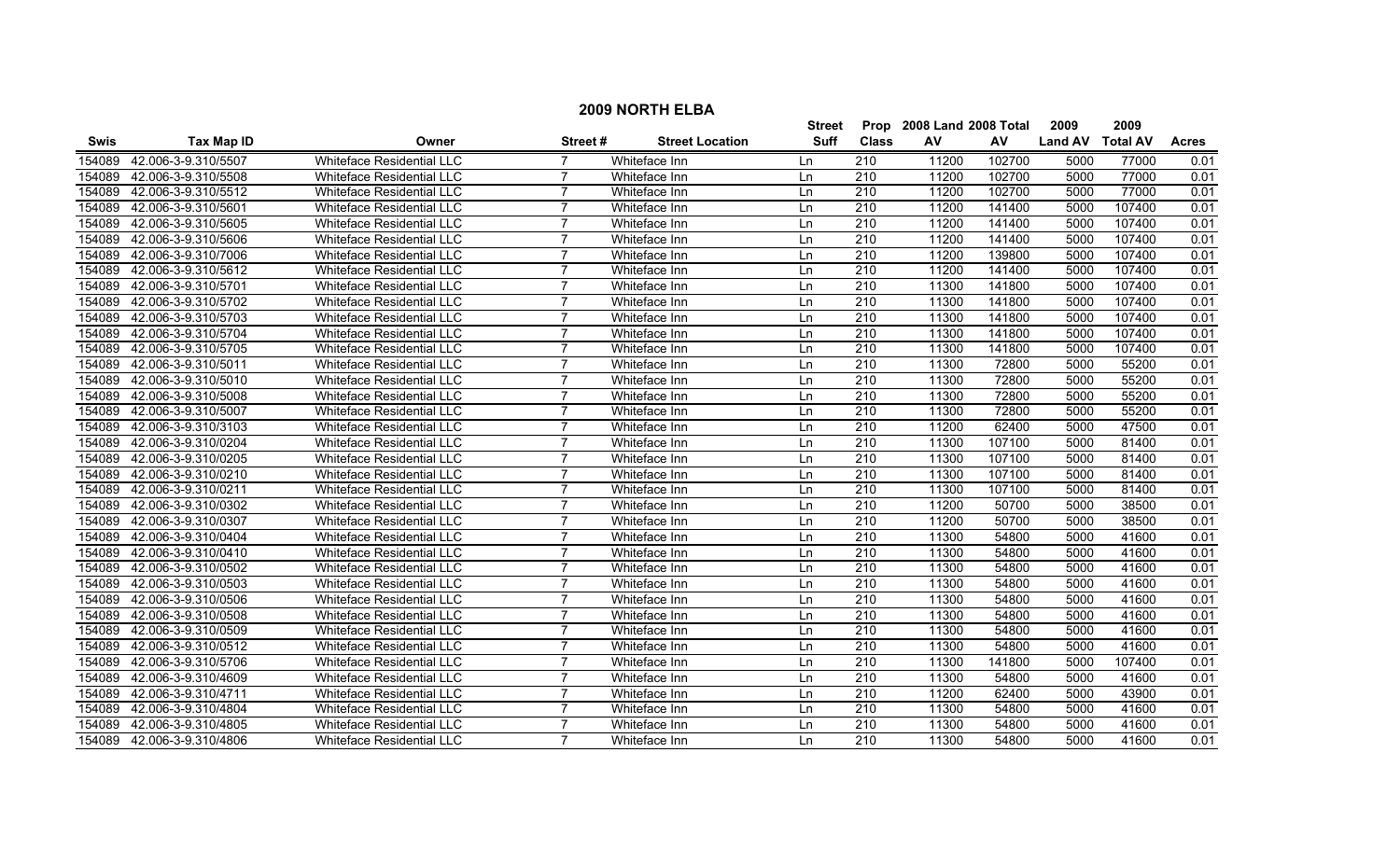|             |                     |                                  |                 |                        | Street      | Prop             | 2008 Land 2008 Total |        | 2009           | 2009            |              |
|-------------|---------------------|----------------------------------|-----------------|------------------------|-------------|------------------|----------------------|--------|----------------|-----------------|--------------|
| <b>Swis</b> | <b>Tax Map ID</b>   | Owner                            | <b>Street #</b> | <b>Street Location</b> | <b>Suff</b> | <b>Class</b>     | AV                   | AV     | <b>Land AV</b> | <b>Total AV</b> | <b>Acres</b> |
| 154089      | 42.006-3-9.310/4810 | Whiteface Residential LLC        |                 | Whiteface Inn          | Ln          | 210              | 11300                | 54800  | 5000           | 41600           | 0.01         |
| 154089      | 42.006-3-9.310/4811 | Whiteface Residential LLC        | $\overline{7}$  | Whiteface Inn          | Ln          | 210              | 11300                | 54800  | 5000           | 41600           | 0.01         |
| 154089      | 42.006-3-9.310/4812 | <b>Whiteface Residential LLC</b> | $\overline{7}$  | Whiteface Inn          | Ln          | 210              | 11300                | 54800  | 5000           | 41600           | 0.01         |
| 154089      | 42.006-3-9.310/4901 | <b>Whiteface Residential LLC</b> | 7               | Whiteface Inn          | Ln          | 210              | 11200                | 76600  | 5000           | 58400           | 0.01         |
| 154089      | 42.006-3-9.310/4902 | <b>Whiteface Residential LLC</b> | $\overline{7}$  | Whiteface Inn          | Ln          | 210              | 11200                | 76600  | 5000           | 58400           | 0.01         |
| 154089      | 42.006-3-9.310/4905 | <b>Whiteface Residential LLC</b> | $\overline{7}$  | Whiteface Inn          | Ln          | 210              | 11200                | 76600  | 5000           | 58400           | 0.01         |
| 154089      | 42.006-3-9.310/4907 | <b>Whiteface Residential LLC</b> | 7               | Whiteface Inn          | Ln          | 210              | 11200                | 76600  | 5000           | 58400           | 0.01         |
| 154089      | 42.006-3-9.310/4908 | <b>Whiteface Residential LLC</b> | $\overline{7}$  | Whiteface Inn          | Ln          | 210              | 11200                | 76600  | 5000           | 58400           | 0.01         |
| 154089      | 42.006-3-9.310/4911 | Whiteface Residential LLC        | $\overline{7}$  | Whiteface Inn          | Ln          | 210              | 11200                | 76600  | 5000           | 58400           | 0.01         |
| 154089      | 42.006-3-9.310/5002 | Whiteface Residential LLC        |                 | Whiteface Inn          | Ln          | 210              | 11300                | 72800  | 5000           | 55200           | 0.01         |
| 154089      | 42.006-3-9.310/5005 | <b>Whiteface Residential LLC</b> | 7               | Whiteface Inn          | Ln          | $\overline{210}$ | 11300                | 72800  | 5000           | 55200           | 0.01         |
| 154089      | 42.006-3-9.310/4705 | Whiteface Residential LLC        | $\overline{7}$  | Whiteface Inn          | Ln          | 210              | 11200                | 62400  | 5000           | 43900           | 0.01         |
| 154089      | 42.006-3-9.310/5707 | Whiteface Residential LLC        | $\overline{7}$  | Whiteface Inn          | Ln          | 210              | 11300                | 141800 | 5000           | 107400          | 0.01         |
| 154089      | 42.006-3-9.310/5607 | <b>Whiteface Residential LLC</b> | $\overline{7}$  | Whiteface Inn          | Ln          | 210              | 11200                | 141400 | 5000           | 107400          | 0.01         |
| 154089      | 42.006-3-9.310/5709 | Whiteface Residential LLC        | $\overline{7}$  | Whiteface Inn          | Ln          | 210              | 11300                | 141800 | 5000           | 107400          | 0.01         |
| 154089      | 42.006-3-9.310/6212 | Whiteface Residential LLC        | 7               | Whiteface Inn          | Ln          | 210              | 11200                | 156600 | 5000           | 116500          | 0.01         |
| 154089      | 42.006-3-9.310/6302 | Whiteface Residential LLC        |                 | Whiteface Inn          | Ln          | 210              | 11300                | 168100 | 5000           | 132700          | 0.01         |
| 154089      | 42.006-3-9.310/6304 | Whiteface Residential LLC        | $\overline{7}$  | Whiteface Inn          | Ln          | 210              | 11300                | 168100 | 5000           | 132700          | 0.01         |
| 154089      | 42.006-3-9.310/6305 | <b>Whiteface Residential LLC</b> | $\overline{7}$  | Whiteface Inn          | Ln          | 210              | 11300                | 168100 | 5000           | 132700          | 0.01         |
| 154089      | 42.006-3-9.310/6308 | <b>Whiteface Residential LLC</b> | $\overline{7}$  | Whiteface Inn          | Ln          | 210              | 11300                | 168100 | 5000           | 132700          | 0.01         |
| 154089      | 42.006-3-9.310/6310 | <b>Whiteface Residential LLC</b> | $\overline{7}$  | Whiteface Inn          | Ln          | 210              | 11300                | 168100 | 5000           | 132700          | 0.01         |
| 154089      | 42.006-3-9.310/5708 | Whiteface Residential LLC        | 7               | Whiteface Inn          | Ln          | 210              | 11300                | 141800 | 5000           | 107400          | 0.01         |
| 154089      | 42.006-3-9.310/6403 | Whiteface Residential LLC        | 7               | Whiteface Inn          | Ln          | 210              | 11200                | 115400 | 5000           | 88800           | 0.01         |
| 154089      | 42.006-3-9.310/6603 | Whiteface Residential LLC        |                 | Whiteface Inn          | Ln          | 210              | 11200                | 102700 | 5000           | 77000           | 0.01         |
| 154089      | 42.006-3-9.310/6605 | Whiteface Residential LLC        | 7               | Whiteface Inn          | Ln          | $\overline{210}$ | 11200                | 102700 | 5000           | 77000           | 0.01         |
| 154089      | 42.006-3-9.310/6606 | Whiteface Residential LLC        | $\overline{7}$  | Whiteface Inn          | Ln          | 210              | 11200                | 102700 | 5000           | 77000           | 0.01         |
| 154089      | 42.006-3-9.310/6609 | <b>Whiteface Residential LLC</b> | $\overline{7}$  | Whiteface Inn          | Ln          | $\overline{210}$ | 11200                | 102700 | 5000           | 77000           | 0.01         |
| 154089      | 42.006-3-9.310/6611 | Whiteface Residential LLC        | $\overline{7}$  | Whiteface Inn          | Ln          | 210              | 11200                | 102700 | 5000           | 77000           | 0.01         |
| 154089      | 42.006-3-9.310/6612 | Whiteface Residential LLC        | 7               | Whiteface Inn          | Ln          | 210              | 11200                | 102700 | 5000           | 77000           | 0.01         |
| 154089      | 42.006-3-9.310/6703 | <b>Whiteface Residential LLC</b> | 7               | Whiteface Inn          | Ln          | 210              | 11200                | 141500 | 5000           | 106800          | 0.01         |
| 154089      | 42.006-3-9.310/6211 | Whiteface Residential LLC        |                 | Whiteface Inn          | Ln          | 210              | 11200                | 156600 | 5000           | 116500          | 0.01         |
| 154089      | 42.006-3-9.310/6704 | Whiteface Residential LLC        |                 | Whiteface Inn          | Ln          | 210              | 11200                | 141500 | 5000           | 106800          | 0.01         |
| 154089      | 42.006-3-9.310/6710 | <b>Whiteface Residential LLC</b> | 7               | Whiteface Inn          | Ln          | 210              | 11200                | 141500 | 5000           | 106800          | 0.01         |
| 154089      | 42.006-3-9.310/6801 | <b>Whiteface Residential LLC</b> | $\overline{7}$  | Whiteface Inn          | Ln          | 210              | 11300                | 140000 | 5000           | 107400          | 0.01         |
| 154089      | 42.006-3-9.310/6802 | Whiteface Residential LLC        | $\overline{7}$  | Whiteface Inn          | Ln          | 210              | 11300                | 140000 | 5000           | 107400          | 0.01         |
| 154089      | 42.006-3-9.310/6803 | Whiteface Residential LLC        | 7               | Whiteface Inn          | Ln          | 210              | 11300                | 140000 | 5000           | 107400          | 0.01         |
| 154089      | 42.006-3-9.310/6804 | <b>Whiteface Residential LLC</b> | $\overline{7}$  | Whiteface Inn          | Ln          | 210              | 11300                | 140000 | 5000           | 107400          | 0.01         |
| 154089      | 42.006-3-9.310/6805 | Whiteface Residential LLC        | $\overline{7}$  | Whiteface Inn          | ln          | 210              | 11300                | 140000 | 5000           | 107400          | 0.01         |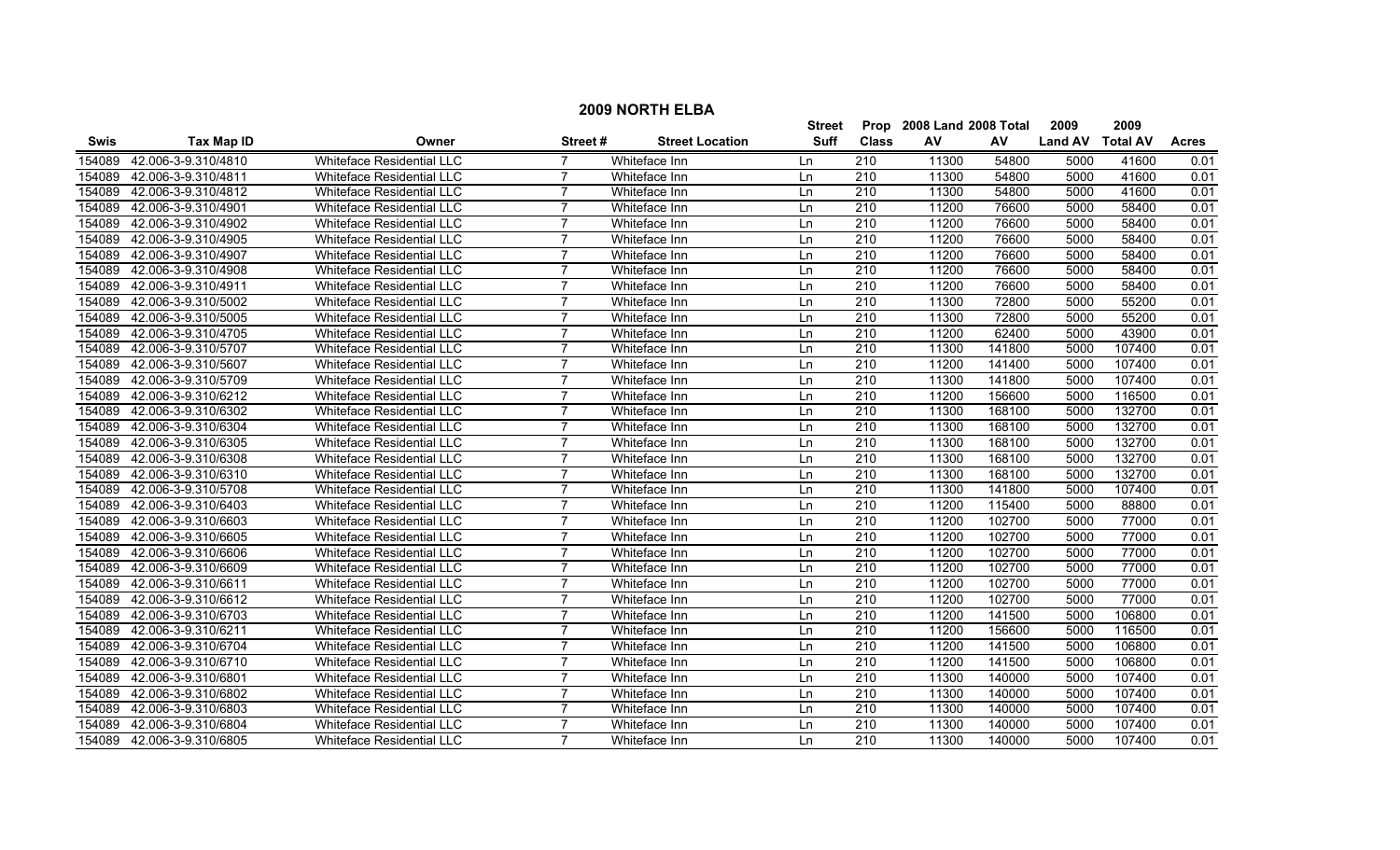|             |                     |                                  |                |                        | <b>Street</b> | Prop             | 2008 Land 2008 Total |        | 2009           | 2009            |              |
|-------------|---------------------|----------------------------------|----------------|------------------------|---------------|------------------|----------------------|--------|----------------|-----------------|--------------|
| <b>Swis</b> | <b>Tax Map ID</b>   | Owner                            | Street #       | <b>Street Location</b> | <b>Suff</b>   | <b>Class</b>     | AV                   | AV     | <b>Land AV</b> | <b>Total AV</b> | <b>Acres</b> |
| 154089      | 42.006-3-9.310/6806 | <b>Whiteface Residential LLC</b> |                | Whiteface Inn          | Ln            | 210              | 11300                | 140000 | 5000           | 107400          | 0.01         |
| 154089      | 42.006-3-9.310/6807 | Whiteface Residential LLC        |                | Whiteface Inn          | Ln            | $\overline{210}$ | 11300                | 140000 | 5000           | 107400          | 0.01         |
| 154089      | 42.006-3-9.310/6808 | <b>Whiteface Residential LLC</b> | $\overline{7}$ | Whiteface Inn          | Ln            | 210              | 11300                | 140000 | 5000           | 107400          | 0.01         |
| 154089      | 42.006-3-9.310/6809 | <b>Whiteface Residential LLC</b> |                | Whiteface Inn          | Ln            | 210              | 11300                | 140000 | 5000           | 107400          | 0.01         |
| 154089      | 42.006-3-9.310/6810 | Whiteface Residential LLC        |                | Whiteface Inn          | Ln            | 210              | 11300                | 140000 | 5000           | 107400          | 0.01         |
| 154089      | 42.006-3-9.310/6811 | <b>Whiteface Residential LLC</b> | 7              | Whiteface Inn          | Ln            | 210              | 11300                | 140000 | 5000           | 107400          | 0.01         |
| 154089      | 42.006-3-9.310/6812 | <b>Whiteface Residential LLC</b> | 7              | Whiteface Inn          | Ln            | $\overline{210}$ | 11300                | 140000 | 5000           | 107400          | 0.01         |
| 154089      | 42.006-3-9.310/6907 | <b>Whiteface Residential LLC</b> | 7              | Whiteface Inn          | Ln            | 210              | 11300                | 101500 | 5000           | 77000           | 0.01         |
| 154089      | 42.006-3-9.310/7002 | <b>Whiteface Residential LLC</b> | $\overline{7}$ | Whiteface Inn          | Ln            | 210              | 11200                | 139800 | 5000           | 107400          | 0.01         |
| 154089      | 42.006-3-9.310/6709 | Whiteface Residential LLC        |                | Whiteface Inn          | Ln            | $\overline{210}$ | 11200                | 141500 | 5000           | 106800          | 0.01         |
| 154089      | 42.006-3-9.310/6210 | <b>Whiteface Residential LLC</b> | $\overline{ }$ | Whiteface Inn          | Ln            | $\overline{210}$ | 11200                | 156600 | 5000           | 116500          | 0.01         |
| 154089      | 42.006-3-9.310/6311 | Whiteface Residential LLC        | $\overline{7}$ | Whiteface Inn          | Ln            | 210              | 11300                | 168100 | 5000           | 132700          | 0.01         |
| 154089      | 42.006-3-9.310/6208 | Whiteface Residential LLC        | $\overline{7}$ | Whiteface Inn          | Ln            | 210              | 11200                | 156600 | 5000           | 116500          | 0.01         |
| 154089      | 42.006-3-9.310/5710 | Whiteface Residential LLC        | 7              | Whiteface Inn          | Ln            | 210              | 11300                | 141800 | 5000           | 107400          | 0.01         |
| 154089      | 42.006-3-9.310/5711 | Whiteface Residential LLC        |                | Whiteface Inn          | Ln            | 210              | 11300                | 141800 | 5000           | 107400          | 0.01         |
| 154089      | 42.006-3-9.310/5712 | Whiteface Residential LLC        | 7              | Whiteface Inn          | Ln            | 210              | 11300                | 141800 | 5000           | 107400          | 0.01         |
| 154089      | 42.006-3-9.310/5801 | Whiteface Residential LLC        |                | Whiteface Inn          | Ln            | 210              | 11300                | 141000 | 5000           | 107400          | 0.01         |
| 154089      | 42.006-3-9.310/5805 | Whiteface Residential LLC        |                | Whiteface Inn          | Ln            | 210              | 11300                | 141000 | 5000           | 107400          | 0.01         |
| 154089      | 42.006-3-9.310/5807 | <b>Whiteface Residential LLC</b> | 7              | Whiteface Inn          | Ln            | 210              | 11300                | 141000 | 5000           | 107400          | 0.01         |
| 154089      | 42.006-3-9.310/5811 | <b>Whiteface Residential LLC</b> | $\overline{7}$ | Whiteface Inn          | Ln            | 210              | 11300                | 141000 | 5000           | 107400          | 0.01         |
| 154089      | 42.006-3-9.310/5901 | Whiteface Residential LLC        | $\overline{7}$ | Whiteface Inn          | Ln            | 210              | 11200                | 142200 | 5000           | 107400          | 0.01         |
| 154089      | 42.006-3-9.310/5903 | Whiteface Residential LLC        | 7              | Whiteface Inn          | Ln            | 210              | 11200                | 142200 | 5000           | 107400          | 0.01         |
| 154089      | 42.006-3-9.310/5904 | <b>Whiteface Residential LLC</b> | 7              | Whiteface Inn          | Ln            | 210              | 11200                | 142200 | 5000           | 107400          | 0.01         |
| 154089      | 42.006-3-9.310/5906 | Whiteface Residential LLC        |                | Whiteface Inn          | Ln            | 210              | 11200                | 142200 | 5000           | 107400          | 0.01         |
| 154089      | 42.006-3-9.310/6209 | <b>Whiteface Residential LLC</b> | $\overline{7}$ | Whiteface Inn          | Ln            | $\overline{210}$ | 11200                | 156600 | 5000           | 116500          | 0.01         |
| 154089      | 42.006-3-9.310/5909 | Whiteface Residential LLC        | 7              | Whiteface Inn          | Ln            | 210              | 11200                | 142200 | 5000           | 107400          | 0.01         |
| 154089      | 42.006-3-9.310/5910 | <b>Whiteface Residential LLC</b> | $\overline{7}$ | Whiteface Inn          | Ln            | $\overline{210}$ | 11200                | 142200 | 5000           | 107400          | 0.01         |
| 154089      | 42.006-3-9.310/5912 | Whiteface Residential LLC        | $\overline{7}$ | Whiteface Inn          | Ln            | 210              | 11200                | 142200 | 5000           | 107400          | 0.01         |
| 154089      | 42.006-3-9.310/6004 | Whiteface Residential LLC        | 7              | Whiteface Inn          | Ln            | 210              | 11300                | 100600 | 5000           | 77000           | 0.01         |
| 154089      | 42.006-3-9.310/5907 | <b>Whiteface Residential LLC</b> |                | Whiteface Inn          | Ln            | 210              | 11200                | 142200 | 5000           | 107400          | 0.01         |
| 154089      | 42.006-3-9.310/6205 | Whiteface Residential LLC        |                | Whiteface Inn          | Ln            | 210              | 11200                | 156600 | 5000           | 116500          | 0.01         |
| 154089      | 42.006-3-9.310/6207 | Whiteface Residential LLC        |                | Whiteface Inn          | Ln            | 210              | 11200                | 156600 | 5000           | 116500          | 0.01         |
| 154089      | 42.006-3-9.310/6206 | <b>Whiteface Residential LLC</b> |                | Whiteface Inn          | Ln            | 210              | 11200                | 156600 | 5000           | 116500          | 0.01         |
| 154089      | 42.006-3-9.310/6005 | <b>Whiteface Residential LLC</b> | $\overline{7}$ | Whiteface Inn          | Ln            | $\overline{210}$ | 11300                | 100600 | 5000           | 77000           | 0.01         |
| 154089      | 42.006-3-9.310/6204 | Whiteface Residential LLC        | $\overline{7}$ | Whiteface Inn          | Ln            | 210              | 11200                | 156600 | 5000           | 116500          | 0.01         |
| 154089      | 42.006-3-9.310/6203 | Whiteface Residential LLC        | $\overline{7}$ | Whiteface Inn          | Ln            | 210              | 11200                | 156600 | 5000           | 116500          | 0.01         |
| 154089      | 42.006-3-9.310/6202 | <b>Whiteface Residential LLC</b> | 7              | Whiteface Inn          | Ln            | 210              | 11200                | 156600 | 5000           | 116500          | 0.01         |
| 154089      | 42.006-3-9.310/6201 | Whiteface Residential LLC        | $\overline{7}$ | Whiteface Inn          | l n           | 210              | 11200                | 156600 | 5000           | 116500          | 0.01         |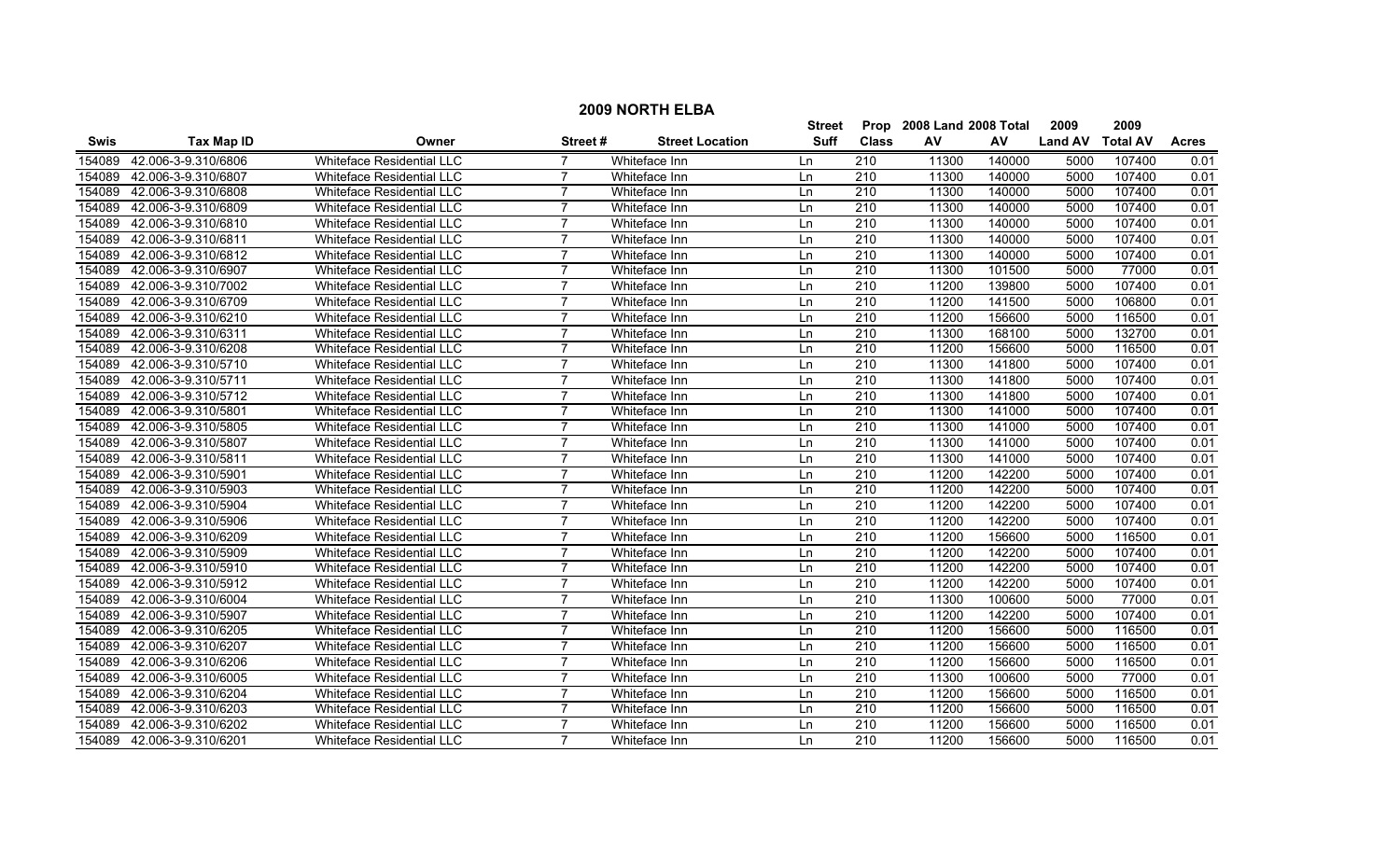|             | <b>2009 NORTH ELBA</b> |                               |                  |                        |             |                  |                           |              |                |                 |                   |  |
|-------------|------------------------|-------------------------------|------------------|------------------------|-------------|------------------|---------------------------|--------------|----------------|-----------------|-------------------|--|
|             |                        |                               |                  |                        | Street      |                  | Prop 2008 Land 2008 Total |              | 2009           | 2009            |                   |  |
| <b>Swis</b> | <b>Tax Map ID</b>      | Owner                         | Street#          | <b>Street Location</b> | <b>Suff</b> | <b>Class</b>     | AV                        | AV           | <b>Land AV</b> | <b>Total AV</b> | <b>Acres</b>      |  |
| 154089      | 42.006-3-9.310/6110    | Whiteface Residential LLC     |                  | Whiteface Inn          | Ln          | 210              | 11300                     | 40400        | 5000           | 30700           | 0.01              |  |
| 154089      | 42.006-3-9.310/6107    | Whiteface Residential LLC     | $\overline{7}$   | Whiteface Inn          | Ln          | $\overline{210}$ | 11300                     | 40400        | 5000           | 30700           | 0.01              |  |
| 154089      | 42.006-3-9.310/3107    | Whiteface Residential LLC     | $\overline{7}$   | Whiteface Inn          | Ln          | 210              | 11200                     | 62400        | 5000           | 47500           | 0.01              |  |
| 154089      | 42.006-3-9.310/6101    | Whiteface Residential LLC     |                  | Whiteface Inn          | Ln          | 210              | 11300                     | 40400        | 5000           | 30700           | 0.01              |  |
| 154089      | 42.006-3-9.310/6012    | Whiteface Residential LLC     | $\overline{7}$   | Whiteface Inn          | Ln          | 210              | 11300                     | 100600       | 5000           | 77000           | 0.01              |  |
| 154089      | 42.006-3-9.310/6011    | Whiteface Residential LLC     | $\overline{7}$   | Whiteface Inn          | Ln          | 210              | 11300                     | 100600       | 5000           | 77000           | 0.01              |  |
| 154089      | 42.006-3-9.310/6010    | Whiteface Residential LLC     | 7                | Whiteface Inn          | Ln          | 210              | 11300                     | 100600       | 5000           | 77000           | 0.01              |  |
| 154089      | 42.006-3-9.310/6006    | Whiteface Residential LLC     |                  | Whiteface Inn          | Ln          | 210              | 11300                     | 100600       | 5000           | 77000           | 0.01              |  |
| 154089      | 42.006-3-9.310/6104    | Whiteface Residential LLC     |                  | Whiteface Inn          | Ln          | $\overline{210}$ | 11300                     | 40400        | 5000           | 30700           | 0.01              |  |
| 154089      | 33.018-1-23.001        | Whiteface Resort Holdings LLC |                  | Whiteface Inn          | Ln          | 330              | $\mathbf{0}$              | 0            | $\mathbf 0$    | $\mathbf 0$     | 0.22              |  |
| 154089      | 33.018-1-22.001        | Whiteface Resort Holdings LLC |                  | Whiteface Inn          | Ln          | 330              | $\mathbf{0}$              | 0            | $\mathbf{0}$   | $\mathbf{0}$    | 1.29              |  |
| 154089      | 42.006-2-1.100         | Whiteface Resort Holdings LLC |                  | Whiteface Inn          | Ln          | 330              | 0                         | 0            | 0              | $\mathbf 0$     | 26.55             |  |
| 154089      | 33.018-1-21.001        | Whiteface Resort Holdings LLC |                  | Whiteface Inn          | Ln          | 330              | $\mathbf{0}$              | $\mathbf{0}$ | $\mathbf{0}$   | $\Omega$        | 3.48              |  |
| 154089      | 33.018-1-20.001        | Whiteface Resort Holdings LLC |                  | Whiteface Inn          | Ln          | 331              | 409900                    | 567600       | 409900         | 567600          | 45.45             |  |
| 154089      | 33.018-1-27.001        | Whiteface Resort Holdings LLC |                  | Marina                 | Way         | 583              | 344300                    | 795000       | 344300         | 795000          | 1.34              |  |
| 154089      | 33.072-7-1.000         | Whiteface Resort Holdings LLC |                  | Whiteface Inn          | Ln          | 311              | $\mathbf{0}$              | $\mathbf{0}$ | $\mathbf{0}$   | $\mathbf{0}$    | 0.63              |  |
| 154089      | 33.018-1-19.001        | Whiteface Resort Holdings LLC | $\overline{7}$   | Wildlife               | Way         | 583              | 272800                    | 272800       | 272800         | 272800          | 25.7              |  |
| 154089      | 33.014-2-24.000        | Whiteface Resort Holdings LLC |                  | Whiteface Inn          | Ln          | 311              | $\mathbf{0}$              | 0            | $\mathbf{0}$   | $\mathbf{0}$    | 2.34              |  |
| 154089      | 33.018-1-28.000        | Whiteface Resort Holdings LLC |                  | Whiteface Inn          | Ln          | 330              | $\mathbf{0}$              | $\mathbf 0$  | $\mathbf{0}$   | $\Omega$        | 3.56              |  |
| 154089      | 33.018-1-18.100        | Whiteface Resort Holdings LLC |                  | Whiteface Inn          | Ln          | 330              | 159100                    | 159100       | 159100         | 159100          | 3.66              |  |
| 154089      | 33.018-1-17.100        | Whiteface Resort Holdings LLC | 297              | Whiteface Inn          | Ln          | 583              | 96800                     | 136600       | 96800          | 136600          | 2.79              |  |
| 154089      | 33.018-1-3.110         | Whiteface Resort Holdings LLC | $\overline{373}$ | Whiteface Inn          | Ln          | 583              | 496000                    | 1196000      | 496000         | 1196000         | 62.65             |  |
| 154089      | 33.018-1-2.001         | Whiteface Resort Holdings LLC |                  | Whiteface Inn          | Ln          | 330              | $\mathbf{0}$              | $\mathbf 0$  | $\mathbf 0$    | $\Omega$        | $\overline{1.25}$ |  |
| 154089      | 42.006-3-9.310/4407    | Whiteface Unit 221 LLC        | $\overline{7}$   | Whiteface Inn          | Ln          | 210              | 11200                     | 64900        | 5000           | 49400           | 0.01              |  |
| 154089      | 42.074-6-19.000        | Whitehead, Robert L           | 4                | Rustic                 | Way         | $\overline{210}$ | 58800                     | 405500       | 61800          | 425800          | 0.04              |  |
| 154089      | 42.006-3-9.310/5806    | Whitehead, Robert N           | $\overline{7}$   | Whiteface Inn          | Ln          | 210              | 11200                     | 254200       | 10000          | 214800          | 0.01              |  |
| 154089      | 32.003-6-15.000        | Whiteman, Douglas E           | 123              | Tadds                  | Way         | $\overline{210}$ | 118700                    | 321500       | 124700         | 337600          | 3.42              |  |
| 154089      | 32.003-6-13.000        | Whiteman, Douglas E           | 109              | Tadds                  | Way         | 311              | 88100                     | 88100        | 92500          | 92500           | 3.25              |  |
| 154089      | 42.049-1-3.000         | Whitney, Robert E             |                  | River                  | Rd          | 311              | 500                       | 500          | 500            | 500             | 0.1               |  |
| 154089      | 43.017-1-26.000        | Whitney, Tarry                | 148              | Deerwood               | TrI         | 210              | 100600                    | 197600       | 105700         | 207500          | $\overline{2}$    |  |
| 154089      | 42.010-1-16.100        | Wikoff, Daniel J              |                  | Chickadee              | Ln          | 311              | 164300                    | 164300       | 150000         | 150000          | 4.5               |  |
| 154089      | 42.010-1-16.200        | Wikoff, Daniel J              | 108              | Chickadee              | Ln          | 270              | 108700                    | 149600       | 114200         | 140000          | 1.32              |  |
| 154089      | 41.002-4-13.000        | Wikoff, Daniel J              | 1339             | NYS Route 86           |             | 473              | 72400                     | 116600       | 76000          | 122400          | 1.1               |  |
| 154089      | 42.010-1-59.000        | Wilcox, Maureen C             |                  | Algonquin              | Dr          | 311              | 169200                    | 169200       | 177700         | 177700          | 0.72              |  |
| 154089      | 42.010-1-65.000        | Wilkins, John A               | $\overline{22}$  | Ahmek                  | Dr          | 210              | 169000                    | 451100       | 177500         | 473700          | 0.71              |  |
| 154089      | 42.006-3-6.200         | Wilkins, John T               | 5                | Grindelwald            | Way         | 210              | 202000                    | 851900       | 212100         | 894500          | 2.81              |  |
| 154089      | 33.000-2-11.000        | Wilkins, John T               | 12               | George & Bliss         | Ln          | 260              | 633400                    | 1068800      | 665000         | 1122200         | - 1               |  |
|             | 154089 33.072-1-9.000  | Wille, Carl R                 | $\overline{22}$  | Hemlock                | Way         | 210              | 111300                    | 434750       | 111300         | 434750          | 0.11              |  |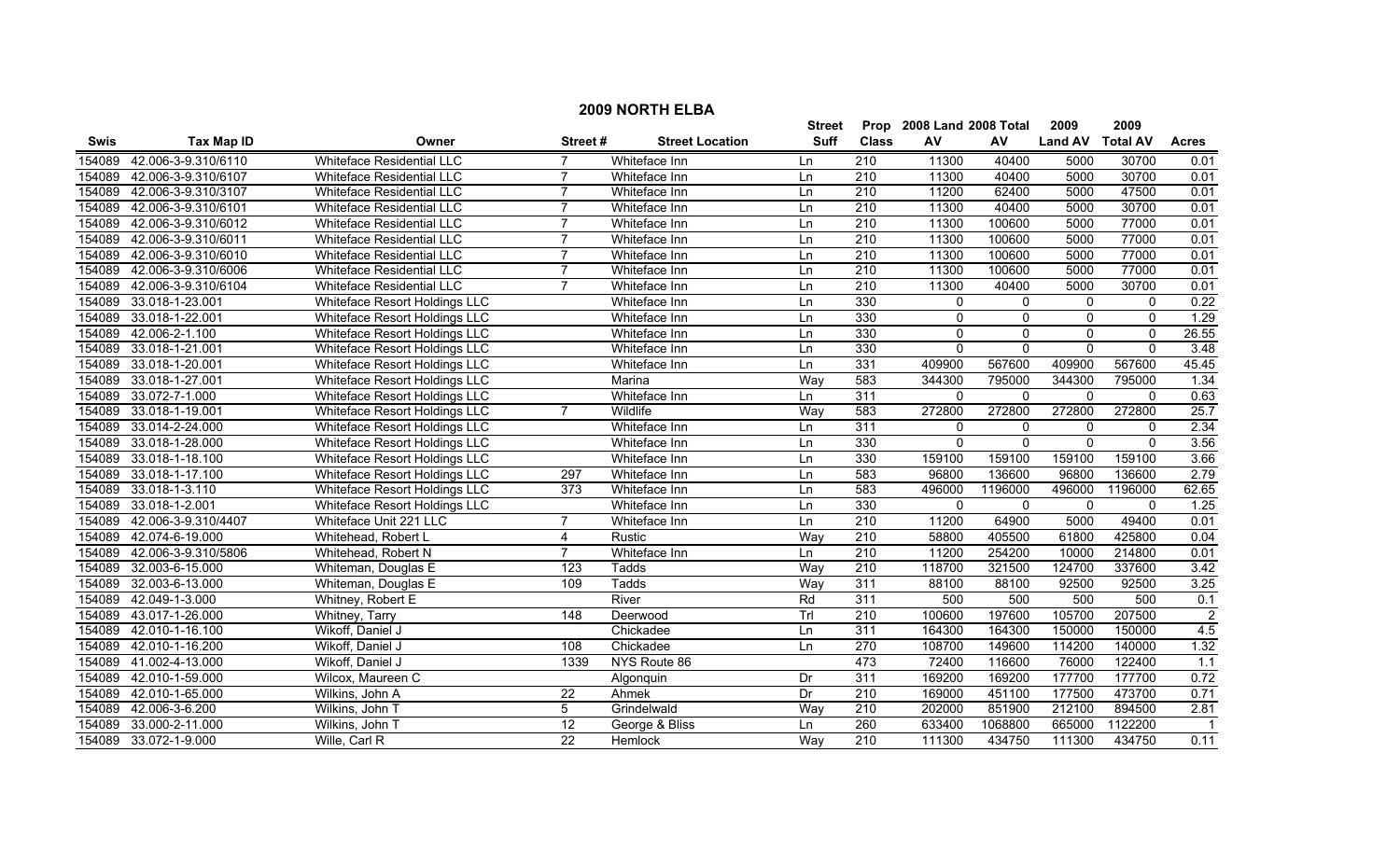|        | <b>2009 NORTH ELBA</b> |                               |                 |                        |                          |                  |                           |         |                |                 |                  |  |
|--------|------------------------|-------------------------------|-----------------|------------------------|--------------------------|------------------|---------------------------|---------|----------------|-----------------|------------------|--|
|        |                        |                               |                 |                        | <b>Street</b>            |                  | Prop 2008 Land 2008 Total |         | 2009           | 2009            |                  |  |
| Swis   | <b>Tax Map ID</b>      | Owner                         | Street#         | <b>Street Location</b> | <b>Suff</b>              | <b>Class</b>     | ${\sf AV}$                | AV      | <b>Land AV</b> | <b>Total AV</b> | <b>Acres</b>     |  |
| 154089 | 42.018-3-4.200         | Williams, Joanne D            | $\overline{28}$ | <b>Tamarack</b>        | Ave                      | 210              | 124200                    | 367400  | 130400         | 385800          | 1.04             |  |
| 154089 | 32.014-1-20.000        | Williams, Joseph C Jr         |                 | <b>Breezy Acres</b>    | Ln                       | 314              | 6000                      | 6000    | 6300           | 6300            | $\overline{1.8}$ |  |
| 154089 | 32.014-1-16.000        | Williams, Joseph C Jr         | $\overline{72}$ | <b>Breezy Acres</b>    | Ln                       | 210              | 62400                     | 126100  | 65500          | 132400          | 2.19             |  |
| 154089 | 42.066-3-11.000        | Williams, Mildred N           | $\overline{51}$ | Johnson                | Ave                      | 210              | 44900                     | 142900  | 47100          | 150000          | 0.4              |  |
| 154089 | 42.066-2-5.000         | Wilmot Joseph                 | 87              | <b>Balsam</b>          | $\overline{\mathsf{St}}$ | 210              | 26500                     | 91600   | 27800          | 96200           | 0.3              |  |
| 154089 | 42.018-3-7.000         | Wilsey, Phillip               | 31              | Jersey                 | Dr                       | 210              | 96400                     | 168000  | 101200         | 234000          | $\overline{1}$   |  |
| 154089 | 42.002-3-4.200         | Wilsey, Phillip J             | 75              | Wesvalley              | Rd                       | 483              | 180400                    | 356700  | 189400         | 374500          | 1.39             |  |
| 154089 | 42.034-1-7.000         | <b>Wilson Ltd Partnership</b> | 204             | Mirror Lake            | Dr                       | 280              | 939900                    | 1929900 | 986900         | 2026400         | 1.09             |  |
| 154089 | 42.034-1-6.000         | <b>Wilson Trust</b>           | 192             | Mirror Lake            | Dr                       | $\overline{210}$ | 544400                    | 715000  | 571700         | 750800          | 1.37             |  |
| 154089 | 42.074-4-1.000         | Wilson-Dimon Colette          | 50              | <b>Liberty Hill</b>    | Ln                       | 210              | 95400                     | 217800  | 100200         | 228700          | 0.5              |  |
| 154089 | 42.073-2-12.000        | Wilson, Calvin                |                 | Balsam                 | $\overline{\mathsf{St}}$ | 311              | 18900                     | 18900   | 19800          | 19800           | 0.2              |  |
| 154089 | 42.006-4-8.000         | Wilson, Charles E             | 52              | Whiteface Inn          | Ln                       | $\overline{210}$ | 200900                    | 712600  | 210900         | 748200          | 1.1              |  |
| 154089 | 42.006-4-9.000         | Wilson, Charles E             |                 | Whiteface Inn          | Ln                       | 314              | 49600                     | 49600   | 52100          | 52100           | 1.1              |  |
| 154089 | 42.073-2-13.000        | Wilson, Elizabeth H           | 4               | Balsam                 | $\overline{\mathsf{St}}$ | $\overline{210}$ | 27700                     | 149500  | 29100          | 157000          | 0.2              |  |
| 154089 | 33.019-1-8.000         | Wilson, Jean K                | 42              | Abenaki                | Way                      | 260              | 1987200                   | 2727600 | 2086600        | 2864000         | 1.6              |  |
| 154089 | 42.066-2-9.000         | Wilson, Lynn                  | 67              | Balsam                 | <b>St</b>                | $\overline{210}$ | 35200                     | 104400  | 36900          | 104400          | 0.3              |  |
| 154089 | 42.073-2-3.000         | Wilson, Lynn W                | 20              | Winter                 | $\overline{\mathsf{St}}$ | 210              | 40000                     | 203800  | 42000          | 214000          | 0.3              |  |
| 154089 | 32.001-3-21.000        | Wilson, Robert M              |                 | <b>Breezy Acres</b>    | Ln                       | 312              | 42100                     | 51900   | 44200          | 54500           | 1.8              |  |
| 154089 | 42.006-4-12.000        | Wilson, Stephen               | 1991            | Saranac                | Ave                      | 210              | 519400                    | 1403700 | 545400         | 1473900         | 2.31             |  |
| 154089 | 43.017-1-14.000        | Wilson, Terrye L              | 103             | Deerwood               | TrI                      | 210              | 114800                    | 294100  | 120500         | 308800          | 1.7              |  |
| 154089 | 33.014-2-7.000         | Wilson, William T             | $\overline{7}$  | Overlook               | Way                      | 311              | 87100                     | 87100   | 350000         | 350000          | 0.32             |  |
| 154089 | 51.002-1-9.000         | Wiltse, Darice B              | 103             | <b>Bear Cub</b>        | Ln                       | 210              | 152700                    | 275000  | 160400         | 280000          | 1.6              |  |
| 154089 | 42.006-3-9.310/6404    | Winchell, Michael L           | $\overline{7}$  | Whiteface Inn          | Ln                       | $\overline{210}$ | 11200                     | 208200  | 10000          | 177600          | 0.01             |  |
| 154089 | 42.034-2-16.000        | Winfree, Mary S               |                 | Mirror Lake            | Dr                       | $\overline{210}$ | 287700                    | 593800  | 302100         | 623500          | 0.2              |  |
| 154089 | 50.002-1-27.000        | Wint, Randall W               | $\overline{78}$ | Saddleback             | Way                      | $\overline{210}$ | 31700                     | 450000  | 33300          | 472500          | 8.78             |  |
| 154089 | 42.043-1-1.100         | Winter, Brian L               |                 | Northwood              | Rd                       | 311              | 272200                    | 272200  | 285800         | 285800          | 0.68             |  |
| 154089 | 42.043-1-1.200         | Winter, Brian L               |                 | Norsnol                | Way                      | $\overline{311}$ | 210300                    | 210300  | 220800         | 220800          | 1.12             |  |
| 154089 | 42.043-1-16.200        | Winter, Bruce L               |                 | Norsnol                | Way                      | 311              | 226100                    | 226100  | 237400         | 237400          | 1.04             |  |
| 154089 | 42.043-1-16.300        | Winter, Bruce L               |                 | Norsnol                | Way                      | 311              | 265000                    | 265000  | 265000         | 265000          | 0.89             |  |
| 154089 | 33.072-2-5.000         | Winter, Delphine              | $\overline{12}$ | <b>Battel</b>          | Way                      | 210              | 834400                    | 955000  | 876200         | 1000000         | 0.2              |  |
| 154089 | 33.011-1-11.000        | Winter, Delphine S            |                 | George & Bliss         | Ln                       | 311              | 30000                     | 30000   | 30000          | 30000           | 0.14             |  |
| 154089 | 42.002-1-6.000         | Winter, Delphine S            | 146             | Peninsula              | Way                      | 210              | 1464800                   | 3024000 | 1538000        | 3050500         | 1.1              |  |
| 154089 | 42.043-1-16.100        | Winter, Joan B                | 38              | Norsnol                | Way                      | 210              | 172300                    | 589200  | 181000         | 618700          | 3.36             |  |
| 154089 | 32.001-3-16.000        | Winters, Cris L               | 144             | <b>Breezy Acres</b>    | Ln                       | 260              | 90000                     | 118100  | 94500          | 124000          | $\overline{1.1}$ |  |
| 154089 | 42.006-3-9.310/0602    | Wise, Andrew J                | $\overline{7}$  | Whiteface Inn          | Ln                       | 210              | 11200                     | 112700  | 10000          | 95000           | 0.01             |  |
| 154089 | 51.002-2-4.100         | Wiswall, John P               | 122             | Boulderwood            | Way                      | 240              | 435100                    | 800000  | 435100         | 800000          | 11.91            |  |
| 154089 | 33.079-1-21.000        | Witherell, Thomas F           |                 | Whiteface Inn          | Ln                       | 311              | 144700                    | 144700  | 151900         | 151900          | 1.02             |  |
|        | 154089 42.065-2-9.000  | Witt, Yvonne                  |                 | Hurley                 | Ave                      | 311              | 13700                     | 13700   | 14400          | 14400           | 1.5              |  |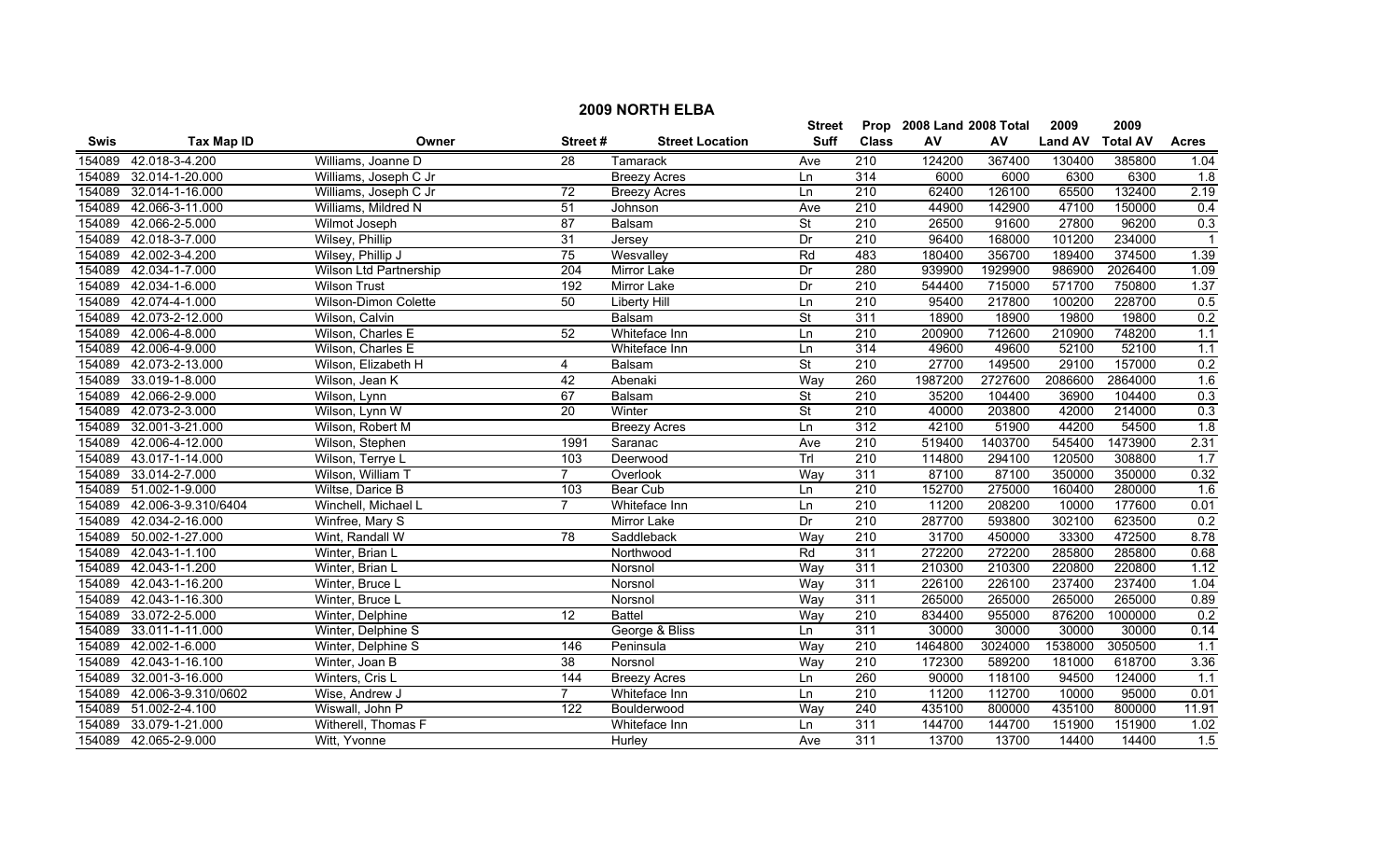|        | <b>2009 NORTH ELBA</b> |                           |                  |                        |                          |                  |                           |             |                |                 |                  |  |
|--------|------------------------|---------------------------|------------------|------------------------|--------------------------|------------------|---------------------------|-------------|----------------|-----------------|------------------|--|
|        |                        |                           |                  |                        | <b>Street</b>            |                  | Prop 2008 Land 2008 Total |             | 2009           | 2009            |                  |  |
| Swis   | <b>Tax Map ID</b>      | Owner                     | Street#          | <b>Street Location</b> | Suff                     | <b>Class</b>     | ${\sf AV}$                | AV          | <b>Land AV</b> | <b>Total AV</b> | <b>Acres</b>     |  |
| 154089 | 42.073-2-16.000        | Witte William             | 12               | Balsam                 | <b>St</b>                | 210              | 30200                     | 187900      | 31700          | 197300          | 0.2              |  |
| 154089 | 42.018-1-7.000         | Wolf, Robert F            | 108              | Patch                  | Ln                       | 210              | 111100                    | 273100      | 116700         | 286800          |                  |  |
| 154089 | 33.011-3-2.200         | Wolford, Michael R        | $\overline{12}$  | George & Bliss         | Ln                       | 260              | 897000                    | 941400      | 941900         | 988500          | 2.65             |  |
| 154089 | 42.056-3-4.113         | Wood, Daniel E            | 20               | Dandelion              | Way                      | 210              | 94600                     | 228700      | 99300          | 240100          | 0.68             |  |
| 154089 | 42.032-2-11.000        | Wood, David L             | 38               | Fawn Ridge             | Rd                       | 210              | 21700                     | 86200       | 22800          | 90500           | 0.2              |  |
| 154089 | 42.041-1-36.001        | Woodknoll HO Assoc Inc    |                  | Com Link               | Way                      | 311              | $\mathbf{0}$              | $\Omega$    | $\overline{0}$ | $\mathbf{0}$    | 4.92             |  |
| 154089 | 32.003-6-41.000        | Woodland, David L         | 54               | <b>Tadds</b>           | Way                      | 210              | 162800                    | 596500      | 170900         | 626300          | 3.2              |  |
| 154089 | 43.003-1-3.000         | Woodlea Farms Inc         |                  | River                  | Rd                       | 311              | 4800                      | 4800        | 5000           | 5000            | 1.2              |  |
| 154089 | 42.004-4-16.000        | Woodlea Farms Inc         |                  | Intervale              | Way                      | 323              | $\mathbf 0$               | $\mathbf 0$ | $\mathbf 0$    | $\mathbf{0}$    | $\overline{3}$   |  |
| 154089 | 42.004-4-24.000        | Woodlea Farms Inc         | 141              | River                  | Rd                       | 312              | 166200                    | 252700      | 174500         | 265300          | 59.5             |  |
| 154089 | 33.072-1-4.000         | Woodlief, Donald H        | 15               | Hemlock                | Way                      | 210              | 101600                    | 351650      | 101600         | 351650          | 0.1              |  |
| 154089 | 42.018-1-16.000        | Woodlief, Kyle D          | 46               | Patch                  | Ln                       | 210              | 118800                    | 328800      | 124700         | 345200          | $\overline{1}$   |  |
| 154089 | 42.074-3-19.023        | Woodman, Daniel E         | $\overline{18}$  | Church                 | $\overline{\mathsf{St}}$ | $\overline{210}$ | 111400                    | 353000      | 116900         | 370600          | 0.67             |  |
| 154089 | 42.043-4-3.000         | Woodman, Thomas G         | 49               | Cobble Hill            | Rd                       | $\overline{210}$ | 158500                    | 433600      | 166400         | 440000          |                  |  |
| 154089 | 42.034-2-2.000         | Woodruff, Michele A       | 352              | Mirror Lake            | Dr                       | $\overline{210}$ | 777400                    | 1258900     | 806200         | 1321800         | 0.6              |  |
| 154089 | 33.011-1-7.000         | Woolfolk, Charles         | $\overline{12}$  | George & Bliss         | Ln                       | 260              | 533700                    | 778400      | 560400         | 817300          | $\overline{2}$   |  |
| 154089 | 42.006-3-9.310/0905    | Wopperer, John F          | $\overline{7}$   | Whiteface Inn          | Ln                       | 210              | 11300                     | 193200      | 10000          | 162800          | 0.01             |  |
| 154089 | 42.006-3-9.310/7105    | Worth, Ronald G           | $\overline{7}$   | Whiteface Inn          | Ln                       | 210              | 11200                     | 255700      | 10000          | 214800          | 0.01             |  |
| 154089 | 33.079-1-30.000        | Wroclawski, Gregory J     |                  | Moongate               | Ln                       | 311              | 200000                    | 200000      | 225500         | 225500          | 1.32             |  |
| 154089 | 33.079-1-34.000        | Wroclawski, Gregory J     | 29               | Moongate               | Ln                       | 210              | 203900                    | 650000      | 214100         | 682500          | 1.43             |  |
| 154089 | 42.006-3-9.310/3402    | Wroclawski, Gregory J     | $\overline{7}$   | Whiteface Inn          | Ln                       | 210              | 11300                     | 193200      | 10000          | 162800          | 0.01             |  |
| 154089 | 42.018-4-32.111        | Wyle, Stephen J           | 26               | <b>Mary Pat</b>        | Way                      | $\overline{210}$ | 165900                    | 403800      | 174200         | 424000          | 1.16             |  |
| 154089 | 42.003-1-16.000        | Wylie, Donald J           | 365              | Averyville             | Ln                       | $\overline{210}$ | 61200                     | 123600      | 64300          | 129800          | 0.4              |  |
| 154089 | 42.032-3-11.220        | Wyoming Realty Inc        | 2090             | Saranac                | Ave                      | 486              | 560400                    | 1050000     | 588400         | 1050000         | 1.33             |  |
| 154089 | 41.007-1-13.000        | Yanchitis, Edward         | 1152             | NYS Route 86           |                          | 417              | 164100                    | 380200      | 172300         | 399200          | 1.8              |  |
| 154089 | 41.007-1-15.000        | Yanchitis, Edward L       |                  | NYS Route 86           |                          | 311              | 2500                      | 2500        | 2600           | 2600            | 0.2              |  |
| 154089 | 41.007-1-14.000        | Yanchitis, Edward L       | 1153             | NYS Route 86           |                          | 484              | 173700                    | 352100      | 182400         | 369700          | 0.4              |  |
| 154089 | 42.032-3-9.000         | Yanchitis, Lisa           | 2077             | Saranac                | Ave                      | 461              | 222800                    | 425000      | 233900         | 446200          | 0.67             |  |
| 154089 | 32.003-5-3.000         | Yando, Brett O            |                  | <b>McKenzie Pond</b>   | Rd                       | 314              | 2400                      | 2400        | 2500           | 2500            | 0.3              |  |
| 154089 | 32.003-5-2.000         | Yando, Brett O            | 776              | McKenzie Pond          | Rd                       | 210              | 56800                     | 212800      | 59600          | 223400          | 1.2              |  |
| 154089 | 42.074-5-3.000         | Youlen. David J           | 10               | Juniper                | Cir                      | 210              | 121400                    | 295400      | 127500         | 310200          | 0.5              |  |
| 154089 | 42.006-3-18.000        | Young Lyon Floor Covering | 1923             | Saranac                | Ave                      | 453              | 303000                    | 717300      | 318200         | 753200          | 1.43             |  |
| 154089 | 41.007-2-3.000         | Young, Marvin A           | 47               | Knottingham            | Rd                       | 260              | 19500                     | 54100       | 20500          | 56800           | 0.2              |  |
| 154089 | 42.073-1-3.200         | Young, Matthew W          | $\overline{278}$ | Old Military           | Rd                       | 220              | 121800                    | 325700      | 127900         | 342000          | 0.88             |  |
| 154089 | 42.073-3-9.000         | Young, William G          | $\overline{22}$  | Stage Coach            | Way                      | $\overline{210}$ | 52200                     | 123900      | 54800          | 130100          | 0.56             |  |
| 154089 | 33.018-1-2.001/5       | Younger, Rudolph J III    | 316              | Whiteface Inn          | Ln                       | 210              | 39100                     | 360600      | 39100          | 360600          | 0.01             |  |
| 154089 | 42.073-4-7.000         | Zacek Victoria M          | 8                | Fox Run                | Ln                       | $\overline{210}$ | 169400                    | 350000      | 177900         | 367500          | 0.48             |  |
| 154089 | 42.041-1-10.000        | Zampieri, Edwin           | 18               | Kate Smith             | Ave                      | 210              | 56700                     | 193200      | 59600          | 202900          | $\overline{0.2}$ |  |